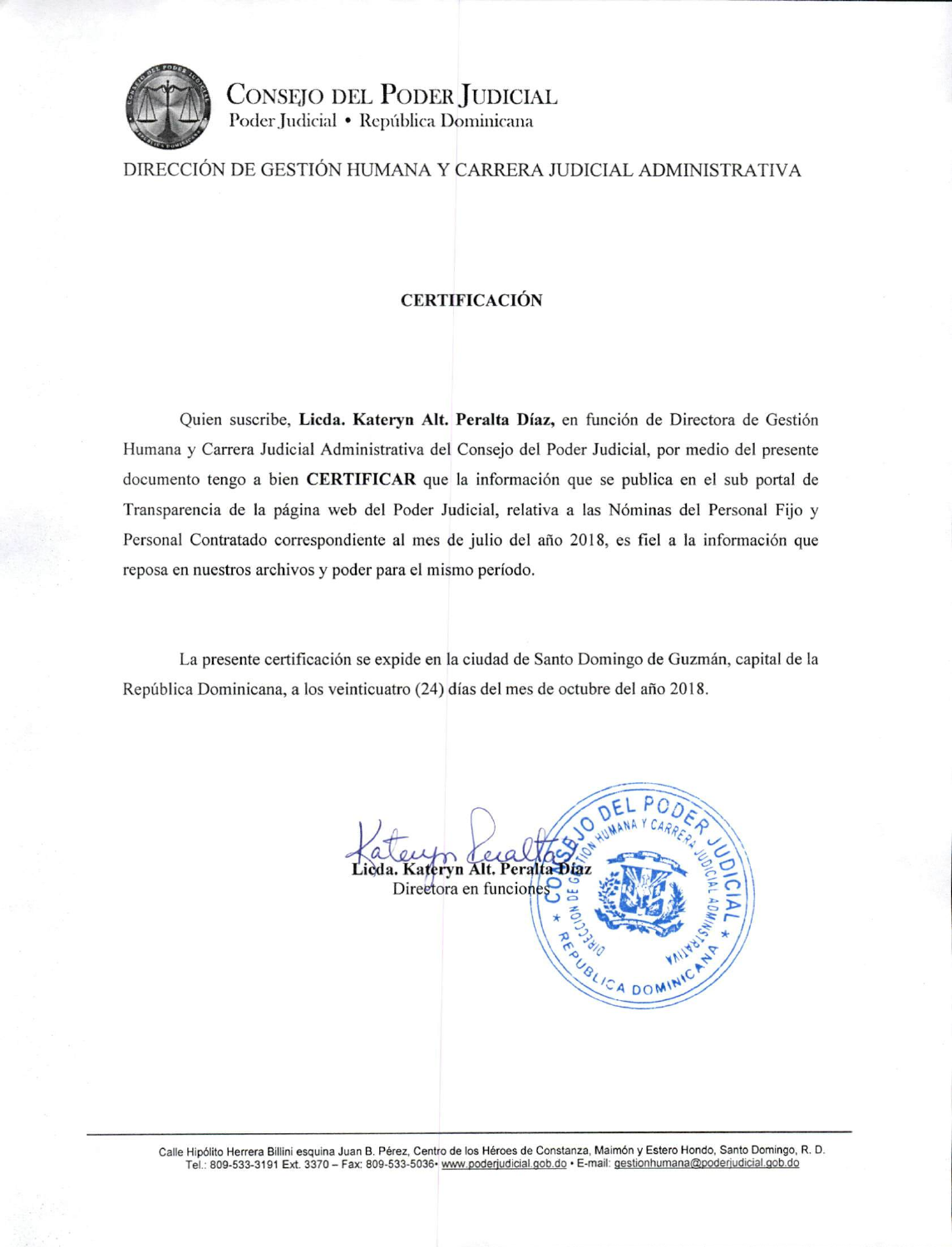

CONSEJO DEL PODER JUDICIAL<br>República Dominicana

Dirección General de Administración y Carrera Judicial Dirección de Gestión Humana y Carrera Judicial Administrativa División Registro de Personal

## **PERSONAL FIJO - NÓMINA JULIO 2018**

| <b>TRIBUNAL O AREA ADMINISTRATIVA</b>        | <b>ESTATUS (CARRERA)</b> | <b>NOMBRE</b>                     | <b>CARGO</b>                       | <b>SUELDO</b>     | <b>F-INGRESO</b> |
|----------------------------------------------|--------------------------|-----------------------------------|------------------------------------|-------------------|------------------|
| 111VO. JDO. DE LA INSTRUCCION D.N.           | <b>FIJO</b>              | SUINDA J. BRITO HERNANDEZ         | <b>JUEZ DE LA INSTRUCCION</b>      | RD\$ 138,000.00   | 04/02/2005       |
| 1ER. JDO. DE LA INSTRUCCION D.N.             | <b>FIJO</b>              | KEILA S. PEREZ SANTANA            | JUEZ DE LA INSTRUCCION             | RD\$ 138,000.00   | 01/04/1998       |
| 11ER. JDO. DE LA INSTRUCCION D.N.            | <b>CARRERA</b>           | <b>MAGDALENA REYES PEREZ</b>      | SECRETARIA (O) PRIMERA INSTANCIA   | 46,368.00<br>RD\$ | 14/01/2004       |
| 1ER. JDO. DE LA INSTRUCCION D.N.             | <b>CARRERA</b>           | <b>SARA ENCARNACION QUEZADA</b>   | ABOGADO AYUDANTE 1RA. INST.        | RD\$<br>43,840.80 | 30/07/2015       |
| 11ER. JDO. DE LA INSTRUCCION D.N.            | <b>CARRERA</b>           | EVELYN G. MARIÑEZ REYNOSO         | OFICINISTA 1RA. INSTANCIA          | RD\$<br>20,760.00 | 01/02/2006       |
| 1ER. JDO. DE LA INSTRUCCION D.N.             | <b>CARRERA</b>           | JULISSA E. MEJIA MAÑON            | OFICINISTA 1RA. INSTANCIA          | 20,760.00<br>RD\$ | 30/07/2012       |
| 11ER. JDO. DE LA INSTRUCCION D.N.            | <b>CARRERA</b>           | <b>JULIBELTH MARTINEZ ACOSTA</b>  | IOFICINISTA 1RA. INSTANCIA         | 20,760.00<br>RD\$ | 29/10/2012       |
| 11ER. JDO. DE LA INSTRUCCION D.N.            | <b>FIJO</b>              | CARMEN E. DIAZ RODRIGUEZ          | IOFICINISTA 1RA. INSTANCIA         | 20,760.00<br>RD\$ | 30/03/2017       |
| 11ER. JDO. DE LA INSTRUCCION D.N.            | <b>FIJO</b>              | <b>VERONIKA N. CASTRO ESPINAL</b> | <b>OFICINISTA 1RA. INSTANCIA</b>   | 20,760.00<br>RD\$ | 28/06/2017       |
| I1ER. TRIBUNAL COL. C/P JDO. 1RA. INST. D.N. | <b>FIJO</b>              | <b>INGRID S. FERNANDEZ MENDEZ</b> | JUEZ SUST. PTE. COLEGIADO          | RD\$ 138,000.00   | 01/07/1999       |
| I1ER. TRIBUNAL COL. C/P JDO. 1RA. INST. D.N. | <b>FIJO</b>              | ESMIRNA G. MENDEZ ALVAREZ         | JUEZ PRESIDENTE TRIBUNAL COLEGIADO | RD\$ 138,000.00   | 02/08/1999       |
| 1ER. TRIBUNAL COL. C/P JDO. 1RA. INST. D.N.  | <b>FIJO</b>              | <b>CLARIBEL NIVAR ARIAS</b>       | <b>JUEZ 1RA. INSTANCIA</b>         | RD\$ 138,000.00   | 11/12/2002       |
| I1ER. TRIBUNAL COL. C/P JDO. 1RA. INST. D.N. | <b>CARRERA</b>           | LUZ DEL M. MENDOZA FLORENTINO     | ABOGADO AYUDANTE 1RA. INST.        | RD\$<br>43,840.80 | 14/08/2017       |
| 1ER. TRIBUNAL COL. C/P JDO. 1RA. INST. D.N.  | <b>CARRERA</b>           | <b>JOSE G. PADILLA RODRIGUEZ</b>  | ABOGADO AYUDANTE 1RA. INST.        | 43,840.80<br>RD\$ | 24/02/2011       |
| I1ER. TRIBUNAL COL. C/P JDO. 1RA. INST. D.N. | <b>CARRERA</b>           | <b>GRECHIS E. FELIZ CUEVAS</b>    | ABOGADO AYUDANTE 1RA. INST.        | RD\$<br>43,840.00 | 17/10/2007       |
| 1 ER. TRIBUNAL COL. C/P JDO. 1RA. INST. D.N. | <b>FIJO</b>              | LIZBETH PAULINO HERNANDEZ         | ABOGADO AYUDANTE 1RA. INST.        | 24,240.00<br>RD\$ | 09/08/2016       |
| 1ER. TRIBUNAL COL. C/P JDO. 1RA. INST. D.N.  | <b>CARRERA</b>           | JOCELYN M. JOSE ORTEGA            | OFICINISTA 1RA. INSTANCIA          | 20,760.00<br>RD\$ | 18/12/2006       |
| I1ER. TRIBUNAL COL. C/P JDO. 1RA. INST. D.N. | <b>CARRERA</b>           | EBBIE O. RODRIGUEZ LIRIANO        | OFICINISTA 1RA. INSTANCIA          | 20,760.00<br>RD\$ | 27/05/2013       |
| 1ER. TRIBUNAL COL. C/P JDO. 1RA. INST. D.N.  | <b>CARRERA</b>           | ALICIA DEL C. MORALES MARTINEZ    | OFICINISTA 1RA. INSTANCIA          | 20,760.00<br>RD\$ | 04/06/2014       |
| 1ER. TRIBUNAL COL. C/P JDO. 1RA. INST. D.N.  | <b>CARRERA</b>           | ARIANNY ALCANTARA PANIAGUA        | OFICINISTA 1RA. INSTANCIA          | RD\$<br>20,760.00 | 28/05/2015       |
| I1ER. TRIBUNAL COL. C/P JDO. 1RA. INST. D.N. | <b>FIJO</b>              | CARLOS ALF. MONTERO ABREU         | <b>OFICINISTA 1RA. INSTANCIA</b>   | 20,760.00<br>RD\$ | 22/02/2016       |
| 1ER. TRIBUNAL COL. C/P JDO. 1RA. INST. D.N.  | <b>FIJO</b>              | LILIANA ROSARIO D'OLEO            | <b>OFICINISTA 1RA. INSTANCIA</b>   | 20,760.00<br>RD\$ | 15/03/2016       |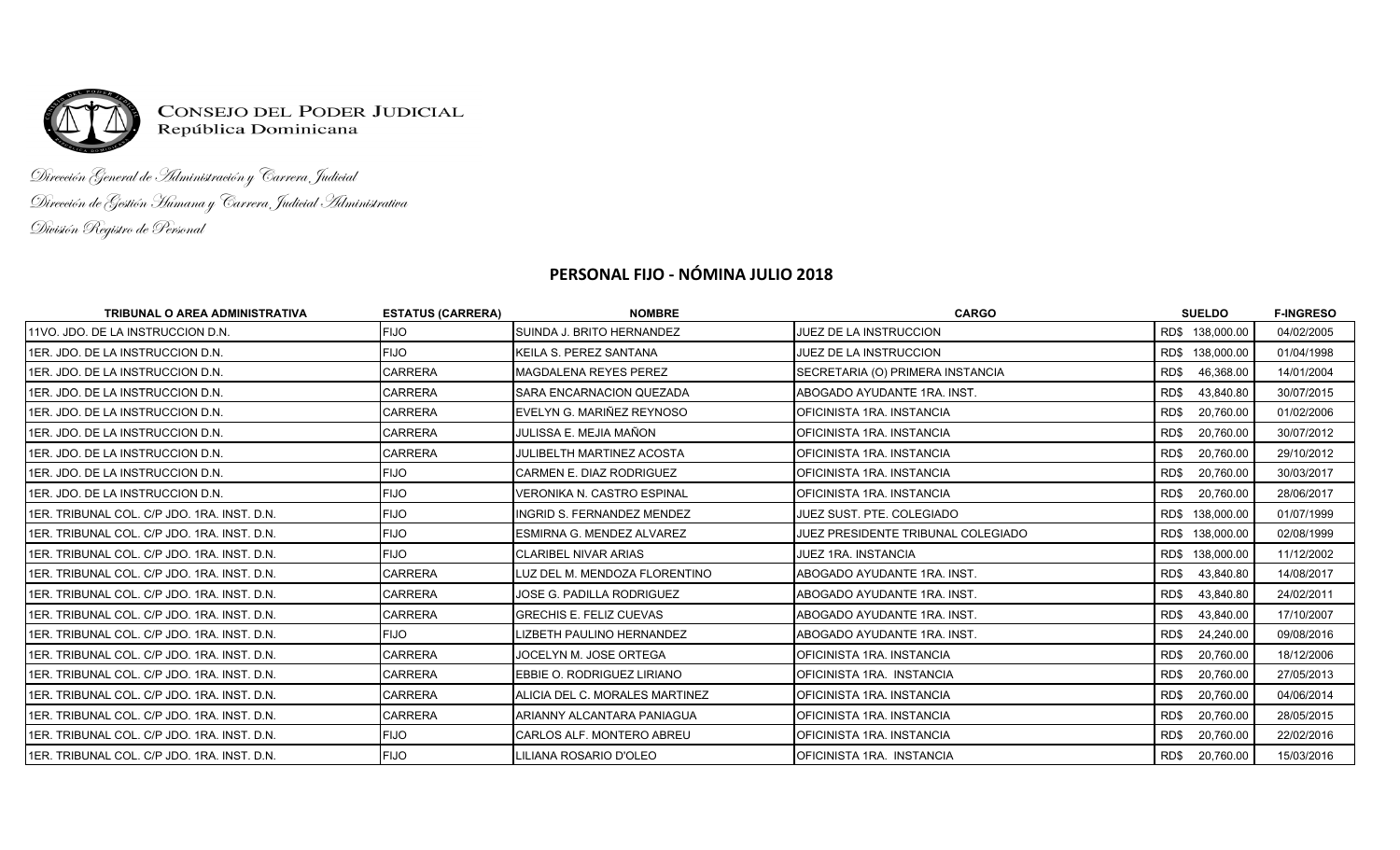| 1ER. TRIBUNAL COL. C/P JDO. 1RA. INST. D.N.  | <b>FIJO</b>    | PAMELA CORSINO POLANCO           | OFICINISTA 1RA. INSTANCIA          |      | RD\$ 20,760.00  | 27/06/2016 |
|----------------------------------------------|----------------|----------------------------------|------------------------------------|------|-----------------|------------|
| 1 ER. TRIBUNAL COL. C/P JDO. 1RA. INST. D.N. | <b>FIJO</b>    | ADONIS RUBIO PUJOLS              | OFICINISTA 1RA. INSTANCIA          | RD\$ | 20,760.00       | 22/05/2017 |
| 1ER. TRIBUNAL COL. C/P JDO. 1RA. INST. D.N.  | <b>FIJO</b>    | JEMERY ENCARNACION MANZUETA      | OFICINISTA 1RA. INSTANCIA          | RD\$ | 20,760.00       | 02/10/2017 |
| 1ER. TRIBUNAL COL. C/P JDO. 1RA. INST. D.N.  | <b>FIJO</b>    | FREDDY D. PELLETIER PEREZ        | OFICINISTA 1RA. INSTANCIA          | RD\$ | 20,760.00       | 05/10/2017 |
| 1ER. TRIBUNAL COL. C/P JDO. 1RA. INST. D.N.  | <b>CARRERA</b> | RAYMUNDO G. DIPRE CUEVAS         | ALGUACIL DE ESTRADO                | RD\$ | 15,960.00       | 08/11/2001 |
| 1ER. TRIBUNAL COL. C/P JDO. 1RA. INST. D.N.  | CARRERA        | JUANA PIMENTEL RAMIREZ           | ALGUACIL DE ESTRADO                | RD\$ | 15,960.00       | 12/05/2005 |
| 1ER. TRIBUNAL COL. C/P JDO. 1RA. INST. D.N.  | <b>FIJO</b>    | ENMANUEL E. RAPOSO MATEO         | ALGUACIL DE ESTRADO                | RD\$ | 15,960.00       | 08/01/2018 |
| 1ER. TRIBUNAL COL. C/P JDO. 1RA. INST. D.N.  | <b>FIJO</b>    | VOLKI CRUZ MATOS                 | ALGUACIL DE ESTRADO                | RD\$ | 13,566.00       | 06/02/2018 |
| 1RA. SALA CAMARA CIVIL CORTE APEL. D.N.      | <b>FIJO</b>    | EDYNSON FCO. ALARCON POLANCO     | JUEZ 1ER. SUST.  CORTE Y PTE. SALA |      | RD\$ 205,800.00 | 01/08/1998 |
| 1RA, SALA CAMARA CIVIL CORTE APEL, D.N.      | <b>FIJO</b>    | ILEANA G. PEREZ GARCIA           | JUEZ CORTE                         |      | RD\$ 186,000.00 | 03/08/1998 |
| 1RA. SALA CAMARA CIVIL CORTE APEL. D.N.      | <b>FIJO</b>    | MIGUELINA UREÑA NUÑEZ            | JUEZ CORTE                         |      | RD\$ 186,000.00 | 21/09/1998 |
| 1RA. SALA CAMARA CIVIL CORTE APEL. D.N.      | <b>FIJO</b>    | MARILYN M. MUSA VALERIO          | JUEZ CORTE                         |      | RD\$ 186,000.00 | 02/12/1998 |
| I1RA. SALA CAMARA CIVIL CORTE APEL. D.N.     | <b>FIJO</b>    | JOSE R. FERREIRA JIMENO          | JUEZ CORTE                         |      | RD\$ 186,000.00 | 01/09/2006 |
| 1RA. SALA CAMARA CIVIL CORTE APEL. D.N.      | <b>CARRERA</b> | RITA M. LORA REYES               | ABOGADO AYUDANTE CORTE             | RD\$ | 58,374.00       | 15/03/1985 |
| 1RA. SALA CAMARA CIVIL CORTE APEL. D.N.      | CARRERA        | ANGELINA DEL C. PAREDES SANTANA  | ABOGADO AYUDANTE CORTE             | RD\$ | 58,374.00       | 02/06/2003 |
| 1RA, SALA CAMARA CIVIL CORTE APEL, D.N.      | CARRERA        | ALAMS R. ENCARNACION BATISTA     | ABOGADO AYUDANTE CORTE             | RD\$ | 58.374.00       | 18/09/2003 |
| 1RA. SALA CAMARA CIVIL CORTE APEL. D.N.      | <b>CARRERA</b> | GREISY K. REYES MINAYA           | ABOGADO AYUDANTE CORTE             | RD\$ | 58,374.00       | 01/06/2005 |
| 1RA. SALA CAMARA CIVIL CORTE APEL. D.N.      | CARRERA        | AURELIO BELLO CALZADO            | ABOGADO AYUDANTE CORTE             | RD\$ | 58,374.00       | 08/03/2007 |
| 1RA. SALA CAMARA CIVIL CORTE APEL. D.N.      | <b>CARRERA</b> | MANUEL E. FELIU CARABALLO        | ABOGADO AYUDANTE CORTE             | RD\$ | 58,374.00       | 29/09/2008 |
| 1RA. SALA CAMARA CIVIL CORTE APEL. D.N.      | <b>CARRERA</b> | MANOELLA T. FERNANDEZ DE LA CRUZ | SECRETARIA(O) CORTE                | RD\$ | 42,657.60       | 15/06/2009 |
| 1RA. SALA CAMARA CIVIL CORTE APEL. D.N.      | CARRERA        | FRANKLIN DE JESUS ROSARIO        | OFICINISTA CORTE                   | RD\$ | 24,240.00       | 13/02/1998 |
| 1RA. SALA CAMARA CIVIL CORTE APEL. D.N.      | CARRERA        | ANGELA MORENO GARCIA             | OFICINISTA CORTE                   | RD\$ | 24,240.00       | 23/01/2006 |
| 1RA. SALA CAMARA CIVIL CORTE APEL. D.N.      | CARRERA        | CARLOS M. PIMENTEL TEJEDA        | OFICINISTA CORTE                   | RD\$ | 24,240.00       | 09/09/2008 |
| 1RA. SALA CAMARA CIVIL CORTE APEL. D.N.      | CARRERA        | INDIANA FAMILIA DIAZ             | OFICINISTA CORTE                   | RD\$ | 24,240.00       | 10/09/2012 |
| 1RA, SALA CAMARA CIVIL CORTE APEL, D.N.      | <b>FIJO</b>    | DAYHAM E. RODRIGUEZ DE LA CRUZ   | OFICINISTA CORTE                   | RD\$ | 24,240.00       | 28/04/2014 |
| 1RA. SALA CAMARA CIVIL CORTE APEL. D.N.      | CARRERA        | YOMERIS MORETA BRITO             | OFICINISTA CORTE                   | RD\$ | 24,240.00       | 28/04/2014 |
| 1RA. SALA CAMARA CIVIL CORTE APEL. D.N.      | FIJO           | CAMILLA DE LOS A. CONSORO PEÑA   | OFICINISTA CORTE                   | RD\$ | 24,240.00       | 02/02/2015 |
| 1RA. SALA CAMARA CIVIL CORTE APEL. D.N.      | <b>CARRERA</b> | MARY E. VALERIO LOPEZ            | OFICINISTA CORTE                   | RD\$ | 24,240.00       | 28/05/2015 |
| 1RA. SALA CAMARA CIVIL CORTE APEL. D.N.      | <b>FIJO</b>    | PAOLA M. CHEAZ WILSON            | OFICINISTA CORTE                   | RD\$ | 24,240.00       | 15/06/2016 |
| I1RA. SALA CAMARA CIVIL CORTE APEL. D.N.     | <b>CARRERA</b> | HECTOR M. SUVERBI MENA           | ALGUACIL DE ESTRADO                | RD\$ | 14,760.00       | 06/08/2012 |
| 1RA. SALA CAMARA CIVIL CORTE APEL. D.N.      | CARRERA        | LAURA FLORENTINO DIAZ            | ALGUACIL DE ESTRADO                | RD\$ | 14,760.00       | 17/03/2014 |
| 1RA. SALA CAMARA CIVIL JDO. 1RA. INST. D.N.  | CARRERA        | NURY E. SANTANA POLANCO          | ABOGADO AYUDANTE 1RA. INST.        | RD\$ | 43,840.80       | 15/10/2012 |
| 1RA, SALA CAMARA CIVIL JDO, 1RA, INST, D.N.  | <b>FIJO</b>    | CESARINA M. FELIZ MARTINEZ       | ABOGADO AYUDANTE 1RA. INST.        | RD\$ | 43,840.80       | 21/04/2014 |
| 1RA. SALA CAMARA CIVIL JDO. 1RA. INST. D.N.  | <b>FIJO</b>    | ANA E. HERNANDEZ MENDEZ          | ABOGADO AYUDANTE 1RA. INST.        | RD\$ | 43,840.80       | 20/04/2015 |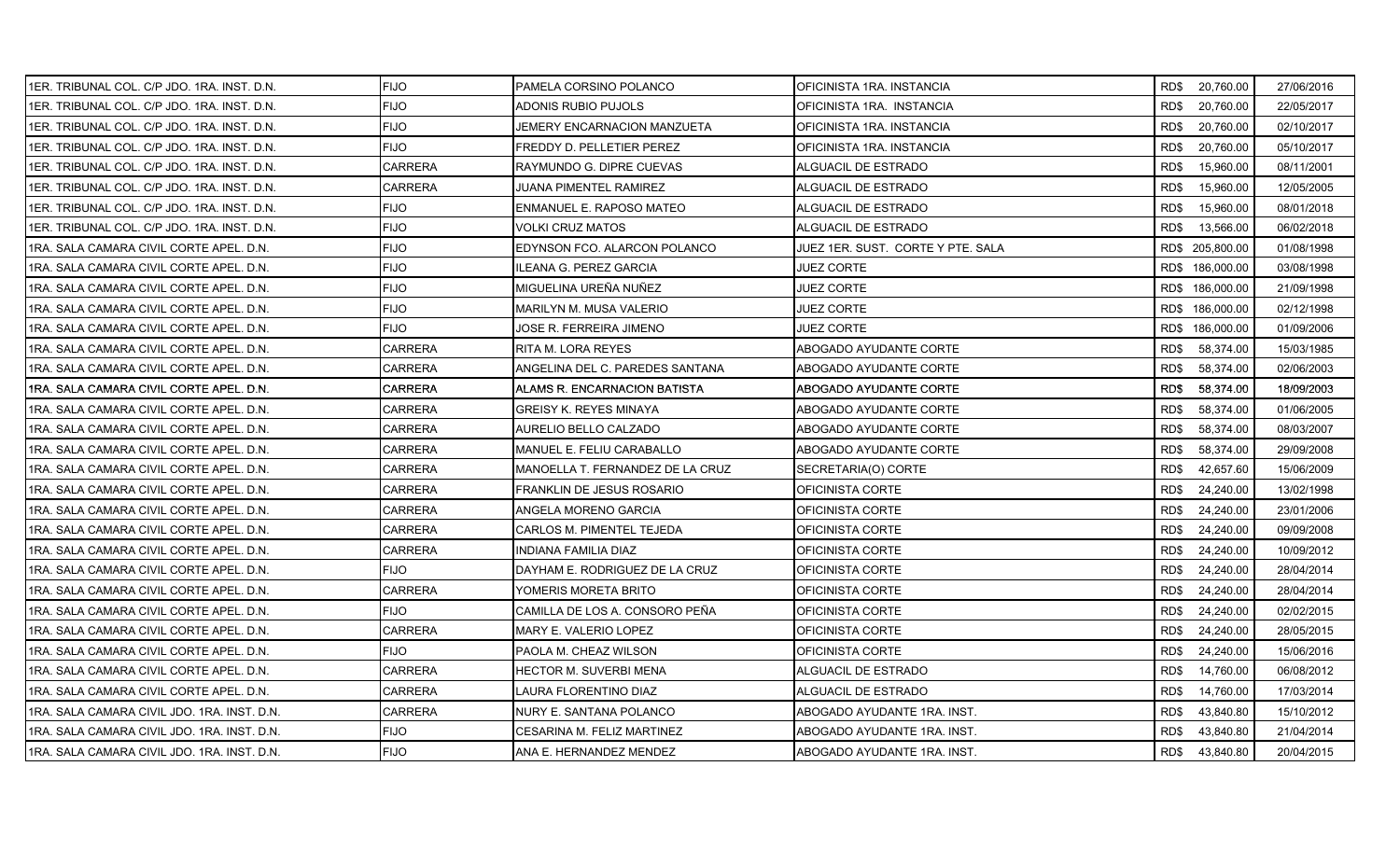| 1RA. SALA CAMARA CIVIL JDO. 1RA. INST. D.N. | <b>CARRERA</b> | PATRICIA ALMANZAR SANTANA        | SECRETARIA (O) PRIMERA INSTANCIA |      | RD\$ 34,980.00  | 04/07/2008 |
|---------------------------------------------|----------------|----------------------------------|----------------------------------|------|-----------------|------------|
| 1RA. SALA CAMARA CIVIL JDO. 1RA. INST. D.N. | <b>CARRERA</b> | EDWIN DALMASI GUERRERO           | OFICINISTA 1RA. INSTANCIA        | RD\$ | 20,760.00       | 26/11/2012 |
| 1RA. SALA CAMARA CIVIL JDO. 1RA. INST. D.N. | <b>CARRERA</b> | CINTHIA MA. SUAREZ CASTILLA      | OFICINISTA 1RA. INSTANCIA        | RD\$ | 20,760.00       | 02/01/2013 |
| 1RA. SALA CAMARA CIVIL JDO. 1RA. INST. D.N. | <b>FIJO</b>    | LANDY M. TORRES ABREU            | ABOGADO AYUDANTE 1RA. INST.      | RD\$ | 20,760.00       | 12/11/2015 |
| 1RA. SALA CAMARA CIVIL JDO. 1RA. INST. D.N. | <b>FIJO</b>    | LYANNE L. HERNANDEZ BATISTA      | OFICINISTA 1RA. INSTANCIA        | RD\$ | 20,760.00       | 11/02/2016 |
| 1RA. SALA CAMARA CIVIL JDO. 1RA. INST. D.N. | FIJO           | LAURA P. URBAEZ PEÑA             | OFICINISTA 1RA. INSTANCIA        | RD\$ | 20,760.00       | 20/07/2016 |
| 1RA. SALA CAMARA CIVIL JDO. 1RA. INST. D.N. | <b>FIJO</b>    | MONICA P. NATERA AVELINO         | OFICINISTA 1RA. INSTANCIA        | RD\$ | 20,760.00       | 02/02/2017 |
| 1RA. SALA CAMARA CIVIL JDO. 1RA. INST. D.N. | <b>FIJO</b>    | ALEJANDRA V. DIAZ REYES          | OFICINISTA 1RA. INSTANCIA        | RD\$ | 20,760.00       | 03/04/2017 |
| 1RA. SALA CAMARA CIVIL JDO. 1RA. INST. D.N. | <b>FIJO</b>    | YONEISI A. SANTANA CORDERO       | OFICINISTA 1RA. INSTANCIA        | RD\$ | 20,760.00       | 06/02/2017 |
| 1RA. SALA CAMARA CIVIL JDO. 1RA. INST. D.N. | <b>FIJO</b>    | JOSE A. DE LEON VALERIO          | OFICINISTA 1RA. INSTANCIA        | RD\$ | 20,760.00       | 16/05/2017 |
| 1RA. SALA CAMARA CIVIL JDO. 1RA. INST. D.N. | <b>FIJO</b>    | AILLENE O. SANTIL SANCHEZ        | OFICINISTA 1RA. INSTANCIA        | RD\$ | 16,440.00       | 22/05/2017 |
| 1RA. SALA CAMARA CIVIL JDO. 1RA. INST. D.N. | <b>CARRERA</b> | FERNANDO FRIAS DE JESUS          | ALGUACIL DE ESTRADO              | RD\$ | 14,760.00       | 10/02/2014 |
| 1RA, SALA CAMARA CIVIL JDO, 1RA, INST, D.N. | FIJO           | KEVIN A. MEDINA SANCHEZ          | MENSAJERO INTERNO                | RD\$ | 12,444.00       | 22/05/2017 |
| 1RA. SALA CAMARA PENAL CORTE APEL. D.N.     | <b>FIJO</b>    | RAFAEL A. BAEZ GARCIA            | <b>JUEZ CORTE</b>                |      | RD\$ 186,000.00 | 01/07/1998 |
| 1RA. SALA CAMARA PENAL CORTE APEL. D.N.     | <b>FIJO</b>    | DAISY I. MONTAS PIMENTEL         | <b>JUEZ CORTE</b>                |      | RD\$ 186,000.00 | 01/01/1999 |
| 1RA. SALA CAMARA PENAL CORTE APEL. D.N.     | <b>FIJO</b>    | DORIS J. PUJOLS ORTIZ            | JUEZ CORTE                       |      | RD\$ 186,000.00 | 26/05/1998 |
| 1RA. SALA CAMARA PENAL CORTE APEL. D.N.     | <b>FIJO</b>    | CARMEN E. MANCEBO ACOSTA         | JUEZ CORTE                       |      | RD\$ 186,000.00 | 14/04/1998 |
| 1RA. SALA CAMARA PENAL CORTE APEL. D.N.     | FIJO           | MARIANA D. GARCIA CASTILLO       | <b>JUEZ CORTE</b>                |      | RD\$ 186,000.00 | 12/02/1998 |
| 1RA. SALA CAMARA PENAL CORTE APEL. D.N.     | <b>CARRERA</b> | RAFAELA LEBRON GUERRERO          | SECRETARIA(O) CORTE              | RD\$ | 60,984.00       | 27/06/2005 |
| 1RA. SALA CAMARA PENAL CORTE APEL. D.N.     | <b>CARRERA</b> | JORGE L. PEREZ LORA              | ABOGADO AYUDANTE CORTE           | RD\$ | 58,374.00       | 06/03/2000 |
| 1RA. SALA CAMARA PENAL CORTE APEL. D.N.     | CARRERA        | EVELIN ALT. GERMOSEN ROJAS       | ABOGADO AYUDANTE CORTE           | RD\$ | 58,374.00       | 17/09/2003 |
| 1RA. SALA CAMARA PENAL CORTE APEL. D.N.     | CARRERA        | CAROLINA A. HERASME MANCEBO      | ABOGADO AYUDANTE CORTE           | RD\$ | 58,374.00       | 04/03/2005 |
| 1RA. SALA CAMARA PENAL CORTE APEL. D.N.     | CARRERA        | ELBA V. PEREZ FLORENTINO         | ABOGADO AYUDANTE CORTE           | RD\$ | 58,374.00       | 01/12/2005 |
| 1RA. SALA CAMARA PENAL CORTE APEL. D.N.     | CARRERA        | YANERY F. RAMIREZ SANTAMARIA     | ABOGADO AYUDANTE CORTE           | RD\$ | 58,374.00       | 20/07/2010 |
| 1RA, SALA CAMARA PENAL CORTE APEL, D.N.     | <b>FIJO</b>    | CAMILE D. ORTEGA CAMILO          | ABOGADO AYUDANTE CORTE           | RD\$ | 43,840.80       | 01/10/2009 |
| 1RA. SALA CAMARA PENAL CORTE APEL. D.N.     | CARRERA        | CARMEN N. UBRI NOVA              | SECRETARIA(O) I CORTE            | RD\$ | 25,680.00       | 06/09/2004 |
| 1RA. SALA CAMARA PENAL CORTE APEL. D.N.     | CARRERA        | JOSE ML. HENRIQUEZ LOPEZ         | OFICINISTA CORTE                 | RD\$ | 24,240.00       | 17/01/2001 |
| 1RA. SALA CAMARA PENAL CORTE APEL. D.N.     | CARRERA        | GREISY M. VALDEZ BEN             | OFICINISTA CORTE                 | RD\$ | 24,240.00       | 21/06/2010 |
| 1RA. SALA CAMARA PENAL CORTE APEL. D.N.     | CARRERA        | ORRAINE HERNANDEZ MARTINEZ       | OFICINISTA CORTE                 | RD\$ | 24,240.00       | 08/04/2013 |
| 1RA. SALA CAMARA PENAL CORTE APEL. D.N.     | <b>FIJO</b>    | ANABEL ARIAS ALMANZAR            | OFICINISTA CORTE                 | RD\$ | 20,760.00       | 08/09/2014 |
| 1RA. SALA CAMARA PENAL CORTE APEL. D.N.     | CARRERA        | GUARIONEX PAULINO DE LA OZ       | ALGUACIL DE ESTRADO              | RD\$ | 15,960.00       | 17/01/1990 |
| 1RA. SALA CAMARA PENAL CORTE APEL. D.N.     | <b>FIJO</b>    | GEORGE MENDEZ BATISTA            | ALGUACIL DE ESTRADO              | RD\$ | 15,960.00       | 25/11/2014 |
| 1RA. SALA CAMARA PENAL JDO. 1RA. INST. D.N. | CARRERA        | ALFONSO DE JS. BATISTA GOMEZ     | OFICINISTA 1RA. INSTANCIA        | RD\$ | 20,760.00       | 10/06/2013 |
| 1RA. SALA CORTE DE TRABAJO D.N.             | <b>FIJO</b>    | FEDERICO E. FERNANDEZ DE LA CRUZ | JUEZ 1ER. SUSTITUTO CORTE        |      | RD\$ 205,800.00 | 25/11/1998 |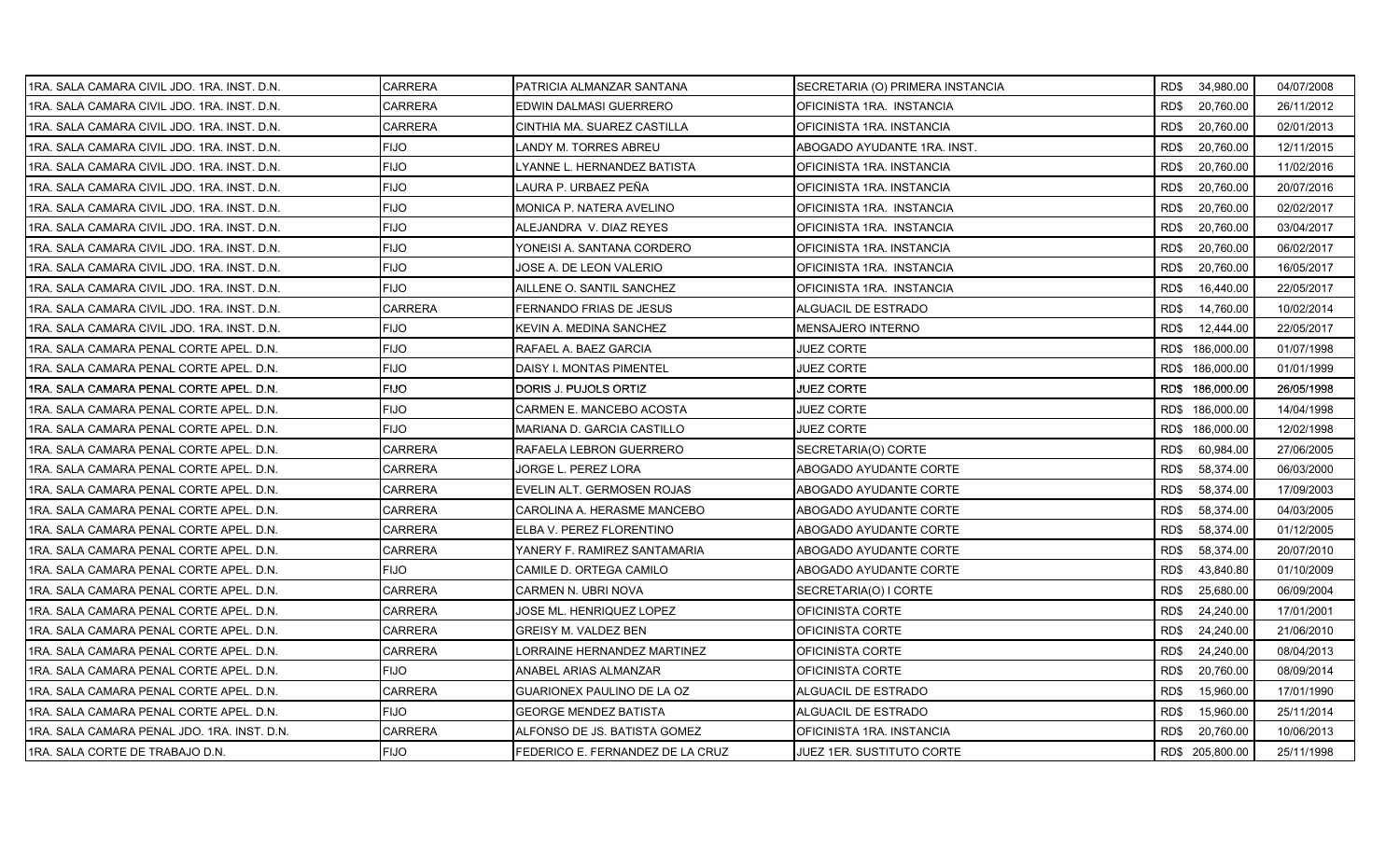| 1RA. SALA CORTE DE TRABAJO D.N.                   | <b>FIJO</b>    | WENDY S. MARTINEZ MEJIA          | JUEZ 1ER. SUST. PTE. DE CORTE Y PTE. DE SALA | RD\$ 205,800.00   | 01/12/1993 |
|---------------------------------------------------|----------------|----------------------------------|----------------------------------------------|-------------------|------------|
| 1RA. SALA CORTE DE TRABAJO D.N.                   | <b>FIJO</b>    | ABEL A. PEREZ MIRAMBEAUX         | JUEZ 2DO. SUSTITUTO CORTE                    | RD\$ 199,464.00   | 26/11/1998 |
| 1RA. SALA CORTE DE TRABAJO D.N.                   | <b>FIJO</b>    | GREGORIO ANT. RIVAS ESPAILLAT    | <b>JUEZ CORTE</b>                            | RD\$ 186,000.00   | 12/06/1998 |
| 1RA. SALA CORTE DE TRABAJO D.N.                   | <b>FIJO</b>    | FELIX M. REYES VALDEZ            | <b>JUEZ CORTE</b>                            | RD\$ 186,000.00   | 04/02/1999 |
| 1RA. SALA CORTE DE TRABAJO D.N.                   | CARRERA        | SILVERIA SENA PEREZ              | ABOGADO AYUDANTE CORTE                       | RD\$<br>58,374.00 | 01/03/2001 |
| 1RA. SALA CORTE DE TRABAJO D.N.                   | CARRERA        | SIRA E. FRIAS CORDERO            | SECRETARIA(O) CORTE                          | RD\$<br>42,657.60 | 01/10/1987 |
| 1RA. SALA CORTE DE TRABAJO D.N.                   | CARRERA        | ADA R. SEPULVEDA RODRIGUEZ       | OFICINISTA CORTE                             | RD\$<br>24,240.00 | 01/10/1993 |
| 1RA. SALA CORTE DE TRABAJO D.N.                   | <b>CARRERA</b> | ADA K. SANCHEZ ORTIZ             | OFICINISTA CORTE                             | RD\$<br>24,240.00 | 03/10/1997 |
| 1RA. SALA CORTE DE TRABAJO D.N.                   | <b>CARRERA</b> | WANDA DEL C. NIN ABAD            | OFICINISTA CORTE                             | RD\$<br>24,240.00 | 13/11/2012 |
| 1RA. SALA CORTE DE TRABAJO D.N.                   | <b>FIJO</b>    | DIANNY J. VERAS DEL ORBE         | OFICINISTA CORTE                             | RD\$<br>24,240.00 | 22/06/2017 |
| 1RA. SALA CORTE DE TRABAJO D.N.                   | CARRERA        | CLARA H. MORCELO MADERA          | ALGUACIL DE ESTRADO                          | 14,760.00<br>RD\$ | 01/11/1979 |
| 1RA. SALA CORTE DE TRABAJO D.N.                   | CARRERA        | EDUARD J. LEGER LOPEZ            | ALGUACIL DE ESTRADO                          | RD\$<br>14,760.00 | 01/05/1995 |
| 1RA. SALA CORTE DE TRABAJO D.N.                   | <b>CARRERA</b> | SANTO PEREZ MOQUETE              | ALGUACIL DE ESTRADO                          | RD\$<br>14,760.00 | 01/10/1993 |
| 1RA. SALA JDO. DE PAZ ESP. TRANS. D.N.            | <b>FIJO</b>    | ANNY E. MORENO RODRIGUEZ         | JUEZ DE PAZ                                  | RD\$ 108,000.00   | 29/10/2007 |
| 1RA. SALA JDO. DE PAZ ESP. TRANS. D.N.            | <b>CARRERA</b> | LUZ DEL A. ZORRILLA DE GARCIA    | SECRETARIA (O) JDO. DE PAZ                   | RD\$<br>29,580.00 | 14/05/1987 |
| 1RA. SALA JDO. DE PAZ ESP. TRANS. D.N.            | <b>CARRERA</b> | NELSIDA COLON HOLGUIN            | SECRETARIA (O) JDO. DE PAZ                   | RD\$<br>29,580.00 | 07/09/2015 |
| 1RA. SALA JDO. DE PAZ ESP. TRANS. D.N.            | <b>CARRERA</b> | CRISTOBALINA A. REYES BATISTA    | OFICINISTA JDO. DE PAZ                       | RD\$<br>22,552.80 | 01/10/1987 |
| 1RA. SALA JDO. DE PAZ ESP. TRANS. D.N.            | <b>FIJO</b>    | <b>GABRIELA C. PEREZ HERRERA</b> | OFICINISTA JDO. DE PAZ                       | RD\$<br>16,440.00 | 23/01/2017 |
| 1RA. SALA JDO. DE PAZ ESP. TRANS. D.N.            | <b>CARRERA</b> | ARMANDO ANT. MEJIA               | ALGUACIL DE ESTRADO                          | RD\$<br>14,760.00 | 01/08/1993 |
| 1RA. SALA JDO. DE TRABAJO D.N.                    | <b>FIJO</b>    | NATHALIE NOVA SOTO               | JUEZ JDO. DE TRABAJO                         | RD\$ 138,000.00   | 19/10/2009 |
| 1RA. SALA JDO. DE TRABAJO D.N.                    | CARRERA        | YUDELQUE VIDAL                   | SECRETARIA (O) PRIMERA INSTANCIA             | 34,980.00<br>RD\$ | 01/03/2004 |
| 1RA. SALA JDO. DE TRABAJO D.N.                    | CARRERA        | MILAGROS FIGUEREO ALBOLEDA       | OFICINISTA 1RA. INSTANCIA                    | RD\$<br>20,760.00 | 26/06/2014 |
| 1RA. SALA JDO. DE TRABAJO D.N.                    | <b>FIJO</b>    | <b>GLORIA V. CEDANO PICHARDO</b> | ABOGADO AYUDANTE 1RA. INST.                  | RD\$<br>20,760.00 | 01/09/2012 |
| 1RA. SALA JDO. DE TRABAJO D.N.                    | <b>CARRERA</b> | SANTA P. MONTERO CASTILLO        | OFICINISTA 1RA. INSTANCIA                    | 20,760.00<br>RD\$ | 03/09/2012 |
| I1RA. SALA JDO. DE TRABAJO D.N.                   | <b>CARRERA</b> | JOAN ML. PICHARDO ESCARRAMAN     | OFICINISTA 1RA. INSTANCIA                    | RD\$<br>20,760.00 | 05/05/2015 |
| 1RA. SALA JDO. DE TRABAJO D.N.                    | <b>FIJO</b>    | KATHERINE Y. QUEZADA BENITEZ     | OFICINISTA 1RA. INSTANCIA                    | 20,760.00<br>RD\$ | 21/11/2016 |
| 1RA. SALA JDO. DE TRABAJO D.N.                    | CARRERA        | FAUSTO A. DEL ORBE PEREZ         | ALGUACIL DE ESTRADO                          | RD\$<br>14,760.00 | 13/03/1995 |
| 1RA. SALA JDO. DE TRABAJO D.N.                    | <b>CARRERA</b> | <b>MARTIN MATEO</b>              | ALGUACIL DE ESTRADO                          | RD\$<br>14,760.00 | 12/06/1978 |
| 1RA. SALA TRIB. SUPERIOR DE TIERRAS DPTO. CENTRAL | <b>FIJO</b>    | KATTY A. SOLER BAEZ              | <b>JUEZ CORTE</b>                            | RD\$ 186,000.00   | 01/07/1999 |
| 1RA. SALA TRIB. SUPERIOR DE TIERRAS DPTO. CENTRAL | <b>FIJO</b>    | ANSELMO A. BELLO FERRERAS        | JUEZ 1ER. SUST. PTE. DE CORTE Y PTE. DE SALA | RD\$ 186,000.00   | 06/07/2000 |
| 1RA. SALA TRIB. SUPERIOR DE TIERRAS DPTO. CENTRAL | <b>FIJO</b>    | ANA M. MENDEZ CABRERA            | JUEZ CORTE                                   | RD\$ 186,000.00   | 01/09/2006 |
| 1RA. SALA TRIBUNAL DE TIERRAS J.O. D.N.           | <b>FIJO</b>    | FANNY J. LOPEZ PIMENTEL          | JUEZ T.T.J.O.                                | RD\$ 138,000.00   | 06/09/2000 |
| 1RA. SALA TRIBUNAL DE TIERRAS J.O. D.N.           | <b>FIJO</b>    | WANDA Y. PEREZ MARTINEZ          | JUEZ T.T.J.O.                                | RD\$ 138,000.00   | 23/02/2009 |
| 1RA. SALA TRIBUNAL DE TIERRAS J.O. D.N.           | <b>FIJO</b>    | NIDIA V. JORGE TAVERAS           | JUEZ DE PAZ ITINERANTE                       | RD\$ 108,000.00   | 01/05/2012 |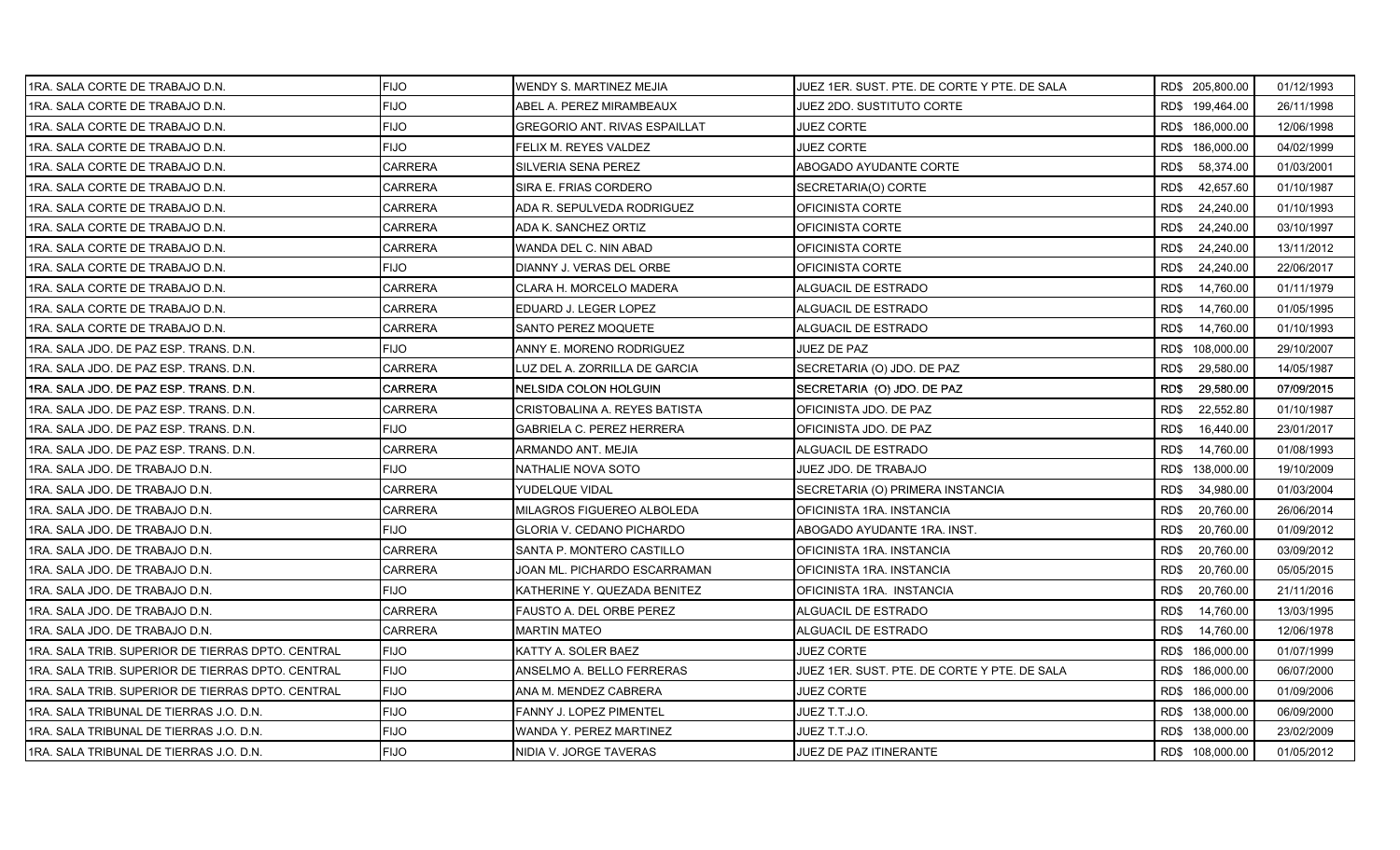| 1RA. SALA TRIBUNAL DE TIERRAS J.O. D.N.     | <b>CARRERA</b> | DALEWRY D. ARACHE LANTIGUA       | SECRETARIA DE JUEZ                           | RD\$ 28,860.00    | 25/09/2008 |
|---------------------------------------------|----------------|----------------------------------|----------------------------------------------|-------------------|------------|
| 1RA. SALA TRIBUNAL DE TIERRAS J.O. D.N.     | <b>CARRERA</b> | RAFAEL A. PUJOLS DIAZ            | ALGUACIL DE ESTRADO                          | RD\$<br>14,760.00 | 12/09/2002 |
| 1RA. SALA TRIBUNAL SUPERIOR ADMINISTRATIVO  | <b>FIJO</b>    | ROMAN A. BERROA HICIANO          | JUEZ PRESIDENTE SALA CORTE                   | RD\$ 205,800.00   | 01/04/2003 |
| 1RA. SALA TRIBUNAL SUPERIOR ADMINISTRATIVO  | <b>FIJO</b>    | VANESSA E. ACOSTA PERALTA        | <b>JUEZ CORTE</b>                            | RD\$ 186,000.00   | 01/04/2003 |
| 1RA. SALA TRIBUNAL SUPERIOR ADMINISTRATIVO  | <b>FIJO</b>    | URSULA J. CARRASCO MARQUEZ       | JUEZ CORTE                                   | RD\$ 186,000.00   | 01/02/2001 |
| 1RA. SALA TRIBUNAL SUPERIOR ADMINISTRATIVO  | <b>FIJO</b>    | MERY L. COLLADO TACTUK           | <b>JUEZ CORTE</b>                            | RD\$ 186,000.00   | 01/02/2001 |
| 1RA. SALA TRIBUNAL SUPERIOR ADMINISTRATIVO  | <b>CARRERA</b> | GILDA L. RAMIREZ AYBAR           | ABOGADO AYUDANTE CORTE                       | RD\$<br>58,374.00 | 01/11/2000 |
| 1RA. SALA TRIBUNAL SUPERIOR ADMINISTRATIVO  | <b>CARRERA</b> | SIMON D. PICHARDO                | ABOGADO AYUDANTE CORTE                       | RD\$<br>58,374.00 | 01/02/2001 |
| 1RA. SALA TRIBUNAL SUPERIOR ADMINISTRATIVO  | <b>CARRERA</b> | GINA M. BARINAS HAZIN            | ABOGADO AYUDANTE CORTE                       | RD\$<br>58,374.00 | 02/01/2007 |
| 1RA. SALA TRIBUNAL SUPERIOR ADMINISTRATIVO  | <b>FIJO</b>    | LESLY K. ENCARNACION CEDEÑO      | ABOGADO AYUDANTE CORTE                       | RD\$<br>58,374.00 | 21/05/2018 |
| 1RA. SALA TRIBUNAL SUPERIOR ADMINISTRATIVO  | <b>CARRERA</b> | ARELIS O. ORTIZ HENRIQUEZ        | ASESOR (A) IMPOSITIVO                        | RD\$<br>43,420.80 | 02/01/2007 |
| 1RA. SALA TRIBUNAL SUPERIOR ADMINISTRATIVO  | <b>FIJO</b>    | NATHALY P. ESPINOSA PARRA        | OFICINISTA                                   | RD\$<br>24,240.00 | 12/07/2017 |
| 2DA. SALA CAMARA CIVIL CORTE APEL. D.N.     | <b>FIJO</b>    | EUNISIS VASQUEZ ACOSTA           | JUEZ 2DO. SUST. PTE. DE CORTE Y PTE. DE SALA | RD\$ 199,464.00   | 04/09/1997 |
| 2DA. SALA CAMARA CIVIL CORTE APEL. D.N.     | <b>FIJO</b>    | MATIAS M. DEL ROSARIO ROMERO     | JUEZ CORTE                                   | RD\$ 186,000.00   | 25/05/1998 |
| 2DA. SALA CAMARA CIVIL CORTE APEL. D.N.     | <b>FIJO</b>    | MARITZA E. CAPELLAN ARAUJO       | JUEZ CORTE                                   | RD\$ 186,000.00   | 01/02/2001 |
| 2DA. SALA CAMARA CIVIL CORTE APEL. D.N.     | <b>FIJO</b>    | YNES ALT. DE PEÑA VENTURA        | <b>JUEZ CORTE</b>                            | RD\$ 186,000.00   | 14/10/2002 |
| 2DA. SALA CAMARA CIVIL CORTE APEL. D.N.     | <b>FIJO</b>    | EUNICE A. MINAYA PEREZ           | JUEZ CORTE                                   | RD\$ 186,000.00   | 30/11/2004 |
| 2DA. SALA CAMARA CIVIL CORTE APEL. D.N.     | <b>CARRERA</b> | ERIDANIA CAMPUSANO SOLANO        | ABOGADO AYUDANTE CORTE                       | RD\$<br>58,374.00 | 19/02/2007 |
| 2DA. SALA CAMARA CIVIL CORTE APEL. D.N.     | <b>CARRERA</b> | INDHIRA J. ESPINAL SCARBOROUGH   | ABOGADO AYUDANTE CORTE                       | RD\$<br>58,374.00 | 28/10/2003 |
| 2DA. SALA CAMARA CIVIL CORTE APEL. D.N.     | <b>CARRERA</b> | NORIS C. MEDRANO NIN             | ABOGADO AYUDANTE CORTE                       | RD\$<br>58,374.00 | 19/05/2004 |
| 2DA. SALA CAMARA CIVIL CORTE APEL. D.N.     | CARRERA        | BRIGIDA C. BETANCOURT PAULINO    | ABOGADO AYUDANTE CORTE                       | 58,374.00<br>RD\$ | 29/10/2008 |
| 2DA. SALA CAMARA CIVIL CORTE APEL. D.N.     | <b>FIJO</b>    | BANNER I. MANZUETA DE LOS SANTOS | ABOGADO AYUDANTE CORTE                       | 58,374.00<br>RD\$ | 04/03/2014 |
| 2DA. SALA CAMARA CIVIL CORTE APEL. D.N.     | <b>CARRERA</b> | EURIDISIS M. LARA PEREZ          | ABOGADO AYUDANTE CORTE                       | RD\$<br>43,840.80 | 27/07/2010 |
| 2DA. SALA CAMARA CIVIL CORTE APEL. D.N.     | <b>CARRERA</b> | JOHANNA PEREZ VASQUEZ            | SECRETARIA(O) CORTE                          | 42,657.60<br>RD\$ | 01/02/2001 |
| 2DA. SALA CAMARA CIVIL CORTE APEL. D.N.     | <b>CARRERA</b> | JOSE L. DISLA SUERO              | OFICINISTA CORTE                             | RD\$<br>24,240.00 | 01/07/1998 |
| 2DA. SALA CAMARA CIVIL CORTE APEL. D.N.     | <b>CARRERA</b> | JUAN C. GARCIA MESA              | OFICINISTA CORTE                             | RD\$<br>24,240.00 | 01/06/1999 |
| 2DA. SALA CAMARA CIVIL CORTE APEL. D.N.     | CARRERA        | LILIBET RODRIGUEZ VARGAS         | OFICINISTA CORTE                             | RD\$<br>24,240.00 | 02/01/2006 |
| 2DA. SALA CAMARA CIVIL CORTE APEL. D.N.     | <b>CARRERA</b> | ILIANA E. CAIRO BAEZ             | OFICINISTA CORTE                             | RD\$<br>24,240.00 | 17/03/2009 |
| 2DA. SALA CAMARA CIVIL CORTE APEL. D.N.     | <b>FIJO</b>    | ROBERT A. ALCANTARA CRUZ         | OFICINISTA CORTE                             | RD\$<br>24,240.00 | 27/05/2014 |
| 2DA. SALA CAMARA CIVIL CORTE APEL. D.N.     | <b>CARRERA</b> | RICHARD E. PLACENCIO RODRIGUEZ   | OFICINISTA CORTE                             | RD\$<br>24,240.00 | 10/11/2015 |
| 2DA. SALA CAMARA CIVIL CORTE APEL. D.N.     | <b>FIJO</b>    | FRANJIE VASQUEZ MARTINEZ         | OFICINISTA CORTE                             | RD\$<br>24,240.00 | 30/11/2016 |
| 2DA. SALA CAMARA CIVIL CORTE APEL. D.N.     | <b>FIJO</b>    | ROSA I. DOMINGUEZ DE LA CRUZ     | OFICINISTA CORTE                             | RD\$<br>24,240.00 | 27/01/2014 |
| 2DA. SALA CAMARA CIVIL CORTE APEL. D.N.     | <b>CARRERA</b> | MIGUEL O. ESPINAL TOBAL          | ALGUACIL DE ESTRADO                          | RD\$<br>14,760.00 | 01/10/1999 |
| 2DA. SALA CAMARA CIVIL JDO. 1RA. INST. D.N. | <b>FIJO</b>    | DANILO CARABALLO NUÑEZ           | JUEZ 2DO SUST. PTE. JDO. 1ERA. INSTANCIA     | RD\$ 147,600.00   | 04/02/2005 |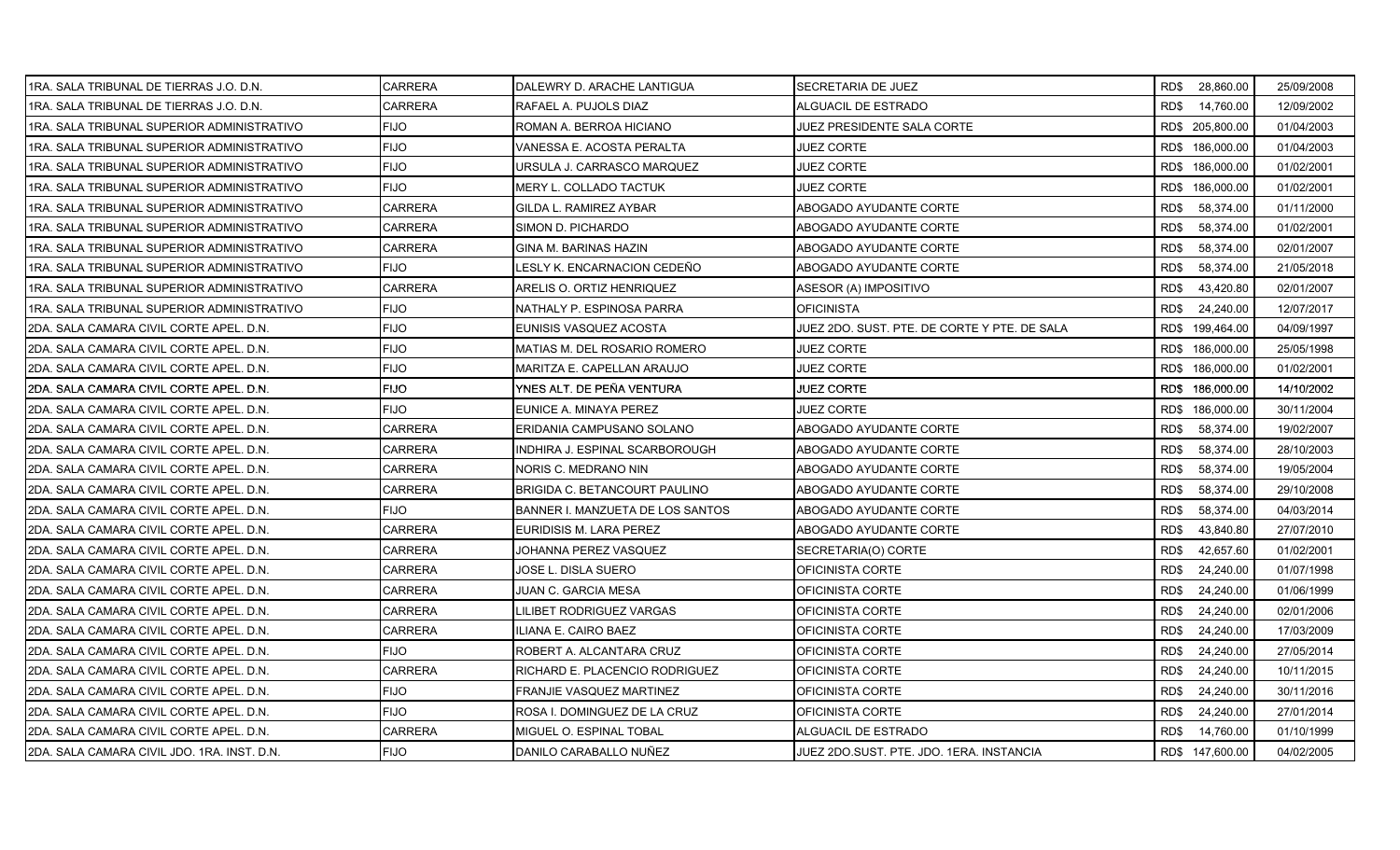| 2DA. SALA CAMARA CIVIL JDO. 1RA. INST. D.N. | CARRERA        | YANUARIA Y. RAMIREZ ARIAS         | ABOGADO AYUDANTE 1RA. INST.      | RD\$43,840.80     | 05/07/2006 |
|---------------------------------------------|----------------|-----------------------------------|----------------------------------|-------------------|------------|
| 2DA. SALA CAMARA CIVIL JDO. 1RA. INST. D.N. | <b>CARRERA</b> | NELLY M. MERCEDES MERCEDES        | ABOGADO AYUDANTE 1RA. INST.      | RD\$<br>43,840.80 | 28/02/2008 |
| 2DA. SALA CAMARA CIVIL JDO. 1RA. INST. D.N. | <b>CARRERA</b> | RAFAELA D. PUJOLS AGRAMONTE       | ABOGADO AYUDANTE 1RA. INST.      | RD\$<br>43,840.80 | 26/05/2010 |
| 2DA. SALA CAMARA CIVIL JDO. 1RA. INST. D.N. | <b>CARRERA</b> | MARTINA DE LOS SANTOS SANCHEZ     | SECRETARIA (O) PRIMERA INSTANCIA | RD\$<br>34,980.00 | 12/05/1999 |
| 2DA. SALA CAMARA CIVIL JDO. 1RA. INST. D.N. | <b>CARRERA</b> | RAMON DE JS. RODRIGUEZ FLORENTINO | OFICINISTA 1RA. INSTANCIA        | RD\$<br>20,760.00 | 02/01/2013 |
| 2DA. SALA CAMARA CIVIL JDO. 1RA. INST. D.N. | FIJO           | PAOLA M. FRIAS ACOSTA             | OFICINISTA 1RA. INSTANCIA        | RD\$<br>20,760.00 | 23/09/2013 |
| 2DA. SALA CAMARA CIVIL JDO. 1RA. INST. D.N. | <b>CARRERA</b> | JOSUE M. MOREL VALERIO            | OFICINISTA 1RA. INSTANCIA        | 20,760.00<br>RD\$ | 25/05/2015 |
| 2DA. SALA CAMARA CIVIL JDO. 1RA. INST. D.N. | <b>FIJO</b>    | LENISA E. RODRIGUEZ BETHANCOURT   | OFICINISTA 1RA. INSTANCIA        | RD\$<br>20,760.00 | 01/02/2016 |
| 2DA. SALA CAMARA CIVIL JDO. 1RA. INST. D.N. | <b>FIJO</b>    | CRYSTAL J. SANTANA ABREU          | OFICINISTA 1RA. INSTANCIA        | RD\$<br>20,760.00 | 28/04/2016 |
| 2DA. SALA CAMARA CIVIL JDO. 1RA. INST. D.N. | <b>FIJO</b>    | NICHOLE M. CUEVAS SANTANA         | OFICINISTA 1RA. INSTANCIA        | RD\$<br>20,760.00 | 05/06/2017 |
| 2DA. SALA CAMARA CIVIL JDO. 1RA. INST. D.N. | <b>FIJO</b>    | SAMUEL RAMIREZ ORTIZ              | OFICINISTA 1RA. INSTANCIA        | RD\$<br>20,760.00 | 20/10/2017 |
| 2DA. SALA CAMARA CIVIL JDO. 1RA. INST. D.N. | <b>FIJO</b>    | KARLA M. THEN MEDINA              | OFICINISTA 1RA. INSTANCIA        | RD\$<br>20,760.00 | 19/10/2017 |
| 2DA. SALA CAMARA CIVIL JDO. 1RA. INST. D.N. | <b>FIJO</b>    | BRENDA L. PEGUERO BÁEZ            | OFICINISTA 1RA. INSTANCIA        | RD\$<br>20,760.00 | 15/11/2017 |
| 2DA. SALA CAMARA CIVIL JDO. 1RA. INST. D.N. | <b>FIJO</b>    | ESTRELLA Y. LARA SENCION          | OFICINISTA 1RA. INSTANCIA        | RD\$<br>20,760.00 | 22/01/2018 |
| 2DA. SALA CAMARA CIVIL JDO. 1RA. INST. D.N. | <b>CARRERA</b> | <b>WILSON ROJAS</b>               | ALGUACIL DE ESTRADO              | RD\$<br>14,760.00 | 21/11/1997 |
| 2DA. SALA CAMARA CIVIL JDO. 1RA. INST. D.N. | CARRERA        | LUIS ML. ESTRELLA HIDALGO         | ALGUACIL DE ESTRADO              | RD\$<br>14,760.00 | 01/06/2000 |
| 2DA. SALA CAMARA CIVIL JDO. 1RA. INST. D.N. | <b>FIJO</b>    | JOSE S. ROSARIO BATISTA           | MENSAJERO INTERNO                | RD\$<br>12,444.00 | 19/05/2014 |
| 2DA. SALA CAMARA PENAL CORTE APEL. D.N.     | <b>FIJO</b>    | RAMON H. GONZALEZ PEREZ           | JUEZ 2DO. SUSTITUTO CORTE        | RD\$ 199,464.00   | 15/08/1997 |
| 2DA. SALA CAMARA PENAL CORTE APEL. D.N.     | <b>FIJO</b>    | YSIS B. MUÑIZ ALMONTE             | JUEZ CORTE                       | RD\$ 186,000.00   | 14/04/1998 |
| 2DA. SALA CAMARA PENAL CORTE APEL. D.N.     | <b>FIJO</b>    | PEDRO ANT. SANCHEZ RIVERA         | JUEZ CORTE                       | RD\$ 186,000.00   | 14/04/1998 |
| 2DA. SALA CAMARA PENAL CORTE APEL. D.N.     | <b>FIJO</b>    | LUIS O. JIMENEZ ROSA              | <b>JUEZ CORTE</b>                | RD\$ 186,000.00   | 02/12/1998 |
| 2DA. SALA CAMARA PENAL CORTE APEL. D.N.     | <b>FIJO</b>    | ROSALBA O. GARIB HOLGUIN          | JUEZ CORTE                       | RD\$ 186,000.00   | 25/05/1998 |
| 2DA. SALA CAMARA PENAL CORTE APEL. D.N.     | <b>CARRERA</b> | EDWIN R. OVIEDO ROJAS             | SECRETARIA(O) CORTE              | 60,984.00<br>RD\$ | 07/06/2006 |
| 2DA. SALA CAMARA PENAL CORTE APEL. D.N.     | <b>CARRERA</b> | NEREYRA DEL C. ARACENA            | ABOGADO AYUDANTE CORTE           | RD\$<br>58,374.00 | 24/04/1987 |
| 2DA. SALA CAMARA PENAL CORTE APEL. D.N.     | CARRERA        | ILEANA R. GARCIA VALERA           | ABOGADO AYUDANTE CORTE           | RD\$<br>58,374.00 | 05/07/1994 |
| 2DA. SALA CAMARA PENAL CORTE APEL. D.N.     | CARRERA        | MILAGROS T. DEL JESU MATEO        | ABOGADO AYUDANTE CORTE           | RD\$<br>58,374.00 | 15/02/1989 |
| 2DA. SALA CAMARA PENAL CORTE APEL. D.N.     | CARRERA        | WENDY E. SIBILIA ROSO             | ABOGADO AYUDANTE CORTE           | RD\$<br>58,374.00 | 23/10/2003 |
| 2DA. SALA CAMARA PENAL CORTE APEL. D.N.     | CARRERA        | PAMELA S. ESPINAL RIVAS           | ABOGADO AYUDANTE CORTE           | RD\$<br>58,374.00 | 03/07/2006 |
| 2DA. SALA CAMARA PENAL CORTE APEL. D.N.     | <b>CARRERA</b> | DELIA M. MARTINEZ NUÑEZ           | ABOGADO AYUDANTE CORTE           | RD\$<br>43,840.80 | 19/12/2000 |
| 2DA, SALA CAMARA PENAL CORTE APEL, D.N.     | CARRERA        | NELSON A. VERAS PEREZ             | OFICINISTA CORTE                 | RD\$<br>24,240.00 | 11/01/1993 |
| 2DA. SALA CAMARA PENAL CORTE APEL. D.N.     | <b>CARRERA</b> | ROSALIA GUTIERREZ DE AQUINO       | OFICINISTA CORTE                 | RD\$<br>24,240.00 | 04/03/2005 |
| 2DA. SALA CAMARA PENAL CORTE APEL. D.N.     | CARRERA        | BEVERLYN Q. MEDINA SANTANA        | OFICINISTA CORTE                 | RD\$<br>24,240.00 | 17/10/2005 |
| 2DA, SALA CAMARA PENAL CORTE APEL, D.N.     | CARRERA        | ROSANNA L. VALENTIN BRITO         | OFICINISTA CORTE                 | RD\$<br>24,240.00 | 01/05/2012 |
| 2DA. SALA CAMARA PENAL CORTE APEL. D.N.     | <b>CARRERA</b> | MALLELIN D. LUNA MARTINEZ         | OFICINISTA CORTE                 | RD\$ 24,240.00    | 04/09/2012 |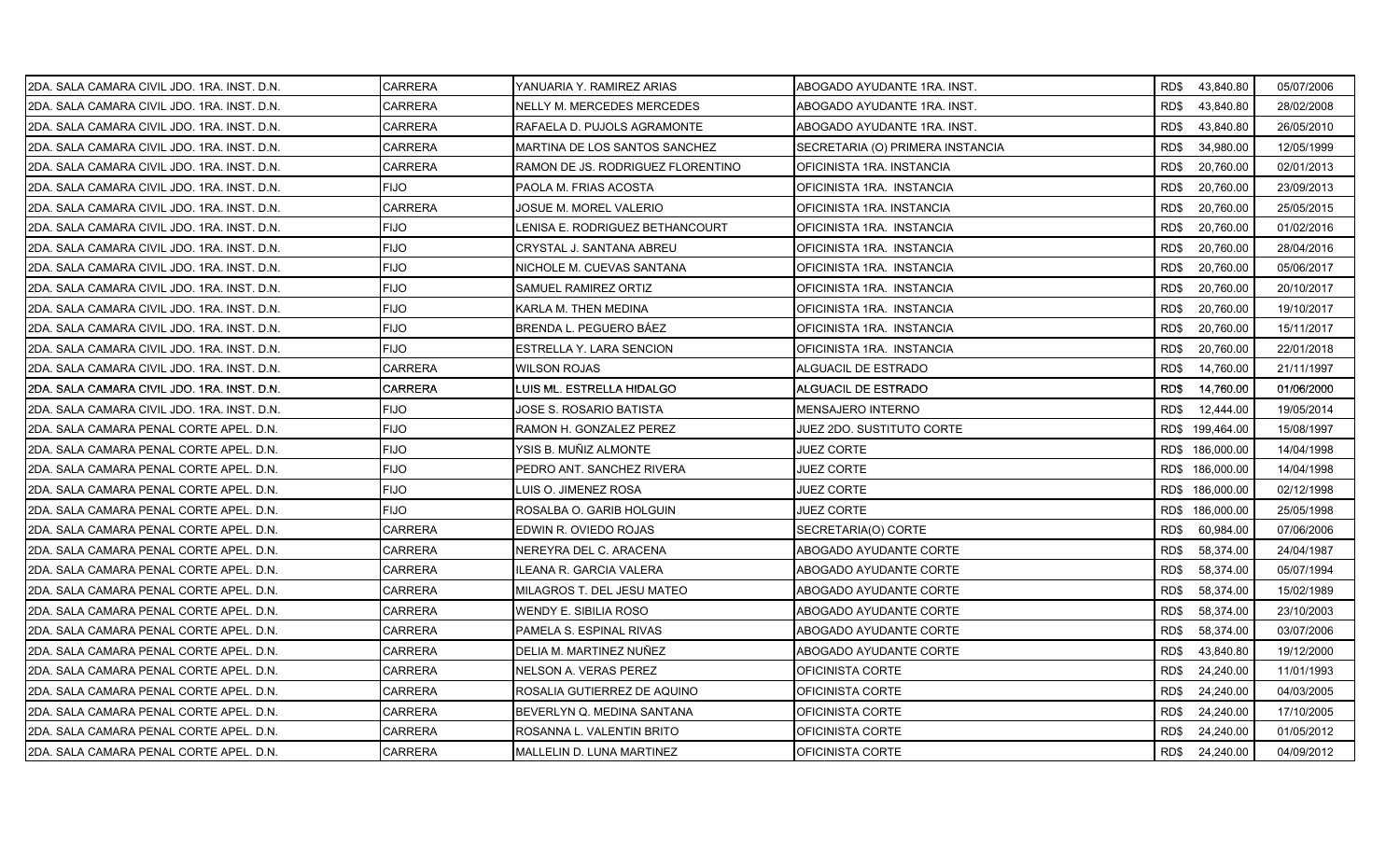| 2DA. SALA CAMARA PENAL CORTE APEL. D.N.     | <b>CARRERA</b> | DAHIANA I. DE LA CRUZ OGANDO   | OFICINISTA CORTE                             | RD\$ 24,240.00    | 02/01/2014 |
|---------------------------------------------|----------------|--------------------------------|----------------------------------------------|-------------------|------------|
| 2DA. SALA CAMARA PENAL CORTE APEL. D.N.     | <b>FIJO</b>    | LUIS ALB. GERALDINO FELICIANO  | OFICINISTA CORTE                             | RD\$<br>24,240.00 | 23/05/2016 |
| 2DA. SALA CAMARA PENAL CORTE APEL. D.N.     | <b>FIJO</b>    | JUAN E. GUERRERO TEJEDA        | OFICINISTA CORTE                             | RD\$<br>20,760.00 | 01/06/2015 |
| 2DA. SALA CAMARA PENAL CORTE APEL. D.N.     | <b>CARRERA</b> | HAYDEE E. VARGAS CASTILLO      | ALGUACIL DE ESTRADO                          | RD\$<br>15,960.00 | 01/10/1998 |
| 2DA. SALA CAMARA PENAL CORTE APEL. D.N.     | CARRERA        | JULIO C. MONEGRO DURAN         | ALGUACIL DE ESTRADO                          | RD\$<br>15,960.00 | 04/01/2001 |
| 2DA. SALA CAMARA PENAL CORTE APEL. D.N.     | CARRERA        | ANGEL E. GONZALEZ SANTANA      | ALGUACIL DE ESTRADO                          | RD\$<br>15,960.00 | 25/02/2008 |
| 2DA. SALA CAMARA PENAL JDO. 1RA. INST. D.N. | <b>FIJO</b>    | CLARA L. ALMONTE GOMEZ         | JUEZ 1RA. INSTANCIA                          | RD\$ 138,000.00   | 06/07/1998 |
| 2DA. SALA CAMARA PENAL JDO. 1RA. INST. D.N. | <b>CARRERA</b> | <b>CECILIA ESTEVEZ</b>         | SECRETARIA (O) PRIMERA INSTANCIA             | RD\$<br>46,368.00 | 25/05/1984 |
| 2DA. SALA CAMARA PENAL JDO. 1RA. INST. D.N. | <b>CARRERA</b> | JESUS N. JIMENEZ PAREDES       | ABOGADO AYUDANTE 1RA. INST.                  | RD\$<br>43,840.80 | 21/09/2006 |
| 2DA, SALA CAMARA PENAL JDO, 1RA, INST, D.N. | <b>CARRERA</b> | FANNY C. DE LOS SANTOS DE OLEO | OFICINISTA 1RA. INSTANCIA                    | RD\$<br>21,099.29 | 23/03/2004 |
| 2DA. SALA CAMARA PENAL JDO. 1RA. INST. D.N. | CARRERA        | AMAURY A. PEREZ HIDALGO        | OFICINISTA 1RA. INSTANCIA                    | RD\$<br>20,760.00 | 04/06/2003 |
| 2DA. SALA CAMARA PENAL JDO. 1RA. INST. D.N. | CARRERA        | FRANCIS J. TAVERAS MENDOZA     | OFICINISTA 1RA. INSTANCIA                    | RD\$<br>20,760.00 | 07/02/2005 |
| 2DA. SALA CAMARA PENAL JDO. 1RA. INST. D.N. | <b>CARRERA</b> | <b>MARIEL P. ABREU VALDEZ</b>  | OFICINISTA 1RA. INSTANCIA                    | RD\$<br>20,760.00 | 24/10/2007 |
| 2DA. SALA CAMARA PENAL JDO. 1RA. INST. D.N. | FIJO           | STARLING F. CRUZ LUNA          | OFICINISTA 1RA. INSTANCIA                    | RD\$<br>20,760.00 | 25/04/2016 |
| 2DA. SALA CAMARA PENAL JDO. 1RA. INST. D.N. | <b>FIJO</b>    | LUZ A. DE LOS SANTOS LAURENCIO | OFICINISTA 1RA. INSTANCIA                    | RD\$<br>20,760.00 | 20/04/2017 |
| 2DA. SALA CAMARA PENAL JDO. 1RA. INST. D.N. | <b>CARRERA</b> | SANTO S. DISLA FLORENTINO      | ALGUACIL DE ESTRADO                          | 15,960.00<br>RD\$ | 14/07/1998 |
| 2DA. SALA CAMARA PENAL JDO. 1RA. INST. D.N. | <b>CARRERA</b> | ALGENI FELIX MEJIA             | ALGUACIL DE ESTRADO                          | RD\$<br>15,960.00 | 08/02/1999 |
| 2DA. SALA CORTE DE TRABAJO D.N.             | FIJO           | JULIO A. BASTARDO ALMANZAR     | JUEZ 2DO. SUST. PTE. DE CORTE Y PTE. DE SALA | RD\$ 218,640.00   | 04/02/1999 |
| 2DA. SALA CORTE DE TRABAJO D.N.             | <b>FIJO</b>    | RAFAEL L. CIPRIAN LORA         | JUEZ 1ER. SUSTITUTO CORTE                    | RD\$ 205,800.00   | 22/10/1998 |
| 2DA, SALA CORTE DE TRABAJO D.N.             | <b>FIJO</b>    | CESAR A. ACEVEDO CASTILLO      | JUEZ 2DO. SUSTITUTO CORTE                    | RD\$ 199,464.00   | 04/02/1999 |
| 2DA. SALA CORTE DE TRABAJO D.N.             | FIJO           | SERGIO ANT. ORTEGA             | <b>JUEZ CORTE</b>                            | RD\$ 186,000.00   | 14/10/2002 |
| 2DA. SALA CORTE DE TRABAJO D.N.             | <b>FIJO</b>    | DILCIA M. ROSARIO ALMONTE      | JUEZ CORTE                                   | RD\$ 186,000.00   | 01/10/2003 |
| 2DA. SALA CORTE DE TRABAJO D.N.             | CARRERA        | MILDRE M. OLIVERO FELIZ        | ABOGADO AYUDANTE CORTE                       | RD\$<br>58,374.00 | 01/10/1993 |
| 2DA. SALA CORTE DE TRABAJO D.N.             | CARRERA        | KIRSIS I. COLLADO ALCANTARA    | SECRETARIA(O) CORTE                          | 42,657.60<br>RD\$ | 02/06/2004 |
| 2DA. SALA CORTE DE TRABAJO D.N.             | <b>CARRERA</b> | ANA L. GONZALEZ BERNARD        | OFICINISTA CORTE                             | RD\$<br>25,920.00 | 24/11/2014 |
| 2DA. SALA CORTE DE TRABAJO D.N.             | CARRERA        | NORMA C. SANTANA POLANCO       | OFICINISTA CORTE                             | RD\$<br>24,240.00 | 01/09/1993 |
| 2DA. SALA CORTE DE TRABAJO D.N.             | CARRERA        | YUDELKA E. BUENO MIRANDA       | OFICINISTA CORTE                             | RD\$<br>24,240.00 | 04/06/2003 |
| 2DA. SALA CORTE DE TRABAJO D.N.             | CARRERA        | YINET DEL C. ACOSTA JAQUEZ     | OFICINISTA CORTE                             | RD\$<br>24,240.00 | 17/02/2010 |
| 2DA. SALA CORTE DE TRABAJO D.N.             | CARRERA        | VERONISSE MARTE DE JESUS       | OFICINISTA CORTE                             | RD\$<br>24,240.00 | 19/03/2010 |
| 2DA. SALA CORTE DE TRABAJO D.N.             | <b>CARRERA</b> | MIGUEL S. ROMANO ROSARIO       | ALGUACIL DE ESTRADO                          | RD\$<br>14,760.00 | 21/02/1990 |
| 2DA. SALA CORTE DE TRABAJO D.N.             | CARRERA        | JORGE L. MORROBEL UREÑA        | ALGUACIL DE ESTRADO                          | RD\$<br>14,760.00 | 03/09/2012 |
| 2DA. SALA CORTE DE TRABAJO D.N.             | CARRERA        | IVAN MARCIAL PASCUAL           | ALGUACIL DE ESTRADO                          | 14,760.00<br>RD\$ | 13/09/2012 |
| 2DA. SALA JDO. DE PAZ ESP. TRANS. D.N.      | FIJO.          | EDWARD A. ABREU ACEVEDO        | JUEZ DE PAZ                                  | RD\$ 108,000.00   | 03/10/2016 |
| 2DA. SALA JDO. DE PAZ ESP. TRANS. D.N.      | <b>CARRERA</b> | ZUNILDA ANT. ALMONTE           | SECRETARIA (O) JDO. DE PAZ                   | RD\$ 29,580.00    | 01/06/1994 |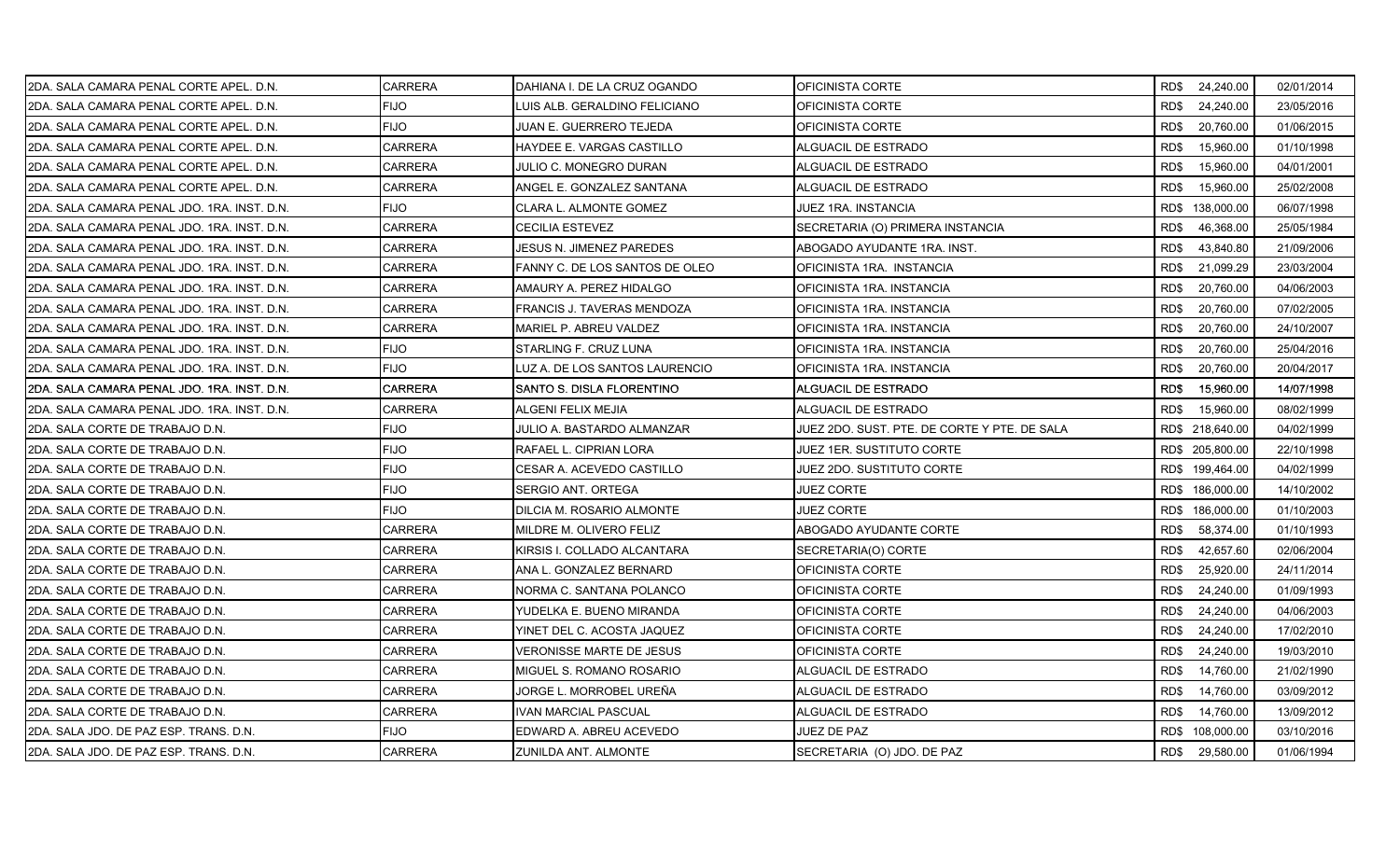| 2DA. SALA JDO. DE PAZ ESP. TRANS. D.N.            | CARRERA        | AGAPITO RODRIGUEZ                      | OFICINISTA JDO. DE PAZ                       | RD\$ 16,440.00    | 01/12/1989 |
|---------------------------------------------------|----------------|----------------------------------------|----------------------------------------------|-------------------|------------|
| 2DA. SALA JDO. DE PAZ ESP. TRANS. D.N.            | FIJO           | PABLO J. MENDOZA LUNA                  | OFICINISTA JDO. DE PAZ                       | RD\$<br>16,440.00 | 06/12/2017 |
| 2DA. SALA JDO. DE PAZ ESP. TRANS. D.N.            | <b>CARRERA</b> | LENIN R. ALCANTARA MONTERO             | ALGUACIL DE ESTRADO                          | 14,760.00<br>RD\$ | 19/09/2007 |
| 2DA. SALA JDO. DE PAZ ESP. TRANS. D.N.            | <b>FIJO</b>    | YASMERY JAQUEZ TIFA                    | OFICINISTA JDO. DE PAZ                       | RD\$<br>13,974.00 | 21/03/2018 |
| 2DA. SALA JDO. DE TRABAJO D.N.                    | <b>FIJO</b>    | JESSICA L. SUERO PERALTA               | JUEZ JDO. DE TRABAJO                         | RD\$ 138,000.00   | 04/02/2005 |
| 2DA. SALA JDO. DE TRABAJO D.N.                    | <b>CARRERA</b> | YDALIA PAULINO GUZMAN                  | ABOGADO AYUDANTE 1RA. INST.                  | RD\$<br>43,840.80 | 01/11/1989 |
| 2DA. SALA JDO. DE TRABAJO D.N.                    | <b>CARRERA</b> | ARIS E. HERMON ROSARIO                 | SECRETARIA (O) PRIMERA INSTANCIA             | RD\$<br>34,980.00 | 13/06/2005 |
| 2DA, SALA JDO, DE TRABAJO D.N.                    | CARRERA        | ELISA ALT. NUÑEZ CAMPUSANO             | OFICINISTA 1RA. INSTANCIA                    | RD\$<br>20,760.00 | 16/03/2009 |
| 2DA. SALA JDO. DE TRABAJO D.N.                    | <b>CARRERA</b> | SULEYDA T. MONSAC SIERRA               | OFICINISTA 1RA. INSTANCIA                    | RD\$<br>20,760.00 | 18/06/2010 |
| 2DA. SALA JDO. DE TRABAJO D.N.                    | <b>CARRERA</b> | CRISTINA N. SANCHEZ GARCIA             | OFICINISTA 1RA. INSTANCIA                    | RD\$<br>20,760.00 | 07/03/2011 |
| 2DA. SALA JDO. DE TRABAJO D.N.                    | <b>CARRERA</b> | INGRID M. PEREZ FERNANDEZ              | OFICINISTA 1RA. INSTANCIA                    | RD\$<br>20,760.00 | 19/12/2012 |
| 2DA. SALA JDO. DE TRABAJO D.N.                    | <b>CARRERA</b> | JENNIFFER A. GIL HERNANDEZ             | OFICINISTA 1RA. INSTANCIA                    | RD\$<br>20,760.00 | 09/02/2015 |
| 2DA. SALA JDO. DE TRABAJO D.N.                    | <b>FIJO</b>    | JOSE T. TAVERAS ALMONTE                | ALGUACIL DE ESTRADO                          | RD\$<br>14,760.00 | 01/10/1993 |
| 2DA. SALA JDO. DE TRABAJO D.N.                    | <b>CARRERA</b> | <b>WILLIAM R. ENCARNACION MERCEDES</b> | ALGUACIL DE ESTRADO                          | RD\$<br>14,760.00 | 15/02/2010 |
| 2DA. SALA TRIB. SUPERIOR DE TIERRAS DPTO. CENTRAL | <b>FIJO</b>    | MERCEDES PERALTA CUEVAS                | JUEZ 2DO. SUST. PTE. DE CORTE Y PTE. DE SALA | RD\$ 199,464.00   | 22/10/1998 |
| 2DA. SALA TRIB. SUPERIOR DE TIERRAS DPTO. CENTRAL | <b>FIJO</b>    | ADELA TORRES DE LA CRUZ DE NUÑEZ       | JUEZ CORTE                                   | RD\$ 186,000.00   | 12/08/1998 |
| 2DA. SALA TRIB. SUPERIOR DE TIERRAS DPTO. CENTRAL | <b>FIJO</b>    | ALBA L. BEARD MARCOS                   | JUEZ CORTE                                   | RD\$ 186,000.00   | 01/09/2006 |
| 2DA. SALA TRIBUNAL DE TIERRAS J.O. D.N.           | <b>FIJO</b>    | ALICIA M. CAMPOS EGA                   | JUEZ T.T.J.O.                                | RD\$ 138,000.00   | 16/11/2001 |
| 2DA. SALA TRIBUNAL DE TIERRAS J.O. D.N.           | <b>CARRERA</b> | OVIDIO E. MALDONADO PUELLO             | SECRETARIA DE JUEZ                           | RD\$<br>28,860.00 | 22/09/2009 |
| 2DA. SALA TRIBUNAL SUPERIOR ADMINISTRATIVO        | <b>FIJO</b>    | DIOMEDE Y. VILLALONA GUERRERO          | JUEZ PRESIDENTE SALA CORTE                   | RD\$ 205,800.00   | 28/05/1998 |
| 2DA. SALA TRIBUNAL SUPERIOR ADMINISTRATIVO        | <b>FIJO</b>    | ANTONIO O. SANCHEZ MEJIA               | JUEZ CORTE                                   | RD\$ 186,000.00   | 17/09/1997 |
| 2DA. SALA TRIBUNAL SUPERIOR ADMINISTRATIVO        | <b>FIJO</b>    | ALINA MORA ARIAS                       | JUEZ CORTE                                   | RD\$ 186,000.00   | 16/06/1999 |
| 2DA. SALA TRIBUNAL SUPERIOR ADMINISTRATIVO        | <b>CARRERA</b> | GILDA A. SANCHEZ MEJIA                 | ABOGADO AYUDANTE CORTE                       | 58,374.00<br>RD\$ | 11/06/2001 |
| 2DA. SALA TRIBUNAL SUPERIOR ADMINISTRATIVO        | <b>CARRERA</b> | YOKASTA BERROA SALDAÑA                 | ABOGADO AYUDANTE CORTE                       | RD\$<br>58,374.00 | 01/11/2004 |
| 2DA. SALA TRIBUNAL SUPERIOR ADMINISTRATIVO        | <b>CARRERA</b> | YUDELKA POLANCO LEON                   | ABOGADO AYUDANTE CORTE                       | RD\$<br>58,374.00 | 09/09/2009 |
| 2DA. SALA TRIBUNAL SUPERIOR ADMINISTRATIVO        | <b>CARRERA</b> | ADONIS L. RECIO PEREZ                  | ABOGADO AYUDANTE CORTE                       | RD\$<br>58,374.00 | 16/06/2015 |
| 2DA. SALA TRIBUNAL SUPERIOR ADMINISTRATIVO        | CARRERA        | BEATRIZ ARIAS CAMBERO                  | OFICINISTA CORTE                             | RD\$<br>24,240.00 | 16/07/2003 |
| 2DA. SALA TRIBUNAL SUPERIOR ADMINISTRATIVO        | <b>CARRERA</b> | KAIRA B. GONZALEZ MARTINEZ             | OFICINISTA CORTE                             | RD\$<br>24,240.00 | 01/09/2003 |
| 2DA. SALA TRIBUNAL SUPERIOR ADMINISTRATIVO        | <b>CARRERA</b> | LAURA MA. GOMEZ HEREDIA                | OFICINISTA CORTE                             | RD\$<br>24,240.00 | 26/03/2014 |
| 2DO. JDO. DE LA INSTRUCCION D.N.                  | <b>FIJO</b>    | PATRICIA A. PADILLA ROSARIO            | JUEZ DE LA INSTRUCCION                       | RD\$ 138,000.00   | 12/07/2004 |
| 2DO. JDO. DE LA INSTRUCCION D.N.                  | <b>CARRERA</b> | DARVIN F. AQUINO MARCANO               | SECRETARIA (O) PRIMERA INSTANCIA             | RD\$<br>46,368.00 | 07/06/2004 |
| 2DO. JDO. DE LA INSTRUCCION D.N.                  | <b>CARRERA</b> | DAYANA C. BAEZ MATEO                   | ABOGADO AYUDANTE 1RA. INST.                  | RD\$<br>43,840.80 | 21/02/2005 |
| 2DO. JDO. DE LA INSTRUCCION D.N.                  | <b>FIJO</b>    | JOSE ML. TEJEDA CASTILLO               | ABOGADO AYUDANTE 1RA. INST.                  | RD\$<br>24,240.00 | 27/05/2008 |
| 2DO. JDO. DE LA INSTRUCCION D.N.                  | <b>CARRERA</b> | CESAR A. MEJIA MERCADO                 | OFICINISTA 1RA. INSTANCIA                    | RD\$ 20,760.00    | 01/04/2008 |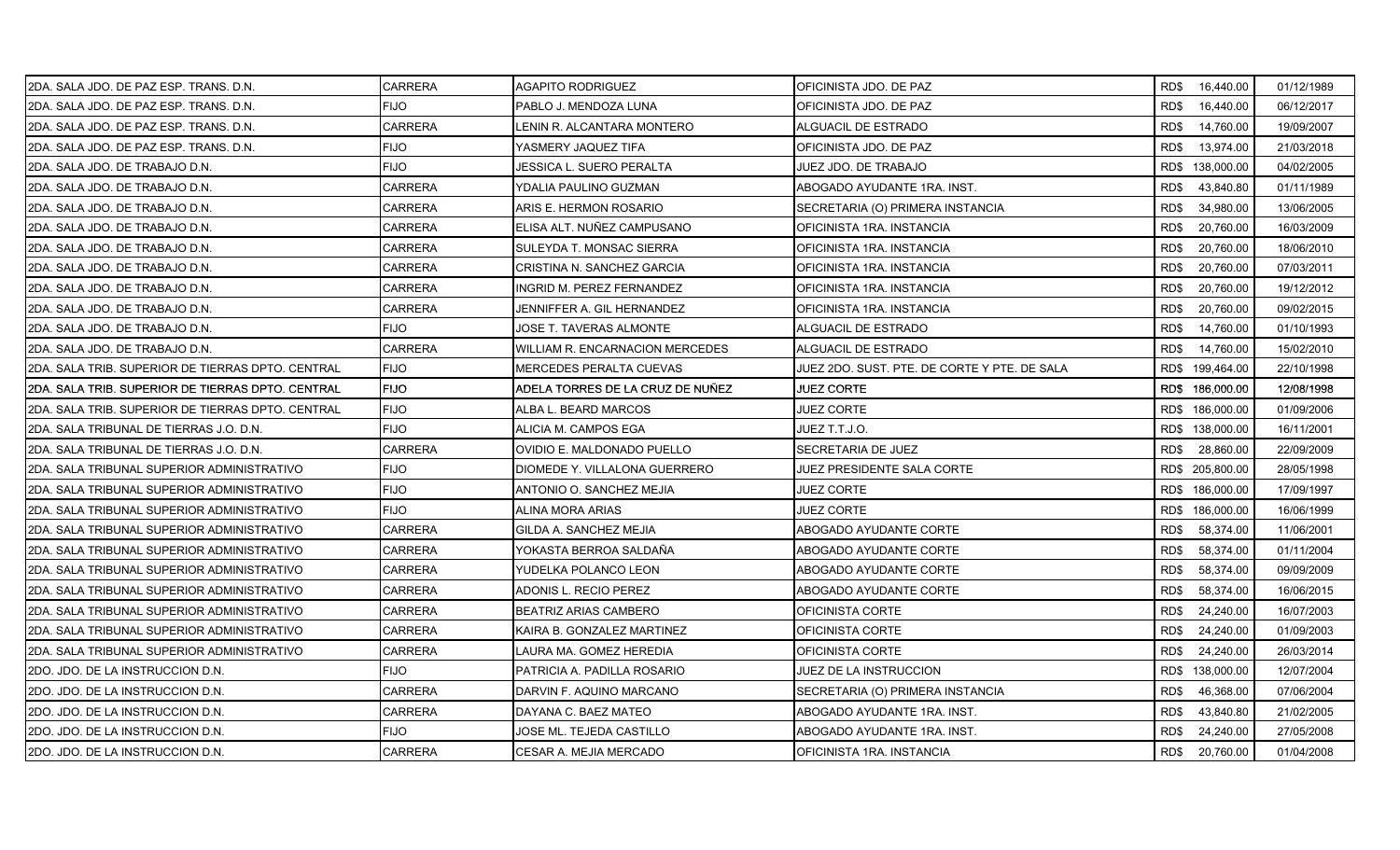| 2DO. JDO. DE LA INSTRUCCION D.N.            | CARRERA        | FATIMA L. VALDEZ ROMAN                 | <b>OFICINISTA</b>                  | RD\$ 20,760.00    | 01/02/2011 |
|---------------------------------------------|----------------|----------------------------------------|------------------------------------|-------------------|------------|
| 2DO. JDO. DE LA INSTRUCCION D.N.            | <b>CARRERA</b> | YERLINA C. UREÑA RIVERA                | OFICINISTA 1RA. INSTANCIA          | RD\$<br>20,760.00 | 01/09/2010 |
| 2DO. JDO. DE LA INSTRUCCION D.N.            | <b>CARRERA</b> | CRISMAILIM R. MERCEDES SANTANA         | OFICINISTA 1RA. INSTANCIA          | RD\$<br>20,760.00 | 22/10/2014 |
| 2DO. JDO. DE LA INSTRUCCION D.N.            | <b>FIJO</b>    | MICHELL FEDERO MADE                    | OFICINISTA 1RA. INSTANCIA          | RD\$<br>20,760.00 | 28/03/2016 |
| 2DO. JDO. DE LA INSTRUCCION D.N.            | <b>FIJO</b>    | JOANNY E. NOVAS VARGAS                 | OFICINISTA 1RA. INSTANCIA          | RD\$<br>20,760.00 | 19/09/2016 |
| 2DO. TRIBUNAL COL. C/P JDO. 1RA. INST. D.N. | <b>FIJO</b>    | YISSEL B. SOTO PEÑA                    | JUEZ PRESIDENTE TRIBUNAL COLEGIADO | RD\$ 138,000.00   | 09/11/1999 |
| 2DO. TRIBUNAL COL. C/P JDO. 1RA. INST. D.N. | <b>FIJO</b>    | CLARA S. CASTILLO CASTILLO             | JUEZ 1RA. INSTANCIA                | RD\$ 138,000.00   | 01/06/2010 |
| 2DO. TRIBUNAL COL. C/P JDO. 1RA. INST. D.N. | CARRERA        | ANA R. NUÑEZ POLANCO                   | SECRETARIA (O) PRIMERA INSTANCIA   | RD\$<br>46,368.00 | 18/09/1997 |
| 2DO. TRIBUNAL COL. C/P JDO. 1RA. INST. D.N. | <b>CARRERA</b> | NELIDA MA. CABRAL MORETA               | ABOGADO AYUDANTE 1RA. INST.        | RD\$<br>43,840.80 | 20/05/2013 |
| 2DO. TRIBUNAL COL. C/P JDO. 1RA. INST. D.N. | <b>FIJO</b>    | ANDY FCO. FAMILIA MOSQUEA              | ABOGADO AYUDANTE 1RA. INST.        | RD\$<br>43,840.80 | 18/03/2013 |
| 2DO. TRIBUNAL COL. C/P JDO. 1RA. INST. D.N. | CARRERA        | JUAN C. FRIAS ACOSTA                   | ABOGADO AYUDANTE 1RA. INST.        | RD\$<br>43.840.00 | 03/09/2007 |
| 2DO. TRIBUNAL COL. C/P JDO. 1RA. INST. D.N. | CARRERA        | MASSIEL N. DE LOS SANTOS ESPIRITUSANTO | ABOGADO AYUDANTE 1RA. INST.        | RD\$<br>24,240.00 | 03/10/2005 |
| 2DO. TRIBUNAL COL. C/P JDO. 1RA. INST. D.N. | CARRERA        | SOCORRO A. TAVAREZ CASADO              | OFICINISTA 1RA. INSTANCIA          | RD\$<br>20,760.00 | 30/04/2013 |
| 2DO. TRIBUNAL COL. C/P JDO. 1RA. INST. D.N. | <b>CARRERA</b> | ALEIDA M. ASENCIO ABREU                | OFICINISTA 1RA. INSTANCIA          | RD\$<br>20,760.00 | 10/10/2008 |
| 2DO. TRIBUNAL COL. C/P JDO. 1RA. INST. D.N. | <b>CARRERA</b> | LORENZA VALENTIN PACHECO               | OFICINISTA 1RA. INSTANCIA          | RD\$<br>20,760.00 | 08/06/2012 |
| 2DO. TRIBUNAL COL. C/P JDO. 1RA. INST. D.N. | <b>FIJO</b>    | JOSE J. FELIZ FELIZ                    | OFICINISTA 1RA. INSTANCIA          | 20,760.00<br>RD\$ | 01/05/2013 |
| 2DO. TRIBUNAL COL. C/P JDO. 1RA. INST. D.N. | <b>CARRERA</b> | JATNNA H. CARRE TERRERO                | OFICINISTA 1RA. INSTANCIA          | 20,760.00<br>RD\$ | 01/07/2014 |
| 2DO. TRIBUNAL COL. C/P JDO. 1RA. INST. D.N. | <b>FIJO</b>    | ANNY O. PEREZ                          | OFICINISTA 1RA. INSTANCIA          | RD\$<br>20,760.00 | 19/05/2016 |
| 2DO. TRIBUNAL COL. C/P JDO. 1RA. INST. D.N. | <b>FIJO</b>    | STANLEY DE LOS SANTOS HERRERA          | <b>OFICINISTA</b>                  | RD\$<br>17,646.00 | 22/02/2018 |
| 2DO. TRIBUNAL COL. C/P JDO. 1RA. INST. D.N. | <b>FIJO</b>    | NATALI EUSTAQUIO RODRIGUEZ             | OFICINISTA 1RA. INSTANCIA          | RD\$<br>16,440.00 | 11/08/2016 |
| 2DO. TRIBUNAL COL. C/P JDO. 1RA. INST. D.N. | <b>FIJO</b>    | NANYI F. PUJOLS MEJIA                  | OFICINISTA 1RA. INSTANCIA          | RD\$<br>16,440.00 | 18/01/2018 |
| 2DO. TRIBUNAL COL. C/P JDO. 1RA. INST. D.N. | <b>CARRERA</b> | JESUS J. ALMONTE SEPULVEDA             | ALGUACIL DE ESTRADO                | RD\$<br>15,960.00 | 01/07/2004 |
| 2DO. TRIBUNAL COL. C/P JDO. 1RA. INST. D.N. | FIJO.          | EUGENIO DE JESUS ZAPATA                | ALGUACIL DE ESTRADO                | RD\$<br>15,960.00 | 06/02/2017 |
| 3ER. JDO. DE LA INSTRUCCION D.N.            | <b>CARRERA</b> | IRIS Z. PAULINO ENCARNACION            | SECRETARIA (O) PRIMERA INSTANCIA   | RD\$<br>46,368.00 | 09/08/1999 |
| 3ER. JDO. DE LA INSTRUCCION D.N.            | <b>CARRERA</b> | MARIA ALT. NOVA SANCHEZ                | ABOGADO AYUDANTE 1RA. INST.        | RD\$<br>43,840.80 | 06/06/1990 |
| 3ER. JDO. DE LA INSTRUCCION D.N.            | CARRERA        | NATALIA B. PACHECO BAUTISTA            | OFICINISTA 1RA. INSTANCIA          | RD\$<br>24,240.00 | 01/01/2010 |
| I3ER. JDO. DE LA INSTRUCCION D.N.           | CARRERA        | <b>GLADIS ALT. REYES DIAZ</b>          | OFICINISTA 1RA. INSTANCIA          | RD\$<br>20,760.00 | 19/06/1990 |
| 3ER. JDO. DE LA INSTRUCCION D.N.            | CARRERA        | EVELIN Y. PIMENTEL RAMOS               | OFICINISTA 1RA. INSTANCIA          | RD\$<br>20,760.00 | 13/03/1990 |
| 3ER. JDO. DE LA INSTRUCCION D.N.            | <b>CARRERA</b> | RAFAELINA E. MUÑOZ DE LA ROSA          | OFICINISTA 1RA. INSTANCIA          | 20,760.00<br>RD\$ | 11/03/2002 |
| 3ER. JDO. DE LA INSTRUCCION D.N.            | <b>CARRERA</b> | ORIANA D'OLEO CAPELLAN                 | OFICINISTA 1RA. INSTANCIA          | RD\$<br>20,760.00 | 01/03/2010 |
| 3ER. JDO. DE LA INSTRUCCION D.N.            | <b>FIJO</b>    | LUIS R. FELIZ JIMENEZ                  | OFICINISTA 1RA. INSTANCIA          | RD\$<br>20,760.00 | 23/09/2013 |
| 3ER. JDO. DE LA INSTRUCCION D.N.            | CARRERA        | SHANTAL A PEREZ GARCIA                 | OFICINISTA 1RA. INSTANCIA          | 20,760.00<br>RD\$ | 05/03/2014 |
| I3ER. JDO. DE LA INSTRUCCION D.N.           | <b>FIJO</b>    | NATHAN Y. DE JESUS CABRERA             | OFICINISTA 1RA. INSTANCIA          | 20,760.00<br>RD\$ | 07/09/2015 |
| 3ER. TRIBUNAL COL. C/P JDO. 1RA .INST. D.N. | <b>FIJO</b>    | ARLIN B. VENTURA JIMENEZ               | JUEZ SUST. PTE. COLEGIADO          | RD\$ 138,000.00   | 01/03/2005 |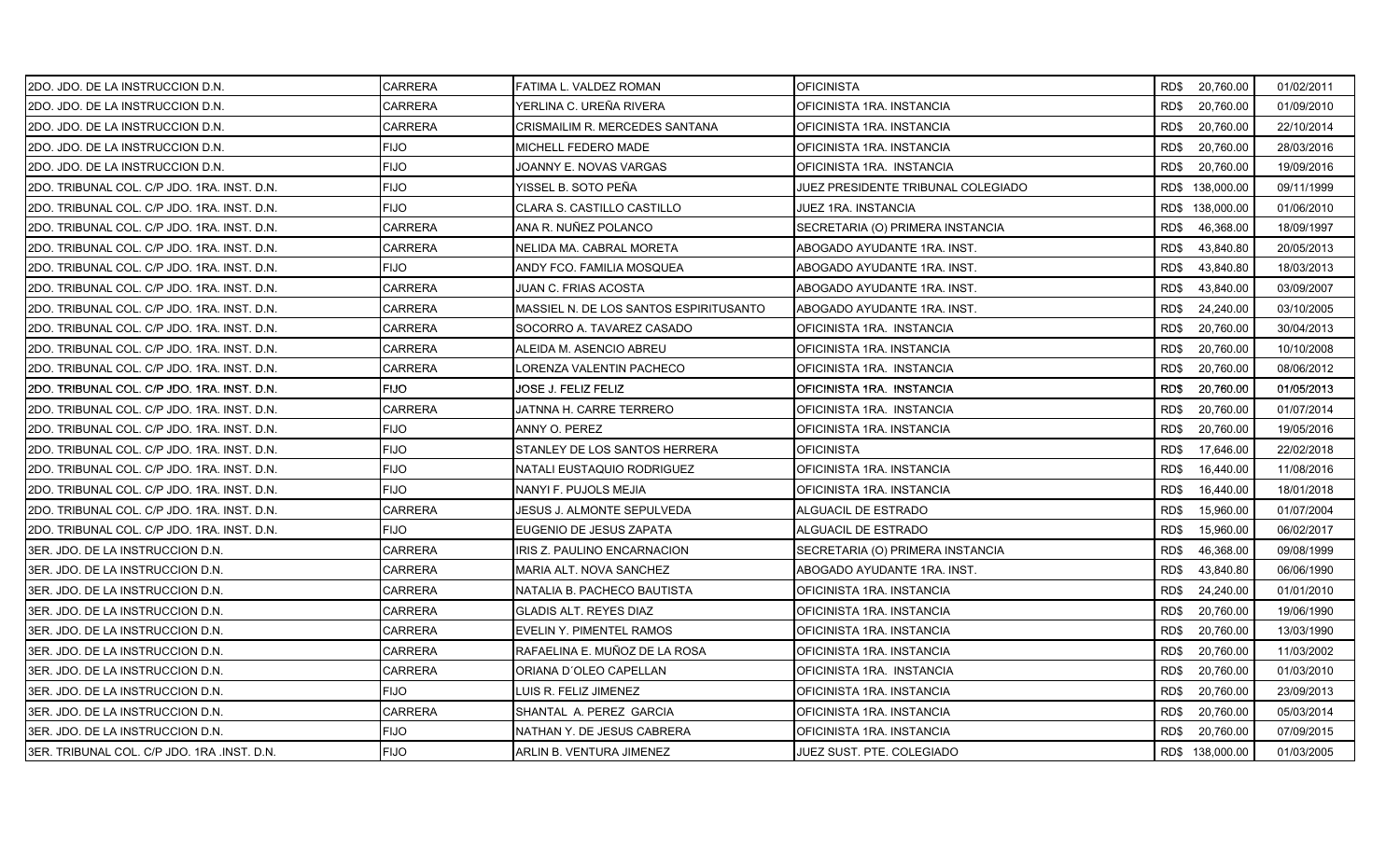| 3ER. TRIBUNAL COL. C/P JDO. 1RA .INST. D.N.  | <b>FIJO</b>    | MILAGROS M. RAMIREZ CABRERA    | JUEZ 1RA. INSTANCIA                          | RD\$ 138,000.00   | 16/06/2003 |
|----------------------------------------------|----------------|--------------------------------|----------------------------------------------|-------------------|------------|
| 3ER. TRIBUNAL COL. C/P JDO. 1RA .INST. D.N.  | <b>CARRERA</b> | EUNICE RODRIGUEZ THEN          | SECRETARIA (O) PRIMERA INSTANCIA             | RD\$<br>46,368.00 | 01/06/1998 |
| 3ER. TRIBUNAL COL. C/P JDO. 1RA .INST. D.N.  | <b>CARRERA</b> | ZAIRA E. FELIZ GARCIA          | ABOGADO AYUDANTE 1RA. INST.                  | RD\$<br>43,840.80 | 01/11/1997 |
| 3ER. TRIBUNAL COL. C/P JDO. 1RA .INST. D.N.  | <b>CARRERA</b> | MARIA T. SANTANA MOSQUEA       | ABOGADO AYUDANTE 1RA. INST.                  | RD\$<br>43,840.80 | 01/09/1998 |
| 3ER. TRIBUNAL COL. C/P JDO. 1RA .INST. D.N.  | <b>CARRERA</b> | DIGNA ALT. ROMERO CESPEDES     | ABOGADO AYUDANTE 1RA. INST.                  | RD\$<br>43,840.80 | 20/05/2013 |
| 3ER. TRIBUNAL COL. C/P JDO. 1RA .INST. D.N.  | CARRERA        | YUBERKI ANT. MATOS NIN         | OFICINISTA 1RA. INSTANCIA                    | RD\$<br>20,760.00 | 08/04/1997 |
| 3ER. TRIBUNAL COL. C/P JDO. 1RA .INST. D.N.  | <b>CARRERA</b> | LESLIE C. CAMPECHANO MUÑOZ     | OFICINISTA 1RA. INSTANCIA                    | 20,760.00<br>RD\$ | 08/05/2006 |
| 3ER. TRIBUNAL COL. C/P JDO. 1RA .INST. D.N.  | <b>CARRERA</b> | RAFAELA M. ALMONTE ARIAS       | OFICINISTA 1RA. INSTANCIA                    | RD\$<br>20,760.00 | 14/11/2012 |
| 3ER. TRIBUNAL COL. C/P JDO. 1RA .INST. D.N.  | <b>CARRERA</b> | RACHEL ALT. MADERA SANTANA     | OFICINISTA 1RA. INSTANCIA                    | RD\$<br>20,760.00 | 15/10/2012 |
| 3ER. TRIBUNAL COL. C/P JDO. 1RA .INST. D.N.  | <b>CARRERA</b> | LLINA M. PEÑA MERCEDES         | OFICINISTA 1RA. INSTANCIA                    | RD\$<br>20,760.00 | 18/03/2013 |
| 3ER. TRIBUNAL COL. C/P JDO. 1RA .INST. D.N.  | <b>CARRERA</b> | MARY ANT. HERRERA CARRASCO     | OFICINISTA 1RA. INSTANCIA                    | RD\$<br>20,760.00 | 08/01/2013 |
| 3ER. TRIBUNAL COL. C/P JDO. 1RA .INST. D.N.  | <b>FIJO</b>    | WASCAR R. OLMOS HANE           | OFICINISTA 1RA. INSTANCIA                    | RD\$<br>20,760.00 | 06/02/2017 |
| 3ER. TRIBUNAL COL. C/P JDO. 1RA .INST. D.N.  | <b>FIJO</b>    | <b>GENESIS MATEO REYES</b>     | OFICINISTA 1RA. INSTANCIA                    | RD\$<br>20,760.00 | 02/03/2018 |
| 3ER. TRIBUNAL COL. C/P JDO. 1RA .INST. D.N.  | <b>CARRERA</b> | LIRO B. CARVAJAL MENDEZ        | ALGUACIL DE ESTRADO                          | RD\$<br>15,960.00 | 01/08/1998 |
| 3ER. TRIBUNAL COL. C/P JDO. 1RA .INST. D.N.  | <b>CARRERA</b> | AGUSTIN CARDENES ACEVEDO       | ALGUACIL DE ESTRADO                          | RD\$<br>15,960.00 | 13/12/1999 |
| I3ER. TRIBUNAL COL. C/P JDO. 1RA .INST. D.N. | <b>CARRERA</b> | FRENEY MOREL MORILLO           | ALGUACIL DE ESTRADO                          | RD\$<br>15,960.00 | 20/12/2004 |
| 3RA. SALA CAMARA CIVIL CORTE APEL. D.N.      | <b>FIJO</b>    | SAMUEL A. ARIAS ARZENO         | JUEZ 3ER. SUST. PTE. DE CORTE Y PTE. DE SALA | RD\$ 195,600.00   | 29/12/1998 |
| 3RA. SALA CAMARA CIVIL CORTE APEL. D.N.      | <b>FIJO</b>    | SONIA M. PERDOMO RODRIGUEZ     | <b>JUEZ CORTE</b>                            | RD\$ 186,000.00   | 19/11/1992 |
| 3RA. SALA CAMARA CIVIL CORTE APEL. D.N.      | <b>FIJO</b>    | YOKAURYS MORALES CASTILLO      | JUEZ CORTE                                   | RD\$ 186,000.00   | 01/10/1999 |
| 3RA. SALA CAMARA CIVIL CORTE APEL. D.N.      | <b>FIJO</b>    | HONORIO ANT. SUZAÑA            | <b>JUEZ CORTE</b>                            | RD\$ 186,000.00   | 01/02/2001 |
| 3RA. SALA CAMARA CIVIL CORTE APEL. D.N.      | <b>FIJO</b>    | VICTOR ML. PEÑA FELIZ          | JUEZ CORTE                                   | RD\$ 186,000.00   | 01/02/2001 |
| 3RA. SALA CAMARA CIVIL CORTE APEL. D.N.      | <b>CARRERA</b> | NIDIA MONTERO                  | ABOGADO AYUDANTE CORTE                       | 58,374.00<br>RD\$ | 31/08/1994 |
| 3RA. SALA CAMARA CIVIL CORTE APEL. D.N.      | <b>CARRERA</b> | JHOAN ML. LIRIANO REYES        | ABOGADO AYUDANTE CORTE                       | 58,374.00<br>RD\$ | 13/05/2005 |
| 3RA. SALA CAMARA CIVIL CORTE APEL. D.N.      | <b>CARRERA</b> | MELINA ALT. CONCEPCION ACOSTA  | ABOGADO AYUDANTE CORTE                       | RD\$<br>58,374.00 | 04/11/2008 |
| 3RA. SALA CAMARA CIVIL CORTE APEL. D.N.      | <b>CARRERA</b> | <b>BRENDA E. MATOS PADILLA</b> | ABOGADO AYUDANTE                             | RD\$<br>58,374.00 | 02/05/2006 |
| 3RA. SALA CAMARA CIVIL CORTE APEL. D.N.      | <b>CARRERA</b> | MARIEL DEL M. ELSEVYF JIMENEZ  | ABOGADO AYUDANTE CORTE                       | RD\$<br>58,374.00 | 01/04/2010 |
| 3RA. SALA CAMARA CIVIL CORTE APEL. D.N.      | <b>CARRERA</b> | PATRICIA ORTIZ VICIOSO         | ABOGADO AYUDANTE CORTE                       | RD\$<br>54,885.60 | 04/09/2012 |
| 3RA. SALA CAMARA CIVIL CORTE APEL. D.N.      | <b>FIJO</b>    | ANDRIES E. ESCARRAMAN BELLO    | ABOGADO AYUDANTE CORTE                       | RD\$<br>54,885.60 | 02/06/2014 |
| 3RA. SALA CAMARA CIVIL CORTE APEL. D.N.      | <b>CARRERA</b> | HAYDEE DE LOS M. BAEZ ALMONTE  | OFICINISTA CORTE                             | RD\$<br>38,088.00 | 01/02/1990 |
| 3RA. SALA CAMARA CIVIL CORTE APEL. D.N.      | <b>CARRERA</b> | HEIDI J. MOLANO ROSA           | <b>OFICINISTA</b>                            | RD\$<br>24,240.00 | 05/07/2000 |
| 3RA. SALA CAMARA CIVIL CORTE APEL. D.N.      | <b>FIJO</b>    | KIARY MUÑOZ HERNANDEZ          | SECRETARIA(O) CORTE                          | RD\$<br>24,240.00 | 20/05/2013 |
| 3RA. SALA CAMARA CIVIL CORTE APEL. D.N.      | <b>CARRERA</b> | YAMILET ALT. REYNOSO RODRIGUEZ | OFICINISTA CORTE                             | RD\$<br>24,240.00 | 30/04/2014 |
| 3RA, SALA CAMARA CIVIL CORTE APEL, D.N.      | <b>FIJO</b>    | LEO K. PERDOMO PEREZ           | OFICINISTA CORTE                             | RD\$<br>24,240.00 | 15/10/2014 |
| 3RA. SALA CAMARA CIVIL CORTE APEL. D.N.      | <b>CARRERA</b> | PAULA E. TERRERO PEÑA          | <b>OFICINISTA</b>                            | RD\$ 24,240.00    | 22/09/2014 |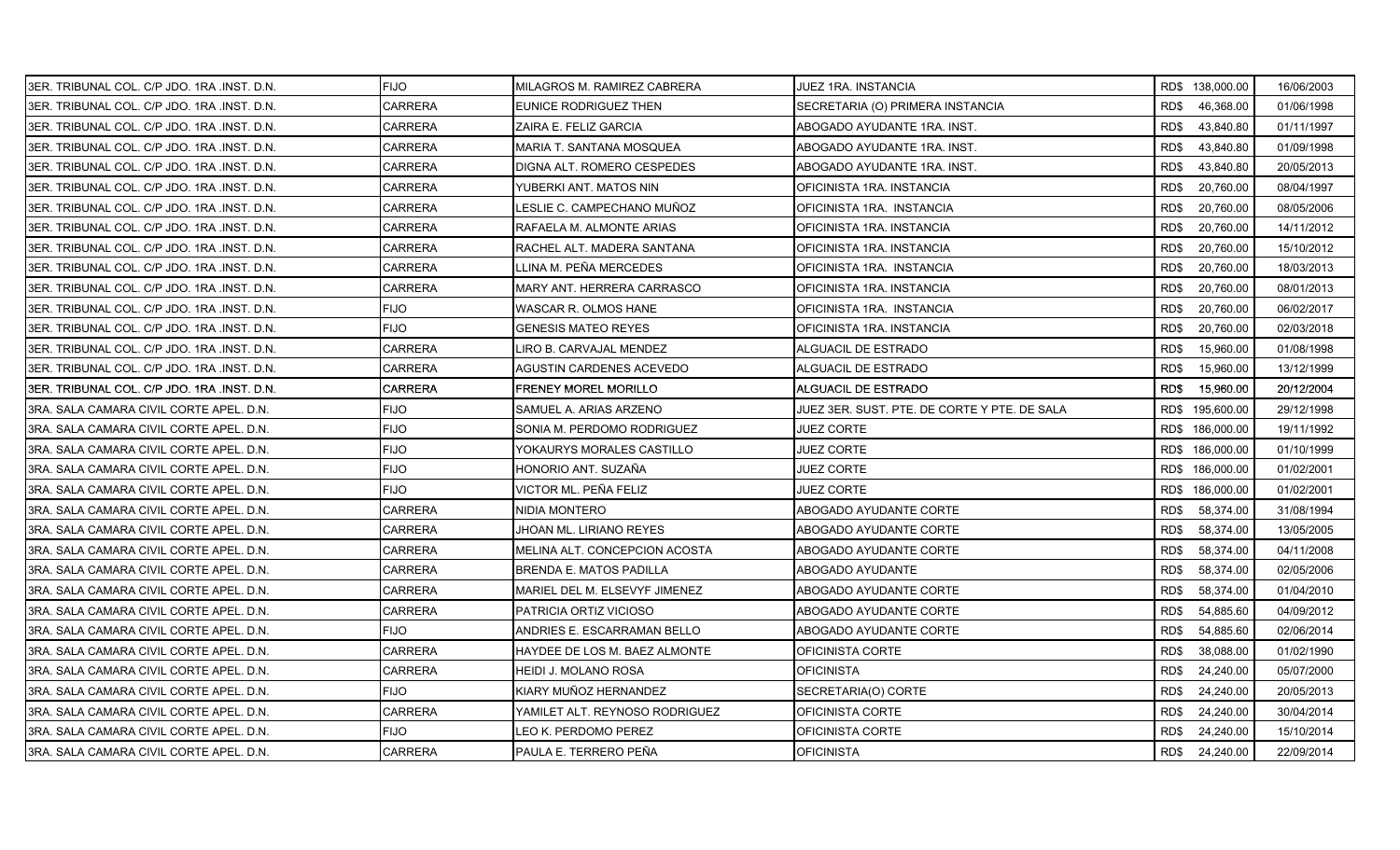| 3RA. SALA CAMARA CIVIL CORTE APEL. D.N.     | <b>FIJO</b>    | MIGUEL E. MARTINEZ RECIO           | OFICINISTA CORTE                 |      | RD\$ 24,240.00  | 12/12/2017 |
|---------------------------------------------|----------------|------------------------------------|----------------------------------|------|-----------------|------------|
| I3RA. SALA CAMARA CIVIL CORTE APEL. D.N.    | <b>FIJO</b>    | PATRICIA M. GRAU EVERTZ            | OFICINISTA CORTE                 | RD\$ | 24,240.00       | 08/01/2018 |
| 3RA. SALA CAMARA CIVIL CORTE APEL. D.N.     | <b>CARRERA</b> | RAYSA L. CASTILLO PEREZ            | OFICINISTA                       | RD\$ | 20,760.00       | 17/12/2012 |
| 3RA. SALA CAMARA CIVIL CORTE APEL. D.N.     | <b>FIJO</b>    | JOAN G. FELIZ MORENO               | ALGUACIL DE ESTRADO              | RD\$ | 14,760.00       | 30/06/2014 |
| 3RA. SALA CAMARA CIVIL JDO. 1RA. INST. D.N. | <b>FIJO</b>    | ROSA E. FERMIN DIAZ                | JUEZ 1RA. INSTANCIA              |      | RD\$ 138,000.00 | 27/05/2003 |
| 3RA. SALA CAMARA CIVIL JDO. 1RA. INST. D.N. | CARRERA        | OTILIO A. VIDAL                    | ABOGADO AYUDANTE 1RA. INST.      | RD\$ | 43,840.80       | 18/08/1997 |
| 3RA. SALA CAMARA CIVIL JDO. 1RA. INST. D.N. | CARRERA        | GEILY A. MONTERO MONTERO           | ABOGADO AYUDANTE 1RA. INST.      | RD\$ | 43,840.80       | 23/09/2013 |
| 3RA. SALA CAMARA CIVIL JDO. 1RA. INST. D.N. | <b>FIJO</b>    | SAULY D. GONZALEZ DEL ROSARIO      | ABOGADO AYUDANTE 1RA. INST.      | RD\$ | 43,840.80       | 02/12/2014 |
| 3RA. SALA CAMARA CIVIL JDO. 1RA. INST. D.N. | <b>CARRERA</b> | ANEURY ACOSTA GERMAN               | ABOGADO AYUDANTE 1RA. INST.      | RD\$ | 43,840.80       | 26/08/2005 |
| 3RA. SALA CAMARA CIVIL JDO. 1RA. INST. D.N. | <b>CARRERA</b> | MARIEL C. ARAMBOLES BLAS           | SECRETARIA (O) PRIMERA INSTANCIA | RD\$ | 34,980.00       | 14/12/2007 |
| 3RA. SALA CAMARA CIVIL JDO. 1RA. INST. D.N. | CARRERA        | GUILLERMINA ANT. MARTINEZ CORONADO | OFICINISTA 1RA. INSTANCIA        | RD\$ | 20,760.00       | 10/09/2012 |
| 3RA. SALA CAMARA CIVIL JDO. 1RA. INST. D.N. | CARRERA        | ANYUORIZ DE LA CRUZ OGANDO         | OFICINISTA 1RA. INSTANCIA        | RD\$ | 20,760.00       | 26/11/2012 |
| 3RA. SALA CAMARA CIVIL JDO. 1RA. INST. D.N. | CARRERA        | VILERCA J. APONTE TORRES           | OFICINISTA 1RA. INSTANCIA        | RD\$ | 20,760.00       | 27/01/2014 |
| 3RA. SALA CAMARA CIVIL JDO. 1RA. INST. D.N. | FIJO           | EDWARD GONZALEZ SANCHEZ            | OFICINISTA 1RA. INSTANCIA        | RD\$ | 20,760.00       | 14/07/2014 |
| 3RA. SALA CAMARA CIVIL JDO. 1RA. INST. D.N. | <b>FIJO</b>    | RAFAEL FELIZ BATISTA               | OFICINISTA 1RA. INSTANCIA        | RD\$ | 20,760.00       | 26/01/2016 |
| 3RA. SALA CAMARA CIVIL JDO. 1RA. INST. D.N. | <b>FIJO</b>    | CARMELA PEREZ SENA                 | OFICINISTA 1RA. INSTANCIA        | RD\$ | 20,760.00       | 15/02/2016 |
| 3RA. SALA CAMARA CIVIL JDO. 1RA. INST. D.N. | <b>FIJO</b>    | MIORELIS M. CORDERO MORILLO        | OFICINISTA 1RA. INSTANCIA        | RD\$ | 20,760.00       | 08/06/2018 |
| 3RA. SALA CAMARA CIVIL JDO. 1RA. INST. D.N. | CARRERA        | LUIS A. SANCHEZ GALVEZ             | ALGUACIL DE ESTRADO              | RD\$ | 14,760.00       | 01/03/2001 |
| 3RA. SALA CAMARA CIVIL JDO. 1RA. INST. D.N. | <b>CARRERA</b> | REYNA BURET CORREA                 | ALGUACIL DE ESTRADO              | RD\$ | 14,760.00       | 14/02/2001 |
| 3RA. SALA CAMARA CIVIL JDO. 1RA. INST. D.N. | <b>FIJO</b>    | LEIDY D. BATISTA BAEZ              | ARCHIVISTA                       | RD\$ | 13,920.00       | 15/12/2016 |
| 3RA. SALA CAMARA CIVIL JDO. 1RA. INST. D.N. | <b>FIJO</b>    | YODIMER PICHARDO MOREL             | OFICINISTA 1RA. INSTANCIA        | RD\$ | 13,920.00       | 05/04/2017 |
| 3RA. SALA CAMARA CIVIL JDO. 1RA. INST. D.N. | <b>FIJO</b>    | LUIS A. DURAN LORENZO              | ARCHIVISTA                       | RD\$ | 12,444.00       | 04/12/2017 |
| 3RA. SALA CAMARA PENAL CORTE APEL. D.N.     | <b>FIJO</b>    | YGNACIO P. CAMACHO HIDALGO         | JUEZ 1ER. SUSTITUTO CORTE        |      | RD\$ 205,800.00 | 14/04/1998 |
| 3RA. SALA CAMARA PENAL CORTE APEL. D.N.     | <b>FIJO</b>    | DANIEL J. NOLASCO OLIVO            | <b>JUEZ CORTE</b>                |      | RD\$ 186,000.00 | 11/11/1992 |
| 3RA. SALA CAMARA PENAL CORTE APEL. D.N.     | <b>FIJO</b>    | NANCY M. JOAQUIN GUZMAN            | <b>JUEZ CORTE</b>                |      | RD\$ 186,000.00 | 14/04/1998 |
| 3RA. SALA CAMARA PENAL CORTE APEL. D.N.     | <b>FIJO</b>    | RAMONA RODRIGUEZ LOPEZ             | <b>JUEZ CORTE</b>                |      | RD\$ 186,000.00 | 02/12/1998 |
| 3RA. SALA CAMARA PENAL CORTE APEL. D.N.     | FIJO           | JULY E. TAMARIZ NUÑEZ              | JUEZ CORTE                       |      | RD\$ 186,000.00 | 02/12/1998 |
| 3RA. SALA CAMARA PENAL CORTE APEL. D.N.     | CARRERA        | MILDRED A. ZAPATA MORA             | ABOGADO AYUDANTE CORTE           | RD\$ | 58,374.00       | 08/06/1998 |
| 3RA. SALA CAMARA PENAL CORTE APEL. D.N.     | CARRERA        | PABLO IMBERT ROSARIO               | ABOGADO AYUDANTE CORTE           | RD\$ | 58,374.00       | 06/09/1999 |
| I3RA. SALA CAMARA PENAL CORTE APEL. D.N.    | <b>CARRERA</b> | KEISI M. DEL ROSARIO LIMA          | ABOGADO AYUDANTE CORTE           | RD\$ | 58,374.00       | 01/02/2001 |
| 3RA. SALA CAMARA PENAL CORTE APEL. D.N.     | CARRERA        | GINA E. JIMENEZ GOMEZ              | ABOGADO AYUDANTE CORTE           | RD\$ | 58,374.00       | 20/06/2006 |
| 3RA. SALA CAMARA PENAL CORTE APEL. D.N.     | CARRERA        | GISSEL PEÑA ROJAS                  | ABOGADO AYUDANTE CORTE           | RD\$ | 58,374.00       | 11/09/2009 |
| 3RA. SALA CAMARA PENAL CORTE APEL. D.N.     | CARRERA        | ANA C. CAMINERO ORTIZ              | ABOGADO AYUDANTE CORTE           | RD\$ | 43,840.80       | 01/03/2001 |
| 3RA. SALA CAMARA PENAL CORTE APEL. D.N.     | <b>CARRERA</b> | EVELYN O. VALDEZ YSABEL            | SECRETARIA(O) CORTE              | RD\$ | 42,657.60       | 17/02/1999 |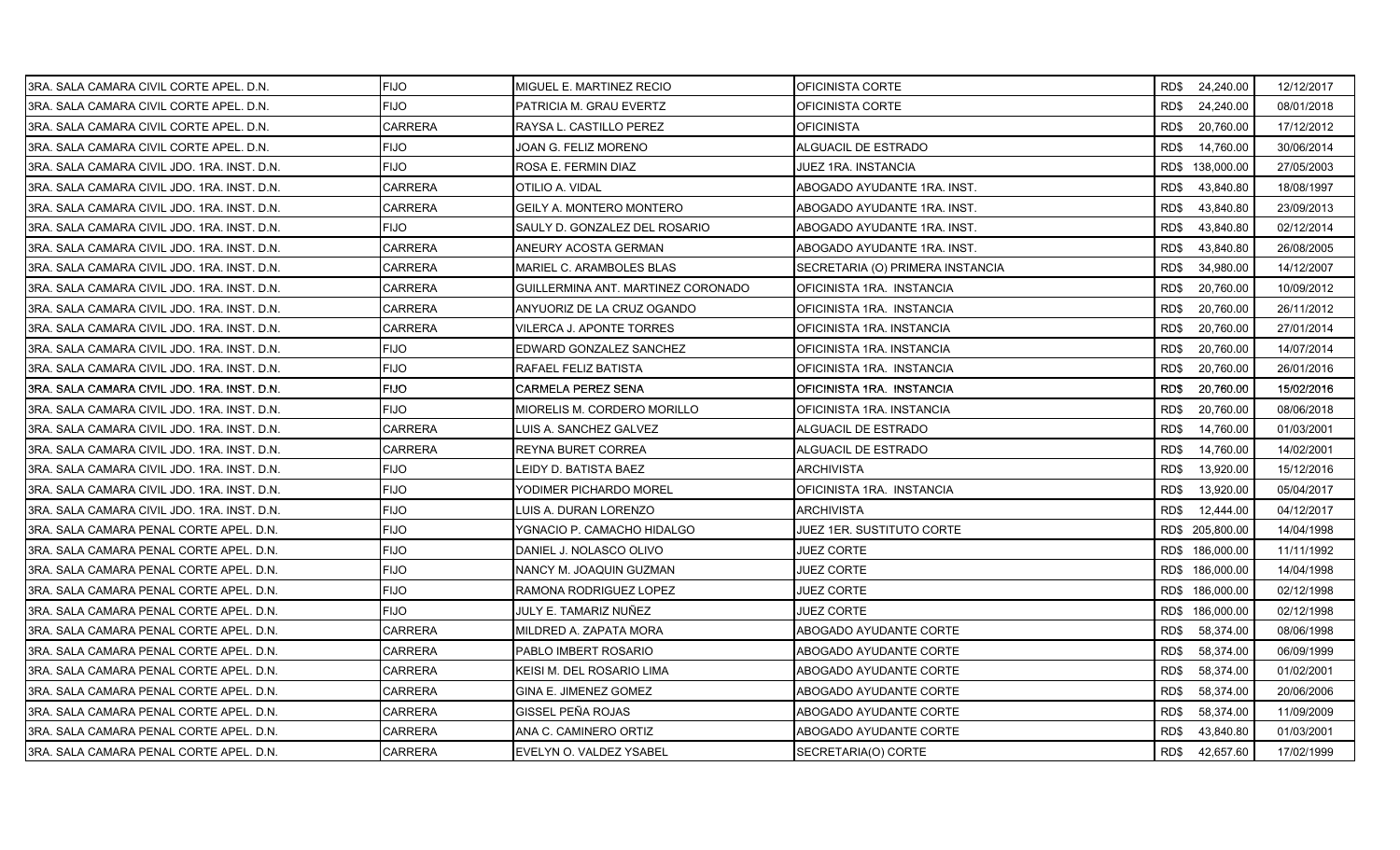| 3RA. SALA CAMARA PENAL CORTE APEL. D.N.           | <b>CARRERA</b> | JOHAIRA PEREZ REYES               | OFICINISTA CORTE                             |      | RD\$ 24,240.00  | 15/03/1994 |
|---------------------------------------------------|----------------|-----------------------------------|----------------------------------------------|------|-----------------|------------|
| 3RA. SALA CAMARA PENAL CORTE APEL. D.N.           | <b>CARRERA</b> | CARLOS A. POLANCO BRETON          | OFICINISTA CORTE                             | RD\$ | 24,240.00       | 23/03/2004 |
| 3RA. SALA CAMARA PENAL CORTE APEL. D.N.           | <b>CARRERA</b> | MARLEN S. SILVERIO ARAUJO         | OFICINISTA CORTE                             | RD\$ | 24,240.00       | 13/07/2005 |
| 3RA. SALA CAMARA PENAL CORTE APEL. D.N.           | CARRERA        | CLAUDIO A. CARRASCO SANCHEZ       | OFICINISTA CORTE                             | RD\$ | 24,240.00       | 12/04/2006 |
| 3RA. SALA CAMARA PENAL CORTE APEL. D.N.           | <b>CARRERA</b> | MILDRED L. OTAÑO MILBURNE         | OFICINISTA CORTE                             | RD\$ | 24,240.00       | 01/12/2011 |
| 3RA. SALA CAMARA PENAL CORTE APEL. D.N.           | FIJO           | MAYRA A. ZABALA MARIÑEZ           | OFICINISTA CORTE                             | RD\$ | 24,240.00       | 10/06/2015 |
| 3RA. SALA CAMARA PENAL CORTE APEL. D.N.           | <b>FIJO</b>    | SERGIA DEL M. TAVAREZ CASTAÑOS    | OFICINISTA CORTE                             | RD\$ | 24,240.00       | 16/05/2016 |
| 3RA, SALA CAMARA PENAL CORTE APEL, D.N.           | <b>CARRERA</b> | SANDY PAYANO CHAVEZ               | OFICINISTA CORTE                             | RD\$ | 20,760.00       | 07/09/2005 |
| 3RA. SALA CAMARA PENAL CORTE APEL. D.N.           | FIJO           | ROBERTO SANCHEZ                   | OFICINISTA CORTE                             | RD\$ | 20,760.00       | 01/12/2014 |
| 3RA. SALA CAMARA PENAL CORTE APEL. D.N.           | <b>CARRERA</b> | JOSE A. MARTINEZ DURAN            | ALGUACIL DE ESTRADO                          | RD\$ | 15,960.00       | 14/09/1998 |
| 3RA, SALA CAMARA PENAL CORTE APEL, D.N.           | <b>CARRERA</b> | SANTIAGO FIGUEREO QUITERIO        | ALGUACIL DE ESTRADO                          | RD\$ | 15,960.00       | 21/07/2003 |
| 3RA. SALA CAMARA PENAL CORTE APEL. D.N.           | CARRERA        | NILIS E. MARTINEZ BRAZOBAN        | ALGUACIL DE ESTRADO                          | RD\$ | 15,960.00       | 26/11/2012 |
| 3RA. SALA JDO. DE TRABAJO D.N.                    | <b>FIJO</b>    | CECILIA I. BADIA ROSARIO          | JUEZ JDO. DE TRABAJO                         |      | RD\$ 138,000.00 | 01/10/1999 |
| 3RA. SALA JDO. DE TRABAJO D.N.                    | <b>CARRERA</b> | ASIA V. BAEZ PIMENTEL             | ABOGADO AYUDANTE 1RA. INST.                  | RD\$ | 43,840.80       | 03/06/2002 |
| 3RA. SALA JDO. DE TRABAJO D.N.                    | <b>CARRERA</b> | ROSMERY GARCIA REYES              | SECRETARIA (O) PRIMERA INSTANCIA             | RD\$ | 34,980.00       | 03/10/2006 |
| 3RA. SALA JDO. DE TRABAJO D.N.                    | CARRERA        | MARIA I. LOPEZ DE LINARES         | OFICINISTA 1RA. INSTANCIA                    | RD\$ | 20,760.00       | 01/12/1994 |
| 3RA. SALA JDO. DE TRABAJO D.N.                    | CARRERA        | MARTHA I. VIZCAINO CASTRO         | OFICINISTA 1RA. INSTANCIA                    | RD\$ | 20,760.00       | 01/03/2006 |
| 3RA. SALA JDO. DE TRABAJO D.N.                    | <b>CARRERA</b> | ALEXY ANT. TEJADA ROSARIO         | OFICINISTA 1RA. INSTANCIA                    | RD\$ | 20,760.00       | 01/03/2010 |
| 3RA. SALA JDO. DE TRABAJO D.N.                    | <b>CARRERA</b> | MERCEDES FERNANDEZ DE JESUS       | OFICINISTA 1RA. INSTANCIA                    | RD\$ | 20,760.00       | 19/01/2015 |
| 3RA. SALA JDO. DE TRABAJO D.N.                    | <b>FIJO</b>    | MANUEL E. ALCANTARA DE LOS SANTOS | OFICINISTA 1RA. INSTANCIA                    | RD\$ | 16,440.00       | 24/06/2014 |
| 3RA. SALA JDO. DE TRABAJO D.N.                    | <b>CARRERA</b> | MANUEL T. TEJEDA TORRES           | ALGUACIL DE ESTRADO                          | RD\$ | 15,960.00       | 24/10/2001 |
| 3RA. SALA JDO. DE TRABAJO D.N.                    | <b>CARRERA</b> | JUAN DE JS. BEARD NUÑEZ           | ALGUACIL DE ESTRADO                          | RD\$ | 14,760.00       | 17/11/2014 |
| 3RA. SALA TRIB. SUPERIOR DE TIERRAS DPTO. CENTRAL | <b>FIJO</b>    | LUSNELDA SOLIS TAVERAS            | JUEZ 3ER. SUST. PTE. DE CORTE Y PTE. DE SALA |      | RD\$ 195,600.00 | 03/07/1984 |
| 3RA, SALA TRIB, SUPERIOR DE TIERRAS DPTO, CENTRAL | <b>FIJO</b>    | ROSANNA I. VASQUEZ FEBRILLET      | <b>JUEZ CORTE</b>                            |      | RD\$ 186,000.00 | 01/04/1996 |
| 3RA. SALA TRIB. SUPERIOR DE TIERRAS DPTO. CENTRAL | <b>FIJO</b>    | YOALDO HERNANDEZ PERERA           | <b>JUEZ CORTE</b>                            |      | RD\$ 186,000.00 | 01/08/2002 |
| 3RA. SALA TRIBUNAL DE TIERRAS J.O. D.N.           | <b>FIJO</b>    | JELBIN N. KOURY LORENZO           | JUEZ T.T.J.O.                                |      | RD\$ 138,000.00 | 02/01/2007 |
| 3RA. SALA TRIBUNAL DE TIERRAS J.O. D.N.           | CARRERA        | FRANCIA V. RUIZ SARIT             | SECRETARIA DE JUEZ                           | RD\$ | 28,860.00       | 26/11/2008 |
| 3RA. SALA TRIBUNAL SUPERIOR ADMINISTRATIVO        | <b>FIJO</b>    | LUISA N. CANAAN POLANCO           | JUEZ PRESIDENTE SALA CORTE                   |      | RD\$ 205,800.00 | 11/11/1992 |
| 3RA. SALA TRIBUNAL SUPERIOR ADMINISTRATIVO        | FIJO           | FRANKLIN E. CONCEPCION ACOSTA     | <b>JUEZ CORTE</b>                            |      | RD\$ 186,000.00 | 01/02/1999 |
| 3RA. SALA TRIBUNAL SUPERIOR ADMINISTRATIVO        | FIJO           | CLAUDIA M. PEÑA PEÑA              | JUEZ CORTE                                   |      | RD\$ 186,000.00 | 01/07/1998 |
| 3RA. SALA TRIBUNAL SUPERIOR ADMINISTRATIVO        | <b>CARRERA</b> | LIDISIS A. RODRIGUEZ PAULINO      | ABOGADO AYUDANTE CORTE                       | RD\$ | 58,374.00       | 25/08/2005 |
| 3RA. SALA TRIBUNAL SUPERIOR ADMINISTRATIVO        | CARRERA        | KEYLIN Y. ALCANTARA ARISTY        | ABOGADO AYUDANTE CORTE                       | RD\$ | 58,374.00       | 12/07/2010 |
| 3RA. SALA TRIBUNAL SUPERIOR ADMINISTRATIVO        | CARRERA        | SORAYA C. HERRERA MONTILLA        | ABOGADO AYUDANTE CORTE                       | RD\$ | 58,374.00       | 01/09/2012 |
| 3RA. SALA TRIBUNAL SUPERIOR ADMINISTRATIVO        | <b>CARRERA</b> | ALEXANDRA S. BELEN GUTIERREZ      | ASESOR (A) IMPOSITIVO                        | RD\$ | 43,420.80       | 16/06/2015 |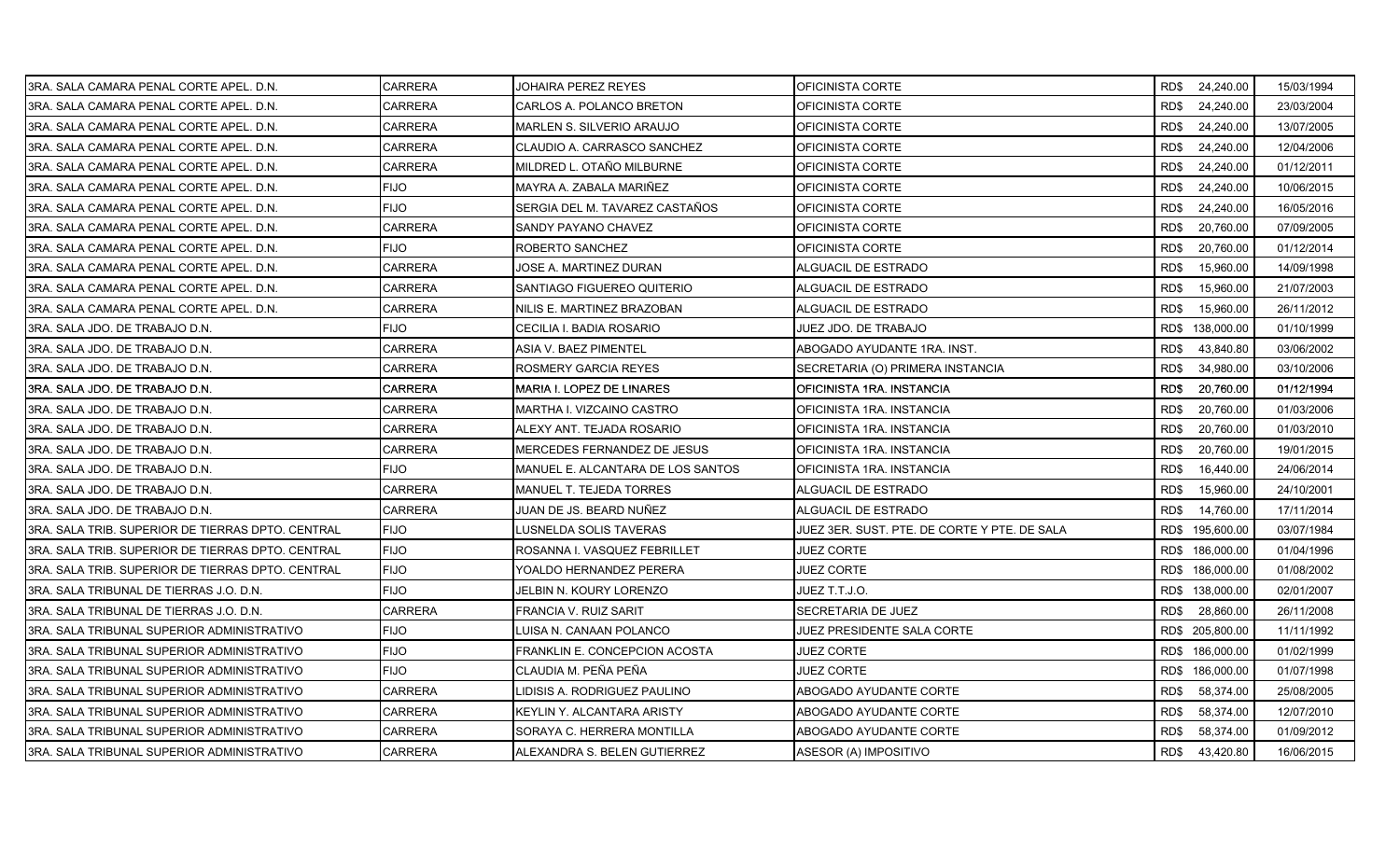| 3RA. SALA TRIBUNAL SUPERIOR ADMINISTRATIVO  | CARRERA        | <b>FLOR M. ROSA SANTANA</b>          | OFICINISTA CORTE                 |      | RD\$ 24,240.00  | 07/08/2006 |
|---------------------------------------------|----------------|--------------------------------------|----------------------------------|------|-----------------|------------|
| 3RA, SALA TRIBUNAL SUPERIOR ADMINISTRATIVO  | CARRERA        | JUNIOR E. CASTELLANO ROJAS           | OFICINISTA CORTE                 | RD\$ | 24,240.00       | 08/05/2013 |
| 3RA. SALA TRIBUNAL SUPERIOR ADMINISTRATIVO  | <b>CARRERA</b> | <b>STEPHANIE C. LUGO SUAREZ</b>      | OFICINISTA CORTE                 | RD\$ | 24,240.00       | 01/06/2005 |
| 4TA. SALA CAMARA CIVIL JDO. 1RA. INST. D.N. | <b>FIJO</b>    | <b>PRICILA MARTINEZ TINEO</b>        | JUEZ 1RA. INSTANCIA              |      | RD\$ 138,000.00 | 02/04/2001 |
| 4TA. SALA CAMARA CIVIL JDO. 1RA. INST. D.N. | <b>CARRERA</b> | PATRICIA MONTILLA SANCHEZ            | ABOGADO AYUDANTE 1RA. INST.      | RD\$ | 43,840.80       | 03/08/2010 |
| 4TA. SALA CAMARA CIVIL JDO. 1RA. INST. D.N. | CARRERA        | <b>CRISLAUDY D. PEREZ MARTE</b>      | ABOGADO AYUDANTE 1RA. INST.      | RD\$ | 43,840.80       | 21/03/2011 |
| 4TA. SALA CAMARA CIVIL JDO. 1RA. INST. D.N. | CARRERA        | LISSETTE DEL C. REYNOSO CASTRO       | ABOGADO AYUDANTE 1RA. INST.      | RD\$ | 43,840.80       | 08/04/2013 |
| 4TA. SALA CAMARA CIVIL JDO. 1RA. INST. D.N. | CARRERA        | <b>GUIBELIS J. MOJICA MARTINEZ</b>   | SECRETARIA (O) PRIMERA INSTANCIA | RD\$ | 34,980.00       | 28/02/2011 |
| 4TA. SALA CAMARA CIVIL JDO. 1RA. INST. D.N. | CARRERA        | YOSELYN MOYA ESTRELLA                | OFICINISTA 1RA. INSTANCIA        | RD\$ | 20,760.00       | 11/03/1985 |
| 4TA, SALA CAMARA CIVIL JDO, 1RA, INST, D.N. | <b>CARRERA</b> | JUAN G. LEON GONZALEZ                | OFICINISTA 1RA. INSTANCIA        | RD\$ | 20.760.00       | 18/02/2013 |
| 4TA. SALA CAMARA CIVIL JDO. 1RA. INST. D.N. | CARRERA        | REBECA J. MORA GUERRERO              | OFICINISTA 1RA. INSTANCIA        | RD\$ | 20,760.00       | 03/12/2012 |
| 4TA. SALA CAMARA CIVIL JDO. 1RA. INST. D.N. | CARRERA        | EUNICE F. SANTIAGO RODRIGUEZ         | OFICINISTA 1RA. INSTANCIA        | RD\$ | 20,760.00       | 16/11/2015 |
| 4TA, SALA CAMARA CIVIL JDO, 1RA, INST, D.N. | CARRERA        | IROSA MA. NOLASCO CONTRERAS          | OFICINISTA 1RA. INSTANCIA        | RD\$ | 20,760.00       | 15/05/2013 |
| 4TA. SALA CAMARA CIVIL JDO. 1RA. INST. D.N. | <b>FIJO</b>    | <b>REYNALDO PINALES MARTINEZ</b>     | OFICINISTA 1RA. INSTANCIA        | RD\$ | 20,760.00       | 20/06/2016 |
| 4TA. SALA CAMARA CIVIL JDO. 1RA. INST. D.N. | <b>FIJO</b>    | JEANELLY HIDALGO HERARTE             | OFICINISTA 1RA. INSTANCIA        | RD\$ | 20,760.00       | 11/12/2017 |
| 4TA. SALA CAMARA CIVIL JDO. 1RA. INST. D.N. | <b>FIJO</b>    | IESMILDA E. DE LOS SANTOS DE SANTANA | OFICINISTA 1RA. INSTANCIA        | RD\$ | 20,760.00       | 20/06/2017 |
| 4TA. SALA CAMARA CIVIL JDO. 1RA. INST. D.N. | <b>FIJO</b>    | <b>OLEINE P. VALDEZ JAINA</b>        | OFICINISTA 1RA. INSTANCIA        | RD\$ | 20,760.00       | 16/06/2017 |
| 4TA. SALA CAMARA CIVIL JDO. 1RA. INST. D.N. | <b>FIJO</b>    | ALOMDRA V. RODRIGUEZ FORTUNA         | OFICINISTA 1RA. INSTANCIA        | RD\$ | 20,760.00       | 03/07/2017 |
| 4TA. SALA CAMARA CIVIL JDO. 1RA. INST. D.N. | <b>CARRERA</b> | ARIEL A. PAULINO CARABALLO           | ALGUACIL DE ESTRADO              | RD\$ | 14,760.00       | 01/08/2005 |
| 4TA. SALA CAMARA CIVIL JDO. 1RA. INST. D.N. | <b>FIJO</b>    | <b>MARIDALIA MARTINEZ PINEDA</b>     | <b>ARCHIVISTA</b>                | RD\$ | 13,920.00       | 13/06/2016 |
| 4TA. SALA CAMARA CIVIL JDO. 1RA. INST. D.N. | <b>FIJO</b>    | LUIS A. FELIZ FELIZ                  | MENSAJERO INTERNO                | RD\$ | 12,444.00       | 11/07/2017 |
| 4TA. SALA CAMARA PENAL JDO. 1RA INST. D.N.  | FIJO.          | FRANNY ML. GONZALEZ CASTILLO         | JUEZ 1RA. INSTANCIA              |      | RD\$ 138,000.00 | 01/05/2001 |
| 4TA. SALA CAMARA PENAL JDO. 1RA.INST. D.N.  | <b>CARRERA</b> | WENDY DE LOS M. GERMAN FELICIANO     | SECRETARIA (O) PRIMERA INSTANCIA | RD\$ | 46,368.00       | 09/12/2004 |
| 4TA. SALA CAMARA PENAL JDO. 1RA.INST. D.N.  | CARRERA        | MIGUEL ALB. PEREZ THEN               | ABOGADO AYUDANTE 1RA. INST.      | RD\$ | 43,840.80       | 19/10/2006 |
| 4TA. SALA CAMARA PENAL JDO. 1RA INST. D.N.  | CARRERA        | RAFAELINA SALVADOR BATISTA           | OFICINISTA 1RA. INSTANCIA        | RD\$ | 20,760.00       | 15/04/2013 |
| 4TA. SALA CAMARA PENAL JDO. 1RA INST. D.N.  | CARRERA        | KATERINE J. ENCARNACION DE OLEO      | OFICINISTA 1RA. INSTANCIA        | RD\$ | 20,760.00       | 01/07/2009 |
| 4TA. SALA CAMARA PENAL JDO. 1RA.INST. D.N.  | FIJO           | <b>MARIA T. MARTINEZ GARCIA</b>      | OFICINISTA 1RA. INSTANCIA        | RD\$ | 20,760.00       | 12/06/2017 |
| 4TA. SALA CAMARA PENAL JDO. 1RA INST. D.N.  | <b>FIJO</b>    | IESTEFANY FELIZ PERALTA              | OFICINISTA 1RA. INSTANCIA        | RD\$ | 20,760.00       | 30/01/2018 |
| 4TA. SALA CAMARA PENAL JDO. 1RA.INST. D.N.  | <b>FIJO</b>    | ANA MA. VALLEJO FIGUEROA             | OFICINISTA 1RA. INSTANCIA        | RD\$ | 16,440.00       | 23/01/2017 |
| 4TA, SALA CAMARA PENAL JDO, 1RA INST, D.N.  | CARRERA        | <b>IDUARTE A. RODRIGUEZ PEREZ</b>    | ALGUACIL DE ESTRADO              | RD\$ | 15,960.00       | 01/10/1991 |
| 4TA. SALA CAMARA PENAL JDO. 1RA INST. D.N.  | <b>CARRERA</b> | ANGEL D. CASTILLO MEJIA              | ALGUACIL DE ESTRADO              | RD\$ | 15,960.00       | 17/02/2010 |
| 4TA. SALA JDO. DE PAZ ESP. TRANS. D.N.      | FIJO           | <b>ELIAS SANTINI PERERA</b>          | JUEZ DE PAZ                      |      | RD\$ 108,000.00 | 14/12/1998 |
| 4TA. SALA JDO. DE PAZ ESP. TRANS. D.N.      | CARRERA        | ELVIRA PANIAGUA CALDERON             | SECRETARIA (O) JDO. DE PAZ       | RD\$ | 29,580.00       | 01/07/2005 |
| 4TA. SALA JDO. DE PAZ ESP. TRANS. D.N.      | <b>CARRERA</b> | SCARLIN UREÑA                        | OFICINISTA JDO. DE PAZ           | RD\$ | 16,440.00       | 03/11/2015 |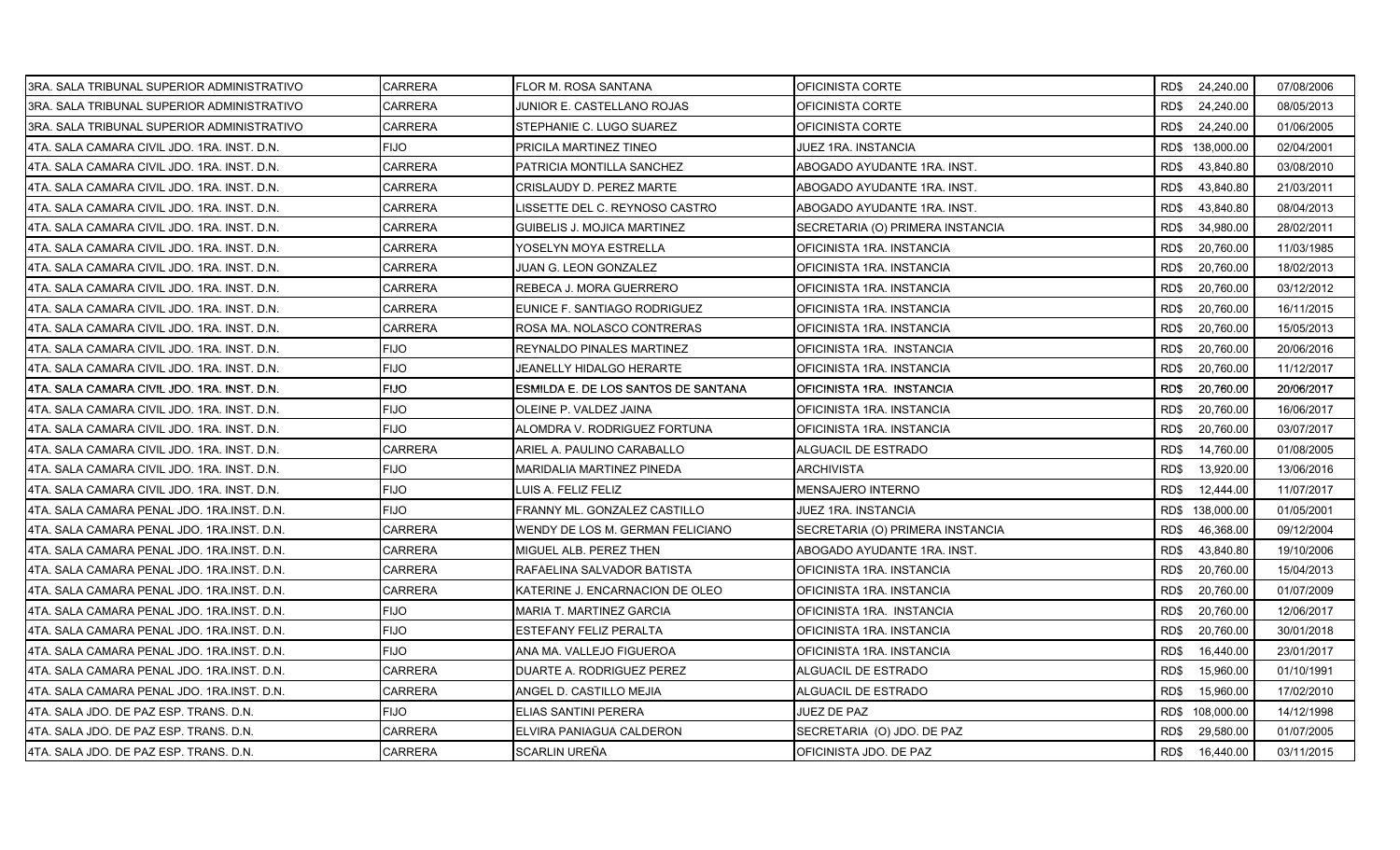| 4TA. SALA JDO. DE PAZ ESP. TRANS. D.N.      | <b>FIJO</b>    | ANDRES FELIX GARCIA               | OFICINISTA JDO. DE PAZ           |      | RD\$ 16,440.00  | 14/08/2017      |
|---------------------------------------------|----------------|-----------------------------------|----------------------------------|------|-----------------|-----------------|
| 4TA. SALA JDO. DE PAZ ESP. TRANS. D.N.      | <b>FIJO</b>    | RAFAEL SANCHEZ SANTANA            | ALGUACIL DE ESTRADO              | RD\$ | 14,760.00       | 08/01/2013      |
| 4TA. SALA JDO. DE TRABAJO D.N.              | <b>FIJO</b>    | JENY DEL C. RODRIGUEZ LORA        | JUEZ JDO. DE TRABAJO             |      | RD\$ 138,000.00 | 01/09/2006      |
| 4TA. SALA JDO. DE TRABAJO D.N.              | <b>CARRERA</b> | JOSEFINA ALT. SOTO JIMENEZ        | ABOGADO AYUDANTE 1RA. INST.      | RD\$ | 43,840.80       | 02/01/2013 a.m. |
| 4TA. SALA JDO. DE TRABAJO D.N.              | CARRERA        | CARMEN N. BARREIRO MEDRANO        | SECRETARIA (O) PRIMERA INSTANCIA | RD\$ | 34,980.00       | 01/02/1995      |
| 4TA. SALA JDO. DE TRABAJO D.N.              | CARRERA        | EINEL A. SIERRA DIAZ              | OFICINISTA 1RA. INSTANCIA        | RD\$ | 20,760.00       | 11/05/2011      |
| 4TA. SALA JDO. DE TRABAJO D.N.              | <b>CARRERA</b> | DAYANARA J. JAVIER ROSARIO        | OFICINISTA 1RA. INSTANCIA        | RD\$ | 20,760.00       | 03/01/2012      |
| 4TA, SALA JDO, DE TRABAJO D.N.              | <b>FIJO</b>    | YULIAN A. PEÑA VICIOSO            | OFICINISTA 1RA. INSTANCIA        | RD\$ | 20,760.00       | 26/06/2017      |
| 4TA. SALA JDO. DE TRABAJO D.N.              | <b>CARRERA</b> | RAMON CASTRO FAÑA                 | ALGUACIL DE ESTRADO              | RD\$ | 14,760.00       | 24/10/1993      |
| 14TA. SALA JDO. DE TRABAJO D.N.             | <b>CARRERA</b> | WILLIAM BDO, ARIAS CARRASCO       | ALGUACIL DE ESTRADO              | RD\$ | 14,760.00       | 18/12/2000      |
| 4TA. SALA TRIBUNAL DE TIERRAS J.O. D.N.     | <b>FIJO</b>    | KATE R. ECHAVARRIA PIMENTEL       | JUEZ COORDINADOR                 |      | RD\$ 138,000.00 | 23/02/2009      |
| 4TA. SALA TRIBUNAL DE TIERRAS J.O. D.N.     | CARRERA        | ALFREDO J. RIVAS CEPEDA           | SECRETARIA DE JUEZ               | RD\$ | 28,860.00       | 01/08/2007      |
| 4TO. JDO. DE LA INSTRUCCION D.N.            | <b>FIJO</b>    | SOLANGE R. VASQUEZ REYNOSO        | JUEZ DE LA INSTRUCCION           |      | RD\$ 138,000.00 | 16/08/2005      |
| 4TO. JDO. DE LA INSTRUCCION D.N.            | <b>CARRERA</b> | YOEL ANT. ROSARIO DE LA ROSA      | ABOGADO AYUDANTE 1RA. INST.      | RD\$ | 43,840.80       | 16/01/2006      |
| 4TO. JDO. DE LA INSTRUCCION D.N.            | <b>CARRERA</b> | NIEVE DE JESUS                    | SECRETARIA (O) PRIMERA INSTANCIA | RD\$ | 34,980.00       | 01/10/1987      |
| 4TO. JDO. DE LA INSTRUCCION D.N.            | <b>CARRERA</b> | ONDINA R. GARCIA                  | OFICINISTA 1RA. INSTANCIA        | RD\$ | 20,760.00       | 01/09/1999      |
| 4TO. JDO. DE LA INSTRUCCION D.N.            | CARRERA        | JOSELINA NUÑEZ ARISMENDY          | ABOGADO AYUDANTE 1RA. INST.      | RD\$ | 20,760.00       | 12/03/2001      |
| 4TO. JDO. DE LA INSTRUCCION D.N.            | <b>CARRERA</b> | JOSE DE LOS S. BATISTA GONZALEZ   | OFICINISTA 1RA. INSTANCIA        | RD\$ | 20,760.00       | 01/04/2013      |
| 4TO. JDO. DE LA INSTRUCCION D.N.            | <b>CARRERA</b> | <b>GABRIELA A. BELTRE ROSARIO</b> | OFICINISTA 1RA. INSTANCIA        | RD\$ | 20,760.00       | 01/03/2013      |
| 4TO. JDO. DE LA INSTRUCCION D.N.            | <b>FIJO</b>    | YUDERKY Y. UTATE GERMOSEN         | OFICINISTA 1RA. INSTANCIA        | RD\$ | 20,760.00       | 11/07/2016      |
| 4TO. JDO. DE LA INSTRUCCION D.N.            | <b>FIJO</b>    | NOELIA PLACENCIA UREÑA            | OFICINISTA 1RA. INSTANCIA        | RD\$ | 20,760.00       | 10/05/2018      |
| 4TO. JDO. DE LA INSTRUCCION D.N.            | <b>FIJO</b>    | RICHARD E. TEJADA RODRIGUEZ       | OFICINISTA 1RA. INSTANCIA        | RD\$ | 17,646.00       | 29/05/2018      |
| 4TO. JDO. DE LA INSTRUCCION D.N.            | <b>FIJO</b>    | NATHALY L. ALMANZAR ITURBIDES     | OFICINISTA 1RA. INSTANCIA        | RD\$ | 16,440.00       | 30/11/2017      |
| 4TO. TRIBUNAL COL. C/P JDO. 1RA. INST. D.N. | <b>FIJO</b>    | DELIO ANT. GERMAN FIGUEROA        | JUEZ 1RA. INSTANCIA              |      | RD\$ 138,000.00 | 09/04/1992      |
| 4TO. TRIBUNAL COL. C/P JDO. 1RA. INST. D.N. | <b>FIJO</b>    | DAIRA C. MEDINA TEJEDA            | JUEZ SUST. PTE. COLEGIADO        |      | RD\$ 138,000.00 | 01/04/1999      |
| 4TO. TRIBUNAL COL. C/P JDO. 1RA. INST. D.N. | <b>CARRERA</b> | ANA J. CALDERON PEÑA              | SECRETARIA (O) PRIMERA INSTANCIA | RD\$ | 46,368.00       | 16/05/1995      |
| 4TO. TRIBUNAL COL. C/P JDO. 1RA. INST. D.N. | CARRERA        | KAREN M. ACOSTA ALONZO            | ABOGADO AYUDANTE 1RA. INST.      | RD\$ | 43,840.80       | 01/02/2006      |
| 4TO. TRIBUNAL COL. C/P JDO. 1RA. INST. D.N. | CARRERA        | ZOILO M. ARAUJO                   | ABOGADO AYUDANTE 1RA. INST.      | RD\$ | 43,840.80       | 10/09/2012      |
| 4TO. TRIBUNAL COL. C/P JDO. 1RA. INST. D.N. | <b>FIJO</b>    | <b>CARMINELIS BATISTA ULLOA</b>   | ABOGADO AYUDANTE 1RA. INST.      | RD\$ | 43,840.80       | 08/04/2014      |
| 4TO. TRIBUNAL COL. C/P JDO. 1RA. INST. D.N. | <b>CARRERA</b> | JOSE L. ROSARIO MERCEDES          | <b>OFICINISTA</b>                | RD\$ | 20,760.00       | 07/06/2005      |
| 4TO. TRIBUNAL COL. C/P JDO. 1RA. INST. D.N. | <b>FIJO</b>    | DIANA L. GARCIA CASTILLO          | OFICINISTA 1RA. INSTANCIA        | RD\$ | 20,760.00       | 01/12/2014      |
| 4TO. TRIBUNAL COL. C/P JDO. 1RA. INST. D.N. | CARRERA        | NICOLAS R. GARCIA LEROUX          | OFICINISTA 1RA. INSTANCIA        | RD\$ | 20,760.00       | 23/02/2015      |
| 4TO. TRIBUNAL COL. C/P JDO. 1RA. INST. D.N. | <b>FIJO</b>    | CESAR J. PEÑA GONZALEZ            | OFICINISTA 1RA. INSTANCIA        | RD\$ | 20,760.00       | 05/09/2016      |
| 4TO. TRIBUNAL COL. C/P JDO. 1RA. INST. D.N. | <b>FIJO</b>    | <b>IZ MA. RIVAS AQUINO</b>        | OFICINISTA 1RA. INSTANCIA        |      | RD\$ 20,760.00  | 21/08/2017      |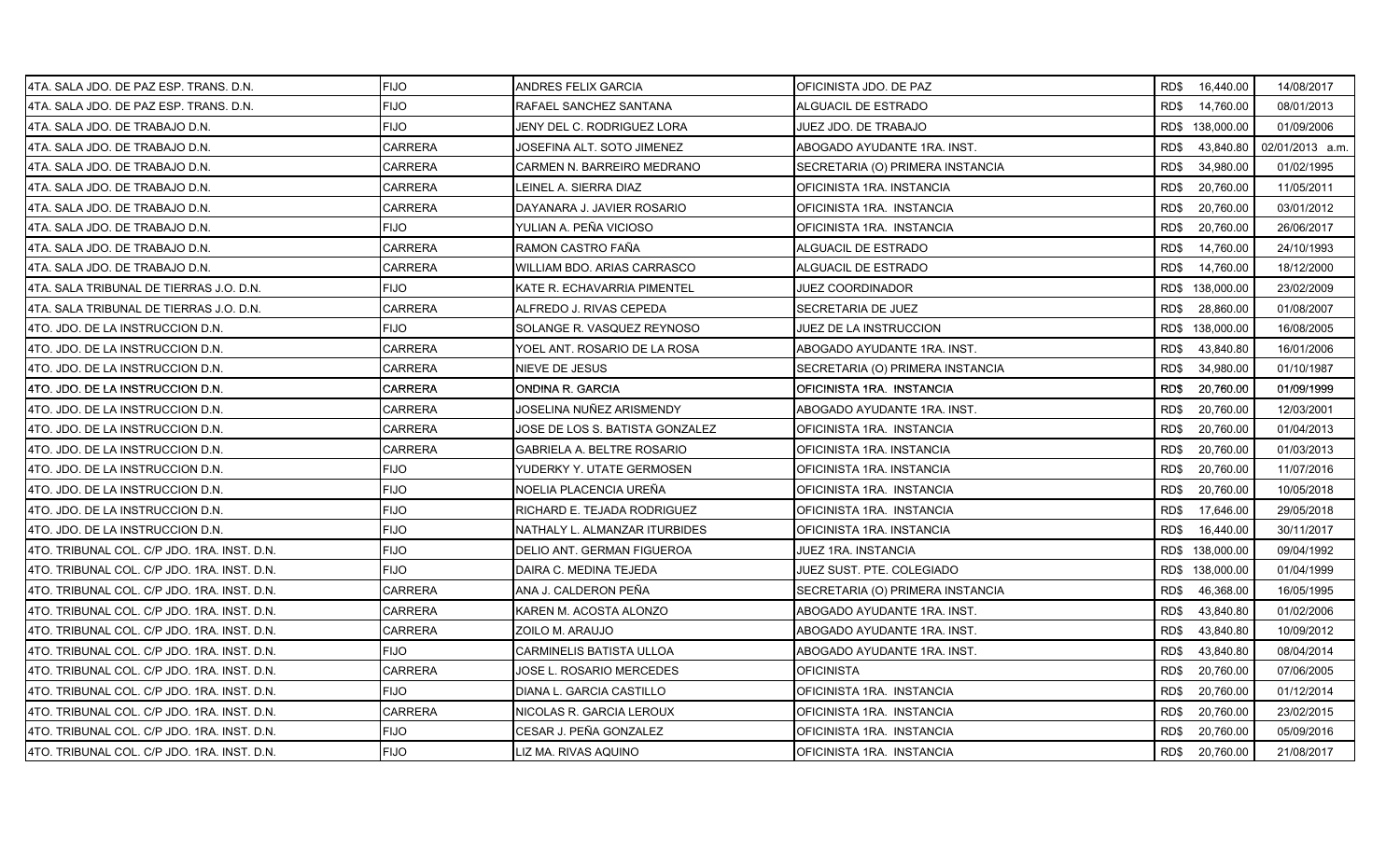| 4TO. TRIBUNAL COL. C/P JDO. 1RA. INST. D.N. | <b>FIJO</b>    | LAIYONIL D. URBAEZ BRITO          | OFICINISTA 1RA. INSTANCIA        | RD\$ 20,760.00    | 22/05/2017 |
|---------------------------------------------|----------------|-----------------------------------|----------------------------------|-------------------|------------|
| 4TO. TRIBUNAL COL. C/P JDO. 1RA. INST. D.N. | <b>FIJO</b>    | ELVIS M. FLORIAN FELIZ            | OFICINISTA 1RA. INSTANCIA        | RD\$<br>18,780.00 | 18/07/2016 |
| 4TO. TRIBUNAL COL. C/P JDO. 1RA. INST. D.N. | <b>CARRERA</b> | NELSON ML. PEREZ ESCALANTE        | ALGUACIL DE ESTRADO              | 15,960.00<br>RD\$ | 24/10/2001 |
| 4TO. TRIBUNAL COL. C/P JDO. 1RA. INST. D.N. | <b>CARRERA</b> | HIPOLITO GIRON REYES              | ALGUACIL DE ESTRADO              | RD\$<br>15,960.00 | 04/06/2004 |
| 4TO. TRIBUNAL COL. C/P JDO. 1RA. INST. D.N. | <b>FIJO</b>    | CESAR STGO. RODRIGUEZ SANCHEZ     | ALGUACIL DE ESTRADO              | RD\$<br>15,960.00 | 07/08/2017 |
| 5TA. SALA CAMARA CIVIL JDO. 1RA. INST. D.N. | FIJO           | ARGELIA SENCION SANTANA           | JUEZ 1RA. INSTANCIA              | RD\$ 138,000.00   | 01/06/2010 |
| 5TA, SALA CAMARA CIVIL JDO, 1RA, INST, D.N. | CARRERA        | ALTAGRACIA E. DE LOS SANTOS ORTIZ | ABOGADO AYUDANTE 1RA. INST.      | RD\$<br>43,840.80 | 19/05/2006 |
| 5TA. SALA CAMARA CIVIL JDO. 1RA. INST. D.N. | <b>CARRERA</b> | YULY M. ACEVEDO RASUK             | ABOGADO AYUDANTE 1RA. INST.      | 43,840.80<br>RD\$ | 03/08/2009 |
| 5TA. SALA CAMARA CIVIL JDO. 1RA. INST. D.N. | <b>FIJO</b>    | RIKELMIGH PADILLA BEARD           | ABOGADO AYUDANTE 1RA. INST.      | RD\$<br>43,840.80 | 23/09/2013 |
| 5TA. SALA CAMARA CIVIL JDO. 1RA. INST. D.N. | <b>CARRERA</b> | TANIA P. VALERA BONILLA           | SECRETARIA (O) PRIMERA INSTANCIA | RD\$<br>34,980.00 | 28/03/2014 |
| 5TA. SALA CAMARA CIVIL JDO. 1RA. INST. D.N. | CARRERA        | BERNARDA NOLASCO DE LA CRUZ       | OFICINISTA 1RA. INSTANCIA        | 20,760.00<br>RD\$ | 02/04/2001 |
| 5TA. SALA CAMARA CIVIL JDO. 1RA. INST. D.N. | CARRERA        | ALTAGRACIA E. ARIAS VALERA        | OFICINISTA 1RA. INSTANCIA        | RD\$<br>20,760.00 | 03/05/2011 |
| 5TA. SALA CAMARA CIVIL JDO. 1RA. INST. D.N. | <b>CARRERA</b> | ODALIS V. SANCHEZ GUERRERO        | OFICINISTA 1RA. INSTANCIA        | 20,760.00<br>RD\$ | 01/10/2009 |
| 5TA. SALA CAMARA CIVIL JDO. 1RA. INST. D.N. | FIJO           | DEIVID J. CASTILLO MONTES DE OCA  | OFICINISTA 1RA. INSTANCIA        | RD\$<br>20,760.00 | 08/05/2013 |
| 5TA. SALA CAMARA CIVIL JDO. 1RA. INST. D.N. | <b>CARRERA</b> | DANESCA MARRERO MARCANO           | OFICINISTA 1RA. INSTANCIA        | RD\$<br>20,760.00 | 30/06/2014 |
| 5TA. SALA CAMARA CIVIL JDO. 1RA. INST. D.N. | FIJO           | YAERI PUELLO ROSARIO              | OFICINISTA 1RA. INSTANCIA        | 20,760.00<br>RD\$ | 05/08/2015 |
| 5TA. SALA CAMARA CIVIL JDO. 1RA. INST. D.N. | <b>FIJO</b>    | DANIELA M. GARCIA OGANDO          | OFICINISTA 1RA. INSTANCIA        | RD\$<br>20,760.00 | 21/05/2018 |
| 5TA. SALA CAMARA CIVIL JDO. 1RA. INST. D.N. | <b>FIJO</b>    | ELAYNE M. BATISTA ACOSTA          | OFICINISTA 1RA. INSTANCIA        | RD\$<br>20,760.00 | 11/07/2017 |
| 5TA. SALA CAMARA CIVIL JDO. 1RA. INST. D.N. | <b>FIJO</b>    | MARLIN E. FERRAND LUGO            | OFICINISTA 1RA. INSTANCIA        | RD\$<br>20,760.00 | 15/01/2018 |
| 5TA. SALA CAMARA CIVIL JDO. 1RA. INST. D.N. | <b>FIJO</b>    | KATHERINE P. HENRIQUEZ PEREZ      | OFICINISTA 1RA. INSTANCIA        | RD\$<br>17,646.00 | 09/04/2018 |
| 5TA. SALA CAMARA CIVIL JDO. 1RA. INST. D.N. | <b>FIJO</b>    | FLAVIA M. BRITO LOPEZ             | OFICINISTA 1RA. INSTANCIA        | RD\$<br>17,646.00 | 09/04/2018 |
| 5TA. SALA CAMARA CIVIL JDO. 1RA. INST. D.N. | CARRERA        | JOSE L. ANDUJAR SALDIVAR          | ALGUACIL DE ESTRADO              | RD\$<br>14,760.00 | 02/05/2000 |
| 5TA. SALA CAMARA CIVIL JDO. 1RA. INST. D.N. | <b>CARRERA</b> | HECTOR L. MERCEDES HERASME        | ALGUACIL DE ESTRADO              | RD\$<br>14,760.00 | 19/11/2015 |
| 5TA. SALA CAMARA CIVIL JDO. 1RA. INST. D.N. | FIJO           | ALICIA M. MARTINEZ FELIZ          | <b>ARCHIVISTA</b>                | RD\$<br>13,920.00 | 22/06/2005 |
| 5TA. SALA CAMARA CIVIL JDO. 1RA. INST. D.N. | <b>FIJO</b>    | RAYMOND E. SANCHEZ JOSE           | MENSAJERO INTERNO                | RD\$<br>12,444.00 | 27/11/2017 |
| 5TA. SALA JDO. DE PAZ ESP. TRANS. D.N.      | <b>FIJO</b>    | RAQUEL ASTACIO MERCEDES           | JUEZ DE PAZ                      | RD\$ 108,000.00   | 03/10/2016 |
| 5TA. SALA JDO. DE PAZ ESP. TRANS. D.N.      | CARRERA        | ALEJANDRA CASTILLO REYES          | SECRETARIA (O) JDO. DE PAZ       | RD\$<br>29,580.00 | 01/08/1990 |
| 5TA, SALA JDO, DE PAZ ESP, TRANS, D.N.      | <b>FIJO</b>    | RUTH D. CASTILLO RODRIGUEZ        | OFICINISTA JDO. DE PAZ           | RD\$<br>16,440.00 | 23/01/2017 |
| 5TA. SALA JDO. DE PAZ ESP. TRANS. D.N.      | <b>CARRERA</b> | FELIX R. MATOS                    | ALGUACIL DE ESTRADO              | RD\$<br>14,760.00 | 02/10/2000 |
| 5TA. SALA JDO. DE TRABAJO D.N.              | FIJO           | CATALINA PEREZ PEREZ              | JUEZ JDO. DE TRABAJO             | RD\$ 138,000.00   | 03/01/2007 |
| 5TA. SALA JDO. DE TRABAJO D.N.              | CARRERA        | ILUMINADA CARMONA LOPEZ           | OFICINISTA 1RA. INSTANCIA        | RD\$<br>20,760.00 | 03/09/2012 |
| 5TA. SALA JDO. DE TRABAJO D.N.              | CARRERA        | MARIA E. MADE BATISTA             | SECRETARIA (O) PRIMERA INSTANCIA | 20,760.00<br>RD\$ | 01/06/2010 |
| 5TA. SALA JDO. DE TRABAJO D.N.              | CARRERA        | WILMA L. ZAPATA HERRERA           | OFICINISTA 1RA. INSTANCIA        | RD\$<br>20,760.00 | 11/03/2011 |
| 5TA. SALA JDO. DE TRABAJO D.N.              | <b>FIJO</b>    | YARITZA M. MARTE CASTILLO         | OFICINISTA 1RA. INSTANCIA        | RD\$ 20,760.00    | 26/01/2016 |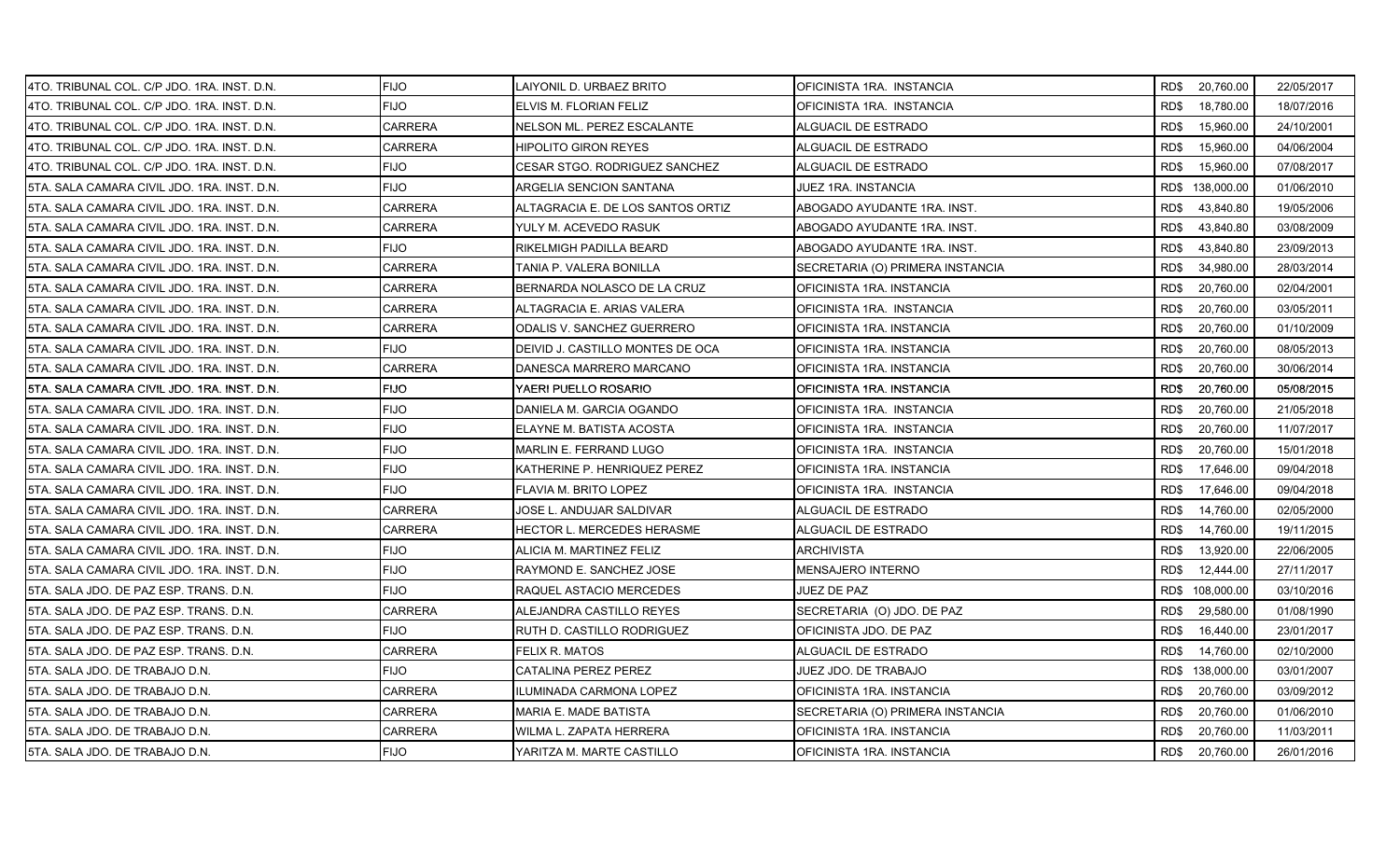| 5TA. SALA JDO. DE TRABAJO D.N.               | <b>FIJO</b>    | <b>BALYAN BAEZ ORTIZ</b>         | OFICINISTA 1RA. INSTANCIA        | RD\$ 16,440.00    | 16/06/2017 |
|----------------------------------------------|----------------|----------------------------------|----------------------------------|-------------------|------------|
| 5TA. SALA JDO. DE TRABAJO D.N.               | CARRERA        | <b>ANTONIO PEREZ</b>             | ALGUACIL DE ESTRADO              | RD\$<br>14,760.00 | 02/10/1987 |
| 5TA. SALA JDO. DE TRABAJO D.N.               | <b>CARRERA</b> | DOMINGO O. ORTEGA CEPEDA         | ALGUACIL DE ESTRADO              | RD\$<br>14,760.00 | 07/11/2003 |
| 5TA. SALA TRIBUNAL DE TIERRAS J.O. D.N.      | FIJO           | NATALI MOYA ESTRELLA             | JUEZ T.T.J.O.                    | RD\$ 138,000.00   | 02/10/2006 |
| 5TA. SALA TRIBUNAL DE TIERRAS J.O. D.N.      | <b>CARRERA</b> | <b>MASSIEL SEVERINO</b>          | SECRETARIA DE JUEZ               | RD\$<br>28,860.00 | 24/06/2014 |
| 5TO. JDO. DE LA INSTRUCCION D.N.             | <b>FIJO</b>    | ARISLEIDA MENDEZ BATISTA         | JUEZ DE LA INSTRUCCION           | RD\$ 138,000.00   | 19/10/2009 |
| 5TO. JDO. DE LA INSTRUCCION D.N.             | <b>CARRERA</b> | MARYS ALT. DE LA PAZ PIMENTEL    | SECRETARIA (O) PRIMERA INSTANCIA | RD\$<br>46,368.00 | 01/10/1995 |
| 5TO. JDO. DE LA INSTRUCCION D.N.             | CARRERA        | ADALGISA ALARCON BERROA          | ABOGADO AYUDANTE 1RA. INST.      | RD\$<br>43,840.80 | 02/07/2001 |
| 5TO. JDO. DE LA INSTRUCCION D.N.             | <b>CARRERA</b> | JAHAIRES C. FELIZ RAMIREZ        | ABOGADO AYUDANTE 1RA. INST.      | RD\$<br>43,840.80 | 03/05/2010 |
| 5TO. JDO. DE LA INSTRUCCION D.N.             | CARRERA        | ALTAGRACIA C. DIROCHE PEREZ      | OFICINISTA 1RA. INSTANCIA        | RD\$<br>20,760.00 | 01/10/1992 |
| 5TO. JDO. DE LA INSTRUCCION D.N.             | CARRERA        | DANAY MERCADO DE OLEO            | OFICINISTA 1RA. INSTANCIA        | 20,760.00<br>RD\$ | 09/12/2011 |
| 5TO. JDO. DE LA INSTRUCCION D.N.             | CARRERA        | LAURET N. AYALA GUZMAN           | OFICINISTA 1RA. INSTANCIA        | RD\$<br>20,760.00 | 21/04/2014 |
| I5TO. JDO. DE LA INSTRUCCION D.N.            | <b>CARRERA</b> | <b>CESAR S. ALCANTARA SANTOS</b> | OFICINISTA 1RA. INSTANCIA        | RD\$<br>20,760.00 | 16/01/2015 |
| 5TO. JDO. DE LA INSTRUCCION D.N.             | <b>CARRERA</b> | YEFRI PEREZ GARABITO             | OFICINISTA 1RA. INSTANCIA        | RD\$<br>20,760.00 | 19/11/2015 |
| 5TO. JDO. DE LA INSTRUCCION D.N.             | CARRERA        | DARIANA L. MELENDEZ BAEZ         | OFICINISTA 1RA. INSTANCIA        | 20,760.00<br>RD\$ | 18/12/2015 |
| I5TO. JDO. DE LA INSTRUCCION D.N.            | <b>FIJO</b>    | YOALINA GOMEZ RODRIGUEZ          | OFICINISTA 1RA. INSTANCIA        | RD\$<br>20,760.00 | 14/08/2017 |
| 5TO. JDO. DE LA INSTRUCCION D.N.             | <b>FIJO</b>    | RAYDEL A. BAUTISTA               | OFICINISTA 1RA. INSTANCIA        | RD\$<br>15,720.00 | 22/05/2017 |
| 6TA. SALA CAMARA CIVIL JDO. 1RA. INST. D.N.  | <b>CARRERA</b> | YUDELKA C. ACOSTA MARTINEZ       | ABOGADO AYUDANTE 1RA. INST.      | RD\$<br>43,840.80 | 11/07/2005 |
| 6TA. SALA CAMARA CIVIL JDO. 1RA. INST. D.N.  | <b>CARRERA</b> | <b>FRAMELYS A. GORIS MIESES</b>  | ABOGADO AYUDANTE 1RA. INST.      | RD\$<br>43,840.80 | 01/12/2014 |
| 6TA. SALA CAMARA CIVIL JDO. 1RA. INST. D.N.  | <b>CARRERA</b> | MIRTHA M. DE LA CRUZ DIAZ        | SECRETARIA (O) PRIMERA INSTANCIA | RD\$<br>34,980.00 | 17/05/2005 |
| 6TA. SALA CAMARA CIVIL JDO. 1RA. INST. D.N.  | <b>FIJO</b>    | EDDY LUIS ALBERTO COLON          | OFICINISTA 1RA. INSTANCIA        | 20,760.00<br>RD\$ | 07/05/2012 |
| 6TA. SALA CAMARA CIVIL JDO. 1RA. INST. D.N.  | <b>CARRERA</b> | CLARA F. POLANCO DE LOS SANTOS   | OFICINISTA 1RA. INSTANCIA        | RD\$<br>20,760.00 | 01/02/2014 |
| 6TA. SALA CAMARA CIVIL JDO. 1RA. INST. D.N.  | <b>FIJO</b>    | INES CARELA LEBRON               | OFICINISTA 1RA. INSTANCIA        | RD\$<br>20,760.00 | 01/06/2015 |
| 6TA. SALA CAMARA CIVIL JDO. 1RA. INST. D.N.  | <b>FIJO</b>    | ANA A. BURGOS FELIZ              | OFICINISTA 1RA. INSTANCIA        | 20,760.00<br>RD\$ | 19/07/2017 |
| I6TA. SALA CAMARA CIVIL JDO. 1RA. INST. D.N. | <b>CARRERA</b> | <b>BOANERGE PEREZ URIBE</b>      | ALGUACIL DE ESTRADO              | RD\$<br>14,760.00 | 16/01/2001 |
| 6TA. SALA CAMARA CIVIL JDO. 1RA. INST. D.N.  | CARRERA        | HILDA M. CEPEDA BATISTA          | ALGUACIL DE ESTRADO              | RD\$<br>14,760.00 | 10/03/2008 |
| 6TA. SALA CAMARA CIVIL JDO. 1RA. INST. D.N.  | <b>FIJO</b>    | WILLY M. BRACHE SANCHEZ          | ARCHIVISTA                       | RD\$<br>13,920.00 | 19/06/2017 |
| 6TA. SALA JDO. DE PAZ ESP. TRANS. D.N.       | CARRERA        | MERCEDES M. MUÑOZ DE RODRIGUEZ   | SECRETARIA (O) JDO. DE PAZ       | RD\$<br>29,580.00 | 01/09/1999 |
| 6TA. SALA JDO. DE PAZ ESP. TRANS. D.N.       | <b>CARRERA</b> | <b>MARIAN ROSARIO RODRIGUEZ</b>  | OFICINISTA JDO. DE PAZ           | RD\$<br>16,440.00 | 01/10/2012 |
| I6TA. SALA JDO. DE TRABAJO D.N.              | <b>FIJO</b>    | CARMEN Y. PEÑA SUERO             | JUEZ JDO. DE TRABAJO             | RD\$ 138,000.00   | 02/10/2001 |
| 6TA. SALA JDO. DE TRABAJO D.N.               | CARRERA        | ANNA R. GONZALEZ                 | ABOGADO AYUDANTE 1RA. INST.      | RD\$<br>43,840.80 | 28/07/2010 |
| 6TA. SALA JDO. DE TRABAJO D.N.               | CARRERA        | SANTA J. ALCANTARA               | SECRETARIA (O) PRIMERA INSTANCIA | RD\$<br>34,980.00 | 01/06/2005 |
| 6TA. SALA JDO. DE TRABAJO D.N.               | CARRERA        | GINAIDA MORILLO BIDO             | OFICINISTA 1RA. INSTANCIA        | RD\$<br>20,760.00 | 26/11/2007 |
| 6TA. SALA JDO. DE TRABAJO D.N.               | <b>CARRERA</b> | MARIELA GONZALEZ FURCAL          | OFICINISTA 1RA. INSTANCIA        | RD\$ 20,760.00    | 08/06/2010 |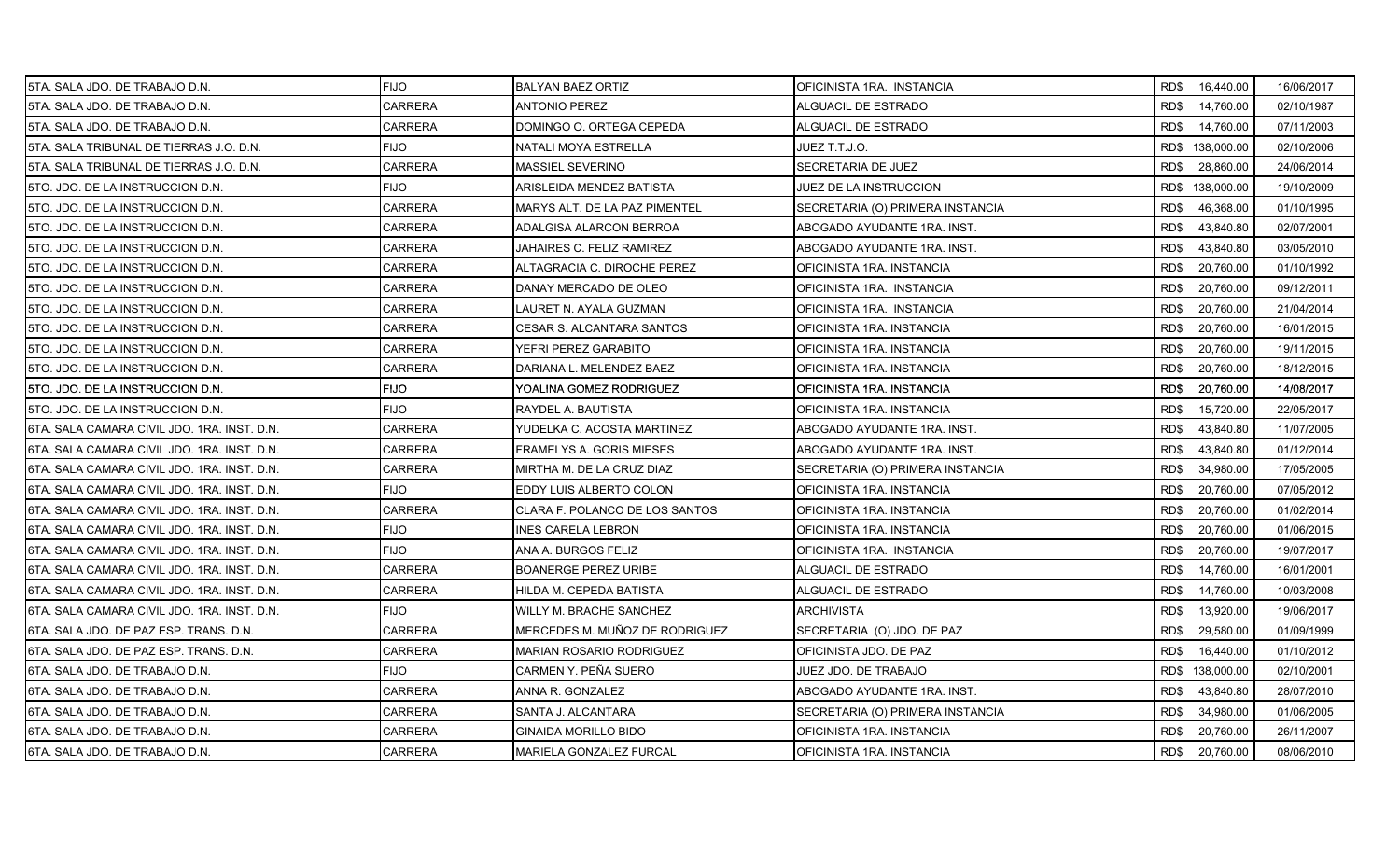| 6TA. SALA JDO. DE TRABAJO D.N.               | CARRERA        | ERIC D. MORENO JIMENEZ        | OFICINISTA 1RA. INSTANCIA        | RD\$ 20,760.00    | 18/02/2013 |
|----------------------------------------------|----------------|-------------------------------|----------------------------------|-------------------|------------|
| 6TA. SALA JDO. DE TRABAJO D.N.               | <b>FIJO</b>    | <b>CESAR A. LOPEZ PAREDES</b> | OFICINISTA 1RA. INSTANCIA        | RD\$<br>20,760.00 | 18/05/2016 |
| 6TA. SALA JDO. DE TRABAJO D.N.               | <b>CARRERA</b> | SABRINA ESCOTTO DE OLEO       | OFICINISTA 1RA. INSTANCIA        | RD\$<br>20,760.00 | 11/06/2014 |
| 6TA. SALA JDO. DE TRABAJO D.N.               | <b>CARRERA</b> | MIGUEL A. BATISTA TAMARES     | ALGUACIL DE ESTRADO              | RD\$<br>14,760.00 | 01/05/2012 |
| 6TA. SALA JDO. DE TRABAJO D.N.               | <b>FIJO</b>    | LAEL CRUZ DEL ORBE            | ALGUACIL DE ESTRADO              | RD\$<br>14,760.00 | 18/04/2017 |
| 6TA. SALA TRIBUNAL DE TIERRAS J.O. D.N.      | <b>FIJO</b>    | ROSALBA N. ORTEGA CABRERA     | JUEZ T.T.J.O.                    | RD\$ 138,000.00   | 02/09/2002 |
| 6TA. SALA TRIBUNAL DE TIERRAS J.O. D.N.      | <b>CARRERA</b> | ANA E. FELIZ ORTIZ            | SECRETARIA DE JUEZ               | RD\$<br>28,860.00 | 10/08/2000 |
| <b>6TO. JDO. DE LA INSTRUCCION D.N.</b>      | <b>FIJO</b>    | RIGOBERTO SENA FERRERAS       | JUEZ DE LA INSTRUCCION           | RD\$ 138,000.00   | 01/06/2010 |
| <b>6TO. JDO. DE LA INSTRUCCION D.N.</b>      | <b>CARRERA</b> | ROSARIO MUESES MANZUETA       | SECRETARIA (O) PRIMERA INSTANCIA | RD\$<br>46,368.00 | 01/10/1998 |
| 6TO. JDO. DE LA INSTRUCCION D.N.             | <b>CARRERA</b> | FANNY ALMANZAR ALMANZAR       | ABOGADO AYUDANTE 1RA. INST.      | RD\$<br>43,840.80 | 01/11/2001 |
| 6TO. JDO. DE LA INSTRUCCION D.N.             | <b>CARRERA</b> | FRANKLIN DE LEON DE LEON      | ABOGADO AYUDANTE 1RA. INST.      | 20,760.00<br>RD\$ | 01/12/2011 |
| <b>6TO. JDO. DE LA INSTRUCCION D.N.</b>      | <b>FIJO</b>    | ABIEL R. RAMIREZ POLANCO      | OFICINISTA 1RA. INSTANCIA        | RD\$<br>20,760.00 | 03/02/2014 |
| <b>I</b> 6TO. JDO. DE LA INSTRUCCION D.N.    | <b>FIJO</b>    | ZULEICA TAVERAS GARCIA        | OFICINISTA 1RA. INSTANCIA        | RD\$<br>20,760.00 | 03/03/2014 |
| 6TO. JDO. DE LA INSTRUCCION D.N.             | <b>FIJO</b>    | LODUYNHT BURET MARCANO        | OFICINISTA 1RA. INSTANCIA        | RD\$<br>20,760.00 | 19/05/2016 |
| 6TO. JDO. DE LA INSTRUCCION D.N.             | <b>FIJO</b>    | ADARGISA VERAS DIAZ           | OFICINISTA 1RA. INSTANCIA        | 20,760.00<br>RD\$ | 02/01/2017 |
| I7MA. SALA CAMARA CIVIL JDO. 1RA. INST. D.N. | <b>FIJO</b>    | PEDRO M. RAMIREZ SALCE        | JUEZ 1RA. INSTANCIA              | RD\$ 138,000.00   | 07/04/2008 |
| 7MA. SALA CAMARA CIVIL JDO. 1RA. INST. D.N.  | <b>CARRERA</b> | RHINA E. NUÑEZ                | ABOGADO AYUDANTE 1RA. INST.      | RD\$<br>43,840.80 | 13/09/2005 |
| 7MA. SALA CAMARA CIVIL JDO. 1RA. INST. D.N.  | <b>CARRERA</b> | JUPITER J. VENTURA RAMIREZ    | ABOGADO AYUDANTE 1RA. INST.      | RD\$<br>43,840.80 | 01/03/2010 |
| 7MA. SALA CAMARA CIVIL JDO. 1RA. INST. D.N.  | <b>CARRERA</b> | MAGALIS A. SANTANA MELENCIANO | SECRETARIA (O) PRIMERA INSTANCIA | RD\$<br>34,980.00 | 04/12/2008 |
| 7MA. SALA CAMARA CIVIL JDO. 1RA. INST. D.N.  | <b>CARRERA</b> | JOAN MONTERO MARTINEZ         | OFICINISTA 1RA. INSTANCIA        | RD\$<br>20,760.00 | 05/01/2005 |
| 7MA. SALA CAMARA CIVIL JDO. 1RA. INST. D.N.  | CARRERA        | JUAN A. MAÑON GARCIA          | OFICINISTA 1RA. INSTANCIA        | 20,760.00<br>RD\$ | 03/01/2011 |
| 7MA. SALA CAMARA CIVIL JDO. 1RA. INST. D.N.  | <b>FIJO</b>    | LEYSA V. GUIRADO SANCHEZ      | OFICINISTA 1RA. INSTANCIA        | RD\$<br>20,760.00 | 19/07/2017 |
| 7MA. SALA CAMARA CIVIL JDO. 1RA. INST. D.N.  | CARRERA        | MAIRENI M. BATISTA GAUTREAUX  | ALGUACIL DE ESTRADO              | 14,760.00<br>RD\$ | 14/03/1996 |
| 7MA. SALA CAMARA CIVIL JDO. 1RA. INST. D.N.  | <b>CARRERA</b> | <b>FABIO CORREA</b>           | ALGUACIL DE ESTRADO              | 14,760.00<br>RD\$ | 01/08/2002 |
| 7MA, SALA CAMARA CIVIL JDO, 1RA, INST, D.N.  | <b>FIJO</b>    | ROSA MA. MARTINEZ TAPIA       | <b>ARCHIVISTA</b>                | RD\$<br>13,920.00 | 22/07/2017 |
| 7MA. SALA CAMARA PENAL JDO. 1RA. INST. D.N.  | <b>CARRERA</b> | JUANA PEÑA GARCIA             | OFICINISTA 1RA. INSTANCIA        | 20,760.00<br>RD\$ | 09/03/1989 |
| 7MA. SALA TRIBUNAL DE TIERRAS J.O. D.N.      | <b>FIJO</b>    | EMILKIS U. TERRERO DAJER      | JUEZ T.T.J.O.                    | RD\$ 138,000.00   | 11/09/2000 |
| 7MO. JDO. DE LA INSTRUCCION D.N.             | <b>FIJO</b>    | KENYA S. ROMERO SEVERINO      | JUEZ DE LA INSTRUCCION           | RD\$ 138,000.00   | 01/09/2006 |
| 7MO. JDO. DE LA INSTRUCCION D.N.             | CARRERA        | NATY J. BRICEÑO PAGAN         | SECRETARIA (O) PRIMERA INSTANCIA | RD\$<br>46,368.00 | 05/11/2008 |
| 7MO. JDO. DE LA INSTRUCCION D.N.             | <b>CARRERA</b> | MARLENNY A. PIMENTEL TEJEDA   | ABOGADO AYUDANTE 1RA. INST.      | RD\$<br>43,840.80 | 24/05/2004 |
| 7MO. JDO. DE LA INSTRUCCION D.N.             | <b>CARRERA</b> | NATHALIE M. COCA MEJIA        | OFICINISTA 1RA. INSTANCIA        | RD\$<br>20,760.00 | 08/01/2013 |
| 7MO. JDO. DE LA INSTRUCCION D.N.             | <b>FIJO</b>    | ELAYNE M. MACARIO MOTA        | ABOGADO AYUDANTE 1RA. INST.      | RD\$<br>20,760.00 | 15/06/2016 |
| 7MO. JDO. DE LA INSTRUCCION D.N.             | <b>FIJO</b>    | LEYLA P. PEREZ BATISTA        | OFICINISTA 1RA. INSTANCIA        | RD\$<br>20,760.00 | 21/12/2017 |
| 7MO. JDO. DE LA INSTRUCCION D.N.             | <b>FIJO</b>    | CRISTIAN A. PRENZA TAVERAS    | OFICINISTA 1RA. INSTANCIA        | RD\$ 17,646.00    | 05/04/2018 |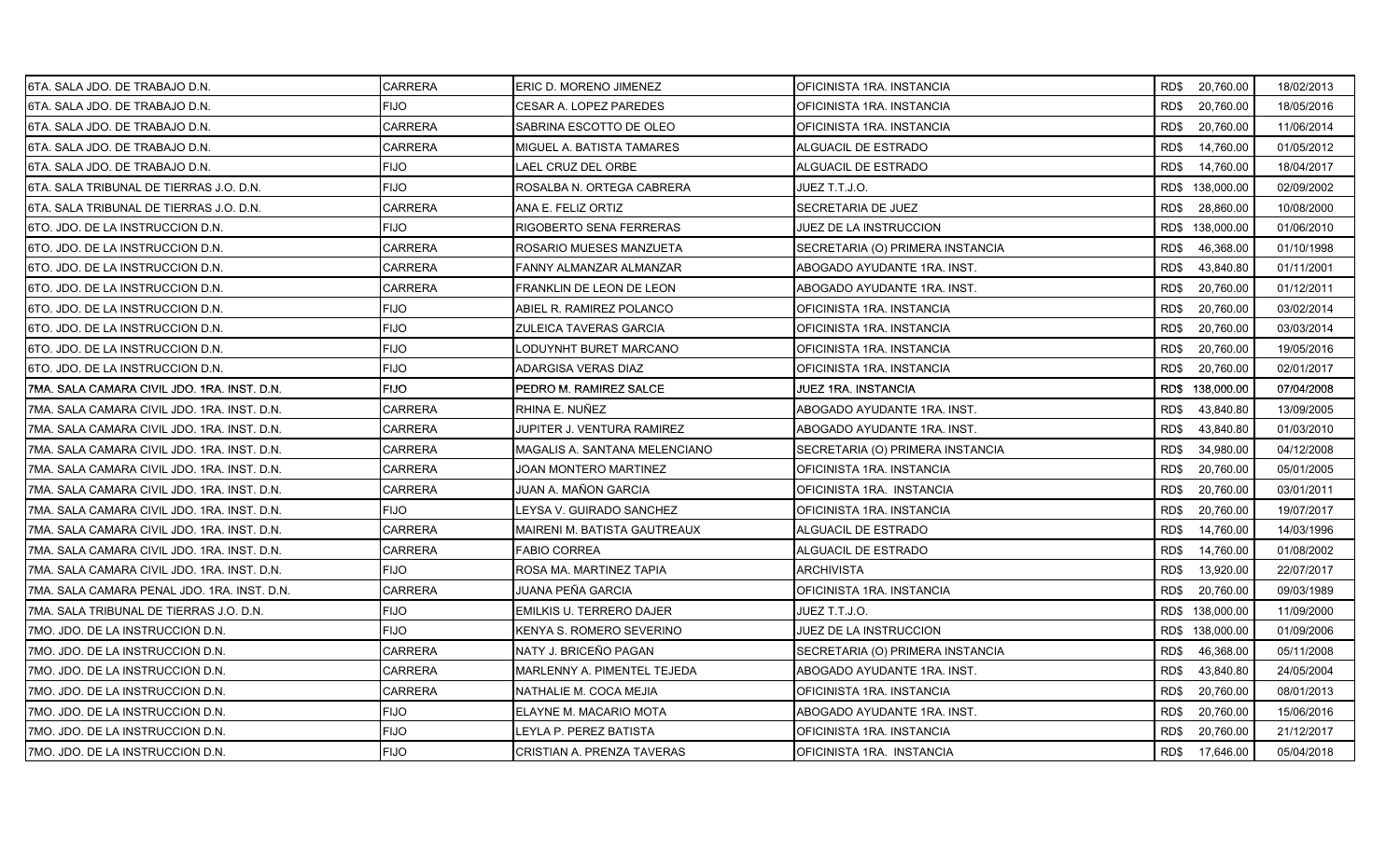| 7MO. JDO. DE LA INSTRUCCION D.N.             | <b>FIJO</b>    | JOHNNATHAN G. SANTOS MINIER     | OFICINISTA 1RA. INSTANCIA                 | RD\$ 16,440.00    | 12/12/2016 |
|----------------------------------------------|----------------|---------------------------------|-------------------------------------------|-------------------|------------|
| 7MO. JDO. DE LA INSTRUCCION D.N.             | <b>CARRERA</b> | JUAN R. ARAUJO VALDEZ           | ALGUACIL DE ESTRADO                       | RD\$<br>13,800.00 | 03/04/2001 |
| 8VA. SALA CAMARA CIVIL JDO. 1RA. INST. D.N.  | <b>FIJO</b>    | DAISY M. ABREU URBAEZ           | JUEZ 1ER. SUST. PTE. JDO. 1ERA. INSTANCIA | RD\$ 147,600.00   | 05/03/1999 |
| 8VA. SALA CAMARA CIVIL JDO. 1RA. INST. D.N.  | <b>CARRERA</b> | SUGEY ALT. NUÑEZ NUÑEZ          | ABOGADO AYUDANTE 1RA. INST.               | RD\$43,840.80     | 01/11/2001 |
| 8VA. SALA CAMARA CIVIL JDO. 1RA. INST. D.N.  | <b>CARRERA</b> | ALLALIBYS ALONSO RODRIGUEZ      | ABOGADO AYUDANTE 1RA. INST.               | RD\$<br>43,840.80 | 05/05/2011 |
| 8VA. SALA CAMARA CIVIL JDO. 1RA. INST. D.N.  | CARRERA        | ROSA ENCARNACION FERRERAS       | SECRETARIA (O) PRIMERA INSTANCIA          | 34,980.00<br>RD\$ | 02/11/2009 |
| 8VA. SALA CAMARA CIVIL JDO. 1RA. INST. D.N.  | <b>CARRERA</b> | JOSE A. RODRIGUEZ DE LA CRUZ    | OFICINISTA 1RA. INSTANCIA                 | RD\$<br>20,760.00 | 14/07/2014 |
| 8VA. SALA CAMARA CIVIL JDO. 1RA. INST. D.N.  | <b>CARRERA</b> | YUMELKY A. SANCHEZ MARTINEZ     | OFICINISTA 1RA. INSTANCIA                 | RD\$<br>20,760.00 | 15/12/2014 |
| 8VA. SALA CAMARA CIVIL JDO. 1RA. INST. D.N.  | <b>CARRERA</b> | JOSIAS CORREA MORAN             | OFICINISTA 1RA. INSTANCIA                 | RD\$<br>20,760.00 | 07/10/2015 |
| 8VA. SALA CAMARA CIVIL JDO. 1RA. INST. D.N.  | <b>FIJO</b>    | SARA MA. POLANCO BRITO          | OFICINISTA 1RA. INSTANCIA                 | RD\$<br>20,760.00 | 04/12/2017 |
| 8VA. SALA CAMARA CIVIL JDO. 1RA. INST. D.N.  | <b>FIJO</b>    | KARINA G. RODRIGUEZ SOSA        | OFICINISTA 1RA. INSTANCIA                 | RD\$<br>16,440.00 | 29/11/2016 |
| 8VA. SALA CAMARA CIVIL JDO. 1RA. INST. D.N.  | <b>CARRERA</b> | ROBINSON D. SILVERIO PEREZ      | ALGUACIL DE ESTRADO                       | RD\$<br>14,760.00 | 30/08/1995 |
| 8VA. SALA CAMARA CIVIL JDO. 1RA. INST. D.N.  | <b>FIJO</b>    | ERLYN J. DE LA ROSA LISANDRO    | ARCHIVISTA                                | RD\$<br>13,920.00 | 12/09/2016 |
| 8VA. SALA CAMARA PENAL JDO. 1RA. INST. D.N.  | <b>FIJO</b>    | JISSEL Y. NARANJO TEJADA        | JUEZ 1RA. INSTANCIA                       | RD\$ 138,000.00   | 01/03/2011 |
| 8VA. SALA CAMARA PENAL JDO. 1RA. INST. D.N.  | <b>CARRERA</b> | ROSA MA. CARRASCO ROSARIO       | SECRETARIA (O) PRIMERA INSTANCIA          | RD\$<br>46,368.00 | 01/06/2011 |
| 8VA. SALA CAMARA PENAL JDO. 1RA. INST. D.N.  | <b>CARRERA</b> | APOLINAR J. TORRES GUERRERO     | ABOGADO AYUDANTE 1RA. INST.               | RD\$<br>43,840.00 | 08/04/2013 |
| 8VA. SALA CAMARA PENAL JDO. 1RA. INST. D.N.  | <b>FIJO</b>    | FLORANGEL S. QUEZADA MORA       | OFICINISTA 1RA. INSTANCIA                 | RD\$<br>20,760.00 | 25/04/2017 |
| 8VA. SALA CAMARA PENAL JDO. 1RA. INST. D.N.  | <b>FIJO</b>    | KATHERINE Y. MONTILLA FERNANDEZ | OFICINISTA 1RA. INSTANCIA                 | RD\$<br>20,760.00 | 30/08/2017 |
| 8VA. SALA CAMARA PENAL JDO. 1RA. INST. D.N.  | <b>FIJO</b>    | LISBETH ORTIZ PAULINO           | OFICINISTA 1RA. INSTANCIA                 | RD\$<br>17,646.00 | 14/05/2018 |
| 8VA. SALA CAMARA PENAL JDO. 1RA. INST. D.N.  | <b>FIJO</b>    | HERMINIO MOQUETE PEREZ          | OFICINISTA 1RA. INSTANCIA                 | RD\$<br>17,646.00 | 06/04/2018 |
| 18VA. SALA CAMARA PENAL JDO. 1RA. INST. D.N. | <b>CARRERA</b> | FREDDY A. MENDEZ MEDINA         | ALGUACIL DE ESTRADO                       | 15.960.00<br>RD\$ | 01/12/1998 |
| 8VA. SALA CAMARA PENAL JDO. 1RA. INST. D.N.  | <b>FIJO</b>    | OSVALDO ML. PEREZ               | ALGUACIL DE ESTRADO                       | RD\$<br>15,960.00 | 01/01/2018 |
| 8VA. SALA TRIBUNAL DE TIERRAS J.O. D.N.      | <b>FIJO</b>    | BAYOAN A. RODRIGUEZ PORTALATIN  | JUEZ T.T.J.O.                             | RD\$ 138,000.00   | 01/03/2011 |
| 8VO. JDO. DE LA INSTRUCCION D.N.             | <b>FIJO</b>    | LUIS B. CARRERAS MUÑOZ          | JUEZ DE LA INSTRUCCION                    | RD\$ 138,000.00   | 03/01/2007 |
| 9NA. SALA CAMARA PENAL JDO. 1RA. INST. D.N.  | <b>FIJO</b>    | VLADIMIR M. ROSARIO GARCIA      | JUEZ 1RA. INSTANCIA                       | RD\$ 138,000.00   | 07/02/2005 |
| I9NA. SALA CAMARA PENAL JDO. 1RA. INST. D.N. | <b>CARRERA</b> | ANA Y. NUÑEZ CUSTODIO           | ABOGADO AYUDANTE 1RA. INST.               | RD\$<br>43,840.80 | 16/05/2003 |
| 9NA. SALA CAMARA PENAL JDO. 1RA. INST. D.N.  | <b>CARRERA</b> | SANTA M. SANCHEZ                | SECRETARIA (O) PRIMERA INSTANCIA          | RD\$<br>34,980.00 | 01/06/1998 |
| 9NA. SALA CAMARA PENAL JDO. 1RA. INST. D.N.  | <b>CARRERA</b> | CARMENCITA SUERO RAMIREZ        | OFICINISTA 1RA. INSTANCIA                 | 20,760.00<br>RD\$ | 01/09/1992 |
| 9NA. SALA CAMARA PENAL JDO. 1RA. INST. D.N.  | <b>CARRERA</b> | ELSA M. ROSARIO VALDEZ          | OFICINISTA 1RA. INSTANCIA                 | RD\$<br>20,760.00 | 09/03/1987 |
| 9NA. SALA CAMARA PENAL JDO. 1RA. INST. D.N.  | <b>CARRERA</b> | LEO OGANDO                      | OFICINISTA 1RA. INSTANCIA                 | RD\$<br>20,760.00 | 19/03/1996 |
| 9NA. SALA CAMARA PENAL JDO. 1RA. INST. D.N.  | <b>FIJO</b>    | MARIERLYS ORTIZ DE LANCER       | OFICINISTA 1RA. INSTANCIA                 | RD\$<br>20,760.00 | 05/10/2016 |
| 9NA. SALA CAMARA PENAL JDO. 1RA. INST. D.N.  | <b>FIJO</b>    | <b>GABRIEL GERMAN LIRIANO</b>   | OFICINISTA 1RA. INSTANCIA                 | 20,760.00<br>RD\$ | 11/12/2017 |
| 9NA. SALA CAMARA PENAL JDO. 1RA. INST. D.N.  | <b>CARRERA</b> | JESUS A. GERMAN GUZMAN          | ALGUACIL DE ESTRADO                       | 15,960.00<br>RD\$ | 10/09/1985 |
| 9NA. SALA CAMARA PENAL JDO. 1RA. INST. D.N.  | <b>FIJO</b>    | PAVEL E. MONTES DE OCA DE LEON  | ALGUACIL DE ESTRADO                       | RD\$<br>15,960.00 | 02/10/2000 |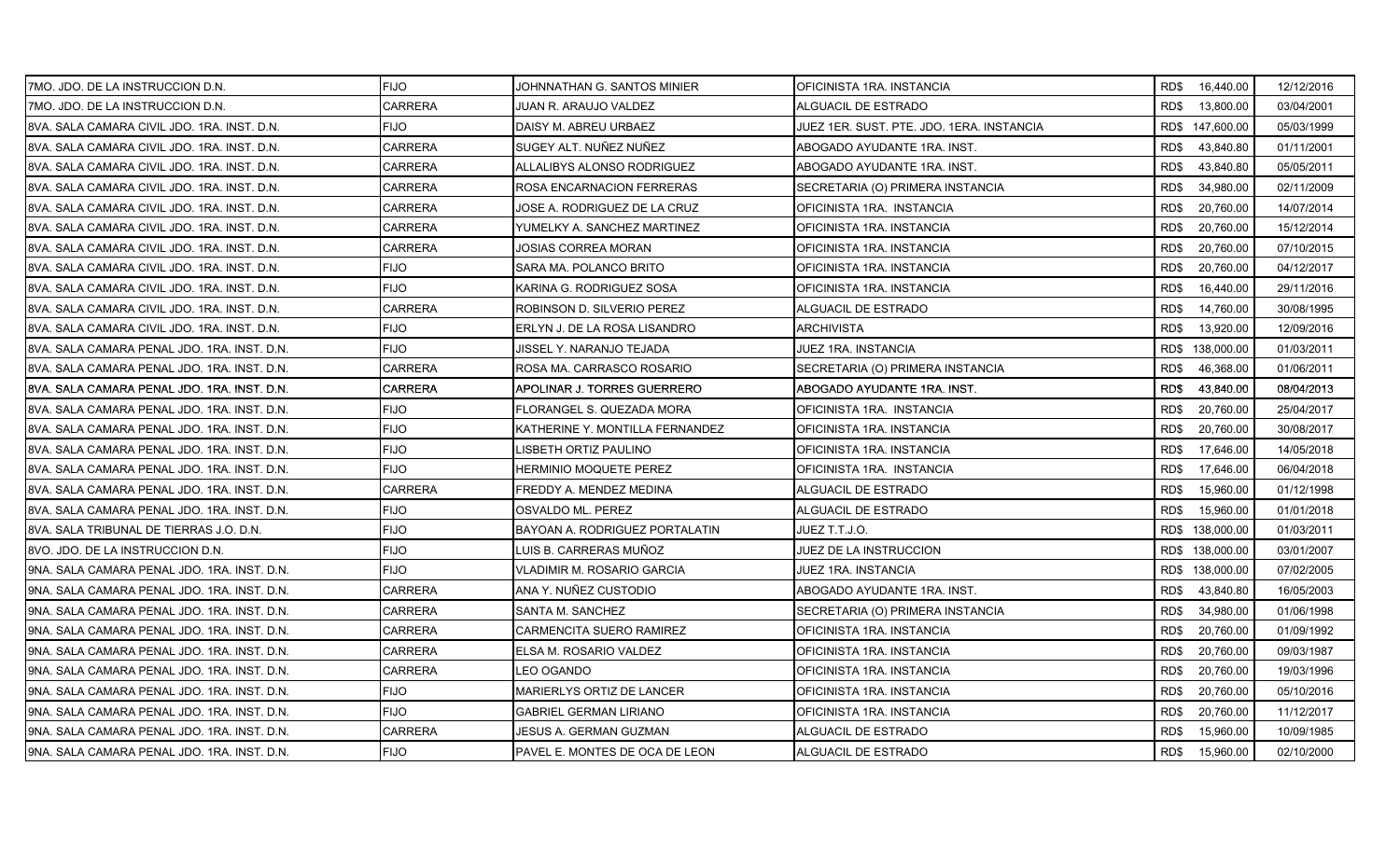| 9NO. JDO. DE LA INSTRUCCION D.N.                    | <b>FIJO</b>    | JUAN FCO. RODRIGUEZ CONSORO           | JUEZ DE LA INSTRUCCION                             | RD\$ 138,000.00   | 01/03/2011 |
|-----------------------------------------------------|----------------|---------------------------------------|----------------------------------------------------|-------------------|------------|
| ADMINISTRACION GENERAL JURISDICCION INMOBILIARIA    | <b>CARRERA</b> | SORAYA A. VARGAS ENCARNACION          | ADMINISTRADOR (A) GENERAL                          | RD\$ 221,760.00   | 01/09/1997 |
| ADMINISTRACION GENERAL JURISDICCION INMOBILIARIA    | <b>FIJO</b>    | RAFAELINA C. DURAN ESPINO             | ESPECIALISTA DE INFRAESTRUCTURA                    | RD\$ 142,000.00   | 06/03/2013 |
| ADMINISTRACION GENERAL JURISDICCION INMOBILIARIA    | <b>CARRERA</b> | SANDRO VALDEZ RAMIREZ                 | <b>GERENTE DE OPERACIONES</b>                      | RD\$ 117,532.80   | 01/07/2012 |
| ADMINISTRACION GENERAL JURISDICCION INMOBILIARIA    | <b>CARRERA</b> | WDAIKY I. SANTOS TAVAREZ              | SUPERVISOR NACIONAL                                | RD\$<br>90,000.00 | 01/03/2006 |
| ADMINISTRACION GENERAL JURISDICCION INMOBILIARIA    | <b>FIJO</b>    | YSMENIA M. AQUINO ROJAS               | COORDINADOR (A) ADMINISTRATIVO Y DE COMUNICACIONES | RD\$<br>77,836.80 | 30/08/2012 |
| ADMINISTRACION GENERAL JURISDICCION INMOBILIARIA    | <b>FIJO</b>    | MARIA A. MUÑOZ PADILLA                | ANALISTA LEGAL                                     | RD\$<br>66,161.28 | 19/03/2018 |
| ADMINISTRACION GENERAL JURISDICCION INMOBILIARIA    | <b>CARRERA</b> | LUZ R. PEREZ ZAPATA                   | ANALISTA DE OPERACIONES                            | 60,984.00<br>RD\$ | 18/11/2005 |
| ADMINISTRACION GENERAL JURISDICCION INMOBILIARIA    | <b>CARRERA</b> | <b>CARLOS RONDON PAULA</b>            | ANALISTA DE OPERACIONES                            | RD\$<br>60,984.00 | 02/04/2012 |
| ADMINISTRACION GENERAL JURISDICCION INMOBILIARIA    | <b>CARRERA</b> | PABLO DE JS. DEL ROSARIO LIZARDO      | ANALISTA DE OPERACIONES                            | RD\$<br>60,984.00 | 11/06/2013 |
| ADMINISTRACION GENERAL JURISDICCION INMOBILIARIA    | <b>CARRERA</b> | MIGLEYNY M. VELOZ MARTINEZ            | ANALISTA DE OPERACIONES                            | RD\$<br>60,984.00 | 01/09/2015 |
| ADMINISTRACION GENERAL JURISDICCION INMOBILIARIA    | <b>FIJO</b>    | NOHELY P. FABIAN DELGADO              | ANALISTA DE OPERACIONES                            | RD\$<br>60,984.00 | 06/11/2017 |
| ADMINISTRACION GENERAL JURISDICCION INMOBILIARIA    | <b>FIJO</b>    | ALTAGRACIA J. MAGGIOLO CASTILLO       | <b>SECRETARIA</b>                                  | RD\$<br>48,894.00 | 10/04/2012 |
| ARCHIVO ACTIVO DE MENSURAS CATASTRALES D.N.         | <b>CARRERA</b> | ANTIA K. PANIAGUA MONTERO             | OFICIAL ARCHIVO ACTIVO                             | RD\$<br>48,894.00 | 02/01/2006 |
| ARCHIVO ACTIVO DE MENSURAS CATASTRALES D.N.         | <b>CARRERA</b> | <b>CLAUDIO E. ENCARNACION RAMIREZ</b> | <b>ARCHIVISTA</b>                                  | RD\$<br>24,240.00 | 03/06/2015 |
| ARCHIVO ACTIVO DE MENSURAS CATASTRALES D.N.         | <b>FIJO</b>    | ERICK D. SANTANA MEDINA               | ARCHIVISTA                                         | RD\$<br>24,240.00 | 25/10/2017 |
| ARCHIVO ACTIVO DE MENSURAS CATASTRALES D.N.         | <b>FIJO</b>    | EDDY S. LUNA ARIAS                    | ARCHIVISTA                                         | RD\$<br>24,240.00 | 06/03/2018 |
| ARCHIVO ACTIVO DEL REGISTRO DE TITULOS D.N.         | <b>CARRERA</b> | PATRIA C. VALDEZ NOLASCO              | ARCHIVISTA                                         | RD\$<br>24,240.00 | 21/02/2007 |
| ARCHIVO ACTIVO DEL REGISTRO DE TITULOS D.N.         | <b>CARRERA</b> | EVELYN SOLANO MUÑOZ                   | <b>ARCHIVISTA</b>                                  | RD\$<br>24,240.00 | 21/02/2007 |
| ARCHIVO ACTIVO DEL REGISTRO DE TITULOS D.N.         | <b>CARRERA</b> | WILKIN W. LOPEZ FELIZ                 | <b>ARCHIVISTA</b>                                  | RD\$<br>24,240.00 | 20/01/2010 |
| ARCHIVO ACTIVO DEL REGISTRO DE TITULOS D.N.         | <b>CARRERA</b> | CAROLIN B. RAMIREZ ACEVEDO            | ARCHIVISTA                                         | 24,240.00<br>RD\$ | 04/06/2012 |
| ARCHIVO ACTIVO DEL REGISTRO DE TITULOS D.N.         | CARRERA        | LUIS R. ORTIZ GONZALEZ                | ARCHIVISTA                                         | RD\$<br>24,240.00 | 04/06/2012 |
| ARCHIVO ACTIVO DEL REGISTRO DE TITULOS D.N.         | <b>CARRERA</b> | BELKYS MA. ABREU PLASENCIA            | <b>ARCHIVISTA</b>                                  | RD\$<br>24,240.00 | 04/06/2012 |
| ARCHIVO ACTIVO DEL REGISTRO DE TITULOS D.N.         | <b>CARRERA</b> | ENRIQUE A. GERMAN DIAZ                | <b>ARCHIVISTA</b>                                  | RD\$<br>24,240.00 | 03/02/2014 |
| ARCHIVO ACTIVO DEL REGISTRO DE TITULOS D.N.         | <b>FIJO</b>    | AWILDA MENDEZ CRUZ                    | ARCHIVISTA                                         | RD\$<br>24,240.00 | 04/06/2014 |
| ARCHIVO ACTIVO DEL REGISTRO DE TITULOS D.N.         | <b>FIJO</b>    | JULIO C. TAVERA RODRIGUEZ             | ARCHIVISTA                                         | RD\$<br>24,240.00 | 05/01/2016 |
| ARCHIVO ACTIVO DEL REGISTRO DE TITULOS D.N.         | FIJO           | CRISTIAN F. GOMEZ PEREZ               | ARCHIVISTA                                         | RD\$<br>24,240.00 | 01/03/2016 |
| ARCHIVO ACTIVO DEL REGISTRO DE TITULOS D.N.         | <b>FIJO</b>    | JEAN C. ROJAS LUCIANO                 | ARCHIVISTA                                         | RD\$<br>24,240.00 | 07/06/2017 |
| ARCHIVO ACTIVO DEL REGISTRO DE TITULOS D.N.         | <b>FIJO</b>    | DIANA I. CRUZ MENA                    | <b>ARCHIVISTA</b>                                  | RD\$<br>24,240.00 | 20/02/2017 |
| IARCHIVO ACTIVO DEL TRIBUNAL SUPERIOR DE TIERRAS D. | <b>CARRERA</b> | CELESTE ALT. CAMINERO GUILAMO         | OFICIAL ARCHIVO ACTIVO                             | RD\$<br>48,894.00 | 05/03/1990 |
| ARCHIVO ACTIVO DEL TRIBUNAL SUPERIOR DE TIERRAS D.  | <b>CARRERA</b> | GYPSY Y. FRIAS MEDINA                 | ARCHIVISTA                                         | RD\$<br>24,240.00 | 01/10/2007 |
| ARCHIVO ACTIVO DEL TRIBUNAL SUPERIOR DE TIERRAS D.  | <b>CARRERA</b> | ELGIN E. SANTOS MATOS                 | <b>ARCHIVISTA</b>                                  | RD\$<br>24,240.00 | 07/02/2008 |
| ARCHIVO ACTIVO DEL TRIBUNAL SUPERIOR DE TIERRAS D.  | <b>CARRERA</b> | GUILLERMO G. POCKELS DIAZ             | ARCHIVISTA                                         | RD\$<br>24,240.00 | 30/08/2010 |
| ARCHIVO ACTIVO DEL TRIBUNAL SUPERIOR DE TIERRAS D.  | <b>FIJO</b>    | ISAURA PEÑA MENDEZ                    | <b>ARCHIVISTA</b>                                  | RD\$ 24,240.00    | 01/04/2016 |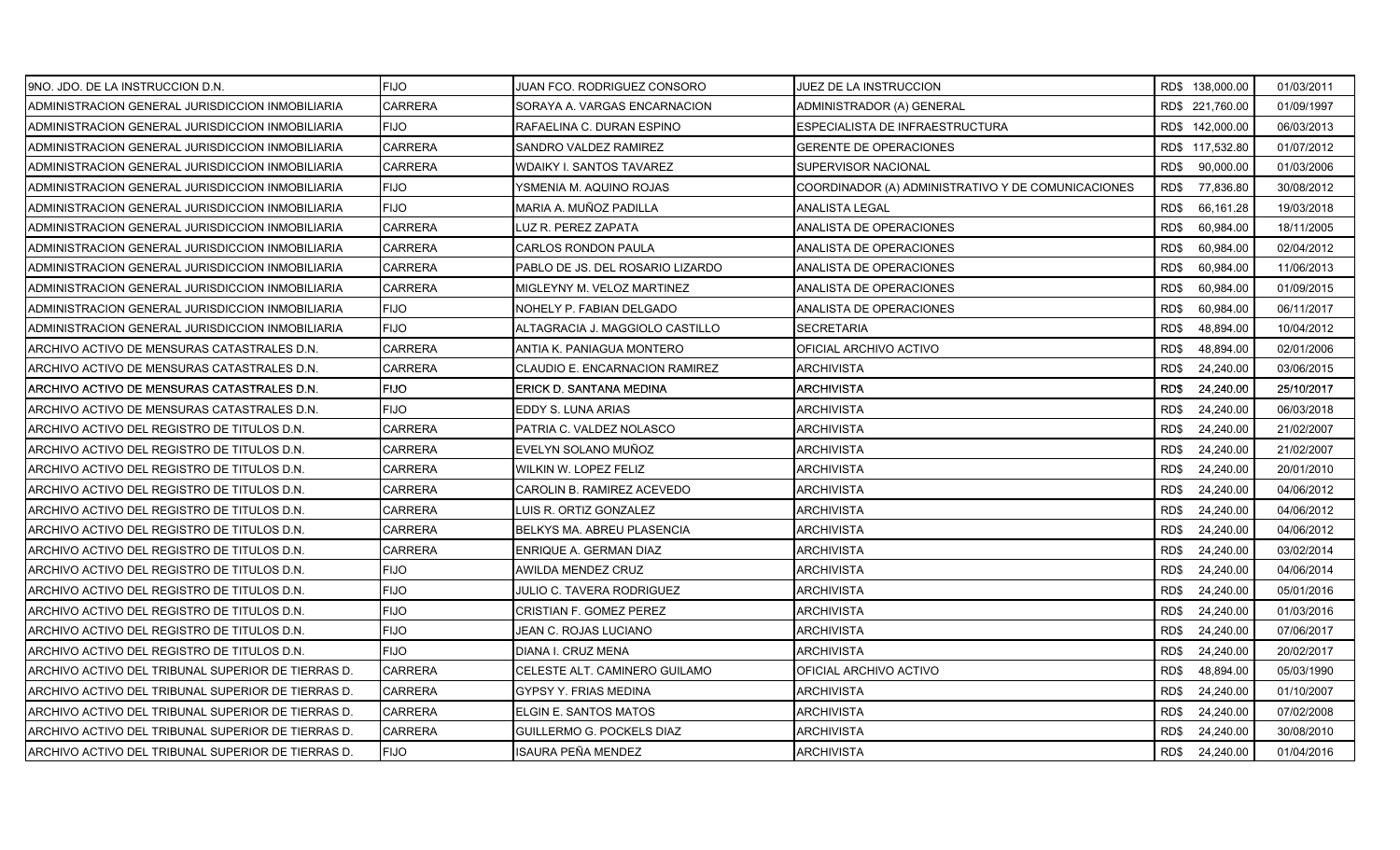| ARCHIVO ACTIVO DEL TRIBUNAL SUPERIOR DE TIERRAS D. | <b>FIJO</b>    | RANDY R. CANELA EDUARDO         | ARCHIVISTA                       | RD\$ 24,240.00    | 01/12/2016 |
|----------------------------------------------------|----------------|---------------------------------|----------------------------------|-------------------|------------|
| ARCHIVO ACTIVO DEL TRIBUNAL SUPERIOR DE TIERRAS D. | <b>FIJO</b>    | MIGUEL A. SANTOS ALMERAN        | ARCHIVISTA                       | RD\$<br>24,240.00 | 24/10/2017 |
| ARCHIVO ACTIVO DEL TRIBUNAL SUPERIOR DE TIERRAS D. | <b>FIJO</b>    | YAIRON V. CASTILLO MONTAS       | <b>ARCHIVISTA</b>                | 24,240.00<br>RD\$ | 13/12/2017 |
| ARCHIVO ACTIVO DEL TRIBUNAL SUPERIOR DE TIERRAS D. | <b>FIJO</b>    | JEFFREY VALDEZ PEREZ            | ARCHIVISTA                       | RD\$<br>24,240.00 | 09/03/2017 |
| ARCHIVO ACTIVO JURISDICCION INMOBILIARIA NAC.      | <b>CARRERA</b> | OMAR S. GARCIA MENDIETA         | ASISTENTE GESTOR ARCHIVO ACTIVO  | RD\$<br>42,657.60 | 03/05/2010 |
| ARCHIVO ACTIVO JURISDICCION INMOBILIARIA NAC.      | <b>CARRERA</b> | YAFREISY E. RESTITUYO LIRIANO   | ARCHIVISTA                       | RD\$<br>20,160.00 | 12/08/2013 |
| ARCHIVO CENTRAL JURISDICCION INMOBILIARIA NAC.     | <b>FIJO</b>    | ULISES ML. MEDRANO SEGURA       | <b>GERENTE ARCHIVO CENTRAL</b>   | RD\$ 117,532.80   | 25/04/2011 |
| ARCHIVO CENTRAL JURISDICCION INMOBILIARIA NAC.     | <b>CARRERA</b> | <b>MARIA S. ORTIZ BAEZ</b>      | SECRETARIA (O)                   | RD\$<br>34,980.00 | 22/08/2008 |
| ARCHIVO PERMANENTE JURISDICCION INMOBILIARIA NAC.  | <b>CARRERA</b> | MARIO J. GONZALEZ MARTINEZ      | <b>GESTOR ARCHIVO PERMANENTE</b> | RD\$<br>48,894.00 | 21/02/2007 |
| ARCHIVO PERMANENTE JURISDICCION INMOBILIARIA NAC.  | <b>CARRERA</b> | ANDY C. ESTEVEZ AGUERO          | AGENTE CONTROL DE CALIDAD        | RD\$<br>29,580.00 | 03/12/2012 |
| ATENCION AL USUARIO J.I.                           | <b>FIJO</b>    | ALFONSO ML. PAULINO GONZALEZ    | GERENTE ATENCION AL USUARIO      | RD\$ 117,532.80   | 21/02/2007 |
| ATENCION AL USUARIO J.I.                           | <b>FIJO</b>    | JAYSA L. GOMEZ MARMOL           | OFICIAL DE SERVICIOS II          | RD\$<br>39,992.40 | 04/10/2007 |
| ATENCION AL USUARIO J.I.                           | <b>CARRERA</b> | ANNETTE M. HEREDIA              | AUX. DE RECEPCION Y ENTREGA      | RD\$<br>24,240.00 | 12/08/2013 |
| ATENCION AL USUARIO J.I.                           | <b>CARRERA</b> | ANA C. GARCIA                   | AUX. DE RECEPCION Y ENTREGA      | RD\$<br>24,240.00 | 23/10/2013 |
| AUDITORIA JURISDICCION INMOBILIARIA                | <b>CARRERA</b> | <b>GLENNY L. SEGURA MATOS</b>   | AUDITOR REGISTRAL II             | RD\$ 105,720.00   | 28/04/2005 |
| AUDITORIA JURISDICCION INMOBILIARIA                | <b>CARRERA</b> | GIANNA M. TURBI MOJICA          | AUDITOR DE PROCESOS I            | RD\$ 105,720.00   | 03/05/2011 |
| AUDITORIA JURISDICCION INMOBILIARIA                | <b>FIJO</b>    | KISBEL A. GUERRERO PEÑA         | AUDITOR REGISTRAL I              | RD\$ 105,720.00   | 05/02/2018 |
| CENTRO DE ATENCION AL USUARIO                      | <b>FIJO</b>    | YEMMY R. PIÑA QUEZADA           | ENC. CENTRO ATENCION AL USUARIO  | RD\$<br>77,836.80 | 22/09/2014 |
| CENTRO DE ATENCION AL USUARIO                      | <b>CARRERA</b> | ALLENNY R. CHALAS SANTANA       | AUX. DE RECEPCION Y ENTREGA      | RD\$<br>24,240.00 | 17/04/2000 |
| CENTRO DE ATENCION AL USUARIO                      | <b>CARRERA</b> | FHARA Y. RAMIREZ SOLANO         | AUX. DE RECEPCION Y ENTREGA      | RD\$<br>24,240.00 | 03/09/2004 |
| CENTRO DE ATENCION AL USUARIO                      | <b>FIJO</b>    | MARGARITA R. ALBURQUERQUE UREÑA | AUX. DE RECEPCION Y ENTREGA      | RD\$<br>24,240.00 | 23/11/2009 |
| CENTRO DE ATENCION AL USUARIO                      | <b>FIJO</b>    | ANGELA VERTUS LUIS              | AUX. DE RECEPCION Y ENTREGA      | RD\$<br>24,240.00 | 01/03/2013 |
| CENTRO DE ATENCION AL USUARIO                      | <b>FIJO</b>    | INGRID N. MATOS PEREZ           | AUX. DE RECEPCION Y ENTREGA      | RD\$<br>24,240.00 | 25/06/2012 |
| CENTRO DE ATENCION AL USUARIO                      | <b>CARRERA</b> | MARIA R. ASTACIO VIDAL          | AUX. DE RECEPCION Y ENTREGA      | RD\$<br>24,240.00 | 30/10/2012 |
| CENTRO DE ATENCION AL USUARIO                      | <b>FIJO</b>    | KATHERINE C. RAMOS PEREZ        | AUX. DE RECEPCION Y ENTREGA      | RD\$<br>24,240.00 | 26/08/2013 |
| CENTRO DE ATENCION AL USUARIO                      | <b>CARRERA</b> | EURI R. REYNOSO HERNANDEZ       | AUX. DE RECEPCION Y ENTREGA      | RD\$<br>24,240.00 | 01/07/2013 |
| CENTRO DE ATENCION AL USUARIO                      | <b>CARRERA</b> | MARCELL C. PAULINO LANTIGUA     | AUX. DE RECEPCION Y ENTREGA      | RD\$<br>24,240.00 | 07/10/2013 |
| CENTRO DE ATENCION AL USUARIO                      | <b>FIJO</b>    | ROSALY REYES RAMOS              | AUX. DE RECEPCION Y ENTREGA      | RD\$<br>24,240.00 | 03/02/2014 |
| CENTRO DE ATENCION AL USUARIO                      | <b>CARRERA</b> | JULISSA P. ROJAS ORTIZ          | AUX. DE RECEPCION Y ENTREGA      | RD\$<br>24,240.00 | 13/10/2014 |
| CENTRO DE ATENCION AL USUARIO                      | <b>CARRERA</b> | PAMELA R. DE LA ROSA ROSARIO    | AUX. DE RECEPCION Y ENTREGA      | RD\$<br>24,240.00 | 01/06/2015 |
| CENTRO DE ATENCION AL USUARIO                      | <b>CARRERA</b> | WALLY A. ALMONTE UREÑA          | AUX. DE RECEPCION Y ENTREGA      | RD\$<br>24,240.00 | 01/06/2015 |
| CENTRO DE ATENCION AL USUARIO                      | <b>FIJO</b>    | KEDWIN LORENZO MATEO            | AUX. DE RECEPCION Y ENTREGA      | RD\$<br>24,240.00 | 01/04/2016 |
| CENTRO DE ATENCION AL USUARIO                      | <b>CARRERA</b> | CATTY A. DEL ROSARIO PAYANO     | AUX. DE RECEPCION Y ENTREGA      | RD\$<br>24,240.00 | 11/06/2014 |
| CENTRO DE ATENCION AL USUARIO                      | <b>CARRERA</b> | KARLA SANTIAGO MONTERO          | AUX. DE RECEPCION Y ENTREGA      | RD\$<br>24,240.00 | 05/05/2015 |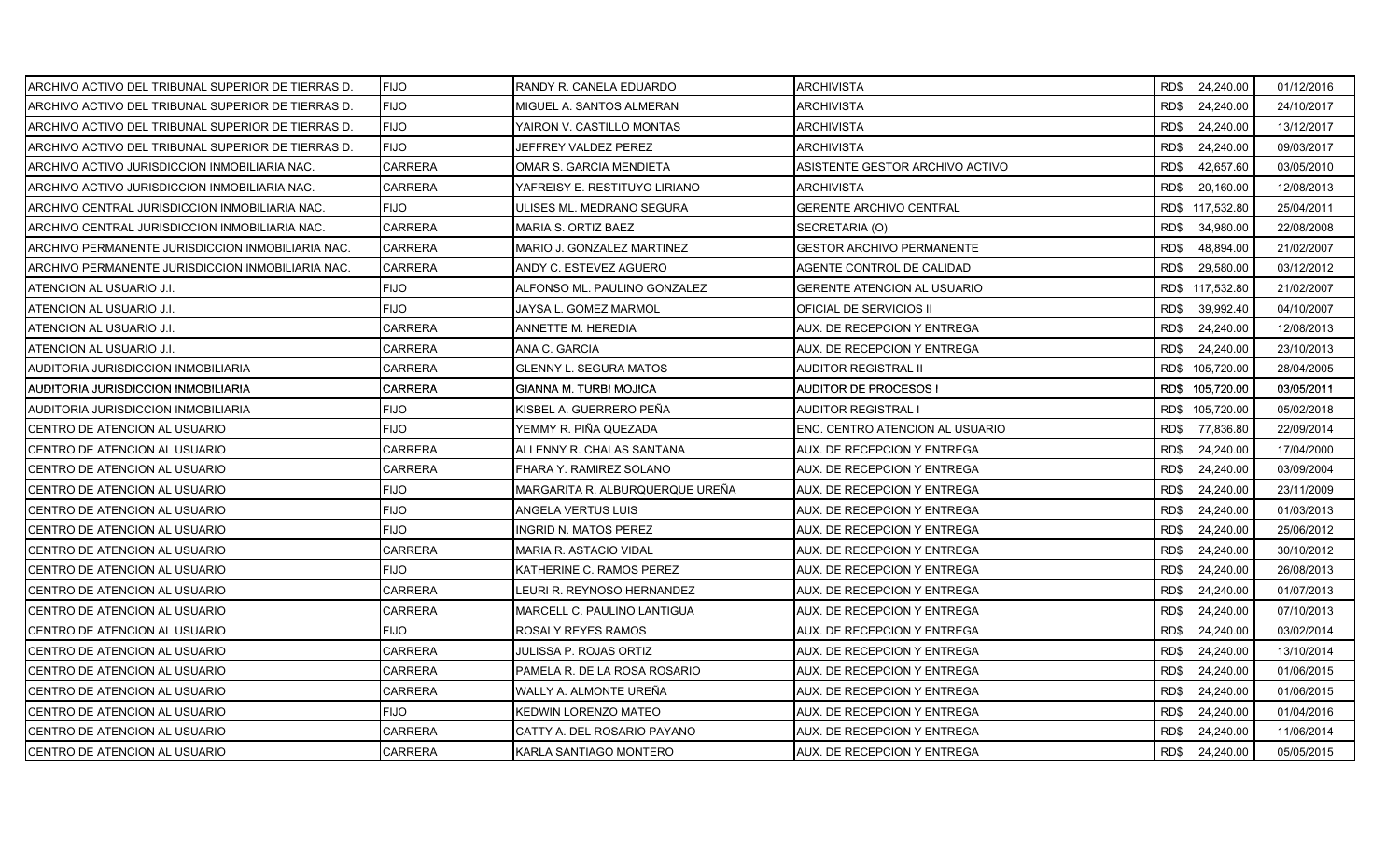| CENTRO DE ATENCION AL USUARIO                   | <b>FIJO</b>    | ROBIN ALB. BODDEN MATIAS                | AUX. DE RECEPCION Y ENTREGA                        |      | RD\$ 24,240.00 | 16/11/2017 |
|-------------------------------------------------|----------------|-----------------------------------------|----------------------------------------------------|------|----------------|------------|
| CENTRO DE ATENCION AL USUARIO                   | <b>CARRERA</b> | ANGEL J. CASTILLO VIDAL                 | AUX. DE RECEPCION Y ENTREGA                        | RD\$ | 20,760.00      | 17/01/2008 |
| CENTRO DE ATENCION AL USUARIO                   | <b>FIJO</b>    | JUAN FCO. BELTRE TAVERAS                | AUX. DE RECEPCION Y ENTREGA                        | RD\$ | 20,604.00      | 07/08/2017 |
| CENTRO DE CITACIONES P.J.C.N.                   | <b>CARRERA</b> | ISMAYRA C. PERALTA DE LA CRUZ           | SUPERVISOR CENTRO DE CITACIONES                    | RD\$ | 43,840.80      | 03/10/2003 |
| CENTRO DE CITACIONES P.J.C.N.                   | CARRERA        | ELEUTERIA P. JAVIER PAULINO             | OFICINISTA CITACIONES Y NOTIFICACIONES             | RD\$ | 20,760.00      | 02/01/1989 |
| CENTRO DE CITACIONES P.J.C.N.                   | CARRERA        | NATIVIDAD EVANGELISTA DURAN             | OFICINISTA CITACIONES Y NOTIFICACIONES             | RD\$ | 20,760.00      | 01/10/1987 |
| CENTRO DE CITACIONES P.J.C.N.                   | <b>FIJO</b>    | JAUEL ARIAS MENDEZ                      | OFICINISTA CITACIONES Y NOTIFICACIONES             | RD\$ | 20,760.00      | 16/04/2012 |
| CENTRO DE CITACIONES P.J.C.N.                   | <b>CARRERA</b> | FERNANDO H. DE LA CRUZ VICTORIA         | OFICINISTA CITACIONES Y NOTIFICACIONES             | RD\$ | 20,760.00      | 01/10/1987 |
| CENTRO DE CITACIONES P.J.C.N.                   | <b>CARRERA</b> | KAREN A. MOREL RAMIREZ                  | OFICINISTA CITACIONES Y NOTIFICACIONES             | RD\$ | 20,760.00      | 17/12/2012 |
| CENTRO DE CITACIONES P.J.C.N.                   | <b>CARRERA</b> | KIRSY E. RODRIGUEZ PAREDES              | OFICINISTA CITACIONES Y NOTIFICACIONES             | RD\$ | 20,760.00      | 01/08/2013 |
| CENTRO DE CITACIONES P.J.C.N.                   | <b>FIJO</b>    | UIS R. CESPEDES CESPEDES                | OFICINISTA CITACIONES Y NOTIFICACIONES             | RD\$ | 20,760.00      | 22/09/2017 |
| CENTRO DE ENTREVISTA D.N.                       | <b>CARRERA</b> | ALICIA C. ARBAJE ECHENIQUE              | COORDINADOR(A) DE ENTREVISTAS                      | RD\$ | 77,836.80      | 13/08/1997 |
| <b>CENTRO DE ENTREVISTA D.N.</b>                | <b>FIJO</b>    | ARISENNI MONTERO MENDEZ                 | AUXILIAR ADMINISTRATIVO                            | RD\$ | 20,760.00      | 11/07/2017 |
| CENTRO DE INFORMACION JUDICIAL P.J.C.N.         | <b>CARRERA</b> | JUAN M. HIRALDO                         | SUPERVISOR (A) CENTRO DE INFORM. JUDICIAL          | RD\$ | 30,120.00      | 19/04/2004 |
| CENTRO DE INFORMACION JUDICIAL P.J.C.N.         | <b>CARRERA</b> | ONDINA A. ROSARIO PERALTA               | AUXILIAR ADMINISTRATIVO                            | RD\$ | 24,240.00      | 01/10/1987 |
| CENTRO DE INFORMACION JUDICIAL P.J.C.N.         | <b>CARRERA</b> | CLAUDIA MA. GUERRERO PELLETIER          | SECRETARIA (O) AUXILIAR                            | RD\$ | 24,240.00      | 19/09/2000 |
| CENTRO DE INFORMACION JUDICIAL P.J.C.N.         | CARRERA        | FATIMA SANCHEZ SANTANA                  | AUXILIAR ADMINISTRATIVO                            | RD\$ | 20,760.00      | 29/11/1993 |
| CENTRO DE INFORMACION JUDICIAL P.J.C.N.         | <b>CARRERA</b> | EDITA ARACENA ALVAREZ                   | AUXILIAR ADMINISTRATIVO                            | RD\$ | 20,760.00      | 01/08/2005 |
| CENTRO DE INFORMACION JUDICIAL P.J.C.N.         | CARRERA        | DAHIANA M. GATON DIAZ                   | AUXILIAR ADMINISTRATIVO                            | RD\$ | 20,760.00      | 20/07/2006 |
| CENTRO DE INFORMACION JUDICIAL P.J.C.N.         | <b>CARRERA</b> | NOELIA ROSARIO RODRIGUEZ                | <b>AUXILIAR ADMINISTRATIVO</b>                     | RD\$ | 20,760.00      | 22/11/2010 |
| CENTRO DE MEDIACION JUDICIAL D.N.               | CARRERA        | ALEXIS R. PEÑA                          | COORDINADOR CENTRO DE MEDIACION JUDICIAL           | RD\$ | 77,836.80      | 24/11/2005 |
| CENTRO DE MEDIACION JUDICIAL D.N.               | CARRERA        | YESENIA Y. BAEZ VERAS                   | <b>MEDIADOR</b>                                    | RD\$ | 67,082.40      | 07/06/2006 |
| CENTRO DE MEDIACION JUDICIAL D.N.               | CARRERA        | ROSA L. PEREZ NUÑEZ                     | PSICOLOGO (A)                                      | RD\$ | 60,112.80      | 02/04/2002 |
| CENTRO DE MEDIACION JUDICIAL D.N.               | <b>CARRERA</b> | ROSA E. HIDALGO MARTINEZ                | ASISTENTE INFANTIL                                 | RD\$ | 24,240.00      | 05/06/2006 |
| CENTRO DE MEDIACION JUDICIAL D.N.               | <b>FIJO</b>    | FRANKLIN R. SEGURA                      | <b>MENSAJERO EXTERNO</b>                           | RD\$ | 22,800.00      | 01/08/2006 |
| CENTRO DE MEDIACION JUDICIAL D.N.               | <b>FIJO</b>    | NIEVE RODRIGUEZ                         | <b>CONSERJE</b>                                    | RD\$ | 12,444.00      | 01/04/2013 |
| CENTRO DE MEDIACION JURISDICCIONAL              | CARRERA        | AILEEN E. MONTILLA PIMENTEL             | ASISTENTE                                          | RD\$ | 97,944.00      | 21/11/2005 |
| CENTRO DE MEDIACION JURISDICCIONAL              | CARRERA        | NOELIA DE LOS A. MELENDEZ DE LOS SANTOS | <b>ASISTENTE</b>                                   | RD\$ | 77,836.00      | 13/06/2001 |
| CENTRO DE SERVICIOS COMUNES JURISD. N.N.A. D.N. | <b>CARRERA</b> | YUDY A. CROUSSET CROUSSETT              | SECRETARIA (O) GENERAL                             | RD\$ | 77,836.80      | 14/06/2010 |
| CENTRO DE SERVICIOS COMUNES JURISD. N.N.A. D.N. | <b>CARRERA</b> | ROBERTO A. REINOSO VASQUEZ              | OFICINISTA ATENCION USUARIOS                       | RD\$ | 28,860.00      | 08/05/2002 |
| CENTRO DE SERVICIOS COMUNES JURISD. N.N.A. D.N. | <b>CARRERA</b> | RUTH E. HERNANDEZ MOJICA                | OFICINISTA ATENCION USUARIOS                       | RD\$ | 28,860.00      | 01/11/2005 |
| CENTRO DOCUMENTACION E INFORM. JUD. DOM.        | CARRERA        | ODE M. COPLIN REYNOSO                   | DIRECTOR (A) CENDIJD                               | RD\$ | 95,172.00      | 01/11/1997 |
| CENTRO DOCUMENTACION E INFORM. JUD. DOM.        | CARRERA        | JUANA JOSE ROBLES                       | ASISTENTE CENTRO DOCUMENTACION E INFORM. JUD. DOM. | RD\$ | 77,836.80      | 06/08/2007 |
| CENTRO DOCUMENTACION E INFORM. JUD. DOM.        | <b>CARRERA</b> | HENRY P. COLON MARTE                    | PROGRAMADOR WEB                                    | RD\$ | 67,082.40      | 25/05/2015 |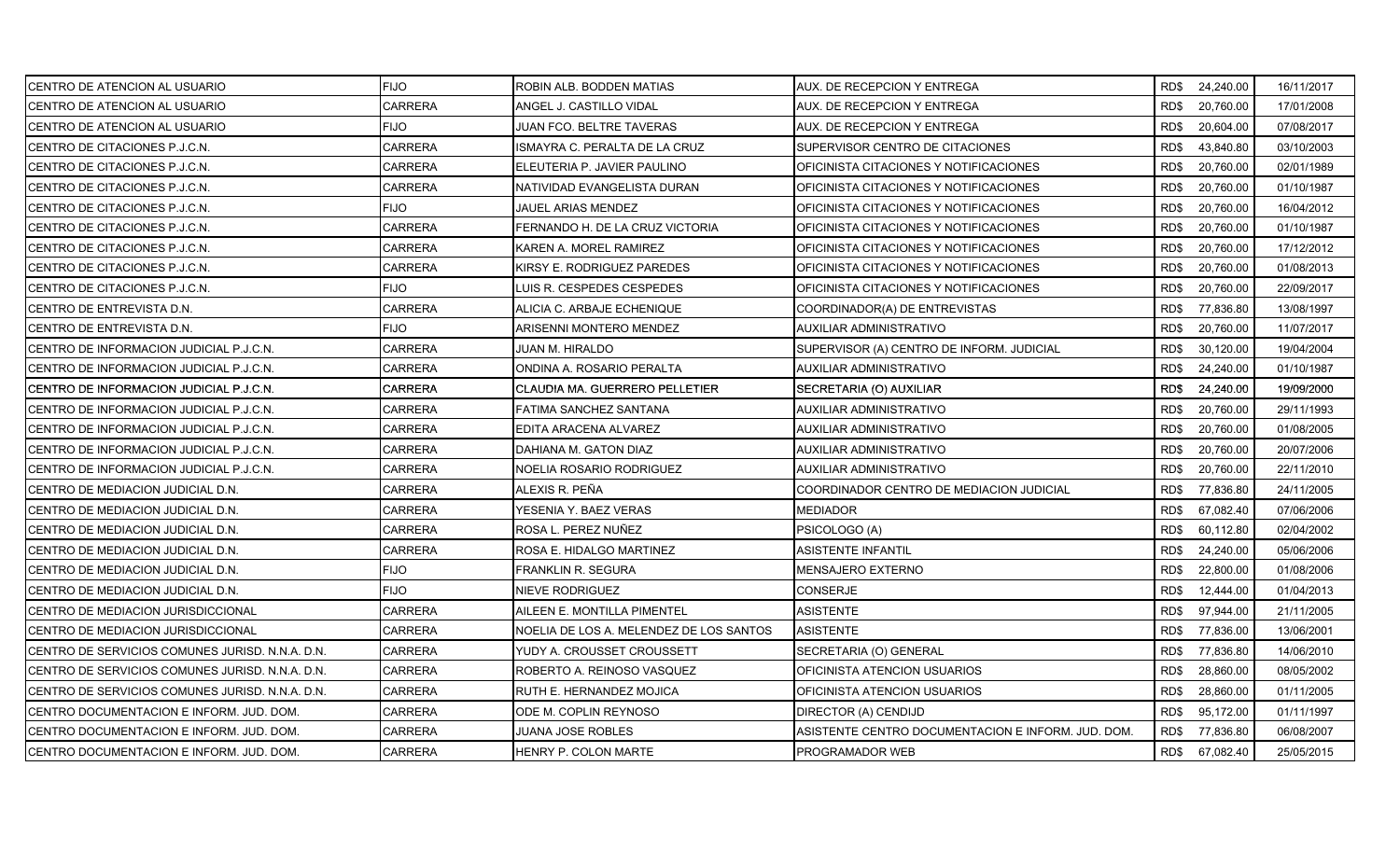| CENTRO DOCUMENTACION E INFORM. JUD. DOM.           | CARRERA        | EYLENNE C. RAMIREZ POLANCO           | SECRETARIA (O) DE DIRECCION             | RD\$48,894.00     | 22/06/2009 |
|----------------------------------------------------|----------------|--------------------------------------|-----------------------------------------|-------------------|------------|
| CENTRO DOCUMENTACION E INFORM. JUD. DOM.           | <b>FIJO</b>    | KATHERINE RODRIGUEZ CONTRERAS        | AUXILIAR ADMINISTRATIVO                 | RD\$<br>24,240.00 | 21/02/2018 |
| CENTRO INF. ORIENT. CIUDADANA P.J.C.N.             | <b>FIJO</b>    | CRISTIAN ENCARNACION MONTES DE OCA   | AUXILIAR DE INFORMACION Y ORIENTACION   | RD\$<br>15,720.00 | 06/07/2016 |
| CENTRO INF. ORIENT. CIUDADANA PJ S.C.J.            | <b>CARRERA</b> | MANUEL DE JS. MARTINEZ SANCHEZ       | SUPERVISOR DE INFORMACION Y ORIENTACION | RD\$<br>42,657.60 | 07/06/1994 |
| CENTRO INF. ORIENT. CIUDADANA PJ CORTE APEL. D.N.  | CARRERA        | ALICIA SILVERIO SEVERINO             | SUPERVISOR DE INFORMACION Y ORIENTACION | RD\$<br>42,657.60 | 07/04/2005 |
| CENTRO INF. ORIENT. CIUDADANA PJ CORTE APEL. D.N.  | <b>FIJO</b>    | MARCOS A. FAMILIA SANCHEZ            | AUXILIAR DE INFORMACION Y ORIENTACION   | 15,720.00<br>RD\$ | 14/11/2016 |
| CONSEJO DEL PODER JUDICIAL                         | <b>FIJO</b>    | SARA I. HENRIQUEZ MARIN              | CONSEJERO/A                             | RD\$ 390,029.23   | 29/12/1998 |
| <b>CONSEJO DEL PODER JUDICIAL</b>                  | <b>FIJO</b>    | ETANISLAO R. RODRIGUEZ FERREIRA      | CONSEJERO/A                             | RD\$ 390,000.00   | 16/12/1992 |
| CONSEJO DEL PODER JUDICIAL                         | <b>FIJO</b>    | FERNANDO FERNANDEZ CRUZ              | CONSEJERO/A                             | RD\$ 390,000.00   | 01/10/2003 |
| CONSEJO DEL PODER JUDICIAL                         | <b>FIJO</b>    | LEONARDO RECIO TINEO                 | CONSEJERO/A                             | RD\$ 390,000.00   | 17/08/2004 |
| CONSEJO DEL PODER JUDICIAL                         | CARRERA        | GREGORY J. MORILLO CAIRO             | ASISTENTE DE CONSEJERO                  | RD\$ 117,532.80   | 01/06/2001 |
| CONSEJO DEL PODER JUDICIAL                         | CARRERA        | NALLELI M. PEÑA ANTIGUA              | ASISTENTE DE CONSEJERO                  | RD\$ 117,532.80   | 01/12/2005 |
| CONSEJO DEL PODER JUDICIAL                         | CARRERA        | PERLA M. DIEGUEZ DE LOS SANTOS       | ASISTENTE DE CONSEJERO                  | RD\$ 117,532.80   | 03/12/2007 |
| CONSEJO DEL PODER JUDICIAL                         | CARRERA        | NELCY NIN FIGUEREO                   | ASISTENTE DE CONSEJERO                  | RD\$ 117,532.80   | 12/02/2008 |
| CONTRALORIA GENERAL DEL CONSEJO DEL PODER JUDICIAL | <b>CARRERA</b> | RAFAEL VALDEZ MARTINEZ               | SUB-CONTRALOR GENERAL CPJ               | RD\$ 184,800.00   | 20/04/1992 |
| CONTRALORIA GENERAL DEL CONSEJO DEL PODER JUDICIAL | <b>CARRERA</b> | KENIA ANT. CABRERA CASTILLO          | SUPERVISOR (A) DE AUDITORES             | RD\$ 105,720.00   | 10/10/1991 |
| CONTRALORIA GENERAL DEL CONSEJO DEL PODER JUDICIAL | CARRERA        | KEITER P. SANCHEZ RAMIREZ            | AUDITOR INTERNO                         | RD\$<br>88,100.00 | 19/02/1999 |
| CONTRALORIA GENERAL DEL CONSEJO DEL PODER JUDICIAL | <b>CARRERA</b> | RAFAEL A. BUENO RODRIGUEZ            | AUDITOR INTERNO                         | RD\$<br>88,100.00 | 15/09/1998 |
| CONTRALORIA GENERAL DEL CONSEJO DEL PODER JUDICIAL | <b>CARRERA</b> | JESUS O. BRETON ROSARIO              | AUDITOR INTERNO                         | RD\$<br>88,100.00 | 14/10/1996 |
| CONTRALORIA GENERAL DEL CONSEJO DEL PODER JUDICIAL | <b>CARRERA</b> | <b>GLENIS V. BAEZ REYNA</b>          | AUDITOR INTERNO                         | RD\$<br>88,100.00 | 11/03/1998 |
| CONTRALORIA GENERAL DEL CONSEJO DEL PODER JUDICIAL | <b>CARRERA</b> | CESAR D. CASTILLO BAEZ               | AUDITOR INTERNO                         | RD\$<br>88,100.00 | 01/02/1999 |
| CONTRALORIA GENERAL DEL CONSEJO DEL PODER JUDICIAL | CARRERA        | MARIA P. CUSTODIO LLUBERES           | AUDITOR INTERNO                         | RD\$<br>88,100.00 | 01/02/1999 |
| CONTRALORIA GENERAL DEL CONSEJO DEL PODER JUDICIAL | CARRERA        | NERYS B. DE LOS SANTOS DE LOS SANTOS | AUDITOR INTERNO                         | RD\$<br>88,100.00 | 16/10/2000 |
| CONTRALORIA GENERAL DEL CONSEJO DEL PODER JUDICIAL | <b>CARRERA</b> | EDGAR O. DE LA CRUZ                  | <b>AUDITOR INTERNO</b>                  | RD\$<br>88,100.00 | 01/02/2001 |
| CONTRALORIA GENERAL DEL CONSEJO DEL PODER JUDICIAL | <b>CARRERA</b> | <b>MOISES MEDRANO ROBLES</b>         | AUDITOR INTERNO                         | RD\$<br>88,100.00 | 01/03/2001 |
| CONTRALORIA GENERAL DEL CONSEJO DEL PODER JUDICIAL | <b>CARRERA</b> | JULIO E. SOTO DE LA ROSA             | AUDITOR INTERNO                         | RD\$<br>88,100.00 | 03/06/2002 |
| CONTRALORIA GENERAL DEL CONSEJO DEL PODER JUDICIAL | <b>CARRERA</b> | WILSON R. ALCANTARA MEDRANO          | AUDITOR INTERNO                         | 88,100.00<br>RD\$ | 02/01/2003 |
| CONTRALORIA GENERAL DEL CONSEJO DEL PODER JUDICIAL | <b>CARRERA</b> | MIGUELINA RODRIGUEZ BERSON           | AUDITOR INTERNO                         | RD\$<br>88,100.00 | 21/11/2005 |
| CONTRALORIA GENERAL DEL CONSEJO DEL PODER JUDICIAL | <b>CARRERA</b> | JORGE E. GARO MATOS                  | AUDITOR INTERNO                         | RD\$<br>88,100.00 | 17/05/2006 |
| CONTRALORIA GENERAL DEL CONSEJO DEL PODER JUDICIAL | CARRERA        | YUDELKIS Y. NADAL ROSARIO            | AUDITOR INTERNO                         | RD\$<br>88,100.00 | 24/07/2006 |
| CONTRALORIA GENERAL DEL CONSEJO DEL PODER JUDICIAL | <b>CARRERA</b> | CORNELIO CRUZ PIÑA                   | AUDITOR INTERNO                         | RD\$<br>88,100.00 | 16/06/2014 |
| CONTRALORIA GENERAL DEL CONSEJO DEL PODER JUDICIAL | <b>CARRERA</b> | LUIS ALB. GERMAN HERNANDEZ           | AUDITOR INTERNO                         | RD\$<br>88,100.00 | 23/06/2014 |
| CONTRALORIA GENERAL DEL CONSEJO DEL PODER JUDICIAL | CARRERA        | CARMEN E. DE DIOS CORPORAN           | AUDITOR INTERNO                         | RD\$<br>88,100.00 | 29/10/2014 |
| CONTRALORIA GENERAL DEL CONSEJO DEL PODER JUDICIAL | <b>CARRERA</b> | RAMON ANT. CHECO HILARIO             | <b>AUDITOR INTERNO</b>                  | RD\$<br>88,100.00 | 27/10/2014 |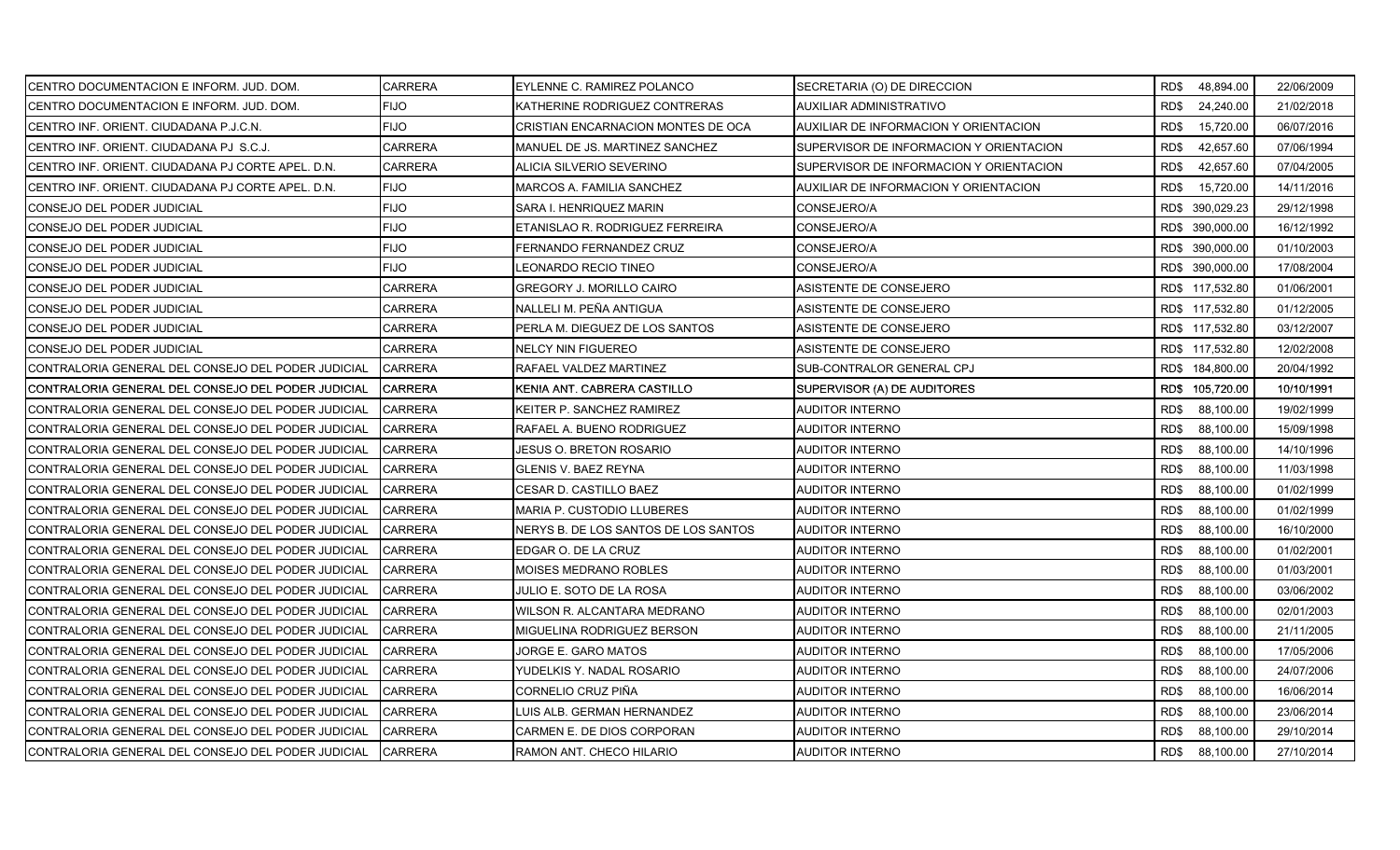| CONTRALORIA GENERAL DEL CONSEJO DEL PODER JUDICIAL | <b>CARRERA</b> | CRUZ A. FIGUEROA SEPULVEDA      | <b>AUDITOR INTERNO</b>              | RD\$ 70,000.00    | 01/11/1997      |
|----------------------------------------------------|----------------|---------------------------------|-------------------------------------|-------------------|-----------------|
| CONTRALORIA GENERAL DEL CONSEJO DEL PODER JUDICIAL | CARRERA        | YDALMY ELVIRA COLON PIÑA        | SECRETARIA (O) DE DIRECCION GENERAL | RD\$<br>54,885.60 | 01/07/1998      |
| CONTRALORIA GENERAL DEL CONSEJO DEL PODER JUDICIAL | <b>CARRERA</b> | HORTENCIA C. SOTO BAEZ          | SECRETARIA (O) AUXILIAR III         | RD\$<br>36,000.00 | 01/02/1999      |
| CONTRALORIA GENERAL DEL CONSEJO DEL PODER JUDICIAL | <b>FIJO</b>    | RAFAEL ANT. RODRIGUEZ BURGOS    | AUXILIAR ADMINISTRATIVO             | RD\$<br>24,360.00 | 11/11/2008      |
| CONTRALORIA JURISDICCION INMOBILIARIA              | CARRERA        | NEY E. SOTO DE LOS SANTOS       | CONTRALOR JI                        | RD\$ 133,056.00   | 01/05/2012      |
| CONTRALORIA JURISDICCION INMOBILIARIA              | CARRERA        | KARINA G. PEREZ MATOS           | ANALISTA DE PROCESOS Y NORMAS       | RD\$ 105,720.00   | 09/02/2011      |
| CONTRALORIA JURISDICCION INMOBILIARIA              | <b>CARRERA</b> | WANDELL S. NIEVES ASTACIO       | ANALISTA DE INVESTIGACION I         | RD\$ 105,720.00   | 03/08/2005      |
| CONTRALORIA JURISDICCION INMOBILIARIA              | CARRERA        | NANI A. CASTAÑOS CASTILLO       | REGISTRADOR DE TITULOS ADSCRITO     | RD\$<br>97,944.00 | 01/03/1997      |
| CONTRALORIA JURISDICCION INMOBILIARIA              | <b>CARRERA</b> | DIANA C. DE LA CRUZ CONTRERAS   | <b>SECRETARIA I</b>                 | RD\$<br>42,657.60 | 10/11/2015      |
| CONTROL DE CALIDAD ARCHIVO PERMANENTE              | CARRERA        | FRANCISCO J. ABREU HERNANDEZ    | OFICIAL CONTROL DE CALIDAD          | RD\$<br>48,894.00 | 02/01/2006      |
| CONTROL DE CALIDAD ARCHIVO PERMANENTE              | CARRERA        | CANDY ALT. ENCARNACION MERCEDES | AGENTE CONTROL DE CALIDAD           | RD\$<br>29,580.00 | 02/01/2006      |
| CONTROL DE CALIDAD ARCHIVO PERMANENTE              | <b>FIJO</b>    | ELIZABETH ARIAS ALMONTE         | AGENTE CONTROL DE CALIDAD           | RD\$<br>29,580.00 | 01/08/2007      |
| CONTROL DE CALIDAD ARCHIVO PERMANENTE              | <b>CARRERA</b> | RAFAEL GUZMAN ADAMES            | AGENTE CONTROL DE CALIDAD           | 29,580.00<br>RD\$ | 18/05/2011      |
| CONTROL DE CALIDAD ARCHIVO PERMANENTE              | <b>FIJO</b>    | STALIN CAMILO ENCARNACION       | AGENTE CONTROL DE CALIDAD           | RD\$<br>29,580.00 | 02/04/2012 a.m. |
| CONTROL DE CALIDAD ARCHIVO PERMANENTE              | <b>FIJO</b>    | <b>INDIANA PERALTA IBER</b>     | AGENTE CONTROL DE CALIDAD           | RD\$<br>29,580.00 | 11/08/2014      |
| CORTE DE APEL. N.N.A. D.N.                         | <b>FIJO</b>    | FRANCISCO ANT. PEREZ LORA       | <b>JUEZ PRESIDENTE CORTE</b>        | RD\$ 218,640.00   | 01/08/1998      |
| CORTE DE APEL. N.N.A. D.N.                         | <b>FIJO</b>    | JUDHIT A. CONTRERAS ESMURDOC    | <b>JUEZ CORTE</b>                   | RD\$ 199,464.00   | 01/07/1988      |
| CORTE DE APEL. N.N.A. D.N.                         | <b>FIJO</b>    | MODESTO ANT. MARTINEZ MEJIA     | <b>JUEZ CORTE</b>                   | RD\$ 186,000.00   | 14/04/1998      |
| CORTE DE APEL. N.N.A. D.N.                         | <b>FIJO</b>    | ADALGISA ALT. CASTILLO ABREU    | JUEZ CORTE                          | RD\$ 186,000.00   | 01/08/1998      |
| CORTE DE APEL. N.N.A. D.N.                         | <b>FIJO</b>    | ANTONIA J. GRULLON BLANDINO     | JUEZ CORTE                          | RD\$ 186,000.00   | 01/05/1999      |
| CORTE DE APEL, N.N.A. D.N.                         | CARRERA        | DIEGO DE PEÑA MORIS             | ALGUACIL DE ESTRADO                 | RD\$<br>14,760.00 | 01/03/2007      |
| CUSTODIA Y SERVICIO ARCHIVO PERMANENTE             | <b>FIJO</b>    | LUCIA SEVERINO                  | OFICIAL DE CUSTODIA Y SERVICIO      | RD\$<br>48,894.00 | 01/02/2018      |
| CUSTODIA Y SERVICIO ARCHIVO PERMANENTE             | <b>CARRERA</b> | HAMLET S. WEST CABRAL           | TECNICO DE BOVEDA                   | RD\$<br>32,640.00 | 02/01/2006      |
| CUSTODIA Y SERVICIO ARCHIVO PERMANENTE             | CARRERA        | YONGEIRI GONZALEZ PEÑA          | <b>AGENTE DE SERVICIOS</b>          | RD\$<br>24,240.00 | 11/04/2005      |
| CUSTODIA Y SERVICIO ARCHIVO PERMANENTE             | <b>CARRERA</b> | KATILINE D. MARTE MARTINEZ      | AGENTE DE SERVICIOS                 | RD\$<br>24,240.00 | 02/01/2006      |
| CUSTODIA Y SERVICIO ARCHIVO PERMANENTE             | CARRERA        | YONATAR GOMEZ ROMERO            | AGENTE DE SERVICIOS                 | RD\$<br>24,240.00 | 02/01/2006      |
| CUSTODIA Y SERVICIO ARCHIVO PERMANENTE             | FIJO           | EDWIN A. GONZALEZ LEYBA         | AGENTE DE SERVICIOS                 | RD\$<br>24,240.00 | 01/06/2006      |
| CUSTODIA Y SERVICIO ARCHIVO PERMANENTE             | <b>CARRERA</b> | KARINA M. MOYA FERRERAS         | AGENTE DE SERVICIOS                 | RD\$<br>24,240.00 | 21/02/2007      |
| CUSTODIA Y SERVICIO ARCHIVO PERMANENTE             | CARRERA        | PAOLA M. RODRIGUEZ SOLANO       | OPERADOR DE LIBROS                  | RD\$<br>24,240.00 | 21/02/2007      |
| CUSTODIA Y SERVICIO ARCHIVO PERMANENTE             | CARRERA        | DAWIN GONZALEZ CAMILO           | OPERADOR DE LIBROS                  | RD\$<br>24,240.00 | 17/09/2007      |
| CUSTODIA Y SERVICIO ARCHIVO PERMANENTE             | <b>CARRERA</b> | ANDERSON LOPEZ SANTANA          | AGENTE DE SERVICIOS                 | RD\$<br>24,240.00 | 15/04/2009      |
| CUSTODIA Y SERVICIO ARCHIVO PERMANENTE             | CARRERA        | ERIBEILIN RAMIREZ BATISTA       | <b>AGENTE DE SERVICIOS</b>          | RD\$<br>24,240.00 | 05/01/2010      |
| CUSTODIA Y SERVICIO ARCHIVO PERMANENTE             | CARRERA        | JOSE E. REINOSO MORDAN          | AGENTE DE SERVICIOS                 | RD\$<br>24,240.00 | 11/05/2011      |
| CUSTODIA Y SERVICIO ARCHIVO PERMANENTE             | <b>CARRERA</b> | ALEXANDRA PEGUERO FELIZ         | <b>AGENTE DE SERVICIOS</b>          | RD\$ 24,240.00    | 04/06/2012      |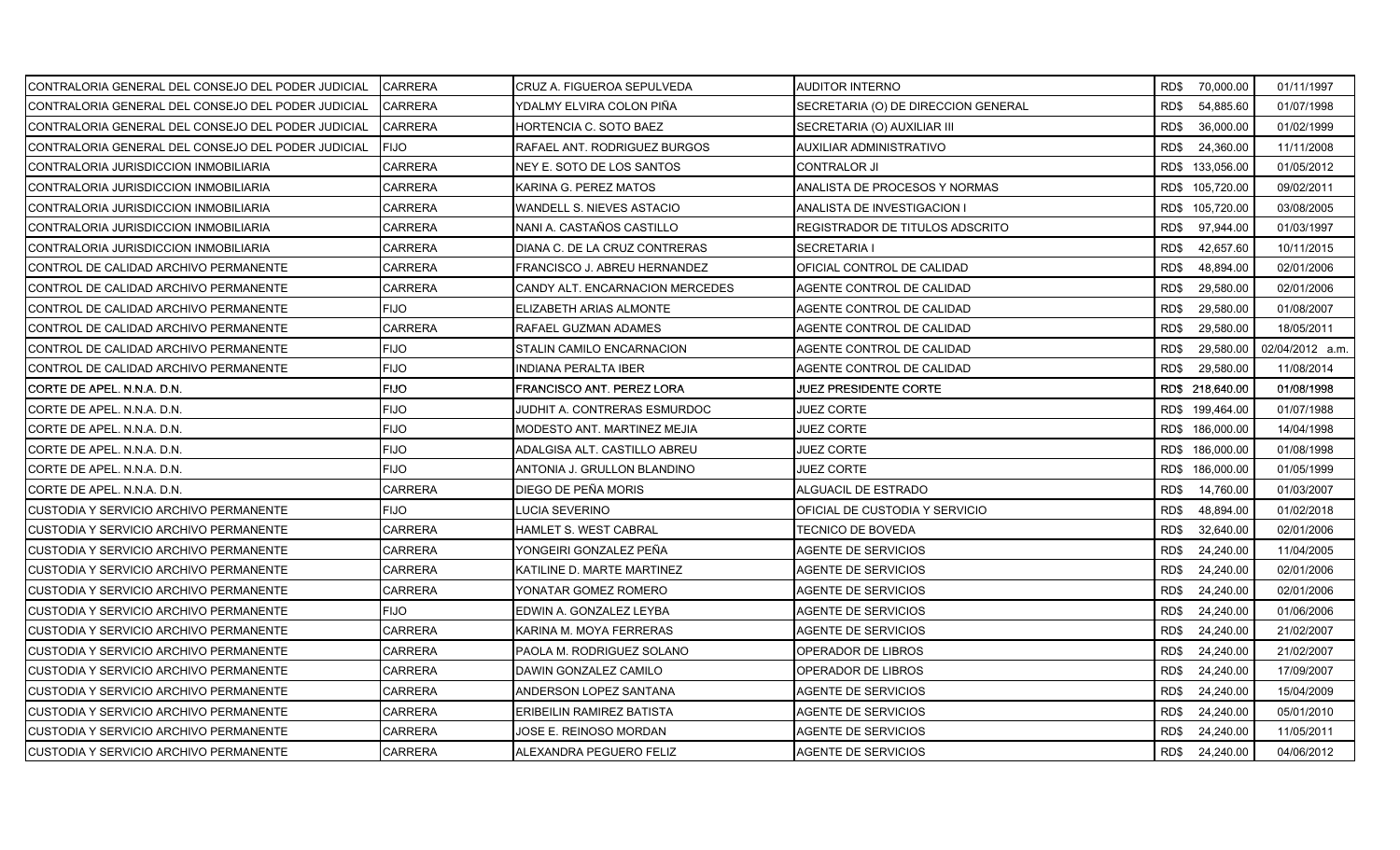| CUSTODIA Y SERVICIO ARCHIVO PERMANENTE             | CARRERA        | MANUEL V. TAVERAS PICHARDO        | <b>AGENTE DE SERVICIOS</b>                        | RD\$ 24,240.00    | 04/06/2012 |
|----------------------------------------------------|----------------|-----------------------------------|---------------------------------------------------|-------------------|------------|
| CUSTODIA Y SERVICIO ARCHIVO PERMANENTE             | <b>FIJO</b>    | ANGEL A. OZUNA FRIAS              | <b>AGENTE DE SERVICIOS</b>                        | RD\$<br>24,240.00 | 03/07/2012 |
| CUSTODIA Y SERVICIO ARCHIVO PERMANENTE             | <b>FIJO</b>    | ALBERT E. OGANDO RODRIGUEZ        | <b>AGENTE DE SERVICIOS</b>                        | RD\$<br>24,240.00 | 23/10/2013 |
| CUSTODIA Y SERVICIO ARCHIVO PERMANENTE             | <b>FIJO</b>    | LUCIDANIA PERCEL LUNA             | AGENTE DE SERVICIOS                               | RD\$<br>24,240.00 | 25/08/2014 |
| CUSTODIA Y SERVICIO ARCHIVO PERMANENTE             | <b>FIJO</b>    | ANABELLE SANTOS BRITO             | AGENTE DE SERVICIOS                               | RD\$<br>24,240.00 | 22/09/2014 |
| CUSTODIA Y SERVICIO ARCHIVO PERMANENTE             | <b>FIJO</b>    | BIENVENIDO ALB. RECIO PEÑA        | <b>AGENTE DE SERVICIOS</b>                        | RD\$<br>24,240.00 | 25/10/2017 |
| CUSTODIA Y SERVICIO ARCHIVO PERMANENTE             | <b>FIJO</b>    | GUSTAVO A. SANCHEZ CAMPUSANO      | AGENTE DE SERVICIOS                               | RD\$<br>24,240.00 | 25/10/2017 |
| CUSTODIA Y SERVICIO ARCHIVO PERMANENTE             | <b>FIJO</b>    | PRIAMO ANT. PEÑA RAMIREZ          | <b>AGENTE DE SERVICIOS</b>                        | 24,240.00<br>RD\$ | 21/11/2017 |
| CUSTODIA Y SERVICIO ARCHIVO PERMANENTE             | <b>FIJO</b>    | DANIEL E. MORLA DELGADO           | AUX. DEPOSITO                                     | RD\$<br>18,120.00 | 02/01/2006 |
| CUSTODIA Y SERVICIO ARCHIVO PERMANENTE             | <b>CARRERA</b> | JOSE R. DE LOS SANTOS CASTRO      | AUX. DEPOSITO                                     | RD\$<br>18,120.00 | 02/01/2006 |
| CUSTODIA Y SERVICIO ARCHIVO PERMANENTE             | <b>CARRERA</b> | ANDRES ARACENA DE LOS SANTOS      | AUX. DEPOSITO                                     | RD\$<br>18,120.00 | 21/02/2007 |
| CUSTODIA Y SERVICIO ARCHIVO PERMANENTE             | <b>FIJO</b>    | FRANCISCO J. HOLGUIN PERALTA      | AGENTE DE CONSERVACION                            | RD\$<br>16,440.00 | 18/06/2014 |
| CUSTODIA Y SERVICIO ARCHIVO PERMANENTE             | <b>FIJO</b>    | <b>CARLOS MONTERO RAMON</b>       | AGENTE DE CONSERVACION                            | RD\$<br>16,440.00 | 25/08/2014 |
| CUSTODIA Y SERVICIO ARCHIVO PERMANENTE             | <b>FIJO</b>    | BELKIS D. BELTRE OZORIA           | <b>AGENTE DE CONSERVACION</b>                     | RD\$<br>16,440.00 | 01/02/2018 |
| DEPOSITO DE ACTIVOS FIJOS                          | <b>FIJO</b>    | ELIAS J. MONTILLA PEREZ           | CONSERJE                                          | RD\$<br>10,577.40 | 04/06/2018 |
| DEPOSITO DE ACTIVOS FIJOS                          | <b>FIJO</b>    | GARRIDO DE LA ROSA DE LA ROSA     | CONSERJE                                          | 10,577.40<br>RD\$ | 04/06/2018 |
| <b>DEPOSITO DE ACTIVOS FIJOS</b>                   | <b>FIJO</b>    | DALIN I. TRINIDAD HERNANDEZ       | <b>CONSERJE</b>                                   | RD\$<br>10,577.40 | 04/06/2018 |
| <b>DIRECCION ADMINISTRATIVA</b>                    | <b>CARRERA</b> | HERNILEIDYS MA. BURGOS DE LA ROSA | DIRECTOR (A) ADMINISTRATIVO (A)                   | RD\$ 184,800.00   | 10/09/2012 |
| <b>DIRECCION ADMINISTRATIVA</b>                    | <b>CARRERA</b> | ADELA S. GONZALEZ RIVAS           | SUPERVISOR NACIONAL DE TRIBUNALES                 | RD\$<br>90,000.00 | 11/08/2008 |
| <b>DIRECCION ADMINISTRATIVA</b>                    | <b>CARRERA</b> | EMIL E. GARCIA ESMURDOC           | SUPERVISOR(A) ADMINISTRATIVO                      | RD\$<br>67,082.40 | 21/08/2007 |
| <b>DIRECCION ADMINISTRATIVA</b>                    | <b>CARRERA</b> | SOFIA ROMERO RAMIREZ              | SUPERVISOR(A) ADMINISTRATIVO                      | 67,082.40<br>RD\$ | 01/04/2002 |
| <b>DIRECCION ADMINISTRATIVA</b>                    | <b>FIJO</b>    | ELIGIO A. PEGUERO SANCHEZ         | SUPERVISOR(A) ADMINISTRATIVO                      | RD\$<br>67,082.40 | 02/01/2013 |
| <b>DIRECCION ADMINISTRATIVA</b>                    | <b>CARRERA</b> | JUAN DE JS. REYES REYNOSO         | SUPERVISOR(A) ADMINISTRATIVO                      | RD\$<br>67,082.40 | 12/06/2008 |
| <b>DIRECCION ADMINISTRATIVA</b>                    | <b>CARRERA</b> | MANUEL DE JS. FERMIN ALMONTE      | SUPERVISOR(A) ADMINISTRATIVO                      | 67,082.40<br>RD\$ | 03/01/2013 |
| <b>DIRECCION ADMINISTRATIVA</b>                    | <b>CARRERA</b> | MARIA DE LOS A. PIMENTEL PUJOLS   | ANALISTA I                                        | RD\$<br>51,804.00 | 07/10/2013 |
| <b>DIRECCION ADMINISTRATIVA</b>                    | <b>CARRERA</b> | RAMONA LUGO ACEVEDO               | SECRETARIA (O) DE DIRECCION                       | 48,894.00<br>RD\$ | 01/02/2001 |
| <b>DIRECCION ADMINISTRATIVA</b>                    | CARRERA        | LARISA DEL C. ESPINOSA ANDUJAR    | AUXILIAR ADMINISTRATIVO                           | RD\$<br>26,414.82 | 01/02/2005 |
| <b>DIRECCION ADMINISTRATIVA</b>                    | <b>CARRERA</b> | ARELIS F. PERALTA TORRES          | AUXILIAR ADMINISTRATIVO                           | RD\$<br>24,240.00 | 01/09/1998 |
| <b>DIRECCION ADMINISTRATIVA</b>                    | <b>CARRERA</b> | ANA M. BATISTA TORRES             | AUXILIAR ADMINISTRATIVO                           | RD\$<br>24,240.00 | 03/03/2003 |
| <b>DIRECCION ADMINISTRATIVA</b>                    | <b>FIJO</b>    | WILLIANA M. MELO OVALLE           | AUXILIAR ADMINISTRATIVO                           | RD\$<br>20,604.00 | 28/05/2018 |
| DIRECCION DE FAMILIA, NIÑEZ, ADOLESCENCIA Y GENERO | <b>CARRERA</b> | YOLANDA I. GONZALEZ DISLA         | DIRECTOR (A) FAMILIA, NIÑEZ ADOLESCENCIA Y GENERO | RD\$ 184,800.00   | 04/04/2005 |
| DIRECCION DE FAMILIA, NIÑEZ, ADOLESCENCIA Y GENERO | <b>CARRERA</b> | CLARA I. CANARIO REYES            | ABOGADO AYUDANTE                                  | RD\$ 105,720.00   | 01/09/1995 |
| DIRECCION DE FAMILIA, NIÑEZ, ADOLESCENCIA Y GENERO | <b>CARRERA</b> | ANGELA E. GARCIA ALBERTO          | ASIST. ADMINISTRATIVO                             | RD\$<br>52,320.00 | 08/06/1998 |
| DIRECCION DE FAMILIA, NIÑEZ, ADOLESCENCIA Y GENERO | <b>CARRERA</b> | CARMEN E. MARTINEZ HERNANDEZ      | SECRETARIA (O) DE DIRECCION                       | 48,894.00<br>RD\$ | 16/06/2008 |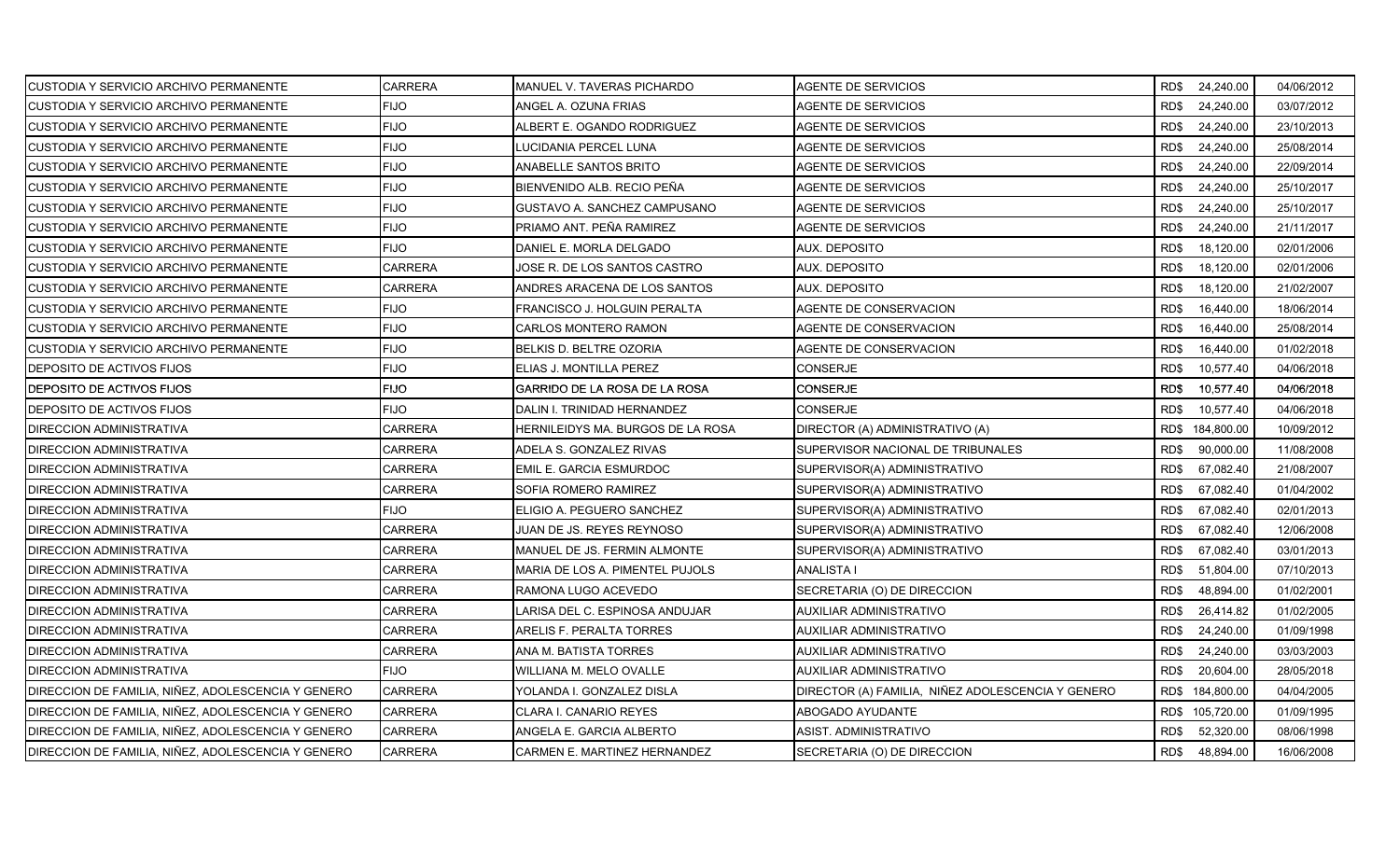| DIRECCION DE FAMILIA, NIÑEZ, ADOLESCENCIA Y GENERO | <b>CARRERA</b> | ANYELY VALENTIN PEREZ             | ASIST. ADMINISTRATIVO                                 | RD\$ 34,980.00    | 19/11/2012 |
|----------------------------------------------------|----------------|-----------------------------------|-------------------------------------------------------|-------------------|------------|
| DIRECCION DE FAMILIA, NIÑEZ, ADOLESCENCIA Y GENERO | CARRERA        | LUISA A. MEDINA DIAZ              | AUXILIAR ADMINISTRATIVO                               | RD\$<br>24,240.00 | 08/10/2015 |
| DIRECCION DE FAMILIA, NIÑEZ, ADOLESCENCIA Y GENERO | <b>FIJO</b>    | MARTIN MELENCIANO CASTILLO        | <b>MENSAJERO EXTERNO</b>                              | RD\$<br>22,800.00 | 23/05/2005 |
| DIRECCION DE FAMILIA, NIÑEZ, ADOLESCENCIA Y GENERO | <b>FIJO</b>    | RAMONA LOPEZ                      | CONSERJE                                              | RD\$<br>14,160.00 | 06/07/1993 |
| DIRECCION DE FAMILIA, NIÑEZ, ADOLESCENCIA Y GENERO | <b>FIJO</b>    | ANA B. RAMIREZ SUERO              | <b>CONSERJE</b>                                       | RD\$<br>12,444.00 | 16/03/2015 |
| DIRECCION DE GESTION HUMANA Y CARRERA JUDICIAL ADM | <b>CARRERA</b> | KATERYN ALT. PERALTA DIAZ         | DIRECTOR (A) DE GESTION HUMANA Y CARRERA JUDICIAL ADM | RD\$ 184,800.00   | 26/03/2004 |
| DIRECCION DE GESTION HUMANA Y CARRERA JUDICIAL ADM | <b>CARRERA</b> | DILCIA R. MELO PUJOLS             | ASISTENTE DE DIRECCION DE GESTION HUMANA Y CARRERA JI | RD\$<br>77,836.80 | 01/05/2007 |
| DIRECCION DE GESTION HUMANA Y CARRERA JUDICIAL ADM | <b>CARRERA</b> | JOYCE S. CALDERON PEREZ           | SECRETARIA (O) DE DIRECCION                           | RD\$<br>48,894.00 | 12/11/2009 |
| DIRECCION DE PLANIFICACION Y PROYECTOS             | CARRERA        | CRISTIANA C. FULCAR PEREZ         | DIRECTOR (A) DE PLANIFICACION Y PROYECTOS             | RD\$ 184,800.00   | 06/09/2000 |
| DIRECCION DE PLANIFICACION Y PROYECTOS             | CARRERA        | ESPERANZA ADAMES LIRANZO          | ASISTENTE DE PLANIFICACION Y PROYECTOS                | RD\$<br>77,836.80 | 02/04/2012 |
| DIRECCION DE PLANIFICACION Y PROYECTOS             | CARRERA        | EMMANUEL OVIEDO SOTO              | ANALISTA SENIOR PROGRAMAS Y PROYECTOS                 | RD\$<br>67,082.40 | 29/09/2008 |
| DIRECCION DE PLANIFICACION Y PROYECTOS             | CARRERA        | CLAUDIA A. FLORENTINO DE LA CRUZ  | SECRETARIA (O) DE DIRECCION                           | RD\$<br>48,894.00 | 09/05/2005 |
| DIRECCION DE PLANIFICACION Y PROYECTOS             | CARRERA        | <b>BERTHA F. CUEVAS LABOURT</b>   | AUXILIAR ADMINISTRATIVO                               | RD\$<br>28,680.00 | 23/01/1990 |
| DIRECCION DE PLANIFICACION Y PROYECTOS             | <b>CARRERA</b> | MERCEDES MA. HERNANDEZ TAVERAS    | AUXILIAR ADMINISTRATIVO                               | RD\$<br>24,240.00 | 18/03/2013 |
| DIRECCION DE PLANIFICACION Y PROYECTOS             | <b>FIJO</b>    | ANDERSON GARCIA                   | MENSAJERO EXTERNO                                     | RD\$<br>22,800.00 | 26/12/2006 |
| DIRECCION DE PLANIFICACION Y PROYECTOS             | <b>FIJO</b>    | DOMINGA REYNOSO MOLINA            | RECEPCIONISTA                                         | RD\$<br>21,000.00 | 01/11/2005 |
| DIRECCION DE POLITICAS PUBLICAS                    | <b>FIJO</b>    | YILDALINA N. TATEN BRACHE         | DIRECTOR (A) POLITICAS PUBLICAS                       | RD\$ 184,800.00   | 01/03/2012 |
| DIRECCION DE POLITICAS PUBLICAS                    | <b>CARRERA</b> | <b>ISBELIA MARTINEZ GARRIDO</b>   | COORDINADOR (A) POLITICAS PUBLICAS                    | RD\$<br>67,082.40 | 22/07/2013 |
| DIRECCION DE POLITICAS PUBLICAS                    | <b>CARRERA</b> | JUAN FCO. MEDINA CASADO           | COORDINADOR (A) POLITICAS PUBLICAS                    | RD\$<br>67,082.40 | 16/06/2017 |
| DIRECCION DE POLITICAS PUBLICAS                    | <b>FIJO</b>    | JOSE E. MATEO BAEZ                | COORDINADOR (A) POLITICAS PUBLICAS                    | RD\$<br>57,020.04 | 22/03/2018 |
| DIRECCION DE POLITICAS PUBLICAS                    | <b>FIJO</b>    | PAMELA HERNANDEZ CORTORREAL       | COORDINADOR (A) POLITICAS PUBLICAS                    | 57,020.04<br>RD\$ | 19/03/2018 |
| DIRECCION DE POLITICAS PUBLICAS                    | CARRERA        | CELIDINES D`OLEO ARAGONES         | SECRETARIA (O) DE DIRECCION                           | RD\$<br>48,894.00 | 25/06/2012 |
| DIRECCION DE PRENSA Y COMUNICACIONES               | <b>CARRERA</b> | NILBA ALT. PEREZ ALMANZAR         | SUB-DIRECTOR (A) DE PRENSA Y COMUNICACIONES           | RD\$ 117,532.80   | 22/07/2013 |
| DIRECCION DE PRENSA Y COMUNICACIONES               | CARRERA        | YANET DOMINGUEZ RODRIGUEZ         | COORDINADOR DE COMUNICACIONES                         | 69,696.00<br>RD\$ | 09/10/2006 |
| DIRECCION DE PRENSA Y COMUNICACIONES               | CARRERA        | MARIA F. VIDAL ANTIGUA            | FOTOGRAFO(A)                                          | RD\$<br>50,000.00 | 01/01/1999 |
| DIRECCION DE PRENSA Y COMUNICACIONES               | CARRERA        | <b>ADRIS G. FERRERAS</b>          | PERIODISTA                                            | 48,894.00<br>RD\$ | 27/06/2005 |
| DIRECCION DE PRENSA Y COMUNICACIONES               | CARRERA        | GUILLERMINA SANTOS BAUTISTA       | PERIODISTA                                            | RD\$<br>48,894.00 | 17/12/2012 |
| DIRECCION DE PRENSA Y COMUNICACIONES               | <b>FIJO</b>    | CELIA MA. LUNA ZAPATA             | ASISTENTE DE COMUNICACIONES                           | RD\$<br>48,894.00 | 24/08/2016 |
| DIRECCION DE PRENSA Y COMUNICACIONES               | <b>CARRERA</b> | JORGE T. AQUINO HENRIQUEZ         | SECRETARIA (O) AUXILIAR III                           | RD\$<br>32,160.00 | 24/11/2014 |
| DIRECCION DE SEGUIMIENTO Y EJECUCION DE PROYECTOS  | <b>CARRERA</b> | <b>INGRID M. PIMENTEL SANCHEZ</b> | DIRECTOR (A)                                          | RD\$ 184,800.00   | 09/02/1998 |
| DIRECCION DE TECNOLOGIAS DE LA INFORMACION         | <b>CARRERA</b> | RAUL E. TAVERAS PERALTA           | DIRECTOR (A) TECNOLOGIAS DE LA INFORMACION            | RD\$ 184,800.00   | 07/12/1998 |
| DIRECCION DE TECNOLOGIAS DE LA INFORMACION         | CARRERA        | MINERVA J. QUIROZ GRULLON         | <b>SUPERVISORA</b>                                    | 77,836.80<br>RD\$ | 10/08/1996 |
| DIRECCION DE TECNOLOGIAS DE LA INFORMACION         | CARRERA        | MARISOL ALT. MEJIA DE LEON        | SECRETARIA (O) DE DIRECCION                           | RD\$<br>48,894.00 | 01/06/1989 |
| DIRECCION DE TECNOLOGIAS DE LA INFORMACION         | <b>CARRERA</b> | DAYANA K. ABREU AYBAR             | SECRETARIA (O) AUXILIAR III                           | RD\$ 32,160.00    | 01/10/2001 |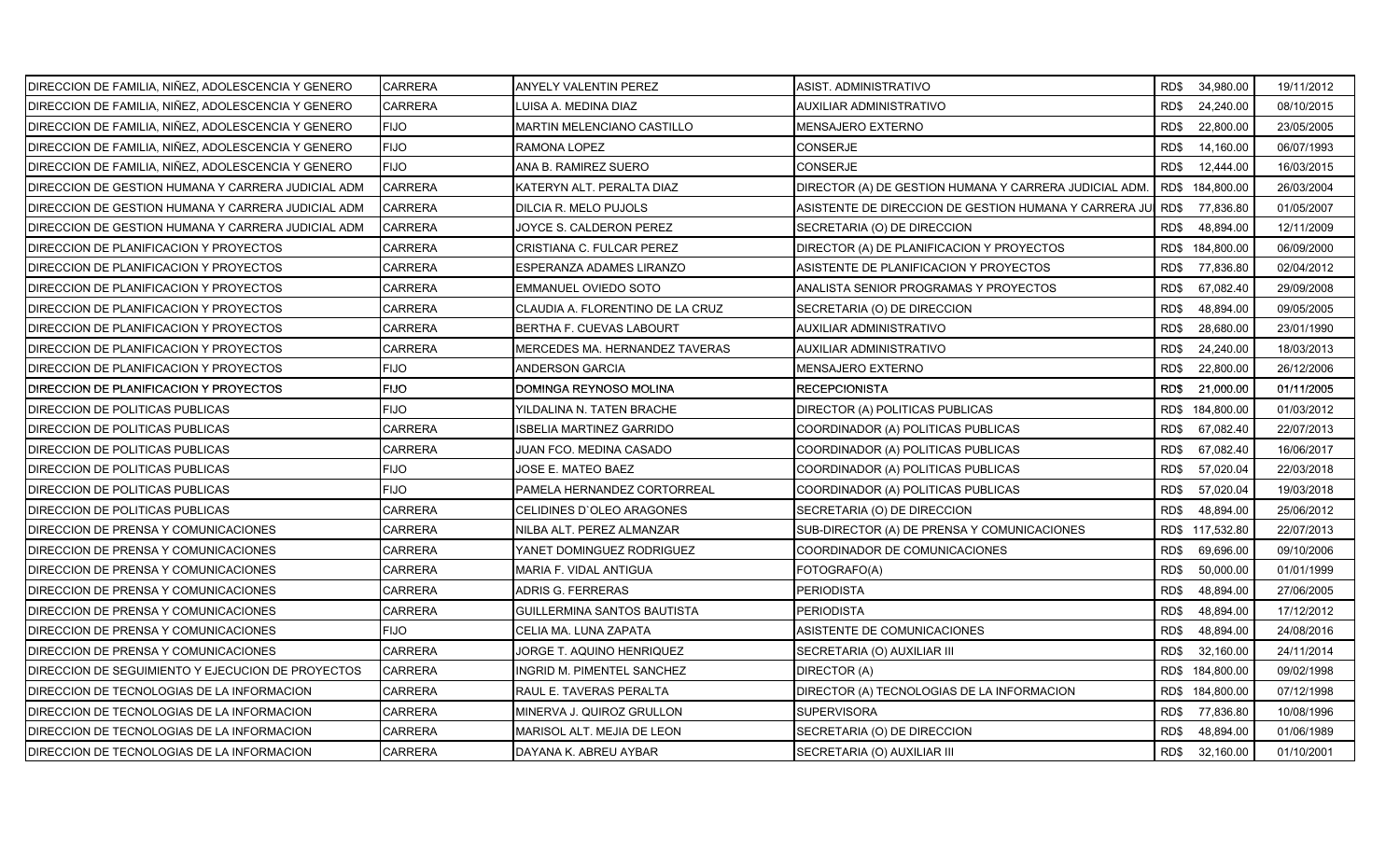| DIRECCION GENERAL DE ADM. Y CARRERA JUDICIAL       | <b>FIJO</b>    | <b>MARILOY DIAZ RODRIGUEZ</b>  | DIRECTOR (A) GENERAL DE ADM. DE LA CARRERA JUDICIAL           |      | RD\$ 250,000.00 | 09/02/2015 |
|----------------------------------------------------|----------------|--------------------------------|---------------------------------------------------------------|------|-----------------|------------|
| DIRECCION GENERAL DE ADM. Y CARRERA JUDICIAL       | <b>CARRERA</b> | ADABELLE M. ACOSTA CAMILO      | COORD. DEL SISTEMA NACIONAL DE PASANTIAS                      |      | RD\$ 184,800.00 | 05/03/2007 |
| DIRECCION GENERAL DE ADM. Y CARRERA JUDICIAL       | <b>FIJO</b>    | MONTSERRAT PEREZ RODRIGUEZ     | ENC. DE APOYO A COMISION DE SEGUIMIENTO ADM. DE JUSTICI.      |      | RD\$ 117,532.80 | 04/09/2015 |
| DIRECCION GENERAL DE ADM. Y CARRERA JUDICIAL       | <b>CARRERA</b> | <b>NOEMI PAREDES</b>           | ASISTENTE DIRECCION GENERAL DE ADMINISTRACION Y CARRE $\sf I$ | RD\$ | 77,836.80       | 21/07/2008 |
| DIRECCION GENERAL DE ADM. Y CARRERA JUDICIAL       | CARRERA        | MARY B. ROMERO ALMANZAR        | ASISTENTE DIRECCION GENERAL DE ADMINISTRACION Y CARRE         | RD\$ | 77,836.80       | 19/05/2005 |
| DIRECCION GENERAL DE ADM. Y CARRERA JUDICIAL       | CARRERA        | ROSY M. ORTIZ GOMEZ            | SECRETARIA (O) DE DIRECCION GENERAL                           | RD\$ | 54,885.60       | 16/01/1998 |
| DIRECCION GENERAL DE ADM. Y CARRERA JUDICIAL       | <b>CARRERA</b> | REYNA G. BELEN                 | SECRETARIA (O) AUXILIAR II                                    | RD\$ | 30,000.00       | 18/11/2013 |
| DIRECCION GENERAL DE ADM. Y CARRERA JUDICIAL       | <b>FIJO</b>    | JEAN C. FERNANDEZ MENDOZA      | AUXILIAR ADMINISTRATIVO                                       | RD\$ | 24,240.00       | 10/08/2016 |
| DIRECCION GENERAL DE ADM. Y CARRERA JUDICIAL       | <b>FIJO</b>    | NICOLAS F. SANCHEZ LOPEZ       | MENSAJERO EXTERNO                                             | RD\$ | 22,800.00       | 25/08/1993 |
| DIRECCION GENERAL DE ADM. Y CARRERA JUDICIAL       | <b>CARRERA</b> | LUZ D. LAVANDIER PERDOMO       | AUXILIAR ADMINISTRATIVO                                       | RD\$ | 20.760.00       | 08/01/2013 |
| DIRECCION GENERAL DE ADMINISTRACION DE CARRERA JUD | <b>FIJO</b>    | HAROLINE M. DISLA ROSARIO      | ASISTENTE DIRECCION GENERAL DE ADMINISTRACION DE CARR         | RD\$ | 77,836.80       | 03/07/2017 |
| DIRECCION GENERAL TECNICA                          | CARRERA        | GLORIA C. CUELLO SUERO         | DIRECTOR (A) GENERAL TECNICA                                  |      | RD\$ 250,000.00 | 13/08/1997 |
| <b>DIRECCION GENERAL TECNICA</b>                   | <b>CARRERA</b> | VANESA M. CAMACHO MELO         | COORDINADOR(A) TECNICO(A)                                     | RD\$ | 99,222.00       | 05/12/2005 |
| DIRECCION GENERAL TECNICA                          | CARRERA        | ANA M. PAULINO HERNANDEZ       | SECRETARIA (O) DE DIRECCION GENERAL                           | RD\$ | 54,885.60       | 12/06/2007 |
| DIRECCION GENERAL TECNICA                          | <b>FIJO</b>    | ELENA MOREL PEÑA               | SECRETARIA (O) AUXILIAR II                                    | RD\$ | 36,000.00       | 08/01/2013 |
| DIRECCION GENERAL TECNICA                          | <b>FIJO</b>    | YARDY L. LEOCADIO TEJEDA       | <b>RECEPCIONISTA</b>                                          | RD\$ | 21,000.00       | 07/03/2011 |
| DIRECCION NACIONAL MENSURAS CATASTRALES            | <b>FIJO</b>    | JOSE ALB. ALMANZAR SANCHEZ     | DIRECTOR (A) NACIONAL MENSURAS CATASTRALES                    |      | RD\$ 117,532.80 | 24/04/2013 |
| DIRECCION NACIONAL MENSURAS CATASTRALES            | CARRERA        | <b>SARALIZ Y. MATEO AQUINO</b> | ASISTENTE DE MENSURAS                                         | RD\$ | 79,704.00       | 03/06/2013 |
| DIRECCION NACIONAL MENSURAS CATASTRALES            | <b>CARRERA</b> | LUIS ANT. MARTINEZ RODRIGUEZ   | <b>INSPECTOR DE MENSURAS CATASTRALES</b>                      | RD\$ | 69,696.00       | 08/08/2005 |
| DIRECCION NACIONAL MENSURAS CATASTRALES            | <b>CARRERA</b> | VICTOR ML. MEDRANO OLAVERRIA   | <b>TECNICO TOPOGRAFO</b>                                      | RD\$ | 42,657.60       | 27/11/2006 |
| DIRECCION NACIONAL MENSURAS CATASTRALES            | <b>FIJO</b>    | <b>VICENTE MERAN MERAN</b>     | <b>CHOFER</b>                                                 | RD\$ | 24,240.00       | 01/02/2018 |
| DIRECCION NACIONAL REGISTRO DE TITULOS             | <b>FIJO</b>    | ROSABEL CASTILLO ROLFFOT       | DIRECTOR (A) NACIONAL REGISTROS DE TITULOS                    |      | RD\$ 221,760.00 | 22/10/1998 |
| DIRECCION NACIONAL REGISTRO DE TITULOS             | <b>CARRERA</b> | VILMA A. SEGURA DE LA CRUZ     | ABOGADO AYUDANTE                                              |      | RD\$ 102,756.00 | 02/01/2012 |
| DIRECCION NACIONAL REGISTRO DE TITULOS             | CARRERA        | SANDRA ABBOTT BATISTA          | ABOGADO AYUDANTE                                              | RD\$ | 69,696.00       | 01/11/1998 |
| DIRECCION NACIONAL REGISTRO DE TITULOS             | <b>FIJO</b>    | PEDRO P. REINOSO PICHARDO      | ABOGADO AYUDANTE                                              | RD\$ | 69,696.00       | 26/02/2014 |
| DIRECCION NACIONAL REGISTRO DE TITULOS             | CARRERA        | MARJORIE SANCHEZ MEDINA        | ABOGADO AYUDANTE                                              | RD\$ | 69,696.00       | 15/07/2008 |
| DIRECCION NACIONAL REGISTRO DE TITULOS             | <b>FIJO</b>    | JOAQUIN A. MENDEZ MEJIA        | ABOGADO AYUDANTE                                              | RD\$ | 59,241.60       | 10/05/2018 |
| DIRECCION NACIONAL REGISTRO DE TITULOS             | <b>CARRERA</b> | CAROL D. MOQUETE ABREU         | SECRETARIA (O) DE DIRECCION                                   | RD\$ | 48,894.00       | 29/06/2015 |
| DIRECCION NACIONAL REGISTRO DE TITULOS             | <b>FIJO</b>    | JEAN C. RAMIREZ RODRIGUEZ      | TECNICO REVISOR I                                             | RD\$ | 35,856.00       | 01/05/2013 |
| DIRECCION NACIONAL REGISTRO DE TITULOS             | <b>CARRERA</b> | ANGEL E. CASTILLO PERALTA      | TECNICO REVISOR I                                             | RD\$ | 24,240.00       | 13/05/2013 |
| DIRECCION NACIONAL REGISTRO DE TITULOS             | <b>FIJO</b>    | SORIELY Y. NICASIO PORTORREAL  | ABOGADO AYUDANTE                                              | RD\$ | 24,240.00       | 24/07/2013 |
| DIRECCION NACIONAL REGISTRO DE TITULOS             | <b>CARRERA</b> | JOSE FCO. MARTE PIMENTEL       | AUXILIAR ADMINISTRATIVO                                       | RD\$ | 24,240.00       | 07/04/2014 |
| DIRECCION NACIONAL REGISTRO DE TITULOS             | CARRERA        | JENNIFER VIZCAINO RIVAS        | RECEPCIONISTA                                                 | RD\$ | 21,000.00       | 03/02/2014 |
| DIRECCION PRESUPUESTARIA Y FINANCIERA              | <b>CARRERA</b> | JOSE A. TAPIA BELTRE           | DIRECTOR (A) PRESUPUESTARIO Y FINANCIERO                      |      | RD\$ 184,800.00 | 20/07/1992 |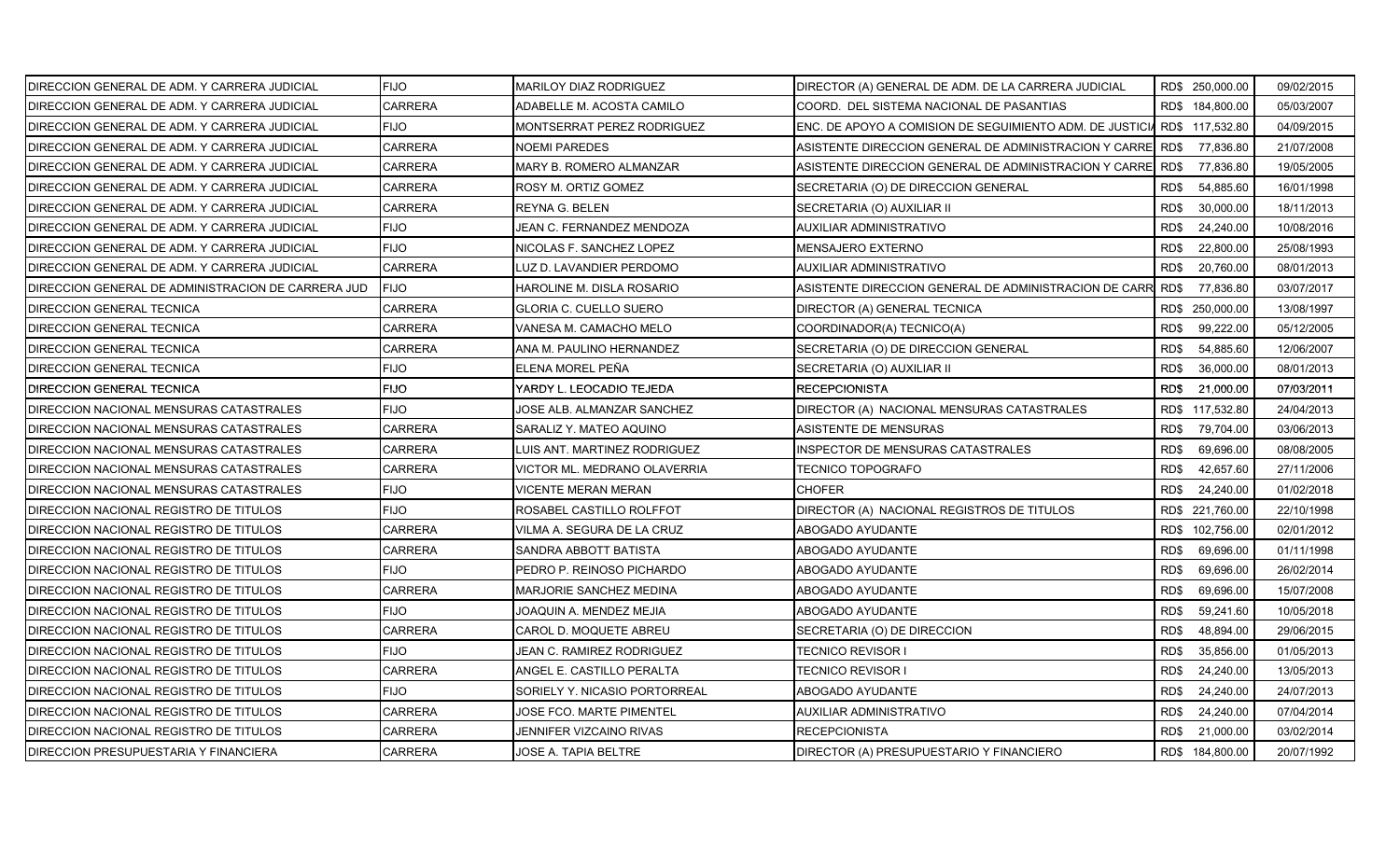| DIRECCION PRESUPUESTARIA Y FINANCIERA      | CARRERA        | YAMILKA PIMENTEL LOPEZ            | ASISTENTE                                 | RD\$ 152,806.60   | 07/08/2006 |
|--------------------------------------------|----------------|-----------------------------------|-------------------------------------------|-------------------|------------|
| DIRECCION PRESUPUESTARIA Y FINANCIERA      | CARRERA        | YOKATY ESTEVEZ                    | SECRETARIA (O) DE DIRECCION               | RD\$<br>48,894.00 | 17/09/1996 |
| DIRECCION PRESUPUESTARIA Y FINANCIERA      | <b>FIJO</b>    | JOSE D. NUÑEZ PERALTA             | <b>MENSAJERO INTERNO</b>                  | RD\$<br>14,760.00 | 23/01/2017 |
| DIRECCION REG. MENSURAS CAT. DPTO. CENTRAL | <b>FIJO</b>    | ANTONIO TEJEDA MARIÑEZ            | DIRECTOR (A) REGIONAL MENSURAS            | RD\$ 117,532.80   | 03/04/2000 |
| DIRECCION REG. MENSURAS CAT. DPTO. CENTRAL | CARRERA        | ALBA G. GARCIA RUIZ               | DIRECTOR (A) REGIONAL MENSURAS DPTO. ESTE | RD\$ 117,532.80   | 25/09/2007 |
| DIRECCION REG. MENSURAS CAT. DPTO. CENTRAL | CARRERA        | MILAGROS DE JS. VALENZUELA MOTA   | ENC. RECEPCION Y ENTREGA                  | RD\$<br>74,844.00 | 15/03/1988 |
| DIRECCION REG. MENSURAS CAT. DPTO. CENTRAL | CARRERA        | EDISON MELLA CUEVAS               | TECNICO DE MENSURAS                       | RD\$<br>51,804.00 | 04/06/2001 |
| DIRECCION REG. MENSURAS CAT. DPTO. CENTRAL | CARRERA        | LIDIA B. CONCEPCION MEJIA         | <b>TECNICO DE MENSURAS</b>                | RD\$<br>51,804.00 | 03/09/2001 |
| DIRECCION REG. MENSURAS CAT. DPTO. CENTRAL | <b>CARRERA</b> | JORGE E. GARCIA AQUINO            | TECNICO DE MENSURAS                       | RD\$<br>51,804.00 | 15/07/2009 |
| DIRECCION REG. MENSURAS CAT. DPTO. CENTRAL | <b>CARRERA</b> | <b>GUILLERMO A. ENKE ALMONTE</b>  | TECNICO DE MENSURAS                       | RD\$<br>51,804.00 | 26/10/2015 |
| DIRECCION REG. MENSURAS CAT. DPTO. CENTRAL | CARRERA        | YESENIA REYES ROJAS               | SECRETARIA DRMC                           | 34,980.00<br>RD\$ | 10/01/2006 |
| DIRECCION REG. MENSURAS CAT. DPTO. CENTRAL | CARRERA        | FELICIA BALLEJO                   | AUXILIAR ADMINISTRATIVO                   | RD\$<br>27,979.92 | 01/01/1988 |
| DIRECCION REG. MENSURAS CAT. DPTO. CENTRAL | CARRERA        | AGUSTINA PEREZ DE LOS SANTOS      | <b>AUX. DE ENTREGA</b>                    | RD\$<br>24,240.00 | 04/09/1996 |
| DIRECCION REG. MENSURAS CAT. DPTO. CENTRAL | CARRERA        | MOISELIN PEREZ PEÑA               | AUXILIAR ADMINISTRATIVO                   | RD\$<br>24,240.00 | 01/07/2003 |
| DIRECCION REG. MENSURAS CAT. DPTO. CENTRAL | <b>FIJO</b>    | MANUEL DE J. MATOS ESPINOSA       | <b>CHOFER</b>                             | RD\$<br>24,240.00 | 02/01/2018 |
| DIRECCION REG. MENSURAS CAT. DPTO. CENTRAL | <b>FIJO</b>    | WILBERTO JUBILEO MARTINEZ         | <b>CHOFER</b>                             | 24,240.00<br>RD\$ | 02/01/2018 |
| DIRECCION REG. MENSURAS CAT. DPTO. CENTRAL | <b>FIJO</b>    | MOISES GIL UREÑA                  | <b>CHOFER</b>                             | RD\$<br>24,240.00 | 02/01/2018 |
| DIV. DE ACTIVOS FIJOS                      | <b>CARRERA</b> | ELIODORO DE LA ROSA DE LOS SANTOS | ENC. ACTIVOS FIJOS                        | RD\$ 117,532.80   | 04/01/2000 |
| DIV. DE ACTIVOS FIJOS                      | <b>CARRERA</b> | RAFAEL ANT. FELIZ MATOS           | ANALISTA I ACTIVO FIJO                    | RD\$<br>51,804.00 | 01/06/1999 |
| DIV. DE ACTIVOS FIJOS                      | <b>CARRERA</b> | ROMANTI-EZER ABREU ROSARIO        | ANALISTA II ACTIVO FIJO                   | RD\$<br>44,092.80 | 11/03/2002 |
| DIV. DE ACTIVOS FIJOS                      | <b>CARRERA</b> | DUANY ANTIGUA ROJAS               | ANALISTA II ACTIVO FIJO                   | RD\$<br>44,092.80 | 06/08/2009 |
| DIV. DE ACTIVOS FIJOS                      | FIJO           | EUROMAR HEYER ROSARIO             | ANALISTA II ACTIVO FIJO                   | RD\$<br>44,092.80 | 07/08/2013 |
| DIV. DE ACTIVOS FIJOS                      | CARRERA        | MARISELA DEL C. RODRIGUEZ SANTANA | SECRETARIA (O) DE DIVISION                | RD\$<br>37,920.00 | 31/07/1997 |
| DIV. DE ACTIVOS FIJOS                      | CARRERA        | MARIA M. DE LA ROSA HICHEZ        | DIGITADOR S.C.J.                          | 26,880.00<br>RD\$ | 01/03/1989 |
| DIV. DE ALMACEN Y SUMINISTRO               | <b>CARRERA</b> | MIGUEL S. GALVEZ GUZMAN           | ENC. ALMACEN                              | RD\$ 117,532.80   | 01/03/1988 |
| DIV. DE ALMACEN Y SUMINISTRO               | CARRERA        | PEDRO L. MEDINA CRUZ              | ASISTENTE DE ALMACEN                      | RD\$<br>69,696.00 | 01/06/1992 |
| DIV. DE ALMACEN Y SUMINISTRO               | CARRERA        | GERMANIA A. AMARO MENDEZ          | ANALISTA I ALMACEN                        | RD\$<br>51,804.00 | 01/06/1994 |
| DIV. DE ALMACEN Y SUMINISTRO               | CARRERA        | <b>APOLINAR MERCEDES</b>          | ANALISTA I ALMACEN                        | RD\$<br>51,804.00 | 01/10/1988 |
| DIV. DE ALMACEN Y SUMINISTRO               | CARRERA        | CELIA A. NOBOA BELTRE             | ANALISTA II ALMACEN                       | RD\$<br>44,092.80 | 01/10/1998 |
| DIV. DE ALMACEN Y SUMINISTRO               | CARRERA        | ANA M. LOPEZ GOMEZ                | SECRETARIA (O) DE DIVISION                | RD\$<br>37,920.00 | 01/07/1987 |
| DIV. DE ALMACEN Y SUMINISTRO               | <b>CARRERA</b> | SALVADOR ROMERO DE LA CRUZ        | ENC. DEPOSITO DE ALMACEN                  | RD\$<br>34,980.00 | 01/09/1997 |
| DIV. DE ALMACEN Y SUMINISTRO               | FIJO           | ELVIS A. BAUTISTA REYES           | AUXILIAR DE ALMACEN                       | RD\$<br>24,942.14 | 01/12/1998 |
| DIV. DE ALMACEN Y SUMINISTRO               | CARRERA        | HILARIO ENCARNACION ROSARIO       | AUXILIAR ADMINISTRATIVO                   | RD\$<br>24,240.00 | 09/05/1996 |
| DIV. DE ALMACEN Y SUMINISTRO               | <b>CARRERA</b> | <b>CESARIO A. TORRES LEBRON</b>   | <b>AUXILIAR ADMINISTRATIVO</b>            | RD\$ 24,240.00    | 19/11/2001 |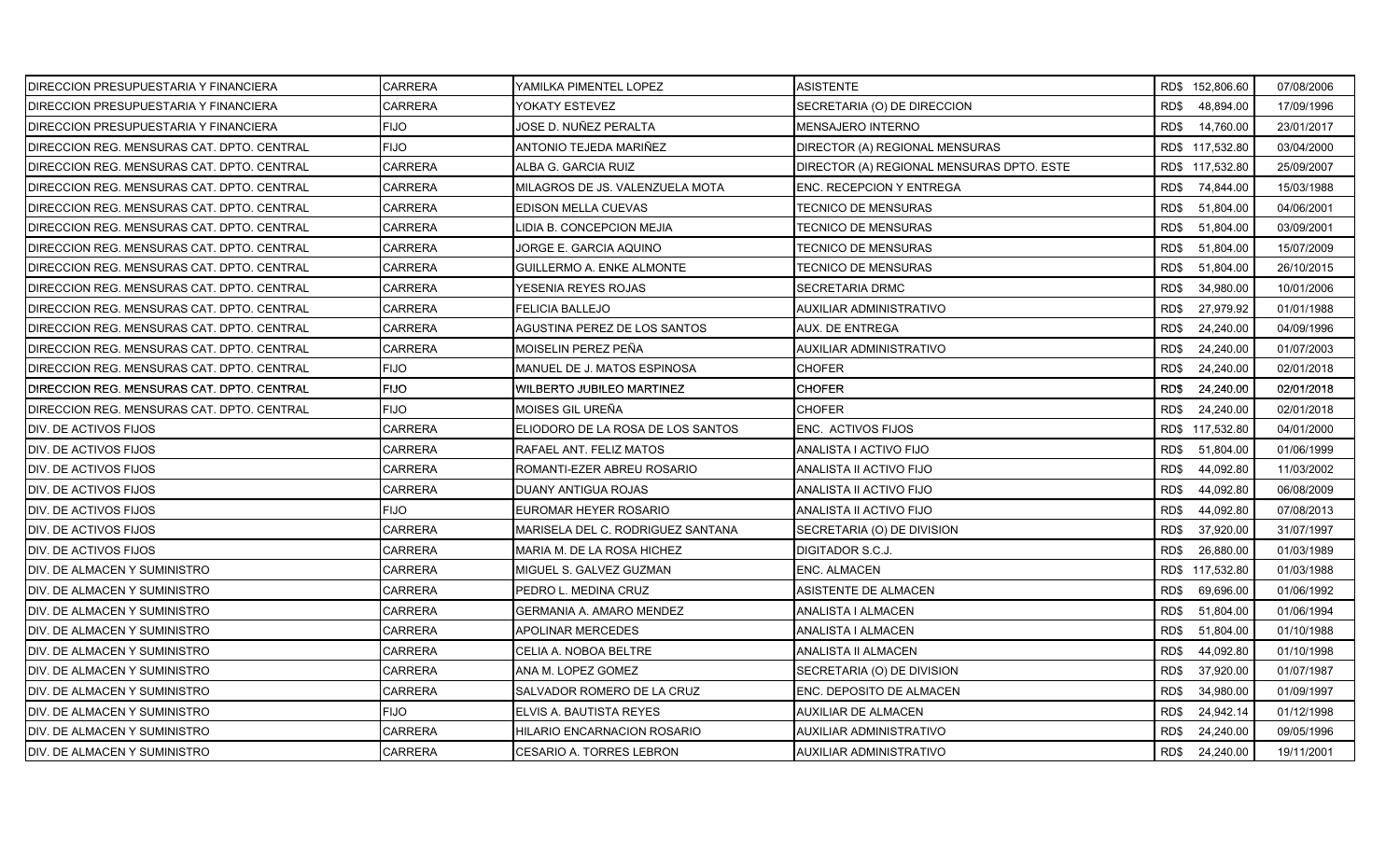| DIV. DE ALMACEN Y SUMINISTRO               | <b>CARRERA</b> | YANDIEL GOMEZ ROSARIO           | AUXILIAR ADMINISTRATIVO             | RD\$ 24,240.00    |           | 15/05/2013 |
|--------------------------------------------|----------------|---------------------------------|-------------------------------------|-------------------|-----------|------------|
| IDIV. DE ALMACEN Y SUMINISTRO              | <b>FIJO</b>    | ANA MDES. FERNANDEZ PEREZ       | AUXILIAR ADMINISTRATIVO             | RD\$              | 24,240.00 | 01/06/2016 |
| DIV. DE ALMACEN Y SUMINISTRO               | <b>FIJO</b>    | FRANCIS A. BRITO RODRIGUEZ      | AUXILIAR DE ALMACEN                 | RD\$              | 22,700.00 | 11/11/2002 |
| DIV. DE ALMACEN Y SUMINISTRO               | <b>FIJO</b>    | ANTONIO DE LA ROSA MANZUETA     | AYUDANTE CHOFER                     | RD\$<br>17,400.00 |           | 01/10/1996 |
| DIV. DE ALMACEN Y SUMINISTRO               | <b>FIJO</b>    | LEONARDO DIAZ MEDINA            | AYUDANTE CHOFER                     | RD\$              | 17,400.00 | 22/04/2004 |
| DIV. DE ALMACEN Y SUMINISTRO               | <b>FIJO</b>    | KELVIS E. JIMENEZ NINA          | AUXILIAR DE ALMACEN                 | RD\$              | 16,920.00 | 19/07/2013 |
| DIV. DE ALMACEN Y SUMINISTRO               | <b>FIJO</b>    | JOSE L. GIRON BAUTISTA          | AUXILIAR DE ALMACEN                 | RD\$              | 16,920.00 | 22/04/2004 |
| DIV. DE ALMACEN Y SUMINISTRO               | <b>FIJO</b>    | PEDRO ROSARIO PARRA             | AUXILIAR DE ALMACEN                 | RD\$              | 16,920.00 | 03/12/2007 |
| <b>IDIV. DE ALMACEN Y SUMINISTRO</b>       | <b>FIJO</b>    | CIRILO DIAZ MARTINEZ            | AUXILIAR DE ALMACEN                 | RD\$              | 16,920.00 | 11/06/2012 |
| DIV. DE ALMACEN Y SUMINISTRO               | <b>FIJO</b>    | JORGE D. ALMANZAR GARCIA        | AUXILIAR DE ALMACEN                 | RD\$              | 16,920.00 | 02/01/2017 |
| DIV. DE COTIZACIONES Y SEGUIMIENTO COMPRA  | <b>CARRERA</b> | ERIKA PEREZ PEREZ               | ENC. COTIZACIONES Y SEG. DE COMPRAS | RD\$ 117,532.80   |           | 07/07/2003 |
| DIV. DE COTIZACIONES Y SEGUIMIENTO COMPRA  | <b>CARRERA</b> | DIGNA E. SANTAMARIA GRULLON     | ASISTENTE                           | RD\$              | 69,696.00 | 06/09/2005 |
| DIV. DE COTIZACIONES Y SEGUIMIENTO COMPRA  | <b>FIJO</b>    | ALBA L. ECHAVARRIA OGANDO       | ESPECIALISTA EN COMPRAS             | RD\$              | 58,080.00 | 19/10/2017 |
| DIV. DE COTIZACIONES Y SEGUIMIENTO COMPRA  | <b>CARRERA</b> | MARIA DEL R. SANTANA DEL ORBE   | ANALISTA I COTIZACIONES             | RD\$              | 51,804.00 | 01/11/1991 |
| DIV. DE COTIZACIONES Y SEGUIMIENTO COMPRA  | <b>CARRERA</b> | JOSE A. CASTILLO ALARDO         | ANALISTA I COTIZACIONES             | RD\$              | 51,804.00 | 14/07/2000 |
| DIV. DE COTIZACIONES Y SEGUIMIENTO COMPRA  | <b>CARRERA</b> | RAMON PEDIE CLETO               | ANALISTA I COTIZACIONES             | RD\$              | 51,804.00 | 13/06/2005 |
| DIV. DE COTIZACIONES Y SEGUIMIENTO COMPRA  | CARRERA        | LOURDES M. TEJEDA PEÑA          | ANALISTA I COTIZACIONES             | RD\$              | 51,804.00 | 13/03/2006 |
| IDIV. DE COTIZACIONES Y SEGUIMIENTO COMPRA | <b>CARRERA</b> | <b>BIANCA M. MORILLO CAIRO</b>  | ANALISTA I COTIZACIONES             | RD\$              | 51,804.00 | 10/06/2008 |
| DIV. DE COTIZACIONES Y SEGUIMIENTO COMPRA  | <b>CARRERA</b> | TANYA C. CUELLO CORNIELLE       | ANALISTA I COTIZACIONES             | RD\$              | 51,804.00 | 01/08/2011 |
| DIV. DE COTIZACIONES Y SEGUIMIENTO COMPRA  | <b>CARRERA</b> | SONIA MA. GUERRERO VIDAL        | ANALISTA I COTIZACIONES             | RD\$              | 51,804.00 | 04/06/2012 |
| DIV. DE COTIZACIONES Y SEGUIMIENTO COMPRA  | CARRERA        | ANGEL M. MATOS CARMONA          | ANALISTA II COTIZACIONES            | RD\$              | 44,092.80 | 16/09/2002 |
| DIV. DE COTIZACIONES Y SEGUIMIENTO COMPRA  | <b>CARRERA</b> | INELIZA F. RUBIERA ROSARIO      | ANALISTA II COTIZACIONES            | RD\$              | 44,092.80 | 21/02/2007 |
| DIV. DE COTIZACIONES Y SEGUIMIENTO COMPRA  | <b>CARRERA</b> | RICHARD A. GOMEZ ENCARNACION    | ANALISTA II COTIZACIONES            | RD\$              | 44,092.80 | 06/06/2007 |
| DIV. DE COTIZACIONES Y SEGUIMIENTO COMPRA  | <b>CARRERA</b> | KARLA C. MENDEZ DIAZ            | ANALISTA II COTIZACIONES            | RD\$              | 44,092.80 | 11/12/2012 |
| DIV. DE COTIZACIONES Y SEGUIMIENTO COMPRA  | <b>CARRERA</b> | EVIANI M. CABRERA DE LOS SANTOS | ANALISTA II COTIZACIONES            | RD\$              | 44,092.80 | 21/07/2014 |
| DIV. DE COTIZACIONES Y SEGUIMIENTO COMPRA  | <b>FIJO</b>    | FRANCISCA GRULLART CANTIZANO    | SECRETARIA (O) DE DIVISION          | 37,920.00<br>RD\$ |           | 28/06/2017 |
| DIV. DE COTIZACIONES Y SEGUIMIENTO COMPRA  | CARRERA        | JUAN B. CORDERO TAVERAS         | AUXILIAR ADMINISTRATIVO             | RD\$              | 24,240.00 | 14/03/1994 |
| DIV. DE COTIZACIONES Y SEGUIMIENTO COMPRA  | <b>CARRERA</b> | PAOLA F. SOSA DE LA CRUZ        | AUXILIAR ADMINISTRATIVO             | RD\$<br>24,240.00 |           | 20/10/2008 |
| DIV. DE DESARROLLO DE SISTEMAS             | <b>CARRERA</b> | CARLOS ML. MENDEZ LAGRULE       | ENC. DESARROLLO DE SISTEMAS         | RD\$ 117,532.80   |           | 01/09/1993 |
| <b>IDIV. DE DESARROLLO DE SISTEMAS</b>     | <b>CARRERA</b> | LUIS M. GONZALEZ                | ANALISTA PROGRAMADOR                | RD\$              | 67,082.40 | 15/12/1997 |
| DIV. DE DESARROLLO DE SISTEMAS             | <b>CARRERA</b> | OSCAR A. LOPEZ PAYANO           | ANALISTA PROGRAMADOR                | RD\$              | 67,082.40 | 01/05/2001 |
| DIV. DE DESARROLLO DE SISTEMAS             | CARRERA        | ROSA J. SANTIAGO GERONIMO       | ANALISTA PROGRAMADOR                | RD\$              | 67,082.40 | 01/10/2003 |
| DIV. DE DESARROLLO DE SISTEMAS             | CARRERA        | JUAN SANCHEZ MENDEZ             | ANALISTA PROGRAMADOR                | RD\$              | 67,082.40 | 17/04/2006 |
| DIV. DE DESARROLLO DE SISTEMAS             | <b>CARRERA</b> | RAFAEL EUSEBIO BURGOS           | SOPORTE DE SISTEMAS                 | RD\$ 54,885.60    |           | 01/05/1994 |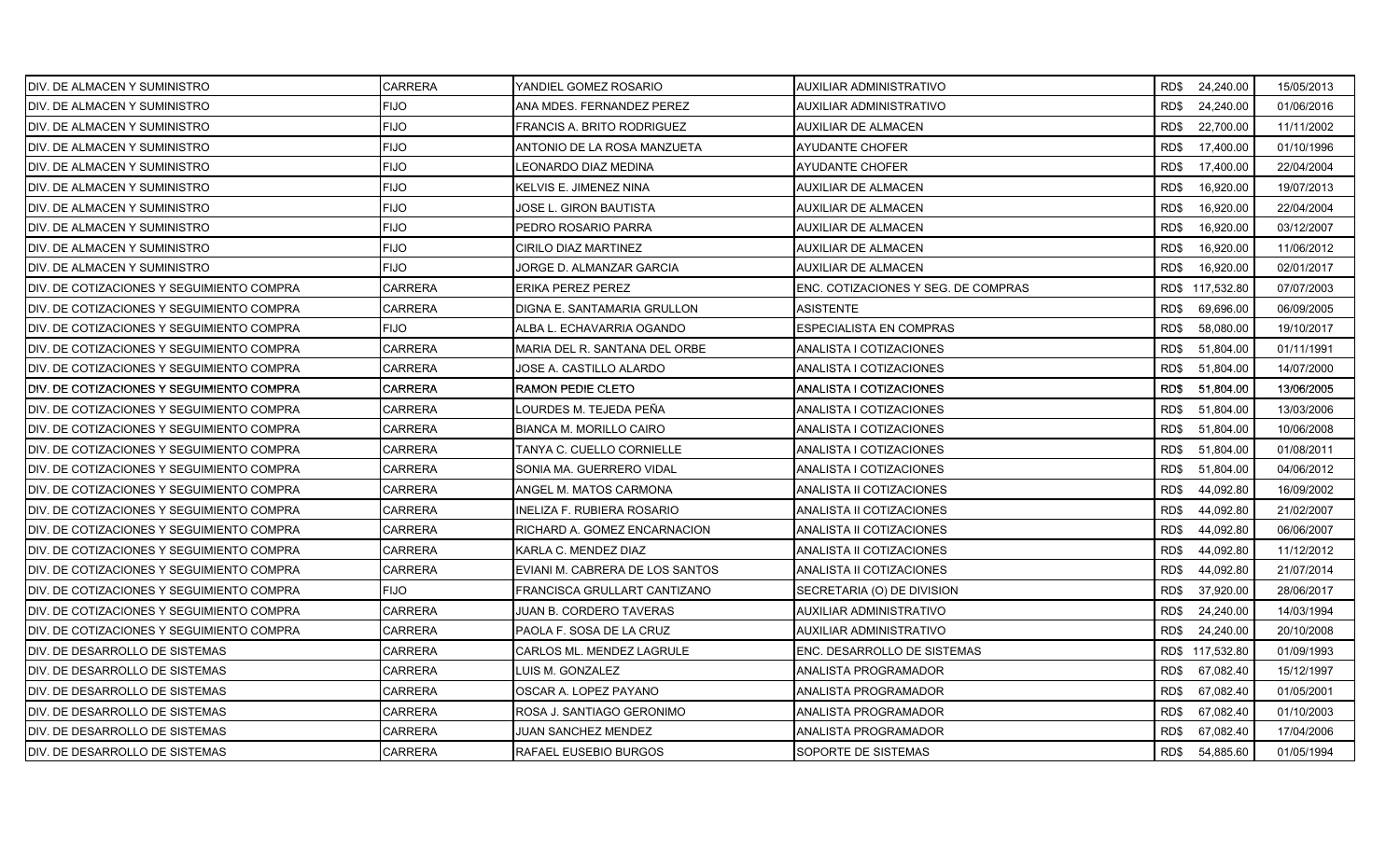| DIV. DE DESARROLLO DE SISTEMAS        | <b>CARRERA</b> | LUIS E. REYES UBRI               | SOPORTE DE SISTEMAS                      | RD\$ 54,885.60    |           | 02/08/1999 |
|---------------------------------------|----------------|----------------------------------|------------------------------------------|-------------------|-----------|------------|
| <b>DIV. DE DESARROLLO DE SISTEMAS</b> | CARRERA        | CIRIACO A. PICHARDO SANTANA      | SOPORTE DE SISTEMAS                      | RD\$              | 54,885.60 | 24/04/2007 |
| DIV. DE DESARROLLO DE SISTEMAS        | <b>CARRERA</b> | YUDELKA NUÑEZ PEREZ              | SOPORTE DE SISTEMAS                      | RD\$              | 54,885.60 | 21/07/2008 |
| DIV. DE ESTADISTICAS JUDICIALES       | <b>CARRERA</b> | RAMON ANT. MANZUETA CASTILLO     | ENC. ESTADISTICAS JUDICIALES             | RD\$ 117,532.80   |           | 16/06/2004 |
| DIV. DE ESTADISTICAS JUDICIALES       | <b>CARRERA</b> | JULIO C. PEÑA ANTIGUA            | COORDINADOR ESTADISTICAS JUDICIALES      | RD\$              | 69,696.00 | 01/10/1991 |
| DIV. DE ESTADISTICAS JUDICIALES       | FIJO           | JUAN G. AVILES QUEZADA           | ANALISTA ESTADISTICO                     | RD\$<br>51,804.00 |           | 05/03/2018 |
| DIV. DE ESTADISTICAS JUDICIALES       | <b>CARRERA</b> | OLGA I. ARBAJE DOMINGUEZ         | <b>REVISOR ESTADISTICO</b>               | RD\$<br>44,092.80 |           | 01/03/1989 |
| DIV. DE ESTADISTICAS JUDICIALES       | <b>CARRERA</b> | JUANA E. LANTIGUA CRUZ           | <b>REVISOR ESTADISTICO</b>               | RD\$              | 44,092.80 | 14/05/1988 |
| DIV. DE ESTADISTICAS JUDICIALES       | <b>CARRERA</b> | ANA M. GONZALEZ HERNANDEZ        | <b>REVISOR ESTADISTICO</b>               | RD\$<br>44,092.80 |           | 07/05/1996 |
| DIV. DE ESTADISTICAS JUDICIALES       | <b>CARRERA</b> | JHONNY ALMONTE REYNOSO           | <b>REVISOR ESTADISTICO</b>               | RD\$              | 44,092.80 | 05/06/1995 |
| DIV. DE ESTADISTICAS JUDICIALES       | CARRERA        | MANUEL R. MARTINEZ CALZADO       | <b>REVISOR ESTADISTICO</b>               | RD\$              | 44,092.80 | 01/03/1991 |
| DIV. DE ESTADISTICAS JUDICIALES       | CARRERA        | ALBERT R. ULERIO BONILLA         | AUXILIAR ESTADISTICO DEPARTAMENTAL       | RD\$              | 44,092.80 | 21/10/2002 |
| DIV. DE ESTADISTICAS JUDICIALES       | <b>CARRERA</b> | DARILIS E. ABREU                 | AUXILIAR ESTADISTICO DEPARTAMENTAL       | RD\$<br>44,092.80 |           | 17/11/2003 |
| DIV. DE ESTADISTICAS JUDICIALES       | <b>CARRERA</b> | IVELISSE ALT. PLASENCIA ALMONTE  | AUXILIAR ESTADISTICO DEPARTAMENTAL       | RD\$              | 44,092.80 | 01/06/2005 |
| DIV. DE ESTADISTICAS JUDICIALES       | <b>CARRERA</b> | HECTOR ML. CASTILLO PEÑA         | AUXILIAR ESTADISTICO DEPARTAMENTAL       | RD\$              | 44,092.80 | 02/01/2014 |
| DIV. DE ESTADISTICAS JUDICIALES       | <b>CARRERA</b> | YULEIDY RODRIGUEZ RAMIREZ        | AUXILIAR ESTADISTICO DEPARTAMENTAL       | RD\$              | 44,092.80 | 02/01/2014 |
| DIV. DE ESTADISTICAS JUDICIALES       | CARRERA        | AMABLE J. CASTILLO FELIZ         | AUXILIAR ESTADISTICO DEPARTAMENTAL       | RD\$              | 44,092.80 | 02/01/2014 |
| DIV. DE ESTADISTICAS JUDICIALES       | <b>FIJO</b>    | LUIS J. TAMAREZ BATISTA          | AUXILIAR ESTADISTICO DEPARTAMENTAL       | RD\$              | 44,092.80 | 02/01/2014 |
| DIV. DE ESTADISTICAS JUDICIALES       | <b>CARRERA</b> | NESTOR A. CASTILLO SALAS         | AUXILIAR ESTADISTICO DEPARTAMENTAL       | RD\$<br>44,092.80 |           | 02/01/2014 |
| DIV. DE ESTADISTICAS JUDICIALES       | CARRERA        | ALEXANDRA N. RUIZ CORDERO        | AUXILIAR ADMINISTRATIVO                  | RD\$<br>24,240.00 |           | 07/03/2011 |
| IDIV. DE ESTUDIOS DE RECURSOS HUMANOS | CARRERA        | ESPERANZA JAVIER ROJAS           | ENC. ESTUDIOS DE RECURSOS HUMANOS        | RD\$ 117,532.80   |           | 01/06/2001 |
| DIV. DE ESTUDIOS DE RECURSOS HUMANOS  | CARRERA        | NATHALIE MAHFOUD GUERRERO        | ASISTENTE ESTUDIOS DE RECURSOS HUMANOS   | 69,696.00<br>RD\$ |           | 17/04/2006 |
| DIV. DE ESTUDIOS DE RECURSOS HUMANOS  | CARRERA        | ELSA E. LEDESMA NOVAS            | ANALISTA I ESTUDIOS DE RECURSOS HUMANOS  | RD\$<br>51,804.00 |           | 08/01/2010 |
| DIV. DE ESTUDIOS DE RECURSOS HUMANOS  | <b>CARRERA</b> | TERESA E. DE LEON GARABITO       | ANALISTA II ESTUDIOS DE RECURSOS HUMANOS | RD\$              | 44,092.80 | 06/08/2009 |
| DIV. DE ESTUDIOS DE RECURSOS HUMANOS  | <b>CARRERA</b> | FERNANDO A. SEVERINO MOTA        | ANALISTA II ESTUDIOS DE RECURSOS HUMANOS | RD\$<br>44,092.80 |           | 08/04/2013 |
| DIV. DE ESTUDIOS DE RECURSOS HUMANOS  | <b>FIJO</b>    | JUAN J. CAMILO PUERTA            | ANALISTA II ESTUDIOS DE RECURSOS HUMANOS | RD\$              | 44,092.80 | 05/03/2014 |
| DIV. DE ESTUDIOS DE RECURSOS HUMANOS  | CARRERA        | ANA M. LAFONTAINE CASTRO         | SECRETARIA (O) DE DIVISION               | RD\$              | 37,920.00 | 01/05/2013 |
| DIV. DE EVALUACION DEL DESEMPEÑO      | <b>CARRERA</b> | LUZ M. MATA ROSARIO              | ENC. EVALUACION DEL DESEMPEÑO            | RD\$ 117,532.80   |           | 06/05/2002 |
| DIV. DE EVALUACION DEL DESEMPEÑO      | CARRERA        | ANDREA M. RODRIGUEZ COLON        | ASISTENTE JUD. EVALUACION DEL DESEMPEÑO  | RD\$              | 69,696.00 | 01/08/2002 |
| DIV. DE EVALUACION DEL DESEMPEÑO      | <b>CARRERA</b> | RAFAEL D. BORBON CABRERA         | ASISTENTE ADM. EVALUACION DEL DESEMPEÑO  | RD\$              | 69,696.00 | 02/05/2006 |
| DIV. DE EVALUACION DEL DESEMPEÑO      | <b>CARRERA</b> | <b>ENRIQUE HENRIQUEZ PEGUERO</b> | <b>ANALISTA I</b>                        | RD\$              | 67,082.40 | 30/01/2002 |
| DIV. DE EVALUACION DEL DESEMPEÑO      | CARRERA        | ANA J. BAUTISTA CAMARENA         | ANALISTA I EVALUACION DEL DESEMPEÑO      | RD\$<br>51,804.00 |           | 03/04/2000 |
| DIV. DE EVALUACION DEL DESEMPEÑO      | CARRERA        | CHRISTIAN R. RAMIREZ PICHARDO    | ANALISTA I ESTADISTICAS JUDICIALES       | RD\$<br>51,804.00 |           | 04/06/2003 |
| DIV. DE EVALUACION DEL DESEMPEÑO      | <b>CARRERA</b> | JERRY J. REYES ESPINO            | ANALISTA I EVALUACION DEL DESEMPEÑO      | RD\$<br>51,804.00 |           | 21/09/2005 |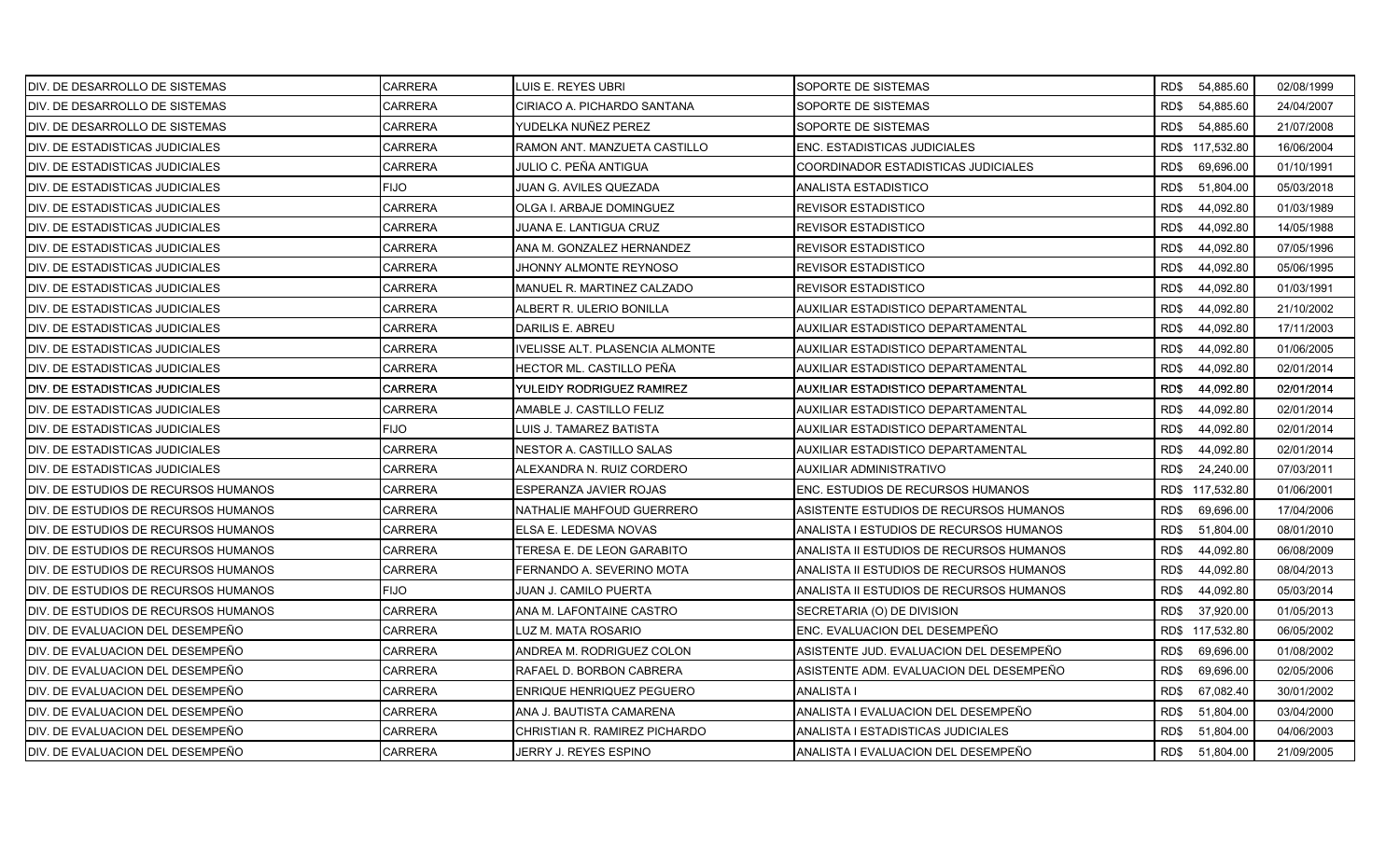| DIV. DE EVALUACION DEL DESEMPEÑO               | CARRERA        | WENDY M. ORTIZ BAEZ                | ANALISTA II DESARROLLO DE CAPITAL HUMANO | RD\$44,092.80     | 18/08/1998 |
|------------------------------------------------|----------------|------------------------------------|------------------------------------------|-------------------|------------|
| DIV. DE EVALUACION DEL DESEMPEÑO               | <b>CARRERA</b> | FIORDALISA ROSARIO BECO            | ANALISTA II EVALUACION DEL DESEMPEÑO     | RD\$<br>44,092.80 | 02/12/2002 |
| DIV. DE EVALUACION DEL DESEMPEÑO               | CARRERA        | YUHAIDY DEL C. REYNOSO GUILLEN     | ANALISTA II EVALUACION DEL DESEMPEÑO     | RD\$<br>44,092.80 | 18/04/2005 |
| IDIV. DE EVALUACION DEL DESEMPEÑO              | CARRERA        | RUKMINI R. CONCHA CASTILLO         | ANALISTA II EVALUACION DEL DESEMPEÑO     | RD\$<br>44,092.80 | 13/06/2006 |
| DIV. DE EVALUACION DEL DESEMPEÑO               | CARRERA        | GISELLE N. AÑEZ FERNANDEZ          | ANALISTA II EVALUACION DEL DESEMPEÑO     | RD\$<br>44,092.80 | 07/10/2013 |
| DIV. DE EVALUACION DEL DESEMPEÑO               | CARRERA        | MARIA I. DIAZ ARIZA                | SECRETARIA (O) DE DIVISION               | 37,920.00<br>RD\$ | 02/02/2005 |
| DIV. DE EVALUACION DEL DESEMPEÑO               | <b>FIJO</b>    | ALONDRA E. JOSE LOPEZ              | AUXILIAR ADMINISTRATIVO                  | RD\$<br>24,240.00 | 10/08/2016 |
| DIV. DE EVALUACION DEL DESEMPEÑO               | FIJO           | AMBAR J. FELIX MONTERO             | AUXILIAR ADMINISTRATIVO                  | RD\$<br>21,000.00 | 01/02/2018 |
| DIV. DE EVALUACION DEL DESEMPEÑO               | FIJO           | HOSNY V. BATISTA GARCIA            | AUXILIAR ADMINISTRATIVO                  | RD\$<br>20,604.00 | 07/03/2018 |
| DIV. DE FORMULACION PRESUPUESTARIA             | <b>CARRERA</b> | ANGELA M. FLORENTINO PEREZ         | ENC. FORMULACION PRESUPUESTARIA          | RD\$ 117,532.80   | 20/02/2002 |
| DIV. DE FORMULACION PRESUPUESTARIA             | CARRERA        | DAYSI MARTINEZ MARTINEZ            | ANALISTA JUNIOR FORM. PRESUPUESTARIA     | RD\$<br>51.804.00 | 27/04/2009 |
| DIV. DE FORMULACION PRESUPUESTARIA             | CARRERA        | MARINO A. PEREZ BAEZ               | ANALISTA JUNIOR FORM. PRESUPUESTARIA     | 51,804.00<br>RD\$ | 12/08/2013 |
| DIV. DE GENERO Y FAMILIA                       | CARRERA        | SIGEM ARBAJE SIDO                  | ENC. DE GENERO Y FAMILIA                 | RD\$ 117,532.80   | 20/06/2001 |
| DIV. DE GENERO Y FAMILIA                       | <b>CARRERA</b> | MILEDY PRINGLE DE LOS SANTOS       | ASISTENTE DE GENERO Y FAMILIA            | 69,696.00<br>RD\$ | 21/06/2006 |
| DIV. DE GENERO Y FAMILIA                       | CARRERA        | OLIVER A. ACOSTA PERALTA           | ANALISTA JURIDICO                        | RD\$<br>44,092.80 | 22/10/2012 |
| DIV. DE GENERO Y FAMILIA                       | <b>CARRERA</b> | EUNICE B. CATANO COMAS             | AUXILIAR ADMINISTRATIVO                  | RD\$ 24,240.00    | 04/10/2007 |
| IDIV. DE INFRAESTRUCTURA TECNOLOGICA           | CARRERA        | FEDERICO MARTE ROSA                | ENC. INFRAESTRUCTURA TECNOLOGICA         | RD\$ 117,532.80   | 15/02/2005 |
| DIV. DE INFRAESTRUCTURA TECNOLOGICA            | CARRERA        | FRANCISCO ALB. SANTANA ARCINIEGA   | ADMINISTRADOR DE BASE DE DATOS           | RD\$<br>67,082.40 | 21/04/2003 |
| DIV. DE INFRAESTRUCTURA TECNOLOGICA            | <b>CARRERA</b> | <b>GERALDO LIRANZO ENCARNACION</b> | ADMINISTRADOR DE RED                     | RD\$<br>67,082.40 | 12/01/2005 |
| <b>IDIV. DE INFRAESTRUCTURA TECNOLOGICA</b>    | <b>CARRERA</b> | PEDRO L. POLANCO MORILLO           | ADMINISTRADOR DE SERVIDORES              | RD\$<br>67,082.40 | 19/09/2017 |
| IDIV. DE INFRAESTRUCTURA TECNOLOGICA           | <b>CARRERA</b> | EDWARD DE LA CRUZ DIAZ             | SOPORTE RED                              | RD\$<br>48.894.00 | 01/02/2007 |
| DIV. DE INFRAESTRUCTURA Y COMUNICACIONES J.I.  | CARRERA        | EDUIN J. CIRIACO                   | ADMINISTRADOR DE REDES Y COMUNICACIONES  | RD\$<br>67,083.00 | 21/02/2007 |
| DIV. DE INFRAESTRUCTURA Y COMUNICACIONES J.I.  | <b>CARRERA</b> | GIOVANNY J. CUESTO JIMENEZ         | ADMINISTRADOR DE SERVIDORES              | RD\$<br>67,082.40 | 15/11/2010 |
| IDIV. DE INFRAESTRUCTURA Y COMUNICACIONES J.I. | <b>CARRERA</b> | JOSE A. GARCIA DE LOS SANTOS       | <b>WEB MASTER</b>                        | RD\$<br>54,885.60 | 01/03/2010 |
| DIV. DE INFRAESTRUCTURA Y COMUNICACIONES J.I.  | <b>FIJO</b>    | JUAN PABLO DUARTE VALERIO          | ANALISTA DE BASE DE DATOS                | RD\$<br>54,885.60 | 01/06/2018 |
| DIV. DE INFRAESTRUCTURA Y COMUNICACIONES J.I.  | <b>CARRERA</b> | JUAN C. MEJIA MATOS                | SOPORTE REDES                            | RD\$<br>48,894.00 | 08/10/2012 |
| DIV. DE INFRAESTRUCTURA Y COMUNICACIONES J.I.  | <b>FIJO</b>    | LUIS J. CASTILLO MEJIA             | SOPORTE REDES                            | RD\$<br>48,894.00 | 19/11/2012 |
| DIV. DE INFRAESTRUCTURA Y COMUNICACIONES J.I.  | <b>CARRERA</b> | RAMIRA ALT. VALDEZ                 | SOPORTE SERVIDORES                       | RD\$<br>48,894.00 | 03/02/2014 |
| DIV. DE JURISPRUDENCIA Y LEGISLACION           | CARRERA        | FLAVIA M. VILLEGAS BAEZ            | ENC. JURISPRUDENCIA Y LEGISLACION        | RD\$ 117,532.80   | 16/02/1998 |
| DIV. DE JURISPRUDENCIA Y LEGISLACION           | <b>CARRERA</b> | MARIA E. PEREZ ALMANZAR            | COORDINADOR JURISPRUDENCIA Y LEGISLACION | RD\$<br>69,696.00 | 15/01/2004 |
| DIV. DE JURISPRUDENCIA Y LEGISLACION           | <b>CARRERA</b> | ROGER A. VITTINI MINERVINO         | ANALISTA JURIDICO                        | RD\$<br>51,804.00 | 10/05/2005 |
| DIV. DE JURISPRUDENCIA Y LEGISLACION           | CARRERA        | YANNA M. RAMIREZ GOMEZ             | ANALISTA JURIDICO                        | RD\$<br>51,804.00 | 01/05/2013 |
| DIV. DE JURISPRUDENCIA Y LEGISLACION           | CARRERA        | NANCY M. MARTINEZ BADIA            | ANALISTA JURIDICO                        | RD\$<br>46,434.04 | 27/04/1982 |
| DIV. DE JURISPRUDENCIA Y LEGISLACION           | <b>FIJO</b>    | ALTAGRACIA JAVIER SEVERINO         | ANALISTA JURIDICO                        | RD\$<br>15,720.00 | 11/07/2016 |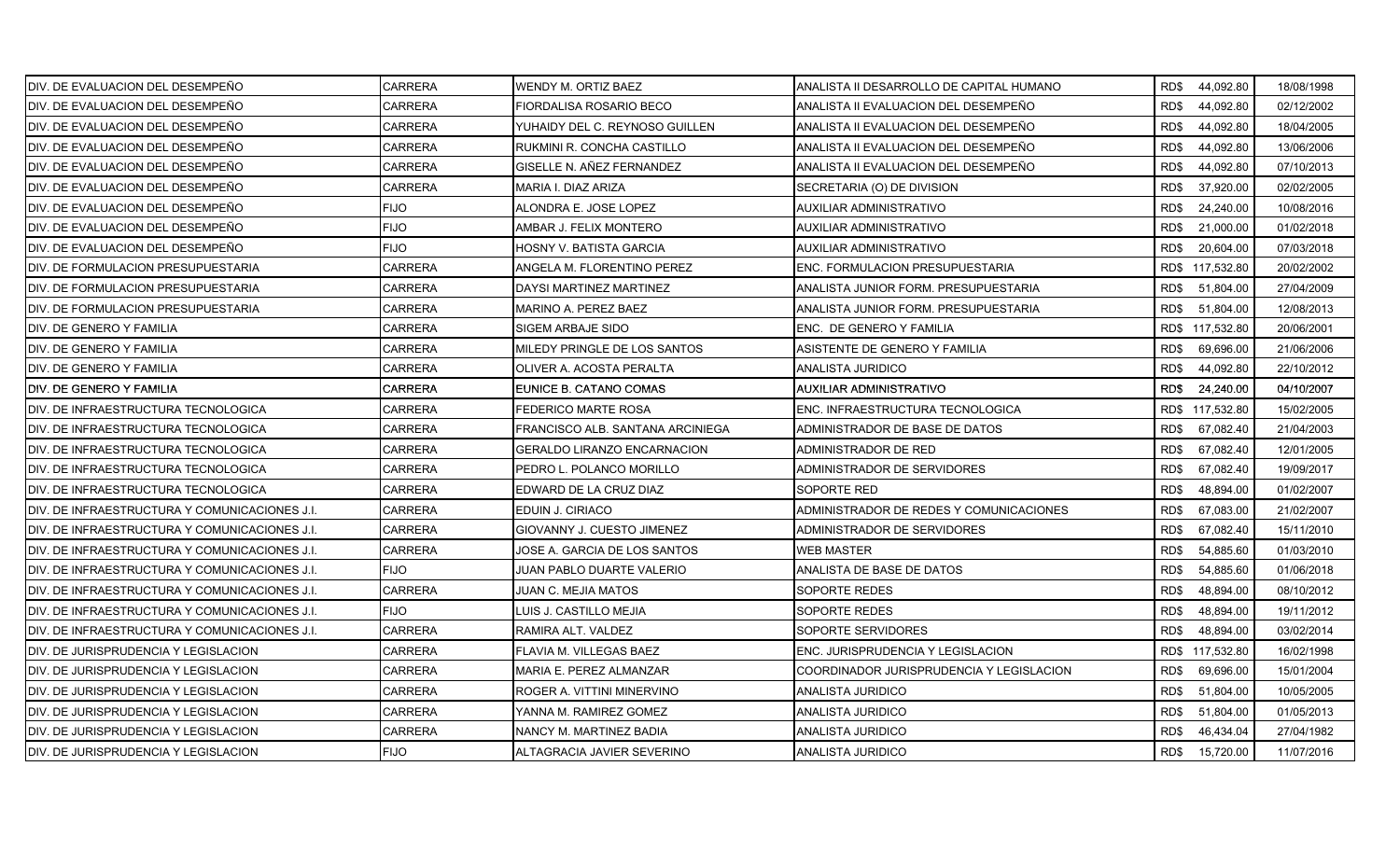| DIV. DE MANTENIMIENTO Y ACT. DE SISTEMAS       | CARRERA        | <b>FRANCISCO SANTANA MERCEDES</b>     | ENC. MANTENIMIENTO Y ACTUALIZACION DE SISTEMAS    | RD\$ 117,532.80   | 15/02/1989 |
|------------------------------------------------|----------------|---------------------------------------|---------------------------------------------------|-------------------|------------|
| DIV. DE MANTENIMIENTO Y ACT. DE SISTEMAS       | <b>CARRERA</b> | WILLIAM ANT. ARIAS DEL PRADO          | ANALISTA PROGRAMADOR                              | RD\$<br>67,082.40 | 19/04/2004 |
| DIV. DE MANTENIMIENTO Y ACT. DE SISTEMAS       | <b>CARRERA</b> | EURY MARTINEZ GARCIA                  | ANALISTA PROGRAMADOR                              | RD\$<br>67,082.40 | 23/06/2010 |
| DIV. DE MANTENIMIENTO Y ACT. DE SISTEMAS       | <b>CARRERA</b> | ANDERSON REYES RODRIGUEZ              | ANALISTA PROGRAMADOR                              | RD\$<br>67,082.40 | 22/10/2012 |
| DIV. DE MANTENIMIENTO Y ACT. DE SISTEMAS       | <b>CARRERA</b> | NARDA M. HICIANO PEREZ                | SOPORTE DE SISTEMAS                               | RD\$<br>64,864.00 | 01/07/1998 |
| DIV. DE MANTENIMIENTO Y ACT. DE SISTEMAS       | CARRERA        | CARLOS A. ENCARNACION QUEVEDO         | SOPORTE DE SISTEMAS                               | RD\$<br>54,885.60 | 01/11/1998 |
| DIV. DE MANTENIMIENTO Y ACT. DE SISTEMAS       | CARRERA        | ALEXIS ORTIZ ABREU                    | SOPORTE DE SISTEMAS                               | RD\$<br>54,885.60 | 01/03/2001 |
| DIV. DE MANTENIMIENTO Y ACT. DE SISTEMAS       | CARRERA        | JENNIFER M. DE LA ROSA MORENO         | SOPORTE DE SISTEMAS                               | RD\$<br>54,885.60 | 10/05/2004 |
| DIV. DE MANTENIMIENTO Y ACT. DE SISTEMAS       | <b>FIJO</b>    | OSCAR D. DIAZ RODRIGUEZ               | SOPORTE DE SISTEMAS                               | RD\$<br>54,885.60 | 01/08/2016 |
| DIV. DE NIÑEZ Y ADOLESCENCIA                   | CARRERA        | FLABIS M. SANCHEZ CARRASCO            | ENC. DE NIÑEZ Y ADOLESCENCIA                      | RD\$ 117,532.80   | 15/07/2004 |
| DIV. DE NIÑEZ Y ADOLESCENCIA                   | CARRERA        | SANTA ORTIZ MARTINEZ                  | ASISTENTE DE NIÑEZ Y ADOLESCENCIA                 | RD\$<br>69,696.00 | 10/06/2009 |
| DIV. DE NIÑEZ Y ADOLESCENCIA                   | CARRERA        | ROSA I. RODRIGUEZ ABREU               | AUXILIAR ADMINISTRATIVO                           | RD\$<br>24,240.00 | 14/07/2008 |
| DIV. DE NOMINAS                                | CARRERA        | <b>NOFRET PEREZ PEREZ</b>             | ASISTENTE DE NOMINA                               | RD\$<br>77,836.80 | 20/10/2008 |
| DIV. DE NOMINAS                                | <b>CARRERA</b> | RAFAEL S. PAULINO LUGO                | ASISTENTE DE NOMINA                               | RD\$<br>69,696.00 | 03/07/2006 |
| DIV. DE NOMINAS                                | CARRERA        | JESUS JAVIER SANTANA                  | ANALISTA I NOMINAS                                | RD\$<br>51,804.00 | 02/01/1996 |
| DIV. DE NOMINAS                                | CARRERA        | ALIDA Y. GARCIA SANCHEZ               | ANALISTA I NOMINAS                                | RD\$<br>51,804.00 | 12/04/2005 |
| DIV. DE NOMINAS                                | CARRERA        | VERONICA DURAN                        | ANALISTA I NOMINAS                                | RD\$<br>51,804.00 | 14/11/2005 |
| DIV. DE NOMINAS                                | <b>CARRERA</b> | CARLOS ML. BAEZ ARIAS                 | ANALISTA I NOMINAS                                | RD\$<br>51,804.00 | 01/06/2006 |
| DIV. DE NOMINAS                                | <b>CARRERA</b> | JOSE E. OSORIA VASQUEZ                | ANALISTA II NOMINAS                               | RD\$<br>44,092.80 | 17/09/2009 |
| DIV. DE NOMINAS                                | <b>FIJO</b>    | DAMARIS M. CAMINERO MEJIA             | ANALISTA I NOMINAS                                | RD\$<br>44,092.80 | 08/01/2013 |
| DIV. DE NOMINAS                                | CARRERA        | LAURA L. RICHARDSON JIMENEZ           | SECRETARIA (O) DE DIVISION                        | 37,920.00<br>RD\$ | 01/04/1999 |
| DIV. DE PROGRAMACION Y ANALISIS PRESUPUESTARIO | CARRERA        | MARIA A. HERNANDEZ BATISTA            | ENC. PROGRAMACION Y ANALISIS PRESUPUESTARIO       | RD\$ 117,532.80   | 01/07/1999 |
| DIV. DE PROGRAMACION Y ANALISIS PRESUPUESTARIO | <b>CARRERA</b> | LIBRADA ALT. JESUS TERRERO DE ROSARIO | COORDINADOR DE DIV. PROG. Y ANALISIS PRESUP.      | RD\$<br>69,696.00 | 02/04/2012 |
| DIV. DE PROGRAMACION Y ANALISIS PRESUPUESTARIO | CARRERA        | FERNANDO A. BURGOS ANDELIZ            | ANALISTA I PROGRAMACION Y ANAL. PRESUP.           | RD\$<br>51,804.00 | 01/01/1999 |
| DIV. DE PROGRAMACION Y ANALISIS PRESUPUESTARIO | <b>CARRERA</b> | JEANNETTE M. FERNANDEZ BAEZ           | ANALISTA I PROGRAMACION Y ANAL. PRESUP.           | RD\$<br>51,804.00 | 11/02/1998 |
| DIV. DE PROGRAMACION Y ANALISIS PRESUPUESTARIO | CARRERA        | RAFAELA RODRIGUEZ DURAN               | SECRETARIA (O) DE DIVISION                        | RD\$<br>37,920.00 | 04/10/2006 |
| DIV. DE PROGRAMAS Y PROYECTOS                  | CARRERA        | PABLO R. AQUINO FRIAS                 | ENC. PROGRAMAS Y PROYECTOS                        | RD\$ 117,532.80   | 20/06/2001 |
| DIV. DE PROGRAMAS Y PROYECTOS                  | <b>CARRERA</b> | IVAN DE JS. BAEZ MARMOLEJOS           | ANALISTA SENIOR PROGRAMAS Y PROYECTOS             | RD\$<br>67,082.40 | 03/11/2008 |
| DIV. DE PROGRAMAS Y PROYECTOS                  | CARRERA        | CLARY W. COMPRES RODRIGUEZ            | ANALISTA JUNIOR PROGRAMAS Y PROYECTOS             | RD\$<br>51,804.00 | 15/05/2006 |
| DIV. DE PROGRAMAS Y PROYECTOS                  | FIJO           | ROSIRIS SOLIS SUAREZ                  | ANALISTA JUNIOR PROGRAMAS Y PROYECTOS             | RD\$<br>51,804.00 | 19/02/2018 |
| DIV. DE PROGRAMAS Y PROYECTOS                  | <b>CARRERA</b> | EDUAR E. DE LOS SANTOS MEDINA         | AUXILIAR ADMINISTRATIVO                           | RD\$<br>24,240.00 | 29/07/2002 |
| DIV. DE PUBLICACIONES                          | CARRERA        | JOSELINE CUELLO SOTO                  | ENC. DE PUBLICACIONES                             | RD\$ 117,532.80   | 15/04/1996 |
| DIV. DE PUBLICACIONES                          | CARRERA        | JOSE M. PEREZ NERY                    | COORD. DE PUBLICACIONES IMPRESAS                  | RD\$<br>69,984.00 | 01/09/1997 |
| DIV. DE PUBLICACIONES                          | <b>CARRERA</b> | HERMINIA ALT. MARTINEZ MEJIA          | COORDINADOR DISTRIBUCION Y VENTA DE PUBLICACIONES | RD\$<br>67,082.40 | 05/01/2010 |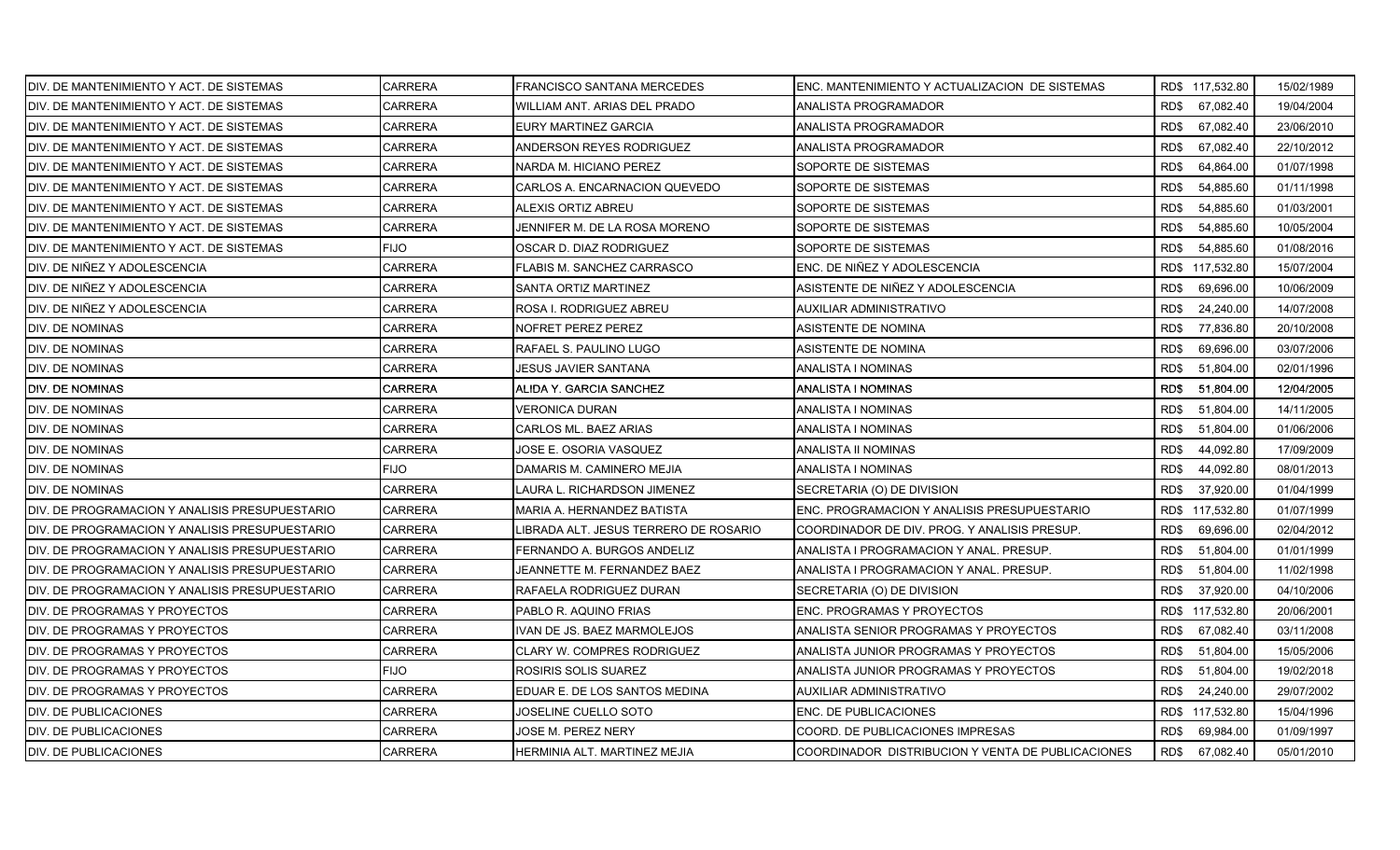| DIV. DE PUBLICACIONES                       | <b>CARRERA</b> | MIGUEL DE JS. PEÑA HERNANDEZ     | DISEÑADOR WEB                                        | RD\$<br>48,894.00 | 26/12/2007 |
|---------------------------------------------|----------------|----------------------------------|------------------------------------------------------|-------------------|------------|
| DIV. DE PUBLICACIONES                       | <b>CARRERA</b> | SABINA A. BELEN GUTIERREZ        | CORRECTOR DE ESTILO                                  | RD\$<br>48,894.00 | 18/06/2014 |
| DIV. DE PUBLICACIONES                       | <b>CARRERA</b> | MAYRA E. ARBAJE LEMBERT          | CORRECTOR (A) DE ESTILO                              | RD\$<br>46,434.04 | 08/02/1999 |
| DIV. DE PUBLICACIONES                       | <b>CARRERA</b> | <b>FRANCISCO E. SOTO ORTIZ</b>   | DISEÑADOR GRAFICO                                    | RD\$<br>44,092.80 | 01/09/2003 |
| DIV. DE PUBLICACIONES                       | CARRERA        | AMAURY ANT. SILVA NUÑEZ          | DISEÑADOR GRAFICO                                    | RD\$<br>44,092.80 | 22/11/2010 |
| DIV. DE PUBLICACIONES                       | CARRERA        | VICTOR J. VARGAS CASTAÑOS        | DIAGRAMADOR                                          | RD\$<br>39,992.40 | 01/02/2005 |
| DIV. DE PUBLICACIONES                       | <b>CARRERA</b> | MARCOS O. LOPEZ RODRIGUEZ        | AUXILIAR DE PUBLICACIONES                            | RD\$<br>29,580.00 | 25/05/2009 |
| DIV. DE PUBLICACIONES                       | <b>FIJO</b>    | SANTO PAYANO FIGUEROA            | AUXILIAR ADMINISTRATIVO                              | RD\$<br>24,240.00 | 01/02/1995 |
| DIV. DE PUBLICACIONES                       | <b>CARRERA</b> | FRANCISCO ALB. GUZMAN TIBURCIO   | AUXILIAR ADMINISTRATIVO                              | RD\$<br>24,240.00 | 26/11/2008 |
| DIV. DE PUBLICACIONES                       | <b>FIJO</b>    | RICARLOS ROMERO VASQUEZ          | <b>DIGITADOR</b>                                     | RD\$<br>24,240.00 | 12/03/2014 |
| DIV. DE PUBLICACIONES                       | <b>FIJO</b>    | CRISTIAM A. MEJIA ROJAS          | DIGITADOR                                            | RD\$<br>24,240.00 | 17/04/2017 |
| DIV. DE RECLUTAMIENTO Y SELECCION PERSONAL  | <b>CARRERA</b> | FRANLY V. REYES TEJADA           | ENC. RECLUTAMIENTO Y SELECCION DE PERSONAL           | RD\$ 117,532.80   | 08/03/2004 |
| DIV. DE RECLUTAMIENTO Y SELECCION PERSONAL  | <b>CARRERA</b> | ROSSY Y. MARTE ABREU             | ASISTENTE JUD. RECLUTAMIENTO Y SELECCIÓN DE PERSON   | 69,696.00<br>RD\$ | 11/02/2004 |
| DIV. DE RECLUTAMIENTO Y SELECCION PERSONAL  | <b>CARRERA</b> | ANGELA R. GONZALEZ LANDESTOY     | ANALISTA I RECLUTAMIENTO Y SELECCIÓN DE PERSONAL     | RD\$<br>54,885.60 | 22/03/2010 |
| DIV. DE RECLUTAMIENTO Y SELECCION PERSONAL  | CARRERA        | <b>GERMANIA F. SANTOS JAPA</b>   | ASISTENTE ADM. RECLUTAMIENTO Y SELECCIÓN DE PERSONAL | RD\$<br>51,804.00 | 01/05/2001 |
| DIV. DE RECLUTAMIENTO Y SELECCION PERSONAL  | <b>CARRERA</b> | MIRIAM G. ORTIZ PUJOLS           | ANALISTA I RECLUTAMIENTO Y SELECCIÓN DE PERSONAL     | RD\$<br>51,804.00 | 14/04/2010 |
| DIV. DE RECLUTAMIENTO Y SELECCION PERSONAL  | CARRERA        | NERVA N. WOSS VALERIO            | ANALISTA I RECLUTAMIENTO Y SELECCIÓN DE PERSONAL     | RD\$<br>51,804.00 | 03/05/2011 |
| DIV. DE RECLUTAMIENTO Y SELECCION PERSONAL  | CARRERA        | RUTH R. GUZMAN HERNANDEZ         | ANALISTA II RECLUTAMIENTO Y SELECCIÓN DE PERSONAL    | RD\$<br>44,092.80 | 01/11/1996 |
| DIV. DE RECLUTAMIENTO Y SELECCION PERSONAL  | <b>CARRERA</b> | YOGANDY G. GONZALEZ MEJIA        | ANALISTA II RECLUTAMIENTO Y SELECCIÓN DE PERSONAL    | RD\$<br>44,092.80 | 01/06/2004 |
| DIV. DE RECLUTAMIENTO Y SELECCION PERSONAL  | <b>CARRERA</b> | ERCIRA B. RAMIREZ ESPINOSA       | ANALISTA II RECLUTAMIENTO Y SELECCIÓN DE PERSONAL    | 44,092.80<br>RD\$ | 17/09/2008 |
| IDIV. DE RECLUTAMIENTO Y SELECCION PERSONAL | CARRERA        | JOSE J. RODRIGUEZ CUELLO         | ANALISTA II RECLUTAMIENTO Y SELECCIÓN DE PERSONAL    | 44,092.80<br>RD\$ | 23/05/2011 |
| DIV. DE RECLUTAMIENTO Y SELECCION PERSONAL  | CARRERA        | KARLA E. GARCIA LANTIGUA         | ANALISTA II RECLUTAMIENTO Y SELECCIÓN DE PERSONAL    | 44,092.80<br>RD\$ | 24/03/2014 |
| DIV. DE RECLUTAMIENTO Y SELECCION PERSONAL  | <b>FIJO</b>    | MILHTA FELIZ MORENO              | ANALISTA I RECLUTAMIENTO Y SELECCIÓN DE PERSONAL     | RD\$<br>44,092.80 | 15/08/2016 |
| DIV. DE RECLUTAMIENTO Y SELECCION PERSONAL  | <b>FIJO</b>    | ISABELLA K. CASCELLA DE LA CRUZ  | ANALISTA II RECLUTAMIENTO Y SELECCIÓN DE PERSONAL    | RD\$<br>44,092.80 | 10/08/2016 |
| DIV. DE RECLUTAMIENTO Y SELECCION PERSONAL  | <b>FIJO</b>    | <b>GLADYS LOPEZ GOMEZ</b>        | ANALISTA II RECLUTAMIENTO Y SELECCIÓN DE PERSONAL    | RD\$<br>37,920.00 | 13/01/2014 |
| DIV. DE RECLUTAMIENTO Y SELECCION PERSONAL  | <b>CARRERA</b> | VANESSA M. GENAO REYES           | ANALISTA II RECLUTAMIENTO Y SELECCIÓN DE PERSONAL    | RD\$<br>24,240.00 | 14/07/2008 |
| DIV. DE RECLUTAMIENTO Y SELECCION PERSONAL  | CARRERA        | RACHEL ALT. MORALES PAULINO      | ANALISTA II RECLUTAMIENTO Y SELECCIÓN DE PERSONAL    | RD\$<br>24,240.00 | 18/08/2008 |
| DIV. DE RECLUTAMIENTO Y SELECCION PERSONAL  | <b>FIJO</b>    | CLAUDIA J. PEGUERO CRUZ          | AUXILIAR ADMINISTRATIVO                              | RD\$<br>24,240.00 | 01/09/2014 |
| DIV. DE RECLUTAMIENTO Y SELECCION PERSONAL  | <b>FIJO</b>    | SIOMARA RUIZ BATISTA             | AUXILIAR ADMINISTRATIVO                              | RD\$<br>24,240.00 | 20/12/2017 |
| DIV. DE RECLUTAMIENTO Y SELECCION PERSONAL  | <b>FIJO</b>    | PENELOPE BOURDIERD ALVARADO      | AUXILIAR ADMINISTRATIVO                              | RD\$<br>24,240.00 | 24/08/2017 |
| DIV. DE RECLUTAMIENTO Y SELECCION PERSONAL  | <b>FIJO</b>    | <b>GINA I. PERALTA DIAZ</b>      | AUXILIAR ADMINISTRATIVO                              | RD\$<br>24,240.00 | 01/02/2018 |
| DIV. DE RECLUTAMIENTO Y SELECCION PERSONAL  | <b>FIJO</b>    | STARLING O. CONTRERAS DE LA ROSA | AUXILIAR ADMINISTRATIVO                              | RD\$<br>20,760.00 | 03/10/2016 |
| DIV. DE RECLUTAMIENTO Y SELECCION PERSONAL  | <b>FIJO</b>    | ISSY M. GOMEZ PEREZ              | RECEPCIONISTA                                        | RD\$<br>16,440.00 | 25/07/2017 |
| DIV. DE REGISTRO DE PERSONAL                | <b>CARRERA</b> | YUNIOR R. RAMOS BAEZ             | <b>ENC. REGISTRO DE PERSONAL</b>                     | RD\$ 117,532.80   | 04/10/2000 |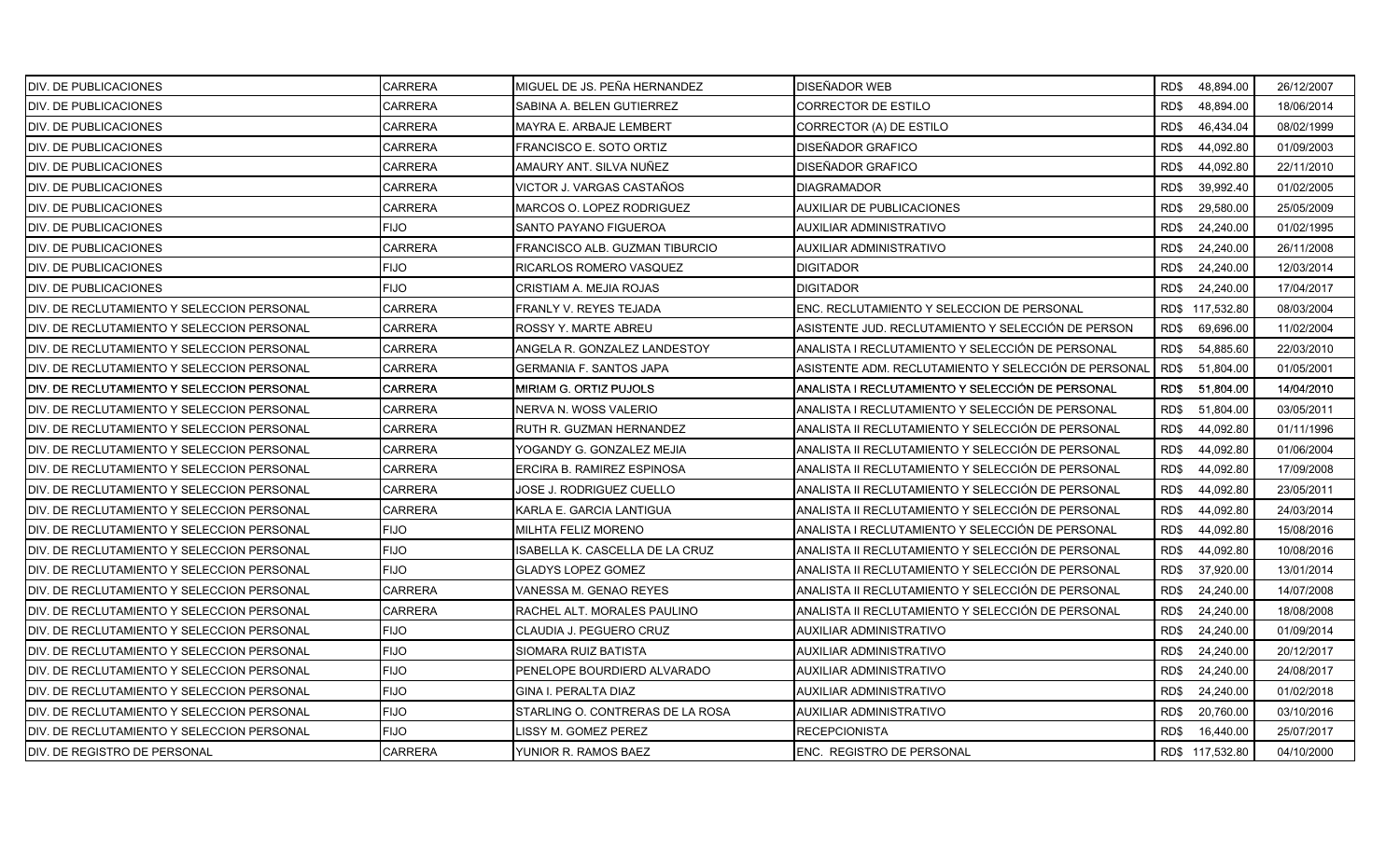| DIV. DE REGISTRO DE PERSONAL            | <b>CARRERA</b> | YOKASTA N. MEJIA DE LEON          | COORDINADOR(A) COMISION DISCIPLINARIA |      | RD\$ 97,944.00  | 06/12/1999 |
|-----------------------------------------|----------------|-----------------------------------|---------------------------------------|------|-----------------|------------|
| DIV. DE REGISTRO DE PERSONAL            | <b>CARRERA</b> | GINA M. GONZALEZ NUÑEZ            | ASISTENTE JUD. REGISTRO DE PERSONAL   | RD\$ | 69,696.00       | 12/09/2005 |
| DIV. DE REGISTRO DE PERSONAL            | <b>CARRERA</b> | ROSA A. GOMEZ BELTRE              | ASISTENTE ADM. REGISTRO DE PERSONAL   | RD\$ | 69,696.00       | 16/03/2009 |
| DIV. DE REGISTRO DE PERSONAL            | <b>CARRERA</b> | MILDRED H. HERASME PEREZ          | ANALISTA I REGISTRO DE PERSONAL       | RD\$ | 51,804.00       | 02/03/2005 |
| DIV. DE REGISTRO DE PERSONAL            | <b>CARRERA</b> | GEIDI D. RODRIGUEZ MATOS          | ANALISTA I REGISTRO DE PERSONAL       | RD\$ | 51,804.00       | 01/09/2005 |
| DIV. DE REGISTRO DE PERSONAL            | CARRERA        | JUANA A. PIMENTEL MATOS           | ANALISTA I REGISTRO DE PERSONAL       | RD\$ | 51,804.00       | 02/07/2007 |
| DIV. DE REGISTRO DE PERSONAL            | <b>CARRERA</b> | AMIS S. ANTIGUA SEPULVEDA         | ANALISTA I REGISTRO DE PERSONAL       | RD\$ | 51,804.00       | 01/12/2011 |
| DIV. DE REGISTRO DE PERSONAL            | <b>CARRERA</b> | WANDA M. NUÑEZ MARTINEZ           | ANALISTA II REGISTRO DE PERSONAL      | RD\$ | 44,092.80       | 07/07/2008 |
| DIV. DE REGISTRO DE PERSONAL            | <b>CARRERA</b> | <b>GABRIEL N. PEREZ SENA</b>      | ANALISTA II REGISTRO DE PERSONAL      | RD\$ | 44,092.80       | 15/04/2013 |
| DIV. DE REGISTRO DE PERSONAL            | <b>FIJO</b>    | HANDRA L. MERCEDES NUÑEZ          | ANALISTA II REGISTRO DE PERSONAL      | RD\$ | 44,092.80       | 11/04/2016 |
| DIV. DE REGISTRO DE PERSONAL            | <b>FIJO</b>    | ROSA A. SANCHEZ                   | ANALISTA II REGISTRO DE PERSONAL      | RD\$ | 44,092.80       | 23/05/2017 |
| DIV. DE REGISTRO DE PERSONAL            | <b>CARRERA</b> | GEORGINA M. LUGO PRESINAL DE READ | SUPERVISOR(A) DE CENTRO DE ACOPIO     | RD\$ | 42,657.60       | 01/03/2005 |
| DIV. DE REGISTRO DE PERSONAL            | <b>CARRERA</b> | ANGELICA V. MORETA BATISTA        | SECRETARIA (O) DE DIVISION            | RD\$ | 37,920.00       | 28/10/2015 |
| DIV. DE REGISTRO DE PERSONAL            | <b>CARRERA</b> | <b>CLARA COLON JAVIER</b>         | SUPERVISOR DE ARCHIVO                 | RD\$ | 29,580.00       | 01/10/1997 |
| DIV. DE REGISTRO DE PERSONAL            | CARRERA        | FRANCISCO MEDINA DE LA CRUZ       | AUXILIAR ADMINISTRATIVO               | RD\$ | 24,240.00       | 10/07/1992 |
| DIV. DE REGISTRO DE PERSONAL            | <b>FIJO</b>    | UIS R. ARNAUD DE LA CRUZ          | AUXILIAR ADMINISTRATIVO               | RD\$ | 24,240.00       | 04/08/2015 |
| DIV. DE REGISTRO DE PERSONAL            | CARRERA        | YASURY F. URBAEZ ALCANTARA        | AUXILIAR ADMINISTRATIVO               | RD\$ | 24,240.00       | 29/11/2007 |
| DIV. DE REGISTRO DE PERSONAL            | <b>CARRERA</b> | ANDY SALDIVAR SANCHEZ             | AUXILIAR ADMINISTRATIVO               | RD\$ | 24,240.00       | 23/05/2011 |
| DIV. DE REGISTRO DE PERSONAL            | <b>CARRERA</b> | CAROLIN M. LORA                   | AUXILIAR ADMINISTRATIVO               | RD\$ | 24,240.00       | 13/10/2014 |
| DIV. DE REGISTRO DE PERSONAL            | <b>CARRERA</b> | EMERSON I. QUEZADA TORRES         | AUXILIAR ADMINISTRATIVO               | RD\$ | 24,240.00       | 27/10/2014 |
| IDIV. DE REGISTRO DE PERSONAL           | <b>FIJO</b>    | CARMEN E. FAMILIA ALCANTARA       | AUXILIAR ADMINISTRATIVO               | RD\$ | 24,240.00       | 28/05/2015 |
| DIV. DE REGISTRO DE PERSONAL            | <b>FIJO</b>    | GERALD R. CUELLO TIBURCIO         | AUXILIAR ADMINISTRATIVO               | RD\$ | 24,240.00       | 04/04/2016 |
| DIV. DE REGISTRO DE PERSONAL            | <b>FIJO</b>    | ANA J. RIVAS CUEVAS               | AUXILIAR ADMINISTRATIVO               | RD\$ | 24,240.00       | 23/05/2017 |
| DIV. DE REGISTRO DE PERSONAL            | <b>FIJO</b>    | MELISSA E. GARABITOS PEGUERO      | AUXILIAR ADMINISTRATIVO               | RD\$ | 21,000.00       | 09/03/2015 |
| DIV. DE REGISTRO DE PERSONAL            | <b>FIJO</b>    | GABRIELA A. ASMAR DIAZ            | <b>RECEPCIONISTA</b>                  | RD\$ | 20,760.00       | 24/03/2014 |
| DIV. DE REGISTRO DE PERSONAL            | <b>CARRERA</b> | ANDERSON A. DE JESUS MORDAN       | <b>ARCHIVISTA</b>                     | RD\$ | 20,160.00       | 11/01/2010 |
| DIV. DE REGISTRO DE PERSONAL            | <b>FIJO</b>    | GILBERTO ML. BELLIARD RAMOS       | ARCHIVISTA                            | RD\$ | 20,160.00       | 10/02/2014 |
| DIV. DE RELACIONES PUBLICAS Y PROTOCOLO | <b>CARRERA</b> | MARLENE GUILLEN NAZARIO           | ENC. RELACIONES PUBLICAS Y PROTOCOLO  |      | RD\$ 117,532.80 | 12/02/1998 |
| DIV. DE RELACIONES PUBLICAS Y PROTOCOLO | <b>FIJO</b>    | SANTO A. ARIAS CORDERO            | SUPERVISOR DE SERVICIOS               | RD\$ | 50,000.00       | 02/02/2004 |
| DIV. DE RELACIONES PUBLICAS Y PROTOCOLO | <b>CARRERA</b> | JOSE R. CRUZ VELAZQUEZ            | ASIST. ADMINISTRATIVA                 | RD\$ | 48,894.00       | 14/02/2001 |
| DIV. DE RELACIONES PUBLICAS Y PROTOCOLO | <b>CARRERA</b> | ODELVIS VALDEZ LUNA               | ASIST. ADMINISTRATIVA (O)             | RD\$ | 48,894.00       | 26/01/2010 |
| DIV. DE RELACIONES PUBLICAS Y PROTOCOLO | CARRERA        | ARISSA M. JIMENEZ CASTILLO        | SECRETARIA (O) AUXILIAR III           | RD\$ | 44,092.80       | 24/06/2014 |
| DIV. DE RELACIONES PUBLICAS Y PROTOCOLO | <b>FIJO</b>    | FRANCISCA R. REYES GORIS          | CAMARERO I                            | RD\$ | 38,088.00       | 18/12/1989 |
| DIV. DE RELACIONES PUBLICAS Y PROTOCOLO | <b>FIJO</b>    | DIONICIA MESA MESA                | <b>CAMARERO I</b>                     | RD\$ | 38,088.00       | 02/09/1991 |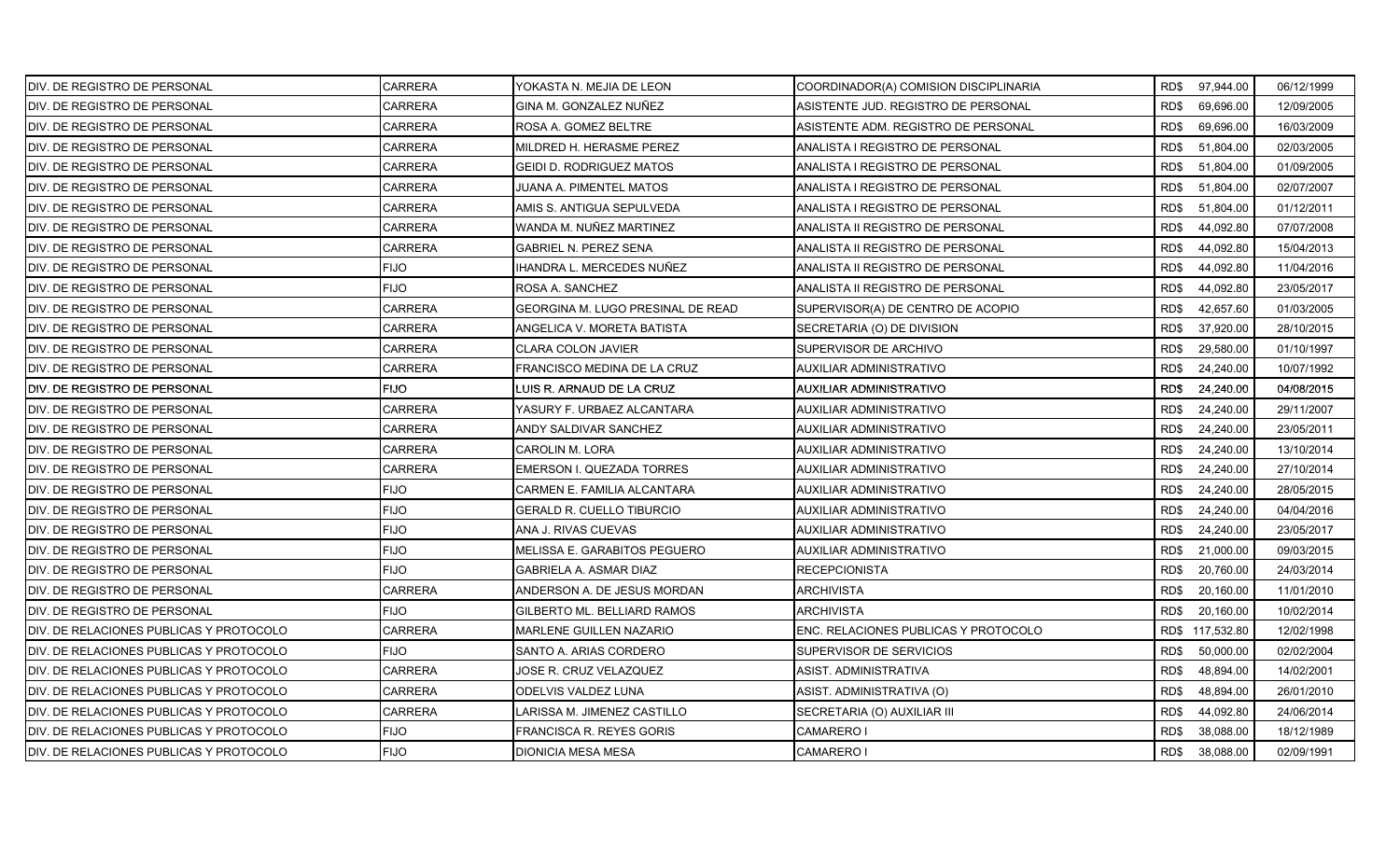| DIV. DE RELACIONES PUBLICAS Y PROTOCOLO | <b>FIJO</b>    | VICTOR E. JIMENEZ PADUA       | CAMARERO I                               | RD\$ 38,088.00    | 11/02/2002 |
|-----------------------------------------|----------------|-------------------------------|------------------------------------------|-------------------|------------|
| DIV. DE RELACIONES PUBLICAS Y PROTOCOLO | <b>FIJO</b>    | VICTOR ML. ALMONTE            | CAMARERO I                               | RD\$<br>38,088.00 | 02/01/2006 |
| DIV. DE RELACIONES PUBLICAS Y PROTOCOLO | <b>FIJO</b>    | SATURNINO SUERO SUERO         | <b>CAMARERO II</b>                       | RD\$<br>32,220.00 | 21/03/2005 |
| DIV. DE RELACIONES PUBLICAS Y PROTOCOLO | <b>FIJO</b>    | RAFAEL VEGA TAVAREZ           | <b>CAMARERO II</b>                       | RD\$<br>32,220.00 | 16/05/2012 |
| DIV. DE RELACIONES PUBLICAS Y PROTOCOLO | <b>FIJO</b>    | <b>ERNESTO R. VERAS GIL</b>   | CAMARERO II                              | RD\$<br>32,220.00 | 03/06/2014 |
| DIV. DE RELACIONES PUBLICAS Y PROTOCOLO | <b>CARRERA</b> | MARTA L. PEREZ GONZALEZ       | SECRETARIA (O) AUXILIAR III              | RD\$<br>32,160.00 | 03/04/2013 |
| DIV. DE RELACIONES PUBLICAS Y PROTOCOLO | <b>FIJO</b>    | MARIA DE LOS R. ALCANTARA     | <b>CAMARERO III</b>                      | 28,860.00<br>RD\$ | 01/06/1996 |
| DIV. DE RELACIONES PUBLICAS Y PROTOCOLO | <b>FIJO</b>    | RAMON A. MENDEZ RAMIREZ       | <b>CAMARERO III</b>                      | 28,860.00<br>RD\$ | 23/10/2017 |
| DIV. DE SEGUIMIENTO Y ADMINISTRACION    | CARRERA        | YRMA Y. DIAZ                  | ENC. SEGUIMIENTO Y ADMINISTRACION        | RD\$ 117,532.80   | 15/07/1998 |
| DIV. DE SEGUIMIENTO Y EVALUACION        | CARRERA        | CARLOS V. ZORRILLA GUZMAN     | ENC. SEGUIMIENTO Y EVALUACION            | RD\$ 117,532.80   | 21/04/2003 |
| DIV. DE SEGUIMIENTO Y EVALUACION        | CARRERA        | PAOLA N. REYES ROSADO         | ANALISTA SENIOR SEGUIMIENTO Y EVALUACION | RD\$<br>67,082.40 | 01/04/2013 |
| DIV. DE SEGURIDAD SOCIAL                | CARRERA        | EULALIA VASQUEZ NUÑEZ         | ENC. SEGURIDAD SOCIAL                    | RD\$ 117,532.80   | 18/09/1997 |
| DIV. DE SEGURIDAD SOCIAL                | CARRERA        | ANASTALIA MEJIA PEÑA          | COORDINADOR (A) DE SEGUROS Y BENEFICIOS  | RD\$<br>69,696.00 | 18/12/1989 |
| DIV. DE SEGURIDAD SOCIAL                | <b>CARRERA</b> | SARA G. CREALES MELO          | MEDICO DE SERVICIOS                      | RD\$<br>64,800.00 | 10/09/2012 |
| DIV. DE SEGURIDAD SOCIAL                | CARRERA        | LUIS A. VELOZ HERNANDEZ       | ANALISTA I PENSIONES Y JUBILACIONES      | RD\$<br>51,804.00 | 01/07/1998 |
| DIV. DE SEGURIDAD SOCIAL                | CARRERA        | JETTUIZ E. PIMENTEL PEGUERO   | ANALISTA I PENSIONES Y JUBILACIONES      | RD\$<br>51,804.00 | 21/02/1985 |
| DIV. DE SEGURIDAD SOCIAL                | CARRERA        | LIANA P. FELIZ GALAN          | ANALISTA I SEGURIDAD SOCIAL              | RD\$<br>51,804.00 | 01/09/2006 |
| DIV. DE SEGURIDAD SOCIAL                | <b>CARRERA</b> | <b>MARIBER BALBUENA</b>       | ANALISTA I CONTABILIDAD                  | RD\$<br>51,804.00 | 14/03/2013 |
| DIV. DE SEGURIDAD SOCIAL                | <b>CARRERA</b> | LUCITANIA DE LEON DEL CARMEN  | ANALISTA II SEGURIDAD SOCIAL             | RD\$<br>44,092.80 | 01/01/2010 |
| DIV. DE SEGURIDAD SOCIAL                | <b>CARRERA</b> | FRANCISCO ALB. SUBERO MATEO   | ANALISTA II CONTABILIDAD                 | RD\$<br>44,092.80 | 16/02/2011 |
| DIV. DE SEGURIDAD SOCIAL                | <b>CARRERA</b> | LIDIA CONTRERAS CASTILLO      | SECRETARIA (O) DE DIVISION               | 38,088.00<br>RD\$ | 12/04/2005 |
| DIV. DE SEGURIDAD SOCIAL                | FIJO.          | ALIX M. GONZALEZ DE PAREDES   | MEDICO PSICOLOGO                         | RD\$<br>36,000.00 | 19/06/2017 |
| DIV. DE SEGURIDAD SOCIAL                | CARRERA        | MAURO AQUINO JAVIER           | ANALISTA II SEGURIDAD SOCIAL             | RD\$<br>24,360.00 | 24/05/2005 |
| DIV. DE SEGURIDAD SOCIAL                | CARRERA        | MISTIEL E. LORA GUZMAN        | <b>ARCHIVISTA</b>                        | 20,160.00<br>RD\$ | 01/09/2006 |
| DIV. DE SEGURIDAD SOCIAL                | <b>FIJO</b>    | YONELKY MATA MARTINEZ         | ARCHIVISTA                               | RD\$<br>20,160.00 | 17/12/2012 |
| DIV. DE SISTEMAS J.I.                   | CARRERA        | MARCO A. RODRIGUEZ VARGAS     | ENCARGADO DE SISTEMAS JI                 | RD\$ 117,532.80   | 28/10/2013 |
| DIV. DE SISTEMAS J.I.                   | CARRERA        | ROSSY Y. MEDINA DE LOS SANTOS | ADMINISTRADOR DE SISTEMAS                | RD\$<br>77,836.80 | 10/01/2006 |
| DIV. DE SISTEMAS J.I.                   | <b>CARRERA</b> | VICTOR E. LUCIANO OVIEDO      | ADMINISTRADOR DE SISTEMAS                | RD\$<br>77,836.80 | 02/01/2006 |
| DIV. DE SISTEMAS J.I.                   | <b>CARRERA</b> | LOREN M. ROJAS NOLASCO        | ADMINISTRADOR DE SISTEMAS                | RD\$<br>77,836.80 | 21/02/2007 |
| DIV. DE SISTEMAS J.I.                   | CARRERA        | CHABELYS M. DE OLEO DIAZ      | ADMINISTRADOR DE SISTEMAS                | RD\$<br>77,836.80 | 06/12/2010 |
| DIV. DE SISTEMAS J.I.                   | <b>CARRERA</b> | JUAN L. MATOS ROJAS           | ADMINISTRADOR DE SISTEMAS                | RD\$<br>77,836.80 | 02/04/2012 |
| DIV. DE SISTEMAS J.I.                   | <b>FIJO</b>    | ROBERT L. SANZ SALDAÑA        | ANALISTA PROGRAMADOR                     | 67,082.40<br>RD\$ | 03/06/2013 |
| DIV. DE SISTEMAS J.I.                   | FIJO           | RAMON A. ZABALA MELENDEZ      | ADMINISTRADOR DE SISTEMAS                | RD\$<br>67,082.40 | 01/11/2016 |
| DIV. DE SISTEMAS J.I.                   | <b>FIJO</b>    | ANGEL A. MAÑON PIÑA           | <b>ANALISTA PROGRAMADOR</b>              | RD\$ 67,082.40    | 03/04/2017 |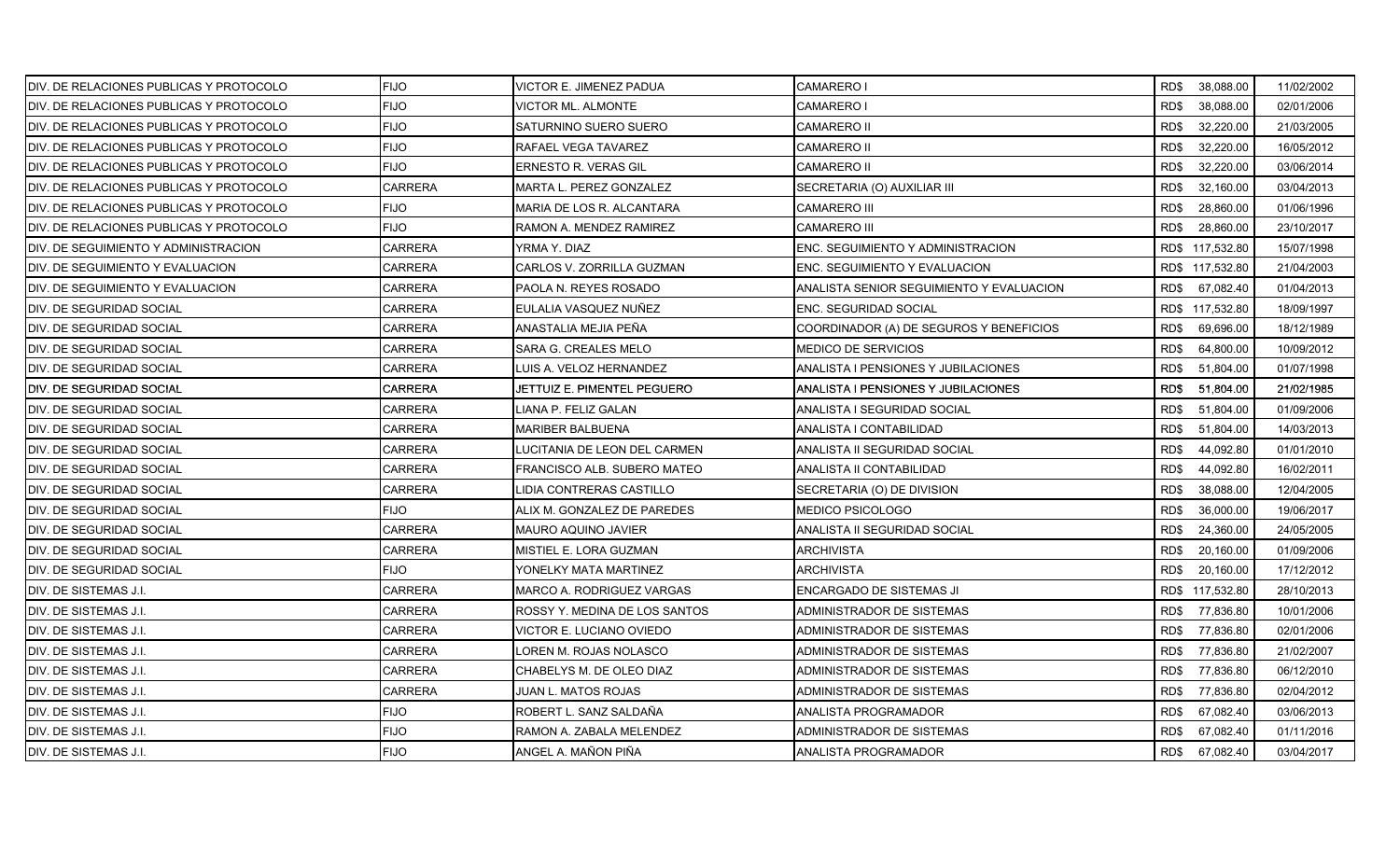| DIV. DE SISTEMAS J.I.                     | <b>FIJO</b>    | LUIS J. COLLADO                         | SOPORTE DE SISTEMAS                       | RD\$48,894.00     | 20/12/2012 |
|-------------------------------------------|----------------|-----------------------------------------|-------------------------------------------|-------------------|------------|
| DIV. DE SISTEMAS J.I.                     | <b>CARRERA</b> | FREDDY J. GARCIA PEREZ                  | SOPORTE DE SISTEMAS                       | RD\$<br>48,894.00 | 10/01/2006 |
| DIV. DE SISTEMAS J.I.                     | <b>CARRERA</b> | JOSEFINA A. MOJICA SANCHEZ              | SOPORTE DE SISTEMAS                       | RD\$<br>48,894.00 | 02/01/2006 |
| DIV. DE SISTEMAS J.I.                     | <b>CARRERA</b> | VICTOR ML. SANTOS TEJADA                | SOPORTE DE SISTEMAS                       | RD\$<br>48,894.00 | 21/02/2007 |
| DIV. DE SISTEMAS J.I.                     | <b>CARRERA</b> | JOSE O. HENRIQUEZ RODRIGUEZ             | SOPORTE DE SISTEMAS                       | RD\$<br>48,894.00 | 01/04/2013 |
| DIV. DE SISTEMAS Y PROCEDIMIENTOS         | CARRERA        | SARAH E. PEREZ MEDINA                   | ANALISTA SENIOR SISTEMAS Y PROCEDIMIENTOS | RD\$ 117,532.80   | 01/10/2003 |
| DIV. DE SISTEMAS Y PROCEDIMIENTOS         | CARRERA        | <b>GLADYS A. TORIBIO GUERRERO</b>       | ENC. SISTEMAS Y PROCEDIMIENTOS            | RD\$ 117,532.80   | 01/10/2006 |
| DIV. DE SISTEMAS Y PROCEDIMIENTOS         | CARRERA        | KATIUSKA E. DE CASTRO GIL               | ANALISTA SENIOR SISTEMAS Y PROCEDIMIENTOS | RD\$<br>67,082.40 | 01/12/1998 |
| DIV. DE SISTEMAS Y PROCEDIMIENTOS         | <b>CARRERA</b> | DARIO O. FERNANDEZ CONTRERAS            | ANALISTA SENIOR SISTEMAS Y PROCEDIMIENTOS | RD\$<br>67,082.40 | 16/03/2006 |
| <b>IDIV. DE SISTEMAS Y PROCEDIMIENTOS</b> | CARRERA        | ANA V. ARIAS ALMANZAR                   | ANALISTA SENIOR SISTEMAS Y PROCEDIMIENTOS | RD\$<br>67,082.40 | 13/07/2006 |
| DIV. DE SISTEMAS Y PROCEDIMIENTOS         | CARRERA        | MINORKA LLUBERES HERNANDEZ              | ANALISTA SENIOR SISTEMAS Y PROCEDIMIENTOS | RD\$<br>67,082.40 | 20/09/2010 |
| DIV. DE SISTEMAS Y PROCEDIMIENTOS         | CARRERA        | ISETTE CABRERA ALMANZAR                 | ANALISTA JUNIOR SISTEMAS Y PROCEDIMIENTOS | RD\$<br>51,804.00 | 01/10/2012 |
| DIV. DE SISTEMAS Y PROCEDIMIENTOS         | <b>CARRERA</b> | CARLOS R. SANCHEZ VOLQUEZ               | ANALISTA JUNIOR SISTEMAS Y PROCEDIMIENTOS | RD\$<br>51,804.00 | 13/01/2014 |
| DIV. DE SISTEMAS Y PROCEDIMIENTOS         | <b>CARRERA</b> | ELIANNE ALEJO ROSADO                    | AUXILIAR ADMINISTRATIVO                   | RD\$<br>24,240.00 | 18/08/2008 |
| DIV. DE SOPORTE TECNICO                   | <b>CARRERA</b> | ALBERTO L. LOPEZ JEREZ                  | <b>ENC. SOPORTE TECNICO</b>               | RD\$ 117,532.80   | 01/10/1992 |
| IDIV. DE SOPORTE TECNICO                  | <b>CARRERA</b> | JESSICA M. GONZALEZ REYES               | <b>SERVICIOS A USUARIOS</b>               | 48,894.00<br>RD\$ | 01/03/2002 |
| DIV. DE SOPORTE TECNICO                   | CARRERA        | MARIA ALT. LINARES PULINARIO DE MEDRANO | <b>SERVICIOS A USUARIOS</b>               | 42,657.60<br>RD\$ | 01/09/1992 |
| DIV. DE SOPORTE TECNICO                   | <b>CARRERA</b> | PANTALEON CORDERO CABRAL                | SOPORTE TECNICO I                         | RD\$<br>42,657.60 | 01/06/1994 |
| DIV. DE SOPORTE TECNICO                   | <b>CARRERA</b> | JUAN C. DIAZ ARIAS                      | SOPORTE TECNICO I                         | RD\$<br>42,657.60 | 01/09/2003 |
| DIV. DE SOPORTE TECNICO                   | <b>CARRERA</b> | JORGE ANT. LIRIANO LLUBERES             | SOPORTE TECNICO I                         | RD\$<br>42,657.60 | 01/08/2005 |
| DIV. DE SOPORTE TECNICO                   | <b>FIJO</b>    | BENJAMIN E. CABA VERAS                  | SOPORTE TECNICO I                         | 42,657.60<br>RD\$ | 20/02/2006 |
| DIV. DE SOPORTE TECNICO                   | <b>CARRERA</b> | JOSE ML. BAUTISTA CARMONA               | SOPORTE TECNICO I                         | RD\$<br>42,657.60 | 08/08/2006 |
| DIV. DE SOPORTE TECNICO                   | <b>FIJO</b>    | DANIEL T. ESQUEA BODDEN                 | SOPORTE TECNICO I                         | RD\$<br>42,657.60 | 20/02/2012 |
| DIV. DE SOPORTE TECNICO                   | <b>CARRERA</b> | FERNELIS GUZMAN HERASME                 | SOPORTE TECNICO II                        | 34,980.00<br>RD\$ | 18/02/2002 |
| DIV. DE SOPORTE TECNICO                   | <b>CARRERA</b> | EDWARD ANT. VASQUEZ RIVERA              | SOPORTE TECNICO II                        | RD\$<br>34,980.00 | 02/04/2007 |
| DIV. DE SOPORTE TECNICO                   | <b>CARRERA</b> | FEDERICO A. VARGAS BRENS                | SOPORTE TECNICO II                        | RD\$<br>34,980.00 | 06/11/2007 |
| DIV. DE SOPORTE TECNICO                   | CARRERA        | RICHARD A PEÑA RAMIREZ                  | SOPORTE TECNICO II                        | RD\$<br>34,980.00 | 27/05/2013 |
| DIV. DE SOPORTE TECNICO                   | <b>FIJO</b>    | LUIS J. BEEVERS BAEZ                    | SOPORTE TECNICO II                        | RD\$<br>34,980.00 | 03/03/2014 |
| DIV. DE SOPORTE TECNICO                   | <b>FIJO</b>    | ROSANNA CASTILLO ANGELES                | SOPORTE TECNICO II                        | RD\$<br>34,980.00 | 26/06/2014 |
| DIV. DE SOPORTE TECNICO                   | <b>FIJO</b>    | LONNIE E. VASQUEZ CUEVAS                | SOPORTE TECNICO II                        | RD\$<br>34,980.00 | 11/01/2017 |
| DIV. DE SOPORTE TECNICO                   | <b>FIJO</b>    | JEIDRI N. RAMIREZ SILVERIO              | SOPORTE TECNICO II                        | RD\$<br>34,980.00 | 07/07/2016 |
| DIV. DE SOPORTE TECNICO                   | CARRERA        | LUIS A. VARGAS DE LA CRUZ               | SOPORTE TECNICO II                        | RD\$<br>24,240.00 | 08/04/2013 |
| DIV. LEGAL                                | CARRERA        | MELISSA I. ALVAREZ PICHARDO             | ENC. LEGAL DGT                            | RD\$ 117,532.80   | 02/09/2002 |
| DIV. LEGAL                                | <b>CARRERA</b> | MAIRA S. SANTANA SALCIE                 | ABOGADO AYUDANTE SCJ                      | RD\$ 105,720.00   | 17/01/2000 |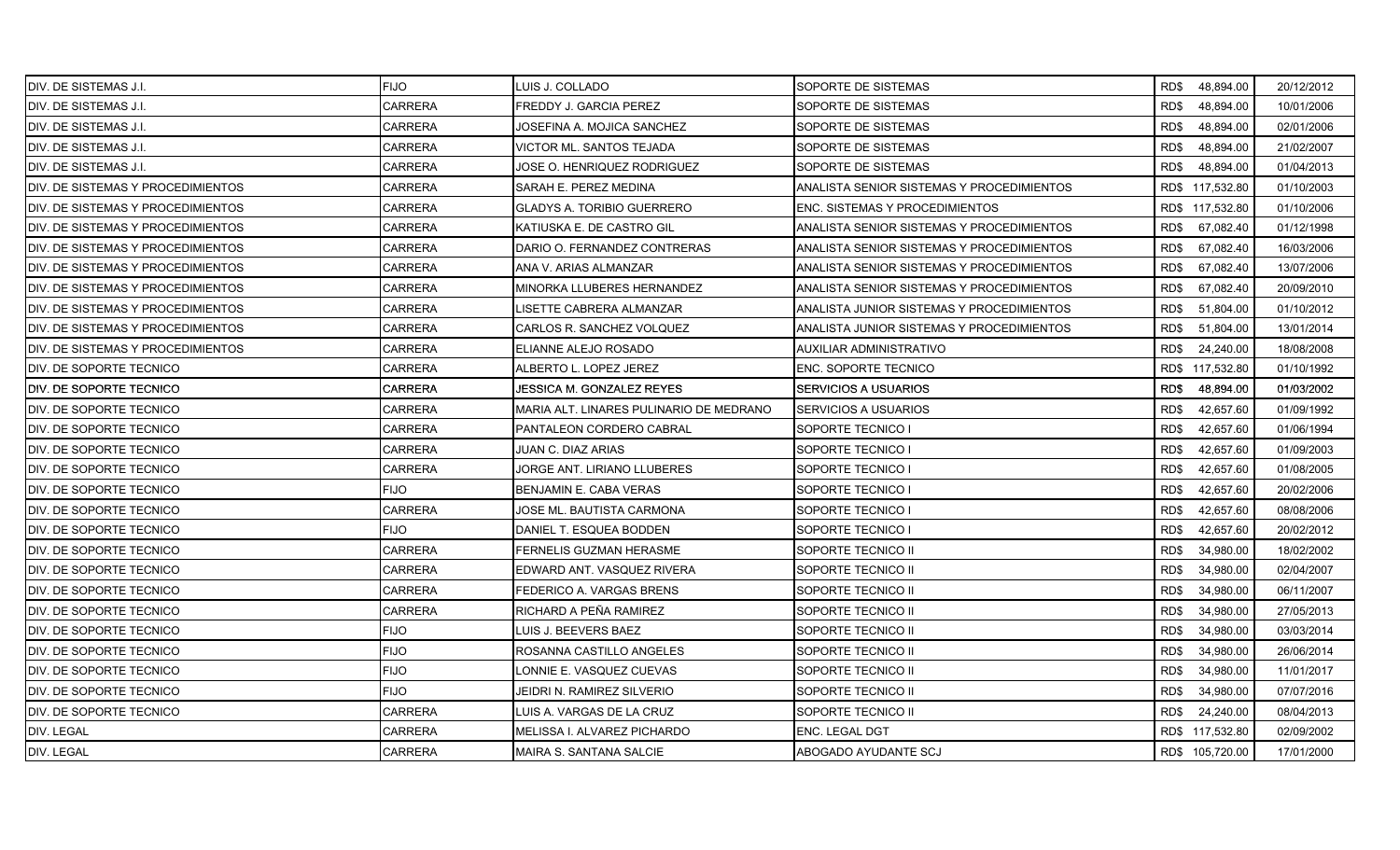| DIV. LEGAL                                         | <b>CARRERA</b> | AFIFE J. SANCHEZ TABAR      | ABOGADO AYUDANTE SCJ                  | RD\$ 105,720.00   | 24/04/2006 |
|----------------------------------------------------|----------------|-----------------------------|---------------------------------------|-------------------|------------|
| DIV. LEGAL                                         | <b>CARRERA</b> | ROSA M. REYNOSO ROBIOU      | ABOGADO AYUDANTE SCJ                  | RD\$ 105,720.00   | 14/11/2005 |
| DIV. LEGAL                                         | <b>CARRERA</b> | LAURA V. SUAZO VASQUEZ      | ABOGADO AYUDANTE SCJ                  | RD\$ 105,720.00   | 09/09/2011 |
| DIV. LEGAL                                         | <b>CARRERA</b> | PATRICIA JAUBERT ISA        | ABOGADO AYUDANTE SCJ                  | RD\$ 105,720.00   | 17/12/2012 |
| DIV. LEGAL                                         | <b>FIJO</b>    | LUZ D. DE JESUS HERRERA     | ABOGADO AYUDANTE SCJ                  | RD\$ 105,720.00   | 11/08/2014 |
| DIV. LEGAL                                         | <b>CARRERA</b> | RIGOBERTO LORENZO YBERT     | ABOGADO LITIGANTE                     | RD\$<br>69,696.00 | 21/02/2007 |
| DIV. LEGAL                                         | <b>CARRERA</b> | YAHAIRA T. MOREL VALDEZ     | SECRETARIA (O) DE DIVISION            | RD\$<br>37,920.00 | 17/04/2006 |
| DIV. LEGAL                                         | <b>FIJO</b>    | JOSE M. ALVINO CRUZ         | PARALEGAL                             | RD\$<br>24,240.00 | 09/04/2012 |
| DIVISION DE RECURSOS HUMANOS J.I.                  | <b>CARRERA</b> | LUZ Y. MUÑOZ DURAN          | ENC. DE RECURSOS HUMANOS J.I.         | RD\$ 117,532.80   | 22/04/2013 |
| DIVISION DE RECURSOS HUMANOS J.I.                  | <b>CARRERA</b> | CAROLINA CRUZ VALERIO       | ANALISTA II DE RECURSOS HUMANOS J.I.  | RD\$<br>44,092.80 | 03/12/2012 |
| DIVISION DE RECURSOS HUMANOS J.I.                  | <b>CARRERA</b> | KATHERINE MEJIA HERNANDEZ   | ANALISTA II DE RECURSOS HUMANOS J.I.  | 44,092.80<br>RD\$ | 03/12/2012 |
| DIVISION DE RECURSOS HUMANOS J.I.                  | <b>CARRERA</b> | PAMELA HERNANDEZ PEGUERO    | ANALISTA II DE RECURSOS HUMANOS J.I.  | RD\$<br>44,092.80 | 01/04/2009 |
| DIVISION DE RECURSOS HUMANOS J.I.                  | <b>FIJO</b>    | NEUROBY P. SOLORIN CASTILLO | AUXILIAR ADMINISTRATIVO               | RD\$<br>24,240.00 | 01/03/2016 |
| DOCUMENTACION Y BIBLIOTECAS                        | <b>CARRERA</b> | DILENIA M. LORENZO OVIEDO   | ENC. DOCUMENTACION Y BIBLIOTECA       | RD\$<br>89,812.80 | 28/11/2005 |
| DOCUMENTACION Y BIBLIOTECAS                        | <b>CARRERA</b> | BELKA R. VILLAR PEGUERO     | <b>BIBLIOTECARIO I</b>                | RD\$<br>54,885.60 | 26/12/2007 |
| DOCUMENTACION Y BIBLIOTECAS                        | <b>CARRERA</b> | CARLOS ML. ROSARIO          | DOCUMENTALISTA                        | 48,894.00<br>RD\$ | 26/09/2005 |
| DOCUMENTACION Y BIBLIOTECAS                        | <b>CARRERA</b> | RAFAEL MANCEBO QUERO        | CATALOGADOR                           | RD\$<br>33,120.00 | 01/09/1990 |
| DOCUMENTACION Y BIBLIOTECAS                        | <b>CARRERA</b> | YENNI AMADOR MARTE          | <b>REFERENCISTA</b>                   | RD\$<br>29,580.00 | 11/01/2005 |
| DPTO. ADMINISTRATIVO CORTE DE TRABAJO D.N.         | <b>CARRERA</b> | FANNY R. MEDINA RODRIGUEZ   | ENCARGADO(A) OFICINA ADMINISTRATIVA I | RD\$ 116,150.00   | 01/04/1998 |
| DPTO. ADMINISTRATIVO CORTE DE TRABAJO D.N.         | <b>CARRERA</b> | MYRNA L. CABRERA CASTILLO   | ENC. ALMACEN ADMVO.                   | RD\$<br>31,600.00 | 24/02/1988 |
| DPTO. ADMINISTRATIVO CORTE DE TRABAJO D.N.         | <b>FIJO</b>    | ROQUE A. CABRERA            | MENSAJERO INTERNO                     | RD\$<br>18,120.00 | 17/11/1998 |
| DPTO. ADMINISTRATIVO CORTE DE TRABAJO D.N.         | <b>CARRERA</b> | WILMAN DIAZ DIAZ            | SECRETARIA DEPTO. ADM.                | RD\$<br>18,120.00 | 01/04/2007 |
| DPTO. ADMINISTRATIVO CORTE DE TRABAJO D.N.         | <b>CARRERA</b> | BELKIS B. PEÑA PLACENCIA    | <b>TELEFONISTA</b>                    | RD\$<br>17,784.00 | 01/06/1995 |
| DPTO. ADMINISTRATIVO CORTE DE TRABAJO D.N.         | <b>FIJO</b>    | NOEL A. FELIX OLIVO         | MENSAJERO EXTERNO                     | 16,920.00<br>RD\$ | 03/10/2016 |
| DPTO. ADMINISTRATIVO CORTE DE TRABAJO D.N.         | <b>FIJO</b>    | ROSANNA REYES NIVAR         | CONSERJE                              | RD\$<br>14,160.00 | 19/02/2018 |
| DPTO. ADMINISTRATIVO CORTE DE TRABAJO D.N.         | <b>FIJO</b>    | ANA D. MARTINEZ MARTINEZ    | CONSERJE                              | 12,444.00<br>RD\$ | 03/01/2005 |
| DPTO. ADMINISTRATIVO CORTE DE TRABAJO D.N.         | <b>FIJO</b>    | YOESLI F. MORILLO MERCEDES  | MENSAJERO INTERNO                     | RD\$<br>12,444.00 | 19/05/2014 |
| DPTO. ADMINISTRATIVO CORTE DE TRABAJO D.N.         | <b>FIJO</b>    | RAFAEL H. DE LA ROSA MEJIA  | MENSAJERO INTERNO                     | RD\$<br>12,444.00 | 19/02/2018 |
| DPTO. ADMINISTRATIVO CORTE DE TRABAJO D.N.         | <b>FIJO</b>    | MARTINA VASQUEZ SANTANA     | <b>CONSERJE</b>                       | RD\$<br>10,577.40 | 03/04/2018 |
| DPTO. ADMINISTRATIVO JDOS. DE PAZ DE LA 2DA. CIRC. | <b>FIJO</b>    | FRANCISCO F. SOTO CASTILLO  | MENSAJERO EXTERNO                     | RD\$<br>18,120.00 | 01/11/1998 |
| DPTO. ADMINISTRATIVO JDOS. DE PAZ DE LA 2DA. CIRC. | <b>FIJO</b>    | MIGUEL E. VALDEZ JAQUEZ     | VIGILANTE                             | RD\$<br>13,800.00 | 29/03/2006 |
| DPTO. ADMINISTRATIVO JDOS. DE PAZ DE LA 2DA. CIRC. | <b>FIJO</b>    | NIEVES FIGUEREO ESPINOSA    | CONSERJE                              | 12,444.00<br>RD\$ | 01/05/1999 |
| DPTO. ADMINISTRATIVO JDOS. DE PAZ DE LA 2DA. CIRC. | <b>FIJO</b>    | JOCELYN ROSARIO             | CONSERJE                              | RD\$<br>12,444.00 | 25/02/2014 |
| DPTO, ADMINISTRATIVO JDOS, DE PAZ DE LA 2DA, CIRC. | <b>FIJO</b>    | ANA S. TERRERO GARO         | CONSERJE                              | 12,444.00<br>RD\$ | 15/01/2018 |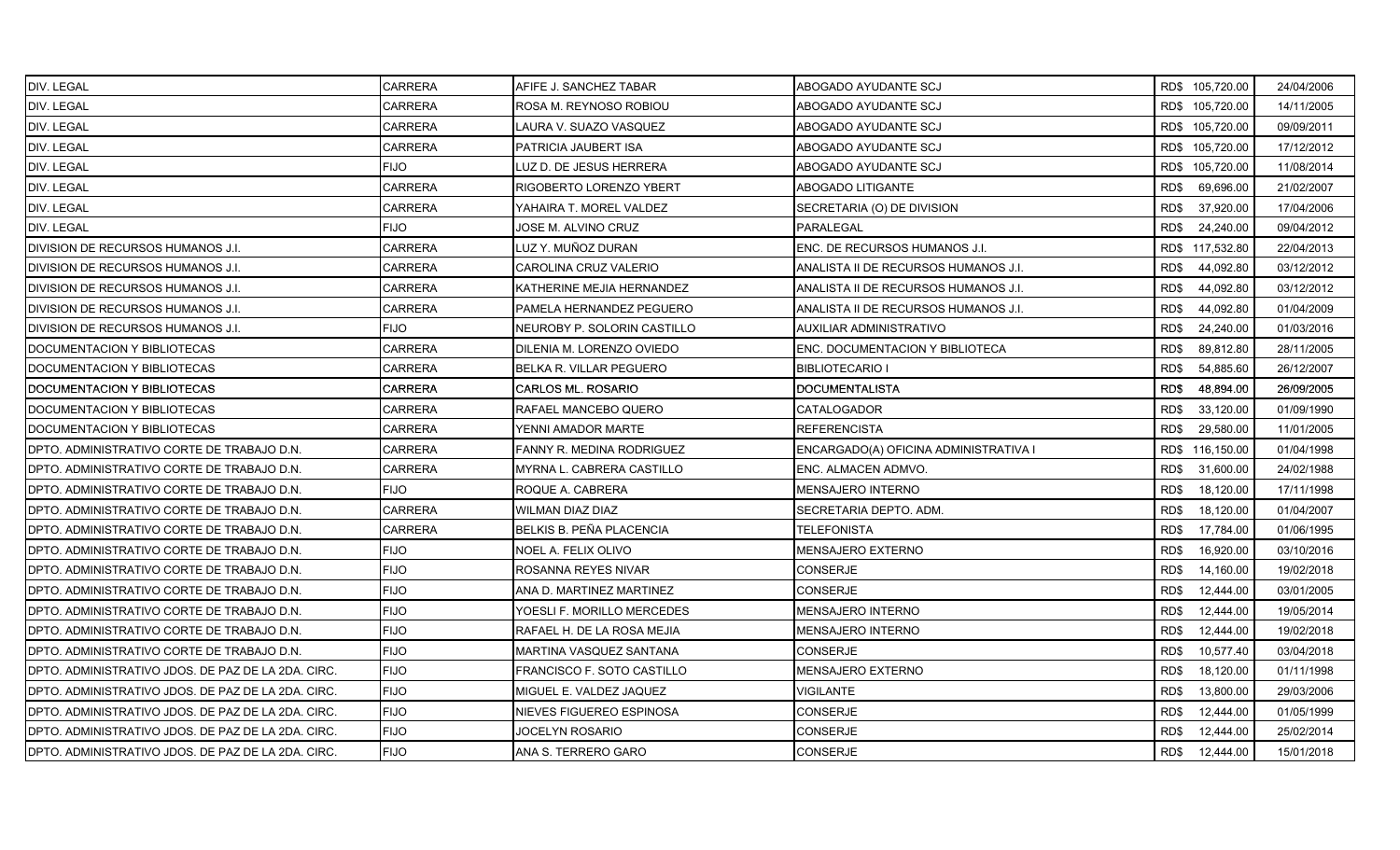| DPTO. ADMINISTRATIVO JDOS. DE TRABAJO     | <b>CARRERA</b> | RAMON ANT. LOPEZ MEJIA              | ENCARGADO(A) OFICINA ADMINISTRATIVA I |      | RD\$ 67,082.40 | 10/12/2012 |
|-------------------------------------------|----------------|-------------------------------------|---------------------------------------|------|----------------|------------|
| IDPTO. ADMINISTRATIVO JDOS. DE TRABAJO    | <b>CARRERA</b> | <b>IBELISE DEL C. RAMIREZ PEREZ</b> | SECRETARIA DEPTO. ADM.                | RD\$ | 32,895.00      | 08/05/1998 |
| DPTO. ADMINISTRATIVO JDOS. DE TRABAJO     | <b>FIJO</b>    | NICASIO DE JS. REYES SANTANA        | <b>MENSAJERO EXTERNO</b>              | RD\$ | 18,120.00      | 01/10/1993 |
| DPTO. ADMINISTRATIVO JDOS. DE TRABAJO     | <b>FIJO</b>    | MIGUEL GARCIA                       | MENSAJERO EXTERNO                     | RD\$ | 18,120.00      | 01/03/1997 |
| DPTO. ADMINISTRATIVO JDOS. DE TRABAJO     | <b>FIJO</b>    | <b>BEATICO MORETA</b>               | MAYORDOMO II                          | RD\$ | 18,120.00      | 22/04/2004 |
| DPTO. ADMINISTRATIVO JDOS. DE TRABAJO     | <b>FIJO</b>    | PEDRO DE LEON                       | AUXILIAR DE ALMACEN                   | RD\$ | 16,440.00      | 01/03/1999 |
| DPTO. ADMINISTRATIVO JDOS. DE TRABAJO     | <b>CARRERA</b> | NERYS OGANDO MONTERO                | RECEPCIONISTA                         | RD\$ | 16,440.00      | 28/03/2005 |
| DPTO. ADMINISTRATIVO JDOS. DE TRABAJO     | <b>FIJO</b>    | CRUZ N. DE LOS SANTOS VELAZQUEZ     | <b>CONSERJE</b>                       | RD\$ | 14,160.00      | 01/03/1996 |
| DPTO. ADMINISTRATIVO JDOS. DE TRABAJO     | <b>FIJO</b>    | <b>JULIO CUEVAS</b>                 | VIGILANTE                             | RD\$ | 13,800.00      | 06/09/1999 |
| IDPTO. ADMINISTRATIVO JDOS. DE TRABAJO    | <b>FIJO</b>    | FELIX C. LORA                       | <b>VIGILANTE</b>                      | RD\$ | 13,800.00      | 01/09/2000 |
| DPTO. ADMINISTRATIVO JDOS. DE TRABAJO     | <b>FIJO</b>    | YNOCENCIA ALCANTARA FIGUEROA        | CONSERJE                              | RD\$ | 12,444.00      | 01/10/1993 |
| DPTO. ADMINISTRATIVO JDOS. DE TRABAJO     | <b>FIJO</b>    | DAMARIS LAURENT OLIVERO             | CONSERJE                              | RD\$ | 12,444.00      | 01/05/1995 |
| DPTO. ADMINISTRATIVO JDOS. DE TRABAJO     | <b>FIJO</b>    | YUDELKA OGANDO                      | MENSAJERO INTERNO                     | RD\$ | 12,444.00      | 19/03/2001 |
| DPTO. ADMINISTRATIVO JDOS. DE TRABAJO     | <b>FIJO</b>    | JEANNY ROSARIO                      | CONSERJE                              | RD\$ | 12,444.00      | 05/06/2001 |
| DPTO. ADMINISTRATIVO JDOS. DE TRABAJO     | <b>FIJO</b>    | <b>JESUS M. MARTINEZ PORTES</b>     | MENSAJERO INTERNO                     | RD\$ | 12,444.00      | 13/07/2017 |
| DPTO. ADMINISTRATIVO JDOS. DE TRABAJO     | <b>FIJO</b>    | DOMINGA FIGUEROA GUTIERREZ          | CONSERJE                              | RD\$ | 12.444.00      | 04/12/2017 |
| DPTO. ADMINISTRATIVO JDOS. DE TRANS. D.N. | <b>FIJO</b>    | NAYKIS R. MONEGRO VASQUEZ           | MENSAJERO EXTERNO                     | RD\$ | 18,120.00      | 01/07/1998 |
| DPTO. ADMINISTRATIVO JDOS. DE TRANS. D.N. | <b>CARRERA</b> | <b>GRISEL PEREZ OZUNA</b>           | ASISTENTE DPTO ADMVO.                 | RD\$ | 18,120.00      | 15/01/2003 |
| DPTO. ADMINISTRATIVO JDOS. DE TRANS. D.N. | <b>FIJO</b>    | JORGELIN JIMENEZ PINEDA             | <b>MAYORDOMO II</b>                   | RD\$ | 18,120.00      | 24/04/2017 |
| DPTO. ADMINISTRATIVO JDOS. DE TRANS. D.N. | <b>CARRERA</b> | RHINA MONTILLA BRITO                | AUXILIAR ADMINISTRATIVO               | RD\$ | 16,440.00      | 16/04/2015 |
| DPTO. ADMINISTRATIVO JDOS. DE TRANS. D.N. | <b>FIJO</b>    | FRANCISCO J. FABIAN FAMILIA         | VIGILANTE                             | RD\$ | 12,780.00      | 30/09/2016 |
| DPTO. ADMINISTRATIVO JDOS. DE TRANS. D.N. | <b>FIJO</b>    | EMILIA VELOZ ROSARIO                | CONSERJE                              | RD\$ | 12,444.00      | 08/10/1996 |
| DPTO. ADMINISTRATIVO JDOS. DE TRANS. D.N. | <b>FIJO</b>    | PITER J. GUILLEN HERNANDEZ          | MENSAJERO INTERNO                     | RD\$ | 12,444.00      | 19/06/2006 |
| DPTO. ADMINISTRATIVO JDOS. DE TRANS. D.N. | <b>FIJO</b>    | CARMEN CARABALLO FELIZ              | <b>CONSERJE</b>                       | RD\$ | 12,444.00      | 27/11/2001 |
| DPTO. ADMINISTRATIVO N.N.A. D.N.          | <b>CARRERA</b> | EDWARD ARIAS RAMIREZ                | ENCARGADO(A) OFICINA ADMINISTRATIVA I | RD\$ | 45,600.00      | 09/04/2012 |
| DPTO. ADMINISTRATIVO N.N.A. D.N.          | <b>FIJO</b>    | ESEQUIEL PIÑA LARA                  | MENSAJERO EXTERNO                     | RD\$ | 18,120.00      | 28/01/2016 |
| DPTO. ADMINISTRATIVO N.N.A. D.N.          | <b>CARRERA</b> | JOSEFINA BURGOS FAJARDO             | TELEFONISTA                           | RD\$ | 17,784.00      | 18/10/2004 |
| IDPTO. ADMINISTRATIVO N.N.A. D.N.         | <b>FIJO</b>    | CAROLINA L. CEPEDA GONZALEZ         | AUXILIAR ADMINISTRATIVO               | RD\$ | 16,440.00      | 03/07/2017 |
| DPTO. ADMINISTRATIVO N.N.A. D.N.          | <b>FIJO</b>    | <b>MARCELO MILIANO LOPEZ</b>        | <b>MAYORDOMO III</b>                  | RD\$ | 15,840.00      | 23/03/2009 |
| IDPTO. ADMINISTRATIVO N.N.A. D.N.         | <b>FIJO</b>    | JOSE R. GONZALEZ GONZALEZ           | VIGILANTE                             | RD\$ | 13,800.00      | 06/09/1999 |
| DPTO. ADMINISTRATIVO N.N.A. D.N.          | <b>FIJO</b>    | RAMONA DE LA CRUZ SANTOS            | <b>CONSERJE</b>                       | RD\$ | 12,444.00      | 10/03/2009 |
| DPTO. ADMINISTRATIVO N.N.A. D.N.          | <b>FIJO</b>    | YISSETTE JAVIER DE LEON             | CONSERJE                              | RD\$ | 12,444.00      | 01/05/2013 |
| DPTO. ADMINISTRATIVO N.N.A. D.N.          | <b>FIJO</b>    | <b>IRCANIA LEMOS</b>                | CONSERJE                              | RD\$ | 12,444.00      | 02/12/2013 |
| DPTO. ADMINISTRATIVO N.N.A. D.N.          | <b>FIJO</b>    | PATRICIA GARCIA DIAZ                | <b>CONSERJE</b>                       | RD\$ | 12,444.00      | 09/10/2017 |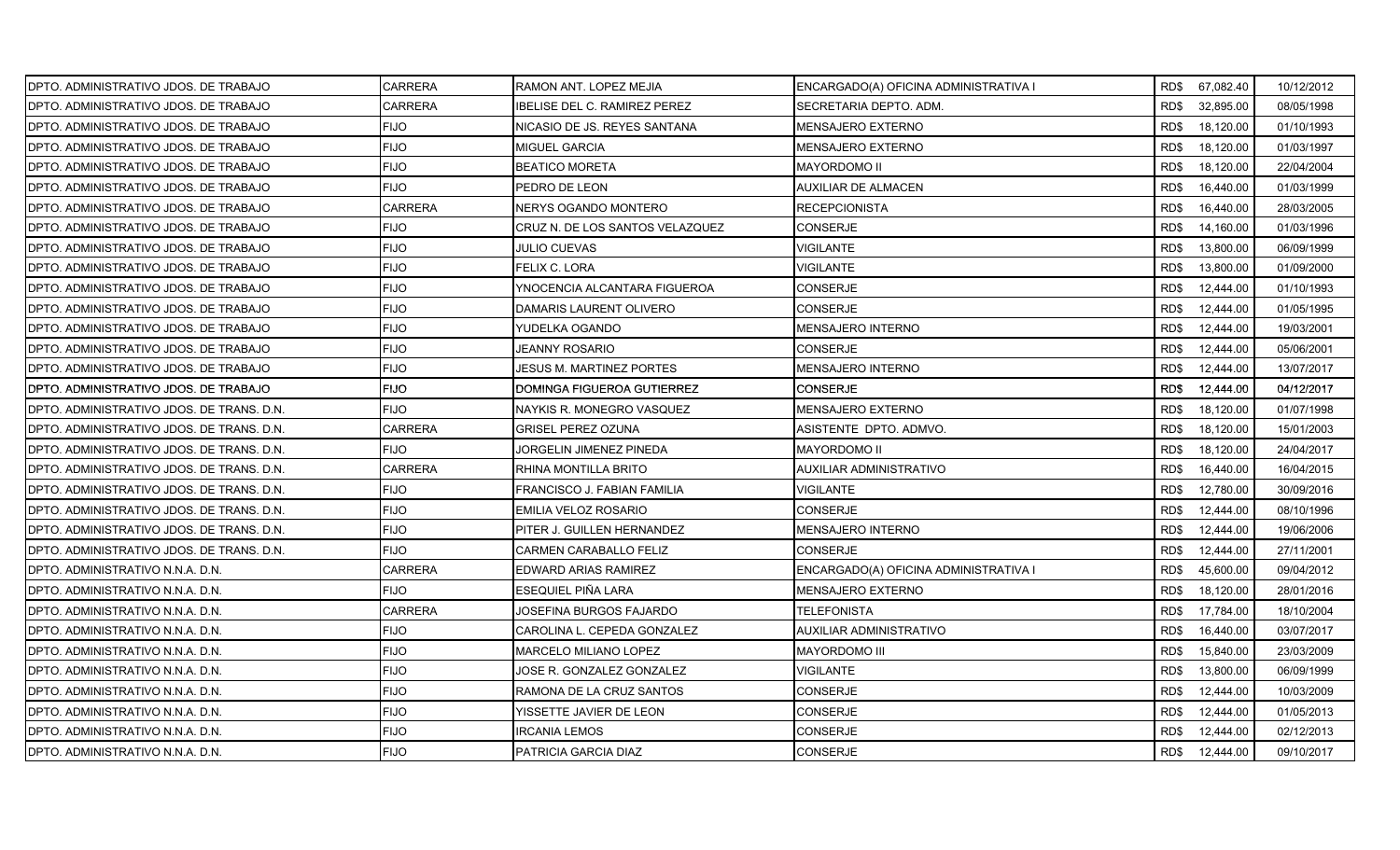| DPTO. ADMINISTRATIVO P.J.C.N.                   | <b>FIJO</b>    | IELISA DEL C. MEDINA ESPINOSA     | ENCARGADO(A) OFICINA ADMINISTRATIVA III |      | RD\$ 67,405.20 | 23/02/2016 |
|-------------------------------------------------|----------------|-----------------------------------|-----------------------------------------|------|----------------|------------|
| DPTO. ADMINISTRATIVO P.J.C.N.                   | <b>CARRERA</b> | MARIO FCO. SANCHEZ GUZMAN         | COORDINADOR (A) MENSAJERIA              | RD\$ | 40,296.00      | 01/09/1988 |
| DPTO. ADMINISTRATIVO P.J.C.N.                   | <b>CARRERA</b> | LENNY R. GARCIA VALENTIN          | SUPERVISOR DE REPRODUCCION              | RD\$ | 29,580.00      | 24/01/1995 |
| DPTO. ADMINISTRATIVO P.J.C.N.                   | <b>CARRERA</b> | <b>GEIFI C. ESPINOSA FELIZ</b>    | ELECTRICISTA I                          | RD\$ | 29,580.00      | 02/02/2001 |
| DPTO. ADMINISTRATIVO P.J.C.N.                   | <b>CARRERA</b> | ROSMERY RODRIGUEZ TAVERAS         | SECRETARIA DEPTO. ADM.                  | RD\$ | 28,680.00      | 26/12/2006 |
| DPTO. ADMINISTRATIVO P.J.C.N.                   | FIJO           | DAGOBERTO ANT. FLORIAN FELIZ      | OPERADOR AUDIO Y VIDEO                  | RD\$ | 24,240.00      | 01/03/2011 |
| DPTO. ADMINISTRATIVO P.J.C.N.                   | <b>CARRERA</b> | ZACARIAS DE JS. GARCIA GONZALEZ   | <b>ELECTRICISTA II</b>                  | RD\$ | 23,280.00      | 27/07/2010 |
| DPTO. ADMINISTRATIVO P.J.C.N.                   | <b>CARRERA</b> | RAUL HERNANDEZ TRINIDAD           | TECNICO DE REFRIGERACION                | RD\$ | 22,800.00      | 07/06/2006 |
| DPTO. ADMINISTRATIVO P.J.C.N.                   | <b>CARRERA</b> | FRAN M. ARIAS FORTUNATO           | AUXILIAR ADMINISTRATIVO                 | RD\$ | 21,960.00      | 05/09/2005 |
| DPTO. ADMINISTRATIVO P.J.C.N.                   | <b>FIJO</b>    | FREDDY PEREZ CARRAZCO             | MENSAJERO EXTERNO                       | RD\$ | 18,120.00      | 18/07/2000 |
| DPTO. ADMINISTRATIVO P.J.C.N.                   | <b>FIJO</b>    | JHONNY ALB. CUSTODIO LLUBERES     | MENSAJERO EXTERNO                       | RD\$ | 18,120.00      | 06/02/2001 |
| DPTO. ADMINISTRATIVO P.J.C.N.                   | <b>FIJO</b>    | MIGUEL GUZMAN DE PAULA            | MENSAJERO EXTERNO                       | RD\$ | 18,120.00      | 01/03/2001 |
| DPTO. ADMINISTRATIVO P.J.C.N.                   | <b>FIJO</b>    | SANTOS E. NOVAS SIERRA            | MENSAJERO EXTERNO                       | RD\$ | 18,120.00      | 01/11/2010 |
| DPTO. ADMINISTRATIVO P.J.C.N.                   | <b>FIJO</b>    | <b>EMMANUEL TAVERAS GARCIA</b>    | MENSAJERO EXTERNO                       | RD\$ | 18,120.00      | 06/07/2016 |
| DPTO. ADMINISTRATIVO P.J.C.N.                   | <b>FIJO</b>    | FIDEL E. GONZALEZ INFANTE         | <b>MENSAJERO EXTERNO</b>                | RD\$ | 18,120.00      | 05/09/2016 |
| DPTO. ADMINISTRATIVO P.J.C.N.                   | <b>FIJO</b>    | JOSE N. PASCUAL COLON             | <b>AUXILIAR DE ALMACEN</b>              | RD\$ | 16,920.00      | 24/02/2014 |
| DPTO. ADMINISTRATIVO P.J.C.N.                   | <b>CARRERA</b> | ADDERLYN RODRIGUEZ CUEVAS         | AUXILIAR ADMINISTRATIVO                 | RD\$ | 16,440.00      | 24/05/2013 |
| DPTO. ADMINISTRATIVO P.J.C.N.                   | <b>FIJO</b>    | SIARA MARIÑEZ BELTRE              | AUXILIAR ADMINISTRATIVO                 | RD\$ | 16,440.00      | 21/04/2016 |
| DPTO. ADMINISTRATIVO P.J.C.N.                   | <b>FIJO</b>    | <b>DILENNY Y. BATISTA MORA</b>    | <b>AUXILIAR ADMINISTRATIVO</b>          | RD\$ | 16,440.00      | 31/08/2017 |
| DPTO. ADMINISTRATIVO P.J.C.N.                   | <b>FIJO</b>    | CRISTOFER ALBURQUERQUE DE LA ROSA | REPRODUCTOR DE DOCUMENTOS               | RD\$ | 15,840.00      | 24/02/2014 |
| DPTO. ADMINISTRATIVO P.J.C.N.                   | <b>FIJO</b>    | ANTHONY S. TORRES COMAS           | REPRODUCTOR DE DOCUMENTOS               | RD\$ | 15,840.00      | 01/02/2018 |
| DPTO. ADMINISTRATIVO P.J.C.N.                   | <b>FIJO</b>    | WILLY E. CASTILLO GARCIA          | ASCENSORISTA                            | RD\$ | 14,160.00      | 18/03/2010 |
| DPTO. ADMINISTRATIVO P.J.C.N.                   | <b>FIJO</b>    | ARISTOMEDES JOSE RAMOS            | <b>ASCENSORISTA</b>                     | RD\$ | 14,160.00      | 24/10/2017 |
| DPTO. ADMINISTRATIVO P.J.C.N.                   | <b>FIJO</b>    | <b>INES ENCARNACION SEVERINO</b>  | <b>CONSERJE</b>                         | RD\$ | 12,444.00      | 20/06/1996 |
| DPTO. ADMINISTRATIVO P.J.C.N.                   | <b>FIJO</b>    | BEYSI G. CASTILLO HERNANDEZ       | <b>CONSERJE</b>                         | RD\$ | 12,444.00      | 27/10/1997 |
| DPTO. ADMINISTRATIVO P.J.C.N.                   | <b>FIJO</b>    | AMAURY R. MARTINEZ                | <b>MENSAJERO INTERNO</b>                | RD\$ | 12,444.00      | 01/10/1987 |
| DPTO. ADMINISTRATIVO P.J.C.N.                   | <b>FIJO</b>    | ANDREA DE LA ROSA                 | <b>CONSERJE</b>                         | RD\$ | 12,444.00      | 05/03/2001 |
| DPTO. ADMINISTRATIVO P.J.C.N.                   | <b>FIJO</b>    | MARGARITA LINARES                 | CONSERJE                                | RD\$ | 12,444.00      | 25/09/2001 |
| DPTO. ADMINISTRATIVO P.J.C.N.                   | <b>FIJO</b>    | SANTA P. CASTILLO MEJIA           | <b>CONSERJE</b>                         | RD\$ | 12,444.00      | 19/09/2008 |
| DPTO. ADMINISTRATIVO P.J.C.N.                   | <b>FIJO</b>    | CLARIBEL VASQUEZ SALAS            | <b>CONSERJE</b>                         | RD\$ | 12,444.00      | 17/11/2010 |
| DPTO. ADMINISTRATIVO P.J.C.N.                   | <b>FIJO</b>    | ANTONIO DE LA CRUZ MEJIA          | <b>MENSAJERO INTERNO</b>                | RD\$ | 12,444.00      | 06/06/2018 |
| DPTO. ADMINISTRATIVO P.J.C.N.                   | <b>FIJO</b>    | CLARIDELYS HERRERA ROSARIO        | AUXILIAR ADMINISTRATIVO                 | RD\$ | 12,444.00      | 18/01/2018 |
| DPTO. ADMINISTRATIVO P.J.C.N.                   | <b>FIJO</b>    | BERTHA HERASME NOVAS              | MENSAJERO INTERNO                       | RD\$ | 12,444.00      | 01/02/2018 |
| DPTO. ADMINISTRATIVO PJ CORTE DE APELACION D.N. | <b>FIJO</b>    | LISBETH CASTILLO CONTRERAS        | ENCARGADO(A) OFICINA ADMINISTRATIVA II  | RD\$ | 55,441.20      | 16/10/2018 |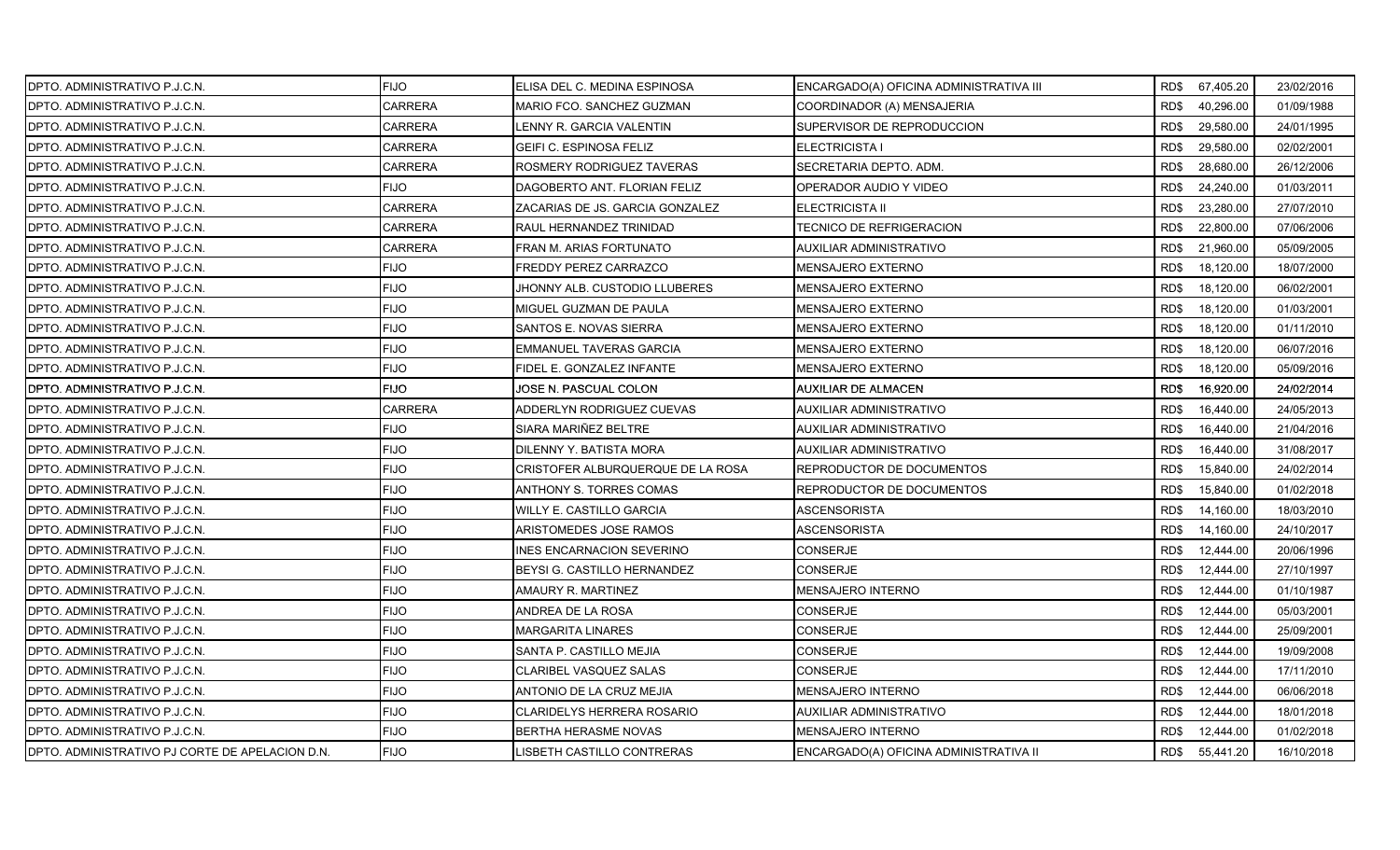| DPTO. ADMINISTRATIVO PJ CORTE DE APELACION D.N. | <b>CARRERA</b> | MELANIA A. MEJIA DE LOS SANTOS      | ASIST. ADMINISTRATIVO                   |      | RD\$ 34,980.00 | 25/05/2001 |
|-------------------------------------------------|----------------|-------------------------------------|-----------------------------------------|------|----------------|------------|
| DPTO. ADMINISTRATIVO PJ CORTE DE APELACION D.N. | <b>CARRERA</b> | WENDY C. MARMOLEJOS SANTOS          | SECRETARIA DEPTO. ADM.                  | RD\$ | 28,860.00      | 25/09/2008 |
| DPTO. ADMINISTRATIVO PJ CORTE DE APELACION D.N. | <b>CARRERA</b> | CARMEN V. FLORENTINO LORA           | <b>TELEFONISTA</b>                      | RD\$ | 22,654.20      | 01/10/1987 |
| DPTO. ADMINISTRATIVO PJ CORTE DE APELACION D.N. | <b>CARRERA</b> | ANA M. BERAS RICARDO                | TELEFONISTA                             | RD\$ | 22,552.80      | 16/11/1992 |
| DPTO. ADMINISTRATIVO PJ CORTE DE APELACION D.N. | <b>FIJO</b>    | JESUS SIPRIAN GUZMAN                | MAYORDOMO I                             | RD\$ | 20,160.00      | 24/03/2014 |
| DPTO. ADMINISTRATIVO PJ CORTE DE APELACION D.N. | <b>FIJO</b>    | PAOLA V. PUJOLS DICENT              | TELEFONISTA                             | RD\$ | 17,784.00      | 06/10/2015 |
| DPTO. ADMINISTRATIVO PJ CORTE DE APELACION D.N. | <b>FIJO</b>    | PETRONILA P. ESTEVEZ                | CONSERJE                                | RD\$ | 16,081.22      | 19/02/1986 |
| DPTO. ADMINISTRATIVO PJ CORTE DE APELACION D.N. | <b>FIJO</b>    | DALVIN CABRERA CASTILLO             | REPRODUCTOR DE DOCUMENTOS               | RD\$ | 15,840.00      | 03/10/2016 |
| DPTO. ADMINISTRATIVO PJ CORTE DE APELACION D.N. | <b>FIJO</b>    | ERIDANEA PEÑA                       | CONSERJE                                | RD\$ | 14,160.00      | 07/11/1996 |
| DPTO. ADMINISTRATIVO PJ CORTE DE APELACION D.N. | <b>FIJO</b>    | NERGIDA A. SANTANA MEJIA            | CONSERJE                                | RD\$ | 14,160.00      | 05/12/1990 |
| DPTO. ADMINISTRATIVO PJ CORTE DE APELACION D.N. | <b>FIJO</b>    | PETRONILA PAULINO MARTINEZ          | CONSERJE                                | RD\$ | 14,160.00      | 06/04/2000 |
| DPTO. ADMINISTRATIVO PJ CORTE DE APELACION D.N. | <b>FIJO</b>    | HUMBERTA BERIGUETE BERIGUETE        | CONSERJE                                | RD\$ | 14,160.00      | 23/01/2006 |
| DPTO. ADMINISTRATIVO PJ CORTE DE APELACION D.N. | <b>FIJO</b>    | JOSIAS MEJIA DE LA ROSA             | CONSERJE                                | RD\$ | 14,160.00      | 20/04/2017 |
| DPTO. ADMINISTRATIVO PJ CORTE DE APELACION D.N. | <b>FIJO</b>    | FRANK ANT. SUERO PEÑA               | CONSERJE                                | RD\$ | 14,160.00      | 26/12/2017 |
| DPTO. ADMINISTRATIVO PJ S.C.J.                  | <b>FIJO</b>    | MAURICIO ALCANTARA ALCANTARA        | ENCARGADO(A) OFICINA ADMINISTRATIVA III | RD\$ | 67,405.20      | 23/02/2016 |
| DPTO. ADMINISTRATIVO PJ S.C.J.                  | <b>CARRERA</b> | <b>MARIA OSORIO REYES</b>           | ASIST. ADMINISTRATIVA                   | RD\$ | 39,243.74      | 11/12/2013 |
| DPTO. ADMINISTRATIVO PJ S.C.J.                  | CARRERA        | <b>CRISTOBALINA JIMENEZ RAMIREZ</b> | ENC. MAYORDOMIA                         | RD\$ | 39,029.14      | 01/09/1996 |
| DPTO. ADMINISTRATIVO PJ S.C.J.                  | <b>CARRERA</b> | FIOR D'ALIZA SANTANA TERRERO        | AUXILIAR ADMINISTRATIVO                 | RD\$ | 38,088.00      | 01/04/1996 |
| DPTO. ADMINISTRATIVO PJ S.C.J.                  | <b>FIJO</b>    | MERCEDES DEL R. PEÑA GONZALEZ       | <b>RECEPCIONISTA</b>                    | RD\$ | 35,880.00      | 20/05/2002 |
| DPTO. ADMINISTRATIVO PJ S.C.J.                  | <b>CARRERA</b> | <b>MARIA J. TORRES ABREU</b>        | SUPERVISOR(A) DE RECEPCION              | RD\$ | 34,980.00      | 01/10/1997 |
| DPTO. ADMINISTRATIVO PJ S.C.J.                  | <b>CARRERA</b> | DANIEL RINCON TEJEDA                | OPERADOR DE CAMARA DE SEGURIDAD         | RD\$ | 29,580.00      | 21/05/2001 |
| DPTO. ADMINISTRATIVO PJ S.C.J.                  | CARRERA        | NAPOLEON J. MARTE GUERRA            | OPERADOR DE CAMARA DE SEGURIDAD         | RD\$ | 29,580.00      | 05/07/2006 |
| DPTO. ADMINISTRATIVO PJ S.C.J.                  | <b>CARRERA</b> | <b>HECTOR MORENO BRITO</b>          | ELECTRICISTA I                          | RD\$ | 29,580.00      | 15/10/2008 |
| DPTO. ADMINISTRATIVO PJ S.C.J.                  | <b>CARRERA</b> | PEDRO ANT. JAPA RODRIGUEZ           | ELECTRICISTA I                          | RD\$ | 29,580.00      | 28/11/2008 |
| DPTO. ADMINISTRATIVO PJ S.C.J.                  | <b>CARRERA</b> | <b>SILVIA M. EUSEBIO ARIAS</b>      | SECRETARIA                              | RD\$ | 28,680.00      | 14/10/2002 |
| DPTO. ADMINISTRATIVO PJ S.C.J.                  | <b>FIJO</b>    | CARLOS O. ORTEGA GARCIA             | ENSAMBLADOR                             | RD\$ | 24,960.00      | 23/01/2006 |
| DPTO. ADMINISTRATIVO PJ S.C.J.                  | <b>FIJO</b>    | EVIN J. FELIZ ESPINOSA              | ENSAMBLADOR                             | RD\$ | 24,960.00      | 23/01/2006 |
| DPTO. ADMINISTRATIVO PJ S.C.J.                  | <b>CARRERA</b> | MARIA DE L. CABRERA LIZ             | RECEPCIONISTA                           | RD\$ | 24,942.14      | 01/10/1991 |
| DPTO. ADMINISTRATIVO PJ S.C.J.                  | <b>CARRERA</b> | NOHEMI E. FELIZ URBAEZ              | AUXILIAR ADMINISTRATIVO                 | RD\$ | 24,240.00      | 05/03/2007 |
| DPTO. ADMINISTRATIVO PJ S.C.J.                  | <b>FIJO</b>    | ERNEST D. AQUINO ROJAS              | AUXILIAR ADMINISTRATIVO                 | RD\$ | 24,240.00      | 01/02/2008 |
| DPTO. ADMINISTRATIVO PJ S.C.J.                  | <b>CARRERA</b> | ROSA E. ROMERO DE LA CRUZ           | RECEPCIONISTA                           | RD\$ | 22,999.00      | 02/01/1991 |
| DPTO. ADMINISTRATIVO PJ S.C.J.                  | <b>FIJO</b>    | AURELIO DE JESUS OZUNA              | MAYORDOMO I                             | RD\$ | 20,160.00      | 02/01/2017 |
| DPTO. ADMINISTRATIVO PJ S.C.J.                  | <b>CARRERA</b> | MILEDY ALT. GARCIA                  | RECEPCIONISTA                           | RD\$ | 19,638.30      | 01/03/1985 |
| DPTO. ADMINISTRATIVO PJ S.C.J.                  | <b>FIJO</b>    | <b>MARIA ALT. CAMACHO</b>           | <b>RECEPCIONISTA</b>                    | RD\$ | 19,638.30      | 26/03/1991 |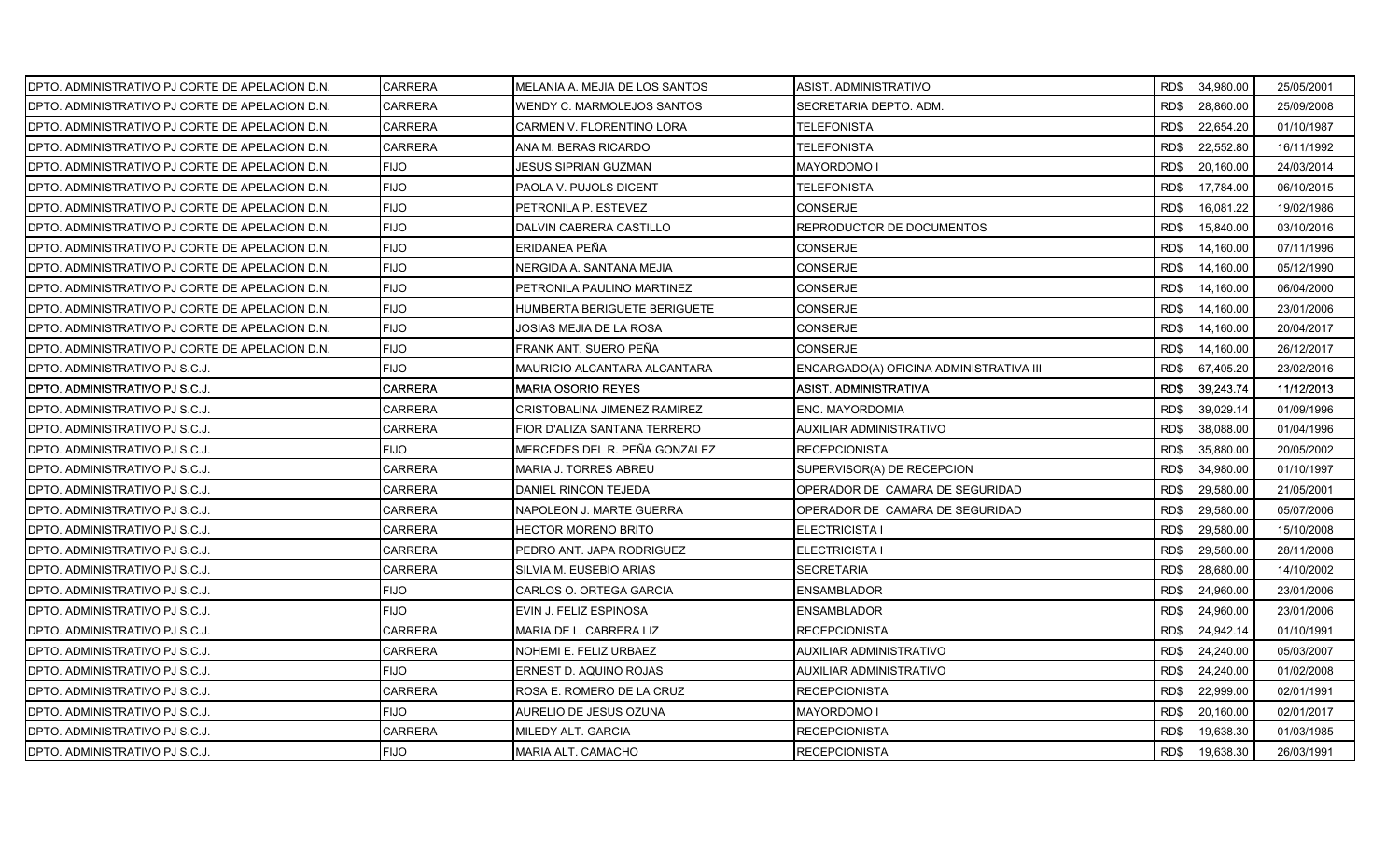| DPTO. ADMINISTRATIVO PJ S.C.J.                      | <b>FIJO</b>    | ANA C. MARTINEZ DE LA CRUZ           | <b>RECEPCIONISTA</b>                  |      | RD\$ 16,440.00 | 15/04/2013 |
|-----------------------------------------------------|----------------|--------------------------------------|---------------------------------------|------|----------------|------------|
| IDPTO. ADMINISTRATIVO PJ S.C.J.                     | <b>FIJO</b>    | KATHERINE E. LORA VELOZ              | <b>RECEPCIONISTA</b>                  | RD\$ | 16,440.00      | 15/02/2016 |
| <b>DPTO. ADMINISTRATIVO PJ S.C.J.</b>               | <b>FIJO</b>    | CAROLIN F. DRULLARD AFFRICOT         | <b>RECEPCIONISTA</b>                  | RD\$ | 16,440.00      | 27/11/2017 |
| DPTO. ADMINISTRATIVO PJ S.C.J.                      | <b>FIJO</b>    | MORAIMA E. CUELLO PEÑA               | <b>MENSAJERO INTERNO</b>              | RD\$ | 14,760.00      | 01/04/2013 |
| DPTO. ADMINISTRATIVO PJ S.C.J.                      | <b>FIJO</b>    | GERMANIA NUÑEZ PEÑA                  | <b>CONSERJE</b>                       | RD\$ | 14,160.00      | 01/04/1991 |
| DPTO. ADMINISTRATIVO PJ S.C.J.                      | <b>FIJO</b>    | FRANQUELINA BONILLA                  | CONSERJE                              | RD\$ | 14,160.00      | 01/04/1996 |
| DPTO. ADMINISTRATIVO PJ S.C.J.                      | <b>FIJO</b>    | ESTEBANIA VOLQUEZ                    | CONSERJE                              | RD\$ | 14,160.00      | 21/12/1998 |
| IDPTO. ADMINISTRATIVO PJ S.C.J.                     | <b>FIJO</b>    | MARIA S. MINAYA HERNANDEZ            | CONSERJE                              | RD\$ | 14,160.00      | 31/10/1995 |
| DPTO. ADMINISTRATIVO PJ S.C.J.                      | <b>FIJO</b>    | CARMEN B. ALVAREZ CABRERA            | <b>CONSERJE</b>                       | RD\$ | 14,160.00      | 01/08/2001 |
| DPTO. ADMINISTRATIVO PJ S.C.J.                      | <b>FIJO</b>    | ANDREA MENA                          | <b>CONSERJE</b>                       | RD\$ | 14,160.00      | 22/04/2004 |
| DPTO. ADMINISTRATIVO PJ S.C.J.                      | <b>FIJO</b>    | ALBA E. RODRIGUEZ FELIZ              | CONSERJE                              | RD\$ | 14,160.00      | 22/04/2004 |
| DPTO. ADMINISTRATIVO PJ S.C.J.                      | <b>FIJO</b>    | SANTA M. CARRASCO CUEVAS             | <b>CONSERJE</b>                       | RD\$ | 14,160.00      | 15/07/2004 |
| IDPTO. ADMINISTRATIVO PJ S.C.J.                     | <b>FIJO</b>    | JOHANNY MEREGILDO                    | <b>CONSERJE</b>                       | RD\$ | 14,160.00      | 23/01/2006 |
| <b>DPTO. ADMINISTRATIVO PJ S.C.J.</b>               | <b>FIJO</b>    | <b>MARTIN SANCHEZ</b>                | <b>VIGILANTE</b>                      | RD\$ | 14,160.00      | 03/04/2006 |
| DPTO. ADMINISTRATIVO PJ S.C.J.                      | <b>FIJO</b>    | NATIVIDAD CORNIEL JAVIER             | <b>CONSERJE</b>                       | RD\$ | 14,160.00      | 30/03/2009 |
| IDPTO. ADMINISTRATIVO PJ S.C.J.                     | <b>FIJO</b>    | MARGARITA SILVERIO VARGAS            | <b>CONSERJE</b>                       | RD\$ | 14,160.00      | 17/03/2014 |
| DPTO. ADMINISTRATIVO PJ S.C.J.                      | <b>FIJO</b>    | MARILEDY FRIAS REYES                 | <b>CONSERJE</b>                       | RD\$ | 14,160.00      | 28/05/2013 |
| IDPTO. ADMINISTRATIVO PJ S.C.J.                     | <b>FIJO</b>    | MARIA ALT. MEDRANO CUEVAS            | <b>CONSERJE</b>                       | RD\$ | 14,160.00      | 27/05/2013 |
| DPTO. ADMINISTRATIVO PJ S.C.J.                      | <b>FIJO</b>    | ISAURA I. ALCANTARA FELIZ            | <b>CONSERJE</b>                       | RD\$ | 14,160.00      | 20/10/2014 |
| DPTO. ADMINISTRATIVO PJ S.C.J.                      | <b>FIJO</b>    | MARTINA TEJEDA VASQUEZ               | CONSERJE                              | RD\$ | 14,160.00      | 27/10/2014 |
| DPTO. ADMINISTRATIVO PJ S.C.J.                      | <b>FIJO</b>    | JOHAN ML. PEREZ JIMENEZ              | ASCENSORISTA                          | RD\$ | 14,160.00      | 02/12/2014 |
| DPTO. ADMINISTRATIVO PJ S.C.J.                      | <b>FIJO</b>    | AMBIORIX ROSARIO                     | JARDINERO                             | RD\$ | 14,160.00      | 10/08/2015 |
| DPTO. ADMINISTRATIVO PJ S.C.J.                      | <b>FIJO</b>    | CHARNELY V. NUÑEZ                    | <b>CONSERJE</b>                       | RD\$ | 14,160.00      | 10/11/2015 |
| <b>DPTO. ADMINISTRATIVO PJ S.C.J.</b>               | <b>FIJO</b>    | SANTA M. LOPEZ FAMILIA               | <b>CONSERJE</b>                       | RD\$ | 14,160.00      | 09/05/2016 |
| IDPTO. ADMINISTRATIVO PJ S.C.J.                     | <b>FIJO</b>    | DULCE MA. CASTRO MATEO               | <b>CONSERJE</b>                       | RD\$ | 14,160.00      | 14/06/2016 |
| DPTO. ADMINISTRATIVO PJ S.C.J.                      | <b>FIJO</b>    | JEFFREY A. HERRERA                   | ASCENSORISTA                          | RD\$ | 14,160.00      | 01/02/2018 |
| DPTO. ADMINISTRATIVO PJ S.C.J.                      | <b>FIJO</b>    | RAYLIN R. JIMINIAN REYES             | ASCENSORISTA                          | RD\$ | 14,160.00      | 19/03/2018 |
| IDPTO. ADMINISTRATIVO PJ S.C.J.                     | <b>FIJO</b>    | ALBA N. RAMIREZ DEL ROSARIO          | <b>CONSERJE</b>                       | RD\$ | 12,444.00      | 01/02/2018 |
| DPTO. ADMINISTRATIVO TRIB. SUPERIOR ADMINISTRATIVO  | <b>FIJO</b>    | FRANKLYN E. JAQUEZ HERNANDEZ         | ENCARGADO(A) OFICINA ADMINISTRATIVA I | RD\$ | 45,600.00      | 05/08/2013 |
| IDPTO. ADMINISTRATIVO TRIB. SUPERIOR ADMINISTRATIVO | <b>FIJO</b>    | DANIEL TERRERO RODRIGUEZ             | <b>MENSAJERO EXTERNO</b>              | RD\$ | 18,120.00      | 23/06/2009 |
| DPTO. ADMINISTRATIVO TRIB. SUPERIOR ADMINISTRATIVO  | <b>FIJO</b>    | TONY FCO. JAMES                      | <b>MENSAJERO EXTERNO</b>              | RD\$ | 18,120.00      | 01/05/2013 |
| DPTO. ADMINISTRATIVO TRIB. SUPERIOR ADMINISTRATIVO  | <b>CARRERA</b> | <b>IENNIFFER P. RODRIGUEZ CUEVAS</b> | RECEPCIONISTA                         | RD\$ | 16,440.00      | 26/05/2014 |
| IDPTO. ADMINISTRATIVO TRIB. SUPERIOR ADMINISTRATIVO | <b>FIJO</b>    | YUDELKA ALT. GARCIA VASQUEZ          | MENSAJERO INTERNO                     | RD\$ | 12,444.00      | 24/01/2008 |
| DPTO. ADMINISTRATIVO TRIB. SUPERIOR ADMINISTRATIVO  | <b>FIJO</b>    | MELIDA MONTERO ARNO                  | <b>CONSERJE</b>                       | RD\$ | 12,444.00      | 01/12/2011 |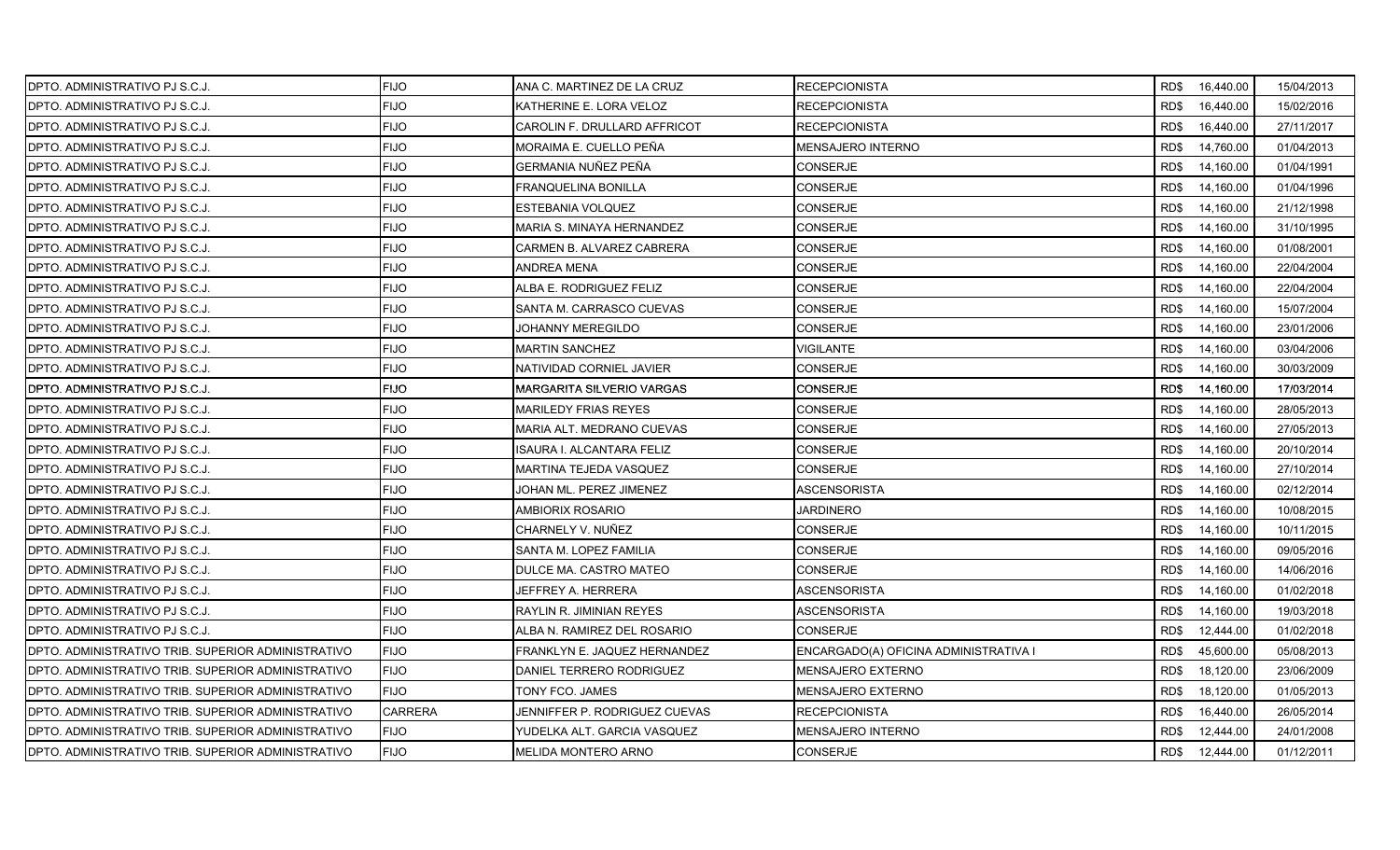| DPTO. ADMINISTRATIVO TRIB. SUPERIOR ADMINISTRATIVO | <b>FIJO</b>    | YISEL MA. DE LA CRUZ FERNANDEZ    | CONSERJE                                | RD\$ 12,444.00    | 28/01/2016 |
|----------------------------------------------------|----------------|-----------------------------------|-----------------------------------------|-------------------|------------|
| DPTO. ADMINISTRATIVO TRIB. SUPERIOR ADMINISTRATIVO | <b>FIJO</b>    | DAYANA R. DURAN PERALTA           | CONSERJE                                | RD\$<br>12,444.00 | 01/02/2018 |
| DPTO. ADMINISTRATIVO TRIBUNALES FAMILIA            | <b>CARRERA</b> | JOAQUIN E. FLORENTINO VERAS       | ENC. ADMINISTRATIVO II PALACIO JUSTICIA | RD\$<br>50,094.00 | 01/04/1998 |
| DPTO. ADMINISTRATIVO TRIBUNALES FAMILIA            | <b>FIJO</b>    | <b>MARIO DOTEL MEDINA</b>         | <b>MENSAJERO EXTERNO</b>                | RD\$<br>18,120.00 | 04/01/2005 |
| DPTO. ADMINISTRATIVO TRIBUNALES FAMILIA            | <b>FIJO</b>    | CLARIBEL BERROA DE LOS SANTOS     | SECRETARIA DEPTO. ADM.                  | RD\$<br>18,120.00 | 28/03/2017 |
| DPTO. ADMINISTRATIVO TRIBUNALES FAMILIA            | <b>FIJO</b>    | MARIA DE JESUS MARIANO            | CONSERJE                                | RD\$<br>13,440.00 | 23/01/2006 |
| DPTO. ADMINISTRATIVO TRIBUNALES FAMILIA            | <b>FIJO</b>    | JOSE I. DOÑE CORDERO              | VIGILANTE                               | RD\$<br>12,780.00 | 21/07/2014 |
| DPTO. ADMINISTRATIVO TRIBUNALES FAMILIA            | <b>FIJO</b>    | <b>WILLIAM G. GEORGE SIMON</b>    | <b>CONSERJE</b>                         | RD\$<br>12,444.00 | 13/01/2005 |
| DPTO. ADMINISTRATIVO TRIBUNALES FAMILIA            | <b>FIJO</b>    | ALTAGRACIA DE LA CRUZ MOREL       | <b>CONSERJE</b>                         | RD\$<br>12,444.00 | 08/09/2014 |
| DPTO. DE CONTABILIDAD                              | <b>CARRERA</b> | <b>VICTOR P. ESTEVEZ</b>          | ENC. CONTABILIDAD                       | RD\$ 133,056.00   | 01/08/1998 |
| DPTO. DE CONTABILIDAD                              | CARRERA        | MANIOCATEX BODDEN DE JESUS        | SUB-ENCARGADO CONTABILIDAD              | 90,480.00<br>RD\$ | 02/04/2001 |
| DPTO. DE CONTABILIDAD                              | CARRERA        | GISELA A. VALENZUELA ESTEVEZ      | ANALISTA I CONTABILIDAD                 | RD\$<br>51,804.00 | 01/08/1992 |
| <b>DPTO. DE CONTABILIDAD</b>                       | CARRERA        | ANDREA M. GONZALEZ CUEVAS         | ANALISTA I CONTABILIDAD                 | RD\$<br>51,804.00 | 01/11/1997 |
| DPTO. DE CONTABILIDAD                              | CARRERA        | KEILA ALMONTE DE LA CRUZ          | ANALISTA I CONTABILIDAD                 | RD\$<br>51,804.00 | 01/09/1999 |
| DPTO. DE CONTABILIDAD                              | <b>CARRERA</b> | BERNARDO DEL C. FERNANDEZ TAVERAS | ANALISTA I CONTABILIDAD                 | RD\$<br>51,804.00 | 02/12/2004 |
| DPTO. DE CONTABILIDAD                              | CARRERA        | <b>SELSO MARTINEZ REYES</b>       | ANALISTA I CONTABILIDAD                 | 51,804.00<br>RD\$ | 02/12/2004 |
| DPTO. DE CONTABILIDAD                              | CARRERA        | EUDELIA VELAZQUEZ DE LEON         | ANALISTA I CONTABILIDAD                 | RD\$<br>51,804.00 | 01/10/2012 |
| <b>DPTO. DE CONTABILIDAD</b>                       | <b>CARRERA</b> | RICARDO A. BATISTA CONCEPCION     | ARCHIVISTA                              | RD\$<br>20,160.00 | 12/03/1997 |
| DPTO. DE CONTABILIDAD                              | <b>FIJO</b>    | JUAN ANT. GUZMAN BAEZ             | <b>ARCHIVISTA</b>                       | RD\$<br>20,160.00 | 08/03/2018 |
| DPTO. DE CONTROL FINANCIERO                        | <b>CARRERA</b> | JOCELYN ARVELO GARRIDO            | ENC. CONTROL FINANCIERO                 | RD\$ 133,056.00   | 09/09/1997 |
| DPTO. DE CONTROL FINANCIERO                        | CARRERA        | YUDERCA DEL C. RAMIREZ SEGURA     | COORDINADOR (A) CODIFICACION Y REGISTRO | RD\$<br>69,696.00 | 04/03/1998 |
| DPTO. DE CONTROL FINANCIERO                        | CARRERA        | TAINA S. AMEYE PEREZ              | COORDINADOR (A) CUENTAS POR PAGAR       | RD\$<br>69,696.00 | 21/11/2006 |
| DPTO. DE CONTROL FINANCIERO                        | CARRERA        | NURYS M. FERNANDEZ VALENZUELA     | ANALISTA I DE ANALISIS DE EXPEDIENTES   | RD\$<br>51,804.00 | 02/03/1999 |
| DPTO. DE CONTROL FINANCIERO                        | CARRERA        | CARMEN M. DE LOS SANTOS DE LEON   | ANALISTA I DE ANALISIS DE EXPEDIENTES   | RD\$<br>51,804.00 | 15/12/1999 |
| DPTO. DE CONTROL FINANCIERO                        | <b>CARRERA</b> | ROSARIO ALT. RAMIREZ PARRA        | ANALISTA I DE ANALISIS DE EXPEDIENTES   | RD\$<br>51,804.00 | 01/06/2007 |
| DPTO. DE CONTROL FINANCIERO                        | CARRERA        | MARIA A. OGANDO CUELLO            | ANALISTA I DE CODIFICACION Y REGISTRO   | RD\$<br>51,804.00 | 20/12/2010 |
| DPTO. DE CONTROL FINANCIERO                        | CARRERA        | <b>MAYRENI GARCIA ALMONTE</b>     | ANALISTA I DE CODIFICACION Y REGISTRO   | RD\$<br>51,804.00 | 28/07/2008 |
| DPTO. DE CONTROL FINANCIERO                        | CARRERA        | JAVIER DENI CHARPENTIER           | ANALISTA I DE ANALISIS DE EXPEDIENTES   | RD\$<br>51,804.00 | 02/04/2012 |
| DPTO. DE CONTROL FINANCIERO                        | CARRERA        | RAFAEL T. AGRAMONTE CEBALLOS      | ANALISTA I DE ANALISIS DE EXPEDIENTES   | RD\$<br>51,804.00 | 16/04/2012 |
| DPTO. DE CONTROL FINANCIERO                        | CARRERA        | ALAIN J. HUMEAU DE BROSSARD       | ANALISTA I DE ANALISIS DE EXPEDIENTES   | RD\$<br>51,804.00 | 16/04/2012 |
| DPTO. DE CONTROL FINANCIERO                        | CARRERA        | <b>CARMEN CRUZ DIPLAN</b>         | ANALISTA I VALIDACION Y AUTORIZ. PAGOS  | RD\$<br>51,804.00 | 20/05/2013 |
| DPTO. DE CONTROL FINANCIERO                        | CARRERA        | KATHERINE SAVIÑON SANTIAGO        | ANALISTA I DE CODIFICACION Y REGISTRO   | RD\$<br>51,804.00 | 02/05/2014 |
| DPTO. DE CONTROL FINANCIERO                        | CARRERA        | MIGUELINA D. AQUINO PEREZ         | SECRETARIA (O) DE DEPARTAMENTO          | RD\$<br>37,920.00 | 27/08/2008 |
| DPTO. DE CONTROL FINANCIERO                        | <b>CARRERA</b> | ALEXIS BISONO LOPEZ               | <b>AUXILIAR ADMINISTRATIVO</b>          | RD\$<br>27,240.00 | 01/05/2001 |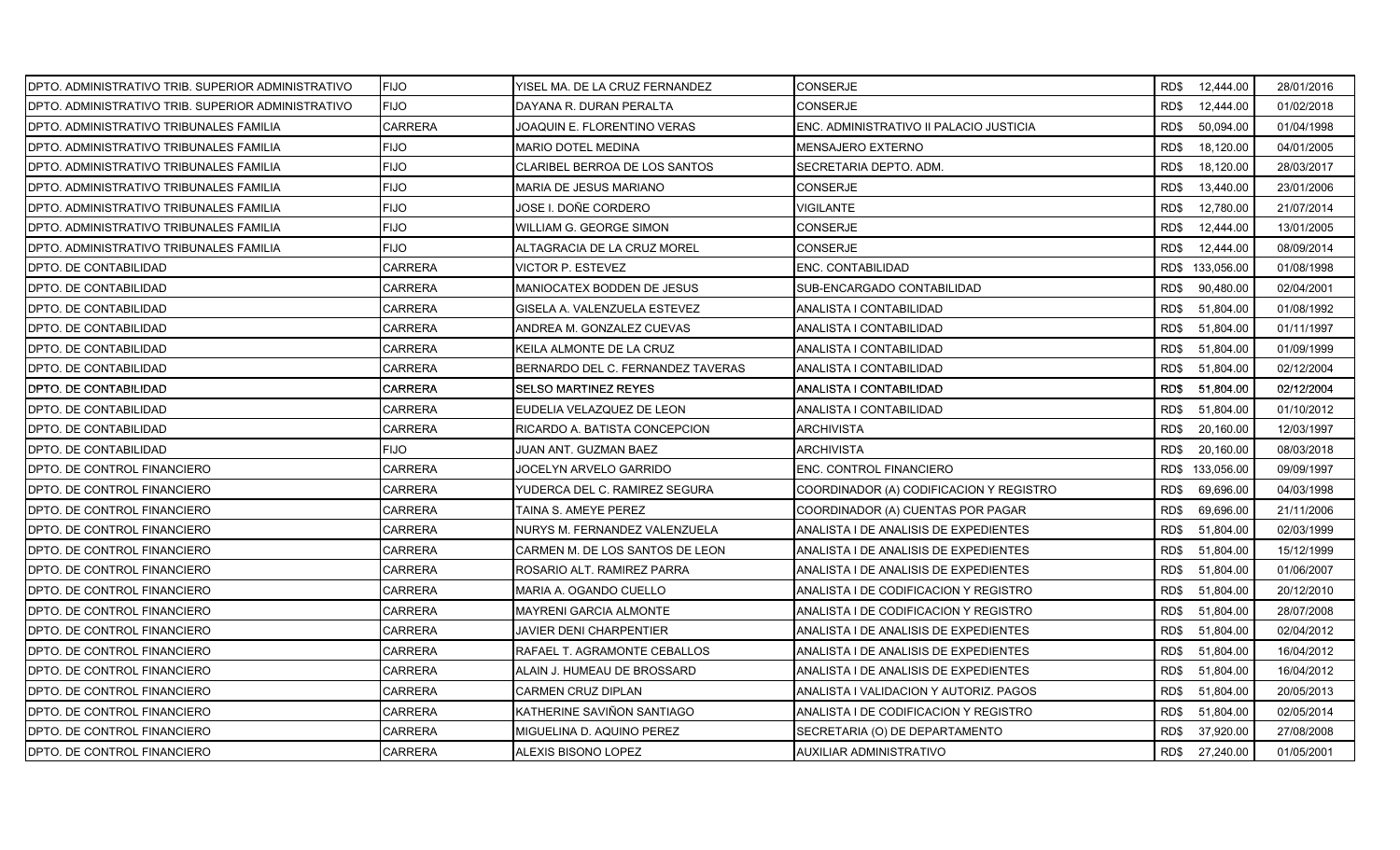| DPTO. DE INFRAESTRUCTURA FISICA             | <b>FIJO</b>    | CARLOS M. DE LA CRUZ MENDOZA     | ENCARGADO(A) DPTO. DE INFRAESTRUCTURA FISICA | RD\$ 113,097.60   | 16/03/2018 |
|---------------------------------------------|----------------|----------------------------------|----------------------------------------------|-------------------|------------|
| DPTO. DE INFRAESTRUCTURA FISICA             | <b>CARRERA</b> | LENNI M. PUELLO MARTINEZ         | SECRETARIA (O) DE DEPARTAMENTO               | RD\$<br>37,920.00 | 01/06/2001 |
| <b>DPTO. DE INFRAESTRUCTURA FISICA</b>      | CARRERA        | MIGUELINA DEL C. VERGES CASTRO   | AUXILIAR ADMINISTRATIVO                      | RD\$<br>24,240.00 | 15/09/2005 |
| DPTO. DE INFRAESTRUCTURA FISICA             | <b>CARRERA</b> | JOAN ML. PEREZ MESA              | <b>AUXILIAR ADMINISTRATIVO</b>               | RD\$<br>24,240.00 | 06/12/2006 |
| DPTO. DE INFRAESTRUCTURA FISICA             | CARRERA        | ADDERLI GONZALEZ DE LOS SANTOS   | AUXILIAR ADMINISTRATIVO                      | RD\$<br>24,240.00 | 01/11/2012 |
| DPTO. DE MANTENIMIENTO                      | CARRERA        | MARIA E. HERNANDEZ PEÑA          | AUX. DE MANTENIMIENTO                        | RD\$<br>30,120.00 | 01/11/2004 |
| DPTO. DE MANTENIMIENTO J.I.                 | <b>CARRERA</b> | JACQUELINE ANT. JIMENEZ JIMENEZ  | ENC. MANTENIMIENTO JI                        | RD\$<br>89,812.80 | 08/08/2005 |
| <b>DPTO. DE MANTENIMIENTO J.I.</b>          | CARRERA        | VILMA L. ALBA SIMO               | <b>SUPERVISORA</b>                           | RD\$<br>77,836.80 | 15/04/1999 |
| DPTO. DE MANTENIMIENTO J.I.                 | <b>CARRERA</b> | JOSE E. VALDEZ MENDIETA          | ASISTENTE MANTENIMIENTO JI                   | RD\$<br>42,657.60 | 08/08/2005 |
| DPTO. DE MANTENIMIENTO J.I.                 | <b>CARRERA</b> | YSABEL C. BERNAVIDES SANCHEZ     | ASISTENTE MANTENIMIENTO JI                   | RD\$<br>34,980.00 | 01/08/2007 |
| DPTO. DE MANTENIMIENTO J.I. D.N. Y ZONA SUR | <b>CARRERA</b> | EDUARDO A. ACOSTA CONTRERAS      | SUPERVISOR (A) DE MANTENIMIENTO              | RD\$<br>60,112.80 | 01/12/2008 |
| DPTO. DE MANTENIMIENTO J.I. D.N. Y ZONA SUR | CARRERA        | JUAN ULLOA RAMIREZ               | TECNICO DE REFRIGERACION                     | RD\$<br>33,120.00 | 01/12/2008 |
| DPTO. DE MANTENIMIENTO J.I. D.N. Y ZONA SUR | <b>CARRERA</b> | JUAN C. GIRON                    | TECNICO DE ELECTRICIDAD                      | RD\$<br>29,580.00 | 12/01/2009 |
| DPTO. DE MANTENIMIENTO J.I. D.N. Y ZONA SUR | <b>FIJO</b>    | EUDY FELIZ ALCANTARA             | AUX. DE MANTENIMIENTO                        | RD\$<br>24,240.00 | 02/12/2008 |
| DPTO. DE MANTENIMIENTO J.I. D.N. Y ZONA SUR | <b>FIJO</b>    | JONATHAN A. ENCARNACION CASTILLO | <b>PLOMERO</b>                               | RD\$<br>20,760.00 | 02/02/2010 |
| <b>DPTO. DE TECNOLOGIA J.I.</b>             | <b>FIJO</b>    | VIRGINIA ALEJO PAREDES           | <b>GERENTE DE TECNOLOGIAS</b>                | RD\$ 117,532.80   | 01/03/2017 |
| <b>DPTO. DE TESORERIA</b>                   | <b>CARRERA</b> | AMADA N. DEVARES SANCHEZ         | ASISTENTE DE TESORERIA                       | RD\$<br>69,696.00 | 11/10/2005 |
| <b>DPTO. DE TESORERIA</b>                   | CARRERA        | RUBEN D. HERRERA PEREZ           | ANALISTA I TESORERIA                         | RD\$<br>51,804.00 | 19/02/1990 |
| <b>DPTO. DE TESORERIA</b>                   | <b>CARRERA</b> | MARIA A. BELTRE MONTILLA         | ANALISTA I TESORERIA                         | RD\$<br>51,804.00 | 16/06/1998 |
| <b>DPTO. DE TESORERIA</b>                   | <b>CARRERA</b> | BREIDIS L. DE LA PAZ NIN         | ANALISTA I TESORERIA                         | RD\$<br>51,804.00 | 15/02/2006 |
| <b>DPTO. DE TESORERIA</b>                   | CARRERA        | RAMONA J. BAUTISTA TEJEDA        | SECRETARIA (O) DEPARTAMENTO                  | RD\$<br>37,920.00 | 01/10/1998 |
| DPTO. DE TESORERIA                          | <b>CARRERA</b> | MARGARITA M. AYBAR JIMENEZ       | <b>CAJERO</b>                                | RD\$<br>37,200.00 | 18/03/1996 |
| <b>DPTO. DE TESORERIA</b>                   | <b>CARRERA</b> | GLORIBI M. MADERA HIDALGO        | AUXILIAR ADMINISTRATIVO                      | RD\$<br>24,240.00 | 25/05/2009 |
| <b>DPTO. DE TESORERIA</b>                   | <b>CARRERA</b> | AUDRI L. REYES ECHAVARRIA        | AUXILIAR DE TESORERIA                        | RD\$<br>24,240.00 | 30/09/2015 |
| <b>DPTO. DE TESORERIA</b>                   | <b>FIJO</b>    | <b>ANTONIO URBAEZ JIMENEZ</b>    | <b>MENSAJERO EXTERNO</b>                     | RD\$<br>22,800.00 | 01/05/1996 |
| DPTO. PARA ASUNTOS VENTANILLA EXPRES        | <b>FIJO</b>    | SAIMA S. MUSSE GOMEZ             | ENC. VENTANILLA EXPRES                       | RD\$ 113,097.60   | 10/04/2018 |
| DPTO. TECNICO DE MENSURAS                   | <b>FIJO</b>    | <b>GERSY MEDINA</b>              | ENC. TECNICO DE MENSURAS                     | RD\$ 105,720.00   | 01/05/2013 |
| <b>DPTO. TECNICO DE MENSURAS</b>            | <b>CARRERA</b> | ANIKAURY E. SOLANO VILLANUEVA    | SECRETARIA (O) AUXILIAR III                  | RD\$<br>34,980.00 | 11/06/2014 |
| <b>GERENCIA ADMINISTRATIVA J.I.</b>         | <b>FIJO</b>    | RUP E. JIMENEZ ENCARNACION       | <b>GERENTE ADMINISTRATIVO</b>                | RD\$ 117,532.80   | 19/03/2012 |
| IGERENCIA ADMINISTRATIVA J.I.               | <b>CARRERA</b> | <b>LSA MDES. BREWER ESPINAL</b>  | SUB-GERENTE ADMINISTRATIVO(A)                | RD\$<br>96,000.00 | 28/04/2014 |
| <b>GERENCIA FINANCIERA J.I.</b>             | CARRERA        | CESAR ALB. THOMAS CASTILLO       | <b>GERENTE FINANCIERO</b>                    | RD\$ 145,530.00   | 01/06/2000 |
| <b>GERENCIA FINANCIERA J.I.</b>             | CARRERA        | CLAUDIA I. ARIAS VALERA          | SUB-GERENTE FINANCIERO                       | RD\$ 117,532.80   | 14/06/2012 |
| <b>GERENCIA FINANCIERA J.I.</b>             | CARRERA        | KARLA I. DE LA CRUZ CASTRO       | SUPERVISOR DE INGRESOS                       | 57,640.00<br>RD\$ | 02/04/2012 |
| <b>GERENCIA FINANCIERA J.I.</b>             | <b>CARRERA</b> | MAIKA ORTIZ ZUCCO                | CONTADOR(A) JI                               | 54,885.60<br>RD\$ | 01/06/1999 |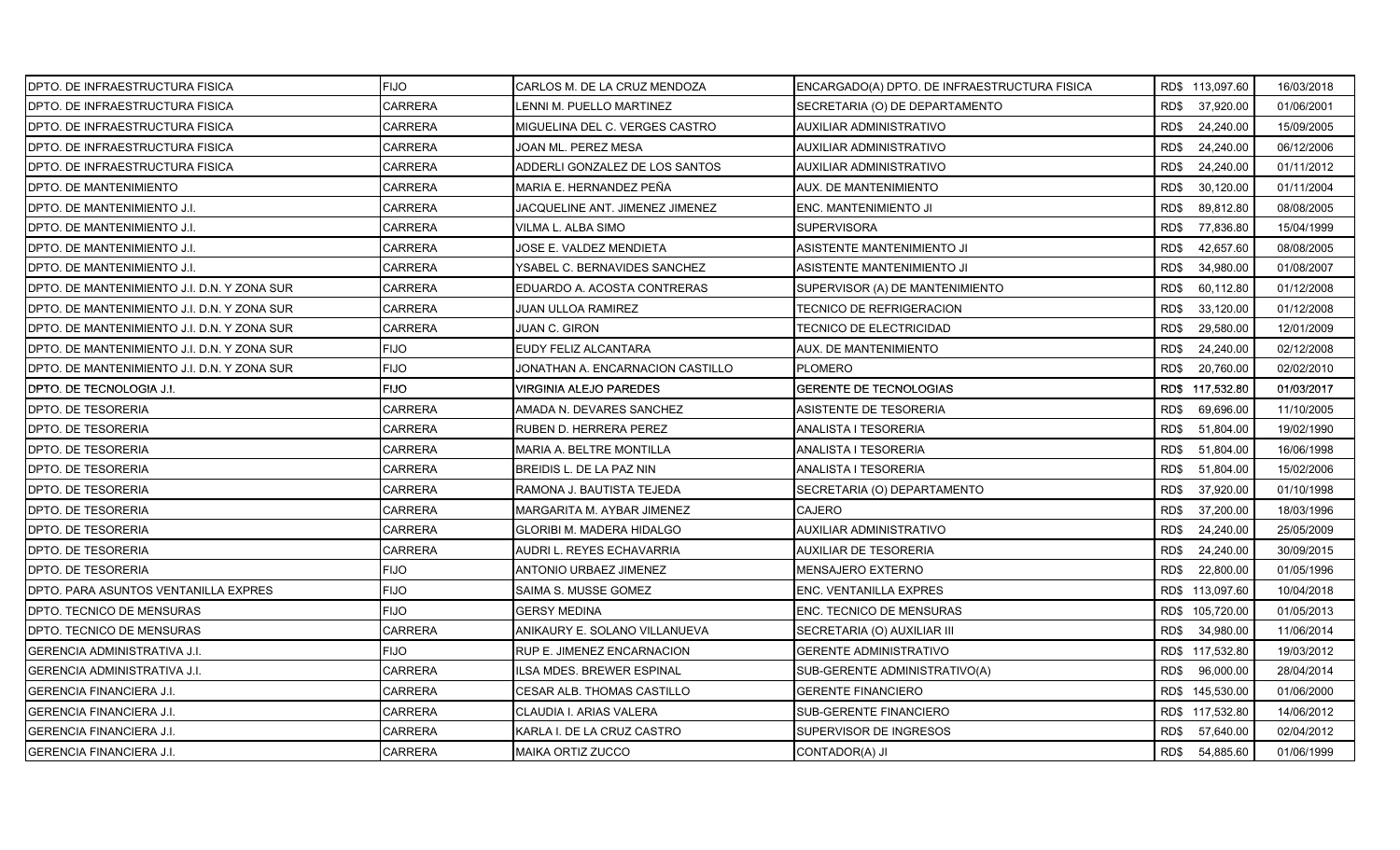| <b>GERENCIA FINANCIERA J.I.</b>                     | <b>CARRERA</b> | <b>GREISI C. PERALTA ORTIZ</b> | SECRETARIA (O)                      | RD\$ 34,980.00    | 28/03/2000 |
|-----------------------------------------------------|----------------|--------------------------------|-------------------------------------|-------------------|------------|
| IGERENCIA FINANCIERA J.I.                           | <b>CARRERA</b> | RAMON R. ARIAS                 | AUXILIAR DE CONTABILIDAD            | RD\$<br>34,980.00 | 02/04/2012 |
| <b>GERENCIA FINANCIERA J.I.</b>                     | <b>CARRERA</b> | DANIXSA G. LAVANDIER PERDOMO   | AUXILIAR DE CONTABILIDAD            | RD\$<br>34,980.00 | 20/01/2014 |
| <b>GERENCIA FINANCIERA J.I.</b>                     | <b>CARRERA</b> | RAQUEL M. GUZMAN FERMIN        | CAJERO                              | RD\$<br>29,580.00 | 08/08/2007 |
| <b>GERENCIA FINANCIERA J.I.</b>                     | <b>CARRERA</b> | WENDY A. DE JESUS AQUINO       | <b>CAJERO</b>                       | RD\$<br>29,580.00 | 03/02/2014 |
| <b>GERENCIA FINANCIERA J.I.</b>                     | <b>CARRERA</b> | ROSANLLY K. ACOSTA MARTINEZ    | AUXILIAR DE TASA POR SERVICIO       | RD\$<br>24,240.00 | 02/04/2012 |
| <b>GERENCIA FINANCIERA J.I.</b>                     | <b>CARRERA</b> | EVELYN V. MARTINEZ TRINIDAD    | AUXILIAR DE TASA POR SERVICIO       | RD\$<br>24,240.00 | 23/09/2013 |
| <b>GERENCIA FINANCIERA J.I.</b>                     | <b>CARRERA</b> | LUCY J. CASTILLO IRRISARRI     | <b>CAJERO</b>                       | RD\$<br>24,240.00 | 12/08/2013 |
| <b>GERENCIA FINANCIERA J.I.</b>                     | <b>FIJO</b>    | MARIA V. PEREZ DE LEON         | AUXILIAR DE TASA POR SERVICIO       | RD\$<br>24,240.00 | 01/11/2016 |
| <b>GERENCIA FINANCIERA J.I.</b>                     | <b>FIJO</b>    | DANNY D. RAMOS DE LA ROSA      | CAJERO                              | RD\$<br>24,240.00 | 19/06/2017 |
| <b>GESTION DE CALIDAD J.I.</b>                      | <b>CARRERA</b> | ROBERTO B. CUEVAS CUEVAS       | <b>GERENTE GESTION DE CALIDAD</b>   | RD\$ 117,532.80   | 01/05/2012 |
| INSPECTORIA GENERAL DEL CONSEJO DEL PODER JUDICIAL  | <b>CARRERA</b> | LEONIDAS R. PEÑA DIAZ          | NSPECTOR GENERAL CPJ                | RD\$ 250,000.00   | 01/02/2002 |
| INSPECTORIA GENERAL DEL CONSEJO DEL PODER JUDICIAL  | <b>CARRERA</b> | MIRTHA Y. GUTIERREZ PEÑA       | SUB-INSPECTOR GENERAL CPJ           | RD\$ 133,056.00   | 02/01/2007 |
| INSPECTORIA GENERAL DEL CONSEJO DEL PODER JUDICIAL  | <b>CARRERA</b> | JUAN M. FLAQUER                | ENC. OFICIALES LA JUSTICIA          | RD\$ 133,056.00   | 02/01/2007 |
| INSPECTORIA GENERAL DEL CONSEJO DEL PODER JUDICIAL  | <b>CARRERA</b> | JESENIA DEL C. VASQUEZ MOREL   | <b>INSPECTOR JUDICIAL</b>           | RD\$ 105,720.00   | 02/04/2002 |
| INSPECTORIA GENERAL DEL CONSEJO DEL PODER JUDICIAL  | <b>CARRERA</b> | MICHEANGELA F. CUEVAS SOTO     | NSPECTOR JUDICIAL                   | RD\$ 105,720.00   | 17/11/2003 |
| INSPECTORIA GENERAL DEL CONSEJO DEL PODER JUDICIAL  | <b>CARRERA</b> | WENDY M. QUEZADA RODRIGUEZ     | NSPECTOR JUDICIAL                   | RD\$ 105,720.00   | 01/04/2005 |
| IINSPECTORIA GENERAL DEL CONSEJO DEL PODER JUDICIAL | <b>CARRERA</b> | DAMARIS I. MELLA PIMENTEL      | <b>INSPECTOR JUDICIAL</b>           | RD\$ 105,720.00   | 08/08/2005 |
| INSPECTORIA GENERAL DEL CONSEJO DEL PODER JUDICIAL  | <b>CARRERA</b> | ANDREINYS D. GUERRERO ORTIZ    | <b>INSPECTOR JUDICIAL</b>           | RD\$ 105,720.00   | 06/03/2006 |
| INSPECTORIA GENERAL DEL CONSEJO DEL PODER JUDICIAL  | <b>CARRERA</b> | MARIBEL RIVERA SANTOS          | NSPECTOR JUDICIAL                   | RD\$ 105,720.00   | 14/11/2006 |
| INSPECTORIA GENERAL DEL CONSEJO DEL PODER JUDICIAL  | <b>CARRERA</b> | FRANCISS L. MALDONADO DURAN    | NSPECTOR JUDICIAL                   | RD\$ 105,720.00   | 01/04/2008 |
| INSPECTORIA GENERAL DEL CONSEJO DEL PODER JUDICIAL  | <b>CARRERA</b> | JOSE R. LANTIGUA FERNANDEZ     | NSPECTOR JUDICIAL                   | RD\$ 105,720.00   | 25/07/2008 |
| INSPECTORIA GENERAL DEL CONSEJO DEL PODER JUDICIAL  | <b>CARRERA</b> | MAURA M. REYES PUJOLS          | NSPECTOR JUDICIAL                   | RD\$ 105,720.00   | 24/10/2008 |
| INSPECTORIA GENERAL DEL CONSEJO DEL PODER JUDICIAL  | <b>CARRERA</b> | CLARA L. GOMEZ DOMINGUEZ       | <b>INSPECTOR JUDICIAL</b>           | RD\$ 105,720.00   | 09/03/2009 |
| INSPECTORIA GENERAL DEL CONSEJO DEL PODER JUDICIAL  | <b>CARRERA</b> | CARMEN D. ALCANTARA PORTORREAL | NSPECTOR JUDICIAL                   | RD\$ 105,720.00   | 02/04/2012 |
| INSPECTORIA GENERAL DEL CONSEJO DEL PODER JUDICIAL  | <b>CARRERA</b> | ALFREDO H. RODRIGUEZ MEDRANO   | NSPECTOR JUDICIAL                   | RD\$ 105,720.00   | 17/12/2012 |
| INSPECTORIA GENERAL DEL CONSEJO DEL PODER JUDICIAL  | <b>CARRERA</b> | MARICELA MALDONADO ASENCIO     | NSPECTOR JUDICIAL                   | RD\$ 105,720.00   | 17/03/2014 |
| INSPECTORIA GENERAL DEL CONSEJO DEL PODER JUDICIAL  | <b>FIJO</b>    | JOSE L. RODRIGUEZ CASTILLO     | <b>INSPECTOR JUDICIAL</b>           | RD\$ 105,720.00   | 31/01/2017 |
| INSPECTORIA GENERAL DEL CONSEJO DEL PODER JUDICIAL  | <b>CARRERA</b> | MARINA DE JESUS MARTE          | SECRETARIA (O) DE DIRECCION GENERAL | RD\$<br>54,885.60 | 01/02/2011 |
| INSPECTORIA GENERAL DEL CONSEJO DEL PODER JUDICIAL  | <b>FIJO</b>    | ANGEL A. SABINO RAMIREZ        | AUXILIAR ADMINISTRATIVO             | RD\$<br>48,000.00 | 01/03/2007 |
| INSPECTORIA GENERAL DEL CONSEJO DEL PODER JUDICIAL  | <b>CARRERA</b> | EDWIN G. DEL ORBE              | AUXILIAR ADMINISTRATIVO             | RD\$<br>24,240.00 | 17/09/2012 |
| INSPECTORIA GENERAL DEL CONSEJO DEL PODER JUDICIAL  | <b>FIJO</b>    | AGUSTIN CASTILLO VINICIO       | MENSAJERO EXTERNO                   | RD\$<br>22,800.00 | 07/05/2012 |
| INSPECTORIA GENERAL DEL CONSEJO DEL PODER JUDICIAL  | <b>CARRERA</b> | NIKAURI M. DIAZ ENCARNACION    | AUXILIAR ADMINISTRATIVO             | RD\$<br>20,760.00 | 11/12/2008 |
| JDO. DE PAZ DE LA 1RA. CIRC. D.N.                   | <b>FIJO</b>    | LEOMAR G. CRUZ QUEZADA         | JUEZ DE PAZ                         | RD\$ 108,000.00   | 25/04/2006 |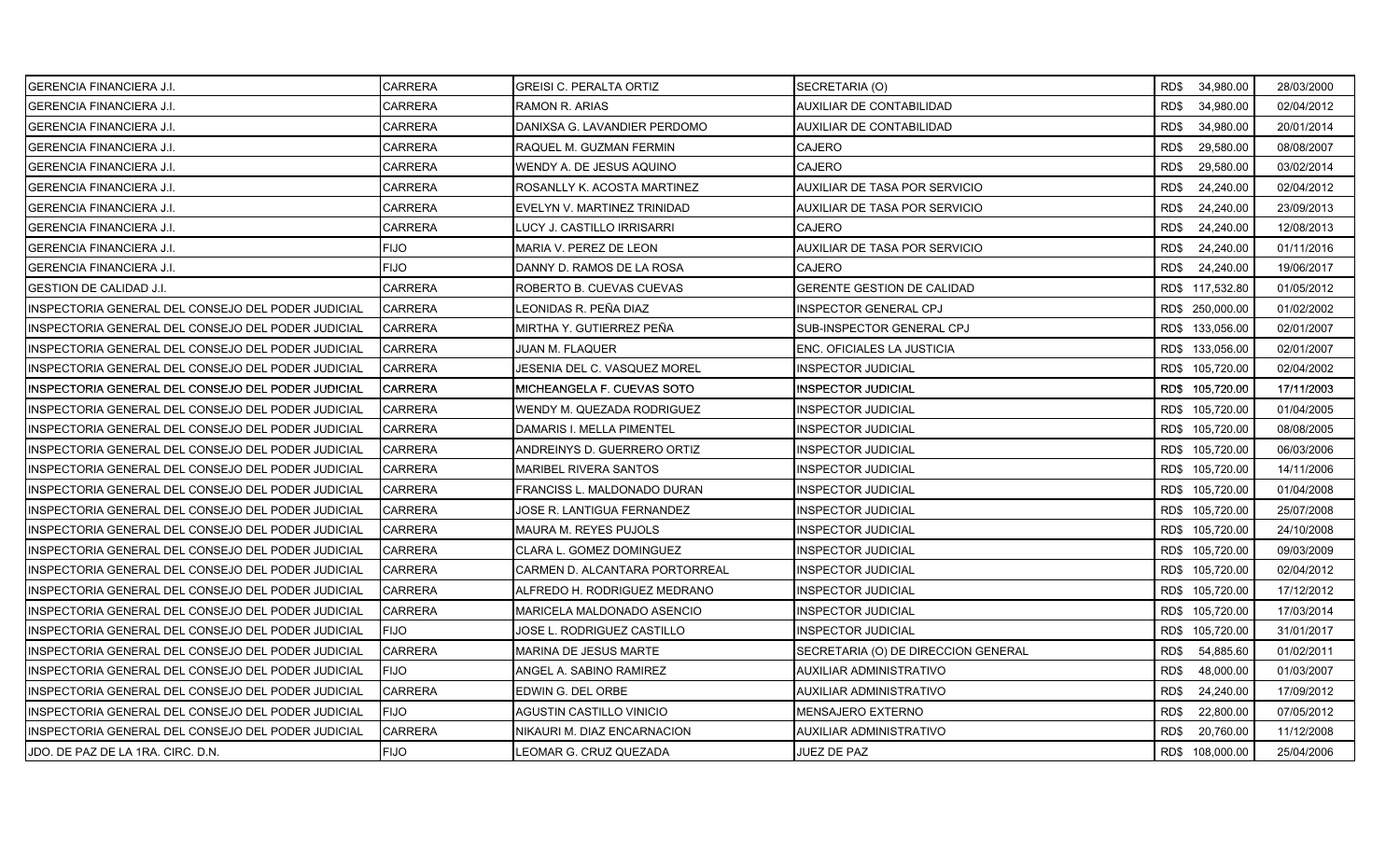| JDO. DE PAZ DE LA 1RA. CIRC. D.N.       | <b>CARRERA</b> | <b>MAGNOLIA N. RUIZ Y GONZALEZ</b> | ENCARGADO(A) OFICINA ADMINISTRATIVA I | RD\$ 45,600.00  |           | 18/02/1977 |
|-----------------------------------------|----------------|------------------------------------|---------------------------------------|-----------------|-----------|------------|
| JDO. DE PAZ DE LA 1RA. CIRC. D.N.       | <b>CARRERA</b> | JOSE M. FIGUEREO DE LA CRUZ        | SECRETARIA (O) JDO. DE PAZ            | RD\$            | 24,240.00 | 22/11/2004 |
| JDO. DE PAZ DE LA 1RA. CIRC. D.N.       | <b>CARRERA</b> | CHARLENY PUESAN                    | OFICINISTA JDO. DE PAZ                | RD\$            | 16,440.00 | 30/07/2015 |
| JDO. DE PAZ DE LA 1RA. CIRC. D.N.       | <b>FIJO</b>    | YAMELL L. TAVERAS POUERIET         | OFICINISTA JDO. DE PAZ                | RD\$            | 16,440.00 | 04/12/2017 |
| JDO. DE PAZ DE LA 1RA. CIRC. D.N.       | <b>FIJO</b>    | LEWYL J. GARCIA GAUTREAUX          | OFICINISTA JDO. DE PAZ                | RD\$            | 16,440.00 | 04/12/2017 |
| JDO. DE PAZ DE LA 1RA. CIRC. D.N.       | <b>CARRERA</b> | RAFAEL HERNANDEZ                   | ALGUACIL DE ESTRADO                   | RD\$            | 14,760.00 | 05/10/1971 |
| JDO. DE PAZ DE LA 1RA. CIRC. D.N.       | <b>FIJO</b>    | SANTA RODRIGUEZ BATISTA            | <b>CONSERJE</b>                       | RD\$            | 12,444.00 | 01/11/1996 |
| JDO. DE PAZ DE LA 1RA. CIRC. D.N.       | <b>FIJO</b>    | HITLER T. SEGURA FELIZ             | <b>MENSAJERO INTERNO</b>              | RD\$            | 12,444.00 | 05/11/2003 |
| JDO. DE PAZ DE LA 2DA. CIRC. D.N.       | <b>FIJO</b>    | MARTHA E. JAQUEZ HIRALDO           | JUEZ DE PAZ                           | RD\$ 108,000.00 |           | 01/03/2011 |
| JDO. DE PAZ DE LA 2DA. CIRC. D.N.       | CARRERA        | CLARA MA. GARCIA VASQUEZ           | SECRETARIA (O) JDO. DE PAZ            | RD\$            | 29,580.00 | 09/03/2010 |
| JDO. DE PAZ DE LA 2DA. CIRC. D.N.       | <b>FIJO</b>    | LEO D. SANTANA TAPIA               | OFICINISTA JDO. DE PAZ                | RD\$            | 16,440.00 | 06/02/2018 |
| JDO. DE PAZ DE LA 2DA. CIRC. D.N.       | <b>FIJO</b>    | HENRY SEGARRA CATANO               | OFICINISTA JDO. DE PAZ                | RD\$            | 16,440.00 | 25/10/2017 |
| JDO. DE PAZ DE LA 2DA. CIRC. D.N.       | <b>FIJO</b>    | NELSON LIRIANO                     | ALGUACIL DE ESTRADO                   | RD\$            | 14,760.00 | 01/02/1994 |
| JDO. DE PAZ DE LA 2DA. CIRC. D.N.       | <b>FIJO</b>    | MARINA I. MARTINEZ CARELA          | OFICINISTA JDO. DE PAZ                | RD\$            | 13,974.00 | 19/03/2018 |
| JDO. DE PAZ DE LA 3RA. CIRC. D.N.       | <b>CARRERA</b> | MARIA E. RODRIGUEZ LOPEZ           | ENCARGADO(A) OFICINA ADMINISTRATIVA I | RD\$            | 45,600.00 | 01/03/1990 |
| JDO. DE PAZ DE LA 3RA. CIRC. D.N.       | <b>CARRERA</b> | NANCY Y. CASTILLO PEREZ            | SECRETARIA (O) JDO. DE PAZ            | RD\$            | 29,580.00 | 10/10/2012 |
| JDO. DE PAZ DE LA 3RA. CIRC. D.N.       | <b>FIJO</b>    | LEANA A. PEREZ ROBLES              | OFICINISTA JDO. DE PAZ                | RD\$            | 16,440.00 | 22/03/2017 |
| JDO. DE PAZ DE LA 3RA. CIRC. D.N.       | <b>FIJO</b>    | STEPHANIE RAMIREZ ALVAREZ          | OFICINISTA JDO. DE PAZ                | RD\$            | 16,440.00 | 23/02/2018 |
| JDO. DE PAZ DE LA 3RA. CIRC. D.N.       | <b>CARRERA</b> | JOSE L. LUGO                       | ALGUACIL DE ESTRADO                   | RD\$            | 14,760.00 | 10/11/1992 |
| IJDO. DE PAZ DE LA 3RA. CIRC. D.N.      | <b>FIJO</b>    | LAURA B. CABRAL ROSARIO            | OFICINISTA JDO. DE PAZ                | RD\$            | 13,910.40 | 16/11/2016 |
| JDO. DE PAZ DE LA 3RA. CIRC. D.N.       | <b>FIJO</b>    | VIRGILIO DE LOS S. GENERE          | VIGILANTE                             | RD\$            | 13,800.00 | 06/09/1999 |
| JDO. DE PAZ DE LA 3RA. CIRC. D.N.       | <b>FIJO</b>    | MAXIMA MANZUETA HEREDIA            | <b>CONSERJE</b>                       | RD\$            | 12,444.00 | 01/11/1994 |
| JDO. DE PAZ DE LA 3RA. CIRC. D.N.       | <b>FIJO</b>    | DIOMEDY ALT. LOPEZ                 | <b>CONSERJE</b>                       | RD\$            | 12,444.00 | 02/07/2002 |
| JDO. DE PAZ DE LA 3RA. CIRC. D.N.       | <b>FIJO</b>    | LUIS R. SANCHEZ DE LA CRUZ         | MENSAJERO INTERNO                     | RD\$            | 12,444.00 | 17/07/2017 |
| JDO. DE PAZ DE LA 4TA. CIRC. D.N.       | <b>CARRERA</b> | MARGARITA SANTANA ROMERO           | SECRETARIA (O) JDO. DE PAZ            | RD\$            | 29,580.00 | 06/06/1991 |
| JDO. DE PAZ DE LA 4TA. CIRC. D.N.       | <b>CARRERA</b> | <b>CRUCITA ROSARIO HENRIQUEZ</b>   | OFICINISTA JDO. DE PAZ                | RD\$            | 16,440.00 | 20/09/1999 |
| JDO. DE PAZ DE LA 4TA. CIRC. D.N.       | <b>FIJO</b>    | CAROLINE N. DURAN RIVAS            | OFICINISTA JDO. DE PAZ                | RD\$            | 16,440.00 | 19/06/2017 |
| JDO. DE PAZ DE LA 4TA. CIRC. D.N.       | <b>FIJO</b>    | LUIS M. CALDERON ROJAS             | OFICINISTA JDO. DE PAZ                | RD\$            | 16,440.00 | 23/02/2018 |
| JDO. DE PAZ DE LA 4TA. CIRC. D.N.       | <b>FIJO</b>    | CHARYNEL CASTILLO DE OLEO          | OFICINISTA JDO. DE PAZ                | RD\$            | 16,440.00 | 26/02/2018 |
| JDO. DE PAZ DE LA 4TA. CIRC. D.N.       | <b>FIJO</b>    | YOMAIRA P. GARCIA MORAN            | OFICINISTA JDO. DE PAZ                | RD\$            | 16,440.00 | 26/02/2018 |
| JDO. DE PAZ DE LA 4TA. CIRC. D.N.       | <b>CARRERA</b> | ALEXANDRO MOREL MOREL              | ALGUACIL DE ESTRADO                   | RD\$            | 14,760.00 | 24/06/2008 |
| JDO. DE PAZ DE LA 4TA. CIRC. D.N.       | <b>FIJO</b>    | JOHANNA RIVERA ARIAS               | OFICINISTA JDO. DE PAZ                | RD\$            | 13,974.00 | 16/03/2018 |
| JDO. DE PAZ DE LA 4TA. CIRC. D.N.       | <b>FIJO</b>    | YOSELIN AQUINO                     | <b>CONSERJE</b>                       | RD\$            | 12,444.00 | 15/10/2001 |
| JDO. DE PAZ MUNICIPAL PRIMERA SALA D.N. | <b>CARRERA</b> | JORGE L. GUZMAN ALBERTO            | ENCARGADO(A) OFICINA ADMINISTRATIVA I | RD\$            | 45,600.00 | 01/01/1990 |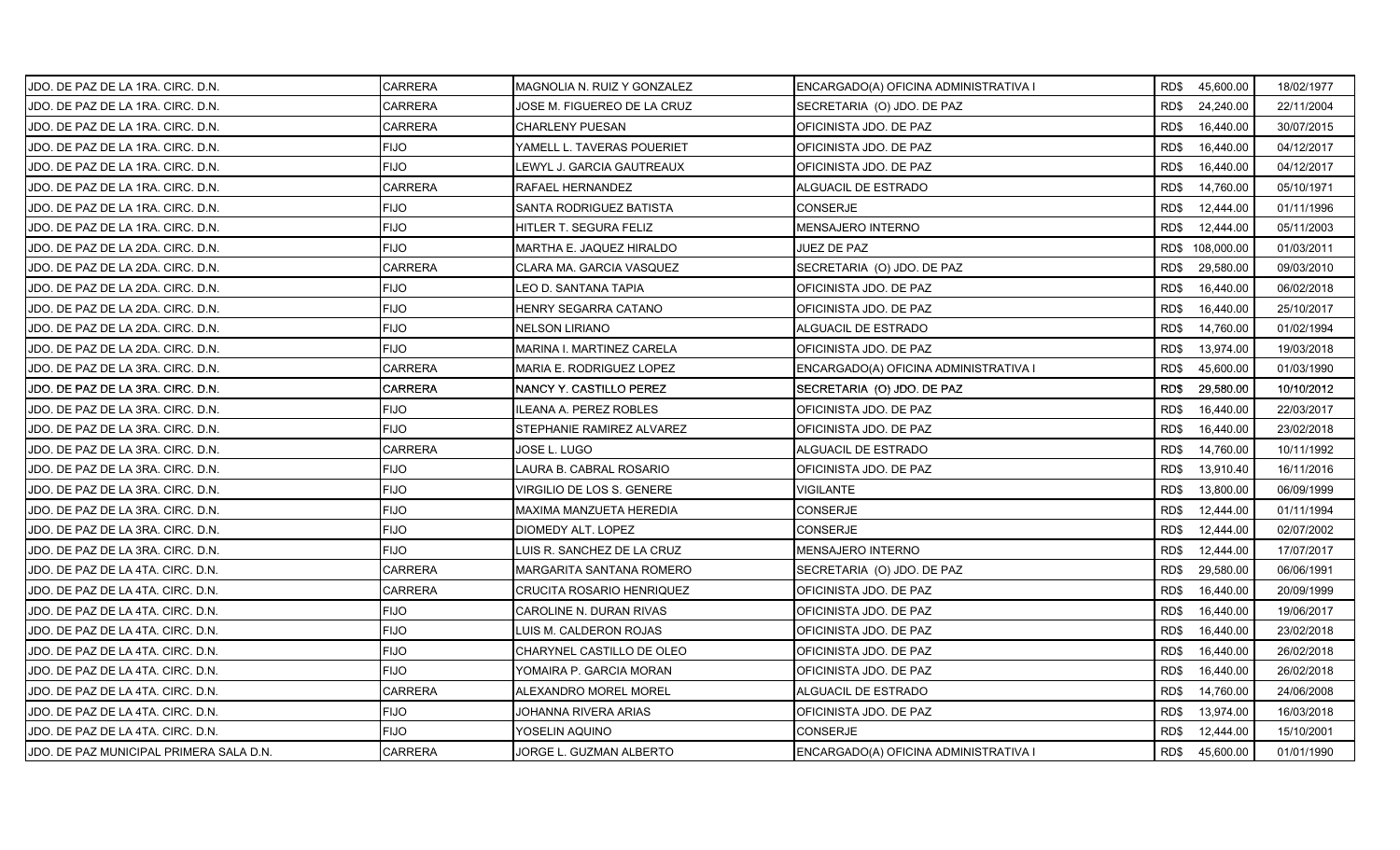| JDO. DE PAZ MUNICIPAL PRIMERA SALA D.N.           | <b>CARRERA</b> | WENDY E. CUBILETTE DE LEON      | SECRETARIA (O) JDO. DE PAZ           | RD\$ 29,580.00    | 05/08/2002 |
|---------------------------------------------------|----------------|---------------------------------|--------------------------------------|-------------------|------------|
| JDO. DE PAZ MUNICIPAL PRIMERA SALA D.N.           | <b>FIJO</b>    | JENNY V. MARTINEZ GALVAN        | OFICINISTA JDO. DE PAZ               | RD\$<br>16,440.00 | 22/03/2017 |
| JDO. DE PAZ MUNICIPAL PRIMERA SALA D.N.           | <b>FIJO</b>    | JERIKA C. BRITO                 | OFICINISTA JDO. DE PAZ               | RD\$<br>16,440.00 | 12/02/2018 |
| JDO. DE PAZ MUNICIPAL PRIMERA SALA D.N.           | <b>FIJO</b>    | VLADIMIR O. GARCIA VOLQUEZ      | ALGUACIL DE ESTRADO                  | RD\$<br>14,760.00 | 01/01/2018 |
| JDO. DE PAZ MUNICIPAL SEGUNDA SALA D.N.           | <b>FIJO</b>    | RUTH S. DE LOS SANTOS LABOUR    | OFICINISTA JDO. DE PAZ               | RD\$<br>16,440.00 | 14/02/2018 |
| JDO. DE PAZ MUNICIPAL SEGUNDA SALA D.N.           | CARRERA        | RUBEN D. MELLA JAVIER           | ALGUACIL DE ESTRADO                  | 14,760.00<br>RD\$ | 01/10/2001 |
| OFIC. COORDINADORA ARCHIVO JUDICIAL               | CARRERA        | MARIA C. BAEZ SOTO              | COORDINADOR NAC. DE ARCHIVO JUDICIAL | RD\$ 117,532.80   | 18/08/1997 |
| OFIC. COORDINADORA ARCHIVO JUDICIAL               | <b>FIJO</b>    | JUAN E. CHANG ROSARIO           | <b>ASISTENTE</b>                     | RD\$<br>34,980.00 | 10/12/2012 |
| OFIC. COORDINADORA ARCHIVO JUDICIAL               | <b>CARRERA</b> | EGGLY S. BELTRE NUÑEZ           | COORDINADOR NAC. DE ARCHIVO JUDICIAL | RD\$<br>29,580.00 | 01/03/2004 |
| OFIC. COORDINADORA ARCHIVO JUDICIAL               | <b>CARRERA</b> | FIDELINA ANT. GOMEZ DIAZ        | SUPERVISOR DE ARCHIVO                | RD\$<br>29,580.00 | 26/01/2006 |
| OFIC. COORDINADORA ARCHIVO JUDICIAL               | CARRERA        | MARIA ALT. MERCEDES             | ARCHIVISTA                           | 24,240.00<br>RD\$ | 01/10/1987 |
| OFIC. COORDINADORA ARCHIVO JUDICIAL               | CARRERA        | CLAUDIO N. REYES CUEVAS         | ARCHIVISTA                           | RD\$<br>16,440.00 | 01/08/2008 |
| OFIC. COORDINADORA ARCHIVO JUDICIAL               | <b>CARRERA</b> | MARIA N. CUEVAS SEGURA          | <b>ARCHIVISTA</b>                    | RD\$<br>16,440.00 | 29/02/2012 |
| OFIC. COORDINADORA ARCHIVO JUDICIAL               | FIJO           | MARILENNY PEREZ PAULINO         | <b>ARCHIVISTA</b>                    | RD\$<br>16,440.00 | 09/05/2016 |
| OFIC. COORDINADORA ARCHIVO JUDICIAL               | <b>FIJO</b>    | ADELSO ESTEVEZ PAULINO          | ARCHIVISTA                           | RD\$<br>16,440.00 | 15/02/2018 |
| OFIC. COORDINADORA ARCHIVO JUDICIAL               | <b>FIJO</b>    | RICHARD A. NUÑEZ VERAS          | <b>ARCHIVISTA</b>                    | RD\$<br>16,440.00 | 15/02/2018 |
| IOFIC. COORDINADORA ARCHIVO JUDICIAL              | <b>FIJO</b>    | MOISÉS A. OSSERS COSTE          | ARCHIVISTA                           | RD\$<br>16,440.00 | 19/03/2018 |
| OFIC. COORDINADORA ARCHIVO JUDICIAL               | <b>CARRERA</b> | VIRGILIO RAMOS PEÑA             | AUXILIAR ADMINISTRATIVO              | RD\$<br>15,120.00 | 12/05/1980 |
| OFIC. COORDINADORA ARCHIVO JUDICIAL               | <b>CARRERA</b> | ARIDANIA SALDAÑA PEGUERO        | AUXILIAR ADMINISTRATIVO              | RD\$<br>15,120.00 | 02/10/2006 |
| OFIC. COORDINADORA ARCHIVO JUDICIAL               | <b>FIJO</b>    | VANYELI MENDEZ TAVAREZ          | ARCHIVISTA                           | RD\$<br>13,974.00 | 02/04/2018 |
| OFIC. COORDINADORA ARCHIVO JUDICIAL               | <b>FIJO</b>    | <b>ANTONIO MENDEZ FELIZ</b>     | <b>ARCHIVISTA</b>                    | RD\$<br>12,444.00 | 01/02/2018 |
| OFIC. COORDINADORA ARCHIVO JUDICIAL               | FIJO           | DIOMARIS MORENO VALDEZ          | CONSERJE                             | RD\$<br>10,577.40 | 16/04/2018 |
| OFIC. DE ARCHIVO JUDICIAL CAM.CIVIL CORTE DE APEL | <b>CARRERA</b> | LUIS E. CASADO CASTILLO         | SUPERVISOR DE ARCHIVO                | 29,580.00<br>RD\$ | 15/07/1998 |
| OFIC. DE ARCHIVO JUDICIAL CAM.CIVIL CORTE DE APEL | <b>CARRERA</b> | YOHANNY ALTAGRACIA MORENO       | <b>ARCHIVISTA</b>                    | RD\$<br>16,440.00 | 20/10/2015 |
| OFIC. DE ARCHIVO JUDICIAL CAM.CIVIL CORTE DE APEL | <b>FIJO</b>    | LUIS ALB. MARTINEZ NUÑEZ        | ARCHIVISTA                           | RD\$<br>16,440.00 | 19/10/2016 |
| OFIC. DE ARCHIVO JUDICIAL CAM.CIVIL CORTE DE APEL | <b>FIJO</b>    | JOSE D. MATEO PEREZ             | <b>ARCHIVISTA</b>                    | RD\$<br>13,920.00 | 06/03/2018 |
| OFIC. DE ARCHIVO JUDICIAL JURISD. N.N.A. D.N.     | FIJO           | SHAMILA DE LA ROSA FRÍAS        | ARCHIVISTA                           | RD\$<br>16,440.00 | 12/06/2018 |
| OFIC. DE ARCHIVO JUDICIAL P.J.C.N.                | <b>CARRERA</b> | <b>GELSY MA. LEBRON CORNIEL</b> | SUPERVISOR DE ARCHIVO                | RD\$<br>29,580.00 | 26/10/2006 |
| OFIC. DE ARCHIVO JUDICIAL P.J.C.N.                | <b>CARRERA</b> | <b>MARIELY MEDRANO REYES</b>    | <b>ARCHIVISTA</b>                    | RD\$<br>16,440.00 | 02/06/2014 |
| OFIC. DE ARCHIVO JUDICIAL TRIBUNAL LAB.           | <b>CARRERA</b> | WENDYS C. BAUTISTA TEJEDA       | ARCHIVISTA                           | RD\$<br>20,160.00 | 19/09/2007 |
| OFIC. DE ARCHIVO JUDICIAL TRIBUNAL LAB.           | <b>FIJO</b>    | BARTOLA ENCARNACION RAMIREZ     | ARCHIVISTA                           | RD\$<br>16,440.00 | 04/03/2014 |
| OFIC. DE ARCHIVO JUDICIAL TRIBUNAL LAB.           | <b>CARRERA</b> | ISIDRO B. CANELA FERNANDEZ      | ARCHIVISTA                           | RD\$<br>16,440.00 | 28/12/2015 |
| OFIC. DE ARCHIVO SECRETARIA GENERAL S.C.J.        | CARRERA        | PAULINA LUGO                    | SUPERVISOR DE ARCHIVO                | RD\$<br>32,880.00 | 01/11/2010 |
| OFIC. DE ARCHIVO SECRETARIA GENERAL S.C.J.        | <b>FIJO</b>    | <b>MARILYN PAYANO TAVERAS</b>   | <b>ARCHIVISTA</b>                    | RD\$ 20,160.00    | 10/09/2008 |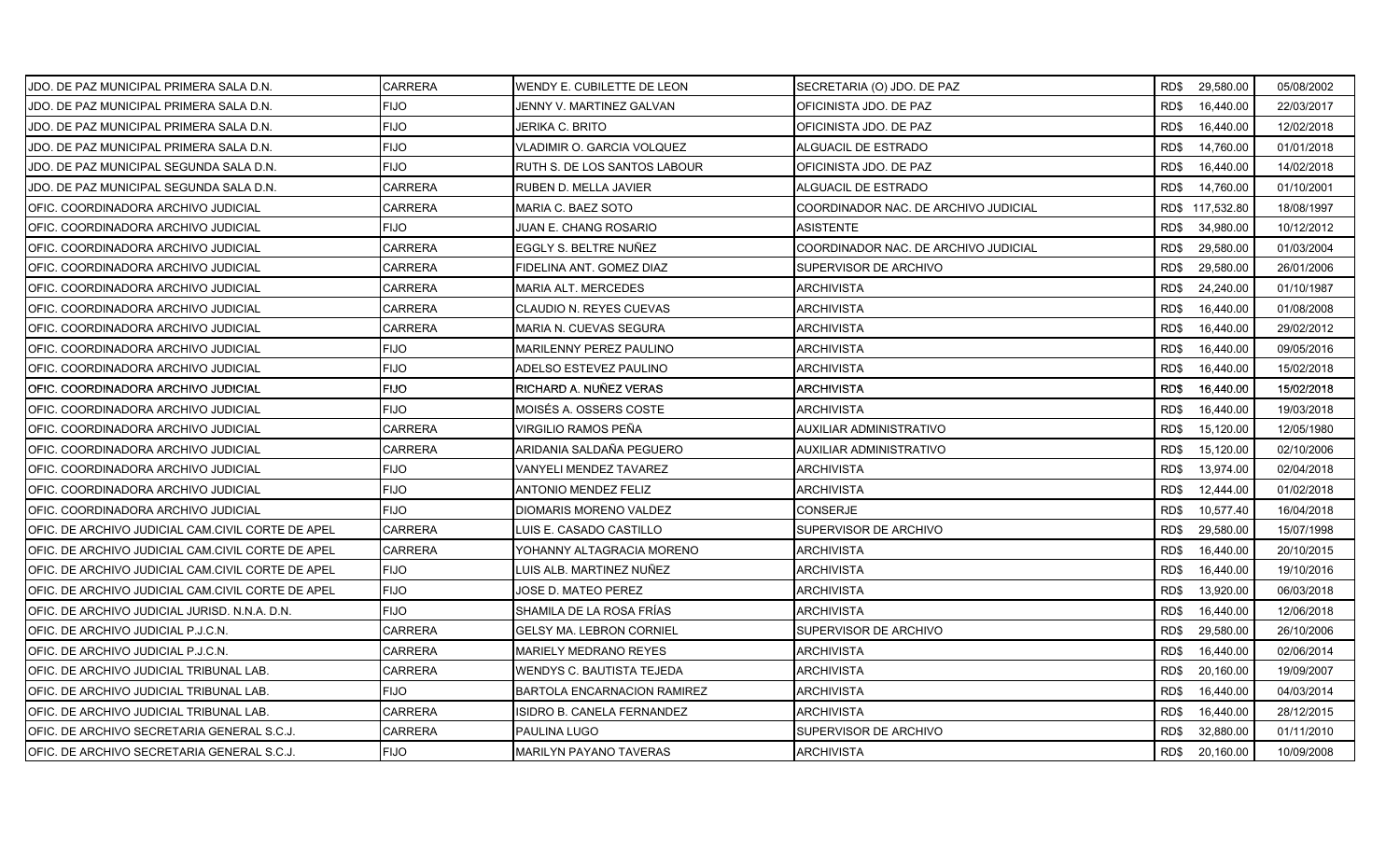| OFIC. DE ARCHIVO SECRETARIA GENERAL S.C.J.    | <b>FIJO</b>    | YOKASTA M. SANCHEZ ORTIZ       | ARCHIVISTA                       |                 | RD\$ 20,160.00 | 19/01/2015      |
|-----------------------------------------------|----------------|--------------------------------|----------------------------------|-----------------|----------------|-----------------|
| IOFIC. DEPOSITO ARCHIVO CENTRAL MANGANAGUA    | <b>CARRERA</b> | FELIX ANT. BRITO CASTILLO      | SUPERVISOR DE ARCHIVO            | RD\$            | 29,640.65      | 13/09/1999      |
| OFIC. DEPOSITO ARCHIVO CENTRAL MANGANAGUA     | <b>CARRERA</b> | MIRIAM GERMOSEN GONZALEZ       | <b>ARCHIVISTA</b>                | RD\$            | 19,074.00      | 01/08/1991      |
| OFIC. DEPOSITO ARCHIVO CENTRAL MANGANAGUA     | <b>CARRERA</b> | ELVIS A. VALENZUELA FERNANDEZ  | ARCHIVISTA                       | RD\$            | 16,440.00      | 01/09/2014      |
| OFIC. JUDICIAL SERV. ATENC. PERMANENTE D.N.   | CARRERA        | NIDIA ALT. CORONA DEL ORBE     | SECRETARIA (O) PRIMERA INSTANCIA | RD\$            | 46,368.00      | 01/10/1996      |
| OFIC. JUDICIAL SERV. ATENC. PERMANENTE D.N.   | CARRERA        | ELIZABETH J. DISLA LOPEZ       | SECRETARIA (O) PRIMERA INSTANCIA | RD\$            | 46,368.00      | 12/01/1999      |
| OFIC. JUDICIAL SERV. ATENC. PERMANENTE D.N.   | CARRERA        | ARACELY SEPULVEDA MERCEDES     | ABOGADO AYUDANTE 1RA. INST.      | RD\$            | 43,840.80      | 19/03/2003      |
| OFIC. JUDICIAL SERV. ATENC. PERMANENTE D.N.   | CARRERA        | DINAIDA DEL C. ALMONTE PERDOMO | OFICINISTA 1RA. INSTANCIA        | RD\$            | 20,760.00      | 03/09/1990      |
| OFIC. JUDICIAL SERV. ATENC. PERMANENTE D.N.   | <b>CARRERA</b> | HIROMY A. CABRERA ABREU        | OFICINISTA 1RA. INSTANCIA        | RD\$            | 20,760.00      | 25/02/2002      |
| OFIC. JUDICIAL SERV. ATENC. PERMANENTE D.N.   | <b>CARRERA</b> | ARIEL JS. PEÑA CASTILLO        | OFICINISTA 1RA. INSTANCIA        | RD\$            | 20,760.00      | 01/09/2005      |
| OFIC. JUDICIAL SERV. ATENC. PERMANENTE D.N.   | CARRERA        | SORY J. MARRERO RODRIGUEZ      | OFICINISTA 1RA. INSTANCIA        | RD\$            | 20,760.00      | 01/11/2005      |
| OFIC. JUDICIAL SERV. ATENC. PERMANENTE D.N.   | CARRERA        | ALBANIA S. SALAS NOVA          | <b>OFICINISTA</b>                | RD\$            | 20,760.00      | 03/07/2006      |
| OFIC. JUDICIAL SERV. ATENC. PERMANENTE D.N.   | CARRERA        | LICELLOT M. MARTE MARTINEZ     | OFICINISTA 1RA. INSTANCIA        | RD\$            | 20,760.00      | 16/06/2008      |
| OFIC. JUDICIAL SERV. ATENC. PERMANENTE D.N.   | <b>CARRERA</b> | MARCOS I. SANTANA ALMONTE      | OFICINISTA 1RA. INSTANCIA        | RD\$            | 20,760.00      | 01/12/2011      |
| OFIC. JUDICIAL SERV. ATENC. PERMANENTE D.N.   | <b>CARRERA</b> | CLARA ALT. R. FRANCO FRIAS     | <b>OFICINISTA</b>                | RD\$            | 20,760.00      | 01/12/2011      |
| OFIC. JUDICIAL SERV. ATENC. PERMANENTE D.N.   | <b>FIJO</b>    | SAHIRA M. ALCANTARA AQUINO     | OFICINISTA 1RA. INSTANCIA        | RD\$            | 20,760.00      | 22/09/2014      |
| OFIC. JUDICIAL SERV. ATENC. PERMANENTE D.N.   | <b>CARRERA</b> | PITER Y. DE JESUS SUAZO        | OFICINISTA 1RA. INSTANCIA        | RD\$            | 20,760.00      | 14/12/2015      |
| OFIC. JUDICIAL SERV. ATENC. PERMANENTE D.N.   | <b>FIJO</b>    | GENESIS E. HENRIQUEZ AQUINO    | OFICINISTA 1RA. INSTANCIA        | RD\$            | 16,440.00      | 15/01/2018      |
| OFIC. JUEZ COORD. JDO. DE LA INSTRUCCION D.N. | <b>FIJO</b>    | JOSE A. VARGAS GUERRERO        | JUEZ COORDINADOR                 | RD\$ 154,800.00 |                | 01/12/2005      |
| OFIC. JUEZ COORD. JDO. DE LA INSTRUCCION D.N. | <b>FIJO</b>    | <b>EVELYN RODRIGUEZ</b>        | JUEZ DE PAZ ITINERANTE           | RD\$ 108,000.00 |                | 01/11/2011      |
| OFIC. JUEZ COORD. JDO. DE LA INSTRUCCION D.N. | <b>FIJO</b>    | REYMUNDO ANT. MEJIA ZORRILLA   | JUEZ DE PAZ ITINERANTE           | RD\$ 108,000.00 |                | 03/10/2016      |
| OFIC. JUEZ COORD. JDO. DE LA INSTRUCCION D.N. | <b>FIJO</b>    | YANIBET RIVAS MENDEZ           | JUEZ DE PAZ ITINERANTE           | RD\$ 108,000.00 |                | 01/10/2014      |
| OFIC. JUEZ COORD. JDO. DE LA INSTRUCCION D.N. | CARRERA        | AMBAR E. DIAZ MEDINA           | SECRETARIA (O) PRIMERA INSTANCIA | RD\$            | 46,368.00      | 01/05/2012      |
| OFIC. JUEZ COORD. JDO. DE LA INSTRUCCION D.N. | CARRERA        | NELLYS A. MATOS AYBAR          | ABOGADO AYUDANTE 1RA. INST.      | RD\$            | 43,840.80      | 03/07/2007      |
| OFIC. JUEZ COORD. JDO. DE LA INSTRUCCION D.N. | <b>CARRERA</b> | DAHELY E. CAMPUSANO PEGUERO    | ABOGADO AYUDANTE 1RA. INST.      | RD\$            | 43,840.80      | 11/10/2010      |
| OFIC. JUEZ COORD. JDO. DE LA INSTRUCCION D.N. | CARRERA        | JOSEFINA LOPEZ RAMIREZ         | OFICINISTA 1RA. INSTANCIA        | RD\$            | 20,760.00      | 24/10/2008      |
| OFIC. JUEZ COORD. JDO. DE LA INSTRUCCION D.N. | FIJO           | ELIZA MA. CABRERA MARTINEZ     | OFICINISTA 1RA. INSTANCIA        | RD\$            | 20,760.00      | 23/01/2017 a.m. |
| OFIC. JUEZ COORD. JDO. DE LA INSTRUCCION D.N. | <b>FIJO</b>    | YANEIDI S. RODRIGUEZ HIDALGO   | OFICINISTA 1RA. INSTANCIA        | RD\$            | 20,760.00      | 06/07/2017      |
| OFIC. JUEZ COORD. JDO. DE LA INSTRUCCION D.N. | <b>FIJO</b>    | CARILUZ COTE SANTOS            | OFICINISTA 1RA. INSTANCIA        | RD\$            | 17,646.00      | 15/05/2018      |
| OFIC. JUEZ COORD. JDO. DE LA INSTRUCCION D.N. | FIJO           | ROSI E. PIÑA FERRERA           | <b>RECEPCIONISTA</b>             | RD\$            | 16,440.00      | 02/02/2015      |
| PCIA. CAMARA CIVIL CORTE APEL. D.N.           | <b>FIJO</b>    | JUSTINIANO MONTERO MONTERO     | JUEZ PRESIDENTE CORTE            | RD\$ 218,640.00 |                | 02/12/1998      |
| PCIA. CAMARA CIVIL CORTE APEL. D.N.           | CARRERA        | MARIA ALT. BODRE CESAR         | ABOGADO AYUDANTE CORTE           | RD\$            | 58,374.00      | 09/03/1988      |
| PCIA. CAMARA CIVIL CORTE APEL. D.N.           | CARRERA        | GEORGINA D. ZORRILLA RODRIGUEZ | ABOGADO AYUDANTE CORTE           | RD\$            | 58,374.00      | 15/07/2014      |
| PCIA. CAMARA CIVIL CORTE APEL. D.N.           | <b>CARRERA</b> | CARMEN M. ARIAS MEJIA          | SECRETARIA(O) CORTE              | RD\$42,657.60   |                | 01/06/2006      |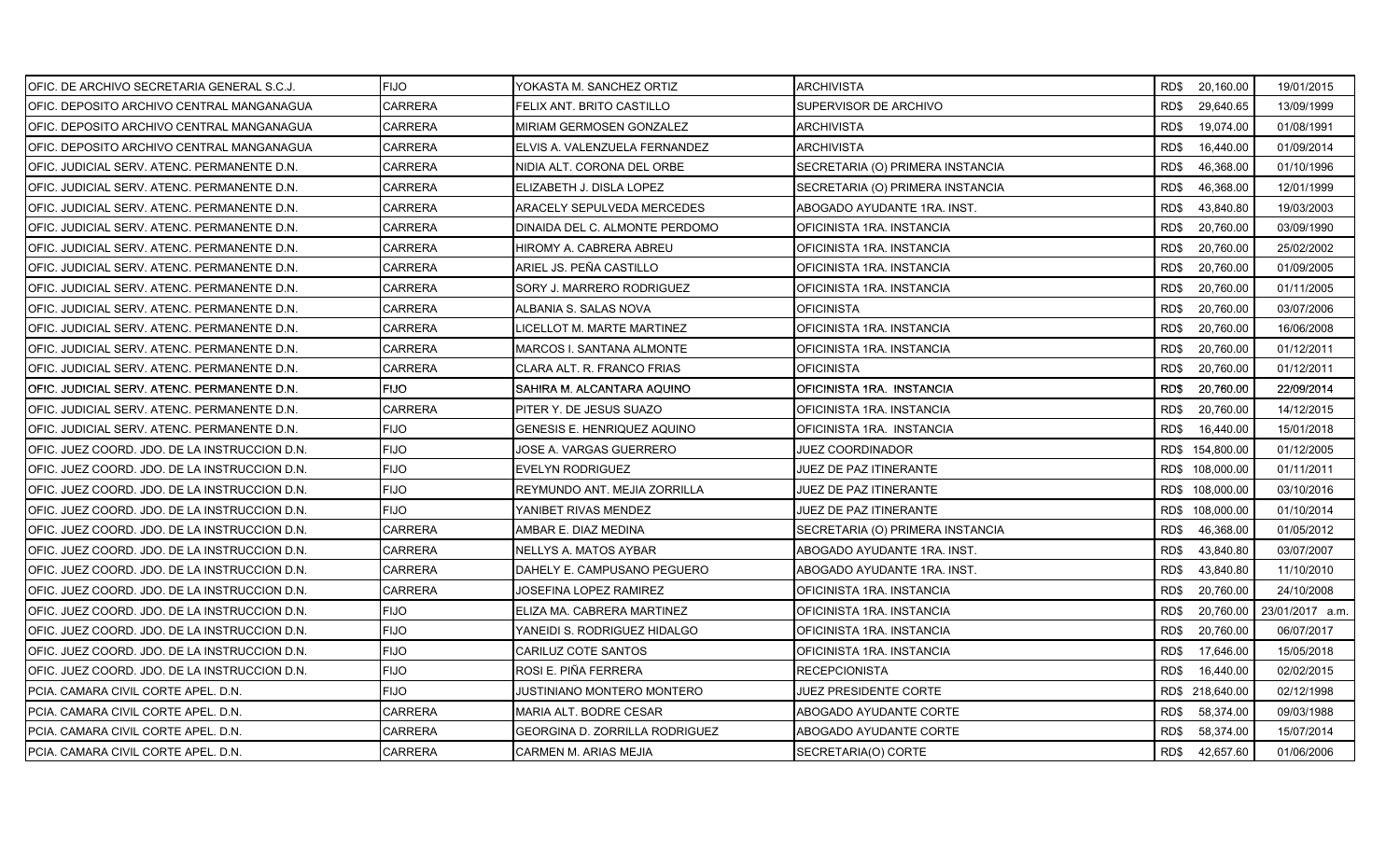| PCIA. CAMARA CIVIL CORTE APEL. D.N.     | <b>CARRERA</b> | LUIS ANT. GUERRERO              | SECRETARIA(O) CORTE              | RD\$42,657.60     | 02/07/2007 |
|-----------------------------------------|----------------|---------------------------------|----------------------------------|-------------------|------------|
| PCIA. CAMARA CIVIL CORTE APEL. D.N.     | <b>FIJO</b>    | YSBEL M. JOA HERRERA            | OFICINISTA CORTE                 | RD\$<br>20,760.00 | 11/09/2017 |
| PCIA. CAMARA CIVIL CORTE APEL. D.N.     | <b>FIJO</b>    | LORENZO MAÑON HERNANDEZ         | <b>MENSAJERO EXTERNO</b>         | RD\$<br>18,120.00 | 01/05/1997 |
| PCIA. CAMARA CIVIL CORTE APEL. D.N.     | <b>CARRERA</b> | JUAN P. CACERES GONZALEZ        | ALGUACIL DE ESTRADO              | RD\$<br>14,760.00 | 10/10/2005 |
| PCIA. CAMARA CIVIL CORTE APEL. D.N.     | <b>FIJO</b>    | ESMARLYN RODRIGUEZ JAQUEZ       | MENSAJERO (A) INTERNO            | RD\$<br>12,444.00 | 03/09/2012 |
| PCIA. CAMARA CIVIL JDO. 1RA. INST. D.N. | <b>FIJO</b>    | JORGE L. REYES LARA             | JUEZ PRESIDENTE 1RA. INSTANCIA   | RD\$ 154,800.00   | 30/11/2004 |
| PCIA. CAMARA CIVIL JDO. 1RA. INST. D.N. | <b>FIJO</b>    | LEIDILYN A. ROSARIO GUTIERREZ   | JUEZ DE PAZ ITINERANTE           | RD\$ 108,000.00   | 08/06/2005 |
| PCIA. CAMARA CIVIL JDO. 1RA. INST. D.N. | <b>FIJO</b>    | PATRICIA YONE ROCHA             | JUEZ DE PAZ ITINERANTE           | RD\$ 108,000.00   | 02/09/2005 |
| PCIA. CAMARA CIVIL JDO. 1RA. INST. D.N. | <b>FIJO</b>    | TANIA I. GOMEZ RODRIGUEZ        | JUEZ DE PAZ ITINERANTE           | RD\$ 108,000.00   | 02/05/2006 |
| PCIA. CAMARA CIVIL JDO. 1RA. INST. D.N. | <b>FIJO</b>    | SCARLET R. VARGAS ROSSIS        | JUEZ DE PAZ ITINERANTE           | RD\$ 108,000.00   | 04/09/2006 |
| PCIA. CAMARA CIVIL JDO. 1RA. INST. D.N. | <b>FIJO</b>    | FANNY MARTICH BAEZ              | JUEZ DE PAZ ITINERANTE           | RD\$ 108,000.00   | 03/11/2006 |
| PCIA. CAMARA CIVIL JDO. 1RA. INST. D.N. | <b>CARRERA</b> | MARIDALIA SOTO CACERES          | ABOGADO AYUDANTE 1RA. INST.      | RD\$<br>43,840.80 | 20/07/2011 |
| PCIA. CAMARA CIVIL JDO. 1RA. INST. D.N. | <b>CARRERA</b> | ANDREA M. SEVERINO BAEZ         | ABOGADO AYUDANTE 1RA. INST.      | 43,840.80<br>RD\$ | 01/09/2004 |
| PCIA. CAMARA CIVIL JDO. 1RA. INST. D.N. | <b>FIJO</b>    | KATIA M. PEÑA SEGURA            | ABOGADO AYUDANTE 1RA. INST.      | RD\$<br>43,840.80 | 20/01/2015 |
| PCIA. CAMARA CIVIL JDO. 1RA. INST. D.N. | <b>CARRERA</b> | YELITZA PERALTA PEREZ           | ABOGADO AYUDANTE 1RA. INST.      | RD\$<br>43,840.80 | 02/01/2013 |
| PCIA. CAMARA CIVIL JDO. 1RA. INST. D.N. | <b>FIJO</b>    | MARIELA RAMIREZ CUEVAS          | ABOGADO AYUDANTE 1RA. INST.      | RD\$<br>43,840.80 | 01/05/2013 |
| PCIA. CAMARA CIVIL JDO. 1RA. INST. D.N. | <b>FIJO</b>    | YENNYS E. FELIZ GARCIA          | ABOGADO AYUDANTE 1RA. INST.      | RD\$<br>43,840.80 | 15/10/2012 |
| PCIA. CAMARA CIVIL JDO. 1RA. INST. D.N. | <b>FIJO</b>    | JOSE D. HERNANDEZ JEREZ         | ABOGADO AYUDANTE 1RA. INST.      | RD\$<br>43,840.80 | 25/04/2013 |
| PCIA. CAMARA CIVIL JDO. 1RA. INST. D.N. | <b>CARRERA</b> | HECTOR ML. RODRIGUEZ HOLGUIN    | ABOGADO AYUDANTE 1RA. INST.      | RD\$<br>43,840.80 | 04/02/2013 |
| PCIA. CAMARA CIVIL JDO. 1RA. INST. D.N. | <b>FIJO</b>    | ANNERY CABRAL TURBI             | ABOGADO AYUDANTE 1RA. INST.      | RD\$<br>43,840.80 | 19/01/2015 |
| PCIA. CAMARA CIVIL JDO. 1RA. INST. D.N. | CARRERA        | RICARDO ALB. TORRES             | OFICINISTA 1RA. INSTANCIA        | 20,760.00<br>RD\$ | 26/09/2007 |
| PCIA. CAMARA CIVIL JDO. 1RA. INST. D.N. | <b>FIJO</b>    | NINOSKA L. RODRIGUEZ CUEVAS     | ABOGADO AYUDANTE 1RA. INST.      | 20,760.00<br>RD\$ | 08/01/2014 |
| PCIA. CAMARA CIVIL JDO. 1RA. INST. D.N. | <b>FIJO</b>    | ELAISA E. VASQUEZ               | SECRETARIA (O) PRIMERA INSTANCIA | 20,760.00<br>RD\$ | 19/04/2014 |
| PCIA. CAMARA CIVIL JDO. 1RA. INST. D.N. | <b>CARRERA</b> | EDINETH M. RODRIGUEZ SOTO       | OFICINISTA 1RA. INSTANCIA        | 20,760.00<br>RD\$ | 11/12/2014 |
| PCIA. CAMARA CIVIL JDO. 1RA. INST. D.N. | <b>FIJO</b>    | DIANA E. MEDRANO VOLQUEZ        | OFICINISTA 1RA. INSTANCIA        | RD\$<br>20,760.00 | 15/12/2014 |
| PCIA. CAMARA CIVIL JDO. 1RA. INST. D.N. | <b>FIJO</b>    | VIRGINIA MDES. RODRIGUEZ PASCAL | OFICINISTA 1RA. INSTANCIA        | RD\$<br>20,760.00 | 17/06/2015 |
| PCIA. CAMARA CIVIL JDO. 1RA. INST. D.N. | <b>FIJO</b>    | SHERELYN Y. CHALAS LARA         | OFICINISTA 1RA. INSTANCIA        | RD\$<br>20,760.00 | 05/07/2017 |
| PCIA. CAMARA CIVIL JDO. 1RA. INST. D.N. | <b>FIJO</b>    | JAZMIN I. CORONADO VARELA       | OFICINISTA 1RA. INSTANCIA        | RD\$<br>20,760.00 | 23/02/2018 |
| PCIA. CAMARA CIVIL JDO. 1RA. INST. D.N. | <b>FIJO</b>    | JOSE A. PERDOMO REYES           | OFICINISTA 1RA. INSTANCIA        | RD\$<br>20,760.00 | 26/06/2017 |
| PCIA. CAMARA CIVIL JDO. 1RA. INST. D.N. | <b>FIJO</b>    | SARAY A. FELIZ DACOSTA GOMEZ    | OFICINISTA 1RA. INSTANCIA        | RD\$<br>20,760.00 | 05/07/2017 |
| PCIA. CAMARA CIVIL JDO. 1RA. INST. D.N. | <b>FIJO</b>    | LORENZO W. JANSEN GIL           | ARCHIVISTA                       | RD\$<br>16,440.00 | 20/02/2017 |
| PCIA. CAMARA CIVIL JDO. 1RA. INST. D.N. | CARRERA        | KATHERINE R. UREÑA VALLEJO      | OFICINISTA 1RA. INSTANCIA        | RD\$<br>15,720.00 | 11/11/2015 |
| PCIA. CAMARA CIVIL JDO. 1RA. INST. D.N. | CARRERA        | JANY VALLEJO GARIB              | ALGUACIL DE ESTRADO              | RD\$<br>14,760.00 | 01/09/2012 |
| PCIA. CAMARA CIVIL JDO. 1RA. INST. D.N. | <b>FIJO</b>    | RIGO A. MENDOZA FEBLES          | <b>ARCHIVISTA</b>                | RD\$<br>13,920.00 | 03/10/2016 |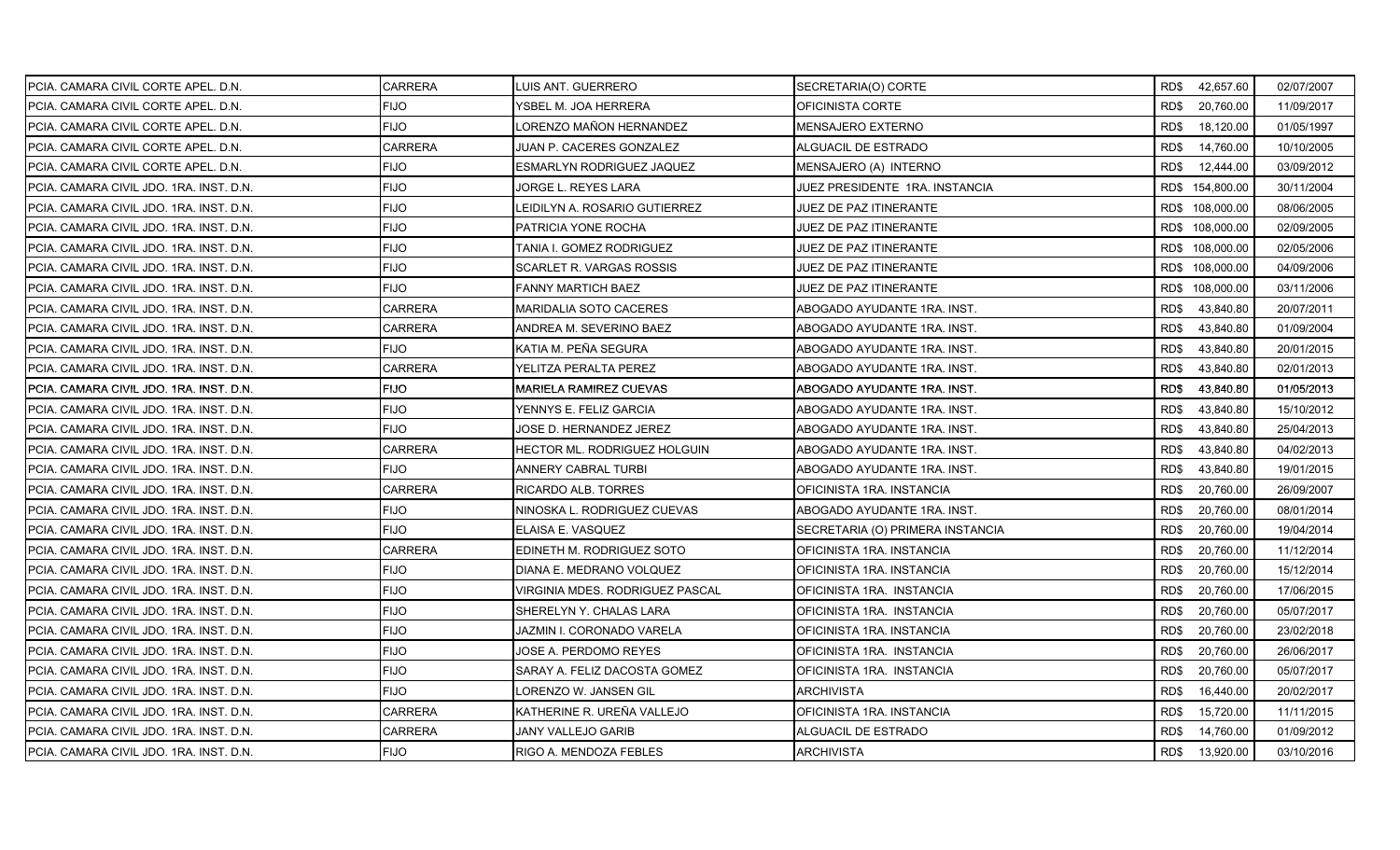| PCIA. CAMARA CIVIL JDO. 1RA. INST. D.N. | <b>FIJO</b>    | MARIEL E. BATISTA LEE           | MENSAJERO INTERNO              | RD\$ 12,444.00    | 19/02/2018 |
|-----------------------------------------|----------------|---------------------------------|--------------------------------|-------------------|------------|
| PCIA. CAMARA PENAL CORTE APEL. D.N.     | <b>FIJO</b>    | JULIO C. CANO ALFAU             | JUEZ PRESIDENTE CORTE          | RD\$ 218,640.00   | 12/01/1985 |
| PCIA. CAMARA PENAL CORTE APEL. D.N.     | CARRERA        | XIOMICELL LORA GUZMAN           | SECRETARIA(O) CORTE            | 78,000.00<br>RD\$ | 01/06/1995 |
| PCIA. CAMARA PENAL CORTE APEL. D.N.     | <b>CARRERA</b> | ROSA M. PRADEL CARRASCO         | ABOGADO AYUDANTE CORTE         | RD\$<br>58,374.00 | 19/05/1999 |
| PCIA. CAMARA PENAL CORTE APEL. D.N.     | CARRERA        | MARY ROSARIO PIMENTEL           | ABOGADO AYUDANTE CORTE         | RD\$<br>58,374.00 | 01/05/2001 |
| PCIA. CAMARA PENAL CORTE APEL. D.N.     | CARRERA        | HENRY E. SEVERINO PORTE         | ABOGADO AYUDANTE CORTE         | RD\$<br>58,374.00 | 08/01/2008 |
| PCIA. CAMARA PENAL CORTE APEL. D.N.     | CARRERA        | EDWARD ANT. MEJIA FERNANDEZ     | SUPERVISOR DE ARCHIVO          | 29,580.00<br>RD\$ | 01/03/2006 |
| PCIA. CAMARA PENAL CORTE APEL. D.N.     | CARRERA        | OSVALDO PEREZ LORENZO           | SECRETARIA(O) I CORTE          | RD\$<br>25,680.00 | 01/07/1994 |
| PCIA. CAMARA PENAL CORTE APEL. D.N.     | <b>CARRERA</b> | NELSON G. CABREJA ARAMBOLES     | SECRETARIA(O) I CORTE          | RD\$<br>25,680.00 | 01/11/1994 |
| PCIA. CAMARA PENAL CORTE APEL. D.N.     | CARRERA        | YHOEL CASTILLO VALENZUELA       | SECRETARIA(O) I CORTE          | RD\$<br>25,680.00 | 01/04/2011 |
| PCIA. CAMARA PENAL CORTE APEL. D.N.     | CARRERA        | SULVIA ALT. MEJIA FELIX         | OFICINISTA CORTE               | RD\$<br>24,240.00 | 06/03/2000 |
| PCIA. CAMARA PENAL CORTE APEL. D.N.     | CARRERA        | JAHAIRA J. MATEO ESPINOSA       | OFICINISTA CORTE               | RD\$<br>24,240.00 | 14/04/2005 |
| PCIA. CAMARA PENAL CORTE APEL. D.N.     | CARRERA        | LARISSA E. CASTILLO SOTO        | OFICINISTA CORTE               | RD\$<br>24,240.00 | 03/08/2005 |
| PCIA. CAMARA PENAL CORTE APEL. D.N.     | <b>CARRERA</b> | LUIS E. PORTES PERDOMO          | OFICINISTA CORTE               | RD\$<br>24,240.00 | 05/07/2006 |
| PCIA. CAMARA PENAL CORTE APEL. D.N.     | <b>CARRERA</b> | ELIZABETH DEL C. ALMANZAR UCETA | OFICINISTA CORTE               | RD\$<br>24,240.00 | 01/02/2007 |
| PCIA. CAMARA PENAL CORTE APEL. D.N.     | CARRERA        | ROCIO DEL C. MARTINEZ SANCHEZ   | OFICINISTA CORTE               | RD\$<br>24,240.00 | 28/10/2008 |
| PCIA. CAMARA PENAL CORTE APEL. D.N.     | CARRERA        | EDGAR I. ALVARADO LIRANZO       | OFICINISTA CORTE               | RD\$<br>24,240.00 | 26/08/2010 |
| PCIA. CAMARA PENAL CORTE APEL. D.N.     | CARRERA        | FANIELIZ JIMENEZ JAVIER         | OFICINISTA CORTE               | RD\$<br>24,240.00 | 01/05/2014 |
| PCIA. CAMARA PENAL CORTE APEL. D.N.     | <b>FIJO</b>    | SEBASTIAN L. HICIANO DOMINGUEZ  | OFICINISTA CORTE               | RD\$<br>24,240.00 | 26/05/2014 |
| PCIA. CAMARA PENAL CORTE APEL. D.N.     | <b>CARRERA</b> | JOAQUIN R. PEREZ MEJIA          | OFICINISTA CORTE               | RD\$<br>24,240.00 | 01/12/2014 |
| PCIA. CAMARA PENAL CORTE APEL. D.N.     | CARRERA        | JENNIFFER ROMERO LORA           | OFICINISTA CORTE               | 20,760.00<br>RD\$ | 30/04/2013 |
| PCIA. CAMARA PENAL CORTE APEL. D.N.     | <b>FIJO</b>    | ROCIO A. CASTILLO BAEZ          | OFICINISTA CORTE               | RD\$<br>20,760.00 | 09/09/2014 |
| PCIA. CAMARA PENAL CORTE APEL. D.N.     | <b>FIJO</b>    | JUAN C. MORENO RONDON           | MENSAJERO EXTERNO              | RD\$<br>18,120.00 | 14/02/2005 |
| PCIA. CAMARA PENAL CORTE APEL. D.N.     | FIJO           | SANTO F. PUELLO CARMONA         | MENSAJERO EXTERNO              | RD\$<br>18,120.00 | 17/05/2005 |
| PCIA. CAMARA PENAL CORTE APEL. D.N.     | <b>FIJO</b>    | JUAN LAGARES DIAZ               | MENSAJERO EXTERNO              | RD\$<br>18,120.00 | 16/11/2005 |
| PCIA. CAMARA PENAL CORTE APEL. D.N.     | <b>FIJO</b>    | WILSON MONTERO CONTRERAS        | MENSAJERO EXTERNO              | RD\$<br>18,120.00 | 17/12/2007 |
| PCIA. CAMARA PENAL CORTE APEL. D.N.     | CARRERA        | EDWARD ANT. SAMBOY URIBE        | ALGUACIL DE ESTRADO            | RD\$<br>16,440.00 | 30/11/2007 |
| PCIA. CAMARA PENAL CORTE APEL. D.N.     | CARRERA        | JOSE M. LUGO ADAMES             | ALGUACIL DE ESTRADO            | RD\$<br>15,960.00 | 16/03/1987 |
| PCIA. CAMARA PENAL CORTE APEL. D.N.     | CARRERA        | RAMON M. ALCANTARA JIMENEZ      | ALGUACIL DE ESTRADO            | RD\$<br>15,960.00 | 06/07/1987 |
| PCIA. CAMARA PENAL CORTE APEL. D.N.     | <b>CARRERA</b> | RAFU PAULINO VELEZ              | ALGUACIL DE ESTRADO            | RD\$<br>15,960.00 | 01/08/2006 |
| PCIA. CAMARA PENAL CORTE APEL. D.N.     | <b>FIJO</b>    | ROBERT MONTILLA MERAN           | MENSAJERO INTERNO              | RD\$<br>13,800.00 | 01/02/1999 |
| PCIA. CAMARA PENAL CORTE APEL. D.N.     | <b>FIJO</b>    | <b>GAMALIEL CHARLES JULES</b>   | MENSAJERO INTERNO              | RD\$<br>12,444.00 | 19/10/2017 |
| PCIA. CAMARA PENAL JDO. 1RA. INST. D.N. | <b>FIJO</b>    | TEOFILO M. ANDUJAR SANCHEZ      | JUEZ PRESIDENTE 1RA. INSTANCIA | RD\$ 154,800.00   | 08/03/2000 |
| PCIA. CAMARA PENAL JDO. 1RA. INST. D.N. | <b>FIJO</b>    | TANIA H. YUNES SANCHEZ          | JUEZ 1RA. INSTANCIA            | RD\$ 138,000.00   | 01/09/2000 |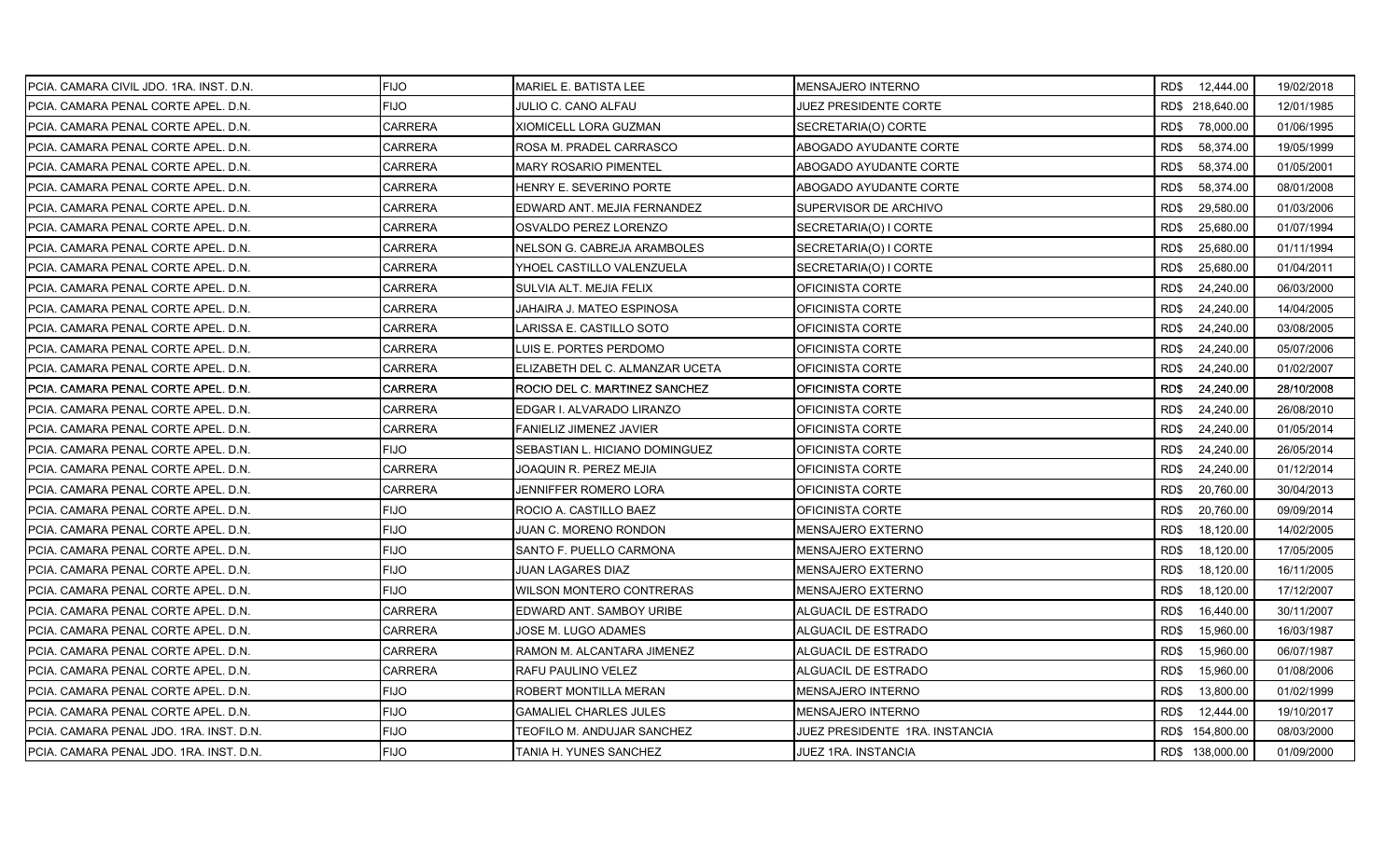| PCIA. CAMARA PENAL JDO. 1RA. INST. D.N. | <b>FIJO</b>    | ALTAGRACIA MIGDALIA RAMIREZ DE LA CRUZ | JUEZ DE PAZ ITINERANTE           | RD\$ 108,000.00   | 09/02/2006 |
|-----------------------------------------|----------------|----------------------------------------|----------------------------------|-------------------|------------|
| PCIA. CAMARA PENAL JDO. 1RA. INST. D.N. | <b>FIJO</b>    | DEIBY T. PEGUERO JIMENEZ               | JUEZ DE PAZ ITINERANTE           | RD\$ 108,000.00   | 16/07/2007 |
| PCIA. CAMARA PENAL JDO. 1RA. INST. D.N. | <b>FIJO</b>    | MILAGROS ALT. MORENO ROJAS             | JUEZ DE PAZ ITINERANTE           | RD\$ 108,000.00   | 01/10/2014 |
| PCIA. CAMARA PENAL JDO. 1RA. INST. D.N. | <b>CARRERA</b> | MARIA M. LIRANZO LANTIGUA              | ABOGADO AYUDANTE 1RA. INST.      | RD\$<br>43,840.80 | 01/03/1999 |
| PCIA. CAMARA PENAL JDO. 1RA. INST. D.N. | <b>CARRERA</b> | VICTOR MANUEL MARTINEZ ROJAS           | ABOGADO AYUDANTE 1RA. INST.      | RD\$<br>43,840.80 | 03/09/2007 |
| PCIA. CAMARA PENAL JDO. 1RA. INST. D.N. | <b>CARRERA</b> | RUTH E. ROMAN PAULINO                  | SECRETARIA (O) PRIMERA INSTANCIA | RD\$<br>34,980.00 | 03/04/2000 |
| PCIA. CAMARA PENAL JDO. 1RA. INST. D.N. | <b>CARRERA</b> | ROSA DEL C. PINEDA PEREZ               | OFICINISTA 1RA. INSTANCIA        | RD\$<br>20,760.00 | 19/09/1988 |
| PCIA. CAMARA PENAL JDO. 1RA. INST. D.N. | CARRERA        | NIOVELICE FELIZ MEDINA                 | OFICINISTA 1RA. INSTANCIA        | RD\$<br>20,760.00 | 01/10/1987 |
| PCIA. CAMARA PENAL JDO. 1RA. INST. D.N. | <b>CARRERA</b> | LISANDRA E. CASADO GUZMAN              | OFICINISTA 1RA. INSTANCIA        | RD\$<br>20,760.00 | 16/01/2006 |
| PCIA. CAMARA PENAL JDO. 1RA. INST. D.N. | <b>CARRERA</b> | RAYLIN I. RODRIGUEZ FERNANDEZ          | OFICINISTA 1RA. INSTANCIA        | RD\$<br>20,760.00 | 03/09/2012 |
| PCIA. CAMARA PENAL JDO. 1RA. INST. D.N. | <b>CARRERA</b> | JAFAD ANT. MIESES MARIA                | OFICINISTA 1RA. INSTANCIA        | RD\$<br>20,760.00 | 06/12/2010 |
| PCIA. CAMARA PENAL JDO. 1RA. INST. D.N. | <b>CARRERA</b> | MICHELLE M. MEDRANO MEJIA              | OFICINISTA 1RA. INSTANCIA        | RD\$<br>20,760.00 | 01/11/2012 |
| PCIA. CAMARA PENAL JDO. 1RA. INST. D.N. | <b>FIJO</b>    | <b>RENSY R. DUVERGE</b>                | OFICINISTA 1RA. INSTANCIA        | RD\$<br>20,760.00 | 03/12/2012 |
| PCIA. CAMARA PENAL JDO. 1RA. INST. D.N. | <b>CARRERA</b> | AINEE P. ALVAREZ ARIAS                 | OFICINISTA 1RA. INSTANCIA        | RD\$<br>20,760.00 | 24/06/2013 |
| PCIA. CAMARA PENAL JDO. 1RA. INST. D.N. | <b>FIJO</b>    | TOMAS E. JIMENEZ POZO                  | OFICINISTA 1RA. INSTANCIA        | RD\$<br>20,760.00 | 09/06/2014 |
| PCIA. CORTE DE TRABAJO D.N.             | <b>FIJO</b>    | JULIO C. REYES JOSE                    | JUEZ PRESIDENTE CORTE            | RD\$ 218,640.00   | 26/11/1998 |
| PCIA. CORTE DE TRABAJO D.N.             | <b>CARRERA</b> | VERONICA FCA. CASTRO MEDINA            | ABOGADO AYUDANTE CORTE           | RD\$<br>58,374.00 | 12/08/1996 |
| PCIA. CORTE DE TRABAJO D.N.             | <b>CARRERA</b> | ANTONIA E. ARTE DE LOS SANTOS          | ABOGADO AYUDANTE CORTE           | RD\$<br>58,374.00 | 21/04/2003 |
| PCIA. CORTE DE TRABAJO D.N.             | <b>CARRERA</b> | ALBA V. PAREDES SANCHEZ                | SECRETARIA(O) CORTE              | RD\$<br>42,657.60 | 01/10/1995 |
| PCIA. CORTE DE TRABAJO D.N.             | <b>CARRERA</b> | DARMI E. TORRES CARABALLO              | OFICINISTA CORTE                 | RD\$<br>38,088.00 | 04/08/1998 |
| PCIA. CORTE DE TRABAJO D.N.             | <b>CARRERA</b> | ARALISE SANTANA DIAZ                   | SECRETARIA DE JUEZ CORTE         | RD\$<br>28,860.00 | 13/05/2005 |
| PCIA. CORTE DE TRABAJO D.N.             | CARRERA        | YMA H. MERCEDES RAMIREZ                | OFICINISTA CORTE                 | 24,240.00<br>RD\$ | 14/10/1997 |
| PCIA. CORTE DE TRABAJO D.N.             | <b>CARRERA</b> | LORGIA G. PEREZ BELLO                  | OFICINISTA CORTE                 | RD\$<br>24,240.00 | 07/04/2008 |
| PCIA. CORTE DE TRABAJO D.N.             | <b>CARRERA</b> | MARIELA VALLEJO VALERA                 | OFICINISTA CORTE                 | RD\$<br>24,240.00 | 24/10/2008 |
| PCIA. CORTE DE TRABAJO D.N.             | <b>CARRERA</b> | BARTOLOME A. TELLADO CALDERON          | OFICINISTA CORTE                 | RD\$<br>24,240.00 | 26/08/2009 |
| PCIA. CORTE DE TRABAJO D.N.             | <b>CARRERA</b> | MOISES DE LA CRUZ                      | ALGUACIL DE ESTRADO              | RD\$<br>14,760.00 | 01/10/1993 |
| PCIA. JDO. DE TRABAJO D.N.              | <b>FIJO</b>    | NGRID I. OLIVARES MERCADO              | JUEZ DE PAZ ITINERANTE           | RD\$ 108,000.00   | 17/07/2000 |
| PCIA. JDO. DE TRABAJO D.N.              | <b>CARRERA</b> | ANA M. PEREZ DE LA CRUZ                | ABOGADO AYUDANTE 1RA. INST.      | RD\$<br>43,840.80 | 01/02/1999 |
| PCIA. JDO. DE TRABAJO D.N.              | <b>CARRERA</b> | LEOCADIA RIVERA LIRIANO                | SECRETARIA (O) PRIMERA INSTANCIA | RD\$<br>34,980.00 | 15/03/1999 |
| PCIA. JDO. DE TRABAJO D.N.              | <b>CARRERA</b> | CRISTINA LIZARDO SOSA                  | OFICINISTA 1RA. INSTANCIA        | RD\$<br>20,760.00 | 06/06/2003 |
| PCIA. JDO. DE TRABAJO D.N.              | <b>CARRERA</b> | RUBEN D. MELO GONZALEZ                 | OFICINISTA 1RA. INSTANCIA        | RD\$<br>20,760.00 | 26/06/2007 |
| PCIA. JDO. DE TRABAJO D.N.              | <b>CARRERA</b> | MERCEDES L. CALDERON CALDERON          | OFICINISTA 1RA. INSTANCIA        | RD\$<br>20,760.00 | 22/01/2008 |
| PCIA. JDO. DE TRABAJO D.N.              | <b>FIJO</b>    | BENIGNA J. POLANCO SALDAÑA             | OFICINISTA 1RA. INSTANCIA        | 20,760.00<br>RD\$ | 13/06/2016 |
| PCIA. JDO. DE TRABAJO D.N.              | <b>FIJO</b>    | LEANA M. REYES MOREL                   | OFICINISTA 1RA. INSTANCIA        | RD\$<br>15,720.00 | 08/05/2017 |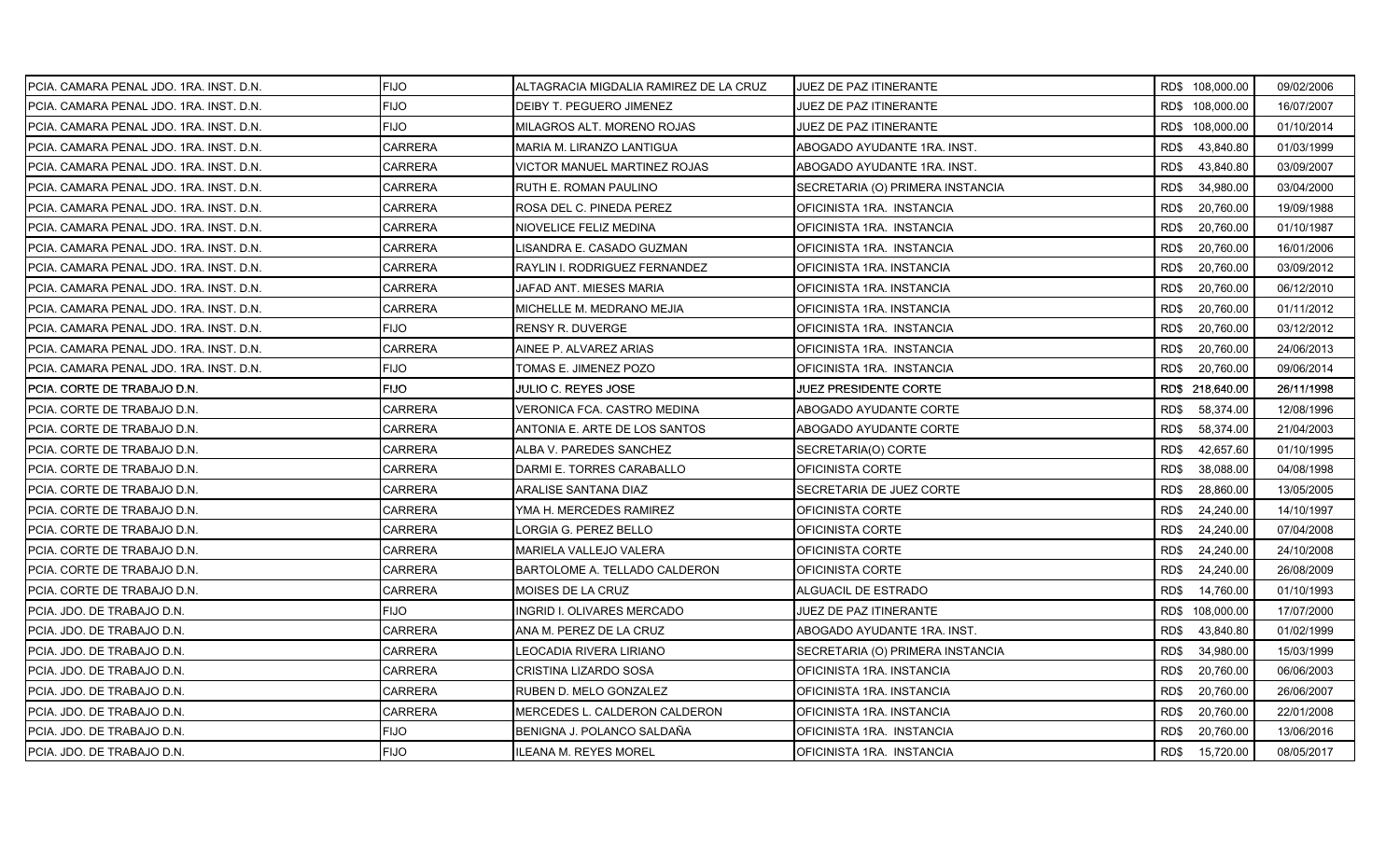| PCIA. JDO. DE TRABAJO D.N.             | CARRERA        | DANIEL E. HERNANDEZ FELIZ       | ALGUACIL DE ESTRADO           | RD\$ 14,760.00    | 11/12/2006 |
|----------------------------------------|----------------|---------------------------------|-------------------------------|-------------------|------------|
| PCIA. TRIBUNAL SUPERIOR ADMINISTRATIVO | <b>FIJO</b>    | RAFAEL VASQUEZ GOICO            | JUEZ PRESIDENTE CORTE         | RD\$ 218,640.00   | 26/11/1998 |
| PCIA. TRIBUNAL SUPERIOR ADMINISTRATIVO | <b>CARRERA</b> | MARLENE A. MORETA MARTINEZ      | ABOGADO AYUDANTE CORTE        | 58,374.00<br>RD\$ | 01/12/2006 |
| PCIA. TRIBUNAL SUPERIOR ADMINISTRATIVO | <b>CARRERA</b> | EDWARD MERCEDES HERNANDEZ       | ABOGADO AYUDANTE CORTE        | RD\$<br>58,374.00 | 01/05/2012 |
| PCIA. TRIBUNAL SUPERIOR ADMINISTRATIVO | <b>CARRERA</b> | JULIA V. BONNELLY ABREU         | ABOGADO AYUDANTE CORTE        | RD\$<br>58,374.00 | 10/02/2014 |
| PCIA. TRIBUNAL SUPERIOR ADMINISTRATIVO | <b>FIJO</b>    | SHELMA CRUCETA CRUZ             | ABOGADO AYUDANTE CORTE        | RD\$<br>58,374.00 | 28/03/2016 |
| PCIA. TRIBUNAL SUPERIOR ADMINISTRATIVO | <b>CARRERA</b> | ALEXANDRA V. CEBALLO LOPEZ      | SECRETARIA DE JUEZ CORTE      | RD\$<br>28,860.00 | 11/07/2006 |
| PCIA. TRIBUNAL SUPERIOR ADMINISTRATIVO | <b>FIJO</b>    | LUIS T. FERNANDEZ               | ALGUACIL DE ESTRADO           | RD\$<br>14,760.00 | 11/11/2016 |
| PCIA. TRIBUNAL SUPERIOR ADMINISTRATIVO | <b>FIJO</b>    | JUAN M. CARDENES JIMENEZ        | ALGUACIL DE ESTRADO           | RD\$<br>14,760.00 | 18/09/2017 |
| PCIA. TRIBUNAL SUPERIOR ADMINISTRATIVO | <b>FIJO</b>    | RAMON D. RAMIREZ SOLIS          | ALGUACIL DE ESTRADO           | RD\$<br>14,760.00 | 01/01/2018 |
| PCIA. TRIBUNAL SUPERIOR ADMINISTRATIVO | <b>FIJO</b>    | ELADIO LEBRON VALLEJO           | ALGUACIL DE ESTRADO           | 14,760.00<br>RD\$ | 01/01/2018 |
| PCIA. TRIBUNAL SUPERIOR ADMINISTRATIVO | <b>FIJO</b>    | ROBERTO ANT. EUFRACIA UREÑA     | ALGUACIL DE ESTRADO           | RD\$<br>14,760.00 | 01/01/2018 |
| <b>PRECALIFICACION R.T.</b>            | <b>CARRERA</b> | JULIA M. LINARES FERMIN         | ANALISTA JURIDICO             | RD\$<br>54,885.60 | 01/12/2011 |
| PRECALIFICACION R.T.                   | <b>CARRERA</b> | SANTA T. PAULINO BALBUENA       | ANALISTA JURIDICO             | RD\$<br>46,740.00 | 21/11/2001 |
| <b>PRECALIFICACION R.T.</b>            | <b>CARRERA</b> | ANA J. JIMENEZ DE LOS SANTOS    | REVISOR R.T.                  | RD\$<br>35,280.00 | 01/04/1993 |
| PRECALIFICACION R.T.                   | <b>FIJO</b>    | FLAVIA Y. MATOS DE MATOS        | <b>ANALISTA JURIDICO</b>      | RD\$<br>35,280.00 | 01/11/2000 |
| PRECALIFICACION R.T.                   | <b>FIJO</b>    | ADELINA DEL C. BATISTA SANTANA  | ANALISTA JURIDICO             | RD\$<br>35,280.00 | 04/06/2001 |
| <b>PRECALIFICACION R.T.</b>            | <b>FIJO</b>    | ARIANNIS CAMPUSANO RUIZ         | ANALISTA JURIDICO             | RD\$<br>35,280.00 | 01/05/2003 |
| PRECALIFICACION R.T.                   | <b>CARRERA</b> | PAULINO DE LA ROSA OLIVERO      | REVISOR R.T.                  | RD\$<br>24,240.00 | 20/09/2004 |
| PRECALIFICACION R.T.                   | <b>FIJO</b>    | PERLA Y. QUIROZ AQUINO          | <b>REVISOR R.T</b>            | RD\$<br>24,240.00 | 01/07/2017 |
| <b>PRESIDENCIA S.C.J.</b>              | <b>FIJO</b>    | MARIANO GERMAN MEJIA            | JUEZ PRESIDENTE S.C.J.        | RD\$ 423,000.00   | 28/12/2011 |
| PRESIDENCIA S.C.J.                     | <b>CARRERA</b> | TEINY V. TAVERA DUARTE          | COORDINADOR (A) EJECUTIVA     | RD\$ 142,560.00   | 20/10/2003 |
| PRESIDENCIA S.C.J.                     | <b>FIJO</b>    | BIENVENIDO G. LIZ SANTANA       | ABOGADO AYUDANTE              | RD\$ 117,532.80   | 08/06/2015 |
| PRESIDENCIA S.C.J.                     | <b>CARRERA</b> | YAMILE A. RAMIREZ DIAZ          | SECRETARIA PRESIDENTE         | 95,644.80<br>RD\$ | 06/09/2005 |
| <b>PRESIDENCIA S.C.J.</b>              | <b>CARRERA</b> | RAYSA H. DIAZ SANTANA           | ASIST. COORDINACION EJECUTIVA | RD\$<br>63,294.00 | 25/06/2007 |
| <b>PRESIDENCIA S.C.J.</b>              | CARRERA        | DILCIA MA. SANTOS GUZMAN        | SECRETARIA (O) AUXILIAR       | 46,471.80<br>RD\$ | 16/04/2012 |
| PRESIDENCIA S.C.J.                     | CARRERA        | JOENY MAHFOUD GUERRERO          | SECRETARIA (O) AUXILIAR I     | RD\$<br>44,092.80 | 01/11/1997 |
| PRESIDENCIA S.C.J.                     | CARRERA        | CAROLINA DE LEON FRIAS          | SECRETARIA (O) AUXILIAR I     | RD\$<br>44,092.80 | 25/06/2012 |
| PRESIDENCIA S.C.J.                     | <b>CARRERA</b> | JHONNATAN CABRERA DE LOS SANTOS | REPRESENTATE OAIP             | RD\$<br>42,657.60 | 11/07/2005 |
| <b>PRESIDENCIA S.C.J.</b>              | <b>FIJO</b>    | MIGUEL A. LIRIA JAVIER          | <b>MENSAJERO EXTERNO</b>      | RD\$<br>22,800.00 | 09/10/2006 |
| PRIMERA SALA S.C.J.                    | <b>FIJO</b>    | FRANCISCO ANT. JEREZ MENA       | JUEZ PRESIDENTE SALA S.C.J.   | RD\$ 397,875.19   | 13/11/1991 |
| PRIMERA SALA S.C.J.                    | <b>FIJO</b>    | JOSE A. CRUCETA ALMANZAR        | JUEZ S.C.J.                   | RD\$ 390,029.23   | 09/04/1992 |
| PRIMERA SALA S.C.J.                    | <b>FIJO</b>    | MANUEL A. READ ORTIZ            | JUEZ S.C.J.                   | RD\$ 390,029.23   | 23/05/1989 |
| PRIMERA SALA S.C.J.                    | <b>FIJO</b>    | BLAS R. FERNANDEZ GOMEZ         | JUEZ S.C.J.                   | RD\$ 390,029.23   | 12/06/1998 |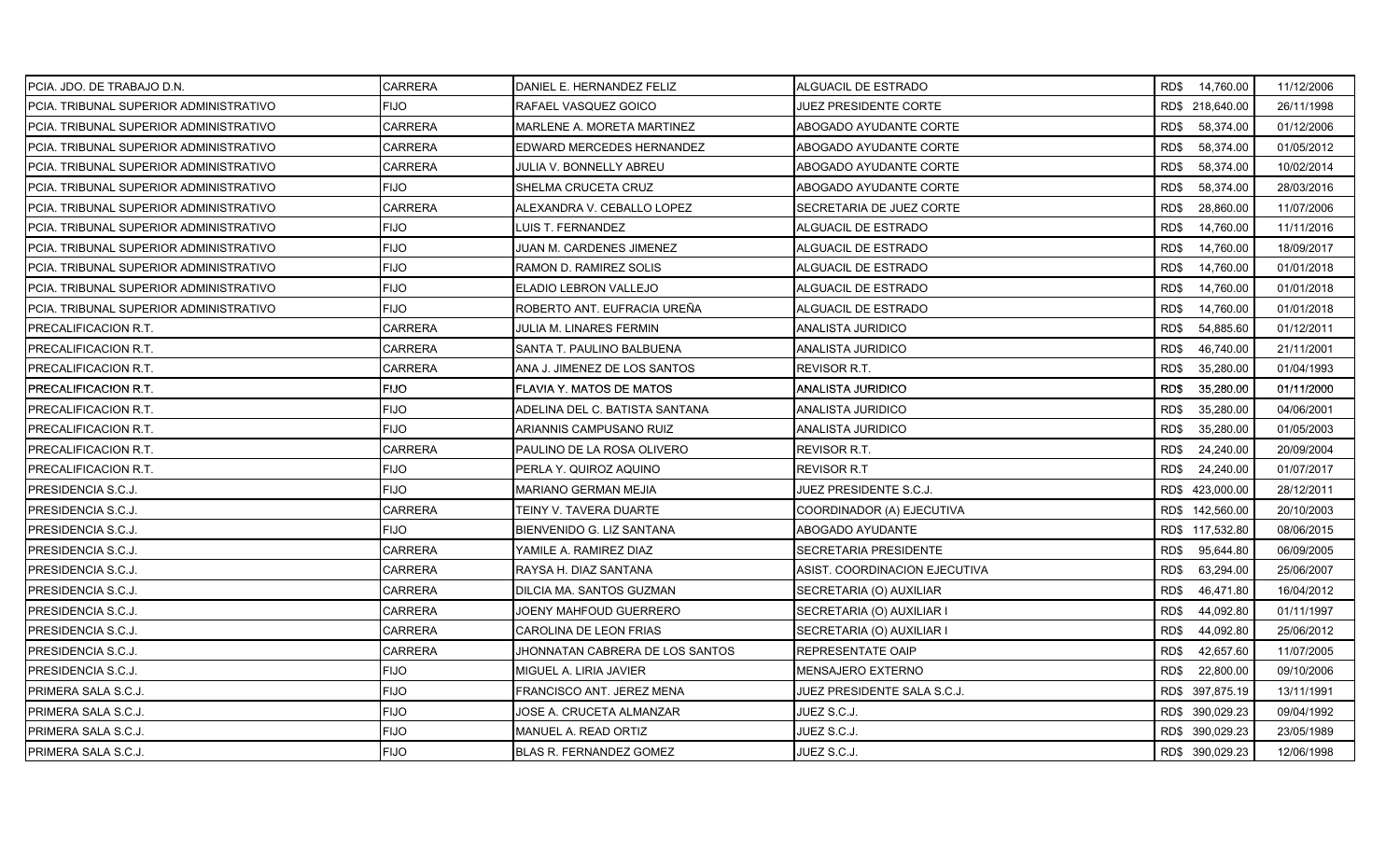| <b>PRIMERA SALA S.C.J.</b> | <b>FIJO</b>    | PILAR JIMENEZ ORTIZ               | JUEZ S.C.J.                           |      | RD\$ 390,029.23 | 14/10/2002 |
|----------------------------|----------------|-----------------------------------|---------------------------------------|------|-----------------|------------|
| PRIMERA SALA S.C.J.        | <b>CARRERA</b> | YAJAIRA L. PUJOLS SANCHEZ         | COORDINADOR(A)                        |      | RD\$ 174,636.00 | 24/11/1997 |
| PRIMERA SALA S.C.J.        | <b>CARRERA</b> | PRAIRIE U. RUIZ SANCHEZ           | COORDINADOR(A)                        |      | RD\$ 174,636.00 | 01/08/2005 |
| PRIMERA SALA S.C.J.        | <b>CARRERA</b> | MARLENE G. SEGURA ALCANTARA       | ABOGADO AYUDANTE SCJ                  |      | RD\$ 105,720.00 | 11/01/1993 |
| PRIMERA SALA S.C.J.        | <b>CARRERA</b> | LIDIA FRIAS JAVIER                | ABOGADO AYUDANTE SCJ                  |      | RD\$ 105,720.00 | 17/09/1997 |
| PRIMERA SALA S.C.J.        | <b>CARRERA</b> | ANTONIO TUENI HEYAIME             | ABOGADO AYUDANTE SCJ                  |      | RD\$ 105,720.00 | 21/03/2001 |
| PRIMERA SALA S.C.J.        | <b>CARRERA</b> | CLAUDIA ALT. CABRAL DE LOS SANTOS | ABOGADO AYUDANTE SCJ                  |      | RD\$ 105,720.00 | 18/06/2001 |
| <b>PRIMERA SALA S.C.J.</b> | CARRERA        | LAURA P. PIMENTEL MARTINEZ        | ABOGADO AYUDANTE SCJ                  |      | RD\$ 105,720.00 | 05/09/2002 |
| PRIMERA SALA S.C.J.        | <b>CARRERA</b> | ASKENAZTHD DIAZ PERALTA           | ABOGADO AYUDANTE SCJ                  |      | RD\$ 105,720.00 | 23/09/2003 |
| IPRIMERA SALA S.C.J.       | <b>CARRERA</b> | JENNIE P. PEÑA GONZALEZ           | ABOGADO AYUDANTE SCJ                  |      | RD\$ 105,720.00 | 13/04/2005 |
| PRIMERA SALA S.C.J.        | <b>CARRERA</b> | KARINA DEL R. MANCEBO DIAZ        | ABOGADO AYUDANTE SCJ                  |      | RD\$ 105,720.00 | 03/05/2005 |
| PRIMERA SALA S.C.J.        | CARRERA        | JANSER A. LOPEZ                   | ABOGADO AYUDANTE SCJ                  |      | RD\$ 105,720.00 | 16/08/2005 |
| <b>PRIMERA SALA S.C.J.</b> | <b>FIJO</b>    | MAVELYN L. BAUTISTA GOMEZ         | ABOGADO AYUDANTE SCJ                  |      | RD\$ 105,720.00 | 09/06/2014 |
| PRIMERA SALA S.C.J.        | <b>CARRERA</b> | JADANIEL SANCHEZ ROSSO            | ABOGADO AYUDANTE SCJ                  | RD\$ | 88,100.00       | 21/10/1997 |
| PRIMERA SALA S.C.J.        | <b>CARRERA</b> | CARISBEL E. RODRIGUEZ DALMASI     | ABOGADO AYUDANTE SCJ                  | RD\$ | 88,100.00       | 18/04/2005 |
| PRIMERA SALA S.C.J.        | <b>CARRERA</b> | WENDY A. TERRERO GARCIA           | ABOGADO AYUDANTE SCJ                  | RD\$ | 88,100.00       | 01/11/2005 |
| PRIMERA SALA S.C.J.        | <b>CARRERA</b> | YADARYS N. NUÑEZ GRULLON          | ABOGADO AYUDANTE SCJ                  | RD\$ | 88,100.00       | 29/03/2007 |
| PRIMERA SALA S.C.J.        | <b>FIJO</b>    | CRISTAL A. FERNANDEZ MESA         | ABOGADO AYUDANTE SCJ                  | RD\$ | 88,100.00       | 07/11/2012 |
| PRIMERA SALA S.C.J.        | <b>CARRERA</b> | EMILY M. MANCEBO POLANCO          | ABOGADO AYUDANTE SCJ                  | RD\$ | 88,100.00       | 27/11/2012 |
| PRIMERA SALA S.C.J.        | <b>CARRERA</b> | VICTORIA G. GUZMAN PINEDA         | ABOGADO AYUDANTE SCJ                  | RD\$ | 88,100.00       | 28/03/2011 |
| PRIMERA SALA S.C.J.        | <b>CARRERA</b> | RAFAEL E. ORTIZ DIAZ              | SECRETARIA (O) SALA SCJ               | RD\$ | 77,836.80       | 12/04/2005 |
| PRIMERA SALA S.C.J.        | CARRERA        | BELKIS ROSARIO DE LA NIEVE        | ASISTENTE DE JUEZ MIEMBRO SALA SCJ    | RD\$ | 54,885.60       | 23/01/2006 |
| PRIMERA SALA S.C.J.        | <b>CARRERA</b> | JUDITH ROBLE POLONIA              | ASISTENTE DE JUEZ MIEMBRO SALA SCJ    | RD\$ | 54,885.60       | 01/12/2011 |
| PRIMERA SALA S.C.J.        | <b>FIJO</b>    | JANELLIS DIAZ CALDERON            | ASISTENTE DE JUEZ MIEMBRO SALA SCJ    | RD\$ | 54,885.60       | 08/08/2016 |
| PRIMERA SALA S.C.J.        | <b>FIJO</b>    | LAURA G. SERRATA VALDEZ           | ASISTENTE DE JUEZ MIEMBRO SALA SCJ    | RD\$ | 54,885.60       | 19/03/2018 |
| PRIMERA SALA S.C.J.        | <b>CARRERA</b> | NURYS M. DE LOS SANTOS ORTIZ      | CORRECTOR (A) DE SENTENCIAS           | RD\$ | 48,894.00       | 01/03/1999 |
| PRIMERA SALA S.C.J.        | <b>CARRERA</b> | ESCARLING J. TEJEDA SEVERINO      | CORRECTOR (A) DE SENTENCIAS           | RD\$ | 48,894.00       | 14/07/2008 |
| PRIMERA SALA S.C.J.        | <b>CARRERA</b> | LEONARDO D. BRETON DELGADO        | OFICINISTA SCJ                        | RD\$ | 40,605.60       | 04/07/2005 |
| PRIMERA SALA S.C.J.        | <b>CARRERA</b> | DILNIA R. GONZALEZ GUZMAN         | OFICINISTA SCJ                        | RD\$ | 40,605.60       | 01/12/2014 |
| PRIMERA SALA S.C.J.        | <b>CARRERA</b> | JOAN ML. CARO ESPINOSA            | OFICINISTA SCJ                        | RD\$ | 40,605.60       | 03/10/2006 |
| PRIMERA SALA S.C.J.        | CARRERA        | MAYRENE O. DIAZ OVIEDO            | OFICINISTA SCJ                        | RD\$ | 40,605.60       | 10/02/2014 |
| PRIMERA SALA S.C.J.        | CARRERA        | LEIDY PRESINAL SOTO               | OFICINISTA SCJ                        | RD\$ | 40,605.60       | 26/11/2008 |
| PRIMERA SALA S.C.J.        | CARRERA        | FELIX J. RIVERA AQUINO            | OFICINISTA SCJ                        | RD\$ | 40,605.60       | 12/05/2011 |
| PRIMERA SALA S.C.J.        | <b>CARRERA</b> | ALESKA V. GARCIA RODRIGUEZ        | ASISTENTE DE JUEZ PRESIDENTE SALA SCJ | RD\$ | 40,605.60       | 10/09/2012 |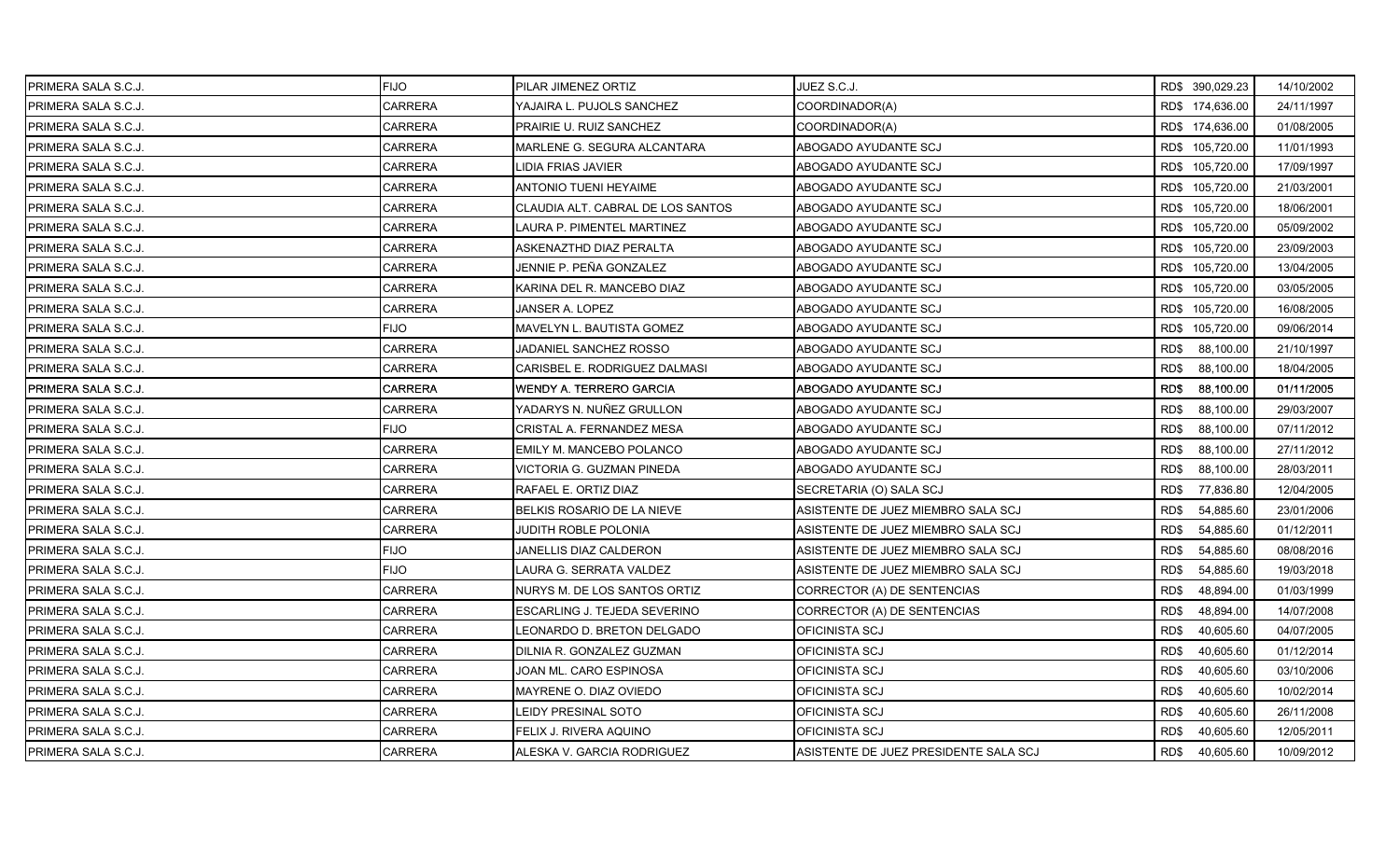| PRIMERA SALA S.C.J.                   | CARRERA        | BRYAN C. JACKSON LLUBERES      | OFICINISTA SCJ                  | RD\$40,605.60   |           | 19/11/2012      |
|---------------------------------------|----------------|--------------------------------|---------------------------------|-----------------|-----------|-----------------|
| <b>PRIMERA SALA S.C.J.</b>            | <b>FIJO</b>    | ROSSY E. MARTINEZ RAMIREZ      | OFICINISTA SCJ                  | RD\$            | 40,605.60 | 15/08/2016      |
| PRIMERA SALA S.C.J.                   | <b>FIJO</b>    | <b>MARILEYDI LOPEZ VIER</b>    | OFICINISTA SCJ                  | RD\$            | 40,605.60 | 03/05/2017      |
| PRIMERA SALA S.C.J.                   | <b>FIJO</b>    | YERIXA A. CABRAL DE LA CRUZ    | ABOGADO AYUDANTE SCJ            | RD\$            | 28,860.00 | 11/06/2014      |
| PRIMERA SALA S.C.J.                   | CARRERA        | RAFAEL A. PEÑA RODRIGUEZ       | ALGUACIL DE ESTRADO             | RD\$            | 24,240.00 | 23/10/1978      |
| PRIMERA SALA S.C.J.                   | <b>FIJO</b>    | NIURKA DEL CARMEN DURAN        | ARCHIVISTA                      | RD\$            | 16,440.00 | 14/09/2017      |
| PRIMERA SALA S.C.J.                   | <b>FIJO</b>    | JOSE A. DAVILA PICHARDO        | MENSAJERO INTERNO               | RD\$            | 14,760.00 | 17/11/2014      |
| <b>RECEPCION Y ENTREGA R.T.</b>       | CARRERA        | BELKIS Y. GONZALEZ MOSQUEA     | AUX. DE RECEPCION Y ENTREGA     | RD\$            | 34,980.00 | 02/09/1997      |
| <b>RECEPCION Y ENTREGA R.T.</b>       | <b>CARRERA</b> | SORANNI GOMEZ BONILLA          | AUX. DE RECEPCION Y ENTREGA     | RD\$            | 32,875.20 | 01/11/2000      |
| <b>RECEPCION Y ENTREGA R.T.</b>       | <b>CARRERA</b> | GERALDINE ALT. VALERIO SANTANA | AUX. RECEPCION Y ENTREGA        | RD\$            | 30,139.20 | 10/02/2014      |
| <b>RECEPCION Y ENTREGA R.T.</b>       | <b>CARRERA</b> | ANA I. GARCIA CASTILLO         | AUX. DE RECEPCION Y ENTREGA     | RD\$            | 29,580.00 | 01/06/1999      |
| <b>RECEPCION Y ENTREGA R.T.</b>       | <b>FIJO</b>    | AGUEDA NUÑEZ ROSARIO           | AUX. DE RECEPCION Y ENTREGA     | RD\$            | 24,240.00 | 04/06/1997      |
| <b>IRECEPCION Y ENTREGA R.T.</b>      | <b>CARRERA</b> | IRIS Y. HERRERA AVILA          | AUX. DE RECEPCION Y ENTREGA     | RD\$            | 24,240.00 | 01/05/2002      |
| <b>RECEPCION Y ENTREGA R.T.</b>       | <b>FIJO</b>    | JOSE SANTOS DE JESUS           | <b>DIGITADOR</b>                | RD\$            | 24,240.00 | 01/09/2017      |
| <b>RECEPCION Y ENTREGA R.T.</b>       | <b>FIJO</b>    | KATHERINE I. GUERRA PICHARDO   | <b>DIGITADOR</b>                | RD\$            | 24,240.00 | 02/01/2017      |
| IREGISTRO DE TITULOS D.N.             | <b>CARRERA</b> | ERIKA V. BATISTA SANTOS        | REGISTRADOR DE TITULOS ADSCRITO | RD\$ 117,532.80 |           | 04/06/2001      |
| <b>REGISTRO DE TITULOS D.N.</b>       | <b>CARRERA</b> | ROMELIA A. MELO DIAZ           | REGISTRADOR DE TITULOS ADSCRITO | RD\$ 117,532.80 |           | 01/03/2002      |
| REGISTRO DE TITULOS D.N.              | CARRERA        | YEYMI M. PORTES PERDOMO        | REGISTRADOR DE TITULOS ADSCRITO | RD\$ 117,532.80 |           | 01/12/2011      |
| IREGISTRO DE TITULOS D.N.             | <b>CARRERA</b> | LAYDA Y. VALENZUELA MUSA       | REGISTRADOR DE TITULOS ADSCRITO | RD\$ 117,532.80 |           | 02/04/2012      |
| REGISTRO DE TITULOS D.N.              | <b>CARRERA</b> | GISSELLE M. MATEO MARTINEZ     | REGISTRADOR DE TITULOS ADSCRITO | RD\$ 117,532.80 |           | 02/01/2006      |
| REGISTRO DE TITULOS D.N.              | CARRERA        | ROSESTHER TEJADA TEJADA        | REGISTRADOR DE TITULOS ADSCRITO | RD\$ 117,532.80 |           | 01/02/2007      |
| REGISTRO DE TITULOS D.N.              | <b>CARRERA</b> | TERESA C. RIVERA PEREZ         | ABOGADO AYUDANTE I R.T.         | RD\$            | 54,885.60 | 20/07/1988      |
| REGISTRO DE TITULOS D.N.              | <b>CARRERA</b> | FRANKLIN J. GOMEZ VOLQUEZ      | OFICIAL DE SERVICIOS I          | RD\$            | 54,885.60 | 11/02/2000      |
| REGISTRO DE TITULOS D.N.              | <b>CARRERA</b> | GLORIA ALT. MOSCOSO SEGARRA    | SECRETARIA (O)                  | RD\$            | 37,920.00 | 01/10/1999      |
| IREGISTRO DE TITULOS D.N.             | <b>CARRERA</b> | HERCIMAR A. BURGOS DE LA ROSA  | SECRETARIA(O) EJECUTIVA         | RD\$            | 37,920.00 | 01/10/2014      |
| REGISTRO DE TITULOS D.N.              | <b>FIJO</b>    | PASTOR AQUINO MARTINEZ         | AUXILIAR R.T.                   | RD\$            | 24,240.00 | 01/11/1986      |
| IREGISTRO DE TITULOS D.N.             | CARRERA        | CARMEN Z. ALT. BAUTISTA MARTE  | <b>OFICINISTA</b>               | RD\$            | 24,240.00 | 18/12/1989      |
| REGISTRO DE TITULOS D.N.              | <b>FIJO</b>    | NATHALI GALLA RIVERA           | AUXILIAR R.T.                   | RD\$            | 24,240.00 | 23/09/2013      |
| REGISTRO DE TITULOS D.N.              | <b>FIJO</b>    | PAMELA GONELL ALFONSO          | AUXILIAR R.T.                   | RD\$            | 24,240.00 | 03/04/2017 a.m. |
| SALA CIVIL 1ER. TRIBUNAL N.N.A. D.N.  | <b>FIJO</b>    | TOGARMA ABREU ROSARIO          | JUEZ 1RA. INSTANCIA             | RD\$ 138,000.00 |           | 20/10/2003      |
| SALA CIVIL 2DO TRIBUNAL N.N.A. D. N.  | <b>FIJO</b>    | FILDA C. NOBOA PEREZ           | JUEZ 1RA. INSTANCIA             | RD\$ 138,000.00 |           | 01/03/2000      |
| SALA PENAL 1ER. TRIBUNAL N.N.A. D.N.  | <b>FIJO</b>    | SONIA ALT. HICIANO HERRERA     | JUEZ 1RA. INSTANCIA             | RD\$ 138,000.00 |           | 15/05/1998      |
| SALA PENAL 2DO. TRIBUNAL N.N.A. D.N.  | <b>FIJO</b>    | LUZ M. ORTIZ ORTEGA            | JUEZ 1RA. INSTANCIA             | RD\$ 138,000.00 |           | 01/08/1998      |
| SECCION DE TRAMITES Y CORRESPONDENCIA | <b>CARRERA</b> | DIONISIA ROSARIO DE LA NIEVE   | ENC. TRAMITES Y CORRESPONDENCIA | RD\$ 77,836.80  |           | 19/03/1998      |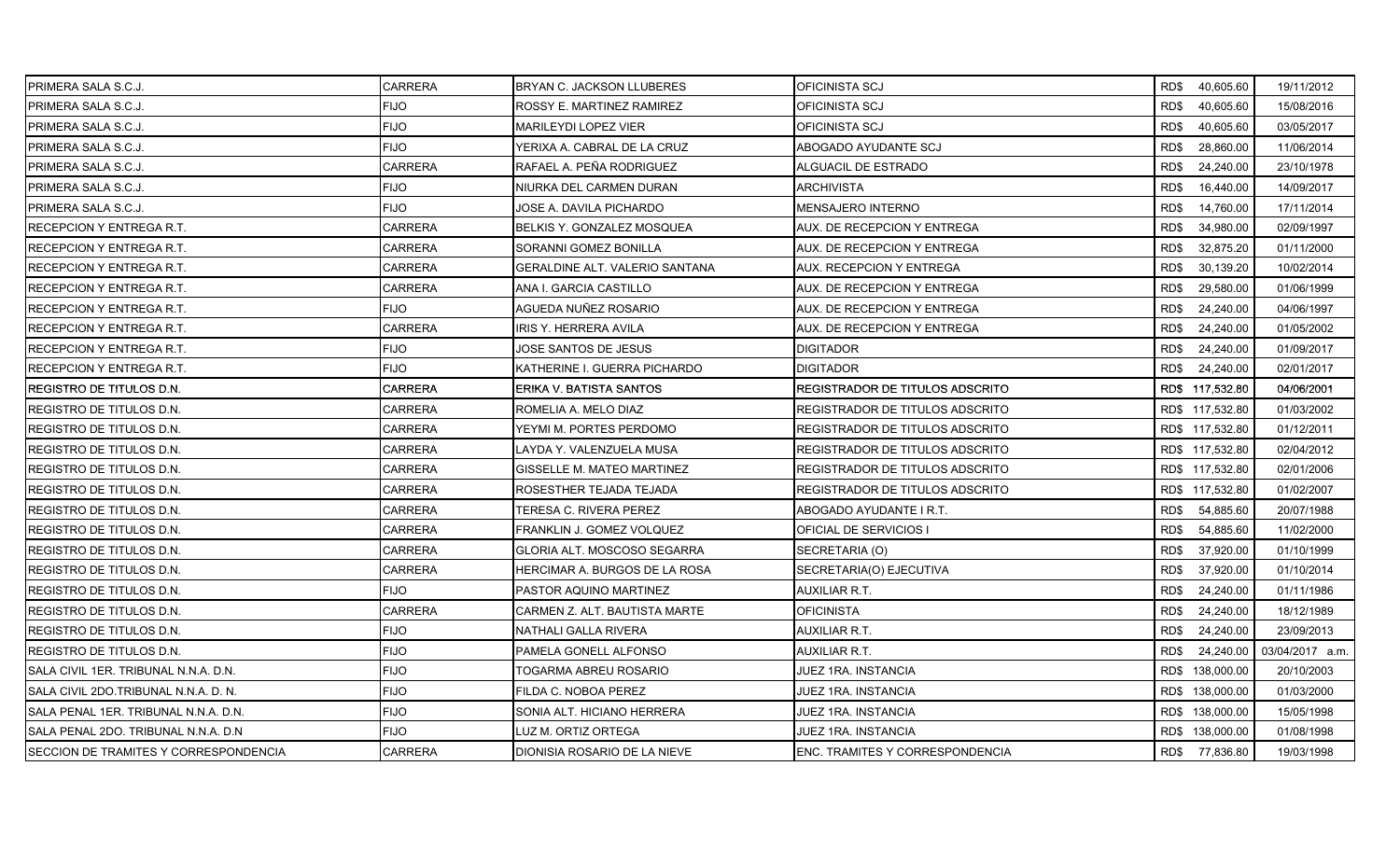| SECCION DE TRAMITES Y CORRESPONDENCIA        | CARRERA        | MILCIADES LUCIANO RODRIGUEZ    | COORDINADOR(A) MENSAJERIA   |      | RD\$ 34,980.00 | 10/01/1990 |
|----------------------------------------------|----------------|--------------------------------|-----------------------------|------|----------------|------------|
| SECCION DE TRAMITES Y CORRESPONDENCIA        | <b>CARRERA</b> | GREICIS R. JIMENEZ BELLO       | AUXILIAR ADMINISTRATIVO     | RD\$ | 24,360.00      | 02/05/1990 |
| <b>SECCION DE TRAMITES Y CORRESPONDENCIA</b> | CARRERA        | KENIA A. PAEZ CABREJA          | AUXILIAR ADMINISTRATIVO     | RD\$ | 24,360.00      | 29/09/1993 |
| <b>SECCION DE TRAMITES Y CORRESPONDENCIA</b> | <b>CARRERA</b> | MERY ALT. RODRIGUEZ ACASIO     | AUXILIAR ADMINISTRATIVO     | RD\$ | 24,360.00      | 01/04/1995 |
| SECCION DE TRAMITES Y CORRESPONDENCIA        | <b>FIJO</b>    | JOSE M. PEÑA GONZALEZ          | AUXILIAR ADMINISTRATIVO     | RD\$ | 24,360.00      | 03/09/2012 |
| SECCION DE TRAMITES Y CORRESPONDENCIA        | FIJO           | SAMUEL RAMIREZ SURIEL          | AUXILIAR ADMINISTRATIVO     | RD\$ | 24,360.00      | 08/01/2013 |
| SECCION DE TRAMITES Y CORRESPONDENCIA        | <b>CARRERA</b> | RAINEL D. JIMENEZ CASTILLO     | AUXILIAR ADMINISTRATIVO     | RD\$ | 24,360.00      | 01/09/2015 |
| SECCION DE TRAMITES Y CORRESPONDENCIA        | <b>FIJO</b>    | RUBEN ESTEBAN GUERRERO         | AUXILIAR ADMINISTRATIVO     | RD\$ | 24,360.00      | 03/04/2017 |
| SECCION DE TRAMITES Y CORRESPONDENCIA        | <b>FIJO</b>    | MARINO GONZALEZ BRAZOBAN       | MENSAJERO EXTERNO           | RD\$ | 22,800.00      | 02/05/1996 |
| SECCION DE TRAMITES Y CORRESPONDENCIA        | <b>FIJO</b>    | JESUS M. RIVERA UPIA           | MENSAJERO EXTERNO           | RD\$ | 22,800.00      | 22/04/2004 |
| SECCION DE TRAMITES Y CORRESPONDENCIA        | <b>FIJO</b>    | JOSE D. HERNANDEZ VALENZUELA   | MENSAJERO EXTERNO           | RD\$ | 22,800.00      | 16/05/2005 |
| SECCION DE TRAMITES Y CORRESPONDENCIA        | <b>FIJO</b>    | YERRY OZUNA GERMAN             | MENSAJERO EXTERNO           | RD\$ | 22,800.00      | 21/11/2005 |
| SECCION DE TRAMITES Y CORRESPONDENCIA        | <b>FIJO</b>    | CARLOS D. REGUILLO ESPINAL     | MENSAJERO EXTERNO           | RD\$ | 22,800.00      | 08/02/2006 |
| SECCION DE TRAMITES Y CORRESPONDENCIA        | FIJO           | HECTOR R. PEREZ BELTRE         | MENSAJERO EXTERNO           | RD\$ | 22,800.00      | 04/11/2008 |
| SECCION DE TRAMITES Y CORRESPONDENCIA        | <b>FIJO</b>    | ANDRES L. CASTILLO PEREZ       | MENSAJERO EXTERNO           | RD\$ | 22,800.00      | 26/11/2015 |
| SECCION DE TRAMITES Y CORRESPONDENCIA        | <b>FIJO</b>    | JOHANNA C. BREA YSABEL         | MENSAJERO INTERNO           | RD\$ | 16.920.00      | 30/05/2017 |
| SECCION DE TRAMITES Y CORRESPONDENCIA        | <b>FIJO</b>    | ANDRES DE JS. SANTOS CABRERA   | MENSAJERO INTERNO           | RD\$ | 16,920.00      | 23/01/2006 |
| SECCION DE TRAMITES Y CORRESPONDENCIA        | <b>FIJO</b>    | TOMAS E. DAMIRON NANITA        | MENSAJERO INTERNO           | RD\$ | 16,920.00      | 10/09/2012 |
| SECCION DE TRAMITES Y CORRESPONDENCIA        | <b>FIJO</b>    | LUIS J. LOPEZ AMARANTE         | MENSAJERO INTERNO           | RD\$ | 16,920.00      | 25/03/2013 |
| <b>SECCION DE TRAMITES Y CORRESPONDENCIA</b> | <b>FIJO</b>    | EBANJELISTA TERRERO FELIZ      | MENSAJERO INTERNO           | RD\$ | 16,920.00      | 01/08/2013 |
| SECCION DE TRAMITES Y CORRESPONDENCIA        | FIJO           | VANGELYS BURGOS RAMIREZ        | MENSAJERO INTERNO           | RD\$ | 16,920.00      | 10/03/2014 |
| SECCION DE TRAMITES Y CORRESPONDENCIA        | <b>FIJO</b>    | RONNY COLLADO GOMEZ            | MENSAJERO INTERNO           | RD\$ | 16,920.00      | 01/10/2014 |
| SECCION DE TRAMITES Y CORRESPONDENCIA        | <b>FIJO</b>    | KENLUIS BATISTA PEREZ          | MENSAJERO INTERNO           | RD\$ | 16,920.00      | 03/10/2016 |
| SECCION DE TRAMITES Y CORRESPONDENCIA        | FIJO           | REYNALDO R. ESPINOSA URBAEZ    | MENSAJERO INTERNO           | RD\$ | 16,920.00      | 29/03/2017 |
| SECCION DE TRAMITES Y CORRESPONDENCIA        | <b>FIJO</b>    | RYAN ALF. MEDINA DE JESUS      | MENSAJERO INTERNO           | RD\$ | 16,920.00      | 20/06/2017 |
| SECCION DE TRAMITES Y CORRESPONDENCIA        | <b>FIJO</b>    | RONNY PEREZ LUNA               | MENSAJERO INTERNO           | RD\$ | 16,920.00      | 01/02/2018 |
| SECCION DE TRAMITES Y CORRESPONDENCIA        | FIJO           | DIANISIS C. MARTINEZ MARTINEZ  | MENSAJERO INTERNO           | RD\$ | 16,920.00      | 01/02/2018 |
| SECCION DE TRAMITES Y CORRESPONDENCIA        | <b>FIJO</b>    | DEYSI M. DE JESUS HERNANDEZ    | MENSAJERO INTERNO           | RD\$ | 16,920.00      | 13/11/2017 |
| SECCION DE TRAMITES Y CORRESPONDENCIA        | <b>FIJO</b>    | KATHERINE M. LARA PINEDA       | MENSAJERO INTERNO           | RD\$ | 16,920.00      | 14/09/2017 |
| SECCION DE TRANSPORTACION                    | <b>CARRERA</b> | CRISTIAN L. MENA CACERES       | ENC. DE SERVICIOS GENERALES | RD\$ | 48,000.00      | 19/08/2002 |
| SECCION DE TRANSPORTACION                    | <b>FIJO</b>    | MANOLO ESCARRAMAN MOREL        | CHOFER                      | RD\$ | 31,559.75      | 04/08/1997 |
| SECCION DE TRANSPORTACION                    | <b>FIJO</b>    | RAFAEL A. TEJADA               | <b>CHOFER</b>               | RD\$ | 29,580.00      | 08/08/1997 |
| SECCION DE TRANSPORTACION                    | <b>FIJO</b>    | YUNIOR G. NUÑEZ RAMOS          | CHOFER                      | RD\$ | 29,580.00      | 12/07/1999 |
| SECCION DE TRANSPORTACION                    | FIJO           | MANUEL DE JS. SANCHEZ GONZALEZ | <b>CHOFER</b>               | RD\$ | 29,580.00      | 02/01/2001 |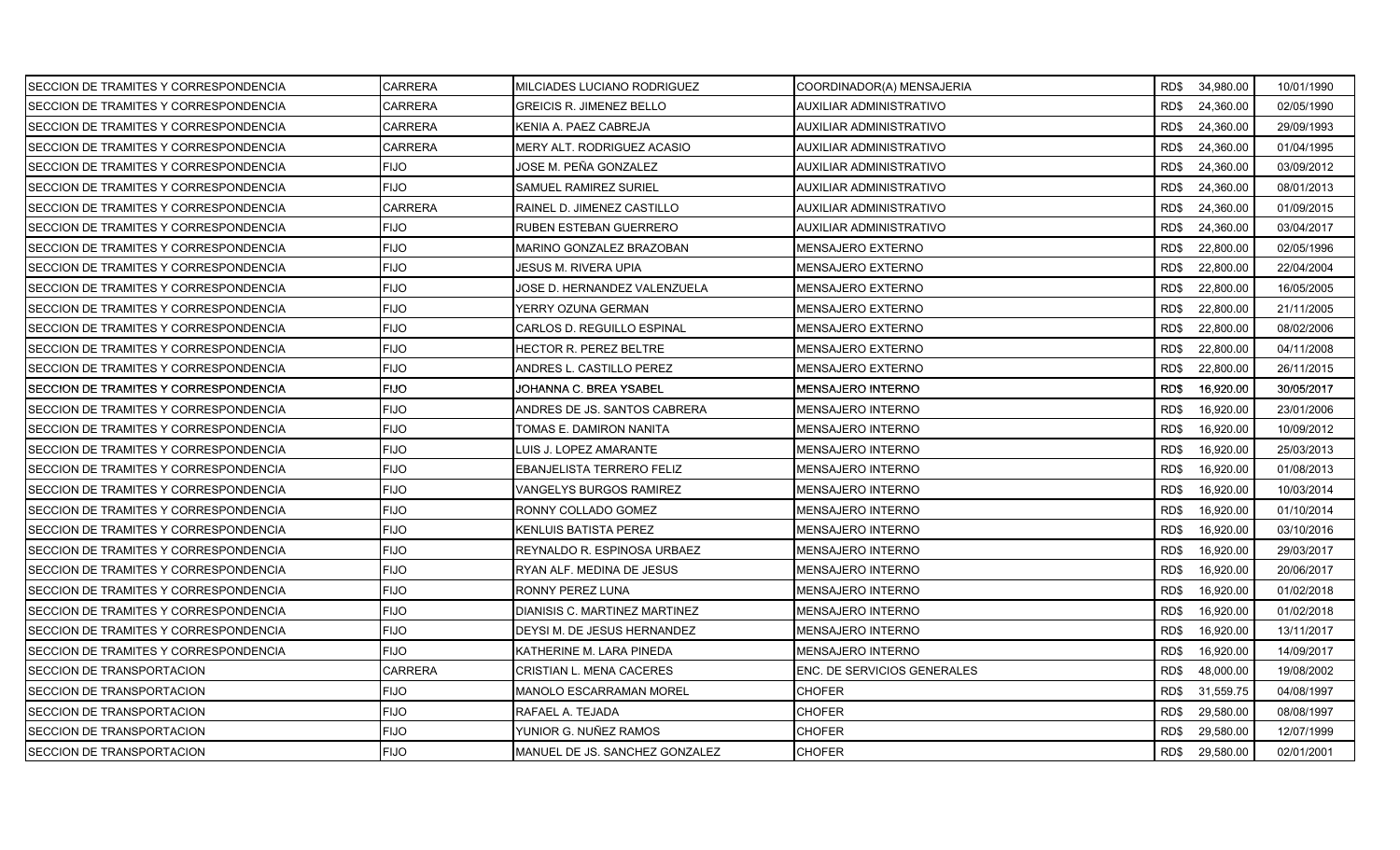| SECCION DE TRANSPORTACION | <b>FIJO</b>    | <b>MARIANO DE LA ROSA</b>       | <b>CHOFER</b> |      | RD\$ 29,580.00 | 01/10/2002 |
|---------------------------|----------------|---------------------------------|---------------|------|----------------|------------|
| SECCION DE TRANSPORTACION | <b>CARRERA</b> | DIONISIO ANT. DAVID MORILLO     | <b>CHOFER</b> | RD\$ | 29,580.00      | 18/10/2004 |
| SECCION DE TRANSPORTACION | <b>FIJO</b>    | ROBERTO BANKS VALERA            | <b>CHOFER</b> | RD\$ | 29,580.00      | 16/12/2004 |
| SECCION DE TRANSPORTACION | <b>FIJO</b>    | WINSTON R. ALCANTARA VALDEZ     | <b>CHOFER</b> | RD\$ | 29,580.00      | 02/01/2010 |
| SECCION DE TRANSPORTACION | <b>FIJO</b>    | ALCIBIADES N. AGUASVIVAS SUSAÑA | <b>CHOFER</b> | RD\$ | 29,580.00      | 05/09/2005 |
| SECCION DE TRANSPORTACION | <b>FIJO</b>    | SAMUEL L. MONTERO LORENZO       | <b>CHOFER</b> | RD\$ | 29,580.00      | 30/08/2006 |
| SECCION DE TRANSPORTACION | <b>FIJO</b>    | WANDER L. PUJOLS CUSTODIO       | CHOFER        | RD\$ | 29,580.00      | 21/08/2006 |
| SECCION DE TRANSPORTACION | <b>FIJO</b>    | JUAN P. CUSTODIO ARIAS          | <b>CHOFER</b> | RD\$ | 29,580.00      | 05/02/2007 |
| SECCION DE TRANSPORTACION | <b>FIJO</b>    | JUAN C. HERNANDEZ ROSARIO       | <b>CHOFER</b> | RD\$ | 29,580.00      | 16/09/2009 |
| SECCION DE TRANSPORTACION | <b>FIJO</b>    | <b>GABRIEL CORONADO SANTOS</b>  | <b>CHOFER</b> | RD\$ | 29,580.00      | 28/04/2011 |
| SECCION DE TRANSPORTACION | <b>FIJO</b>    | NICOLAS E. PIMENTEL TEJEDA      | <b>CHOFER</b> | RD\$ | 29,580.00      | 02/01/2012 |
| SECCION DE TRANSPORTACION | <b>FIJO</b>    | RAFAEL PASCUAL PEÑA             | CHOFER        | RD\$ | 27,541.20      | 01/06/1992 |
| SECCION DE TRANSPORTACION | <b>FIJO</b>    | HUGO D. REYES SANTANA           | <b>CHOFER</b> | RD\$ | 27,541.20      | 13/05/2002 |
| SECCION DE TRANSPORTACION | <b>FIJO</b>    | WILLIAM MATEO MONTAS            | <b>CHOFER</b> | RD\$ | 27,400.00      | 18/03/1999 |
| SECCION DE TRANSPORTACION | <b>FIJO</b>    | TIRSO SANCHEZ ABREU             | <b>CHOFER</b> | RD\$ | 24,240.00      | 22/04/1992 |
| SECCION DE TRANSPORTACION | <b>FIJO</b>    | DANILO RAMOS DIAZ               | <b>CHOFER</b> | RD\$ | 24,240.00      | 01/01/1999 |
| SECCION DE TRANSPORTACION | <b>FIJO</b>    | FRANCISCO A. PEÑALO             | CHOFER        | RD\$ | 24,240.00      | 30/05/1989 |
| SECCION DE TRANSPORTACION | <b>FIJO</b>    | MARIANO N. MEDRANO ARIAS        | <b>CHOFER</b> | RD\$ | 24,240.00      | 01/11/1993 |
| SECCION DE TRANSPORTACION | <b>FIJO</b>    | RAFAEL ROSARIO DE OLEO          | <b>CHOFER</b> | RD\$ | 24,240.00      | 06/12/1999 |
| SECCION DE TRANSPORTACION | <b>FIJO</b>    | LUIS F. RIVERA CUSTODIO         | <b>CHOFER</b> | RD\$ | 24,240.00      | 04/05/2000 |
| SECCION DE TRANSPORTACION | <b>FIJO</b>    | GREGORIO ANT. LEONARDO MADERA   | <b>CHOFER</b> | RD\$ | 24,240.00      | 02/04/2001 |
| SECCION DE TRANSPORTACION | <b>FIJO</b>    | YNOCENCIO DE JESUS HERNANDEZ    | CHOFER        | RD\$ | 24,240.00      | 09/07/2013 |
| SECCION DE TRANSPORTACION | <b>FIJO</b>    | JUAN DE JS. BETANCES BATISTA    | <b>CHOFER</b> | RD\$ | 24,240.00      | 23/07/2001 |
| SECCION DE TRANSPORTACION | <b>FIJO</b>    | HUGO E. TEJEDA MEJIA            | <b>CHOFER</b> | RD\$ | 24,240.00      | 01/08/2007 |
| SECCION DE TRANSPORTACION | <b>FIJO</b>    | MIGUEL A. HERRERA ESTEVEZ       | <b>CHOFER</b> | RD\$ | 24,240.00      | 10/05/2001 |
| SECCION DE TRANSPORTACION | <b>FIJO</b>    | JUAN RONDON ALMANZAR            | <b>CHOFER</b> | RD\$ | 24,240.00      | 28/01/2002 |
| SECCION DE TRANSPORTACION | <b>FIJO</b>    | WILSON MEDINA VALDEZ            | CHOFER        | RD\$ | 24,240.00      | 01/07/2002 |
| SECCION DE TRANSPORTACION | <b>FIJO</b>    | ARTURO A. RAMIREZ GUZMAN        | <b>CHOFER</b> | RD\$ | 24,240.00      | 02/09/2002 |
| SECCION DE TRANSPORTACION | <b>FIJO</b>    | BERNARDO ENCARNACION ROSARIO    | <b>CHOFER</b> | RD\$ | 24,240.00      | 19/05/2003 |
| SECCION DE TRANSPORTACION | <b>FIJO</b>    | JOSE D. GUERRERO MENCIAS        | <b>CHOFER</b> | RD\$ | 24,240.00      | 15/03/2004 |
| SECCION DE TRANSPORTACION | <b>FIJO</b>    | ANIBAL A. HENRIQUEZ COMPRES     | <b>CHOFER</b> | RD\$ | 24,240.00      | 15/11/2004 |
| SECCION DE TRANSPORTACION | <b>FIJO</b>    | MIGUEL A. GOMEZ                 | <b>CHOFER</b> | RD\$ | 24,240.00      | 19/11/2004 |
| SECCION DE TRANSPORTACION | <b>FIJO</b>    | PEDRO ANT. FERNANDEZ VALDEZ     | CHOFER        | RD\$ | 24,240.00      | 18/01/2005 |
| SECCION DE TRANSPORTACION | <b>FIJO</b>    | HERMENEGILDO NUÑEZ              | <b>CHOFER</b> | RD\$ | 24,240.00      | 23/01/2006 |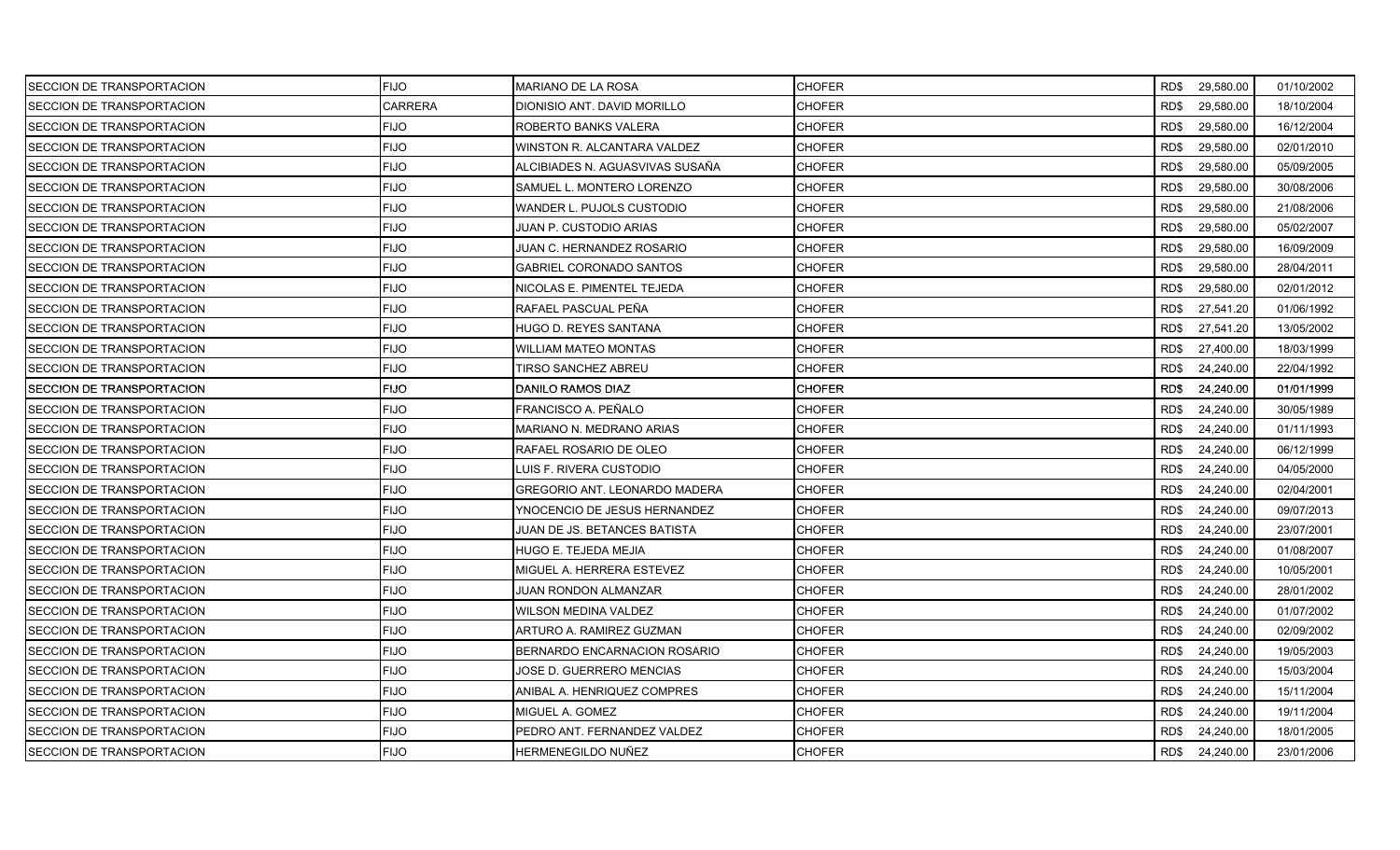| SECCION DE TRANSPORTACION | <b>FIJO</b> | WANDER BATISTA REYES           | CHOFER                  |      | RD\$ 24,240.00 | 20/03/2006 |
|---------------------------|-------------|--------------------------------|-------------------------|------|----------------|------------|
| SECCION DE TRANSPORTACION | <b>FIJO</b> | ANDRES R. NERIS MEDINA         | CHOFER DE SERVICIO      | RD\$ | 24,240.00      | 19/05/2006 |
| SECCION DE TRANSPORTACION | <b>FIJO</b> | CARLOS ML. MARQUEZ GARCIA      | <b>CHOFER</b>           | RD\$ | 24,240.00      | 01/06/2006 |
| SECCION DE TRANSPORTACION | <b>FIJO</b> | EDUARD ANT. BURGOS HENRIQUEZ   | <b>CHOFER</b>           | RD\$ | 24,240.00      | 01/08/2006 |
| SECCION DE TRANSPORTACION | <b>FIJO</b> | RAMON RAMIREZ TEJEDA           | <b>CHOFER</b>           | RD\$ | 24,240.00      | 03/10/2006 |
| SECCION DE TRANSPORTACION | <b>FIJO</b> | REYNALDO BATISTA TORRES        | <b>CHOFER</b>           | RD\$ | 24,240.00      | 09/10/2006 |
| SECCION DE TRANSPORTACION | <b>FIJO</b> | MIGUEL A. MOTA                 | <b>CHOFER</b>           | RD\$ | 24,240.00      | 02/11/2006 |
| SECCION DE TRANSPORTACION | <b>FIJO</b> | <b>ARLIM ABREU MARTE</b>       | <b>CHOFER</b>           | RD\$ | 24,240.00      | 06/02/2007 |
| SECCION DE TRANSPORTACION | FIJO        | HIPOLITO MEJIA CALDERON        | <b>CHOFER</b>           | RD\$ | 24,240.00      | 08/02/2007 |
| SECCION DE TRANSPORTACION | <b>FIJO</b> | ROBERTO R. VASQUEZ             | <b>CHOFER</b>           | RD\$ | 24,240.00      | 01/03/2007 |
| SECCION DE TRANSPORTACION | <b>FIJO</b> | PAUL ALB. RICARDO SMITH        | <b>CHOFER</b>           | RD\$ | 24,240.00      | 08/01/2014 |
| SECCION DE TRANSPORTACION | <b>FIJO</b> | MARIO ORTIZ DE LEON            | <b>CHOFER</b>           | RD\$ | 24,240.00      | 27/10/2008 |
| SECCION DE TRANSPORTACION | <b>FIJO</b> | FRANCISCO MARQUEZ              | <b>CHOFER</b>           | RD\$ | 24,240.00      | 09/09/2008 |
| SECCION DE TRANSPORTACION | <b>FIJO</b> | RADHAMES MENDEZ                | <b>CHOFER</b>           | RD\$ | 24,240.00      | 11/09/2008 |
| SECCION DE TRANSPORTACION | <b>FIJO</b> | MIGUEL ANT. RUIZ BASORA        | <b>CHOFER</b>           | RD\$ | 24,240.00      | 14/12/2009 |
| SECCION DE TRANSPORTACION | <b>FIJO</b> | BIENVENIDO LOPEZ BRITO         | CHOFER                  | RD\$ | 24,240.00      | 01/05/2012 |
| SECCION DE TRANSPORTACION | <b>FIJO</b> | JOSE R. MARTINEZ               | <b>CHOFER</b>           | RD\$ | 24,240.00      | 02/04/2012 |
| SECCION DE TRANSPORTACION | FIJO        | LUIS ALB. DIAZ TRONCOSO        | <b>CHOFER</b>           | RD\$ | 24,240.00      | 22/06/2012 |
| SECCION DE TRANSPORTACION | <b>FIJO</b> | JOSE ML. SALAZAR RODRIGUEZ     | <b>CHOFER</b>           | RD\$ | 24,240.00      | 04/10/2012 |
| SECCION DE TRANSPORTACION | <b>FIJO</b> | ROBERT ALB. BELLIARD POLANCO   | <b>CHOFER</b>           | RD\$ | 24,240.00      | 17/12/2012 |
| SECCION DE TRANSPORTACION | <b>FIJO</b> | MANUEL ANT. SANTANA ALMONTE    | <b>CHOFER</b>           | RD\$ | 24,240.00      | 01/02/2018 |
| SECCION DE TRANSPORTACION | <b>FIJO</b> | MANUEL ANT. DE LA ROSA GARCIA  | <b>CHOFER</b>           | RD\$ | 24,240.00      | 16/05/2013 |
| SECCION DE TRANSPORTACION | <b>FIJO</b> | JOSE B. HERNANDEZ              | <b>CHOFER</b>           | RD\$ | 24,240.00      | 20/05/2013 |
| SECCION DE TRANSPORTACION | <b>FIJO</b> | EDDY PICHARDO GENAO            | <b>CHOFER</b>           | RD\$ | 24,240.00      | 22/04/2013 |
| SECCION DE TRANSPORTACION | <b>FIJO</b> | GREGORIO ML. MONTILLA PIMENTEL | <b>CHOFER</b>           | RD\$ | 24,240.00      | 05/09/2013 |
| SECCION DE TRANSPORTACION | <b>FIJO</b> | JUAN C. SANCHEZ MOREL          | <b>CHOFER</b>           | RD\$ | 24,240.00      | 03/03/2014 |
| SECCION DE TRANSPORTACION | <b>FIJO</b> | VIANNY M. PEREZ CASTILLO       | AUXILIAR ADMINISTRATIVO | RD\$ | 24,240.00      | 12/01/2015 |
| SECCION DE TRANSPORTACION | <b>FIJO</b> | ALEXANDER R. POLO MEJIA        | <b>CHOFER</b>           | RD\$ | 24,240.00      | 01/02/2015 |
| SECCION DE TRANSPORTACION | <b>FIJO</b> | NOLBERTO ANT. RAMIREZ CABRERA  | <b>CHOFER</b>           | RD\$ | 24,240.00      | 01/02/2015 |
| SECCION DE TRANSPORTACION | FIJO        | DANNY RODRIGUEZ VARGAS         | <b>CHOFER</b>           | RD\$ | 24,240.00      | 12/02/2015 |
| SECCION DE TRANSPORTACION | <b>FIJO</b> | LUIS G. HERNANDEZ SOSA         | <b>CHOFER</b>           | RD\$ | 24,240.00      | 18/05/2017 |
| SECCION DE TRANSPORTACION | <b>FIJO</b> | JUAN O. MELLA RAMOS            | <b>CHOFER</b>           | RD\$ | 24,240.00      | 28/10/2016 |
| SECCION DE TRANSPORTACION | <b>FIJO</b> | ERICK V. ESPINOSA SEGURA       | CHOFER                  | RD\$ | 24,240.00      | 01/02/2018 |
| SECCION DE TRANSPORTACION | <b>FIJO</b> | WILSON W. LORA FIGUEROA        | <b>CHOFER</b>           | RD\$ | 24,240.00      | 01/02/2018 |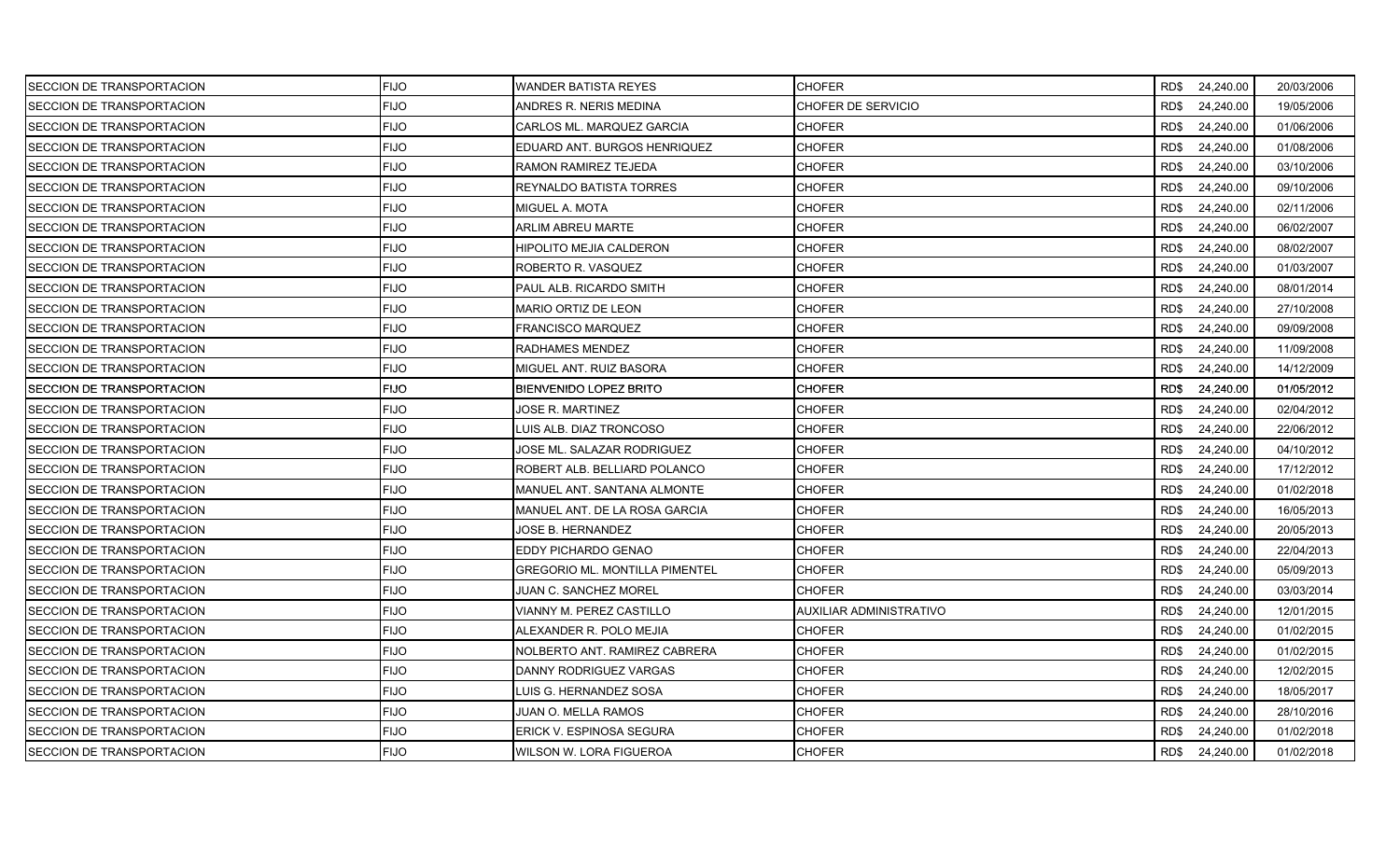| SECCION DE TRANSPORTACION                         | <b>FIJO</b>    | VICTOR M. NIN PADILLA           | CHOFER                                 | RD\$ 24,240.00    | 04/09/2017 |
|---------------------------------------------------|----------------|---------------------------------|----------------------------------------|-------------------|------------|
| SECCION DE TRANSPORTACION                         | <b>FIJO</b>    | MIGUEL E. MEDRANO CANARIO       | <b>CHOFER</b>                          | RD\$<br>24,240.00 | 13/11/2017 |
| SECCION DE TRANSPORTACION                         | <b>FIJO</b>    | PRIMO A. BURGOS JAVIER          | <b>CHOFER</b>                          | RD\$<br>24,240.00 | 01/02/2018 |
| SECCION DE TRANSPORTACION                         | <b>FIJO</b>    | NELSON ANT. MARTINEZ PEREZ      | <b>CHOFER</b>                          | RD\$<br>24,240.00 | 01/02/2018 |
| SECCION DE TRANSPORTACION                         | <b>FIJO</b>    | YASSER N. LIRANZO TAVAREZ       | <b>CHOFER</b>                          | RD\$<br>24,240.00 | 02/01/2018 |
| SECCION DE TRANSPORTACION                         | <b>FIJO</b>    | ANGEL V. FAMILIA BENCOSME       | <b>CHOFER</b>                          | RD\$<br>24,240.00 | 15/11/2017 |
| SECCION DE TRANSPORTACION                         | <b>FIJO</b>    | YONIS SANTANA                   | <b>CHOFER</b>                          | RD\$<br>24,240.00 | 18/12/2017 |
| SECCION DE TRANSPORTACION                         | <b>FIJO</b>    | JOSE F. TORRES TAVAREZ          | <b>CHOFER</b>                          | 20,604.00<br>RD\$ | 04/10/2017 |
| SECCION DE TRANSPORTACION                         | <b>FIJO</b>    | CHERLY S. RAMIREZ RODRIGUEZ     | <b>CHOFER</b>                          | RD\$<br>20,604.00 | 19/02/2018 |
| SECCION DE TRANSPORTACION                         | <b>FIJO</b>    | DAVID DE JS. RODRIGUEZ AGUILERA | AYUDANTE CHOFER                        | RD\$<br>17,400.00 | 07/08/2000 |
| SECCION DE TRANSPORTACION                         | <b>FIJO</b>    | ELIESEL PACHECO GUERRERO        | LAVADOR DE VEHICULOS                   | RD\$<br>14,160.00 | 01/09/1998 |
| SECRETARIA GENERAL DEL CONSEJO DEL PODER JUDICIAL | <b>CARRERA</b> | EDGAR E. TORRES REYNOSO         | SECRETARIA (O) GENERAL CPJ             | RD\$ 250,000.00   | 28/07/1998 |
| SECRETARIA GENERAL DEL CONSEJO DEL PODER JUDICIAL | CARRERA        | JESUS M. HERNANDEZ MEJIA        | ASIST. ADMINISTRATIVA (O)              | 99,222.00<br>RD\$ | 26/09/2005 |
| SECRETARIA GENERAL DEL CONSEJO DEL PODER JUDICIAL | <b>CARRERA</b> | IRIS SORANLLI NÚÑEZ PEÑA        | SECRETARIA (O) DE DIRECCION            | RD\$<br>48,894.00 | 18/01/2006 |
| SECRETARIA GENERAL DEL CONSEJO DEL PODER JUDICIAL | <b>CARRERA</b> | CRISTIAN DEL ROSARIO URBAEZ     | SECRETARIA (O) AUXILIAR I              | RD\$<br>44,092.80 | 03/10/2001 |
| SECRETARIA GENERAL DEL CONSEJO DEL PODER JUDICIAL | <b>FIJO</b>    | RITA E. GARCIA SANTANA          | SECRETARIA (O) AUXILIAR I              | 44,092.80<br>RD\$ | 01/07/2013 |
| SECRETARIA GENERAL DEL CONSEJO DEL PODER JUDICIAL | <b>CARRERA</b> | WANDER E. GARABITO PEGUERO      | SECRETARIA (O) AUXILIAR I              | RD\$<br>44,092.80 | 23/06/2008 |
| SECRETARIA GENERAL DEL CONSEJO DEL PODER JUDICIAL | <b>CARRERA</b> | JEAN C. QUEZADA MARTINEZ        | SECRETARIA (O) AUXILIAR I              | RD\$<br>44,092.80 | 23/01/2009 |
| SECRETARIA GENERAL DEL CONSEJO DEL PODER JUDICIAL | <b>CARRERA</b> | JUAN L. FIGUEREO HERNANDEZ      | SECRETARIA (O) AUXILIAR I              | RD\$<br>44,092.80 | 08/06/2011 |
| SECRETARIA GENERAL DEL CONSEJO DEL PODER JUDICIAL | <b>FIJO</b>    | ALEXIS R. ZAPATA MORA           | SECRETARIA (O) AUXILIAR I              | RD\$<br>44,092.80 | 05/08/2013 |
| SECRETARIA GENERAL DEL CONSEJO DEL PODER JUDICIAL | <b>FIJO</b>    | HELEN G. URIBE RODRIGUEZ        | SECRETARIA (O) AUXILIAR I              | 44,092.80<br>RD\$ | 10/03/2014 |
| SECRETARIA GENERAL DEL CONSEJO DEL PODER JUDICIAL | <b>FIJO</b>    | SAMUEL E. ENCARNACION MERCEDES  | SECRETARIA (O) AUXILIAR I              | RD\$<br>44,092.80 | 02/02/2015 |
| SECRETARIA GENERAL DEL CONSEJO DEL PODER JUDICIAL | <b>FIJO</b>    | ROBERT E. DISLA DE LEON         | SECRETARIA (O) AUXILIAR I              | RD\$<br>44,092.80 | 16/01/2015 |
| SECRETARIA GENERAL DEL CONSEJO DEL PODER JUDICIAL | <b>FIJO</b>    | MARY H. AQUINO ZORRILLA         | SECRETARIA (O) AUXILIAR I              | 44,092.80<br>RD\$ | 25/07/2016 |
| SECRETARIA GENERAL DEL CONSEJO DEL PODER JUDICIAL | <b>FIJO</b>    | SADIA S. JORGE CAMPOS           | SECRETARIA (O) AUXILIAR I              | RD\$<br>37,478.88 | 04/06/2018 |
| SECRETARIA GENERAL DEL CONSEJO DEL PODER JUDICIAL | <b>CARRERA</b> | NANCY M. MEJIA ENCARNACION      | <b>RECEPCIONISTA</b>                   | RD\$<br>24,240.00 | 29/04/2009 |
| SECRETARIA GENERAL DEL CONSEJO DEL PODER JUDICIAL | <b>FIJO</b>    | ANIBAL FELIX QUEVEDO            | RECEPCIONISTA                          | RD\$<br>24,240.00 | 03/09/2012 |
| SECRETARIA GENERAL S.C.J.                         | <b>CARRERA</b> | CRISTIANA A. ROSARIO VASQUEZ    | SECRETARIA GENERAL SCJ                 | RD\$ 184,800.00   | 04/06/2001 |
| SECRETARIA GENERAL S.C.J.                         | <b>FIJO</b>    | JUAN C. GARCIA PINEDA           | <b>MENSAJERO EXTERNO</b>               | RD\$<br>22,800.00 | 03/03/2014 |
| SECRETARIA GENERAL S.C.J.                         | <b>FIJO</b>    | <b>WILTON R. ORTIZ SANTOS</b>   | MENSAJERO INTERNO                      | RD\$<br>16,920.00 | 05/05/2015 |
| SECRETARIA GENERAL TRIBUNAL SUPERIOR ADM. D.N.    | <b>CARRERA</b> | LASSUNSKY D. GARCIA VALDEZ      | SECRETARIA (O) GENERAL                 | RD\$<br>60,984.00 | 25/09/2008 |
| SECRETARIA GENERAL TRIBUNAL SUPERIOR ADM. D.N.    | <b>CARRERA</b> | MARILALBA DIAZ VENTURA          | COORDINADOR (A) SERVICIOS A SALAS      | RD\$<br>42,657.60 | 24/10/2005 |
| SECRETARIA GENERAL TRIBUNAL SUPERIOR ADM. D.N.    | CARRERA        | JENNY MONTERO VARGAS            | OFICINISTA CITACIONES Y NOTIFICACIONES | RD\$<br>24,240.00 | 17/05/2005 |
| SECRETARIA GENERAL TRIBUNAL SUPERIOR ADM. D.N.    | <b>FIJO</b>    | FAHOLA ALT. CARRASCO PICHARDO   | <b>OFICINISTA</b>                      | RD\$ 24,240.00    | 15/11/2012 |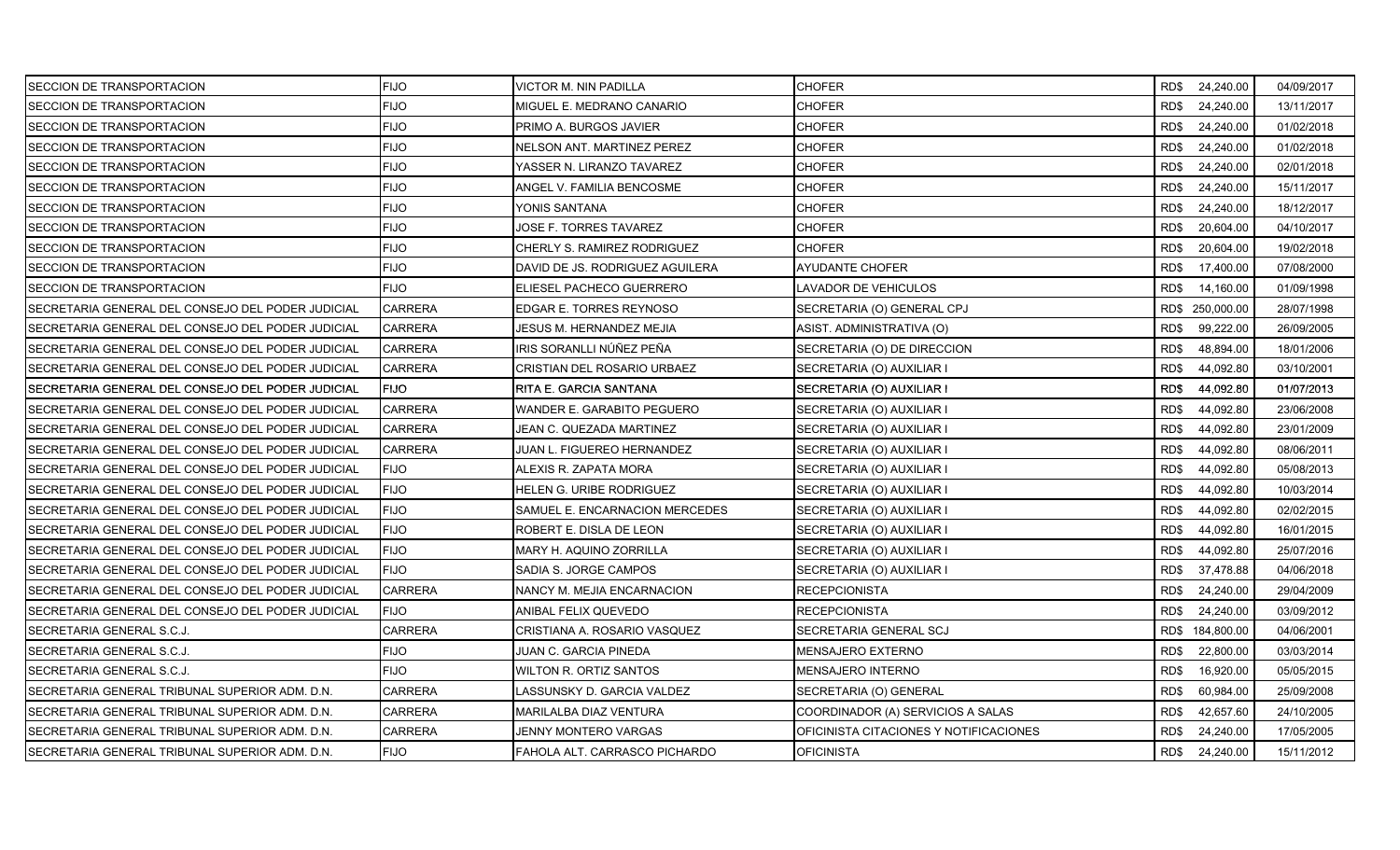| SECRETARIA GENERAL TRIBUNAL SUPERIOR ADM. D.N. | CARRERA        | ALICIA P. ASSAD JORGE               | <b>OFICINISTA</b>          | RD\$ 24,240.00    | 01/08/2008 |
|------------------------------------------------|----------------|-------------------------------------|----------------------------|-------------------|------------|
| SECRETARIA GENERAL TRIBUNAL SUPERIOR ADM. D.N. | <b>CARRERA</b> | PATRICIA M. GUZMAN MARTINEZ         | OFICINISTA                 | RD\$<br>24,240.00 | 01/09/2012 |
| SECRETARIA GENERAL TRIBUNAL SUPERIOR ADM. D.N. | <b>CARRERA</b> | CORAIMA C. ROMAN POZO               | <b>OFICINISTA</b>          | 24,240.00<br>RD\$ | 25/04/2012 |
| SECRETARIA GENERAL TRIBUNAL SUPERIOR ADM. D.N. | <b>CARRERA</b> | RAMON M. ROJAS SAVIÑON              | <b>OFICINISTA</b>          | RD\$<br>24,240.00 | 26/11/2012 |
| SECRETARIA GENERAL TRIBUNAL SUPERIOR ADM. D.N. | <b>FIJO</b>    | CARLOS M. OZUNA PEREZ               | <b>ALGUACIL DE ESTRADO</b> | RD\$<br>12,546.00 | 30/01/2018 |
| SECRETARIA GENERAL TST D.N.                    | <b>CARRERA</b> | MIRIAN A. BALLESTER LOPEZ           | SECRETARIA (O) GENERAL     | RD\$ 117,532.80   | 13/08/2012 |
| SECRETARIA GENERAL TST D.N.                    | CARRERA        | LAURA M. DIAZ ACEVEDO               | OFICINISTA                 | RD\$<br>24,240.00 | 01/06/2006 |
| SEGUNDA SALA S.C.J.                            | <b>FIJO</b>    | MIRIAM C. GERMAN BRITO              | JUEZ 2DO. SUSTITUTO S.C.J. | RD\$ 397,875.19   | 22/01/1987 |
| SEGUNDA SALA S.C.J.                            | <b>FIJO</b>    | JUAN H. REYES CRUZ                  | JUEZ S.C.J.                | RD\$ 390,029.23   | 14/04/1998 |
| SEGUNDA SALA S.C.J.                            | <b>FIJO</b>    | <b>IESTHER E. AGELAN CASASNOVAS</b> | JUEZ S.C.J.                | RD\$ 390,029.23   | 02/12/1998 |
| SEGUNDA SALA S.C.J.                            | <b>FIJO</b>    | ALEJANDRO A. MOSCOSO SEGARRA        | JUEZ S.C.J.                | RD\$ 390,029.23   | 28/12/2011 |
| SEGUNDA SALA S.C.J.                            | <b>FIJO</b>    | FRAN E. SOTO SANCHEZ                | JUEZ S.C.J.                | RD\$ 390,029.23   | 28/12/2011 |
| SEGUNDA SALA S.C.J.                            | <b>CARRERA</b> | IDAVIANA L. CARREÑO GARABITO        | COORDINADOR(A)             | RD\$ 174,636.00   | 20/11/2000 |
| SEGUNDA SALA S.C.J.                            | <b>CARRERA</b> | LIDIA J. CABRAL FLORES              | ABOGADO AYUDANTE SCJ       | RD\$ 105,720.00   | 01/10/1997 |
| SEGUNDA SALA S.C.J.                            | <b>CARRERA</b> | MIRTHA M. MONTAS UREÑA              | ABOGADO AYUDANTE SCJ       | RD\$ 105,720.00   | 15/06/1998 |
| SEGUNDA SALA S.C.J.                            | CARRERA        | CARINA E. JIMENEZ MORILLO           | ABOGADO AYUDANTE SCJ       | RD\$ 105,720.00   | 13/07/1998 |
| SEGUNDA SALA S.C.J.                            | <b>CARRERA</b> | DEBORAH R. SALCEDO DIAZ             | ABOGADO AYUDANTE SCJ       | RD\$ 105,720.00   | 25/10/2012 |
| SEGUNDA SALA S.C.J.                            | <b>CARRERA</b> | NOEMI A. SANTANA MARTIN             | ABOGADO AYUDANTE SCJ       | RD\$ 105,720.00   | 01/12/1998 |
| SEGUNDA SALA S.C.J.                            | <b>CARRERA</b> | FRANCISCO M. BARALT ROSARIO         | ABOGADO AYUDANTE SCJ       | RD\$ 105,720.00   | 13/05/1998 |
| SEGUNDA SALA S.C.J.                            | <b>CARRERA</b> | <b>GUILLERMINA CRUZ</b>             | ABOGADO AYUDANTE SCJ       | RD\$ 105,720.00   | 04/02/1998 |
| SEGUNDA SALA S.C.J.                            | <b>CARRERA</b> | YESENIA M. JORAN PICHARDO           | ABOGADO AYUDANTE SCJ       | RD\$ 105,720.00   | 01/02/1999 |
| SEGUNDA SALA S.C.J.                            | CARRERA        | DENNY C. AMARO RODRIGUEZ            | ABOGADO AYUDANTE SCJ       | RD\$ 105,720.00   | 01/09/1999 |
| SEGUNDA SALA S.C.J.                            | <b>CARRERA</b> | <b>GEORGINA A. ROSARIO SUAREZ</b>   | ABOGADO AYUDANTE SCJ       | RD\$ 105,720.00   | 04/02/2000 |
| SEGUNDA SALA S.C.J.                            | <b>CARRERA</b> | MAYERLYN HERRERA LOCKART            | ABOGADO AYUDANTE SCJ       | RD\$ 105,720.00   | 24/04/2000 |
| SEGUNDA SALA S.C.J.                            | CARRERA        | <b>MAYRA RUIZ MENDEZ</b>            | ABOGADO AYUDANTE SCJ       | RD\$ 105,720.00   | 10/08/2000 |
| SEGUNDA SALA S.C.J.                            | <b>CARRERA</b> | NEIVYS L. ARIAS ABREU               | ABOGADO AYUDANTE SCJ       | RD\$ 105,720.00   | 01/11/2000 |
| SEGUNDA SALA S.C.J.                            | CARRERA        | YANIRE ZABALA MARIÑEZ               | ABOGADO AYUDANTE SCJ       | RD\$ 105,720.00   | 08/02/2001 |
| SEGUNDA SALA S.C.J.                            | <b>CARRERA</b> | ALEXANDRA Y. MEDINA GONZALEZ        | ABOGADO AYUDANTE SCJ       | RD\$ 105,720.00   | 01/03/2001 |
| SEGUNDA SALA S.C.J.                            | <b>CARRERA</b> | NERY J. RODRIGUEZ CABRERA           | ABOGADO AYUDANTE SCJ       | RD\$ 105,720.00   | 08/03/2001 |
| SEGUNDA SALA S.C.J.                            | CARRERA        | <b>CRISEIDA VAZQUEZ FIGUEREO</b>    | ABOGADO AYUDANTE SCJ       | RD\$ 105,720.00   | 01/10/2001 |
| SEGUNDA SALA S.C.J.                            | <b>CARRERA</b> | VANESSA I. HERNANDEZ JULIAO         | ABOGADO AYUDANTE SCJ       | RD\$ 105,720.00   | 05/02/2004 |
| SEGUNDA SALA S.C.J.                            | <b>FIJO</b>    | MANUEL E. VALENZUELA MARTINEZ       | ABOGADO AYUDANTE SCJ       | RD\$ 105,720.00   | 07/02/2018 |
| SEGUNDA SALA S.C.J.                            | CARRERA        | LIVIDA Y. LEBRON VICENTE            | ABOGADO AYUDANTE SCJ       | RD\$<br>88,100.00 | 01/08/2005 |
| SEGUNDA SALA S.C.J.                            | <b>FIJO</b>    | ALEXA MEJIA JIMENEZ                 | ABOGADO AYUDANTE SCJ       | RD\$ 88,100.00    | 11/12/2013 |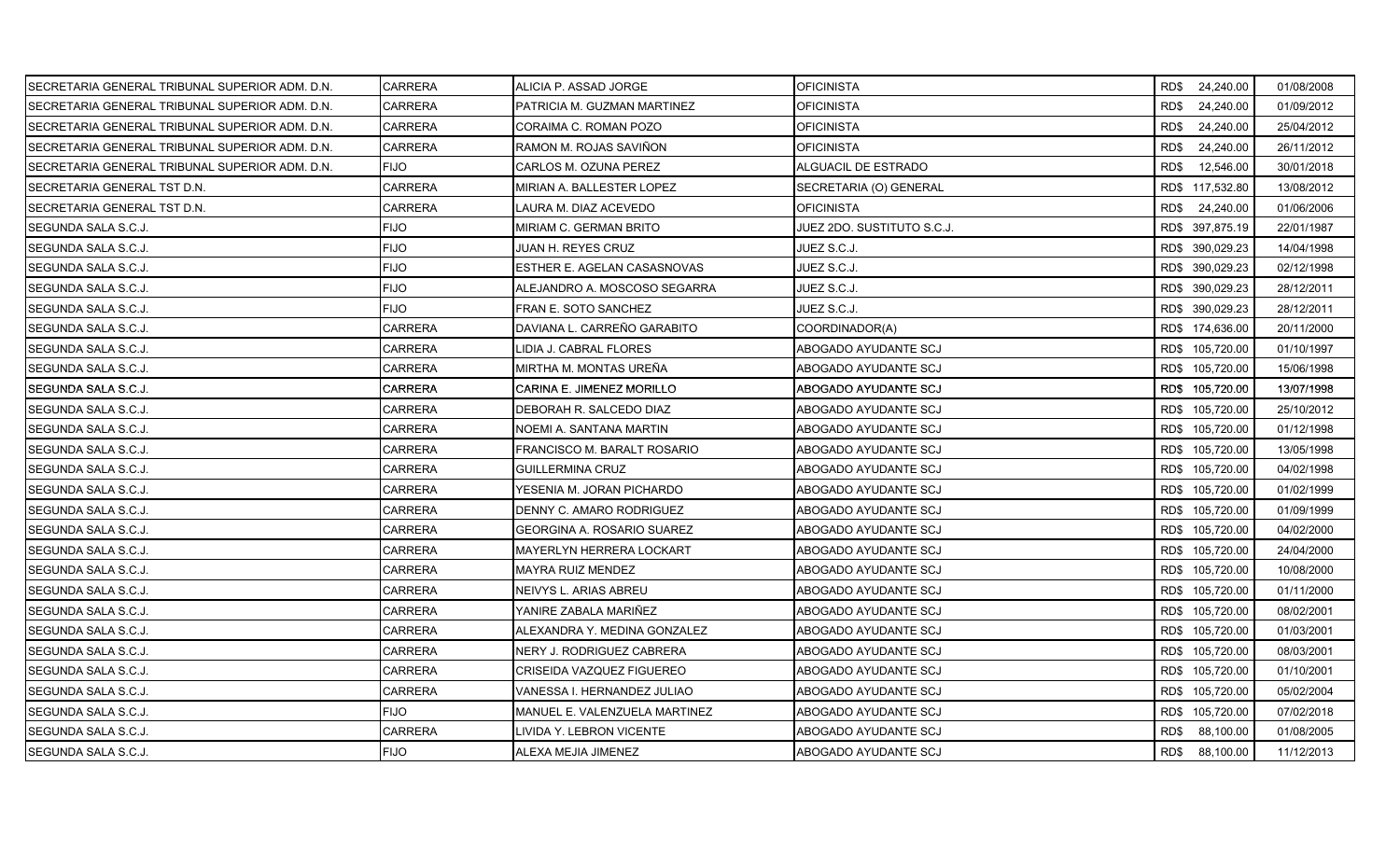| SEGUNDA SALA S.C.J.                          | <b>CARRERA</b> | HIAAN J. CARBUCIA GONELL          | ABOGADO AYUDANTE SCJ                  |      | RD\$ 88,100.00 | 06/09/1999 |
|----------------------------------------------|----------------|-----------------------------------|---------------------------------------|------|----------------|------------|
| SEGUNDA SALA S.C.J.                          | <b>CARRERA</b> | JOSELINA A. HERRERA CASADO        | ABOGADO AYUDANTE SCJ                  | RD\$ | 88,100.00      | 15/05/2012 |
| SEGUNDA SALA S.C.J.                          | <b>CARRERA</b> | MELINA Y. MORENO SUNCAR           | ABOGADO AYUDANTE SCJ                  | RD\$ | 88,100.00      | 23/08/1999 |
| SEGUNDA SALA S.C.J.                          | CARRERA        | MARTIN O. BERROA RAMIREZ          | ABOGADO AYUDANTE SCJ                  | RD\$ | 88,100.00      | 01/12/2011 |
| SEGUNDA SALA S.C.J.                          | <b>CARRERA</b> | DAMARIS JAVIER DIAZ               | SECRETARIA (O) SALA SCJ               | RD\$ | 77,836.80      | 01/08/2005 |
| SEGUNDA SALA S.C.J.                          | <b>FIJO</b>    | JOHANNY BRITO MARTINEZ            | ASISTENTE DE JUEZ PRESIDENTE SALA SCJ | RD\$ | 77,836.80      | 13/03/2012 |
| SEGUNDA SALA S.C.J.                          | <b>FIJO</b>    | YADIRA V. MATOS SOTO              | ASISTENTE DE JUEZ MIEMBRO SALA SCJ    | RD\$ | 54,885.60      | 01/02/2018 |
| SEGUNDA SALA S.C.J.                          | <b>CARRERA</b> | HECTOR B. CUEVAS FELIZ            | CORRECTOR (A) DE SENTENCIAS           | RD\$ | 48,894.00      | 01/07/1993 |
| SEGUNDA SALA S.C.J.                          | <b>CARRERA</b> | JULIO C. CARRION DE LA ROSA       | CORRECTOR (A) DE SENTENCIAS           | RD\$ | 48,894.00      | 01/10/1998 |
| SEGUNDA SALA S.C.J.                          | <b>CARRERA</b> | LEONOVA E. PEÑA READ              | CORRECTOR (A) DE SENTENCIAS           | RD\$ | 48,894.00      | 01/03/2002 |
| SEGUNDA SALA S.C.J.                          | <b>CARRERA</b> | ROSA M. FERNANDEZ MENDEZ          | CORRECTOR (A) DE SENTENCIAS           | RD\$ | 48,894.00      | 01/07/2004 |
| SEGUNDA SALA S.C.J.                          | CARRERA        | ALEJANDRA RAMON ESPINAL           | CORRECTOR (A) DE SENTENCIAS           | RD\$ | 48,894.00      | 24/05/2006 |
| <b>ISEGUNDA SALA S.C.J</b>                   | <b>CARRERA</b> | MARIA R. BARRERAS PEREZ           | OFICINISTA SCJ                        | RD\$ | 40,605.60      | 01/05/1995 |
| SEGUNDA SALA S.C.J.                          | <b>CARRERA</b> | ESTHER E. ROMERO LORA             | OFICINISTA SCJ                        | RD\$ | 40,605.60      | 16/07/1999 |
| SEGUNDA SALA S.C.J.                          | CARRERA        | AMIZADDAI D. CASTILLO NUÑEZ       | OFICINISTA SCJ                        | RD\$ | 40,605.60      | 24/03/2014 |
| SEGUNDA SALA S.C.J.                          | <b>CARRERA</b> | JUAN FCO. REYES SENCION           | OFICINISTA SCJ                        | RD\$ | 40,605.60      | 12/06/2002 |
| SEGUNDA SALA S.C.J.                          | CARRERA        | EIDY VALDEZ ENCARNACION           | OFICINISTA SCJ                        | RD\$ | 40,605.60      | 08/01/2003 |
| SEGUNDA SALA S.C.J.                          | <b>CARRERA</b> | MARIO R. ORTEGA GOMEZ             | OFICINISTA SCJ                        | RD\$ | 40,605.60      | 02/04/2004 |
| SEGUNDA SALA S.C.J.                          | <b>CARRERA</b> | YERKYN SOTO BAEZ                  | OFICINISTA SCJ                        | RD\$ | 40,605.60      | 04/01/2005 |
| SEGUNDA SALA S.C.J.                          | <b>CARRERA</b> | JOSE M. ALVAREZ CUELLO            | OFICINISTA SCJ                        | RD\$ | 40,605.60      | 21/07/2005 |
| SEGUNDA SALA S.C.J.                          | CARRERA        | ISAAC UREÑA QUEZADA               | OFICINISTA SCJ                        | RD\$ | 40,605.60      | 03/07/2006 |
| SEGUNDA SALA S.C.J.                          | <b>CARRERA</b> | ERICK A. MEDINA PEGUERO           | OFICINISTA SCJ                        | RD\$ | 40,605.60      | 02/01/2008 |
| SEGUNDA SALA S.C.J.                          | CARRERA        | CARLOS J. BURGOS JAQUEZ           | OFICINISTA SCJ                        | RD\$ | 40,605.60      | 02/04/2012 |
| SEGUNDA SALA S.C.J.                          | <b>FIJO</b>    | MAYELIN D. MARTINEZ ENCARNACION   | OFICINISTA SCJ                        | RD\$ | 40,605.60      | 12/01/2015 |
| SEGUNDA SALA S.C.J.                          | <b>CARRERA</b> | AMALFI FIGUEROA SANCHEZ           | OFICINISTA SCJ                        | RD\$ | 40,605.60      | 28/04/2014 |
| SEGUNDA SALA S.C.J.                          | <b>FIJO</b>    | <b>GABRIEL E. OLIVARES BURGOS</b> | OFICINISTA SCJ                        | RD\$ | 40,605.60      | 14/08/2017 |
| SEGUNDA SALA S.C.J.                          | <b>FIJO</b>    | IVANNA N. RAMIREZ MARTINEZ        | OFICINISTA SCJ                        | RD\$ | 40,605.60      | 14/08/2017 |
| SEGUNDA SALA S.C.J.                          | <b>FIJO</b>    | OSCARINA O. MATOS CUEVAS          | OFICINISTA SCJ                        | RD\$ | 40,605.60      | 03/06/2015 |
| SEGUNDA SALA S.C.J.                          | <b>FIJO</b>    | YUDEIRYS M. SANCHEZ BAEZ          | OFICINISTA SCJ                        | RD\$ | 40,605.22      | 05/03/2018 |
| SEGUNDA SALA S.C.J.                          | <b>CARRERA</b> | ALFREDO OTAÑEZ MENDOZA            | ALGUACIL DE ESTRADO                   | RD\$ | 24,240.00      | 01/11/1998 |
| SEGUNDA SALA S.C.J.                          | <b>CARRERA</b> | ROBERTO A. ARRIAGA ALCANTARA      | ALGUACIL DE ESTRADO                   | RD\$ | 24,240.00      | 01/03/1991 |
| SEGUNDA SALA S.C.J.                          | <b>FIJO</b>    | ARISTIDES R. BALLESTER CANELA     | MENSAJERO INTERNO                     | RD\$ | 14,760.00      | 30/03/2006 |
| SEGUNDA SALA S.C.J.                          | <b>FIJO</b>    | AWILDA E. CHAER MONTERO           | MENSAJERO INTERNO                     | RD\$ | 14,760.00      | 30/01/2018 |
| <b>SERVICIOS TECNICOS ARCHIVO PERMANENTE</b> | <b>FIJO</b>    | ZOILA C. FORTUNA                  | <b>AGENTE INDEXACION</b>              | RD\$ | 24,240.00      | 02/01/2006 |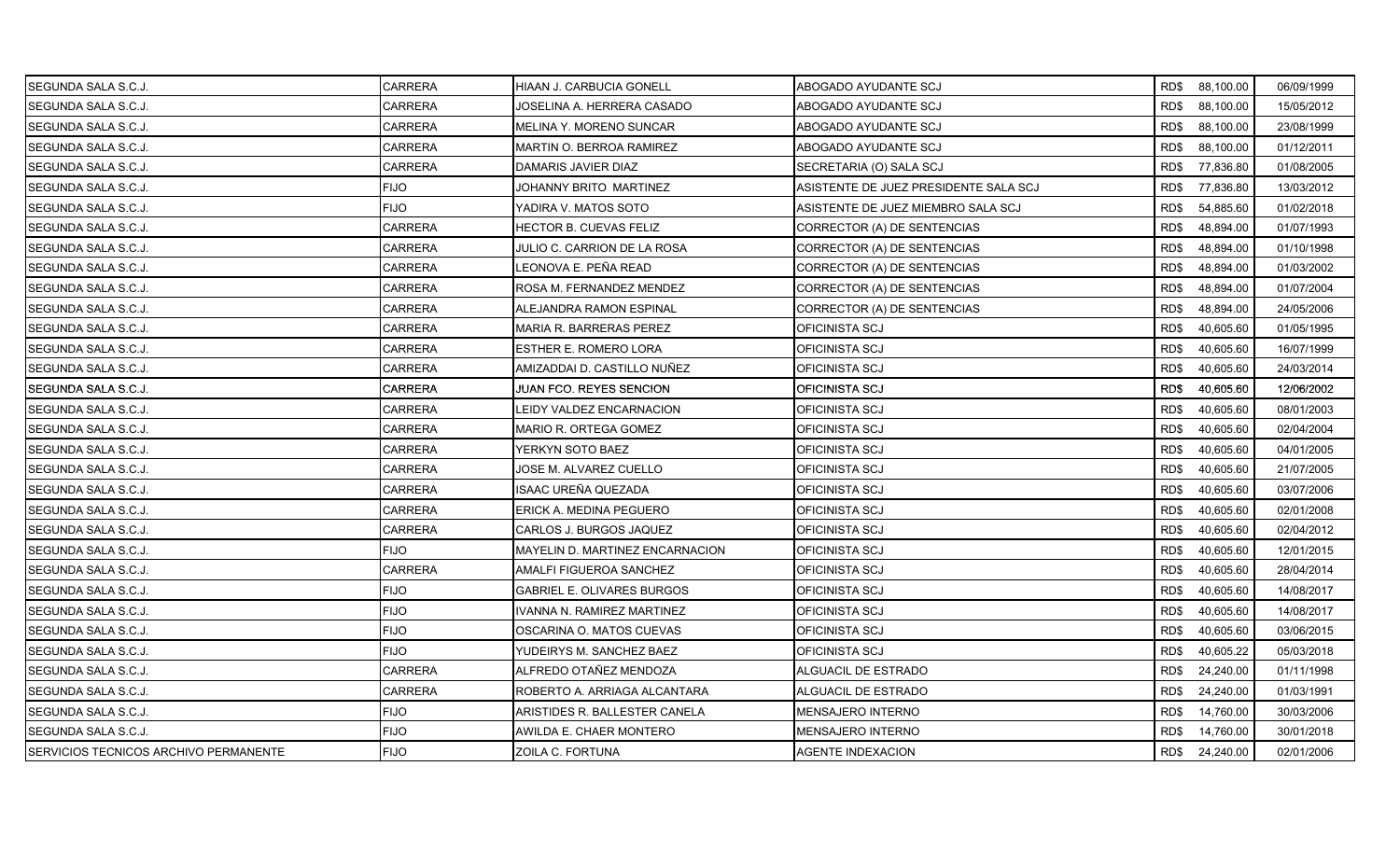| SERVICIOS TECNICOS ARCHIVO PERMANENTE        | <b>FIJO</b>    | PORFIRIO A. FLORENTINO MATEO      | AGENTE INDEXACION          |      | RD\$ 24,240.00  | 01/12/2005 |
|----------------------------------------------|----------------|-----------------------------------|----------------------------|------|-----------------|------------|
| SERVICIOS TECNICOS ARCHIVO PERMANENTE        | <b>CARRERA</b> | KELVIN ANT. BRIOSO ROSA           | AGENTE INDEXACION          | RD\$ | 24,240.00       | 02/01/2006 |
| SERVICIOS TECNICOS ARCHIVO PERMANENTE        | <b>CARRERA</b> | RAMON C. ORTIZ GONZALEZ           | AGENTE DIGITALIZADOR       | RD\$ | 24,240.00       | 18/04/2007 |
| SERVICIOS TECNICOS ARCHIVO PERMANENTE        | <b>CARRERA</b> | JULIO C. ARAUJO MOREL             | AGENTE DIGITALIZADOR       | RD\$ | 24,240.00       | 21/11/2007 |
| SERVICIOS TECNICOS ARCHIVO PERMANENTE        | CARRERA        | JOSE O. ACOSTA MARTINEZ           | AGENTE SIGNATURA           | RD\$ | 24,240.00       | 23/06/2008 |
| SERVICIOS TECNICOS ARCHIVO PERMANENTE        | CARRERA        | PEDRO J. ROMAN PEGUERO            | AGENTE DIGITALIZADOR       | RD\$ | 24,240.00       | 17/09/2008 |
| SERVICIOS TECNICOS ARCHIVO PERMANENTE        | CARRERA        | MELBIN R. BENITEZ FELIZ           | AGENTE INDEXACION          | RD\$ | 24,240.00       | 01/07/2010 |
| <b>SERVICIOS TECNICOS ARCHIVO PERMANENTE</b> | CARRERA        | EDGAR E. DE LA CRUZ VARGAS        | <b>AGENTE INDEXACION</b>   | RD\$ | 24,240.00       | 02/08/2010 |
| SERVICIOS TECNICOS ARCHIVO PERMANENTE        | <b>FIJO</b>    | YOGELVI GARCIA MARTINEZ           | AGENTE INDEXACION          | RD\$ | 24,240.00       | 11/05/2011 |
| SERVICIOS TECNICOS ARCHIVO PERMANENTE        | <b>CARRERA</b> | MADELINE SANCHEZ VILLALONA        | AGENTE SIGNATURA           | RD\$ | 24,240.00       | 07/05/2012 |
| SERVICIOS TECNICOS ARCHIVO PERMANENTE        | <b>CARRERA</b> | LUIS E. CASTILLO RAMOS            | AGENTE INDEXACION          | RD\$ | 24,240.00       | 04/06/2012 |
| SERVICIOS TECNICOS ARCHIVO PERMANENTE        | CARRERA        | HOWELL NERIO ACEVEDO              | AGENTE DIGITALIZADOR       | RD\$ | 24,240.00       | 20/05/2013 |
| SERVICIOS TECNICOS ARCHIVO PERMANENTE        | <b>FIJO</b>    | LUIYI A. ORTIZ                    | AGENTE SIGNATURA           | RD\$ | 24,240.00       | 20/05/2013 |
| SERVICIOS TECNICOS ARCHIVO PERMANENTE        | <b>CARRERA</b> | JUAN C. PAREDES AMPARO            | AGENTE DIGITALIZADOR       | RD\$ | 24,240.00       | 12/08/2013 |
| SERVICIOS TECNICOS ARCHIVO PERMANENTE        | <b>FIJO</b>    | KELVIN A. MAGGIOLO TINEO          | AGENTE DIGITALIZADOR       | RD\$ | 24,240.00       | 05/03/2014 |
| SERVICIOS TECNICOS ARCHIVO PERMANENTE        | <b>FIJO</b>    | JOAN ML. CASTILLO PEREZ           | AGENTE INDEXACION          | RD\$ | 24,240.00       | 01/03/2016 |
| SERVICIOS TECNICOS ARCHIVO PERMANENTE        | <b>CARRERA</b> | REYLY ML. TAVAREZ REYES           | AGENTE INDEXACION          | RD\$ | 24,240.00       | 05/05/2015 |
| SERVICIOS TECNICOS ARCHIVO PERMANENTE        | <b>FIJO</b>    | SULEYMY QUINTANA VASQUEZ          | <b>AGENTE INDEXACION</b>   | RD\$ | 24,240.00       | 19/09/2017 |
| SERVICIOS TECNICOS ARCHIVO PERMANENTE        | <b>FIJO</b>    | PETER A. MATOS SANCHEZ            | <b>AGENTE INDEXACION</b>   | RD\$ | 24,240.00       | 02/04/2018 |
| SERVICIOS TECNICOS ARCHIVO PERMANENTE        | <b>FIJO</b>    | DORISELIS M. CRUCETA HERNANDEZ    | AGENTE DIGITALIZADOR       | RD\$ | 24,240.00       | 14/11/2017 |
| SERVICIOS TECNICOS ARCHIVO PERMANENTE        | <b>FIJO</b>    | YARUBI JAVIER CORNIELLE           | AGENTE DIGITALIZADOR       | RD\$ | 24,240.00       | 16/11/2017 |
| SOPORTE A JUECES C.S.C. N.N.A. D.N.          | CARRERA        | CARMEN ALCANTARA PEREZ            | ABOGADO AYUDANTE           | RD\$ | 58,374.00       | 17/10/1982 |
| SOPORTE A JUECES C.S.C. N.N.A. D.N.          | CARRERA        | ENDELS F. FONTANA PERREAUX        | ABOGADO AYUDANTE           | RD\$ | 58,374.00       | 02/07/2007 |
| SOPORTE A JUECES C.S.C. N.N.A. D.N.          | CARRERA        | ROSA F. VIDAL RICOURT             | ABOGADO AYUDANTE           | RD\$ | 58,374.00       | 15/07/2008 |
| SOPORTE A JUECES C.S.C. N.N.A. D.N.          | <b>CARRERA</b> | NATHALIE THEN SANCHEZ             | ABOGADO AYUDANTE           | RD\$ | 58,374.00       | 08/06/2011 |
| SOPORTE A JUECES C.S.C. N.N.A. D.N.          | CARRERA        | MADELINE GENAO VALDEZ             | ABOGADO AYUDANTE           | RD\$ | 58,374.00       | 01/12/2011 |
| SOPORTE A JUECES C.S.C. N.N.A. D.N.          | CARRERA        | JASSAEL J. JAVIER SAMPSON         | OFICINISTA                 | RD\$ | 24,240.00       | 01/10/2012 |
| SOPORTE A JUECES C.S.C. N.N.A. D.N.          | <b>CARRERA</b> | HELEN ALT. DE LOS SANTOS GONZALEZ | <b>OFICINISTA</b>          | RD\$ | 24,240.00       | 01/12/2011 |
| SOPORTE A JUECES C.S.C. N.N.A. D.N.          | FIJO           | VIRGINIA MDES. CORDERO LOPEZ      | <b>OFICINISTA</b>          | RD\$ | 24,240.00       | 13/01/2017 |
| SOPORTE A JUECES C.S.C. N.N.A. D.N.          | <b>FIJO</b>    | ANA A. BELTRE NUÑEZ               | <b>OFICINISTA</b>          | RD\$ | 16,440.00       | 01/10/2012 |
| ITALLER DE EBANISTERIA                       | CARRERA        | JORGE C. ISA PITTALUGA            | ENC. TALLER DE EBANISTERIA |      | RD\$ 101,088.00 | 01/02/1999 |
| <b>TALLER DE EBANISTERIA</b>                 | CARRERA        | RAMON E. ALMONTE                  | EBANISTA I S.C.J.          | RD\$ | 49,587.20       | 01/07/1994 |
| TALLER DE EBANISTERIA                        | CARRERA        | FRANCISCO A. GARCIA JIMENEZ       | EBANISTA II S.C.J.         | RD\$ | 41,060.00       | 01/10/1998 |
| <b>TALLER DE EBANISTERIA</b>                 | CARRERA        | CARLOS ML. ALMARANTE MARTINEZ     | EBANISTA II S.C.J.         |      | RD\$41,060.00   | 01/04/1999 |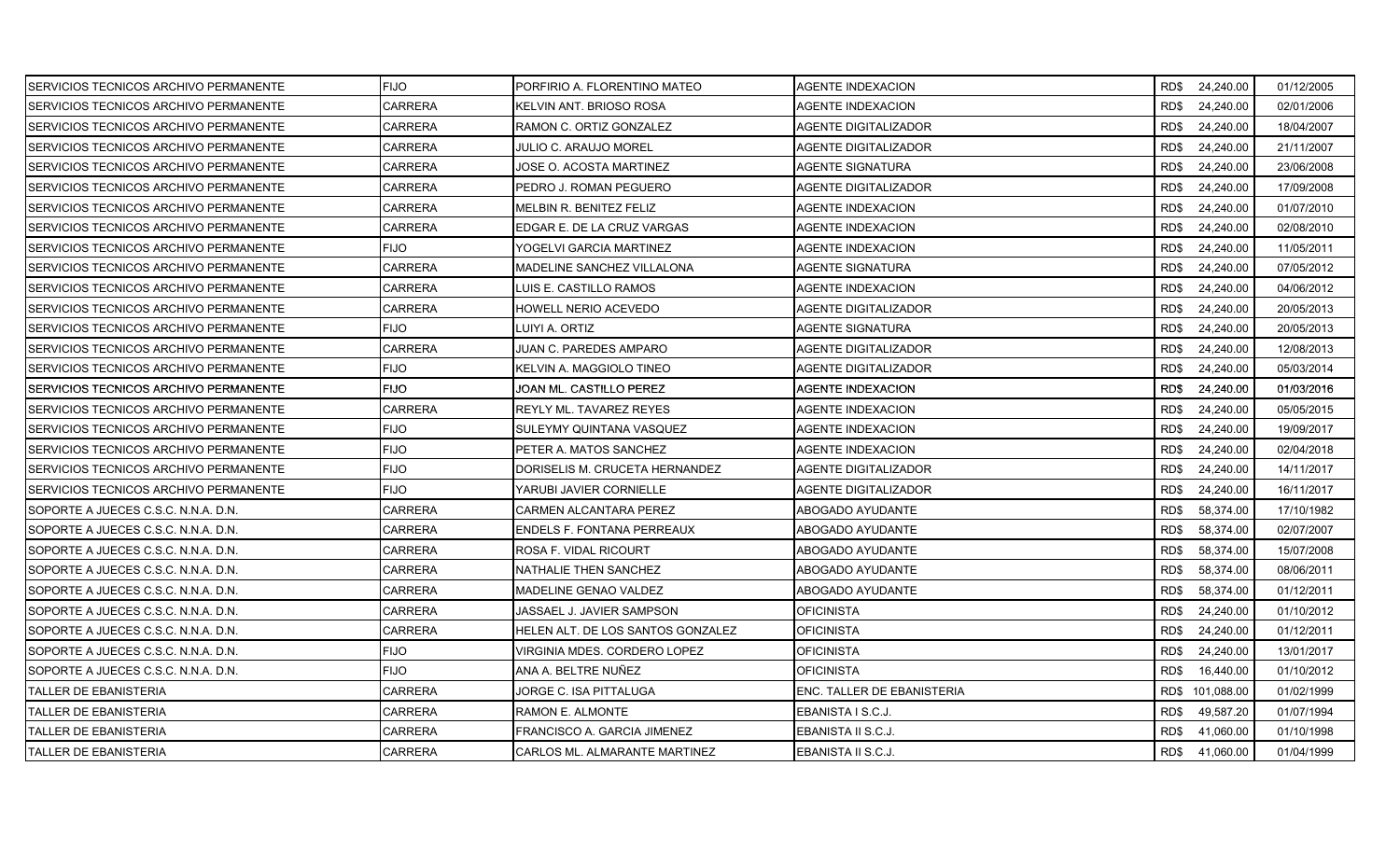| TALLER DE EBANISTERIA        | CARRERA        | DIEGO L. ACOSTA HIDALGO               | EBANISTA II S.C.J.                               | RD\$41,060.00     | 20/11/2000 |
|------------------------------|----------------|---------------------------------------|--------------------------------------------------|-------------------|------------|
| ITALLER DE EBANISTERIA       | <b>CARRERA</b> | PEDRO J. MERCEDES FACENDA             | EBANISTA II S.C.J.                               | RD\$<br>41,060.00 | 05/02/2001 |
| <b>TALLER DE EBANISTERIA</b> | <b>CARRERA</b> | DANIEL A. LAPAIX DE LOS SANTOS        | EBANISTA II S.C.J.                               | RD\$<br>41,060.00 | 07/05/2001 |
| <b>TALLER DE EBANISTERIA</b> | <b>CARRERA</b> | LUIS N. CANARIO REYES                 | EBANISTA II S.C.J.                               | RD\$<br>41,060.00 | 13/08/2001 |
| TALLER DE EBANISTERIA        | CARRERA        | FRANKLIN DE JS. LORENZO PLACENCIA     | EBANISTA II S.C.J.                               | RD\$<br>41,060.00 | 02/05/2006 |
| <b>TALLER DE EBANISTERIA</b> | <b>CARRERA</b> | ERICK ML. TEJEDA SOTO                 | ENC. ALMACEN TALLER EBANISTERIA                  | RD\$<br>38,480.00 | 26/04/1999 |
| TALLER DE EBANISTERIA        | <b>FIJO</b>    | JOSE R. SANCHEZ JIMENEZ               | <b>AUXILIAR DE EBANISTERIA</b>                   | RD\$<br>27,740.00 | 02/05/1990 |
| <b>TALLER DE EBANISTERIA</b> | <b>FIJO</b>    | <b>BORIS DE JS. PERALTA TORRES</b>    | AUXILIAR DE EBANISTERIA                          | RD\$<br>27,740.00 | 12/02/1998 |
| <b>TALLER DE EBANISTERIA</b> | <b>FIJO</b>    | LEVIS PINALES DE PAULA                | AUXILIAR DE EBANISTERIA                          | RD\$<br>27,740.00 | 16/02/2000 |
| TALLER DE EBANISTERIA        | <b>FIJO</b>    | <b>BLADIMIR SANTANA MOSQUEA</b>       | AUXILIAR DE EBANISTERIA                          | RD\$<br>27,740.00 | 03/11/2006 |
| <b>TALLER DE EBANISTERIA</b> | <b>FIJO</b>    | YULEISY MONTERO ESTEVEZ               | AUXILIAR DE EBANISTERIA                          | RD\$<br>24,368.14 | 10/11/2015 |
| TALLER DE EBANISTERIA        | <b>FIJO</b>    | JULIO J. CEPEDA DISLA                 | AUXILIAR DE EBANISTERIA                          | RD\$<br>24,240.00 | 16/06/2017 |
| ITALLER DE EBANISTERIA       | <b>CARRERA</b> | DANIELA CEDANO MERAN                  | AUXILIAR ADMINISTRATIVO                          | RD\$<br>21,480.00 | 01/03/1997 |
| <b>TALLER DE EBANISTERIA</b> | <b>FIJO</b>    | DOMINGA M. MEJIA DE LOS SANTOS        | AUXILIAR ADMINISTRATIVO                          | RD\$<br>16,440.00 | 01/03/1991 |
| TALLER DE EBANISTERIA        | <b>FIJO</b>    | <b>FELICIA ORTIZ</b>                  | <b>CONSERJE</b>                                  | RD\$<br>14,160.00 | 01/03/1997 |
| ITERCERA SALA S.C.J.         | <b>FIJO</b>    | <b>MANUEL R. HERRERA CARBUCCIA</b>    | JUEZ PRIMER SUSTITUTO DEL PRESIDENTE Y PTE. SALA | RD\$ 398,012.18   | 01/12/1998 |
| TERCERA SALA S.C.J.          | <b>FIJO</b>    | EDGARDO HERNANDEZ MEJIA               | JUEZ S.C.J.                                      | RD\$ 390,029.23   | 05/08/1997 |
| TERCERA SALA S.C.J.          | <b>FIJO</b>    | ROBERT C. PLACENCIA ALVAREZ           | JUEZ S.C.J.                                      | RD\$ 390,029.23   | 02/12/1998 |
| TERCERA SALA S.C.J.          | <b>FIJO</b>    | FRANCISCO ANT. ORTEGA POLANCO         | JUEZ S.C.J.                                      | RD\$ 390,029.23   | 14/04/1998 |
| TERCERA SALA S.C.J.          | <b>FIJO</b>    | MOISES ALF. FERRER LANDRON            | JUEZ S.C.J.                                      | RD\$ 390,029.23   | 24/07/2017 |
| TERCERA SALA S.C.J.          | CARRERA        | JULIANA I. MATIAS SANTANA             | COORDINADOR(A) DE ABOGADO AYUDANTE SCJ           | RD\$ 133,056.00   | 09/05/2005 |
| TERCERA SALA S.C.J.          | CARRERA        | ANGELA M. REYNOSO NUÑEZ               | ABOGADO AYUDANTE SCJ                             | RD\$ 105,720.00   | 24/03/1998 |
| TERCERA SALA S.C.J.          | <b>CARRERA</b> | MARITZA P. HERNANDEZ SANTANA          | ABOGADO AYUDANTE SCJ                             | RD\$ 105,720.00   | 12/02/1992 |
| TERCERA SALA S.C.J.          | <b>CARRERA</b> | CAROLINA DE LA ALT. GARRIDO RODRIGUEZ | ABOGADO AYUDANTE SCJ                             | RD\$ 105,720.00   | 01/07/1998 |
| TERCERA SALA S.C.J.          | <b>CARRERA</b> | MARIA I. CALERO RODRIGUEZ             | ABOGADO AYUDANTE SCJ                             | RD\$ 105,720.00   | 01/11/1998 |
| TERCERA SALA S.C.J.          | CARRERA        | RUTH E. ARIAS JONHSON                 | ABOGADO AYUDANTE SCJ                             | RD\$ 105,720.00   | 25/05/1992 |
| TERCERA SALA S.C.J.          | CARRERA        | ORQUIDEA GERMAN CASTILLO              | ABOGADO AYUDANTE SCJ                             | RD\$ 105,720.00   | 21/10/1982 |
| TERCERA SALA S.C.J.          | <b>CARRERA</b> | KARINA RODRIGUEZ PERALTA              | ABOGADO AYUDANTE SCJ                             | RD\$ 105,720.00   | 28/08/2000 |
| TERCERA SALA S.C.J.          | <b>CARRERA</b> | EVELYN E. DIAZ HUGHES                 | ABOGADO AYUDANTE SCJ                             | RD\$ 105,720.00   | 08/08/2000 |
| ITERCERA SALA S.C.J.         | <b>CARRERA</b> | LUISA E. CASTILLO TEJEDA              | ABOGADO AYUDANTE SCJ                             | RD\$ 105,720.00   | 11/06/2001 |
| TERCERA SALA S.C.J.          | CARRERA        | AWILDA MONTILLA VASQUEZ               | ABOGADO AYUDANTE SCJ                             | RD\$ 105,720.00   | 07/09/2001 |
| TERCERA SALA S.C.J.          | CARRERA        | ROSA M. MARTINEZ ECHAVARRIA           | ABOGADO AYUDANTE SCJ                             | RD\$ 105,720.00   | 03/06/2002 |
| TERCERA SALA S.C.J.          | CARRERA        | MARCIA B. CASTILLO PUJOLS             | ABOGADO AYUDANTE SCJ                             | RD\$ 105,720.00   | 01/07/2002 |
| TERCERA SALA S.C.J.          | <b>CARRERA</b> | MARIA DEL C. REYES MORENO             | ABOGADO AYUDANTE SCJ                             | RD\$ 105,720.00   | 01/08/2007 |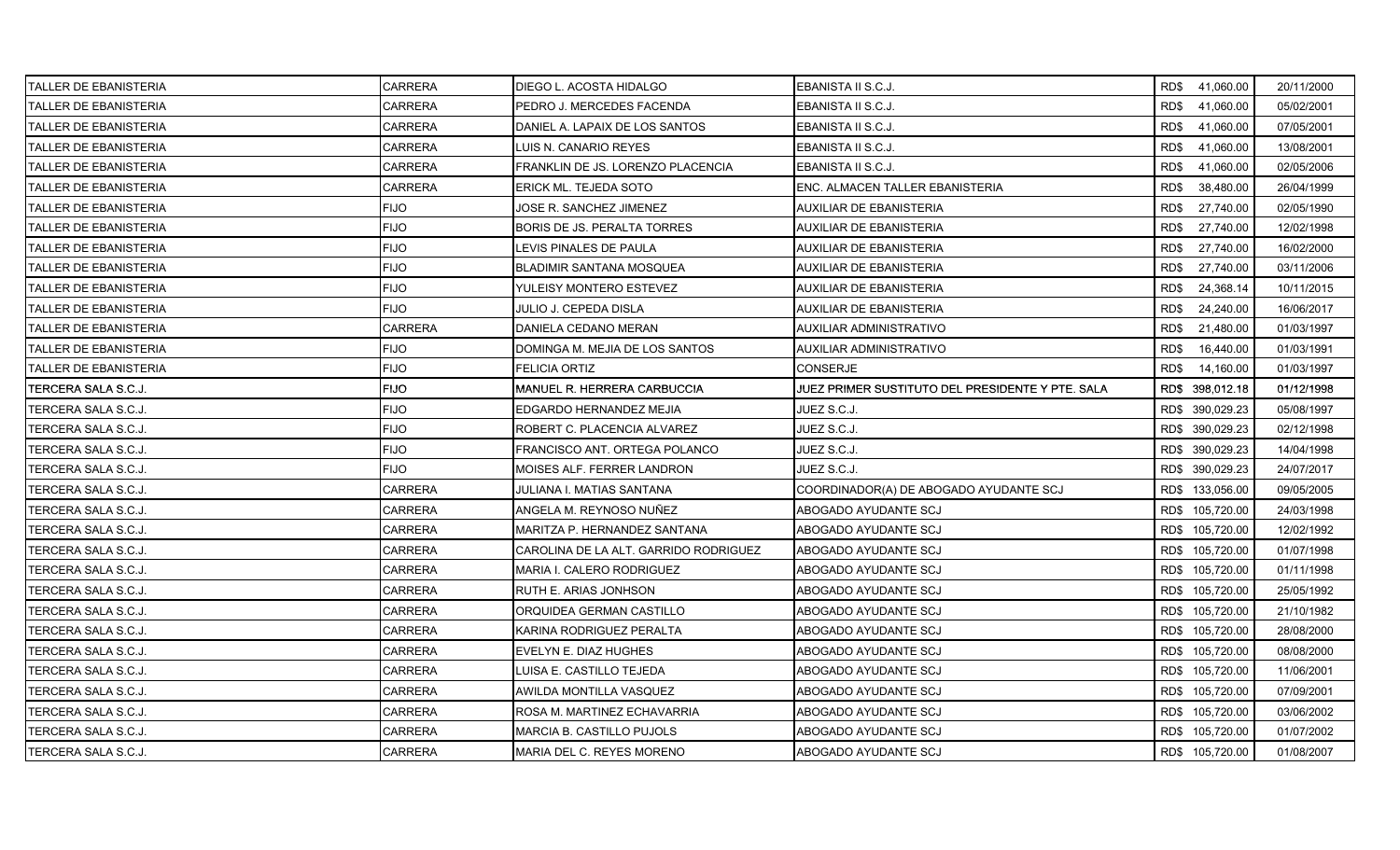| TERCERA SALA S.C.J.                            | CARRERA        | CAROLINA ALT. ROSARIO FERNANDEZ  | ABOGADO AYUDANTE SCJ               | RD\$ 105,720.00   | 04/10/2006 |
|------------------------------------------------|----------------|----------------------------------|------------------------------------|-------------------|------------|
| TERCERA SALA S.C.J.                            | <b>FIJO</b>    | JENNIFFER M. PLATA PEÑA          | ABOGADO AYUDANTE SCJ               | RD\$ 105,720.00   | 09/09/2009 |
| TERCERA SALA S.C.J.                            | <b>CARRERA</b> | NIEVES Y. ALCANTARA ALMONTE      | SECRETARIA (O) SALA SCJ            | 77,836.80<br>RD\$ | 03/09/1997 |
| TERCERA SALA S.C.J.                            | <b>FIJO</b>    | YDELFONSO BRITO ROSARIO          | ASISTENTE DE JUEZ MIEMBRO SALA SCJ | RD\$<br>54,885.60 | 14/09/2017 |
| TERCERA SALA S.C.J.                            | CARRERA        | AURORA E. NANITA ROA             | CORRECTOR (A) DE SENTENCIAS        | RD\$<br>48,894.00 | 28/10/1997 |
| TERCERA SALA S.C.J.                            | CARRERA        | LUISA Y. ROJAS CAMINERO          | OFICINISTA SCJ                     | RD\$<br>40,605.60 | 06/03/2000 |
| TERCERA SALA S.C.J.                            | CARRERA        | LUCILA A. MEDINA DE LOS SANTOS   | OFICINISTA SCJ                     | RD\$<br>40,605.60 | 01/06/2004 |
| TERCERA SALA S.C.J.                            | <b>CARRERA</b> | RUBI M. GONZALEZ DE LOS SANTOS   | OFICINISTA SCJ                     | RD\$<br>40,605.60 | 23/01/2006 |
| TERCERA SALA S.C.J.                            | <b>CARRERA</b> | HENIL B. MEDINA ALMONTE          | OFICINISTA SCJ                     | RD\$<br>40,605.60 | 13/08/2012 |
| TERCERA SALA S.C.J.                            | CARRERA        | ELIZABETH SENA ALCANTARA         | OFICINISTA SCJ                     | RD\$<br>40,605.60 | 08/10/2012 |
| TERCERA SALA S.C.J.                            | <b>CARRERA</b> | VICTOR A. BURGOS BRUZZO          | ALGUACIL DE ESTRADO                | RD\$<br>24,240.00 | 07/01/1986 |
| TERCERA SALA S.C.J.                            | <b>FIJO</b>    | ESMIN GUERRERO SOTO              | OFICINISTA SCJ                     | RD\$<br>14,760.00 | 03/12/2007 |
| TERCERA SALA S.C.J.                            | <b>FIJO</b>    | WILLIAM ARNAUT ALCANTARA         | SEGURIDAD DE JUEZ SCJ              | RD\$<br>14,760.00 | 01/04/2012 |
| TRIBUNAL EJEC. DE LA PENA D.N.                 | <b>CARRERA</b> | GLEYDER A. AGUASVIVAS MIRANDA    | SECRETARIA (O) PRIMERA INSTANCIA   | RD\$<br>46,368.00 | 02/05/2006 |
| TRIBUNAL EJEC. DE LA PENA D.N.                 | <b>CARRERA</b> | NOEMI SALVADOR BATISTA           | ABOGADO AYUDANTE 1RA. INST.        | RD\$<br>43,840.80 | 03/05/2011 |
| TRIBUNAL EJEC. DE LA PENA D.N.                 | CARRERA        | CESAR S. MENDEZ DICENT           | OFICINISTA 1RA. INSTANCIA          | RD\$<br>20,760.00 | 01/04/2013 |
| TRIBUNAL EJEC. DE LA PENA D.N.                 | <b>FIJO</b>    | RALFA O. FRUCTUOSO TIRADO        | OFICINISTA DE EJECUCION DE LA PENA | RD\$<br>20,760.00 | 28/04/2014 |
| TRIBUNAL EJEC. DE LA PENA D.N.                 | <b>CARRERA</b> | <b>GUELINTON S. FELIZ MENDEZ</b> | ALGUACIL DE ESTRADO                | RD\$<br>15,960.00 | 06/04/2015 |
| TRIBUNAL SUPERIOR DE TIERRAS DPTO. CENTRAL     | <b>FIJO</b>    | GUILLERMINA ALT. MARIZAN SANTANA | JUEZ PRESIDENTE CORTE              | RD\$ 218,640.00   | 04/09/1997 |
| TRIBUNAL SUPERIOR DE TIERRAS DPTO. CENTRAL     | <b>CARRERA</b> | YUDERKA MATEO RODRIGUEZ          | SECRETARIA DE JUEZ                 | RD\$<br>28,860.00 | 01/10/1992 |
| TRIBUNAL SUPERIOR DE TIERRAS DPTO. CENTRAL     | CARRERA        | EVELYN E. RODRIGUEZ GARCIA       | SECRETARIA DE JUEZ                 | 28,860.00<br>RD\$ | 24/10/2005 |
| TRIBUNAL SUPERIOR DE TIERRAS DPTO. CENTRAL     | CARRERA        | ANGELA G. DIAZ MEJIA             | SECRETARIA DE JUEZ                 | RD\$<br>28,860.00 | 23/11/2010 |
| TRIBUNAL SUPERIOR DE TIERRAS DPTO. CENTRAL     | <b>FIJO</b>    | KEISY D. CACERES MARTINEZ        | SECRETARIA DE JUEZ                 | RD\$<br>28,860.00 | 16/10/2012 |
| TRIBUNAL SUPERIOR DE TIERRAS DPTO. CENTRAL     | <b>CARRERA</b> | ANA R. MARTINEZ SOTO             | SECRETARIA DE JUEZ                 | 28,860.00<br>RD\$ | 01/05/2013 |
| ITRIBUNAL SUPERIOR DE TIERRAS DPTO. CENTRAL    | <b>CARRERA</b> | ALTAGRACIA E. FRANCO ARIAS       | SECRETARIA DE JUEZ                 | RD\$<br>28,860.00 | 26/03/2014 |
| TRIBUNAL SUPERIOR DE TIERRAS DPTO. CENTRAL     | CARRERA        | JACQUELINE CUEVAS LORENZO        | SECRETARIA DE JUEZ                 | RD\$<br>24,240.00 | 05/02/2009 |
| TRIBUNAL SUPERIOR DE TIERRAS DPTO. CENTRAL     | CARRERA        | DHARIANA M. ALCANTARA ROSARIO    | SECRETARIA DE JUEZ                 | RD\$<br>24,240.00 | 01/06/2006 |
| TRIBUNAL SUPERIOR DE TIERRAS DPTO. CENTRAL     | CARRERA        | JOSE ANT. SOTO MARTE             | ELECTRICISTA II                    | RD\$<br>23,280.00 | 13/08/2001 |
| TRIBUNAL SUPERIOR DE TIERRAS DPTO. CENTRAL     | <b>CARRERA</b> | YSIDRO MARTINEZ MOLINA           | ALGUACIL DE ESTRADO                | RD\$<br>14,760.00 | 25/08/1997 |
| UNIDAD CITAC. NOTIF. Y COM. C.S.C. N.N.A. D.N. | <b>FIJO</b>    | YELTSIN J. FIGUEREO ORTIZ        | <b>OFICINISTA</b>                  | RD\$<br>24,240.00 | 12/01/2015 |
| UNIDAD CITAC. NOTIF. Y COM. C.S.C. N.N.A. D.N. | <b>FIJO</b>    | EONARDO JIMENEZ ROSARIO          | ALGUACIL DE ESTRADO                | RD\$<br>15,960.00 | 29/09/2014 |
| UNIDAD CITAC. NOTIF. Y COM. C.S.C. N.N.A. D.N. | <b>CARRERA</b> | LUIS ALB. RODRIGUEZ HINOJOSA     | ALGUACIL DE ESTRADO                | RD\$<br>14,760.00 | 01/10/2012 |
| UNIDAD CITAC. NOTIF. Y COM. C.S.C. N.N.A. D.N. | <b>FIJO</b>    | JORGE E. SANTANA PEREZ           | ALGUACIL DE ESTRADO                | 14,760.00<br>RD\$ | 03/02/2014 |
| UNIDAD DE ABOGADOS AYUDANTES DE PRESIDENCIA    | <b>CARRERA</b> | JOSEFINA A. ABREU YARULL         | ABOGADO AYUDANTE SCJ               | RD\$ 117,532.80   | 31/03/1998 |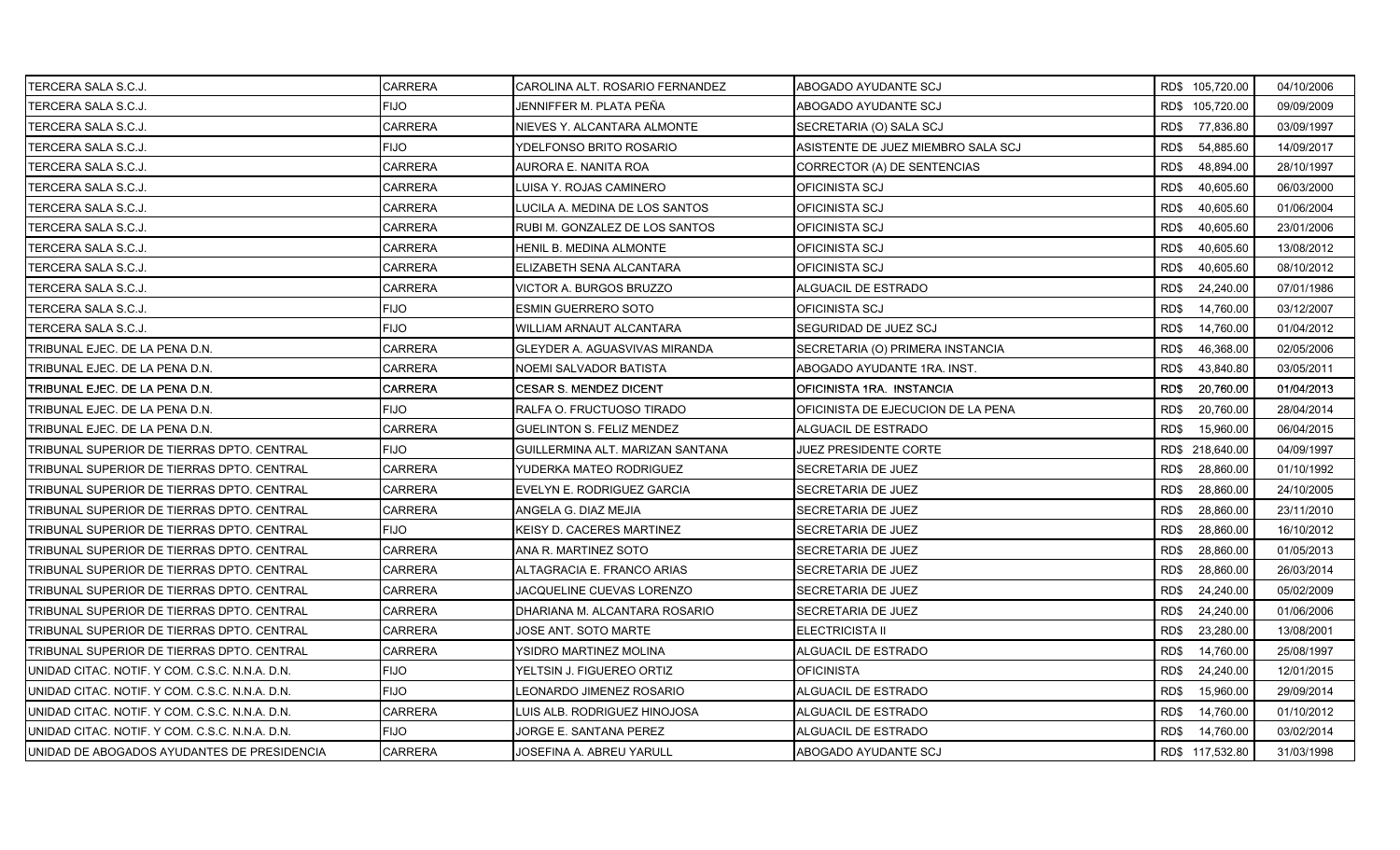| UNIDAD DE ABOGADOS AYUDANTES DE PRESIDENCIA | CARRERA        | <b>HEIDI K. BELLO GUTIERREZ</b>   | ABOGADO AYUDANTE SCJ           | RD\$ 117,532.80   | 20/11/2000 |
|---------------------------------------------|----------------|-----------------------------------|--------------------------------|-------------------|------------|
| UNIDAD DE ABOGADOS AYUDANTES DE PRESIDENCIA | CARRERA        | LILIANA MONTERO DE LOS SANTOS     | ABOGADO AYUDANTE SCJ           | RD\$ 117,532.80   | 06/10/2003 |
| UNIDAD DE ABOGADOS AYUDANTES DE PRESIDENCIA | <b>CARRERA</b> | MINERVA A. COCCO SUBERO           | ABOGADO AYUDANTE SCJ           | RD\$ 117,532.80   | 02/11/2012 |
| UNIDAD DE ABOGADOS AYUDANTES DE PRESIDENCIA | <b>CARRERA</b> | WENDY SILVESTRE RODRIGUEZ         | ABOGADO AYUDANTE SCJ           | RD\$ 117,532.80   | 19/10/2006 |
| UNIDAD DE ABOGADOS AYUDANTES TST            | <b>CARRERA</b> | ALFREDO ACOSTA ROJAS              | ENC. UNIDAD ABOGADO AYUDANTE   | RD\$<br>77,836.80 | 01/05/2013 |
| UNIDAD DE ABOGADOS AYUDANTES TST            | CARRERA        | JORGE L. RIVERA DE LOS SANTOS     | ABOGADO AYUDANTE CORTE         | RD\$<br>58,374.00 | 01/05/2013 |
| UNIDAD DE ABOGADOS AYUDANTES TST            | CARRERA        | OLGA B. MEJIA FORTUNATO           | ABOGADO AYUDANTE               | RD\$<br>58,374.00 | 09/12/1998 |
| UNIDAD DE ABOGADOS AYUDANTES TST            | CARRERA        | <b>INGRID M. MANCEBO CASTILLO</b> | ABOGADO AYUDANTE               | RD\$<br>58,374.00 | 02/01/2006 |
| UNIDAD DE ABOGADOS AYUDANTES TST            | CARRERA        | YESENIA ALT. HERNANDEZ BAEZ       | ABOGADO AYUDANTE               | RD\$<br>58,374.00 | 01/04/1999 |
| UNIDAD DE ABOGADOS AYUDANTES TST            | CARRERA        | PATRICIA CANALS ALEGRIA           | ABOGADO AYUDANTE CORTE         | RD\$<br>58,374.00 | 06/09/2010 |
| UNIDAD DE ABOGADOS AYUDANTES TST            | CARRERA        | PAULA M. AYBAR DOMINGUEZ          | ABOGADO AYUDANTE CORTE         | RD\$<br>58,374.00 | 01/05/2013 |
| UNIDAD DE ABOGADOS AYUDANTES TST            | CARRERA        | <b>BELKIS RAMIREZ PEREZ</b>       | ABOGADO AYUDANTE               | RD\$<br>58,374.00 | 01/10/1999 |
| UNIDAD DE ABOGADOS AYUDANTES TST            | CARRERA        | HEIDI TRINIDAD ABREU              | ABOGADO AYUDANTE               | RD\$<br>58,374.00 | 08/01/2003 |
| UNIDAD DE ABOGADOS AYUDANTES TST            | <b>CARRERA</b> | MIGUEL E. PEGUERO DE FRIAS        | ABOGADO AYUDANTE               | RD\$<br>58,374.00 | 04/01/2005 |
| UNIDAD DE ABOGADOS AYUDANTES TST            | <b>CARRERA</b> | ROSSY M. DEL ROSARIO LUNA         | ABOGADO AYUDANTE               | RD\$<br>58,374.00 | 12/12/2005 |
| UNIDAD DE ABOGADOS AYUDANTES TST            | CARRERA        | ANA M. RINCON TEJEDA              | ABOGADO AYUDANTE               | 58,374.00<br>RD\$ | 02/05/2006 |
| UNIDAD DE ABOGADOS AYUDANTES TST            | CARRERA        | KATTY G. ADOLFO GUZMAN            | ABOGADO AYUDANTE               | RD\$<br>58,374.00 | 04/08/2008 |
| UNIDAD DE ABOGADOS AYUDANTES TST            | CARRERA        | DESIREE LEBRON MORENO             | ABOGADO AYUDANTE               | RD\$<br>58,374.00 | 01/10/2009 |
| UNIDAD DE ABOGADOS AYUDANTES TST            | <b>CARRERA</b> | CLARA D. ABREU VASQUEZ            | ABOGADO AYUDANTE               | RD\$<br>58,374.00 | 15/02/2010 |
| UNIDAD DE ABOGADOS AYUDANTES TST            | <b>CARRERA</b> | YUDITH G. MARTY SALAS             | ABOGADO AYUDANTE               | RD\$<br>58,374.00 | 01/06/2011 |
| UNIDAD DE ABOGADOS AYUDANTES TST            | CARRERA        | <b>BOLIVAR ESPEJO RIVERA</b>      | ABOGADO AYUDANTE               | 58,374.00<br>RD\$ | 22/04/2013 |
| UNIDAD DE ABOGADOS AYUDANTES TST            | CARRERA        | YANERIS A. DIAZ DIAZ              | ABOGADO AYUDANTE CORTE         | RD\$<br>58,374.00 | 31/10/2012 |
| UNIDAD DE ABOGADOS AYUDANTES TST            | <b>CARRERA</b> | <b>BETSI MONTAS RODRIGUEZ</b>     | ABOGADO AYUDANTE CORTE         | RD\$<br>58,374.00 | 20/10/2014 |
| UNIDAD DE ABOGADOS AYUDANTES TST            | CARRERA        | ODETTE R. PEREZ BAEZ              | ABOGADO AYUDANTE CORTE         | 58,374.00<br>RD\$ | 01/06/2015 |
| UNIDAD DE ABOGADOS AYUDANTES TST            | <b>FIJO</b>    | YURY S. DEL JESUS PASCAL          | ABOGADO AYUDANTE CORTE         | RD\$<br>28,860.00 | 01/05/2013 |
| UNIDAD DE ABOGADOS AYUDANTES TST            | <b>CARRERA</b> | <b>GERALDIN BIDO PEGUERO</b>      | ABOGADO AYUDANTE               | RD\$<br>24,240.00 | 02/11/2009 |
| UNIDAD DE APOYO COOPNASEJU                  | FIJO           | FREDDY ANTONIO AQUINO VARGAS      | CONTADOR GENERAL COOPNASEJU    | RD\$<br>41,580.00 | 03/04/2006 |
| UNIDAD DE APOYO COOPNASEJU                  | <b>FIJO</b>    | CARLOS A. VERAS SOSA              | ANALISTA                       | RD\$<br>32,516.26 | 21/03/2005 |
| UNIDAD DE APOYO COOPNASEJU                  | <b>FIJO</b>    | RUBENIA E. BEJARAN VARGAS         | AUXILIAR DE CONTABILIDAD       | RD\$<br>21,252.00 | 20/03/2000 |
| UNIDAD DE APOYO COOPNASEJU                  | <b>FIJO</b>    | BELKIS DEL C. SOLIS TAVERAS       | AUXILIAR ADMINISTRATIVO        | RD\$<br>17,388.00 | 01/06/1999 |
| UNIDAD DE APOYO COOPNASEJU                  | <b>FIJO</b>    | JOSE M. PICHARDO REYES            | AUXILIAR ADMINISTRATIVO        | RD\$<br>17,388.00 | 13/09/2010 |
| UNIDAD DE APOYO COOPNASEJU                  | <b>FIJO</b>    | <b>NELSON HENRIQUEZ</b>           | MENSAJERO EXTERNO              | 12,696.00<br>RD\$ | 11/02/2010 |
| UNIDAD DE APOYO REGISTRAL J.I.              | CARRERA        | CESAR J. MARQUEZ MATOS            | <b>GERENTE APOYO REGISTRAL</b> | RD\$ 117,532.80   | 02/04/2012 |
| UNIDAD DE APOYO REGISTRAL J.I.              | <b>CARRERA</b> | ALEXANDER JIMENEZ MEDINA          | COORDINADOR(A)                 | RD\$ 77,836.80    | 03/06/2002 |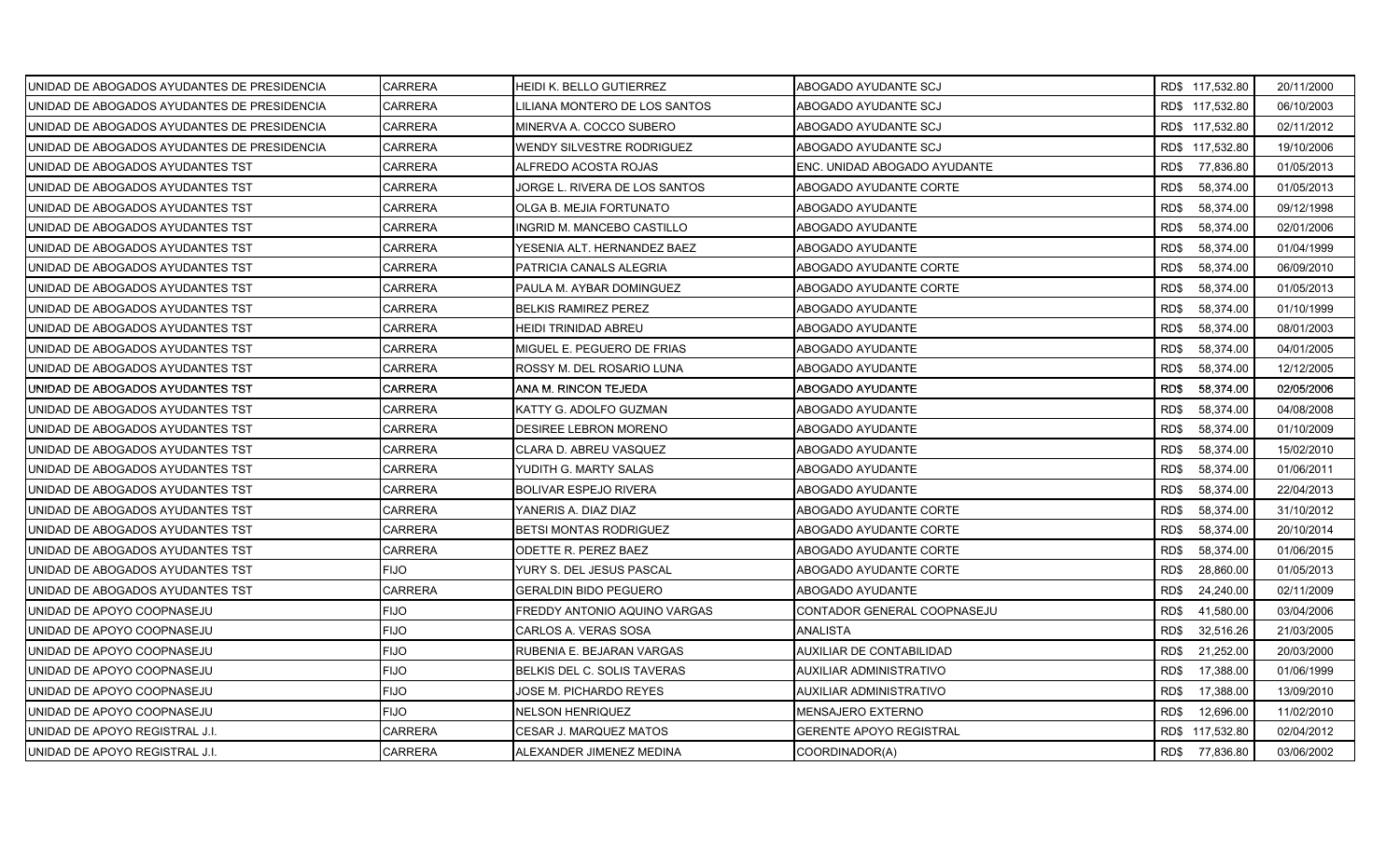| UNIDAD DE APOYO REGISTRAL J.I.  | CARRERA        | JOSELIN B. VASQUEZ MOREL            | <b>REVISOR JURIDICO</b>  |      | RD\$ 69,696.00 | 04/10/2004 |
|---------------------------------|----------------|-------------------------------------|--------------------------|------|----------------|------------|
| IUNIDAD DE APOYO REGISTRAL J.I. | CARRERA        | NELISA DE JS. JIMENEZ SAINT-HILAIRE | <b>REVISOR JURIDICO</b>  | RD\$ | 69,696.00      | 18/06/2014 |
| IUNIDAD DE APOYO REGISTRAL J.I. | <b>CARRERA</b> | ROSAURA N. MARTINEZ SOSA            | <b>REVISOR JURIDICO</b>  | RD\$ | 69,696.00      | 01/05/2012 |
| UNIDAD DE APOYO REGISTRAL J.I.  | CARRERA        | MARIEL M. GROSS MARTINEZ            | <b>REVISOR JURIDICO</b>  | RD\$ | 69,696.00      | 04/12/2007 |
| UNIDAD DE APOYO REGISTRAL J.I.  | CARRERA        | KENNY C. MARTE CASTILLO             | REVISOR JURIDICO         | RD\$ | 69,696.00      | 27/12/2007 |
| UNIDAD DE APOYO REGISTRAL J.I.  | CARRERA        | GISELLE M. GARCIA JIMENEZ           | REVISOR JURIDICO         | RD\$ | 69,696.00      | 26/11/2008 |
| UNIDAD DE APOYO REGISTRAL J.I.  | CARRERA        | ROMAN A. LOPEZ HERNANDEZ            | REVISOR JURIDICO         | RD\$ | 69,696.00      | 20/07/2009 |
| IUNIDAD DE APOYO REGISTRAL J.I. | <b>CARRERA</b> | KEILYN J. CANDELARIO MARTE          | <b>REVISOR JURIDICO</b>  | RD\$ | 69,696.00      | 01/09/2009 |
| UNIDAD DE APOYO REGISTRAL J.I.  | CARRERA        | CESAR R. DALMASI FORTUNA            | <b>REVISOR JURIDICO</b>  | RD\$ | 69,696.00      | 06/10/2009 |
| UNIDAD DE APOYO REGISTRAL J.I.  | CARRERA        | JORSELIS I. MATEO LORENZO           | <b>REVISOR JURIDICO</b>  | RD\$ | 69,696.00      | 02/04/2012 |
| UNIDAD DE APOYO REGISTRAL J.I.  | CARRERA        | YAHAIRA A. HERASME DRULLARD         | REVISOR JURIDICO         | RD\$ | 69,696.00      | 02/04/2012 |
| UNIDAD DE APOYO REGISTRAL J.I.  | CARRERA        | CRISTHELISSE DEL MONTE DIAZ         | ANALISTA JURIDICO        | RD\$ | 54,885.60      | 10/08/1999 |
| UNIDAD DE APOYO REGISTRAL J.I.  | CARRERA        | CLAUDIA M. RIVERA FURET             | ANALISTA JURIDICO        | RD\$ | 54,885.60      | 02/05/2006 |
| UNIDAD DE APOYO REGISTRAL J.I.  | CARRERA        | BELKIS VIÑAS GUTIERREZ              | ANALISTA JURIDICO        | RD\$ | 54,885.60      | 12/02/2001 |
| UNIDAD DE APOYO REGISTRAL J.I.  | <b>CARRERA</b> | RAMONA Y. REYES DIAZ                | ANALISTA JURIDICO        | RD\$ | 54,885.60      | 04/06/2001 |
| UNIDAD DE APOYO REGISTRAL J.I.  | CARRERA        | MAXIMO A. OVIEDO ROJAS              | ANALISTA JURIDICO        | RD\$ | 54,885.60      | 01/05/2002 |
| IUNIDAD DE APOYO REGISTRAL J.I. | CARRERA        | SAHARA S. LARA PIMENTEL             | ANALISTA JURIDICO        | RD\$ | 54,885.60      | 01/05/2002 |
| UNIDAD DE APOYO REGISTRAL J.I.  | CARRERA        | CESAR A. LABAT REYNOSO              | ANALISTA JURIDICO        | RD\$ | 54,885.60      | 03/06/2002 |
| UNIDAD DE APOYO REGISTRAL J.I.  | <b>CARRERA</b> | MARTHA M. UREÑA HERNANDEZ           | ANALISTA JURIDICO        | RD\$ | 54,885.60      | 26/05/2003 |
| IUNIDAD DE APOYO REGISTRAL J.I. | CARRERA        | <b>GIHANNA Y. CASTILLO PIMENTEL</b> | ANALISTA JURIDICO        | RD\$ | 54,885.60      | 01/10/2004 |
| UNIDAD DE APOYO REGISTRAL J.I.  | CARRERA        | RAMON A. PUJOLS GONZALEZ            | ANALISTA JURIDICO        | RD\$ | 54,885.60      | 25/10/2004 |
| UNIDAD DE APOYO REGISTRAL J.I.  | CARRERA        | ALTAGRACIA D. MINYETY               | ANALISTA JURIDICO        | RD\$ | 54,885.60      | 04/01/2005 |
| UNIDAD DE APOYO REGISTRAL J.I.  | CARRERA        | CAROLIN CRUCETA HERNANDEZ           | ANALISTA JURIDICO        | RD\$ | 54,885.60      | 08/08/2005 |
| IUNIDAD DE APOYO REGISTRAL J.I. | <b>CARRERA</b> | NATHALIE RIVERA FELIZ               | ANALISTA JURIDICO        | RD\$ | 54,885.60      | 15/03/2010 |
| UNIDAD DE APOYO REGISTRAL J.I.  | CARRERA        | JAMI T. MATOS VENTURA               | ANALISTA JURIDICO        | RD\$ | 54,885.60      | 06/12/2005 |
| UNIDAD DE APOYO REGISTRAL J.I.  | CARRERA        | ALEXANDER J. OVIEDO DELGADO         | ANALISTA JURIDICO        | RD\$ | 54,885.60      | 02/01/2006 |
| UNIDAD DE APOYO REGISTRAL J.I.  | CARRERA        | ANA C. VILLALONA BAEZ               | ANALISTA JURIDICO        | RD\$ | 54,885.60      | 26/01/2006 |
| UNIDAD DE APOYO REGISTRAL J.I.  | CARRERA        | KENIA A. CASTILLO PERALTA           | ANALISTA JURIDICO        | RD\$ | 54,885.60      | 27/01/2006 |
| UNIDAD DE APOYO REGISTRAL J.I.  | <b>CARRERA</b> | MELINTON E. ORTIZ JIMENEZ           | ANALISTA JURIDICO        | RD\$ | 54,885.60      | 21/02/2007 |
| UNIDAD DE APOYO REGISTRAL J.I.  | CARRERA        | WILBERT J. HENRIQUEZ COMPRES        | ANALISTA JURIDICO        | RD\$ | 54,885.60      | 21/02/2007 |
| UNIDAD DE APOYO REGISTRAL J.I.  | <b>CARRERA</b> | VANESSA CARABALLO MONTILLA          | <b>ANALISTA JURIDICO</b> | RD\$ | 54,885.60      | 21/02/2007 |
| UNIDAD DE APOYO REGISTRAL J.I.  | CARRERA        | CRISTINA PERDOMO ANTONIO            | ANALISTA JURIDICO        | RD\$ | 54,885.60      | 18/04/2007 |
| UNIDAD DE APOYO REGISTRAL J.I.  | CARRERA        | <b>MARTIRES MARTE BELTRE</b>        | ANALISTA JURIDICO        | RD\$ | 54,885.60      | 28/01/2008 |
| UNIDAD DE APOYO REGISTRAL J.I.  | <b>CARRERA</b> | <b>NELSON DAVID AGUERO</b>          | ANALISTA JURIDICO        | RD\$ | 54,885.60      | 20/02/2008 |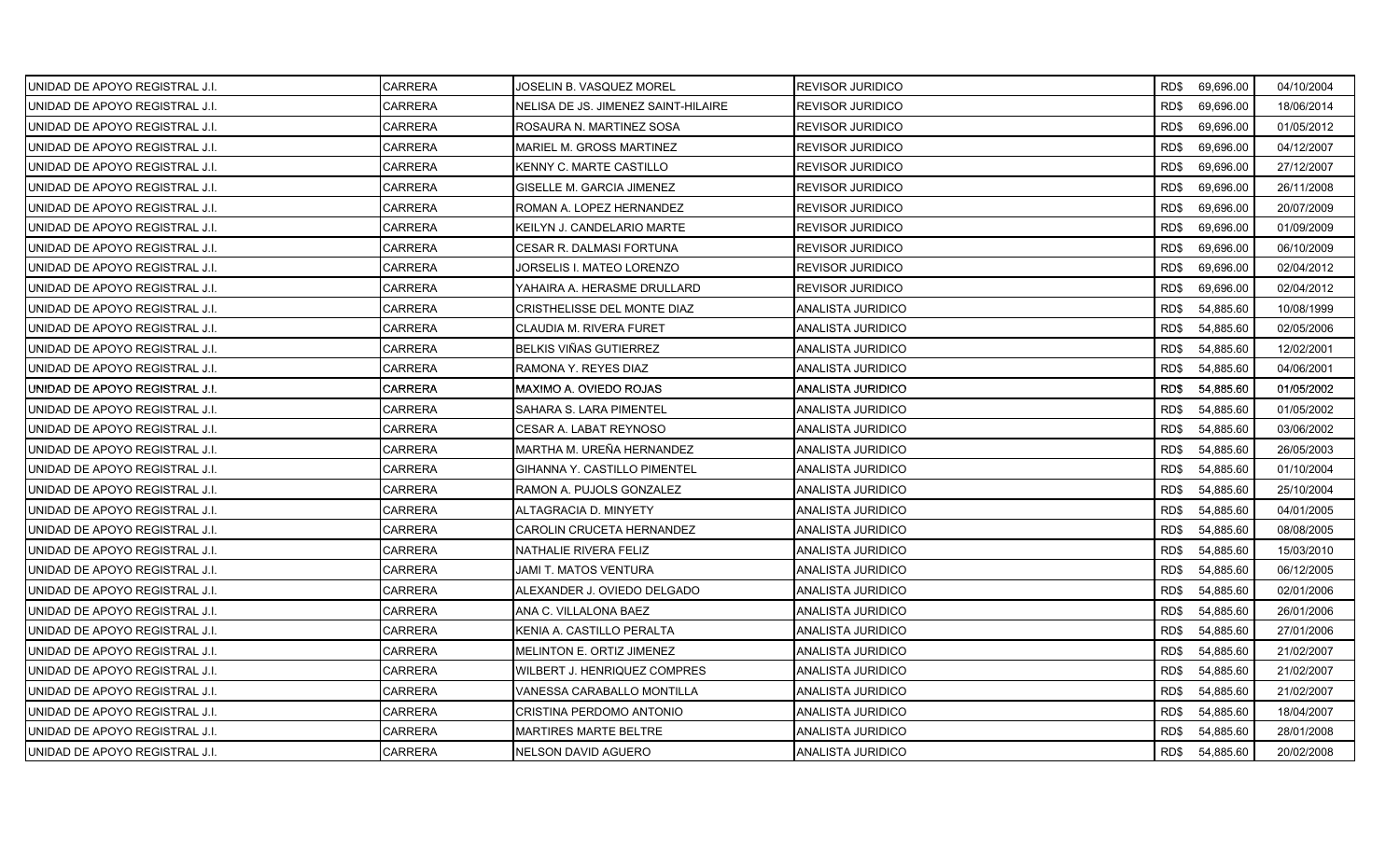| UNIDAD DE APOYO REGISTRAL J.I.  | CARRERA        | EUGENIO DE LA ROSA SANTANA        | ANALISTA JURIDICO        |      | RD\$ 54,885.60 | 24/03/2008 |
|---------------------------------|----------------|-----------------------------------|--------------------------|------|----------------|------------|
| UNIDAD DE APOYO REGISTRAL J.I.  | CARRERA        | JENNIFER TIBURCIO MEDINA          | ANALISTA JURIDICO        | RD\$ | 54,885.60      | 11/11/2008 |
| IUNIDAD DE APOYO REGISTRAL J.I. | <b>CARRERA</b> | ELIZABETH E. BRITO PARRA          | ANALISTA JURIDICO        | RD\$ | 54,885.60      | 13/11/2008 |
| UNIDAD DE APOYO REGISTRAL J.I.  | <b>CARRERA</b> | RUDILANIA DE LEON ALCANTARA       | ANALISTA JURIDICO        | RD\$ | 54,885.60      | 26/11/2008 |
| UNIDAD DE APOYO REGISTRAL J.I.  | CARRERA        | INGRID C. VOLQUEZ COLON           | ANALISTA JURIDICO        | RD\$ | 54,885.60      | 01/09/2009 |
| UNIDAD DE APOYO REGISTRAL J.I.  | CARRERA        | EVANNA M. BATISTA GARRIDO         | ANALISTA JURIDICO        | RD\$ | 54,885.60      | 02/04/2012 |
| UNIDAD DE APOYO REGISTRAL J.I.  | CARRERA        | MANUEL A. MELO CASTILLO           | ANALISTA JURIDICO        | RD\$ | 54,885.60      | 04/11/2009 |
| IUNIDAD DE APOYO REGISTRAL J.I. | <b>CARRERA</b> | JANNY E. DE LOS SANTOS CONCET     | ANALISTA JURIDICO        | RD\$ | 54,885.60      | 01/03/2010 |
| UNIDAD DE APOYO REGISTRAL J.I.  | <b>CARRERA</b> | KARINA K. LORENZO LORA            | ANALISTA JURIDICO        | RD\$ | 54,885.60      | 15/03/2010 |
| UNIDAD DE APOYO REGISTRAL J.I.  | CARRERA        | SARAH BALOGH ROSARIO              | ANALISTA JURIDICO        | RD\$ | 54,885.60      | 19/03/2010 |
| UNIDAD DE APOYO REGISTRAL J.I.  | CARRERA        | JOSE M. FRIAS GORIS               | ANALISTA JURIDICO        | RD\$ | 54,885.60      | 08/07/2010 |
| UNIDAD DE APOYO REGISTRAL J.I.  | CARRERA        | PAMELA W. TAPIA                   | ANALISTA JURIDICO        | RD\$ | 54,885.60      | 12/07/2010 |
| UNIDAD DE APOYO REGISTRAL J.I.  | <b>CARRERA</b> | JOSE ML. DEL ORBE AYALA           | ANALISTA JURIDICO        | RD\$ | 54,885.60      | 26/07/2010 |
| UNIDAD DE APOYO REGISTRAL J.I.  | CARRERA        | JENNIFER REYNOSO VILLAR           | ANALISTA JURIDICO        | RD\$ | 54,885.60      | 01/06/2011 |
| UNIDAD DE APOYO REGISTRAL J.I.  | CARRERA        | IRAISA N. MATEO MONTES DE OCA     | ANALISTA JURIDICO        | RD\$ | 54,885.60      | 02/04/2012 |
| UNIDAD DE APOYO REGISTRAL J.I.  | CARRERA        | NATALIA J. SANTANA PEÑA           | <b>ANALISTA JURIDICO</b> | RD\$ | 54,885.60      | 02/04/2012 |
| UNIDAD DE APOYO REGISTRAL J.I.  | CARRERA        | MIGUEL E. RODRIGUEZ ESTEVEZ       | ANALISTA JURIDICO        | RD\$ | 54,885.60      | 02/04/2012 |
| UNIDAD DE APOYO REGISTRAL J.I.  | <b>CARRERA</b> | FRANK W. SANTOS VASQUEZ           | ANALISTA JURIDICO        | RD\$ | 54,885.60      | 02/04/2012 |
| UNIDAD DE APOYO REGISTRAL J.I.  | <b>CARRERA</b> | PAOLA E. SOTO FIGUEREO            | ANALISTA JURIDICO        | RD\$ | 54,885.60      | 02/04/2012 |
| UNIDAD DE APOYO REGISTRAL J.I.  | CARRERA        | EMELI MATOS DE LA CRUZ            | ANALISTA JURIDICO        | RD\$ | 54,885.60      | 02/04/2012 |
| UNIDAD DE APOYO REGISTRAL J.I.  | CARRERA        | MARGERY TAVAREZ MELO              | ANALISTA JURIDICO        | RD\$ | 54,885.60      | 02/04/2012 |
| UNIDAD DE APOYO REGISTRAL J.I.  | CARRERA        | ERLIN F. PIMENTEL CARRASCO        | ANALISTA JURIDICO        | RD\$ | 54,885.60      | 18/06/2013 |
| UNIDAD DE APOYO REGISTRAL J.I.  | CARRERA        | DANA A. MEDINA COLLADO            | ANALISTA JURIDICO        | RD\$ | 54,885.60      | 06/05/2013 |
| IUNIDAD DE APOYO REGISTRAL J.I. | <b>CARRERA</b> | DALINDA REYES CHERI               | ANALISTA JURIDICO        | RD\$ | 54,885.60      | 01/05/2013 |
| UNIDAD DE APOYO REGISTRAL J.I.  | <b>CARRERA</b> | ANNABELLE M. ANDUJAR DURAN        | ANALISTA JURIDICO        | RD\$ | 54,885.60      | 27/05/2013 |
| UNIDAD DE APOYO REGISTRAL J.I.  | CARRERA        | ELIANNY D. BAUTISTA VALENTIN      | ANALISTA JURIDICO        | RD\$ | 54,885.60      | 08/07/2013 |
| UNIDAD DE APOYO REGISTRAL J.I.  | CARRERA        | JENNIFER C. GOMEZ GATON           | ANALISTA JURIDICO        | RD\$ | 54,885.60      | 22/07/2013 |
| UNIDAD DE APOYO REGISTRAL J.I.  | <b>CARRERA</b> | ORIGENES D OLEO HOLGUIN           | ANALISTA JURIDICO        | RD\$ | 54,885.60      | 14/08/2013 |
| UNIDAD DE APOYO REGISTRAL J.I.  | <b>CARRERA</b> | GIUSEPPE L. SERRATA AMARO         | ANALISTA JURIDICO        | RD\$ | 54,885.60      | 14/08/2013 |
| UNIDAD DE APOYO REGISTRAL J.I.  | CARRERA        | OSCAR E. JIMENEZ GARCIA           | ANALISTA JURIDICO        | RD\$ | 54,885.60      | 03/02/2014 |
| UNIDAD DE APOYO REGISTRAL J.I.  | <b>FIJO</b>    | <b>JOSE G. MONTILLA POTENTINI</b> | ANALISTA JURIDICO        | RD\$ | 54,885.60      | 04/04/2016 |
| UNIDAD DE APOYO REGISTRAL J.I.  | <b>CARRERA</b> | DINELES C. UREÑA GUZMAN           | ANALISTA JURIDICO        | RD\$ | 54,885.60      | 08/07/2014 |
| UNIDAD DE APOYO REGISTRAL J.I.  | FIJO           | RAYSA TEJEDA CARBAJAL             | ANALISTA JURIDICO        | RD\$ | 54,885.60      | 02/01/2018 |
| UNIDAD DE APOYO REGISTRAL J.I.  | <b>FIJO</b>    | GABRIELA M. CABRERA LUIS          | ANALISTA JURIDICO        | RD\$ | 54,885.60      | 02/01/2018 |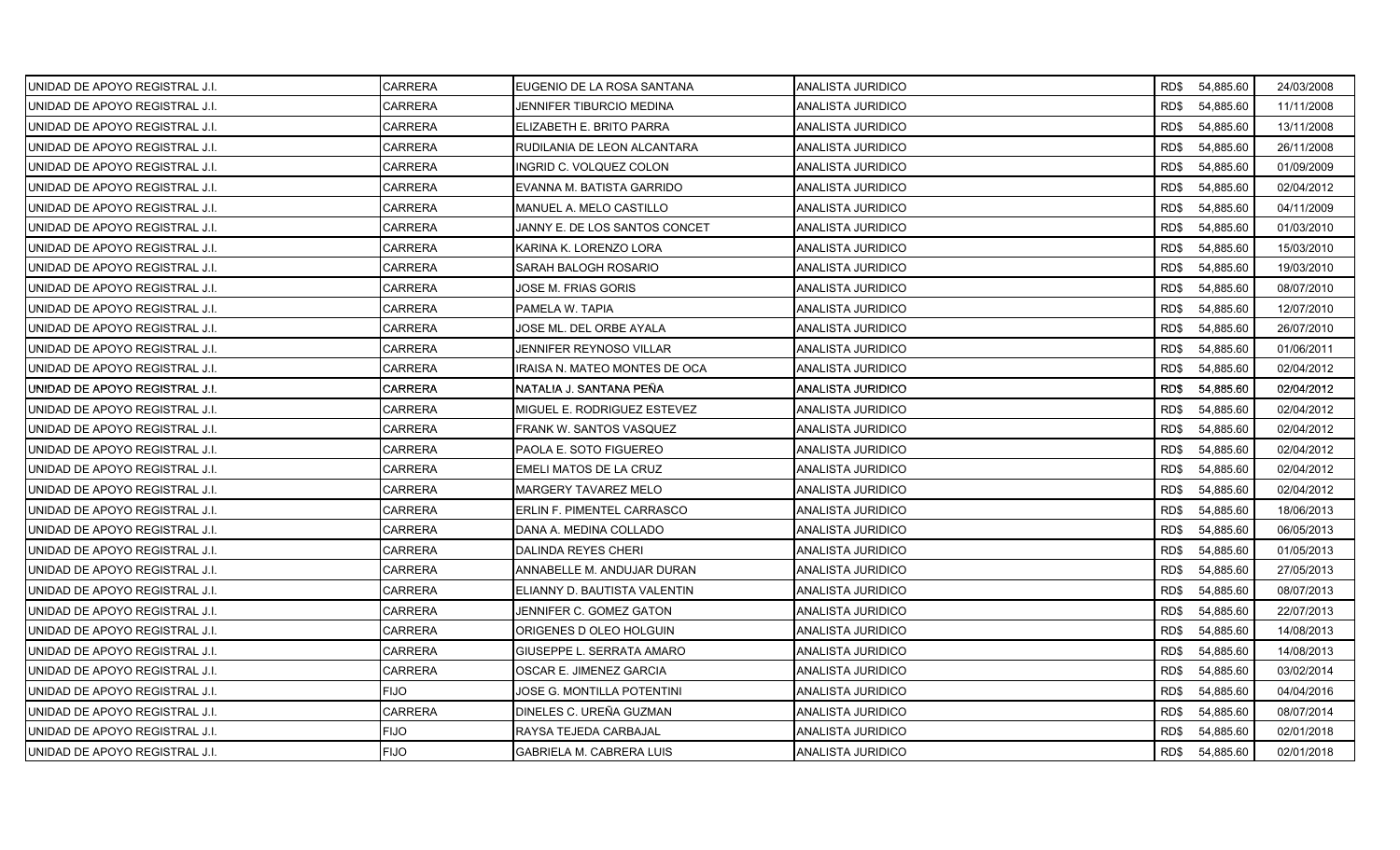| UNIDAD DE APOYO REGISTRAL J.I.           | <b>FIJO</b>    | ISIS P. LUGO PEÑA                 | <b>ANALISTA JURIDICO</b>       |      | RD\$ 54,885.60 | 02/01/2018 |
|------------------------------------------|----------------|-----------------------------------|--------------------------------|------|----------------|------------|
| UNIDAD DE APOYO REGISTRAL J.I.           | <b>CARRERA</b> | CARMEN N. RAMIREZ ENCARNACION     | REVISOR R.T.                   | RD\$ | 35,280.00      | 01/10/1988 |
| UNIDAD DE APOYO REGISTRAL J.I.           | <b>CARRERA</b> | NATIVIDAD HERNANDEZ MASELLE       | <b>REVISOR R.T.</b>            | RD\$ | 35,280.00      | 20/09/1999 |
| UNIDAD DE APOYO REGISTRAL J.I.           | <b>CARRERA</b> | CLAUDIBEL NUÑEZ HERNANDEZ         | AUX. DE REGISTRO DE DOCUMENTOS | RD\$ | 24,240.00      | 21/02/2007 |
| UNIDAD DE APOYO REGISTRAL J.I.           | CARRERA        | HAIRYN ALT. LORA SANCHEZ          | ANALISTA JURIDICO              | RD\$ | 24,240.00      | 28/02/2008 |
| UNIDAD DE APOYO REGISTRAL J.I.           | CARRERA        | FATIMA G. RONDON PEGUERO          | ANALISTA JURIDICO              | RD\$ | 20,760.00      | 08/04/2013 |
| UNIDAD DE APOYO SECRETARIAL TST          | CARRERA        | ELIZABETH M. NOVO OVAL            | ENC. APOYO SECRETARIAL         | RD\$ | 67,082.40      | 02/08/2005 |
| UNIDAD DE APOYO SECRETARIAL TST          | <b>CARRERA</b> | ESPERANZA DEL C. PICHARDO PIO     | <b>OFICINISTA</b>              | RD\$ | 38,726.50      | 01/09/1997 |
| UNIDAD DE APOYO SECRETARIAL TST          | <b>CARRERA</b> | DAMARIS A. SANTANA POLANCO        | <b>OFICINISTA</b>              | RD\$ | 25,079.14      | 01/10/1987 |
| UNIDAD DE APOYO SECRETARIAL TST          | CARRERA        | CARMEN J. PAULINO PERDOMO         | <b>OFICINISTA</b>              | RD\$ | 25,079.14      | 01/01/1986 |
| UNIDAD DE APOYO SECRETARIAL TST          | CARRERA        | WILDIN M. PIMENTEL PINALES        | <b>OFICINISTA TST</b>          | RD\$ | 24,240.00      | 25/09/2000 |
| UNIDAD DE APOYO SECRETARIAL TST          | CARRERA        | KATHERINE E. MORETA BAEZ          | <b>OFICINISTA</b>              | RD\$ | 24,240.00      | 10/01/2006 |
| UNIDAD DE APOYO SECRETARIAL TST          | CARRERA        | ARGELIA M. MARTE ROSARIO          | <b>OFICINISTA</b>              | RD\$ | 24,240.00      | 07/03/2006 |
| UNIDAD DE APOYO SECRETARIAL TST          | <b>CARRERA</b> | JOCABED FELIZ CALCAÑO DE HINOJOSA | <b>OFICINISTA</b>              | RD\$ | 24,240.00      | 18/07/2008 |
| UNIDAD DE APOYO SECRETARIAL TST          | CARRERA        | <b>ESMERALDA BATISTA FERRERAS</b> | SECRETARIA(O) DE AUDIENCIAS    | RD\$ | 24,240.00      | 12/01/2009 |
| UNIDAD DE APOYO SECRETARIAL TST          | <b>FIJO</b>    | JUANA C. RIVAS ALCANTARA          | <b>OFICINISTA</b>              | RD\$ | 24,240.00      | 04/06/2012 |
| UNIDAD DE APOYO SECRETARIAL TST          | <b>FIJO</b>    | MAZI A. SANTAMARIA VASQUEZ        | <b>OFICINISTA</b>              | RD\$ | 24,240.00      | 01/05/2013 |
| UNIDAD DE APOYO SECRETARIAL TST          | <b>FIJO</b>    | MAIKERT A. MEDINA CARRASCO        | <b>OFICINISTA</b>              | RD\$ | 24,240.00      | 01/11/2016 |
| UNIDAD DE APOYO SECRETARIAL TST          | <b>CARRERA</b> | MARIA T. ABREU TEJADA             | <b>OFICINISTA</b>              | RD\$ | 24,240.00      | 05/05/2015 |
| UNIDAD DE APOYO SECRETARIAL TST          | <b>CARRERA</b> | JAHAIRA I. HERNANDEZ ACOSTA       | <b>OFICINISTA</b>              | RD\$ | 24,240.00      | 17/08/2015 |
| UNIDAD DE APOYO SECRETARIAL TST          | <b>FIJO</b>    | LUIS FCO. DE JESUS REYES          | <b>OFICINISTA</b>              | RD\$ | 24,240.00      | 21/11/2016 |
| UNIDAD DE APOYO SECRETARIAL TST          | <b>FIJO</b>    | JENNIFER M. DE LA CRUZ ROSARIO    | <b>OFICINISTA</b>              | RD\$ | 24,240.00      | 27/09/2017 |
| UNIDAD DE APOYO SECRETARIAL TST          | <b>FIJO</b>    | <b>DEIVI MARCHE</b>               | <b>OFICINISTA</b>              | RD\$ | 24,240.00      | 27/09/2017 |
| UNIDAD DE APOYO SECRETARIAL TST          | <b>FIJO</b>    | RONNY A. PLACENCIA ZABALA         | <b>OFICINISTA</b>              | RD\$ | 20,604.00      | 23/05/2018 |
| UNIDAD DE ATENCION AL USUARIO S.G.S.C.J. | <b>CARRERA</b> | HEIDY M. SANTANA ANGELES          | OFICINISTA ATENCION USUARIOS   | RD\$ | 42,000.00      | 08/09/2008 |
| UNIDAD DE ATENCION AL USUARIO S.G.S.C.J. | <b>FIJO</b>    | <b>HECTOR J. GUILLEN LINARES</b>  | OFICINISTA ATENCION USUARIOS   | RD\$ | 42,000.00      | 26/03/2013 |
| UNIDAD DE ATENCION AL USUARIO S.G.S.C.J. | <b>CARRERA</b> | ANAMERCY PERDOMO SORIANO          | OFICINISTA ATENCION USUARIOS   | RD\$ | 42,000.00      | 17/12/2012 |
| UNIDAD DE ATENCION AL USUARIO S.G.S.C.J. | <b>CARRERA</b> | JAROLINE P. GONZALEZ BONIFACIO    | OFICINISTA ATENCION USUARIOS   | RD\$ | 42,000.00      | 17/12/2012 |
| UNIDAD DE ATENCION AL USUARIO S.G.S.C.J. | <b>CARRERA</b> | CLARITZA I. RODRIGUEZ ABREU       | OFICINISTA ATENCION USUARIOS   | RD\$ | 42,000.00      | 07/04/2014 |
| UNIDAD DE ATENCION AL USUARIO S.G.S.C.J. | <b>CARRERA</b> | INDHIRA MA. MEJIA GALVAN          | OFICINISTA ATENCION USUARIOS   | RD\$ | 42,000.00      | 13/11/2014 |
| UNIDAD DE ATENCION AL USUARIO S.G.S.C.J. | CARRERA        | MILAGROS ALT. SORIANO LEONOR      | OFICINISTA ATENCION USUARIOS   | RD\$ | 42,000.00      | 10/08/2015 |
| UNIDAD DE ATENCION AL USUARIO S.G.S.C.J. | <b>FIJO</b>    | VICTOR J. LUNA ARIAS              | OFICINISTA ATENCION USUARIOS   | RD\$ | 42,000.00      | 01/02/2018 |
| UNIDAD DE AUDIOVISUALES                  | CARRERA        | RAMON CONTRERAS ROBLES            | ENC. AUDIOVISUALES             | RD\$ | 77,836.80      | 01/12/2005 |
| UNIDAD DE AUDIOVISUALES                  | <b>CARRERA</b> | BENJAMIN GONZALEZ MARQUEZ         | <b>TECNICO DE AUDIO</b>        | RD\$ | 28,860.00      | 01/03/2005 |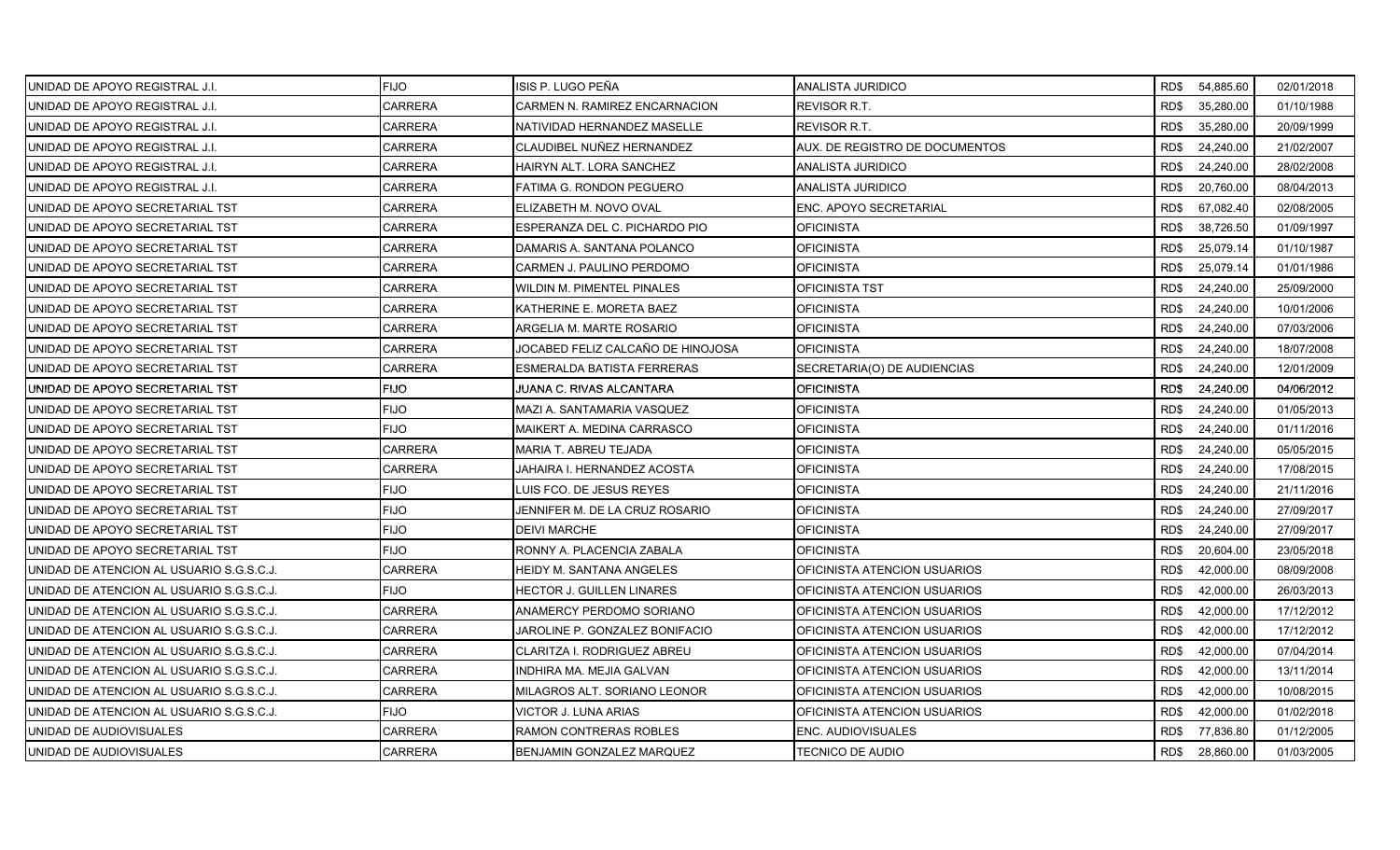| UNIDAD DE AUDIOVISUALES                          | <b>CARRERA</b> | KELVIN VILLANUEVA VARGAS        | TECNICO AUDIOVISUAL             |      | RD\$ 28,860.00 | 26/02/2014 |
|--------------------------------------------------|----------------|---------------------------------|---------------------------------|------|----------------|------------|
| UNIDAD DE AUDIOVISUALES                          | FIJO.          | SAMUEL E. SOTO                  | TECNICO EN EDICION DIGITAL      | RD\$ | 28,860.00      | 10/07/2017 |
| UNIDAD DE CARTOGRAFIA DNMC                       | <b>CARRERA</b> | MARIA J. PEÑA TEJEDA            | ENC. CARTOGRAFIA                | RD\$ | 89,812.80      | 02/04/2012 |
| UNIDAD DE CARTOGRAFIA DNMC                       | <b>FIJO</b>    | YURI B. CEBALLOS DE LA CRUZ     | <b>OPERADOR GIS I</b>           | RD\$ | 42,657.60      | 28/04/2014 |
| UNIDAD DE CARTOGRAFIA DNMC                       | <b>FIJO</b>    | ANDY ROA SANTANA                | <b>OPERADOR GIS I</b>           | RD\$ | 42.657.60      | 03/11/2014 |
| UNIDAD DE CARTOGRAFIA DNMC                       | CARRERA        | FRANCISCO ALB. SOTO REYES       | <b>OPERADOR GIS II</b>          | RD\$ | 35,856.00      | 02/07/2001 |
| UNIDAD DE CARTOGRAFIA DNMC                       | <b>CARRERA</b> | OSCAR ML. MONTILLA RODRIGUEZ    | <b>OPERADOR GIS II</b>          | RD\$ | 35,856.00      | 01/06/2006 |
| UNIDAD DE CARTOGRAFIA DNMC                       | FIJO           | SOCRATES O. DIAZ BELTRE         | <b>OPERADOR GIS II</b>          | RD\$ | 35,856.00      | 21/10/2008 |
| UNIDAD DE CARTOGRAFIA DNMC                       | <b>FIJO</b>    | RAMON ANT. GARCIA ULLOA         | OPERADOR GIS II                 | RD\$ | 35,856.00      | 01/05/2013 |
| UNIDAD DE CARTOGRAFIA DNMC                       | <b>CARRERA</b> | JOSELYN BRIOSO CASTILLO         | <b>OPERADOR GIS II</b>          | RD\$ | 35,856.00      | 01/05/2013 |
| UNIDAD DE CARTOGRAFIA DNMC                       | <b>FIJO</b>    | WILLY ALBUERME GIL              | <b>OPERADOR GIS II</b>          | RD\$ | 35,856.00      | 01/05/2013 |
| UNIDAD DE CARTOGRAFIA DNMC                       | <b>FIJO</b>    | NATALIA M. LAVANDIER BATISTA    | <b>OPERADOR GIS II</b>          | RD\$ | 35,856.00      | 01/05/2013 |
| UNIDAD DE CARTOGRAFIA DNMC                       | <b>FIJO</b>    | CANDY J. GARCIA MATOS           | <b>OPERADOR GIS II</b>          | RD\$ | 35,856.00      | 01/05/2013 |
| UNIDAD DE CARTOGRAFIA DNMC                       | <b>FIJO</b>    | ELIAS E. DUARTE LIZARDO         | <b>OPERADOR GIS II</b>          | RD\$ | 35,856.00      | 01/05/2013 |
| UNIDAD DE CARTOGRAFIA DNMC                       | <b>CARRERA</b> | ERME FCO. PIMENTEL ROJAS        | <b>OPERADOR GIS II</b>          | RD\$ | 35,856.00      | 15/04/2013 |
| UNIDAD DE CARTOGRAFIA DNMC                       | CARRERA        | JEISON B. ALCANTARA LARA        | <b>OPERADOR GIS II</b>          | RD\$ | 35,856.00      | 16/05/2013 |
| UNIDAD DE CARTOGRAFIA DNMC                       | <b>FIJO</b>    | ANA G. SANCHEZ MINAYA           | OPERADOR GIS II                 | RD\$ | 35,856.00      | 08/03/2016 |
| UNIDAD DE CARTOGRAFIA DNMC                       | <b>FIJO</b>    | GEOVANNA LEBRON PEÑA            | <b>OPERADOR GIS II</b>          | RD\$ | 35,856.00      | 01/10/2017 |
| UNIDAD DE CARTOGRAFIA DNMC                       | <b>FIJO</b>    | <b>FRANCIS A. MATEO PEREZ</b>   | <b>OPERADOR GIS II</b>          | RD\$ | 24,240.00      | 03/01/2017 |
| UNIDAD DE CARTOGRAFIA DNMC                       | <b>FIJO</b>    | <b>GERARDO J. HERASME MOREL</b> | VECTORIZADOR                    | RD\$ | 24,240.00      | 11/07/2016 |
| UNIDAD DE CARTOGRAFIA DNMC                       | <b>FIJO</b>    | <b>BERONICA VARGAS PEREZ</b>    | VECTORIZADOR                    | RD\$ | 24,240.00      | 21/04/2017 |
| UNIDAD DE CITACIONES Y NOTIFICACIONES S.G.S.C.J. | <b>CARRERA</b> | RAMON G. FELIZ LOPEZ            | ALGUACIL DE ESTRADO             | RD\$ | 93,984.00      | 03/05/2007 |
| UNIDAD DE CITACIONES Y NOTIFICACIONES S.G.S.C.J. | <b>CARRERA</b> | FEDERICO ANT. PEÑA MINAYA       | SUPERVISOR CENTRO DE CITACIONES | RD\$ | 77,836.80      | 10/05/2004 |
| UNIDAD DE CITACIONES Y NOTIFICACIONES S.G.S.C.J. | <b>FIJO</b>    | SHARY L. RODRIGUEZ MORETA       | <b>OFICINISTA SCJ</b>           | RD\$ | 40,605.60      | 01/04/2013 |
| UNIDAD DE CITACIONES Y NOTIFICACIONES S.G.S.C.J. | <b>FIJO</b>    | <b>MAROLIN VICENTE MONTERO</b>  | OFICINISTA SCJ                  | RD\$ | 40,605.60      | 01/02/2018 |
| UNIDAD DE CITACIONES Y NOTIFICACIONES S.G.S.C.J. | <b>FIJO</b>    | JULIO N. HASSELL JAVIER         | OFICINISTA SCJ                  | RD\$ | 40,605.60      | 01/02/2018 |
| UNIDAD DE CITACIONES Y NOTIFICACIONES S.G.S.C.J. | <b>CARRERA</b> | LUIS S. CARVAJAL LEGER          | ALGUACIL DE ESTRADO             | RD\$ | 24,240.00      | 01/06/1994 |
| UNIDAD DE CITACIONES Y NOTIFICACIONES S.G.S.C.J. | <b>CARRERA</b> | ANGEL L. RIVERA ACOSTA          | ALGUACIL DE ESTRADO             | RD\$ | 24,240.00      | 15/10/2001 |
| UNIDAD DE CITACIONES Y NOTIFICACIONES S.G.S.C.J. | <b>FIJO</b>    | <b>HECTOR BDO, RICART LOPEZ</b> | ALGUACIL DE ESTRADO             | RD\$ | 24,240.00      | 04/09/2003 |
| UNIDAD DE CITACIONES Y NOTIFICACIONES S.G.S.C.J. | <b>FIJO</b>    | ALDRIN D. CUELLO RICART         | ALGUACIL DE ESTRADO             | RD\$ | 24,240.00      | 25/06/2007 |
| UNIDAD DE CITACIONES Y NOTIFICACIONES S.G.S.C.J. | <b>FIJO</b>    | <b>SERGIO FERMIN PEREZ</b>      | ALGUACIL DE ESTRADO             | RD\$ | 24,240.00      | 21/08/2007 |
| UNIDAD DE CITACIONES Y NOTIFICACIONES S.G.S.C.J. | <b>CARRERA</b> | ANGEL R. PUJOLS BELTRE          | ALGUACIL DE ESTRADO             | RD\$ | 24,240.00      | 20/05/2008 |
| UNIDAD DE CITACIONES Y NOTIFICACIONES S.G.S.C.J. | CARRERA        | ALLINTON R. SUERO TURBI         | ALGUACIL DE ESTRADO             | RD\$ | 24,240.00      | 15/10/2009 |
| UNIDAD DE CITACIONES Y NOTIFICACIONES S.G.S.C.J. | <b>CARRERA</b> | ALEXIS ALB. DE LA CRUZ TAVERAS  | ALGUACIL DE ESTRADO             | RD\$ | 24,240.00      | 26/05/2014 |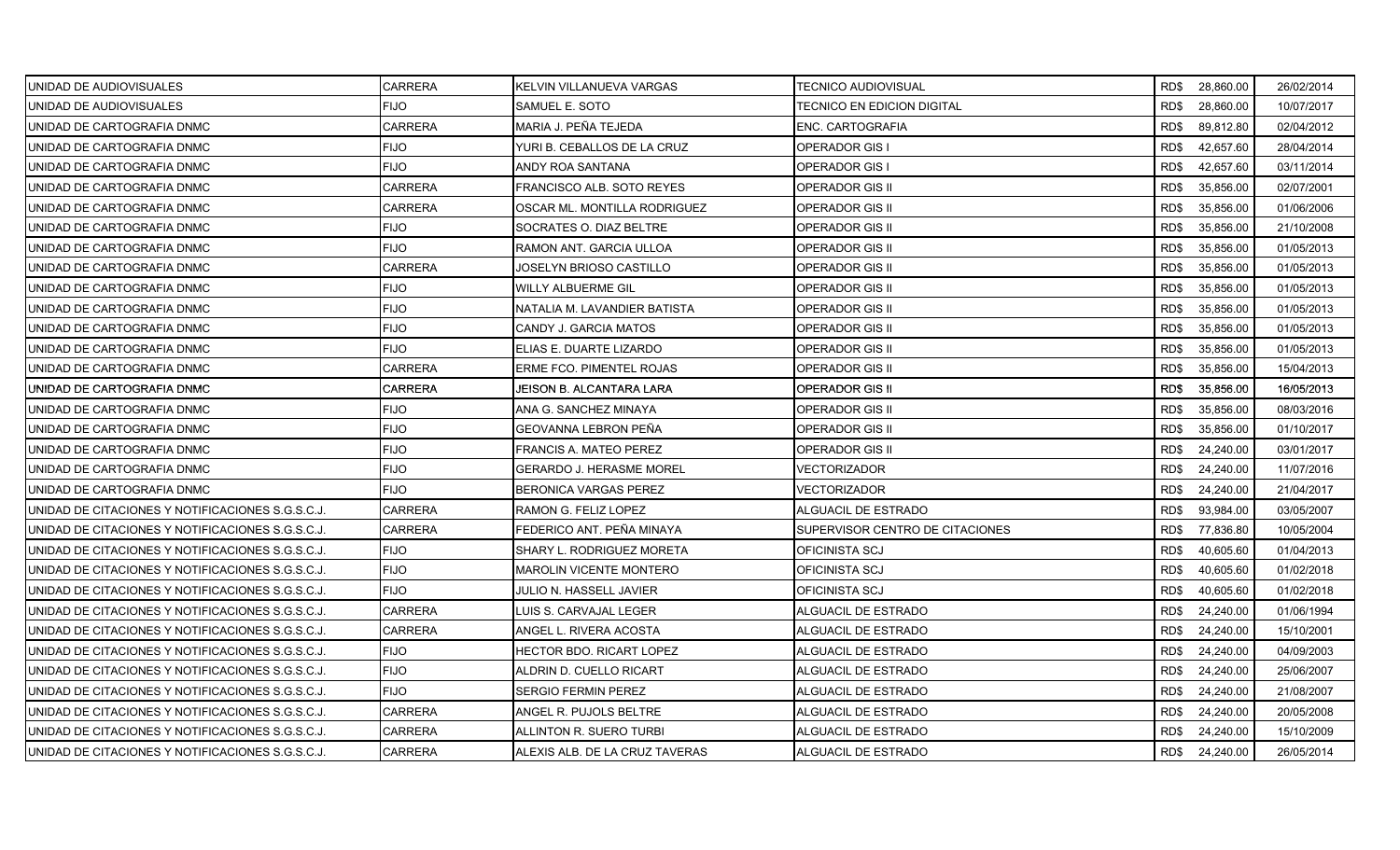| UNIDAD DE CONSULTA J.I. D.N.                 | CARRERA        | LUZ M. PUJOLS MARTINEZ           | <b>REFERENCISTA</b>                      |      | RD\$ 24,240.00 | 14/12/1998 |
|----------------------------------------------|----------------|----------------------------------|------------------------------------------|------|----------------|------------|
| UNIDAD DE CONSULTA J.I. D.N.                 | <b>CARRERA</b> | ADALGISA FORTUNATO DE LA CRUZ    | <b>REFERENCISTA</b>                      | RD\$ | 24,240.00      | 01/08/2000 |
| UNIDAD DE CONSULTA J.I. D.N.                 | <b>CARRERA</b> | ARIELLA ADAMES ROJAS             | <b>REFERENCISTA</b>                      | RD\$ | 24,240.00      | 21/02/2007 |
| UNIDAD DE CONSULTA J.I. D.N.                 | CARRERA        | ONAYIS G. DURAN ABAD             | <b>REFERENCISTA</b>                      | RD\$ | 24,240.00      | 10/10/2007 |
| UNIDAD DE CONSULTA J.I. D.N.                 | <b>FIJO</b>    | KATHERINE O. SILVA NUÑEZ         | <b>REFERENCISTA</b>                      | RD\$ | 24,240.00      | 23/06/2008 |
| UNIDAD DE CONSULTA J.I. D.N.                 | CARRERA        | VIRGINIA POLANCO ABREU           | REFERENCISTA                             | RD\$ | 24,240.00      | 14/07/2008 |
| UNIDAD DE CONSULTA J.I. D.N.                 | <b>CARRERA</b> | STEPHANIE PAULINO CASTILLO       | <b>RECEPCIONISTA</b>                     | RD\$ | 24,240.00      | 02/04/2014 |
| UNIDAD DE CONSULTA J.I. D.N.                 | <b>FIJO</b>    | FRANCHESKA Y. SANTOS SUAREZ      | <b>REFERENCISTA</b>                      | RD\$ | 24,240.00      | 18/03/2015 |
| UNIDAD DE CONSULTA J.I. D.N.                 | <b>FIJO</b>    | <b>MARLON CASTILLO PORTES</b>    | REFERENCISTA                             | RD\$ | 24,240.00      | 23/05/2016 |
| UNIDAD DE CONSULTA J.I. D.N.                 | <b>FIJO</b>    | LUCIA A. CALDERON DE LEONARDO    | <b>RECEPCIONISTA</b>                     | RD\$ | 24,240.00      | 19/06/2017 |
| UNIDAD DE CONSULTA J.I. D.N.                 | <b>FIJO</b>    | JOHANNY H. OGANDO MATEO          | OPERADOR DE IMPRESION                    | RD\$ | 20.760.00      | 05/09/2016 |
| UNIDAD DE DIFUSION CULTURAL Y DEPORTIVA      | <b>CARRERA</b> | ROCIO DE LOS A. SUAREZ SUAREZ    | COORD. DIFUSION CULTURAL Y DEPORTIVA     | RD\$ | 69,696.00      | 17/09/2003 |
| UNIDAD DE DIFUSION CULTURAL Y DEPORTIVA      | <b>CARRERA</b> | JULISSA HEREDIA MORETA           | AUX. ASUNTOS CULTURALES Y DEPORTIVOS     | RD\$ | 24,240.00      | 01/09/2014 |
| UNIDAD DE DIGITALIZACION S.G.S.C.J.          | <b>CARRERA</b> | MANUEL ANT. CAMILO VILLABRILLE   | SUPERVISOR(A) DE DIGITALIZACION          | RD\$ | 48,894.00      | 12/07/2005 |
| UNIDAD DE DIGITALIZACION S.G.S.C.J.          | <b>FIJO</b>    | DEMETRIO DEL ROSARIO GONZALEZ    | <b>DIGITALIZADOR</b>                     | RD\$ | 26,880.00      | 22/04/2004 |
| UNIDAD DE DIGITALIZACION S.G.S.C.J.          | <b>FIJO</b>    | JUAN RODRIGUEZ RODRIGUEZ         | <b>DIGITALIZADOR</b>                     | RD\$ | 26,880.00      | 25/01/2005 |
| UNIDAD DE DIGITALIZACION S.G.S.C.J.          | CARRERA        | IRAN D. DEL JESUS ARIAS          | <b>DIGITALIZADOR</b>                     | RD\$ | 26,880.00      | 15/02/2007 |
| UNIDAD DE DIGITALIZACION S.G.S.C.J.          | <b>CARRERA</b> | <b>FRANK PAREDES MIRANDA</b>     | <b>DIGITALIZADOR</b>                     | RD\$ | 26,880.00      | 14/08/2007 |
| UNIDAD DE DIGITALIZACION S.G.S.C.J.          | <b>FIJO</b>    | BRAYAN C. AMARANTE YNFANTE       | <b>DIGITALIZADOR</b>                     | RD\$ | 26,880.00      | 29/08/2016 |
| UNIDAD DE DIGITALIZACION S.G.S.C.J.          | <b>FIJO</b>    | JULISSA DE LOS SANTOS DE LA CRUZ | <b>DIGITALIZADOR</b>                     | RD\$ | 20,160.00      | 21/02/2008 |
| UNIDAD DE GESTION ADMINISTRATIVA DE MENSURAS | <b>FIJO</b>    | TRACY MDES. AMARO GUTIERREZ      | ENC. DE GESTION ADM. DE MENSURAS         | RD\$ | 74,844.00      | 19/08/2014 |
| UNIDAD DE GESTION ADMINISTRATIVA DE MENSURAS | <b>CARRERA</b> | ORLANDO CELEDONIO DE LA CRUZ     | AUX. DE RECEPCION Y ENTREGA              | RD\$ | 24,240.00      | 14/07/1997 |
| UNIDAD DE INSPECCION DNMC                    | <b>CARRERA</b> | JUAN ANT. DISLA GARCIA           | <b>INSPECTOR DE MENSURAS CATASTRALES</b> | RD\$ | 69,696.00      | 01/11/1991 |
| UNIDAD DE INSPECCION DNMC                    | <b>FIJO</b>    | ANGEL G. ORTIZ GOMEZ             | INSPECTOR DE MENSURAS CATASTRALES        | RD\$ | 69,696.00      | 02/01/2018 |
| UNIDAD DE INSPECCION DNMC                    | <b>FIJO</b>    | JULIO C. HERNANDEZ JAVIER        | <b>INSPECTOR DE MENSURAS CATASTRALES</b> | RD\$ | 69,696.00      | 02/01/2018 |
| UNIDAD DE INSPECCION DNMC                    | <b>FIJO</b>    | CIRO Y. PEREZ FIGUEREO           | INSPECTOR DE MENSURAS CATASTRALES        | RD\$ | 69,696.00      | 02/01/2018 |
| UNIDAD DE INSPECCION DNMC                    | <b>FIJO</b>    | ROBIN E. SANDOVAL FONTANA        | INSPECTOR DE MENSURAS CATASTRALES        | RD\$ | 69,696.00      | 12/12/2017 |
| UNIDAD DE INSPECCION DNMC                    | <b>FIJO</b>    | MANUEL A. BENZANT CANDELARIO     | INSPECTOR DE MENSURAS CATASTRALES        | RD\$ | 69,696.00      | 25/04/2016 |
| UNIDAD DE INSPECCION DNMC                    | <b>FIJO</b>    | LENIN R. SOSA VASQUEZ            | <b>INSPECTOR DE MENSURAS CATASTRALES</b> | RD\$ | 69,696.00      | 02/01/2018 |
| UNIDAD DE INSPECCION DNMC                    | <b>CARRERA</b> | GUSTAVO A. CORDOVA LIBERATO      | TECNICO TOPOGRAFO                        | RD\$ | 42,657.60      | 10/01/1990 |
| UNIDAD DE INSPECCION DNMC                    | <b>CARRERA</b> | <b>MARINO MENDEZ</b>             | <b>TECNICO TOPOGRAFO</b>                 | RD\$ | 42,657.60      | 01/08/2007 |
| UNIDAD DE INSPECCION DNMC                    | <b>FIJO</b>    | WASCAR D. ARIAS TEJEDA           | TECNICO TOPOGRAFO                        | RD\$ | 42,657.60      | 02/01/2018 |
| UNIDAD DE INSPECCION DNMC                    | <b>FIJO</b>    | ALEXIS VASQUEZ ROSADO            | TECNICO TOPOGRAFO                        | RD\$ | 42,657.60      | 02/01/2018 |
| UNIDAD DE INSPECCION DNMC                    | <b>FIJO</b>    | ETNOEL D. REYES                  | <b>TECNICO TOPOGRAFO</b>                 | RD\$ | 42,657.60      | 02/01/2018 |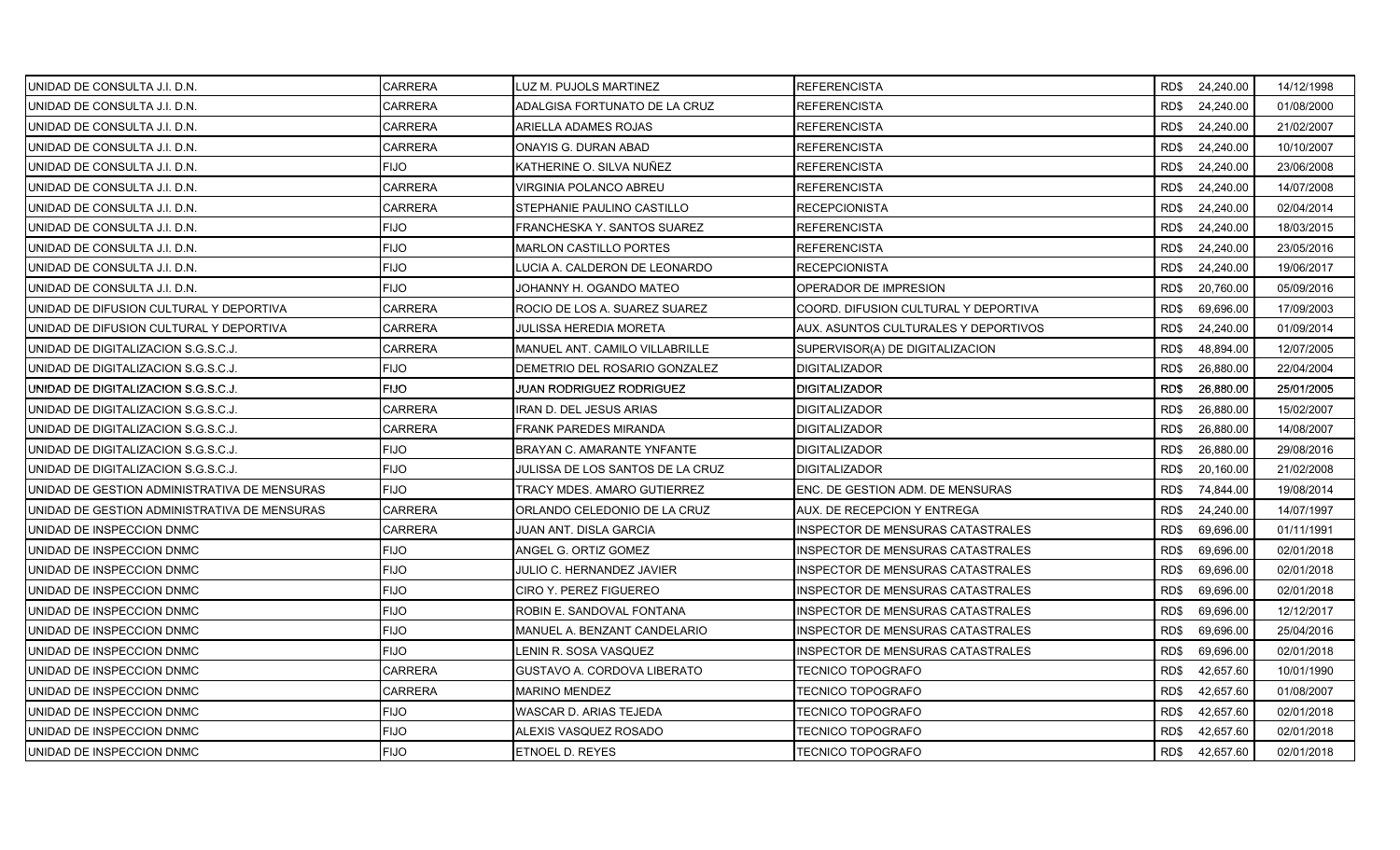| UNIDAD DE INSPECCION DNMC            | <b>FIJO</b>    | ESTEBAN L. SEGURA DE LA CRUZ     | TECNICO TOPOGRAFO                    |      | RD\$42,657.60  | 06/12/2017 |
|--------------------------------------|----------------|----------------------------------|--------------------------------------|------|----------------|------------|
| UNIDAD DE INSPECCION DNMC            | <b>FIJO</b>    | VICTOR J. NOLASCO CONTRERAS      | TECNICO TOPOGRAFO                    | RD\$ | 42,657.60      | 19/12/2017 |
| UNIDAD DE INSPECCION DNMC            | <b>FIJO</b>    | LARISSA DE L. MERCADO            | SECRETARIA (O) AUXILIAR III          | RD\$ | 32,160.00      | 01/03/2018 |
| UNIDAD DE INSPECCION DNMC            | <b>FIJO</b>    | SANTO E. GONZALEZ CARVAJAL       | AYUDANTE DE TOPOGRAFIA               | RD\$ | 25,920.00      | 01/08/1999 |
| UNIDAD DE INSPECCION DNMC            | <b>CARRERA</b> | FRANCISCO ANT. PAULINO Y PAULINO | AYUDANTE DE TOPOGRAFIA               | RD\$ | 25,680.00      | 01/04/2004 |
| UNIDAD DE INSPECCION DNMC            | <b>CARRERA</b> | WANERKI CALDERON OGANDO          | AYUDANTE DE TOPOGRAFIA               | RD\$ | 25,680.00      | 25/08/2014 |
| UNIDAD DE INSPECCION DNMC            | <b>FIJO</b>    | JARLIN A. FRIAS FRIAS            | AYUDANTE DE TOPOGRAFIA               | RD\$ | 25,680.00      | 02/01/2018 |
| UNIDAD DE INSPECCION DNMC            | <b>FIJO</b>    | FAUSTO A. DUARTE BLANCO          | AYUDANTE DE TOPOGRAFIA               | RD\$ | 25,680.00      | 02/01/2018 |
| UNIDAD DE INSPECCION DNMC            | <b>FIJO</b>    | JOSE M. DE PADUA MORENO          | AYUDANTE DE TOPOGRAFIA               | RD\$ | 25,680.00      | 02/01/2018 |
| UNIDAD DE INSPECCION DNMC            | <b>FIJO</b>    | MELVIN C. DEL ORBE SANCHEZ       | AYUDANTE DE TOPOGRAFIA               | RD\$ | 25,680.00      | 02/01/2018 |
| UNIDAD DE INSPECCION DNMC            | <b>FIJO</b>    | YONATAN I. GARCIA PEÑA           | AYUDANTE DE TOPOGRAFIA               | RD\$ | 25,680.00      | 02/01/2018 |
| UNIDAD DE INSPECCION DNMC            | <b>FIJO</b>    | HUGO D. REYES PEREZ              | AYUDANTE DE TOPOGRAFIA               | RD\$ | 25,680.00      | 02/01/2018 |
| UNIDAD DE MANTENIMIENTO DE VEHICULOS | <b>FIJO</b>    | JOSE A. SOTO CASADO              | AUXILIAR DE MECANICA                 | RD\$ | 29,580.00      | 03/09/2012 |
| UNIDAD DE MANTENIMIENTO DE VEHICULOS | <b>CARRERA</b> | JEAN C. ESTRELLA BALLAST         | AUXILIAR ADMINISTRATIVO              | RD\$ | 24,240.00      | 07/10/2013 |
| UNIDAD DE OBRAS                      | <b>CARRERA</b> | LIBRADO ANT. TEJEDA CASTILLO     | INGENIERO SUPERVISOR                 | RD\$ | 70,000.00      | 01/06/1998 |
| UNIDAD DE OBRAS                      | <b>CARRERA</b> | ALAN E. PEÑA PEÑA                | NGENIERO SUPERVISOR                  | RD\$ | 70,000.00      | 02/07/2001 |
| UNIDAD DE OBRAS                      | CARRERA        | RAMON A. FERMIN FULCAR           | NGENIERO SUPERVISOR                  | RD\$ | 70,000.00      | 10/07/2006 |
| UNIDAD DE OBRAS                      | CARRERA        | TONY GRULLON MONTILLA            | INGENIERO SUPERVISOR                 | RD\$ | 70,000.00      | 01/08/2003 |
| UNIDAD DE OBRAS                      | <b>CARRERA</b> | RAFAEL Y. PICHARDO GARCIA        | <b>INGENIERO SUPERVISOR</b>          | RD\$ | 70,000.00      | 10/07/2006 |
| UNIDAD DE OBRAS                      | CARRERA        | ERICK J. PUJOLS PIMENTEL         | INGENIERO SUPERVISOR                 | RD\$ | 70,000.00      | 07/05/2007 |
| UNIDAD DE OBRAS                      | CARRERA        | WILKA L. QUIROZ FLORENCIO        | INGENIERO SUPERVISOR                 | RD\$ | 70,000.00      | 28/04/2008 |
| UNIDAD DE OBRAS                      | CARRERA        | RIS B. ARNAUT DE LOS SANTOS      | NGENIERO SUPERVISOR                  | RD\$ | 70,000.00      | 27/07/2010 |
| UNIDAD DE OBRAS                      | <b>CARRERA</b> | OSCAR E. OZUNA BODDEN            | COORDINADOR(A) UNIDAD DE OBRAS       | RD\$ | 70,000.00      | 16/04/2012 |
| UNIDAD DE OBRAS                      | <b>FIJO</b>    | FRANCIS A. LEGUISAMON REYES      | INGENIERO SUPERVISOR                 | RD\$ | 70,000.00      | 08/09/2016 |
| UNIDAD DE OBRAS                      | <b>FIJO</b>    | MELVIN HERNANDEZ MENDEZ          | <b>INGENIERO SUPERVISOR</b>          | RD\$ | 70,000.00      | 05/10/2017 |
| UNIDAD DE OBRAS                      | <b>CARRERA</b> | RUTH M. VELAZQUEZ JIMENEZ        | ARQUITECTO I                         | RD\$ | 60,984.00      | 15/01/2001 |
| UNIDAD DE OBRAS                      | CARRERA        | CARMEN V. PEYNADO PION           | <b>ARQUITECTO I</b>                  | RD\$ | 60,984.00      | 21/02/2015 |
| UNIDAD DE OBRAS                      | <b>FIJO</b>    | CARLOS W. PEÑA PUESAN            | ARQUITECTO I                         | RD\$ | 35,856.00      | 01/05/2013 |
| UNIDAD DE OBRAS                      | <b>CARRERA</b> | FELIX ML. BAUTISTA CUEVAS        | <b>DELINEANTE</b>                    | RD\$ | 30,120.00      | 17/08/2005 |
| UNIDAD DE PROCESOS COMUNES J.I.      | <b>CARRERA</b> | ANA M. CABALLOL PERALTA          | SUPERVISOR DE EXPEDIENTES EN PROCESO | RD\$ | 54,648.00      | 02/01/2006 |
| UNIDAD DE PROCESOS COMUNES J.I.      | <b>CARRERA</b> | RADAYZA A. MENDEZ BRITO          | SUPERVISOR DE IMPRESION              | RD\$ | 48,894.00      | 23/10/2006 |
| UNIDAD DE PROCESOS COMUNES J.I.      | <b>FIJO</b>    | JOSE L. PEREZ PEGUERO            | SUPERVISOR DE DIGITACION             | RD\$ | 48,894.00      | 08/01/2014 |
| UNIDAD DE PROCESOS COMUNES J.I.      | CARRERA        | ANGELA J. RIVERA DEVERS          | <b>DIGITADOR</b>                     | RD\$ | 27,541.20      | 04/06/1997 |
| UNIDAD DE PROCESOS COMUNES J.I.      | <b>CARRERA</b> | MARILYN MORENO PERALTA           | AUXILIAR DE EXPEDIENTES EN PROCESO   |      | RD\$ 27,396.00 | 01/02/2001 |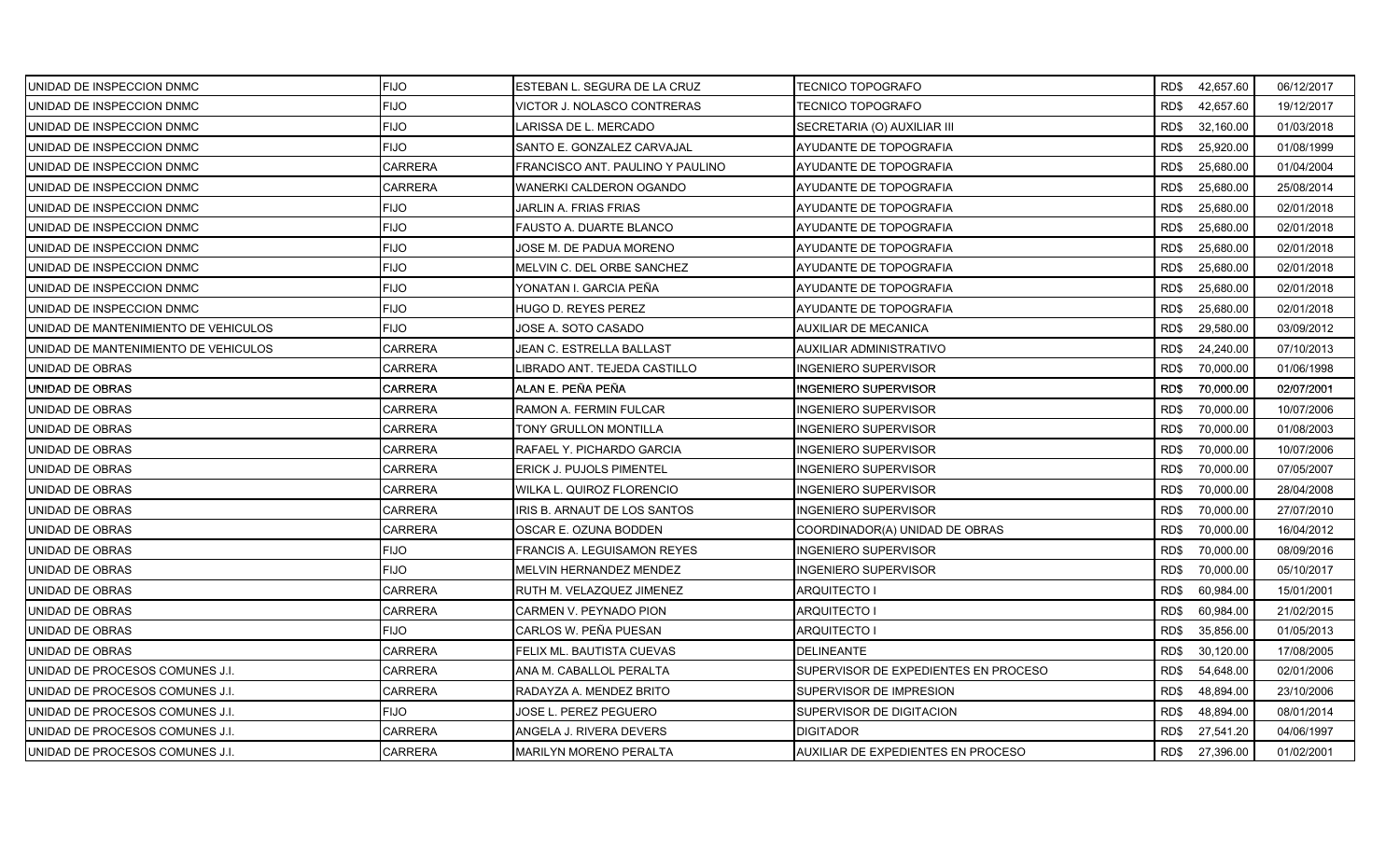| UNIDAD DE PROCESOS COMUNES J.I.  | CARRERA        | FIANNY L. FABIAN MOREY          | AUXILIAR DE EXPEDIENTES EN PROCESO |      | RD\$ 24,240.00 | 01/05/2002 |
|----------------------------------|----------------|---------------------------------|------------------------------------|------|----------------|------------|
| UNIDAD DE PROCESOS COMUNES J.I.  | <b>CARRERA</b> | IGNACIO ANT. ESTRELLA MARTE     | <b>DIGITADOR</b>                   | RD\$ | 24,240.00      | 02/01/2006 |
| UNIDAD DE PROCESOS COMUNES J.I.  | CARRERA        | XENIA ALT. MARTE PUENTE         | <b>DIGITADOR</b>                   | RD\$ | 24,240.00      | 02/01/2006 |
| UNIDAD DE PROCESOS COMUNES J.I.  | <b>CARRERA</b> | <b>BELKIS ROSARIO PADILLA</b>   | AUXILIAR DE EXPEDIENTES EN PROCESO | RD\$ | 24,240.00      | 21/02/2007 |
| UNIDAD DE PROCESOS COMUNES J.I.  | CARRERA        | JANEIRYS I. MEDINA ACOSTA       | <b>DIGITADOR</b>                   | RD\$ | 24,240.00      | 26/07/2010 |
| UNIDAD DE PROCESOS COMUNES J.I.  | CARRERA        | LUISA MA. RODRIGUEZ CASTILLO    | <b>DIGITADOR</b>                   | RD\$ | 24,240.00      | 02/04/2012 |
| UNIDAD DE PROCESOS COMUNES J.I.  | CARRERA        | LAURA P. LUEJE SUAZO            | <b>DIGITADOR</b>                   | RD\$ | 24,240.00      | 02/04/2012 |
| UNIDAD DE PROCESOS COMUNES J.I.  | CARRERA        | CANDY M. FLORES GERALDO         | <b>AUXILIAR DE ESCANEO</b>         | RD\$ | 24,240.00      | 02/04/2012 |
| UNIDAD DE PROCESOS COMUNES J.I.  | <b>CARRERA</b> | ANDERSON ANT. LEONARDO MELO     | AUXILIAR DE ESCANEO                | RD\$ | 24,240.00      | 02/04/2012 |
| UNIDAD DE PROCESOS COMUNES J.I.  | CARRERA        | JUANA A. GONZALEZ SANCHEZ       | <b>DIGITADOR</b>                   | RD\$ | 24,240.00      | 08/10/2012 |
| UNIDAD DE PROCESOS COMUNES J.I.  | CARRERA        | FREDDY R. ALAR BELIS            | AUXILIAR DE ESCANEO                | RD\$ | 24,240.00      | 03/12/2012 |
| UNIDAD DE PROCESOS COMUNES J.I.  | CARRERA        | EYVI ALT. ROMERO CEPEDA         | <b>DIGITADOR</b>                   | RD\$ | 24,240.00      | 01/06/2013 |
| UNIDAD DE PROCESOS COMUNES J.I.  | FIJO.          | INDHIRA L. CARVAJAL VALENZUELA  | AUXILIAR DE RECEPCION Y DESPACHO   | RD\$ | 24,240.00      | 01/06/2013 |
| UNIDAD DE PROCESOS COMUNES J.I.  | <b>CARRERA</b> | VICTOR A. DE JESUS HERNANDEZ    | <b>AUXILIAR DE IMPRESION</b>       | RD\$ | 24,240.00      | 22/04/2013 |
| UNIDAD DE PROCESOS COMUNES J.I.  | CARRERA        | DIANA M. HERRERA                | <b>DIGITADOR</b>                   | RD\$ | 24,240.00      | 15/04/2013 |
| IUNIDAD DE PROCESOS COMUNES J.I. | <b>FIJO</b>    | ERIKA P. JAQUEZ SANCHEZ         | AUXILIAR DE RECEPCION Y DESPACHO   | RD\$ | 24.240.00      | 08/07/2013 |
| UNIDAD DE PROCESOS COMUNES J.I.  | <b>CARRERA</b> | KEILA V. SANTANA RIJO           | AUXILIAR DE ESCANEO                | RD\$ | 24,240.00      | 05/08/2013 |
| UNIDAD DE PROCESOS COMUNES J.I.  | CARRERA        | FRANCISCO ALB. GOMEZ GARCIA     | <b>DIGITADOR</b>                   | RD\$ | 24,240.00      | 02/08/2013 |
| UNIDAD DE PROCESOS COMUNES J.I.  | <b>CARRERA</b> | DIEGO T. NUÑEZ DEL ROSARIO      | <b>AUXILIAR DE IMPRESION</b>       | RD\$ | 24,240.00      | 05/08/2013 |
| UNIDAD DE PROCESOS COMUNES J.I.  | <b>CARRERA</b> | CLARA L. RIJO ORTEGA            | AUXILIAR DE RECEPCION Y DESPACHO   | RD\$ | 24,240.00      | 26/08/2013 |
| UNIDAD DE PROCESOS COMUNES J.I.  | CARRERA        | MARIA M. CONTRERAS PADILLA      | <b>DIGITADOR</b>                   | RD\$ | 24,240.00      | 23/09/2013 |
| UNIDAD DE PROCESOS COMUNES J.I.  | <b>FIJO</b>    | <b>BIANCA V. PAULINO GRILLO</b> | <b>DIGITADOR</b>                   | RD\$ | 24,240.00      | 13/11/2013 |
| UNIDAD DE PROCESOS COMUNES J.I.  | <b>FIJO</b>    | <b>CLAUDIA ARIAS SANTOS</b>     | <b>DIGITADOR</b>                   | RD\$ | 24,240.00      | 09/01/2014 |
| UNIDAD DE PROCESOS COMUNES J.I.  | CARRERA        | ZAIRA SEPULVEDA MEJIA           | <b>DIGITADOR</b>                   | RD\$ | 24,240.00      | 10/03/2014 |
| UNIDAD DE PROCESOS COMUNES J.I.  | <b>CARRERA</b> | SANDRA MA. POZO MENDEZ          | <b>DIGITADOR</b>                   | RD\$ | 24,240.00      | 09/04/2014 |
| UNIDAD DE PROCESOS COMUNES J.I.  | <b>FIJO</b>    | JESSICA A. GERMAN ANDERSON      | <b>DIGITADOR</b>                   | RD\$ | 24,240.00      | 02/06/2014 |
| UNIDAD DE PROCESOS COMUNES J.I.  | <b>FIJO</b>    | ROBERTO RODRIGUEZ POLANCO       | AUXILIAR DE IMPRESION              | RD\$ | 24,240.00      | 10/02/2015 |
| UNIDAD DE PROCESOS COMUNES J.I.  | <b>FIJO</b>    | PAOLA P. SOSA REYNOSO           | <b>DIGITADOR</b>                   | RD\$ | 24,240.00      | 01/11/2016 |
| UNIDAD DE PROCESOS COMUNES J.I.  | <b>CARRERA</b> | ETNABE D. MICHELI HERNANDEZ     | AUXILIAR DE EXPEDIENTES EN PROCESO | RD\$ | 24,240.00      | 22/09/2014 |
| UNIDAD DE PROCESOS COMUNES J.I.  | <b>CARRERA</b> | CLEUDY ARAUJO                   | <b>DIGITADOR</b>                   | RD\$ | 24,240.00      | 23/02/2015 |
| UNIDAD DE PROCESOS COMUNES J.I.  | <b>FIJO</b>    | ALONDRA ALT. GUZMAN             | AUXILIAR DE IMPRESION              | RD\$ | 24,240.00      | 01/02/2016 |
| UNIDAD DE PROCESOS COMUNES J.I.  | CARRERA        | MIRTHA C. MARMOL RODRIGUEZ      | <b>DIGITADOR</b>                   | RD\$ | 24,240.00      | 11/06/2014 |
| UNIDAD DE PROCESOS COMUNES J.I.  | CARRERA        | RICHARD LEBREAULT DECENA        | <b>DIGITADOR</b>                   | RD\$ | 24,240.00      | 01/07/2014 |
| UNIDAD DE PROCESOS COMUNES J.I.  | <b>FIJO</b>    | ALBERT A. MATEO AQUINO          | <b>AUXILIAR DE IMPRESION</b>       | RD\$ | 24,240.00      | 28/08/2014 |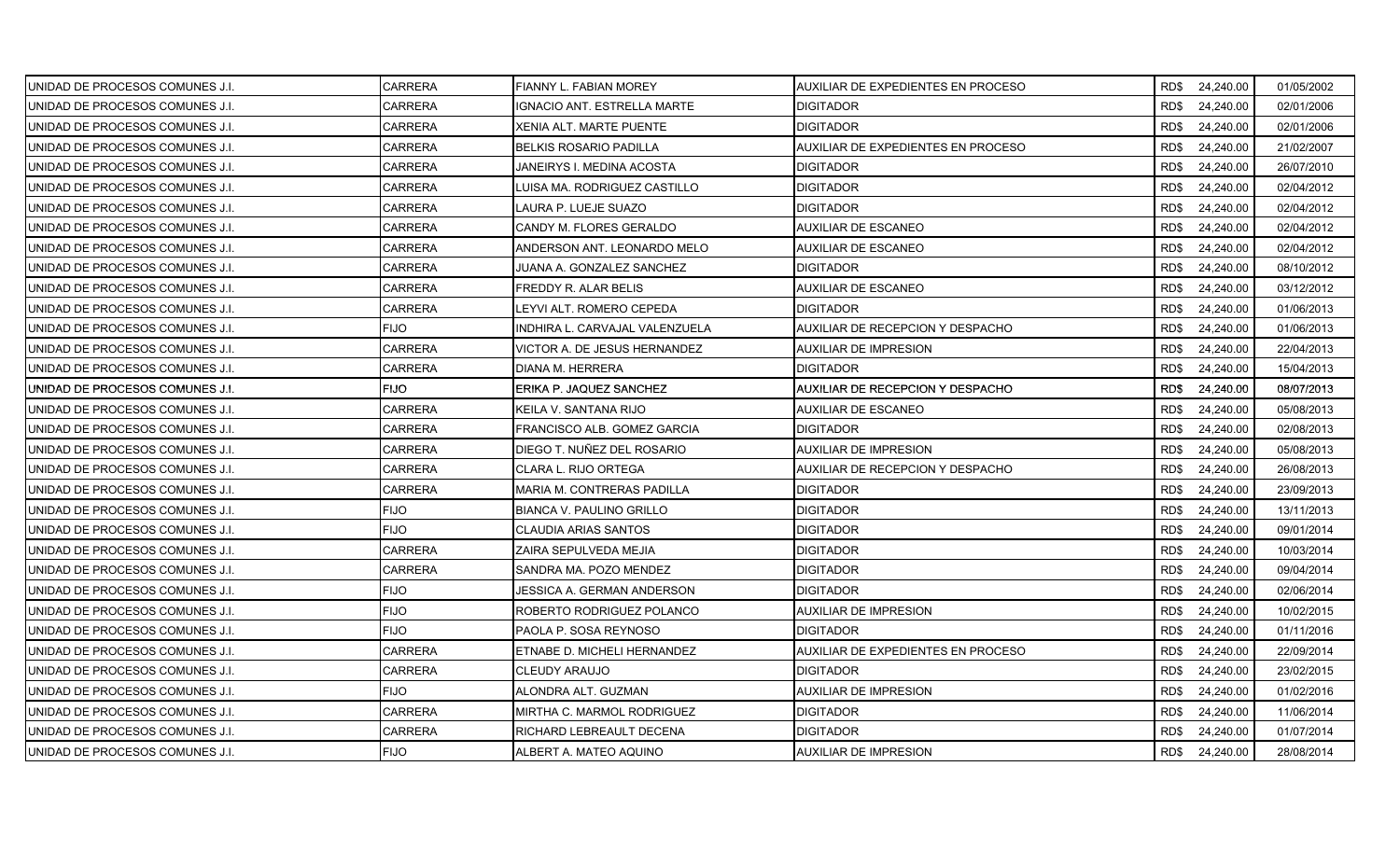| UNIDAD DE PROCESOS COMUNES J.I.         | <b>FIJO</b>    | ROSANNY Y. DURAN MERCADO        | DIGITADOR                            |      | RD\$ 24,240.00 | 22/09/2014 |
|-----------------------------------------|----------------|---------------------------------|--------------------------------------|------|----------------|------------|
| UNIDAD DE PROCESOS COMUNES J.I.         | <b>CARRERA</b> | MARIA G. COSTE ROSA             | AUXILIAR DE ESCANEO                  | RD\$ | 24,240.00      | 22/09/2014 |
| UNIDAD DE PROCESOS COMUNES J.I.         | <b>FIJO</b>    | CARLOS L. GARCIA HENRIQUEZ      | <b>DIGITADOR</b>                     | RD\$ | 24,240.00      | 17/11/2014 |
| UNIDAD DE PROCESOS COMUNES J.I.         | <b>CARRERA</b> | GILBERT A. RAMIREZ MONTERO      | <b>DIGITADOR</b>                     | RD\$ | 24,240.00      | 23/02/2015 |
| UNIDAD DE PROCESOS COMUNES J.I.         | <b>FIJO</b>    | JAMDNA K. ANDERSON MARTINEZ     | DIGITADOR                            | RD\$ | 24,240.00      | 01/02/2016 |
| UNIDAD DE PROCESOS COMUNES J.I.         | <b>CARRERA</b> | HERIBERTO A. PIÑA PEREZ         | DIGITADOR                            | RD\$ | 24,240.00      | 05/05/2015 |
| UNIDAD DE PROCESOS COMUNES J.I.         | <b>FIJO</b>    | <b>JULISA NORBERTO ROSARIO</b>  | <b>DIGITADOR</b>                     | RD\$ | 24,240.00      | 11/04/2016 |
| UNIDAD DE PROCESOS COMUNES J.I.         | <b>FIJO</b>    | NAYIBE I ANTIGUA LARA           | <b>DIGITADOR</b>                     | RD\$ | 24,240.00      | 06/04/2017 |
| UNIDAD DE PROCESOS COMUNES J.I.         | <b>FIJO</b>    | MALVIN A. GOMEZ                 | AUXILIAR DE ESCANEO                  | RD\$ | 24,240.00      | 01/07/2017 |
| UNIDAD DE PROCESOS COMUNES J.I.         | <b>FIJO</b>    | ALEXIS R. GOMEZ MEJIA           | DIGITADOR                            | RD\$ | 24,240.00      | 01/03/2018 |
| UNIDAD DE PROCESOS COMUNES J.I.         | <b>FIJO</b>    | JENNIFFER J. PAULINO GARCIA     | DIGITADOR                            | RD\$ | 24,240.00      | 01/03/2018 |
| UNIDAD DE PROCESOS COMUNES J.I.         | <b>FIJO</b>    | JAVIER ALB. DE LOS SANTOS MATEO | <b>DIGITADOR</b>                     | RD\$ | 24,240.00      | 02/05/2017 |
| UNIDAD DE PROCESOS COMUNES J.I.         | <b>FIJO</b>    | MARCOS ANT. ENCARNACION VALDEZ  | AUXILIAR DE IMPRESION                | RD\$ | 24,240.00      | 03/01/2017 |
| UNIDAD DE RECEPCION DE DOCUMENTOS TST   | <b>CARRERA</b> | ALBERTO E. RODRIGUEZ SILVA      | ENC. RECEPCION DE DOCUMENTOS         | RD\$ | 67,082.40      | 05/01/2000 |
| UNIDAD DE RECEPCION DE DOCUMENTOS TST   | <b>CARRERA</b> | LUCY ANT. CARABALLO             | ABOGADO RECEPTOR                     | RD\$ | 43,840.80      | 29/03/1999 |
| UNIDAD DE RECEPCION DE DOCUMENTOS TST   | <b>CARRERA</b> | MARITZA MEDINA PEREZ            | ABOGADO RECEPTOR                     | RD\$ | 43,840.80      | 09/02/2000 |
| UNIDAD DE RECEPCION DE DOCUMENTOS TST   | CARRERA        | PROSPERO D. MARTINEZ TEJEDA     | ABOGADO RECEPTOR                     | RD\$ | 43,840.80      | 01/05/2013 |
| UNIDAD DE RECEPCION DE DOCUMENTOS TST   | <b>CARRERA</b> | JENNY E. FURCAL GUERRERO        | OFICINISTA ATENCION USUARIOS         | RD\$ | 28,860.00      | 10/01/2006 |
| UNIDAD DE RECEPCION DE DOCUMENTOS TST   | <b>CARRERA</b> | ADALGISA FAMILIA                | OFICINISTA ATENCION USUARIOS         | RD\$ | 28,860.00      | 01/05/2013 |
| UNIDAD DE RECEPCION DE DOCUMENTOS TST   | <b>FIJO</b>    | ROSEMARY REYES TINEO            | OFICINISTA ATENCION USUARIOS         | RD\$ | 28,860.00      | 01/05/2013 |
| UNIDAD DE RECEPCION DE DOCUMENTOS TST   | CARRERA        | JOSE M. MINYETY FELIZ           | <b>OFICINISTA</b>                    | RD\$ | 24,240.00      | 07/03/2006 |
| UNIDAD DE RECEPCION DE DOCUMENTOS TST   | <b>CARRERA</b> | ASIANILORT LUCIANO PAYANO       | <b>OFICINISTA</b>                    | RD\$ | 24,240.00      | 30/10/2012 |
| UNIDAD DE RECEPCION DE DOCUMENTOS TST   | <b>CARRERA</b> | MILOVAN L. CASTILLO SOTO        | <b>OFICINISTA</b>                    | RD\$ | 24,240.00      | 18/02/2013 |
| UNIDAD DE RECEPCION DE DOCUMENTOS TST   | <b>CARRERA</b> | EDILY BATISTA HERNANDEZ         | <b>OFICINISTA</b>                    | RD\$ | 24,240.00      | 01/05/2013 |
| UNIDAD DE RECEPCION DE DOCUMENTOS TST   | <b>CARRERA</b> | <b>IRENY C. SANTOS HERRERA</b>  | <b>OFICINISTA</b>                    | RD\$ | 24,240.00      | 01/05/2013 |
| UNIDAD DE RECEPCION DE DOCUMENTOS TST   | <b>CARRERA</b> | LUZ DEL C. ARIAS LARA           | <b>OFICINISTA</b>                    | RD\$ | 24,240.00      | 01/05/2013 |
| UNIDAD DE RECEPCION DE DOCUMENTOS TST   | <b>CARRERA</b> | KATHERINE E. DAJER RODRIGUEZ    | OFICINISTA                           | RD\$ | 24,240.00      | 08/09/2014 |
| UNIDAD DE RECEPCION DE DOCUMENTOS TST   | <b>FIJO</b>    | SARY RAMIREZ NUÑEZ              | <b>OFICINISTA</b>                    | RD\$ | 24,240.00      | 01/02/2016 |
| UNIDAD DE RECEPCION DE DOCUMENTOS TST   | <b>FIJO</b>    | LETICIA R. GOMEZ PIMENTEL       | <b>OFICINISTA</b>                    | RD\$ | 24,240.00      | 01/08/2017 |
| UNIDAD DE RECEPCION DE DOCUMENTOS TST   | <b>FIJO</b>    | VIVIAN V. ROJAS HENRIQUEZ       | <b>OFICINISTA</b>                    | RD\$ | 20,604.00      | 02/04/2018 |
| UNIDAD DE REGISTRO Y TRAMITE S.G.S.C.J. | <b>CARRERA</b> | KEILA TORRES REYNOSO            | SUPERVISOR (A) DE REGISTRO Y TRAMITE | RD\$ | 77,836.80      | 01/09/2005 |
| UNIDAD DE REGISTRO Y TRAMITE S.G.S.C.J. | <b>CARRERA</b> | HILDA E. LOPEZ ROSARIO          | OFICINISTA SCJ                       | RD\$ | 40,605.60      | 06/11/2001 |
| UNIDAD DE REGISTRO Y TRAMITE S.G.S.C.J. | CARRERA        | VIRGINIA E. ARIAS AYBAR         | OFICINISTA SCJ                       | RD\$ | 40,605.60      | 27/01/2004 |
| UNIDAD DE REGISTRO Y TRAMITE S.G.S.C.J. | <b>CARRERA</b> | ELVIN R. ROMERO FERREIRA        | OFICINISTA SCJ                       | RD\$ | 40,605.60      | 23/11/2009 |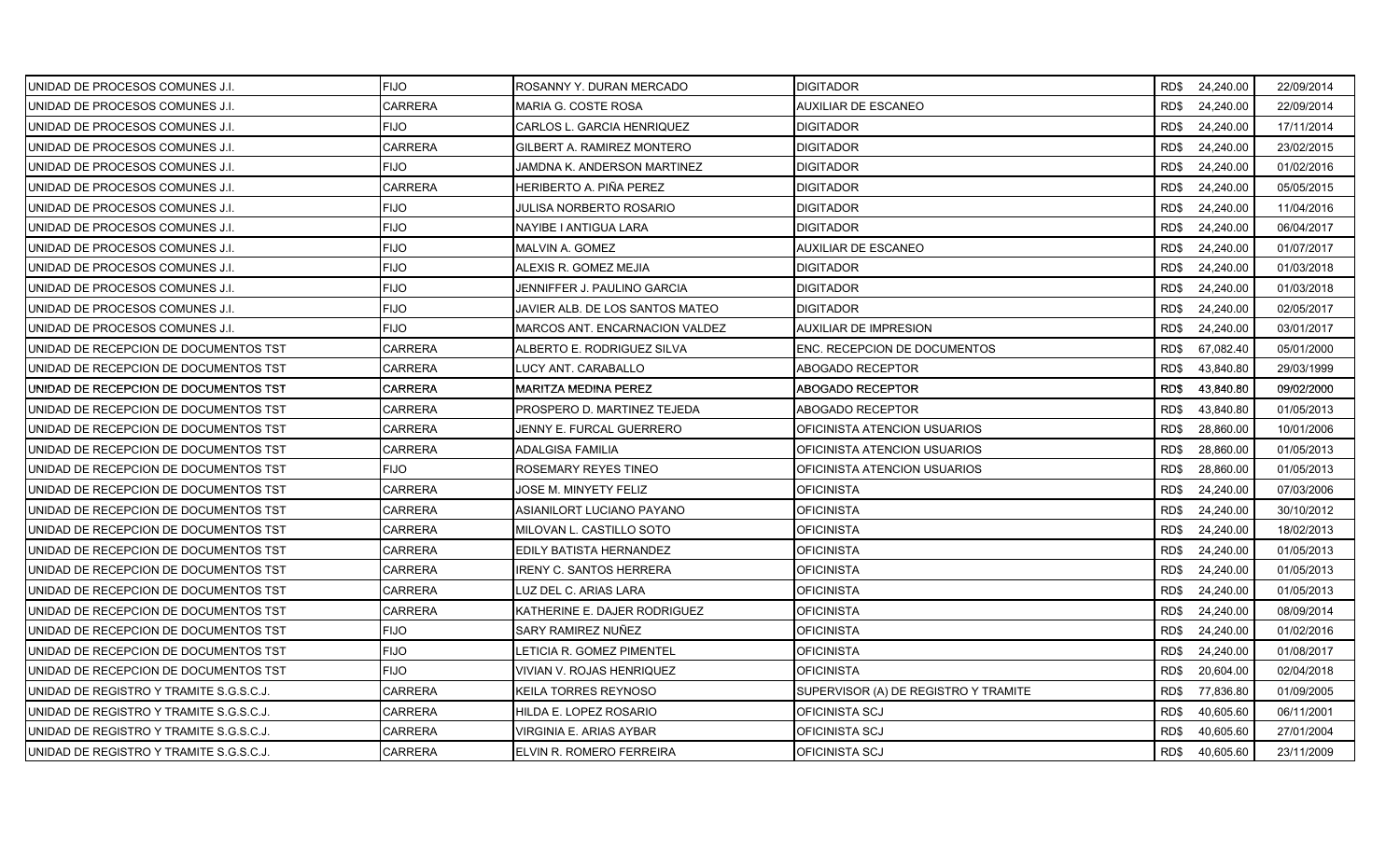| UNIDAD DE REGISTRO Y TRAMITE S.G.S.C.J. | <b>CARRERA</b> | JOSE ANT. MANZUETA HERNANDEZ    | OFICINISTA SCJ                         |      | RD\$40,605.60 | 01/09/2010      |
|-----------------------------------------|----------------|---------------------------------|----------------------------------------|------|---------------|-----------------|
| UNIDAD DE REGISTRO Y TRAMITE S.G.S.C.J. | <b>CARRERA</b> | ILIANY M. SIERRA SANTOS         | OFICINISTA SCJ                         | RD\$ | 40,605.60     | 08/10/2012      |
| UNIDAD DE REGISTRO Y TRAMITE S.G.S.C.J. | <b>FIJO</b>    | MILDRED J. RODRIGUEZ MERCEDES   | OFICINISTA SCJ                         | RD\$ | 40,605.60     | 17/03/2014      |
| UNIDAD DE REGISTRO Y TRAMITE S.G.S.C.J. | <b>CARRERA</b> | LUIS R. RUIZ CONTRERAS          | OFICINISTA SCJ                         | RD\$ | 40,605.60     | 06/05/2014      |
| UNIDAD DE REGISTRO Y TRAMITE S.G.S.C.J. | <b>FIJO</b>    | LUZ C. MOJICA FAJARDO           | OFICINISTA SCJ                         | RD\$ | 40,605.60     | 02/02/2017      |
| UNIDAD DE REGISTRO Y TRAMITE S.G.S.C.J. | <b>CARRERA</b> | NEYSI ALT. DURAN CANELA         | OFICINISTA SCJ                         | RD\$ | 38,088.00     | 01/11/1994      |
| UNIDAD DE REGISTRO Y TRAMITE S.G.S.C.J. | <b>CARRERA</b> | JENNY S. BATISTA VENTURA        | OFICINISTA SCJ                         | RD\$ | 38,088.00     | 02/03/1998      |
| UNIDAD DE REPRODUCCION DE DOCUMENTOS    | CARRERA        | JAELKYS TAVAREZ GUZMAN          | ENC. UNIDAD REPRODUCCION DE DOCUMENTOS | RD\$ | 42,657.60     | 12/08/2005      |
| UNIDAD DE REPRODUCCION DE DOCUMENTOS    | <b>CARRERA</b> | JOSE ALB. MEDINA MARIA          | REPRODUCTOR DE DOCUMENTOS              | RD\$ | 16,920.00     | 20/10/2008      |
| UNIDAD DE REPRODUCCION DE DOCUMENTOS    | <b>CARRERA</b> | KERVIN F. LARA GIL              | REPRODUCTOR DE DOCUMENTOS              | RD\$ | 15,840.00     | 06/03/2006      |
| UNIDAD DE REVISION, DNMC                | <b>CARRERA</b> | AURELIZA ZABALA BELDA           | ENC. DE REVISION                       | RD\$ | 89,812.80     | 21/02/2007      |
| UNIDAD DE REVISION, DNMC                | <b>CARRERA</b> | RAYSA MA. MONTILLA PEREZ        | TECNICO REVISOR I                      | RD\$ | 69,696.00     | 02/04/2012      |
| UNIDAD DE REVISION, DNMC                | <b>CARRERA</b> | MASSIEL V. SUERO RAMIREZ        | TECNICO REVISOR I                      | RD\$ | 69,696.00     | 02/04/2012      |
| UNIDAD DE REVISION, DNMC                | <b>CARRERA</b> | <b>GRACE N. SORIANO DE OLEO</b> | TECNICO REVISOR I                      | RD\$ | 69,696.00     | 02/04/2012      |
| UNIDAD DE REVISION, DNMC                | <b>CARRERA</b> | WILNELLIA I. FABIAN FABIAN      | TECNICO REVISOR I                      | RD\$ | 69,696.00     | 02/04/2012      |
| UNIDAD DE REVISION, DNMC                | CARRERA        | IRIS G. MARTINEZ BONILLA        | TECNICO REVISOR I                      | RD\$ | 69,696.00     | 02/04/2012      |
| UNIDAD DE REVISION, DNMC                | <b>CARRERA</b> | ERIKA L. ROJAS ABREU            | FECNICO REVISOR I                      | RD\$ | 69,696.00     | 03/06/2013      |
| UNIDAD DE REVISION, DNMC                | <b>CARRERA</b> | JUAN L. REYES LEBRON            | TECNICO REVISOR II                     | RD\$ | 58,370.40     | 01/06/1999      |
| UNIDAD DE REVISION, DNMC                | <b>CARRERA</b> | FERMIN A. VICENTE VELOZ         | TECNICO REVISOR II                     | RD\$ | 58,370.40     | 10/06/2013      |
| UNIDAD DE REVISION, DNMC                | <b>CARRERA</b> | YSABEL C. CASANOVA FRANCO       | TECNICO REVISOR II                     | RD\$ | 58,370.40     | 02/04/2008      |
| UNIDAD DE REVISION, DNMC                | <b>CARRERA</b> | WILSON ACOSTA LANTIGUA          | TECNICO REVISOR II                     | RD\$ | 58,370.40     | 11/03/2009      |
| UNIDAD DE REVISION, DNMC                | CARRERA        | ALEIRA S. DEL JESUS SANCHEZ     | TECNICO REVISOR II                     | RD\$ | 58,370.40     | 02/04/2012      |
| UNIDAD DE REVISION, DNMC                | <b>CARRERA</b> | DELKIS D. DEL POZO PERALTA      | TECNICO REVISOR II                     | RD\$ | 58,370.40     | 02/04/2012      |
| UNIDAD DE REVISION, DNMC                | <b>CARRERA</b> | LOURDES D. ESTEVEZ SANCHEZ      | TECNICO REVISOR II                     | RD\$ | 58,370.40     | 02/04/2012 a.m. |
| UNIDAD DE REVISION, DNMC                | <b>CARRERA</b> | ALBERTO R. RODRIGUEZ GUZMAN     | TECNICO REVISOR II                     | RD\$ | 58,370.40     | 29/10/2012      |
| UNIDAD DE REVISION, DNMC                | <b>CARRERA</b> | ALPHA K. SANCHEZ SANTOS         | TECNICO REVISOR II                     | RD\$ | 58,370.40     | 04/06/2012      |
| UNIDAD DE REVISION, DNMC                | CARRERA        | CHEINI N. CARRION JIMENEZ       | FECNICO REVISOR II                     | RD\$ | 58,370.40     | 01/05/2013      |
| UNIDAD DE REVISION, DNMC                | <b>CARRERA</b> | CLAUDIO M. BATISTA ROSARIO      | TECNICO REVISOR II                     | RD\$ | 58,370.40     | 01/04/2013      |
| UNIDAD DE REVISION, DNMC                | <b>FIJO</b>    | ALONDRA Y. NOVA BIDO            | TECNICO REVISOR II                     | RD\$ | 58,370.40     | 03/01/2017      |
| UNIDAD DE REVISION, DNMC                | <b>FIJO</b>    | ANDY R. SOTO TEJEDA             | TECNICO REVISOR II                     | RD\$ | 58,370.40     | 25/04/2016      |
| UNIDAD DE REVISION, DNMC                | <b>FIJO</b>    | MARLENE NUÑEZ RIJO              | TECNICO REVISOR II                     | RD\$ | 58,370.40     | 01/03/2018      |
| UNIDAD DE REVISION, DNMC                | <b>FIJO</b>    | NINOSKA M. SUSANA VILLAR        | FECNICO REVISOR II                     | RD\$ | 58,370.40     | 01/03/2018      |
| UNIDAD DE REVISION, DNMC                | CARRERA        | PAMELA H. BURGOS FERRERAS       | TECNICO REVISOR II                     | RD\$ | 58,370.40     | 10/02/2015      |
| UNIDAD DE REVISION, DNMC                | <b>CARRERA</b> | VERONICA SANCHEZ PEÑA           | <b>TECNICO REVISOR II</b>              | RD\$ | 58,370.40     | 29/01/2015      |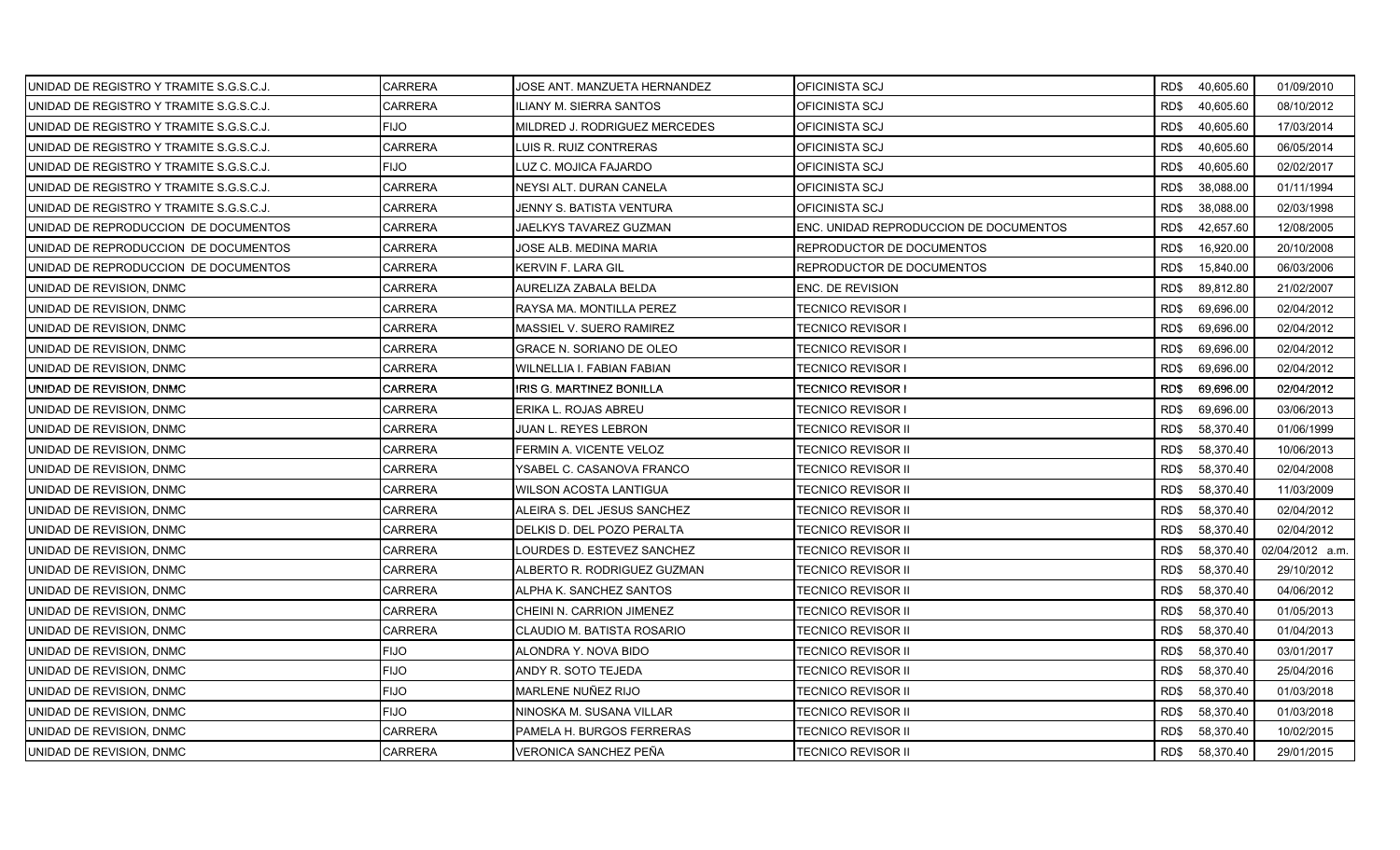| UNIDAD DE REVISION, DNMC                           | <b>FIJO</b>    | LUIS ALF. CADIZ FRIAS             | TECNICO REVISOR II                                  |      | RD\$ 58,370.40 | 01/04/2016 |
|----------------------------------------------------|----------------|-----------------------------------|-----------------------------------------------------|------|----------------|------------|
| UNIDAD DE REVISION, DNMC                           | <b>FIJO</b>    | HANSEL Y. GONZALEZ SANCHEZ        | TECNICO REVISOR II                                  | RD\$ | 58,370.40      | 01/03/2018 |
| UNIDAD DE REVISION, DNMC                           | <b>CARRERA</b> | <b>VIANNY MEJIA LEBRON</b>        | TECNICO REVISOR II                                  | RD\$ | 58,370.40      | 02/12/2014 |
| UNIDAD DE REVISION, DNMC                           | <b>CARRERA</b> | JOSE R. MOLINA CAMPUSANO          | TECNICO REVISOR II                                  | RD\$ | 58,370.40      | 10/02/2015 |
| UNIDAD DE REVISION, DNMC                           | <b>CARRERA</b> | LUIS A. DE LOS SANTOS             | TECNICO REVISOR II                                  | RD\$ | 58,370.40      | 16/09/2015 |
| UNIDAD DE REVISION, DNMC                           | <b>FIJO</b>    | PEDRO A. PEREZ RAMIREZ            | TECNICO REVISOR II                                  | RD\$ | 35,856.00      | 01/03/2016 |
| UNIDAD DE SERVICIO CIVIL C.S.C. N.N.A. D.N.        | <b>CARRERA</b> | YULISA E. GUZMAN MELENCIANO       | SUPERVISOR(A) DE SERVICIO CIVIL                     | RD\$ | 66,528.00      | 01/09/2008 |
| UNIDAD DE SERVICIO CIVIL C.S.C. N.N.A. D.N.        | <b>CARRERA</b> | RICARDO ANT. MENA PEGUERO         | OFICINISTA DE SERVICIO CIVIL                        | RD\$ | 29,150.00      | 26/02/2007 |
| UNIDAD DE SERVICIO CIVIL C.S.C. N.N.A. D.N.        | <b>CARRERA</b> | ELIZABETH VASQUEZ PORTORREAL      | OFICINISTA DE SERVICIO CIVIL                        | RD\$ | 24,240.00      | 11/11/2005 |
| UNIDAD DE SERVICIO CIVIL C.S.C. N.N.A. D.N.        | <b>CARRERA</b> | ESTHER A. CLASE CASTRO            | OFICINISTA DE SERVICIO CIVIL                        | RD\$ | 24,240.00      | 01/10/2012 |
| UNIDAD DE SERVICIO CIVIL C.S.C. N.N.A. D.N.        | CARRERA        | NORMA M. PEREZ SANTOS             | OFICINISTA DE SERVICIO CIVIL                        | RD\$ | 24,240.00      | 01/10/2012 |
| UNIDAD DE SERVICIO CIVIL C.S.C. N.N.A. D.N.        | CARRERA        | LAURA A. DE LOS SANTOS CALDERON   | OFICINISTA DE SERVICIO CIVIL                        | RD\$ | 24,240.00      | 01/09/2012 |
| UNIDAD DE SERVICIO PENAL C.S.C. N.N.A. D.N.        | <b>CARRERA</b> | RANELLYS FAWCETT LUNA             | SUPERVISOR(A) DE SERVICIO PENAL                     | RD\$ | 66,528.00      | 18/05/2004 |
| UNIDAD DE SERVICIO PENAL C.S.C. N.N.A. D.N.        | <b>CARRERA</b> | RAMONA A. ESPINAL RODRIGUEZ       | OFICINISTA DE SERVICIO PENAL                        | RD\$ | 24,240.00      | 14/12/1998 |
| UNIDAD DE SERVICIO PENAL C.S.C. N.N.A. D.N.        | <b>CARRERA</b> | LUIS ANT. BELTRAN                 | OFICINISTA DE SERVICIO PENAL                        | RD\$ | 24,240.00      | 01/04/2006 |
| UNIDAD DE SERVICIO PENAL C.S.C. N.N.A. D.N.        | <b>CARRERA</b> | <b>MARIELA MORALES SANTOS</b>     | OFICINISTA DE SERVICIO PENAL                        | RD\$ | 24,240.00      | 24/02/2009 |
| UNIDAD DE SERVICIO PENAL C.S.C. N.N.A. D.N.        | CARRERA        | CHANEL V. VICTORIANO PIMENTEL     | OFICINISTA DE SERVICIO PENAL                        | RD\$ | 24,240.00      | 01/10/2012 |
| UNIDAD DE SERVICIO PENAL C.S.C. N.N.A. D.N.        | <b>CARRERA</b> | LAURA S. SANCHEZ RODRIGUEZ        | OFICINISTA DE SERVICIO PENAL                        | RD\$ | 24,240.00      | 20/10/2014 |
| UNIDAD DE SERVICIOS ADMINISTRATIVOS Y LOGISTICOS J | <b>CARRERA</b> | TANIA J. GARCIA LEMONIER          | ENCARGADO DE SERVICIOS ADMINISTRATIVOS Y LOGISTICOS | RD\$ | 77,836.80      | 02/04/2012 |
| UNIDAD DE SERVICIOS ADMINISTRATIVOS Y LOGISTICOS J | <b>FIJO</b>    | CLAUDIA I. INOA JUPITER           | SECRETARIA (O)                                      | RD\$ | 40,745.00      | 27/11/2006 |
| UNIDAD DE SERVICIOS ADMINISTRATIVOS Y LOGISTICOS J | <b>CARRERA</b> | OSIRIS DE JS. SANTANA CORDERO     | SUPERVISOR DE REPRODUCCION                          | RD\$ | 34,980.00      | 12/08/2003 |
| UNIDAD DE SERVICIOS ADMINISTRATIVOS Y LOGISTICOS J | <b>FIJO</b>    | WILLIAM R. TORIBIO BRITO          | SUPERVISOR DE ALMACEN                               | RD\$ | 34,980.00      | 11/08/2003 |
| UNIDAD DE SERVICIOS ADMINISTRATIVOS Y LOGISTICOS J | <b>FIJO</b>    | <b>BLAISE VLADIMIR MILLERS</b>    | COORD. CORRESPONDENCIA Y MENSAJERIA                 | RD\$ | 34,980.00      | 01/05/2018 |
| UNIDAD DE SERVICIOS ADMINISTRATIVOS Y LOGISTICOS J | <b>CARRERA</b> | <b>CESAR A. SANCHEZ MONTERO</b>   | OPERADOR DE CAMARA DE SEGURIDAD                     | RD\$ | 29,580.00      | 29/08/2007 |
| UNIDAD DE SERVICIOS ADMINISTRATIVOS Y LOGISTICOS J | <b>CARRERA</b> | <b>ROBERT I. RODRIGUEZ SURIEL</b> | OPERADOR DE CAMARA DE SEGURIDAD                     | RD\$ | 29,580.00      | 14/04/2011 |
| UNIDAD DE SERVICIOS ADMINISTRATIVOS Y LOGISTICOS J | <b>FIJO</b>    | <b>COLPELKIN JAIME REYES</b>      | <b>CAMARERO III</b>                                 | RD\$ | 28,860.00      | 01/02/2018 |
| UNIDAD DE SERVICIOS ADMINISTRATIVOS Y LOGISTICOS J | <b>FIJO</b>    | HILARIO A. SENCION NUÑEZ          | CHOFER                                              | RD\$ | 27,541.20      | 15/11/2004 |
| UNIDAD DE SERVICIOS ADMINISTRATIVOS Y LOGISTICOS J | <b>CARRERA</b> | ALOIS M. PEÑA ANTIGUA             | AUXILIAR ADMINISTRATIVO                             | RD\$ | 24,240.00      | 01/08/2007 |
| UNIDAD DE SERVICIOS ADMINISTRATIVOS Y LOGISTICOS J | <b>CARRERA</b> | JOSE A. PEÑA RAMIREZ              | AUX. DE CORRESPONDENCIA                             | RD\$ | 24,240.00      | 30/05/2011 |
| UNIDAD DE SERVICIOS ADMINISTRATIVOS Y LOGISTICOS J | <b>FIJO</b>    | DANIEL J. GARCIA PEREZ            | AUXILIAR ADMINISTRATIVO                             | RD\$ | 24,240.00      | 01/03/2017 |
| UNIDAD DE SERVICIOS ADMINISTRATIVOS Y LOGISTICOS J | <b>FIJO</b>    | RICHARD ANT. DE LA CRUZ PASCACIO  | <b>CHOFER</b>                                       | RD\$ | 24,240.00      | 01/08/2016 |
| UNIDAD DE SERVICIOS ADMINISTRATIVOS Y LOGISTICOS J | <b>CARRERA</b> | IGIA E. COISCOU REYES             | TELEFONISTA                                         | RD\$ | 22,552.80      | 01/12/1998 |
| UNIDAD DE SERVICIOS ADMINISTRATIVOS Y LOGISTICOS J | <b>FIJO</b>    | LAUDY M. FIGUEROA GUZMÁN          | RECEPCIONISTA                                       | RD\$ | 21,000.00      | 25/10/2017 |
| UNIDAD DE SERVICIOS ADMINISTRATIVOS Y LOGISTICOS J | <b>FIJO</b>    | CESAR N. LANTIGUA ROSARIO         | <b>MENSAJERO EXTERNO</b>                            | RD\$ | 20,760.00      | 11/06/1996 |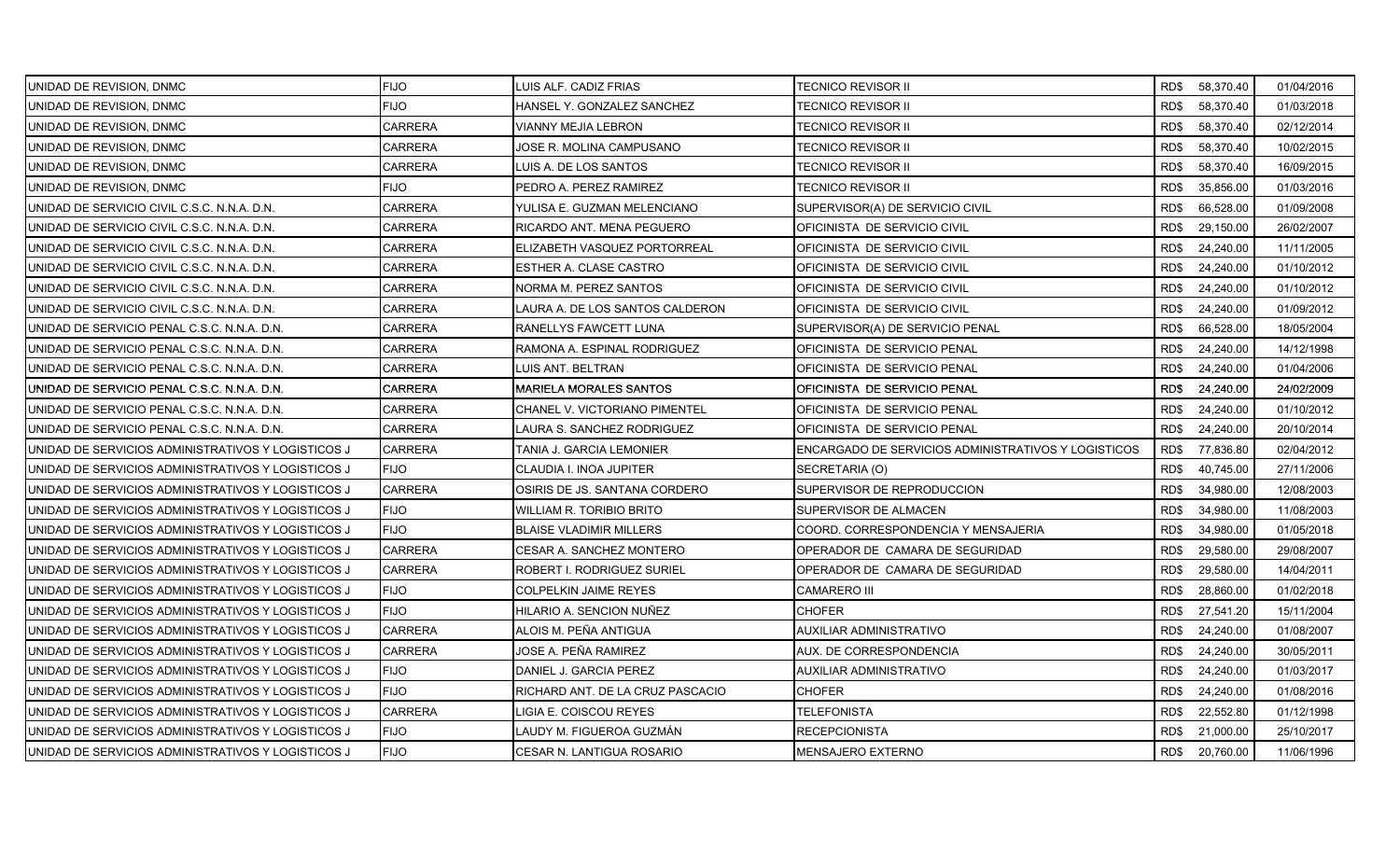| UNIDAD DE SERVICIOS ADMINISTRATIVOS Y LOGISTICOS J | <b>FIJO</b>    | LORENZO CASTILLO GARCIA           | MENSAJERO EXTERNO                      |      | RD\$ 20,760.00 | 16/04/2001 |
|----------------------------------------------------|----------------|-----------------------------------|----------------------------------------|------|----------------|------------|
| UNIDAD DE SERVICIOS ADMINISTRATIVOS Y LOGISTICOS J | <b>FIJO</b>    | JOSE RAMIREZ PINALES              | MENSAJERO EXTERNO                      | RD\$ | 20,760.00      | 25/09/2001 |
| UNIDAD DE SERVICIOS ADMINISTRATIVOS Y LOGISTICOS J | <b>FIJO</b>    | <b>WILLIAMS MEJIA MARTINEZ</b>    | REPRODUCTOR DE DOCUMENTOS              | RD\$ | 20,760.00      | 08/06/2007 |
| UNIDAD DE SERVICIOS ADMINISTRATIVOS Y LOGISTICOS J | <b>FIJO</b>    | JOSE ANT. FELIZ ROSARIO           | MENSAJERO EXTERNO                      | RD\$ | 20,760.00      | 01/08/2007 |
| UNIDAD DE SERVICIOS ADMINISTRATIVOS Y LOGISTICOS J | <b>CARRERA</b> | ALAN ALB. ACOSTA JIMENEZ          | REPRODUCTOR DE DOCUMENTOS              | RD\$ | 20,760.00      | 03/09/2012 |
| UNIDAD DE SERVICIOS ADMINISTRATIVOS Y LOGISTICOS J | <b>CARRERA</b> | DIONIS JS. GARCIA MONTERO         | REPRODUCTOR DE DOCUMENTOS              | RD\$ | 20,760.00      | 23/09/2013 |
| UNIDAD DE SERVICIOS ADMINISTRATIVOS Y LOGISTICOS J | <b>FIJO</b>    | FERNELYS GOMEZ OTAÑO              | REPRODUCTOR DE DOCUMENTOS              | RD\$ | 20,760.00      | 01/02/2018 |
| UNIDAD DE SERVICIOS ADMINISTRATIVOS Y LOGISTICOS J | <b>FIJO</b>    | <b>MARIA E. LIRIANO MEDINA</b>    | CONSERJE                               | RD\$ | 17,693.70      | 01/10/1987 |
| UNIDAD DE SERVICIOS ADMINISTRATIVOS Y LOGISTICOS J | <b>FIJO</b>    | MANUEL A. FIGUEREO MONTERO        | REPRODUCTOR DE DOCUMENTOS              | RD\$ | 16,440.00      | 15/12/2008 |
| UNIDAD DE SERVICIOS ADMINISTRATIVOS Y LOGISTICOS J | <b>FIJO</b>    | ROBINSON PEÑA                     | MENSAJERO INTERNO                      | RD\$ | 16,440.00      | 01/08/2007 |
| UNIDAD DE SERVICIOS ADMINISTRATIVOS Y LOGISTICOS J | <b>FIJO</b>    | EURIS ANT. LOPEZ                  | PARQUEADOR                             | RD\$ | 16,440.00      | 29/04/2009 |
| UNIDAD DE SERVICIOS ADMINISTRATIVOS Y LOGISTICOS J | <b>FIJO</b>    | <b>ISABEL A. BRITO MOREL</b>      | MENSAJERO INTERNO                      | RD\$ | 16,440.00      | 19/08/2015 |
| UNIDAD DE SERVICIOS ADMINISTRATIVOS Y LOGISTICOS J | <b>FIJO</b>    | RODOLFO S. GUILLERMO MENDEZ       | PARQUEADOR                             | RD\$ | 16,440.00      | 10/01/2017 |
| UNIDAD DE SERVICIOS ADMINISTRATIVOS Y LOGISTICOS J | <b>FIJO</b>    | ARLINGTON R. PEÑA PORTORREAL      | MENSAJERO INTERNO                      | RD\$ | 16,440.00      | 19/06/2017 |
| UNIDAD DE SERVICIOS ADMINISTRATIVOS Y LOGISTICOS J | <b>FIJO</b>    | JENNIFER M. MORALES LA PE         | MENSAJERO INTERNO                      | RD\$ | 16,440.00      | 03/07/2017 |
| UNIDAD DE SERVICIOS ADMINISTRATIVOS Y LOGISTICOS J | <b>FIJO</b>    | EDUARD O. MEJIA DOMINICI          | ASCENSORISTA                           | RD\$ | 16,440.00      | 01/03/2018 |
| UNIDAD DE SERVICIOS ADMINISTRATIVOS Y LOGISTICOS J | <b>FIJO</b>    | NEFTALI J. FIGUEROA TORRES        | AUXILIAR DE ALMACEN                    | RD\$ | 14,382.00      | 07/03/2017 |
| UNIDAD DE SERVICIOS ADMINISTRATIVOS Y LOGISTICOS J | <b>FIJO</b>    | <b>GENARO D. EUSEBIO LANTIGUA</b> | <b>JARDINERO</b>                       | RD\$ | 14,160.00      | 01/09/1994 |
| UNIDAD DE SERVICIOS ADMINISTRATIVOS Y LOGISTICOS J | <b>FIJO</b>    | CARMELO ORBE DEL ORBE             | CONSERJE                               | RD\$ | 14,160.00      | 30/04/1998 |
| UNIDAD DE SERVICIOS ADMINISTRATIVOS Y LOGISTICOS J | <b>FIJO</b>    | ANA ANT. HERRERA MENDEZ           | CONSERJE                               | RD\$ | 14,160.00      | 25/04/1996 |
| UNIDAD DE SERVICIOS ADMINISTRATIVOS Y LOGISTICOS J | <b>FIJO</b>    | <b>BERTILIA TEJEDA CABRAL</b>     | CONSERJE                               | RD\$ | 14,160.00      | 14/04/1999 |
| UNIDAD DE SERVICIOS ADMINISTRATIVOS Y LOGISTICOS J | <b>FIJO</b>    | ELSA M. PIMENTEL SEPULVEDA        | CONSERJE                               | RD\$ | 14,160.00      | 14/04/1999 |
| UNIDAD DE SERVICIOS ADMINISTRATIVOS Y LOGISTICOS J | <b>FIJO</b>    | JACQUELINE VENTURA                | CONSERJE                               | RD\$ | 14,160.00      | 20/09/1999 |
| UNIDAD DE SERVICIOS ADMINISTRATIVOS Y LOGISTICOS J | <b>FIJO</b>    | ELSA J. MARTINEZ SOVET            | <b>CONSERJE</b>                        | RD\$ | 14,160.00      | 15/10/2001 |
| UNIDAD DE SERVICIOS ADMINISTRATIVOS Y LOGISTICOS J | <b>FIJO</b>    | ZENAIDA VALDEZ DE LA ROSA         | <b>CONSERJE</b>                        | RD\$ | 14,160.00      | 15/07/2002 |
| UNIDAD DE SERVICIOS ADMINISTRATIVOS Y LOGISTICOS J | <b>FIJO</b>    | LILIAN ALT. CASTILLO              | CONSERJE                               | RD\$ | 14,160.00      | 21/07/2010 |
| UNIDAD DE SERVICIOS ADMINISTRATIVOS Y LOGISTICOS J | <b>FIJO</b>    | ALTAGRACIA GONZALEZ VELOZ         | CONSERJE                               | RD\$ | 14,160.00      | 01/04/2014 |
| UNIDAD DE SERVICIOS ADMINISTRATIVOS Y LOGISTICOS J | <b>FIJO</b>    | ANITA BELEN DE LOS SANTOS         | CONSERJE                               | RD\$ | 14,160.00      | 11/08/2014 |
| UNIDAD DE SERVICIOS ADMINISTRATIVOS Y LOGISTICOS J | <b>FIJO</b>    | <b>CLENNY BOCIO RAMIREZ</b>       | CONSERJE                               | RD\$ | 14,160.00      | 20/02/2017 |
| UNIDAD DE SERVICIOS ADMINISTRATIVOS Y LOGISTICOS J | <b>FIJO</b>    | YOEL DE J. HOLGUIN PERALTA        | ASCENSORISTA                           | RD\$ | 13,974.00      | 01/03/2018 |
| UNIDAD DE SERVICIOS ADMINISTRATIVOS Y LOGISTICOS J | <b>FIJO</b>    | PEDRO ANT. BATISTA ABREU          | <b>PARQUEADOR</b>                      | RD\$ | 13,974.00      | 13/04/2018 |
| UNIDAD DE SERVICIOS MULTIPLES PARA JUECES          | <b>CARRERA</b> | RISSELLE M. TERRERO SUAREZ        | COORD. SERVICIOS MULTIPLES PARA JUECES | RD\$ | 99,222.00      | 05/02/2001 |
| UNIDAD DE SERVICIOS MULTIPLES PARA JUECES          | <b>FIJO</b>    | LAURA P. NUÑEZ DOMINGUEZ          | AUXILIAR ADMINISTRATIVO                | RD\$ | 24,240.00      | 14/08/2017 |
| UNIDAD DE SERVICIOS Y MANTENIMIENTO                | <b>CARRERA</b> | XILANDER I. BAUTISTA DUARTE       | SUPERVISOR (A) DE MANTENIMIENTO        | RD\$ | 54,648.00      | 11/05/1998 |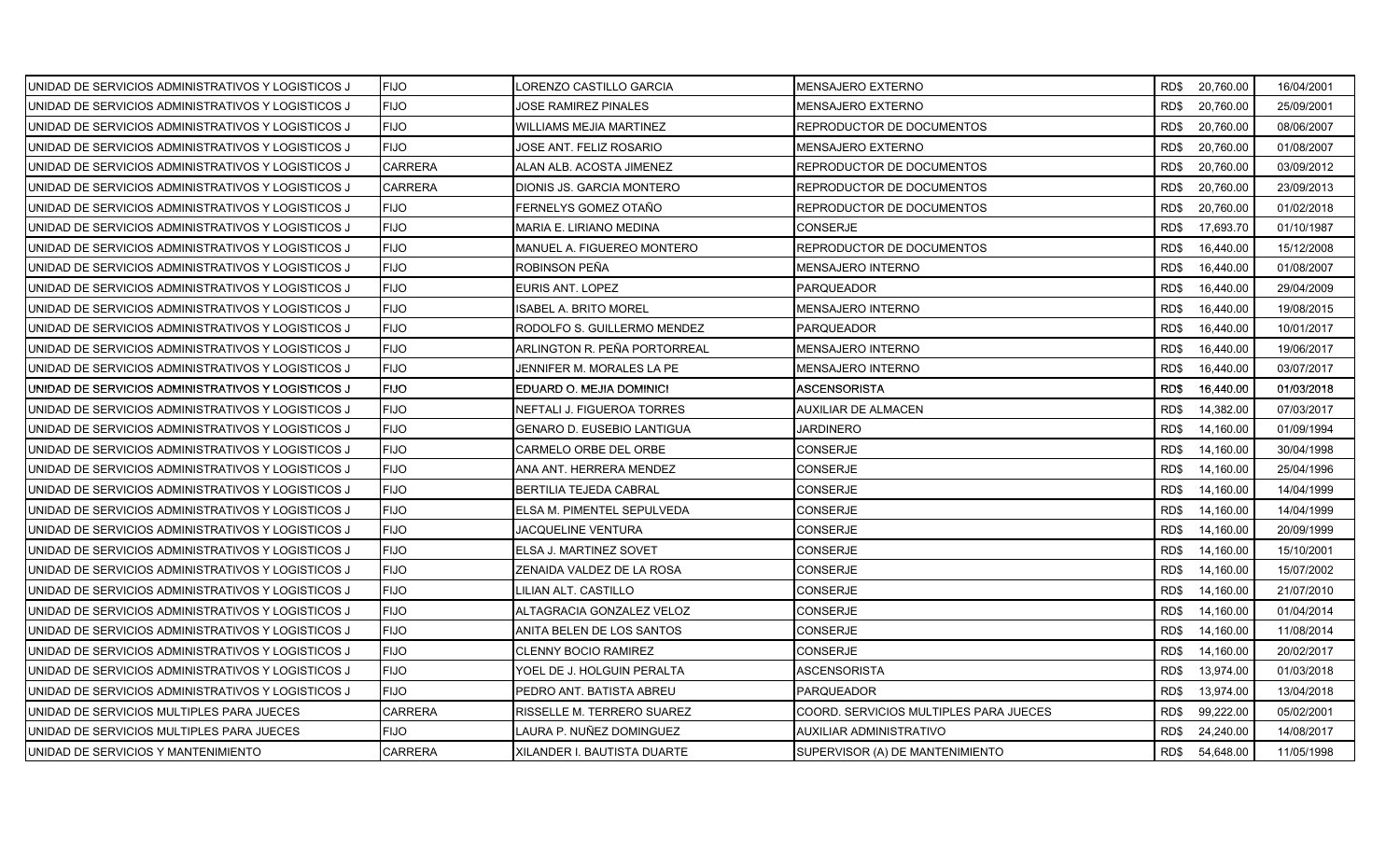| UNIDAD DE SERVICIOS Y MANTENIMIENTO | <b>CARRERA</b> | PORFIRIO J. HERNANDEZ MEDINA      | SUPERVISOR (A) DE MANTENIMIENTO       | RD\$ 54,648.00    | 02/04/2001 |
|-------------------------------------|----------------|-----------------------------------|---------------------------------------|-------------------|------------|
| UNIDAD DE SERVICIOS Y MANTENIMIENTO | <b>FIJO</b>    | RAFAEL CABRERA MATOS              | SUPERVISOR DE REFRIGERACION           | RD\$<br>37,560.00 | 21/08/2000 |
| UNIDAD DE SERVICIOS Y MANTENIMIENTO | <b>CARRERA</b> | RAMON A. VARGAS ROSARIO           | SUPERVISOR DE ELECTRICIDAD            | RD\$<br>34,980.00 | 01/02/1999 |
| UNIDAD DE SERVICIOS Y MANTENIMIENTO | <b>CARRERA</b> | <b>ENGER CORDERO TEJEDA</b>       | SUPERVISOR (A) DE MANTENIMIENTO       | RD\$<br>34,980.00 | 02/11/2005 |
| UNIDAD DE SERVICIOS Y MANTENIMIENTO | CARRERA        | EDWARD A. VASQUEZ SANTANA         | ELECTRICISTA I                        | RD\$<br>29,580.00 | 01/07/1998 |
| UNIDAD DE SERVICIOS Y MANTENIMIENTO | CARRERA        | DOMINGO REYES MANUEL              | <b>ELECTRICISTA I</b>                 | 29,580.00<br>RD\$ | 06/10/1999 |
| UNIDAD DE SERVICIOS Y MANTENIMIENTO | <b>CARRERA</b> | RAFAEL A. SANTOS RESTO            | ELECTRICISTA I                        | RD\$<br>29,580.00 | 13/08/2001 |
| UNIDAD DE SERVICIOS Y MANTENIMIENTO | <b>CARRERA</b> | AMAURY G. RIVERA PICHARDO         | <b>ELECTRICISTA I</b>                 | RD\$<br>29,580.00 | 28/08/2006 |
| UNIDAD DE SERVICIOS Y MANTENIMIENTO | <b>FIJO</b>    | <b>GUISSEPE G. ROSA RODRIGUEZ</b> | <b>MECANICO DE PLANTAS ELECTRICAS</b> | RD\$<br>29,580.00 | 03/01/2013 |
| UNIDAD DE SERVICIOS Y MANTENIMIENTO | <b>CARRERA</b> | MANUEL C. CUEVAS SEGURA           | ELECTRICISTA I                        | RD\$<br>29,580.00 | 05/08/2013 |
| UNIDAD DE SERVICIOS Y MANTENIMIENTO | CARRERA        | PABLO B. BRITO FERNANDEZ          | TECNICO DE REFRIGERACION              | RD\$<br>29,160.00 | 02/11/1998 |
| UNIDAD DE SERVICIOS Y MANTENIMIENTO | <b>CARRERA</b> | ANGEL A. FELIZ RAMOS              | <b>ELECTRICISTA II</b>                | RD\$<br>23,280.00 | 10/06/2013 |
| UNIDAD DE SERVICIOS Y MANTENIMIENTO | <b>CARRERA</b> | RAMON E. RICHARDSON DE LA CRUZ    | <b>ELECTRICISTA II</b>                | 23,280.00<br>RD\$ | 24/06/2014 |
| UNIDAD DE SERVICIOS Y MANTENIMIENTO | CARRERA        | VICTOR A. PIMENTEL ESPINAL        | TECNICO DE REFRIGERACION              | RD\$<br>22,800.00 | 08/02/2006 |
| UNIDAD DE SERVICIOS Y MANTENIMIENTO | <b>CARRERA</b> | JOSE L. BURGOS REYES              | TECNICO DE REFRIGERACION              | RD\$<br>22,800.00 | 29/04/2009 |
| UNIDAD DE SERVICIOS Y MANTENIMIENTO | CARRERA        | MIGUEL A. PERDOMO FRIAS           | TECNICO DE REFRIGERACION              | RD\$<br>22,800.00 | 24/06/2014 |
| UNIDAD DE SERVICIOS Y MANTENIMIENTO | <b>FIJO</b>    | JUAN CORREA TOLEDO                | PLOMERO                               | RD\$<br>21,480.00 | 03/06/1992 |
| UNIDAD DE SERVICIOS Y MANTENIMIENTO | <b>FIJO</b>    | RAMON ANT. DE JESUS               | <b>PLOMERO</b>                        | RD\$<br>21,480.00 | 22/08/2000 |
| UNIDAD DE SERVICIOS Y MANTENIMIENTO | <b>FIJO</b>    | CECILIO D. REYES FELIZ            | <b>PLOMERO</b>                        | RD\$<br>21,480.00 | 08/08/2005 |
| UNIDAD DE SERVICIOS Y MANTENIMIENTO | <b>FIJO</b>    | <b>NURQUIN MATOS BRITO</b>        | <b>PINTOR</b>                         | RD\$<br>21,480.00 | 12/10/2007 |
| UNIDAD DE SERVICIOS Y MANTENIMIENTO | <b>FIJO</b>    | RUBIEL J. CESPEDES PEREZ          | <b>PINTOR</b>                         | 21,480.00<br>RD\$ | 17/11/2014 |
| UNIDAD DE SERVICIOS Y MANTENIMIENTO | <b>FIJO</b>    | HERMY A. RODRIGUEZ PAULA          | PLOMERO                               | 21,480.00<br>RD\$ | 13/11/2017 |
| UNIDAD DE SERVICIOS Y MANTENIMIENTO | <b>FIJO</b>    | JOAN R. ORTIZ MATA                | <b>TECNICO DE REFRIGERACION</b>       | RD\$<br>19,380.00 | 04/06/2018 |
| UNIDAD DE SERVICIOS Y MANTENIMIENTO | <b>FIJO</b>    | BIANEY DE JESUS DE LOS SANTOS     | <b>JARDINERO</b>                      | 14,160.00<br>RD\$ | 11/02/2002 |
| UNIDAD DE SERVICIOS Y MANTENIMIENTO | <b>FIJO</b>    | MANUEL E. PEREZ SANTIAGO          | <b>JARDINERO</b>                      | RD\$<br>14,160.00 | 23/10/2006 |
| UNIDAD DE SERVICIOS Y MANTENIMIENTO | <b>FIJO</b>    | JOSE V. REYES PEÑA                | JARDINERO                             | 14,160.00<br>RD\$ | 13/11/2006 |
| UNIDAD DE SERVICIOS Y MANTENIMIENTO | <b>FIJO</b>    | NOLBERTO RODRIGUEZ ZAPATA         | <b>JARDINERO</b>                      | RD\$<br>14,160.00 | 02/01/2017 |
| UNIDAD IMPOSITIVA                   | <b>CARRERA</b> | MIGUELINA BELTRE OLMOS            | ENC. UNIDAD IMPOSITIVA                | RD\$<br>77,836.80 | 05/11/1997 |
| UNIDAD IMPOSITIVA                   | <b>CARRERA</b> | NOEMI DE LA CRUZ DE LOS SANTOS    | ANALISTA IMPOSITIVO                   | RD\$<br>51,804.00 | 23/09/2013 |
| UNIDAD IMPOSITIVA                   | CARRERA        | WILLIANS HERRERA CUEVAS           | AUXILIAR ADMINISTRATIVO               | RD\$<br>24,240.00 | 01/07/2008 |
| UNIDAD RECEPCION DOC. J.I. D.N.     | CARRERA        | LAURA M. MARTINEZ VASQUEZ         | <b>RECEPCIONISTA</b>                  | RD\$<br>24,240.00 | 04/06/2012 |
| UNIDAD SOPORTE TECNICO J.I. D.N.    | CARRERA        | RAMON ANT. MIRANDA ANGEL          | ENC. SOPORTE TECNICO JI               | RD\$ 102,643.20   | 02/05/2007 |
| UNIDAD SOPORTE TECNICO J.I. D.N.    | CARRERA        | ALBERTO ANT. CARABALLO MONTILLA   | SOPORTE TECNICO I                     | 42,657.60<br>RD\$ | 25/06/2007 |
| UNIDAD SOPORTE TECNICO J.I. D.N.    | <b>CARRERA</b> | AMBIORIX RODRIGUEZ FRIAS          | SOPORTE TECNICO                       | RD\$<br>42,657.60 | 29/10/2009 |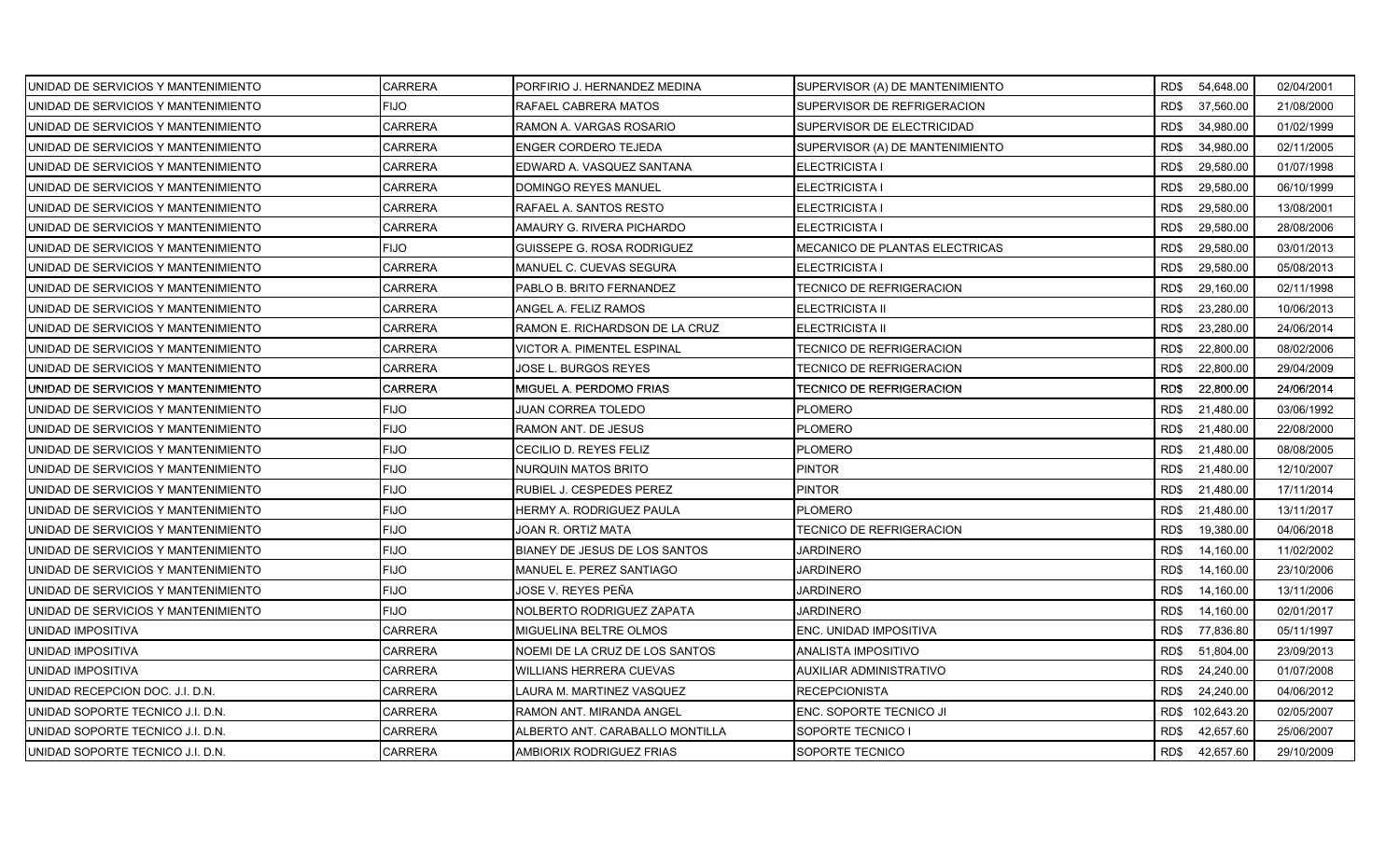| <b>CARRERA</b><br>RD\$<br>42,657.60<br>UNIDAD SOPORTE TECNICO J.I. D.N.<br>EURY J. MARTINEZ RODRIGUEZ<br>SOPORTE TECNICO<br><b>CARRERA</b><br>SOPORTE TECNICO<br>RD\$<br>42,657.60<br>UNIDAD SOPORTE TECNICO J.I. D.N.<br><b>JEISON R. PACHECO PERALTA</b><br>01/12/2015<br><b>CARRERA</b><br>AUX. DE BIENES INFORMATICOS<br>RD\$<br>34,980.00<br>UNIDAD SOPORTE TECNICO J.I. D.N.<br><b>HERIBERTO A. MOLINA MOLINA</b><br>01/03/1989<br><b>CARRERA</b><br>RD\$<br>34,980.00<br>UNIDAD SOPORTE TECNICO J.I. D.N.<br>JOEL B. GUZMAN GUZMAN<br>OPERADOR MESA DE AYUDA<br>18/05/2011<br><b>FIJO</b><br>RD\$<br>34,980.00<br>JUSTINO A. CERDA SANTANA<br>AUX. DE BIENES INFORMATICOS<br>UNIDAD SOPORTE TECNICO J.I. D.N.<br><b>CARRERA</b><br><b>GISSELLE REINOSO MORA</b><br>OPERADOR MESA DE AYUDA<br>RD\$<br>34,980.00<br>UNIDAD SOPORTE TECNICO J.I. D.N.<br><b>CARRERA</b><br>34,980.00<br>UNIDAD SOPORTE TECNICO J.I. D.N.<br>CLAUDIO ALB. MENDOZA DE LA CRUZ<br>OPERADOR MESA DE AYUDA<br>RD\$<br>01/08/2013<br><b>CARRERA</b><br>ARCHIVO ACTIVO J.I. MONTE PLATA<br><b>RENEE CASTILLO</b><br><b>ARCHIVISTA</b><br>RD\$<br>24,240.00<br>01/04/2013<br><b>CARRERA</b><br>CAMARA CIVIL JDO. 1RA. INST. MONTE PLATA<br>ANA M. HERNANDEZ DE LOS SANTOS<br>SECRETARIA (O) PRIMERA INSTANCIA<br>RD\$<br>34,980.00<br>30/03/2015<br><b>CARRERA</b><br>YOANNY Y. ROSARIO ESPINAL<br>OFICINISTA 1RA. INSTANCIA<br>20,760.00<br>12/01/2015<br>CAMARA CIVIL JDO. 1RA. INST. MONTE PLATA<br>RD\$<br><b>CARRERA</b><br>RD\$<br>20,760.00<br>22/06/2015<br>CAMARA CIVIL JDO. 1RA. INST. MONTE PLATA<br>CLARILENNY DE LA CRUZ UREÑA<br>OFICINISTA 1RA. INSTANCIA<br>CAMARA CIVIL JDO. 1RA. INST. MONTE PLATA<br><b>CARRERA</b><br>ALFREDO AQUINO<br>ALGUACIL DE ESTRADO<br>13,800.00<br>20/10/1986<br>RD\$<br>CAMARA PENAL JDO. 1RA. INST. MONTE PLATA<br><b>FIJO</b><br><b>JUAN P. ORTIZ PEGUERO</b><br><b>JUEZ 1RA. INSTANCIA</b><br>RD\$<br>138,000.00 | 05/08/2010 |
|-----------------------------------------------------------------------------------------------------------------------------------------------------------------------------------------------------------------------------------------------------------------------------------------------------------------------------------------------------------------------------------------------------------------------------------------------------------------------------------------------------------------------------------------------------------------------------------------------------------------------------------------------------------------------------------------------------------------------------------------------------------------------------------------------------------------------------------------------------------------------------------------------------------------------------------------------------------------------------------------------------------------------------------------------------------------------------------------------------------------------------------------------------------------------------------------------------------------------------------------------------------------------------------------------------------------------------------------------------------------------------------------------------------------------------------------------------------------------------------------------------------------------------------------------------------------------------------------------------------------------------------------------------------------------------------------------------------------------------------------------------------------------------------------------------------------------------------------------------------------------------------------------------------------------------------------------|------------|
|                                                                                                                                                                                                                                                                                                                                                                                                                                                                                                                                                                                                                                                                                                                                                                                                                                                                                                                                                                                                                                                                                                                                                                                                                                                                                                                                                                                                                                                                                                                                                                                                                                                                                                                                                                                                                                                                                                                                               | 02/04/2012 |
|                                                                                                                                                                                                                                                                                                                                                                                                                                                                                                                                                                                                                                                                                                                                                                                                                                                                                                                                                                                                                                                                                                                                                                                                                                                                                                                                                                                                                                                                                                                                                                                                                                                                                                                                                                                                                                                                                                                                               |            |
|                                                                                                                                                                                                                                                                                                                                                                                                                                                                                                                                                                                                                                                                                                                                                                                                                                                                                                                                                                                                                                                                                                                                                                                                                                                                                                                                                                                                                                                                                                                                                                                                                                                                                                                                                                                                                                                                                                                                               |            |
|                                                                                                                                                                                                                                                                                                                                                                                                                                                                                                                                                                                                                                                                                                                                                                                                                                                                                                                                                                                                                                                                                                                                                                                                                                                                                                                                                                                                                                                                                                                                                                                                                                                                                                                                                                                                                                                                                                                                               |            |
|                                                                                                                                                                                                                                                                                                                                                                                                                                                                                                                                                                                                                                                                                                                                                                                                                                                                                                                                                                                                                                                                                                                                                                                                                                                                                                                                                                                                                                                                                                                                                                                                                                                                                                                                                                                                                                                                                                                                               | 13/08/2012 |
|                                                                                                                                                                                                                                                                                                                                                                                                                                                                                                                                                                                                                                                                                                                                                                                                                                                                                                                                                                                                                                                                                                                                                                                                                                                                                                                                                                                                                                                                                                                                                                                                                                                                                                                                                                                                                                                                                                                                               | 10/12/2012 |
|                                                                                                                                                                                                                                                                                                                                                                                                                                                                                                                                                                                                                                                                                                                                                                                                                                                                                                                                                                                                                                                                                                                                                                                                                                                                                                                                                                                                                                                                                                                                                                                                                                                                                                                                                                                                                                                                                                                                               |            |
|                                                                                                                                                                                                                                                                                                                                                                                                                                                                                                                                                                                                                                                                                                                                                                                                                                                                                                                                                                                                                                                                                                                                                                                                                                                                                                                                                                                                                                                                                                                                                                                                                                                                                                                                                                                                                                                                                                                                               |            |
|                                                                                                                                                                                                                                                                                                                                                                                                                                                                                                                                                                                                                                                                                                                                                                                                                                                                                                                                                                                                                                                                                                                                                                                                                                                                                                                                                                                                                                                                                                                                                                                                                                                                                                                                                                                                                                                                                                                                               |            |
|                                                                                                                                                                                                                                                                                                                                                                                                                                                                                                                                                                                                                                                                                                                                                                                                                                                                                                                                                                                                                                                                                                                                                                                                                                                                                                                                                                                                                                                                                                                                                                                                                                                                                                                                                                                                                                                                                                                                               |            |
|                                                                                                                                                                                                                                                                                                                                                                                                                                                                                                                                                                                                                                                                                                                                                                                                                                                                                                                                                                                                                                                                                                                                                                                                                                                                                                                                                                                                                                                                                                                                                                                                                                                                                                                                                                                                                                                                                                                                               |            |
|                                                                                                                                                                                                                                                                                                                                                                                                                                                                                                                                                                                                                                                                                                                                                                                                                                                                                                                                                                                                                                                                                                                                                                                                                                                                                                                                                                                                                                                                                                                                                                                                                                                                                                                                                                                                                                                                                                                                               |            |
|                                                                                                                                                                                                                                                                                                                                                                                                                                                                                                                                                                                                                                                                                                                                                                                                                                                                                                                                                                                                                                                                                                                                                                                                                                                                                                                                                                                                                                                                                                                                                                                                                                                                                                                                                                                                                                                                                                                                               | 04/02/2005 |
| <b>CARRERA</b><br>20,760.00<br>CAMARA PENAL JDO. 1RA. INST. MONTE PLATA<br>RAQUEL A. PEREZ VALENCIA<br>OFICINISTA 1RA. INSTANCIA<br>RD\$                                                                                                                                                                                                                                                                                                                                                                                                                                                                                                                                                                                                                                                                                                                                                                                                                                                                                                                                                                                                                                                                                                                                                                                                                                                                                                                                                                                                                                                                                                                                                                                                                                                                                                                                                                                                      | 17/05/1999 |
| <b>CARRERA</b><br>CENTRO INF. ORIENT. CIUDADANA PJ MONTE PLATA<br>KEILA M. GOMEZ FANITH<br>REPRESENTANTE DE INFORMACION<br>RD\$<br>24,240.00<br>03/10/2012                                                                                                                                                                                                                                                                                                                                                                                                                                                                                                                                                                                                                                                                                                                                                                                                                                                                                                                                                                                                                                                                                                                                                                                                                                                                                                                                                                                                                                                                                                                                                                                                                                                                                                                                                                                    |            |
| <b>CARRERA</b><br>DPTO. ADMINISTRATIVO MONTE PLATA<br>AVIDELBA L. VALENCIA HENRY<br>ENCARGADO(A) OFICINA ADMINISTRATIVA III<br>RD\$<br>67.405.20<br>30/01/2008                                                                                                                                                                                                                                                                                                                                                                                                                                                                                                                                                                                                                                                                                                                                                                                                                                                                                                                                                                                                                                                                                                                                                                                                                                                                                                                                                                                                                                                                                                                                                                                                                                                                                                                                                                                |            |
| DPTO. ADMINISTRATIVO MONTE PLATA<br><b>FIJO</b><br>ANGEL FABIAN MARCIAL<br><b>MAYORDOMO II</b><br>RD\$<br>14,760.00                                                                                                                                                                                                                                                                                                                                                                                                                                                                                                                                                                                                                                                                                                                                                                                                                                                                                                                                                                                                                                                                                                                                                                                                                                                                                                                                                                                                                                                                                                                                                                                                                                                                                                                                                                                                                           | 15/05/2013 |
| <b>FIJO</b><br>CRUZ DE LOS SANTOS SORIANO<br>CONSERJE-MENSAJERO(A)<br>RD\$<br>12,444.00<br><b>DPTO. ADMINISTRATIVO MONTE PLATA</b>                                                                                                                                                                                                                                                                                                                                                                                                                                                                                                                                                                                                                                                                                                                                                                                                                                                                                                                                                                                                                                                                                                                                                                                                                                                                                                                                                                                                                                                                                                                                                                                                                                                                                                                                                                                                            | 03/02/1992 |
| 26/07/1999<br><b>FIJO</b><br><b>MENSAJERO INTERNO</b><br>RD\$<br>12,444.00<br>DPTO. ADMINISTRATIVO MONTE PLATA<br>ERNESTO DE LA CRUZ                                                                                                                                                                                                                                                                                                                                                                                                                                                                                                                                                                                                                                                                                                                                                                                                                                                                                                                                                                                                                                                                                                                                                                                                                                                                                                                                                                                                                                                                                                                                                                                                                                                                                                                                                                                                          |            |
| <b>FIJO</b><br>12,444.00<br>02/05/2001<br>DPTO. ADMINISTRATIVO MONTE PLATA<br>ALEXANDRA ROSA AQUINO<br>MENSAJERO INTERNO<br>RD\$                                                                                                                                                                                                                                                                                                                                                                                                                                                                                                                                                                                                                                                                                                                                                                                                                                                                                                                                                                                                                                                                                                                                                                                                                                                                                                                                                                                                                                                                                                                                                                                                                                                                                                                                                                                                              |            |
| <b>FIJO</b><br>RD\$<br>07/06/2011<br>DPTO. ADMINISTRATIVO MONTE PLATA<br><b>WELINTON SANTANA DE LEON</b><br><b>MENSAJERO INTERNO</b><br>12,444.00                                                                                                                                                                                                                                                                                                                                                                                                                                                                                                                                                                                                                                                                                                                                                                                                                                                                                                                                                                                                                                                                                                                                                                                                                                                                                                                                                                                                                                                                                                                                                                                                                                                                                                                                                                                             |            |
| <b>FIJO</b><br><b>CONSERJE</b><br>12,444.00<br>25/08/2014<br>DPTO. ADMINISTRATIVO MONTE PLATA<br>DANIELA MARTE SIMON<br>RD\$                                                                                                                                                                                                                                                                                                                                                                                                                                                                                                                                                                                                                                                                                                                                                                                                                                                                                                                                                                                                                                                                                                                                                                                                                                                                                                                                                                                                                                                                                                                                                                                                                                                                                                                                                                                                                  |            |
| <b>FIJO</b><br><b>CONSERJE</b><br>08/09/2014<br>DPTO. ADMINISTRATIVO MONTE PLATA<br>ANA MA. SANCHEZ QUEZADA<br>RD\$<br>12,444.00                                                                                                                                                                                                                                                                                                                                                                                                                                                                                                                                                                                                                                                                                                                                                                                                                                                                                                                                                                                                                                                                                                                                                                                                                                                                                                                                                                                                                                                                                                                                                                                                                                                                                                                                                                                                              |            |
| <b>FIJO</b><br>CONSERJE-MENSAJERO(A)<br>DPTO. ADMINISTRATIVO MONTE PLATA<br>JOHANNA R. GUZMAN SABINO<br>RD\$<br>12,444.00                                                                                                                                                                                                                                                                                                                                                                                                                                                                                                                                                                                                                                                                                                                                                                                                                                                                                                                                                                                                                                                                                                                                                                                                                                                                                                                                                                                                                                                                                                                                                                                                                                                                                                                                                                                                                     | 16/03/2015 |
| <b>FIJO</b><br><b>CONSERJE</b><br>RD\$<br>12,444.00<br>07/09/2015<br>DPTO. ADMINISTRATIVO MONTE PLATA<br>ROCELINA DE JESUS REYNA                                                                                                                                                                                                                                                                                                                                                                                                                                                                                                                                                                                                                                                                                                                                                                                                                                                                                                                                                                                                                                                                                                                                                                                                                                                                                                                                                                                                                                                                                                                                                                                                                                                                                                                                                                                                              |            |
| <b>FIJO</b><br><b>CONSERJE</b><br>12.444.00<br>27/12/2017<br>DPTO. ADMINISTRATIVO MONTE PLATA<br><b>MARIA FABIAN AQUINO</b><br>RD\$                                                                                                                                                                                                                                                                                                                                                                                                                                                                                                                                                                                                                                                                                                                                                                                                                                                                                                                                                                                                                                                                                                                                                                                                                                                                                                                                                                                                                                                                                                                                                                                                                                                                                                                                                                                                           |            |
| JDO. DE PAZ BAYAGUANA<br><b>FIJO</b><br>NICOLE M. MEJIA CASTILLO<br><b>JUEZ DE PAZ</b><br>RD\$<br>108,000.00<br>03/10/2016                                                                                                                                                                                                                                                                                                                                                                                                                                                                                                                                                                                                                                                                                                                                                                                                                                                                                                                                                                                                                                                                                                                                                                                                                                                                                                                                                                                                                                                                                                                                                                                                                                                                                                                                                                                                                    |            |
| <b>CARRERA</b><br>29,580.00<br>JDO. DE PAZ BAYAGUANA<br>DOMINGO E. GUZMAN ORTIZ<br>SECRETARIA (O) JDO. DE PAZ<br>RD\$<br>11/01/1994                                                                                                                                                                                                                                                                                                                                                                                                                                                                                                                                                                                                                                                                                                                                                                                                                                                                                                                                                                                                                                                                                                                                                                                                                                                                                                                                                                                                                                                                                                                                                                                                                                                                                                                                                                                                           |            |
| JDO. DE PAZ BAYAGUANA<br><b>CARRERA</b><br>RD\$<br>GABRIELA FABIAN MUESES<br>OFICINISTA JDO. DE PAZ<br>16,440.00                                                                                                                                                                                                                                                                                                                                                                                                                                                                                                                                                                                                                                                                                                                                                                                                                                                                                                                                                                                                                                                                                                                                                                                                                                                                                                                                                                                                                                                                                                                                                                                                                                                                                                                                                                                                                              | 16/10/2002 |
| <b>CARRERA</b><br>13,800.00<br>28/06/1996<br>JDO. DE PAZ BAYAGUANA<br>AUDELIO CASTRO SORIANO<br>ALGUACIL DE ESTRADO<br>RD\$                                                                                                                                                                                                                                                                                                                                                                                                                                                                                                                                                                                                                                                                                                                                                                                                                                                                                                                                                                                                                                                                                                                                                                                                                                                                                                                                                                                                                                                                                                                                                                                                                                                                                                                                                                                                                   |            |
| <b>FIJO</b><br>RD\$<br>12,444.00<br>19/03/1998<br>JDO. DE PAZ BAYAGUANA<br>VICTORIA MORENO SANTANA<br>CONSERJE-MENSAJERO(A)                                                                                                                                                                                                                                                                                                                                                                                                                                                                                                                                                                                                                                                                                                                                                                                                                                                                                                                                                                                                                                                                                                                                                                                                                                                                                                                                                                                                                                                                                                                                                                                                                                                                                                                                                                                                                   |            |
| <b>FIJO</b><br>108,000.00<br>JDO. DE PAZ DON JUAN<br>MARLON V. ESPINOSA LEBRON<br>JUEZ DE PAZ<br>RD\$<br>03/10/2016                                                                                                                                                                                                                                                                                                                                                                                                                                                                                                                                                                                                                                                                                                                                                                                                                                                                                                                                                                                                                                                                                                                                                                                                                                                                                                                                                                                                                                                                                                                                                                                                                                                                                                                                                                                                                           |            |
| <b>CARRERA</b><br>JDO. DE PAZ DON JUAN<br>HIPOLITA DE LA CRUZ DE DE LA ROSA<br>SECRETARIA (O) JDO. DE PAZ<br>RD\$<br>23,160.00<br>01/08/2007                                                                                                                                                                                                                                                                                                                                                                                                                                                                                                                                                                                                                                                                                                                                                                                                                                                                                                                                                                                                                                                                                                                                                                                                                                                                                                                                                                                                                                                                                                                                                                                                                                                                                                                                                                                                  |            |
| <b>FIJO</b><br>29/08/2016<br>JDO. DE PAZ DON JUAN<br>JEFRY F. SANTOS PEGUERO<br>RD\$<br>14,760.00<br>ALGUACIL DE ESTRADO                                                                                                                                                                                                                                                                                                                                                                                                                                                                                                                                                                                                                                                                                                                                                                                                                                                                                                                                                                                                                                                                                                                                                                                                                                                                                                                                                                                                                                                                                                                                                                                                                                                                                                                                                                                                                      |            |
| <b>FIJO</b><br>RD\$<br>12.444.00<br>10/11/2010<br>JDO. DE PAZ DON JUAN<br>DEYANIRA RIVERA GUZMAN<br>CONSERJE-MENSAJERO(A)                                                                                                                                                                                                                                                                                                                                                                                                                                                                                                                                                                                                                                                                                                                                                                                                                                                                                                                                                                                                                                                                                                                                                                                                                                                                                                                                                                                                                                                                                                                                                                                                                                                                                                                                                                                                                     |            |
| <b>CARRERA</b><br>108.000.00<br><b>JDO. DE PAZ MONTE PLATA</b><br>KAROL P. HEREDIA<br>JUEZ DE PAZ<br>RD\$<br>27/08/2008                                                                                                                                                                                                                                                                                                                                                                                                                                                                                                                                                                                                                                                                                                                                                                                                                                                                                                                                                                                                                                                                                                                                                                                                                                                                                                                                                                                                                                                                                                                                                                                                                                                                                                                                                                                                                       |            |
| JDO. DE PAZ MONTE PLATA<br><b>CARRERA</b><br>NICOLASA DE LOS SANTOS SORIANO<br>SECRETARIA (O) JDO. DE PAZ<br>RD\$<br>29,580.00<br>20/10/1986                                                                                                                                                                                                                                                                                                                                                                                                                                                                                                                                                                                                                                                                                                                                                                                                                                                                                                                                                                                                                                                                                                                                                                                                                                                                                                                                                                                                                                                                                                                                                                                                                                                                                                                                                                                                  |            |
| <b>FIJO</b><br>10/07/2017<br>JDO. DE PAZ MONTE PLATA<br>LILIVETTE M. JORGE VALENCIA<br>OFICINISTA JDO. DE PAZ<br>RD\$<br>14,760.00                                                                                                                                                                                                                                                                                                                                                                                                                                                                                                                                                                                                                                                                                                                                                                                                                                                                                                                                                                                                                                                                                                                                                                                                                                                                                                                                                                                                                                                                                                                                                                                                                                                                                                                                                                                                            |            |
| <b>CARRERA</b><br>JDO. DE PAZ MONTE PLATA<br><b>VALENTIN MIESES</b><br>ALGUACIL DE ESTRADO<br>RD\$<br>13,800.00<br>01/03/2001                                                                                                                                                                                                                                                                                                                                                                                                                                                                                                                                                                                                                                                                                                                                                                                                                                                                                                                                                                                                                                                                                                                                                                                                                                                                                                                                                                                                                                                                                                                                                                                                                                                                                                                                                                                                                 |            |
| <b>CARRERA</b><br><b>JDO. DE PAZ PERALVILLO</b><br>JOHANNA G. REYES MOQUETE<br>JUEZ DE PAZ<br>RD\$<br>108,000.00<br>02/07/2001                                                                                                                                                                                                                                                                                                                                                                                                                                                                                                                                                                                                                                                                                                                                                                                                                                                                                                                                                                                                                                                                                                                                                                                                                                                                                                                                                                                                                                                                                                                                                                                                                                                                                                                                                                                                                |            |
| <b>CARRERA</b><br>JDO. DE PAZ PERALVILLO<br>BETZAIDA PEÑA PEÑA<br>SECRETARIA (O) JDO. DE PAZ<br>RD\$<br>29,580.00<br>01/05/1999                                                                                                                                                                                                                                                                                                                                                                                                                                                                                                                                                                                                                                                                                                                                                                                                                                                                                                                                                                                                                                                                                                                                                                                                                                                                                                                                                                                                                                                                                                                                                                                                                                                                                                                                                                                                               |            |
| JDO. DE PAZ PERALVILLO<br><b>CARRERA</b><br>ENNIO R. DEL ROSARIO DE LOS SANTOS<br>ALGUACIL DE ESTRADO<br>RD\$<br>13,800.00<br>01/04/1997                                                                                                                                                                                                                                                                                                                                                                                                                                                                                                                                                                                                                                                                                                                                                                                                                                                                                                                                                                                                                                                                                                                                                                                                                                                                                                                                                                                                                                                                                                                                                                                                                                                                                                                                                                                                      |            |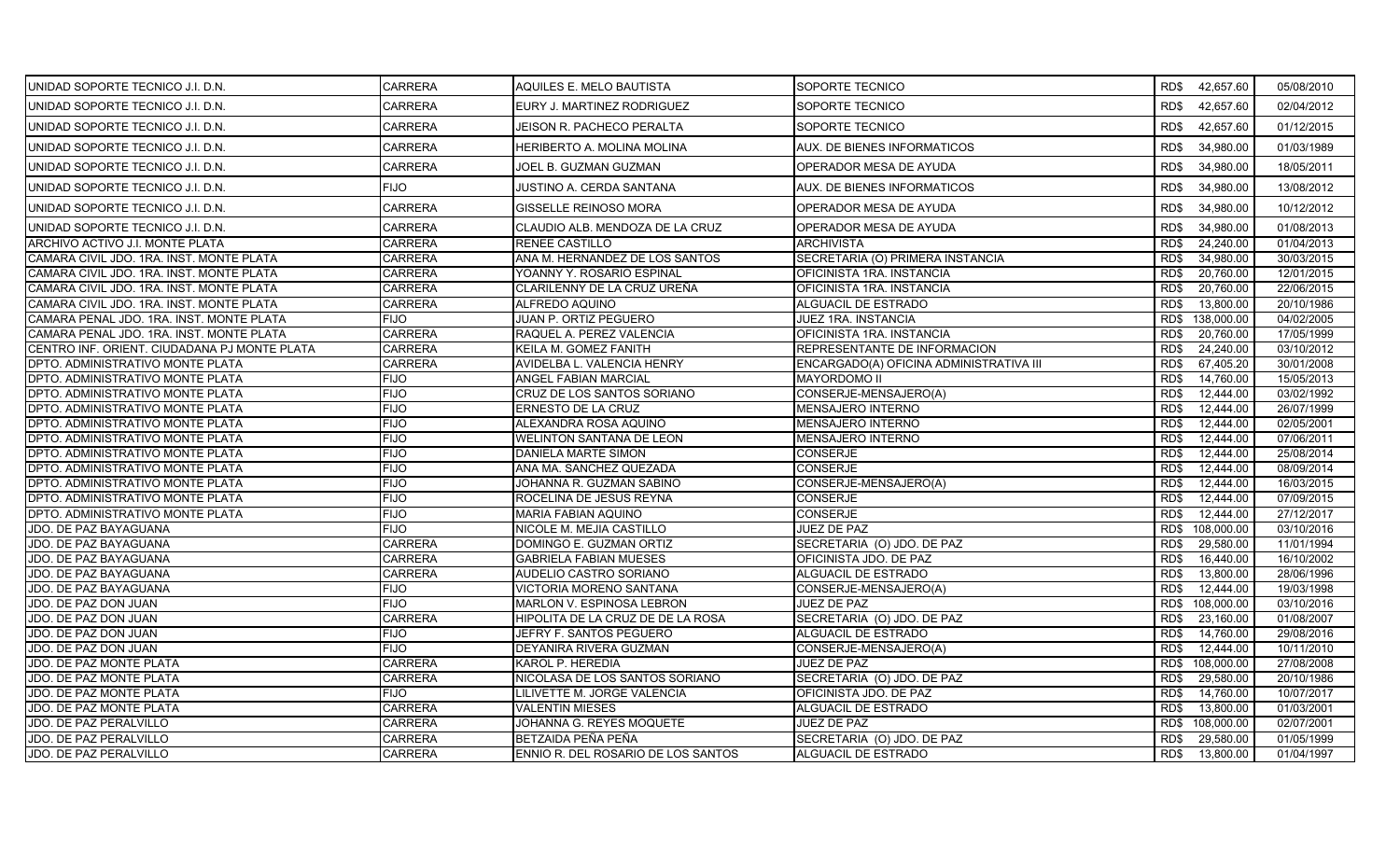| JDO. DE PAZ PERALVILLO                       | <b>FIJO</b>    | <b>INES DE LOS SANTOS</b>            | CONSERJE-MENSAJERO(A)                        | RD\$<br>12,444.00  | 01/04/1997 |
|----------------------------------------------|----------------|--------------------------------------|----------------------------------------------|--------------------|------------|
| JDO. DE PAZ SABANA GRANDE DE BOYA            | <b>FIJO</b>    | LAISA M. MATOS DURAN                 | <b>JUEZ DE PAZ</b>                           | RD\$<br>108,000.00 | 03/10/2016 |
| JDO. DE PAZ SABANA GRANDE DE BOYA            | <b>CARRERA</b> | CRUCITA CUSTODIO SORIANO             | SECRETARIA (O) JDO. DE PAZ                   | RD\$<br>29,580.00  | 01/11/1995 |
| JDO. DE PAZ SABANA GRANDE DE BOYA            | <b>CARRERA</b> | JOSE A. AGUERO OGANDO                | OFICINISTA JDO. DE PAZ                       | 16,440.00<br>RD\$  | 01/04/1999 |
| JDO. DE PAZ SABANA GRANDE DE BOYA            | <b>CARRERA</b> | PEDRO ALB. TRINIDAD CASTILLO         | ALGUACIL DE ESTRADO                          | RD\$<br>13,800.00  | 04/10/2000 |
| JDO. DE PAZ SABANA GRANDE DE BOYA            | <b>FIJO</b>    | ALTAGRACIA Y. MANZUETA ROSARIO       | CONSERJE-MENSAJERO(A)                        | RD\$<br>12,444.00  | 19/08/2013 |
| JDO. DE PAZ YAMASA                           | <b>FIJO</b>    | KELVYS J. HENRIQUEZ RODRIGUEZ        | JUEZ DE PAZ                                  | RD\$<br>108,000.00 | 03/10/2016 |
| JDO. DE PAZ YAMASA                           | <b>CARRERA</b> | RAMELI ALT. SANCHEZ MANZUETA         | SECRETARIA (O) JDO. DE PAZ                   | RD\$<br>29,580.00  | 23/04/2001 |
| JDO. DE PAZ YAMASA                           | <b>FIJO</b>    | YANNY J. MORENO DE LA CRUZ           | OFICINISTA JDO. DE PAZ                       | 14,760.00<br>RD\$  | 01/09/2012 |
| JDO. DE PAZ YAMASA                           | <b>CARRERA</b> | EUGENIO C. DE LA CRUZ                | <b>ALGUACIL DE ESTRADO</b>                   | RD\$<br>13,800.00  | 24/07/2013 |
| JDO. DE PAZ YAMASA                           | <b>FIJO</b>    | JENNIFFER SANCHEZ MARTINEZ           | CONSERJE-MENSAJERO(A)                        | 12,444.00<br>RD\$  | 16/09/2016 |
| OFIC. DE ARCHIVO JUDICIAL PJ MONTE PLATA     | <b>CARRERA</b> | <b>JUANA B. PASCUAL</b>              | <b>ARCHIVISTA</b>                            | RD\$<br>16,440.00  | 01/06/2001 |
| OFIC. DE ARCHIVO JUDICIAL PJ MONTE PLATA     | <b>CARRERA</b> | VITALINA M. ALBERTO GOMEZ            | <b>ARCHIVISTA</b>                            | RD\$<br>16,440.00  | 13/07/2005 |
| <b>REGISTRO DE TITULOS MONTE PLATA</b>       | <b>CARRERA</b> | DOMINGO DE LEON GONZALEZ             | <b>REGISTRADOR DE TITULOS</b>                | 126,000.00<br>RD\$ | 02/08/1999 |
| <b>REGISTRO DE TITULOS MONTE PLATA</b>       | <b>FIJO</b>    | ALTAGRACIA E. MORENO GREEN           | OFICIAL MAYOR                                | RD\$<br>29,580.00  | 09/10/1996 |
| REGISTRO DE TITULOS MONTE PLATA              | <b>CARRERA</b> | MIRKA R. CORDERO AYBAR               | <b>OFICINISTA</b>                            | RD\$<br>24,240.00  | 26/07/1999 |
| <b>REGISTRO DE TITULOS MONTE PLATA</b>       | <b>CARRERA</b> | EUNICE F. SUERO LEYBA                | <b>OFICINISTA</b>                            | RD\$<br>24,240.00  | 26/07/1999 |
| SECRETARIA GENERAL J.P. MONTE PLATA          | <b>CARRERA</b> | <b>DILENIS FABIAN CHIVILLI</b>       | SECRETARIA (O) GENERAL                       | RD\$<br>51,004.80  | 29/01/1997 |
| SOPORTE A JUECES J.P. MONTE PLATA            | <b>CARRERA</b> | CESAR A. CUSTODIO URBAEZ             | <b>OFICINISTA</b>                            | RD\$<br>20,760.00  | 03/09/2004 |
| TRIBUNAL DE TIERRAS J.O. MONTE PLATA         | <b>FIJO</b>    | JUAN DE D. RAMIREZ CASTRO            | JUEZ T.T.J.O.                                | RD\$<br>138,000.00 | 29/12/1998 |
| TRIBUNAL DE TIERRAS J.O. MONTE PLATA         | <b>CARRERA</b> | MARTHA C. DIAZ DE ESPINOSA           | SECRETARIA (O) PRIMERA INSTANCIA             | 28,860.00<br>RD\$  | 18/05/2015 |
| TRIBUNAL DE TIERRAS J.O. MONTE PLATA         | <b>CARRERA</b> | RAMONA ALT. MOREL CRUZ               | OFICINISTA J.O.                              | RD\$<br>20,760.00  | 01/09/1999 |
| TRIBUNAL DE TIERRAS J.O. MONTE PLATA         | <b>FIJO</b>    | YUDITH E. SANTANA DE LEON            | OFICINISTA J.O.                              | RD\$<br>15,720.00  | 05/04/2017 |
| UNIDAD ATENCION AL USUARIO J.P. MONTE PLATA  | <b>CARRERA</b> | CARMEN S. DURAN SUGILIO              | OFICINISTA ATENCION USUARIOS                 | 38,640.00<br>RD\$  | 20/10/1986 |
| UNIDAD ATENCION AL USUARIO J.P. MONTE PLATA  | <b>CARRERA</b> | ALTAGRACIA A. LEYBA MEJIA            | OFICINISTA ATENCION USUARIOS                 | RD\$<br>22.920.00  | 06/11/2007 |
| UNIDAD CITAC. NOTIF. Y COM. J.P. MONTE PLATA | FIJO.          | YONI J. GOMEZ ESPINAL                | OFICINISTA CITACIONES Y NOTIFICACIONES       | RD\$<br>20,760.00  | 24/02/2016 |
| UNIDAD CITAC. NOTIF. Y COM. J.P. MONTE PLATA | <b>CARRERA</b> | ELADIO MORENO GUERRERO               | ALGUACIL DE ESTRADO                          | 15,960.00<br>RD\$  | 17/03/2003 |
| UNIDAD CITAC. NOTIF. Y COM. J.P. MONTE PLATA | <b>CARRERA</b> | JUAN DEL C. BAUTISTA JORGE           | ALGUACIL DE ESTRADO                          | RD\$<br>15,960.00  | 20/03/2007 |
| UNIDAD DE AUDIENCIAS J.P. MONTE PLATA        | <b>CARRERA</b> | CRYS I. RAMIREZ ARREDONDO            | <b>OFICINISTA</b>                            | 20,865.60<br>RD\$  | 23/03/2015 |
| UNIDAD DE AUDIENCIAS J.P. MONTE PLATA        | <b>CARRERA</b> | ASIA Y. MORENO DE LOS SANTOS         | <b>OFICINISTA</b>                            | 20,760.00<br>RD\$  | 01/07/2014 |
| UNIDAD DE AUDIENCIAS J.P. MONTE PLATA        | <b>CARRERA</b> | LICET P. MUÑOZ MEDRANO               | <b>OFICINISTA</b>                            | RD\$<br>20,760.00  | 07/12/2015 |
| UNIDAD DE AUDIENCIAS J.P. MONTE PLATA        | <b>FIJO</b>    | ALCAURI F. TAVERAS JAVIER            | <b>OFICINISTA</b>                            | 20,760.00<br>RD\$  | 18/04/2017 |
| UNIDAD SERV. MERO TRAMITE J.P. MONTE PLATA   | <b>CARRERA</b> | YRIDANIA ALT. UBIERA SANTANA         | <b>OFICINISTA</b>                            | RD\$<br>20,760.00  | 23/03/1993 |
| UNIDAD SERV. MERO TRAMITE J.P. MONTE PLATA   | <b>CARRERA</b> | YEIMI ALT. BRITO HERRERA             | <b>OFICINISTA</b>                            | RD\$<br>20,760.00  | 04/04/2001 |
| UNIDAD SERV. MERO TRAMITE J.P. MONTE PLATA   | <b>FIJO</b>    | GRISSELL P. FERRERAS R DE DE LA CRUZ | <b>OFICINISTA</b>                            | 20,760.00<br>RD\$  | 01/07/2014 |
| 1ER. JDO. DE LA INSTRUCCION S.D.             | <b>FIJO</b>    | LETICIA MARTINEZ NOBOA               | JUEZ DE LA INSTRUCCION                       | RD\$<br>138,000.00 | 06/10/2005 |
| 1ER. TRIBUNAL COL. C/P JDO. 1RA. INST. S.D.  | <b>FIJO</b>    | JULIO A. AYBAR ORTIZ                 | JUEZ SUST. PTE. COLEGIADO                    | RD\$ 138,000.00    | 01/12/2004 |
| 1ER. TRIBUNAL COL. C/P JDO. 1RA. INST. S.D.  | <b>FIJO</b>    | ELIZABETH E. RODRIGUEZ ESPINAL       | JUEZ PRESIDENTE TRIBUNAL COLEGIADO           | RD\$ 138,000.00    | 04/02/2005 |
| 1ER. TRIBUNAL COL. C/P JDO. 1RA. INST. S.D.  | <b>FIJO</b>    | DIANA P. MORENO RODRIGUEZ            | JUEZ 1RA. INSTANCIA                          | RD\$ 138,000.00    | 09/02/2006 |
| 1RA. SALA CAMARA CIVIL CORTE APEL. S.D.      | <b>FIJO</b>    | <b>JULIAN ANT. HENRIQUEZ PUNTIEL</b> | JUEZ 2DO. SUST. PTE. DE CORTE Y PTE. DE SALA | RD\$<br>199,464.00 | 29/12/1998 |
| 1RA. SALA CAMARA CIVIL CORTE APEL. S.D.      | <b>FIJO</b>    | JUANA M. NUÑEZ PEPEN                 | <b>JUEZ CORTE</b>                            | RD\$ 199,464.00    | 01/12/1998 |
| 1RA. SALA CAMARA CIVIL CORTE APEL. S.D.      | <b>FIJO</b>    | RAFAEL D. PEREZ PEREZ                | <b>JUEZ CORTE</b>                            | RD\$<br>186,000.00 | 01/02/2001 |
| 1RA. SALA CAMARA CIVIL JDO. 1RA. INST. S.D.  | <b>FIJO</b>    | LEIDY I. ALCANTARA MANZUETA          | <b>JUEZ 1RA. INSTANCIA</b>                   | 138,000.00<br>RD\$ | 04/02/2005 |
| 1RA. SALA CAMARA PENAL CORTE APEL. S.D.      | <b>FIJO</b>    | JUAN FCO. SIERRA MEDINA              | <b>JUEZ CORTE</b>                            | RD\$<br>199,464.00 | 12/05/1998 |
| 1RA. SALA CAMARA PENAL CORTE APEL. S.D.      | <b>FIJO</b>    | KAREN J. MEJIA PEREZ                 | <b>JUEZ CORTE</b>                            | 186,000.00<br>RD\$ | 01/08/1998 |
| 1RA, SALA CAMARA PENAL CORTE APEL, S.D.      | <b>FIJO</b>    | DARIO GOMEZ HERRERA                  | <b>JUEZ CORTE</b>                            | RD\$ 186,000.00    | 02/12/1998 |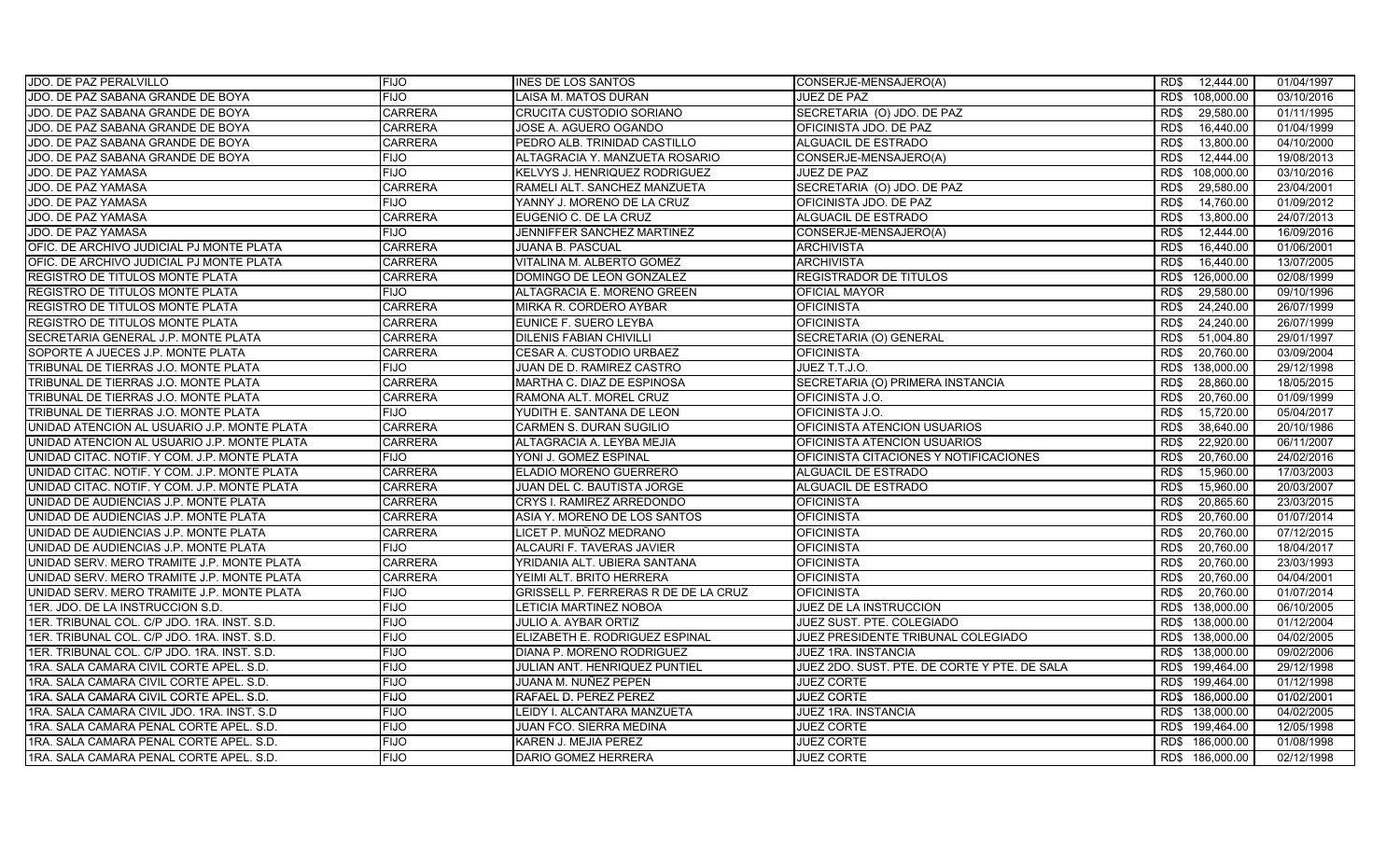| 1RA. SALA CAMARA PENAL CORTE APEL. S.D.     | <b>FIJO</b>    | EUDELINA SALVADOR REYES          | <b>JUEZ CORTE</b>                            | RD\$ 186,000.00    | 02/08/1999 |
|---------------------------------------------|----------------|----------------------------------|----------------------------------------------|--------------------|------------|
| 1RA. SALA CAMARA PENAL CORTE APEL. S.D.     | <b>FIJO</b>    | NATIVIDAD R. SANTOS              | <b>JUEZ CORTE</b>                            | RD\$ 186,000.00    | 01/02/2001 |
| 1RA. SALA CAMARA PENAL CORTE APEL. S.D.     | <b>FIJO</b>    | FELIPE DE JS. MOLINA ABREU       | <b>JUEZ CORTE</b>                            | RD\$ 186,000.00    | 01/02/2001 |
| 1RA. SALA CAMARA PENAL JDO. 1RA. INST. S.D. | <b>FIJO</b>    | ROSALY Y. STEFANI BRITO          | JUEZ 1RA. INSTANCIA                          | RD\$ 138,000.00    | 24/04/2000 |
| 1RA. SALA JDO. DE TRABAJO S.D.              | <b>FIJO</b>    | ERNESTO B. EVERTZ RODRIGUEZ      | JUEZ 1RA. INSTANCIA                          | RD\$ 138,000.00    | 18/05/2004 |
| 1RA, SALA JDO, DE TRABAJO S.D.              | <b>CARRERA</b> | CANDY M. GOMEZ ULLOA             | ABOGADO AYUDANTE 1RA. INST.                  | RD\$<br>43,840.80  | 01/05/2014 |
| 1RA. SALA JDO. DE TRABAJO S.D.              | <b>CARRERA</b> | JOSE E. PEREZ SANTOS             | ABOGADO AYUDANTE 1RA. INST.                  | 43,840.80<br>RD\$  | 07/05/2012 |
| 1RA. SALA JDO. DE TRABAJO S.D.              | <b>FIJO</b>    | ELAINE DEL P. LLUBERES HEREDIA   | ABOGADO AYUDANTE 1RA. INST.                  | 43.840.80<br>RD\$  | 29/02/2016 |
| 1RA. SALA JDO. DE TRABAJO S.D.              | <b>CARRERA</b> | FLAVIA BRAZOBAN COCO             | SECRETARIA (O) PRIMERA INSTANCIA             | 34,980.00<br>RD\$  | 17/01/1990 |
| 1RA, SALA JDO, DE TRABAJO S.D.              | <b>FIJO</b>    | EDIPO SIERRA GONZALEZ            | OFICINISTA 1RA. INSTANCIA                    | RD\$<br>20,760.00  | 04/11/2015 |
| 1RA. SALA JDO. DE TRABAJO S.D.              | <b>CARRERA</b> | JULIO C. FRANCISCO ESCARFULLER   | OFICINISTA 1RA. INSTANCIA                    | 20,760.00<br>RD\$  | 10/09/2012 |
| 1RA. SALA JDO. DE TRABAJO S.D.              | <b>CARRERA</b> | MARIO DE LA CRUZ FELIPE          | OFICINISTA 1RA. INSTANCIA                    | 20,760.00<br>RD\$  | 24/06/2014 |
| 1RA. SALA JDO. DE TRABAJO S.D.              | <b>CARRERA</b> | MELANEO VAZQUEZ NOVA             | ALGUACIL DE ESTRADO                          | 14,760.00<br>RD\$  | 01/03/2007 |
| 1RA. SALA JDO. DE TRABAJO S.D.              | <b>FIJO</b>    | YANCARLOS LEBRON BATISTA         | <b>ARCHIVISTA</b>                            | 13,920.00<br>RD\$  | 16/03/2015 |
| 2DA. SALA CAMARA CIVIL CORTE APEL. S.D.     | <b>FIJO</b>    | <b>FELIX VALENCIA</b>            | JUEZ 1ER. SUST. PTE. DE CORTE Y PTE. DE SALA | RD\$ 205,800.00    | 29/12/1998 |
| 2DA. SALA CAMARA CIVIL CORTE APEL. S.D.     | <b>FIJO</b>    | JORGE U. REYES JAQUEZ            | JUEZ CORTE                                   | RD\$<br>186,000.00 | 02/12/1998 |
| 2DA. SALA CAMARA CIVIL CORTE APEL. S.D.     | <b>FIJO</b>    | KATIA M. GOMEZ GERMAN            | <b>JUEZ CORTE</b>                            | RD\$<br>186,000.00 | 01/04/2003 |
| 2DA, SALA CAMARA CIVIL JDO, 1RA, INST, S.D. | <b>FIJO</b>    | <b>MARCIA Y. MENDEZ MEDINA</b>   | JUEZ 1RA. INSTANCIA                          | RD\$<br>138.000.00 | 14/04/1998 |
| 2DA. SALA CAMARA CIVIL JDO. 1RA. INST. S.D. | <b>CARRERA</b> | LEANDRO V. CASTILLO TORRES       | ENCARGADO(A) OFICINA ADMINISTRATIVA I        | RD\$<br>45,600.00  | 22/03/2005 |
| 2DA. SALA CAMARA CIVIL JDO. 1RA. INST. S.D. | <b>CARRERA</b> | <b>MARITZA ENCARNACION RAMON</b> | ABOGADO AYUDANTE 1RA. INST.                  | RD\$<br>43.840.80  | 30/03/2005 |
| 2DA. SALA CAMARA CIVIL JDO. 1RA. INST. S.D. | <b>CARRERA</b> | JOSE A. PIMENTEL AQUINO          | SECRETARIA (O) PRIMERA INSTANCIA             | RD\$<br>34,980.00  | 03/10/2005 |
| 2DA. SALA CAMARA CIVIL JDO. 1RA. INST. S.D. | <b>FIJO</b>    | FRANCISCO MANZUETA HEREDIA       | <b>MAYORDOMO III</b>                         | 21,099.29<br>RD\$  | 01/09/1991 |
| 2DA. SALA CAMARA CIVIL JDO. 1RA. INST. S.D. | <b>CARRERA</b> | JOHANNA SEPULVEDA NOLASCO        | OFICINISTA 1RA. INSTANCIA                    | RD\$<br>20,760.00  | 20/10/2010 |
| 2DA. SALA CAMARA CIVIL JDO. 1RA. INST. S.D. | <b>CARRERA</b> | ANNELLE L. ALMONTE CABRERA       | OFICINISTA 1RA. INSTANCIA                    | 20,760.00<br>RD\$  | 01/12/2011 |
| 2DA. SALA CAMARA CIVIL JDO. 1RA. INST. S.D. | <b>CARRERA</b> | ARABELLY J. LARA RIVERA          | OFICINISTA 1RA. INSTANCIA                    | RD\$<br>20,760.00  | 15/04/2013 |
| 2DA. SALA CAMARA CIVIL JDO. 1RA. INST. S.D. | <b>FIJO</b>    | FRANYI P. RAMIREZ AGUERO         | OFICINISTA 1RA. INSTANCIA                    | 20,760.00<br>RD\$  | 21/04/2014 |
| 2DA. SALA CAMARA CIVIL JDO. 1RA. INST. S.D. | <b>FIJO</b>    | SANDY A. OLMOS GONZALEZ          | <b>MENSAJERO EXTERNO</b>                     | 18,120.00<br>RD\$  | 17/07/2006 |
| 2DA. SALA CAMARA CIVIL JDO. 1RA. INST. S.D. | <b>CARRERA</b> | MIGUEL A. DE JESUS               | ALGUACIL DE ESTRADO                          | 14,760.00<br>RD\$  | 01/09/2003 |
| 2DA. SALA CAMARA CIVIL JDO. 1RA. INST. S.D. | <b>FIJO</b>    | DEURIS F. MEJIA CARRASCO         | ALGUACIL DE ESTRADO                          | 14,760.00<br>RD\$  | 01/09/2009 |
| 2DA. SALA CAMARA CIVIL JDO. 1RA. INST. S.D. | <b>FIJO</b>    | LEONOR TEJADA                    | <b>CONSERJE</b>                              | 14,160.00<br>RD\$  | 25/09/2003 |
| 2DA. SALA CAMARA CIVIL JDO. 1RA. INST. S.D. | <b>CARRERA</b> | WENDY J. TAVERA SOSA             | ARCHIVISTA                                   | RD\$<br>13,920.00  | 10/05/2004 |
| 2DA. SALA CAMARA PENAL CORTE APEL. S.D.     | <b>FIJO</b>    | MANUEL A. HERNANDEZ VICTORIA     | JUEZ 2DO. SUST. CORTE Y PTE. SALA            | RD\$<br>199,464.00 | 29/12/1998 |
| 2DA. SALA CAMARA PENAL CORTE APEL. S.D.     | <b>FIJO</b>    | MARCIA R. POLANCO DE SENA        | <b>JUEZ CORTE</b>                            | RD\$ 186,000.00    | 01/09/1998 |
| 2DA. SALA CAMARA PENAL CORTE APEL. S.D.     | <b>FIJO</b>    | SAULO A. YSABEL DIAZ             | <b>JUEZ CORTE</b>                            | RD\$ 186,000.00    | 25/05/1998 |
| 2DA. SALA CAMARA PENAL CORTE APEL. S.D.     | <b>FIJO</b>    | SARAH ALT. VERAS ALMANZAR        | <b>JUEZ CORTE</b>                            | RD\$ 186,000.00    | 12/08/1998 |
| 2DA. SALA CAMARA PENAL CORTE APEL. S.D.     | <b>FIJO</b>    | JOSE A. MADERA FRANCISCO         | <b>JUEZ CORTE</b>                            | RD\$ 186,000.00    | 20/09/1999 |
| 2DA. SALA CAMARA PENAL CORTE APEL. S.D.     | <b>FIJO</b>    | PILAR ANT. RUFINO DIAZ           | <b>JUEZ CORTE</b>                            | RD\$ 186,000.00    | 01/10/2003 |
| 2DA. SALA CAMARA PENAL CORTE APEL. S.D.     | <b>FIJO</b>    | WENDY ALT. VALDEZ                | <b>JUEZ CORTE</b>                            | RD\$ 186,000.00    | 01/10/2003 |
| 2DA. SALA CAMARA PENAL JDO. 1RA. INST. S.D. | <b>FIJO</b>    | EDUARDO DE LOS SANTOS ROSARIO    | JUEZ PTE.CAMARA PENAL JDO. DE 1ERA. INST     | 154,800.00<br>RD\$ | 01/12/2005 |
| 2DA. SALA JDO. DE TRABAJO S.D.              | <b>CARRERA</b> | MONICA S. QUIÑONES CORONADO      | ABOGADO AYUDANTE 1RA. INST.                  | RD\$<br>43,840.80  | 11/08/2008 |
| 2DA. SALA JDO. DE TRABAJO S.D.              | <b>CARRERA</b> | ANA V. SUAREZ SUERO              | SECRETARIA (O) PRIMERA INSTANCIA             | 34,980.00<br>RD\$  | 23/09/2003 |
| 2DA. SALA JDO. DE TRABAJO S.D.              | <b>CARRERA</b> | <b>VICENTE PIMENTEL</b>          | OFICINISTA 1RA. INSTANCIA                    | 20,760.00<br>RD\$  | 01/12/1992 |
| 2DA. SALA JDO. DE TRABAJO S.D.              | <b>FIJO</b>    | <b>ERCILIA REINOSO RODRIGUEZ</b> | OFICINISTA 1RA. INSTANCIA                    | RD\$<br>20,760.00  | 16/12/2013 |
| 2DA. SALA JDO. DE TRABAJO S.D.              | <b>FIJO</b>    | JENNIFER M. MATOS SANTANA        | OFICINISTA 1RA. INSTANCIA                    | RD\$<br>20,760.00  | 15/08/2016 |
| 2DA. SALA JDO. DE TRABAJO S.D.              | <b>CARRERA</b> | RAUDY D. CRUZ NUÑEZ              | ALGUACIL DE ESTRADO                          | 14,760.00<br>RD\$  | 24/06/2013 |
| 2DO. JDO. DE LA INSTRUCCION S.D.            | <b>FIJO</b>    | MAXIMO C. ROA SAINT HILAIRE      | JUEZ DE LA INSTRUCCION                       | RD\$ 138,000.00    | 07/04/2008 |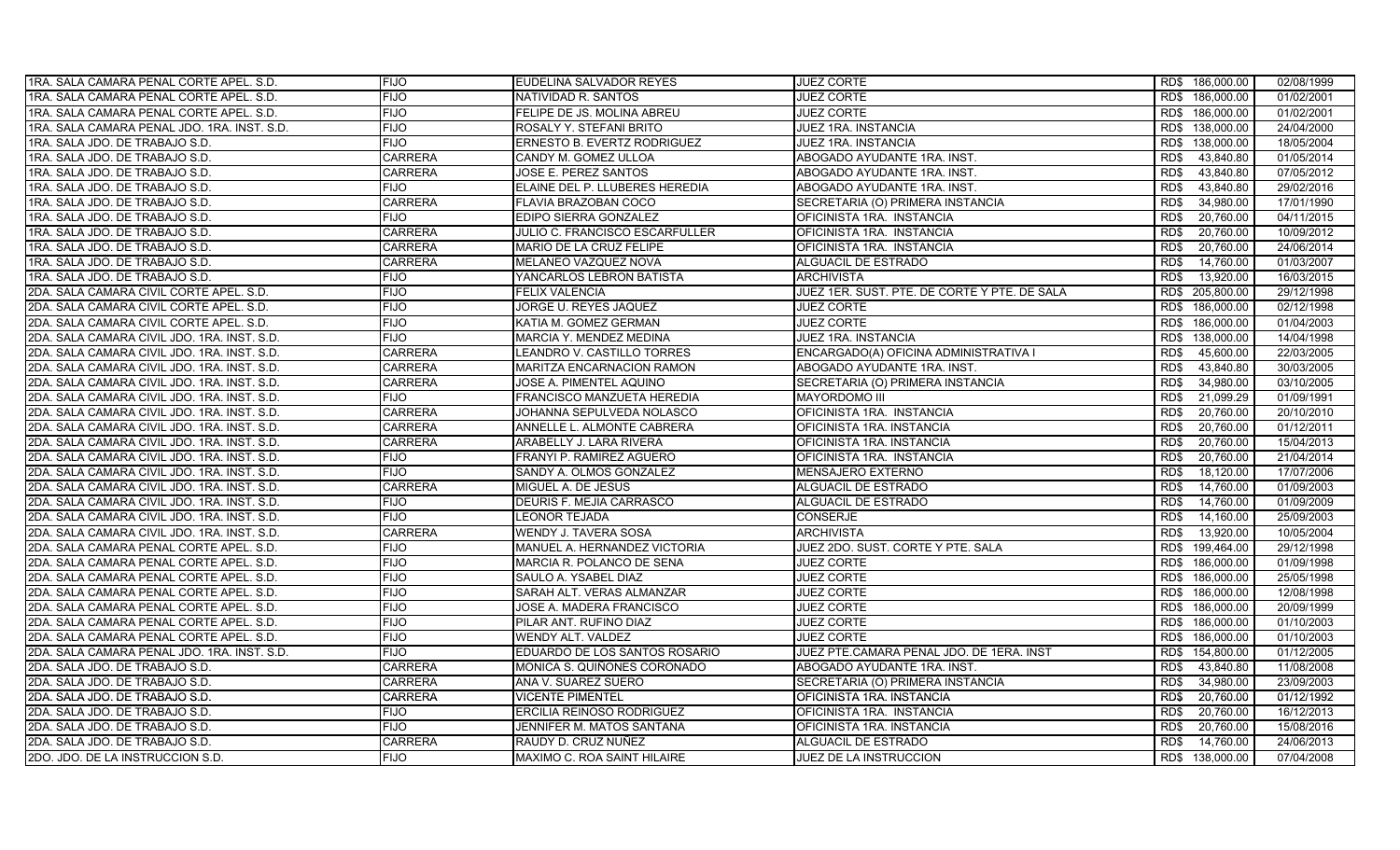| 2DO. TRIBUNAL COL. C/P JDO. 1RA. INST. S.D.  | <b>FIJO</b>    | JOSEFINA UBIERA GUERRERO        | JUEZ PRESIDENTE TRIBUNAL COLEGIADO        | RD\$ 138,000.00    | 04/07/2003 |
|----------------------------------------------|----------------|---------------------------------|-------------------------------------------|--------------------|------------|
| 2DO. TRIBUNAL COL. C/P JDO. 1RA. INST. S.D.  | <b>FIJO</b>    | JULIO C. DE LOS SANTOS MORLA    | JUEZ SUST. PTE. COLEGIADO                 | RD\$ 138,000.00    | 01/06/2010 |
| 2DO. TRIBUNAL COL. C/P JDO. 1RA. INST. S.D.  | <b>FIJO</b>    | ARIELLA CEDANO NUÑEZ            | JUEZ 1RA. INSTANCIA                       | RD\$ 138,000.00    | 01/03/2011 |
| 3ER. JDO. DE LA INSTRUCCION S.D.             | <b>FIJO</b>    | KATHERINE LARA MAÑANA           | JUEZ DE LA INSTRUCCION                    | RD\$ 138,000.00    | 15/05/2006 |
| 3ER. TRIBUNAL COL. C/P JDO. 1RA. INST. S.D.  | <b>FIJO</b>    | AMAURI M. MARTINEZ ABREU        | JUEZ 1RA. INSTANCIA                       | RD\$ 138,000.00    | 01/09/2011 |
| 3ER. TRIBUNAL COL. C/P JDO. 1RA. INST. S.D.  | <b>FIJO</b>    | MARIA DEL S. CORDERO SEGURA     | JUEZ PRESIDENTE TRIBUNAL COLEGIADO        | RD\$ 138,000.00    | 01/06/1999 |
| 3ER. TRIBUNAL COL. C/P JDO. 1RA. INST. S.D.  | <b>FIJO</b>    | NELSON E. ROMERO ALBA           | JUEZ SUST. PTE. COLEGIADO                 | RD\$ 138,000.00    | 18/04/2006 |
| 3RA. SALA CAMARA CIVIL JDO. 1RA. INST. S.D.  | <b>FIJO</b>    | MARLENE ALT. GUERRERO DE JESUS  | JUEZ 1RA. INSTANCIA                       | 138,000.00<br>RD\$ | 12/02/1999 |
| 3RA. SALA CAMARA CIVIL JDO. 1RA. INST. S.D.  | <b>CARRERA</b> | JOHANNY S. TAVERAS MORA         | ABOGADO AYUDANTE 1RA. INST.               | 43.840.00<br>RD\$  | 01/12/2011 |
| 3RA, SALA CAMARA CIVIL JDO, 1RA, INST, S.D.  | <b>CARRERA</b> | <b>MARIA E. FRANCO PEREZ</b>    | SECRETARIA (O) PRIMERA INSTANCIA          | RD\$<br>34,980.00  | 15/10/2012 |
| 3RA. SALA CAMARA CIVIL JDO. 1RA. INST. S.D.  | <b>CARRERA</b> | FRANCIS N. DIAZ DE LOS SANTOS   | OFICINISTA 1RA. INSTANCIA                 | 20,760.00<br>RD\$  | 06/12/2010 |
| 3RA. SALA CAMARA CIVIL JDO. 1RA. INST. S.D.  | <b>FIJO</b>    | REYNALDO ROSARIO FAMILIA        | OFICINISTA 1RA. INSTANCIA                 | RD\$<br>20,760.00  | 18/02/2013 |
| 3RA. SALA CAMARA CIVIL JDO. 1RA. INST. S.D.  | <b>CARRERA</b> | RAFAEL O. CASTILLO AGUASVIVA    | ALGUACIL DE ESTRADO                       | RD\$<br>14,760.00  | 05/01/2000 |
| 3RA, SALA CAMARA PENAL CORTE APEL, S.D.      | <b>FIJO</b>    | DANILO AMADOR QUEVEDO           | <b>JUEZ CORTE</b>                         | 138.000.00<br>RD\$ | 15/05/1998 |
| 3RA. SALA JDO. DE TRABAJO S.D.               | <b>FIJO</b>    | MELANIA E. DE LA CRUZ VARGAS    | JUEZ 1RA. INSTANCIA                       | RD\$<br>138,000.00 | 23/02/2009 |
| 3RA. SALA JDO. DE TRABAJO S.D.               | <b>CARRERA</b> | ROBERT E. VIZCAINO LUNA         | SECRETARIA (O) PRIMERA INSTANCIA          | RD\$<br>34,980.00  | 02/03/2007 |
| 3RA. SALA JDO. DE TRABAJO S.D.               | <b>CARRERA</b> | KELVIN R. HERNANDEZ JAVIER      | OFICINISTA 1RA. INSTANCIA                 | RD\$<br>20,760.00  | 03/02/2003 |
| 3RA. SALA JDO. DE TRABAJO S.D.               | <b>CARRERA</b> | JONATHAN BORGES ROMERO          | ALGUACIL DE ESTRADO                       | 15,960.00<br>RD\$  | 26/09/2017 |
| 3RA. SALA JDO. DE TRABAJO S.D.               | <b>FIJO</b>    | PATRICIA C. PEREZ RAMIREZ       | OFICINISTA 1RA. INSTANCIA                 | RD\$<br>13,910.40  | 23/07/2015 |
| 4TA. SALA CAMARA CIVIL JDO. 1RA. INST. S.D.  | <b>FIJO</b>    | ALTAGRACIA M. MENDOZA GUTIERREZ | JUEZ 1RA. INSTANCIA                       | 138,000.00<br>RD\$ | 11/01/1999 |
| 4TA. SALA CAMARA CIVIL JDO. 1RA. INST. S.D.  | <b>CARRERA</b> | EMILY A. ROA SANCHEZ            | ABOGADO AYUDANTE 1RA. INST.               | 43,840.80<br>RD\$  | 01/12/2014 |
| 4TA. SALA CAMARA CIVIL JDO. 1RA. INST. S.D.  | <b>CARRERA</b> | YANNERIS G. UREÑA               | ABOGADO AYUDANTE 1RA. INST.               | 43,840.80<br>RD\$  | 01/12/2014 |
| 4TA, SALA CAMARA CIVIL JDO, 1RA, INST, S.D.  | <b>CARRERA</b> | BRENDA A. ROSARIO GARCIA        | SECRETARIA (O) PRIMERA INSTANCIA          | RD\$<br>34,980.00  | 31/05/2012 |
| 4TA. SALA CAMARA CIVIL JDO. 1RA. INST. S.D.  | <b>CARRERA</b> | MARIA L. MARTES CASTRO          | OFICINISTA 1RA. INSTANCIA                 | 20,760.00<br>RD\$  | 19/11/2001 |
| 4TA. SALA CAMARA CIVIL JDO. 1RA. INST. S.D.  | <b>FIJO</b>    | YANAIRIS B. FERNANDEZ VALDEZ    | OFICINISTA 1RA. INSTANCIA                 | 20,760.00<br>RD\$  | 14/03/2016 |
| 4TA. SALA CAMARA CIVIL JDO. 1RA. INST. S.D.  | <b>FIJO</b>    | KATHERINE P. PEREZ MEDRANO      | OFICINISTA 1RA. INSTANCIA                 | 20,760.00<br>RD\$  | 27/07/2017 |
| 4TA, SALA CAMARA CIVIL JDO, 1RA, INST, S.D.  | <b>CARRERA</b> | PATRICIO M. RIVAS PLACENCIO     | <b>ALGUACIL DE ESTRADO</b>                | 14,760.00<br>RD\$  | 01/12/2014 |
| 4TA. SALA CAMARA CIVIL JDO. 1RA. INST. S.D.  | <b>FIJO</b>    | PETRA M. TEJADA HIDALGO         | <b>CONSERJE</b>                           | RD\$<br>12,444.00  | 13/08/2003 |
| 4TA. SALA JDO. DE TRABAJO S.D.               | <b>FIJO</b>    | JOSE G. BAUTISTA VARGAS         | JUEZ JDO. DE TRABAJO                      | 138,000.00<br>RD\$ | 22/11/2004 |
| 4TA. SALA JDO. DE TRABAJO S.D.               | <b>FIJO</b>    | CARLOS A. SUERO PERALTA         | JUEZ JDO. DE TRABAJO                      | RD\$ 108,000.00    | 01/10/2014 |
| 4TA. SALA JDO. DE TRABAJO S.D.               | <b>CARRERA</b> | JUAN J. QUEZADA TEJEDA          | SECRETARIA (O) PRIMERA INSTANCIA          | RD\$<br>34,980.00  | 17/12/2012 |
| 4TA. SALA JDO. DE TRABAJO S.D.               | <b>FIJO</b>    | YENIFER DE LA CRUZ BATISTA      | OFICINISTA 1RA. INSTANCIA                 | RD\$<br>20,760.00  | 03/02/2014 |
| 4TA. SALA JDO. DE TRABAJO S.D.               | <b>FIJO</b>    | RAMON M. ASENCIO SEPULVEDA      | ALGUACIL DE ESTRADO                       | RD\$<br>14,760.00  | 16/10/2017 |
| 4TO. JDO. DE LA INSTRUCCION S.D.             | <b>FIJO</b>    | MARY B. RAMIREZ JIMENEZ         | JUEZ DE LA INSTRUCCION                    | 138,000.00<br>RD\$ | 01/10/2014 |
| 5TA. SALA CAMARA CIVIL JDO. 1ERA. INST. S.D. | <b>FIJO</b>    | AURA M. HERNANDEZ CABA          | JUEZ 1ER. SUST. PTE. JDO. 1ERA. INSTANCIA | RD\$ 147,600.00    | 11/11/1992 |
| 5TA. SALA CAMARA CIVIL JDO. 1ERA. INST. S.D. | <b>CARRERA</b> | WENDY E. BALBUENA CHEVALIER     | ABOGADO AYUDANTE 1RA. INST.               | RD\$<br>43,840.80  | 23/06/2008 |
| 5TA. SALA CAMARA CIVIL JDO. 1ERA. INST. S.D. | <b>CARRERA</b> | LINET ALT. FRIAS MUÑOZ          | SECRETARIA (O) PRIMERA INSTANCIA          | 34,980.00<br>RD\$  | 28/04/2014 |
| 5TA. SALA CAMARA CIVIL JDO. 1ERA. INST. S.D. | <b>CARRERA</b> | FELIX V. LAJARA SOTO            | OFICINISTA 1RA. INSTANCIA                 | 20,760.00<br>RD\$  | 15/03/2010 |
| 5TA. SALA CAMARA CIVIL JDO. 1ERA. INST. S.D. | <b>CARRERA</b> | CRISTINO JACKSON JIMENEZ        | ALGUACIL DE ESTRADO                       | 14,760.00<br>RD\$  | 03/10/2003 |
| 5TO. JDO. DE LA INSTRUCCION S.D.             | <b>FIJO</b>    | YENNY C. MUÑOZ MUÑOZ            | JUEZ DE LA INSTRUCCION                    | RD\$<br>138,000.00 | 03/06/2002 |
| 6TA. SALA CAMARA CIVIL JDO. 1RA. INST. S.D.  | <b>FIJO</b>    | YSABEL GUZMAN PAREDES           | JUEZ 2DO SUST. PTE. JDO. 1ERA. INSTANCIA  | 147,600.00<br>RD\$ | 01/03/1989 |
| 6TA. SALA CAMARA CIVIL JDO. 1RA. INST. S.D.  | <b>CARRERA</b> | ANGELITA SANTOS ROSARIO         | ABOGADO AYUDANTE 1RA. INST.               | 43.840.80<br>RD\$  | 17/03/1992 |
| 6TA. SALA CAMARA CIVIL JDO. 1RA. INST. S.D.  | <b>CARRERA</b> | JUANA L. FRIAS TAVERAS          | SECRETARIA (O) PRIMERA INSTANCIA          | RD\$<br>34,980.00  | 16/02/1990 |
| 6TA. SALA CAMARA CIVIL JDO. 1RA. INST. S.D.  | <b>FIJO</b>    | NEFTALI AQUINO SALVADOR         | OFICINISTA 1RA. INSTANCIA                 | RD\$<br>20,760.00  | 18/09/2006 |
| 6TA. SALA CAMARA CIVIL JDO. 1RA. INST. S.D.  | <b>CARRERA</b> | YANIRA CONCEPCION PRENSA        | OFICINISTA 1RA. INSTANCIA                 | 20,760.00<br>RD\$  | 14/02/2013 |
| 6TA. SALA CAMARA CIVIL JDO. 1RA. INST. S.D.  | <b>CARRERA</b> | JORGE AQUINO AMPARO             | ALGUACIL DE ESTRADO                       | 14,760.00<br>RD\$  | 13/06/2005 |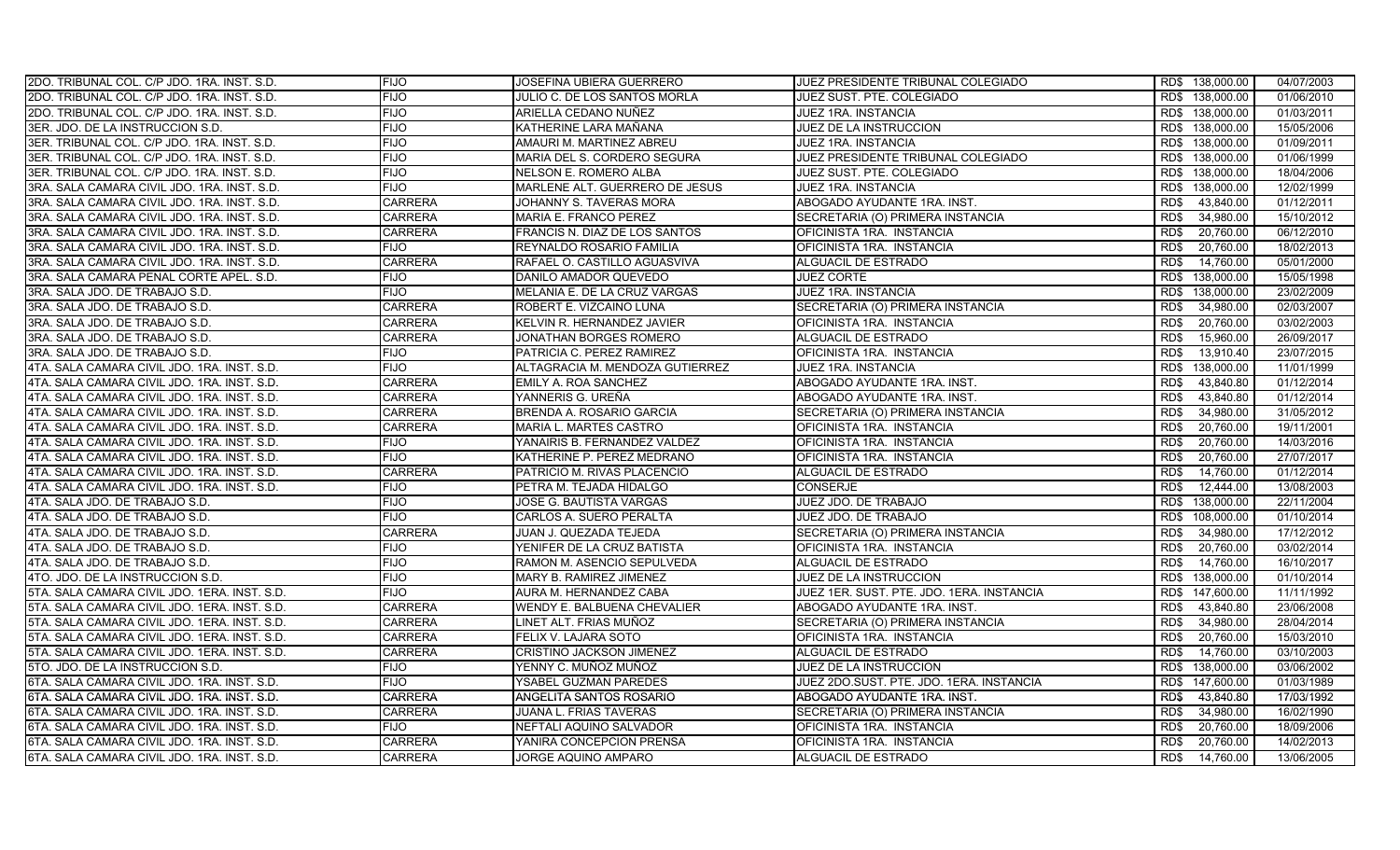| 6TO. JDO. DE LA INSTRUCCION S.D.               | <b>FIJO</b>    | <b>WENDY POLANCO SANTOS</b>       | JUEZ DE LA INSTRUCCION                  | RD\$ 138,000.00    | 01/03/2006 |
|------------------------------------------------|----------------|-----------------------------------|-----------------------------------------|--------------------|------------|
| 6TO. JDO. DE LA INSTRUCCION S.D.               | <b>FIJO</b>    | CLARA Y. RIVERA FRANCO            | JUEZ DE LA INSTRUCCION                  | RD\$ 138,000.00    | 02/08/2005 |
| 7MA. SALA CAMARA CIVIL JDO. 1RA. INST. S.D.    | <b>FIJO</b>    | BRENDA D. GALAN GUTIERREZ         | JUEZ 1RA. INSTANCIA                     | RD\$ 138,000.00    | 09/02/2015 |
| 7MA. SALA CAMARA CIVIL JDO. 1RA. INST. S.D.    | <b>CARRERA</b> | YULANDI COCO DE LA ROSA           | ABOGADO AYUDANTE 1RA. INST.             | RD\$<br>43,840.80  | 01/08/2001 |
| 7MA. SALA CAMARA CIVIL JDO. 1RA. INST. S.D.    | <b>CARRERA</b> | WELLINGTHON DE LA ROSA DE JESUS   | SECRETARIA (O) PRIMERA INSTANCIA        | RD\$<br>34,980.00  | 14/10/2013 |
| 7MA, SALA CAMARA CIVIL JDO, 1RA, INST, S.D.    | <b>CARRERA</b> | CARLOS C. AQUINO JAVIER           | OFICINISTA 1RA. INSTANCIA               | 20,760.00<br>RD\$  | 01/02/1999 |
| 7MA. SALA CAMARA CIVIL JDO. 1RA. INST. S.D.    | <b>FIJO</b>    | XEUSY MDES. ARAUJO CORNIELLE      | OFICINISTA 1RA. INSTANCIA               | RD\$<br>20,760.00  | 02/06/2014 |
| 7MO. JDO. DE LA INSTRUCCION S.D.               | <b>FIJO</b>    | LEONARDA QUEZADA BELEN            | JUEZ DE LA INSTRUCCION                  | 138,000.00<br>RD\$ | 23/02/2007 |
| 8VA. SALA CAMARA CIVIL JDJO. 1RA. INST. S.D.   | <b>FIJO</b>    | RAMON A. LAMBERTUS BARBOSA        | JUEZ 1RA. INSTANCIA                     | 138,000.00<br>RD\$ | 23/02/2009 |
| 8VA. SALA CAMARA CIVIL JDJO. 1RA. INST. S.D.   | <b>FIJO</b>    | GENOVA M. ACEVEDO DIAZ            | OFICINISTA 1RA. INSTANCIA               | RD\$<br>16,440.00  | 27/06/2016 |
| 8VA. SALA CAMARA CIVIL JDJO. 1RA. INST. S.D.   | <b>CARRERA</b> | JOVANNY PANTALEON SALAS           | ALGUACIL DE ESTRADO                     | 14,760.00<br>RD\$  | 28/11/2005 |
| CAMARA CIVIL CORTE APEL. S.D.                  | <b>FIJO</b>    | YADIRA DEL C. DE MOYA KUNHARDT    | JUEZ PRESIDENTE CORTE                   | RD\$<br>218,640.00 | 29/12/1998 |
| CAMARA CIVIL CORTE APEL. S.D.                  | <b>CARRERA</b> | ALEXANDRA GONZALEZ ALCANTARA      | ABOGADO AYUDANTE CORTE                  | RD\$<br>58,374.00  | 07/05/1998 |
| CAMARA CIVIL CORTE APEL. S.D.                  | <b>CARRERA</b> | <b>MELANIA LIRIANO GALAN</b>      | ABOGADO AYUDANTE CORTE                  | 58,374.00<br>RD\$  | 23/04/1987 |
| CAMARA CIVIL CORTE APEL. S.D.                  | <b>CARRERA</b> | LUIS R. LEGER PINEDA              | ABOGADO AYUDANTE CORTE                  | RD\$<br>58,374.00  | 01/06/2001 |
| CAMARA CIVIL CORTE APEL. S.D.                  | <b>CARRERA</b> | <b>FRANCIS CEPEDA CRUZ</b>        | ABOGADO AYUDANTE CORTE                  | 58,374.00<br>RD\$  | 13/10/2003 |
| CAMARA CIVIL CORTE APEL. S.D.                  | <b>CARRERA</b> | CARMEN Y. FULCAR AYBAR            | ABOGADO AYUDANTE CORTE                  | RD\$<br>58,374.00  | 01/03/2005 |
| CAMARA CIVIL CORTE APEL, S.D.                  | <b>CARRERA</b> | JHOMARYS E. DE LEON RODRIGUEZ     | ABOGADO AYUDANTE CORTE                  | RD\$<br>43.840.80  | 03/05/2011 |
| CAMARA CIVIL CORTE APEL. S.D.                  | <b>CARRERA</b> | LEONOR C. CASTILLO                | SECRETARIA(O) CORTE                     | RD\$<br>42,657.60  | 21/08/2006 |
| CAMARA CIVIL CORTE APEL. S.D.                  | <b>CARRERA</b> | CANDI N. PERALTA BERROA           | OFICINISTA CORTE                        | 24.240.00<br>RD\$  | 17/08/2005 |
| CAMARA CIVIL CORTE APEL. S.D.                  | <b>CARRERA</b> | YORDY MEDINA RIVERA               | OFICINISTA CORTE                        | RD\$<br>24,240.00  | 18/03/2013 |
| CAMARA CIVIL CORTE APEL. S.D.                  | <b>CARRERA</b> | JOSE ML. BATISTA CUEVAS           | <b>OFICINISTA CORTE</b>                 | 24,240.00<br>RD\$  | 27/11/2013 |
| CAMARA CIVIL CORTE APEL. S.D.                  | <b>CARRERA</b> | JOEL GUZMAN HERRERA               | OFICINISTA CORTE                        | RD\$<br>24,240.00  | 08/07/2013 |
| CAMARA CIVIL CORTE APEL. S.D.                  | <b>FIJO</b>    | <b>ISRAEL GONZALEZ TERRERO</b>    | OFICINISTA CORTE                        | RD\$<br>24,240.00  | 25/05/2015 |
| CAMARA CIVIL CORTE APEL. S.D.                  | <b>FIJO</b>    | LIDIA ALT. OZUNA LIRIANO          | OFICINISTA CORTE                        | RD\$<br>24,240.00  | 20/07/2015 |
| CAMARA CIVIL CORTE APEL. S.D.                  | <b>CARRERA</b> | RAMON J. MEDINA MENDEZ            | ALGUACIL DE ESTRADO                     | RD\$<br>14,760.00  | 01/09/1995 |
| CAMARA CIVIL CORTE APEL. S.D.                  | <b>CARRERA</b> | NICOLAS MATEO                     | ALGUACIL DE ESTRADO                     | 14,760.00<br>RD\$  | 01/02/2001 |
| CAMARA PENAL CORTE APEL. S.D.                  | <b>FIJO</b>    | MANUEL DEL S. PEREZ GARCIA        | JUEZ PRESIDENTE CORTE                   | 218,640.00<br>RD\$ | 14/04/1998 |
| CAMARA PENAL CORTE APEL. S.D.                  | <b>FIJO</b>    | EDUARDO J. SANCHEZ ORTIZ          | <b>JUEZ PRESIDENTE CORTE</b>            | RD\$ 218,640.00    | 13/04/1998 |
| CAMARA PENAL CORTE APEL. S.D.                  | <b>CARRERA</b> | MICHELLE I. SANTANA MARTINEZ      | ABOGADO AYUDANTE CORTE                  | 58.374.00<br>RD\$  | 15/09/2004 |
| CAMARA PENAL CORTE APEL. S.D.                  | <b>CARRERA</b> | JULEICY L. REYES DIAZ             | SECRETARIA(O) I CORTE                   | RD\$<br>25,680.00  | 15/07/2015 |
| CAMARA PENAL CORTE APEL. S.D.                  | <b>CARRERA</b> | LOURDES P. ROSADO MARTINEZ        | OFICINISTA CORTE                        | RD\$<br>24,240.00  | 01/09/2006 |
| CAMARA PENAL CORTE APEL. S.D.                  | <b>CARRERA</b> | JOSE J. FRAGOSO CONTRERAS         | ALGUACIL DE ESTRADO                     | RD\$<br>15,960.00  | 05/11/2003 |
| CAMARA PENAL CORTE APEL. S.D.                  | <b>FIJO</b>    | <b>BENJAMIN ROBLES JACINTO</b>    | ALGUACIL DE ESTRADO                     | RD\$<br>15,960.00  | 07/08/2006 |
| CAMARA PENAL CORTE APEL, S.D.                  | <b>CARRERA</b> | RICHARD ACEVEDO BRITO             | ALGUACIL DE ESTRADO                     | RD\$<br>15,960.00  | 16/03/2015 |
| CAMARA PENAL CORTE APEL. S.D.                  | <b>FIJO</b>    | <b>AQUILES J. PUJOLS MANCEBO</b>  | ALGUACIL DE ESTRADO                     | RD\$<br>15,960.00  | 02/01/2017 |
| CAMARA PENAL CORTE APEL. S.D.                  | <b>FIJO</b>    | ISMAEL CUEVAS FERRERAS            | ALGUACIL DE ESTRADO                     | 15,960.00<br>RD\$  | 01/01/2018 |
| CAMARA PENAL CORTE APEL. S.D.                  | <b>FIJO</b>    | JOSE DE LA CRUZ DE LA CRUZ        | ALGUACIL DE ESTRADO                     | RD\$<br>15,960.00  | 25/10/2017 |
| CAMARA PENAL CORTE APEL. S.D.                  | <b>FIJO</b>    | <b>MARTINA RAMIREZ MEJIA</b>      | <b>ARCHIVISTA</b>                       | 13,920.00<br>RD\$  | 12/04/2004 |
| CENTRO DE ENTREVISTA S.D.                      | <b>CARRERA</b> | MIROSSI J. CHANG GARCIA           | COORDINADOR(A) DE ENTREVISTAS           | RD\$<br>61,776.00  | 04/10/2005 |
| CENTRO DE ENTREVISTA S.D.                      | <b>FIJO</b>    | ALEXANDRA M. MARINE BALLATS       | ASIST. ADMINISTRATIVA                   | RD\$<br>44,092.80  | 03/09/2012 |
| CENTRO DE ENTREVISTA S.D.                      | <b>CARRERA</b> | CESAR O. MERCEDES ACEVEDO         | <b>AUXILIAR ADMINISTRATIVO</b>          | 20,760.00<br>RD\$  | 10/06/2013 |
| CENTRO DE ENTREVISTA S.D.                      | <b>FIJO</b>    | SUSANA CABRERA VALDEZ             | <b>CONSERJE</b>                         | 10,577.40<br>RD\$  | 08/06/2018 |
| CENTRO DE MEDIACION JUDICIAL HERRERA           | <b>CARRERA</b> | <b>ANYANAY MEJIA</b>              | <b>AUXILIAR ADMINISTRATIVO</b>          | RD\$<br>24,240.00  | 14/07/2014 |
| CENTRO INF. ORIENT. CIUDADANA PJ SANTO DOMINGO | <b>CARRERA</b> | ALICIA RAMIREZ MATOS              | SUPERVISOR DE INFORMACION Y ORIENTACION | RD\$<br>42,657.60  | 23/07/2007 |
| CENTRO SERV. SEC. JUR. PENAL S.D.              | <b>CARRERA</b> | JANNA P. DE LA CRUZ DE LOS SANTOS | <b>OFICINISTA</b>                       | RD\$<br>24.240.00  | 08/12/2015 |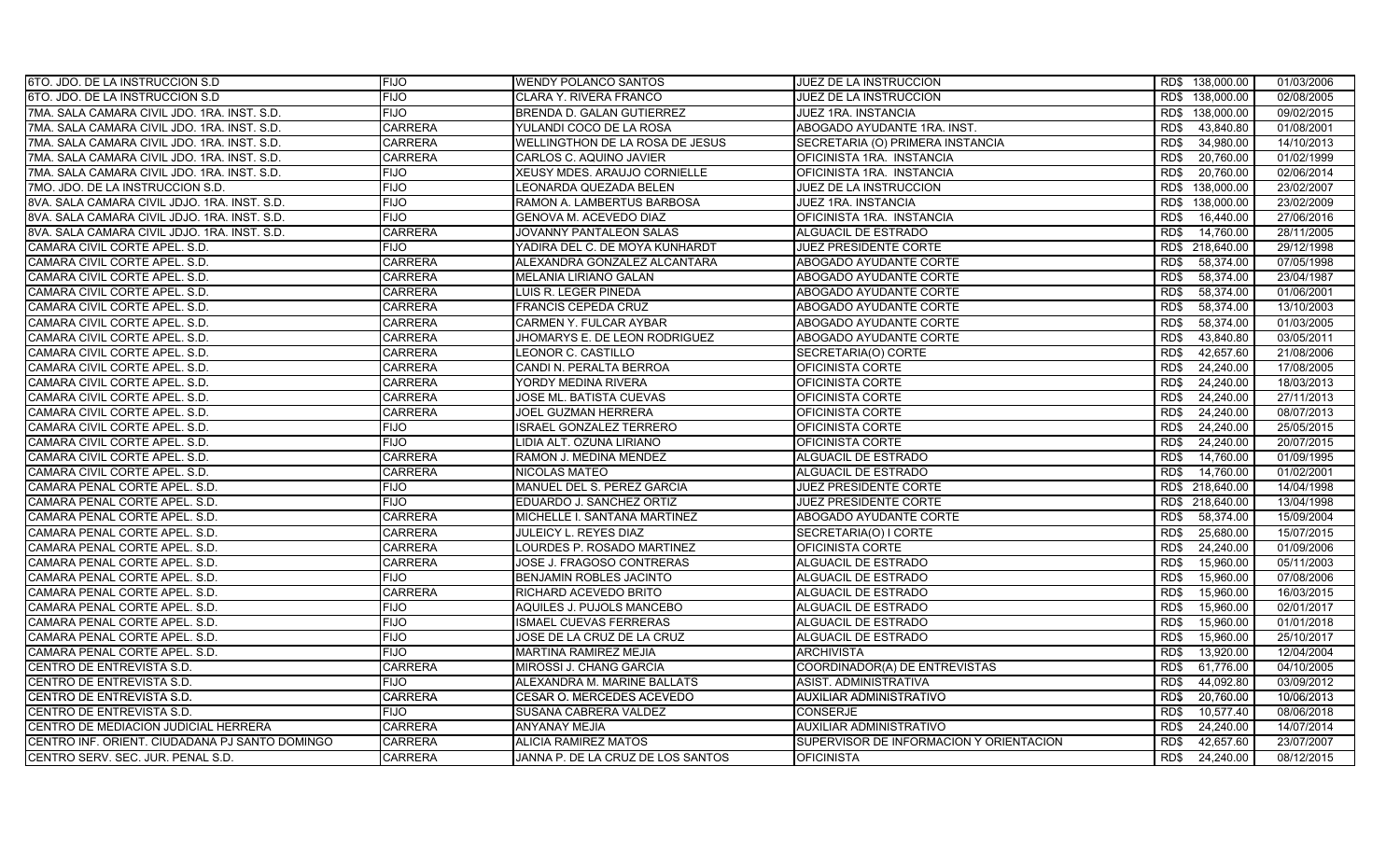| CORTE DE APEL. N.N.A. S.D.             | <b>FIJO</b>    | ELENA E. BERRIDO BADIA DE CONTRERAS | <b>JUEZ PRESIDENTE CORTE</b>          | RD\$ 218,640.00    | 01/05/1999 |
|----------------------------------------|----------------|-------------------------------------|---------------------------------------|--------------------|------------|
| CORTE DE APEL. N.N.A. S.D.             | <b>FIJO</b>    | MARTIN A. ALCANTARA MORENO          | <b>JUEZ CORTE</b>                     | RD\$ 186,000.00    | 01/10/1992 |
| CORTE DE APEL. N.N.A. S.D.             | <b>FIJO</b>    | LUZ M. RIVAS ROSARIO                | <b>JUEZ CORTE</b>                     | RD\$ 186,000.00    | 13/11/1991 |
| CORTE DE APEL. N.N.A. S.D.             | <b>FIJO</b>    | WILLIAM R. ENCARNACION MEJIA        | <b>JUEZ CORTE</b>                     | RD\$<br>186,000.00 | 01/06/1999 |
| CORTE DE APEL. N.N.A. S.D.             | <b>CARRERA</b> | KAREN A. ARIAS CASADO               | SECRETARIA(O) CORTE                   | 42,657.60<br>RD\$  | 01/11/2006 |
| CORTE DE APEL. N.N.A. S.D.             | <b>CARRERA</b> | ANGEL A. MUESES CERDA               | OFICINISTA CORTE                      | 24,240.00<br>RD\$  | 04/12/2012 |
| CORTE DE APEL. N.N.A. S.D.             | <b>CARRERA</b> | LISBETH Z. TAVAREZ ANTIGUA          | OFICINISTA CORTE                      | RD\$<br>24,240.00  | 29/09/2014 |
| CORTE DE APEL. N.N.A. S.D.             | <b>FIJO</b>    | FRANKLIN VAZQUEZ NOVA               | <b>MENSAJERO EXTERNO</b>              | 18,120.00<br>RD\$  | 26/04/2013 |
| CORTE DE APEL. N.N.A. S.D.             | <b>FIJO</b>    | DIOGENES G. SALCEDO DE LEON         | <b>MAYORDOMO III</b>                  | 15,840.00<br>RD\$  | 27/09/2017 |
| CORTE DE APEL. N.N.A. S.D.             | <b>CARRERA</b> | ROBERTO OGANDO FORTUNA              | <b>ALGUACIL DE ESTRADO</b>            | RD\$<br>14,760.00  | 01/02/2008 |
| CORTE DE APEL. N.N.A. S.D.             | <b>FIJO</b>    | <b>JOSEFA ROSARIO</b>               | <b>CONSERJE</b>                       | 12,444.00<br>RD\$  | 27/06/2012 |
| CORTE DE TRABAJO S.D.                  | <b>FIJO</b>    | MIRTHA C. GONZALEZ ORTIZ            | JUEZ PRESIDENTE CORTE                 | RD\$ 218,640.00    | 26/11/1998 |
| CORTE DE TRABAJO S.D.                  | <b>FIJO</b>    | YUDERKA ANT. VILLANUEVA AMADIS      | JUEZ 1ER. SUSTITUTO CORTE             | RD\$ 205,800.00    | 26/11/1998 |
| CORTE DE TRABAJO S.D.                  | <b>FIJO</b>    | CARMEN ZULEMA TEJEDA SOTO           | JUEZ 2DO. SUSTITUTO CORTE             | 199,464.00<br>RD\$ | 26/11/1998 |
| CORTE DE TRABAJO S.D.                  | <b>FIJO</b>    | CLEOPATRA GONZALEZ ALMONTE          | <b>JUEZ CORTE</b>                     | RD\$ 186,000.00    | 25/11/1998 |
| CORTE DE TRABAJO S.D.                  | <b>FIJO</b>    | ALEXIS A. GOMEZ GERALDINO           | <b>JUEZ CORTE</b>                     | RD\$ 186,000.00    | 01/10/2003 |
| <b>CORTE DE TRABAJO S.D.</b>           | <b>FIJO</b>    | YESENIA ARIAS MORALES               | <b>JUEZ CORTE</b>                     | 154,800.00<br>RD\$ | 01/01/2003 |
| CORTE DE TRABAJO S.D.                  | <b>CARRERA</b> | MARIBEL MONTAS VASQUEZ              | ABOGADO AYUDANTE CORTE                | 58,374.00<br>RD\$  | 03/08/1998 |
| CORTE DE TRABAJO S.D.                  | <b>CARRERA</b> | MERCEDES J. SIRI CEPEDA             | ABOGADO AYUDANTE CORTE                | RD\$<br>58,374.00  | 01/07/1999 |
| CORTE DE TRABAJO S.D.                  | <b>CARRERA</b> | RAMON HERRERA CACERES               | ABOGADO AYUDANTE CORTE                | 58,374.00<br>RD\$  | 01/02/2001 |
| CORTE DE TRABAJO S.D.                  | <b>CARRERA</b> | BELLANIRA HERNANDEZ FELIZ           | SECRETARIA(O) CORTE                   | 42,657.60<br>RD\$  | 08/12/1993 |
| CORTE DE TRABAJO S.D.                  | <b>CARRERA</b> | KATI Y. VASQUEZ MEJIA               | OFICINISTA CORTE                      | 24,240.00<br>RD\$  | 02/07/2003 |
| CORTE DE TRABAJO S.D.                  | <b>CARRERA</b> | JOSE L. FELIPE ALBURQUERQUE         | OFICINISTA CORTE                      | RD\$<br>24,240.00  | 05/09/2003 |
| CORTE DE TRABAJO S.D.                  | <b>CARRERA</b> | SANDRA PAULINO LOPEZ                | OFICINISTA CORTE                      | RD\$<br>24,240.00  | 20/07/2004 |
| CORTE DE TRABAJO S.D.                  | <b>FIJO</b>    | FERNANDO A. RIVERA POLANCO          | OFICINISTA CORTE                      | RD\$<br>24,240.00  | 10/01/2017 |
| CORTE DE TRABAJO S.D.                  | <b>FIJO</b>    | JULIO F. PAREDES VENTURA            | OFICINISTA CORTE                      | RD\$<br>24,240.00  | 12/05/2017 |
| CORTE DE TRABAJO S.D.                  | <b>CARRERA</b> | ROBERT A. CASILLA ORTIZ             | ALGUACIL DE ESTRADO                   | 14,760.00<br>RD\$  | 12/02/2003 |
| CORTE DE TRABAJO S.D.                  | <b>CARRERA</b> | RANDOJ S. PEÑA VALDEZ               | ALGUACIL DE ESTRADO                   | RD\$<br>14,760.00  | 03/11/2006 |
| CORTE DE TRABAJO S.D.                  | <b>FIJO</b>    | KENIA SANCHEZ DE JOAQUIN            | <b>ARCHIVISTA</b>                     | 13,920.00<br>RD\$  | 16/01/2018 |
| DPTO. ADMINISTRATIVO JUR. CIVIL S.D.   | <b>CARRERA</b> | CASIMIRA MADE MONTERO               | ENCARGADO(A) OFICINA ADMINISTRATIVA I | 45.600.00<br>RD\$  | 01/11/1995 |
| DPTO. ADMINISTRATIVO JUR. CIVIL S.D.   | <b>CARRERA</b> | JOSEFINA ALT. POLANCO ROSADO        | SECRETARIA DEPTO. ADM.                | RD\$<br>21,099.29  | 15/03/1988 |
| DPTO. ADMINISTRATIVO JUR. CIVIL S.D.   | <b>FIJO</b>    | YUDELKY MARTINEZ GARCIA             | <b>RECEPCIONISTA</b>                  | RD\$<br>16,440.00  | 17/06/2013 |
| DPTO. ADMINISTRATIVO JUR. CIVIL S.D.   | <b>CARRERA</b> | RAMONA VASQUEZ BAUTISTA             | REPRODUCTOR DE DOCUMENTOS             | RD\$<br>15,840.00  | 21/04/2004 |
| DPTO. ADMINISTRATIVO JUR. CIVIL S.D.   | <b>FIJO</b>    | JUAN C. MALDONADO CRUZ              | <b>MAYORDOMO III</b>                  | RD\$<br>15,840.00  | 04/12/2012 |
| DPTO. ADMINISTRATIVO JUR. CIVIL S.D.   | <b>FIJO</b>    | ALBA MONTERO MONTERO                | <b>CONSERJE</b>                       | RD\$<br>14,160.00  | 01/07/1999 |
| DPTO. ADMINISTRATIVO JUR. CIVIL S.D.   | <b>FIJO</b>    | KEILA M. GUEVARA VILLANUEVA         | <b>CONSERJE</b>                       | RD\$<br>13,440.00  | 23/01/2006 |
| DPTO. ADMINISTRATIVO JUR. CIVIL S.D.   | <b>FIJO</b>    | KENIA RIVAS DUVAL                   | <b>CONSERJE</b>                       | 12,444.00<br>RD\$  | 13/08/2003 |
| DPTO. ADMINISTRATIVO JUR. CIVIL S.D.   | <b>FIJO</b>    | <b>ANDREA ALCANTARA</b>             | <b>CONSERJE</b>                       | RD\$<br>12,444.00  | 10/06/2013 |
| DPTO. ADMINISTRATIVO JUR. CIVIL S.D.   | <b>FIJO</b>    | YUDELKA ALT. BATISTA HIDALGO        | <b>CONSERJE</b>                       | 12,444.00<br>RD\$  | 01/06/2010 |
| DPTO. ADMINISTRATIVO JUR. CIVIL S.D.   | <b>FIJO</b>    | JUNIOR J. SAVIÑON PEREZ             | MENSAJERO INTERNO                     | RD\$<br>12,444.00  | 06/03/2018 |
| DPTO. ADMINISTRATIVO JUR. LABORAL S.D. | <b>CARRERA</b> | SANDRA R. GONZALEZ CUEVAS           | ENCARGADO(A) OFICINA ADMINISTRATIVA I | RD\$<br>45,600.00  | 09/08/1999 |
| DPTO. ADMINISTRATIVO JUR. LABORAL S.D. | <b>FIJO</b>    | KENYI E. MOLINA BATISTA             | <b>MENSAJERO EXTERNO</b>              | 18,120.00<br>RD\$  | 26/12/2006 |
| DPTO. ADMINISTRATIVO JUR. LABORAL S.D. | <b>CARRERA</b> | <b>IRONELYS AGRAMONTE JIMENEZ</b>   | <b>RECEPCIONISTA</b>                  | 16,440.00<br>RD\$  | 02/01/2007 |
| DPTO. ADMINISTRATIVO JUR. LABORAL S.D. | <b>FIJO</b>    | JOSE E. GALAN                       | <b>MAYORDOMO III</b>                  | RD\$<br>15,840.00  | 12/11/2008 |
| DPTO. ADMINISTRATIVO JUR. LABORAL S.D. | <b>FIJO</b>    | ANDREA PERALTA                      | <b>CONSERJE</b>                       | 12,444.00<br>RD\$  | 01/07/2002 |
| DPTO. ADMINISTRATIVO JUR. LABORAL S.D. | <b>FIJO</b>    | MARIA M. BERROA NUÑEZ               | <b>CONSERJE</b>                       | RD\$<br>12.444.00  | 02/01/2007 |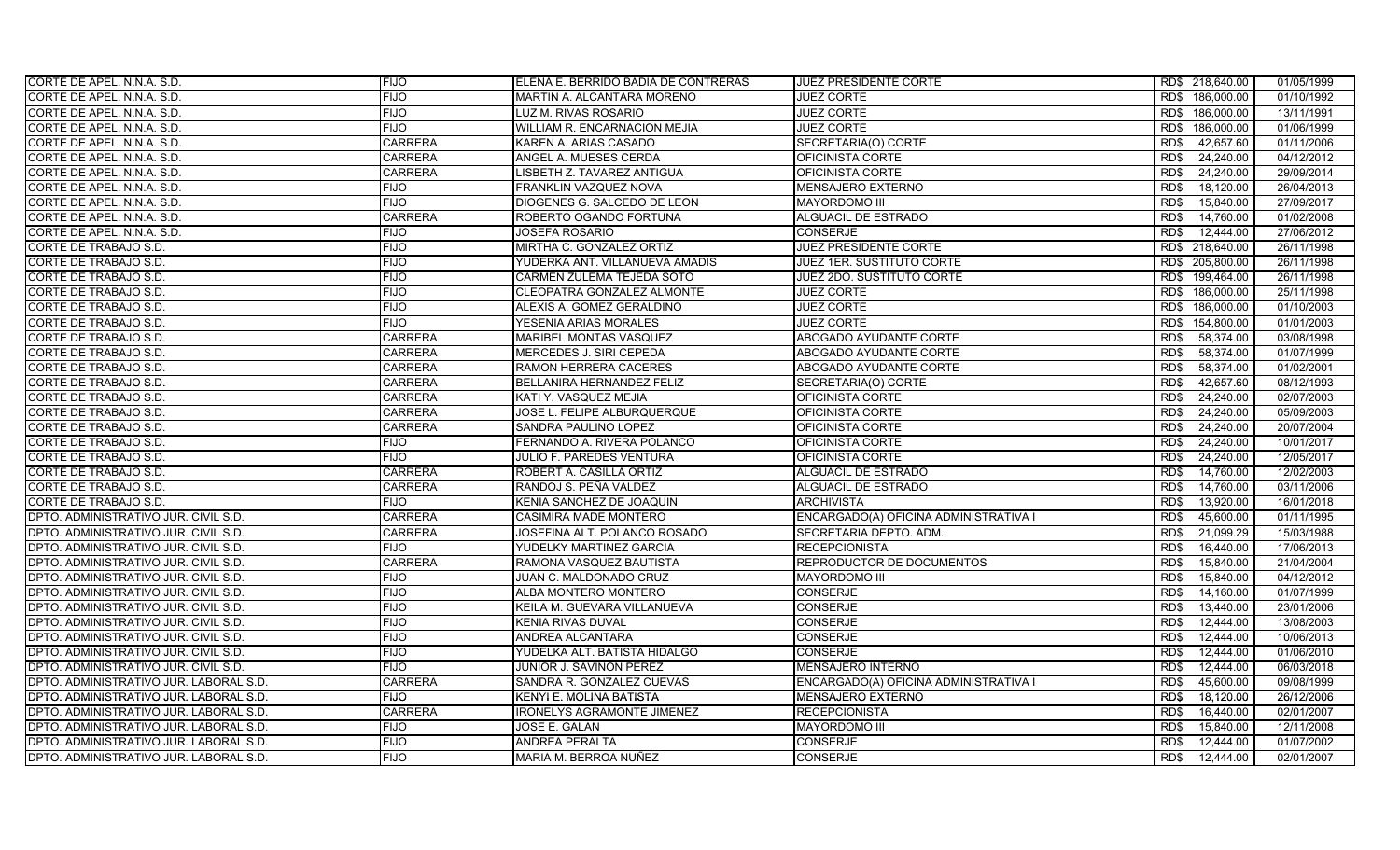| DPTO. ADMINISTRATIVO JUR. LABORAL S.D. | <b>FIJO</b>    | NIDERZI J. DE LA PAZ NOVAS          | <b>CONSERJE</b>                        | RD\$ | 12,444.00  | 03/02/2014      |
|----------------------------------------|----------------|-------------------------------------|----------------------------------------|------|------------|-----------------|
| DPTO. ADMINISTRATIVO JUR. LABORAL S.D. | <b>FIJO</b>    | <b>CARMEN MENA</b>                  | <b>CONSERJE</b>                        | RD\$ | 12,444.00  | 01/04/2018      |
| DPTO. ADMINISTRATIVO JUR. N.N.A. S.D.  | <b>CARRERA</b> | NATALI ANTONIO RODRIGUEZ            | ENCARGADO(A) OFICINA ADMINISTRATIVA I  | RD\$ | 45,600.00  | 29/09/2014      |
| DPTO. ADMINISTRATIVO JUR. N.N.A. S.D.  | <b>FIJO</b>    | RAFAEL ANT. MARTINEZ BUENO          | <b>MENSAJERO EXTERNO</b>               | RD\$ | 18,120.00  | 05/08/2002      |
| DPTO. ADMINISTRATIVO JUR. N.N.A. S.D.  | <b>CARRERA</b> | RAQUEL ORTEGA PERDOMO               | SECRETARIA DEPTO. ADM.                 | RD\$ | 18,120.00  | 24/03/2008      |
| DPTO. ADMINISTRATIVO JUR. N.N.A. S.D.  | <b>FIJO</b>    | RAMON SOLANO                        | <b>MAYORDOMO I</b>                     | RD\$ | 17,136.00  | 01/05/2018      |
| DPTO. ADMINISTRATIVO S.D.              | <b>CARRERA</b> | ANTONIO P. CAMACHO DELGADILLO       | ENCARGADO(A) OFICINA ADMINISTRATIVA IV | RD\$ | 81,952.80  | 22/08/2006      |
| DPTO. ADMINISTRATIVO S.D.              | <b>CARRERA</b> | MIRTHA J. BREWER ESPINAL            | ASISTENTE DPTO. ADMVO.                 | RD\$ | 34,980.00  | 01/10/1987      |
| DPTO. ADMINISTRATIVO S.D.              | <b>CARRERA</b> | GILKANIA M. PADILLA PEÑA            | SECRETARIA DEPTO. ADM.                 | RD\$ | 28,680.00  | 01/03/2010      |
| DPTO. ADMINISTRATIVO S.D.              | <b>FIJO</b>    | FRANCISCO ANT. DEL ROSARIO SANTIAGO | <b>MAYORDOMO I</b>                     | RD\$ | 20,160.00  | 30/04/2004 a.m. |
| DPTO. ADMINISTRATIVO S.D.              | <b>FIJO</b>    | ERODIS SAMORA RODRIGUEZ             | MAYORDOMO I                            | RD\$ | 18,720.00  | 11/02/2002      |
| DPTO. ADMINISTRATIVO S.D.              | <b>FIJO</b>    | <b>JUAN L. CABRERA VARGAS</b>       | <b>MENSAJERO EXTERNO</b>               | RD\$ | 18,120.00  | 15/01/2018      |
| DPTO. ADMINISTRATIVO S.D.              | <b>FIJO</b>    | CHRISTOPHER E. HERNANDEZ ESPAILLAT  | <b>MENSAJERO EXTERNO</b>               | RD\$ | 16,440.00  | 04/04/2017      |
| DPTO. ADMINISTRATIVO S.D.              | <b>FIJO</b>    | NAOMI N. GARCIA MUÑOZ               | AUXILIAR ADMINISTRATIVO                | RD\$ | 16.440.00  | 01/06/2018      |
| DPTO. ADMINISTRATIVO S.D.              | <b>FIJO</b>    | LUISA M. BATISTA RAMIREZ            | AUXILIAR ADMINISTRATIVO                | RD\$ | 16,440.00  | 06/02/2018      |
| DPTO. ADMINISTRATIVO S.D.              | <b>FIJO</b>    | LUIS R. PIÑEIRO PICHARDO            | <b>PARQUEADOR</b>                      | RD\$ | 16,440.00  | 11/01/2018      |
| DPTO. ADMINISTRATIVO S.D.              | <b>CARRERA</b> | BIENVENIDO JIMENEZ VASQUEZ          | REPRODUCTOR DE DOCUMENTOS              | RD\$ | 15,840.00  | 21/04/2008      |
| DPTO. ADMINISTRATIVO S.D.              | <b>FIJO</b>    | VIOLKY A. DE LA ROSA DE LA ROSA     | <b>CONSERJE</b>                        | RD\$ | 12.444.00  | 14/07/2008      |
| DPTO. ADMINISTRATIVO S.D.              | <b>FIJO</b>    | RONY J. RIVAS PEREZ                 | <b>MENSAJERO INTERNO</b>               | RD\$ | 12,444.00  | 14/09/2015      |
| DPTO. ADMINISTRATIVO S.D.              | <b>FIJO</b>    | DOMINGO VARGAS JAVIER               | <b>CONSERJE</b>                        | RD\$ | 12.444.00  | 19/12/2016      |
| DPTO. ADMINISTRATIVO S.D.              | <b>FIJO</b>    | EDWIN R. PEÑA MATEO                 | MENSAJERO INTERNO                      | RD\$ | 12,444.00  | 09/08/2017      |
| DPTO. ADMINISTRATIVO S.D.              | <b>FIJO</b>    | ANGEL B. ANTUNA                     | MENSAJERO INTERNO                      | RD\$ | 12,444.00  | 07/08/2017      |
| DPTO. ADMINISTRATIVO S.D.              | <b>FIJO</b>    | PAQUITA SANCHEZ SEGURA              | <b>CONSERJE</b>                        | RD\$ | 12,444.00  | 30/01/2018      |
| DPTO. ADMINISTRATIVO S.D.              | <b>FIJO</b>    | ANA H. GUZMAN ROSARIO               | <b>CONSERJE</b>                        | RD\$ | 12,444.00  | 04/05/2018      |
| DPTO. ADMINISTRATIVO S.D.              | <b>FIJO</b>    | <b>VICTOR N. PEREZ REYES</b>        | MENSAJERO (A) INTERNO                  | RD\$ | 10,577.40  | 05/04/2018      |
| DPTO. ADMINISTRATIVO S.D. NORTE        | <b>FIJO</b>    | ROSALY S. HEREDIA MONTAÑO           | CONSERJE                               | RD\$ | 12,444.00  | 01/03/2018      |
| DPTO. ADMINISTRATIVO S.D. NORTE        | <b>FIJO</b>    | IRMA ENCARNACION DE LEON            | <b>CONSERJE</b>                        | RD\$ | 10,577.40  | 16/04/2018      |
| DPTO. ADMINISTRATIVO S.D. OESTE        | <b>CARRERA</b> | MANUEL E. CASTILLO PIMENTEL         | ENCARGADO(A) OFICINA ADMINISTRATIVA I  | RD\$ | 55,902.00  | 21/10/1998      |
| DPTO. ADMINISTRATIVO S.D. OESTE        | <b>FIJO</b>    | ANTONIO A. ALBOLEDA FELIZ           | <b>MENSAJERO EXTERNO</b>               | RD\$ | 18,120.00  | 23/11/2010      |
| DPTO. ADMINISTRATIVO S.D. OESTE        | <b>FIJO</b>    | CLARA O. CORDERO ORTIZ              | AUXILIAR ADMINISTRATIVO                | RD\$ | 16,440.00  | 25/10/2017      |
| DPTO. ADMINISTRATIVO S.D. OESTE        | <b>FIJO</b>    | SANTIAGO ROSARIO ROSARIO            | <b>MAYORDOMO III</b>                   | RD\$ | 13,464.00  | 09/01/2018      |
| DPTO. ADMINISTRATIVO S.D. OESTE        | <b>FIJO</b>    | ISAURA SANTOS ESCOLASTICO           | <b>CONSERJE</b>                        | RD\$ | 12,444.00  | 01/07/2009      |
| DPTO. ADMINISTRATIVO S.D. OESTE        | <b>FIJO</b>    | YHOLFEDIS PEÑA                      | MENSAJERO INTERNO                      | RD\$ | 12,444.00  | 03/01/2018      |
| JDO. DE PAZ ASUNTOS MUNIC. BOCA CHICA  | <b>CARRERA</b> | CECILIA TORIBIO MELO                | JUEZ DE PAZ                            | RD\$ | 108,000.00 | 11/02/2008      |
| JDO. DE PAZ ASUNTOS MUNIC. BOCA CHICA  | <b>CARRERA</b> | RAMON A. CASTRO ROSADO              | SECRETARIA (O) JDO. DE PAZ             | RD\$ | 29.580.00  | 15/03/1995      |
| JDO. DE PAZ ASUNTOS MUNIC. BOCA CHICA  | <b>CARRERA</b> | ANHELIA G. CASTRO CUEVAS            | OFICINISTA JDO. DE PAZ                 | RD\$ | 16,440.00  | 01/11/2005      |
| JDO. DE PAZ ASUNTOS MUNIC. BOCA CHICA  | <b>FIJO</b>    | MANUEL E. LUCIANO LUCIANO           | ALGUACIL DE ESTRADO                    | RD\$ | 14,760.00  | 18/09/2006      |
| JDO. DE PAZ ASUNTOS MUNIC. BOCA CHICA  | <b>FIJO</b>    | LUIS F. DE LOS SANTOS               | <b>VIGILANTE</b>                       | RD\$ | 13,800.00  | 10/09/1999      |
| JDO. DE PAZ ASUNTOS MUNIC. BOCA CHICA  | <b>FIJO</b>    | DANIEL ANT. BELLO RODRIGUEZ         | <b>VIGILANTE</b>                       | RD\$ | 13,800.00  | 03/04/2006      |
| JDO. DE PAZ ASUNTOS MUNIC. BOCA CHICA  | <b>FIJO</b>    | SANTA M. SORIANO DE LA GUARDA       | <b>CONSERJE</b>                        | RD\$ | 12.444.00  | 16/03/2005      |
| JDO. DE PAZ ASUNTOS MUNIC. BOCA CHICA  | <b>FIJO</b>    | CARLOS J. ACOSTA PEREZ              | <b>MENSAJERO INTERNO</b>               | RD\$ | 12,444.00  | 19/02/2007      |
| JDO. DE PAZ ASUNTOS MUNIC. S.D. ESTE   | <b>FIJO</b>    | FLOR E. BATISTA POLO                | JUEZ DE PAZ                            | RD\$ | 108,000.00 | 12/09/2007      |
| JDO. DE PAZ ASUNTOS MUNIC. S.D. ESTE   | <b>CARRERA</b> | FERNANDA BOCIO MONTERO              | SECRETARIA (O) JDO. DE PAZ             | RD\$ | 29,580.00  | 19/01/2015      |
| JDO. DE PAZ ASUNTOS MUNIC. S.D. ESTE   | <b>FIJO</b>    | DORIAM B. COPLIN PANIAGUA           | MENSAJERO EXTERNO                      | RD\$ | 18,120.00  | 11/07/2016      |
| JDO. DE PAZ ASUNTOS MUNIC. S.D. ESTE   | <b>FIJO</b>    | JIMMY J. DE LEON AQUINO             | OFICINISTA JDO. DE PAZ                 | RD\$ | 16,440.00  | 15/01/2018      |
| JDO. DE PAZ ASUNTOS MUNIC. S.D. ESTE   | <b>CARRERA</b> | <b>VICTOR ML. MORROBEL</b>          | ALGUACIL DE ESTRADO                    | RD\$ | 14,760.00  | 20/04/2015      |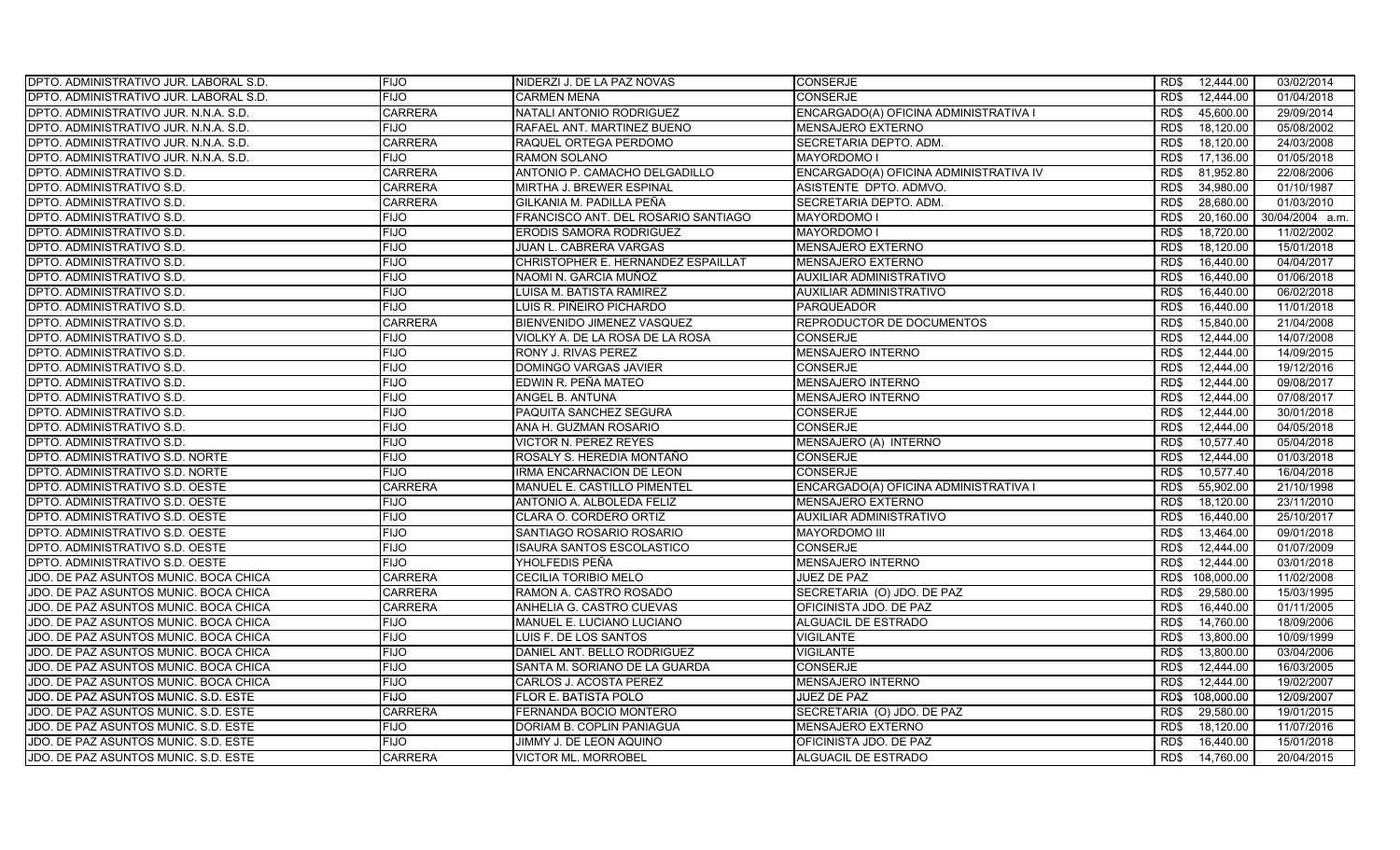| JDO. DE PAZ ASUNTOS MUNIC. S.D. NORTE        | <b>CARRERA</b> | <b>INDIRA CARMONA TAVAREZ</b>  | SECRETARIA (O) JDO. DE PAZ | 29,580.00<br>RD\$  | 07/04/2003 |
|----------------------------------------------|----------------|--------------------------------|----------------------------|--------------------|------------|
| JDO. DE PAZ ASUNTOS MUNIC. S.D. NORTE        | <b>CARRERA</b> | SOILIO MARTINEZ DELGADO        | ALGUACIL DE ESTRADO        | RD\$<br>14,760.00  | 01/10/2008 |
| JDO. DE PAZ ASUNTOS MUNIC. S.D. NORTE        | <b>FIJO</b>    | <b>MARTIN SANCHEZ DIAZ</b>     | <b>VIGILANTE</b>           | 13,800.00<br>RD\$  | 06/09/1999 |
| JDO. DE PAZ ASUNTOS MUNIC. S.D. NORTE        | <b>FIJO</b>    | YINET MARTINEZ PEÑA            | <b>CONSERJE</b>            | RD\$<br>12,444.00  | 07/11/2017 |
| JDO. DE PAZ ASUNTOS MUNIC. S.D. NORTE        | <b>FIJO</b>    | RAMSES LORENZO GOMEZ           | <b>MENSAJERO INTERNO</b>   | 10,577.40<br>RD\$  | 09/04/2018 |
| JDO. DE PAZ BOCA CHICA                       | <b>CARRERA</b> | SOR B. MONTERO AMADOR          | SECRETARIA (O) JDO. DE PAZ | 29,580.00<br>RD\$  | 13/09/1996 |
| JDO. DE PAZ BOCA CHICA                       | <b>FIJO</b>    | JHOVANNY G. TEJEDA MEDINA      | MENSAJERO EXTERNO          | 18,120.00<br>RD\$  | 07/03/1990 |
| JDO. DE PAZ BOCA CHICA                       | <b>CARRERA</b> | YELISSA E. ROSARIO SOSA        | OFICINISTA JDO. DE PAZ     | 16,440.00<br>RD\$  | 03/01/2011 |
| JDO. DE PAZ BOCA CHICA                       | <b>FIJO</b>    | KATHERINE S. ARIAS TAVERA      | OFICINISTA JDO. DE PAZ     | 16,440.00<br>RD\$  | 18/04/2017 |
| JDO. DE PAZ DE LA 1RA. CIRC. S.D. ESTE       | <b>CARRERA</b> | EVILA ALT. TINEO NINA          | SECRETARIA (O) JDO. DE PAZ | RD\$<br>29,580.00  | 01/11/1996 |
| JDO. DE PAZ DE LA 1RA. CIRC. S.D. ESTE       | <b>CARRERA</b> | ROBERTO J. MARTINEZ PAULINO    | OFICINISTA JDO. DE PAZ     | 16,440.00<br>RD\$  | 09/10/1969 |
| JDO. DE PAZ DE LA 1RA. CIRC. S.D. ESTE       | <b>CARRERA</b> | CARMEN A. QUEZADA MORENO       | OFICINISTA JDO. DE PAZ     | RD\$<br>16.440.00  | 02/04/2001 |
| JDO. DE PAZ DE LA 1RA. CIRC. S.D. ESTE       | <b>CARRERA</b> | ADA M. PETIT PEREZ             | OFICINISTA JDO. DE PAZ     | RD\$<br>16,440.00  | 04/04/2002 |
| JDO. DE PAZ DE LA 1RA. CIRC. S.D. ESTE       | <b>FIJO</b>    | <b>LAURA GARCIA</b>            | OFICINISTA JDO. DE PAZ     | RD\$<br>16.440.00  | 11/07/2016 |
| JDO. DE PAZ DE LA 1RA. CIRC. S.D. ESTE       | <b>FIJO</b>    | LIGIA E. SANTOS CONTRERAS      | OFICINISTA JDO. DE PAZ     | RD\$<br>16,440.00  | 18/12/2017 |
| JDO. DE PAZ DE LA 1RA. CIRC. S.D. ESTE       | <b>FIJO</b>    | RAYSA N. MARTINEZ MEDINA       | OFICINISTA JDO. DE PAZ     | RD\$<br>16,440.00  | 22/01/2018 |
| JDO. DE PAZ DE LA 1RA. CIRC. S.D. ESTE       | <b>FIJO</b>    | MANUEL R. GIRON                | <b>MAYORDOMO III</b>       | RD\$<br>15,840.00  | 20/07/2004 |
| JDO. DE PAZ DE LA 1RA. CIRC. S.D. ESTE       | <b>CARRERA</b> | MAURICIO A. CARPIO MARTINEZ    | ALGUACIL DE ESTRADO        | RD\$<br>14,760.00  | 25/06/2007 |
| JDO. DE PAZ DE LA 1RA. CIRC. S.D. ESTE       | <b>FIJO</b>    | NILSA M. SILVESTRE SEVERINO    | <b>CONSERJE</b>            | RD\$<br>13,440.00  | 01/07/1993 |
| JDO. DE PAZ DE LA 1RA. CIRC. S.D. ESTE       | <b>FIJO</b>    | JOEL ANT. MEDINA REYES         | <b>MENSAJERO INTERNO</b>   | RD\$<br>12,444.00  | 12/12/2016 |
| JDO. DE PAZ DE LA 1RA. CIRC. S.D. ESTE       | <b>FIJO</b>    | JESSICA CRUZ JIMENEZ           | <b>CONSERJE</b>            | 12,444.00<br>RD\$  | 12/02/2018 |
| JDO. DE PAZ DE LA 2DA. CIRC. S.D. ESTE       | <b>FIJO</b>    | CAROL S. MODESTO SANCHEZ       | JUEZ DE PAZ                | 108,000.00<br>RD\$ | 09/02/2015 |
| JDO. DE PAZ DE LA 2DA. CIRC. S.D. ESTE       | <b>CARRERA</b> | JACQUELINE DE LA CRUZ FLORIAN  | SECRETARIA (O) JDO. DE PAZ | RD\$<br>29,580.00  | 01/11/2006 |
| JDO. DE PAZ DE LA 2DA. CIRC. S.D. ESTE       | <b>FIJO</b>    | ARLENIS DE OLEO CUEVAS         | OFICINISTA JDO. DE PAZ     | RD\$<br>16,440.00  | 09/10/2017 |
| JDO. DE PAZ DE LA 2DA. CIRC. S.D. ESTE       | <b>FIJO</b>    | <b>IVELISSE ALVAREZ TEJADA</b> | OFICINISTA JDO. DE PAZ     | RD\$<br>16.440.00  | 20/03/2018 |
| JDO. DE PAZ DE LA 2DA. CIRC. S.D. ESTE       | <b>CARRERA</b> | <b>NESTOR MAMBRU MERCEDES</b>  | ALGUACIL DE ESTRADO        | 14,760.00<br>RD\$  | 11/09/1990 |
| JDO. DE PAZ LOS ALCARRIZOS                   | <b>CARRERA</b> | <b>IVELISSE RODRIGUEZ</b>      | SECRETARIA (O) JDO. DE PAZ | RD\$<br>29,580.00  | 08/03/1994 |
| JDO. DE PAZ LOS ALCARRIZOS                   | <b>FIJO</b>    | ROSANNY VARGAS SANCHEZ         | OFICINISTA JDO. DE PAZ     | RD\$<br>16,440.00  | 23/05/2018 |
| JDO. DE PAZ LOS ALCARRIZOS                   | <b>FIJO</b>    | KATHERINE Y. MEDINA JIMENEZ    | OFICINISTA JDO. DE PAZ     | 16,440.00<br>RD\$  | 01/12/2017 |
| JDO. DE PAZ LOS ALCARRIZOS                   | <b>FIJO</b>    | ROSALBA CEPIN GONZALEZ         | ALGUACIL DE ESTRADO        | RD\$<br>14,760.00  | 11/08/2016 |
| JDO. DE PAZ LOS ALCARRIZOS                   | <b>FIJO</b>    | ALBA N. RAMIREZ RAMIREZ        | <b>CONSERJE</b>            | RD\$<br>12,444.00  | 20/11/2017 |
| JDO. DE PAZ S.D. NORTE                       | <b>FIJO</b>    | HILDA N. SANCHEZ LUNA          | JUEZ DE PAZ                | RD\$<br>108,000.00 | 01/02/2006 |
| JDO. DE PAZ S.D. NORTE                       | <b>CARRERA</b> | KATHERINE R. BURGOS DIAZ       | SECRETARIA (O) JDO. DE PAZ | RD\$<br>29,580.00  | 29/08/2006 |
| JDO. DE PAZ S.D. NORTE                       | <b>CARRERA</b> | MARIA E. ANTIGUA VASQUEZ       | OFICINISTA JDO. DE PAZ     | RD\$<br>16,440.00  | 01/10/1993 |
| JDO. DE PAZ S.D. NORTE                       | <b>CARRERA</b> | PLACIDA JAVIER MERCEDES        | OFICINISTA JDO. DE PAZ     | 16,440.00<br>RD\$  | 16/01/1990 |
| JDO. DE PAZ S.D. NORTE                       | <b>CARRERA</b> | ANALDITA JAVIER GARCIA         | OFICINISTA JDO. DE PAZ     | RD\$<br>16,440.00  | 03/10/1989 |
| JDO. DE PAZ S.D. NORTE                       | <b>FIJO</b>    | PAOLA INFANTE DE LA CRUZ       | OFICINISTA JDO. DE PAZ     | RD\$<br>16,440.00  | 17/05/2017 |
| JDO. DE PAZ S.D. NORTE                       | <b>CARRERA</b> | AQUILINO LORENZO RAMIREZ       | ALGUACIL DE ESTRADO        | 14,760.00<br>RD\$  | 05/07/2010 |
| JDO. DE PAZ S.D. NORTE                       | <b>FIJO</b>    | YOMAIRA PRENZA ALONZO          | <b>CONSERJE</b>            | RD\$<br>12,444.00  | 03/02/2011 |
| JDO. DE PAZ S.D. NORTE                       | <b>FIJO</b>    | EDGAR A. LAFLEUR               | <b>MENSAJERO INTERNO</b>   | 12.444.00<br>RD\$  | 20/02/2017 |
| JDO. DE PAZ S.D. OESTE                       | <b>CARRERA</b> | OLGA N. TAVERAS SEGURA         | SECRETARIA (O) JDO. DE PAZ | RD\$<br>29,580.00  | 03/09/2012 |
| JDO. DE PAZ S.D. OESTE                       | <b>FIJO</b>    | YASMIN PEREZ PEÑA              | OFICINISTA JDO. DE PAZ     | 16,440.00<br>RD\$  | 15/08/2016 |
| JDO. DE PAZ S.D. OESTE                       | <b>FIJO</b>    | MAGDIELA REYES DE LA PAZ       | OFICINISTA JDO. DE PAZ     | RD\$<br>16,440.00  | 23/01/2017 |
| JDO. DE PAZ S.D. OESTE                       | <b>CARRERA</b> | DANILO ANT. CASTILLO           | ALGUACIL DE ESTRADO        | RD\$<br>14,760.00  | 13/04/1987 |
| JDO. DE PAZ S.D. OESTE                       | <b>FIJO</b>    | LEIANDERSON GARCIA AMADOR      | <b>ARCHIVISTA</b>          | 13,920.00<br>RD\$  | 19/03/2018 |
| OFIC. DE ARCHIVO JUDICIAL JURISD. CIVIL S.D. | <b>CARRERA</b> | ANGEL L. SANCHEZ DE LA CRUZ    | SUPERVISOR DE ARCHIVO      | RD\$<br>29,580.00  | 08/06/2010 |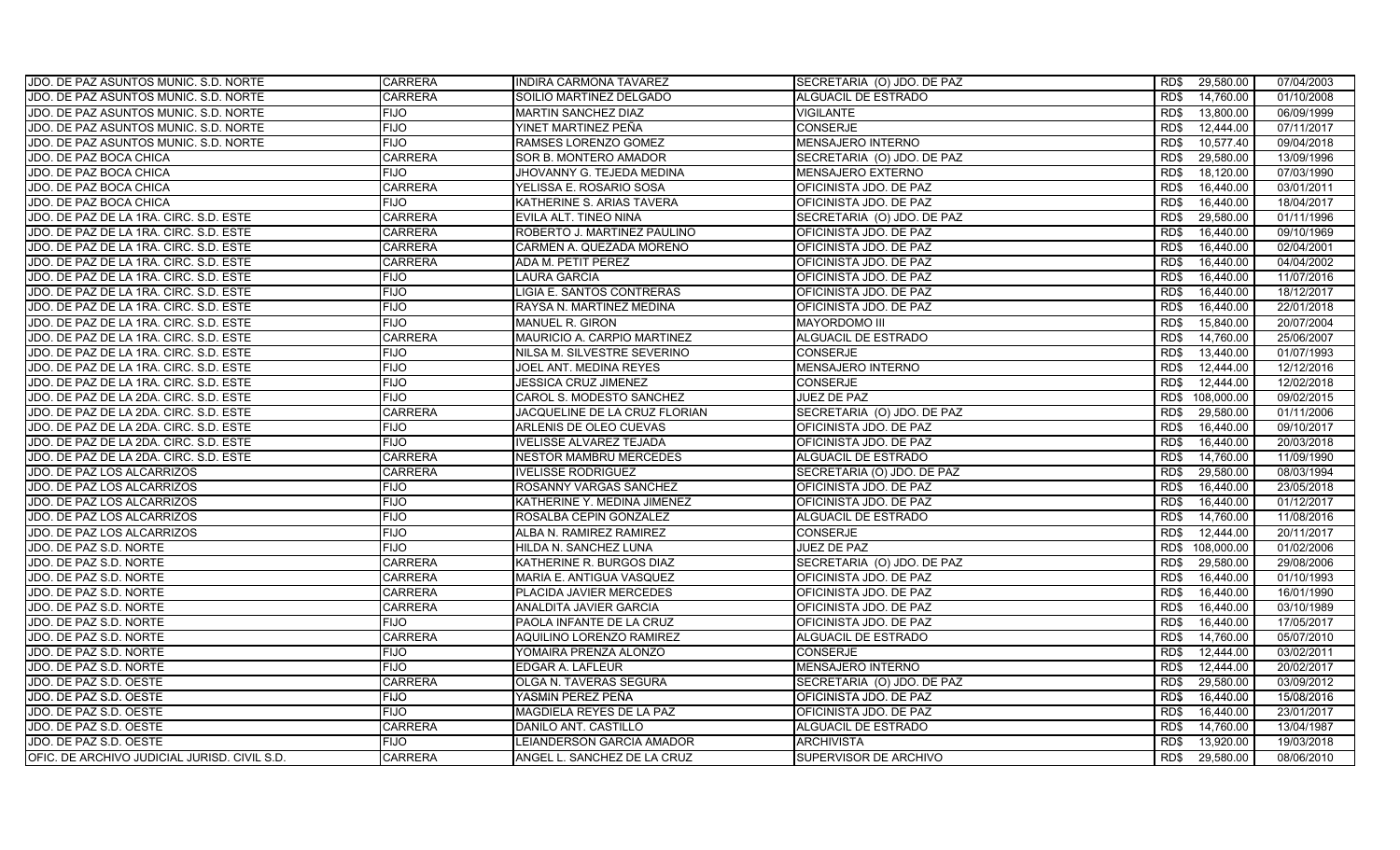| OFIC. DE ARCHIVO JUDICIAL JURISD. CIVIL S.D.        | <b>CARRERA</b> | JEAN C. TEJEDA DUVERGE               | <b>ARCHIVISTA</b>                  | 16,440.00<br>RD\$  | 24/06/2014 |
|-----------------------------------------------------|----------------|--------------------------------------|------------------------------------|--------------------|------------|
| OFIC. DE ARCHIVO JUDICIAL JURISD. CIVIL S.D.        | <b>FIJO</b>    | MARCOS J. GONZALEZ MANZUETA          | <b>ARCHIVISTA</b>                  | RD\$<br>16.440.00  | 15/02/2018 |
| OFIC. DE ARCHIVO JUDICIAL PJ S.D.                   | <b>CARRERA</b> | FARINA L. PEREZ JIMENEZ              | SUPERVISOR DE ARCHIVO              | 29,580.00<br>RD\$  | 08/08/2008 |
| OFIC. DE ARCHIVO JUDICIAL PJ S.D.                   | <b>FIJO</b>    | LUCIA VENTURA BERROA                 | <b>ARCHIVISTA</b>                  | RD\$<br>16,440.00  | 01/12/2006 |
| OFIC. DE ARCHIVO JUDICIAL PJ S.D.                   | <b>CARRERA</b> | STALLIN MATEO VILLAMAN               | <b>ARCHIVISTA</b>                  | RD\$<br>16,440.00  | 19/05/2014 |
| OFIC. DE ARCHIVO JUDICIAL PJ S.D.                   | <b>FIJO</b>    | MARILYN ALT. PEÑALO MARTE            | <b>ARCHIVISTA</b>                  | RD\$<br>16,440.00  | 08/07/2015 |
| OFIC. DE TECNOLOGIAS REGIONAL ZONA ESTE             | <b>CARRERA</b> | ELVIS R. PEREZ HENRIQUEZ             | ENCARGADO (A) TECNOLOGIAS REGIONAL | RD\$<br>117,532.80 | 05/10/1998 |
| OFIC. DE TECNOLOGIAS REGIONAL ZONA ESTE             | <b>CARRERA</b> | SOSTENES A. ALARCON MONEGRO          | SOPORTE DE SISTEMAS                | 54,885.60<br>RD\$  | 01/03/1998 |
| OFIC. DE TECNOLOGIAS REGIONAL ZONA ESTE             | <b>CARRERA</b> | VICTOR H. MARTE GONZALEZ             | ADMINISTRADOR DE RED               | 54,885.60<br>RD\$  | 04/08/2003 |
| OFIC. DE TECNOLOGIAS REGIONAL ZONA ESTE             | <b>CARRERA</b> | MANUEL DE LOS S. RODRIGUEZ CONTRERAS | SOPORTE TECNICO I                  | 44.880.00<br>RD\$  | 02/04/2001 |
| OFIC. DE TECNOLOGIAS REGIONAL ZONA ESTE             | <b>CARRERA</b> | PEDRO A. CHEVALIER DIAZ              | SOPORTE TECNICO I                  | 42.657.60<br>RD\$  | 11/02/2002 |
| OFIC. DE TECNOLOGIAS REGIONAL ZONA ESTE             | <b>CARRERA</b> | SCARLET E. RIVERA SANCHEZ            | SOPORTE TECNICO I                  | RD\$<br>42,657.60  | 01/02/2006 |
| OFIC. DE TECNOLOGIAS REGIONAL ZONA ESTE             | <b>CARRERA</b> | OSCAR B. POUERIET RUIZ               | SOPORTE TECNICO II                 | RD\$<br>34,980.00  | 01/12/2006 |
| OFIC. DE TECNOLOGIAS REGIONAL ZONA ESTE             | <b>CARRERA</b> | RICHARD B. CUEVAS FLORIAN            | SOPORTE TECNICO II                 | RD\$<br>34,980.00  | 13/05/2010 |
| OFIC. DE TECNOLOGIAS REGIONAL ZONA ESTE             | <b>FIJO</b>    | ALLWIN P. CAMACHO MARINE             | SOPORTE TECNICO II                 | 34,980.00<br>RD\$  | 14/09/2015 |
| OFIC. DEPOSITO ARCHIVO CENTRAL S.D.                 | <b>FIJO</b>    | JUAN P. DUARTE SANTANA               | <b>ARCHIVISTA</b>                  | RD\$<br>16,440.00  | 26/10/2017 |
| OFIC. DEPOSITO ARCHIVO CENTRAL S.D.                 | <b>FIJO</b>    | ELIANNY M. PIMENTEL CASADO           | <b>ARCHIVISTA</b>                  | RD\$<br>16,440.00  | 27/11/2017 |
| OFIC. DEPOSITO ARCHIVO CENTRAL S.D.                 | <b>FIJO</b>    | SUZAN A. MEDRANO PEREZ               | <b>CONSERJE</b>                    | 12.444.00<br>RD\$  | 01/04/2005 |
| OFIC. JUEZ COORD. JDO. DE LA INSTRUCCION S.D.       | <b>FIJO</b>    | JULIANA MORFA RAMIREZ                | <b>JUEZ COORDINADOR</b>            | 154,800.00<br>RD\$ | 29/12/1998 |
| OFIC. JUEZ COORD. JDO. DE LA INSTRUCCION S.D.       | <b>FIJO</b>    | BERNARDO COPLIN GARCIA               | JUEZ DE LA INSTRUCCION             | RD\$ 138,000.00    | 03/07/2003 |
| OFIC. JUEZ COORD. JDO. DE LA INSTRUCCION S.D.       | <b>FIJO</b>    | DOLORES GALAY DE LA CRUZ             | JUEZ DE LA INSTRUCCION             | RD\$ 138,000.00    | 01/11/2011 |
| OFIC. JUEZ COORD. JDO. DE LA INSTRUCCION S.D.       | <b>FIJO</b>    | SANDRA J. CRUZ ROSARIO               | JUEZ DE LA INSTRUCCION             | RD\$ 138,000.00    | 09/02/2015 |
| PCIA. CAMARA CIVIL JDO. 1RA. INST. S.D.             | <b>FIJO</b>    | EVELYN VALDEZ MARTINEZ               | JUEZ PRESIDENTE 1RA. INSTANCIA     | RD\$ 154,800.00    | 09/08/1999 |
| PCIA. CAMARA CIVIL JDO. 1RA. INST. S.D.             | <b>FIJO</b>    | EMMANUEL A. LOPEZ POLANCO            | JUEZ DE PAZ ITINERANTE             | RD\$ 108,000.00    | 03/10/2016 |
| PCIA. CAMARA CIVIL JDO. 1RA. INST. S.D.             | <b>FIJO</b>    | FRANCIS M. HERNANDEZ SUSAÑA          | <b>JUEZ DE PAZ ITINERANTE</b>      | RD\$<br>108,000.00 | 03/10/2016 |
| PCIA. CAMARA PENAL JDO. 1RA. INST. S.D.             | <b>FIJO</b>    | MERCEDES A. SENA CUEVAS              | JUEZ DE PAZ ITINERANTE             | RD\$ 108,000.00    | 09/02/2015 |
| PCIA. CAMARA PENAL JDO. 1RA. INST. S.D.             | <b>FIJO</b>    | MARLENY ALT. SANTOS ROJAS            | <b>JUEZ DE PAZ ITINERANTE</b>      | RD\$ 108,000.00    | 03/10/2016 |
| PCIA. CAMARA PENAL JDO. 1RA. INST. S.D.             | <b>CARRERA</b> | JOSE A. SANTO SALVADOR               | JUEZ DE PAZ ITINERANTE             | RD\$ 108,000.00    | 03/04/2006 |
| PCIA. CAMARA PENAL JDO. 1RA. INST. S.D.             | <b>FIJO</b>    | YURY A. CUEVAS DE LA CRUZ            | JUEZ DE PAZ ITINERANTE             | RD\$ 108,000.00    | 01/10/2007 |
| PCIA. CAMARA PENAL JDO. 1RA. INST. S.D.             | <b>FIJO</b>    | MARIA L. APATAÑO DE LOS SANTOS       | JUEZ DE PAZ ITINERANTE             | RD\$ 108,000.00    | 20/11/2007 |
| PCIA. JDO. DE TRABAJO S.D.                          | <b>FIJO</b>    | YUDELKA LOPEZ DE LA CRUZ             | JUEZ PRESIDENTE 1RA. INSTANCIA     | RD\$ 138,000.00    | 01/03/2006 |
| PCIA. JDO. DE TRABAJO S.D.                          | <b>FIJO</b>    | FATIMA S. VELOZ SUAREZ               | JUEZ DE PAZ ITINERANTE             | RD\$ 108,000.00    | 03/10/2016 |
| PCIA. JDO. DE TRABAJO S.D.                          | <b>CARRERA</b> | MILCALA N. BELLO RODRIGUEZ           | SECRETARIA (O) PRIMERA INSTANCIA   | RD\$<br>34,980.00  | 09/09/2008 |
| PCIA, JDO, DE TRABAJO S.D.                          | <b>FIJO</b>    | NATHALIE MIGUEL SOLIS                | OFICINISTA 1RA. INSTANCIA          | RD\$<br>20.760.00  | 08/09/2015 |
| PCIA. JDO. DE TRABAJO S.D.                          | <b>CARRERA</b> | RAUL A. GARCIA SANTANA               | ALGUACIL DE ESTRADO                | RD\$<br>19,074.00  | 13/04/2009 |
| PCIA. Y 1RA. SALA CAMARA CIVIL JDO. 1RA. INST. S.D  | <b>CARRERA</b> | <b>GRISELDA FERMIN DIAZ</b>          | ABOGADO AYUDANTE 1RA. INST.        | RD\$<br>43,840.80  | 01/11/2010 |
| PCIA. Y 1RA. SALA CAMARA CIVIL JDO. 1RA. INST. S.D. | <b>CARRERA</b> | CLAUDIA E. ACEVEDO MENDOZA           | ABOGADO AYUDANTE 1RA. INST.        | 43,840.80<br>RD\$  | 01/10/2012 |
| PCIA. Y 1RA. SALA CAMARA CIVIL JDO. 1RA. INST. S.D  | <b>CARRERA</b> | NANCY UBALDO CRUZ                    | SECRETARIA (O) PRIMERA INSTANCIA   | 34,980.00<br>RD\$  | 01/07/1992 |
| PCIA, Y 1RA, SALA CAMARA CIVIL JDO, 1RA, INST, S.D. | <b>CARRERA</b> | FREDDY E. CABRERA PAULINO            | ABOGADO AYUDANTE 1RA. INST.        | RD\$<br>24,240.00  | 01/05/2012 |
| PCIA. Y 1RA. SALA CAMARA CIVIL JDO. 1RA. INST. S.D. | <b>CARRERA</b> | JESUCITA ACOSTA RAMOS                | OFICINISTA 1RA. INSTANCIA          | RD\$<br>20,760.00  | 16/06/2008 |
| PCIA. Y 1RA. SALA CAMARA CIVIL JDO. 1RA. INST. S.D. | <b>CARRERA</b> | LEIDY A. SOTO CACERES                | OFICINISTA 1RA. INSTANCIA          | 20,760.00<br>RD\$  | 22/07/2013 |
| PCIA. Y 1RA. SALA CAMARA CIVIL JDO. 1RA. INST. S.D  | <b>FIJO</b>    | JOSEPH E. SANCHEZ QUIRO              | OFICINISTA 1RA. INSTANCIA          | 20,760.00<br>RD\$  | 04/04/2016 |
| PCIA. Y 1RA. SALA CAMARA CIVIL JDO. 1RA. INST. S.D  | <b>FIJO</b>    | DAWIDH A. DE LA CRUZ HERNANDEZ       | OFICINISTA 1RA. INSTANCIA          | RD\$<br>20.760.00  | 29/11/2016 |
| PCIA. Y 1RA. SALA CAMARA CIVIL JDO. 1RA. INST. S.D. | <b>FIJO</b>    | GERLYN AQUINO PEÑA                   | OFICINISTA 1RA. INSTANCIA          | RD\$<br>20,760.00  | 12/02/2018 |
| PCIA. Y 1RA. SALA CAMARA CIVIL JDO. 1RA. INST. S.D. | <b>FIJO</b>    | FIDEL ZAMORA SANTOS                  | <b>MENSAJERO EXTERNO</b>           | 18,120.00<br>RD\$  | 23/03/2004 |
| PCIA. Y 1RA. SALA CAMARA CIVIL JDO. 1RA. INST. S.D  | <b>CARRERA</b> | RAMON A. POLANCO CRUZ                | ALGUACIL DE ESTRADO                | RD\$<br>14,760.00  | 20/02/2001 |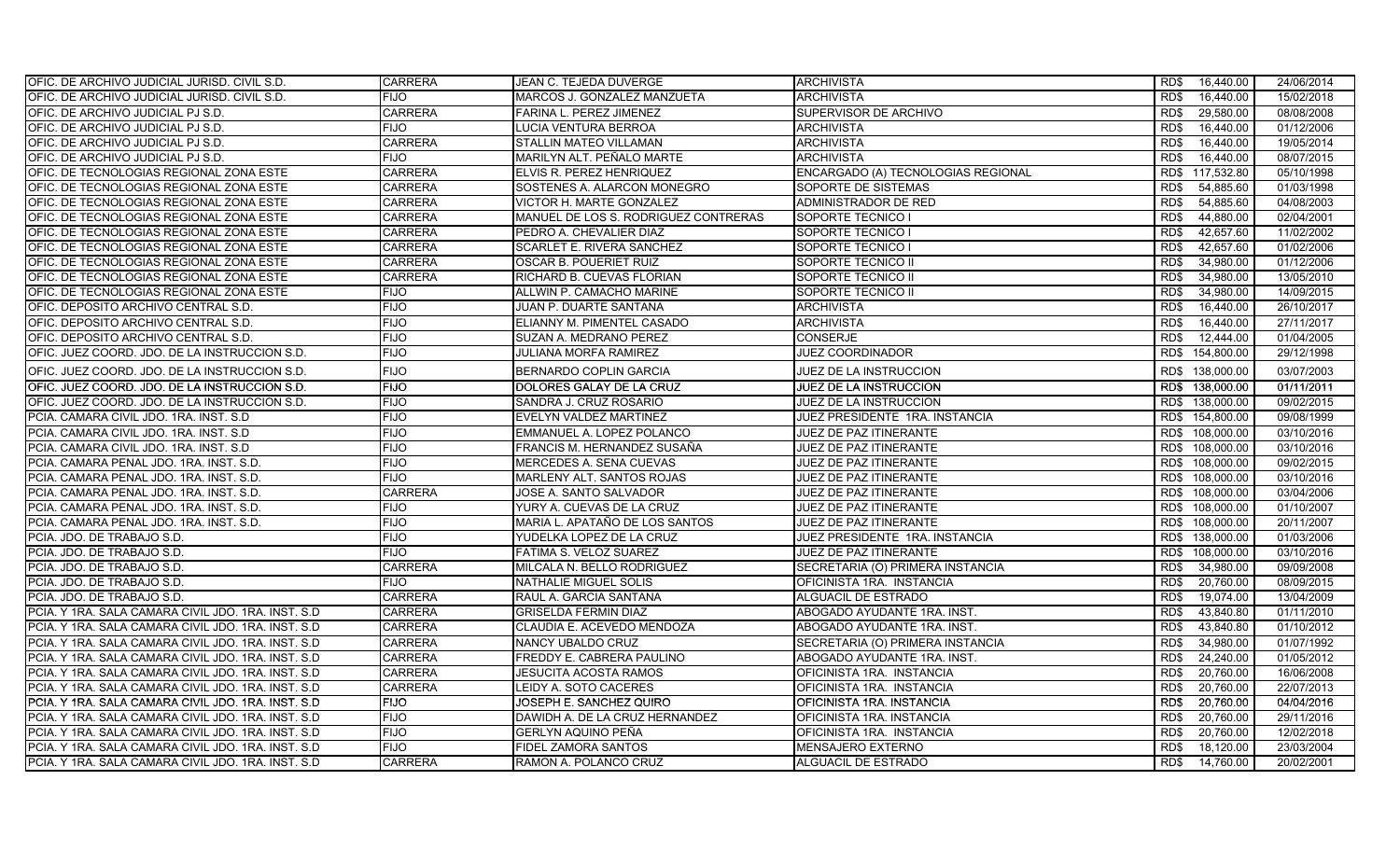| PCIA. Y 1RA. SALA CAMARA CIVIL JDO. 1RA. INST. S.D. | <b>CARRERA</b> | REYMUND A. HERNANDEZ RUBIO          | ALGUACIL DE ESTRADO              | RD\$ 14,760.00     | 26/11/2007 |
|-----------------------------------------------------|----------------|-------------------------------------|----------------------------------|--------------------|------------|
| REGISTRO DE TITULOS SANTO DOMINGO                   | <b>CARRERA</b> | YESSENIA PADILLA BELEN              | REGISTRADOR DE TITULOS           | RD\$ 138,000.00    | 02/01/2006 |
| REGISTRO DE TITULOS SANTO DOMINGO                   | <b>CARRERA</b> | ZUNILDA ANT. REYES DE LOS SANTOS    | REGISTRADOR DE TITULOS ADSCRITO  | RD\$ 126,000.00    | 07/02/2006 |
| REGISTRO DE TITULOS SANTO DOMINGO                   | <b>CARRERA</b> | <b>FRANKLIN MARTINEZ BURGOS</b>     | REGISTRADOR DE TITULOS ADSCRITO  | RD\$ 117.532.80    | 02/12/1997 |
| REGISTRO DE TITULOS SANTO DOMINGO                   | <b>CARRERA</b> | EVA L. PEREZ QUEZADA                | REGISTRADOR DE TITULOS ADSCRITO  | RD\$ 117,532.80    | 09/12/2004 |
| REGISTRO DE TITULOS SANTO DOMINGO                   | <b>CARRERA</b> | ROSANNA SANCHEZ PEÑA                | REGISTRADOR DE TITULOS ADSCRITO  | RD\$ 117,532.80    | 03/04/2006 |
| REGISTRO DE TITULOS SANTO DOMINGO                   | <b>CARRERA</b> | DAURYS D. GARCIA GONZALEZ           | <b>AUX. RECEPCION Y ENTREGA</b>  | RD\$<br>24,240.00  | 10/01/2006 |
| REGISTRO DE TITULOS SANTO DOMINGO                   | <b>CARRERA</b> | CLAUDIO E. ALEMAIS MANCEBO          | <b>ARCHIVISTA</b>                | 24,240.00<br>RD\$  | 06/11/2008 |
| REGISTRO DE TITULOS SANTO DOMINGO                   | <b>FIJO</b>    | FLORANGEL RICHARDSON DE LA CRUZ     | <b>ARCHIVISTA</b>                | RD\$<br>24,240.00  | 17/06/2013 |
| REGISTRO DE TITULOS SANTO DOMINGO                   | <b>FIJO</b>    | LEIDY L. DURAN ROJAS                | <b>AUX. RECEPCION Y ENTREGA</b>  | RD\$<br>24,240.00  | 10/02/2015 |
| REGISTRO DE TITULOS SANTO DOMINGO                   | <b>CARRERA</b> | AMBAR P. ABREU GONZALEZ             | AUX. RECEPCION Y ENTREGA         | RD\$<br>24,240.00  | 18/11/2015 |
| REGISTRO DE TITULOS SANTO DOMINGO                   | <b>FIJO</b>    | FREISA ANGELINA MARTINEZ            | AUX. RECEPCION Y ENTREGA         | 24,240.00<br>RD\$  | 01/04/2018 |
| REGISTRO DE TITULOS SANTO DOMINGO                   | <b>FIJO</b>    | LUISA P. GOMEZ DIPRE                | AUX. DE RECEPCION Y ENTREGA      | RD\$<br>24,240.00  | 01/04/2018 |
| REGISTRO DE TITULOS SANTO DOMINGO                   | <b>FIJO</b>    | VIANNA E. SANDOVAL GOMEZ            | AUX. RECEPCION Y ENTREGA         | 24,240.00<br>RD\$  | 07/11/2017 |
| REGISTRO DE TITULOS SANTO DOMINGO                   | <b>FIJO</b>    | BENJAMIN D. SERRANO ARISTY          | AUX. RECEPCION Y ENTREGA         | RD\$<br>24,240.00  | 11/12/2017 |
| REGISTRO DE TITULOS SANTO DOMINGO                   | <b>FIJO</b>    | MIGUEL I. DE LOS SANTOS MENDEZ      | AUX. RECEPCION Y ENTREGA         | 20,604.00<br>RD\$  | 19/02/2018 |
| SALA CIVIL TRIBUNAL N.N.A. S.D.                     | <b>FIJO</b>    | ELKA M. REYES OLIVO                 | JUEZ 1RA. INSTANCIA              | 138,000.00<br>RD\$ | 29/10/2001 |
| SALA CIVIL TRIBUNAL N.N.A. S.D.                     | <b>FIJO</b>    | CYNDY M. CORDERO CUEVAS             | JUEZ DE PAZ ITINERANTE           | RD\$ 108,000.00    | 24/04/2007 |
| SALA CIVIL TRIBUNAL N.N.A. S.D.                     | <b>CARRERA</b> | MINERVA DICENT TIBREY               | ABOGADO AYUDANTE 1RA. INST.      | 43,840.80<br>RD\$  | 01/02/2001 |
| SALA CIVIL TRIBUNAL N.N.A. S.D.                     | <b>CARRERA</b> | HECTOR M. PEREYRA GENAO             | ABOGADO AYUDANTE 1RA. INST.      | RD\$<br>43,840.80  | 01/07/2005 |
| SALA CIVIL TRIBUNAL N.N.A. S.D.                     | <b>CARRERA</b> | CAROLIN V. MONERO MEJIA             | ABOGADO AYUDANTE 1RA. INST.      | 43,840.80<br>RD\$  | 27/12/2010 |
| SALA CIVIL TRIBUNAL N.N.A. S.D.                     | <b>CARRERA</b> | SARA H. FIGUEROA VILORIO            | SECRETARIA (O) PRIMERA INSTANCIA | RD\$<br>34,980.00  | 03/09/2012 |
| SALA CIVIL TRIBUNAL N.N.A. S.D.                     | <b>CARRERA</b> | MARTHA SALAS DEL ROSARIO            | OFICINISTA 1RA. INSTANCIA        | 20,760.00<br>RD\$  | 18/12/1989 |
| SALA CIVIL TRIBUNAL N.N.A. S.D.                     | <b>CARRERA</b> | DAURIN ML. NUÑEZ RAMIREZ            | OFICINISTA 1RA. INSTANCIA        | RD\$<br>20,760.00  | 06/11/2012 |
| SALA CIVIL TRIBUNAL N.N.A. S.D.                     | <b>FIJO</b>    | RAFAELINA DE LA CRUZ MAÑON          | OFICINISTA 1RA. INSTANCIA        | RD\$<br>20,760.00  | 10/03/2014 |
| SALA CIVIL TRIBUNAL N.N.A. S.D.                     | <b>CARRERA</b> | EVELYN RODRIGUEZ PERALTA            | OFICINISTA 1RA. INSTANCIA        | RD\$<br>20,760.00  | 17/06/2013 |
| SALA CIVIL TRIBUNAL N.N.A. S.D.                     | <b>FIJO</b>    | TOMAS M. MERCEDES PEREZ             | OFICINISTA 1RA. INSTANCIA        | RD\$<br>20.760.00  | 05/11/2013 |
| SALA CIVIL TRIBUNAL N.N.A. S.D.                     | <b>FIJO</b>    | <b>MARIELYS MATEO BELTRE</b>        | OFICINISTA 1RA. INSTANCIA        | RD\$<br>20,760.00  | 16/01/2017 |
| SALA CIVIL TRIBUNAL N.N.A. S.D.                     | <b>FIJO</b>    | RAMONA E. GONZALEZ PEREZ            | OFICINISTA 1RA. INSTANCIA        | 17.646.00<br>RD\$  | 02/04/2018 |
| SALA CIVIL TRIBUNAL N.N.A. S.D.                     | <b>FIJO</b>    | ALBERTO ELIZO VERAS                 | OFICINISTA 1RA. INSTANCIA        | RD\$<br>16,440.00  | 04/07/2017 |
| SALA CIVIL TRIBUNAL N.N.A. S.D.                     | <b>CARRERA</b> | EUGENIO I. DE LA ROSA DE LOS SANTOS | ALGUACIL DE ESTRADO              | RD\$<br>15,960.00  | 07/06/2006 |
| SALA CIVIL TRIBUNAL N.N.A. S.D.                     | <b>FIJO</b>    | JHONATAN RODRIGUEZ GARCIA           | MENSAJERO EXTERNO                | RD\$<br>15,402.00  | 09/05/2018 |
| SALA PENAL 1ER. TRIBUNAL N.N.A. S.D.                | <b>FIJO</b>    | BERENICE A. NUÑEZ SANCHEZ           | JUEZ 1RA. INSTANCIA              | 138,000.00<br>RD\$ | 23/02/2009 |
| SALA PENAL 2DO. TRIBUNAL N.N.A. S.D.                | <b>FIJO</b>    | EBRIDELINA DEL C. DE LA OZ GARRIZ   | JUEZ 1RA. INSTANCIA              | 138,000.00<br>RD\$ | 19/10/2009 |
| SALA PENAL 2DO. TRIBUNAL N.N.A. S.D.                | <b>CARRERA</b> | LEONALDO HERNANDEZ CASTILLO         | ABOGADO AYUDANTE 1RA. INST.      | 43.840.80<br>RD\$  | 11/02/2013 |
| SALA PENAL 2DO. TRIBUNAL N.N.A. S.D.                | <b>CARRERA</b> | JUNIOR A. GALARZA CABRERA           | SECRETARIA (O) PRIMERA INSTANCIA | RD\$<br>34,980.00  | 05/08/2013 |
| SALA PENAL 2DO. TRIBUNAL N.N.A. S.D.                | <b>CARRERA</b> | JOHANNA J. MENA                     | OFICINISTA 1RA. INSTANCIA        | 20,760.00<br>RD\$  | 01/12/2011 |
| SALA PENAL 2DO. TRIBUNAL N.N.A. S.D.                | <b>FIJO</b>    | <b>GENARO A. RINCON MOQUETE</b>     | ALGUACIL DE ESTRADO              | RD\$<br>12.546.00  | 11/01/2018 |
| SALA PENAL TRIBUNAL N.N.A. S.D.                     | <b>FIJO</b>    | SAHIRA C. GUZMAN MAÑAN              | JUEZ DE PAZ ITINERANTE           | 108,000.00<br>RD\$ | 03/10/2016 |
| SALA PENAL TRIBUNAL N.N.A. S.D.                     | <b>CARRERA</b> | BILEYSI A. DE LA CRUZ SOTO          | ABOGADO AYUDANTE 1RA. INST.      | RD\$<br>43,840.80  | 01/08/1994 |
| SALA PENAL TRIBUNAL N.N.A. S.D.                     | <b>CARRERA</b> | ANA A. TEJADA ALMONTE               | ABOGADO AYUDANTE 1RA. INST.      | RD\$<br>43,840.80  | 15/03/2007 |
| SALA PENAL TRIBUNAL N.N.A. S.D.                     | CARRERA        | JOANNIA M. MEDRANO PEREZ            | SECRETARIA (O) PRIMERA INSTANCIA | 34,980.00<br>RD\$  | 01/07/1995 |
| SALA PENAL TRIBUNAL N.N.A. S.D.                     | <b>CARRERA</b> | ISAURA M. GUERRERO MEDRANO          | OFICINISTA 1RA. INSTANCIA        | 20,760.00<br>RD\$  | 15/09/2005 |
| SALA PENAL TRIBUNAL N.N.A. S.D.                     | CARRERA        | CARLOS A. MONTERO ESPINOSA          | OFICINISTA 1RA. INSTANCIA        | RD\$<br>20,760.00  | 05/02/2007 |
| SALA PENAL TRIBUNAL N.N.A. S.D.                     | CARRERA        | CLAUDIA M. POLANCO SENA             | OFICINISTA 1RA. INSTANCIA        | 20,760.00<br>RD\$  | 22/02/2010 |
| SALA PENAL TRIBUNAL N.N.A. S.D.                     | <b>CARRERA</b> | JOECE E. ROSA TAVAREZ               | OFICINISTA 1RA. INSTANCIA        | RD\$<br>20,760.00  | 13/10/2014 |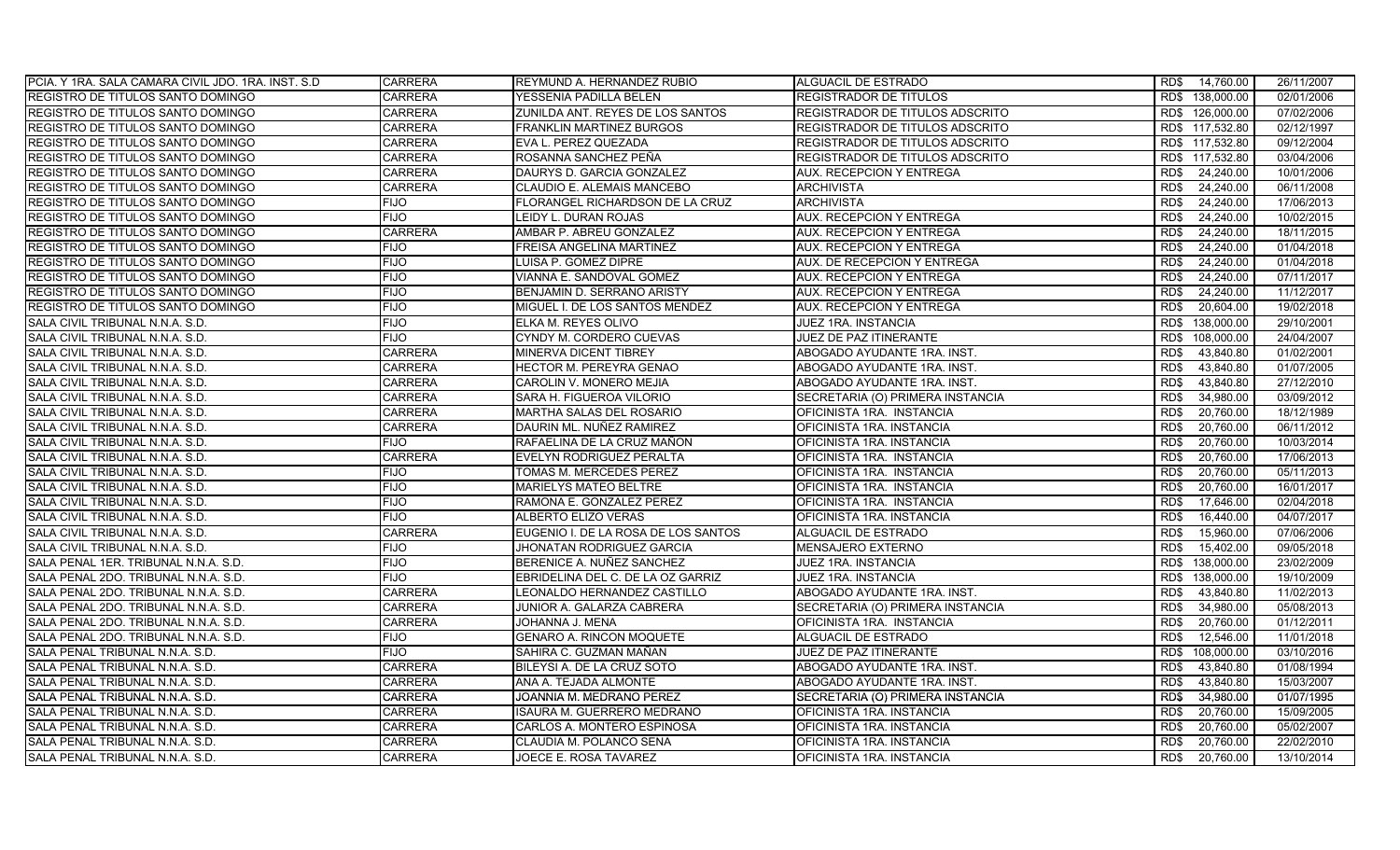| SALA PENAL TRIBUNAL N.N.A. S.D.      | <b>FIJO</b>    | <b>CRISTY E. BOBADILLA GATON</b>     | OFICINISTA 1RA. INSTANCIA    | 20,760.00<br>RD\$  | 19/10/2015 |
|--------------------------------------|----------------|--------------------------------------|------------------------------|--------------------|------------|
| SALA PENAL TRIBUNAL N.N.A. S.D.      | <b>FIJO</b>    | ANGEL DE JS. OCUMARES                | OFICINISTA 1RA. INSTANCIA    | RD\$<br>20,760.00  | 30/11/2016 |
| SALA PENAL TRIBUNAL N.N.A. S.D.      | <b>CARRERA</b> | JAVIER E. PERDOMO PINA               | ALGUACIL DE ESTRADO          | 15,960.00<br>RD\$  | 08/08/2007 |
| SALA PENAL TRIBUNAL N.N.A. S.D.      | <b>CARRERA</b> | <b>GERINGTON J. GARCIA AGRAMONTE</b> | ALGUACIL DE ESTRADO          | RD\$<br>15,960.00  | 12/05/2008 |
| SALA PENAL TRIBUNAL N.N.A. S.D.      | <b>CARRERA</b> | JUAN ALB. MERCEDES ORTEGA            | <b>ARCHIVISTA</b>            | 13,920.00<br>RD\$  | 08/11/2006 |
| SECRETARIA GENERAL J.P. S.D.         | <b>CARRERA</b> | EONELA C. REYNOSO CRUCETA            | SECRETARIA (O) GENERAL       | 117,532.80<br>RD\$ | 30/01/2008 |
| SECRETARIA GENERAL J.P. S.D. OESTE   | <b>CARRERA</b> | MAYELINE I. SANTOS                   | SECRETARIA (O) GENERAL       | 66,528.00<br>RD\$  | 01/01/2010 |
| SOPORTE A JUECES J.P. S.D.           | <b>CARRERA</b> | CARLOS G. PEREZ PIMENTEL             | ABOGADO AYUDANTE             | 58,374.00<br>RD\$  | 01/11/1996 |
| SOPORTE A JUECES J.P. S.D.           | <b>CARRERA</b> | JENNY R. RODRIGUEZ COLON             | ABOGADO AYUDANTE             | RD\$<br>58,374.00  | 09/07/1999 |
| SOPORTE A JUECES J.P. S.D.           | <b>CARRERA</b> | ELIGIA ALT. ROJAS ANTIGUA            | ABOGADO AYUDANTE             | RD\$<br>58,374.00  | 17/09/2003 |
| SOPORTE A JUECES J.P. S.D.           | <b>CARRERA</b> | IRIS J. CASTILLO PHILLIPPE           | ABOGADO AYUDANTE             | 58,374.00<br>RD\$  | 03/10/2003 |
| SOPORTE A JUECES J.P. S.D.           | <b>CARRERA</b> | WARYZ GONZALEZ MENDEZ                | ABOGADO AYUDANTE             | 58,374.00<br>RD\$  | 18/05/2004 |
| SOPORTE A JUECES J.P. S.D.           | <b>CARRERA</b> | ANGELICA P. PIMENTEL SOLIS           | ABOGADO AYUDANTE             | RD\$<br>58,374.00  | 18/05/2004 |
| SOPORTE A JUECES J.P. S.D.           | <b>CARRERA</b> | <b>MARIA R. CARELA MATEO</b>         | ABOGADO AYUDANTE             | 58,374.00<br>RD\$  | 28/07/2004 |
| SOPORTE A JUECES J.P. S.D.           | <b>CARRERA</b> | MARGARITA H. ROBLES REYES            | ABOGADO AYUDANTE             | RD\$<br>58,374.00  | 29/03/2006 |
| SOPORTE A JUECES J.P. S.D.           | <b>CARRERA</b> | KATHERINE N. EGALITE MERCADO         | ABOGADO AYUDANTE             | RD\$<br>58,374.00  | 01/11/2005 |
| SOPORTE A JUECES J.P. S.D.           | <b>CARRERA</b> | KATHERINE D. ROSARIO MEJIA           | ABOGADO AYUDANTE             | 58,374.00<br>RD\$  | 01/01/2010 |
| SOPORTE A JUECES J.P. S.D.           | <b>CARRERA</b> | ALBA N. PEREZ DE LOS SANTOS          | <b>ABOGADO AYUDANTE</b>      | RD\$<br>58,374.00  | 01/01/2010 |
| SOPORTE A JUECES J.P. S.D.           | <b>CARRERA</b> | DAYNELYN M. ACEVEDO SEVERINO         | ABOGADO AYUDANTE             | RD\$<br>58,374.00  | 17/12/2012 |
| SOPORTE A JUECES J.P. S.D.           | <b>CARRERA</b> | ROSSI J. MORALES D OLEO              | ABOGADO AYUDANTE             | RD\$<br>58.374.00  | 08/04/2013 |
| SOPORTE A JUECES J.P. S.D.           | <b>CARRERA</b> | YEIMY A. AQUINO ARREDONDO            | ABOGADO AYUDANTE             | RD\$<br>58,374.00  | 10/02/2014 |
| SOPORTE A JUECES J.P. S.D.           | <b>CARRERA</b> | MANUEL ANT. MADRIGAL                 | ABOGADO AYUDANTE             | 58,374.00<br>RD\$  | 01/02/2006 |
| SOPORTE A JUECES J.P. S.D.           | <b>CARRERA</b> | RUTH N. MEJIA MERCADO                | ABOGADO AYUDANTE             | RD\$<br>58,374.00  | 04/08/2010 |
| SOPORTE A JUECES J.P. S.D.           | <b>FIJO</b>    | YOCANIA MONTERO MORILLO              | ABOGADO AYUDANTE             | 58,374.00<br>RD\$  | 01/12/2014 |
| SOPORTE A JUECES J.P. S.D.           | <b>FIJO</b>    | MARIA C. URBAEZ VASQUEZ              | ABOGADO AYUDANTE             | RD\$<br>58,374.00  | 08/02/2016 |
| SOPORTE A JUECES J.P. S.D.           | <b>CARRERA</b> | FATIMA A. GUERRERO LORENZO           | ABOGADO AYUDANTE             | RD\$<br>43,840.80  | 01/08/1998 |
| SOPORTE A JUECES J.P. S.D.           | <b>CARRERA</b> | VIANESSA CABRAL ALVAREZ              | <b>OFICINISTA</b>            | 26,850.00<br>RD\$  | 01/08/2008 |
| SOPORTE A JUECES J.P. S.D.           | <b>FIJO</b>    | YESENIA DEL C. BIDO REYNA            | ABOGADO AYUDANTE             | RD\$<br>24,240.00  | 02/06/2014 |
| SOPORTE A JUECES J.P. S.D.           | <b>FIJO</b>    | INGRID REYES SANCHEZ                 | <b>OFICINISTA</b>            | 24,240.00<br>RD\$  | 01/02/2016 |
| SOPORTE A JUECES J.P. S.D.           | <b>FIJO</b>    | MARCOS DE JS. CESPEDES NOVAS         | <b>OFICINISTA</b>            | 24,240.00<br>RD\$  | 16/01/2017 |
| SOPORTE A JUECES J.P. S.D.           | <b>FIJO</b>    | <b>MAILENISSA TAVAREZ SOSA</b>       | <b>OFICINISTA</b>            | 24,240.00<br>RD\$  | 15/05/2017 |
| SOPORTE A JUECES J.P. S.D. OESTE     | <b>CARRERA</b> | INGRID ALT. MONTILLA DE JESUS        | ABOGADO AYUDANTE             | RD\$<br>43,840.80  | 02/04/2007 |
| SOPORTE A JUECES J.P. S.D. OESTE     | <b>CARRERA</b> | JENNIFER B. RAMIREZ BELTRE           | ABOGADO AYUDANTE             | RD\$<br>43,840.80  | 28/01/2008 |
| SOPORTE A JUECES J.P. S.D. OESTE     | <b>CARRERA</b> | MARIA L. URBAEZ ARIAS                | ABOGADO AYUDANTE             | RD\$<br>43,840.80  | 01/12/2011 |
| SOPORTE A JUECES J.P. S.D. OESTE     | <b>FIJO</b>    | GLENYS N. JIMENEZ LAUREANO           | ABOGADO AYUDANTE             | 24,240.00<br>RD\$  | 10/11/2010 |
| SOPORTE A JUECES J.P. S.D. OESTE     | <b>FIJO</b>    | MENORKA G. CASTILLO CASTILLO         | <b>OFICINISTA</b>            | RD\$<br>20,760.00  | 10/07/2017 |
| TRIBUNAL EJEC. DE LA PENA S.D.       | <b>FIJO</b>    | RICHARD F. AQUINO NATERA             | JUEZ EJEC. DE LA PENA        | RD\$<br>138,000.00 | 01/02/2001 |
| TRIBUNAL EJEC. SANCION ADOLES. S.D.  | <b>FIJO</b>    | <b>JULIO C. LARA FERREIRA</b>        | <b>JUEZ CORTE</b>            | 186,000.00<br>RD\$ | 01/07/1993 |
| TRIBUNAL EJEC. SANCION ADOLES. S.D.  | <b>CARRERA</b> | ALTAGRACIA MENDEZ TAVERAS            | SECRETARIA(O) CORTE          | 42,657.60<br>RD\$  | 01/12/2014 |
| TRIBUNAL EJEC. SANCION ADOLES. S.D.  | <b>FIJO</b>    | MARLENNY GUZMAN BONEL                | OFICINISTA CORTE             | RD\$<br>24,240.00  | 04/04/2016 |
| TRIBUNAL EJEC. SANCION ADOLES. S.D.  | <b>CARRERA</b> | LUIS O. REYNOSO BAUTISTA             | ALGUACIL DE ESTRADO          | 15,175.20<br>RD\$  | 01/11/2006 |
| UNIDAD ATENCION AL USUARIO J.P. S.D. | <b>CARRERA</b> | DEIVI A. LAJARA SOTO                 | OFICINISTA ATENCION USUARIOS | RD\$<br>28,860.00  | 02/07/2007 |
| UNIDAD ATENCION AL USUARIO J.P. S.D. | <b>CARRERA</b> | GISELL N. NUÑEZ ISAAC                | OFICINISTA ATENCION USUARIOS | RD\$<br>28,860.00  | 09/07/2007 |
| UNIDAD ATENCION AL USUARIO J.P. S.D. | <b>CARRERA</b> | EDWARD F. PEREZ RAMOS                | OFICINISTA ATENCION USUARIOS | RD\$<br>28,860.00  | 09/07/2007 |
| UNIDAD ATENCION AL USUARIO J.P. S.D. | CARRERA        | MASSIEL I. QUINTIN FORTUNA           | OFICINISTA ATENCION USUARIOS | 28,860.00<br>RD\$  | 29/10/2008 |
| UNIDAD ATENCION AL USUARIO J.P. S.D. | <b>CARRERA</b> | YOLISAT K. RODRIGUEZ DE LEON         | OFICINISTA ATENCION USUARIOS | 28.860.00<br>RD\$  | 01/03/2010 |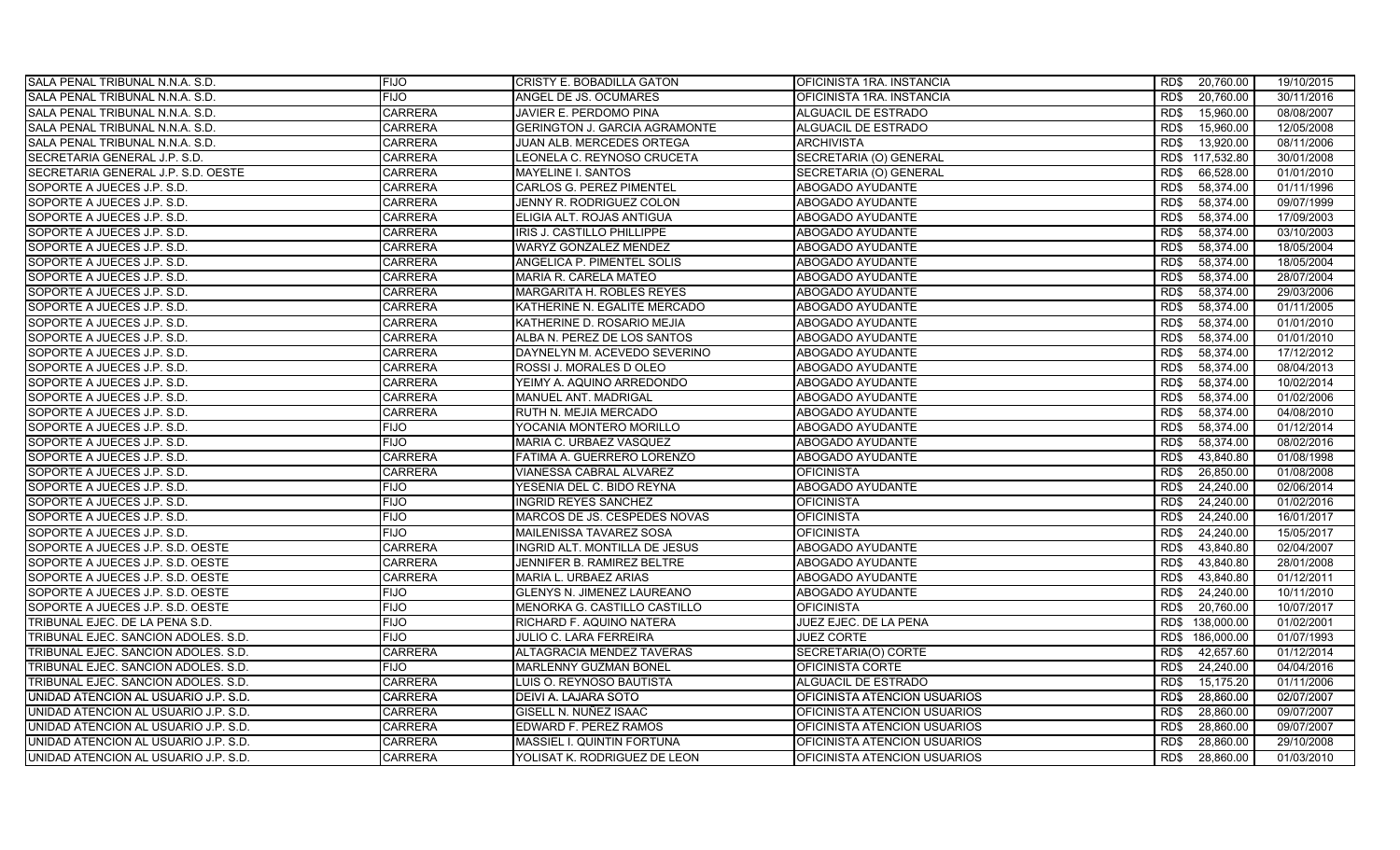| UNIDAD ATENCION AL USUARIO J.P. S.D.        | <b>CARRERA</b> | SUGEILY K. PIANTINI CASTELLANO       | OFICINISTA ATENCION USUARIOS    | RD\$ | 28,860.00 | 13/07/2010 |
|---------------------------------------------|----------------|--------------------------------------|---------------------------------|------|-----------|------------|
| UNIDAD ATENCION AL USUARIO J.P. S.D.        | <b>CARRERA</b> | CARLOS M. SANCHEZ PEGUERO            | OFICINISTA ATENCION USUARIOS    | RD\$ | 28,860.00 | 15/11/2010 |
| UNIDAD ATENCION AL USUARIO J.P. S.D.        | <b>FIJO</b>    | LEIDY Y. SEVERINO PIÑA               | OFICINISTA ATENCION USUARIOS    | RD\$ | 28,860.00 | 26/11/2012 |
| UNIDAD ATENCION AL USUARIO J.P. S.D.        | <b>FIJO</b>    | LAURA M. ARIAS SANDOVAL              | OFICINISTA ATENCION USUARIOS    | RD\$ | 28,860.00 | 10/02/2014 |
| UNIDAD ATENCION AL USUARIO J.P. S.D.        | <b>FIJO</b>    | PATRICIA J. BIDO CASTELLANOS         | OFICINISTA ATENCION USUARIOS    | RD\$ | 28,860.00 | 07/11/2013 |
| UNIDAD ATENCION AL USUARIO J.P. S.D.        | <b>CARRERA</b> | CYNTHIA I. SANTANA HERNANDEZ         | OFICINISTA ATENCION USUARIOS    | RD\$ | 24,240.00 | 01/01/2010 |
| UNIDAD ATENCION AL USUARIO J.P. S.D.        | <b>FIJO</b>    | <b>MONICA MA. RICHARDSON HERRERA</b> | OFICINISTA ATENCION USUARIOS    | RD\$ | 24,240.00 | 08/04/2013 |
| UNIDAD ATENCION AL USUARIO J.P. S.D. OESTE  | <b>FIJO</b>    | GUSTAVO E. PARRA SUBERO              | OFICINISTA ATENCION USUARIOS    | RD\$ | 22,920.00 | 14/08/2017 |
| UNIDAD CITAC. NOTIF. Y COM. J.P. S.D.       | <b>CARRERA</b> | ANELSA D. ROSARIO MEJIA              | SUPERVISOR CENTRO DE CITACIONES | RD\$ | 77,836.80 | 03/11/2003 |
| UNIDAD CITAC. NOTIF. Y COM. J.P. S.D.       | <b>CARRERA</b> | SOFIA V. HERRERA BATISTA             | <b>OFICINISTA</b>               | RD\$ | 24,240.00 | 01/11/1996 |
| UNIDAD CITAC. NOTIF. Y COM. J.P. S.D.       | <b>CARRERA</b> | CARMEN J. GOMEZ ARZENO               | <b>OFICINISTA</b>               | RD\$ | 24,240.00 | 26/11/1990 |
| UNIDAD CITAC. NOTIF. Y COM. J.P. S.D.       | <b>CARRERA</b> | MICHEL GARCIA DE LA CRUZ             | <b>OFICINISTA</b>               | RD\$ | 24,240.00 | 02/01/2006 |
| UNIDAD CITAC. NOTIF. Y COM. J.P. S.D.       | <b>CARRERA</b> | CESAR O. CASTILLO LARA               | <b>OFICINISTA</b>               | RD\$ | 24,240.00 | 01/08/2006 |
| UNIDAD CITAC. NOTIF. Y COM. J.P. S.D.       | <b>CARRERA</b> | NATHALIE M. BATISTA BATISTA          | <b>OFICINISTA</b>               | RD\$ | 24,240.00 | 06/09/2010 |
| UNIDAD CITAC. NOTIF. Y COM. J.P. S.D.       | <b>FIJO</b>    | ARGELY D. PANIAGUA MATIA             | <b>OFICINISTA</b>               | RD\$ | 24,240.00 | 15/04/2015 |
| UNIDAD CITAC. NOTIF. Y COM. J.P. S.D.       | <b>FIJO</b>    | JONATHAN E. PEREZ JEREZ              | <b>OFICINISTA</b>               | RD\$ | 24,240.00 | 16/12/2013 |
| UNIDAD CITAC. NOTIF. Y COM. J.P. S.D.       | <b>CARRERA</b> | <b>GABRIELA E. MEJIA RODRIGUEZ</b>   | <b>OFICINISTA</b>               | RD\$ | 24,240.00 | 23/03/2015 |
| UNIDAD CITAC. NOTIF. Y COM. J.P. S.D.       | <b>FIJO</b>    | EDDEL Y. CUEVAS RODRIGUEZ            | <b>OFICINISTA</b>               | RD\$ | 24,240.00 | 08/07/2015 |
| UNIDAD CITAC. NOTIF. Y COM. J.P. S.D.       | <b>CARRERA</b> | TOMAS JR. LANTIGUA BERROA            | <b>OFICINISTA</b>               | RD\$ | 24,240.00 | 01/09/2015 |
| UNIDAD CITAC. NOTIF. Y COM. J.P. S.D.       | <b>FIJO</b>    | JOAN D. VARGAS GOMEZ                 | <b>OFICINISTA</b>               | RD\$ | 24,240.00 | 13/06/2016 |
| UNIDAD CITAC. NOTIF. Y COM. J.P. S.D.       | <b>CARRERA</b> | <b>MAXIMO PIRON VALDEZ</b>           | <b>NOTIFICADOR</b>              | RD\$ | 18,120.00 | 01/01/2010 |
| UNIDAD CITAC. NOTIF. Y COM. J.P. S.D.       | <b>FIJO</b>    | DOMINGO FLORES                       | <b>NOTIFICADOR</b>              | RD\$ | 18,120.00 | 07/10/2013 |
| UNIDAD CITAC. NOTIF. Y COM. J.P. S.D.       | <b>FIJO</b>    | VICTOR T. CARRASCO ACOSTA            | <b>NOTIFICADOR</b>              | RD\$ | 18,120.00 | 01/02/2018 |
| UNIDAD CITAC. NOTIF. Y COM. J.P. S.D.       | <b>FIJO</b>    | JUANA A. GONZALEZ ENCARNACION        | <b>OFICINISTA</b>               | RD\$ | 16,440.00 | 01/10/2014 |
| UNIDAD CITAC. NOTIF. Y COM. J.P. S.D.       | <b>CARRERA</b> | <b>RAFAEL D. TRINIDAD</b>            | ALGUACIL DE ESTRADO             | RD\$ | 15.960.00 | 09/11/1989 |
| UNIDAD CITAC. NOTIF. Y COM. J.P. S.D.       | FIJO           | LORENZO RODRIGUEZ RAMOS              | ALGUACIL DE ESTRADO             | RD\$ | 15,960.00 | 08/05/2013 |
| UNIDAD CITAC. NOTIF. Y COM. J.P. S.D.       | <b>CARRERA</b> | ROSARIO FELIZ CASTILLO               | ALGUACIL DE ESTRADO             | RD\$ | 15,960.00 | 08/04/2002 |
| UNIDAD CITAC. NOTIF. Y COM. J.P. S.D.       | <b>CARRERA</b> | SANTO C. CARRASCO PEREZ              | ALGUACIL DE ESTRADO             | RD\$ | 15,960.00 | 16/08/2005 |
| UNIDAD CITAC. NOTIF. Y COM. J.P. S.D.       | <b>CARRERA</b> | TONY SUGILIO EVANGELISTA             | ALGUACIL DE ESTRADO             | RD\$ | 15,960.00 | 26/12/2007 |
| UNIDAD CITAC. NOTIF. Y COM. J.P. S.D.       | <b>CARRERA</b> | PABLO N. DE LA CRUZ MANZANILLO       | ALGUACIL DE ESTRADO             | RD\$ | 15,960.00 | 23/04/2008 |
| UNIDAD CITAC. NOTIF. Y COM. J.P. S.D.       | FIJO           | CREULIN V. VALDEZ LOPEZ              | ALGUACIL DE ESTRADO             | RD\$ | 15,960.00 | 12/03/2018 |
| UNIDAD CITAC. NOTIF. Y COM. J.P. S.D.       | <b>FIJO</b>    | LUIS E. CABRERA DRULLARD             | <b>NOTIFICADOR</b>              | RD\$ | 15,402.00 | 12/12/2016 |
| UNIDAD CITAC. NOTIF. Y COM. J.P. S.D.       | <b>FIJO</b>    | <b>NESTOR A. REYES GUANCE</b>        | <b>NOTIFICADOR</b>              | RD\$ | 15,402.00 | 24/04/2017 |
| UNIDAD CITAC. NOTIF. Y COM. J.P. S.D.       | <b>FIJO</b>    | MIGUEL A. LOPEZ RAMIREZ              | ALGUACIL DE ESTRADO             | RD\$ | 13,566.00 | 12/03/2018 |
| UNIDAD CITAC. NOTIF. Y COM. J.P. S.D.       | <b>FIJO</b>    | AGUSTIN VILASECA CASTILLO            | ALGUACIL DE ESTRADO             | RD\$ | 13,566.00 | 12/03/2018 |
| UNIDAD CITAC. NOTIF. Y COM. J.P. S.D.       | <b>FIJO</b>    | AMBIORIS MATEO NINA                  | ALGUACIL DE ESTRADO             | RD\$ | 13,566.00 | 23/05/2018 |
| UNIDAD CITAC. NOTIF. Y COM. J.P. S.D.       | <b>FIJO</b>    | JOSE M. RODRIGUEZ D'OLEO             | ALGUACIL DE ESTRADO             | RD\$ | 13,556.00 | 05/06/2018 |
| UNIDAD CITAC. NOTIF. Y COM. J.P. S.D. OESTE | <b>FIJO</b>    | EGARD E. BARRERA CRUZ                | <b>OFICINISTA</b>               | RD\$ | 20,760.00 | 09/04/2008 |
| UNIDAD CITAC. NOTIF. Y COM. J.P. S.D. OESTE | <b>FIJO</b>    | FRANCHESKA M. FERMIN CASTILLO        | <b>OFICINISTA</b>               | RD\$ | 20,760.00 | 17/07/2017 |
| UNIDAD CITAC. NOTIF. Y COM. J.P. S.D. OESTE | <b>FIJO</b>    | SANTA C. DE LOS SANTOS GUZMAN        | <b>ALGUACIL DE ESTRADO</b>      | RD\$ | 15,960.00 | 20/07/2017 |
| UNIDAD CITAC. NOTIF. Y COM. J.P. S.D. OESTE | <b>FIJO</b>    | ONIEL MONTERO DE OLEO                | ALGUACIL DE ESTRADO             | RD\$ | 15,960.00 | 14/08/2017 |
| UNIDAD CITAC. NOTIF. Y COM. J.P. S.D. OESTE | <b>FIJO</b>    | JONATHAN M. NUÑEZ                    | ALGUACIL DE ESTRADO             | RD\$ | 15,960.00 | 01/01/2018 |
| UNIDAD DE AUDIENCIAS J.P. S.D.              | <b>CARRERA</b> | KAROLIN Y. GIL BONIFACIO             | SUPERVISOR DE AUDIENCIAS        | RD\$ | 77,836.80 | 01/03/2011 |
| UNIDAD DE AUDIENCIAS J.P. S.D.              | <b>CARRERA</b> | MONICA A. BAUTISTA GONZALEZ          | <b>OFICINISTA</b>               | RD\$ | 24,240.00 | 03/09/2007 |
| UNIDAD DE AUDIENCIAS J.P. S.D.              | <b>CARRERA</b> | MARYERI PEÑA LIRIANO                 | <b>OFICINISTA</b>               | RD\$ | 24,240.00 | 04/04/2011 |
| UNIDAD DE AUDIENCIAS J.P. S.D.              | <b>CARRERA</b> | WALDIS C. VALDEZ PAULINO             | <b>OFICINISTA</b>               | RD\$ | 24.240.00 | 06/10/2003 |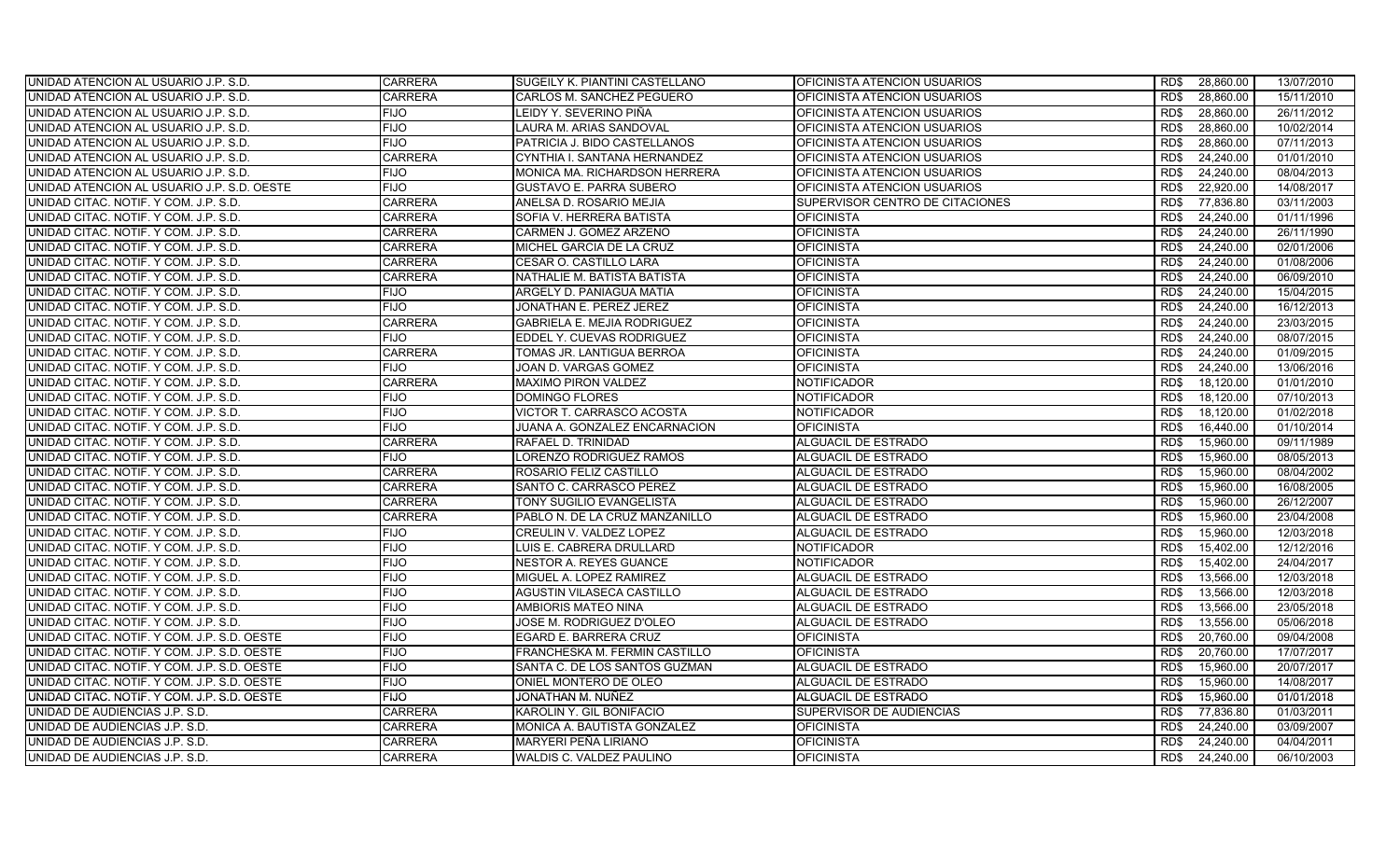| UNIDAD DE AUDIENCIAS J.P. S.D.            | <b>FIJO</b>    | <b>GERMANIA MANZANILLO SUAREZ</b>   | OFICINISTA CPP                                 | RD\$ | 24,240.00 | 01/08/2006 |
|-------------------------------------------|----------------|-------------------------------------|------------------------------------------------|------|-----------|------------|
| UNIDAD DE AUDIENCIAS J.P. S.D.            | <b>CARRERA</b> | LEIDY L. CALDERON SOTO              | <b>OFICINISTA</b>                              | RD\$ | 24,240.00 | 30/09/2003 |
| UNIDAD DE AUDIENCIAS J.P. S.D.            | <b>CARRERA</b> | ANGIE M. HERNANDEZ FRANCO           | <b>OFICINISTA</b>                              | RD\$ | 24,240.00 | 30/10/2007 |
| UNIDAD DE AUDIENCIAS J.P. S.D.            | <b>CARRERA</b> | ARNOLD M. VOLQUEZ HEREDIA           | OFICINISTA CPP                                 | RD\$ | 24,240.00 | 01/12/2011 |
| UNIDAD DE AUDIENCIAS J.P. S.D.            | <b>CARRERA</b> | DIANY C. ESPINOSA SANCHEZ           | <b>OFICINISTA</b>                              | RD\$ | 24,240.00 | 03/01/2012 |
| UNIDAD DE AUDIENCIAS J.P. S.D.            | <b>CARRERA</b> | OSCAR FCO. NUÑEZ CANDELARIO         | <b>OFICINISTA</b>                              | RD\$ | 24,240.00 | 04/02/2013 |
| UNIDAD DE AUDIENCIAS J.P. S.D.            | <b>CARRERA</b> | ROSEL ROMERO JEREZ                  | <b>OFICINISTA</b>                              | RD\$ | 24,240.00 | 01/04/2013 |
| UNIDAD DE AUDIENCIAS J.P. S.D.            | <b>CARRERA</b> | FELIX I. CUELLO HEREDIA             | <b>OFICINISTA</b>                              | RD\$ | 24,240.00 | 17/12/2012 |
| UNIDAD DE AUDIENCIAS J.P. S.D.            | <b>CARRERA</b> | RUBI A. CORDERO ESCORBORT           | <b>OFICINISTA</b>                              | RD\$ | 24,240.00 | 04/12/2013 |
| UNIDAD DE AUDIENCIAS J.P. S.D.            | <b>CARRERA</b> | <b>BIANCA PRENSA CASTILLO</b>       | <b>OFICINISTA</b>                              | RD\$ | 24,240.00 | 24/04/2013 |
| UNIDAD DE AUDIENCIAS J.P. S.D.            | <b>FIJO</b>    | FLERIDA B. DOTEL ESPINOSA           | <b>OFICINISTA CPP</b>                          | RD\$ | 24,240.00 | 11/09/2013 |
| UNIDAD DE AUDIENCIAS J.P. S.D.            | <b>FIJO</b>    | <b>WILSON HERNANDEZ VALDEZ</b>      | <b>OFICINISTA</b>                              | RD\$ | 24,240.00 | 05/03/2018 |
| UNIDAD DE AUDIENCIAS J.P. S.D.            | <b>FIJO</b>    | YSMAILYN MDES. RAMIREZ CARABALLO    | <b>OFICINISTA</b>                              | RD\$ | 24,240.00 | 01/02/2018 |
| UNIDAD DE AUDIENCIAS J.P. S.D.            | <b>FIJO</b>    | BRYAN FCO. PEREZ                    | OFICINISTA CPP                                 | RD\$ | 24,240.00 | 10/08/2017 |
| UNIDAD DE AUDIENCIAS J.P. S.D.            | <b>FIJO</b>    | MASSIELL I. RODRIGUEZ DE LOS SANTOS | <b>OFICINISTA</b>                              | RD\$ | 20,760.00 | 25/05/2015 |
| UNIDAD DE AUDIENCIAS J.P. S.D.            | <b>FIJO</b>    | VIRGINIA RAMIREZ VILLANUEVA         | <b>OFICINISTA</b>                              | RD\$ | 16,440.00 | 02/01/2017 |
| UNIDAD DE AUDIENCIAS J.P. S.D. OESTE      | <b>CARRERA</b> | AMBAR M. PINA LABEGAR               | <b>OFICINISTA</b>                              | RD\$ | 20,760.00 | 28/07/2010 |
| UNIDAD DE AUDIENCIAS J.P. S.D. OESTE      | <b>CARRERA</b> | JOHENDY K. GUZMAN CRUZ              | <b>OFICINISTA</b>                              | RD\$ | 20,760.00 | 01/11/2012 |
| UNIDAD DE AUDIENCIAS J.P. S.D. OESTE      | <b>FIJO</b>    | JAHAIRA PUJOLS LUPERON              | <b>OFICINISTA</b>                              | RD\$ | 20,760.00 | 10/02/2014 |
| UNIDAD SERV. 1RA. INST. J.P. S.D.         | <b>CARRERA</b> | <b>IVETTE C. CALCAGÑO PEÑA</b>      | SECRETARIA (O) SERVICIO JDOS. 1RA. INSTANCIA   | RD\$ | 77,836.80 | 04/08/2003 |
| UNIDAD SERV. 1RA. INST. J.P. S.D.         | <b>CARRERA</b> | <b>JOSE A. MARTINEZ</b>             | <b>OFICINISTA</b>                              | RD\$ | 24,240.00 | 18/07/2005 |
| UNIDAD SERV. 1RA. INST. J.P. S.D.         | <b>CARRERA</b> | AMIN POLANCO ACEVEDO                | <b>OFICINISTA</b>                              | RD\$ | 24,240.00 | 13/07/2006 |
| UNIDAD SERV. 1RA. INST. J.P. S.D.         | <b>FIJO</b>    | JEANCARLOS GUZMAN MONTERO           | <b>OFICINISTA</b>                              | RD\$ | 24,240.00 | 04/12/2013 |
| UNIDAD SERV. 1RA. INST. J.P. S.D.         | <b>FIJO</b>    | RANDOL ML. NUÑEZ CABREJA            | <b>OFICINISTA</b>                              | RD\$ | 24,240.00 | 20/04/2015 |
| UNIDAD SERV. 1RA. INST. J.P. S.D.         | <b>FIJO</b>    | DANIELA E. PEÑA SOTO                | <b>OFICINISTA</b>                              | RD\$ | 24,240.00 | 04/04/2016 |
| UNIDAD SERV. 1RA. INST. J.P. S.D.         | <b>CARRERA</b> | JOEL DE JS. LARANCUENT ACEVEDO      | <b>OFICINISTA</b>                              | RD\$ | 24,240.00 | 02/03/2015 |
| UNIDAD SERV. 1RA. INST. J.P. S.D.         | <b>CARRERA</b> | ANABEL A. RIVAS ORTEGA              | <b>OFICINISTA</b>                              | RD\$ | 24,240.00 | 20/04/2015 |
| UNIDAD SERV. 1RA. INST. J.P. S.D.         | <b>CARRERA</b> | ROSANNY VALLEJO BALBUENA            | OFICINISTA DE EJECUCION DE LA PENA             | RD\$ | 24,240.00 | 01/06/2015 |
| UNIDAD SERV. 1RA. INST. J.P. S.D.         | <b>FIJO</b>    | LENIN ML. MONTILLA SILVA            | <b>OFICINISTA</b>                              | RD\$ | 24,240.00 | 09/05/2016 |
| UNIDAD SERV. A CORTE J.P. S.D.            | <b>CARRERA</b> | CARMEN M. CASTILLO BAEZ             | SECRETARIA (O) SERVICIO A CORTE                | RD\$ | 77,836.80 | 01/08/1998 |
| UNIDAD SERV. A CORTE J.P. S.D.            | FIJO           | JOENNY A. ROSARIO MORFA             | <b>OFICINISTA</b>                              | RD\$ | 24,240.00 | 05/08/2015 |
| UNIDAD SERV. A CORTE J.P. S.D.            | <b>FIJO</b>    | FRANSHESKA NIEVES NUÑEZ             | <b>OFICINISTA</b>                              | RD\$ | 24,240.00 | 20/04/2016 |
| UNIDAD SERV. A CORTE J.P. S.D.            | <b>FIJO</b>    | JOSE ANT. MEJIA PEREZ               | <b>OFICINISTA</b>                              | RD\$ | 24,240.00 | 16/09/2016 |
| UNIDAD SERV. A EJEC. DE LA PENA J.P. S.D. | <b>CARRERA</b> | FATIMA JIMENEZ ALMONTE              | SECRETARIA (O) SERVICIO A EJECUCION DE LA PENA | RD\$ | 77,836.80 | 03/10/2006 |
| UNIDAD SERV. A EJEC. DE LA PENA J.P. S.D. | <b>CARRERA</b> | <b>VIANELLY DUARTE CABRERA</b>      | OFICINISTA DE EJECUCION DE LA PENA             | RD\$ | 24,240.00 | 24/03/2014 |
| UNIDAD SERV. A LA INSTRUCCION J.P. S.D.   | <b>CARRERA</b> | LUZ DEL C. ABREU MARTE              | SECRETARIA (O) SERVICIO A LA INSTRUCCION       | RD\$ | 77,836.80 | 05/02/2004 |
| UNIDAD SERV. A LA INSTRUCCION J.P. S.D.   | <b>CARRERA</b> | GREGORIA ANT. MONTERO ROSARIO       | <b>OFICINISTA</b>                              | RD\$ | 46,434.04 | 13/09/2005 |
| UNIDAD SERV. A LA INSTRUCCION J.P. S.D.   | <b>CARRERA</b> | RAFAEL J. REYES PAULINO             | <b>OFICINISTA</b>                              | RD\$ | 24,240.00 | 22/06/2006 |
| UNIDAD SERV. A LA INSTRUCCION J.P. S.D.   | <b>CARRERA</b> | CARMEN L. GONZALEZ                  | <b>OFICINISTA</b>                              | RD\$ | 24,240.00 | 01/11/2006 |
| UNIDAD SERV. A LA INSTRUCCION J.P. S.D.   | <b>CARRERA</b> | YAMILKA J. FRIAS CASTILLO           | <b>OFICINISTA</b>                              | RDS  | 24,240.00 | 28/04/2011 |
| UNIDAD SERV. A LA INSTRUCCION J.P. S.D.   | <b>CARRERA</b> | KERLIN D. ROSADO BERMUDEZ           | <b>OFICINISTA</b>                              | RD\$ | 24,240.00 | 10/09/2012 |
| UNIDAD SERV. A LA INSTRUCCION J.P. S.D.   | <b>FIJO</b>    | CARMEN Y. HERNANDEZ CORCINO         | <b>OFICINISTA</b>                              | RD\$ | 24,240.00 | 24/04/2013 |
| UNIDAD SERV. A LA INSTRUCCION J.P. S.D.   | <b>CARRERA</b> | YEYCOL O. SUAREZ SALVADOR           | <b>OFICINISTA</b>                              | RD\$ | 24,240.00 | 25/08/2014 |
| UNIDAD SERV. A LA INSTRUCCION J.P. S.D.   | <b>FIJO</b>    | YANELY ALT. VALDEZ FLORES           | <b>OFICINISTA</b>                              | RD\$ | 24,240.00 | 19/01/2015 |
| UNIDAD SERV. A LA INSTRUCCION J.P. S.D.   | <b>FIJO</b>    | JUAN ML. GUERRERO PEÑA              | <b>OFICINISTA</b>                              | RD\$ | 24,240.00 | 08/07/2015 |
| UNIDAD SERV. A LA INSTRUCCION J.P. S.D.   | <b>CARRERA</b> | HEMMY N. FELIZ ALCANTARA            | <b>OFICINISTA</b>                              | RD\$ | 24,240.00 | 20/07/2015 |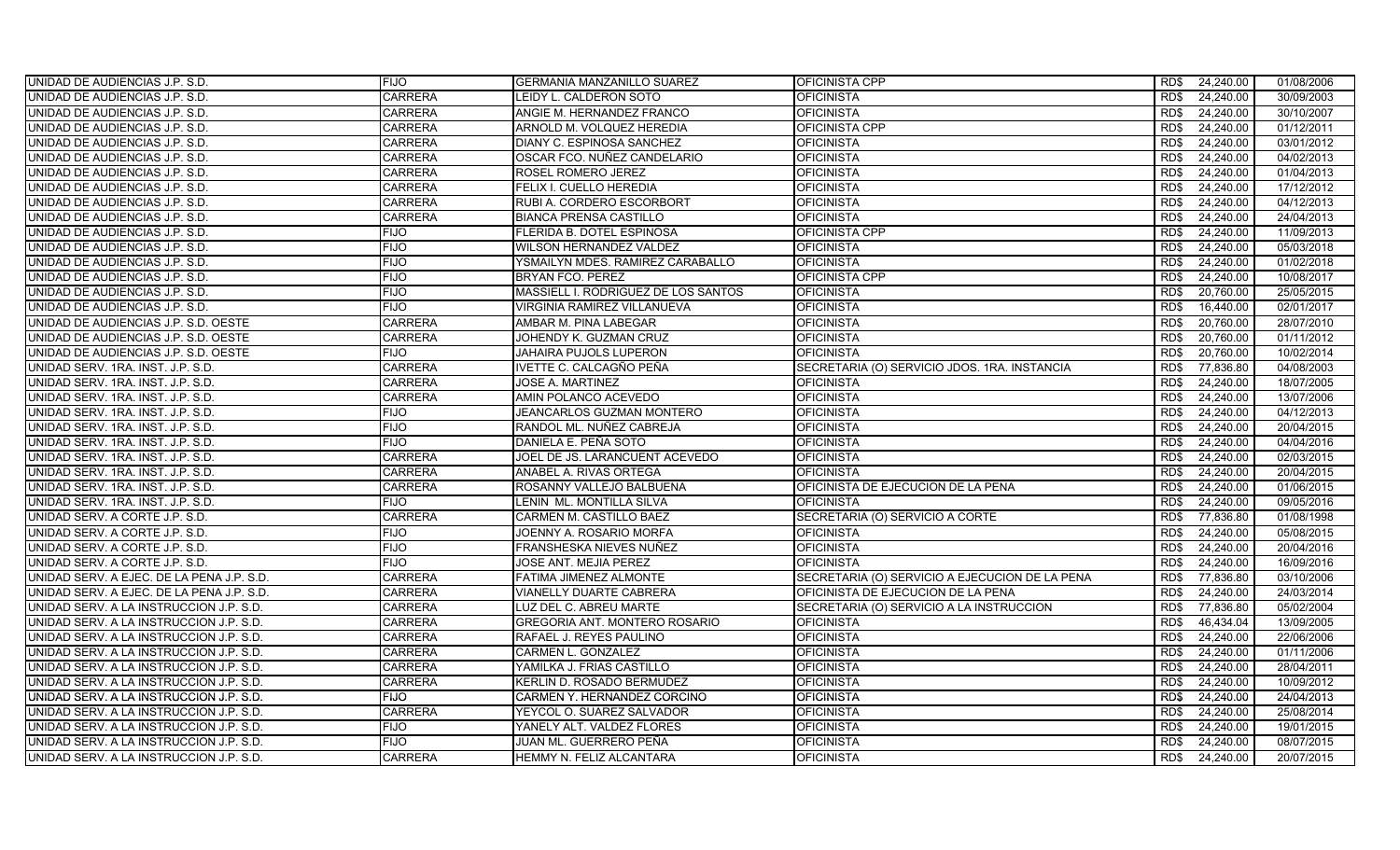| UNIDAD SERV. A LA INSTRUCCION J.P. S.D.                                                | <b>FIJO</b>                | CINDY E. TRINIDAD HELENA                       | <b>OFICINISTA</b>                       | RD\$         | 24,240.00              | 06/06/2017               |
|----------------------------------------------------------------------------------------|----------------------------|------------------------------------------------|-----------------------------------------|--------------|------------------------|--------------------------|
| UNIDAD SERV. A LA INSTRUCCION J.P. S.D.                                                | <b>FIJO</b>                | YOKAIDYS DE LOS SANTOS MERCEDES                | <b>OFICINISTA</b>                       | RD\$         | 24,240.00              | 19/11/2017               |
| UNIDAD SERV. A LA INSTRUCCION J.P. S.D.                                                | <b>FIJO</b>                | NAYARA R. PEREZ SOTO                           | <b>OFICINISTA</b>                       | RD\$         | 24,240.00              | 09/11/2017               |
| UNIDAD SERV. A LA INSTRUCCION J.P. S.D.                                                | <b>FIJO</b>                | STALYN A. REYES BETANCES                       | <b>OFICINISTA</b>                       | RD\$         | 24,240.00              | 11/07/2017               |
| UNIDAD SERV. A LA INSTRUCCION J.P. S.D.                                                | <b>FIJO</b>                | FRESA J. PIMENTEL SANTOS                       | <b>OFICINISTA</b>                       | RD\$         | 24,240.00              | 18/04/2018               |
| UNIDAD SERV. A LA INSTRUCCION J.P. S.D.                                                | <b>FIJO</b>                | MELCY L. REVI ALMANZAR                         | <b>OFICINISTA</b>                       | RD\$         | 24,240.00              | 28/11/2017               |
| UNIDAD SERV. A LA INSTRUCCION J.P. S.D.                                                | <b>FIJO</b>                | LIZANDRO ALB. HERNANDEZ ORTEGA                 | <b>OFICINISTA</b>                       | RD\$         | 24,240.00              | 20/06/2018               |
| UNIDAD SERV. A LA INSTRUCCION J.P. S.D.                                                | <b>CARRERA</b>             | NATHALIE JAQUEZ HIRALDO                        | <b>OFICINISTA</b>                       | RD\$         | 20,760.00              | 19/07/2006               |
| UNIDAD SERV. A LA INSTRUCCION J.P. S.D.                                                | <b>FIJO</b>                | YARISSA P. DE LOS SANTOS DE LA ROSA            | <b>OFICINISTA</b>                       | RD\$         | 20,604.00              | 23/05/2018               |
| UNIDAD SERV. A LA INSTRUCCION J.P. S.D.                                                | <b>FIJO</b><br><b>FIJO</b> | JENNIFER FLORES MEDINA                         | <b>OFICINISTA</b>                       | RD\$         | 16,440.00<br>24,240.00 | 03/01/2018               |
| UNIDAD SERV. MERO TRAMITE J.P. S.D. OESTE<br>UNIDAD SERV. MERO TRAMITE J.P. S.D. OESTE | <b>CARRERA</b>             | LAURA R. SAMORA MEDINA<br>JOSUE B. MUÑOZ GOMEZ | <b>OFICINISTA</b><br><b>OFICINISTA</b>  | RD\$<br>RD\$ | 24,240.00              | 19/10/2015<br>17/11/2015 |
| UNIDAD SERV. MERO TRAMITE J.P. S.D. OESTE                                              | <b>CARRERA</b>             | ERIDANIA FAJARDO MORENO                        | <b>OFICINISTA</b>                       | RD\$         | 20,760.00              | 24/07/2013               |
| UNIDAD SERV. MERO TRAMITE J.P. S.D. OESTE                                              | <b>FIJO</b>                | MAYELINA PIMENTEL LORENZO                      | <b>OFICINISTA</b>                       | RD\$         | 20,760.00              | 20/03/2017               |
| UNIDAD SERV. MERO TRAMITE J.P. S.D. OESTE                                              | <b>FIJO</b>                | GERARD N. FELIZ PEÑA                           | <b>OFICINISTA</b>                       | RD\$         | 20,760.00              | 27/03/2017               |
| UNIDAD SERV. MERO TRAMITE J.P. S.D. OESTE                                              | <b>FIJO</b>                | DARLENNY REYES PEÑA                            | <b>OFICINISTA</b>                       | RD\$         | 20,760.00              | 25/04/2017               |
| UNIDAD SERV. MERO TRAMITE J.P. S.D. OESTE                                              | <b>FIJO</b>                | <b>FAUSTA R. TORRES PEREZ</b>                  | <b>OFICINISTA</b>                       | RD\$         | 20,760.00              | 19/06/2017               |
| UNIDAD SERV. MERO TRAMITE J.P. S.D. OESTE                                              | <b>FIJO</b>                | MARICELA SANCHEZ FELIZ                         | <b>OFICINISTA</b>                       | RD\$         | 17,646.00              | 26/02/2018               |
| UNIDAD SERV. MERO TRAMITE J.P. S.D. OESTE                                              | <b>FIJO</b>                | LEONARDO MARQUEZ GONZALEZ                      | OFICINISTA                              | RD\$         | 16,440.00              | 09/10/2017               |
| DPTO. ADMINISTRATIVO BAORUCO                                                           | <b>FIJO</b>                | KILTON R. GALAN PEÑA                           | ENCARGADO(A) OFICINA ADMINISTRATIVA III | RD\$         | 67,405.20              | 01/10/2012               |
| DPTO. ADMINISTRATIVO BAORUCO                                                           | <b>FIJO</b>                | ALEJANDRO NOVAS BATISTA                        | MAYORDOMO III                           | RD\$         | 13,800.00              | 01/10/1996               |
| <b>DPTO. ADMINISTRATIVO BAORUCO</b>                                                    | <b>FIJO</b>                | RUFINO FLORIAN FELIZ                           | VIGILANTE                               | RD\$         | 12,780.00              | 01/10/1996               |
| <b>DPTO. ADMINISTRATIVO BAORUCO</b>                                                    | <b>FIJO</b>                | NELLYS M. PEÑA                                 | <b>RECEPCIONISTA</b>                    | RD\$         | 12,444.00              | 01/10/1996               |
| IDPTO. ADMINISTRATIVO BAORUCO                                                          | <b>FIJO</b>                | <b>GEISY M. SILFA FLORIAN</b>                  | CONSERJE-MENSAJERO(A)                   | RD\$         | 12,444.00              | 27/09/1999               |
| DPTO. ADMINISTRATIVO BAORUCO                                                           | <b>FIJO</b>                | <b>AQUILES EVERTZ FERRERAS</b>                 | <b>MENSAJERO INTERNO</b>                | RD\$         | 12,444.00              | 24/10/2001               |
| DPTO. ADMINISTRATIVO BAORUCO                                                           | <b>FIJO</b>                | DARLIN N. RIVAS CUEVAS                         | <b>VIGILANTE</b>                        | RD\$         | 12,444.00              | 17/08/2010               |
| <b>DPTO. ADMINISTRATIVO BAORUCO</b>                                                    | <b>FIJO</b>                | LEOMELKI ALT. NOVAS VARGAS                     | CONSERJE                                | RD\$         | 12,444.00              | 25/05/2015               |
| JDO. DE 1RA. INST. BAORUCO                                                             | <b>FIJO</b>                | ALEJANDRO ENCARNACION MEDINA                   | JUEZ 1RA. INSTANCIA                     | RD\$         | 138,000.00             | 01/11/2011               |
| JDO. DE 1RA. INST. BAORUCO                                                             | <b>CARRERA</b>             | GENNY K. MONTILLA PEÑA                         | ABOGADO AYUDANTE 1RA. INST.             | RD\$         | 36,000.00              | 01/12/2005               |
| JDO. DE 1RA. INST. BAORUCO                                                             | <b>CARRERA</b>             | MANUEL A. SANTANA GOMEZ                        | SECRETARIA (O) PRIMERA INSTANCIA        | RD\$         | 28,860.00              | 03/07/2003               |
| JDO. DE 1RA. INST. BAORUCO                                                             | CARRERA                    | YRIS N. PACHANO ARISMENDY                      | OFICINISTA 1RA. INSTANCIA               | RD\$         | 15,720.00              | 27/07/2011               |
| JDO. DE 1RA. INST. BAORUCO                                                             | <b>CARRERA</b>             | RODIBEIDI MEDINA FABIAN                        | OFICINISTA 1RA. INSTANCIA               | RD\$         | 15,720.00              | 14/12/2015               |
| JDO. DE 1RA. INST. BAORUCO                                                             | <b>FIJO</b>                | ROGER ALB. SENA MENDEZ                         | OFICINISTA 1RA. INSTANCIA               | RD\$         | 15,720.00              | 02/11/2016               |
| JDO. DE 1RA. INST. BAORUCO                                                             | <b>CARRERA</b>             | HOCHIMINH MELLA VIOLA                          | <b>ALGUACIL DE ESTRADO</b>              | RD\$         | 14,760.00              | 03/06/2002               |
| JDO. DE 1RA. INST. BAORUCO                                                             | <b>FIJO</b>                | SENNIA PEREZ MATOS                             | CONSERJE                                | RD\$         | 12,444.00              | 05/03/2001               |
| JDO. DE LA INSTRUCCION BAORUCO                                                         | <b>CARRERA</b>             | JOSE F. MONTERO PACHANO                        | <b>OFICINISTA</b>                       | RD\$         | 15,720.00              | 04/10/2012               |
| JDO. DE LA INSTRUCCION BAORUCO                                                         | <b>FIJO</b>                | JUAN C. FERRERAS CUEVAS                        | OFICINISTA                              | RD\$         | 15,720.00              | 19/01/2016               |
| JDO. DE LA INSTRUCCION BAORUCO                                                         | <b>CARRERA</b>             | WIRQUIN SENA DOTEL                             | ALGUACIL DE ESTRADO                     | RD\$         | 14,760.00              | 26/02/2009               |
| JDO. DE PAZ BAORUCO                                                                    | <b>FIJO</b>                | ANA I. LEE FLORIMON                            | JUEZ DE PAZ                             |              | RD\$ 108,000.00        | 01/04/2014               |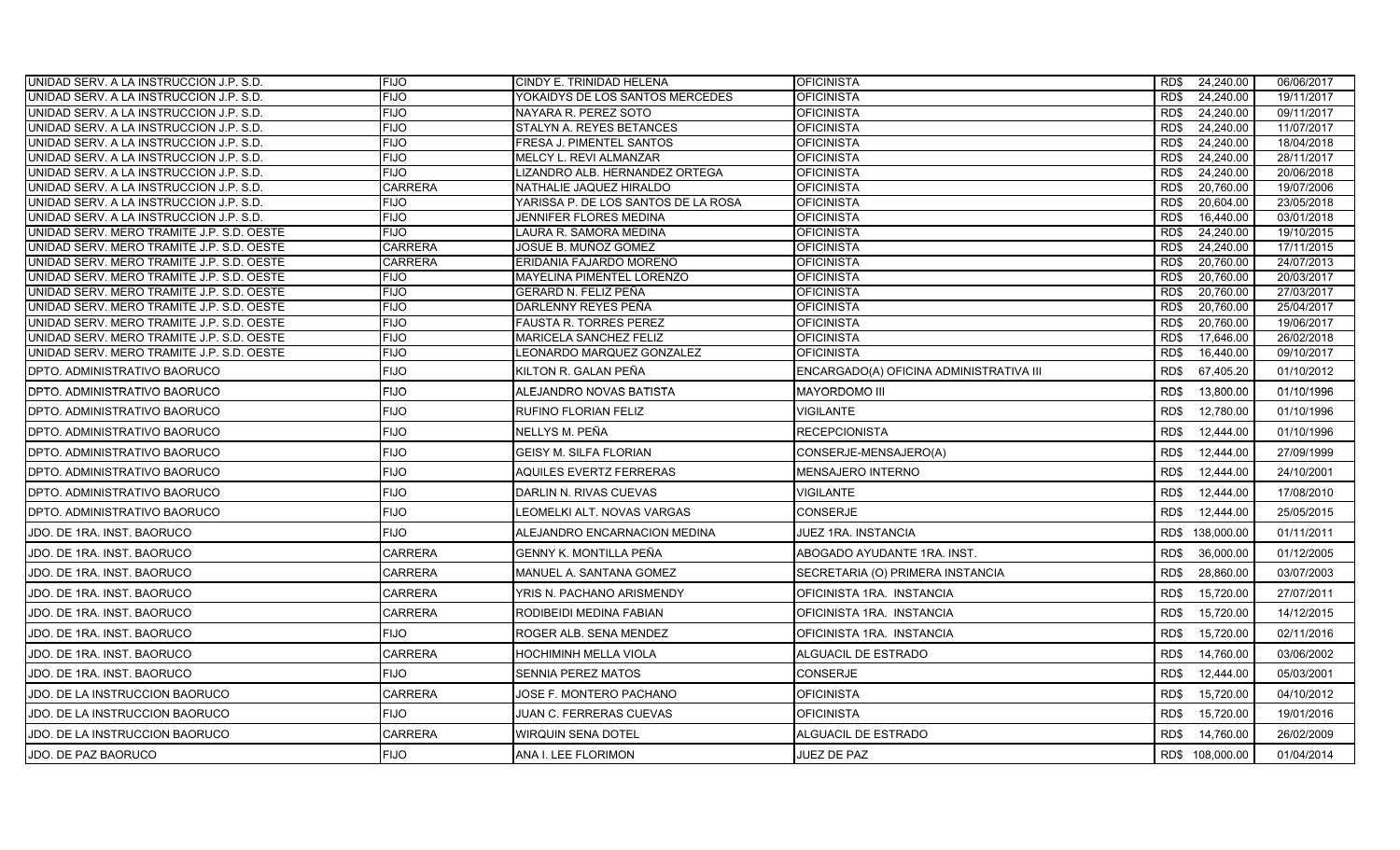| JDO. DE PAZ BAORUCO                             | CARRERA        | WAIDER ANT. ENCARNACION CUEVAS  | SECRETARIA (O) JDO. DE PAZ               | RD\$ 23,160.00    | 01/09/2009 |
|-------------------------------------------------|----------------|---------------------------------|------------------------------------------|-------------------|------------|
| JDO. DE PAZ BAORUCO                             | <b>CARRERA</b> | ROSAIRIS PEÑA PEÑA              | OFICINISTA JDO. DE PAZ                   | RD\$<br>14,760.00 | 20/05/2013 |
| JDO. DE PAZ BAORUCO                             | <b>FIJO</b>    | KATELINE D. SANTANA PEÑA        | ALGUACIL DE ESTRADO                      | RD\$<br>13,800.00 | 28/02/2017 |
| JDO. DE PAZ GALVAN                              | <b>FIJO</b>    | KAREN G. CASTILLO CASTILLO      | JUEZ DE PAZ                              | RD\$ 108,000.00   | 19/02/2018 |
| JDO. DE PAZ GALVAN                              | <b>CARRERA</b> | ZOILA M. MESA ARISMENDY         | SECRETARIA (O) JDO. DE PAZ               | RD\$<br>23,160.00 | 08/07/1995 |
| JDO. DE PAZ GALVAN                              | CARRERA        | ALMELINDA MATEO LEBRON          | OFICINISTA JDO. DE PAZ                   | RD\$<br>14,760.00 | 01/05/1997 |
| JDO. DE PAZ GALVAN                              | <b>CARRERA</b> | RAFAEL CUEVAS                   | ALGUACIL DE ESTRADO                      | RD\$<br>13,800.00 | 20/11/1990 |
| JDO. DE PAZ GALVAN                              | <b>FIJO</b>    | ALEJANDRINA CASTILLO            | CONSERJE-MENSAJERO(A)                    | RD\$<br>12,444.00 | 01/04/1999 |
| JDO. DE PAZ GALVAN                              | <b>FIJO</b>    | ALFONSO DE LA PAZ MATOS         | VIGILANTE                                | RD\$<br>12,444.00 | 10/06/2013 |
| JDO. DE PAZ LOS RIOS                            | <b>FIJO</b>    | MARTHA M. JAVIER CEDANO         | JUEZ DE PAZ                              | RD\$ 108,000.00   | 19/02/2018 |
| JDO. DE PAZ LOS RIOS                            | CARRERA        | PABLO PEREZ CUEVAS              | OFICINISTA JDO. DE PAZ                   | RD\$<br>14,760.00 | 12/05/1993 |
| JDO. DE PAZ LOS RIOS                            | CARRERA        | ARISTIL SIERRA SIERRA           | ALGUACIL DE ESTRADO                      | RD\$<br>13,800.00 | 17/08/1993 |
| <b>JDO. DE PAZ LOS RIOS</b>                     | <b>FIJO</b>    | ASIA SIERRA SIERRA              | CONSERJE-MENSAJERO(A)                    | RD\$<br>12,444.00 | 01/06/1991 |
| JDO. DE PAZ TAMAYO                              | <b>CARRERA</b> | ERNESTO ANT. CABRAL GOMERA      | JUEZ DE PAZ                              | RD\$ 108,000.00   | 01/09/2012 |
| JDO. DE PAZ TAMAYO                              | <b>CARRERA</b> | GERMAN FCO. DE LA CRUZ GONZALEZ | SECRETARIA (O) JDO. DE PAZ               | RD\$<br>23,160.00 | 01/09/1999 |
| JDO. DE PAZ TAMAYO                              | <b>CARRERA</b> | MARTHA D. GONZALEZ SANCHEZ      | OFICINISTA JDO. DE PAZ                   | 14,760.00<br>RD\$ | 12/11/2007 |
| JDO. DE PAZ TAMAYO                              | <b>CARRERA</b> | AUGUSTO REYES RODRIGUEZ         | ALGUACIL DE ESTRADO                      | 13,800.00<br>RD\$ | 01/07/1993 |
| JDO. DE PAZ TAMAYO                              | <b>FIJO</b>    | LANDIA C. MONTERO MATOS         | CONSERJE-MENSAJERO(A)                    | RD\$<br>12,444.00 | 11/01/2010 |
| JDO. DE PAZ UVILLA                              | <b>FIJO</b>    | ESMIRNA ANT. ORTEGA VENTURA     | JUEZ DE PAZ                              | RD\$ 108,000.00   | 19/02/2018 |
| JDO. DE PAZ UVILLA                              | <b>CARRERA</b> | MAGALYS ESPINOSA PEÑA           | SECRETARIA (O) JDO. DE PAZ               | RD\$<br>23,160.00 | 17/11/1992 |
| JDO. DE PAZ UVILLA                              | CARRERA        | EONICIA RODRIGUEZ MONTILLA      | OFICINISTA JDO. DE PAZ                   | 14,760.00<br>RD\$ | 01/11/1994 |
| JDO. DE PAZ UVILLA                              | CARRERA        | CARMEN SANTANA REYES            | ALGUACIL DE ESTRADO                      | RD\$<br>13,800.00 | 01/11/1994 |
| JDO. DE PAZ UVILLA                              | <b>FIJO</b>    | MILKA E. FELIZ RAMIREZ          | CONSERJE-MENSAJERO(A)                    | RD\$<br>12,444.00 | 25/08/2014 |
| JDO. DE PAZ VILLA JARAGUA                       | <b>FIJO</b>    | MABEL MA. DE LA CRUZ BAEZ       | JUEZ DE PAZ                              | RD\$ 108,000.00   | 19/02/2018 |
| JDO. DE PAZ VILLA JARAGUA                       | <b>CARRERA</b> | DIOLENNI PEREZ SENA             | SECRETARIA (O) JDO. DE PAZ               | RD\$<br>23,160.00 | 20/05/1987 |
| JDO. DE PAZ VILLA JARAGUA                       | <b>CARRERA</b> | YONEIDIS CUEVAS RIVAS           | OFICINISTA JDO. DE PAZ                   | RD\$<br>14,760.00 | 16/07/2008 |
| JDO. DE PAZ VILLA JARAGUA                       | <b>FIJO</b>    | ESTHEFANY N. CUEVAS BATISTA     | CONSERJE-MENSAJERO(A)                    | RD\$<br>10,577.40 | 18/04/2018 |
| <b>REGISTRO DE TITULOS NEYBA</b>                | <b>CARRERA</b> | MARIA L. DIAZ MEDINA            | REGISTRADOR DE TITULOS                   | RD\$ 126,000.00   | 16/01/2008 |
| <b>REGISTRO DE TITULOS NEYBA</b>                | <b>FIJO</b>    | LUIS M. MEDINA TRINIDAD         | <b>OFICINISTA</b>                        | RD\$<br>16,200.00 | 19/09/2016 |
| <b>REGISTRO DE TITULOS NEYBA</b>                | <b>FIJO</b>    | SANDY R. MONTILLA CARVAJAL      | <b>OFICINISTA</b>                        | RD\$<br>16,200.00 | 25/10/2017 |
| <b>REGISTRO DE TITULOS NEYBA</b>                | <b>FIJO</b>    | DANNY R. DOTEL MATOS            | <b>CONSERJE</b>                          | RD\$<br>10,577.40 | 02/04/2018 |
| 1RA. SALA CAMARA CIVIL JDO. 1RA. INST. BARAHONA | <b>FIJO</b>    | MAXIMO MATOS FELIZ              | JUEZ PTE CAMARA CIVIL C. JDO 1ERA. INST. | RD\$ 154,800.00   | 14/04/1998 |
| 1RA. SALA CAMARA CIVIL JDO. 1RA. INST. BARAHONA | <b>CARRERA</b> | OSVALDO PIÑA PEREZ              | ABOGADO AYUDANTE 1RA. INST.              | RD\$<br>36,000.00 | 12/05/1987 |
| 1RA. SALA CAMARA CIVIL JDO. 1RA. INST. BARAHONA | <b>CARRERA</b> | SANDRA BAEZ RAMIREZ             | SECRETARIA (O) PRIMERA INSTANCIA         | 28,860.00<br>RD\$ | 16/08/1999 |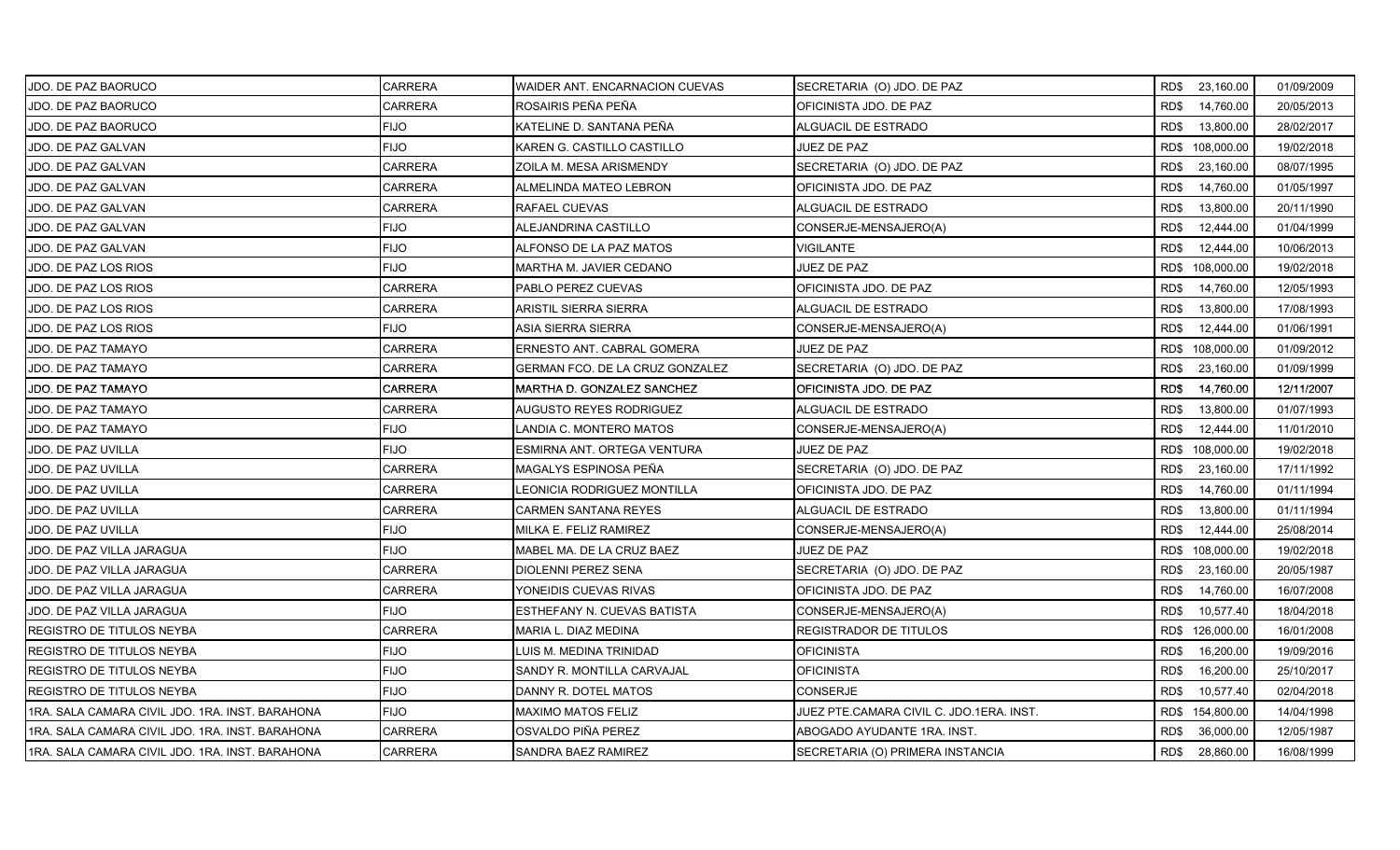| 1RA. SALA CAMARA CIVIL JDO. 1RA. INST. BARAHONA | CARRERA        | <b>ENRIQUE A. MATOS VASQUEZ</b> | OFICINISTA 1RA. INSTANCIA        | RD\$ | 15,720.00       | 01/05/1999 |
|-------------------------------------------------|----------------|---------------------------------|----------------------------------|------|-----------------|------------|
| 1RA. SALA CAMARA CIVIL JDO. 1RA. INST. BARAHONA | <b>CARRERA</b> | LOIDA N. FELIZ OLIVERO          | OFICINISTA 1RA. INSTANCIA        | RD\$ | 15,720.00       | 20/05/2003 |
| 1RA. SALA CAMARA CIVIL JDO. 1RA. INST. BARAHONA | FIJO           | <b>MONICA M. MORILLO FELIZ</b>  | OFICINISTA 1RA. INSTANCIA        | RD\$ | 15,720.00       | 15/03/2017 |
| 1RA. SALA CAMARA CIVIL JDO. 1RA. INST. BARAHONA | <b>CARRERA</b> | LIDIA V. MENDEZ                 | OFICINISTA 1RA. INSTANCIA        | RD\$ | 15,720.00       | 01/09/2012 |
| 1RA. SALA CAMARA CIVIL JDO. 1RA. INST. BARAHONA | <b>CARRERA</b> | <b>GENNY R. PEREZ CUEVAS</b>    | ALGUACIL DE ESTRADO              | RD\$ | 13,800.00       | 31/07/1996 |
| 1RA. SALA CAMARA CIVIL JDO. 1RA. INST. BARAHONA | CARRERA        | IVAN D. ARIAS GUEVARA           | ALGUACIL DE ESTRADO              | RD\$ | 13,800.00       | 01/03/2001 |
| 2DA. SALA CAMARA CIVIL JDO. 1RA. INST. BARAHONA | FIJO           | MANUEL E. GONZALEZ CASTILLO     | JUEZ 1RA. INSTANCIA              |      | RD\$ 138,000.00 | 14/04/1998 |
| 2DA. SALA CAMARA CIVIL JDO. 1RA. INST. BARAHONA | CARRERA        | ROSARIO LUGO SANTIAGO           | SECRETARIA (O) PRIMERA INSTANCIA | RD\$ | 28,860.00       | 15/10/2001 |
| 2DA. SALA CAMARA CIVIL JDO. 1RA. INST. BARAHONA | CARRERA        | DEIVIS ALT. BELLO MENDEZ        | OFICINISTA 1RA. INSTANCIA        | RD\$ | 15,720.00       | 01/03/1992 |
| 2DA. SALA CAMARA CIVIL JDO. 1RA. INST. BARAHONA | <b>CARRERA</b> | YOLY M. URBAEZ VALENTIN         | OFICINISTA 1RA. INSTANCIA        | RD\$ | 15,720.00       | 08/08/2003 |
| 2DA. SALA CAMARA CIVIL JDO. 1RA. INST. BARAHONA | CARRERA        | JENNIFFER W. GOMEZ RAMIREZ      | OFICINISTA 1RA. INSTANCIA        | RD\$ | 15,720.00       | 02/01/2006 |
| 2DA. SALA CAMARA CIVIL JDO. 1RA. INST. BARAHONA | CARRERA        | ANDERSON I. GARCIA BAEZ         | OFICINISTA 1RA. INSTANCIA        | RD\$ | 15,720.00       | 13/04/2015 |
| 2DA, SALA CAMARA CIVIL JDO, 1RA, INST, BARAHONA | CARRERA        | JOSE FCO. GOMEZ POLANCO         | ALGUACIL DE ESTRADO              | RD\$ | 14,760.00       | 09/05/2005 |
| 2DA. SALA CAMARA PENAL JDO. 1RA. INST. BARAHONA | FIJO           | <b>SANTA K. PEREZ FELIZ</b>     | JUEZ 1RA. INSTANCIA              |      | RD\$ 138,000.00 | 01/11/2011 |
| ARCHIVO ACTIVO J.I. BARAHONA                    | <b>CARRERA</b> | ANYOLINE F. FARRELL PEREZ       | OFICIAL ARCHIVO ACTIVO           | RD\$ | 29,580.00       | 01/06/2010 |
| ARCHIVO ACTIVO J.I. BARAHONA                    | CARRERA        | NELSY J. SUERO CARBONELL        | ARCHIVISTA                       | RD\$ | 24,240.00       | 02/12/2008 |
| ARCHIVO ACTIVO J.I. BARAHONA                    | <b>CARRERA</b> | FREDINA DEL C. DIAZ SEVERINO    | REFERENCISTA                     | RD\$ | 24,240.00       | 10/08/2015 |
| CAMARA CIVIL CORTE APEL. BARAHONA               | <b>FIJO</b>    | MIGUEL A. FIGUEREO RODRIGUEZ    | JUEZ 1ER. SUSTITUTO CORTE        |      | RD\$ 205,800.00 | 18/03/1998 |
| CAMARA CIVIL CORTE APEL. BARAHONA               | <b>FIJO</b>    | GILBERTO A. MEDRANO BELLO       | JUEZ 2DO. SUSTITUTO CORTE        |      | RD\$ 199,464.00 | 10/04/1992 |
| CAMARA CIVIL CORTE APEL. BARAHONA               | <b>FIJO</b>    | ERIC B. VIDAL SANCHEZ           | JUEZ CORTE                       |      | RD\$ 186,000.00 | 14/04/1998 |
| CAMARA CIVIL CORTE APEL. BARAHONA               | <b>FIJO</b>    | ANA D. PEREZ URBAEZ             | JUEZ CORTE                       |      | RD\$ 186,000.00 | 14/04/1998 |
| CAMARA CIVIL CORTE APEL. BARAHONA               | CARRERA        | <b>IVONNE B. MENDEZ SENA</b>    | SECRETARIA(O) CORTE              | RD\$ | 34,560.00       | 04/03/2003 |
| CAMARA CIVIL CORTE APEL. BARAHONA               | CARRERA        | JUANA E. PEREZ GOMEZ            | OFICINISTA CORTE                 | RD\$ | 17,640.00       | 23/05/2005 |
| CAMARA CIVIL CORTE APEL. BARAHONA               | CARRERA        | YULISSA A. DE LEON PEREZ        | OFICINISTA CORTE                 | RD\$ | 17,640.00       | 10/05/2013 |
| CAMARA CIVIL CORTE APEL. BARAHONA               | FIJO.          | IMICHAEL A. PERALTA CARRASCO    | OFICINISTA CORTE                 | RD\$ | 17,640.00       | 14/10/2015 |
| CAMARA CIVIL CORTE APEL. BARAHONA               | CARRERA        | SAULO G. CESPEDES DE LA PAZ     | OFICINISTA CORTE                 | RD\$ | 17,640.00       | 01/07/2014 |
| CAMARA CIVIL CORTE APEL. BARAHONA               | CARRERA        | JALINTON URBAEZ CUELLO          | ARCHIVISTA                       | RD\$ | 13,920.00       | 01/09/1998 |
| CAMARA CIVIL CORTE APEL. BARAHONA               | <b>CARRERA</b> | JOSE B. MEDINA FELIZ            | ALGUACIL DE ESTRADO              | RD\$ | 13,800.00       | 15/04/1987 |
| CAMARA CIVIL CORTE APEL. BARAHONA               | CARRERA        | OSCAR A. LUPERON FELIZ          | ALGUACIL DE ESTRADO              | RD\$ | 13,800.00       | 19/03/2003 |
| CAMARA PENAL CORTE APEL. BARAHONA               | FIJO           | JOSELIN MORETA CARRASCO         | JUEZ PRESIDENTE CORTE            |      | RD\$ 205,800.00 | 14/04/1998 |
| CAMARA PENAL CORTE APEL. BARAHONA               | <b>FIJO</b>    | NICIO ANT. MEDINA FIGUEREO      | JUEZ CORTE                       |      | RD\$ 186,000.00 | 14/04/1998 |
| CAMARA PENAL CORTE APEL. BARAHONA               | <b>FIJO</b>    | JUAN FCO. CARVAJAL CABRERA      | JUEZ CORTE                       |      | RD\$ 138,000.00 | 09/07/2001 |
| CAMARA PENAL CORTE APEL. BARAHONA               | <b>FIJO</b>    | HENRRY CARABALLO MATOS          | JUEZ CORTE                       |      | RD\$ 138,000.00 | 15/04/1998 |
| CENTRO INF. ORIENT. CIUDADANA PJ BARAHONA       | <b>CARRERA</b> | MARITZA E. PEÑA GONZALEZ        | REPRESENTANTE DE INFORMACION     |      | RD\$ 24,240.00  | 15/02/1999 |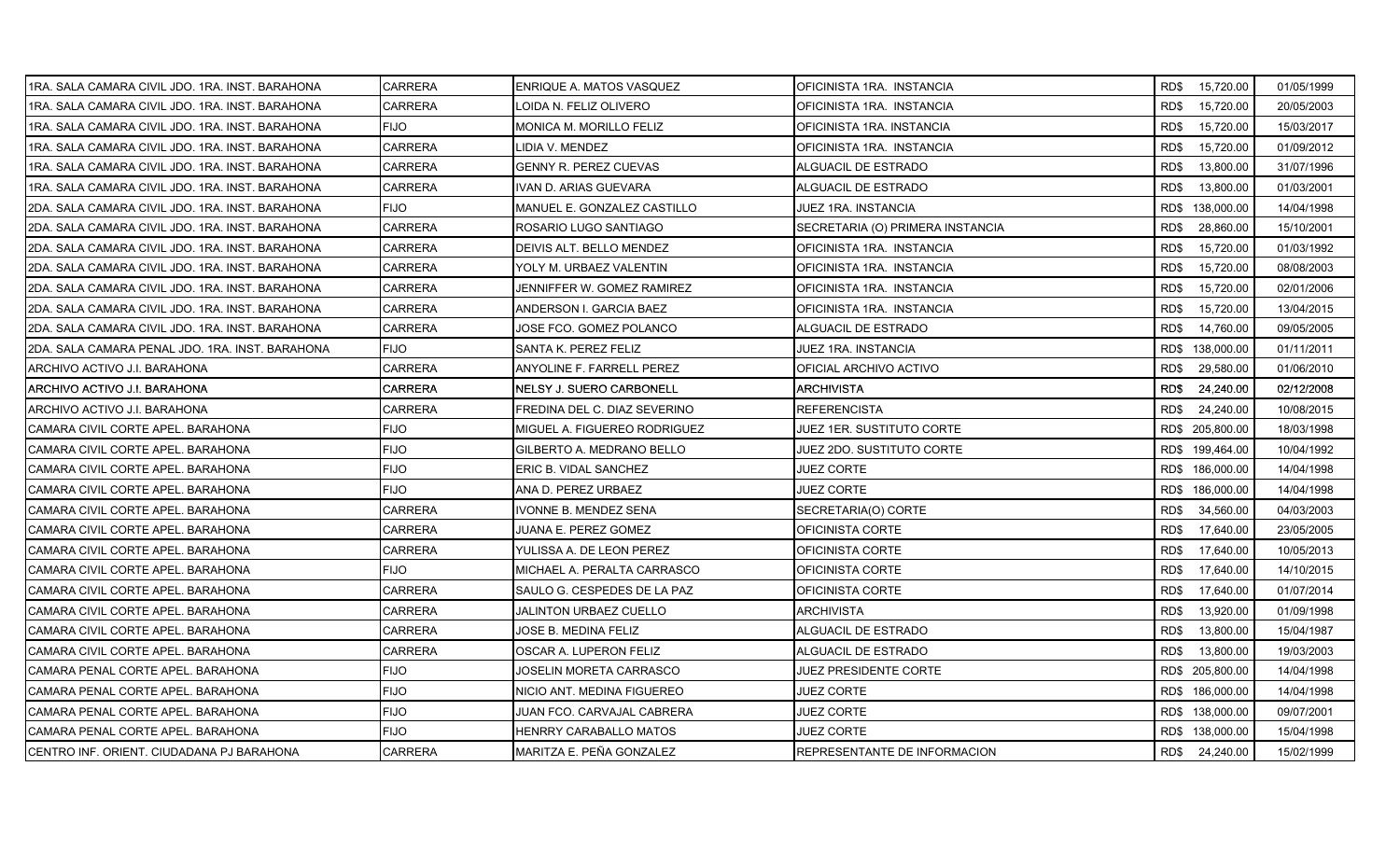| DPTO. ADMINISTRATIVO BARAHONA  | <b>CARRERA</b> | ANA M. PEREZ URBAEZ              | ENCARGADO(A) OFICINA ADMINISTRATIVA IV |      | RD\$ 81,952.80 | 03/04/2000 |
|--------------------------------|----------------|----------------------------------|----------------------------------------|------|----------------|------------|
| IDPTO. ADMINISTRATIVO BARAHONA | <b>CARRERA</b> | GUSTAVO A. RUIZ FELIZ            | ENC. ALMACEN ADMVO.                    | RD\$ | 24,240.00      | 15/03/1999 |
| DPTO. ADMINISTRATIVO BARAHONA  | <b>FIJO</b>    | <b>ISAMAR ESPINOSA URBAEZ</b>    | SECRETARIA DEPTO. ADM.                 | RD\$ | 18,120.00      | 07/05/2012 |
| IDPTO. ADMINISTRATIVO BARAHONA | <b>FIJO</b>    | DANNY A. MATOS FELIZ             | MAYORDOMO I                            | RD\$ | 16,920.00      | 19/01/2006 |
| DPTO. ADMINISTRATIVO BARAHONA  | <b>CARRERA</b> | MIGUEL ANT. CUEVAS BAEZ          | SUPERVISOR (A) DE MANTENIMIENTO        | RD\$ | 16,440.00      | 06/06/2005 |
| DPTO. ADMINISTRATIVO BARAHONA  | <b>CARRERA</b> | JOSE A. FRANCO                   | AUXILIAR ADMINISTRATIVO                | RD\$ | 14,760.00      | 01/06/2011 |
| DPTO. ADMINISTRATIVO BARAHONA  | <b>CARRERA</b> | <b>MARLENIS ALT. PEREZ PEREZ</b> | RECEPCIONISTA                          | RD\$ | 14,760.00      | 15/04/2013 |
| DPTO. ADMINISTRATIVO BARAHONA  | <b>FIJO</b>    | RAMON A. ACOSTA DIAZ             | <b>MAYORDOMO III</b>                   | RD\$ | 13,800.00      | 19/12/1988 |
| DPTO. ADMINISTRATIVO BARAHONA  | <b>FIJO</b>    | CARLOS ML. FELIZ SANCHEZ         | VIGILANTE                              | RD\$ | 12,780.00      | 01/06/1999 |
| DPTO. ADMINISTRATIVO BARAHONA  | <b>FIJO</b>    | <b>CARMEN FELIZ CUEVAS</b>       | CONSERJE                               | RD\$ | 12,444.00      | 01/11/1998 |
| DPTO. ADMINISTRATIVO BARAHONA  | <b>FIJO</b>    | DIGNORA PEÑA FELIZ               | MENSAJERO INTERNO                      | RD\$ | 12,444.00      | 01/05/1996 |
| DPTO. ADMINISTRATIVO BARAHONA  | <b>FIJO</b>    | MANUEL MORILLO ENCARNACION       | MENSAJERO INTERNO                      | RD\$ | 12,444.00      | 18/12/1989 |
| DPTO. ADMINISTRATIVO BARAHONA  | <b>FIJO</b>    | <b>GEANNY P. RAMIREZ</b>         | <b>CONSERJE</b>                        | RD\$ | 12,444.00      | 14/12/1998 |
| DPTO. ADMINISTRATIVO BARAHONA  | <b>FIJO</b>    | ANA A. JIMENEZ FELIZ             | MENSAJERO INTERNO                      | RD\$ | 12,444.00      | 22/05/1987 |
| DPTO. ADMINISTRATIVO BARAHONA  | <b>FIJO</b>    | ROSA E. RAMIREZ SEGURA           | <b>MENSAJERO INTERNO</b>               | RD\$ | 12,444.00      | 01/04/1993 |
| DPTO. ADMINISTRATIVO BARAHONA  | <b>FIJO</b>    | <b>REYITA TERRERO</b>            | <b>CONSERJE</b>                        | RD\$ | 12,444.00      | 01/03/2000 |
| DPTO. ADMINISTRATIVO BARAHONA  | <b>FIJO</b>    | JUANA M. VARGAS CUEVAS           | CONSERJE                               | RD\$ | 12,444.00      | 01/03/2001 |
| DPTO. ADMINISTRATIVO BARAHONA  | <b>FIJO</b>    | DAYSI M. ALCANTARA PEREZ         | <b>MENSAJERO INTERNO</b>               | RD\$ | 12,444.00      | 09/07/2001 |
| DPTO. ADMINISTRATIVO BARAHONA  | <b>FIJO</b>    | ALEXANDER A. ALBA CUEVAS         | MENSAJERO INTERNO                      | RD\$ | 12,444.00      | 01/08/2001 |
| DPTO. ADMINISTRATIVO BARAHONA  | <b>FIJO</b>    | <b>ESTHER C. PEREZ FELIZ</b>     | <b>CONSERJE</b>                        | RD\$ | 12,444.00      | 12/11/2001 |
| DPTO. ADMINISTRATIVO BARAHONA  | <b>FIJO</b>    | DANIEL JIMENEZ RAMIREZ           | <b>PORTERO</b>                         | RD\$ | 12,444.00      | 01/03/2003 |
| DPTO. ADMINISTRATIVO BARAHONA  | <b>FIJO</b>    | NOEMI MATEO MONTERO              | MENSAJERO INTERNO                      | RD\$ | 12,444.00      | 12/04/2004 |
| DPTO. ADMINISTRATIVO BARAHONA  | <b>FIJO</b>    | ALBA N. REYES GUEVARA            | <b>CONSERJE</b>                        | RD\$ | 12,444.00      | 19/04/2005 |
| DPTO. ADMINISTRATIVO BARAHONA  | <b>FIJO</b>    | JOSE A. PEREZ NOVAS              | <b>PORTERO</b>                         | RD\$ | 12,444.00      | 03/07/2006 |
| DPTO. ADMINISTRATIVO BARAHONA  | <b>FIJO</b>    | RUDDY ALF. MONTAS VIDAL          | <b>MENSAJERO INTERNO</b>               | RD\$ | 12,444.00      | 04/08/2014 |
| DPTO. ADMINISTRATIVO BARAHONA  | <b>FIJO</b>    | DAYSI M. NIN NIN                 | MENSAJERO INTERNO                      | RD\$ | 12,444.00      | 19/05/2009 |
| DPTO. ADMINISTRATIVO BARAHONA  | <b>FIJO</b>    | JACQUELINE MORILLO FELIZ         | <b>CONSERJE</b>                        | RD\$ | 12,444.00      | 16/09/2009 |
| DPTO. ADMINISTRATIVO BARAHONA  | <b>FIJO</b>    | NELSON B. MOREL BELTRE           | <b>CONSERJE</b>                        | RD\$ | 12,444.00      | 15/06/2010 |
| DPTO. ADMINISTRATIVO BARAHONA  | <b>FIJO</b>    | MYDELEISE PIÑEYRO URBAEZ         | <b>CONSERJE</b>                        | RD\$ | 12,444.00      | 01/12/2011 |
| DPTO. ADMINISTRATIVO BARAHONA  | <b>FIJO</b>    | FRANKLIN CORNIEL RUBIO           | VIGILANTE                              | RD\$ | 12,444.00      | 14/11/2012 |
| DPTO. ADMINISTRATIVO BARAHONA  | <b>FIJO</b>    | <b>DIGNORA SANTANA FELIZ</b>     | CONSERJE                               | RD\$ | 12,444.00      | 01/08/2013 |
| DPTO. ADMINISTRATIVO BARAHONA  | <b>FIJO</b>    | MARIDALIA MORETA ROCHA           | MENSAJERO INTERNO                      | RD\$ | 12,444.00      | 03/11/2015 |
| DPTO. ADMINISTRATIVO BARAHONA  | <b>FIJO</b>    | LUISA C. SANCHEZ MORETA          | CONSERJE                               | RD\$ | 12,444.00      | 05/09/2016 |
| DPTO. ADMINISTRATIVO BARAHONA  | <b>FIJO</b>    | ANA I. FELIZ RAMIREZ             | MENSAJERO INTERNO                      | RD\$ | 12,444.00      | 01/02/2018 |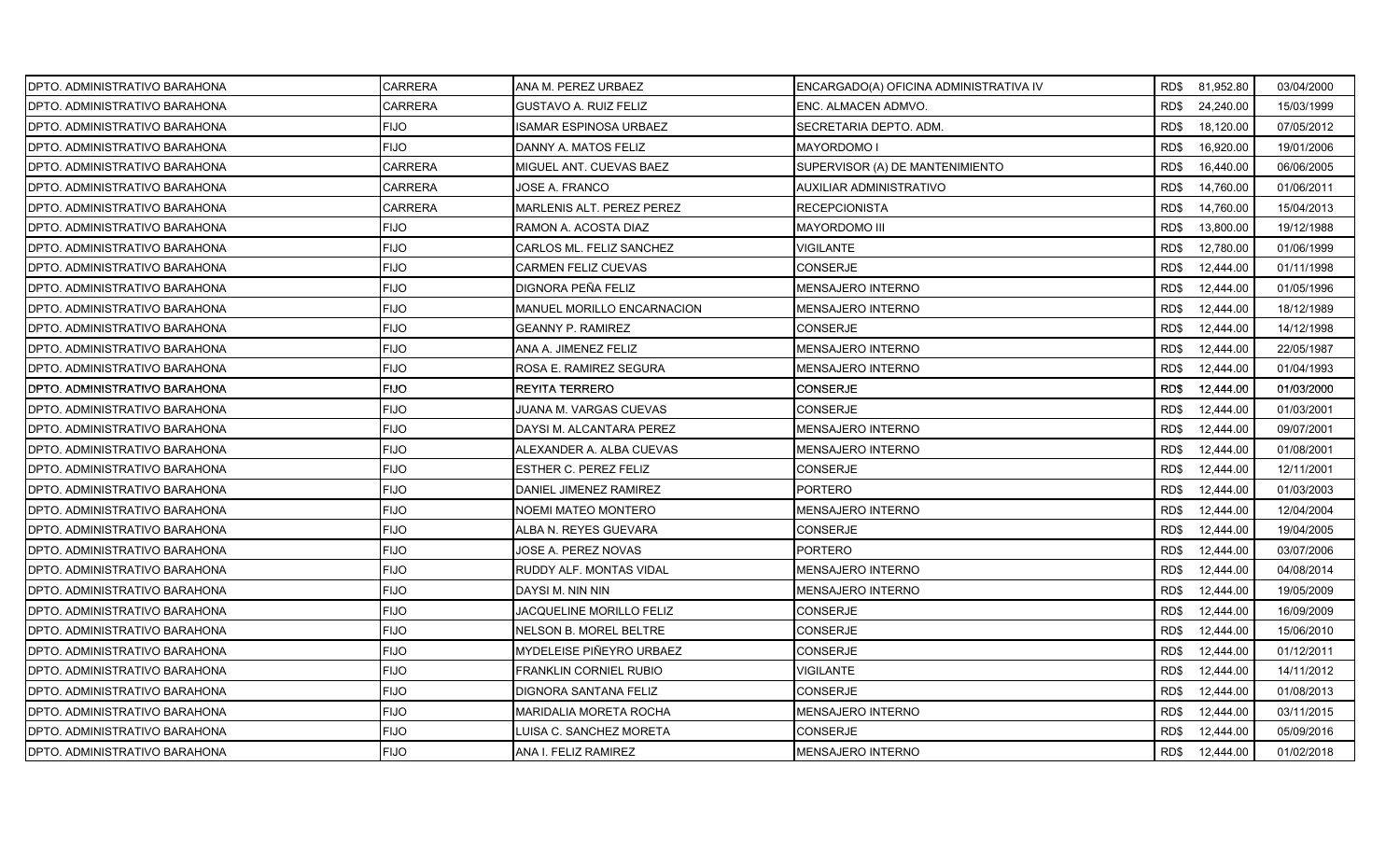| DPTO. ADMINISTRATIVO BARAHONA    | <b>FIJO</b>    | ANTONIA TERRERO SANCHEZ        | <b>CONSERJE</b>            | RD\$ 12,444.00    | 06/02/2018 |
|----------------------------------|----------------|--------------------------------|----------------------------|-------------------|------------|
| JDO. DE PAZ BARAHONA             | <b>CARRERA</b> | YAHIRA REYES SUERO             | SECRETARIA (O) JDO. DE PAZ | RD\$<br>23,160.00 | 30/10/1986 |
| JDO. DE PAZ BARAHONA             | <b>CARRERA</b> | SONIA ANT. BATISTA MEDINA      | OFICINISTA JDO. DE PAZ     | RD\$<br>14,760.00 | 26/04/1981 |
| JDO. DE PAZ BARAHONA             | <b>CARRERA</b> | YUMAHILA E. PINEDA FELIZ       | OFICINISTA JDO. DE PAZ     | RD\$<br>14,760.00 | 21/10/2002 |
| JDO. DE PAZ BARAHONA             | <b>FIJO</b>    | MASSIEL L. MATOS BELLO         | OFICINISTA JDO. DE PAZ     | RD\$<br>14,760.00 | 17/05/2016 |
| JDO. DE PAZ BARAHONA             | <b>FIJO</b>    | TATICA BATISTA                 | CONSERJE                   | RD\$<br>12,444.00 | 07/03/2018 |
| JDO. DE PAZ CABRAL               | <b>FIJO</b>    | ROSA B. MALENA CARMONA         | JUEZ DE PAZ                | RD\$ 108,000.00   | 31/03/2017 |
| <b>JDO. DE PAZ CABRAL</b>        | <b>CARRERA</b> | SARAH A. BAEZ FELIZ            | SECRETARIA (O) JDO. DE PAZ | RD\$<br>23,160.00 | 05/07/2000 |
| JDO. DE PAZ CABRAL               | <b>CARRERA</b> | <b>MATEO FELIZ FELIZ</b>       | OFICINISTA JDO. DE PAZ     | RD\$<br>14,760.00 | 01/07/1993 |
| JDO. DE PAZ CABRAL               | <b>CARRERA</b> | JOSE ANT. FELIZ FELIZ          | ALGUACIL DE ESTRADO        | RD\$<br>13,800.00 | 25/09/1986 |
| <b>JDO. DE PAZ CABRAL</b>        | <b>FIJO</b>    | ANA M. FELIZ FELIZ             | CONSERJE-MENSAJERO(A)      | RD\$<br>12,444.00 | 01/11/1999 |
| JDO. DE PAZ CABRAL               | <b>FIJO</b>    | RAIMUNDO A. ORTIZ ALCANTARA    | VIGILANTE                  | RD\$<br>12,444.00 | 16/12/2006 |
| JDO. DE PAZ EL PEÑON             | <b>FIJO</b>    | DANIEL E. MEDINA PIMENTEL      | <b>JUEZ DE PAZ</b>         | RD\$ 108,000.00   | 22/10/2012 |
| JDO. DE PAZ EL PEÑON             | <b>CARRERA</b> | BODDY Y. FELIZ CARABALLO       | SECRETARIA (O) JDO. DE PAZ | 23,160.00<br>RD\$ | 01/03/2006 |
| JDO. DE PAZ EL PEÑON             | <b>FIJO</b>    | PATERSON Y. ESPINOSA ESPINOSA  | OFICINISTA JDO. DE PAZ     | RD\$<br>14,760.00 | 08/03/2017 |
| JDO. DE PAZ EL PEÑON             | <b>CARRERA</b> | <b>WELLINGTON SEGURA PEREZ</b> | ALGUACIL DE ESTRADO        | RD\$<br>13,800.00 | 14/06/2010 |
| JDO. DE PAZ EL PEÑON             | <b>FIJO</b>    | FIDIA R. OLIVERO GUERRERO      | CONSERJE-MENSAJERO(A)      | RD\$<br>12,444.00 | 15/10/2007 |
| <b>JDO. DE PAZ ENRIQUILLO</b>    | <b>CARRERA</b> | SOFIA M. BRUNO DE LOS SANTOS   | JUEZ DE PAZ                | RD\$ 108,000.00   | 13/04/2012 |
| JDO. DE PAZ ENRIQUILLO           | <b>CARRERA</b> | RODOLFO SANTANA FELIZ          | SECRETARIA (O) JDO. DE PAZ | 23,160.00<br>RD\$ | 03/10/1978 |
| JDO. DE PAZ ENRIQUILLO           | <b>CARRERA</b> | CESAR A. SANCHEZ SUERO         | OFICINISTA JDO. DE PAZ     | RD\$<br>14,760.00 | 01/11/1994 |
| JDO. DE PAZ ENRIQUILLO           | CARRERA        | NASMUL CUESTA SANTANA          | ALGUACIL DE ESTRADO        | RD\$<br>13,800.00 | 28/02/2011 |
| <b>JDO. DE PAZ ENRIQUILLO</b>    | <b>FIJO</b>    | YANELKIS CARRASCO FELIZ        | <b>CONSERJE</b>            | RD\$<br>12,444.00 | 25/02/2016 |
| JDO. DE PAZ ESP. TRANS. BARAHONA | CARRERA        | NIKAULYS M. BIDO LUGO          | SECRETARIA (O) JDO. DE PAZ | RD\$<br>23,160.00 | 07/11/1994 |
| JDO. DE PAZ ESP. TRANS. BARAHONA | <b>FIJO</b>    | JULIANA SAMBOY MONTES DE OCA   | OFICINISTA JDO. DE PAZ     | 14,760.00<br>RD\$ | 11/05/1993 |
| JDO. DE PAZ ESP. TRANS. BARAHONA | <b>CARRERA</b> | BETHANIA E. ACOSTA             | OFICINISTA JDO. DE PAZ     | RD\$<br>14,760.00 | 11/05/1993 |
| JDO. DE PAZ ESP. TRANS. BARAHONA | <b>CARRERA</b> | CARLOS J. MEDINA CUEVAS        | ALGUACIL DE ESTRADO        | RD\$<br>13,800.00 | 01/05/2008 |
| JDO. DE PAZ FUNDACION            | <b>FIJO</b>    | MARIA C. VALENZUELA PEREZ      | JUEZ DE PAZ                | RD\$ 108,000.00   | 31/03/2017 |
| JDO. DE PAZ FUNDACION            | <b>CARRERA</b> | MARIANO O. CUEVAS MATOS        | SECRETARIA (O) JDO. DE PAZ | RD\$<br>23,160.00 | 05/02/1997 |
| JDO. DE PAZ FUNDACION            | <b>CARRERA</b> | RAFAEL D. MENDEZ MATOS         | ALGUACIL DE ESTRADO        | 13,800.00<br>RD\$ | 02/09/2002 |
| <b>JDO. DE PAZ FUNDACION</b>     | <b>FIJO</b>    | CELIA ALT. BAEZ CARBONELL      | <b>CONSERJE</b>            | RD\$<br>12,444.00 | 27/03/2009 |
| JDO. DE PAZ LAS SALINAS          | <b>FIJO</b>    | KATERINE A. RUBIO MATOS        | <b>JUEZ DE PAZ</b>         | RD\$ 108,000.00   | 03/10/2016 |
| <b>JDO. DE PAZ LAS SALINAS</b>   | CARRERA        | SORAINI CUEVAS BATISTA         | SECRETARIA (O) JDO. DE PAZ | 23,160.00<br>RD\$ | 23/09/1996 |
| JDO. DE PAZ LAS SALINAS          | CARRERA        | SALADIN FELIZ FELIZ            | OFICINISTA JDO. DE PAZ     | 14,760.00<br>RD\$ | 06/09/1999 |
| JDO. DE PAZ LAS SALINAS          | <b>CARRERA</b> | KEILLYN M. CARRASCO CUEVAS     | ALGUACIL DE ESTRADO        | RD\$<br>13,800.00 | 05/03/1997 |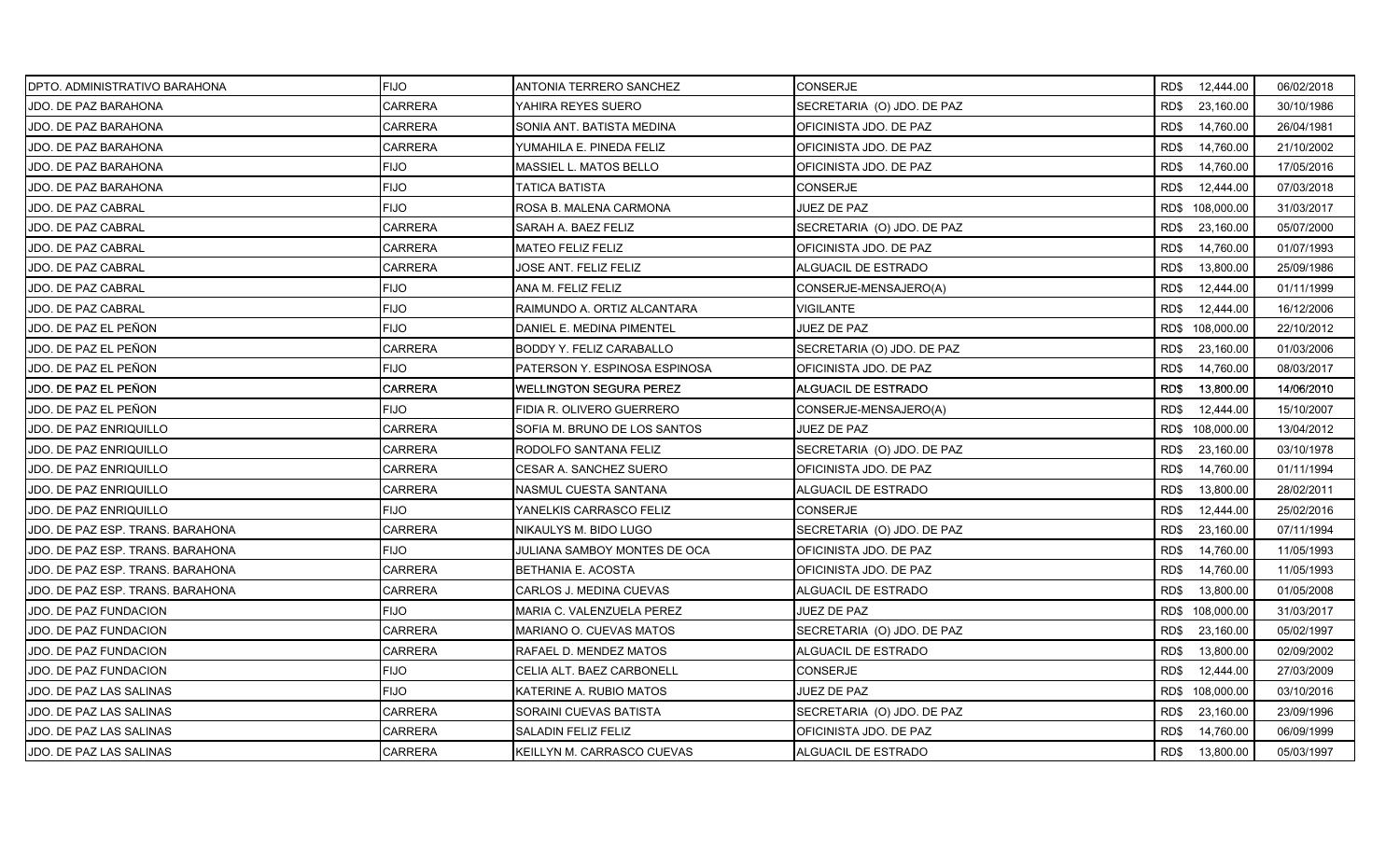| JDO. DE PAZ LAS SALINAS                    | <b>FIJO</b>    | SANTA B. PEREZ RUIZ            | CONSERJE-MENSAJERO(A)              | RD\$ 12,444.00    | 09/03/2001 |
|--------------------------------------------|----------------|--------------------------------|------------------------------------|-------------------|------------|
| <b>JDO. DE PAZ PARAISO</b>                 | <b>FIJO</b>    | LEONARDO ANT. GARCIA CRUZ      | JUEZ DE PAZ                        | RD\$ 108,000.00   | 31/03/2017 |
| JDO. DE PAZ PARAISO                        | <b>CARRERA</b> | EDUARDINA DIAZ FELIZ           | SECRETARIA (O) JDO. DE PAZ         | RD\$<br>23,160.00 | 23/03/2015 |
| JDO. DE PAZ PARAISO                        | <b>CARRERA</b> | LUIS MEDINA CARRASCO           | ALGUACIL DE ESTRADO                | RD\$<br>13,800.00 | 18/03/1997 |
| JDO. DE PAZ PARAISO                        | <b>FIJO</b>    | ANA D. TERRERO PEÑA            | CONSERJE-MENSAJERO(A)              | RD\$<br>12,444.00 | 14/10/1986 |
| JDO. DE PAZ POLO                           | <b>FIJO</b>    | <b>BLAURY LUCIANO FERRERAS</b> | <b>JUEZ DE PAZ</b>                 | RD\$ 108,000.00   | 19/02/2018 |
| JDO. DE PAZ POLO                           | CARRERA        | LUIS M. MENDEZ SUERO           | SECRETARIA (O) JDO. DE PAZ         | RD\$<br>23,160.00 | 11/12/1991 |
| JDO. DE PAZ POLO                           | <b>CARRERA</b> | MIGUELITO ALCANTARA ALCANTARA  | OFICINISTA JDO. DE PAZ             | RD\$<br>14,760.00 | 05/02/1997 |
| JDO. DE PAZ POLO                           | <b>CARRERA</b> | DESPRADER VASQUEZ              | ALGUACIL DE ESTRADO                | RD\$<br>13,800.00 | 25/09/1986 |
| JDO. DE PAZ POLO                           | <b>FIJO</b>    | DANERSA ALT. OLIVERO FELIZ     | CONSERJE-MENSAJERO(A)              | RD\$<br>12,444.00 | 12/08/1998 |
| JDO. DE PAZ VICENTE NOBLE                  | <b>FIJO</b>    | ANA M. TAVERAS MALDONADO       | <b>JUEZ DE PAZ</b>                 | RD\$ 108,000.00   | 19/02/2018 |
| JDO. DE PAZ VICENTE NOBLE                  | CARRERA        | ROSA M. GONZALEZ GONZALEZ      | SECRETARIA (O) JDO. DE PAZ         | RD\$<br>23,160.00 | 16/11/1992 |
| <b>JDO. DE PAZ VICENTE NOBLE</b>           | <b>CARRERA</b> | ANGEL D. MENDEZ JIMENEZ        | <b>ALGUACIL DE ESTRADO</b>         | RD\$<br>13,800.00 | 03/01/2005 |
| JDO. DE PAZ VICENTE NOBLE                  | <b>FIJO</b>    | LEONARIS C. GONZALEZ MATEO     | CONSERJE-MENSAJERO(A)              | RD\$<br>12,444.00 | 23/06/2016 |
| JDO. DE PAZ VICENTE NOBLE                  | <b>FIJO</b>    | FERNANDO E. FERNANDEZ FELIZ    | <b>VIGILANTE</b>                   | RD\$<br>10,577.40 | 02/04/2018 |
| OFIC. DE ARCHIVO JUDICIAL J.P. BARAHONA    | <b>CARRERA</b> | CESAR O. ROMAN MATOS           | SUPERVISOR DE ARCHIVO              | 29,580.00<br>RD\$ | 01/07/1993 |
| OFIC. DE ARCHIVO JUDICIAL J.P. BARAHONA    | CARRERA        | ZELCY J. GUEVARA ACOSTA        | ARCHIVISTA                         | RD\$<br>16,440.00 | 20/10/2015 |
| OFIC. DE ARCHIVO JUDICIAL J.P. BARAHONA    | <b>CARRERA</b> | KELVIN VALDEZ PEREZ            | <b>ARCHIVISTA</b>                  | RD\$<br>16,440.00 | 23/06/2014 |
| <b>REGISTRO DE TITULOS BARAHONA</b>        | <b>CARRERA</b> | MARIA C. CUEVAS CUEVAS         | <b>REGISTRADOR DE TITULOS</b>      | RD\$ 126,000.00   | 14/06/1999 |
| <b>REGISTRO DE TITULOS BARAHONA</b>        | <b>CARRERA</b> | ELBIA ANT. PEREZ ALCANTARA     | ANALISTA JURIDICO                  | RD\$<br>30,060.00 | 01/08/1991 |
| <b>REGISTRO DE TITULOS BARAHONA</b>        | <b>CARRERA</b> | GINA M. MATOS CORNIEL          | AUX. DE RECEPCION Y ENTREGA        | 24,240.00<br>RD\$ | 01/09/2012 |
| <b>REGISTRO DE TITULOS BARAHONA</b>        | CARRERA        | LUIS D. PEREZ CUELLO           | REVISOR R.T.                       | RD\$<br>16,200.00 | 22/09/2015 |
| <b>REGISTRO DE TITULOS BARAHONA</b>        | <b>CARRERA</b> | CRUZ A. TAPIA SAMBOY           | OPERADOR DE IMPRESION              | RD\$<br>15,720.00 | 05/03/2001 |
| SECRETARIA GENERAL J.P. BARAHONA           | <b>CARRERA</b> | RAUL E. BELTRE MATOS           | SECRETARIA (O) GENERAL             | RD\$<br>66,528.00 | 20/12/1999 |
| SOPORTE A JUECES J.P. BARAHONA             | CARRERA        | LUISA ANT. GONZALEZ FELIZ      | ABOGADO AYUDANTE                   | RD\$<br>48,894.00 | 08/05/2003 |
| SOPORTE A JUECES J.P. BARAHONA             | <b>CARRERA</b> | <b>BETSI MEDINA CUELLO</b>     | ABOGADO AYUDANTE                   | 48,894.00<br>RD\$ | 22/02/2006 |
| SOPORTE A JUECES J.P. BARAHONA             | CARRERA        | KENIA E. MEDINA FELIZ          | OFICINISTA                         | RD\$<br>18,780.00 | 28/07/2003 |
| SOPORTE A JUECES J.P. BARAHONA             | CARRERA        | GILBERT R. MATOS CUEVAS        | OFICINISTA                         | RD\$<br>18,780.00 | 01/03/2010 |
| SOPORTE A JUECES J.P. BARAHONA             | <b>CARRERA</b> | YISSEL M. ALCANTARA MARMOLEJOS | <b>OFICINISTA</b>                  | RD\$<br>18,780.00 | 21/07/2010 |
| TRIBUNAL COL. C/P JDO. 1RA. INST. BARAHONA | <b>FIJO</b>    | CELINA NOVAS JIMENEZ           | JUEZ PRESIDENTE TRIBUNAL COLEGIADO | RD\$ 138,000.00   | 29/04/1996 |
| TRIBUNAL COL. C/P JDO. 1RA. INST. BARAHONA | <b>FIJO</b>    | LUIS E. PEREZ VOLQUEZ          | JUEZ SUST. PTE. COLEGIADO          | RD\$ 138,000.00   | 15/04/1998 |
| TRIBUNAL COL. C/P JDO. 1RA. INST. BARAHONA | <b>FIJO</b>    | OSVALDO J. SANTANA FERNANDEZ   | JUEZ 1RA. INSTANCIA                | RD\$ 108,000.00   | 16/12/2016 |
| TRIBUNAL DE TIERRAS J.O. BARAHONA          | <b>FIJO</b>    | JUAN D. MENDEZ QUEZADA         | JUEZ T.T.J.O.                      | RD\$ 138,000.00   | 17/11/1998 |
| TRIBUNAL DE TIERRAS J.O. BARAHONA          | <b>CARRERA</b> | ANA Y. FELIZ PEREZ             | ABOGADO AYUDANTE 1RA. INST.        | RD\$ 36,000.00    | 23/05/1986 |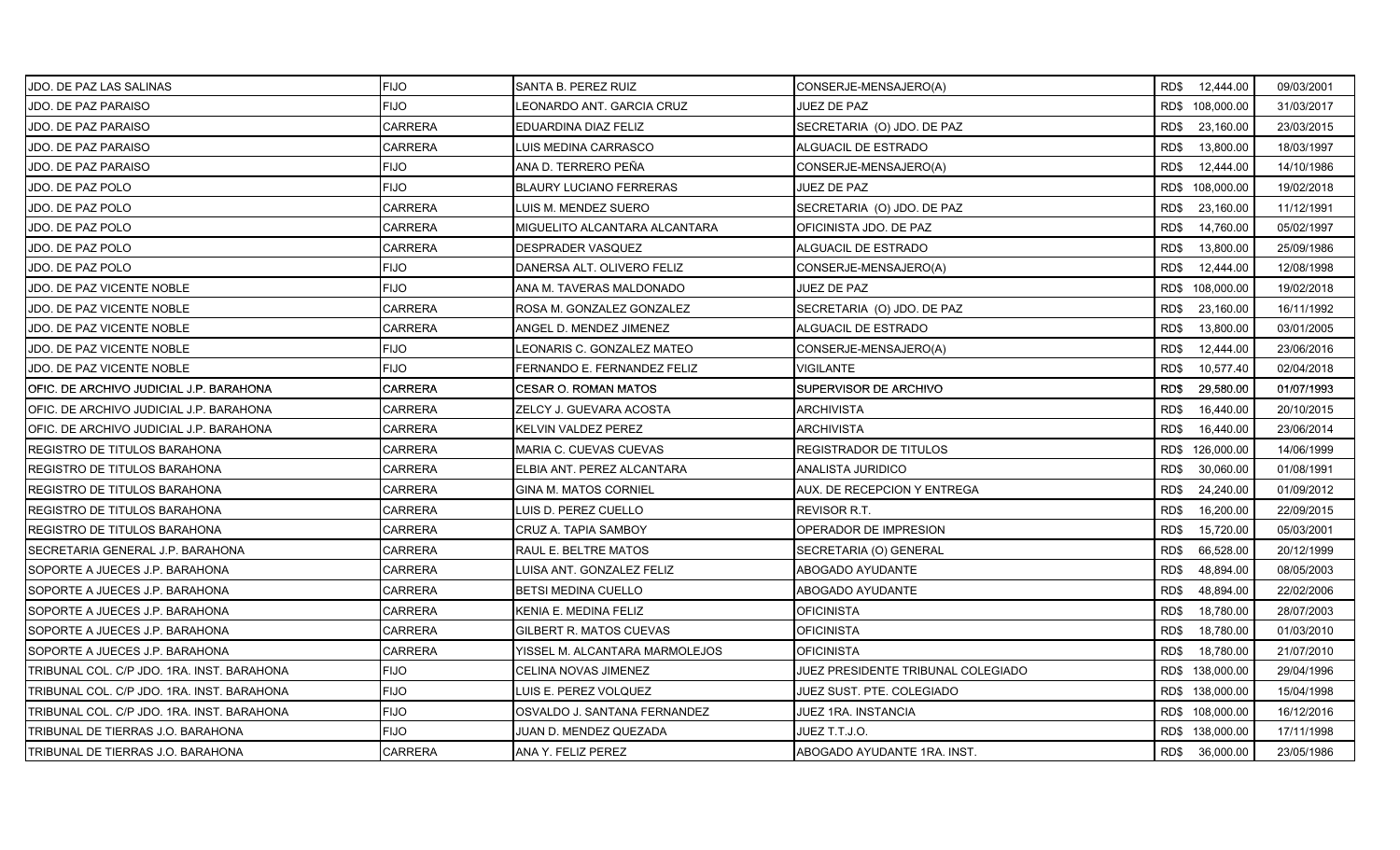| TRIBUNAL DE TIERRAS J.O. BARAHONA         | <b>CARRERA</b> | ALTAGRACIA D. SENA PERDOMO      | SECRETARIA (O) PRIMERA INSTANCIA             | RD\$ 28,860.00  |           | 04/03/1988 |
|-------------------------------------------|----------------|---------------------------------|----------------------------------------------|-----------------|-----------|------------|
| TRIBUNAL DE TIERRAS J.O. BARAHONA         | CARRERA        | ELEAZAL PEREZ CUELLO            | OFICINISTA J.O.                              | RD\$            | 15,720.00 | 01/10/1989 |
| TRIBUNAL DE TIERRAS J.O. BARAHONA         | <b>CARRERA</b> | CRISTIAN O. MATOS PADILLA       | OFICINISTA J.O.                              | RD\$            | 15,720.00 | 01/10/2010 |
| TRIBUNAL EJEC. DE LA PENA BARAHONA        | <b>FIJO</b>    | JOSELIN MEDINA PEREZ            | JUEZ EJEC. DE LA PENA                        | RD\$ 138,000.00 |           | 14/04/1998 |
| TRIBUNAL EJEC. DE LA PENA BARAHONA        | <b>CARRERA</b> | EUDYS PEREZ FELIZ               | ALGUACIL DE ESTRADO                          | RD\$            | 14,760.00 | 04/11/2009 |
| TRIBUNAL N.N.A. BARAHONA                  | <b>FIJO</b>    | WANDA V. DEÑO SUERO             | JUEZ 1RA. INSTANCIA                          | RD\$ 138,000.00 |           | 14/04/1998 |
| TRIBUNAL N.N.A. BARAHONA                  | <b>CARRERA</b> | TERESA S. LUPERON FELIZ         | SECRETARIA (O) PRIMERA INSTANCIA             | RD\$            | 28,860.00 | 14/12/1998 |
| ITRIBUNAL N.N.A. BARAHONA                 | <b>CARRERA</b> | <b>MAGNOLIA FELIZ DIAZ</b>      | OFICINISTA 1RA. INSTANCIA                    | RD\$            | 15,720.00 | 27/12/1999 |
| TRIBUNAL N.N.A. BARAHONA                  | <b>CARRERA</b> | RAMON R. RAMIREZ BURROUGHS      | OFICINISTA 1RA. INSTANCIA                    | RD\$            | 15,720.00 | 03/07/2006 |
| TRIBUNAL N.N.A. BARAHONA                  | <b>FIJO</b>    | JUAN C. CUEVAS FLORIAN          | OFICINISTA 1RA. INSTANCIA                    | RD\$            | 15,720.00 | 12/06/2017 |
| TRIBUNAL N.N.A. BARAHONA                  | <b>CARRERA</b> | FRANCISCO ANT. DAVIS TAPIA      | ALGUACIL DE ESTRADO                          | RD\$            | 14,760.00 | 26/06/2005 |
| TRIBUNAL N.N.A. BARAHONA                  | <b>FIJO</b>    | ARACELIS FLORIAN SENA           | MENSAJERO INTERNO                            | RD\$            | 12,444.00 | 01/09/2012 |
| UNIDAD ATENCION AL USUARIO J.P. BARAHONA  | <b>CARRERA</b> | DORCAS ALT. FELIZ PEREZ         | OFICINISTA ATENCION USUARIOS                 | RD\$            | 22,920.00 | 02/04/2001 |
| UNIDAD ATENCION AL USUARIO J.P. BARAHONA  | <b>CARRERA</b> | ANDERSON JAIME PEÑA             | OFICINISTA ATENCION USUARIOS                 | RD\$            | 22,920.00 | 09/02/2005 |
| UNIDAD ATENCION AL USUARIO J.P. BARAHONA  | <b>CARRERA</b> | ELIESTHER R. GARCIA FERNANDEZ   | OFICINISTA ATENCION USUARIOS                 | RD\$            | 22,920.00 | 01/11/2010 |
| UNIDAD CITAC, NOTIF, Y COM, J.P. BARAHONA | <b>CARRERA</b> | <b>ENGELS S. REYES DIAZ</b>     | SUPERVISOR CENTRO DE CITACIONES              | RD\$            | 42,657.60 | 01/03/2011 |
| UNIDAD CITAC. NOTIF. Y COM. J.P. BARAHONA | CARRERA        | YAMEL A. CARRASCO PINEDA        | OFICINISTA                                   | RD\$            | 18,780.00 | 22/04/2013 |
| UNIDAD CITAC. NOTIF. Y COM. J.P. BARAHONA | CARRERA        | VIANNA N. LOPEZ GARCIA          | <b>OFICINISTA</b>                            | RD\$            | 18,780.00 | 01/07/2014 |
| UNIDAD CITAC. NOTIF. Y COM. J.P. BARAHONA | <b>FIJO</b>    | MIGUEL CUEVAS CUEVAS            | <b>OFICINISTA</b>                            | RD\$            | 18,780.00 | 05/09/2016 |
| UNIDAD CITAC. NOTIF. Y COM. J.P. BARAHONA | <b>CARRERA</b> | JOHAN W. DAVIS TAPIA            | ALGUACIL DE ESTRADO                          | RD\$            | 14,760.00 | 01/09/1998 |
| UNIDAD CITAC. NOTIF. Y COM. J.P. BARAHONA | <b>CARRERA</b> | HECTOR J. PIMENTEL GUEVARA      | ALGUACIL DE ESTRADO                          | RD\$            | 14,760.00 | 10/02/2003 |
| UNIDAD CITAC. NOTIF. Y COM. J.P. BARAHONA | CARRERA        | LUIS E. MORETA CASTILLO         | ALGUACIL DE ESTRADO                          | RD\$            | 14,760.00 | 01/05/2002 |
| UNIDAD CITAC. NOTIF. Y COM. J.P. BARAHONA | <b>CARRERA</b> | AMILCAR M. BATISTA RAMIREZ      | ALGUACIL DE ESTRADO                          | RD\$            | 14,760.00 | 03/07/2003 |
| UNIDAD CITAC. NOTIF. Y COM. J.P. BARAHONA | <b>CARRERA</b> | LUIS K. MORILLO FELIZ           | ALGUACIL DE ESTRADO                          | RD\$            | 14,760.00 | 02/08/2005 |
| UNIDAD CITAC. NOTIF. Y COM. J.P. BARAHONA | <b>CARRERA</b> | JOSE ANT. PEÑA MOQUETE          | <b>ALGUACIL DE ESTRADO</b>                   | RD\$            | 14,760.00 | 03/07/2006 |
| UNIDAD CITAC. NOTIF. Y COM. J.P. BARAHONA | <b>FIJO</b>    | <b>GREIVAL G. GARCIA SEGURA</b> | ALGUACIL DE ESTRADO                          | RD\$            | 14,760.00 | 01/07/2014 |
| UNIDAD CITAC. NOTIF. Y COM. J.P. BARAHONA | <b>FIJO</b>    | RAFAEL L. TAVAREZ SUAREZ        | ALGUACIL DE ESTRADO                          | RD\$            | 14,760.00 | 14/08/2017 |
| UNIDAD DE AUDIENCIAS J.P. BARAHONA        | CARRERA        | LINA M. PEREZ PEREZ             | SUPERVISOR DE AUDIENCIAS                     | RD\$            | 42,657.60 | 01/02/1995 |
| UNIDAD DE AUDIENCIAS J.P. BARAHONA        | <b>CARRERA</b> | JUAN E. CUELLO RAMIREZ          | <b>OFICINISTA</b>                            | RD\$            | 18,780.00 | 01/03/1995 |
| UNIDAD DE AUDIENCIAS J.P. BARAHONA        | CARRERA        | EMERALD LEBREAULT MENDEZ        | <b>OFICINISTA</b>                            | RD\$            | 18,780.00 | 28/04/2005 |
| UNIDAD DE AUDIENCIAS J.P. BARAHONA        | <b>CARRERA</b> | ALAN ROQUE FELIZ                | <b>OFICINISTA</b>                            | RD\$            | 18,780.00 | 01/07/2014 |
| UNIDAD DE AUDIENCIAS J.P. BARAHONA        | <b>FIJO</b>    | ALEX M. FLORIAN MEDINA          | <b>OFICINISTA</b>                            | RD\$            | 18,780.00 | 23/06/2016 |
| UNIDAD SERV. 1RA. INST. J.P. BARAHONA     | CARRERA        | MERCEDES CUESTA CARABALLO       | SECRETARIA (O) SERVICIO JDOS. 1RA. INSTANCIA | RD\$            | 42,657.60 | 14/05/1997 |
| UNIDAD SERV. 1RA. INST. J.P. BARAHONA     | <b>CARRERA</b> | NATIVIDAD GARO PEREZ            | <b>OFICINISTA</b>                            | RD\$ 31,740.00  |           | 01/07/1992 |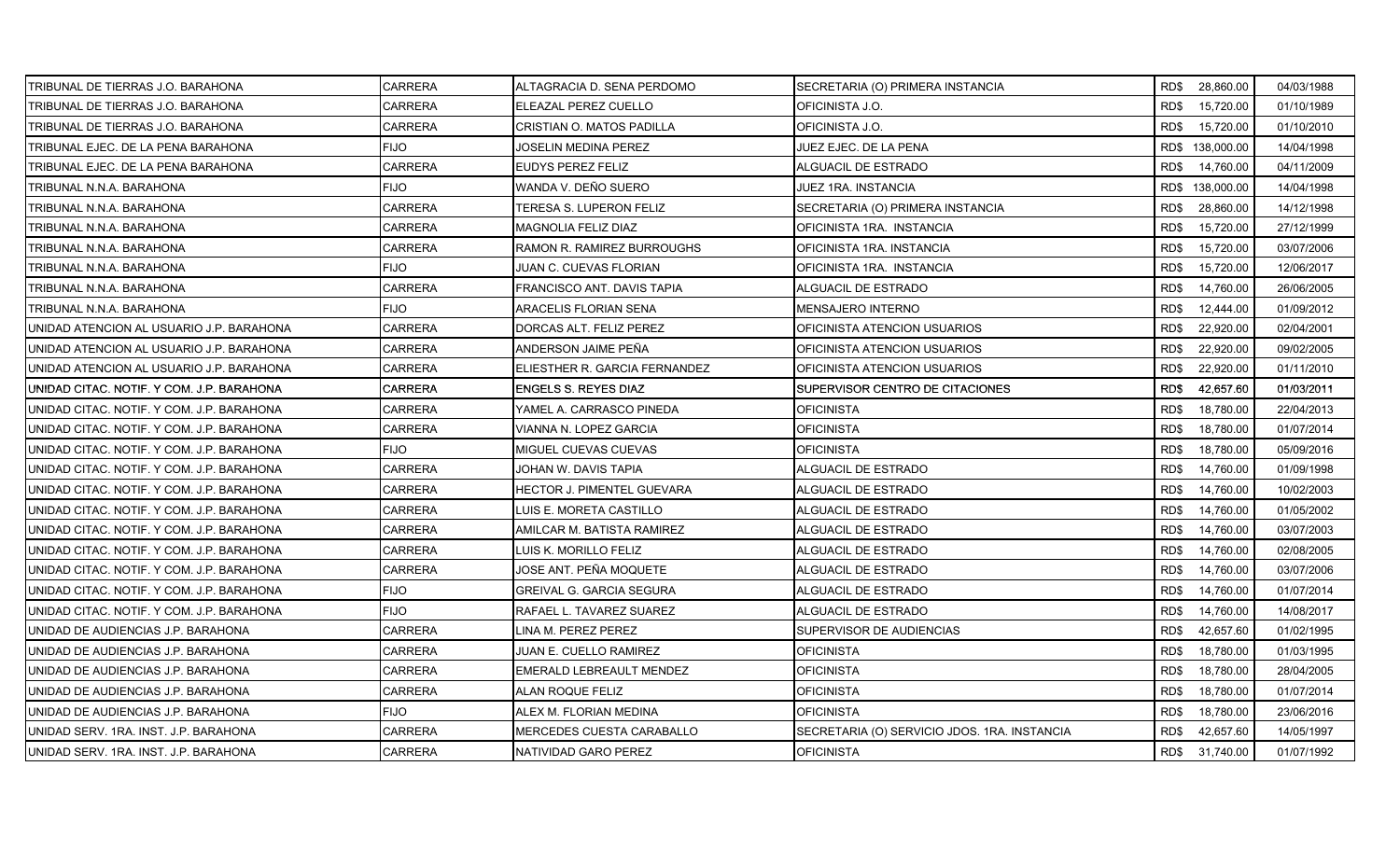| UNIDAD SERV. 1RA. INST. J.P. BARAHONA         | <b>CARRERA</b> | YULANKA A. LOPEZ PEÑA        | <b>OFICINISTA</b>                              | RD\$ 18,780.00    | 02/01/2006 |
|-----------------------------------------------|----------------|------------------------------|------------------------------------------------|-------------------|------------|
| UNIDAD SERV. 1RA. INST. J.P. BARAHONA         | <b>FIJO</b>    | JAVIER E. VARGAS RICHARDSON  | <b>OFICINISTA</b>                              | 18,780.00<br>RD\$ | 02/11/2016 |
| UNIDAD SERV. A CORTE J.P. BARAHONA            | <b>CARRERA</b> | EDUARDO D. SANTOS MESA       | SECRETARIA (O) SERVICIO A CORTE                | RD\$<br>42,657.60 | 01/03/2006 |
| UNIDAD SERV. A CORTE J.P. BARAHONA            | <b>CARRERA</b> | WENDY J. REYES MENDEZ        | <b>OFICINISTA</b>                              | RD\$<br>18,780.00 | 01/09/1998 |
| UNIDAD SERV. A CORTE J.P. BARAHONA            | <b>FIJO</b>    | OTTO E. CHAPMAN PEREZ        | <b>OFICINISTA</b>                              | RD\$<br>18,780.00 | 01/07/2014 |
| UNIDAD SERV. A CORTE J.P. BARAHONA            | <b>FIJO</b>    | BOLIVAR DE OLEO CUEVAS       | <b>OFICINISTA</b>                              | RD\$<br>18,780.00 | 01/02/2016 |
| UNIDAD SERV. A EJEC. DE LA PENA J.P. BARAHONA | <b>CARRERA</b> | LUISA E. FELIZ FERRERAS      | SECRETARIA (O) SERVICIO A EJECUCION DE LA PENA | 42,657.60<br>RD\$ | 05/09/2005 |
| UNIDAD SERV. A EJEC. DE LA PENA J.P. BARAHONA | <b>FIJO</b>    | ANA C. BATISTA ESPINOSA      | <b>OFICINISTA</b>                              | 18,780.00<br>RD\$ | 02/11/2016 |
| UNIDAD SERV. A LA INSTRUCCION J.P. BARAHONA   | <b>CARRERA</b> | YORMA A. FELIZ CARABALLO     | SECRETARIA (O) SERVICIO A LA INSTRUCCION       | RD\$<br>42,657.60 | 26/04/2004 |
| UNIDAD SERV. A LA INSTRUCCION J.P. BARAHONA   | <b>FIJO</b>    | MIGUEL A. PEREZ MERCEDES     | <b>OFICINISTA</b>                              | RD\$<br>18,780.00 | 02/06/2014 |
| UNIDAD SERV. A LA INSTRUCCION J.P. BARAHONA   | <b>FIJO</b>    | REMIGIO SUERO FLORIAN        | <b>OFICINISTA</b>                              | 18,780.00<br>RD\$ | 01/07/2014 |
| UNIDAD SERV. A LA INSTRUCCION J.P. BARAHONA   | <b>FIJO</b>    | WADY A. RUBIO FERRERAS       | OFICINISTA                                     | RD\$<br>18,780.00 | 11/07/2016 |
| UNIDAD SERV. A LA INSTRUCCION J.P. BARAHONA   | <b>FIJO</b>    | LEANDRO A. PEREZ ESPINOSA    | <b>OFICINISTA</b>                              | RD\$<br>18,780.00 | 10/08/2016 |
| UNIDAD SERV. A LA INSTRUCCION J.P. BARAHONA   | <b>FIJO</b>    | XAVIER ANT. FELIZ CARRASCO   | <b>OFICINISTA</b>                              | RD\$<br>18,780.00 | 03/05/2017 |
| JDO. DE 1RA. INST. INDEPENDENCIA              | <b>FIJO</b>    | LEUCADIA F. JOSE MENDEZ      | JUEZ 1RA. INSTANCIA                            | RD\$ 138,000.00   | 14/04/1998 |
| JDO. DE 1RA. INST. INDEPENDENCIA              | <b>CARRERA</b> | JOSE ML. NOVAS ESPINAL       | SECRETARIA (O) PRIMERA INSTANCIA               | RD\$<br>38,088.00 | 01/03/2001 |
| JDO. DE 1RA. INST. INDEPENDENCIA              | CARRERA        | OTILIA Y. VOLQUEZ PEREZ      | OFICINISTA 1RA. INSTANCIA                      | 15,720.00<br>RD\$ | 07/04/1997 |
| JDO. DE 1RA. INST. INDEPENDENCIA              | <b>FIJO</b>    | IRMA ALT. CRUZ NOVAS         | OFICINISTA 1RA. INSTANCIA                      | RD\$<br>15,720.00 | 19/02/2018 |
| JDO. DE 1RA. INST. INDEPENDENCIA              | <b>CARRERA</b> | CRISTIAN A. REYES PEÑA       | ALGUACIL DE ESTRADO                            | RD\$<br>14,760.00 | 17/11/2009 |
| JDO. DE 1RA. INST. INDEPENDENCIA              | <b>FIJO</b>    | YEREDYS E. NOVAS MEDRANO     | <b>VIGILANTE</b>                               | RD\$<br>12,444.00 | 01/09/2010 |
| JDO. DE 1RA. INST. INDEPENDENCIA              | <b>FIJO</b>    | JOSE DE LOS R. MEDINA NOVAS  | VIGILANTE                                      | RD\$<br>12,444.00 | 01/04/2013 |
| JDO. DE LA INSTRUCCION INDEPENDENCIA          | <b>FIJO</b>    | PACO TERRERO PEREZ           | JUEZ DE LA INSTRUCCION                         | RD\$ 138,000.00   | 14/04/1998 |
| JDO. DE LA INSTRUCCION INDEPENDENCIA          | <b>CARRERA</b> | HAYDEE C. CAMILO MATOS       | SECRETARIA (O) PRIMERA INSTANCIA               | RD\$<br>28,860.00 | 15/01/2001 |
| JDO. DE LA INSTRUCCION INDEPENDENCIA          | <b>CARRERA</b> | ARIEL A. VOLQUEZ MATOS       | OFICINISTA 1RA. INSTANCIA                      | RD\$<br>15,720.00 | 30/07/2014 |
| JDO. DE LA INSTRUCCION INDEPENDENCIA          | CARRERA        | JUANA ALT. MEDRANO           | OFICINISTA 1RA. INSTANCIA                      | RD\$<br>15,720.00 | 13/11/1996 |
| JDO. DE LA INSTRUCCION INDEPENDENCIA          | <b>CARRERA</b> | JANILCA N. GONZALEZ PEREZ    | ALGUACIL DE ESTRADO                            | 14,760.00<br>RD\$ | 05/08/2008 |
| JDO. DE LA INSTRUCCION INDEPENDENCIA          | <b>FIJO</b>    | ADALGIZA D. VOLQUEZ TRINIDAD | CONSERJE-MENSAJERO(A)                          | RD\$<br>12,444.00 | 01/06/1993 |
| JDO. DE PAZ CRISTOBAL                         | <b>FIJO</b>    | KENTY M. NUESI               | JUEZ DE PAZ                                    | RD\$ 108,000.00   | 19/02/2018 |
| JDO. DE PAZ CRISTOBAL                         | <b>CARRERA</b> | RADDYS F. PEÑA               | SECRETARIA (O) JDO. DE PAZ                     | RD\$<br>23,160.00 | 01/03/2001 |
| JDO. DE PAZ CRISTOBAL                         | <b>CARRERA</b> | ALONSIA CUEVAS MATOS         | ALGUACIL DE ESTRADO                            | RD\$<br>13,800.00 | 01/10/1991 |
| JDO. DE PAZ CRISTOBAL                         | <b>FIJO</b>    | <b>CURYS PANIAGUA</b>        | CONSERJE-MENSAJERO(A)                          | RD\$<br>12,444.00 | 04/06/1998 |
| JDO. DE PAZ DUVERGE                           | <b>FIJO</b>    | LAURA I. ROA PAREDES         | <b>JUEZ DE PAZ</b>                             | RD\$ 108,000.00   | 19/02/2018 |
| JDO. DE PAZ DUVERGE                           | CARRERA        | MIGDALIA M. PEREZ Y PEREZ    | SECRETARIA (O) JDO. DE PAZ                     | RD\$<br>23,160.00 | 01/03/1994 |
| JDO. DE PAZ DUVERGE                           | <b>CARRERA</b> | TIRSA M. DE LA CRUZ REYES    | OFICINISTA JDO. DE PAZ                         | RD\$ 14,760.00    | 01/12/2005 |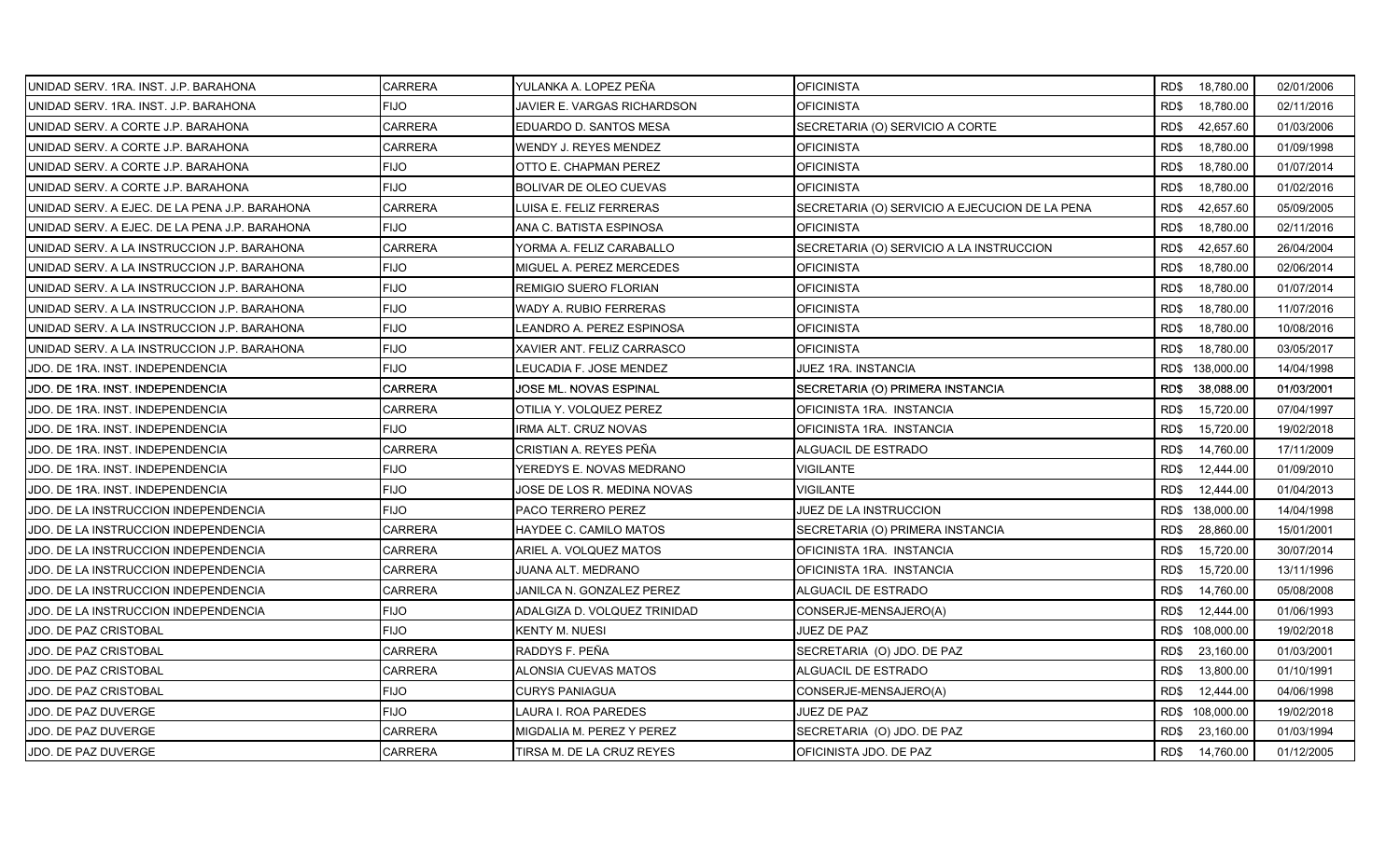| JDO. DE PAZ DUVERGE                      | <b>CARRERA</b> | CARLOS ML. PEREZ FLORENTINO       | ALGUACIL DE ESTRADO              | RD\$ 13,800.00    | 17/10/1986 |
|------------------------------------------|----------------|-----------------------------------|----------------------------------|-------------------|------------|
| JDO. DE PAZ DUVERGE                      | <b>FIJO</b>    | ELSA M. BATISTA PEÑA              | CONSERJE-MENSAJERO(A)            | RD\$<br>12,444.00 | 10/12/2005 |
| JDO. DE PAZ DUVERGE                      | <b>FIJO</b>    | ELIZARDO A. MENDEZ BELLO          | <b>VIGILANTE</b>                 | RD\$<br>12,444.00 | 22/01/2008 |
| JDO. DE PAZ INDEPENDENCIA                | <b>FIJO</b>    | DENIA ALT. BERAS DE MOTA          | <b>JUEZ DE PAZ</b>               | RD\$ 108,000.00   | 16/04/2007 |
| <b>JDO. DE PAZ INDEPENDENCIA</b>         | CARRERA        | <b>MARISOL PEREZ FLORIAN</b>      | SECRETARIA (O) JDO. DE PAZ       | RD\$<br>23,160.00 | 17/08/1993 |
| JDO. DE PAZ INDEPENDENCIA                | CARRERA        | SAMUER RUBEN CASTILLO             | OFICINISTA JDO. DE PAZ           | RD\$<br>14,760.00 | 02/12/2013 |
| JDO. DE PAZ INDEPENDENCIA                | <b>FIJO</b>    | ANDREA B. FLORENTINO PEREZ        | CONSERJE-MENSAJERO(A)            | RD\$<br>12,444.00 | 17/04/2000 |
| JDO. DE PAZ LA DESCUBIERTA               | <b>CARRERA</b> | SANDRA E. CUEVAS MENDEZ           | SECRETARIA (O) JDO. DE PAZ       | RD\$<br>23,160.00 | 26/04/2005 |
| <b>JDO. DE PAZ LA DESCUBIERTA</b>        | <b>FIJO</b>    | DANIEL A. MENDEZ MEDINA           | ALGUACIL DE ESTRADO              | RD\$<br>13,800.00 | 07/11/2017 |
| JDO. DE PAZ LA DESCUBIERTA               | <b>FIJO</b>    | ANGEL MENDEZ PEREZ                | <b>VIGILANTE</b>                 | RD\$<br>12,444.00 | 14/04/2009 |
| <b>JDO. DE PAZ LA DESCUBIERTA</b>        | <b>FIJO</b>    | AURA RAMIREZ ENCARNACION          | CONSERJE-MENSAJERO(A)            | 10,577.40<br>RD\$ | 29/05/2018 |
| JDO. DE PAZ MELLA                        | <b>FIJO</b>    | SHENIA M. ROSADO GENAO            | JUEZ DE PAZ                      | RD\$ 108,000.00   | 19/02/2018 |
| JDO. DE PAZ MELLA                        | <b>CARRERA</b> | LUIS A. MANCEBO MOQUETE           | SECRETARIA (O) JDO. DE PAZ       | 23,160.00<br>RD\$ | 29/01/1990 |
| JDO. DE PAZ MELLA                        | <b>CARRERA</b> | CARMEN G. MATOS PEÑA              | OFICINISTA JDO. DE PAZ           | RD\$<br>14,760.00 | 01/02/1989 |
| JDO. DE PAZ MELLA                        | CARRERA        | SANDRA E. URBAEZ MANCEBO          | ALGUACIL DE ESTRADO              | 13,800.00<br>RD\$ | 01/10/1987 |
| <b>JDO. DE PAZ MELLA</b>                 | <b>FIJO</b>    | <b>BIANCA M. PEREZ MARMOLEJOS</b> | <b>CONSERJE</b>                  | RD\$<br>12,444.00 | 15/05/2003 |
| JDO. DE PAZ POSTRER RIO                  | <b>CARRERA</b> | YRENIS F. TAPIA MEDINA            | SECRETARIA (O) JDO. DE PAZ       | RD\$<br>23,160.00 | 21/08/2000 |
| JDO. DE PAZ POSTRER RIO                  | <b>CARRERA</b> | <b>BANNIRY PEREZ PEREZ</b>        | OFICINISTA JDO. DE PAZ           | RD\$<br>14,760.00 | 01/12/2003 |
| JDO. DE PAZ POSTRER RIO                  | <b>CARRERA</b> | ANDREIKER R. VIDAL SIERRA         | ALGUACIL DE ESTRADO              | RD\$<br>13,800.00 | 15/06/2015 |
| JDO. DE PAZ POSTRER RIO                  | <b>FIJO</b>    | NANCY VICENTE D OLEO              | CONSERJE-MENSAJERO(A)            | RD\$<br>12,444.00 | 02/06/2014 |
| JDO. DE 1RA. INST. PEDERNALES            | <b>FIJO</b>    | ELIDERMIA ORTIZ VARGAS            | JUEZ 1RA. INSTANCIA              | RD\$ 138,000.00   | 14/04/1998 |
| JDO. DE 1RA. INST. PEDERNALES            | <b>CARRERA</b> | MARIA E. CABRERA ALBERTO          | SECRETARIA (O) PRIMERA INSTANCIA | RD\$<br>38,088.00 | 01/03/1991 |
| JDO. DE 1RA. INST. PEDERNALES            | <b>CARRERA</b> | GEIDY FERNANDEZ BATISTA           | OFICINISTA 1RA. INSTANCIA        | RD\$<br>15,720.00 | 01/06/2011 |
| JDO. DE 1RA. INST. PEDERNALES            | <b>CARRERA</b> | ANA C. VOLQUEZ PEREZ              | <b>ALGUACIL DE ESTRADO</b>       | 14,760.00<br>RD\$ | 01/09/2006 |
| JDO. DE 1RA. INST. PEDERNALES            | <b>FIJO</b>    | JOSE D. PEREZ FELIZ               | <b>MAYORDOMO III</b>             | RD\$<br>13,800.00 | 10/09/2012 |
| JDO. DE 1RA. INST. PEDERNALES            | <b>FIJO</b>    | MIGUEL A. FELIZ CUEVAS            | <b>VIGILANTE</b>                 | RD\$<br>12,780.00 | 01/02/2001 |
| JDO. DE 1RA. INST. PEDERNALES            | <b>FIJO</b>    | ROBERT D. SOTO ROSSIS             | MENSAJERO INTERNO                | RD\$<br>12,444.00 | 01/05/2001 |
| JDO. DE 1RA. INST. PEDERNALES            | <b>FIJO</b>    | <b>MAXIMA HEREDIA FELIZ</b>       | <b>CONSERJE</b>                  | RD\$<br>12,444.00 | 01/07/2009 |
| JDO. DE LA INSTRUCCION PEDERNALES        | <b>CARRERA</b> | NOLSI Y. RUIZ TERRERO             | SECRETARIA (O) PRIMERA INSTANCIA | RD\$<br>38,088.00 | 07/08/2000 |
| JDO. DE LA INSTRUCCION PEDERNALES        | <b>CARRERA</b> | ANA S. GARCIA MINAYA              | OFICINISTA 1RA. INSTANCIA        | RD\$<br>15,720.00 | 03/04/2001 |
| <b>JDO. DE LA INSTRUCCION PEDERNALES</b> | <b>FIJO</b>    | HILDA C. PEREZ PEREZ              | OFICINISTA 1RA. INSTANCIA        | RD\$<br>15,720.00 | 11/04/2016 |
| JDO. DE LA INSTRUCCION PEDERNALES        | <b>FIJO</b>    | MANUEL CASTILLO VOLQUEZ           | VIGILANTE                        | RD\$<br>12,780.00 | 01/02/2001 |
| JDO. DE LA INSTRUCCION PEDERNALES        | <b>FIJO</b>    | LUIS M. MATOS MATOS               | MENSAJERO INTERNO                | RD\$<br>12,444.00 | 06/04/1987 |
| JDO. DE LA INSTRUCCION PEDERNALES        | <b>FIJO</b>    | YUSMARY E. MANCEBO MENDEZ         | <b>CONSERJE</b>                  | 12,444.00<br>RD\$ | 16/04/2010 |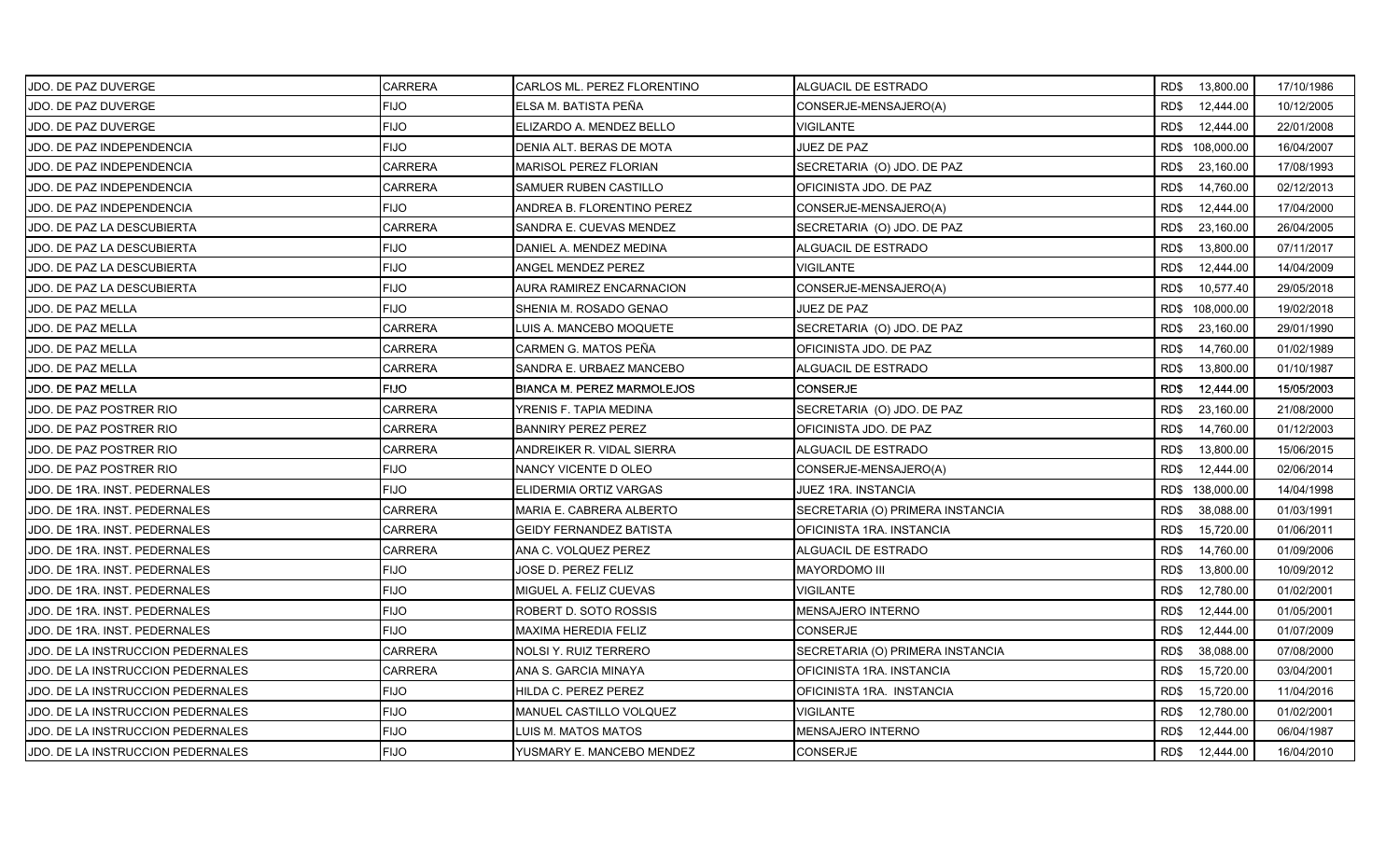| JDO. DE PAZ OVIEDO                          | <b>CARRERA</b> | BLADIMIR A. PEÑA CONCEPCION        | JUEZ DE PAZ                      | RD\$ 108,000.00    | 25/10/2004 |
|---------------------------------------------|----------------|------------------------------------|----------------------------------|--------------------|------------|
| JDO. DE PAZ OVIEDO                          | <b>CARRERA</b> | <b>MARCIANA DIAZ PEREZ</b>         | SECRETARIA (O) JDO. DE PAZ       | RD\$<br>23,160.00  | 07/08/2000 |
| JDO. DE PAZ OVIEDO                          | <b>FIJO</b>    | LUDEN M. MENDEZ PIÑA               | CONSERJE-MENSAJERO(A)            | RD\$<br>12,444.00  | 01/10/1999 |
| JDO. DE PAZ PEDERNALES                      | <b>FIJO</b>    | MIGUEL ANT. ENCARNACION DE LA ROSA | JUEZ DE PAZ                      | RD\$ 108,000.00    | 31/03/2017 |
| <b>JDO. DE PAZ PEDERNALES</b>               | <b>CARRERA</b> | JORGE SEGURA DE LA CRUZ            | SECRETARIA (O) JDO. DE PAZ       | RD\$<br>23,160.00  | 18/11/1998 |
| JDO. DE PAZ PEDERNALES                      | <b>FIJO</b>    | <b>QUEISY A. MONTERO PEREZ</b>     | OFICINISTA JDO. DE PAZ           | RD\$<br>14,760.00  | 02/01/2018 |
| JDO. DE PAZ PEDERNALES                      | <b>CARRERA</b> | JOSE D. CASTILLO VOLQUEZ           | ALGUACIL DE ESTRADO              | RD\$<br>13,800.00  | 21/02/1987 |
| JDO. DE PAZ PEDERNALES                      | <b>FIJO</b>    | KIANIS M. GARO PEREZ               | CONSERJE-MENSAJERO(A)            | RD\$<br>12,444.00  | 01/03/2011 |
| JDO. DE 1RA. INST. CONSTANZA                | <b>FIJO</b>    | JUAN DE LA C. PAULINO YNOA         | JUEZ 1RA. INSTANCIA              | RD\$ 138,000.00    | 01/02/2001 |
| JDO. DE 1RA. INST. CONSTANZA                | <b>CARRERA</b> | MATILDE JIMENEZ DE LEON            | ABOGADO AYUDANTE 1RA. INST.      | RD\$<br>38,088.00  | 07/01/1994 |
| JDO. DE 1RA. INST. CONSTANZA                | <b>FIJO</b>    | JOSE M. ROSARIO INFANTE            | <b>MENSAJERO EXTERNO</b>         | RD\$<br>16,440.00  | 28/04/2005 |
| JDO. DE 1RA. INST. CONSTANZA                | <b>CARRERA</b> | ESTELA RODRIGUEZ VICTORIANO        | OFICINISTA 1RA. INSTANCIA        | 15,720.00<br>RD\$  | 30/06/1995 |
| JDO. DE 1RA. INST. CONSTANZA                | <b>FIJO</b>    | JENIFER E. RAMOS JIMENEZ           | OFICINISTA 1RA. INSTANCIA        | 15,720.00<br>RD\$  | 10/02/2014 |
| JDO. DE 1RA. INST. CONSTANZA                | <b>FIJO</b>    | DHARIANA ABREU CRUZ                | SECRETARIA (O) PRIMERA INSTANCIA | RD\$<br>15,720.00  | 19/05/2014 |
| JDO. DE 1RA. INST. CONSTANZA                | <b>FIJO</b>    | ISAAC ML. ESPINOSA GARCIA          | OFICINISTA 1RA. INSTANCIA        | 15,720.00<br>RD\$  | 13/01/2016 |
| JDO. DE 1RA. INST. CONSTANZA                | <b>FIJO</b>    | <b>BRAHIAN M. ABREU DURAN</b>      | OFICINISTA 1RA. INSTANCIA        | 15,720.00<br>RD\$  | 21/08/2017 |
| JDO. DE 1RA. INST. CONSTANZA                | <b>FIJO</b>    | MARIA N. BATISTA PERALTA           | <b>CONSERJE</b>                  | 12,444.00<br>RD\$  | 21/02/2014 |
| JDO. DE LA INSTRUCCION CONSTANZA            | <b>FIJO</b>    | YANET BERNABEL MARTINEZ            | JUEZ DE LA INSTRUCCION           | 138,000.00<br>RD\$ | 01/11/2011 |
| JDO. DE LA INSTRUCCION CONSTANZA            | <b>CARRERA</b> | <b>WALKIRY CABRAL LAGARES</b>      | SECRETARIA (O) PRIMERA INSTANCIA | RD\$<br>28,860.00  | 13/08/2001 |
| JDO. DE LA INSTRUCCION CONSTANZA            | <b>CARRERA</b> | <b>CARMEN QUELIZ CRUZ</b>          | OFICINISTA 1RA. INSTANCIA        | RD\$<br>15,720.00  | 03/10/2005 |
| JDO. DE LA INSTRUCCION CONSTANZA            | <b>CARRERA</b> | YOKATY CRUZ ABREU                  | OFICINISTA 1RA. INSTANCIA        | RD\$<br>15,720.00  | 07/02/2007 |
| JDO. DE LA INSTRUCCION CONSTANZA            | <b>FIJO</b>    | ROSALBA ALT. TIBURCIO COLON        | OFICINISTA 1RA. INSTANCIA        | 15,720.00<br>RD\$  | 08/12/2017 |
| JDO. DE LA INSTRUCCION CONSTANZA            | <b>CARRERA</b> | KELVIN ANT. BAUTISTA DE LEON       | ALGUACIL DE ESTRADO              | RD\$<br>14,760.00  | 04/03/2005 |
| JDO. DE PAZ CONSTANZA                       | <b>FIJO</b>    | LUCY P. MELO MARTINEZ              | <b>JUEZ DE PAZ</b>               | 108,000.00<br>RD\$ | 01/12/2011 |
| JDO. DE PAZ CONSTANZA                       | <b>CARRERA</b> | NURIS C. BIDO UREÑA                | SECRETARIA (O) JDO. DE PAZ       | RD\$<br>23,160.00  | 27/04/2010 |
| JDO. DE PAZ CONSTANZA                       | <b>CARRERA</b> | ELIVANEH PEREZ DURAN               | OFICINISTA JDO. DE PAZ           | RD\$<br>14,760.00  | 28/01/2014 |
| JDO. DE PAZ CONSTANZA                       | <b>CARRERA</b> | NIUVERY MDES. ALCANTARA COLLADO    | OFICINISTA JDO. DE PAZ           | RD\$<br>14,760.00  | 23/03/2015 |
| JDO. DE PAZ CONSTANZA                       | <b>CARRERA</b> | MANUEL A. GRATEREAUX QUEZADA       | ALGUACIL DE ESTRADO              | RD\$<br>13,800.00  | 15/07/2002 |
| JDO. DE PAZ CONSTANZA                       | <b>FIJO</b>    | CIRILA ANAZAGATIS                  | CONSERJE-MENSAJERO(A)            | RD\$<br>12,444.00  | 13/09/1999 |
| 1RA. SALA JDO. DE PAZ ESP. TRANS. ESPAILLAT | <b>FIJO</b>    | MASSIEL M. MALDONADO SEVERINO      | <b>JUEZ DE PAZ</b>               | RD\$ 108,000.00    | 01/05/2008 |
| 1RA. SALA JDO. DE PAZ ESP. TRANS. ESPAILLAT | <b>CARRERA</b> | ANA ALT. CEBALLO TAVERAS           | SECRETARIA (O) JDO. DE PAZ       | RD\$<br>23,160.00  | 12/02/1998 |
| 1RA. SALA JDO. DE PAZ ESP. TRANS. ESPAILLAT | <b>CARRERA</b> | JOSE DEL C. GARCIA VASQUEZ         | ALGUACIL DE ESTRADO              | RD\$<br>13,800.00  | 16/12/2015 |
| 1RA. SALA JDO. DE PAZ ESP. TRANS. ESPAILLAT | <b>FIJO</b>    | RAINIERY F. MENDEZ LEON            | OFICINISTA JDO. DE PAZ           | 12,444.00<br>RD\$  | 25/04/2017 |
| 2DA. SALA JDO. DE PAZ ESP. TRANS. ESPAILLAT | <b>FIJO</b>    | ANDERSON J. CUEVAS MELLA           | JUEZ DE PAZ                      | RD\$ 108,000.00    | 01/10/2014 |
| 2DA. SALA JDO. DE PAZ ESP. TRANS. ESPAILLAT | <b>CARRERA</b> | <b>VICTORIA SOTO SURIEL</b>        | SECRETARIA (O) JDO. DE PAZ       | RD\$<br>23,160.00  | 05/02/1998 |
| 2DA. SALA JDO. DE PAZ ESP. TRANS. ESPAILLAT | <b>FIJO</b>    | JOSEFINA MDES. VASQUEZ CHARLES     | OFICINISTA JDO. DE PAZ           | RD\$<br>14,760.00  | 14/08/2017 |
| 2DA. SALA JDO. DE PAZ ESP. TRANS. ESPAILLAT | <b>CARRERA</b> | FELIX R. CRUZ DURAN                | ALGUACIL DE ESTRADO              | RD\$<br>13,800.00  | 12/02/1998 |
| 3RA. SALA JDO. DE PAZ ESP. TRANS. ESPAILLAT | <b>FIJO</b>    | ANA M. JIMENEZ RODRIGUEZ           | JUEZ DE PAZ                      | RD\$ 108,000.00    | 04/11/2005 |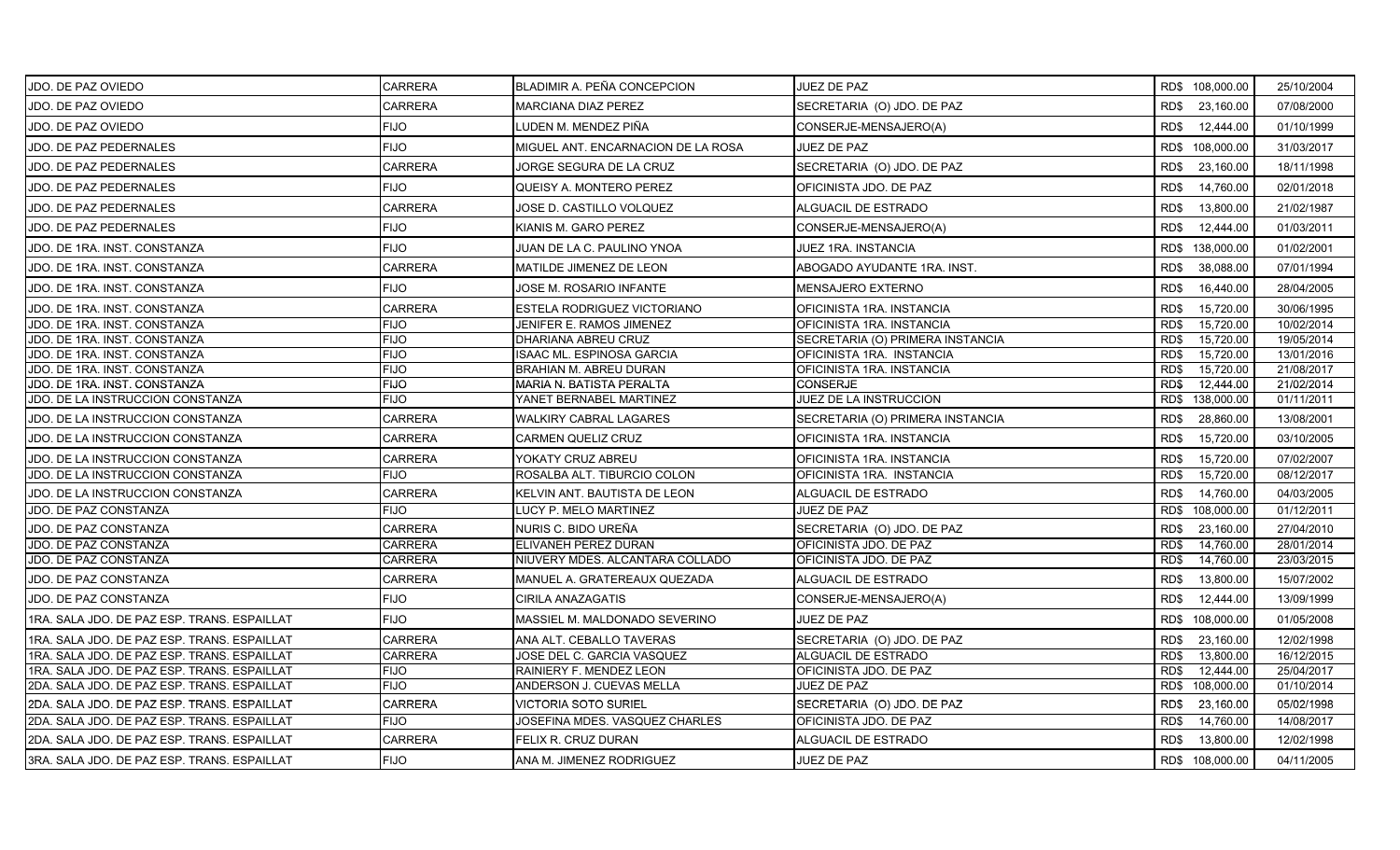| 3RA. SALA JDO. DE PAZ ESP. TRANS. ESPAILLAT | <b>CARRERA</b> | ROSABEL DEL M. RUIZ CONDE        | SECRETARIA (O) JDO. DE PAZ       | RD\$ 23,160.00     | 01/06/2001 |
|---------------------------------------------|----------------|----------------------------------|----------------------------------|--------------------|------------|
| 3RA. SALA JDO. DE PAZ ESP. TRANS. ESPAILLAT | <b>FIJO</b>    | MARICUSA DEL C. FRIAS MARTE      | OFICINISTA JDO. DE PAZ           | 14,760.00<br>RD\$  | 04/09/2017 |
| 3RA. SALA JDO. DE PAZ ESP. TRANS. ESPAILLAT | <b>CARRERA</b> | JOSE R. BATISTA ACOSTA           | ALGUACIL DE ESTRADO              | RD\$<br>13,800.00  | 02/07/2001 |
| ARCHIVO ACTIVO J.I. ESPAILLAT               | <b>CARRERA</b> | <b>CLARA F. TAVERAS OVALLES</b>  | OFICIAL ARCHIVO ACTIVO           | 29,580.00<br>RD\$  | 01/04/2013 |
| ARCHIVO ACTIVO J.I. ESPAILLAT               | <b>CARRERA</b> | YERAL E. TEJADA                  | ARCHIVISTA                       | RD\$<br>24,240.00  | 01/04/2013 |
| CAMARA CIVIL JDO. 1RA. INST. ESPAILLAT      | FIJO           | YNOCENCIO J. NAMIAS LORA         | JUEZ 1RA. INSTANCIA              | RD\$<br>138,000.00 | 15/06/1998 |
| CAMARA CIVIL JDO. 1RA. INST. ESPAILLAT      | <b>CARRERA</b> | DULCE M. HICIANO CRUZ            | ABOGADO AYUDANTE 1RA. INST.      | 36,000.00<br>RD\$  | 01/11/1994 |
| CAMARA CIVIL JDO. 1RA. INST. ESPAILLAT      | CARRERA        | NANCY M. HERNANDEZ HERNANDEZ     | SECRETARIA (O) PRIMERA INSTANCIA | RD\$<br>28,860.00  | 04/06/2012 |
| CAMARA CIVIL JDO. 1RA. INST. ESPAILLAT      | CARRERA        | FIOR D. ALMANZAR VASQUEZ         | OFICINISTA 1RA. INSTANCIA        | RD\$<br>15,720.00  | 05/07/2006 |
| CAMARA CIVIL JDO. 1RA. INST. ESPAILLAT      | <b>CARRERA</b> | YAMEL F. HERNANDEZ AMEZQUITA     | OFICINISTA 1RA. INSTANCIA        | RD\$<br>15,720.00  | 29/10/2008 |
| CAMARA CIVIL JDO. 1RA. INST. ESPAILLAT      | CARRERA        | <b>ESTEFANY M. RAMOS GARCIA</b>  | OFICINISTA 1RA. INSTANCIA        | RD\$<br>15,720.00  | 24/03/2014 |
| CAMARA CIVIL JDO. 1RA. INST. ESPAILLAT      | <b>CARRERA</b> | JUAN D. SANTOS LOPEZ             | ALGUACIL DE ESTRADO              | RD\$<br>13,800.00  | 12/02/1998 |
| CAMARA PENAL JDO. 1RA. INST. ESPAILLAT      | FIJO           | <b>ESTHER N. PUNTIEL JIMENEZ</b> | JUEZ 1RA. INSTANCIA              | RD\$<br>138,000.00 | 01/06/2010 |
| DPTO. ADMINISTRATIVO ESPAILLAT              | CARRERA        | <b>DANA LORA ESTRELLA</b>        | SECRETARIA DEPTO. ADM.           | 18,120.00<br>RD\$  | 01/10/2012 |
| DPTO. ADMINISTRATIVO ESPAILLAT              | CARRERA        | <b>MARGARITA TAVAREZ PEREZ</b>   | <b>RECEPCIONISTA</b>             | RD\$<br>14,760.00  | 16/07/2001 |
| DPTO. ADMINISTRATIVO ESPAILLAT              | <b>FIJO</b>    | <b>RIGOBERTO GARCIA BENCOSME</b> | PORTERO                          | RD\$<br>12,444.00  | 13/02/1997 |
| <b>DPTO. ADMINISTRATIVO ESPAILLAT</b>       | <b>FIJO</b>    | <b>MARIA M. VARGAS GARCIA</b>    | <b>CONSERJE</b>                  | RD\$<br>12,444.00  | 29/04/1996 |
| <b>DPTO. ADMINISTRATIVO ESPAILLAT</b>       | <b>FIJO</b>    | DISNARDA ALT. FERMIN RODRIGUEZ   | <b>CONSERJE</b>                  | RD\$<br>12,444.00  | 02/01/2001 |
| <b>IDPTO. ADMINISTRATIVO ESPAILLAT</b>      | <b>FIJO</b>    | VALENTIN ANT. GRULLON CABA       | MENSAJERO INTERNO                | RD\$<br>12,444.00  | 01/05/2001 |
| DPTO. ADMINISTRATIVO ESPAILLAT              | <b>FIJO</b>    | <b>ROSA E. CAPELLAN REYES</b>    | <b>CONSERJE</b>                  | RD\$<br>12,444.00  | 02/05/2001 |
| <b>DPTO. ADMINISTRATIVO ESPAILLAT</b>       | <b>FIJO</b>    | SAGRARIO ALT. INOA SANCHEZ       | <b>CONSERJE</b>                  | RD\$<br>12,444.00  | 22/07/2002 |
| DPTO. ADMINISTRATIVO ESPAILLAT              | <b>FIJO</b>    | <b>ROSA N. HERNANDEZ PEREZ</b>   | CONSERJE                         | RD\$<br>12,444.00  | 30/06/2008 |
| <b>DPTO. ADMINISTRATIVO ESPAILLAT</b>       | <b>FIJO</b>    | MARIA ANT. RODRIGUEZ LIRIANO     | <b>CONSERJE</b>                  | RD\$<br>12.444.00  | 18/08/2008 |
| DPTO. ADMINISTRATIVO ESPAILLAT              | <b>FIJO</b>    | LUCAS D. CAPELLAN RODRIGUEZ      | MENSAJERO INTERNO                | 12,444.00<br>RD\$  | 22/07/2013 |
| DPTO. ADMINISTRATIVO ESPAILLAT              | <b>FIJO</b>    | ROBERTO ANT. VALDEZ SANTIAGO     | <b>MENSAJERO INTERNO</b>         | RD\$<br>12,444.00  | 16/12/2013 |
| DPTO. ADMINISTRATIVO ESPAILLAT              | <b>FIJO</b>    | JOSE A. CRUZ ANDUJAR             | MENSAJERO INTERNO                | RD\$<br>12,444.00  | 11/01/2016 |
| DPTO. ADMINISTRATIVO ESPAILLAT              | <b>FIJO</b>    | ARAMIS A. CRUZ CAPELLAN          | <b>MENSAJERO INTERNO</b>         | RD\$<br>12,444.00  | 04/04/2016 |
| DPTO. ADMINISTRATIVO ESPAILLAT              | <b>FIJO</b>    | RIQUELMI MA. VASQUEZ DIFO        | <b>CONSERJE</b>                  | 12,444.00<br>RD\$  | 06/03/2017 |
| JDO. DE PAZ CAYETANO GERMOSEN               | <b>FIJO</b>    | KARLA I. BRIOSO FIGUEREO         | JUEZ DE PAZ                      | RD\$<br>108,000.00 | 16/12/2016 |
| JDO. DE PAZ CAYETANO GERMOSEN               | <b>CARRERA</b> | ONEIDA ANT. ROSARIO ROMERO       | SECRETARIA (O) JDO. DE PAZ       | 23,160.00<br>RD\$  | 16/11/1987 |
| JDO. DE PAZ CAYETANO GERMOSEN               | <b>FIJO</b>    | PASCUAL DE JS. TEJADA HOLGUIN    | ALGUACIL DE ESTRADO              | RD\$<br>13,800.00  | 14/03/2016 |
| JDO. DE PAZ CAYETANO GERMOSEN               | <b>FIJO</b>    | LUIS G. CASTILLO CAMACHO         | CONSERJE-MENSAJERO(A)            | RD\$<br>12,444.00  | 29/02/2016 |
| <b>JDO. DE PAZ ESPAILLAT</b>                | CARRERA        | YENNY D. SEGURA GONZALEZ         | JUEZ DE PAZ                      | RD\$ 108,000.00    | 06/06/2005 |
| JDO. DE PAZ ESPAILLAT                       | <b>CARRERA</b> | MILDARIS BRETON HERNANDEZ        | OFICINISTA JDO. DE PAZ           | RD\$<br>14,760.00  | 17/08/2004 |
| JDO. DE PAZ ESPAILLAT                       | <b>FIJO</b>    | RAMONA Y. MORALES DE BENCOSME    | <b>OFICINISTA</b>                | RD\$<br>14,760.00  | 19/09/2017 |
| <b>JDO. DE PAZ ESPAILLAT</b>                | <b>CARRERA</b> | JORGE L. BENCOSME LINARES        | ALGUACIL DE ESTRADO              | 13,800.00<br>RD\$  | 04/12/2013 |
| JDO. DE PAZ GASPAR HERNANDEZ                | <b>FIJO</b>    | <b>CARMEN M. SANCHEZ</b>         | JUEZ DE PAZ                      | RD\$<br>108,000.00 | 31/03/2017 |
| JDO. DE PAZ GASPAR HERNANDEZ                | <b>FIJO</b>    | LOURDES Y. SALAZAR BRITO         | SECRETARIA (O) JDO. DE PAZ       | RD\$<br>23,160.00  | 05/06/2017 |
| JDO. DE PAZ GASPAR HERNANDEZ                | <b>FIJO</b>    | <b>STEPHANIE SURIEL POLANCO</b>  | OFICINISTA JDO. DE PAZ           | RD\$<br>14,760.00  | 04/07/2017 |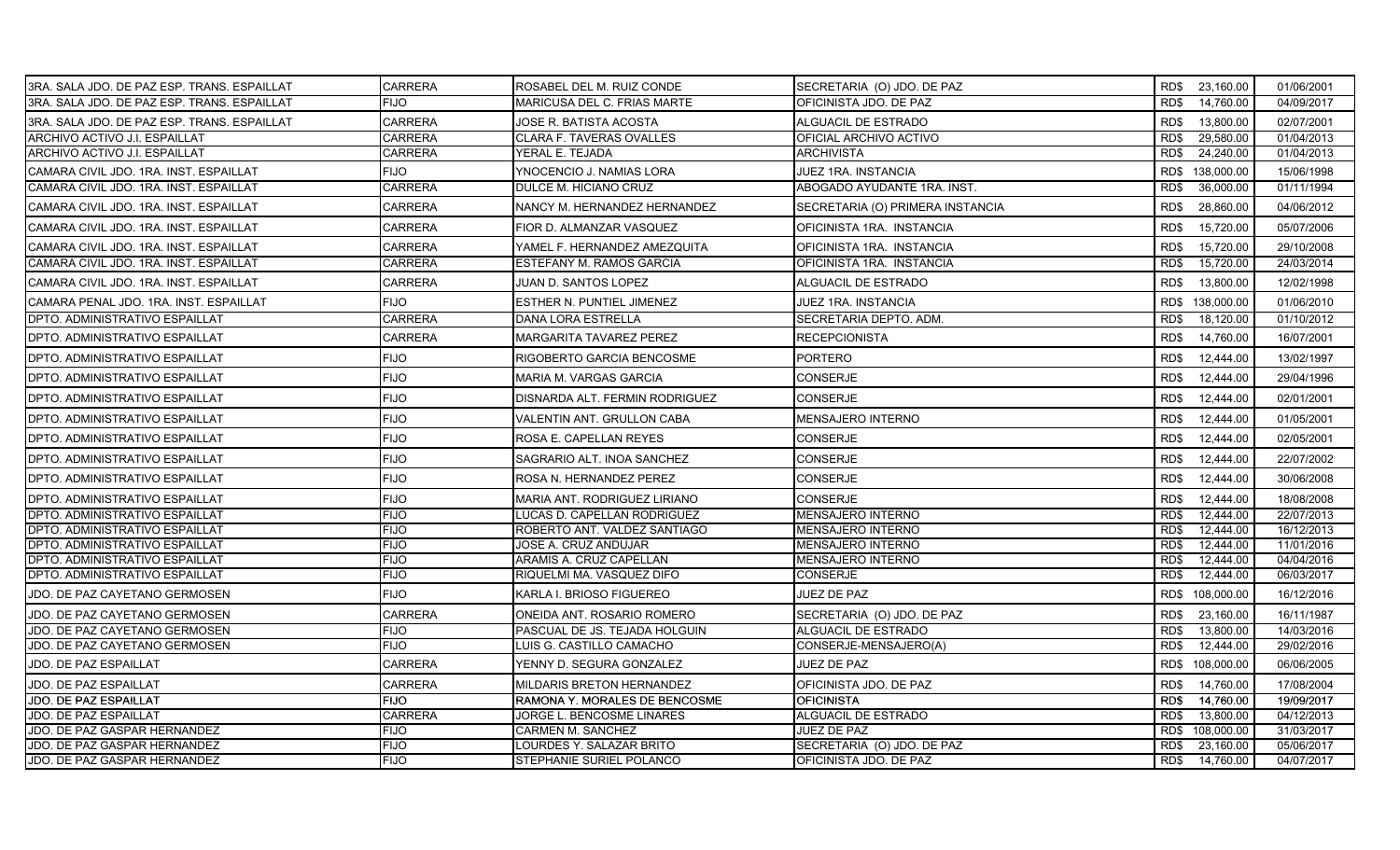| JDO. DE PAZ GASPAR HERNANDEZ                | <b>CARRERA</b> | FRANCIS A. DOMINGUEZ SOTO            | ALGUACIL DE ESTRADO                |      | RD\$ 13,800.00  | 10/05/2010 |
|---------------------------------------------|----------------|--------------------------------------|------------------------------------|------|-----------------|------------|
| JDO. DE PAZ GASPAR HERNANDEZ                | FIJO           | MARTHA Y. AMARO ROJAS                | CONSERJE-MENSAJERO(A)              | RD\$ | 12,444.00       | 01/02/2000 |
| JDO. DE PAZ JAMAO AL NORTE                  | <b>CARRERA</b> | ARIELA DE LOS A. CRUZ RAMIREZ        | JUEZ DE PAZ                        |      | RD\$ 108,000.00 | 15/07/2009 |
| <b>JDO. DE PAZ JAMAO AL NORTE</b>           | <b>CARRERA</b> | RAFAELA ALT. HERNANDEZ DE LOS SANTOS | SECRETARIA (O) JDO. DE PAZ         | RD\$ | 23,160.00       | 03/02/1989 |
| JDO. DE PAZ JAMAO AL NORTE                  | <b>FIJO</b>    | JOSEFINA MARTINEZ MARTINEZ           | OFICINISTA JDO. DE PAZ             | RD\$ | 14,760.00       | 23/05/2017 |
| JDO. DE PAZ JAMAO AL NORTE                  | <b>CARRERA</b> | JOSE A. BATISTA JOSE                 | ALGUACIL DE ESTRADO                | RD\$ | 13,800.00       | 21/02/2014 |
| JDO. DE PAZ JAMAO AL NORTE                  | <b>FIJO</b>    | BIENVENIDA MA. ALCANTARA ABREU       | CONSERJE-MENSAJERO(A)              | RD\$ | 12,444.00       | 11/03/2010 |
| JDO. DE PAZ JOSE CONTRERAS                  | <b>FIJO</b>    | SANDY ANT. CASTILLO BATISTA          | JUEZ DE PAZ                        | RD\$ | 108,000.00      | 16/12/2016 |
| JDO. DE PAZ JOSE CONTRERAS                  | <b>CARRERA</b> | FRANCISCA ANT. JIMENEZ DOMINGUEZ     | SECRETARIA (O) JDO. DE PAZ         | RD\$ | 23,160.00       | 01/03/1993 |
| JDO. DE PAZ JOSE CONTRERAS                  | <b>CARRERA</b> | HAMPTON L. GARCIA SANCHEZ            | ALGUACIL DE ESTRADO                | RD\$ | 13,800.00       | 30/08/2001 |
| JDO. DE PAZ JOSE CONTRERAS                  | FIJO           | MADELIN M. POLANCO RIVAS             | CONSERJE-MENSAJERO(A)              | RD\$ | 12,444.00       | 03/05/2012 |
| <b>JDO. DE PAZ SAN VICTOR</b>               | <b>FIJO</b>    | YULEIKA D. HENRIQUEZ ROMERO          | JUEZ DE PAZ                        |      | RD\$ 108,000.00 | 02/04/2012 |
| JDO. DE PAZ SAN VICTOR                      | <b>CARRERA</b> | CARMEN M. RODRIGUEZ JOAQUIN          | SECRETARIA (O) JDO. DE PAZ         | RD\$ | 23,160.00       | 17/11/1992 |
| <b>JDO. DE PAZ SAN VICTOR</b>               | CARRERA        | FRANCISCO L. SANCHEZ PEREZ           | ALGUACIL DE ESTRADO                | RD\$ | 13,800.00       | 24/08/1994 |
| JDO. DE PAZ SAN VICTOR                      | <b>FIJO</b>    | CANDIDA R. JIMENEZ GARCIA            | CONSERJE-MENSAJERO(A)              | RD\$ | 12,444.00       | 02/01/1997 |
| <b>JDO. DE TRABAJO ESPAILLAT</b>            | <b>FIJO</b>    | RAMON S. ROSARIO TRUFFER             | JUEZ JDO. DE TRABAJO               |      | RD\$ 138,000.00 | 20/04/1992 |
| JDO. DE TRABAJO ESPAILLAT                   | <b>CARRERA</b> | FELICIA A. RAMOS RIVERA              | SECRETARIA (O) PRIMERA INSTANCIA   | RD\$ | 28,860.00       | 16/11/1993 |
| <b>JDO. DE TRABAJO ESPAILLAT</b>            | <b>CARRERA</b> | JOSE A. ROSARIO GARCIA               | OFICINISTA 1RA. INSTANCIA          | RD\$ | 15,720.00       | 29/06/2004 |
| <b>JDO. DE TRABAJO ESPAILLAT</b>            | <b>CARRERA</b> | JOSE GUZMAN CHECO                    | ALGUACIL DE ESTRADO                | RD\$ | 13,800.00       | 01/08/2001 |
| OFIC. DE ARCHIVO JUDICIAL PJ ESPAILLAT      | <b>CARRERA</b> | KAROLIN BRETON HERNANDEZ             | SUPERVISOR DE ARCHIVO              | RD\$ | 29,580.00       | 30/07/2012 |
| OFIC. DE ARCHIVO JUDICIAL PJ ESPAILLAT      | <b>CARRERA</b> | AMAURY DE JS. SANCHEZ BATISTA        | <b>ARCHIVISTA</b>                  | RD\$ | 16,440.00       | 13/07/2010 |
| <b>REGISTRO DE TITULOS MOCA</b>             | <b>FIJO</b>    | JUAN L. GUZMAN BENCOSME              | REGISTRADOR DE TITULOS             |      | RD\$ 126,000.00 | 22/10/1998 |
| <b>REGISTRO DE TITULOS MOCA</b>             | <b>FIJO</b>    | YOCELIA U. GRULLON VALDEZ            | ANALISTA JURIDICO                  | RD\$ | 30,060.00       | 15/05/1997 |
| <b>REGISTRO DE TITULOS MOCA</b>             | <b>FIJO</b>    | CANDIDA V. GARCIA SOTO               | ANALISTA JURIDICO                  | RD\$ | 30,060.00       | 04/01/1979 |
| REGISTRO DE TITULOS MOCA                    | <b>FIJO</b>    | GLORIA ALT. BENCOSME GOMEZ           | ANALISTA JURIDICO                  | RD\$ | 30,060.00       | 17/08/1993 |
| <b>REGISTRO DE TITULOS MOCA</b>             | <b>CARRERA</b> | LIDENNY N. VERAS ARIAS               | ANALISTA JURIDICO                  | RD\$ | 30,060.00       | 15/11/2010 |
| REGISTRO DE TITULOS MOCA                    | <b>CARRERA</b> | <b>JENNY C. RODRIGUEZ</b>            | AUX. DE RECEPCION Y ENTREGA        | RD\$ | 24,240.00       | 14/02/2013 |
| <b>REGISTRO DE TITULOS MOCA</b>             | CARRERA        | CARMEN D. TORRES SALCEDO             | <b>OFICINISTA</b>                  | RD\$ | 15,720.00       | 01/02/1999 |
| REGISTRO DE TITULOS MOCA                    | <b>FIJO</b>    | MARIA E. PERALTA ROSARIO             | REVISOR R.T.                       | RD\$ | 15,720.00       | 11/12/2006 |
| SECRETARIA GENERAL J.P. ESPAILLAT           | <b>CARRERA</b> | MARLENY E. TAVAREZ ALVAREZ           | SECRETARIA (O) GENERAL             | RD\$ | 42,657.60       | 21/04/2005 |
| SOPORTE A JUECES J.P. ESPAILLAT             | FIJO           | DELIO D. BARCACEL CONDE              | <b>ABOGADO AYUDANTE</b>            | RD\$ | 36,000.00       | 11/03/2016 |
| SOPORTE A JUECES J.P. ESPAILLAT             | <b>CARRERA</b> | FLORISELDA HERNANDEZ HERNANDEZ       | <b>OFICINISTA</b>                  | RD\$ | 16,440.00       | 01/05/1999 |
| TRIBUNAL COL. C/P JDO. 1RA. INST. ESPAILLAT | <b>FIJO</b>    | LUIS R. DILONE TEJADA                | JUEZ PRESIDENTE TRIBUNAL COLEGIADO |      | RD\$ 138,000.00 | 05/07/1994 |
| TRIBUNAL COL. C/P JDO. 1RA. INST. ESPAILLAT | <b>FIJO</b>    | ROSA E. MOLINA ABREU                 | JUEZ SUST. PTE. COLEGIADO          |      | RD\$ 138,000.00 | 12/05/1999 |
| TRIBUNAL COL. C/P JDO. 1RA. INST. ESPAILLAT | <b>FIJO</b>    | LAURA P. SANCHEZ AMPARO              | JUEZ 1RA. INSTANCIA                |      | RD\$ 138,000.00 | 01/03/2011 |
| TRIBUNAL DE TIERRAS J.O. ESPAILLAT          | <b>FIJO</b>    | MANUEL DE JS. DE JESUS LIZARDO       | JUEZ T.T.J.O.                      |      | RD\$ 138,000.00 | 05/07/1994 |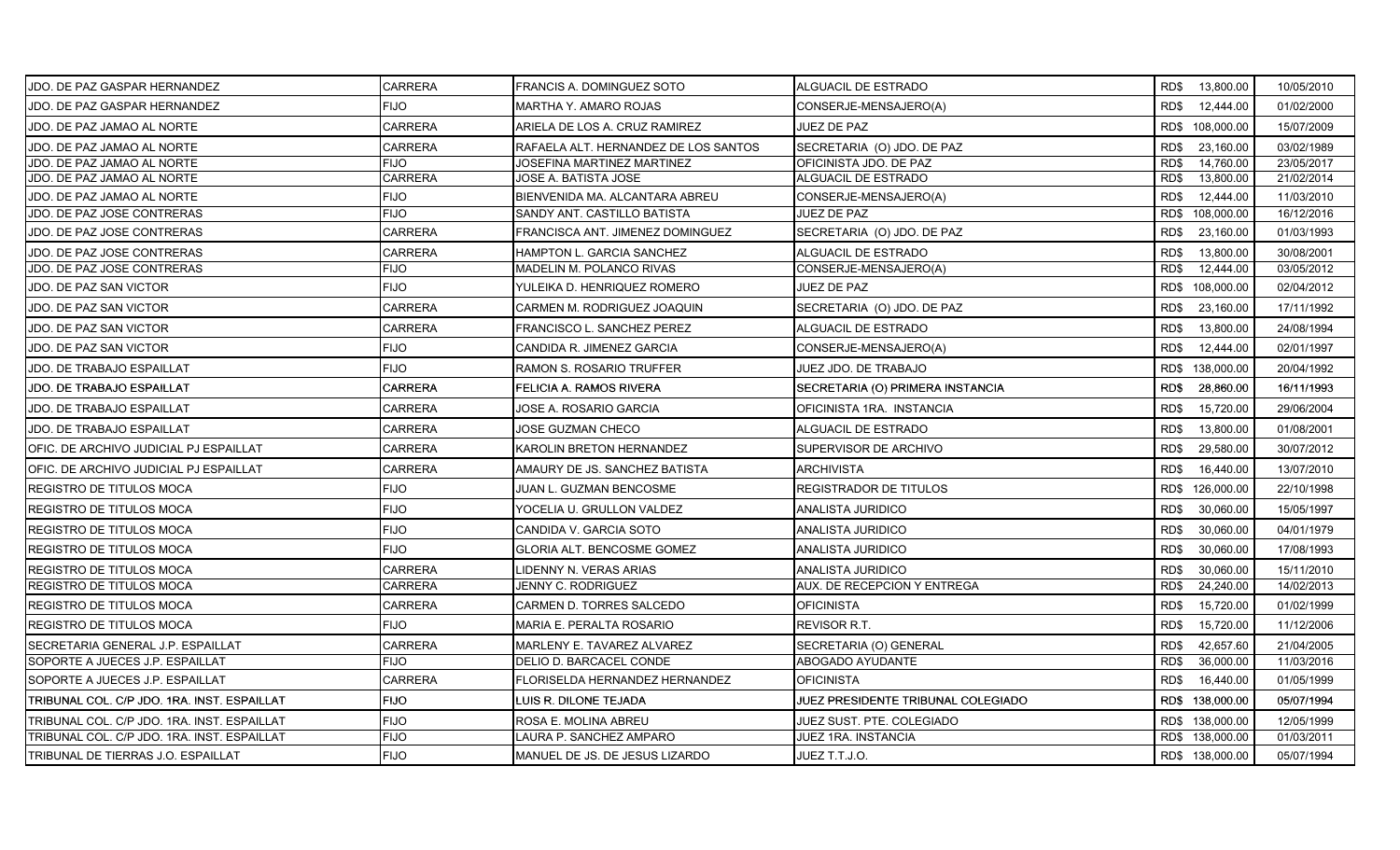| TRIBUNAL DE TIERRAS J.O. ESPAILLAT              | CARRERA        | KARINA DEL C. REGALADO MENDEZ    | ABOGADO AYUDANTE 1RA. INST.      | RD\$ | 36,000.00       | 03/07/2000 |
|-------------------------------------------------|----------------|----------------------------------|----------------------------------|------|-----------------|------------|
| TRIBUNAL DE TIERRAS J.O. ESPAILLAT              | <b>CARRERA</b> | ANGELA DEL C. JIMENEZ VERAS      | SECRETARIA (O) PRIMERA INSTANCIA | RD\$ | 28.860.00       | 15/07/2002 |
| TRIBUNAL DE TIERRAS J.O. ESPAILLAT              | <b>CARRERA</b> | MIGUELINA DE LEON JIMENEZ        | OFICINISTA J.O.                  | RD\$ | 15,720.00       | 15/02/2006 |
| TRIBUNAL DE TIERRAS J.O. ESPAILLAT              | FIJO           | ROSY M. VARGAS ALMONTE           | <b>OFICINISTA</b>                | RD\$ | 15,720.00       | 27/10/2014 |
| TRIBUNAL DE TIERRAS J.O. ESPAILLAT              | FIJO           | MERY L. CASTILLO CARABALLO       | OFICINISTA J.O.                  | RD\$ | 15,720.00       | 26/01/2016 |
| TRIBUNAL N.N.A. ESPAILLAT                       | <b>FIJO</b>    | BELQUI J. GRULLON BAEZ           | JUEZ 1RA. INSTANCIA              |      | RD\$ 138,000.00 | 05/07/1994 |
| TRIBUNAL N.N.A. ESPAILLAT                       | CARRERA        | MARIA ALT. HERNANDEZ PEREZ       | OFICINISTA 1RA. INSTANCIA        | RD\$ | 15,720.00       | 25/06/2001 |
| TRIBUNAL N.N.A. ESPAILLAT                       | CARRERA        | ODILCARINA FERNANDEZ BENCOSME    | OFICINISTA 1RA. INSTANCIA        | RD\$ | 15,720.00       | 25/06/2001 |
| TRIBUNAL N.N.A. ESPAILLAT                       | CARRERA        | JUAN R. PEREZ LOPEZ              | ALGUACIL DE ESTRADO              | RD\$ | 13,800.00       | 22/05/2006 |
| TRIBUNAL N.N.A. ESPAILLAT                       | <b>FIJO</b>    | CECILIO ROSARIO HERRERA          | <b>MENSAJERO INTERNO</b>         | RD\$ | 12,444.00       | 12/07/2001 |
| TRIBUNAL N.N.A. ESPAILLAT                       | <b>FIJO</b>    | MARTHA M. CORONA GUZMAN          | <b>CONSERJE</b>                  | RD\$ | 12,444.00       | 23/04/2008 |
| UNIDAD ATENCION AL USUARIO J.P. ESPAILLAT       | <b>CARRERA</b> | OLGA L. CASTILLO UREÑA           | OFICINISTA ATENCION USUARIOS     | RD\$ | 20,760.00       | 17/02/1997 |
| UNIDAD CITAC. NOTIF. Y COM. J.P. ESPAILLAT      | <b>FIJO</b>    | JOSE R. HILARIO SANCHEZ          | <b>OFICINISTA</b>                | RD\$ | 16,440.00       | 05/09/2016 |
| UNIDAD CITAC. NOTIF. Y COM. J.P. ESPAILLAT      | <b>CARRERA</b> | FRANCISCO H. GARCIA ESTEVEZ      | ALGUACIL DE ESTRADO              | RD\$ | 14,760.00       | 29/09/1986 |
| UNIDAD CITAC. NOTIF. Y COM. J.P. ESPAILLAT      | <b>CARRERA</b> | JEAN M. ROSA ROSARIO             | ALGUACIL DE ESTRADO              | RD\$ | 14,760.00       | 21/03/2011 |
| UNIDAD DE AUDIENCIAS J.P. ESPAILLAT             | <b>CARRERA</b> | YAMILKA G. MALDONADO SEVERINO    | <b>OFICINISTA</b>                | RD\$ | 16,440.00       | 05/10/2015 |
| UNIDAD DE AUDIENCIAS J.P. ESPAILLAT             | <b>FIJO</b>    | JEAN C. CASTILLO LORA            | <b>OFICINISTA</b>                | RD\$ | 16,440.00       | 18/09/2017 |
| UNIDAD SERV. ATENCION PERMANENTE J.P. ESPAILLAT | CARRERA        | NIURKA I. NUÑEZ ALMANZAR         | OFICINISTA                       | RD\$ | 16,440.00       | 02/05/2006 |
| UNIDAD SERV. ATENCION PERMANENTE J.P. ESPAILLAT | CARRERA        | ESTHEFANY E. HIERRO AMEZQUITA    | <b>OFICINISTA</b>                | RD\$ | 16,440.00       | 27/10/2014 |
| UNIDAD SERV. MERO TRAMITE J.P. ESPAILLAT        | CARRERA        | OLGA M. GOMEZ ROJAS              | OFICINISTA                       | RD\$ | 16,440.00       | 01/01/1999 |
| UNIDAD SERV. MERO TRAMITE J.P. ESPAILLAT        | <b>CARRERA</b> | ANA G. ENCARNACION PICHARDO      | <b>OFICINISTA</b>                | RD\$ | 16,440.00       | 01/05/1999 |
| UNIDAD SERV. MERO TRAMITE J.P. ESPAILLAT        | CARRERA        | JULISSA ALT. ROSARIO REYES       | <b>OFICINISTA</b>                | RD\$ | 16,440.00       | 24/03/2014 |
| UNIDAD SERV. MERO TRAMITE J.P. ESPAILLAT        | <b>FIJO</b>    | LISMERI ALT. DIAZ GONZALEZ       | <b>OFICINISTA</b>                | RD\$ | 14,760.00       | 26/06/2017 |
| 1RA. SALA CAMARA CIVIL JDO. 1RA. INST. LA VEGA  | <b>FIJO</b>    | YLONKA E. BRITO HENRIQUEZ        | JUEZ 1RA. INSTANCIA              | RD\$ | 138,000.00      | 23/02/2009 |
| 1RA. SALA CAMARA CIVIL JDO. 1RA. INST. LA VEGA  | <b>CARRERA</b> | MERCEDES ANT. P. SUERO GARCIA    | ABOGADO AYUDANTE 1RA. INST.      | RD\$ | 36,000.00       | 02/01/2001 |
| 1RA. SALA CAMARA CIVIL JDO. 1RA. INST. LA VEGA  | CARRERA        | LEIDY J. LESPIN TAPIA            | SECRETARIA (O) PRIMERA INSTANCIA | RD\$ | 28,860.00       | 05/05/2015 |
| 1RA, SALA CAMARA CIVIL JDO, 1RA, INST, LA VEGA  | <b>CARRERA</b> | <b>MARICELA BUENO ORTIZ</b>      | OFICINISTA 1RA. INSTANCIA        | RD\$ | 15,720.00       | 01/07/1999 |
| 1RA. SALA CAMARA CIVIL JDO. 1RA. INST. LA VEGA  | <b>CARRERA</b> | MARIA DEL C. SANCHEZ SANCHEZ     | OFICINISTA 1RA. INSTANCIA        | RD\$ | 15,720.00       | 26/06/2000 |
| 1RA. SALA CAMARA CIVIL JDO. 1RA. INST. LA VEGA  | <b>CARRERA</b> | ANA G. RAMIREZ CEBALLOS          | OFICINISTA 1RA. INSTANCIA        | RD\$ | 15,720.00       | 05/10/2005 |
| 1RA. SALA CAMARA CIVIL JDO. 1RA. INST. LA VEGA  | <b>FIJO</b>    | <b>SCARLETTE CACERES ANGELES</b> | OFICINISTA 1RA. INSTANCIA        | RD\$ | 15,720.00       | 27/11/2017 |
| 1RA. SALA CAMARA CIVIL JDO. 1RA. INST. LA VEGA  | <b>CARRERA</b> | <b>CARLOS RODRIGUEZ RAMOS</b>    | <b>ALGUACIL DE ESTRADO</b>       | RD\$ | 13.800.00       | 13/11/1978 |
| 1RA. SALA JDO. DE PAZ ESP. TRANS. JARABACOA     | FIJO           | JUAN C. FERNANDEZ NUÑEZ          | JUEZ DE PAZ                      | RD\$ | 108,000.00      | 16/12/2016 |
| 1RA. SALA JDO. DE PAZ ESP. TRANS. JARABACOA     | CARRERA        | ANDREA TIBURCIO ROSA             | SECRETARIA (O) JDO. DE PAZ       | RD\$ | 23,160.00       | 01/12/2011 |
| 1RA. SALA JDO. DE PAZ ESP. TRANS. JARABACOA     | <b>CARRERA</b> | LUIS A. DURAN DURAN              | ALGUACIL DE ESTRADO              | RD\$ | 13,800.00       | 01/07/1998 |
| 1RA. SALA JDO. DE PAZ ESP. TRANS. JARABACOA     | FIJO           | JUAN C. GONZALEZ ROBLES          | CONSERJE-MENSAJERO(A)            | RD\$ | 12,444.00       | 16/11/2004 |
| 1RA, SALA JDO, DE PAZ ESP, TRANS, LA VEGA       | <b>FIJO</b>    | JULISSA CANDELARIO VICTORIANO    | <b>JUEZ DE PAZ</b>               | RD\$ | 108.000.00      | 09/02/2015 |
| 1RA. SALA JDO. DE PAZ ESP. TRANS. LA VEGA       | <b>CARRERA</b> | YOKASTA VALDEZ OGANDO            | SECRETARIA (O) JDO. DE PAZ       | RD\$ | 23,160.00       | 24/06/2014 |
| 1RA. SALA JDO. DE PAZ ESP. TRANS. LA VEGA       | FIJO           | DANILO J. BRITO ABREU            | OFICINISTA JDO. DE PAZ           | RD\$ | 14,760.00       | 29/11/2016 |
| 1RA. SALA JDO. DE PAZ ESP. TRANS. LA VEGA       | <b>FIJO</b>    | CAROLYN F. CRISOSTOMO JIMENEZ    | OFICINISTA JDO. DE PAZ           | RD\$ | 14,760.00       | 08/05/2017 |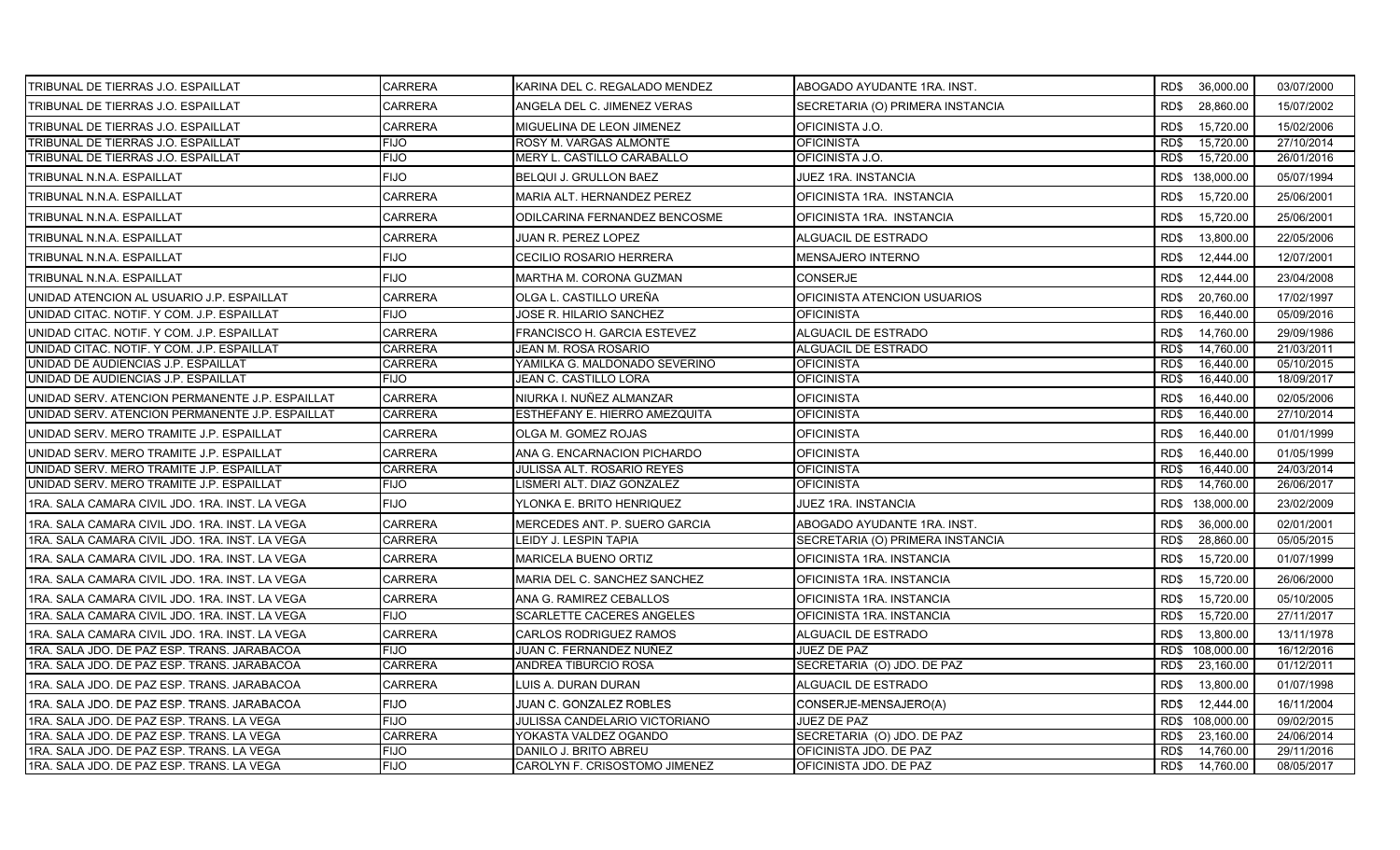| 1RA. SALA JDO. DE PAZ ESP. TRANS. LA VEGA      | <b>CARRERA</b> | ERNESTO ANT. MATIAS ROSARIO    | ALGUACIL DE ESTRADO              | RD\$ 13,800.00    | 01/08/1995 |
|------------------------------------------------|----------------|--------------------------------|----------------------------------|-------------------|------------|
| 1RA, SALA JDO, DE PAZ ESP, TRANS, LA VEGA      | <b>FIJO</b>    | MARIA C. VILLAR DONE           | CONSERJE-MENSAJERO(A)            | RD\$<br>12,444.00 | 02/11/2009 |
| 1RA. SALA TRIBUNAL DE TIERRAS J.O. LA VEGA     | <b>FIJO</b>    | CRISTINA S. GUTIERREZ NUÑEZ    | JUEZ T.T.J.O.                    | RD\$ 138,000.00   | 19/10/2009 |
| 1RA. SALA TRIBUNAL DE TIERRAS J.O. LA VEGA     | <b>CARRERA</b> | AMANDA P. BENCOSME MATEO       | ABOGADO AYUDANTE 1RA. INST.      | RD\$<br>36,000.00 | 11/05/2009 |
| 1RA. SALA TRIBUNAL DE TIERRAS J.O. LA VEGA     | <b>FIJO</b>    | RITA E. DIAZ REINOSO           | ABOGADO AYUDANTE 1RA. INST.      | RD\$<br>36,000.00 | 11/06/2014 |
| 1RA. SALA TRIBUNAL DE TIERRAS J.O. LA VEGA     | <b>CARRERA</b> | JOVAANE DEL C. SANTOS FRIAS    | SECRETARIA (O) PRIMERA INSTANCIA | RD\$<br>28,860.00 | 16/04/1980 |
| 1RA. SALA TRIBUNAL DE TIERRAS J.O. LA VEGA     | <b>CARRERA</b> | MARIELA M. GARCIA ROSADO       | OFICINISTA J.O.                  | RD\$<br>15,720.00 | 05/06/2002 |
| 1RA. SALA TRIBUNAL DE TIERRAS J.O. LA VEGA     | <b>FIJO</b>    | ANA A. QUEZADA CONIL           | OFICINISTA J.O.                  | 13,362.00<br>RD\$ | 05/06/2017 |
| 2DA. SALA CAMARA CIVIL JDO. 1RA. INST. LA VEGA | <b>FIJO</b>    | IRCANIA V. HERNANDEZ TRINIDAD  | JUEZ 1RA. INSTANCIA              | RD\$ 138,000.00   | 13/07/2005 |
| 2DA. SALA CAMARA CIVIL JDO. 1RA. INST. LA VEGA | <b>CARRERA</b> | PATRICIA E. BUENO FERRERA      | ABOGADO AYUDANTE 1RA. INST.      | 36,000.00<br>RD\$ | 28/04/2005 |
| 2DA. SALA CAMARA CIVIL JDO. 1RA. INST. LA VEGA | <b>CARRERA</b> | JOSEFINA PAULINO BATISTA       | SECRETARIA (O) PRIMERA INSTANCIA | RD\$<br>28,860.00 | 02/07/2001 |
| 2DA. SALA CAMARA CIVIL JDO. 1RA. INST. LA VEGA | <b>FIJO</b>    | MARIA ALT. RODRIGUEZ FERNANDEZ | OFICINISTA 1RA. INSTANCIA        | RD\$<br>15,720.00 | 11/03/2016 |
| 2DA. SALA CAMARA CIVIL JDO. 1RA. INST. LA VEGA | <b>FIJO</b>    | INMACULADA RAMIREZ MARTINEZ    | OFICINISTA 1RA. INSTANCIA        | 15,720.00<br>RD\$ | 13/11/2017 |
| 2DA. SALA CAMARA CIVIL JDO. 1RA. INST. LA VEGA | <b>FIJO</b>    | JOSE L. VASQUEZ CLAUDIO        | OFICINISTA 1RA. INSTANCIA        | 14,760.00<br>RD\$ | 14/03/2016 |
| 2DA. SALA CAMARA CIVIL JDO. 1RA. INST. LA VEGA | <b>CARRERA</b> | ANGEL A. CASTILLO MARTINEZ     | ALGUACIL DE ESTRADO              | RD\$<br>13,800.00 | 01/08/2001 |
| 2DA. SALA JDO. DE PAZ ESP. TRANS. JARABACOA    | <b>CARRERA</b> | MAURA ROBLES JIMENEZ           | SECRETARIA (O) JDO. DE PAZ       | RD\$<br>23,160.00 | 01/07/1998 |
| 2DA. SALA JDO. DE PAZ ESP. TRANS. JARABACOA    | <b>CARRERA</b> | <b>MERICI J. MATIAS REYES</b>  | OFICINISTA JDO. DE PAZ           | RD\$<br>14,760.00 | 23/01/2008 |
| 2DA. SALA JDO. DE PAZ ESP. TRANS. JARABACOA    | <b>CARRERA</b> | JOSE A. ROSARIO ORTIZ          | ALGUACIL DE ESTRADO              | RD\$<br>13,800.00 | 01/02/1999 |
| 2DA. SALA JDO. DE PAZ ESP. TRANS. JARABACOA    | <b>FIJO</b>    | MARIA DEL C. CANDELARIO DURAN  | CONSERJE-MENSAJERO(A)            | RD\$<br>12,444.00 | 03/09/2012 |
| 2DA. SALA JDO. DE PAZ ESP. TRANS. LA VEGA      | <b>FIJO</b>    | ZULEYCA J. CASTILLO PEÑA       | JUEZ DE PAZ                      | RD\$ 108,000.00   | 01/10/2014 |
| 2DA. SALA JDO. DE PAZ ESP. TRANS. LA VEGA      | <b>CARRERA</b> | YARMIN DEL C. ROMERO SANCHEZ   | SECRETARIA (O) JDO. DE PAZ       | RD\$<br>23,160.00 | 15/03/2004 |
| 2DA. SALA JDO. DE PAZ ESP. TRANS. LA VEGA      | <b>FIJO</b>    | DORIS L. DE LEON ROSARIO       | OFICINISTA JDO. DE PAZ           | RD\$<br>14,760.00 | 14/03/2016 |
| 2DA. SALA JDO. DE PAZ ESP. TRANS. LA VEGA      | CARRERA        | WENI ANT. OVIEDO ALMONTE       | ALGUACIL DE ESTRADO              | RD\$<br>13,800.00 | 13/11/2006 |
| 2DA. SALA JDO. DE PAZ ESP. TRANS. LA VEGA      | FIJO           | XIOMARA ALT. CRUZ PICHARDO     | CONSERJE-MENSAJERO(A)            | 12,444.00<br>RD\$ | 17/05/2017 |
| 2DA. SALA TRIBUNAL DE TIERRAS J.O. LA VEGA     | <b>FIJO</b>    | ANIBELKA M. RODRIGUEZ DELGADO  | <b>JUEZ COORDINADOR</b>          | RD\$ 154,800.00   | 19/10/2009 |
| 2DA, SALA TRIBUNAL DE TIERRAS J.O. LA VEGA     | <b>CARRERA</b> | ALBANIA J. ROSARIO VERAS       | ABOGADO AYUDANTE 1RA. INST.      | RD\$<br>36,000.00 | 08/11/2006 |
| 2DA. SALA TRIBUNAL DE TIERRAS J.O. LA VEGA     | <b>CARRERA</b> | AILING ALT. HERRERA POLANCO    | SECRETARIA (O) PRIMERA INSTANCIA | 28,860.00<br>RD\$ | 24/02/2014 |
| 2DA. SALA TRIBUNAL DE TIERRAS J.O. LA VEGA     | <b>CARRERA</b> | MILAGROS C. CLAUDIO OSORIA     | OFICINISTA J.O.                  | RD\$<br>15,720.00 | 23/11/2000 |
| 2DA. SALA TRIBUNAL DE TIERRAS J.O. LA VEGA     | FIJO           | <b>BIANDRA PEREZ RODRIGUEZ</b> | OFICINISTA J.O.                  | 15,720.00<br>RD\$ | 07/03/2017 |
| 2DA. SALA TRIBUNAL DE TIERRAS J.O. LA VEGA     | <b>FIJO</b>    | SUSAN A. FERNANDEZ ACEVEDO     | OFICINISTA J.O.                  | 15,720.00<br>RD\$ | 07/03/2017 |
| 2DA. SALA TRIBUNAL DE TIERRAS J.O. LA VEGA     | <b>FIJO</b>    | ANGELICA M. GARCIA FERNANDEZ   | OFICINISTA J.O.                  | 15,720.00<br>RD\$ | 09/11/2017 |
| 3RA. SALA CAMARA PENAL JDO. 1RA. INST. LA VEGA | <b>FIJO</b>    | ARGELIA DE JS. GARCIA JIMENEZ  | JUEZ 1RA. INSTANCIA              | RD\$ 138,000.00   | 25/05/1993 |
| 3RA. SALA JDO. DE PAZ ESP. TRANS. LA VEGA      | <b>FIJO</b>    | JAZMIN ALT. ROSSO BAUTISTA     | JUEZ DE PAZ                      | RD\$ 108,000.00   | 01/07/2009 |
| 3RA. SALA JDO. DE PAZ ESP. TRANS. LA VEGA      | CARRERA        | ROSA M. ROSARIO MARTE          | SECRETARIA (O) JDO. DE PAZ       | RD\$<br>23,160.00 | 01/08/1998 |
| 3RA. SALA JDO. DE PAZ ESP. TRANS. LA VEGA      | <b>FIJO</b>    | JAIRO ANT. ESTEVEZ UREÑA       | OFICINISTA JDO. DE PAZ           | 14,760.00<br>RD\$ | 12/12/2016 |
| 3RA. SALA JDO. DE PAZ ESP. TRANS. LA VEGA      | <b>CARRERA</b> | <b>ISIDRO R. VERAS ESPINAL</b> | ALGUACIL DE ESTRADO              | RD\$<br>13,800.00 | 13/07/1998 |
| ARCHIVO ACTIVO J.I. LA VEGA                    | <b>FIJO</b>    | YAHAIRA M. QUEZADA ROMERO      | OFICIAL ARCHIVO ACTIVO           | 29,580.00<br>RD\$ | 03/03/2014 |
| ARCHIVO ACTIVO J.I. LA VEGA                    | <b>FIJO</b>    | DAMARIS DEL P. ORTIZ NUÑEZ     | <b>ARCHIVISTA</b>                | RD\$ 24,240.00    | 14/07/2008 |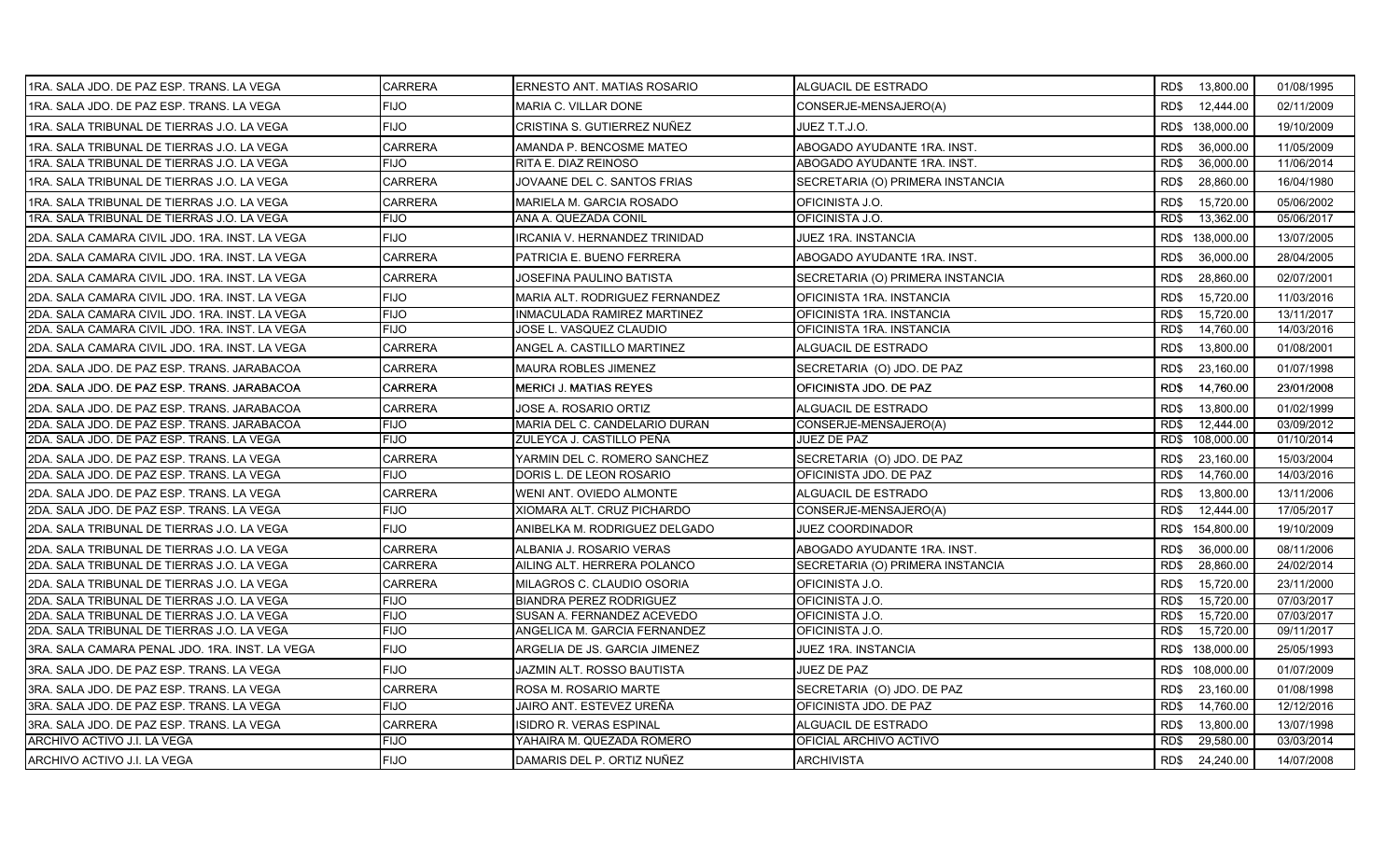| ARCHIVO ACTIVO J.I. LA VEGA              | <b>CARRERA</b> | VICTOR A. DIAZ HERRERA            | <b>ARCHIVISTA</b>            | RD\$ 24,240.00    | 21/04/2014 |
|------------------------------------------|----------------|-----------------------------------|------------------------------|-------------------|------------|
| CAMARA CIVIL CORTE APEL. LA VEGA         | <b>FIJO</b>    | ARELIS S. RICOURT GOMEZ           | JUEZ PRESIDENTE CORTE        | RD\$ 218,640.00   | 13/11/1991 |
| CAMARA CIVIL CORTE APEL. LA VEGA         | <b>FIJO</b>    | NIEVES L. SOTO DE LEON            | JUEZ 1ER. SUSTITUTO CORTE    | RD\$ 205,800.00   | 12/06/1998 |
| CAMARA CIVIL CORTE APEL. LA VEGA         | <b>FIJO</b>    | <b>JUAN F. SURIEL HILARIO</b>     | JUEZ 2DO. SUSTITUTO CORTE    | RD\$ 199,464.00   | 21/05/1999 |
| CAMARA CIVIL CORTE APEL. LA VEGA         | <b>FIJO</b>    | HENRY D. ALMANZAR CUEVAS          | <b>JUEZ CORTE</b>            | RD\$ 186,000.00   | 15/06/1998 |
| CAMARA CIVIL CORTE APEL. LA VEGA         | <b>FIJO</b>    | <b>BARBARA M. BATISTA BATLLE</b>  | <b>JUEZ CORTE</b>            | RD\$ 186,000.00   | 19/07/1994 |
| CAMARA CIVIL CORTE APEL. LA VEGA         | <b>CARRERA</b> | MARIA F. NUÑEZ VALERIO            | ABOGADO AYUDANTE CORTE       | RD\$<br>48,894.00 | 14/06/1999 |
| CAMARA CIVIL CORTE APEL. LA VEGA         | <b>FIJO</b>    | YERMI L. FLORES RODRIGUEZ         | SECRETARIA(O) CORTE          | RD\$<br>34,560.00 | 27/04/2004 |
| CAMARA CIVIL CORTE APEL. LA VEGA         | <b>FIJO</b>    | FRANCISCO E. SUAREZ               | <b>CHOFER</b>                | RD\$<br>24,240.00 | 29/10/2001 |
| CAMARA CIVIL CORTE APEL. LA VEGA         | <b>FIJO</b>    | GEOVANNY DE JS. SANCHEZ GUTIERREZ | <b>CHOFER</b>                | RD\$<br>24,240.00 | 01/02/2007 |
| CAMARA CIVIL CORTE APEL. LA VEGA         | <b>CARRERA</b> | ANA D. CRUZ HENRIQUEZ             | OFICINISTA CORTE             | RD\$<br>17,640.00 | 16/05/2005 |
| CAMARA CIVIL CORTE APEL. LA VEGA         | <b>FIJO</b>    | <b>MONICA CHEVALIER LEDESMA</b>   | OFICINISTA CORTE             | RD\$<br>17.640.00 | 02/07/2014 |
| CAMARA CIVIL CORTE APEL. LA VEGA         | <b>CARRERA</b> | SHEILA MATIAS FERNANDEZ           | OFICINISTA CORTE             | 17,640.00<br>RD\$ | 13/10/2014 |
| CAMARA CIVIL CORTE APEL. LA VEGA         | CARRERA        | FRANCISCO ANT. GALVEZ GUZMAN      | ALGUACIL DE ESTRADO          | RD\$<br>13,800.00 | 30/07/2003 |
| CAMARA PENAL CORTE APEL. LA VEGA         | <b>FIJO</b>    | AMAURIS ANT. PIMENTEL FABIAN      | <b>JUEZ PRESIDENTE CORTE</b> | RD\$ 218,640.00   | 12/06/1998 |
| CAMARA PENAL CORTE APEL. LA VEGA         | <b>FIJO</b>    | <b>MARIO N. MARIOT TORRES</b>     | JUEZ 1ER. SUSTITUTO CORTE    | RD\$ 205,800.00   | 21/08/1997 |
| CAMARA PENAL CORTE APEL. LA VEGA         | <b>FIJO</b>    | OSBALDO J. AQUINO MONCION         | JUEZ 2DO. SUSTITUTO CORTE    | RD\$ 199,464.00   | 09/04/1992 |
| CAMARA PENAL CORTE APEL. LA VEGA         | <b>FIJO</b>    | INDIRA FERNANDEZ MARCANO          | <b>JUEZ CORTE</b>            | RD\$ 199,464.00   | 21/05/1999 |
| CAMARA PENAL CORTE APEL. LA VEGA         | <b>FIJO</b>    | ADOLFO Y. UREÑA SANCHEZ           | <b>JUEZ CORTE</b>            | RD\$ 186,000.00   | 16/06/1998 |
| CAMARA PENAL CORTE APEL. LA VEGA         | <b>FIJO</b>    | NELSON ANT. LANGUMAS GUZMAN       | <b>JUEZ CORTE</b>            | RD\$ 138,000.00   | 12/06/1998 |
| CAMARA PENAL CORTE APEL. LA VEGA         | <b>FIJO</b>    | JUAN C. MEJIA VASQUEZ             | <b>ALGUACIL DE ESTRADO</b>   | RD\$<br>14,760.00 | 17/01/2011 |
| CENTRO INF. ORIENT. CIUDADANA PJ LA VEGA | <b>CARRERA</b> | ROSALIA FERREIRA MOYA             | REPRESENTANTE DE INFORMACION | RD\$<br>24,240.00 | 16/05/2005 |
| CORTE DE APEL. N.N.A. LA VEGA            | <b>FIJO</b>    | BERNABEL MORICETE FABIAN          | JUEZ PRESIDENTE CORTE        | RD\$ 218,640.00   | 01/10/1999 |
| CORTE DE APEL. N.N.A. LA VEGA            | <b>FIJO</b>    | ALBERTO ANT. MORONTA GUZMAN       | <b>JUEZ CORTE</b>            | RD\$ 186,000.00   | 15/10/1997 |
| CORTE DE APEL. N.N.A. LA VEGA            | <b>FIJO</b>    | MARIA G. CALDERON ABREU           | <b>JUEZ CORTE</b>            | RD\$ 186,000.00   | 13/11/1991 |
| CORTE DE APEL. N.N.A. LA VEGA            | <b>FIJO</b>    | MARIA U. ESPINAL HERNANDEZ        | <b>JUEZ CORTE</b>            | RD\$ 186,000.00   | 01/10/1999 |
| CORTE DE APEL. N.N.A. LA VEGA            | <b>CARRERA</b> | JOSEFINA A. HERNANDEZ ABREU       | SECRETARIA(O) CORTE          | RD\$<br>34,560.00 | 15/10/1999 |
| CORTE DE APEL. N.N.A. LA VEGA            | <b>FIJO</b>    | JOSE A. MEJIA MEJIA               | <b>CHOFER</b>                | RD\$<br>24,240.00 | 01/02/2007 |
| CORTE DE APEL. N.N.A. LA VEGA            | <b>CARRERA</b> | ALODIA C. PEREZ MARTE             | OFICINISTA CORTE             | RD\$<br>17,640.00 | 01/02/2002 |
| CORTE DE APEL. N.N.A. LA VEGA            | <b>CARRERA</b> | <b>GENESIS M. TAVAREZ ORTIZ</b>   | OFICINISTA CORTE             | 17,640.00<br>RD\$ | 17/06/2013 |
| CORTE DE APEL. N.N.A. LA VEGA            | <b>CARRERA</b> | PEDRO ML. SANTOS POLONIA          | ALGUACIL DE ESTRADO          | RD\$<br>13,800.00 | 21/03/2000 |
| CORTE DE APEL. N.N.A. LA VEGA            | <b>FIJO</b>    | LUZ M. FERNANDEZ GUTIERREZ        | <b>CONSERJE</b>              | RD\$<br>12,444.00 | 22/11/1999 |
| CORTE DE APEL. N.N.A. LA VEGA            | <b>FIJO</b>    | EDINSON R. MORILLO RODRIGUEZ      | MENSAJERO INTERNO            | RD\$<br>12,444.00 | 22/08/2005 |
| CORTE DE TRABAJO LA VEGA                 | <b>FIJO</b>    | ELADIO ANT. PEREZ TAVERAS         | <b>JUEZ PRESIDENTE CORTE</b> | RD\$ 218,640.00   | 12/06/1998 |
| CORTE DE TRABAJO LA VEGA                 | <b>FIJO</b>    | MIGUEL P. MINGUIJON ABREU         | JUEZ 1ER. SUSTITUTO CORTE    | RD\$ 205,800.00   | 26/11/1998 |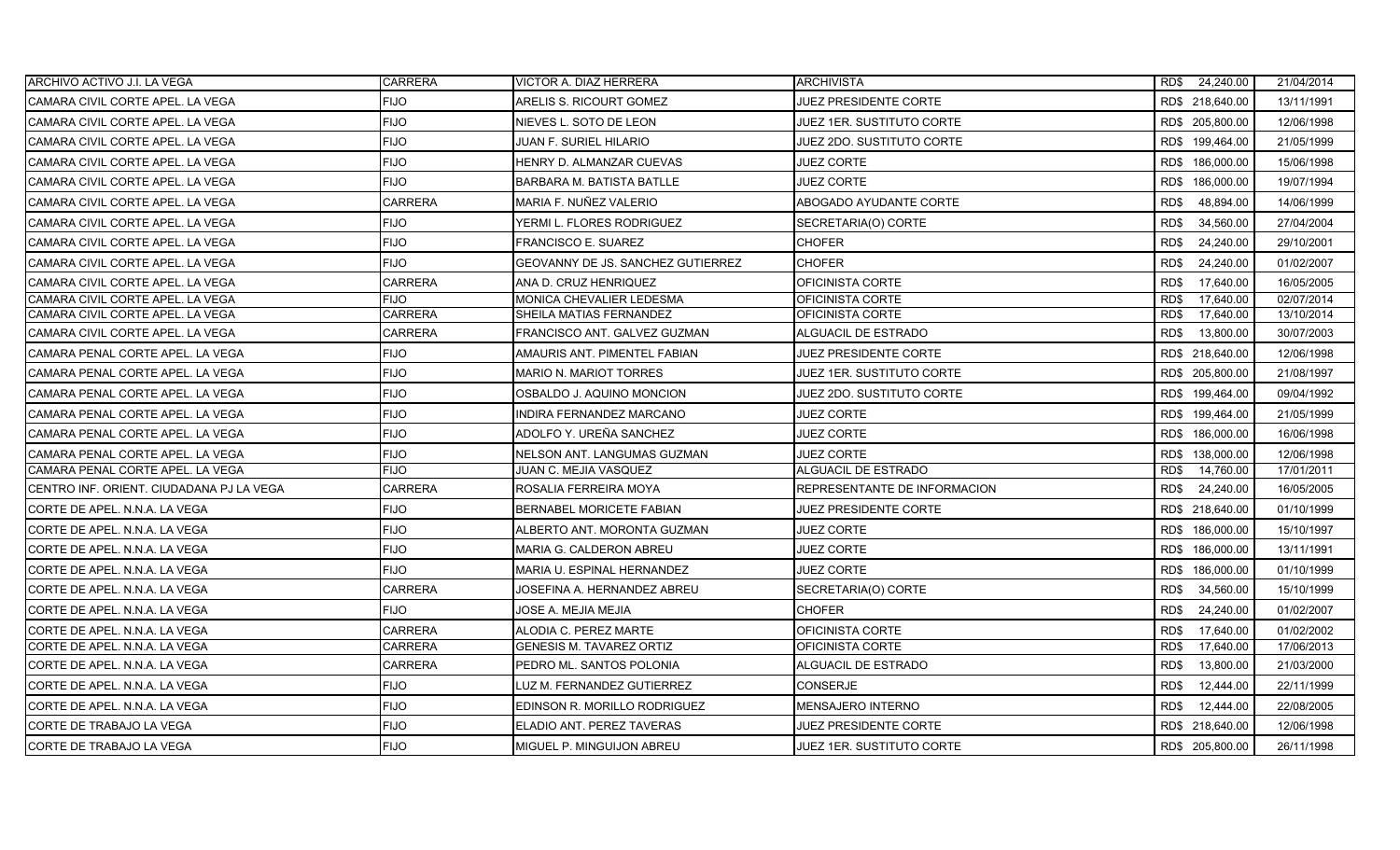| CORTE DE TRABAJO LA VEGA                  | <b>FIJO</b>    | MARIA ALT. RAMOS DE LA CRUZ      | <b>JUEZ 2DO. SUSTITUTO CORTE</b>       |                   | RD\$ 199,464.00 | 21/05/1999 |
|-------------------------------------------|----------------|----------------------------------|----------------------------------------|-------------------|-----------------|------------|
| CORTE DE TRABAJO LA VEGA                  | <b>FIJO</b>    | CRISTIAN DE JS. PAULINO BALDERA  | <b>JUEZ CORTE</b>                      |                   | RD\$ 186,000.00 | 12/06/1998 |
| CORTE DE TRABAJO LA VEGA                  | <b>FIJO</b>    | MILDRED I. HERNANDEZ GRULLON     | <b>JUEZ CORTE</b>                      |                   | RD\$ 186,000.00 | 12/06/1998 |
| CORTE DE TRABAJO LA VEGA                  | <b>CARRERA</b> | CARMEN M. THEVENIN UREÑA         | SECRETARIA(O) CORTE                    | RD\$              | 34,560.00       | 07/11/2006 |
| CORTE DE TRABAJO LA VEGA                  | <b>FIJO</b>    | ALTAGRACIA CAPELLAN FERNANDEZ    | OFICINISTA CORTE                       | RD\$              | 17,640.00       | 17/03/2014 |
| CORTE DE TRABAJO LA VEGA                  | <b>CARRERA</b> | JUAN B. MARTINEZ DE LA CRUZ      | ALGUACIL DE ESTRADO                    | RD\$              | 13,800.00       | 02/08/1999 |
| DPTO. ADMINISTRATIVO LA VEGA              | <b>CARRERA</b> | ARSENIO A. CORTINA ROSA          | ENCARGADO(A) OFICINA ADMINISTRATIVA IV | RD\$              | 81,952.80       | 20/12/2004 |
| DPTO. ADMINISTRATIVO LA VEGA              | <b>FIJO</b>    | ORLANDO DE JS. NUÑEZ BETANCE     | <b>CHOFER</b>                          | RD\$              | 24,240.00       | 14/06/2005 |
| DPTO. ADMINISTRATIVO LA VEGA              | <b>FIJO</b>    | DEIVI E. RODRIGUEZ GUZMAN        | ENC. ALMACEN ADMVO.                    | RD\$              | 24,240.00       | 04/06/2014 |
| DPTO. ADMINISTRATIVO LA VEGA              | <b>FIJO</b>    | STIP J. MUÑOZ PAYANO             | <b>TECNICO DE REFRIGERACION</b>        | RD\$              | 21,000.00       | 18/09/2017 |
| DPTO. ADMINISTRATIVO LA VEGA              | <b>CARRERA</b> | CLARIS R. POLANCO ROQUE          | SECRETARIA DEPTO. ADM.                 | RD\$              | 18,120.00       | 03/09/2001 |
| DPTO. ADMINISTRATIVO LA VEGA              | <b>FIJO</b>    | LUIS FCO. CRUZ GOMEZ             | <b>ELECTRICISTA II</b>                 | RD\$              | 16,440.00       | 02/10/2017 |
| DPTO. ADMINISTRATIVO LA VEGA              | <b>CARRERA</b> | MARYBEL MEJIA ESPINAL            | AUXILIAR ADMINISTRATIVO                | RD\$              | 14,760.00       | 01/12/2009 |
| DPTO. ADMINISTRATIVO LA VEGA              | <b>FIJO</b>    | NATASHA M. VERAS FERNANDEZ       | <b>RECEPCIONISTA</b>                   | $R\overline{D\$}$ | 14,760.00       | 19/04/2017 |
| DPTO. ADMINISTRATIVO LA VEGA              | <b>FIJO</b>    | RANIEL R. ORTIZ MORILLO          | REPRODUCTOR DE DOCUMENTOS              | RD\$              | 13,920.00       | 01/02/2016 |
| DPTO. ADMINISTRATIVO LA VEGA              | <b>FIJO</b>    | NIEVE GOMEZ                      | <b>CONSERJE</b>                        | RD\$              | 12,444.00       | 01/01/1999 |
| DPTO. ADMINISTRATIVO LA VEGA              | <b>FIJO</b>    | ROSA H. DIAZ Y REYES             | <b>CONSERJE</b>                        | RD\$              | 12,444.00       | 01/10/1987 |
| DPTO. ADMINISTRATIVO LA VEGA              | <b>FIJO</b>    | <b>FRANCIA RIVERA</b>            | <b>CONSERJE</b>                        | RD\$              | 12,444.00       | 29/01/1987 |
| DPTO. ADMINISTRATIVO LA VEGA              | <b>FIJO</b>    | <b>BIBIANA LORA TAVAREZ</b>      | <b>CONSERJE</b>                        | RD\$              | 12,444.00       | 01/06/2001 |
| DPTO. ADMINISTRATIVO LA VEGA              | <b>FIJO</b>    | ROSA DEL C. YNOA MORILLO         | <b>CONSERJE</b>                        | RD\$              | 12,444.00       | 03/05/2005 |
| DPTO. ADMINISTRATIVO LA VEGA              | <b>FIJO</b>    | AMY D. GARCIA ACOSTA             | CONSERJE                               | RD\$              | 12,444.00       | 06/12/2005 |
| DPTO. ADMINISTRATIVO LA VEGA              | <b>FIJO</b>    | ANDREA ALT. MERCEDES BURGOS      | <b>CONSERJE</b>                        | RD\$              | 12,444.00       | 03/03/2017 |
| DPTO. ADMINISTRATIVO LA VEGA              | <b>FIJO</b>    | YUDERKA GRULLON BRITO            | <b>CONSERJE</b>                        | RD\$              | 12,444.00       | 21/07/2014 |
| DPTO. ADMINISTRATIVO LA VEGA              | <b>FIJO</b>    | ALEJANDRO DE JS. MORA MAGDALENO  | <b>MENSAJERO INTERNO</b>               | RD\$              | 12,444.00       | 21/06/2010 |
| DPTO. ADMINISTRATIVO LA VEGA              | <b>FIJO</b>    | JIENERS E. JAVIER BRITO          | <b>CONSERJE</b>                        | RD\$              | 12,444.00       | 03/01/2011 |
| DPTO. ADMINISTRATIVO LA VEGA              | <b>FIJO</b>    | YADIRA DE LAS M. CALDERON AGUIAR | <b>MENSAJERO INTERNO</b>               | RD\$              | 12,444.00       | 17/06/2013 |
| DPTO. ADMINISTRATIVO LA VEGA              | <b>FIJO</b>    | EDISON ESTEVEZ SANCHEZ           | <b>MENSAJERO INTERNO</b>               | RD\$              | 12,444.00       | 16/06/2016 |
| DPTO. ADMINISTRATIVO LA VEGA              | <b>FIJO</b>    | NAHUN E. LOPEZ DE LA CRUZ        | MENSAJERO INTERNO                      | RD\$              | 12,444.00       | 18/04/2017 |
| DPTO. ADMINISTRATIVO LA VEGA              | <b>FIJO</b>    | <b>WIBER L. CRUZ ESPINAL</b>     | MENSAJERO INTERNO                      | RD\$              | 12,444.00       | 29/05/2017 |
| DPTO. ADMINISTRATIVO LA VEGA              | <b>FIJO</b>    | OSVALDO J. FABIAN ALCANTARA      | <b>MENSAJERO INTERNO</b>               | RD\$              | 12,444.00       | 15/05/2017 |
| DPTO. ADMINISTRATIVO LA VEGA              | <b>FIJO</b>    | BRYAN L. RAMOS ABREU             | MENSAJERO INTERNO                      | RD\$              | 12,444.00       | 29/05/2017 |
| DPTO. ADMINISTRATIVO LA VEGA              | <b>FIJO</b>    | LUIS A. FELIX CANDELARIO         | <b>MENSAJERO INTERNO</b>               | RD\$              | 12,444.00       | 10/07/2017 |
| DPTO. ADMINISTRATIVO LA VEGA              | <b>FIJO</b>    | JONATHAN LUGO UREÑA              | MENSAJERO INTERNO                      | RD\$              | 12,444.00       | 14/08/2017 |
| DPTO. ADMINISTRATIVO LA VEGA              | <b>FIJO</b>    | LUIS J. GARCIA GERMOSO           | <b>MENSAJERO INTERNO</b>               | RD\$              | 12,444.00       | 30/10/2017 |
| DPTO. ADMINISTRATIVO LA VEGA              | <b>FIJO</b>    | HAROLD S. DE LA CRUZ SURIEL      | MENSAJERO INTERNO                      | RD\$              | 12,444.00       | 26/02/2018 |
| DPTO. ADMINISTRATIVO LA VEGA              | <b>FIJO</b>    | JEAN C. VASQUEZ GOMEZ            | <b>MENSAJERO INTERNO</b>               | RD\$              | 10,577.40       | 19/03/2018 |
| JDO. DE LA INSTRUCCION 1RA. CIRC. LA VEGA | <b>FIJO</b>    | WENDY DE JESUS MUESES            | JUEZ DE LA INSTRUCCION                 |                   | RD\$ 138,000.00 | 06/08/2007 |
| JDO. DE LA INSTRUCCION 2DA. CIRC. LA VEGA | <b>FIJO</b>    | JOSE M. DE LA MOTA CONTIN        | JUEZ DE LA INSTRUCCION                 |                   | RD\$ 138,000.00 | 10/06/1998 |
| JDO. DE PAZ ASUNTOS MUNIC. LA VEGA        | <b>FIJO</b>    | ADAIAS SANCHEZ COLLADO           | JUEZ DE PAZ                            |                   | RD\$ 108,000.00 | 03/05/2005 |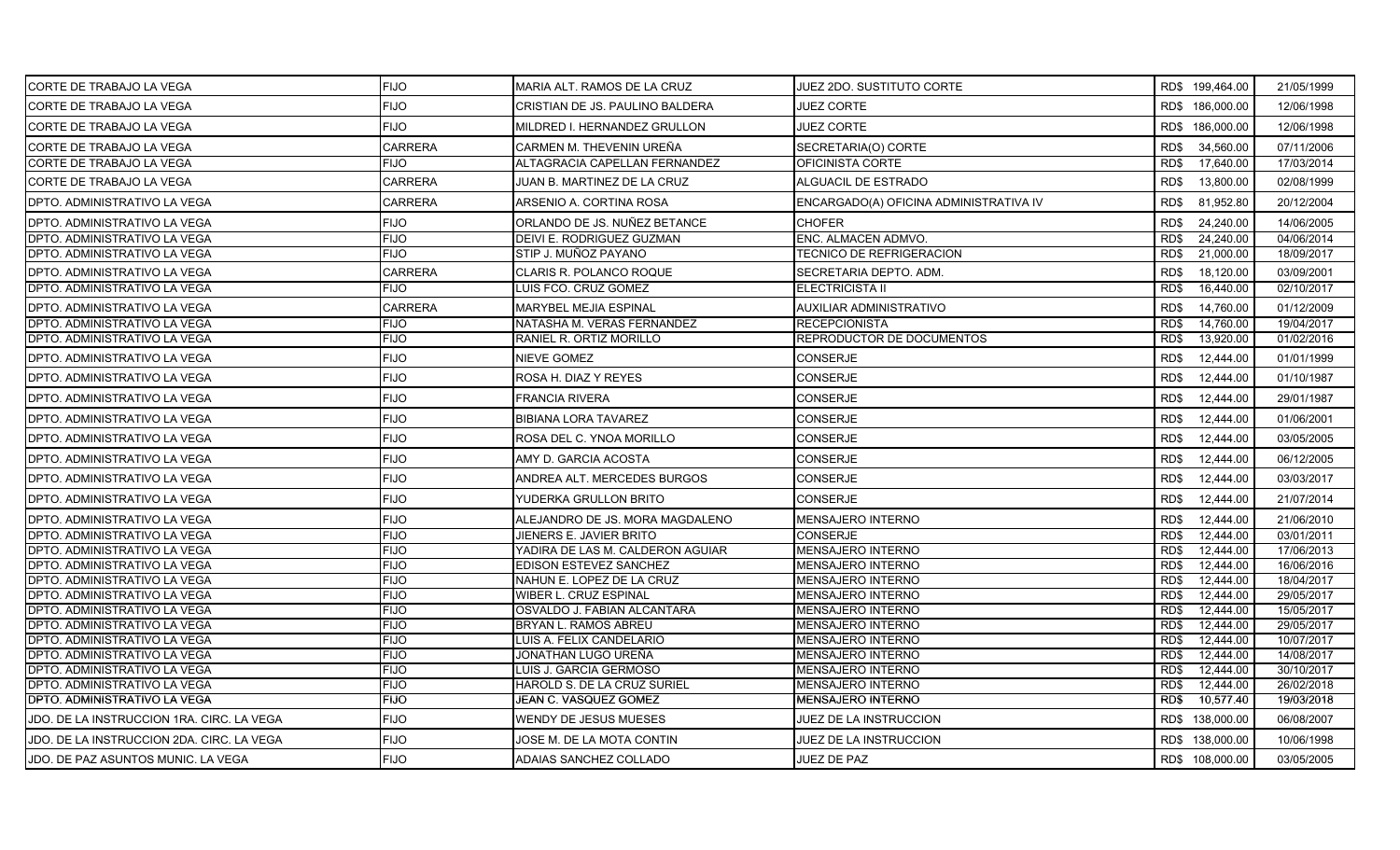| JDO. DE PAZ ASUNTOS MUNIC. LA VEGA   | <b>CARRERA</b> | LUCIA JAQUEZ REYES              | SECRETARIA (O) JDO. DE PAZ       | RD\$ 23,160.00     | 01/09/1995 |
|--------------------------------------|----------------|---------------------------------|----------------------------------|--------------------|------------|
| JDO. DE PAZ ASUNTOS MUNIC. LA VEGA   | <b>CARRERA</b> | RUBEN D. CRUZ MATEO             | <b>ALGUACIL DE ESTRADO</b>       | 13,800.00<br>RD\$  | 18/06/1997 |
| JDO. DE PAZ DE LA 1RA. CIRC. LA VEGA | <b>FIJO</b>    | KATHIA R. NUÑEZ VENTURA         | JUEZ DE PAZ                      | 108,000.00<br>RD\$ | 19/02/2018 |
| JDO. DE PAZ DE LA 1RA. CIRC. LA VEGA | <b>CARRERA</b> | LUISA E. DE LA MOTA CONTIN      | OFICINISTA JDO. DE PAZ           | 14,760.00<br>RD\$  | 01/12/1988 |
| JDO. DE PAZ DE LA 1RA. CIRC. LA VEGA | <b>FIJO</b>    | JUAN G. SEVERINO JIMENEZ        | ALGUACIL DE ESTRADO              | 13,800.00<br>RD\$  | 05/01/2016 |
| JDO. DE PAZ DE LA 1RA. CIRC. LA VEGA | <b>FIJO</b>    | <b>FLERIDA I. BRITO GARCIA</b>  | CONSERJE-MENSAJERO(A)            | RD\$<br>12,444.00  | 22/09/2003 |
| JDO. DE PAZ DE LA 2DA. CIRC. LA VEGA | <b>FIJO</b>    | FERNANDO A. ABREU VALENCIA      | <b>JUEZ DE PAZ</b>               | 108,000.00<br>RD\$ | 16/12/2016 |
| JDO. DE PAZ DE LA 2DA. CIRC. LA VEGA | <b>CARRERA</b> | MARTA M. DUARTE LOPEZ           | SECRETARIA (O) JDO. DE PAZ       | RD\$<br>23,160.00  | 01/03/2002 |
| JDO. DE PAZ DE LA 2DA. CIRC. LA VEGA | <b>FIJO</b>    | MARNEL A. PORTORREAL PORTORREAL | OFICINISTA JDO. DE PAZ           | 14,760.00<br>RD\$  | 22/01/2018 |
| JDO. DE PAZ DE LA 2DA. CIRC. LA VEGA | <b>FIJO</b>    | JUANITA ROMERO FERNANDEZ        | CONSERJE-MENSAJERO(A)            | RD\$<br>12.444.00  | 01/12/1998 |
| JDO. DE PAZ DE LA 2DA. CIRC. LA VEGA | <b>FIJO</b>    | ADRIAN R. VASQUEZ MARTE         | CONSERJE-MENSAJERO(A)            | RD\$<br>12,444.00  | 27/05/2013 |
| JDO. DE PAZ DE LA 2DA. CIRC. LA VEGA | <b>FIJO</b>    | RICARDO ANT. VALDEZ ACOSTA      | ALGUACIL DE ESTRADO              | 11,730.00<br>RD\$  | 09/04/2018 |
| JDO. DE PAZ JARABACOA                | <b>FIJO</b>    | JUANA P. SILVERIO MARTINEZ      | <b>JUEZ DE PAZ</b>               | RD\$ 108,000.00    | 19/01/2009 |
| JDO. DE PAZ JARABACOA                | <b>CARRERA</b> | JESSENIA ALT. DIONICIO ABREU    | SECRETARIA (O) JDO. DE PAZ       | 23,160.00<br>RD\$  | 03/11/2003 |
| JDO. DE PAZ JARABACOA                | <b>FIJO</b>    | MILEIDYS S. ORTIZ SANCHEZ       | OFICINISTA JDO. DE PAZ           | RD\$<br>12,546.00  | 23/05/2018 |
| JDO. DE PAZ JIMA ABAJO               | <b>FIJO</b>    | SINDY LIZARDO ALBA              | JUEZ DE PAZ                      | 108,000.00<br>RD\$ | 16/12/2016 |
| JDO. DE PAZ JIMA ABAJO               | <b>CARRERA</b> | AURELIA M. PLASENCIA SANTANA    | SECRETARIA (O) JDO. DE PAZ       | 23,160.00<br>RD\$  | 30/08/1985 |
| JDO. DE PAZ JIMA ABAJO               | <b>CARRERA</b> | LOURDES B. DIAZ                 | OFICINISTA JDO. DE PAZ           | RD\$<br>14,760.00  | 01/07/1993 |
| JDO. DE PAZ JIMA ABAJO               | <b>CARRERA</b> | LUIS A. FLORES                  | ALGUACIL DE ESTRADO              | RD\$<br>13,800.00  | 15/11/1996 |
| JDO. DE PAZ JIMA ABAJO               | <b>FIJO</b>    | LUISA MA. SUAREZ PAULINO        | CONSERJE-MENSAJERO(A)            | RD\$<br>12,444.00  | 14/08/2017 |
| JDO. DE TRABAJO LA VEGA              | <b>FIJO</b>    | ODRI ALT. REYES NUÑEZ           | JUEZ JDO. DE TRABAJO             | RD\$ 138,000.00    | 21/05/1999 |
| JDO. DE TRABAJO LA VEGA              | <b>CARRERA</b> | DANIA ALT. ABREU ABREU          | ABOGADO AYUDANTE 1RA. INST.      | RD\$<br>36,000.00  | 28/05/2009 |
| JDO. DE TRABAJO LA VEGA              | CARRERA        | EMILIA A. MARTE DE LOS SANTOS   | SECRETARIA (O) PRIMERA INSTANCIA | RD\$<br>28,860.00  | 20/08/1987 |
| JDO. DE TRABAJO LA VEGA              | <b>CARRERA</b> | SOBEIDA ALT. BENITEZ VARGAS     | OFICINISTA 1RA. INSTANCIA        | RD\$<br>15,720.00  | 11/02/2008 |
| JDO. DE TRABAJO LA VEGA              | <b>FIJO</b>    | KATHERINE P. MORONTA PAULINO    | OFICINISTA 1RA. INSTANCIA        | 15,720.00<br>RD\$  | 08/05/2017 |
| JDO. DE TRABAJO LA VEGA              | <b>FIJO</b>    | LIAN E. SANCHEZ CONCEPCION      | OFICINISTA 1RA. INSTANCIA        | 15,720.00<br>RD\$  | 07/02/2018 |
| JDO. DE TRABAJO LA VEGA              | <b>CARRERA</b> | MARINO A. CORNELIO DE LA ROSA   | ALGUACIL DE ESTRADO              | RD\$<br>13,800.00  | 14/06/1999 |
| OFIC. DE ARCHIVO JUDICIAL PJ LA VEGA | <b>CARRERA</b> | EUGENIA M. MATEO TAVERAS        | <b>ARCHIVISTA</b>                | RD\$<br>18,649.80  | 02/05/2008 |
| OFIC. DE ARCHIVO JUDICIAL PJ LA VEGA | <b>CARRERA</b> | MANUEL M. CRUZ BAUTISTA         | <b>ARCHIVISTA</b>                | RD\$<br>16,440.00  | 20/03/2000 |
| OFIC. DE ARCHIVO JUDICIAL PJ LA VEGA | <b>CARRERA</b> | RAFAEL ANT. RODRIGUEZ GARCIA    | ARCHIVISTA                       | RD\$<br>16,440.00  | 02/03/2006 |
| OFIC. DE ARCHIVO JUDICIAL PJ LA VEGA | CARRERA        | ALFREDO ANT. GERMOSEN FERNANDEZ | ARCHIVISTA                       | RD\$<br>16,440.00  | 11/08/2008 |
| OFIC. DE ARCHIVO JUDICIAL PJ LA VEGA | <b>CARRERA</b> | FELIX R. CASTAÑO GARCIA         | <b>ARCHIVISTA</b>                | RD\$<br>16,440.00  | 13/10/2008 |
| <b>REGISTRO DE TITULOS LA VEGA</b>   | <b>CARRERA</b> | INDHIRA DEL ROSARIO LUNA        | REGISTRADOR DE TITULOS           | RD\$ 126,000.00    | 02/01/2009 |
| <b>REGISTRO DE TITULOS LA VEGA</b>   | <b>CARRERA</b> | YANET DE LEON VARGAS            | REGISTRADOR DE TITULOS ADSCRITO  | RD\$ 117,532.80    | 23/07/2012 |
| <b>REGISTRO DE TITULOS LA VEGA</b>   | <b>FIJO</b>    | ANA M. RUIZ ALMONTE             | ANALISTA JURIDICO                | 30,060.00<br>RD\$  | 21/11/1997 |
| <b>REGISTRO DE TITULOS LA VEGA</b>   | <b>FIJO</b>    | YISSET C. BAUTISTA VALDEZ       | ANALISTA JURIDICO                | RD\$<br>30,060.00  | 18/04/2011 |
| REGISTRO DE TITULOS LA VEGA          | <b>CARRERA</b> | JULISSA DEL C. GOMEZ MEJIA      | ANALISTA JURIDICO                | 30,060.00<br>RD\$  | 07/02/2013 |
| <b>REGISTRO DE TITULOS LA VEGA</b>   | <b>FIJO</b>    | JUAN MA. RODRIGUEZ FERNANDEZ    | ANALISTA JURIDICO                | RD\$<br>30,060.00  | 19/02/2013 |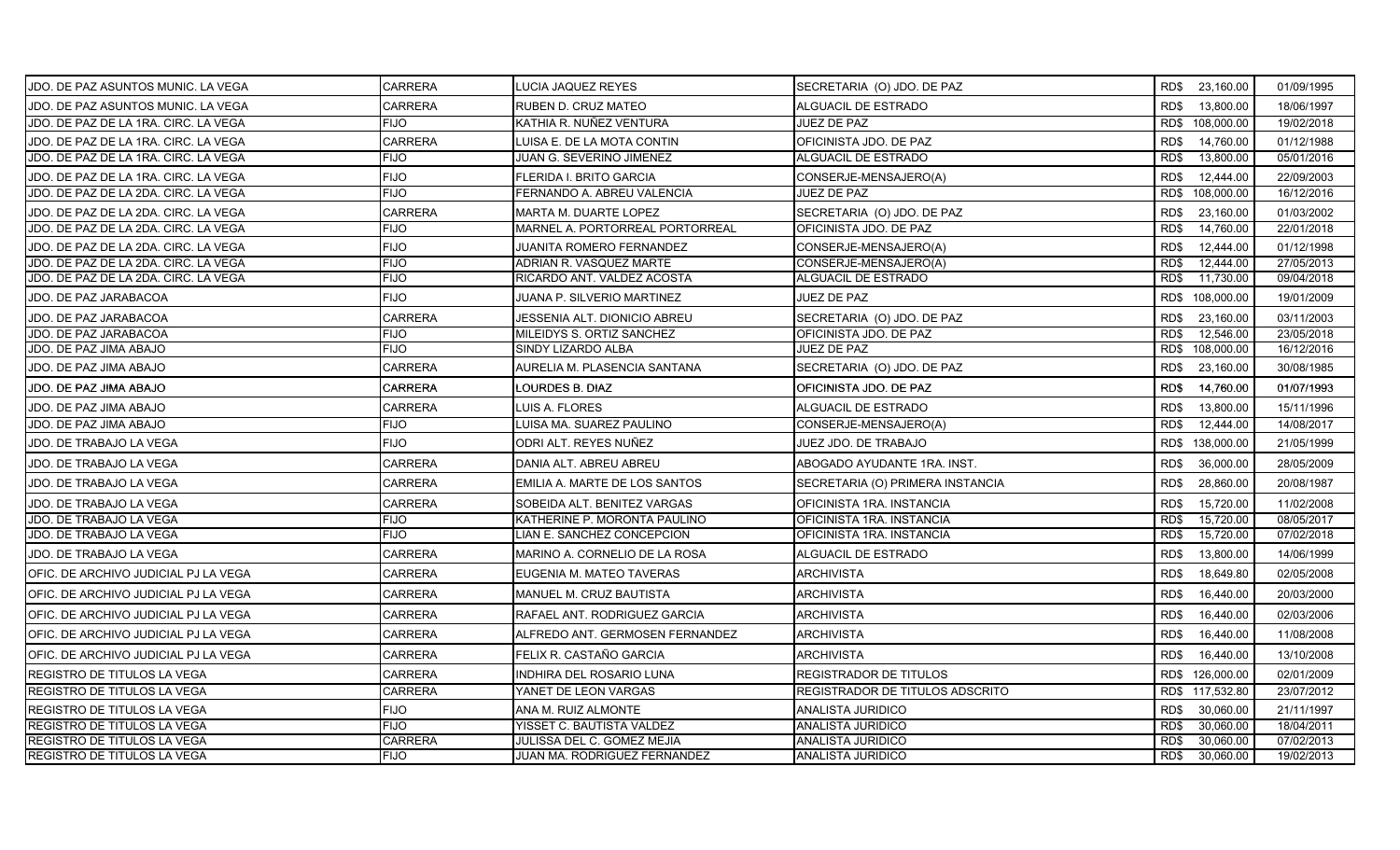| <b>IREGISTRO DE TITULOS LA VEGA</b>       | <b>CARRERA</b> | <b>MARIA J. MARTINEZ SUAREZ</b> | AUX. DE RECEPCION Y ENTREGA        | RD\$ 24,240.00    | 01/09/1991 |
|-------------------------------------------|----------------|---------------------------------|------------------------------------|-------------------|------------|
| REGISTRO DE TITULOS LA VEGA               | <b>CARRERA</b> | ANA R. BALDERA FELIX            | <b>ANALISTA JURIDICO</b>           | RD\$<br>20,760.00 | 02/04/2007 |
| REGISTRO DE TITULOS LA VEGA               | <b>CARRERA</b> | MARLENI A. NUÑEZ FERNANDEZ      | <b>AUX. DE ENTREGA</b>             | RD\$<br>16.440.00 | 03/08/2015 |
| REGISTRO DE TITULOS LA VEGA               | <b>FIJO</b>    | <b>JENIFER REYES FERNANDEZ</b>  | <b>AUXILIAR REGISTRAL</b>          | 16.440.00<br>RD\$ | 20/02/2017 |
| REGISTRO DE TITULOS LA VEGA               | <b>CARRERA</b> | CESAR J. DIAZ                   | OPERADOR DE IMPRESION              | RD\$<br>15,720.00 | 08/09/2014 |
| <b>REGISTRO DE TITULOS LA VEGA</b>        | <b>FIJO</b>    | GLADYS ALT. CASTILLO LORA       | <b>EJECUTANTE</b>                  | RD\$<br>14,760.00 | 17/02/1999 |
| <b>REGISTRO DE TITULOS LA VEGA</b>        | <b>FIJO</b>    | RAMONA M. SOLIS                 | <b>CONSERJE</b>                    | RD\$<br>12,444.00 | 17/03/1987 |
| SALA CIVIL TRIBUNAL N.N.A. LA VEGA        | <b>FIJO</b>    | AMELFI J. GRULLON BALCACER      | JUEZ 1RA. INSTANCIA                | RD\$ 138,000.00   | 12/11/1992 |
| ISALA CIVIL TRIBUNAL N.N.A. LA VEGA       | <b>CARRERA</b> | JANNA MA. ESPINAL PEREZ         | SECRETARIA (O) PRIMERA INSTANCIA   | 28,860.00<br>RD\$ | 01/08/2011 |
| SALA CIVIL TRIBUNAL N.N.A. LA VEGA        | <b>CARRERA</b> | EMELIZA M. EDUARDO MATEO        | OFICINISTA 1RA. INSTANCIA          | RD\$<br>15,720.00 | 14/04/2014 |
| SALA CIVIL TRIBUNAL N.N.A. LA VEGA        | <b>CARRERA</b> | ARIANNY C. BATISTA JIMENEZ      | OFICINISTA 1RA. INSTANCIA          | RD\$<br>15,720.00 | 06/05/2014 |
| SALA CIVIL TRIBUNAL N.N.A. LA VEGA        | <b>FIJO</b>    | GABRIEL J. SALCEDO DE LA CRUZ   | ALGUACIL DE ESTRADO                | RD\$<br>13,800.00 | 13/06/2016 |
| SALA CIVIL TRIBUNAL N.N.A. LA VEGA        | <b>FIJO</b>    | MANUEL DE JS. MARIA DE LEON     | OFICINISTA 1RA. INSTANCIA          | 13,362.00<br>RD\$ | 02/07/2018 |
| SALA PENAL TRIBUNAL N.N.A. LA VEGA        | <b>FIJO</b>    | JOSE A. PAULINO DURAN           | JUEZ 1RA. INSTANCIA                | RD\$ 138,000.00   | 12/06/1998 |
| SALA PENAL TRIBUNAL N.N.A. LA VEGA        | <b>CARRERA</b> | LEIDY C. PAULINO RODRIGUEZ      | ABOGADO AYUDANTE 1RA. INST.        | RD\$<br>36,000.00 | 01/11/2005 |
| SALA PENAL TRIBUNAL N.N.A. LA VEGA        | <b>CARRERA</b> | <b>DILIA C. MARIOT TORRES</b>   | SECRETARIA (O) PRIMERA INSTANCIA   | RD\$<br>28.860.00 | 01/06/1999 |
| SALA PENAL TRIBUNAL N.N.A. LA VEGA        | <b>CARRERA</b> | MELINA ALT. LORA TAPIA          | OFICINISTA 1RA. INSTANCIA          | RD\$<br>15,720.00 | 27/12/2010 |
| SALA PENAL TRIBUNAL N.N.A. LA VEGA        | FIJO           | ELIZABETH M. HERNANDEZ DELGADO  | OFICINISTA 1RA. INSTANCIA          | RD\$<br>15,720.00 | 17/06/2013 |
| SALA PENAL TRIBUNAL N.N.A. LA VEGA        | <b>CARRERA</b> | AVELINO ANT. RODRIGUEZ VALDEZ   | ALGUACIL DE ESTRADO                | 13,800.00<br>RD\$ | 01/08/1999 |
| SALA PENAL TRIBUNAL N.N.A. LA VEGA        | FIJO           | JOSE M. MUÑOZ PLASENCIA         | MENSAJERO INTERNO                  | RD\$<br>12,444.00 | 23/01/2017 |
| ISECRETARIA GENERAL J.P. LA VEGA          | CARRERA        | SENNIA M. MARMOLEJOS GUTIERREZ  | SECRETARIA (O) GENERAL             | RD\$<br>77,836.80 | 18/11/2002 |
| SOPORTE A JUECES J.P. LA VEGA             | CARRERA        | JAQUELINE DIAZ ACOSTA           | ABOGADO AYUDANTE                   | 48,894.00<br>RD\$ | 01/06/1999 |
| SOPORTE A JUECES J.P. LA VEGA             | <b>CARRERA</b> | JOHANNA M. LOPEZ PICHARDO       | ABOGADO AYUDANTE                   | 48,894.00<br>RD\$ | 08/09/2003 |
| SOPORTE A JUECES J.P. LA VEGA             | <b>CARRERA</b> | DAHIANA COLON PEÑA              | ABOGADO AYUDANTE                   | 48,894.00<br>RD\$ | 09/01/2007 |
| SOPORTE A JUECES J.P. LA VEGA             | <b>CARRERA</b> | MARIELA FRANCISCO NOLASCO       | ABOGADO AYUDANTE                   | 48,894.00<br>RD\$ | 21/04/2014 |
| SOPORTE A JUECES J.P. LA VEGA             | <b>CARRERA</b> | REYNIZA MENDOZA MONTERO         | <b>OFICINISTA</b>                  | RD\$<br>20,760.00 | 01/04/2008 |
| SOPORTE A JUECES J.P. LA VEGA             | <b>FIJO</b>    | DENISSE MA. SANTOS LOPEZ        | <b>OFICINISTA</b>                  | 20,760.00<br>RD\$ | 19/05/2016 |
| SOPORTE A JUECES J.P. LA VEGA             | <b>FIJO</b>    | WANDA ALT. PAULINO NUÑEZ        | <b>OFICINISTA</b>                  | 20,760.00<br>RD\$ | 29/05/2017 |
| SOPORTE A JUECES J.P. LA VEGA             | <b>FIJO</b>    | MARIA A. POLANCO AGUASVIVAS     | <b>OFICINISTA</b>                  | RD\$<br>20,760.00 | 10/07/2017 |
| TRIBUNAL COL. C/P JDO. 1RA. INST. LA VEGA | <b>FIJO</b>    | LUCRECIA RODRIGUEZ RAMIREZ      | JUEZ PRESIDENTE TRIBUNAL COLEGIADO | RD\$ 138,000.00   | 12/06/1998 |
| TRIBUNAL COL. C/P JDO. 1RA. INST. LA VEGA | <b>FIJO</b>    | LUZ E. HERRERA MARIA            | <b>JUEZ 1RA. INSTANCIA</b>         | RD\$ 138,000.00   | 12/06/1998 |
| TRIBUNAL COL. C/P JDO. 1RA. INST. LA VEGA | <b>FIJO</b>    | <b>BIONNI B. ZAYAS LEDESMA</b>  | JUEZ SUST. PTE. COLEGIADO          | RD\$ 138,000.00   | 07/04/2008 |
| TRIBUNAL EJEC. DE LA PENA LA VEGA         | <b>FIJO</b>    | MANUEL R. GONZALEZ ESPINAL      | JUEZ EJEC. DE LA PENA              | RD\$ 138,000.00   | 12/06/1992 |
| TRIBUNAL EJEC. SANCION ADOLES. LA VEGA    | FIJO           | MARIA L. GOMEZ TAPIA            | <b>JUEZ CORTE</b>                  | RD\$ 186,000.00   | 01/10/1999 |
| TRIBUNAL EJEC. SANCION ADOLES. LA VEGA    | <b>CARRERA</b> | SARA M. MORILLO HERNANDEZ       | SECRETARIA(O) CORTE                | RD\$<br>34,560.00 | 15/01/2001 |
| TRIBUNAL EJEC. SANCION ADOLES. LA VEGA    | <b>CARRERA</b> | NATIVIDAD ROBIOU BUENO          | OFICINISTA CORTE                   | RD\$<br>17,640.00 | 20/01/2005 |
| TRIBUNAL EJEC. SANCION ADOLES. LA VEGA    | FIJO           | MAOLI ALT. VALERIO VALDEZ       | OFICINISTA CORTE                   | RD\$<br>17,640.00 | 04/06/2014 |
| TRIBUNAL EJEC. SANCION ADOLES. LA VEGA    | <b>CARRERA</b> | JUAN C. CASTILLO VALDEZ         | ALGUACIL DE ESTRADO                | RD\$<br>13,800.00 | 27/09/2005 |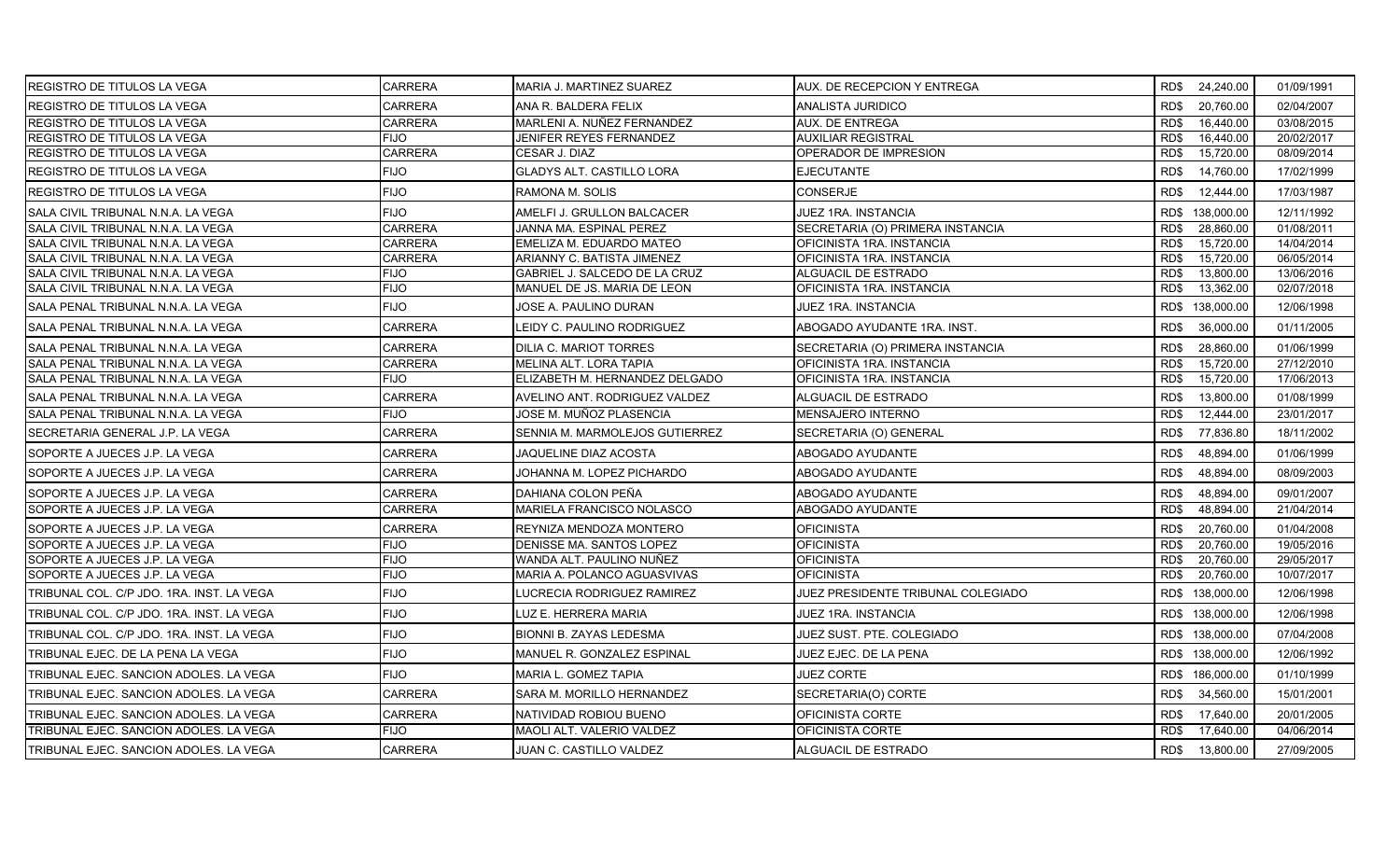| TRIBUNAL EJEC. SANCION ADOLES. LA VEGA       | <b>FIJO</b>    | JOHANNA ALT. PASCASIO DE LA CRUZ | MENSAJERO INTERNO                              |      | RD\$ 12,444.00 | 20/07/2006 |
|----------------------------------------------|----------------|----------------------------------|------------------------------------------------|------|----------------|------------|
| TRIBUNAL EJEC. SANCION ADOLES. LA VEGA       | FIJO           | YAHAIRA ALT. POLANCO POLANCO     | CONSERJE                                       | RD\$ | 12,444.00      | 03/09/2012 |
| TRIBUNAL N.N.A. 2DA. SALA PENAL LA VEGA      | <b>FIJO</b>    | HARVEY M. MARTE FABIAN           | ALGUACIL DE ESTRADO                            | RD\$ | 15,720.00      | 24/05/2010 |
| UNIDAD ATENCION AL USUARIO J.P. LA VEGA      | <b>CARRERA</b> | VILMA R. HOLGUIN DIAZ            | OFICINISTA ATENCION USUARIOS                   | RD\$ | 24,240.00      | 04/02/2005 |
| UNIDAD ATENCION AL USUARIO J.P. LA VEGA      | <b>CARRERA</b> | ROSAIRA VASQUEZ VARGAS           | OFICINISTA ATENCION USUARIOS                   | RD\$ | 24,240.00      | 01/02/2006 |
| UNIDAD ATENCION AL USUARIO J.P. LA VEGA      | <b>CARRERA</b> | ANNIA V. RODRIGUEZ RESTITUYO     | OFICINISTA ATENCION USUARIOS                   | RD\$ | 24,240.00      | 01/03/2006 |
| UNIDAD CITAC. NOTIF. Y COM. J.P. LA VEGA     | <b>CARRERA</b> | JOHAMNA M. NUÑEZ GIL             | SUPERVISOR CENTRO DE CITACIONES                | RD\$ | 51,004.80      | 01/12/2006 |
| UNIDAD CITAC, NOTIF, Y COM, J.P. LA VEGA     | <b>CARRERA</b> | SANDRA A. ACOSTA MEJIA           | <b>OFICINISTA</b>                              | RD\$ | 20,760.00      | 10/04/2006 |
| UNIDAD CITAC. NOTIF. Y COM. J.P. LA VEGA     | <b>CARRERA</b> | LILIAN C. CRUZ GARCIA            | <b>OFICINISTA</b>                              | RD\$ | 20,760.00      | 05/08/2013 |
| UNIDAD CITAC. NOTIF. Y COM. J.P. LA VEGA     | <b>FIJO</b>    | MABEL C. ROQUE CABRERA           | OFICINISTA                                     | RD\$ | 20,760.00      | 15/12/2014 |
| UNIDAD CITAC. NOTIF. Y COM. J.P. LA VEGA     | CARRERA        | SANTOS M. PICHARDO TAVERAS       | ALGUACIL DE ESTRADO                            | RD\$ | 14,760.00      | 01/03/1999 |
| UNIDAD CITAC. NOTIF. Y COM. J.P. LA VEGA     | CARRERA        | GUSTAVO J. ARIZA SALDIVAR        | ALGUACIL DE ESTRADO                            | RD\$ | 14,760.00      | 01/04/1997 |
| UNIDAD CITAC. NOTIF. Y COM. J.P. LA VEGA     | CARRERA        | RAMON A. LOPEZ RODRIGUEZ         | ALGUACIL DE ESTRADO                            | RD\$ | 14,760.00      | 01/08/2005 |
| UNIDAD CITAC. NOTIF. Y COM. J.P. LA VEGA     | <b>CARRERA</b> | LENNY L. PEREZ                   | ALGUACIL DE ESTRADO                            | RD\$ | 14,760.00      | 19/03/2007 |
| UNIDAD CITAC. NOTIF. Y COM. J.P. LA VEGA     | <b>CARRERA</b> | JOSE R. HOLGUIN DIAZ             | ALGUACIL DE ESTRADO                            | RD\$ | 14,760.00      | 18/06/2007 |
| UNIDAD CITAC. NOTIF. Y COM. J.P. LA VEGA     | CARRERA        | JOSE G. ALMONTE TEJADA           | ALGUACIL DE ESTRADO                            | RD\$ | 14,760.00      | 15/08/2007 |
| UNIDAD DE AUDIENCIAS J.P. LA VEGA            | CARRERA        | DENNI J. CORCINO SANCHEZ         | SUPERVISOR DE AUDIENCIAS                       | RD\$ | 51,004.80      | 12/03/2001 |
| UNIDAD DE AUDIENCIAS J.P. LA VEGA            | CARRERA        | MARIA F. ANDUJAR PAULINO         | <b>OFICINISTA</b>                              | RD\$ | 20,760.00      | 27/09/2005 |
| UNIDAD DE AUDIENCIAS J.P. LA VEGA            | CARRERA        | ROSA I. HERNANDEZ NUÑEZ          | <b>OFICINISTA</b>                              | RD\$ | 20,760.00      | 01/02/2006 |
| UNIDAD DE AUDIENCIAS J.P. LA VEGA            | <b>CARRERA</b> | NADIA M. SUSANA TIBURCIO         | <b>OFICINISTA</b>                              | RD\$ | 20,760.00      | 01/12/2010 |
| UNIDAD DE AUDIENCIAS J.P. LA VEGA            | <b>CARRERA</b> | YOBELY ALT. JIMENEZ TAVERAS      | <b>OFICINISTA</b>                              | RD\$ | 20,760.00      | 12/05/2009 |
| UNIDAD DE AUDIENCIAS J.P. LA VEGA            | <b>CARRERA</b> | LISSETT ALT. JIMENEZ MORA        | <b>OFICINISTA</b>                              | RD\$ | 20,760.00      | 01/11/2010 |
| UNIDAD DE AUDIENCIAS J.P. LA VEGA            | <b>CARRERA</b> | YOKASTA SHU MARTINEZ             | OFICINISTA                                     | RD\$ | 20,760.00      | 01/12/2011 |
| UNIDAD DE AUDIENCIAS J.P. LA VEGA            | FIJO           | MARIEL B. GARCIA VALDEZ          | OFICINISTA                                     | RD\$ | 20,760.00      | 15/12/2014 |
| UNIDAD DE AUDIENCIAS J.P. LA VEGA            | <b>CARRERA</b> | MANUELA VALDEZ DELGADO           | OFICINISTA                                     | RD\$ | 20,760.00      | 18/05/2015 |
| UNIDAD DE AUDIENCIAS J.P. LA VEGA            | FIJO           | LIZMEIRY A. HELENA CAMILO        | OFICINISTA                                     | RD\$ | 20,760.00      | 07/06/2016 |
| UNIDAD DE CONSULTA J.I. LA VEGA              | CARRERA        | DAYRA F. MIESES MARTINEZ         | REFERENCISTA                                   | RD\$ | 24,240.00      | 01/03/2001 |
| UNIDAD SERV. 1RA. INST. J.P. LA VEGA         | CARRERA        | KATTY R. HERNANDEZ DIAZ          | SECRETARIA (O) SERVICIO JDOS. 1RA. INSTANCIA   | RD\$ | 51,004.80      | 01/04/1990 |
| UNIDAD SERV. 1RA. INST. J.P. LA VEGA         | <b>FIJO</b>    | ANA Y. CRUZ HOLGUIN              | OFICINISTA                                     | RD\$ | 20,760.00      | 06/05/2014 |
| UNIDAD SERV. 1RA. INST. J.P. LA VEGA         | <b>CARRERA</b> | MARLENE R. SUAREZ CRUZ           | <b>OFICINISTA</b>                              | RD\$ | 20,760.00      | 24/06/2014 |
| UNIDAD SERV. 1RA. INST. J.P. LA VEGA         | <b>FIJO</b>    | MEYVI A. POLO VASQUEZ            | OFICINISTA                                     | RD\$ | 20,760.00      | 23/05/2016 |
| UNIDAD SERV. 1RA. INST. J.P. LA VEGA         | <b>FIJO</b>    | WILMA M. CEBALLOS CRUZ           | <b>OFICINISTA</b>                              | RD\$ | 17,646.00      | 24/05/2018 |
| UNIDAD SERV. A CORTE J.P. LA VEGA            | <b>CARRERA</b> | JOCELY ALT. GARCIA GARCIA        | SECRETARIA (O) SERVICIO A CORTE                | RD\$ | 51,004.80      | 04/02/2004 |
| UNIDAD SERV. A CORTE J.P. LA VEGA            | CARRERA        | LIVANESSA RODRIGUEZ PAULINO      | <b>OFICINISTA</b>                              | RD\$ | 20,760.00      | 02/03/2015 |
| UNIDAD SERV. A EJEC. DE LA PENA J.P. LA VEGA | CARRERA        | ANA I. JIMENEZ GOMEZ             | SECRETARIA (O) SERVICIO A EJECUCION DE LA PENA | RD\$ | 51,004.80      | 14/06/2005 |
| UNIDAD SERV. A EJEC. DE LA PENA J.P. LA VEGA | <b>CARRERA</b> | SUJEY DEL C. GIL GORIS           | <b>OFICINISTA</b>                              | RD\$ | 20,760.00      | 02/01/2009 |
| UNIDAD SERV. A EJEC. DE LA PENA J.P. LA VEGA | FIJO           | ADRIA RODRIGUEZ DURAN            | <b>OFICINISTA</b>                              | RD\$ | 20,760.00      | 10/08/2016 |
| UNIDAD SERV. A LA INSTRUCCION J.P. LA VEGA   | <b>CARRERA</b> | JUANA M. DELGADO CONCEPCION      | SECRETARIA (O) SERVICIO A LA INSTRUCCION       | RD\$ | 51,004.80      | 10/08/1998 |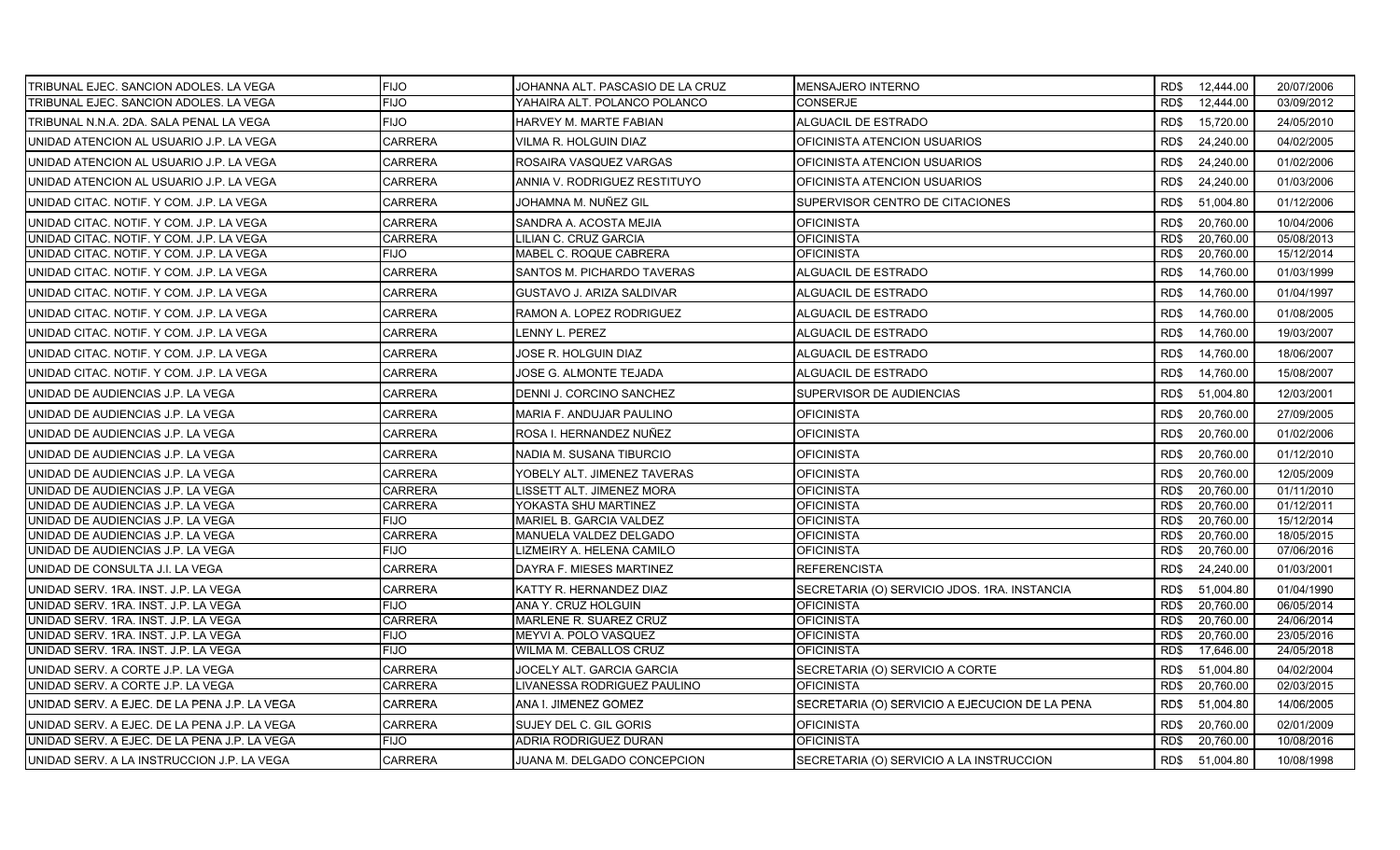| UNIDAD SERV. A LA INSTRUCCION J.P. LA VEGA       | CARRERA        | CRISTIANA M. RAMIREZ ABREU     | OFICINISTA                              | RD\$ 24,050.00    | 01/05/1994 |
|--------------------------------------------------|----------------|--------------------------------|-----------------------------------------|-------------------|------------|
| UNIDAD SERV. A LA INSTRUCCION J.P. LA VEGA       | <b>CARRERA</b> | NANCY J. DURAN GALVEZ          | <b>OFICINISTA</b>                       | RD\$<br>24,050.00 | 28/06/1994 |
| UNIDAD SERV. A LA INSTRUCCION J.P. LA VEGA       | <b>CARRERA</b> | MARIA G. FERNANDEZ HERNANDEZ   | <b>OFICINISTA</b>                       | 20,760.00<br>RD\$ | 01/09/1997 |
| UNIDAD SERV. A LA INSTRUCCION J.P. LA VEGA       | <b>CARRERA</b> | YANIL ALT. ROQUE BURGOS        | <b>OFICINISTA</b>                       | RD\$<br>20,760.00 | 23/05/2011 |
| UNIDAD SERV. A LA INSTRUCCION J.P. LA VEGA       | <b>CARRERA</b> | MICHELY R. ROSARIO CRUZ        | <b>OFICINISTA</b>                       | 20,760.00<br>RD\$ | 10/12/2012 |
| UNIDAD SERV. A LA INSTRUCCION J.P. LA VEGA       | <b>CARRERA</b> | MICHEL A. MEDINA DIAZ          | <b>OFICINISTA</b>                       | 20,760.00<br>RD\$ | 20/05/2013 |
| UNIDAD SERV. A LA INSTRUCCION J.P. LA VEGA       | <b>FIJO</b>    | RAYMELIS A. POLANCO            | OFICINISTA                              | RD\$<br>20,760.00 | 01/05/2014 |
| UNIDAD SERV. A LA INSTRUCCION J.P. LA VEGA       | <b>FIJO</b>    | JOSE G. JIMENEZ SANTOS         | <b>OFICINISTA</b>                       | 20,760.00<br>RD\$ | 25/04/2016 |
| UNIDAD SERV. A LA INSTRUCCION J.P. LA VEGA       | <b>FIJO</b>    | YURI F. GOMEZ ENCARNACION      | <b>OFICINISTA</b>                       | RD\$<br>20,760.00 | 06/06/2017 |
| UNIDAD SERV. A LA INSTRUCCION J.P. LA VEGA       | FIJO           | PATRICIA MA. SANTOS GARCIA     | OFICINISTA                              | 20,760.00<br>RD\$ | 13/03/2017 |
| 1RA. SALA JDO. DE PAZ ESP. TRANS. MONSEÑOR NOUEL | <b>CARRERA</b> | PASCUALA J. PEÑA CASTILLO      | SECRETARIA (O) JDO. DE PAZ              | RD\$<br>23,160.00 | 19/11/1992 |
| 1RA. SALA JDO. DE PAZ ESP. TRANS. MONSEÑOR NOUEL | <b>CARRERA</b> | GUADALUPE GONZALEZ DE LEON     | OFICINISTA JDO. DE PAZ                  | RD\$<br>14,760.00 | 28/04/2003 |
| 1RA. SALA JDO. DE PAZ ESP. TRANS. MONSEÑOR NOUEL | <b>CARRERA</b> | WENDY F. SANTANA OGANDO        | OFICINISTA JDO. DE PAZ                  | RD\$<br>14,760.00 | 27/04/2010 |
| 1RA. SALA JDO. DE PAZ ESP. TRANS. MONSEÑOR NOUEL | <b>CARRERA</b> | WINDY M. MEDINA MEDINA         | ALGUACIL DE ESTRADO                     | 13,800.00<br>RD\$ | 01/11/1994 |
| 2DA. SALA JDO. DE PAZ ESP. TRANS. MONSEÑOR NOUEL | <b>FIJO</b>    | ELVIS R. CARBONELL LUNA        | JUEZ DE PAZ                             | RD\$ 108,000.00   | 01/10/2014 |
| 2DA. SALA JDO. DE PAZ ESP. TRANS. MONSEÑOR NOUEL | <b>CARRERA</b> | VENTURA ABAD PANIAGUA          | SECRETARIA (O) JDO. DE PAZ              | RD\$<br>23,160.00 | 16/07/2001 |
| 2DA. SALA JDO. DE PAZ ESP. TRANS. MONSEÑOR NOUEL | <b>FIJO</b>    | ANDREINA BAUTISTA ENCARNACION  | OFICINISTA JDO. DE PAZ                  | 14,760.00<br>RD\$ | 01/05/2014 |
| 2DA. SALA JDO. DE PAZ ESP. TRANS. MONSEÑOR NOUEL | <b>CARRERA</b> | JOSE A. VALERIO ORTEGA         | ALGUACIL DE ESTRADO                     | RD\$<br>13,800.00 | 30/05/1989 |
| 3RA. SALA JDO. DE PAZ ESP. TRANS. MONSEÑOR NOUEL | <b>CARRERA</b> | JULIAN ANT. VARGAS LUNA        | JUEZ DE PAZ                             | RD\$ 108,000.00   | 02/11/2006 |
| 3RA. SALA JDO. DE PAZ ESP. TRANS. MONSEÑOR NOUEL | CARRERA        | BELKIS N. CAMARENA DE LEON     | SECRETARIA (O) JDO. DE PAZ              | RD\$<br>23,160.00 | 05/02/2001 |
| 3RA. SALA JDO. DE PAZ ESP. TRANS. MONSEÑOR NOUEL | <b>CARRERA</b> | PAULINA ROSARIO GIL            | OFICINISTA JDO. DE PAZ                  | RD\$<br>14,760.00 | 10/08/2009 |
| 3RA. SALA JDO. DE PAZ ESP. TRANS. MONSEÑOR NOUEL | <b>CARRERA</b> | INMACULADA PEREZ DE HERNANDEZ  | OFICINISTA JDO. DE PAZ                  | 14,760.00<br>RD\$ | 05/08/2015 |
| 3RA. SALA JDO. DE PAZ ESP. TRANS. MONSEÑOR NOUEL | <b>CARRERA</b> | <b>BERNARDO BAUTISTA LOPEZ</b> | ALGUACIL DE ESTRADO                     | RD\$<br>13,800.00 | 01/10/1998 |
| ARCHIVO ACTIVO J.I. MONSEÑOR NOUEL               | CARRERA        | HUASCAR A. VARGAS ABAD         | <b>ARCHIVISTA</b>                       | RD\$<br>24,240.00 | 02/05/2013 |
| CAMARA CIVIL JDO. 1RA. INST. MONSEÑOR NOUEL      | <b>FIJO</b>    | RAMON A. ROSARIO HERNANDEZ     | JUEZ 1RA. INSTANCIA                     | RD\$ 138,000.00   | 16/06/1998 |
| CAMARA CIVIL JDO. 1RA. INST. MONSEÑOR NOUEL      | <b>CARRERA</b> | MARIA E. ROMERO DE JESUS       | ABOGADO AYUDANTE 1RA. INST              | 36,000.00<br>RD\$ | 01/12/2010 |
| CAMARA CIVIL JDO. 1RA. INST. MONSEÑOR NOUEL      | <b>CARRERA</b> | KILMA N. RODRIGUEZ HENRIQUEZ   | SECRETARIA (O) PRIMERA INSTANCIA        | RD\$<br>28,860.00 | 24/06/2000 |
| CAMARA CIVIL JDO. 1RA. INST. MONSEÑOR NOUEL      | <b>CARRERA</b> | DEYANIRA LOPEZ REINOSO         | OFICINISTA 1RA. INSTANCIA               | RD\$<br>15,720.00 | 19/08/2013 |
| CAMARA CIVIL JDO. 1RA. INST. MONSEÑOR NOUEL      | FIJO           | YUDELKYS GONZALEZ CASTRO       | OFICINISTA 1RA. INSTANCIA               | 15,720.00<br>RD\$ | 19/06/2018 |
| CAMARA CIVIL JDO. 1RA. INST. MONSEÑOR NOUEL      | <b>FIJO</b>    | VICTOR ML. MARMOLEJOS REYES    | OFICINISTA 1RA. INSTANCIA               | 15,720.00<br>RD\$ | 23/05/2016 |
| CAMARA CIVIL JDO. 1RA. INST. MONSEÑOR NOUEL      | <b>CARRERA</b> | JUAN B. ROSARIO ROSARIO        | ALGUACIL DE ESTRADO                     | RD\$<br>13,800.00 | 01/11/1994 |
| CAMARA PENAL JDO. 1RA. INST. MONSEÑOR NOUEL      | <b>FIJO</b>    | MARIA ALT. TEJADA              | JUEZ 1RA. INSTANCIA                     | RD\$ 138,000.00   | 16/06/1998 |
| CENTRO INF. ORIENT. CIUDADANA PJ MONSEÑOR NOUEL  | <b>CARRERA</b> | AGUSTIN MOLINA GONZALEZ        | REPRESENTANTE DE INFORMACION            | 24,240.00<br>RD\$ | 01/05/2012 |
| DPTO. ADMINISTRATIVO MONSEÑOR NOUEL              | <b>CARRERA</b> | JOSE A. SUBI MARTINEZ          | ENCARGADO(A) OFICINA ADMINISTRATIVA III | RD\$<br>67,405.20 | 08/08/2005 |
| DPTO. ADMINISTRATIVO MONSEÑOR NOUEL              | <b>CARRERA</b> | RAMONA VALLEJO PAYANO          | SECRETARIA DEPTO. ADM.                  | RD\$<br>18,120.00 | 17/11/2003 |
| DPTO. ADMINISTRATIVO MONSEÑOR NOUEL              | <b>FIJO</b>    | MARIA E. LOPEZ CANELA          | CONSERJE-MENSAJERO(A)                   | 12,444.00<br>RD\$ | 01/06/1998 |
| DPTO. ADMINISTRATIVO MONSEÑOR NOUEL              | <b>FIJO</b>    | <b>MARIA R. ABREU</b>          | CONSERJE-MENSAJERO(A)                   | RD\$<br>12,444.00 | 01/02/1993 |
| DPTO. ADMINISTRATIVO MONSEÑOR NOUEL              | <b>FIJO</b>    | DILENIA ALT. VARGAS            | CONSERJE-MENSAJERO(A)                   | 12,444.00<br>RD\$ | 01/02/1999 |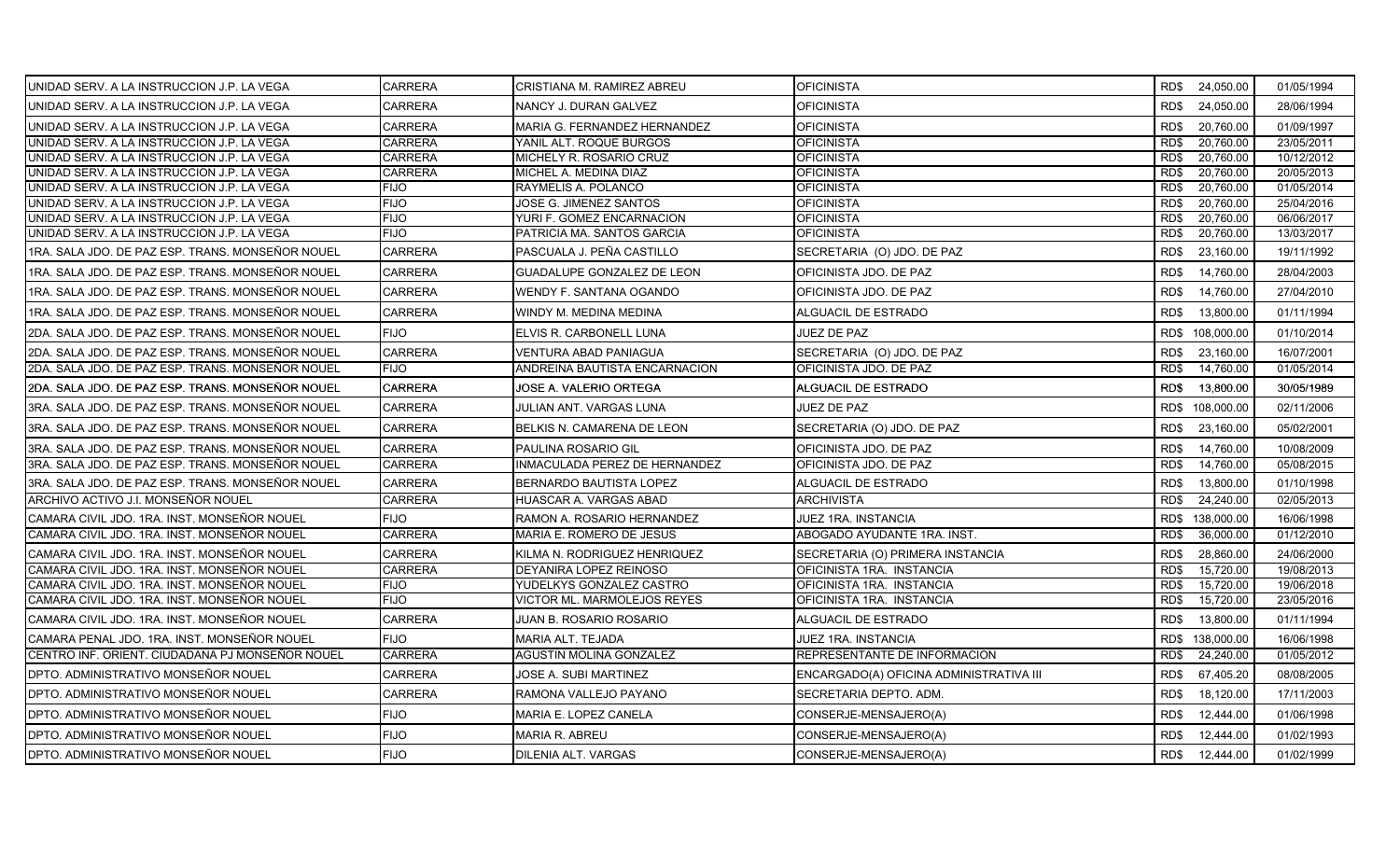| DPTO. ADMINISTRATIVO MONSEÑOR NOUEL         | <b>FIJO</b>    | <b>MERY CANELA</b>             | CONSERJE                         | RD\$ 12,444.00     | 07/05/1999 |
|---------------------------------------------|----------------|--------------------------------|----------------------------------|--------------------|------------|
| DPTO. ADMINISTRATIVO MONSEÑOR NOUEL         | <b>FIJO</b>    | <b>JUAN ALB. PORTORREAL</b>    | CONSERJE-MENSAJERO(A)            | RD\$<br>12,444.00  | 02/04/2001 |
| DPTO. ADMINISTRATIVO MONSEÑOR NOUEL         | <b>FIJO</b>    | VICTOR A. ALVAREZ MORA         | MENSAJERO (A) INTERNO            | RD\$<br>12,444.00  | 20/05/2013 |
| DPTO. ADMINISTRATIVO MONSEÑOR NOUEL         | <b>FIJO</b>    | DARWIN VARONA TEJADA           | <b>MENSAJERO INTERNO</b>         | 12,444.00<br>RD\$  | 14/08/2017 |
| DPTO. ADMINISTRATIVO MONSEÑOR NOUEL         | <b>FIJO</b>    | STEVEN J. GUZMAN GONZALEZ      | <b>MENSAJERO INTERNO</b>         | 10,577.40<br>RD\$  | 29/05/2018 |
| DPTO. ADMINISTRATIVO MONSEÑOR NOUEL         | <b>FIJO</b>    | WANDY M. ARIAS DOMINGUEZ       | MENSAJERO INTERNO                | 10,577.40<br>RD\$  | 06/06/2018 |
| DPTO. ADMINISTRATIVO MONSEÑOR NOUEL         | <b>FIJO</b>    | JEURY E. MEDINA MILIANO        | <b>MENSAJERO INTERNO</b>         | 10,200.00<br>RD\$  | 16/01/2017 |
| JDO. DE LA INSTRUCCION MONSEÑOR NOUEL       | <b>FIJO</b>    | REYNALDO ANT. SORIANO CISNERO  | JUEZ DE LA INSTRUCCION           | RD\$ 138,000.00    | 16/06/1998 |
| JDO. DE PAZ ASUNTOS MUNIC. MONSEÑOR NOUEL   | <b>FIJO</b>    | JOSE L. ASENCIO QUEZADA        | JUEZ DE PAZ                      | RD\$ 108,000.00    | 01/10/2014 |
| JDO. DE PAZ ASUNTOS MUNIC. MONSEÑOR NOUEL   | <b>CARRERA</b> | ROSA A. NUÑEZ ABAD             | SECRETARIA (O) JDO. DE PAZ       | 23,160.00<br>RD\$  | 01/02/1999 |
| JDO. DE PAZ ASUNTOS MUNIC. MONSEÑOR NOUEL   | <b>CARRERA</b> | <b>BRAUDELINA MEJIA MEJIA</b>  | OFICINISTA JDO. DE PAZ           | RD\$<br>14,760.00  | 09/08/2010 |
| JDO. DE PAZ ASUNTOS MUNIC. MONSEÑOR NOUEL   | <b>CARRERA</b> | CARLOS E. DE LA CRUZ VASQUEZ   | ALGUACIL DE ESTRADO              | RD\$<br>13,800.00  | 16/06/2008 |
| JDO. DE PAZ MAIMON                          | FIJO           | ELIANNY M. MENA UREÑA          | JUEZ DE PAZ                      | RD\$<br>108,000.00 | 03/09/2012 |
| JDO. DE PAZ MAIMON                          | <b>CARRERA</b> | MARIA V. POLANCO VASQUEZ       | SECRETARIA (O) JDO. DE PAZ       | 23,160.00<br>RD\$  | 01/09/1998 |
| JDO. DE PAZ MAIMON                          | CARRERA        | SILVERIA FERREIRA GUILLEN      | OFICINISTA JDO. DE PAZ           | RD\$<br>14,760.00  | 10/07/2006 |
| JDO. DE PAZ MAIMON                          | <b>CARRERA</b> | DANIEL REYNOSO ESTRELLA        | ALGUACIL DE ESTRADO              | RD\$<br>13,800.00  | 14/07/2006 |
| JDO. DE PAZ MAIMON                          | <b>FIJO</b>    | ADOLFO CEDEÑO RIJO             | VIGILANTE                        | RD\$<br>12,780.00  | 01/08/1998 |
| JDO. DE PAZ MAIMON                          | <b>FIJO</b>    | JUAN B. GOMEZ MORA             | CONSERJE-MENSAJERO(A)            | RD\$<br>12,444.00  | 01/08/1998 |
| JDO. DE PAZ MAIMON                          | <b>FIJO</b>    | SANTA ROSARIO COLLADO          | CONSERJE-MENSAJERO(A)            | 12,444.00<br>RD\$  | 17/06/2013 |
| JDO. DE PAZ MONSEÑOR NOUEL                  | <b>FIJO</b>    | EMELY M. BRUNO ALMONTE         | JUEZ DE PAZ                      | RD\$ 108,000.00    | 16/12/2016 |
| JDO. DE PAZ MONSEÑOR NOUEL                  | <b>CARRERA</b> | FLORALBA ALT. MEJIA SANTOS     | SECRETARIA (O) JDO. DE PAZ       | RD\$<br>23,160.00  | 01/04/1999 |
| JDO. DE PAZ MONSEÑOR NOUEL                  | <b>CARRERA</b> | <b>DINORAH ORTEGA ROSARIO</b>  | OFICINISTA JDO. DE PAZ           | RD\$<br>14,760.00  | 19/12/1988 |
| JDO. DE PAZ MONSEÑOR NOUEL                  | <b>CARRERA</b> | FANNY AQUINO SANCHEZ           | OFICINISTA JDO. DE PAZ           | RD\$<br>14,760.00  | 16/03/2005 |
| JDO. DE PAZ MONSEÑOR NOUEL                  | <b>CARRERA</b> | LUZ MA. VENTURA TORRES         | OFICINISTA JDO. DE PAZ           | 14,760.00<br>RD\$  | 01/12/2011 |
| JDO. DE PAZ MONSEÑOR NOUEL                  | <b>CARRERA</b> | <b>AGUSTIN DE JS. MARTINEZ</b> | ALGUACIL DE ESTRADO              | 13,800.00<br>RD\$  | 18/03/1988 |
| JDO. DE PAZ MONSEÑOR NOUEL                  | <b>FIJO</b>    | JULIO C. ESPINAL CEPEDA        | <b>MENSAJERO INTERNO</b>         | RD\$<br>12,444.00  | 05/12/2007 |
| JDO. DE PAZ MONSEÑOR NOUEL                  | <b>FIJO</b>    | ALMA MA. GARCIA SANCHEZ        | CONSERJE-MENSAJERO(A)            | RD\$<br>12,444.00  | 17/05/2016 |
| JDO. DE PAZ PIEDRA BLANCA                   | <b>FIJO</b>    | JOAN E. RODRIGUEZ CRUZ         | JUEZ DE PAZ                      | 108,000.00<br>RD\$ | 03/10/2016 |
| JDO. DE PAZ PIEDRA BLANCA                   | <b>CARRERA</b> | MARTHA CRUZ CASTILLO           | SECRETARIA (O) JDO. DE PAZ       | RD\$<br>23,160.00  | 01/07/1998 |
| JDO. DE PAZ PIEDRA BLANCA                   | <b>CARRERA</b> | ESTHERLYN CASTILLO DE LA CRUZ  | OFICINISTA JDO. DE PAZ           | 14,760.00<br>RD\$  | 01/11/2012 |
| JDO. DE PAZ PIEDRA BLANCA                   | <b>CARRERA</b> | SEVERIANO GONZALEZ PANIAGUA    | ALGUACIL DE ESTRADO              | RD\$<br>13,800.00  | 01/10/1995 |
| JDO. DE PAZ PIEDRA BLANCA                   | FIJO           | YAMILKA MARTINEZ ABREU         | CONSERJE-MENSAJERO(A)            | 12,444.00<br>RD\$  | 05/08/2013 |
| JDO. DE TRABAJO MONSEÑOR NOUEL              | <b>FIJO</b>    | RAMONA GUTIERREZ BATISTA       | JUEZ JDO. DE TRABAJO             | RD\$ 138,000.00    | 21/05/1999 |
| JDO. DE TRABAJO MONSEÑOR NOUEL              | <b>CARRERA</b> | ALICIA MARTINEZ GOMEZ          | SECRETARIA (O) PRIMERA INSTANCIA | RD\$<br>28,860.00  | 10/03/1993 |
| JDO. DE TRABAJO MONSEÑOR NOUEL              | <b>CARRERA</b> | CHRISTOPHER SMITH CANTURENCIA  | OFICINISTA 1RA. INSTANCIA        | 15,720.00<br>RD\$  | 12/11/2012 |
| JDO. DE TRABAJO MONSEÑOR NOUEL              | FIJO           | RAQUEL CONTRERAS JEREZ         | OFICINISTA 1RA. INSTANCIA        | RD\$<br>15,720.00  | 15/01/2018 |
| JDO. DE TRABAJO MONSEÑOR NOUEL              | <b>CARRERA</b> | JULIO C. FLORENTINO RAMOS      | ALGUACIL DE ESTRADO              | RD\$<br>13,800.00  | 18/12/1989 |
| OFIC. DE ARCHIVO JUDICIAL PJ MONSEÑOR NOUEL | <b>CARRERA</b> | ANDRES GONZALEZ ABAD           | <b>ARCHIVISTA</b>                | 16,440.00<br>RD\$  | 14/05/2001 |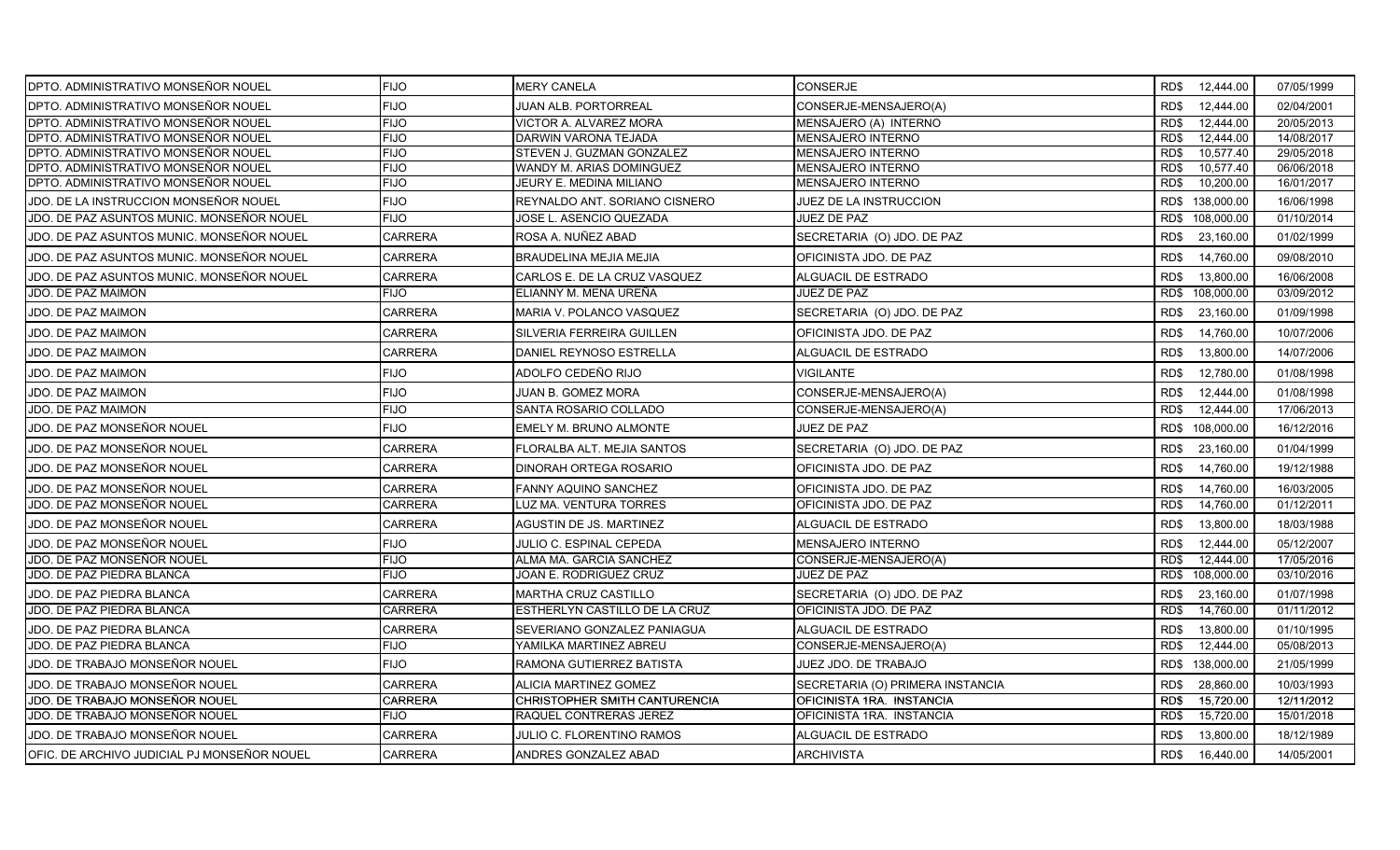| <b>REGISTRO DE TITULOS BONAO</b>                 | <b>CARRERA</b> | VIANNY M. SILFA GENAO             | <b>REGISTRADOR DE TITULOS</b>      | RD\$ 126,000.00    | 01/03/1993 |
|--------------------------------------------------|----------------|-----------------------------------|------------------------------------|--------------------|------------|
| <b>REGISTRO DE TITULOS BONAO</b>                 | <b>CARRERA</b> | CARMEN T. MONTAS ABAD             | ANALISTA JURIDICO                  | 30,060.00<br>RD\$  | 01/12/1993 |
| <b>REGISTRO DE TITULOS BONAO</b>                 | <b>CARRERA</b> | ANA K. ALFAU VICENTE              | AUX. DE RECEPCION Y ENTREGA        | 24,240.00<br>RD\$  | 23/09/2013 |
| REGISTRO DE TITULOS BONAO                        | <b>FIJO</b>    | CARMEN N. MARTINEZ FERNANDEZ      | OPERADOR DE IMPRESION              | 16,200.00<br>RD\$  | 18/03/2015 |
| REGISTRO DE TITULOS BONAO                        | <b>FIJO</b>    | GENESIS P. SUSANA JORGE           | REVISOR R.T.                       | RD\$<br>15,720.00  | 23/09/2013 |
| <b>REGISTRO DE TITULOS BONAO</b>                 | <b>FIJO</b>    | SARA ALT. CANO SANTOS             | <b>CONSERJE</b>                    | RD\$<br>12,444.00  | 01/09/1997 |
| <b>IREGISTRO DE TITULOS BONAO</b>                | <b>FIJO</b>    | <b>HECTOR R. CUELLO GUZMAN</b>    | <b>MENSAJERO INTERNO</b>           | RD\$<br>12.444.00  | 04/11/2004 |
| SECRETARIA GENERAL J.P. MONSEÑOR NOUEL           | <b>CARRERA</b> | YESSIRY F. VICTORIANO JOA         | SECRETARIA (O) GENERAL             | RD\$<br>42,657.60  | 22/11/2004 |
| SOPORTE A JUECES J.P. MONSEÑOR NOUEL             | <b>FIJO</b>    | JOAN A. REGALADO SANTOS           | <b>OFICINISTA</b>                  | RD\$<br>16,440.00  | 23/04/2018 |
| SOPORTE A JUECES J.P. MONSEÑOR NOUEL             | <b>FIJO</b>    | <b>ISMELY ROSARIO</b>             | <b>OFICINISTA</b>                  | RD\$<br>13,974.00  | 07/06/2018 |
| TRIBUNAL COL. C/P JDO. 1RA. INST. MONSEÑOR NOUEL | <b>FIJO</b>    | PEDRO J. CORNELIO ESQUEA          | JUEZ PRESIDENTE TRIBUNAL COLEGIADO | RD\$ 138,000.00    | 09/04/1992 |
| TRIBUNAL COL. C/P JDO. 1RA. INST. MONSEÑOR NOUEL | <b>FIJO</b>    | ELIZABETH A. LOPEZ GARCIA         | JUEZ 1RA. INSTANCIA                | RD\$ 138,000.00    | 23/02/2009 |
| TRIBUNAL DE TIERRAS J.O. MONSEÑOR NOUEL          | <b>FIJO</b>    | WILLIAM FCO. ARIAS BAEZ           | JUEZ T.T.J.O.                      | RD\$<br>138,000.00 | 01/12/2005 |
| TRIBUNAL DE TIERRAS J.O. MONSEÑOR NOUEL          | <b>CARRERA</b> | YDALIX M. PANIAGUA GRULLON        | SECRETARIA (O) PRIMERA INSTANCIA   | 28,860.00<br>RD\$  | 16/01/2012 |
| TRIBUNAL DE TIERRAS J.O. MONSEÑOR NOUEL          | <b>CARRERA</b> | ANA R. DE OLEO VICTORIANO         | OFICINISTA J.O.                    | RD\$<br>15,760.00  | 27/01/2014 |
| TRIBUNAL DE TIERRAS J.O. MONSEÑOR NOUEL          | <b>FIJO</b>    | ANGELICA MA. SANTOS ALVINO        | OFICINISTA J.O.                    | 15,720.00<br>RD\$  | 03/12/2012 |
| TRIBUNAL DE TIERRAS J.O. MONSEÑOR NOUEL          | <b>CARRERA</b> | LISVET SALCEDO SANCHEZ            | OFICINISTA J.O.                    | RD\$<br>15,720.00  | 31/01/2012 |
| TRIBUNAL DE TIERRAS J.O. MONSEÑOR NOUEL          | <b>FIJO</b>    | JULIANA R. REYES JAVIER           | <b>CONSERJE</b>                    | RD\$<br>12,444.00  | 27/05/2002 |
| TRIBUNAL DE TIERRAS J.O. MONSEÑOR NOUEL          | <b>FIJO</b>    | DANIEL ALB. CISNERO BASORA        | MENSAJERO INTERNO                  | 12,444.00<br>RD\$  | 01/11/2016 |
| TRIBUNAL N.N.A. MONSEÑOR NOUEL                   | <b>FIJO</b>    | BRIGIDA R. TEJADA PEÑA            | JUEZ 1RA. INSTANCIA                | RD\$ 138,000.00    | 09/04/1992 |
| TRIBUNAL N.N.A. MONSEÑOR NOUEL                   | <b>CARRERA</b> | MARIA C. HICIANO SANCHEZ          | SECRETARIA (O) PRIMERA INSTANCIA   | RD\$<br>28,860.00  | 01/02/2006 |
| TRIBUNAL N.N.A. MONSEÑOR NOUEL                   | <b>CARRERA</b> | PEDRO Y. BATISTA ROSARIO          | OFICINISTA 1RA. INSTANCIA          | 15,720.00<br>RD\$  | 26/12/2013 |
| ITRIBUNAL N.N.A. MONSEÑOR NOUEL                  | <b>FIJO</b>    | WILDEN J. DEL JESUS HERNANDEZ     | OFICINISTA 1RA. INSTANCIA          | 15,720.00<br>RD\$  | 19/09/2016 |
| TRIBUNAL N.N.A. MONSEÑOR NOUEL                   | <b>FIJO</b>    | ESMERALDA CONTRERAS NUÑEZ         | OFICINISTA 1RA. INSTANCIA          | 15,720.00<br>RD\$  | 15/03/2017 |
| TRIBUNAL N.N.A. MONSEÑOR NOUEL                   | <b>CARRERA</b> | DARWIN CANELA TEJADA              | ALGUACIL DE ESTRADO                | RD\$<br>13,800.00  | 03/03/2014 |
| TRIBUNAL N.N.A. MONSEÑOR NOUEL                   | <b>FIJO</b>    | ROBERT A. PEÑA PEÑA               | <b>MENSAJERO INTERNO</b>           | RD\$<br>12,444.00  | 01/10/2005 |
| UNIDAD ATENCION AL USUARIO J.P. MONSEÑOR NOUEL   | <b>CARRERA</b> | DHARIANA Y. HERNANDEZ MARTE       | OFICINISTA ATENCION USUARIOS       | RD\$<br>20.760.00  | 02/02/2005 |
| UNIDAD CITAC. NOTIF. Y COM. J.P. MONSEÑOR NOUEL  | <b>CARRERA</b> | <b>INGRID Y. GARCIA HENRIQUEZ</b> | <b>OFICINISTA</b>                  | RD\$<br>16,440.00  | 01/05/2007 |
| UNIDAD CITAC. NOTIF. Y COM. J.P. MONSEÑOR NOUEL  | <b>CARRERA</b> | SELENE NUÑEZ LANTIGUA             | <b>OFICINISTA</b>                  | RD\$<br>16,440.00  | 04/04/2011 |
| UNIDAD CITAC. NOTIF. Y COM. J.P. MONSEÑOR NOUEL  | <b>CARRERA</b> | PORFIRIO A. PEÑA RIVAS            | ALGUACIL DE ESTRADO                | RD\$<br>14,760.00  | 01/03/1989 |
| UNIDAD CITAC. NOTIF. Y COM. J.P. MONSEÑOR NOUEL  | <b>FIJO</b>    | ERNESTO ROQUEZ HERNANDEZ          | ALGUACIL DE ESTRADO                | 14,760.00<br>RD\$  | 01/01/2018 |
| UNIDAD DE AUDIENCIAS J.P. MONSEÑOR NOUEL         | <b>CARRERA</b> | <b>ADOLFO MEDINA REYES</b>        | <b>OFICINISTA</b>                  | RD\$<br>16,440.00  | 01/05/2012 |
| UNIDAD DE AUDIENCIAS J.P. MONSEÑOR NOUEL         | <b>CARRERA</b> | <b>LUZ A. BATISTA BATISTA</b>     | <b>OFICINISTA</b>                  | RD\$<br>16.440.00  | 03/05/2012 |
| UNIDAD DE AUDIENCIAS J.P. MONSEÑOR NOUEL         | <b>FIJO</b>    | JOSE A. SUAREZ GARCIA             | <b>OFICINISTA</b>                  | RD\$<br>16,440.00  | 20/02/2017 |
| UNIDAD DE AUDIENCIAS J.P. MONSEÑOR NOUEL         | <b>FIJO</b>    | JOEL CONCEPCION                   | <b>OFICINISTA</b>                  | 16,440.00<br>RD\$  | 23/04/2018 |
| UNIDAD DE AUDIENCIAS J.P. MONSEÑOR NOUEL         | <b>FIJO</b>    | OSCAR FCO. ABREU REYNOSO          | <b>OFICINISTA</b>                  | RD\$<br>16,440.00  | 15/09/2017 |
| UNIDAD SERV. MERO TRAMITE J.P. MONSEÑOR NOUEL    | <b>CARRERA</b> | AURA F. MONTERO NUÑEZ             | <b>OFICINISTA</b>                  | RD\$<br>16,440.00  | 14/12/2007 |
| UNIDAD SERV. MERO TRAMITE J.P. MONSEÑOR NOUEL    | <b>FIJO</b>    | VERONICA DEL C. SANCHEZ MATIAS    | <b>OFICINISTA</b>                  | 16.440.00<br>RD\$  | 19/06/2017 |
| UNIDAD SERV. MERO TRAMITE J.P. MONSEÑOR NOUEL    | <b>FIJO</b>    | ROSA L. TORIBIO MEJIA             | <b>OFICINISTA</b>                  | RD\$<br>16,440.00  | 05/04/2018 |
| UNIDAD SERV. MERO TRAMITE J.P. MONSEÑOR NOUEL    | <b>FIJO</b>    | CARLOS M. ROSARIO PAEZ            | <b>OFICINISTA</b>                  | RD\$<br>13,974.00  | 11/06/2018 |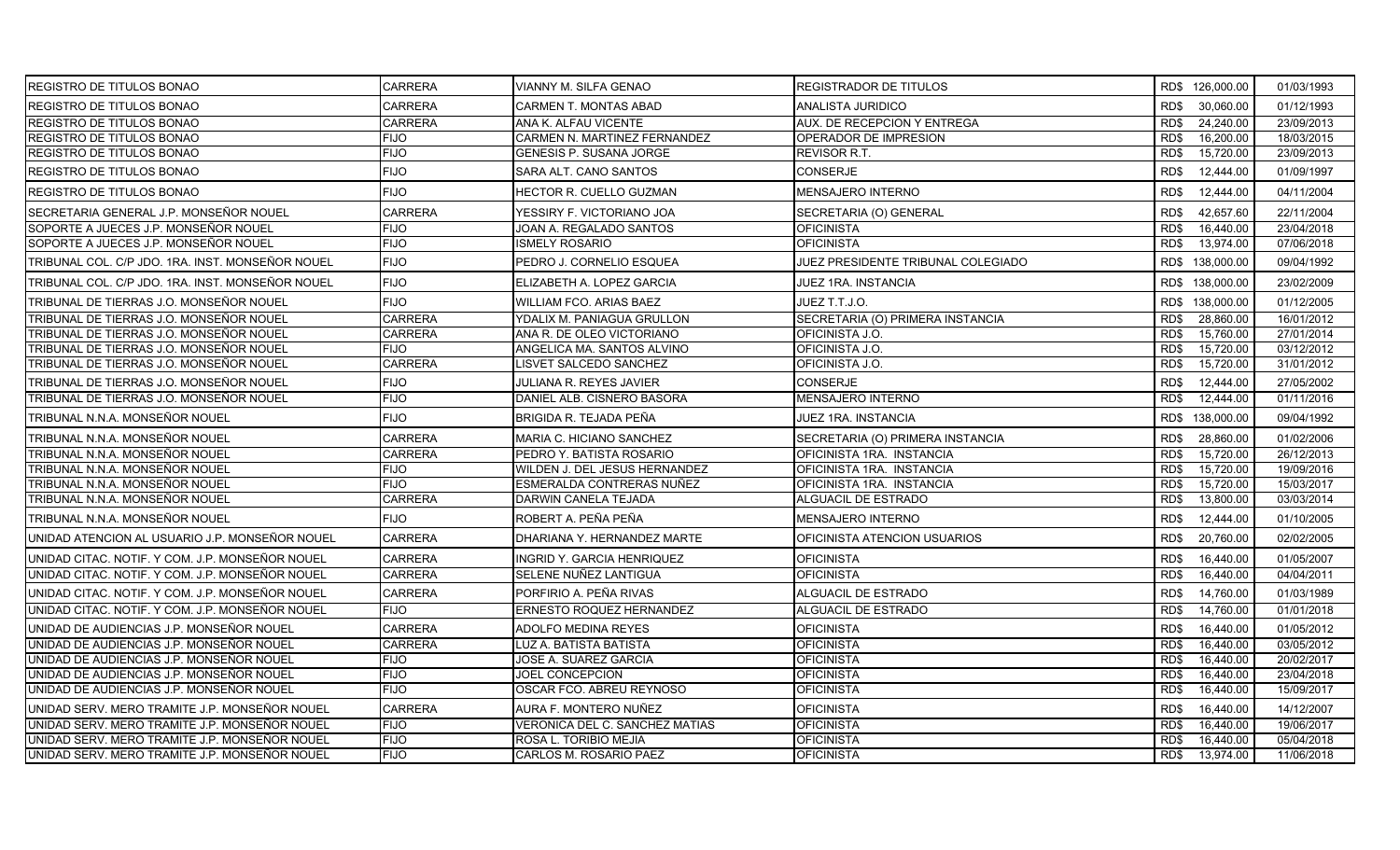| CAMARA CIVIL JDO. 1RA. INST. SANCHEZ RAMIREZ | <b>FIJO</b>    | JACQUELINE I. RAMOS UREÑA          | JUEZ 1RA. INSTANCIA                     | RD\$ 138,000.00 |            | 16/06/1998 |
|----------------------------------------------|----------------|------------------------------------|-----------------------------------------|-----------------|------------|------------|
| CAMARA CIVIL JDO. 1RA. INST. SANCHEZ RAMIREZ | CARRERA        | MICHEL ANT. HERNANDEZ QUEZADA      | ABOGADO AYUDANTE 1RA. INST.             | RD\$            | 36,000.00  | 01/10/2012 |
| CAMARA CIVIL JDO. 1RA. INST. SANCHEZ RAMIREZ | <b>CARRERA</b> | ELISANIA M. PEREZ HEREDIA          | SECRETARIA (O) PRIMERA INSTANCIA        | RD\$            | 28,860.00  | 01/11/2004 |
| CAMARA CIVIL JDO. 1RA. INST. SANCHEZ RAMIREZ | CARRERA        | RANDY A. PIMENTEL HERNANDEZ        | OFICINISTA 1RA. INSTANCIA               | RD\$            | 15,720.00  | 07/03/2005 |
| CAMARA CIVIL JDO. 1RA. INST. SANCHEZ RAMIREZ | <b>CARRERA</b> | <b>MARITZA FRIAS</b>               | OFICINISTA 1RA. INSTANCIA               | RD\$            | 15,720.00  | 08/03/2005 |
| CAMARA CIVIL JDO. 1RA. INST. SANCHEZ RAMIREZ | <b>CARRERA</b> | ALBANIA ALT. INFANTE CARABALLO     | OFICINISTA 1RA. INSTANCIA               | RD\$            | 15,720.00  | 19/04/2010 |
| CAMARA CIVIL JDO. 1RA. INST. SANCHEZ RAMIREZ | <b>FIJO</b>    | ALTAGRACIA MA. NEPOMUCENO GONZALEZ | <b>ARCHIVISTA</b>                       | RD\$            | 13,920.00  | 07/12/2015 |
| CAMARA CIVIL JDO. 1RA. INST. SANCHEZ RAMIREZ | <b>CARRERA</b> | RAMON A. HERNANDEZ HERNANDEZ       | ALGUACIL DE ESTRADO                     | RD\$            | 13,800.00  | 04/06/2001 |
| CAMARA PENAL JDO. 1RA. INST. SANCHEZ RAMIREZ | <b>FIJO</b>    | DARIHANA LINAREZ CORPORAN          | JUEZ 1RA. INSTANCIA                     | RD\$            | 138,000.00 | 01/11/2011 |
| DPTO. ADMINISTRATIVO SANCHEZ RAMIREZ         | <b>FIJO</b>    | ENGEL O. VASQUEZ NUÑEZ             | ENCARGADO(A) OFICINA ADMINISTRATIVA III | RD\$            | 67,405.20  | 15/02/2016 |
| DPTO. ADMINISTRATIVO SANCHEZ RAMIREZ         | <b>FIJO</b>    | ISBETH M. REYNOSO RAMIREZ          | <b>CONSERJE</b>                         | RD\$            | 12,444.00  | 14/06/1999 |
| DPTO. ADMINISTRATIVO SANCHEZ RAMIREZ         | <b>FIJO</b>    | <b>BLASINA FABIAN CASTRO</b>       | MENSAJERO INTERNO                       | RD\$            | 12,444.00  | 01/10/1999 |
| DPTO. ADMINISTRATIVO SANCHEZ RAMIREZ         | <b>FIJO</b>    | <b>CARMEN R. ACOSTA</b>            | CONSERJE                                | RD\$            | 12,444.00  | 02/07/2007 |
| DPTO. ADMINISTRATIVO SANCHEZ RAMIREZ         | <b>FIJO</b>    | <b>GLENY JEREZ SUAREZ</b>          | <b>CONSERJE</b>                         | RD\$            | 12,444.00  | 27/10/2014 |
| DPTO. ADMINISTRATIVO SANCHEZ RAMIREZ         | <b>FIJO</b>    | WASCAR A. ACOSTA GENAO             | <b>MENSAJERO INTERNO</b>                | RD\$            | 12,444.00  | 15/12/2014 |
| DPTO. ADMINISTRATIVO SANCHEZ RAMIREZ         | <b>FIJO</b>    | AURIS A. SANTOS FLORENTINO         | <b>MENSAJERO INTERNO</b>                | RD\$            | 12,444.00  | 06/04/2015 |
| DPTO. ADMINISTRATIVO SANCHEZ RAMIREZ         | <b>FIJO</b>    | JOSE L. ARIAS MOLINA               | <b>JARDINERO</b>                        | RD\$            | 12,444.00  | 05/10/2015 |
| DPTO. ADMINISTRATIVO SANCHEZ RAMIREZ         | <b>FIJO</b>    | MARIA E. BRITO EVANGELISTA         | <b>MENSAJERO INTERNO</b>                | RD\$            | 12,444.00  | 21/11/2016 |
| DPTO. ADMINISTRATIVO SANCHEZ RAMIREZ         | <b>FIJO</b>    | YUNELSY GALVEZ MARTINEZ            | <b>CONSERJE</b>                         | RD\$            | 10,577.40  | 11/06/2018 |
| JDO. DE LA INSTRUCCION SANCHEZ RAMIREZ       | <b>FIJO</b>    | JAEL D. SANTOS CRUZ                | JUEZ DE LA INSTRUCCION                  | RD\$            | 138,000.00 | 01/10/2014 |
| JDO. DE PAZ CEVICOS                          | <b>FIJO</b>    | <b>ISAIAS R. MARTINEZ PEREZ</b>    | JUEZ DE PAZ                             | RD\$            | 108,000.00 | 16/12/2016 |
| JDO. DE PAZ CEVICOS                          | <b>CARRERA</b> | MANUEL DE JS. REYES CIRIACO        | SECRETARIA (O) JDO. DE PAZ              | RD\$            | 23,160.00  | 05/12/1990 |
| JDO. DE PAZ CEVICOS                          | <b>CARRERA</b> | ARACELIS ALT. FRANCISCO RAMIREZ    | ALGUACIL DE ESTRADO                     | RD\$            | 13,800.00  | 01/09/1993 |
| JDO. DE PAZ CEVICOS                          | <b>FIJO</b>    | SUNILDA VALLEJO ALMONTE            | CONSERJE-MENSAJERO(A)                   | RD\$            | 12,444.00  | 01/03/2004 |
| JDO. DE PAZ FANTINO                          | <b>CARRERA</b> | <b>FELIX ML. REYES VASQUEZ</b>     | JUEZ DE PAZ                             | RD\$            | 108,000.00 | 17/09/2012 |
| JDO. DE PAZ FANTINO                          | CARRERA        | AMELBI E. QUEZADA MIESES           | SECRETARIA (O) JDO. DE PAZ              | RD\$            | 23,160.00  | 20/12/2012 |
| JDO. DE PAZ FANTINO                          | CARRERA        | OBED JIMENEZ OZORIO                | <b>ALGUACIL DE ESTRADO</b>              | RD\$            | 13,800.00  | 16/01/1997 |
| <b>JDO. DE PAZ FANTINO</b>                   | <b>FIJO</b>    | ANA R. SURIEL ACOSTA               | CONSERJE-MENSAJERO(A)                   | RD\$            | 12,444.00  | 01/09/1993 |
| JDO. DE PAZ LA MATA                          | <b>FIJO</b>    | <b>MAYRELIS LAZALA JEREZ</b>       | JUEZ DE PAZ                             | RD\$            | 108,000.00 | 24/05/2008 |
| JDO. DE PAZ LA MATA                          | <b>CARRERA</b> | ROQUE N. SIERRA ALMANZAR           | SECRETARIA (O) JDO. DE PAZ              | RD\$            | 23,160.00  | 23/06/2008 |
| JDO. DE PAZ LA MATA                          | <b>CARRERA</b> | TATIANA DEL C. RAMIREZ SILVESTRE   | OFICINISTA JDO. DE PAZ                  | RD\$            | 14,760.00  | 01/05/2012 |
| JDO. DE PAZ LA MATA                          | <b>CARRERA</b> | CARLOS M. SANCHEZ HEREDIA          | ALGUACIL DE ESTRADO                     | RD\$            | 13,800.00  | 03/02/1999 |
| JDO. DE PAZ LA MATA                          | <b>FIJO</b>    | NELSI MA. OSORIA PERALTA           | CONSERJE-MENSAJERO(A)                   | RD\$            | 12,444.00  | 12/07/2010 |
| JDO. DE PAZ LAS CUEVAS                       | <b>CARRERA</b> | DORKA ALT. VASQUEZ PEGUERO         | JUEZ DE PAZ                             | RD\$ 108,000.00 |            | 27/03/2006 |
| JDO. DE PAZ LAS CUEVAS                       | <b>CARRERA</b> | ANNAURY E. FELIX CERDA             | SECRETARIA (O) JDO. DE PAZ              | RD\$            | 23,160.00  | 07/10/2009 |
| JDO. DE PAZ LAS CUEVAS                       | <b>FIJO</b>    | ANDRES PAULINO PUELLO              | ALGUACIL DE ESTRADO                     | RD\$            | 13,800.00  | 01/08/1991 |
| JDO. DE PAZ LAS CUEVAS                       | <b>FIJO</b>    | JULIA E. RIVAS DE JESUS            | CONSERJE-MENSAJERO(A)                   | RD\$            | 12,444.00  | 01/08/1998 |
| JDO. DE PAZ SANCHEZ RAMIREZ                  | <b>FIJO</b>    | MAGDALENA JIMENEZ PAYANO           | <b>JUEZ DE PAZ</b>                      | RD\$ 108,000.00 |            | 31/08/2009 |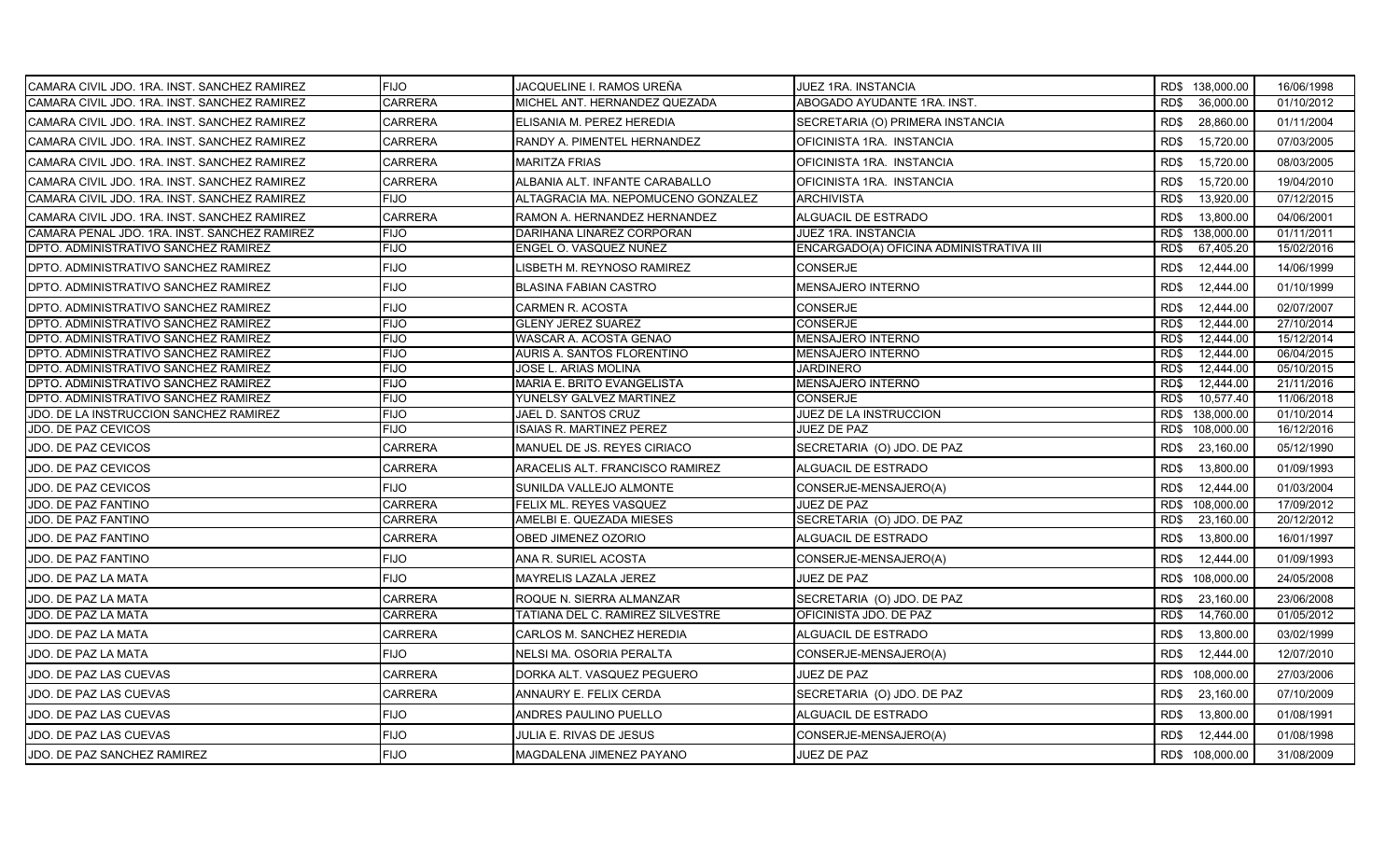| JDO. DE PAZ SANCHEZ RAMIREZ                       | <b>CARRERA</b> | <b>MARTINA SABALA</b>             | SECRETARIA (O) JDO. DE PAZ         | RD\$<br>23,160.00  | 01/11/2012 |
|---------------------------------------------------|----------------|-----------------------------------|------------------------------------|--------------------|------------|
| JDO. DE PAZ SANCHEZ RAMIREZ                       | <b>CARRERA</b> | ELVA Y. ROSARIO RODRIGUEZ         | OFICINISTA JDO. DE PAZ             | RD\$<br>14,760.00  | 01/12/2011 |
| JDO. DE PAZ SANCHEZ RAMIREZ                       | <b>FIJO</b>    | DARMA FCA. DE LOS SANTOS AYBAR    | OFICINISTA                         | 14,760.00<br>RD\$  | 21/07/2017 |
| JDO. DE PAZ SANCHEZ RAMIREZ                       | <b>CARRERA</b> | YOEL A. GIL HERRERA               | ALGUACIL DE ESTRADO                | 13,800.00<br>RD\$  | 24/06/2014 |
| JDO. DE TRABAJO SANCHEZ RAMIREZ                   | <b>FIJO</b>    | KEYLA E. ACOSTA MENA              | JUEZ JDO. DE TRABAJO               | RD\$<br>138,000.00 | 21/05/1999 |
| JDO. DE TRABAJO SANCHEZ RAMIREZ                   | <b>CARRERA</b> | HAYDEE M. JEREZ MENA              | SECRETARIA (O) PRIMERA INSTANCIA   | RD\$<br>28,860.00  | 14/06/1999 |
| JDO. DE TRABAJO SANCHEZ RAMIREZ                   | <b>CARRERA</b> | GENOVEVA J. AYALA AQUINO          | OFICINISTA 1RA. INSTANCIA          | RD\$<br>15,720.00  | 15/10/2001 |
| JDO. DE TRABAJO SANCHEZ RAMIREZ                   | CARRERA        | LAUDISEO E. LOPEZ SANCHEZ         | ALGUACIL DE ESTRADO                | RD\$<br>13,800.00  | 14/07/1999 |
| <b>REGISTRO DE TITULOS COTUI</b>                  | <b>CARRERA</b> | OLGA ALT. MARTE ADAMES            | REGISTRADOR DE TITULOS             | RD\$ 126,000.00    | 01/09/2001 |
| <b>REGISTRO DE TITULOS COTUI</b>                  | CARRERA        | YENNY A. DEL ORBE BURGOS          | ANALISTA JURIDICO                  | RD\$<br>30,060.00  | 19/11/2001 |
| IREGISTRO DE TITULOS COTUI                        | <b>CARRERA</b> | ANA L. UREÑA REYNOSO              | <b>ANALISTA JURIDICO</b>           | RD\$<br>30,060.00  | 15/10/2008 |
| <b>REGISTRO DE TITULOS COTUI</b>                  | <b>CARRERA</b> | ARGENIS CHAVEZ HERNANDEZ          | ANALISTA JURIDICO                  | RD\$<br>30,060.00  | 07/04/2011 |
| <b>REGISTRO DE TITULOS COTUI</b>                  | <b>CARRERA</b> | MILKY E. CANDELARIA ALMONTE       | AUX. DE RECEPCION Y ENTREGA        | RD\$<br>24,240.00  | 21/11/2003 |
| <b>REGISTRO DE TITULOS COTUI</b>                  | <b>CARRERA</b> | BETHANIA RODRIGUEZ GUZMAN         | <b>ARCHIVISTA</b>                  | RD\$<br>24,240.00  | 04/02/2008 |
| <b>REGISTRO DE TITULOS COTUI</b>                  | <b>CARRERA</b> | MARLENI ALT. NOLASCO ULERIO       | AUX. DE RECEPCION Y ENTREGA        | 24,240.00<br>RD\$  | 11/02/2013 |
| <b>REGISTRO DE TITULOS COTUI</b>                  | <b>CARRERA</b> | YASMINA MA. BATISTA NUÑEZ         | AUXILIAR R.T.                      | RD\$<br>16,440.00  | 02/03/2015 |
| <b>REGISTRO DE TITULOS COTUI</b>                  | <b>FIJO</b>    | ANA I. ARIAS                      | <b>CONSERJE</b>                    | 12,444.00<br>RD\$  | 20/07/2015 |
| SECRETARIA GENERAL J.P. SANCHEZ RAMIREZ           | <b>CARRERA</b> | LOMARNY A. LANFRANCO MENDOZA      | SECRETARIA (O) GENERAL             | RD\$<br>42,657.60  | 01/08/2011 |
| SECRETARIA GENERAL J.P. SANCHEZ RAMIREZ           | <b>FIJO</b>    | ANDREA P. ALVAREZ DURAN           | <b>ARCHIVISTA</b>                  | RD\$<br>13,920.00  | 01/09/2006 |
| TRIBUNAL COL. C/P JDO. 1RA. INST. SANCHEZ RAMIREZ | <b>FIJO</b>    | NARCISO DE JS. ACOSTA NUÑEZ       | JUEZ SUST. PTE. COLEGIADO          | RD\$ 138,000.00    | 16/06/1998 |
| TRIBUNAL COL. C/P JDO. 1RA. INST. SANCHEZ RAMIREZ | <b>FIJO</b>    | RAMON E. PEÑA PEREZ               | JUEZ PRESIDENTE TRIBUNAL COLEGIADO | RD\$ 138,000.00    | 16/06/1998 |
| TRIBUNAL COL. C/P JDO. 1RA. INST. SANCHEZ RAMIREZ | <b>FIJO</b>    | BOLIVAR REINOSO HINOJOSA          | JUEZ 1RA. INSTANCIA                | RD\$ 138,000.00    | 16/06/1998 |
| TRIBUNAL DE TIERRAS J.O. SANCHEZ RAMIREZ          | <b>FIJO</b>    | PLINIO R. CANDELARIA RAMOS        | JUEZ T.T.J.O.                      | RD\$ 138,000.00    | 09/04/1992 |
| TRIBUNAL DE TIERRAS J.O. SANCHEZ RAMIREZ          | <b>CARRERA</b> | WENDY M. DE LOS M. CASTILLO RIVAS | SECRETARIA (O) PRIMERA INSTANCIA   | RD\$<br>28,860.00  | 29/10/2001 |
| TRIBUNAL DE TIERRAS J.O. SANCHEZ RAMIREZ          | <b>CARRERA</b> | CARMEN T. CAMILO SANTOS           | OFICINISTA J.O.                    | RD\$<br>15,720.00  | 04/08/2014 |
| TRIBUNAL DE TIERRAS J.O. SANCHEZ RAMIREZ          | <b>CARRERA</b> | DOLFY E. CAMACHO FELIZ            | OFICINISTA J.O.                    | RD\$<br>15,720.00  | 01/12/2014 |
| TRIBUNAL DE TIERRAS J.O. SANCHEZ RAMIREZ          | <b>FIJO</b>    | JOHNNY VASQUEZ NOLAZCO            | <b>MENSAJERO INTERNO</b>           | RD\$<br>12,444.00  | 29/10/2001 |
| TRIBUNAL DE TIERRAS J.O. SANCHEZ RAMIREZ          | <b>FIJO</b>    | FRANCISCO DEL ORBE ROBLES         | VIGILANTE                          | 12.444.00<br>RD\$  | 03/12/2012 |
| TRIBUNAL DE TIERRAS J.O. SANCHEZ RAMIREZ          | <b>FIJO</b>    | PAMELA C. ESTRELLA CAMACHO        | <b>CONSERJE</b>                    | RD\$<br>12,444.00  | 01/02/2016 |
| TRIBUNAL N.N.A. SANCHEZ RAMIREZ                   | <b>FIJO</b>    | MILAGROS I. ROSARIO DOMINGUEZ     | JUEZ 1RA. INSTANCIA                | RD\$<br>138,000.00 | 18/06/2003 |
| TRIBUNAL N.N.A. SANCHEZ RAMIREZ                   | <b>CARRERA</b> | <b>MARISOL SURIEL</b>             | SECRETARIA (O) PRIMERA INSTANCIA   | RD\$<br>28,860.00  | 29/06/2001 |
| TRIBUNAL N.N.A. SANCHEZ RAMIREZ                   | CARRERA        | MARINA GONZALEZ GONZALEZ          | OFICINISTA 1RA. INSTANCIA          | 15,720.00<br>RD\$  | 15/06/2005 |
| TRIBUNAL N.N.A. SANCHEZ RAMIREZ                   | CARRERA        | SONIA MARTE MANZUETA              | OFICINISTA 1RA. INSTANCIA          | RD\$<br>15,720.00  | 15/09/2010 |
| TRIBUNAL N.N.A. SANCHEZ RAMIREZ                   | <b>CARRERA</b> | LEANDRO ALB. ALMANZAR NUÑEZ       | <b>ARCHIVISTA</b>                  | RD\$<br>13,920.00  | 15/11/2005 |
| TRIBUNAL N.N.A. SANCHEZ RAMIREZ                   | <b>CARRERA</b> | JOSE DE JS. ALEJO SERRANO         | ALGUACIL DE ESTRADO                | RD\$<br>13,800.00  | 01/05/2009 |
| TRIBUNAL N.N.A. SANCHEZ RAMIREZ                   | <b>FIJO</b>    | <b>JESUS ANT. LORA CRUZ</b>       | VIGILANTE                          | RD\$<br>12,444.00  | 29/02/2016 |
| TRIBUNAL N.N.A. SANCHEZ RAMIREZ                   | <b>FIJO</b>    | MARINO DE JS. SURIEL              | MENSAJERO INTERNO                  | 12,444.00<br>RD\$  | 02/11/2016 |
| UNIDAD ATENCION AL USUARIO J.P. SANCHEZ RAMIREZ   | <b>FIJO</b>    | GINA L. GOMEZ ROBLES              | OFICINISTA ATENCION USUARIOS       | RD\$<br>24,240.00  | 19/05/2016 |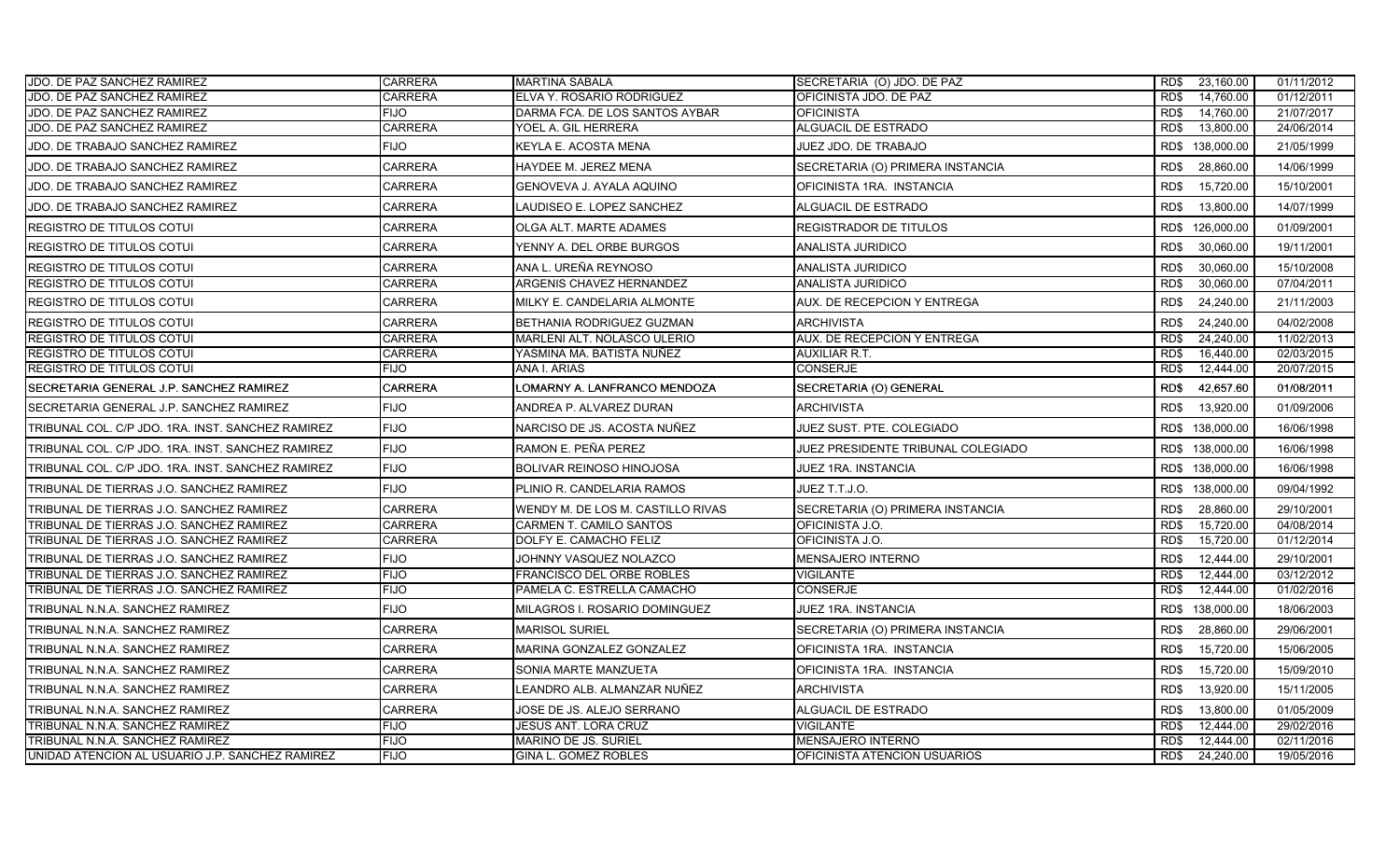| UNIDAD CITAC. NOTIF. Y COM. J.P. SANCHEZ RAMIREZ | <b>CARRERA</b> | LUZ DEL C. ESTEVEZ GARCIA        | <b>OFICINISTA</b>                  |      | RD\$ 16,440.00  | 10/10/2000 |
|--------------------------------------------------|----------------|----------------------------------|------------------------------------|------|-----------------|------------|
| UNIDAD CITAC. NOTIF. Y COM. J.P. SANCHEZ RAMIREZ | <b>CARRERA</b> | WILTON J. HIDALGO DE JESUS       | ALGUACIL DE ESTRADO                | RD\$ | 14,760.00       | 02/08/2005 |
| UNIDAD CITAC. NOTIF. Y COM. J.P. SANCHEZ RAMIREZ | <b>CARRERA</b> | <b>ESTALIN MENDEZ MOREL</b>      | ALGUACIL DE ESTRADO                | RD\$ | 14,760.00       | 01/08/2011 |
| UNIDAD SERV. MERO TRAMITE J.P. SANCHEZ RAMIREZ   | <b>CARRERA</b> | JOSE G. GOMEZ ACEVEDO            | <b>OFICINISTA</b>                  | RD\$ | 16,440.00       | 01/09/2010 |
| UNIDAD SERV. MERO TRAMITE J.P. SANCHEZ RAMIREZ   | <b>FIJO</b>    | LUISA DEL C. MARCANO DOMINGUEZ   | <b>OFICINISTA</b>                  | RD\$ | 16,440.00       | 02/06/2014 |
| UNIDAD SERV. MERO TRAMITE J.P. SANCHEZ RAMIREZ   | <b>FIJO</b>    | FANNY J. SALDIVAR FRIAS          | <b>OFICINISTA</b>                  | RD\$ | 16,440.00       | 04/04/2016 |
| UNIDAD SERV. MERO TRAMITE J.P. SANCHEZ RAMIREZ   | <b>FIJO</b>    | <b>LISMERY PAULINO BURGOS</b>    | <b>OFICINISTA</b>                  | RD\$ | 16,440.00       | 20/02/2017 |
| UNIDAD SERV. MERO TRAMITE J.P. SANCHEZ RAMIREZ   | <b>FIJO</b>    | YENNY C. DIAZ YTURRINO           | <b>OFICINISTA</b>                  | RD\$ | 16,440.00       | 10/05/2017 |
| UNIDAD SERV. MERO TRAMITE J.P. SANCHEZ RAMIREZ   | <b>FIJO</b>    | CANDILEISIS PERALTA VASQUEZ      | <b>OFICINISTA</b>                  | RD\$ | 13,974.00       | 19/03/2018 |
| UNIDAD SERV. MERO TRAMITE J.P. SANCHEZ RAMIREZ   | <b>FIJO</b>    | MIGDALY GONZALEZ BAUTISTA        | <b>OFICINISTA</b>                  | RD\$ | 13,974.00       | 28/05/2018 |
| 1ER. JDO. DE LA INSTRUCCION DAJABON              | <b>FIJO</b>    | CESARINA DEL R. CASTRO REGALADA  | OFICINISTA 1RA. INSTANCIA          | RD\$ | 15,720.00       | 02/04/2018 |
| JDO. DE 1RA. INST. DAJABON                       | <b>FIJO</b>    | DAYANARA Y. PERALTA JAQUEZ       | <b>JUEZ 1RA. INSTANCIA</b>         | RD\$ | 108,000.00      | 19/01/2009 |
| JDO. DE 1RA. INST. DAJABON                       | <b>CARRERA</b> | YUBERQUIS J. SOSA ESTEVEZ        | SECRETARIA (O) PRIMERA INSTANCIA   | RD\$ | 38,088.00       | 13/03/2000 |
| JDO. DE 1RA. INST. DAJABON                       | <b>FIJO</b>    | RAMON E. VILLANUEVA PEÑA         | OFICINISTA 1RA. INSTANCIA          | RD\$ | 15,720.00       | 06/02/2017 |
| JDO. DE 1RA. INST. DAJABON                       | <b>FIJO</b>    | ELAYNE N. CARRASCO DEVERS        | OFICINISTA 1RA. INSTANCIA          | RD\$ | 15,720.00       | 24/10/2017 |
| JDO. DE 1RA. INST. DAJABON                       | <b>CARRERA</b> | RAFAEL A. ARAUJO PERALTA         | ALGUACIL DE ESTRADO                | RD\$ | 14,760.00       | 07/04/2005 |
| JDO. DE 1RA. INST. DAJABON                       | <b>FIJO</b>    | VICTOR ML. GUZMAN BAEZ           | <b>VIGILANTE</b>                   | RD\$ | 12,444.00       | 19/09/2007 |
| JDO. DE 1RA. INST. DAJABON                       | <b>FIJO</b>    | HUALKA E. RAMOS JIMÉNEZ          | MENSAJERO INTERNO                  | RD\$ | 12,444.00       | 15/03/2017 |
| JDO. DE 1RA. INST. DAJABON                       | <b>FIJO</b>    | MILAGROS P. FORTUNA RUBEN        | CONSERJE                           | RD\$ | 10,577.40       | 02/04/2018 |
| JDO. DE LA INSTRUCCION DAJABON                   | <b>FIJO</b>    | CESAR D. NUÑEZ MARTINEZ          | JUEZ DE LA INSTRUCCION             | RD\$ | 138,000.00      | 12/02/1998 |
| JDO. DE LA INSTRUCCION DAJABON                   | <b>CARRERA</b> | <b>JESSICA M DISLA TAVERAS</b>   | SECRETARIA (O) PRIMERA INSTANCIA   | RD\$ | 38,088.00       | 04/03/2004 |
| JDO. DE LA INSTRUCCION DAJABON                   | <b>FIJO</b>    | MARINA CONTRERAS MORALES         | OFICINISTA 1RA. INSTANCIA          | RD\$ | 15,720.00       | 11/12/2017 |
| JDO. DE LA INSTRUCCION DAJABON                   | <b>CARRERA</b> | <b>ISRAEL F. RODRIGUEZ PEREZ</b> | ALGUACIL DE ESTRADO                | RD\$ | 14,760.00       | 04/04/2008 |
| JDO. DE LA INSTRUCCION DAJABON                   | <b>FIJO</b>    | <b>GRISEIDA M. HELENA RAMOS</b>  | MENSAJERO INTERNO                  | RD\$ | 12,444.00       | 02/04/2001 |
| JDO. DE LA INSTRUCCION DAJABON                   | <b>FIJO</b>    | JOSE M. DIAZ                     | VIGILANTE                          | RD\$ | 10,577.40       | 15/01/2018 |
| JDO. DE LA INSTRUCCION DAJABON                   | <b>FIJO</b>    | <b>GRISELDA TEJADA</b>           | CONSERJE                           | RD\$ | 10,577.40       | 30/05/2018 |
| JDO. DE PAZ DAJABON                              | <b>FIJO</b>    | CAROLINA E. ALMONTE VARGAS       | SECRETARIA (O) JDO. DE PAZ         | RD\$ | 23,160.00       | 22/08/2016 |
| <b>JDO. DE PAZ DAJABON</b>                       | <b>CARRERA</b> | <b>EXPEDITO MARICHAL RIVAS</b>   | ALGUACIL DE ESTRADO                | RD\$ | 13,800.00       | 27/12/2010 |
| JDO. DE PAZ DAJABON                              | <b>FIJO</b>    | ROSA M. MONCION RODRIGUEZ        | CONSERJE-MENSAJERO(A)              | RD\$ | 12,444.00       | 16/08/1999 |
| JDO. DE PAZ DAJABON                              | <b>FIJO</b>    | MINDRYS L. NUÑEZ                 | OFICINISTA JDO. DE PAZ             | RD\$ | 12,444.00       | 14/06/2016 |
| JDO. DE PAZ EL PINO                              | <b>CARRERA</b> | YOKASTA E. LOMBERT VARGAS        | SECRETARIA (O) JDO. DE PAZ         | RD\$ | 23,160.00       | 05/05/2004 |
| JDO. DE PAZ EL PINO                              | <b>FIJO</b>    | <b>EMMANUEL ESPINAL PERALTA</b>  | OFICINISTA JDO. DE PAZ             | RD\$ | 14,760.00       | 21/06/2017 |
| JDO. DE PAZ EL PINO                              | <b>FIJO</b>    | MILADYS ALT. SANTANA PEREZ       | CONSERJE-MENSAJERO(A)              | RD\$ | 12,444.00       | 03/12/2007 |
| JDO. DE PAZ LOMA DE CABRERA                      | <b>CARRERA</b> | MIDALMA E. DIAZ ANDUJAR          | SECRETARIA (O) JDO. DE PAZ         | RD\$ | 23,160.00       | 06/11/2007 |
| JDO. DE PAZ LOMA DE CABRERA                      | <b>FIJO</b>    | <b>SASTURNINO VILLA JEREZ</b>    | ALGUACIL DE ESTRADO                | RD\$ | 13,800.00       | 01/06/1994 |
| JDO. DE PAZ LOMA DE CABRERA                      | <b>FIJO</b>    | ANABEL S. BERNABEL RODRIGUEZ     | OFICINISTA JDO. DE PAZ             | RD\$ | 12,546.00       | 04/06/2018 |
| JDO. DE PAZ LOMA DE CABRERA                      | <b>FIJO</b>    | MARIA M. PEÑA RAMIREZ            | CONSERJE-MENSAJERO(A)              | RD\$ | 12,444.00       | 09/08/2010 |
| <b>JDO. DE PAZ PARTIDO</b>                       | <b>FIJO</b>    | ELIZABETH CEPEDA MUÑOZ           | JUEZ DE PAZ                        | RD\$ | 108,000.00      | 19/02/2018 |
| JDO. DE PAZ PARTIDO                              | <b>CARRERA</b> | RUD E. SANTANA                   | SECRETARIA (O) JDO. DE PAZ         | RD\$ | 23,160.00       | 25/11/2002 |
| JDO. DE PAZ PARTIDO                              | <b>CARRERA</b> | CARMEN L. BUENO PEÑALO           | OFICINISTA JDO. DE PAZ             | RD\$ | 14,760.00       | 01/01/1993 |
| JDO. DE PAZ PARTIDO                              | <b>CARRERA</b> | QUELBIS F. TORIBIO DE LOS SANTOS | ALGUACIL DE ESTRADO                | RD\$ | 13,800.00       | 05/09/2006 |
| JDO. DE PAZ PARTIDO                              | <b>FIJO</b>    | ROSA R. GOMEZ MARTINEZ           | CONSERJE-MENSAJERO(A)              | RD\$ | 12,444.00       | 01/06/1999 |
| JDO. DE PAZ RESTAURACION                         | <b>CARRERA</b> | CELESTE AQUINO JIMENEZ           | SECRETARIA (O) JDO. DE PAZ         | RD\$ | 23,160.00       | 29/09/1986 |
| JDO. DE PAZ RESTAURACION                         | <b>FIJO</b>    | LIDIA SOLIS POPA                 | CONSERJE-MENSAJERO(A)              | RD\$ | 12,444.00       | 07/02/2017 |
| TRIBUNAL COL. C/P JDO. 1RA. INST. DAJABON        | <b>FIJO</b>    | <b>GLADYS J. CEPIN GRULLON</b>   | JUEZ PRESIDENTE TRIBUNAL COLEGIADO |      | RD\$ 138,000.00 | 13/11/1991 |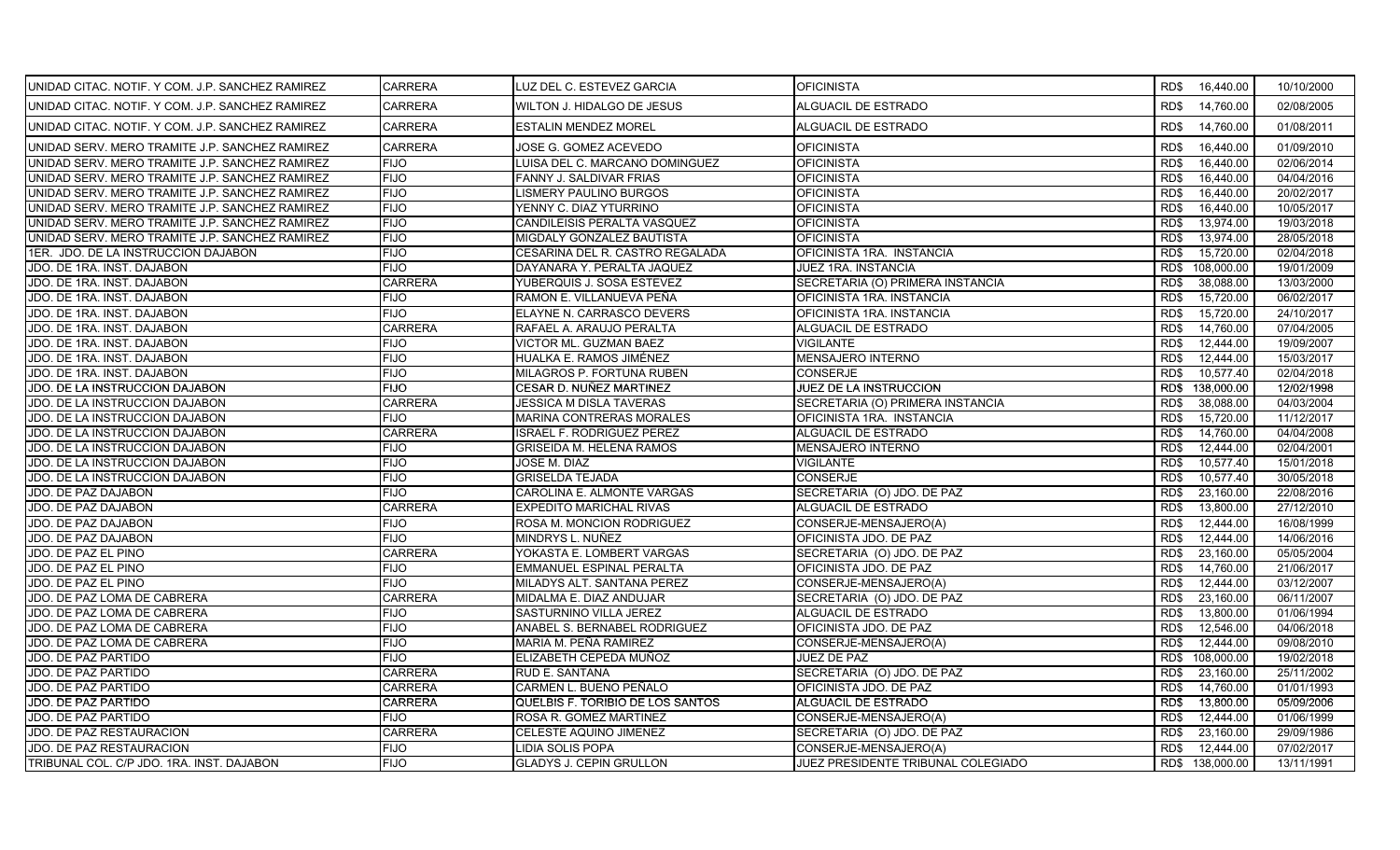| TRIBUNAL COL. C/P JDO. 1RA. INST. DAJABON | <b>FIJO</b>    | MARITZA M. REYNOSO                     | JUEZ 1RA. INSTANCIA                    | RD\$ 138,000.00    | 10/09/1990 |
|-------------------------------------------|----------------|----------------------------------------|----------------------------------------|--------------------|------------|
| TRIBUNAL COL. C/P JDO. 1RA. INST. DAJABON | <b>FIJO</b>    | KATIA E. NEBOT RODRIGUEZ               | JUEZ SUST. PTE. COLEGIADO              | RD\$ 138,000.00    | 14/10/2002 |
| TRIBUNAL COL. C/P JDO. 1RA. INST. DAJABON | <b>CARRERA</b> | ANA R. TEJADA BONILLA                  | SECRETARIA (O) PRIMERA INSTANCIA       | 38,088.00<br>RD\$  | 23/02/2010 |
| TRIBUNAL COL. C/P JDO. 1RA. INST. DAJABON | <b>FIJO</b>    | JOSMAIRY E. ABREU MARTE                | OFICINISTA 1RA. INSTANCIA              | RD\$<br>15,720.00  | 30/10/2017 |
| TRIBUNAL COL. C/P JDO. 1RA. INST. DAJABON | <b>FIJO</b>    | ANYELO R. JIMENEZ ACOSTA               | <b>ALGUACIL DE ESTRADO</b>             | 14,760.00<br>RD\$  | 27/11/2017 |
| CAMARA CIVIL JDO. 1RA. INST. MONTE CRISTI | <b>FIJO</b>    | AURA ALT. GENAO PEREZ                  | JUEZ 1RA. INSTANCIA                    | 138,000.00<br>RD\$ | 12/02/1998 |
| CAMARA CIVIL JDO. 1RA. INST. MONTE CRISTI | <b>CARRERA</b> | YAJAIRA J. CAPELLAN CASTRO             | SECRETARIA (O) PRIMERA INSTANCIA       | 28,860.00<br>RD\$  | 13/02/2009 |
| CAMARA CIVIL JDO. 1RA. INST. MONTE CRISTI | <b>CARRERA</b> | ROSILYN ALT. ORTIZ RODRIGUEZ           | OFICINISTA 1RA. INSTANCIA              | 15,720.00<br>RD\$  | 27/11/2012 |
| CAMARA CIVIL JDO. 1RA. INST. MONTE CRISTI | <b>FIJO</b>    | ANA A. CABREJA PEÑA                    | OFICINISTA 1RA. INSTANCIA              | 15.720.00<br>RD\$  | 18/04/2016 |
| CAMARA CIVIL JDO. 1RA. INST. MONTE CRISTI | <b>FIJO</b>    | ARMIDIS ANT. CABA JEREZ                | OFICINISTA 1RA. INSTANCIA              | RD\$<br>15,720.00  | 09/10/2017 |
| CAMARA CIVIL JDO. 1RA. INST. MONTE CRISTI | <b>CARRERA</b> | <b>MARILYN ABREU</b>                   | ALGUACIL DE ESTRADO                    | RD\$<br>13,800.00  | 01/12/2000 |
| CAMARA PENAL JDO. 1RA. INST. MONTE CRISTI | <b>CARRERA</b> | BETHANIA E. GUZMAN TAVERAS             | SECRETARIA (O) PRIMERA INSTANCIA       | RD\$<br>38.088.00  | 15/03/2001 |
| CAMARA PENAL JDO. 1RA. INST. MONTE CRISTI | <b>CARRERA</b> | MAYRA I. BETANCES ALMONTE              | OFICINISTA 1RA. INSTANCIA              | RD\$<br>15,720.00  | 25/04/1985 |
| CAMARA PENAL JDO. 1RA. INST. MONTE CRISTI | <b>CARRERA</b> | <b>IVELISSE DE LA C. BRITO ACEVEDO</b> | OFICINISTA 1RA. INSTANCIA              | RD\$<br>15,720.00  | 11/09/2009 |
| CAMARA PENAL JDO. 1RA. INST. MONTE CRISTI | <b>CARRERA</b> | BIENVENIDO J. BAEZ SABES               | ALGUACIL DE ESTRADO                    | RD\$<br>14,760.00  | 16/02/2006 |
| CENTRO DE CITACIONES MONTE CRISTI         | <b>CARRERA</b> | ALBEN G. RIVERA DIAZ                   | SUPERVISOR CENTRO DE CITACIONES        | 42,657.60<br>RD\$  | 20/12/2010 |
| CENTRO DE CITACIONES MONTE CRISTI         | <b>CARRERA</b> | ANA Y. DE LA CRUZ MONCION              | <b>OFICINISTA</b>                      | RD\$<br>17,640.00  | 03/01/2005 |
| CENTRO DE CITACIONES MONTE CRISTI         | <b>FIJO</b>    | DELBY A. BELLIARD VARGAS               | ALGUACIL DE ESTRADO                    | 14,760.00<br>RD\$  | 21/11/2017 |
| CORTE DE APEL. MONTE CRISTI               | <b>FIJO</b>    | ARLENY M. CABRAL THEN                  | JUEZ PRESIDENTE CORTE                  | RD\$<br>218,640.00 | 10/02/1998 |
| CORTE DE APEL. MONTE CRISTI               | <b>FIJO</b>    | FRANCISCO DE B. CARRASCO REGALADO      | <b>JUEZ 1ER. SUSTITUTO CORTE</b>       | RD\$ 205,800.00    | 18/02/1998 |
| CORTE DE APEL. MONTE CRISTI               | <b>FIJO</b>    | ANA E. JIMENEZ VENTURA                 | JUEZ 2DO. SUSTITUTO CORTE              | 199,464.00<br>RD\$ | 13/11/1991 |
| CORTE DE APEL. MONTE CRISTI               | <b>FIJO</b>    | <b>CRISPULOS TATIS</b>                 | <b>JUEZ CORTE</b>                      | 186,000.00<br>RD\$ | 12/02/1998 |
| CORTE DE APEL. MONTE CRISTI               | <b>CARRERA</b> | YARISA C. MARICHAL TATIS               | SECRETARIA(O) CORTE                    | RD\$<br>51,004.80  | 01/06/2006 |
| CORTE DE APEL. MONTE CRISTI               | <b>CARRERA</b> | TEOFILA ALT. TORIBIO                   | ABOGADO AYUDANTE CORTE                 | 48.894.00<br>RD\$  | 18/12/1989 |
| CORTE DE APEL. MONTE CRISTI               | <b>CARRERA</b> | JENNY Y. GARCIA PEÑA                   | <b>ABOGADO AYUDANTE CORTE</b>          | 48.894.00<br>RD\$  | 08/12/1997 |
| CORTE DE APEL. MONTE CRISTI               | <b>FIJO</b>    | WILTON J. LOMBERT YAPUR                | <b>CHOFER</b>                          | 24,240.00<br>RD\$  | 01/02/2005 |
| <b>CORTE DE APEL. MONTE CRISTI</b>        | <b>CARRERA</b> | LAURA L. VALENZUELA GUZMAN             | OFICINISTA CORTE                       | RD\$<br>17.640.00  | 01/12/2011 |
| CORTE DE APEL. MONTE CRISTI               | <b>CARRERA</b> | BETTY Y. NUÑEZ SANCHEZ                 | OFICINISTA CORTE                       | RD\$<br>17,640.00  | 01/03/2013 |
| CORTE DE APEL. MONTE CRISTI               | <b>CARRERA</b> | ISABEL E. ROSARIO DE LA ROSA           | OFICINISTA CORTE                       | 17.640.00<br>RD\$  | 17/06/2013 |
| CORTE DE APEL. MONTE CRISTI               | <b>FIJO</b>    | BISKMAR D. MARTINEZ PERALTA            | ALGUACIL DE ESTRADO                    | RD\$<br>14,760.00  | 19/03/2010 |
| DPTO. ADMINISTRATIVO MONTE CRISTI         | <b>CARRERA</b> | DAMARIS A. VILLALONA GUZMAN            | ENCARGADO(A) OFICINA ADMINISTRATIVA IV | RD\$<br>81,952.80  | 03/04/2001 |
| DPTO. ADMINISTRATIVO MONTE CRISTI         | <b>FIJO</b>    | FRANCISCO A. VERAS TATIS               | <b>CHOFER</b>                          | RD\$<br>24,240.00  | 04/05/2018 |
| DPTO. ADMINISTRATIVO MONTE CRISTI         | <b>FIJO</b>    | AQUILES GONZALEZ GONZALEZ              | ENC. MANTENIMIENTO                     | RD\$<br>20,760.00  | 01/07/1992 |
| DPTO. ADMINISTRATIVO MONTE CRISTI         | <b>CARRERA</b> | JAZMIN O. VERAS SABES                  | SECRETARIA DEPTO. ADM.                 | RD\$<br>18,120.00  | 07/11/2001 |
| DPTO. ADMINISTRATIVO MONTE CRISTI         | <b>FIJO</b>    | JOSE GONZALEZ SUERO                    | MAYORDOMO I                            | 16,920.00<br>RD\$  | 01/10/2003 |
| DPTO. ADMINISTRATIVO MONTE CRISTI         | <b>FIJO</b>    | FELIX CONTRERAS BELTRE                 | MENSAJERO EXTERNO                      | RD\$<br>16,440.00  | 30/11/2009 |
| DPTO. ADMINISTRATIVO MONTE CRISTI         | <b>FIJO</b>    | ALEXANDRA A. INFANTE TATIS             | RECEPCIONISTA                          | 14,760.00<br>RD\$  | 01/02/1999 |
| DPTO. ADMINISTRATIVO MONTE CRISTI         | <b>FIJO</b>    | KELVIN E. GOMEZ VILLANUEVA             | <b>MAYORDOMO III</b>                   | RD\$<br>13,800.00  | 03/09/2012 |
| DPTO. ADMINISTRATIVO MONTE CRISTI         | <b>FIJO</b>    | SILVIA M. GONZALEZ NUÑEZ               | CONSERJE                               | RD\$<br>12,444.00  | 01/01/1993 |
| DPTO. ADMINISTRATIVO MONTE CRISTI         | <b>FIJO</b>    | IRMA M. MINAYA MINIEUR                 | <b>CONSERJE</b>                        | RD\$<br>12.444.00  | 01/12/1991 |
| DPTO. ADMINISTRATIVO MONTE CRISTI         | <b>FIJO</b>    | CONSUELO TAPIA FERNANDEZ               | <b>CONSERJE</b>                        | RD\$<br>12,444.00  | 01/05/1996 |
| DPTO. ADMINISTRATIVO MONTE CRISTI         | <b>FIJO</b>    | JORGE B. RAMOS                         | <b>CONSERJE</b>                        | 12.444.00<br>RD\$  | 26/05/1987 |
| DPTO. ADMINISTRATIVO MONTE CRISTI         | <b>FIJO</b>    | LUISA ANT. PIMENTEL RIVAS              | <b>CONSERJE</b>                        | RD\$<br>12,444.00  | 18/09/2000 |
| DPTO. ADMINISTRATIVO MONTE CRISTI         | <b>FIJO</b>    | MIGUEL A. INFANTE SOSA                 | MENSAJERO INTERNO                      | RD\$<br>12.444.00  | 04/06/2003 |
| DPTO. ADMINISTRATIVO MONTE CRISTI         | <b>FIJO</b>    | <b>GLADY G. TORRES RODRIGUEZ</b>       | <b>CONSERJE</b>                        | 12,444.00<br>RD\$  | 07/04/2005 |
| DPTO. ADMINISTRATIVO MONTE CRISTI         | <b>FIJO</b>    | WILSON ML. VASQUEZ PEÑA                | <b>JARDINERO</b>                       | RD\$<br>12,444.00  | 15/03/2005 |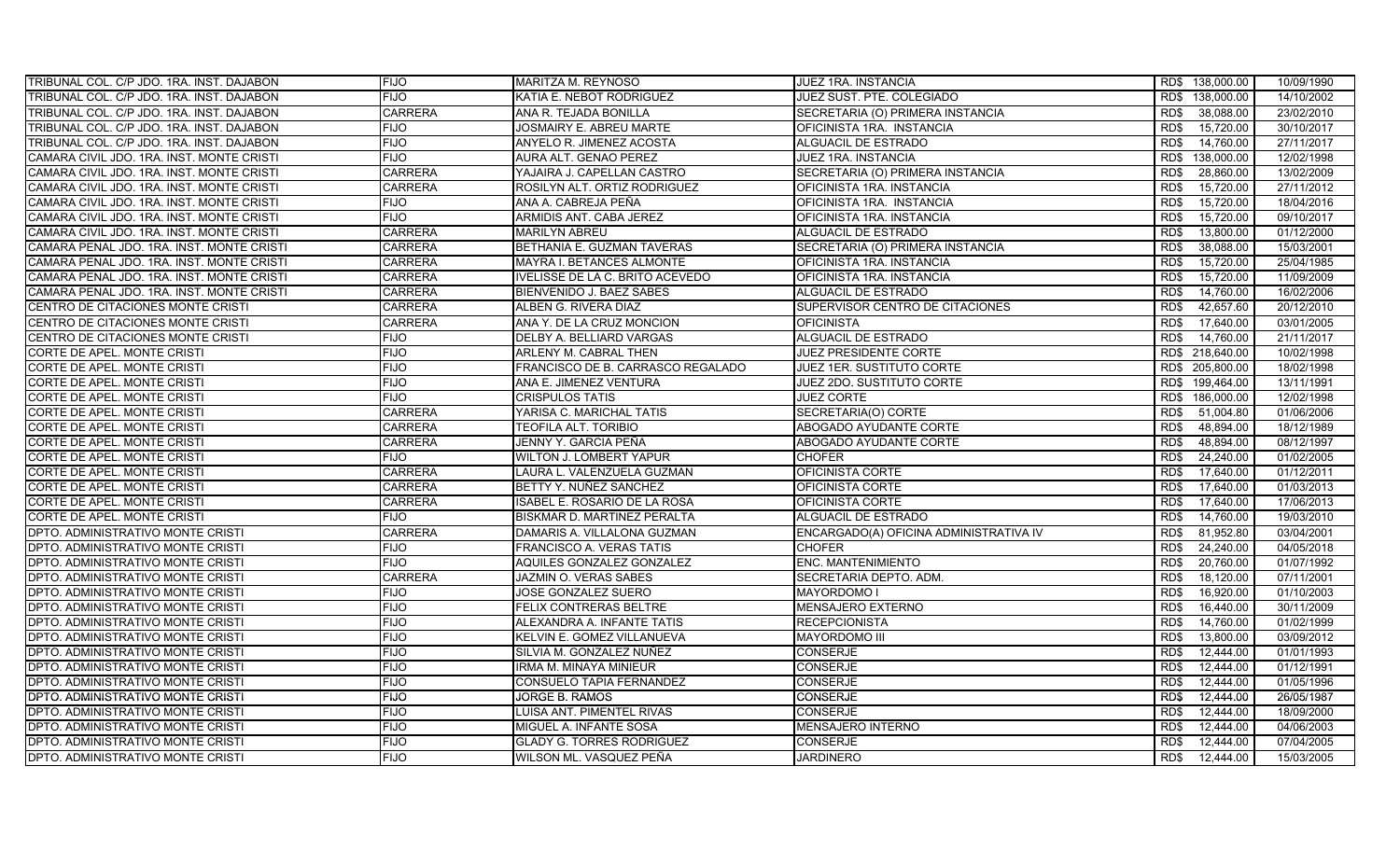| <b>DPTO. ADMINISTRATIVO MONTE CRISTI</b> | <b>FIJO</b>    | ARISLEYDA DEL C. PEÑA            | <b>CONSERJE</b>                  | 12,444.00<br>RD\$  | 10/04/2006 |
|------------------------------------------|----------------|----------------------------------|----------------------------------|--------------------|------------|
| <b>DPTO. ADMINISTRATIVO MONTE CRISTI</b> | <b>FIJO</b>    | PABLO R. SANTO TAVAREZ           | MENSAJERO INTERNO                | RD\$<br>12,444.00  | 22/01/2010 |
| DPTO. ADMINISTRATIVO MONTE CRISTI        | <b>FIJO</b>    | YOCASTA DEL M. SOLANO SABES      | <b>CONSERJE</b>                  | RD\$<br>12,444.00  | 22/01/2010 |
| DPTO. ADMINISTRATIVO MONTE CRISTI        | <b>FIJO</b>    | EUGENIO R. RODRIGUEZ TORIBIO     | <b>MENSAJERO INTERNO</b>         | RD\$<br>12,444.00  | 23/02/2010 |
| <b>DPTO. ADMINISTRATIVO MONTE CRISTI</b> | <b>FIJO</b>    | HANSEL M. PEÑA                   | VIGILANTE                        | RD\$<br>12,444.00  | 26/05/2014 |
| DPTO. ADMINISTRATIVO MONTE CRISTI        | <b>FIJO</b>    | MONICA D. CLIME SOLIS            | <b>CONSERJE</b>                  | 12.444.00<br>RD\$  | 03/09/2012 |
| DPTO. ADMINISTRATIVO MONTE CRISTI        | <b>FIJO</b>    | EVELIN MA. ROSARIO               | <b>CONSERJE</b>                  | RD\$<br>12.444.00  | 18/02/2013 |
| DPTO. ADMINISTRATIVO MONTE CRISTI        | <b>FIJO</b>    | ELVIS A. DE LA CRUZ CABREJA      | <b>MENSAJERO INTERNO</b>         | 12.444.00<br>RD\$  | 10/02/2014 |
| DPTO. ADMINISTRATIVO MONTE CRISTI        | <b>FIJO</b>    | ELVA MA. GUZMAN ROJAS            | <b>CONSERJE</b>                  | 12,444.00<br>RD\$  | 23/04/2014 |
| DPTO. ADMINISTRATIVO MONTE CRISTI        | <b>FIJO</b>    | YISSEL ALT. DE LEON COLON        | <b>CONSERJE</b>                  | RD\$<br>12.444.00  | 02/04/2018 |
| JDO. DE LA INSTRUCCION MONTE CRISTI      | <b>CARRERA</b> | BRUMELIZ DEL R. DILONE PICHARDO  | SECRETARIA (O) PRIMERA INSTANCIA | 38,088.00<br>RD\$  | 08/03/2005 |
| JDO. DE LA INSTRUCCION MONTE CRISTI      | <b>CARRERA</b> | ANA W. LOPEZ VERAS               | OFICINISTA 1RA. INSTANCIA        | RD\$<br>15,720.00  | 03/10/2013 |
| JDO. DE LA INSTRUCCION MONTE CRISTI      | <b>FIJO</b>    | MIGUELINA R. CABREJA SALCEDO     | OFICINISTA 1RA. INSTANCIA        | RD\$<br>15,720.00  | 17/03/2016 |
| JDO. DE LA INSTRUCCION MONTE CRISTI      | <b>FIJO</b>    | CARMEN R. CASTILLO DE DURAN      | OFICINISTA 1RA. INSTANCIA        | 15,720.00<br>RD\$  | 04/04/2016 |
| JDO. DE LA INSTRUCCION MONTE CRISTI      | <b>FIJO</b>    | RADVI DE JS. JIMENEZ TORIBIO     | OFICINISTA 1RA. INSTANCIA        | RD\$<br>15,720.00  | 06/02/2017 |
| JDO. DE LA INSTRUCCION MONTE CRISTI      | <b>FIJO</b>    | FELIX E. ABREU CAMBERO           | <b>ALGUACIL DE ESTRADO</b>       | 14,760.00<br>RD\$  | 03/04/2014 |
| JDO. DE LA INSTRUCCION MONTE CRISTI      | <b>CARRERA</b> | DOMINGO ANT. GUZMAN DE LA ROSA   | <b>ALGUACIL DE ESTRADO</b>       | RD\$<br>14,760.00  | 16/02/2007 |
| JDO. DE PAZ CASTAÑUELAS                  | <b>CARRERA</b> | FRANCISCA ALMONTE PICHARDO       | JUEZ DE PAZ                      | 108.000.00<br>RD\$ | 07/05/1997 |
| JDO. DE PAZ CASTAÑUELAS                  | <b>CARRERA</b> | MASSIEL DIAZ ESCOTTO             | SECRETARIA (O) JDO. DE PAZ       | RD\$<br>23,160.00  | 01/07/2009 |
| JDO. DE PAZ CASTAÑUELAS                  | <b>FIJO</b>    | ALTAGRACIA AMEQUITA VARGAS       | OFICINISTA JDO. DE PAZ           | 14,760.00<br>RD\$  | 04/04/1988 |
| JDO. DE PAZ CASTAÑUELAS                  | <b>CARRERA</b> | YARA ACOSTA PEÑA                 | OFICINISTA JDO. DE PAZ           | RD\$<br>14,760.00  | 05/06/2003 |
| JDO. DE PAZ CASTAÑUELAS                  | <b>CARRERA</b> | MARIA E. RAMOS ALVAREZ           | ALGUACIL DE ESTRADO              | 13,800.00<br>RD\$  | 15/02/2007 |
| JDO. DE PAZ CASTAÑUELAS                  | <b>FIJO</b>    | <b>ROSI ENCARNACION</b>          | CONSERJE-MENSAJERO(A)            | RD\$<br>12,444.00  | 14/02/2011 |
| JDO. DE PAZ ESP. TRANS. MONTE CRISTI     | <b>CARRERA</b> | DIANELLY Y. AQUINO RODRIGUEZ     | JUEZ DE PAZ                      | RD\$<br>108,000.00 | 28/05/2003 |
| JDO. DE PAZ ESP. TRANS. MONTE CRISTI     | <b>CARRERA</b> | MARIA M. MONCION                 | SECRETARIA (O) JDO. DE PAZ       | RD\$<br>23,160.00  | 01/05/1998 |
| JDO. DE PAZ ESP. TRANS. MONTE CRISTI     | <b>CARRERA</b> | RUFINA PICHARDO                  | OFICINISTA JDO. DE PAZ           | RD\$<br>14,760.00  | 01/11/1996 |
| JDO. DE PAZ ESP. TRANS. MONTE CRISTI     | <b>CARRERA</b> | ALAINE R. CASTILLO               | ALGUACIL DE ESTRADO              | 13,800.00<br>RD\$  | 01/05/1998 |
| JDO. DE PAZ GUAYUBIN                     | <b>FIJO</b>    | MYRKARLA RODRIGUEZ MEJIA         | JUEZ DE PAZ                      | RD\$<br>108,000.00 | 11/05/2007 |
| JDO. DE PAZ GUAYUBIN                     | <b>CARRERA</b> | CLARA B. PORTES MONCION          | SECRETARIA (O) JDO. DE PAZ       | 23,160.00<br>RD\$  | 01/05/1996 |
| <b>JDO. DE PAZ GUAYUBIN</b>              | <b>FIJO</b>    | JOAQUIN ANT. RODRIGUEZ FANINI    | ALGUACIL DE ESTRADO              | 13.800.00<br>RD\$  | 01/06/1987 |
| JDO. DE PAZ GUAYUBIN                     | <b>FIJO</b>    | VICTORIA ALT. CHAVEZ GONELL      | CONSERJE-MENSAJERO(A)            | RD\$<br>12.444.00  | 14/09/1990 |
| JDO. DE PAZ LAS MATAS DE SANTA CRUZ      | <b>FIJO</b>    | ILKA MA. MENDEZ SOSA             | <b>JUEZ DE PAZ</b>               | RD\$<br>108,000.00 | 19/02/2018 |
| JDO. DE PAZ LAS MATAS DE SANTA CRUZ      | <b>CARRERA</b> | ANAYRA PIMENTEL ROSARIO          | SECRETARIA (O) JDO. DE PAZ       | RD\$<br>23,160.00  | 27/07/2010 |
| JDO. DE PAZ LAS MATAS DE SANTA CRUZ      | <b>FIJO</b>    | MARIA B. MONCION ARAHUJO         | ALGUACIL DE ESTRADO              | RD\$<br>13,800.00  | 01/11/2016 |
| JDO. DE PAZ LAS MATAS DE SANTA CRUZ      | <b>FIJO</b>    | YEROMI PIMENTEL ESPINOSA         | CONSERJE-MENSAJERO(A)            | 10,577.40<br>RD\$  | 02/04/2018 |
| JDO. DE PAZ MONTE CRISTI                 | <b>CARRERA</b> | MARY C. CASTILLO GERMAN          | <b>JUEZ DE PAZ</b>               | RD\$<br>108,000.00 | 20/09/2005 |
| <b>JDO. DE PAZ MONTE CRISTI</b>          | <b>CARRERA</b> | JACQUELINE E. HAMILTON COLON     | SECRETARIA (O) JDO. DE PAZ       | 23,160.00<br>RD\$  | 23/02/1990 |
| JDO. DE PAZ MONTE CRISTI                 | <b>CARRERA</b> | ANA M. ABREU                     | OFICINISTA JDO. DE PAZ           | RD\$<br>14,760.00  | 01/03/1998 |
| JDO. DE PAZ MONTE CRISTI                 | <b>FIJO</b>    | <b>GENESIS M. MARICHAL SANZ</b>  | ALGUACIL DE ESTRADO              | 13,800.00<br>RD\$  | 19/01/2017 |
| JDO. DE PAZ PEPILLO SALCEDO              | <b>CARRERA</b> | VIRGINIA E. VASQUEZ MARTINEZ     | SECRETARIA (O) JDO. DE PAZ       | RD\$<br>23,160.00  | 03/08/1990 |
| JDO. DE PAZ PEPILLO SALCEDO              | <b>FIJO</b>    | <b>VERIS ALT. LOPEZ MARTINEZ</b> | CONSERJE-MENSAJERO(A)            | RD\$<br>14,160.00  | 21/04/2004 |
| JDO. DE PAZ PEPILLO SALCEDO              | <b>CARRERA</b> | <b>GERMAN TAVARES GUZMAN</b>     | ALGUACIL DE ESTRADO              | RD\$<br>13,800.00  | 24/08/1989 |
| JDO. DE PAZ VILLA VASQUEZ                | <b>FIJO</b>    | LIGIA ALT. BATISTA SUSANA        | JUEZ DE PAZ                      | 108,000.00<br>RD\$ | 19/02/2018 |
| JDO. DE PAZ VILLA VASQUEZ                | <b>FIJO</b>    | LEO A. CORDERO BERIGUETE         | SECRETARIA (O) JDO. DE PAZ       | RD\$<br>23,160.00  | 01/09/1998 |
| JDO. DE PAZ VILLA VASQUEZ                | <b>CARRERA</b> | CARMEN M. MARTINES DE LA ROSA    | OFICINISTA JDO. DE PAZ           | 14,760.00<br>RD\$  | 01/01/1993 |
| JDO. DE PAZ VILLA VASQUEZ                | <b>FIJO</b>    | JUSTO J. TORRES PEÑA             | CONSERJE-MENSAJERO(A)            | RD\$<br>12.444.00  | 19/01/1987 |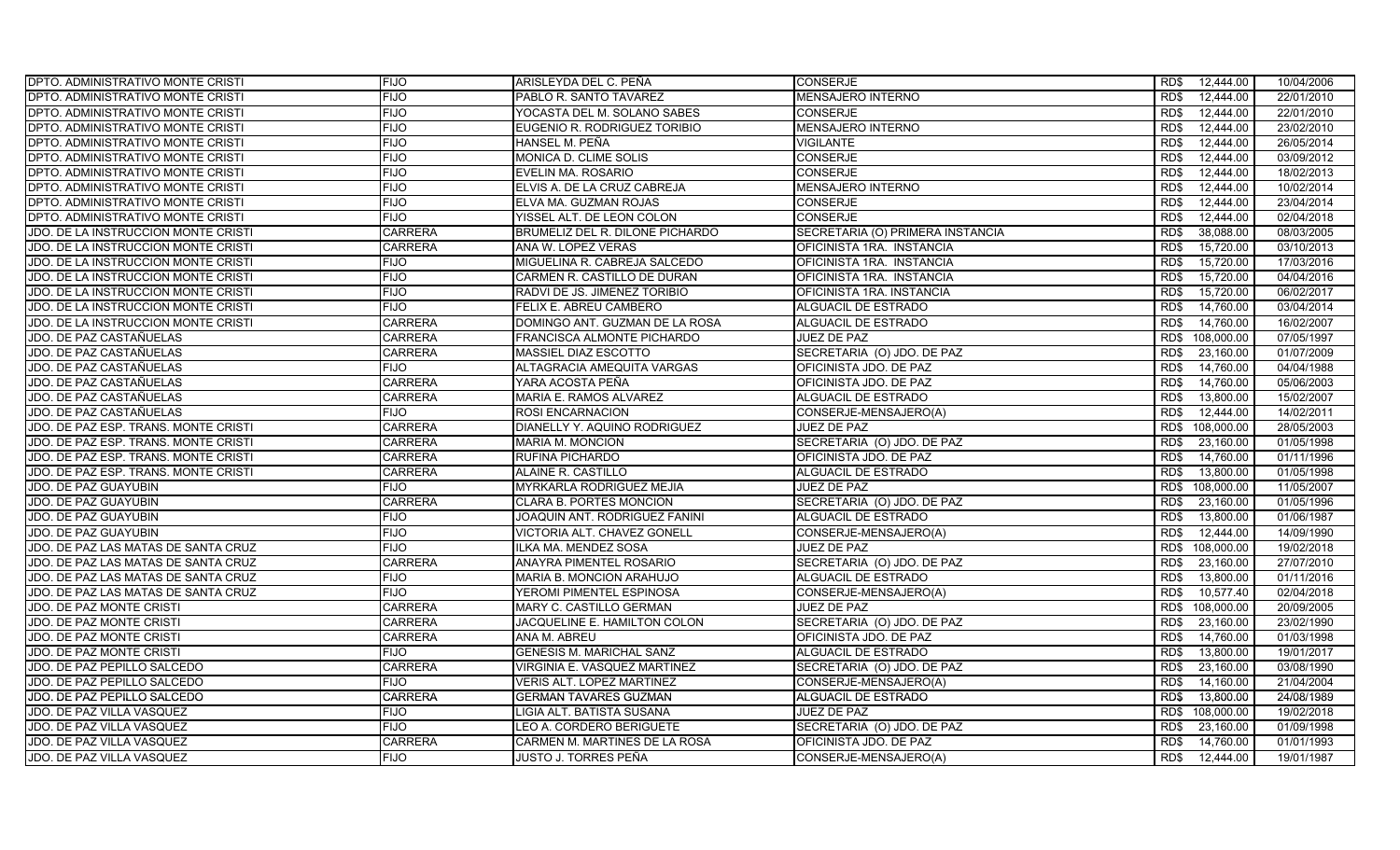| JDO. DE PAZ VILLA VASQUEZ                      | <b>FIJO</b>    | <b>NIQUIBERTO FLERY TATIS</b>      | <b>VIGILANTE</b>                        | 12,444.00<br>RD\$  | 01/02/2018 |
|------------------------------------------------|----------------|------------------------------------|-----------------------------------------|--------------------|------------|
| OFIC. DE ARCHIVO JUDICIAL PJ MONTE CRISTI      | <b>CARRERA</b> | EDITH R. SIGOLLEN SANCHEZ          | SUPERVISOR DE ARCHIVO                   | RD\$<br>29,580.00  | 01/03/2007 |
| OFIC. DE ARCHIVO JUDICIAL PJ MONTE CRISTI      | <b>CARRERA</b> | OSMIRIR Y. CABREJA REYES           | <b>ARCHIVISTA</b>                       | RD\$<br>16,440.00  | 01/03/2007 |
| <b>REGISTRO DE TITULOS MONTE CRISTI</b>        | <b>FIJO</b>    | JOSE A. UREÑA SANCHEZ              | <b>REGISTRADOR DE TITULOS</b>           | 126,000.00<br>RD\$ | 11/09/1998 |
| <b>REGISTRO DE TITULOS MONTE CRISTI</b>        | <b>CARRERA</b> | FRANCISCA DEL C. BAYARD            | ANALISTA JURIDICO                       | RD\$<br>30,060.00  | 15/03/1999 |
| REGISTRO DE TITULOS MONTE CRISTI               | <b>CARRERA</b> | <b>BRANDY A. HEVIA VERAS</b>       | ANALISTA JURIDICO                       | RD\$<br>30,060.00  | 24/11/2003 |
| <b>REGISTRO DE TITULOS MONTE CRISTI</b>        | <b>CARRERA</b> | CRUZ A. CABREJA                    | <b>SECRETARIA</b>                       | RD\$<br>28,860.00  | 19/03/1979 |
| <b>REGISTRO DE TITULOS MONTE CRISTI</b>        | <b>CARRERA</b> | LUCIA DEL R. MINAYA                | AUX. DE RECEPCION Y ENTREGA             | RD\$<br>24,240.00  | 01/09/1999 |
| <b>REGISTRO DE TITULOS MONTE CRISTI</b>        | <b>CARRERA</b> | WENDY J. SANCHEZ TORIBIO           | OPERADOR DE IMPRESION                   | 15,720.00<br>RD\$  | 01/08/2001 |
| REGISTRO DE TITULOS MONTE CRISTI               | <b>CARRERA</b> | JOHAN ML DE LA CRUZ ABREU          | REVISOR R.T.                            | RD\$<br>15,720.00  | 03/11/2014 |
| TRIBUNAL COL. C/P JDO. 1RA. INST. MONTE CRISTI | <b>FIJO</b>    | MARTHA ELIGIA DEL S. SANZ FERREIRA | JUEZ PRESIDENTE TRIBUNAL COLEGIADO      | 138,000.00<br>RD\$ | 12/02/1998 |
| TRIBUNAL COL. C/P JDO. 1RA. INST. MONTE CRISTI | <b>FIJO</b>    | RAFAEL D. LOZANO                   | JUEZ SUST, PTE, COLEGIADO               | 138,000.00<br>RD\$ | 11/02/1998 |
| TRIBUNAL COL. C/P JDO. 1RA. INST. MONTE CRISTI | <b>FIJO</b>    | MERCEDES M. REYES JEREZ            | JUEZ 1RA. INSTANCIA                     | RD\$<br>138,000.00 | 19/10/2009 |
| TRIBUNAL COL. C/P JDO. 1RA. INST. MONTE CRISTI | <b>CARRERA</b> | <b>INGRID J. MARTE JIMENEZ</b>     | SECRETARIA (O) PRIMERA INSTANCIA        | 38,088.00<br>RD\$  | 02/10/2000 |
| TRIBUNAL COL. C/P JDO. 1RA. INST. MONTE CRISTI | <b>CARRERA</b> | LESBIA M. PEREZ ABREU              | OFICINISTA 1RA. INSTANCIA               | 15,720.00<br>RD\$  | 28/05/2009 |
| TRIBUNAL COL. C/P JDO. 1RA. INST. MONTE CRISTI | <b>FIJO</b>    | <b>QUISI M. MEDINA BATISTA</b>     | OFICINISTA 1RA. INSTANCIA               | 15,720.00<br>RD\$  | 23/01/2017 |
| TRIBUNAL COL. C/P JDO. 1RA. INST. MONTE CRISTI | <b>FIJO</b>    | ELIANA TAVERAS DE LOS SANTOS       | OFICINISTA 1RA. INSTANCIA               | RD\$<br>15,720.00  | 13/02/2017 |
| TRIBUNAL DE TIERRAS J.O. MONTE CRISTI          | <b>FIJO</b>    | RAMONA O. HERNANDEZ FERREIRA       | JUEZ T.T.J.O.                           | RD\$<br>138,000.00 | 12/02/1998 |
| TRIBUNAL DE TIERRAS J.O. MONTE CRISTI          | <b>CARRERA</b> | ANGELINA M. NUÑEZ REYES            | SECRETARIA (O) PRIMERA INSTANCIA        | RD\$<br>28,860.00  | 03/03/1995 |
| TRIBUNAL DE TIERRAS J.O. MONTE CRISTI          | <b>CARRERA</b> | KARINA ALT. LOMBERT YAPUR          | OFICINISTA J.O.                         | RD\$<br>15,720.00  | 01/06/1998 |
| TRIBUNAL DE TIERRAS J.O. MONTE CRISTI          | <b>CARRERA</b> | SOLANGEL C. PEÑA BAYAL             | OFICINISTA J.O.                         | RD\$<br>15,720.00  | 08/12/2000 |
| TRIBUNAL DE TIERRAS J.O. MONTE CRISTI          | <b>CARRERA</b> | SUSANA REINOSO ROCHE               | OFICINISTA J.O.                         | RD\$<br>15,720.00  | 28/12/2009 |
| TRIBUNAL DE TIERRAS J.O. MONTE CRISTI          | <b>FIJO</b>    | NORIS M. CASTILLO ABREU            | OFICINISTA J.O.                         | RD\$<br>15,720.00  | 09/09/2013 |
| TRIBUNAL EJEC. DE LA PENA MONTE CRISTI         | <b>CARRERA</b> | DIGNA E. HERNANDEZ RODRIGUEZ       | SECRETARIA (O) PRIMERA INSTANCIA        | 38,088.00<br>RD\$  | 30/06/2010 |
| TRIBUNAL EJEC. DE LA PENA MONTE CRISTI         | <b>CARRERA</b> | SANDALIA V. TAVERAS DURAN          | OFICINISTA 1RA. INSTANCIA               | RD\$<br>15.720.00  | 13/02/2006 |
| TRIBUNAL EJEC. DE LA PENA MONTE CRISTI         | <b>CARRERA</b> | ANNERYS CRUZ FERMIN                | ALGUACIL DE ESTRADO                     | RD\$<br>14,760.00  | 15/03/2007 |
| TRIBUNAL EJEC. SANCION ADOLES. MONTE CRISTI    | <b>CARRERA</b> | HILDA ALT. ABREU ALMONTE           | SECRETARIA(O) CORTE                     | 34,560.00<br>RD\$  | 01/01/1993 |
| TRIBUNAL N.N.A. MONTE CRISTI                   | <b>FIJO</b>    | ANA V. RODRIGUEZ SOCIAS            | JUEZ 1RA. INSTANCIA                     | RD\$<br>138,000.00 | 27/04/1998 |
| TRIBUNAL N.N.A. MONTE CRISTI                   | <b>CARRERA</b> | ARLINE ALT. RODRIGUEZ PEÑA         | SECRETARIA (O) PRIMERA INSTANCIA        | 28,860.00<br>RD\$  | 10/12/1991 |
| TRIBUNAL N.N.A. MONTE CRISTI                   | <b>CARRERA</b> | YVETTE C. VILLANUEVA LOZANO        | OFICINISTA 1RA. INSTANCIA               | 15,720.00<br>RD\$  | 02/03/2007 |
| TRIBUNAL N.N.A. MONTE CRISTI                   | <b>CARRERA</b> | YESSI FELIZ                        | ALGUACIL DE ESTRADO                     | RD\$<br>13,800.00  | 06/10/2008 |
| TRIBUNAL N.N.A. MONTE CRISTI                   | <b>FIJO</b>    | BELKIS M. DE LOS SANTOS            | <b>MENSAJERO INTERNO</b>                | 12,444.00<br>RD\$  | 14/12/1998 |
| TRIBUNAL N.N.A. MONTE CRISTI                   | <b>FIJO</b>    | YIRA M. VERAS SOSA                 | <b>CONSERJE</b>                         | RD\$<br>12,444.00  | 01/10/2004 |
| 2DO. JDO. DE LA INSTRUCCION SANTIAGO RODRIGUEZ | <b>CARRERA</b> | ISIS M. PEÑA PEREZ                 | SECRETARIA (O) PRIMERA INSTANCIA        | RD\$<br>38,088.00  | 02/06/2004 |
| ARCHIVO ACTIVO J.I. SANTIAGO RODRIGUEZ         | <b>CARRERA</b> | MIRKA E. JIMENEZ RODRIGUEZ         | <b>ARCHIVISTA</b>                       | 24,240.00<br>RD\$  | 01/04/2013 |
| DPTO. ADMINISTRATIVO SANTIAGO RODRIGUEZ        | <b>CARRERA</b> | ANA J. DURAN TORRES                | ENCARGADO(A) OFICINA ADMINISTRATIVA III | RD\$<br>67,405.20  | 01/09/1998 |
| DPTO. ADMINISTRATIVO SANTIAGO RODRIGUEZ        | <b>CARRERA</b> | ANTONIA F. ESPINAL CARRASCO        | <b>ARCHIVISTA</b>                       | RD\$<br>13,920.00  | 12/07/2005 |
| DPTO. ADMINISTRATIVO SANTIAGO RODRIGUEZ        | <b>CARRERA</b> | INDIANA M. PEREZ PERALTA           | <b>ARCHIVISTA</b>                       | RD\$<br>13,920.00  | 22/07/2013 |
| DPTO. ADMINISTRATIVO SANTIAGO RODRIGUEZ        | <b>FIJO</b>    | YESENIA DEL C. PERALTA RODRIGUEZ   | <b>MENSAJERO INTERNO</b>                | 12,444.00<br>RD\$  | 05/03/2001 |
| DPTO. ADMINISTRATIVO SANTIAGO RODRIGUEZ        | <b>FIJO</b>    | LUIS M. GOMEZ PERALTA              | <b>MENSAJERO INTERNO</b>                | RD\$<br>12.444.00  | 01/03/2013 |
| DPTO. ADMINISTRATIVO SANTIAGO RODRIGUEZ        | <b>FIJO</b>    | IVELISE ALT. LIBERATA REYES        | <b>CONSERJE</b>                         | RD\$<br>12.444.00  | 19/05/2014 |
| DPTO. ADMINISTRATIVO SANTIAGO RODRIGUEZ        | <b>FIJO</b>    | ERIDANIA ALT. MOSQUEA UREÑA        | <b>CONSERJE</b>                         | RD\$<br>12.444.00  | 01/02/2018 |
| DPTO. ADMINISTRATIVO SANTIAGO RODRIGUEZ        | <b>FIJO</b>    | <b>GENDRY M. DE LEON GONELL</b>    | <b>VIGILANTE</b>                        | 12.444.00<br>RD\$  | 17/05/2017 |
| JDO. DE 1RA. INST. SANTIAGO RODRIGUEZ          | <b>FIJO</b>    | ROBINSON ANT. RODRIGUEZ JAQUEZ     | <b>JUEZ 1RA. INSTANCIA</b>              | RD\$<br>138,000.00 | 23/02/2009 |
| JDO. DE 1RA. INST. SANTIAGO RODRIGUEZ          | <b>CARRERA</b> | YUDELCA DEL C. REYES               | SECRETARIA (O) PRIMERA INSTANCIA        | 38,088.00<br>RD\$  | 01/10/2012 |
| JDO. DE 1RA. INST. SANTIAGO RODRIGUEZ          | <b>CARRERA</b> | ERIDANIA ANT. REYES UCETA          | ABOGADO AYUDANTE 1RA. INST.             | RD\$<br>36,000.00  | 08/01/2014 |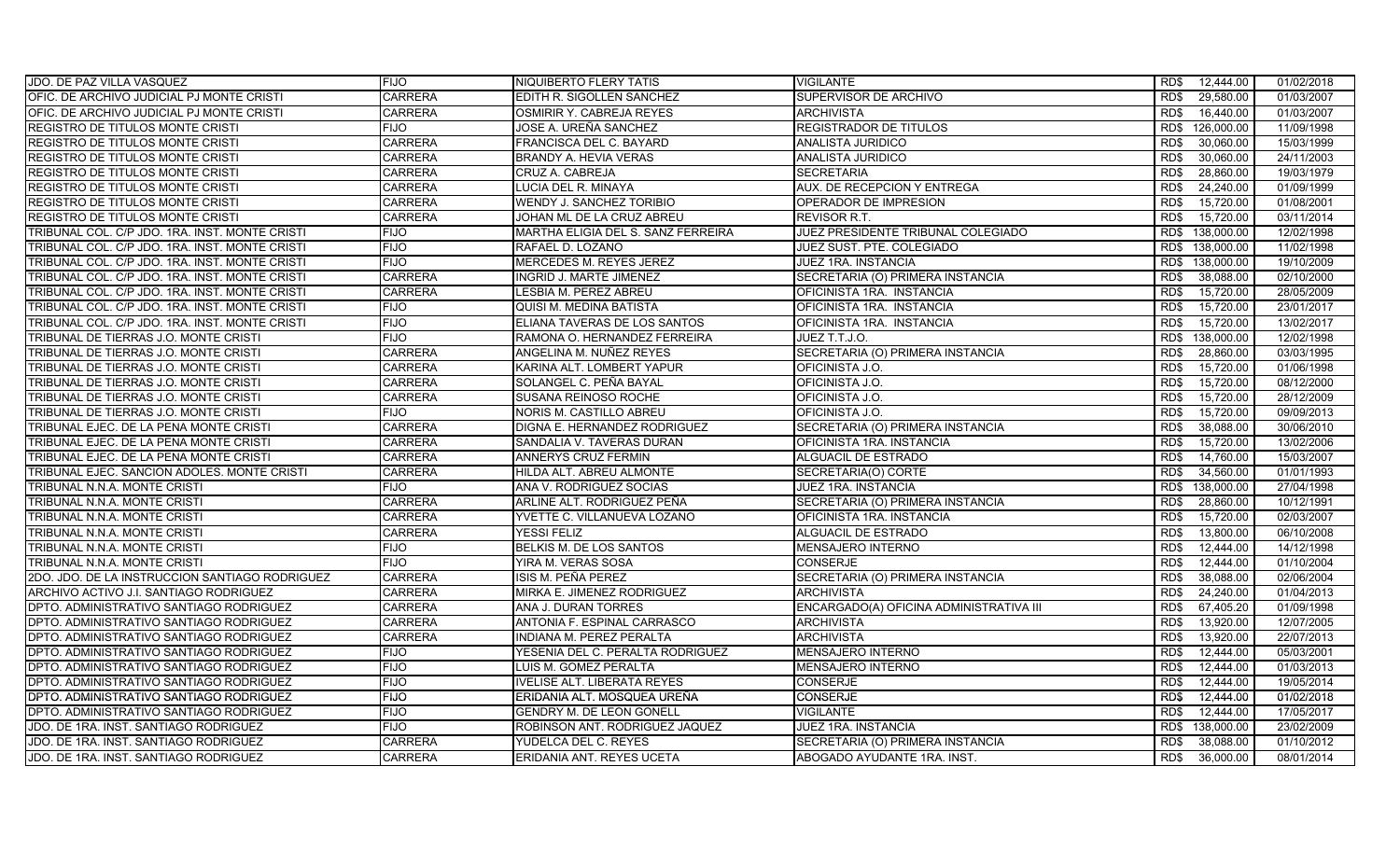| JJDO. DE 1RA. INST. SANTIAGO RODRIGUEZ             | <b>CARRERA</b> | FELICIA M. DOMINGUEZ ZAPATA    | <b>OFICINISTA 1RA. INSTANCIA</b>         | RD\$<br>15,720.00  | 18/10/1990 |
|----------------------------------------------------|----------------|--------------------------------|------------------------------------------|--------------------|------------|
| JDO. DE 1RA. INST. SANTIAGO RODRIGUEZ              | <b>CARRERA</b> | DIOSCANDI G. PEÑA ALMANZAR     | OFICINISTA 1RA. INSTANCIA                | RD\$<br>15,720.00  | 06/06/2005 |
| JDO. DE 1RA. INST. SANTIAGO RODRIGUEZ              | <b>CARRERA</b> | MARIA D. DURAN ROSARIO         | OFICINISTA 1RA. INSTANCIA                | 15,720.00<br>RD\$  | 23/03/2006 |
| JDO. DE 1RA. INST. SANTIAGO RODRIGUEZ              | <b>FIJO</b>    | JOSE V. FANFAN PERALTA         | ALGUACIL DE ESTRADO                      | 14,760.00<br>RD\$  | 01/04/1986 |
| JDO. DE LA INSTRUCCION SANTIAGO RODRIGUEZ          | <b>CARRERA</b> | ANABEL RODRIGUEZ PERALTA       | JUEZ DE LA INSTRUCCION                   | 108,000.00<br>RD\$ | 23/06/2010 |
| JDO. DE LA INSTRUCCION SANTIAGO RODRIGUEZ          | <b>CARRERA</b> | CESARINA E. RODRIGUEZ TAVERAS  | SECRETARIA (O) PRIMERA INSTANCIA         | 38,088.00<br>RD\$  | 27/09/1999 |
| JDO. DE LA INSTRUCCION SANTIAGO RODRIGUEZ          | <b>FIJO</b>    | MAXIMO A. ALMONTE HENRIQUEZ    | OFICINISTA 1RA. INSTANCIA                | RD\$<br>15,720.00  | 15/03/2018 |
| JDO. DE LA INSTRUCCION SANTIAGO RODRIGUEZ          | <b>FIJO</b>    | CLARITZA J. RODRIGUEZ GOMEZ    | OFICINISTA 1RA. INSTANCIA                | 15.720.00<br>RD\$  | 24/07/2017 |
| JDO. DE LA INSTRUCCION SANTIAGO RODRIGUEZ          | <b>FIJO</b>    | ROELVI S. SEGURA SANTANA       | ALGUACIL DE ESTRADO                      | 14,760.00<br>RD\$  | 05/03/2018 |
| JDO. DE LA INSTRUCCION SANTIAGO RODRIGUEZ          | <b>FIJO</b>    | JUAN L. RODRIGUEZ PIMENTEL     | ALGUACIL DE ESTRADO                      | RD\$<br>12,546.00  | 24/07/2017 |
| JDO. DE PAZ LOS ALMACIGOS                          | <b>CARRERA</b> | JACINTA ALT. VARGAS BAEZ       | SECRETARIA (O) JDO. DE PAZ               | 23,160.00<br>RD\$  | 12/04/1999 |
| JDO. DE PAZ LOS ALMACIGOS                          | <b>FIJO</b>    | MARIA S. RODRIGUEZ DE LA ROSA  | OFICINISTA JDO. DE PAZ                   | RD\$<br>14,760.00  | 11/07/2016 |
| JDO. DE PAZ LOS ALMACIGOS                          | <b>CARRERA</b> | YOMARY RUMALDO ESPINAL         | ALGUACIL DE ESTRADO                      | RD\$<br>13,800.00  | 06/04/2015 |
| <b>JDO. DE PAZ LOS ALMACIGOS</b>                   | <b>FIJO</b>    | ROSANNA S. BRUNO REYNOSO       | CONSERJE-MENSAJERO(A)                    | 10,577.40<br>RD\$  | 11/06/2018 |
| JDO. DE PAZ MONCION                                | <b>FIJO</b>    | JENNY A. MARTINEZ RIVERA       | JUEZ DE PAZ                              | RD\$<br>108,000.00 | 19/02/2018 |
| JDO. DE PAZ MONCION                                | <b>CARRERA</b> | YUDELKA TEJADA PEÑA            | SECRETARIA (O) JDO. DE PAZ               | RD\$<br>23,160.00  | 01/04/2003 |
| <b>JDO. DE PAZ MONCION</b>                         | <b>CARRERA</b> | MIGUELINA DEL C. DURAN REYES   | ALGUACIL DE ESTRADO                      | RD\$<br>13,800.00  | 15/12/2009 |
| <b>JDO. DE PAZ MONCION</b>                         | <b>FIJO</b>    | KARINA MDES. PERALTA PERALTA   | CONSERJE-MENSAJERO(A)                    | RD\$<br>12.444.00  | 20/07/2017 |
| JDO. DE PAZ SANTIAGO RODRIGUEZ                     | <b>CARRERA</b> | DIVINA ALT. DOMINGUEZ ZAPATA   | SECRETARIA (O) JDO. DE PAZ               | RD\$<br>23,160.00  | 17/12/1991 |
| JDO. DE PAZ SANTIAGO RODRIGUEZ                     | <b>FIJO</b>    | JOSE R. ALMONTE BEJARAN        | OFICINISTA JDO. DE PAZ                   | RD\$<br>14.760.00  | 02/05/2013 |
| JDO. DE PAZ SANTIAGO RODRIGUEZ                     | <b>CARRERA</b> | SITA DE JS. VARGAS BAEZ        | ALGUACIL DE ESTRADO                      | RD\$<br>13,800.00  | 01/12/2000 |
| REGISTRO DE TITULOS SANTIAGO RODRIGUEZ             | <b>CARRERA</b> | RUBEN D. RODRIGUEZ BUENO       | <b>REGISTRADOR DE TITULOS</b>            | 126,000.00<br>RD\$ | 01/10/1999 |
| REGISTRO DE TITULOS SANTIAGO RODRIGUEZ             | <b>CARRERA</b> | DELSI A. RODRIGUEZ PERALTA     | <b>OFICINISTA</b>                        | RD\$<br>24,050.00  | 01/08/1995 |
| REGISTRO DE TITULOS SANTIAGO RODRIGUEZ             | <b>CARRERA</b> | JULIO E. DURAN TORRES          | <b>OFICINISTA</b>                        | 15,720.00<br>RD\$  | 02/02/2005 |
| REGISTRO DE TITULOS SANTIAGO RODRIGUEZ             | <b>CARRERA</b> | <b>MARIA DURAN MORA</b>        | <b>OFICINISTA</b>                        | 15.720.00<br>RD\$  | 22/11/2010 |
| TRIBUNAL DE TIERRAS J.O. SANTIAGO RODRIGUEZ        | <b>FIJO</b>    | SANDRA M. FERNANDEZ MARTINEZ   | JUEZ T.T.J.O.                            | 138,000.00<br>RD\$ | 10/02/1998 |
| TRIBUNAL DE TIERRAS J.O. SANTIAGO RODRIGUEZ        | <b>CARRERA</b> | LISANDRA ALT. SIME ECHAVARRIA  | SECRETARIA (O) PRIMERA INSTANCIA         | 28,860.00<br>RD\$  | 18/01/2000 |
| TRIBUNAL DE TIERRAS J.O. SANTIAGO RODRIGUEZ        | <b>FIJO</b>    | ERIKA M. ALMONTE GARCIA        | OFICINISTA J.O.                          | RD\$<br>15,720.00  | 15/12/2014 |
| TRIBUNAL DE TIERRAS J.O. SANTIAGO RODRIGUEZ        | <b>FIJO</b>    | JOSE F. ROSARIO TORRES         | <b>MENSAJERO INTERNO</b>                 | 12,444.00<br>RD\$  | 18/01/2000 |
| TRIBUNAL DE TIERRAS J.O. SANTIAGO RODRIGUEZ        | <b>FIJO</b>    | CRUZ M. FERNANDEZ              | <b>CONSERJE</b>                          | 12.444.00<br>RD\$  | 18/01/2000 |
| 1ER. JDO. DE LA INSTRUCCION PUERTO PLATA           | <b>FIJO</b>    | PASCUAL FCO. ABREU VALENZUELA  | JUEZ DE LA INSTRUCCION                   | RD\$<br>138.000.00 | 01/10/2014 |
| 1RA. SALA CAMARA CIVIL JDO. 1RA. INST. PUERTO PLAT | <b>FIJO</b>    | NASSIN E. OVALLE ESTEVEZ       | JUEZ PTE.CAMARA CIVIL C. JDO.1ERA. INST. | RD\$<br>154,800.00 | 01/09/2006 |
| 2DA. SALA CAMARA CIVIL JDO. 1RA. INST. PUERTO PLAT | <b>FIJO</b>    | ADRIANA M. VASQUEZ JIMENEZ     | <b>JUEZ 1RA. INSTANCIA</b>               | RD\$<br>138,000.00 | 01/10/2014 |
| ARCHIVO ACTIVO J.I. PUERTO PLATA                   | <b>CARRERA</b> | MIGUEL A. ACEVEDO BALBUENA     | OFICIAL ARCHIVO ACTIVO                   | RD\$<br>29,580.00  | 01/12/2011 |
| ARCHIVO ACTIVO J.I. PUERTO PLATA                   | <b>CARRERA</b> | ROBERTO ANT. BONILLA SEVERINO  | <b>REFERENCISTA</b>                      | 24,240.00<br>RD\$  | 17/05/2007 |
| ARCHIVO ACTIVO J.I. PUERTO PLATA                   | <b>FIJO</b>    | KEYLA V. GONZALEZ SOSA         | <b>ARCHIVISTA</b>                        | RD\$<br>24,240.00  | 05/01/2016 |
| CAMARA PENAL JDO. 1RA. INST. PUERTO PLATA          | <b>FIJO</b>    | JOSE ANT. NUÑEZ                | JUEZ 1RA. INSTANCIA                      | 138,000.00<br>RD\$ | 01/12/2005 |
| CENTRO DE ENTREVISTA PTO. PTA.                     | <b>CARRERA</b> | RUTH E. GONZALEZ GOMEZ         | COORDINADOR(A) DE ENTREVISTAS            | RD\$<br>36,000.00  | 06/03/2006 |
| CENTRO DE ENTREVISTA PTO. PTA.                     | <b>CARRERA</b> | CRHYSMERLYN D. BIERD HERNANDEZ | ASIST. ADMINISTRATIVA                    | 20,760.00<br>RD\$  | 21/06/2005 |
| CENTRO DE ENTREVISTA PTO. PTA.                     | <b>CARRERA</b> | CARMEN L. FARINGTON HIDALGO    | AUXILIAR ADMINISTRATIVO                  | RD\$<br>14,760.00  | 11/05/2010 |
| CENTRO DE SERVICIOS SECRETARIALES J.C. PTO. PTA.   | <b>CARRERA</b> | NADIA S. RODRIGUEZ RODRIGUEZ   | SECRETARIA (O) GENERAL                   | RD\$<br>48,000.00  | 01/11/2005 |
| CORTE DE APEL. PUERTO PLATA                        | <b>FIJO</b>    | JUAN SUARDI GARCIA             | JUEZ PRESIDENTE CORTE                    | RD\$ 218,640.00    | 21/09/1998 |
| CORTE DE APEL. PUERTO PLATA                        | <b>FIJO</b>    | XIOMARA A. TINEO REYES         | JUEZ 1ER. SUSTITUTO CORTE                | RD\$ 205,800.00    | 18/09/1998 |
| CORTE DE APEL. PUERTO PLATA                        | <b>FIJO</b>    | FRANCISCO A. SANCHEZ           | JUEZ 2DO. SUSTITUTO CORTE                | RD\$<br>199,464.00 | 17/10/1989 |
| CORTE DE APEL. PUERTO PLATA                        | <b>FIJO</b>    | MIGUELINA DE JS. BEARD GOMEZ   | <b>JUEZ CORTE</b>                        | 186,000.00<br>RD\$ | 21/09/1998 |
| CORTE DE APEL. PUERTO PLATA                        | <b>FIJO</b>    | MANUEL UREÑA MARTINEZ          | <b>JUEZ CORTE</b>                        | RD\$ 186,000.00    | 06/11/1987 |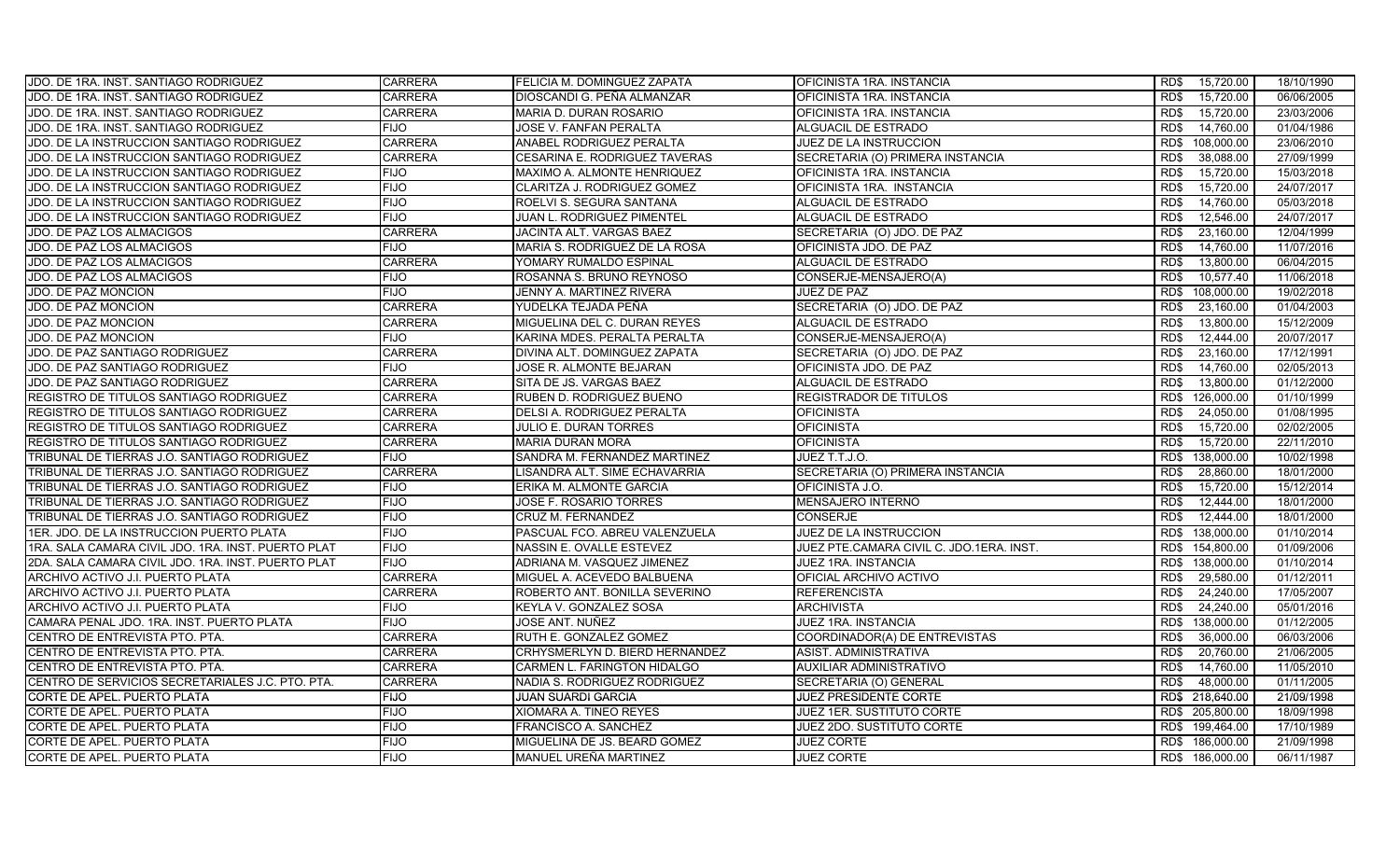| <b>CORTE DE APEL. PUERTO PLATA</b>       | <b>FIJO</b>    | ROSANNA E. CID JIMENEZ              | ALGUACIL DE ESTRADO                    | 14,760.00<br>RD\$  | 06/01/2009 |
|------------------------------------------|----------------|-------------------------------------|----------------------------------------|--------------------|------------|
| DPTO. ADMINISTRATIVO PUERTO PLATA        | <b>CARRERA</b> | KARINA E. TEJADA ANDELIZ            | ENCARGADO(A) OFICINA ADMINISTRATIVA IV | RD\$<br>81,952.80  | 10/05/2005 |
| DPTO. ADMINISTRATIVO PUERTO PLATA        | <b>FIJO</b>    | DOMINGO D. JIMENEZ BONIFACIO        | <b>CHOFER</b>                          | 24,240.00<br>RD\$  | 26/11/2015 |
| DPTO. ADMINISTRATIVO PUERTO PLATA        | <b>FIJO</b>    | TEWDY D. MARIN PEREZ                | <b>CHOFER</b>                          | RD\$<br>24,240.00  | 27/11/2017 |
| DPTO. ADMINISTRATIVO PUERTO PLATA        | <b>FIJO</b>    | <b>JESUS VALENZUELA</b>             | <b>VIGILANTE</b>                       | RD\$<br>18,035.62  | 11/05/2007 |
| DPTO. ADMINISTRATIVO PUERTO PLATA        | <b>FIJO</b>    | ADALBERTO ALMONTE JIMENEZ           | <b>MAYORDOMO I</b>                     | 16,920.00<br>RD\$  | 01/02/2006 |
| DPTO. ADMINISTRATIVO PUERTO PLATA        | <b>FIJO</b>    | RAYNELDO E. FREITES LANTIGUA        | MENSAJERO EXTERNO                      | RD\$<br>16,440.00  | 15/07/2005 |
| DPTO. ADMINISTRATIVO PUERTO PLATA        | <b>FIJO</b>    | LEONARDO SARITA PALLAMPS            | <b>PLOMERO</b>                         | 16.440.00<br>RD\$  | 07/10/2010 |
| DPTO. ADMINISTRATIVO PUERTO PLATA        | <b>FIJO</b>    | YAINA Y. SANCHEZ LANTIGUA           | <b>RECEPCIONISTA</b>                   | 14,760.00<br>RD\$  | 08/05/2017 |
| DPTO. ADMINISTRATIVO PUERTO PLATA        | <b>FIJO</b>    | LOURDES VASQUEZ PERALTA             | <b>CONSERJE</b>                        | RD\$<br>12.444.00  | 01/07/1998 |
| DPTO. ADMINISTRATIVO PUERTO PLATA        | <b>FIJO</b>    | MIGUELINA MEJIA                     | <b>CONSERJE</b>                        | 12,444.00<br>RD\$  | 05/07/2005 |
| DPTO. ADMINISTRATIVO PUERTO PLATA        | <b>FIJO</b>    | GUADALUPE NUÑEZ MERCEDES            | <b>CONSERJE</b>                        | RD\$<br>12.444.00  | 29/06/2006 |
| DPTO. ADMINISTRATIVO PUERTO PLATA        | <b>FIJO</b>    | CRUCITA DE LA ROSA DE LEON          | <b>CONSERJE</b>                        | RD\$<br>12,444.00  | 05/02/2007 |
| DPTO. ADMINISTRATIVO PUERTO PLATA        | <b>FIJO</b>    | <b>JESUS R. RODRIGUEZ RODRIGUEZ</b> | <b>MENSAJERO INTERNO</b>               | 12.444.00<br>RD\$  | 01/05/2007 |
| DPTO. ADMINISTRATIVO PUERTO PLATA        | <b>FIJO</b>    | YANELVI V. NUÑEZ MERCEDES           | <b>CONSERJE</b>                        | RD\$<br>12,444.00  | 03/08/2015 |
| DPTO. ADMINISTRATIVO PUERTO PLATA        | <b>FIJO</b>    | JUANA M. SANTANA GARCIA             | <b>CONSERJE</b>                        | 12,444.00<br>RD\$  | 20/02/2008 |
| DPTO. ADMINISTRATIVO PUERTO PLATA        | <b>FIJO</b>    | MELBIN C. MARIN SANTANA             | MENSAJERO INTERNO                      | RD\$<br>12,444.00  | 01/12/2012 |
| <b>DPTO. ADMINISTRATIVO PUERTO PLATA</b> | <b>FIJO</b>    | LUIS B. PEREZ MENGO                 | <b>MENSAJERO INTERNO</b>               | RD\$<br>12.444.00  | 13/01/2014 |
| DPTO. ADMINISTRATIVO PUERTO PLATA        | <b>FIJO</b>    | JOSE A. DEL ROSARIO MERCADO         | <b>CONSERJE</b>                        | RD\$<br>12,444.00  | 11/07/2016 |
| <b>DPTO. ADMINISTRATIVO PUERTO PLATA</b> | <b>FIJO</b>    | MARIA A. GUTIERREZ MOSQUEA          | <b>CONSERJE</b>                        | 12.444.00<br>RD\$  | 05/06/2017 |
| DPTO. ADMINISTRATIVO PUERTO PLATA        | <b>FIJO</b>    | AARON D. SILVERIO ROSADO            | <b>CONSERJE</b>                        | RD\$<br>12,444.00  | 11/12/2017 |
| JDO. DE PAZ ALTAMIRA                     | <b>CARRERA</b> | ROMALDY MARCELINO HENRIQUEZ         | JUEZ DE PAZ                            | 108,000.00<br>RD\$ | 26/04/2010 |
| JDO. DE PAZ ALTAMIRA                     | <b>CARRERA</b> | CAMILA SANTOS MINAYA                | SECRETARIA (O) JDO. DE PAZ             | RD\$<br>23,160.00  | 20/07/2005 |
| JDO. DE PAZ ALTAMIRA                     | <b>CARRERA</b> | MAINAN A. NIVAR ESCOTTO             | OFICINISTA JDO. DE PAZ                 | 14,760.00<br>RD\$  | 13/10/2009 |
| JDO. DE PAZ ALTAMIRA                     | <b>CARRERA</b> | NORMA C. VERAS ALVAREZ              | ALGUACIL DE ESTRADO                    | RD\$<br>13,800.00  | 01/02/2000 |
| JDO. DE PAZ ALTAMIRA                     | <b>FIJO</b>    | JUANA PARRA ALMONTE                 | CONSERJE-MENSAJERO(A)                  | RD\$<br>12,444.00  | 13/02/2001 |
| JDO. DE PAZ ESP. TRANS. PUERTO PLATA     | <b>FIJO</b>    | ROSALVA M. FRANCISCO PARRA          | JUEZ DE PAZ                            | 108,000.00<br>RD\$ | 17/06/2010 |
| JDO. DE PAZ ESP. TRANS. PUERTO PLATA     | <b>CARRERA</b> | ROSARIO BONILLA GUZMAN              | SECRETARIA (O) JDO. DE PAZ             | 23,160.00<br>RD\$  | 26/04/2006 |
| JDO. DE PAZ ESP. TRANS. PUERTO PLATA     | <b>FIJO</b>    | DULCE B. ALMONTE GUTIERREZ          | OFICINISTA JDO. DE PAZ                 | 14,760.00<br>RD\$  | 09/03/2017 |
| JDO. DE PAZ ESP. TRANS. PUERTO PLATA     | <b>FIJO</b>    | <b>FAUSTO GARCIA VASQUEZ</b>        | ALGUACIL DE ESTRADO                    | 13.800.00<br>RD\$  | 01/01/2018 |
| JDO. DE PAZ ESP. TRANS. PUERTO PLATA     | FIJO           | YORDI KINGSLEY                      | OFICINISTA JDO. DE PAZ                 | RD\$<br>12,546.00  | 02/03/2018 |
| JDO. DE PAZ GUANANICO                    | <b>CARRERA</b> | FRANCHESCA M. TEJADA VENTURA        | JUEZ DE PAZ                            | RD\$<br>108,000.00 | 28/09/2009 |
| JDO. DE PAZ GUANANICO                    | <b>CARRERA</b> | LUCIA A. GUTIERREZ FRANCISCO        | SECRETARIA (O) JDO. DE PAZ             | RD\$<br>23,160.00  | 01/06/1991 |
| JDO. DE PAZ GUANANICO                    | <b>CARRERA</b> | CARMEN G. ACOSTA POLANCO            | OFICINISTA JDO. DE PAZ                 | RD\$<br>14,760.00  | 01/02/1992 |
| JDO. DE PAZ GUANANICO                    | <b>FIJO</b>    | FRIENDLY L. FRANCISCO ULLOA         | OFICINISTA JDO. DE PAZ                 | 14,760.00<br>RD\$  | 03/04/2017 |
| JDO. DE PAZ GUANANICO                    | <b>FIJO</b>    | <b>ANTONIA GUZMAN PARRA</b>         | CONSERJE-MENSAJERO(A)                  | RD\$<br>12,444.00  | 18/02/2013 |
| JDO. DE PAZ IMBERT                       | <b>CARRERA</b> | CHRISTOPHER R. RIVERA GARCIA        | JUEZ DE PAZ                            | 108,000.00<br>RD\$ | 19/04/2010 |
| JDO. DE PAZ IMBERT                       | <b>CARRERA</b> | CRISTINA P. GARCIA CRUZ             | SECRETARIA (O) JDO. DE PAZ             | RD\$<br>23,160.00  | 03/03/2003 |
| JDO. DE PAZ IMBERT                       | <b>FIJO</b>    | MARIA C. GOMEZ HELENA               | OFICINISTA JDO. DE PAZ                 | 14,760.00<br>RD\$  | 24/08/2017 |
| <b>JDO. DE PAZ IMBERT</b>                | <b>CARRERA</b> | YEFFERSSON J. VARGAS WALDRON        | ALGUACIL DE ESTRADO                    | RD\$<br>13,800.00  | 14/05/2007 |
| JDO. DE PAZ IMBERT                       | <b>FIJO</b>    | BERTA FCA. CRUZ ROSARIO             | CONSERJE-MENSAJERO(A)                  | RD\$<br>12.444.00  | 26/01/2016 |
| JDO. DE PAZ LA ISABELA                   | <b>FIJO</b>    | GLADYS L. DE LOS SANTOS GONZALEZ    | JUEZ DE PAZ                            | 108,000.00<br>RD\$ | 31/03/2017 |
| JDO. DE PAZ LA ISABELA                   | <b>CARRERA</b> | JHESY E. ALMENGO ALVAREZ            | SECRETARIA (O) JDO. DE PAZ             | RD\$<br>23,160.00  | 05/05/2009 |
| JDO. DE PAZ LA ISABELA                   | <b>FIJO</b>    | JEUDIS L. DUME BATISTA              | OFICINISTA JDO. DE PAZ                 | RD\$<br>14,760.00  | 20/06/2017 |
| JDO. DE PAZ LA ISABELA                   | <b>CARRERA</b> | ANDRES E. UREÑA UREÑA               | ALGUACIL DE ESTRADO                    | 13,800.00<br>RD\$  | 02/01/2001 |
| JDO. DE PAZ LA ISABELA                   | <b>FIJO</b>    | LEIDY M. MATA VALDEZ                | CONSERJE-MENSAJERO(A)                  | RD\$<br>12.444.00  | 28/01/2013 |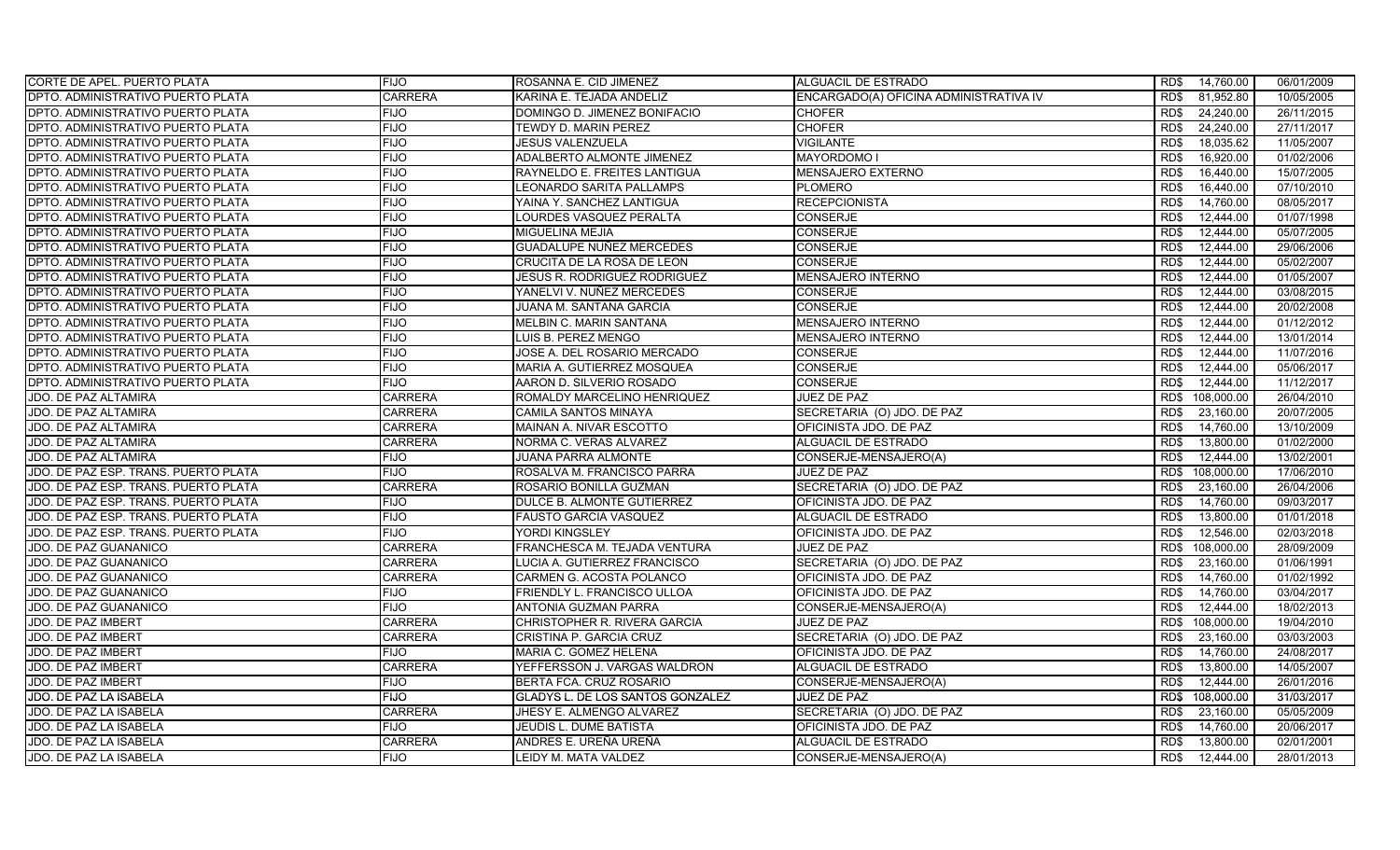| JDO. DE PAZ LOS HIDALGOS                  | <b>FIJO</b>    | JULIO C. ARAUJO DIAZ               | JUEZ DE PAZ                      | RD\$ 108,000.00    | 01/12/2004      |
|-------------------------------------------|----------------|------------------------------------|----------------------------------|--------------------|-----------------|
| JDO. DE PAZ LOS HIDALGOS                  | <b>CARRERA</b> | YUBERKY DEL C. CABRERA HILARIO     | SECRETARIA (O) JDO. DE PAZ       | RD\$<br>23,160.00  | 16/12/2002      |
| JDO. DE PAZ LOS HIDALGOS                  | <b>FIJO</b>    | BIELKA O. UREÑA SENCION            | OFICINISTA JDO. DE PAZ           | 14,760.00<br>RD\$  | 01/04/1999      |
| JDO. DE PAZ LOS HIDALGOS                  | <b>FIJO</b>    | YERSON PEÑA BATISTA                | ALGUACIL DE ESTRADO              | RD\$<br>13,800.00  | 13/02/2018      |
| JDO. DE PAZ LOS HIDALGOS                  | <b>FIJO</b>    | LEONOR FLORES RAMOS                | CONSERJE-MENSAJERO(A)            | 12,444.00<br>RD\$  | 05/06/2017      |
| <b>JDO. DE PAZ LUPERON</b>                | <b>FIJO</b>    | CARMEN D. ARAUJO RIVAS             | <b>JUEZ DE PAZ</b>               | 108,000.00<br>RD\$ | 31/03/2017      |
| JDO. DE PAZ LUPERON                       | <b>CARRERA</b> | CANDIDA R. FIS                     | SECRETARIA (O) JDO. DE PAZ       | 23,160.00<br>RD\$  | 03/04/2006      |
| JDO. DE PAZ LUPERON                       | <b>FIJO</b>    | <b>GEORGE M. MATIAS RODRIGUEZ</b>  | OFICINISTA JDO. DE PAZ           | 14,760.00<br>RD\$  | 29/02/2016      |
| JDO. DE PAZ LUPERON                       | <b>CARRERA</b> | SAMUEL DE JS. FRANCISCO BELTRAN    | ALGUACIL DE ESTRADO              | 13,800.00<br>RD\$  | 01/02/2008      |
| JDO. DE PAZ LUPERON                       | <b>FIJO</b>    | RAFAELA CRUZ PICHARDO              | CONSERJE-MENSAJERO(A)            | RD\$<br>12.444.00  | 13/08/2002      |
| JDO. DE PAZ LUPERON                       | <b>FIJO</b>    | DOMINGA OSORIA CUETO               | CONSERJE-MENSAJERO(A)            | 12,444.00<br>RD\$  | 02/04/2007      |
| JDO. DE PAZ PUERTO PLATA                  | <b>CARRERA</b> | CLARIBEL UREÑA SOSA                | SECRETARIA (O) JDO. DE PAZ       | RD\$<br>23,160.00  | 02/08/2004      |
| JDO. DE PAZ PUERTO PLATA                  | <b>CARRERA</b> | ANGELA SANTOS                      | OFICINISTA JDO. DE PAZ           | RD\$<br>14,760.00  | 07/09/1988      |
| JDO. DE PAZ PUERTO PLATA                  | <b>CARRERA</b> | SHEILA N. MARMOLEJOS RODRIGUEZ     | <b>OFICINISTA</b>                | 14,760.00<br>RD\$  | 10/02/2014      |
| JDO. DE PAZ PUERTO PLATA                  | <b>CARRERA</b> | OSCAR D. ORTIZ CABA                | OFICINISTA JDO. DE PAZ           | RD\$<br>14,760.00  | 02/03/2015      |
| JDO. DE PAZ PUERTO PLATA                  | <b>CARRERA</b> | MERCEDES RODRIGUEZ CARABALLO       | ALGUACIL DE ESTRADO              | RD\$<br>13,800.00  | 15/10/2009      |
| <b>JDO. DE PAZ SOSUA</b>                  | <b>FIJO</b>    | REYE RODRIGUEZ RODRIGUEZ           | JUEZ DE PAZ                      | RD\$<br>108,000.00 | 16/12/2016 a.m. |
| <b>JDO. DE PAZ SOSUA</b>                  | <b>CARRERA</b> | ROSA L. VELEZ RODRIGUEZ            | SECRETARIA (O) JDO. DE PAZ       | RD\$<br>23.160.00  | 22/10/2003      |
| JDO. DE PAZ SOSUA                         | <b>CARRERA</b> | YAMERIS V. JOSE MENGO              | OFICINISTA JDO. DE PAZ           | RD\$<br>14,760.00  | 26/11/2015      |
| JDO. DE PAZ SOSUA                         | <b>FIJO</b>    | ARTURO R. HEINSEN MARMOLEJOS       | ALGUACIL DE ESTRADO              | RD\$<br>13,800.00  | 02/11/2016      |
| JDO. DE PAZ SOSUA                         | <b>FIJO</b>    | OLGA A. TAVARES SUERO              | CONSERJE-MENSAJERO(A)            | RD\$<br>12,444.00  | 17/06/2013      |
| JDO. DE TRABAJO PUERTO PLATA              | <b>FIJO</b>    | <b>GERMAN A. MARTINEZ MARTINEZ</b> | JUEZ JDO. DE TRABAJO             | 138,000.00<br>RD\$ | 23/02/2009      |
| JDO. DE TRABAJO PUERTO PLATA              | <b>CARRERA</b> | <b>GLENY C. SCHEWERER SANCHEZ</b>  | ABOGADO AYUDANTE 1RA. INST.      | RD\$<br>36,000.00  | 09/07/2001      |
| JDO. DE TRABAJO PUERTO PLATA              | <b>CARRERA</b> | SOMALY MONTERO VARGAS              | SECRETARIA (O) PRIMERA INSTANCIA | 28,860.00<br>RD\$  | 11/11/2008      |
| JDO. DE TRABAJO PUERTO PLATA              | <b>CARRERA</b> | MIGUEL A. CORONADO CIRIACO         | OFICINISTA 1RA. INSTANCIA        | 15,720.00<br>RD\$  | 14/04/2014      |
| JDO. DE TRABAJO PUERTO PLATA              | <b>FIJO</b>    | VIVIANA GERMOSEN CASTILLO          | OFICINISTA 1RA. INSTANCIA        | 15,720.00<br>RD\$  | 22/08/2016      |
| JDO. DE TRABAJO PUERTO PLATA              | <b>FIJO</b>    | MAIRENY NUÑEZ TEJADA               | OFICINISTA 1RA. INSTANCIA        | 15,720.00<br>RD\$  | 26/10/2016      |
| JDO. DE TRABAJO PUERTO PLATA              | <b>CARRERA</b> | JUANA SANTANA SILVERIO             | ALGUACIL DE ESTRADO              | RD\$<br>13,800.00  | 01/02/1999      |
| OFIC. DE ARCHIVO JUDICIAL PJ PUERTO PLATA | <b>CARRERA</b> | ANGELA M. ARIAS REYES              | SUPERVISOR DE ARCHIVO            | 29,580.00<br>RD\$  | 30/05/2006      |
| OFIC. DE ARCHIVO JUDICIAL PJ PUERTO PLATA | <b>CARRERA</b> | KILSI N. CASTRO MERCADO            | <b>ARCHIVISTA</b>                | 16.440.00<br>RD\$  | 01/08/2007      |
| OFIC. DE ARCHIVO JUDICIAL PJ PUERTO PLATA | <b>CARRERA</b> | LISETTY M. NUÑEZ FRANCISCO         | <b>ARCHIVISTA</b>                | RD\$<br>16,440.00  | 01/11/2007      |
| REGISTRO DE TITULOS PUERTO PLATA          | <b>CARRERA</b> | EVELYN E. DE LAS M. RIVERA JIMENEZ | REGISTRADOR DE TITULOS           | RD\$<br>126,000.00 | 22/10/1998      |
| REGISTRO DE TITULOS PUERTO PLATA          | <b>CARRERA</b> | MILDRE M. LENDOF CASTILLO          | <b>SECRETARIA</b>                | RD\$<br>24,240.00  | 01/11/1995      |
| REGISTRO DE TITULOS PUERTO PLATA          | <b>CARRERA</b> | ARACELIS DE LOS SANTOS CIPRIAN     | <b>AUXILIAR REGISTRAL</b>        | RD\$<br>16,440.00  | 01/01/1995      |
| REGISTRO DE TITULOS PUERTO PLATA          | <b>CARRERA</b> | MARITZA MARTINEZ MARTINEZ          | <b>AUXILIAR REGISTRAL</b>        | RD\$<br>16,440.00  | 01/09/1999      |
| REGISTRO DE TITULOS PUERTO PLATA          | <b>CARRERA</b> | BREISY D. LANTIGUA PAYAMPS         | <b>AUXILIAR REGISTRAL</b>        | RD\$<br>16,440.00  | 01/12/2003      |
| REGISTRO DE TITULOS PUERTO PLATA          | <b>CARRERA</b> | MARGARITA UREÑA PADILLA            | <b>AUXILIAR REGISTRAL</b>        | 16,440.00<br>RD\$  | 10/01/2007      |
| REGISTRO DE TITULOS PUERTO PLATA          | <b>CARRERA</b> | LENIN MA. MARTINEZ SANTANA         | <b>RECEPCIONISTA</b>             | RD\$<br>14,760.00  | 06/04/2015      |
| <b>REGISTRO DE TITULOS PUERTO PLATA</b>   | <b>FIJO</b>    | SANDRA CLASE PASCUAL               | <b>CONSERJE</b>                  | 12,444.00<br>RD\$  | 01/02/1999      |
| SECRETARIA GENERAL J.P. PUERTO PLATA      | <b>CARRERA</b> | RAQUEL BAEZ PEREZ                  | SECRETARIA (O) GENERAL           | RD\$<br>66,528.00  | 01/02/2007      |
| SOPORTE A JUECES J.P. PUERTO PLATA        | <b>CARRERA</b> | JOSE A. CORONADO CIRIACO           | <b>ABOGADO AYUDANTE</b>          | RD\$<br>48,894.00  | 01/11/2006      |
| SOPORTE A JUECES J.P. PUERTO PLATA        | <b>CARRERA</b> | JUAN C. SALAS MEZQUITA             | ABOGADO AYUDANTE                 | 48.894.00<br>RD\$  | 26/02/2010      |
| SOPORTE A JUECES J.P. PUERTO PLATA        | <b>CARRERA</b> | MILERSI MA. SARITA DIAZ            | ABOGADO AYUDANTE                 | 48,894.00<br>RD\$  | 15/10/2012      |
| SOPORTE A JUECES J.P. PUERTO PLATA        | <b>CARRERA</b> | ARLENISE J. MARTE DIAZ             | <b>OFICINISTA</b>                | RD\$<br>18,780.00  | 01/11/2005      |
| SOPORTE A JUECES J.P. PUERTO PLATA        | CARRERA        | DERMALINA PEÑALO GOMEZ             | <b>OFICINISTA</b>                | 18,780.00<br>RD\$  | 02/02/2010      |
| SOPORTE A JUECES J.P. PUERTO PLATA        | <b>CARRERA</b> | KARINA I. BERIGUET CASTILLO        | <b>OFICINISTA</b>                | RD\$<br>18,780.00  | 17/06/2013      |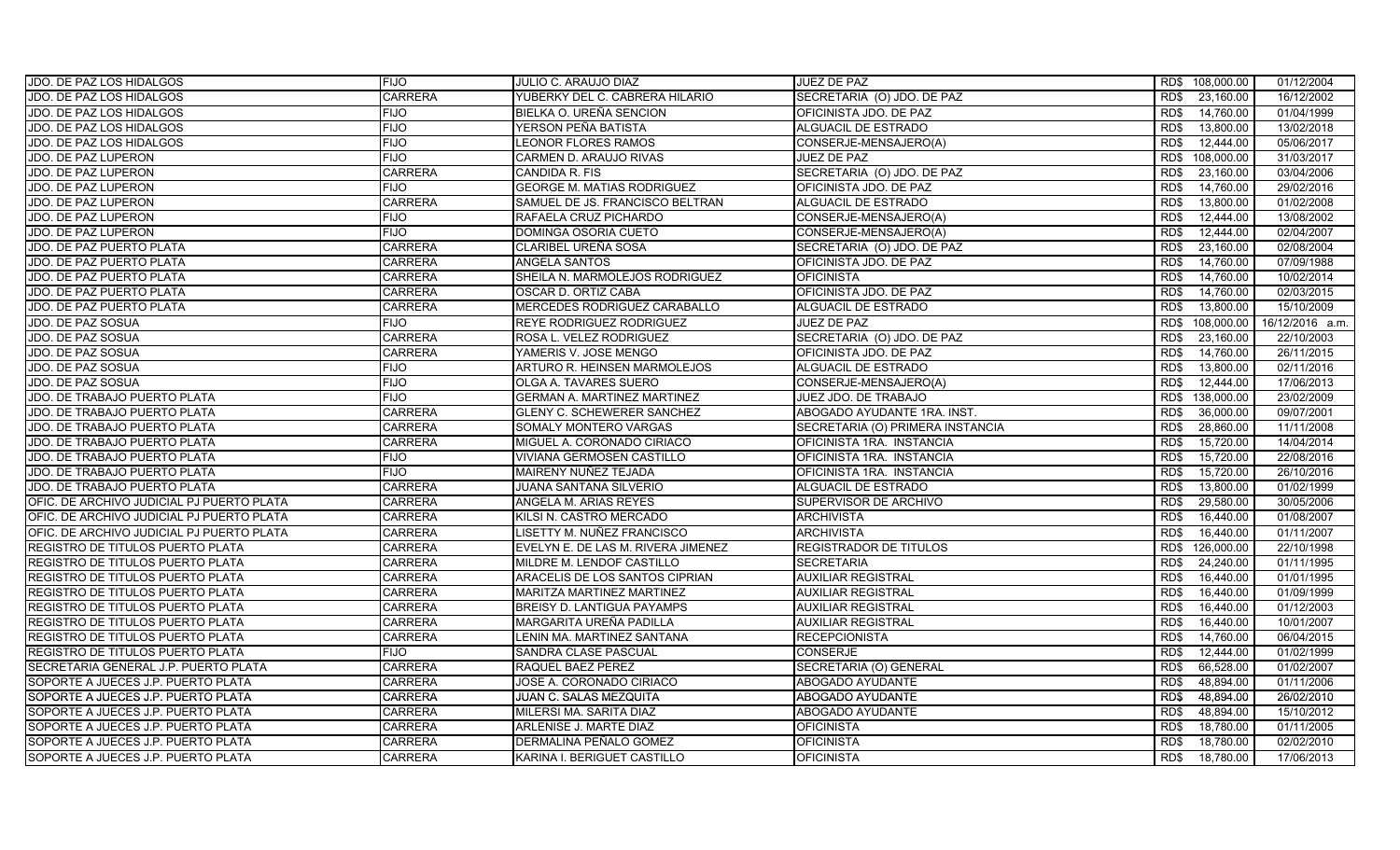| TRIBUNAL COL. C/P JDO. 1RA. INST. PUERTO PLATA   | <b>FIJO</b>    | JAKAYRA VERAS GARCIA               | JUEZ PRESIDENTE TRIBUNAL COLEGIADO |      | RD\$ 154,800.00 | 01/09/2006 |
|--------------------------------------------------|----------------|------------------------------------|------------------------------------|------|-----------------|------------|
| TRIBUNAL COL. C/P JDO. 1RA. INST. PUERTO PLATA   | <b>FIJO</b>    | BENECIA ALT. ROJAS CRUZ            | JUEZ SUST. PTE. COLEGIADO          |      | RD\$ 138,000.00 | 18/10/1990 |
| TRIBUNAL COL. C/P JDO. 1RA. INST. PUERTO PLATA   | <b>FIJO</b>    | JOSE J. JIMENEZ SANCHEZ            | JUEZ 1RA. INSTANCIA                | RD\$ | 138,000.00      | 01/03/2011 |
| TRIBUNAL DE TIERRAS J.O. PUERTO PLATA            | <b>FIJO</b>    | GLENY L. RODRIGUEZ TORIBIO         | JUEZ T.T.J.O.                      | RD\$ | 138,000.00      | 27/11/2008 |
| TRIBUNAL DE TIERRAS J.O. PUERTO PLATA            | <b>FIJO</b>    | CARINA VARGAS AMADOR               | ABOGADO AYUDANTE 1RA. INST.        | RD\$ | 36,000.00       | 01/02/2007 |
| TRIBUNAL DE TIERRAS J.O. PUERTO PLATA            | <b>FIJO</b>    | ARIELY OSORIA CRISOSTOMO           | SECRETARIA (O) PRIMERA INSTANCIA   | RD\$ | 28,860.00       | 20/03/2017 |
| TRIBUNAL DE TIERRAS J.O. PUERTO PLATA            | <b>FIJO</b>    | FRANGELINA POLO PAULINO            | OFICINISTA J.O.                    | RD\$ | 15,720.00       | 21/03/2017 |
| TRIBUNAL DE TIERRAS J.O. PUERTO PLATA            | <b>FIJO</b>    | VERONICA E. REYES CASTILLO         | OFICINISTA J.O.                    | RD\$ | 15,720.00       | 01/03/2018 |
| TRIBUNAL DE TIERRAS J.O. PUERTO PLATA            | <b>FIJO</b>    | <b>ANTONIO IRRIZARRY</b>           | <b>MENSAJERO INTERNO</b>           | RD\$ | 12.444.00       | 11/01/1988 |
| TRIBUNAL EJEC. DE LA PENA PUERTO PLATA           | <b>FIJO</b>    | PEDRO R. ULLOA MORA                | JUEZ EJEC. DE LA PENA              | RD\$ | 138,000.00      | 09/04/1992 |
| TRIBUNAL N.N.A. PUERTO PLATA                     | FIJO           | ONASIS E. PELEGRIN PELEGRIN        | JUEZ 1RA. INSTANCIA                | RD\$ | 138,000.00      | 17/09/1998 |
| TRIBUNAL N.N.A. PUERTO PLATA                     | <b>CARRERA</b> | JACQUELINE ALMONTE PEÑALO          | ABOGADO AYUDANTE 1RA. INST.        | RD\$ | 36,000.00       | 01/04/2005 |
| TRIBUNAL N.N.A. PUERTO PLATA                     | <b>CARRERA</b> | YNOCENCIA E. HURTADO VASQUEZ       | SECRETARIA (O) PRIMERA INSTANCIA   | RD\$ | 28,860.00       | 01/02/1999 |
| TRIBUNAL N.N.A. PUERTO PLATA                     | <b>CARRERA</b> | ALY R. GARCIA GRULLON              | OFICINISTA 1RA. INSTANCIA          | RD\$ | 15.720.00       | 01/02/1999 |
| TRIBUNAL N.N.A. PUERTO PLATA                     | <b>CARRERA</b> | CRUZ A. BRITO ALMONTE              | OFICINISTA 1RA. INSTANCIA          | RD\$ | 15,720.00       | 18/10/2004 |
| TRIBUNAL N.N.A. PUERTO PLATA                     | <b>FIJO</b>    | ROCIO S. LOPEZ ROSARIO             | OFICINISTA 1RA. INSTANCIA          | RD\$ | 15,720.00       | 02/08/2016 |
| TRIBUNAL N.N.A. PUERTO PLATA                     | <b>FIJO</b>    | JULIA R. VENTURA SANTOS            | OFICINISTA 1RA. INSTANCIA          | RD\$ | 14,760.00       | 25/09/2017 |
| TRIBUNAL N.N.A. PUERTO PLATA                     | <b>FIJO</b>    | VENERADA BRITO ZARZUELA            | ALGUACIL DE ESTRADO                | RD\$ | 13,800.00       | 26/05/2004 |
| TRIBUNAL N.N.A. PUERTO PLATA                     | <b>FIJO</b>    | MODESTA ROSA LOPEZ                 | <b>MENSAJERO INTERNO</b>           | RD\$ | 12,444.00       | 09/07/2001 |
| TRIBUNAL N.N.A. PUERTO PLATA                     | <b>FIJO</b>    | ROSA V. POLANCO VASQUEZ            | <b>CONSERJE</b>                    | RD\$ | 12,444.00       | 15/03/2017 |
| UNIDAD ASISTENCIA A JUECES C.S.S. J.C. PTO. PTA. | <b>CARRERA</b> | AURY L. NUÑEZ CABRERA              | ABOGADO AYUDANTE                   | RD\$ | 36,000.00       | 01/08/2007 |
| UNIDAD ASISTENCIA A JUECES C.S.S. J.C. PTO. PTA. | <b>CARRERA</b> | YANILSA VIZCAINO DISLA             | ABOGADO AYUDANTE                   | RD\$ | 36,000.00       | 02/01/2009 |
| UNIDAD ASISTENCIA A JUECES C.S.S. J.C. PTO. PTA. | <b>FIJO</b>    | DALWIN J. NUÑEZ ROMAN              | <b>OFICINISTA</b>                  | RD\$ | 15,720.00       | 09/05/2016 |
| UNIDAD ASISTENCIA A JUECES C.S.S. J.C. PTO. PTA. | <b>FIJO</b>    | STEPHANIE PEÑALO BONILLA           | <b>OFICINISTA</b>                  | RD\$ | 14,760.00       | 24/06/2016 |
| UNIDAD ATENCION AL USUARIO J.P. PUERTO PLATA     | <b>CARRERA</b> | VERONICA MARTINEZ                  | OFICINISTA ATENCION USUARIOS       | RD\$ | 22,920.00       | 27/06/2005 |
| UNIDAD ATENCION AL USUARIO J.P. PUERTO PLATA     | <b>CARRERA</b> | ADRIANA RODRIGUEZ PEÑA             | OFICINISTA ATENCION USUARIOS       | RD\$ | 22,920.00       | 15/10/2012 |
| UNIDAD ATENCION AL USUARIO J.P. PUERTO PLATA     | <b>FIJO</b>    | ANGELICA C. HERNANDEZ ESPINAL      | OFICINISTA ATENCION USUARIO        | RD\$ | 18,120.00       | 29/06/2016 |
| UNIDAD CITAC. NOTIF. Y COM. J.P. PUERTO PLATA    | <b>CARRERA</b> | YOKAIRA MATEO JIMENEZ              | SUPERVISOR CENTRO DE CITACIONES    | RD\$ | 42,657.60       | 01/11/2005 |
| UNIDAD CITAC. NOTIF. Y COM. J.P. PUERTO PLATA    | <b>CARRERA</b> | SANTA Y. GUZMAN SANCHEZ            | <b>OFICINISTA</b>                  | RD\$ | 18,780.00       | 03/10/2005 |
| UNIDAD CITAC. NOTIF. Y COM. J.P. PUERTO PLATA    | <b>CARRERA</b> | MIRIAM SANCHEZ ALMONTE             | <b>OFICINISTA</b>                  | RD\$ | 18,780.00       | 01/08/2008 |
| UNIDAD CITAC. NOTIF. Y COM. J.P. PUERTO PLATA    | <b>CARRERA</b> | YANELLI FRANCISCO VICIOSO          | OFICINISTA                         | RD\$ | 18,780.00       | 19/10/2009 |
| UNIDAD CITAC. NOTIF. Y COM. J.P. PUERTO PLATA    | <b>CARRERA</b> | MAYRA J. CORONADO BEATON           | <b>ALGUACIL DE ESTRADO</b>         | RD\$ | 14,760.00       | 03/12/1996 |
| UNIDAD CITAC. NOTIF. Y COM. J.P. PUERTO PLATA    | <b>CARRERA</b> | WENDY M. PEÑA TAVAREZ              | <b>ALGUACIL DE ESTRADO</b>         | RD\$ | 14,760.00       | 02/08/2000 |
| UNIDAD CITAC. NOTIF. Y COM. J.P. PUERTO PLATA    | <b>CARRERA</b> | ANGEL R. HIRALDO DIPRE             | ALGUACIL DE ESTRADO                | RD\$ | 14,760.00       | 07/04/2005 |
| UNIDAD CITAC, NOTIF, Y COM, J.P. PUERTO PLATA    | <b>FIJO</b>    | ANDRES R. DOMENECHE REYNOSO        | <b>ALGUACIL DE ESTRADO</b>         | RD\$ | 14,760.00       | 17/04/2006 |
| UNIDAD CITAC. NOTIF. Y COM. J.P. PUERTO PLATA    | <b>CARRERA</b> | RAMON ALB. ROSA MARTINEZ           | ALGUACIL DE ESTRADO                | RD\$ | 14,760.00       | 21/04/2006 |
| UNIDAD CITAC. NOTIF. Y COM. J.P. PUERTO PLATA    | CARRERA        | ALEXANDER G. VASQUEZ DE LOS SANTOS | ALGUACIL DE ESTRADO                | RD\$ | 14,760.00       | 31/01/2011 |
| UNIDAD CITAC. NOTIF. Y COM. J.P. PUERTO PLATA    | <b>CARRERA</b> | JUNIOR F. DE AZA ROCHTTIS          | ALGUACIL DE ESTRADO                | RD\$ | 14,760.00       | 15/10/2012 |
| UNIDAD CITAC. NOTIF. Y COM. J.P. PUERTO PLATA    | <b>CARRERA</b> | EMMANUEL A. RODRIGUEZ MARTINEZ     | ALGUACIL DE ESTRADO                | RD\$ | 14,760.00       | 04/04/2016 |
| UNIDAD CITAC. NOTIF. Y COM. J.P. PUERTO PLATA    | CARRERA        | JUAN ML. PEREZ RODRIGUEZ           | ALGUACIL DE ESTRADO                | RD\$ | 14,760.00       | 01/11/2012 |
| UNIDAD DE AUDIENCIAS J.P. PUERTO PLATA           | CARRERA        | YOVANKY R. CARO LANTIGUA           | SUPERVISOR DE AUDIENCIAS           | RD\$ | 42,657.60       | 17/03/2003 |
| UNIDAD DE AUDIENCIAS J.P. PUERTO PLATA           | CARRERA        | ANGELICA M. QUIROZ BAEZ            | <b>OFICINISTA</b>                  | RD\$ | 18,780.00       | 15/10/2012 |
| UNIDAD DE AUDIENCIAS J.P. PUERTO PLATA           | <b>CARRERA</b> | ALBA R. PICHARDO RAMIREZ           | <b>OFICINISTA</b>                  | RD\$ | 18,780.00       | 15/10/2012 |
| UNIDAD DE AUDIENCIAS J.P. PUERTO PLATA           | <b>CARRERA</b> | DAHIANA A. BIERD                   | <b>OFICINISTA</b>                  | RD\$ | 18,780.00       | 07/02/2011 |
| UNIDAD DE AUDIENCIAS J.P. PUERTO PLATA           | CARRERA        | MELISSA MENDOZA VALERIO            | <b>OFICINISTA</b>                  | RD\$ | 18,780.00       | 01/11/2012 |
| UNIDAD DE AUDIENCIAS J.P. PUERTO PLATA           | <b>CARRERA</b> | ANYELO A. SANTANA MEDINA           | <b>OFICINISTA</b>                  | RD\$ | 18,780.00       | 15/04/2013 |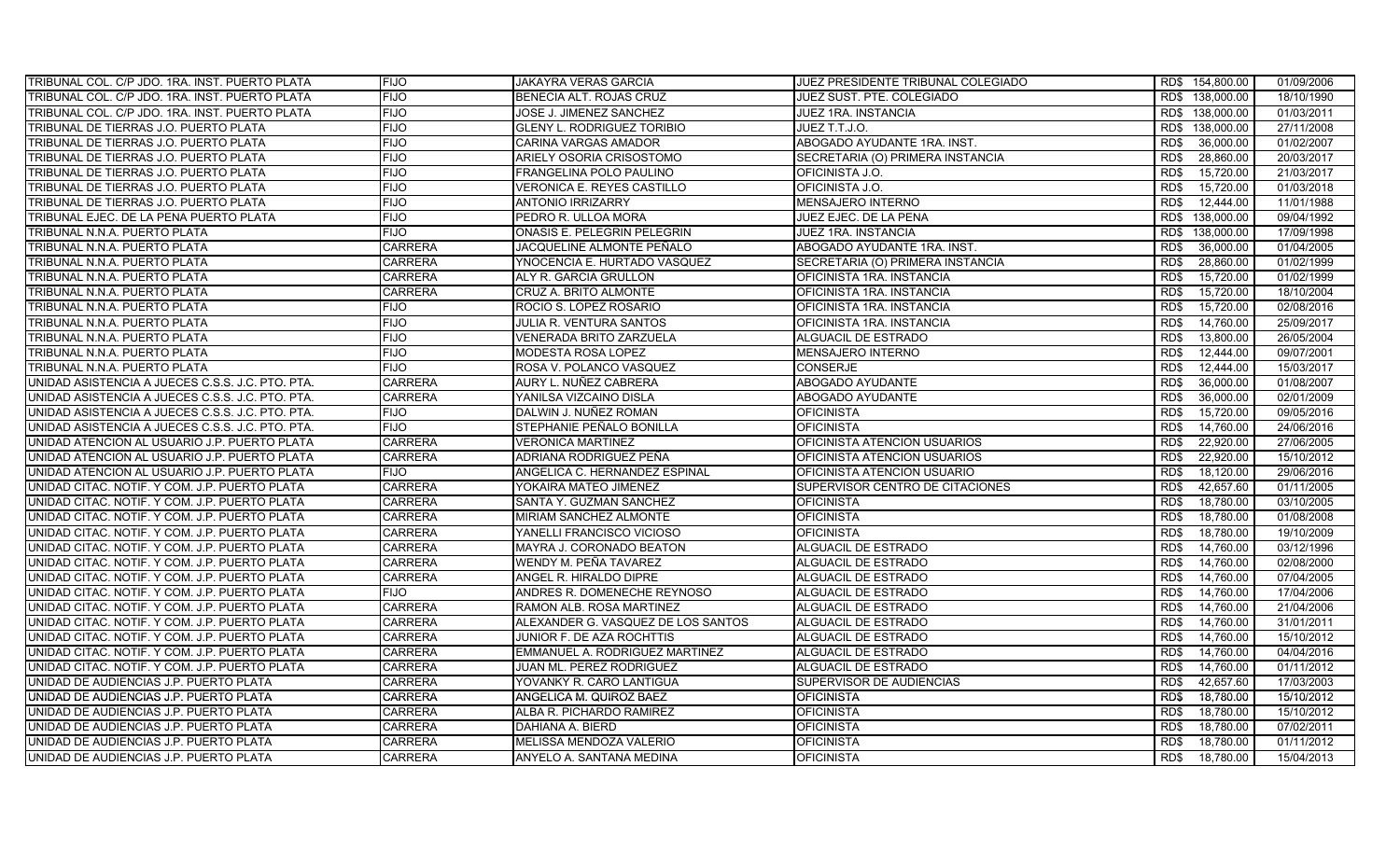| UNIDAD DE AUDIENCIAS J.P. PUERTO PLATA             | <b>CARRERA</b> | FRANCIS Y. LA LUZ REYES          | <b>OFICINISTA</b>                              | RD\$ | 18,780.00  | 10/02/2014      |
|----------------------------------------------------|----------------|----------------------------------|------------------------------------------------|------|------------|-----------------|
| UNIDAD RECEP Y ATENCION USUARIO C.S.S. J.C. PTO PT | <b>CARRERA</b> | CARMEN D. MARTINEZ DURAN         | OFICINISTA ATENCION USUARIOS                   | RD\$ | 20,760.00  | 22/01/2010      |
| UNIDAD RECEP Y ATENCION USUARIO C.S.S. J.C. PTO PT | <b>CARRERA</b> | EVELYN TATE CARABALLO            | OFICINISTA ATENCION USUARIOS                   | RD\$ | 20,760.00  | 23/04/2013      |
| UNIDAD SERV. 1RA. INST. J.P. PUERTO PLATA          | <b>CARRERA</b> | ADALGISA PARRA GONZALEZ          | SECRETARIA (O) SERVICIO JDOS. 1RA. INSTANCIA   | RD\$ | 42,657.60  | 01/03/2005      |
| UNIDAD SERV. 1RA. INST. J.P. PUERTO PLATA          | <b>CARRERA</b> | RICHARD A. QUIROZ CASTILLO       | <b>OFICINISTA</b>                              | RD\$ | 18,780.00  | 10/10/2005      |
| JNIDAD SERV. 1RA. INST. J.P. PUERTO PLATA          | <b>FIJO</b>    | NADELYN BALBUENA GIL             | <b>OFICINISTA</b>                              | RD\$ | 18,780.00  | 10/02/2014      |
| UNIDAD SERV. A CORTE J.P. PUERTO PLATA             | <b>CARRERA</b> | MARIA I. PADILLA POLANCO         | SECRETARIA (O) SERVICIO A CORTE                | RD\$ | 42,657.60  | 01/09/2008      |
| UNIDAD SERV. A CORTE J.P. PUERTO PLATA             | <b>CARRERA</b> | CARMEN H. MARTINEZ MEDINA        | <b>OFICINISTA</b>                              | RD\$ | 18,780.00  | 01/04/1992      |
| UNIDAD SERV. A CORTE J.P. PUERTO PLATA             | <b>CARRERA</b> | ALFONSINA R. GARCIA RAMOS        | <b>OFICINISTA</b>                              | RD\$ | 18,780.00  | 15/10/2012      |
| UNIDAD SERV. A CORTE J.P. PUERTO PLATA             | <b>CARRERA</b> | <b>FIORDALIZA GARCIA BONILLA</b> | <b>OFICINISTA</b>                              | RD\$ | 18,780.00  | 27/10/2014      |
| UNIDAD SERV. A CORTE J.P. PUERTO PLATA             | <b>FIJO</b>    | YOHAIRA ALMONTE DURAN            | <b>OFICINISTA</b>                              | RD\$ | 18,780.00  | 15/12/2014      |
| UNIDAD SERV. A EJEC. DE LA PENA J.P. PUERTO PLATA  | <b>CARRERA</b> | CINTHIA M. REYES LANTIGUA        | SECRETARIA (O) SERVICIO A EJECUCION DE LA PENA | RD\$ | 42,657.60  | 03/10/2005      |
| UNIDAD SERV. A EJEC. DE LA PENA J.P. PUERTO PLATA  | <b>CARRERA</b> | MADOLY DORVILLE GUZMAN           | OFICINISTA DE EJECUCION DE LA PENA             | RD\$ | 18,780.00  | 23/04/2014      |
| UNIDAD SERV. A LA INSTRUCCION J.P. PUERTO PLATA    | <b>CARRERA</b> | FELICIA SANTANA GARCIA           | SECRETARIA (O) SERVICIO A LA INSTRUCCION       | RD\$ | 42,657.60  | 27/06/2005      |
| UNIDAD SERV. A LA INSTRUCCION J.P. PUERTO PLATA    | <b>FIJO</b>    | YOKASTA LEBRON ALMONTE           | <b>OFICINISTA</b>                              | RD\$ | 18,780.00  | 24/02/2014      |
| UNIDAD SERV. A LA INSTRUCCION J.P. PUERTO PLATA    | <b>CARRERA</b> | FIDELIA PERALTA SILVERIO         | <b>OFICINISTA</b>                              | RD\$ | 18,780.00  | 15/10/2012      |
| UNIDAD SERV. A LA INSTRUCCION J.P. PUERTO PLATA    | <b>CARRERA</b> | VERONICA Y. HERNANDEZ ULLOA      | <b>OFICINISTA</b>                              | RD\$ | 18,780.00  | 05/08/2013      |
| UNIDAD SERV. A LA INSTRUCCION J.P. PUERTO PLATA    | <b>CARRERA</b> | <b>MERY RODRIGUEZ VASQUEZ</b>    | <b>OFICINISTA</b>                              | RD\$ | 18,780.00  | 18/08/2014      |
| UNIDAD SERV. A LA INSTRUCCION J.P. PUERTO PLATA    | <b>FIJO</b>    | LETICIA M. GARCIA RICART         | <b>OFICINISTA</b>                              | RD\$ | 18,780.00  | 01/05/2014      |
| UNIDAD SERV. A LA INSTRUCCION J.P. PUERTO PLATA    | <b>CARRERA</b> | LICELOT PEÑA DE LA CRUZ          | <b>OFICINISTA</b>                              | RD\$ | 18,780.00  | 17/11/2014      |
| UNIDAD SERV. A LA INSTRUCCION J.P. PUERTO PLATA    | <b>FIJO</b>    | ELIZABETH VELEZ RODRIGUEZ        | OFICINISTA                                     | RD\$ | 15,720.00  | 02/12/2014      |
| UNIDAD SERV. A LA INSTRUCCION J.P. PUERTO PLATA    | <b>CARRERA</b> | DAMIAN GONZALEZ RAMOS            | <b>OFICINISTA</b>                              | RD\$ | 15,720.00  | 25/05/2015      |
| UNIDAD SERV. A SALAS C.S.S. J.C. PTO. PTA.         | <b>FIJO</b>    | <b>MAYERLIN MINIER PEÑA</b>      | <b>OFICINISTA</b>                              | RD\$ | 15,720.00  | 12/01/2015      |
| UNIDAD SERV. A SALAS C.S.S. J.C. PTO. PTA.         | <b>FIJO</b>    | ALINA V. BATISTA CASCANTE        | <b>OFICINISTA</b>                              | RD\$ | 15,720.00  | 18/05/2016      |
| UNIDAD SERV. A SALAS C.S.S. J.C. PTO. PTA.         | <b>FIJO</b>    | PEDRO D. MATEO MORROBEL          | <b>OFICINISTA</b>                              | RD\$ | 15,720.00  | 16/05/2016      |
| UNIDAD SERV. A SALAS C.S.S. J.C. PTO. PTA.         | <b>FIJO</b>    | ALEXANDER DE LA CRUZ ALVAREZ     | <b>OFICINISTA</b>                              | RD\$ | 15,720.00  | 28/06/2016      |
| JNIDAD SERV. A SALAS C.S.S. J.C. PTO. PTA.         | <b>FIJO</b>    | MOISES A. RIVERA ROSARIO         | <b>OFICINISTA</b>                              | RD\$ | 15,720.00  | 27/07/2016      |
| UNIDAD SERV. A SALAS C.S.S. J.C. PTO. PTA.         | <b>FIJO</b>    | MIGUEL ANT. CASTILLO BERROA      | <b>OFICINISTA</b>                              | RD\$ | 15,720.00  | 01/03/2018      |
| UNIDAD SERV. A SALAS C.S.S. J.C. PTO. PTA.         | <b>CARRERA</b> | DANY R. INOA POLANCO             | <b>ALGUACIL DE ESTRADO</b>                     | RD\$ | 13,800.00  | 01/02/2006      |
| 1ER. JDO. DE LA INSTRUCCION AZUA                   | <b>CARRERA</b> | PRISEIDA P. MATEO PEREZ          | SECRETARIA (O) PRIMERA INSTANCIA               | RD\$ | 15,720.00  | 03/03/1999      |
| 1ER. JDO. DE LA INSTRUCCION AZUA                   | <b>CARRERA</b> | CARMEN J. MEJIA JIMENEZ          | OFICINISTA 1RA. INSTANCIA                      | RD\$ | 15,720.00  | 05/04/2011      |
| 1ER. JDO. DE LA INSTRUCCION AZUA                   | <b>FIJO</b>    | LUIS ML. SANTANA RUIZ            | OFICINISTA 1RA. INSTANCIA                      | RD\$ | 15,720.00  | 27/07/2016      |
| 1ER. JDO. DE LA INSTRUCCION AZUA                   | <b>FIJO</b>    | CLAUDIA E. JIMENEZ VALDEZ        | OFICINISTA 1RA. INSTANCIA                      | RD\$ | 15,720.00  | 14/08/2017      |
| 1ER. JDO. DE LA INSTRUCCION AZUA                   | <b>CARRERA</b> | SALOMON ANT. CESPEDES OVANDO     | ALGUACIL DE ESTRADO                            | RD\$ | 14,760.00  | 11/05/2010      |
| 2DO. JDO. DE LA INSTRUCCION AZUA                   | <b>FIJO</b>    | ALTAGRACIA Y. MEDINA ROSSO       | SECRETARIA (O) PRIMERA INSTANCIA               | RD\$ | 15,720.00  | 13/10/2014      |
| CAMARA CIVIL JDO. 1RA. INST. AZUA                  | <b>CARRERA</b> | BETTIS M. GARABITO CALDERON      | SECRETARIA (O) PRIMERA INSTANCIA               | RD\$ | 28,860.00  | 12/03/2004      |
| CAMARA CIVIL JDO. 1RA. INST. AZUA                  | <b>CARRERA</b> | AUSTRIA C. CASTILLO LARA         | OFICINISTA 1RA. INSTANCIA                      | RD\$ | 15,720.00  | 11/08/2008      |
| CAMARA CIVIL JDO. 1RA. INST. AZUA                  | <b>CARRERA</b> | SINDY S. SANCHEZ PUJOLS          | OFICINISTA 1RA. INSTANCIA                      | RD\$ | 15,720.00  | 23/04/2014      |
| CAMARA CIVIL JDO. 1RA. INST. AZUA                  | <b>CARRERA</b> | <b>CRIMEL FIGUEROA PEREZ</b>     | OFICINISTA 1RA. INSTANCIA                      | RD\$ | 15,720.00  | 01/05/2014      |
| CAMARA CIVIL JDO. 1RA. INST. AZUA                  | <b>CARRERA</b> | MAITE A. PINEDA                  | OFICINISTA 1RA. INSTANCIA                      | RD\$ | 15,720.00  | 05/05/2015      |
| CAMARA CIVIL JDO. 1RA. INST. AZUA                  | <b>FIJO</b>    | NICOLAS R. GOMEZ                 | ALGUACIL DE ESTRADO                            | RD\$ | 13,800.00  | 02/10/2000      |
| CAMARA PENAL JDO. 1RA. INST. AZUA                  | <b>FIJO</b>    | HILDA Y. MARTE GUZMAN            | JUEZ 1RA. INSTANCIA                            | RD\$ | 138,000.00 | 01/10/2014      |
| CAMARA PENAL JDO. 1RA. INST. AZUA                  | <b>CARRERA</b> | DORKA M. RAMIREZ CUSTODIO        | SECRETARIA (O) PRIMERA INSTANCIA               | RD\$ | 38,088.00  | 12/11/1992      |
| CAMARA PENAL JDO. 1RA. INST. AZUA                  | <b>CARRERA</b> | MARIA D. CESPEDES                | OFICINISTA 1RA. INSTANCIA                      | RD\$ | 15,720.00  | 03/12/2004      |
| CAMARA PENAL JDO. 1RA. INST. AZUA                  | <b>CARRERA</b> | <b>GLENDA M. GERALDO MONTERO</b> | OFICINISTA 1RA. INSTANCIA                      | RD\$ | 15,720.00  | 28/09/2015      |
| CAMARA PENAL JDO. 1RA. INST. AZUA                  | <b>FIJO</b>    | MONICA A. JIMENEZ LORENZO        | OFICINISTA 1RA. INSTANCIA                      | RD\$ | 15,720.00  | 08/01/2018 a.m. |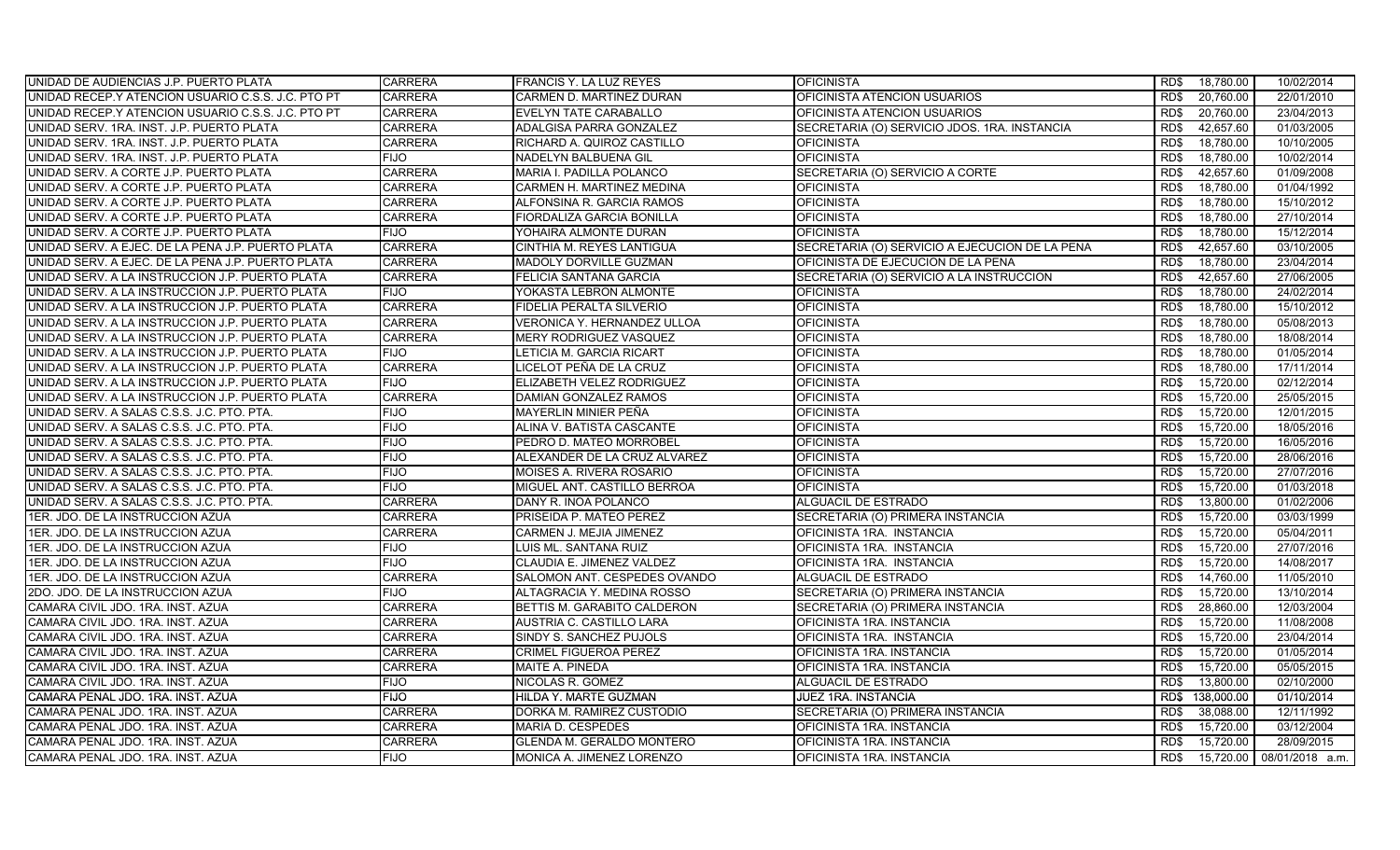| CAMARA PENAL JDO. 1RA. INST. AZUA | <b>CARRERA</b> | RAFAEL A. LEMONIER SANCHEZ      | ALGUACIL DE ESTRADO              | 14,760.00<br>RD\$  | 01/08/1999 |
|-----------------------------------|----------------|---------------------------------|----------------------------------|--------------------|------------|
| DPTO. ADMINISTRATIVO AZUA         | <b>CARRERA</b> | ANA I. D SOTO FELIPE            | SECRETARIA DEPTO. ADM.           | RD\$<br>18,120.00  | 15/12/2003 |
| DPTO. ADMINISTRATIVO AZUA         | <b>FIJO</b>    | NICOLAS A. SANTANA              | MENSAJERO EXTERNO                | RD\$<br>16,440.00  | 04/06/1999 |
| DPTO. ADMINISTRATIVO AZUA         | <b>FIJO</b>    | JOHNNY E. BAEZ BARIAS           | <b>MAYORDOMO II</b>              | 14,760.00<br>RD\$  | 01/07/1996 |
| DPTO. ADMINISTRATIVO AZUA         | <b>CARRERA</b> | VELIA A. SANCHEZ SENCION        | RECEPCIONISTA                    | 14,760.00<br>RD\$  | 26/07/2007 |
| DPTO. ADMINISTRATIVO AZUA         | <b>FIJO</b>    | <b>ESTELA PEREZ</b>             | CONSERJE                         | RD\$<br>12.444.00  | 01/05/1997 |
| DPTO. ADMINISTRATIVO AZUA         | <b>FIJO</b>    | MERCEDES M. PEREZ FELIZ         | <b>CONSERJE</b>                  | RD\$<br>12,444.00  | 01/04/1993 |
| DPTO. ADMINISTRATIVO AZUA         | <b>FIJO</b>    | <b>GLORIA B. ROJAS RAMIREZ</b>  | <b>MENSAJERO INTERNO</b>         | 12,444.00<br>RD\$  | 20/11/1990 |
| DPTO. ADMINISTRATIVO AZUA         | <b>FIJO</b>    | CARMEN D. PUJOLS MELO           | <b>CONSERJE</b>                  | 12.444.00<br>RD\$  | 04/06/1999 |
| DPTO. ADMINISTRATIVO AZUA         | <b>FIJO</b>    | MARIA DEL R. TRINIDAD SENCION   | <b>MENSAJERO INTERNO</b>         | RD\$<br>12.444.00  | 23/10/2002 |
| DPTO. ADMINISTRATIVO AZUA         | <b>FIJO</b>    | MARIA DE LOS R. DE LEON FABAL   | MENSAJERO INTERNO                | RD\$<br>12,444.00  | 01/11/2005 |
| DPTO. ADMINISTRATIVO AZUA         | <b>FIJO</b>    | BERKIS Y. PEGUERO CIRPRIAN      | <b>CONSERJE</b>                  | RD\$<br>12,444.00  | 02/01/2014 |
| DPTO. ADMINISTRATIVO AZUA         | <b>FIJO</b>    | YANET MARRERO PAULINO           | <b>CONSERJE</b>                  | RD\$<br>12,444.00  | 10/08/2016 |
| DPTO. ADMINISTRATIVO AZUA         | <b>FIJO</b>    | MIGUEL RODRIGUEZ                | <b>CONSERJE</b>                  | 12,444.00<br>RD\$  | 17/10/2016 |
| DPTO. ADMINISTRATIVO AZUA         | <b>FIJO</b>    | YUDELKY Y. RAMIREZ              | <b>CONSERJE</b>                  | RD\$<br>12,444.00  | 08/11/2017 |
| DPTO. ADMINISTRATIVO AZUA         | <b>FIJO</b>    | DIORIS D. GONZALEZ MEJIA        | <b>CONSERJE</b>                  | 10,577.40<br>RD\$  | 12/06/2018 |
| JDO. DE LA INSTRUCCION AZUA       | <b>FIJO</b>    | DAYANA E. GIL DIAZ              | <b>JUEZ DE LA INSTRUCCION</b>    | 138,000.00<br>RD\$ | 28/05/1998 |
| JDO. DE LA INSTRUCCION AZUA       | <b>CARRERA</b> | FANNIS M. SANCHEZ ANDUJAR       | SECRETARIA (O) PRIMERA INSTANCIA | RD\$<br>38,088.00  | 18/07/2005 |
| JDO. DE PAZ AZUA                  | <b>FIJO</b>    | YDAISA E. MEDINA ESTEPAN        | JUEZ DE PAZ                      | 108,000.00<br>RD\$ | 16/12/2016 |
| JDO. DE PAZ AZUA                  | <b>CARRERA</b> | BERENICE B. FILPO DIAZ          | SECRETARIA (O) JDO. DE PAZ       | RD\$<br>23,160.00  | 16/06/2005 |
| JDO. DE PAZ AZUA                  | <b>CARRERA</b> | SILVIA M. SANCHEZ OVIEDO        | OFICINISTA JDO. DE PAZ           | 14,760.00<br>RD\$  | 01/07/1995 |
| JDO. DE PAZ AZUA                  | <b>CARRERA</b> | RAFAEL D. NAVARRO DE LEON       | OFICINISTA JDO. DE PAZ           | 14,760.00<br>RD\$  | 08/04/1992 |
| JDO. DE PAZ AZUA                  | <b>CARRERA</b> | RUDH E. BELTRE FELIZ            | OFICINISTA JDO. DE PAZ           | 14,760.00<br>RD\$  | 26/12/2006 |
| JDO. DE PAZ AZUA                  | <b>CARRERA</b> | <b>GENRY L. RAMIREZ BRITO</b>   | ALGUACIL DE ESTRADO              | 13,800.00<br>RD\$  | 01/07/1991 |
| <b>JDO. DE PAZ ESTEBANIA</b>      | <b>FIJO</b>    | YSAEL MARTINEZ GUERRERO         | JUEZ DE PAZ                      | RD\$<br>108,000.00 | 31/03/2017 |
| JDO. DE PAZ ESTEBANIA             | <b>CARRERA</b> | EDUARDO ML. PERALTA VELOZ       | SECRETARIA (O) JDO. DE PAZ       | RD\$<br>23,160.00  | 01/10/1996 |
| JDO. DE PAZ ESTEBANIA             | <b>CARRERA</b> | RAMON ANT. MATOS                | ALGUACIL DE ESTRADO              | RD\$<br>13,800.00  | 14/10/1986 |
| JDO. DE PAZ ESTEBANIA             | <b>FIJO</b>    | DORA M. MATOS                   | CONSERJE-MENSAJERO(A)            | RD\$<br>12,444.00  | 18/06/1993 |
| JDO. DE PAZ GUAYABAL              | <b>CARRERA</b> | ELIANNI E. GALVA CORCINO        | SECRETARIA (O) JDO. DE PAZ       | 23,160.00<br>RD\$  | 17/11/2014 |
| <b>JDO. DE PAZ GUAYABAL</b>       | <b>FIJO</b>    | NORKA MA. ALCANTARA CUELLO      | OFICINISTA JDO. DE PAZ           | 14,760.00<br>RD\$  | 01/02/2016 |
| JDO. DE PAZ GUAYABAL              | <b>FIJO</b>    | ANTONIA MORILLO DE LOS SANTOS   | OFICINISTA JDO. DE PAZ           | 14,760.00<br>RD\$  | 14/11/2016 |
| JDO. DE PAZ GUAYABAL              | <b>CARRERA</b> | VIRTUDES D. SEGURA ALCANTARA    | <b>ALGUACIL DE ESTRADO</b>       | RD\$<br>13,800.00  | 01/08/1993 |
| JDO. DE PAZ GUAYABAL              | <b>FIJO</b>    | ELIBERKA RAMIREZ FAMILIA        | CONSERJE-MENSAJERO(A)            | RD\$<br>12,444.00  | 01/09/2012 |
| JDO. DE PAZ LAS CHARCAS           | <b>FIJO</b>    | LISSA M. VERAS RIVAS            | JUEZ DE PAZ                      | RD\$<br>108,000.00 | 31/03/2017 |
| JDO. DE PAZ LAS CHARCAS           | <b>FIJO</b>    | GERARDO SANCHEZ ACEVEDO         | SECRETARIA (O) JDO. DE PAZ       | 23,160.00<br>RD\$  | 24/02/2017 |
| JDO. DE PAZ LAS CHARCAS           | <b>CARRERA</b> | EDGAR R. SANCHEZ                | ALGUACIL DE ESTRADO              | RD\$<br>13,800.00  | 13/08/2012 |
| JDO. DE PAZ LAS CHARCAS           | <b>FIJO</b>    | ROSA N. DOVAL                   | CONSERJE-MENSAJERO(A)            | 12,444.00<br>RD\$  | 01/08/1993 |
| JDO. DE PAZ LAS YAYAS             | <b>CARRERA</b> | LICELOT P. CASADO GUZMAN        | JUEZ DE PAZ                      | RD\$<br>108,000.00 | 14/02/2005 |
| JDO. DE PAZ LAS YAYAS             | <b>CARRERA</b> | FELIX J. BERIGUETE              | SECRETARIA (O) JDO. DE PAZ       | RD\$<br>23,160.00  | 01/03/1992 |
| <b>JDO. DE PAZ LAS YAYAS</b>      | <b>CARRERA</b> | ARILEYDA CARABALLO RAMIREZ      | OFICINISTA JDO. DE PAZ           | 14,760.00<br>RD\$  | 22/09/2014 |
| JDO. DE PAZ LAS YAYAS             | <b>CARRERA</b> | ARSENIO GARCIA                  | ALGUACIL DE ESTRADO              | RD\$<br>13,800.00  | 01/03/1992 |
| JDO. DE PAZ LAS YAYAS             | <b>FIJO</b>    | RAMON ENCARNACION PEÑA          | CONSERJE-MENSAJERO(A)            | 12,444.00<br>RD\$  | 01/03/1992 |
| JDO. DE PAZ PADRE LAS CASAS       | <b>FIJO</b>    | <b>NURYS A. FELIZ PINALES</b>   | JUEZ DE PAZ                      | RD\$<br>108,000.00 | 16/12/2016 |
| JDO. DE PAZ PADRE LAS CASAS       | <b>CARRERA</b> | MANUEL DE JS. SEGURA DIAZ       | SECRETARIA (O) JDO. DE PAZ       | RD\$<br>23,160.00  | 21/10/1986 |
| JDO. DE PAZ PADRE LAS CASAS       | <b>CARRERA</b> | ROMELDY E. VALENZUELA ALCANTARA | OFICINISTA JDO. DE PAZ           | 14,760.00<br>RD\$  | 23/11/2015 |
| JDO. DE PAZ PADRE LAS CASAS       | <b>CARRERA</b> | MARINO VICENTE ALCANTARA        | ALGUACIL DE ESTRADO              | 13,800.00<br>RD\$  | 21/10/1986 |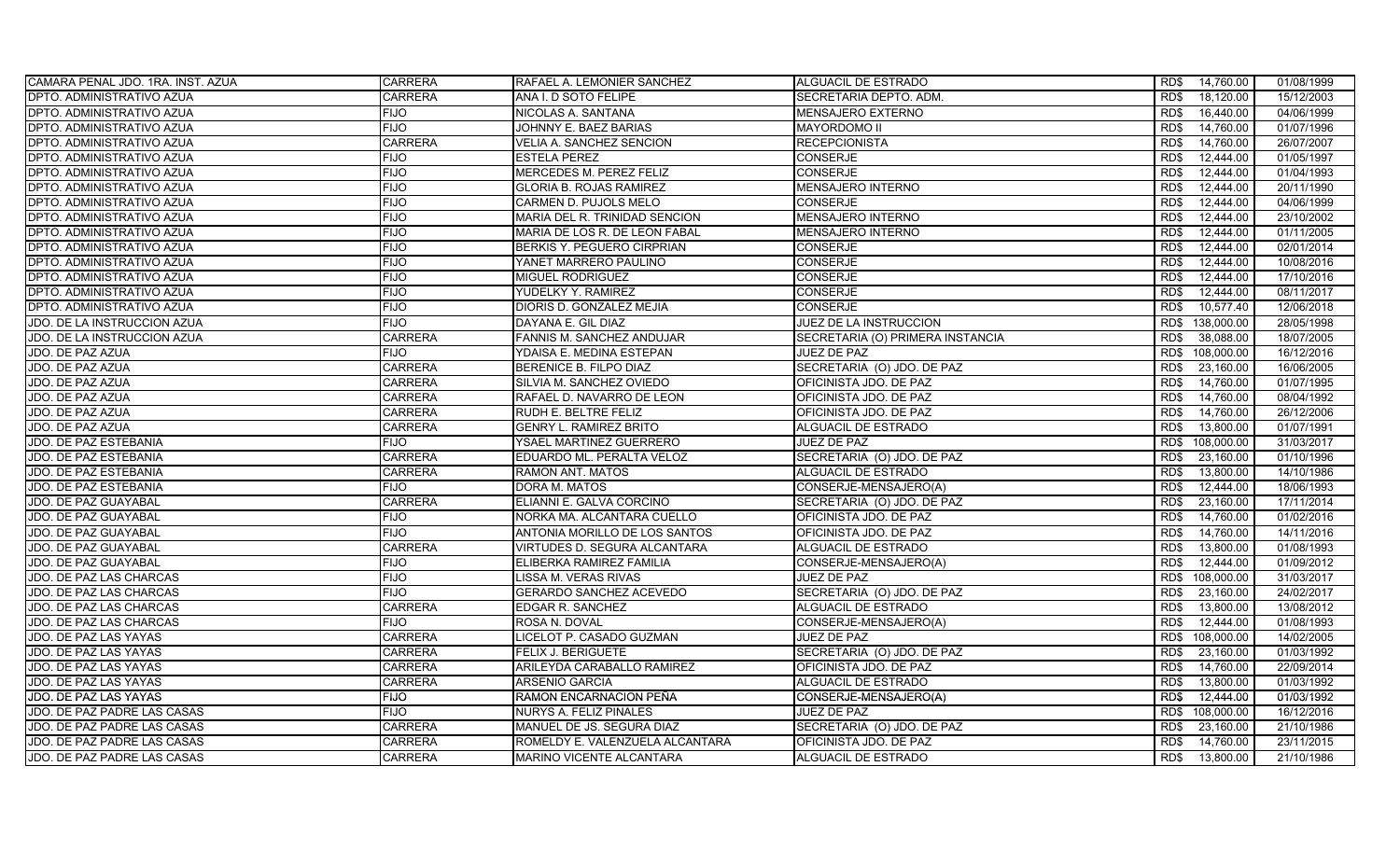| JDO. DE PAZ PADRE LAS CASAS               | <b>FIJO</b>    | ANA D. VICENTE VICENTE           | CONSERJE-MENSAJERO(A)              | RD\$ | 12,444.00  | 25/10/1993 |
|-------------------------------------------|----------------|----------------------------------|------------------------------------|------|------------|------------|
| JDO. DE PAZ PERALTA                       | <b>CARRERA</b> | MERCEDES J. BELTRE PEREZ         | SECRETARIA (O) JDO. DE PAZ         | RD\$ | 23,160.00  | 24/10/1986 |
| JDO. DE PAZ PERALTA                       | <b>CARRERA</b> | DULCE P. RAMIREZ ROSSO           | OFICINISTA JDO. DE PAZ             | RD\$ | 14,760.00  | 02/05/1988 |
| JDO. DE PAZ PERALTA                       | <b>CARRERA</b> | JOSUE DE LEON FELIZ              | ALGUACIL DE ESTRADO                | RD\$ | 13,800.00  | 31/08/2015 |
| JDO. DE PAZ PERALTA                       | <b>FIJO</b>    | MINDRIS I. MOJICA SILVERIO       | CONSERJE-MENSAJERO(A)              | RD\$ | 12,444.00  | 31/07/2009 |
| JDO. DE PAZ PUEBLO VIEJO                  | FIJO           | ARGELIS A. ROJAS ESPINAL         | JUEZ DE PAZ                        | RD\$ | 108.000.00 | 19/02/2018 |
| JDO. DE PAZ PUEBLO VIEJO                  | <b>CARRERA</b> | NIDIA M. VARGAS GARCIA           | SECRETARIA (O) JDO. DE PAZ         | RD\$ | 23,160.00  | 17/10/2000 |
| JDO. DE PAZ PUEBLO VIEJO                  | <b>FIJO</b>    | GUILLERMINA SANTANA              | OFICINISTA JDO. DE PAZ             | RD\$ | 14,760.00  | 02/01/2007 |
| JDO. DE PAZ PUEBLO VIEJO                  | <b>FIJO</b>    | MARILUZ PEREZ NOVA               | <b>ALGUACIL DE ESTRADO</b>         | RD\$ | 13,800.00  | 04/12/2017 |
| JDO. DE PAZ PUEBLO VIEJO                  | <b>FIJO</b>    | <b>FRANCISCA PEREZ</b>           | CONSERJE-MENSAJERO(A)              | RD\$ | 12,444.00  | 03/06/2002 |
| JDO. DE PAZ SABANA YEGUA                  | <b>FIJO</b>    | SIOMARA ALT. MERCEDES DE LA ROSA | <b>JUEZ DE PAZ</b>                 | RD\$ | 108,000.00 | 19/02/2018 |
| JDO. DE PAZ SABANA YEGUA                  | <b>CARRERA</b> | EUGENIA L. MONTAÑO GUZMAN        | SECRETARIA (O) JDO. DE PAZ         | RD\$ | 23,160.00  | 08/11/1986 |
| JDO. DE PAZ SABANA YEGUA                  | <b>CARRERA</b> | KARINA DE LA ROSA BAUTISTA       | OFICINISTA JDO. DE PAZ             | RD\$ | 14,760.00  | 06/12/2005 |
| JDO. DE PAZ SABANA YEGUA                  | <b>FIJO</b>    | DIANA GALVAN                     | OFICINISTA JDO. DE PAZ             | RD\$ | 14,760.00  | 11/07/2016 |
| JDO. DE PAZ SABANA YEGUA                  | <b>FIJO</b>    | AGATHA DEL R. NUÑEZ RAMIREZ      | ALGUACIL DE ESTRADO                | RD\$ | 13,800.00  | 11/07/2016 |
| JDO. DE PAZ SABANA YEGUA                  | <b>FIJO</b>    | YAQUELIN MORILLO CIPION          | CONSERJE-MENSAJERO(A)              | RD\$ | 12,444.00  | 01/04/2002 |
| JDO. DE PAZ TABARA ARRIBA                 | <b>CARRERA</b> | BIENVENIDA DE LOS SANTOS MAÑON   | SECRETARIA (O) JDO. DE PAZ         | RD\$ | 23,160.00  | 28/10/1986 |
| JDO. DE PAZ TABARA ARRIBA                 | <b>CARRERA</b> | SALVADOR O. PERDOMO              | ALGUACIL DE ESTRADO                | RD\$ | 13,800.00  | 08/03/2001 |
| TRIBUNAL COL. C/P JDO. 1RA. INST. AZUA    | <b>FIJO</b>    | ADELAIDA LUCIANO DE LEON         | JUEZ SUST. PTE. COLEGIADO          | RD\$ | 138,000.00 | 11/11/1992 |
| TRIBUNAL COL. C/P JDO. 1RA. INST. AZUA    | <b>FIJO</b>    | CAMILO SEGURA PIÑA               | JUEZ PRESIDENTE TRIBUNAL COLEGIADO | RD\$ | 138,000.00 | 09/04/1992 |
| TRIBUNAL COL. C/P JDO. 1RA. INST. AZUA    | <b>CARRERA</b> | RAFAELA S. MARTINEZ AQUINO       | SECRETARIA (O) PRIMERA INSTANCIA   | RD\$ | 38,088.00  | 03/01/2000 |
| TRIBUNAL COL. C/P JDO. 1RA. INST. AZUA    | <b>FIJO</b>    | JUAN A. MATOS DE LA CRUZ         | OFICINISTA 1RA. INSTANCIA          | RD\$ | 15,720.00  | 10/08/2017 |
| TRIBUNAL COL. C/P JDO. 1RA. INST. AZUA    | <b>CARRERA</b> | MANUEL ANT. MENDEZ GONZALEZ      | ALGUACIL DE ESTRADO                | RD\$ | 14,760.00  | 01/08/1999 |
| TRIBUNAL DE TIERRAS J.O. AZUA             | <b>FIJO</b>    | MARTA C. ORTIZ SORIANO           | JUEZ T.T.J.O.                      | RD\$ | 138,000.00 | 10/04/1992 |
| TRIBUNAL DE TIERRAS J.O. AZUA             | <b>CARRERA</b> | NARDA J. SANCHEZ MIRANDA         | SECRETARIA (O) PRIMERA INSTANCIA   | RD\$ | 28,860.00  | 01/10/2004 |
| TRIBUNAL DE TIERRAS J.O. AZUA             | CARRERA        | LUISA O. RAMIREZ DE OLEO         | OFICINISTA J.O.                    | RD\$ | 15,720.00  | 17/10/1986 |
| TRIBUNAL DE TIERRAS J.O. AZUA             | <b>FIJO</b>    | RUNDEY D. GIL PEREZ              | OFICINISTA J.O.                    | RD\$ | 15,720.00  | 21/07/2014 |
| TRIBUNAL DE TIERRAS J.O. AZUA             | <b>CARRERA</b> | MERCEDES D. MARIÑEZ GARCIA       | OFICINISTA J.O.                    | RD\$ | 15,720.00  | 29/07/2015 |
| 1ER. JDO. DE LA INSTRUCCION PERAVIA       | <b>CARRERA</b> | RAMONA ALT. GERMAN GONZALEZ      | OFICINISTA 1RA. INSTANCIA          | RD\$ | 15,720.00  | 15/10/2001 |
| 1ER. JDO. DE LA INSTRUCCION PERAVIA       | <b>CARRERA</b> | ANEUDYS E. AGUASVIVAS GARCIA     | OFICINISTA 1RA. INSTANCIA          | RD\$ | 15.720.00  | 07/07/2008 |
| 1ER. JDO. DE LA INSTRUCCION PERAVIA       | <b>FIJO</b>    | KATERIN M. CALDERON TEJEDA       | OFICINISTA 1RA. INSTANCIA          | RD\$ | 15,720.00  | 11/07/2016 |
| 1ER. JDO. DE LA INSTRUCCION PERAVIA       | <b>FIJO</b>    | GEOVANNY M. AYBAR MEJIA          | OFICINISTA 1RA. INSTANCIA          | RD\$ | 15,720.00  | 24/02/2014 |
| 1ER. JDO. DE LA INSTRUCCION PERAVIA       | <b>FIJO</b>    | LILY N. BELEN MATEO              | OFICINISTA 1RA. INSTANCIA          | RD\$ | 15,720.00  | 18/05/2017 |
| 1ER. JDO. DE LA INSTRUCCION PERAVIA       | <b>FIJO</b>    | NELSON ORLANDO MONTAS            | ALGUACIL DE ESTRADO                | RD\$ | 14,760.00  | 10/06/2013 |
| 1RA. SALA JDO. DE PAZ ESP. TRANS. PERAVIA | <b>CARRERA</b> | CHADALIS E. ROSARIO MELENCIANO   | JUEZ DE PAZ                        | RD\$ | 108,000.00 | 01/07/2008 |
| 1RA. SALA JDO. DE PAZ ESP. TRANS. PERAVIA | CARRERA        | FATIMA Z. ISA ISA                | SECRETARIA (O) JDO. DE PAZ         | RD\$ | 23,969.93  | 03/04/1996 |
| 1RA. SALA JDO. DE PAZ ESP. TRANS. PERAVIA | <b>FIJO</b>    | NOEMI Y. MEJIA MORA              | OFICINISTA JDO. DE PAZ             | RD\$ | 14,760.00  | 01/12/2017 |
| 1RA. SALA JDO. DE PAZ ESP. TRANS. PERAVIA | CARRERA        | DAILIN ALMARANTE CASILLA         | ALGUACIL DE ESTRADO                | RD\$ | 13,800.00  | 10/09/2012 |
| 2DA. SALA JDO. DE PAZ ESP. TRANS. PERAVIA | <b>FIJO</b>    | KAREN G. CASADO MINYETY          | JUEZ DE PAZ                        | RD\$ | 108,000.00 | 03/10/2016 |
| 2DA. SALA JDO. DE PAZ ESP. TRANS. PERAVIA | <b>CARRERA</b> | MAYRA E. SOTO MEJIA              | SECRETARIA (O) JDO. DE PAZ         | RD\$ | 23,160.00  | 15/07/1998 |
| 2DA. SALA JDO. DE PAZ ESP. TRANS. PERAVIA | <b>CARRERA</b> | MELIDA ALT. GERMAN CASTRO        | OFICINISTA JDO. DE PAZ             | RD\$ | 14,760.00  | 16/11/1998 |
| 2DA. SALA JDO. DE PAZ ESP. TRANS. PERAVIA | CARRERA        | ERICK A. ARENDELL PEREZ          | OFICINISTA JDO. DE PAZ             | RD\$ | 14,760.00  | 29/11/2001 |
| 2DA. SALA JDO. DE PAZ ESP. TRANS. PERAVIA | <b>CARRERA</b> | ELIZABETH D. CASTILLO DIAZ       | ALGUACIL DE ESTRADO                | RD\$ | 13,800.00  | 06/11/2007 |
| 2DO. JDO. DE LA INSTRUCCION PERAVIA       | <b>FIJO</b>    | ROSAURA M. LORENZO GARABITOS     | JUEZ DE LA INSTRUCCION             | RD\$ | 138,000.00 | 18/11/2005 |
| 2DO. JDO. DE LA INSTRUCCION PERAVIA       | CARRERA        | EDWIN RAMIREZ BERNABE            | SECRETARIA (O) PRIMERA INSTANCIA   | RD\$ | 38,088.00  | 10/08/2012 |
| ARCHIVO ACTIVO J.I. PERAVIA               | <b>CARRERA</b> | YOUBELSIS A. PIMENTEL RUIZ       | OFICIAL ARCHIVO ACTIVO             | RD\$ | 29,580.00  | 01/04/2013 |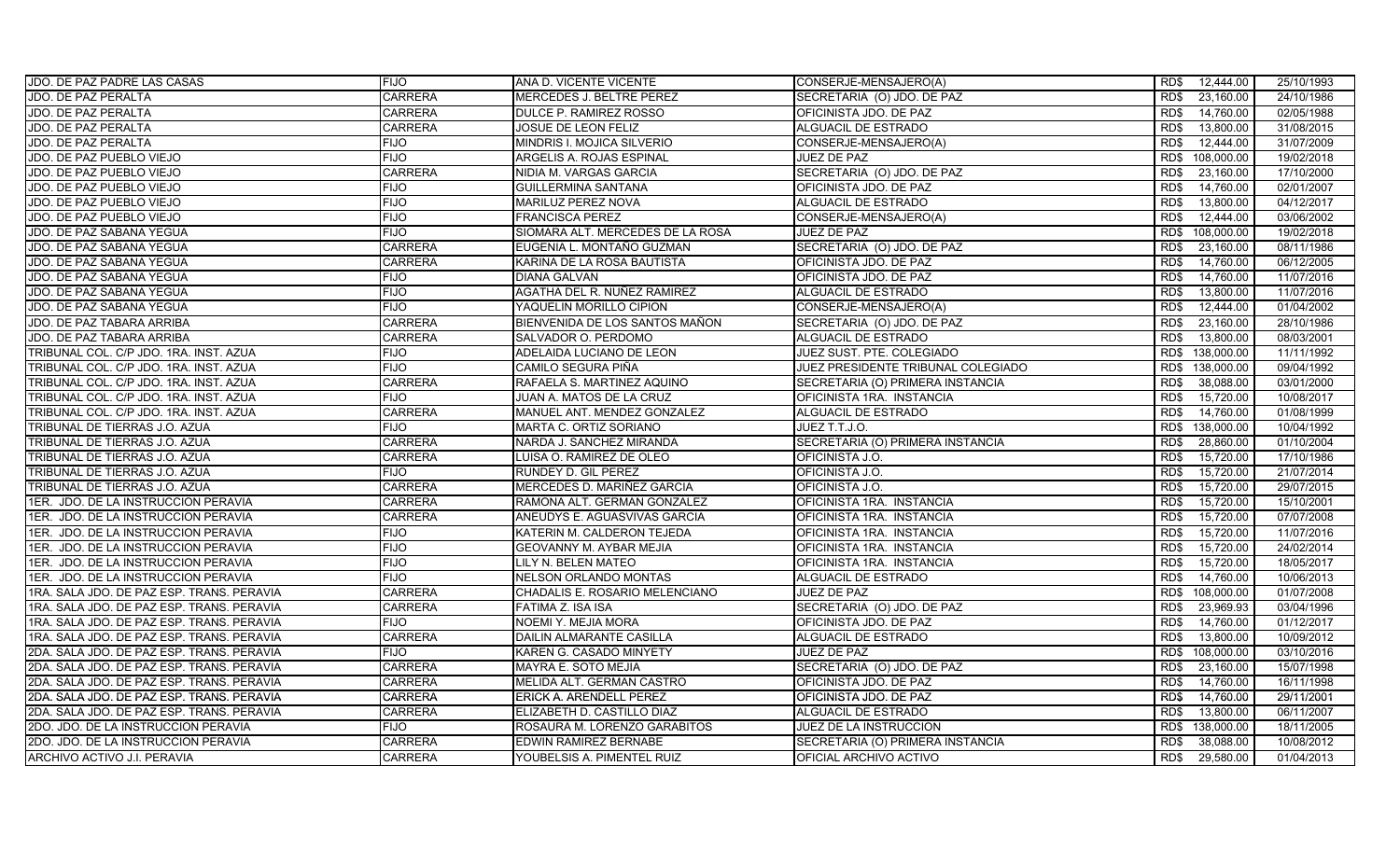| ARCHIVO ACTIVO J.I. PERAVIA              | <b>CARRERA</b> | HUMPHREY R. PEÑA RIVERA          | <b>ARCHIVISTA</b>                       | 24,240.00<br>RD\$  | 01/06/2009 |
|------------------------------------------|----------------|----------------------------------|-----------------------------------------|--------------------|------------|
| CAMARA CIVIL JDO. 1RA. INST. PERAVIA     | <b>FIJO</b>    | JOSE ML. MEDINA BENITEZ          | JUEZ 1RA. INSTANCIA                     | RD\$ 138,000.00    | 18/02/2004 |
| CAMARA CIVIL JDO. 1RA. INST. PERAVIA     | <b>FIJO</b>    | ROSALMY N. GUERRERO RODRIGUEZ    | JUEZ DE PAZ ITINERANTE                  | 108,000.00<br>RD\$ | 03/10/2016 |
| CAMARA CIVIL JDO. 1RA. INST. PERAVIA     | <b>CARRERA</b> | ESPERANZA VILLALONA CASTILLO     | ABOGADO AYUDANTE 1RA. INST.             | RD\$<br>36,000.00  | 01/02/1995 |
| CAMARA CIVIL JDO. 1RA. INST. PERAVIA     | FIJO           | YINERYS L. ABREU CASTILLO        | ABOGADO AYUDANTE 1RA. INST.             | RD\$<br>36,000.00  | 21/04/2016 |
| CAMARA CIVIL JDO. 1RA. INST. PERAVIA     | <b>CARRERA</b> | <b>IGNACIA Y. NOVA MOSCAT</b>    | SECRETARIA (O) PRIMERA INSTANCIA        | 28,860.00<br>RD\$  | 05/10/2006 |
| CAMARA CIVIL JDO. 1RA. INST. PERAVIA     | <b>CARRERA</b> | DORIEN L. GUERRERO BREA          | OFICINISTA 1RA. INSTANCIA               | RD\$<br>15,720.00  | 16/05/2005 |
| CAMARA CIVIL JDO. 1RA. INST. PERAVIA     | <b>CARRERA</b> | JOHANNA ALT. TEJEDA FALCON       | OFICINISTA 1RA. INSTANCIA               | 15,720.00<br>RD\$  | 10/01/2007 |
| CAMARA CIVIL JDO. 1RA. INST. PERAVIA     | <b>CARRERA</b> | ANGEL L. SOTO MORENO             | OFICINISTA 1RA. INSTANCIA               | 15.720.00<br>RD\$  | 03/08/2010 |
| CAMARA CIVIL JDO, 1RA, INST, PERAVIA     | <b>CARRERA</b> | BELLANIRA I. GONZALEZ TEJEDA     | OFICINISTA 1RA. INSTANCIA               | RD\$<br>15.720.00  | 18/06/2013 |
| CAMARA CIVIL JDO. 1RA. INST. PERAVIA     | <b>CARRERA</b> | RAMMASSES A. SANTOS HERNANDEZ    | OFICINISTA 1RA. INSTANCIA               | 15,720.00<br>RD\$  | 10/02/2014 |
| CAMARA CIVIL JDO. 1RA. INST. PERAVIA     | <b>FIJO</b>    | ANDREINA A. RODRIGUEZ SOTO       | OFICINISTA 1RA. INSTANCIA               | RD\$<br>15.720.00  | 14/02/2017 |
| CAMARA CIVIL JDO. 1RA. INST. PERAVIA     | <b>CARRERA</b> | KAIRA I. DIAZ PUJOLS             | ALGUACIL DE ESTRADO                     | RD\$<br>13,800.00  | 17/11/2014 |
| CAMARA CIVIL JDO. 1RA. INST. PERAVIA     | <b>CARRERA</b> | <b>GABRIEL RODRIGUEZ</b>         | <b>ARCHIVISTA</b>                       | 12.444.00<br>RD\$  | 31/10/2013 |
| CAMARA PENAL JDO. 1RA. INST. PERAVIA     | <b>FIJO</b>    | SABRINA G. REYES SOTO            | JUEZ 1RA. INSTANCIA                     | RD\$<br>138,000.00 | 17/09/2001 |
| CAMARA PENAL JDO. 1RA. INST. PERAVIA     | <b>CARRERA</b> | JUANA DIAZ CUSTODIO              | SECRETARIA (O) PRIMERA INSTANCIA        | RD\$<br>28,860.00  | 18/09/2002 |
| CAMARA PENAL JDO. 1RA. INST. PERAVIA     | <b>CARRERA</b> | JUANA A. GERMAN CASTRO           | OFICINISTA 1RA. INSTANCIA               | RD\$<br>15,720.00  | 19/04/2005 |
| CAMARA PENAL JDO. 1RA. INST. PERAVIA     | <b>CARRERA</b> | GLENNYS E. CASTILLO RODRIGUEZ    | OFICINISTA 1RA. INSTANCIA               | RD\$<br>15,720.00  | 03/01/2005 |
| CAMARA PENAL JDO. 1RA. INST. PERAVIA     | <b>CARRERA</b> | JOSE ANT. SANTANA CHALA          | <b>ALGUACIL DE ESTRADO</b>              | RD\$<br>14,760.00  | 01/04/2005 |
| CAMARA PENAL JDO. 1RA. INST. PERAVIA     | <b>CARRERA</b> | PRISCILIA GONZALEZ SANTOS        | ALGUACIL DE ESTRADO                     | RD\$<br>14,760.00  | 01/12/2014 |
| CENTRO INF. ORIENT. CIUDADANA PJ PERAVIA | <b>CARRERA</b> | JENNY L. ARAUJO BRUJAN           | REPRESENTANTE DE INFORMACION            | 18,120.00<br>RD\$  | 01/08/2006 |
| DPTO. ADMINISTRATIVO PERAVIA             | <b>CARRERA</b> | DANNIA BELLO MARTINEZ            | ENCARGADO(A) OFICINA ADMINISTRATIVA III | 67,405.20<br>RD\$  | 01/11/1998 |
| DPTO. ADMINISTRATIVO PERAVIA             | <b>CARRERA</b> | NILDA ALT. VASQUEZ VASQUEZ       | SECRETARIA DEPTO, ADM.                  | RD\$<br>18,120.00  | 19/05/2003 |
| DPTO. ADMINISTRATIVO PERAVIA             | <b>FIJO</b>    | JOSE ALT. NUÑEZ S.               | MENSAJERO EXTERNO                       | RD\$<br>16,440.00  | 01/11/1998 |
| DPTO. ADMINISTRATIVO PERAVIA             | <b>FIJO</b>    | JORGE D. HELENA RODRIGUEZ        | <b>MENSAJERO EXTERNO</b>                | 16,440.00<br>RD\$  | 01/09/1996 |
| DPTO. ADMINISTRATIVO PERAVIA             | <b>FIJO</b>    | RAMON E. MEJIA SANCHEZ           | <b>MENSAJERO EXTERNO</b>                | RD\$<br>16.440.00  | 01/06/1999 |
| DPTO. ADMINISTRATIVO PERAVIA             | <b>CARRERA</b> | <b>JOSE A. MEJIA MORA</b>        | <b>ELECTRICISTA II</b>                  | 16.440.00<br>RD\$  | 27/10/2014 |
| DPTO. ADMINISTRATIVO PERAVIA             | <b>FIJO</b>    | DANILZA M. CASTILLO RODRIGUEZ    | <b>MAYORDOMO II</b>                     | RD\$<br>14,760.00  | 01/07/2002 |
| DPTO. ADMINISTRATIVO PERAVIA             | <b>FIJO</b>    | MARTIRES V. SOTO RUIZ            | REPRODUCTOR DE DOCUMENTOS               | RD\$<br>13,920.00  | 13/06/2016 |
| DPTO. ADMINISTRATIVO PERAVIA             | <b>FIJO</b>    | MIRTHA Y. PEREZ PIMENTEL         | <b>CONSERJE</b>                         | RD\$<br>12.444.00  | 01/04/1996 |
| DPTO. ADMINISTRATIVO PERAVIA             | <b>FIJO</b>    | <b>VIRTUDES FRANCO</b>           | <b>CONSERJE</b>                         | RD\$<br>12,444.00  | 01/12/1998 |
| DPTO. ADMINISTRATIVO PERAVIA             | <b>FIJO</b>    | MARIA M. RODRIGUEZ MARTINEZ      | <b>MENSAJERO INTERNO</b>                | RD\$<br>12,444.00  | 01/04/1998 |
| DPTO. ADMINISTRATIVO PERAVIA             | <b>FIJO</b>    | SANDRA ALT. MEDRANO VIZCAINO     | <b>CONSERJE</b>                         | RD\$<br>12,444.00  | 01/01/1999 |
| DPTO. ADMINISTRATIVO PERAVIA             | <b>FIJO</b>    | ANA L. MARTINEZ POLANCO          | <b>CONSERJE</b>                         | RD\$<br>12,444.00  | 20/11/2002 |
| DPTO. ADMINISTRATIVO PERAVIA             | <b>FIJO</b>    | CASTERINA M. RAMIREZ MARIÑEZ     | <b>MENSAJERO INTERNO</b>                | RD\$<br>12.444.00  | 07/08/2006 |
| DPTO. ADMINISTRATIVO PERAVIA             | <b>FIJO</b>    | VIRMA PIÑA MOTA                  | <b>CONSERJE</b>                         | RD\$<br>12,444.00  | 10/07/2007 |
| DPTO. ADMINISTRATIVO PERAVIA             | <b>FIJO</b>    | <b>CARLOS ML. MATOS</b>          | <b>CONSERJE</b>                         | 12,444.00<br>RD\$  | 27/04/2010 |
| DPTO. ADMINISTRATIVO PERAVIA             | <b>FIJO</b>    | CARLOS SALDAÑA RODRIGUEZ         | <b>MENSAJERO INTERNO</b>                | 12.444.00<br>RD\$  | 23/04/2014 |
| DPTO. ADMINISTRATIVO PERAVIA             | <b>FIJO</b>    | ANTONIO MATOS GONZALES           | <b>CONSERJE</b>                         | RD\$<br>12.444.00  | 14/08/2017 |
| JDO. DE LA INSTRUCCION PERAVIA           | <b>FIJO</b>    | JORGE T. BROUN ISAAC             | JUEZ DE LA INSTRUCCION                  | RD\$<br>138,000.00 | 03/10/2005 |
| JDO. DE PAZ MATANZAS                     | <b>FIJO</b>    | ELBA E. RODRIGUEZ MATOS          | JUEZ DE PAZ                             | 108,000.00<br>RD\$ | 16/12/2016 |
| JDO. DE PAZ MATANZAS                     | <b>CARRERA</b> | ERIKA DE LA C. TEJEDA            | SECRETARIA (O) JDO. DE PAZ              | 23,160.00<br>RD\$  | 01/04/1999 |
| JDO. DE PAZ MATANZAS                     | <b>CARRERA</b> | <b>BOLIBAR FERNANDEZ LUCIANO</b> | ALGUACIL DE ESTRADO                     | RD\$<br>13,800.00  | 01/11/1994 |
| <b>JDO. DE PAZ MATANZAS</b>              | <b>FIJO</b>    | CLEMENTINA C. PIÑA VALDEZ        | CONSERJE-MENSAJERO(A)                   | RD\$<br>12.444.00  | 14/03/2011 |
| JDO. DE PAZ NIZAO                        | <b>FIJO</b>    | CAROLINA DE JS. ABREU CEPEDA     | JUEZ DE PAZ                             | 108,000.00<br>RD\$ | 03/10/2016 |
| JDO. DE PAZ NIZAO                        | <b>FIJO</b>    | MARIELY J. GONZALEZ GARCIA       | SECRETARIA (O) JDO. DE PAZ              | RD\$<br>23,160.00  | 03/06/2014 |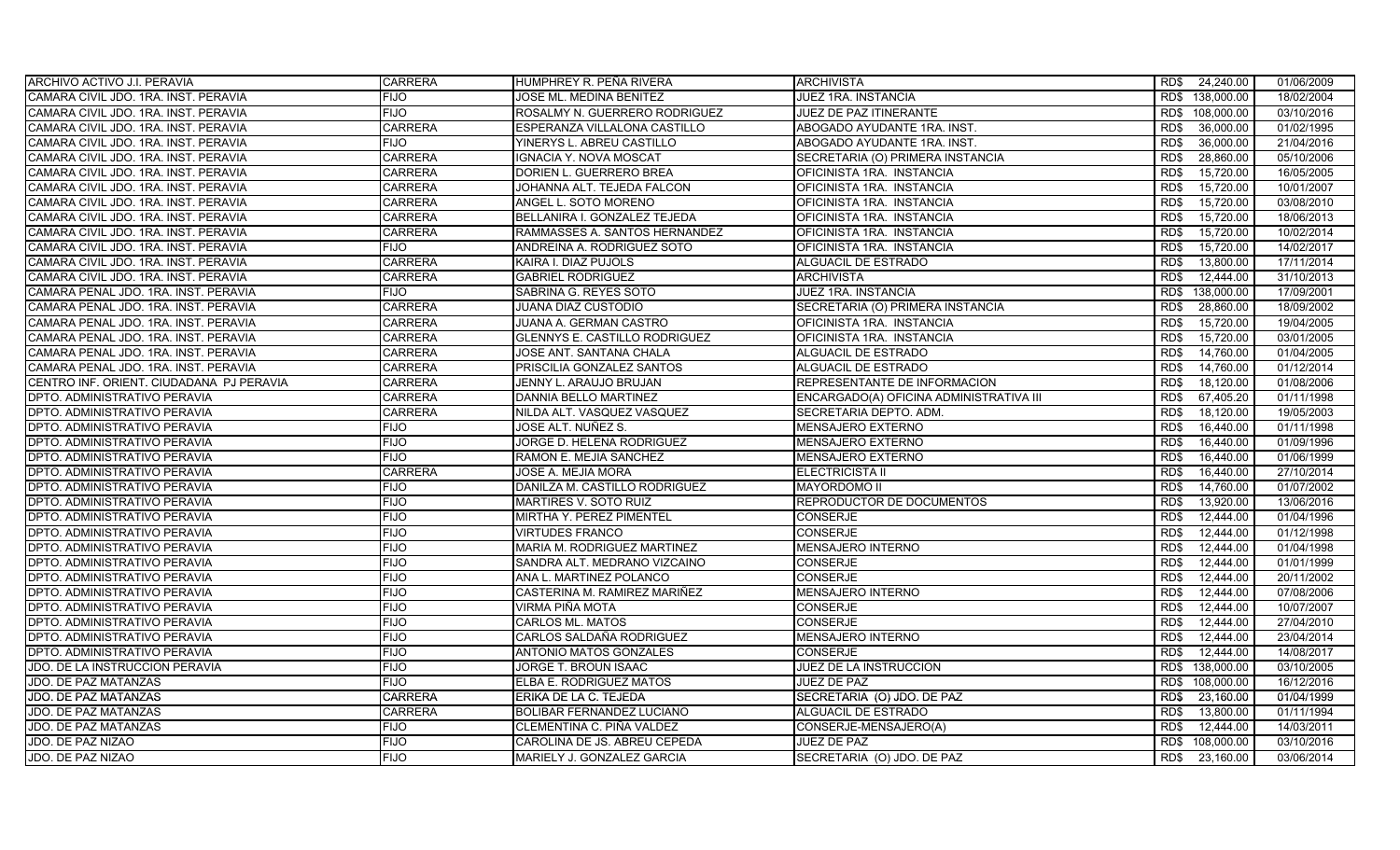| JDO. DE PAZ NIZAO                         | <b>CARRERA</b> | CLARIBEL R. AMADOR AQUINO          | OFICINISTA JDO. DE PAZ             | RD\$<br>14,760.00  | 01/12/2011 |
|-------------------------------------------|----------------|------------------------------------|------------------------------------|--------------------|------------|
| JDO. DE PAZ NIZAO                         | <b>FIJO</b>    | LUISA M. RINCON GUERRERO           | ALGUACIL DE ESTRADO                | RD\$<br>13,800.00  | 22/06/2017 |
| JDO. DE PAZ NIZAO                         | <b>FIJO</b>    | ANABEL ROSARIO GUERRERO            | CONSERJE-MENSAJERO(A)              | 12,444.00<br>RD\$  | 19/06/2017 |
| <b>JDO. DE PAZ PERAVIA</b>                | <b>CARRERA</b> | <b>IRAIDA ALT. HIRALDO ALVAREZ</b> | JUEZ DE PAZ                        | RD\$<br>108,000.00 | 21/05/2007 |
| JDO. DE PAZ PERAVIA                       | <b>CARRERA</b> | JATNNA DEL P. GONZALEZ PEGUERO     | SECRETARIA (O) JDO. DE PAZ         | 23,160.00<br>RD\$  | 26/09/2007 |
| JDO. DE PAZ PERAVIA                       | <b>CARRERA</b> | MASSIEL V. BAEZ                    | OFICINISTA JDO. DE PAZ             | 14,760.00<br>RD\$  | 08/01/2013 |
| <b>JDO. DE PAZ PERAVIA</b>                | <b>CARRERA</b> | YUNIOR ALF. NUÑEZ SANTANA          | OFICINISTA JDO. DE PAZ             | RD\$<br>14,760.00  | 10/11/2015 |
| JDO. DE PAZ PERAVIA                       | <b>FIJO</b>    | JUNIOR M. PIMENTEL REYNOSO         | ALGUACIL DE ESTRADO                | 13,800.00<br>RD\$  | 11/07/2016 |
| JDO. DE PAZ SABANA BUEY                   | <b>CARRERA</b> | YANNET Z. ROSARIO TEJEDA           | SECRETARIA (O) JDO. DE PAZ         | 23,160.00<br>RD\$  | 17/06/1996 |
| JDO. DE PAZ SABANA BUEY                   | <b>FIJO</b>    | RANCEL E. MELO SOTO                | OFICINISTA JDO. DE PAZ             | RD\$<br>14,760.00  | 26/02/2018 |
| JDO. DE PAZ SABANA BUEY                   | <b>CARRERA</b> | RITO M. CASTILLO CORDERO           | ALGUACIL DE ESTRADO                | 13,800.00<br>RD\$  | 20/08/2003 |
| JDO. DE PAZ SABANA BUEY                   | <b>FIJO</b>    | QUIMBERLY V. ROSARIO S.            | CONSERJE-MENSAJERO(A)              | 12.444.00<br>RD\$  | 09/01/2002 |
| JDO. DE PAZ VILLA FUNDACION               | <b>FIJO</b>    | OCTAVIA C. FERNANDEZ CURI          | <b>JUEZ DE PAZ</b>                 | RD\$<br>108,000.00 | 03/10/2016 |
| JDO. DE PAZ VILLA FUNDACION               | <b>CARRERA</b> | MILADYS J. MELO ARISTY             | SECRETARIA (O) JDO. DE PAZ         | RD\$<br>23,160.00  | 01/08/1998 |
| JDO. DE PAZ VILLA FUNDACION               | <b>CARRERA</b> | MIRNA Y. NUÑEZ SOTO                | OFICINISTA JDO. DE PAZ             | RD\$<br>14,760.00  | 06/07/2004 |
| JDO. DE PAZ VILLA FUNDACION               | <b>FIJO</b>    | YUDERKIS DE F. GUERRERO REYNOSO    | ALGUACIL DE ESTRADO                | 13,800.00<br>RD\$  | 06/02/2017 |
| JDO. DE PAZ VILLA FUNDACION               | <b>FIJO</b>    | SANTA D. PUJOLS LACHAPEL           | CONSERJE-MENSAJERO(A)              | RD\$<br>12,444.00  | 01/08/1995 |
| <b>REGISTRO DE TITULOS BANI</b>           | <b>CARRERA</b> | EDWIN B. CASTILLO SANCHEZ          | REGISTRADOR DE TITULOS             | RD\$<br>126,000.00 | 04/09/1998 |
| REGISTRO DE TITULOS BANI                  | <b>CARRERA</b> | NIRKA C. PAULINO HERRERA           | <b>ANALISTA JURIDICO</b>           | RD\$<br>30,060.00  | 25/09/2001 |
| <b>REGISTRO DE TITULOS BANI</b>           | <b>CARRERA</b> | JULIO C. PIMENTEL PEÑA             | ANALISTA JURIDICO                  | 30,060.00<br>RD\$  | 07/09/2006 |
| <b>REGISTRO DE TITULOS BANI</b>           | <b>CARRERA</b> | JOCAILY M. GARCIA                  | ANALISTA JURIDICO                  | 30,060.00<br>RD\$  | 14/04/2008 |
| <b>REGISTRO DE TITULOS BANI</b>           | <b>FIJO</b>    | LUIS A. GUERRERO PIMENTEL          | ANALISTA JURIDICO                  | 30,060.00<br>RD\$  | 03/05/2010 |
| <b>REGISTRO DE TITULOS BANI</b>           | <b>CARRERA</b> | YRENE M. MEJIA BAEZ                | SECRETARIA (O)                     | RD\$<br>28,860.00  | 18/11/2002 |
| REGISTRO DE TITULOS BANI                  | <b>CARRERA</b> | CARMEN Z. AGUASVIVAS GARCIA        | AUX. DE RECEPCION Y ENTREGA        | 24,240.00<br>RD\$  | 19/09/2013 |
| <b>REGISTRO DE TITULOS BANI</b>           | <b>FIJO</b>    | KENDRA SANTANA RAMIREZ             | AUX. DE RECEPCION Y ENTREGA        | RD\$<br>24,240.00  | 10/02/2014 |
| <b>REGISTRO DE TITULOS BANI</b>           | <b>FIJO</b>    | ROSANNA K. MEDINA SANTIAGO         | AUXILIAR REGISTRAL                 | RD\$<br>16,200.00  | 03/06/2015 |
| <b>REGISTRO DE TITULOS BANI</b>           | <b>FIJO</b>    | <b>MARIFEL CRUZ PEREZ</b>          | <b>REVISOR R.T.</b>                | RD\$<br>15,720.00  | 26/02/2018 |
| TRIBUNAL COL. C/P JDO. 1RA. INST. PERAVIA | <b>FIJO</b>    | MARY G. DIAZ CASTILLO              | JUEZ 1RA. INSTANCIA                | RD\$<br>138,000.00 | 01/08/2000 |
| TRIBUNAL COL. C/P JDO. 1RA. INST. PERAVIA | <b>FIJO</b>    | BARTOLOME M. CASTILLO SANCHEZ      | JUEZ PRESIDENTE TRIBUNAL COLEGIADO | 138,000.00<br>RD\$ | 03/10/2000 |
| TRIBUNAL COL. C/P JDO. 1RA. INST. PERAVIA | <b>FIJO</b>    | MIGUEL A. PEREZ MENDEZ             | JUEZ 1RA. INSTANCIA                | RD\$ 138,000.00    | 01/11/2011 |
| TRIBUNAL COL. C/P JDO. 1RA. INST. PERAVIA | <b>CARRERA</b> | MARTHA G. SOTO FELIZ               | SECRETARIA (O) PRIMERA INSTANCIA   | RD\$<br>38,088.00  | 02/05/2006 |
| TRIBUNAL COL. C/P JDO. 1RA. INST. PERAVIA | <b>CARRERA</b> | ROSANGELA M. DELGADO AYBAR         | OFICINISTA 1RA. INSTANCIA          | RD\$<br>15,720.00  | 02/08/2004 |
| TRIBUNAL COL. C/P JDO. 1RA. INST. PERAVIA | <b>CARRERA</b> | BIANNY M. BAUTISTA DIAZ            | OFICINISTA 1RA. INSTANCIA          | RD\$<br>15,720.00  | 04/07/2011 |
| TRIBUNAL COL. C/P JDO. 1RA. INST. PERAVIA | <b>CARRERA</b> | NATALIA DEL R. PERCEL PUELLO       | OFICINISTA 1RA. INSTANCIA          | 15,720.00<br>RD\$  | 09/02/2015 |
| TRIBUNAL COL. C/P JDO. 1RA. INST. PERAVIA | <b>FIJO</b>    | LAURIELLE C. MERCEDES SANTANA      | OFICINISTA 1RA. INSTANCIA          | RD\$<br>15,720.00  | 11/10/2017 |
| TRIBUNAL COL. C/P JDO. 1RA. INST. PERAVIA | <b>FIJO</b>    | NATHAYRENI RAMIREZ PEREZ           | OFICINISTA 1RA. INSTANCIA          | 15,720.00<br>RD\$  | 04/06/2018 |
| TRIBUNAL COL. C/P JDO. 1RA. INST. PERAVIA | <b>CARRERA</b> | SALVADOR A. PIMENTEL GUERRERO      | ALGUACIL DE ESTRADO                | 14,760.00<br>RD\$  | 01/08/2006 |
| TRIBUNAL DE TIERRAS J.O. PERAVIA          | <b>FIJO</b>    | FREDY B. GERALDO                   | JUEZ T.T.J.O.                      | RD\$<br>138,000.00 | 05/07/1994 |
| TRIBUNAL DE TIERRAS J.O. PERAVIA          | <b>CARRERA</b> | ESTELA ALCANTARA LORENZO           | SECRETARIA (O) PRIMERA INSTANCIA   | 28.860.00<br>RD\$  | 01/03/1997 |
| TRIBUNAL DE TIERRAS J.O. PERAVIA          | <b>CARRERA</b> | HEIDY O. JAVIER GARCIA             | OFICINISTA J.O.                    | 15,720.00<br>RD\$  | 16/11/2004 |
| TRIBUNAL DE TIERRAS J.O. PERAVIA          | <b>FIJO</b>    | JOSE L. PRESINAL SUAZO             | OFICINISTA J.O.                    | RD\$<br>15,720.00  | 21/09/2009 |
| TRIBUNAL DE TIERRAS J.O. PERAVIA          | <b>FIJO</b>    | FRANCIS BDO. CASTILLO RAMIREZ      | OFICINISTA J.O.                    | 15,720.00<br>RD\$  | 04/02/2014 |
| TRIBUNAL DE TIERRAS J.O. PERAVIA          | <b>CARRERA</b> | ROSEVMIL M. SANTANA GUERRERO       | OFICINISTA J.O.                    | RD\$<br>15,720.00  | 28/09/2015 |
| TRIBUNAL N.N.A. PERAVIA                   | <b>FIJO</b>    | MIGUEL A. DIAZ VILLALONA           | JUEZ 1RA. INSTANCIA                | RD\$<br>138,000.00 | 19/10/2009 |
| TRIBUNAL N.N.A. PERAVIA                   | <b>CARRERA</b> | DALINDA DE LOS R. MELO PEREZ       | SECRETARIA (O) PRIMERA INSTANCIA   | 28,860.00<br>RD\$  | 01/05/2007 |
| TRIBUNAL N.N.A. PERAVIA                   | <b>FIJO</b>    | JERRY R. AYBAR MEJIA               | <b>MENSAJERO EXTERNO</b>           | RD\$<br>16,440.00  | 01/09/2012 |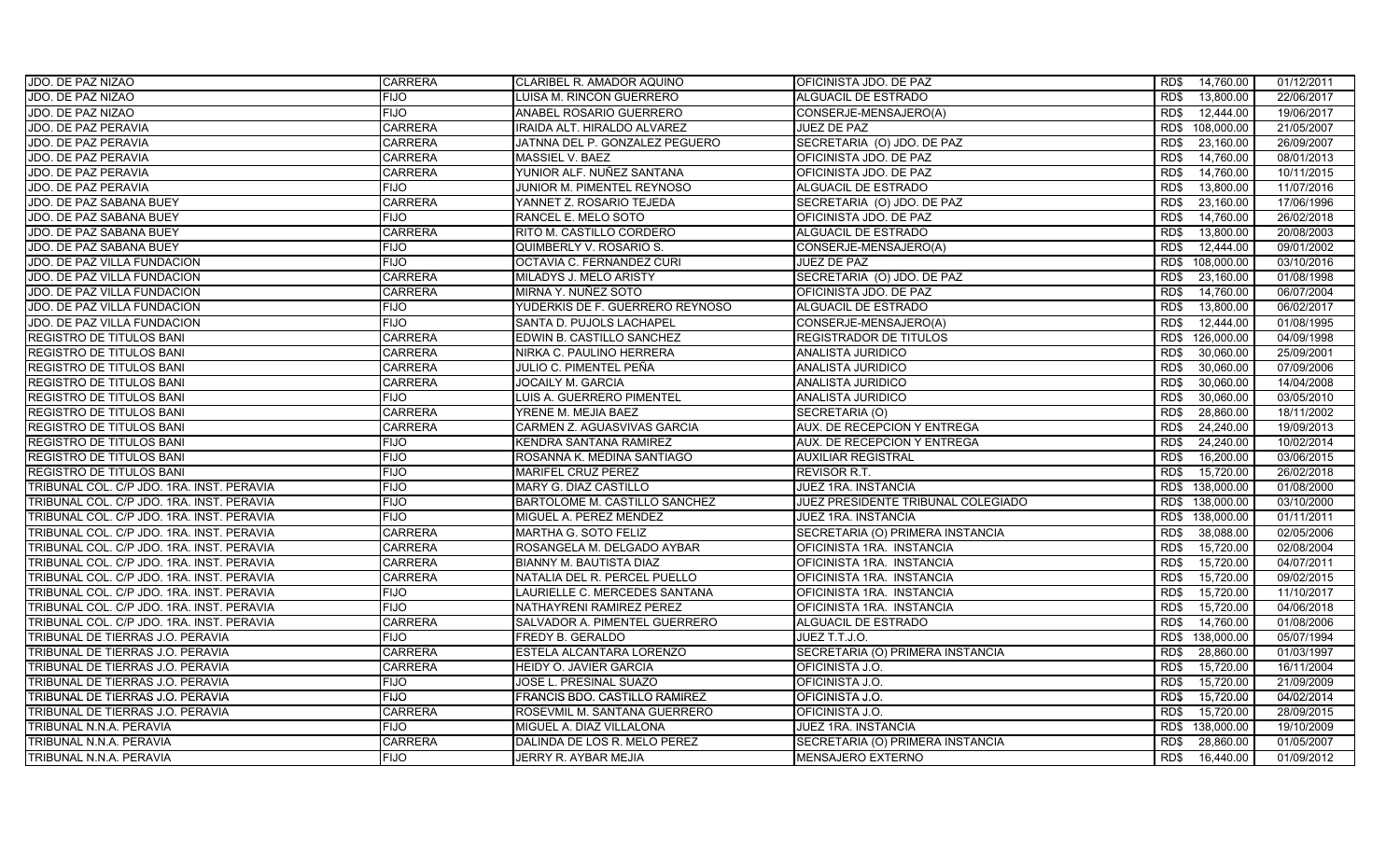| TRIBUNAL N.N.A. PERAVIA                     | <b>CARRERA</b> | HAYDEE S. CABRERA MONTERO           | OFICINISTA 1RA. INSTANCIA         | RD\$<br>15,720.00  | 14/04/2010 |
|---------------------------------------------|----------------|-------------------------------------|-----------------------------------|--------------------|------------|
| TRIBUNAL N.N.A. PERAVIA                     | <b>CARRERA</b> | NATALY N. FRANCO MEJIA              | OFICINISTA 1RA. INSTANCIA         | RD\$<br>15,720.00  | 23/02/2015 |
| TRIBUNAL N.N.A. PERAVIA                     | <b>CARRERA</b> | JUNIOR E. GARABITO PEGUERO          | OFICINISTA 1RA. INSTANCIA         | 14,760.00<br>RD\$  | 13/02/2006 |
| TRIBUNAL N.N.A. PERAVIA                     | <b>CARRERA</b> | YOJANNA D. ALCANTARA SURIÑA         | ALGUACIL DE ESTRADO               | 13,800.00<br>RD\$  | 01/01/1999 |
| TRIBUNAL N.N.A. PERAVIA                     | <b>FIJO</b>    | ANIZ FALCON LUNA                    | <b>CONSERJE</b>                   | RD\$<br>12.444.00  | 10/09/2012 |
| 1ER. JDO. DE LA INSTRUCCION S.C.            | <b>FIJO</b>    | ROSA E. MATEO ALVAREZ               | JUEZ DE LA INSTRUCCION            | 138,000.00<br>RD\$ | 23/02/2009 |
| 1ER. JDO. DE LA INSTRUCCION S.C.            | <b>CARRERA</b> | MARY E. DE JESUS ARIAS              | SECRETARIA (O) PRIMERA INSTANCIA  | RD\$<br>38,088.00  | 20/12/2010 |
| 1ER. JDO. DE LA INSTRUCCION S.C.            | <b>CARRERA</b> | MOISES DE JS. CONCEPCION RODRIGUEZ  | ABOGADO AYUDANTE 1RA. INST.       | RD\$<br>36,000.00  | 11/04/2005 |
| 1ER. JDO. DE LA INSTRUCCION S.C.            | <b>FIJO</b>    | ANA C. MARTINEZ DELGADILLO          | ABOGADO AYUDANTE 1RA. INST.       | RD\$<br>36.000.00  | 05/07/2016 |
| 1ER. JDO. DE LA INSTRUCCION S.C.            | <b>CARRERA</b> | CARMEN E. GONZALEZ VEGA             | OFICINISTA 1RA. INSTANCIA         | RD\$<br>15,720.00  | 13/12/2004 |
| 1ER. JDO. DE LA INSTRUCCION S.C.            | <b>CARRERA</b> | <b>GRECIA M. JIMENEZ ORTIZ</b>      | <b>OFICINISTA</b>                 | 15,720.00<br>RD\$  | 04/06/2014 |
| 1ER. JDO. DE LA INSTRUCCION S.C.            | <b>FIJO</b>    | MARIA DE L. FELIZ VALENZUELA        | OFICINISTA 1RA. INSTANCIA         | 15,720.00<br>RD\$  | 07/06/2017 |
| 1ER. JDO. DE LA INSTRUCCION S.C.            | <b>FIJO</b>    | FRANKLIN CUEVAS CUEVAS              | ALGUACIL DE ESTRADO               | RD\$<br>14,760.00  | 26/11/2012 |
| 1ER. JDO. DE LA INSTRUCCION S.C.            | <b>CARRERA</b> | SANDRA L. MATEO RAVELO              | ALGUACIL DE ESTRADO               | 14,760.00<br>RD\$  | 30/09/2013 |
| 1ER. JDO. DE LA INSTRUCCION S.C.            | <b>FIJO</b>    | DANIELA VALDEZ ACEVEDO              | OFICINISTA 1RA. INSTANCIA         | RD\$<br>13,362.00  | 21/08/2017 |
| 1RA. SALA CAMARA CIVIL JDO. 1RA. INST. S.C. | <b>FIJO</b>    | OMAR SANTANA MARTINEZ               | JUEZ 1RA. INSTANCIA               | 138,000.00<br>RD\$ | 21/06/2004 |
| 1RA. SALA CAMARA PENAL CORTE APEL. S.C.     | <b>FIJO</b>    | NEWTON A. PEREZ NIN                 | <b>JUEZ CORTE</b>                 | RD\$ 205,800.00    | 14/04/1998 |
| 1RA. SALA CAMARA PENAL CORTE APEL. S.C.     | <b>FIJO</b>    | <b>MATEO E. CESPEDES MARTINEZ</b>   | JUEZ 1ER. SUST. CORTE Y PTE. SALA | RD\$ 205,800.00    | 15/05/1998 |
| 1RA. SALA CAMARA PENAL CORTE APEL. S.C.     | <b>FIJO</b>    | QUENIA M. POL SANQUINTIN            | <b>JUEZ CORTE</b>                 | RD\$ 186,000.00    | 04/07/1994 |
| 1RA. SALA CAMARA PENAL CORTE APEL. S.C.     | <b>FIJO</b>    | ZEIDA L. NOBOA PEREZ                | <b>JUEZ CORTE</b>                 | 186,000.00<br>RD\$ | 28/05/1998 |
| 1RA. SALA CAMARA PENAL CORTE APEL. S.C.     | <b>FIJO</b>    | YOCELIN CALVO PEÑA                  | <b>JUEZ CORTE</b>                 | 186,000.00<br>RD\$ | 01/10/2003 |
| 1RA. SALA JDO. DE PAZ ESP. TRANS. S.C.      | <b>CARRERA</b> | GABINA M. CATANO CATANO             | SECRETARIA (O) JDO. DE PAZ        | 23,160.00<br>RD\$  | 05/08/1998 |
| 1RA. SALA JDO. DE PAZ ESP. TRANS. S.C.      | <b>CARRERA</b> | LUIS E. CONTRERAS                   | ALGUACIL DE ESTRADO               | RD\$<br>13,800.00  | 17/11/1992 |
| 2DA. SALA CAMARA CIVIL JDO. 1RA. INST. S.C. | <b>FIJO</b>    | ANA E. FLORENTINO JAPA              | JUEZ 1RA. INSTANCIA               | RD\$<br>138,000.00 | 18/06/1999 |
| 2DA. SALA CAMARA PENAL CORTE APEL. S.C.     | <b>FIJO</b>    | LUZ DEL C. MATOS DIAZ               | JUEZ 2DO. SUST. CORTE Y PTE. SALA | RD\$ 199,464.00    | 23/09/1992 |
| 2DA. SALA CAMARA PENAL CORTE APEL. S.C.     | <b>FIJO</b>    | LUIS D. SENCION ARAUJO              | <b>JUEZ CORTE</b>                 | RD\$ 186,000.00    | 25/05/1998 |
| 2DA. SALA CAMARA PENAL CORTE APEL. S.C.     | <b>FIJO</b>    | ORQUIS S. CELADO GONZALEZ           | <b>JUEZ CORTE</b>                 | 186,000.00<br>RD\$ | 11/11/1992 |
| 2DA. SALA CAMARA PENAL CORTE APEL. S.C.     | <b>FIJO</b>    | MANUEL DE JS. DE LA ROSA BARRIENTOS | <b>JUEZ CORTE</b>                 | RD\$ 186,000.00    | 15/05/1998 |
| 2DA. SALA CAMARA PENAL CORTE APEL. S.C.     | <b>FIJO</b>    | LOURDES Y. RODRIGUEZ ARIAS          | <b>JUEZ CORTE</b>                 | RD\$ 186,000.00    | 01/05/1999 |
| 2DA. SALA CAMARA PENAL JDO. 1RA. INST. S.C. | <b>FIJO</b>    | JOSE E. PEREZ MEDINA                | JUEZ 1RA. INSTANCIA               | RD\$ 138,000.00    | 27/11/1997 |
| 2DA. SALA CAMARA PENAL JDO. 1RA. INST. S.C. | <b>CARRERA</b> | ZULEIKA S. ARIAS CHEVALIER          | SECRETARIA (O) PRIMERA INSTANCIA  | RD\$<br>38,088.00  | 26/09/2007 |
| 2DA. SALA CAMARA PENAL JDO. 1RA. INST. S.C. | <b>CARRERA</b> | YOCASTA A. SEIJAS DE LOS SANTOS     | ABOGADO AYUDANTE 1RA. INST.       | RD\$<br>36,000.00  | 03/07/2006 |
| 2DA. SALA CAMARA PENAL JDO. 1RA. INST. S.C. | <b>CARRERA</b> | <b>MARLENE N. LLAUGER MARTINEZ</b>  | OFICINISTA 1RA. INSTANCIA         | 15.720.00<br>RD\$  | 03/04/2003 |
| 2DA. SALA CAMARA PENAL JDO. 1RA. INST. S.C. | <b>CARRERA</b> | JUDITH E. DE LA ROSA DOÑE           | OFICINISTA 1RA. INSTANCIA         | RDS<br>15,720.00   | 02/06/2014 |
| 2DA. SALA CAMARA PENAL JDO. 1RA. INST. S.C. | <b>FIJO</b>    | MARIA DEL C. CIPRIAN TAVERA         | OFICINISTA 1RA. INSTANCIA         | RD\$<br>15.720.00  | 03/11/2016 |
| 2DA. SALA CAMARA PENAL JDO. 1RA. INST. S.C. | <b>CARRERA</b> | ROMNID J. ALVAREZ DOMINGUEZ         | ALGUACIL DE ESTRADO               | RD\$<br>14,760.00  | 06/07/2015 |
| 2DA. SALA JDO. DE PAZ ESP. TRANS. S.C.      | <b>CARRERA</b> | <b>ISAURA DIAZ MESA</b>             | SECRETARIA (O) JDO. DE PAZ        | 23,160.00<br>RD\$  | 01/08/2005 |
| 2DA. SALA JDO. DE PAZ ESP. TRANS. S.C.      | <b>FIJO</b>    | ALBA I. GERMAN MATEO                | OFICINISTA JDO. DE PAZ            | RD\$<br>14,760.00  | 01/10/2008 |
| 2DA. SALA JDO. DE PAZ ESP. TRANS. S.C.      | <b>CARRERA</b> | <b>FRANCISCA NINA ESPINAL</b>       | ALGUACIL DE ESTRADO               | RD\$<br>13,800.00  | 04/06/2014 |
| 2DA. SALA TRIBUNAL EJEC. DE LA PENA S.C.    | <b>FIJO</b>    | JOSE ML. ARIAS MARTINEZ             | JUEZ EJEC. DE LA PENA             | RD\$<br>138,000.00 | 01/08/2006 |
| 2DO. JDO. DE LA INSTRUCCION S.C.            | <b>CARRERA</b> | RAMONA C. ARIAS NATANIEL            | SECRETARIA (O) PRIMERA INSTANCIA  | 38,088.00<br>RD\$  | 01/02/1993 |
| 2DO. JDO. DE LA INSTRUCCION S.C.            | <b>CARRERA</b> | ROSANNA E. DE JESUS ARAUJO          | ABOGADO AYUDANTE 1RA. INST.       | RD\$<br>36.000.00  | 12/02/2008 |
| 2DO. JDO. DE LA INSTRUCCION S.C.            | <b>CARRERA</b> | <b>MARGARITA FERREIRAS MARTINEZ</b> | OFICINISTA 1RA. INSTANCIA         | RD\$<br>15,720.00  | 25/03/1988 |
| 2DO. JDO. DE LA INSTRUCCION S.C.            | <b>CARRERA</b> | DAIMY M. LORENZO ALMANZAR           | OFICINISTA 1RA. INSTANCIA         | RD\$<br>15,720.00  | 23/03/2015 |
| 2DO. JDO. DE LA INSTRUCCION S.C.            | <b>CARRERA</b> | ESTEFANIA RUIZ MORBAN               | OFICINISTA 1RA. INSTANCIA         | 15,720.00<br>RD\$  | 17/12/2012 |
| 2DO. JDO. DE LA INSTRUCCION S.C.            | <b>FIJO</b>    | ORLANDO J. PEREZ LUNA               | OFICINISTA 1RA. INSTANCIA         | RD\$<br>15,720.00  | 27/07/2016 |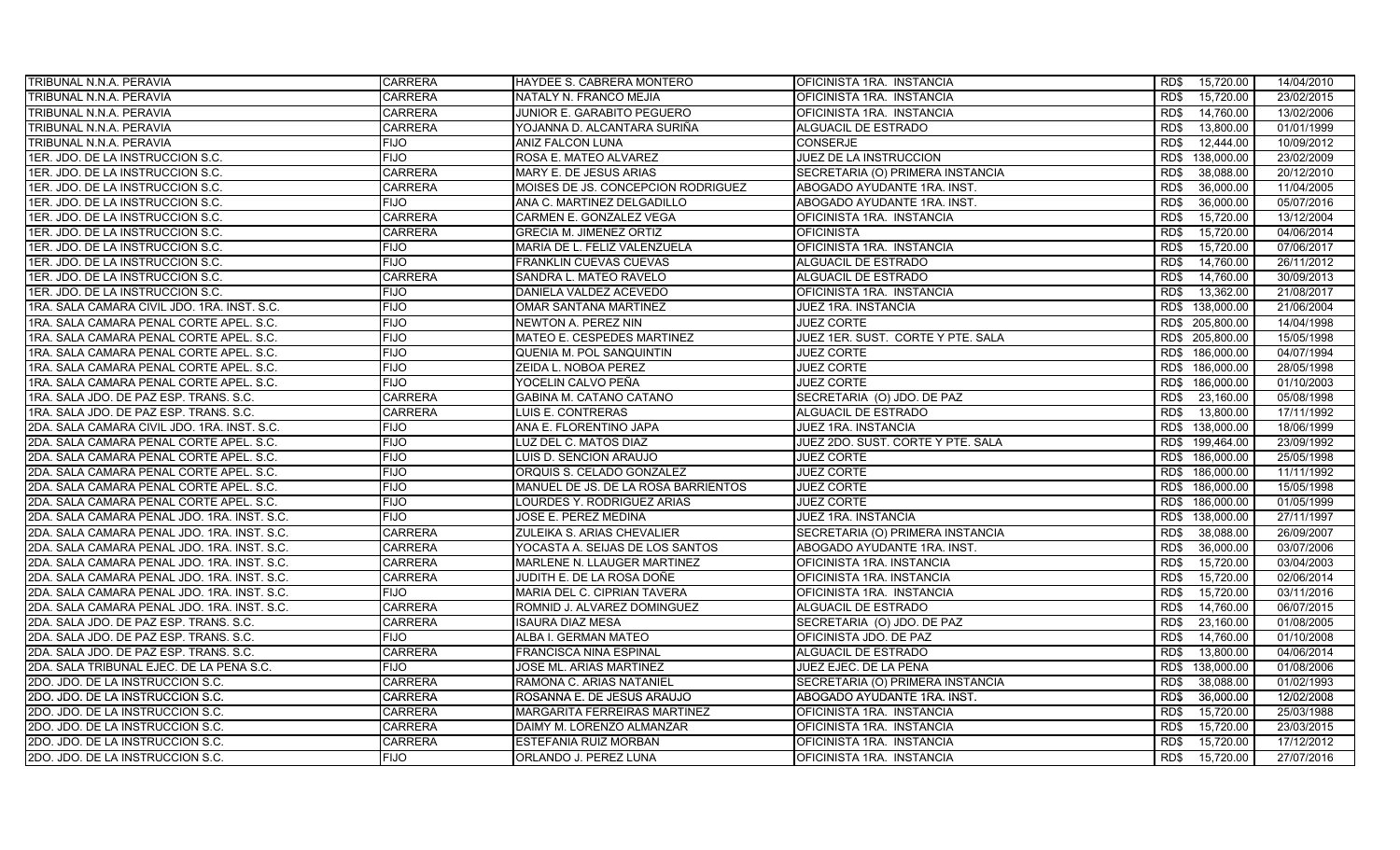| <b>2DO. JDO. DE LA INSTRUCCION S.C.</b> | <b>CARRERA</b> | MILCIADES TAVERAS MONTILLA               | <b>ALGUACIL DE ESTRADO</b>       | 14,760.00<br>RD\$  | 10/02/1992 |
|-----------------------------------------|----------------|------------------------------------------|----------------------------------|--------------------|------------|
| 2DO. JDO. DE LA INSTRUCCION S.C.        | <b>FIJO</b>    | ESCARLES F. RODRIGUEZ DOÑE               | <b>ARCHIVISTA</b>                | RD\$<br>13,920.00  | 06/02/2017 |
| 3RA. SALA JDO. DE PAZ ESP. TRANS. S.C.  | <b>CARRERA</b> | CARLOS ML. GUTIERREZ                     | ALGUACIL DE ESTRADO              | RD\$<br>13,800.00  | 17/09/1996 |
| ARCHIVO ACTIVO J.I. S.C.                | <b>CARRERA</b> | ELIZABETH DE LEON DOÑE                   | OFICIAL ARCHIVO ACTIVO           | RD\$<br>29,580.00  | 18/05/2011 |
| ARCHIVO ACTIVO J.I. S.C.                | <b>CARRERA</b> | FELIX B. DE LEON RAMIREZ                 | <b>REFERENCISTA</b>              | RD\$<br>24,240.00  | 12/05/2009 |
| <b>BIBLIOTECA DE S.C.</b>               | <b>CARRERA</b> | ALEJANDRA ALT. RONDON DIAZ               | <b>BIBLIOTECARIO II</b>          | 29,160.00<br>RD\$  | 10/07/2000 |
| CAMARA CIVIL CORTE APEL. S.C.           | <b>FIJO</b>    | <b>JUAN P. PEREZ MINYETY</b>             | <b>JUEZ PRESIDENTE CORTE</b>     | RD\$ 218,640.00    | 25/05/1998 |
| CAMARA CIVIL CORTE APEL. S.C.           | <b>FIJO</b>    | JUAN A. BIAGGI LAMA                      | JUEZ 1ER. SUSTITUTO CORTE        | RD\$ 205,800.00    | 25/05/1998 |
| CAMARA CIVIL CORTE APEL. S.C.           | <b>FIJO</b>    | GENARA ALT. ARAUJO PUELLO                | JUEZ 2DO. SUSTITUTO CORTE        | RD\$ 199,464.00    | 25/05/1998 |
| CAMARA CIVIL CORTE APEL. S.C.           | <b>FIJO</b>    | RAFAEL S. CABRAL                         | <b>JUEZ CORTE</b>                | RD\$ 186,000.00    | 25/05/1998 |
| CAMARA CIVIL CORTE APEL. S.C.           | <b>FIJO</b>    | MIGUEL A. GUILIANI DISLA                 | <b>JUEZ CORTE</b>                | RD\$<br>186,000.00 | 01/10/1992 |
| CAMARA CIVIL CORTE APEL. S.C.           | <b>CARRERA</b> | LUCIA LARA LORENZO                       | ABOGADO AYUDANTE CORTE           | RD\$<br>48,894.00  | 21/04/1998 |
| CAMARA CIVIL CORTE APEL. S.C.           | <b>CARRERA</b> | FRANCISCO ANT. FRANCO SERRATA            | SECRETARIA(O) CORTE              | 34,560.00<br>RD\$  | 13/07/1989 |
| CAMARA CIVIL CORTE APEL. S.C.           | <b>CARRERA</b> | NANCY M. MARTINEZ DE LOS SANTOS          | OFICINISTA CORTE                 | RD\$<br>17,640.00  | 28/11/2006 |
| CAMARA CIVIL CORTE APEL. S.C.           | <b>CARRERA</b> | JUANA SUAZO CARVAJAL                     | OFICINISTA CORTE                 | 17.640.00<br>RD\$  | 01/04/1989 |
| CAMARA CIVIL CORTE APEL, S.C.           | <b>FIJO</b>    | EVELYN G. GARCIA VALDEZ                  | OFICINISTA CORTE                 | 17.640.00<br>RD\$  | 01/03/2018 |
| CAMARA CIVIL CORTE APEL. S.C.           | <b>FIJO</b>    | DAYANNY Y. ROSARIO GARCIA                | OFICINISTA CORTE                 | RD\$<br>15,720.00  | 23/11/2017 |
| CAMARA CIVIL CORTE APEL. S.C.           | <b>CARRERA</b> | DAVID PEREZ MENDEZ                       | ALGUACIL DE ESTRADO              | RD\$<br>13.800.00  | 01/04/2001 |
| CAMARA CIVIL JDO.1RA.INST.S.C.          | <b>FIJO</b>    | RAFAEL RADNEY MERCEDES                   | JUEZ DE PAZ ITINERANTE           | 108,000.00<br>RD\$ | 28/08/2007 |
| CAMARA CIVIL JDO.1RA.INST.S.C.          | <b>FIJO</b>    | YORLIN L. VASQUEZ CASTRO                 | JUEZ DE PAZ ITINERANTE           | RD\$<br>108,000.00 | 31/03/2017 |
| CAMARA CIVIL JDO.1RA.INST.S.C.          | <b>CARRERA</b> | GEORGINA E. SANCHEZ OZUNA                | ABOGADO AYUDANTE 1RA. INST.      | RD\$<br>36,000.00  | 13/12/2007 |
| CAMARA CIVIL JDO.1RA.INST.S.C.          | <b>CARRERA</b> | ISABEL A. CASTILLO PEÑALO                | ABOGADO AYUDANTE 1RA. INST.      | RD\$<br>36,000.00  | 05/06/2001 |
| CAMARA CIVIL JDO.1RA.INST.S.C.          | <b>CARRERA</b> | OLGA L. MEDINA PEÑALO                    | SECRETARIA (O) PRIMERA INSTANCIA | 28,860.00<br>RD\$  | 03/02/2005 |
| CAMARA CIVIL JDO.1RA.INST.S.C.          | <b>FIJO</b>    | YONATTAN YSAAC RAMIREZ                   | OFICINISTA 1RA. INSTANCIA        | 15.720.00<br>RD\$  | 17/05/2016 |
| CAMARA CIVIL JDO.1RA.INST.S.C.          | <b>FIJO</b>    | ELY E. SANCHEZ DEL ORBE                  | OFICINISTA 1RA. INSTANCIA        | RD\$<br>15,720.00  | 13/06/2016 |
| CAMARA CIVIL JDO 1RA INST S.C.          | <b>FIJO</b>    | JEAN C. ORTIZ DOMINGUEZ                  | OFICINISTA 1RA. INSTANCIA        | RD\$<br>15,720.00  | 02/01/2017 |
| CAMARA CIVIL JDO.1RA.INST.S.C.          | <b>FIJO</b>    | JUAN C. YENS CASTRO                      | OFICINISTA 1RA. INSTANCIA        | 15,720.00<br>RD\$  | 05/06/2017 |
| CAMARA CIVIL JDO.1RA.INST.S.C.          | <b>FIJO</b>    | CAROLINA N. LARA                         | OFICINISTA 1RA. INSTANCIA        | 15,720.00<br>RD\$  | 23/05/2018 |
| CAMARA CIVIL JDO.1RA.INST.S.C.          | <b>FIJO</b>    | UZI G. ALVAREZ SIERRA                    | OFICINISTA 1RA. INSTANCIA        | 14.760.00<br>RD\$  | 10/05/2017 |
| CAMARA CIVIL JDO.1RA.INST.S.C.          | <b>FIJO</b>    | JORGE L. LARA JAIME                      | OFICINISTA 1RA. INSTANCIA        | RD\$<br>13,920.00  | 27/12/2017 |
| CAMARA CIVIL JDO.1RA.INST.S.C.          | <b>CARRERA</b> | DIOMEDES CASTILLO MORETA                 | ALGUACIL DE ESTRADO              | 13,800.00<br>RD\$  | 01/03/1994 |
| CAMARA CIVIL JDO.1RA.INST.S.C.          | <b>CARRERA</b> | <b>ENGELS J. SENA SEGURA</b>             | ALGUACIL DE ESTRADO              | RD\$<br>13,800.00  | 09/09/2013 |
| CAMARA PENAL CORTE APEL. S.C.           | <b>FIJO</b>    | MARIA G. GARABITO RAMIREZ                | JUEZ PRESIDENTE CORTE            | RD\$ 218,640.00    | 01/10/1991 |
| CAMARA PENAL CORTE APEL. S.C.           | <b>CARRERA</b> | MARITZA SANTOS LORENZO                   | ABOGADO AYUDANTE CORTE           | RD\$<br>77,836.80  | 01/02/2005 |
| CAMARA PENAL CORTE APEL. S.C.           | <b>CARRERA</b> | LUZ MARÍA RODRÍGUEZ ENCARNACIÓN          | ABOGADO AYUDANTE CORTE           | 48,894.00<br>RD\$  | 02/01/2001 |
| CAMARA PENAL CORTE APEL. S.C.           | <b>CARRERA</b> | DAURIS DEL P. GERONIMO PEGUERO           | ABOGADO AYUDANTE CORTE           | 48.894.00<br>RD\$  | 02/04/2002 |
| CAMARA PENAL CORTE APEL. S.C.           | <b>CARRERA</b> | CARMEN E. RODRIGUEZ SANCHEZ              | ABOGADO AYUDANTE CORTE           | RD\$<br>48,894.00  | 07/10/2002 |
| CAMARA PENAL CORTE APEL. S.C.           | <b>CARRERA</b> | BELKYS RAMIREZ DE LEON                   | ABOGADO AYUDANTE CORTE           | 48.894.00<br>RD\$  | 01/08/2005 |
| CAMARA PENAL CORTE APEL. S.C.           | <b>CARRERA</b> | ROSA M. FERRERAS DEL CARMEN              | ABOGADO AYUDANTE CORTE           | RD\$<br>48,894.00  | 24/05/2004 |
| CAMARA PENAL CORTE APEL. S.C.           | <b>CARRERA</b> | LOURDES R. MATEO MOJICA                  | SECRETARIA(O) CORTE              | 34,560.00<br>RD\$  | 01/03/1994 |
| CAMARA PENAL CORTE APEL. S.C.           | FIJO           | JOSE ML. SOTO TEJADA                     | <b>CHOFER</b>                    | RD\$<br>24.240.00  | 04/10/2004 |
| CAMARA PENAL CORTE APEL. S.C.           | <b>CARRERA</b> | <b>GERTRUDIS DIAZ COLON</b>              | OFICINISTA CORTE                 | RD\$<br>17,640.00  | 01/11/1994 |
| CAMARA PENAL CORTE APEL. S.C.           | <b>CARRERA</b> | ALTAGRACIA DEL C. DE JS. ARREDONDO PEREZ | <b>OFICINISTA CORTE</b>          | 17,640.00<br>RD\$  | 26/09/1997 |
| CAMARA PENAL CORTE APEL. S.C.           | <b>CARRERA</b> | MAYRA CASILLA RODRIGUEZ                  | OFICINISTA CORTE                 | RD\$<br>17,640.00  | 13/05/1999 |
| CAMARA PENAL CORTE APEL. S.C.           | <b>FIJO</b>    | MIGUEL A. FERNANDEZ CASTILLO             | OFICINISTA CORTE                 | 17,640.00<br>RD\$  | 01/07/2005 |
| CAMARA PENAL CORTE APEL. S.C.           | <b>CARRERA</b> | JHONATTAN PANIAGUA ARIAS                 | OFICINISTA CORTE                 | RD\$<br>17.640.00  | 01/02/2007 |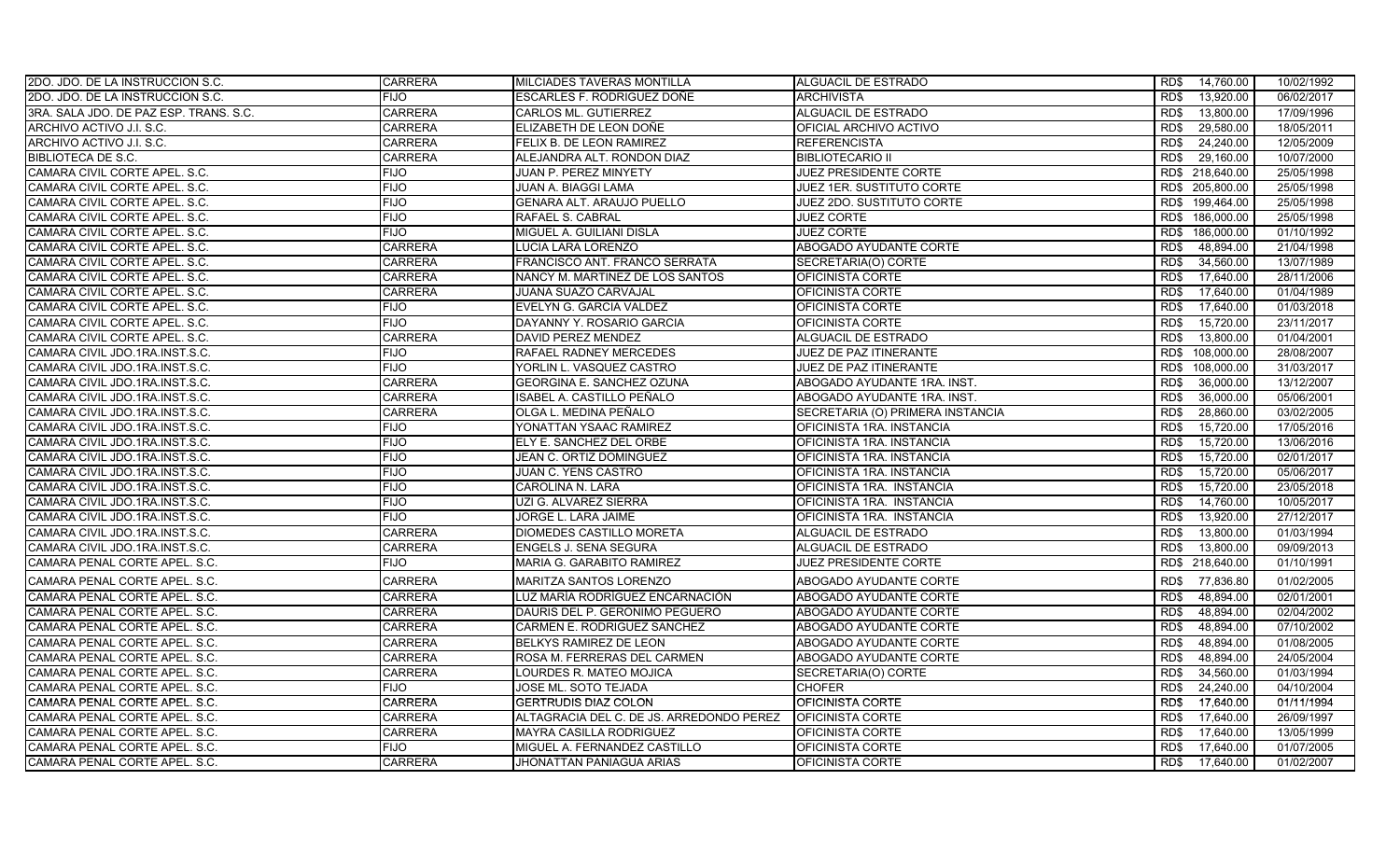| CAMARA PENAL CORTE APEL. S.C.                   | <b>CARRERA</b> | SANTA A. SANCHEZ LOPEZ           | OFICINISTA CORTE                       | RD\$<br>17,640.00  | 09/09/2014 |
|-------------------------------------------------|----------------|----------------------------------|----------------------------------------|--------------------|------------|
| CAMARA PENAL CORTE APEL. S.C.                   | <b>FIJO</b>    | STEFANY P. GARCIA JEREZ          | OFICINISTA CORTE                       | RD\$<br>17,640.00  | 11/06/2018 |
| CAMARA PENAL CORTE APEL. S.C.                   | <b>FIJO</b>    | ANABEL POZO MEJIA                | OFICINISTA CORTE                       | 15,720.00<br>RD\$  | 05/02/2018 |
| CAMARA PENAL CORTE APEL. S.C.                   | <b>CARRERA</b> | ORLANDO NUÑEZ                    | ALGUACIL DE ESTRADO                    | 14,760.00<br>RD\$  | 01/09/1994 |
| CAMARA PENAL CORTE APEL. S.C.                   | <b>CARRERA</b> | JUAN SORIANO AQUINO              | ALGUACIL DE ESTRADO                    | RD\$<br>14,760.00  | 16/05/2005 |
| CAMARA PENAL CORTE APEL, S.C.                   | <b>CARRERA</b> | ELIEZER RECIO JIMENEZ            | ALGUACIL DE ESTRADO                    | RD\$<br>14,760.00  | 26/01/2007 |
| CAMARA PENAL CORTE APEL. S.C.                   | <b>CARRERA</b> | GARDENIA B. VALDEZ SUAREZ        | ALGUACIL DE ESTRADO                    | RD\$<br>14,760.00  | 30/07/2008 |
| CAMARA PENAL CORTE APEL. S.C.                   | <b>FIJO</b>    | JULIO C. DIONICIO RODRIGUEZ      | ALGUACIL DE ESTRADO                    | 14,760.00<br>RD\$  | 22/07/2013 |
| CENTRO DE ENTREVISTA S.C.                       | <b>FIJO</b>    | RAMONA TORRES RIVERA             | COORDINADOR(A) DE ENTREVISTAS          | 64.864.00<br>RD\$  | 17/03/2014 |
| CENTRO DE ENTREVISTA S.C.                       | <b>CARRERA</b> | JUANA M. RIVAS ESPINOSA          | ASIST. ADMINISTRATIVA                  | RD\$<br>40,745.00  | 24/03/2014 |
| CENTRO DE ENTREVISTA S.C.                       | <b>CARRERA</b> | AZILDE DEL C. MONTAS MARTINEZ    | <b>AUXILIAR ADMINISTRATIVO</b>         | RD\$<br>28,800.00  | 05/03/1997 |
| CENTRO DE SERVICIOS COMUNES JURISD. N.N.A. S.C. | <b>CARRERA</b> | <b>GREGORIA SANTOS POLANCO</b>   | SECRETARIA (O) GENERAL                 | RD\$<br>66,528.00  | 07/04/2005 |
| CORTE DE APEL. N.N.A. S.C.                      | <b>FIJO</b>    | ROSA A. RODRIGUEZ NINA           | JUEZ PRESIDENTE CORTE                  | RD\$ 218,640.00    | 07/09/1998 |
| CORTE DE APEL. N.N.A. S.C.                      | <b>FIJO</b>    | OLGA MARIA A. GUZMAN RUIZ        | <b>JUEZ CORTE</b>                      | 186,000.00<br>RD\$ | 25/05/1998 |
| CORTE DE APEL. N.N.A. S.C.                      | <b>FIJO</b>    | YLVIN E. FELIX DE LA ROSA        | <b>JUEZ CORTE</b>                      | RD\$<br>186,000.00 | 01/10/1992 |
| CORTE DE APEL. N.N.A. S.C.                      | <b>FIJO</b>    | <b>NELSON CUEVAS RUIZ</b>        | <b>JUEZ CORTE</b>                      | RD\$<br>186,000.00 | 25/05/1998 |
| CORTE DE APEL. N.N.A. S.C.                      | <b>FIJO</b>    | LEONARDO MOREL DE LA PAZ         | <b>CHOFER</b>                          | RD\$<br>24,240.00  | 26/03/2008 |
| DPTO, ADMINISTRATIVO N.N.A. S.C.                | <b>CARRERA</b> | JUAN A. DEL ROSARIO              | ENCARGADO(A) OFICINA ADMINISTRATIVA I  | 45.600.00<br>RD\$  | 02/03/1999 |
| DPTO. ADMINISTRATIVO N.N.A. S.C.                | <b>CARRERA</b> | <b>FIOR Y. SILFA TIBREY</b>      | <b>RECEPCIONISTA</b>                   | RD\$<br>14,760.00  | 28/09/2015 |
| DPTO, ADMINISTRATIVO N.N.A. S.C.                | <b>FIJO</b>    | TELESFORA M. ARIAS               | <b>CONSERJE</b>                        | 12.444.00<br>RD\$  | 01/08/1999 |
| DPTO. ADMINISTRATIVO N.N.A. S.C.                | <b>FIJO</b>    | <b>MARIA M. MATEO</b>            | <b>CONSERJE</b>                        | RD\$<br>12,444.00  | 01/09/2005 |
| DPTO. ADMINISTRATIVO N.N.A. S.C.                | <b>FIJO</b>    | <b>FRANCISCA FIGUEROA DICENT</b> | <b>CONSERJE</b>                        | 12,444.00<br>RD\$  | 01/12/2005 |
| DPTO. ADMINISTRATIVO N.N.A. S.C.                | <b>FIJO</b>    | <b>ALEIDA PINALES ABAD</b>       | <b>CONSERJE</b>                        | RD\$<br>12,444.00  | 01/12/2011 |
| DPTO. ADMINISTRATIVO N.N.A. S.C.                | <b>FIJO</b>    | EVELIS D. AMADOR RODRIGUEZ       | <b>CONSERJE</b>                        | 12,444.00<br>RD\$  | 29/09/2014 |
| DPTO. ADMINISTRATIVO N.N.A. S.C.                | <b>FIJO</b>    | ANGEL DE JS. VALETTE PEGUERO     | <b>MENSAJERO INTERNO</b>               | RD\$<br>12.444.00  | 17/05/2016 |
| DPTO. ADMINISTRATIVO N.N.A. S.C.                | <b>FIJO</b>    | <b>MELVIN MONTAS RODRIGUEZ</b>   | <b>MENSAJERO INTERNO</b>               | RD\$<br>10,577.40  | 11/06/2018 |
| DPTO. ADMINISTRATIVO N.N.A. S.C.                | <b>FIJO</b>    | DANIEL BAEZ ARAUJO               | <b>VIGILANTE</b>                       | RD\$<br>10,577.40  | 23/05/2018 |
| DPTO. ADMINISTRATIVO S.C.                       | <b>FIJO</b>    | DANIEL GENERE GENERE             | ENC. ADMINISTRATIVO I DEPTO. JUDICIAL  | RD\$<br>66,792.00  | 13/05/2002 |
| DPTO. ADMINISTRATIVO S.C.                       | <b>CARRERA</b> | JACQUELINE G. PEÑA JIMENEZ       | ENCARGADO(A) OFICINA ADMINISTRATIVA IV | 44,092.80<br>RD\$  | 17/03/2003 |
| DPTO. ADMINISTRATIVO S.C.                       | <b>CARRERA</b> | ISIDRO CASILLA DOLORES           | ENC. MANTENIMIENTO                     | 24.240.00<br>RD\$  | 01/11/1991 |
| DPTO. ADMINISTRATIVO S.C.                       | <b>FIJO</b>    | MELVIN A. SANTOS MEDINA          | <b>CHOFER</b>                          | RD\$<br>20.604.00  | 03/04/2018 |
| DPTO. ADMINISTRATIVO S.C.                       | <b>CARRERA</b> | NANCY A. NINA CASTILLO           | SECRETARIA DEPTO. ADM.                 | 18,120.00<br>RD\$  | 19/11/2002 |
| DPTO. ADMINISTRATIVO S.C.                       | <b>FIJO</b>    | <b>NOELCHY GARABITOS RUIZ</b>    | <b>TECNICO DE REFRIGERACION</b>        | 17,850.00<br>RD\$  | 06/06/2018 |
| DPTO. ADMINISTRATIVO S.C.                       | <b>FIJO</b>    | SALVADOR C. VALDEZ RIVERA        | <b>MAYORDOMO I</b>                     | RD\$<br>16,920.00  | 03/04/2000 |
| DPTO. ADMINISTRATIVO S.C.                       | <b>FIJO</b>    | JOSE ALT. SOLANO                 | <b>MENSAJERO INTERNO</b>               | RD\$<br>16,440.00  | 18/10/1999 |
| DPTO. ADMINISTRATIVO S.C.                       | <b>FIJO</b>    | LUIS A. MARTINEZ PEREZ           | <b>MENSAJERO EXTERNO</b>               | RD\$<br>16,440.00  | 01/07/2005 |
| DPTO. ADMINISTRATIVO S.C.                       | <b>FIJO</b>    | PASCUAL POCHE MARTINEZ           | MENSAJERO EXTERNO                      | 16,440.00<br>RD\$  | 10/07/2006 |
| DPTO. ADMINISTRATIVO S.C.                       | <b>CARRERA</b> | EDUARDO A. LOPEZ DE LA CRUZ      | <b>ELECTRICISTA II</b>                 | RD\$<br>16,440.00  | 27/07/2010 |
| DPTO. ADMINISTRATIVO S.C.                       | <b>CARRERA</b> | ROSALBA ARIAS MEDINA             | <b>RECEPCIONISTA</b>                   | RD\$<br>14,760.00  | 01/04/1999 |
| DPTO. ADMINISTRATIVO S.C.                       | <b>CARRERA</b> | ROSA MA. GONZALEZ VEGA           | <b>RECEPCIONISTA</b>                   | RD\$<br>14,760.00  | 23/05/2011 |
| DPTO. ADMINISTRATIVO S.C.                       | <b>FIJO</b>    | YORKEYRIS M. RAMIREZ MARTINEZ    | REPRODUCTOR DE DOCUMENTOS              | RD\$<br>13.920.00  | 02/11/2016 |
| DPTO. ADMINISTRATIVO S.C.                       | <b>FIJO</b>    | ROSENDO MATEO SUERO              | <b>MENSAJERO INTERNO</b>               | 12.444.00<br>RD\$  | 01/04/1993 |
| DPTO. ADMINISTRATIVO S.C.                       | <b>FIJO</b>    | <b>MARTHA FRIAS CASTRO</b>       | <b>CONSERJE</b>                        | 12.444.00<br>RD\$  | 01/01/1988 |
| DPTO. ADMINISTRATIVO S.C.                       | <b>FIJO</b>    | <b>BASILIA JIMENEZ</b>           | <b>CONSERJE</b>                        | RD\$<br>12,444.00  | 01/07/1992 |
| DPTO. ADMINISTRATIVO S.C.                       | <b>FIJO</b>    | JUAN P. JIMENEZ GARCIA           | <b>MENSAJERO INTERNO</b>               | RD\$<br>12,444.00  | 01/04/1991 |
| DPTO. ADMINISTRATIVO S.C.                       | <b>FIJO</b>    | ZACARIAS ISABEL                  | <b>CONSERJE</b>                        | RD\$<br>12.444.00  | 23/10/1997 |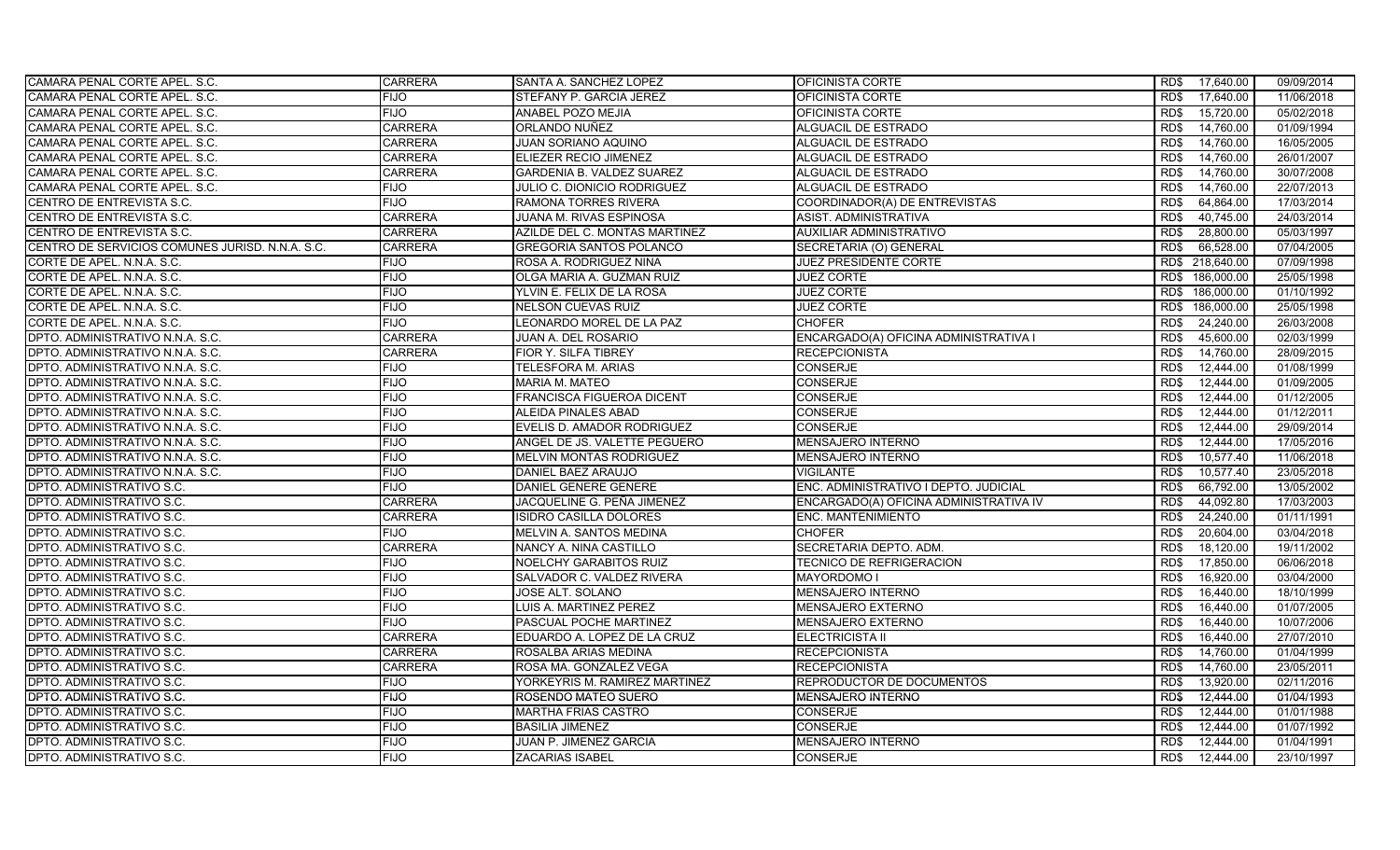| DPTO. ADMINISTRATIVO S.C.       | <b>FIJO</b>    | OLGA V. PEREZ                    | <b>CONSERJE</b>            | 12,444.00<br>RD\$  | 01/10/1999 |
|---------------------------------|----------------|----------------------------------|----------------------------|--------------------|------------|
| DPTO. ADMINISTRATIVO S.C.       | <b>FIJO</b>    | BENETINA CANDELARIO NIVAR        | <b>CONSERJE</b>            | RD\$<br>12,444.00  | 23/08/2004 |
| DPTO. ADMINISTRATIVO S.C.       | <b>FIJO</b>    | WILSON ML. VELOZ JASPE           | <b>MENSAJERO INTERNO</b>   | RD\$<br>12,444.00  | 02/11/2005 |
| DPTO. ADMINISTRATIVO S.C.       | <b>FIJO</b>    | <b>CESAR LORENZO PEREZ</b>       | <b>VIGILANTE</b>           | RD\$<br>12,444.00  | 01/08/2006 |
| DPTO. ADMINISTRATIVO S.C.       | <b>FIJO</b>    | ALBERTO SEGURA FIGUEREO          | <b>MENSAJERO INTERNO</b>   | 12,444.00<br>RD\$  | 22/08/2006 |
| DPTO. ADMINISTRATIVO S.C.       | <b>FIJO</b>    | LUIS A. MATEO                    | <b>VIGILANTE</b>           | 12,444.00<br>RD\$  | 01/09/2012 |
| DPTO. ADMINISTRATIVO S.C.       | <b>FIJO</b>    | GRIMILDA G. DOMINGUEZ BATISTA    | <b>CONSERJE</b>            | RD\$<br>12,444.00  | 03/01/2013 |
| DPTO. ADMINISTRATIVO S.C.       | <b>FIJO</b>    | SUNERY BRITO DE LOS SANTOS       | <b>CONSERJE</b>            | 12.444.00<br>RD\$  | 14/04/2014 |
| DPTO. ADMINISTRATIVO S.C.       | <b>FIJO</b>    | <b>JULIANA JAVIER MORETA</b>     | <b>CONSERJE</b>            | 12,444.00<br>RD\$  | 01/12/2014 |
| DPTO. ADMINISTRATIVO S.C.       | <b>FIJO</b>    | MARIA MDES. CAMPUSANO VILLANUEVA | <b>CONSERJE</b>            | RD\$<br>12.444.00  | 11/07/2016 |
| DPTO. ADMINISTRATIVO S.C.       | <b>FIJO</b>    | <b>MAGDALI PINALES MEDINA</b>    | <b>CONSERJE</b>            | 10,577.40<br>RD\$  | 21/05/2018 |
| DPTO. ADMINISTRATIVO S.C.       | <b>FIJO</b>    | WANDER M. DE LOS SANTOS DIAZ     | <b>MENSAJERO INTERNO</b>   | RD\$<br>10,577.40  | 21/05/2018 |
| DPTO. ADMINISTRATIVO S.C.       | <b>FIJO</b>    | JOSE M. PEREZ CESPEDES           | VIGILANTE                  | 10,577.40<br>RD\$  | 12/06/2018 |
| JDO. DE PAZ ASUNTOS MUNIC. S.C. | <b>FIJO</b>    | LAILA P. VALERIO CASTILLO        | JUEZ DE PAZ                | 108,000.00<br>RD\$ | 28/10/2008 |
| JDO. DE PAZ ASUNTOS MUNIC. S.C. | <b>CARRERA</b> | JUALMA G. DE LA ROSA PEREZ       | SECRETARIA (O) JDO. DE PAZ | RD\$<br>23,160.00  | 01/03/2005 |
| JDO. DE PAZ ASUNTOS MUNIC. S.C. | <b>CARRERA</b> | YESSENIA P. BELTRE GARCIA        | OFICINISTA JDO. DE PAZ     | 14,760.00<br>RD\$  | 01/08/1995 |
| JDO. DE PAZ ASUNTOS MUNIC. S.C. | <b>CARRERA</b> | RAMON ANT. RODRIGUEZ CARBUCCIA   | ALGUACIL DE ESTRADO        | RD\$<br>13,800.00  | 01/08/1995 |
| JDO. DE PAZ BAJOS DE HAINA      | <b>FIJO</b>    | FRANCHESCA R. POTENTINI ROSARIO  | JUEZ DE PAZ                | 108.000.00<br>RD\$ | 16/12/2016 |
| JDO. DE PAZ BAJOS DE HAINA      | <b>CARRERA</b> | GENOBEBA M. BLANCO CARLOS        | SECRETARIA (O) JDO. DE PAZ | RD\$<br>23,160.00  | 14/07/1989 |
| JDO. DE PAZ BAJOS DE HAINA      | <b>CARRERA</b> | JOCELIN GUTIERREZ NIEVES         | OFICINISTA JDO. DE PAZ     | 14,760.00<br>RD\$  | 08/09/2004 |
| JDO. DE PAZ BAJOS DE HAINA      | <b>CARRERA</b> | JOSE RAMIREZ DE LA CRUZ          | OFICINISTA JDO. DE PAZ     | RD\$<br>14,760.00  | 28/04/2014 |
| JDO. DE PAZ BAJOS DE HAINA      | <b>FIJO</b>    | BIENVENIDO J. SOTO BRITO         | ALGUACIL DE ESTRADO        | 13,800.00<br>RD\$  | 06/12/2010 |
| JDO. DE PAZ BAJOS DE HAINA      | <b>FIJO</b>    | NINOSKA VIZCAINO BERIGUETE       | <b>CONSERJE</b>            | RD\$<br>12,444.00  | 01/09/2012 |
| JDO. DE PAZ BAJOS DE HAINA      | <b>FIJO</b>    | FRANKLIN R. PAULINO FAMILIA      | <b>MENSAJERO INTERNO</b>   | 12,444.00<br>RD\$  | 24/07/2017 |
| JDO. DE PAZ CAMBITA GARABITO    | <b>CARRERA</b> | JACQUELINE ACEVEDO DELGADO       | SECRETARIA (O) JDO. DE PAZ | RD\$<br>23,160.00  | 06/05/1993 |
| JDO. DE PAZ CAMBITA GARABITO    | <b>CARRERA</b> | YBELI CASADO BAEZ                | OFICINISTA JDO. DE PAZ     | 14,760.00<br>RD\$  | 04/08/2004 |
| JDO. DE PAZ CAMBITA GARABITO    | <b>FIJO</b>    | WILMAN N. MELO TAMAREZ           | ALGUACIL DE ESTRADO        | 13,800.00<br>RD\$  | 23/11/2017 |
| JDO. DE PAZ CAMBITA GARABITO    | <b>FIJO</b>    | CANDIDA CALDERON MARTINEZ        | CONSERJE-MENSAJERO(A)      | RD\$<br>12,444.00  | 22/07/2014 |
| JDO. DE PAZ LOS CACAOS          | <b>FIJO</b>    | JAROLYN E. ROSARIO LOPEZ         | JUEZ DE PAZ                | 108,000.00<br>RD\$ | 03/08/2009 |
| JDO. DE PAZ LOS CACAOS          | <b>FIJO</b>    | MARIELIS R. DE LOS SANTOS RUIZ   | SECRETARIA (O) JDO. DE PAZ | 23,160.00<br>RD\$  | 23/04/2014 |
| JDO. DE PAZ LOS CACAOS          | <b>FIJO</b>    | RAFAEL O. MARTINEZ MEDINA        | OFICINISTA JDO. DE PAZ     | RD\$<br>14,760.00  | 25/06/2015 |
| JDO. DE PAZ LOS CACAOS          | <b>FIJO</b>    | ANGELA U. SOLANO ARIAS           | CONSERJE-MENSAJERO(A)      | 12,444.00<br>RD\$  | 21/02/1990 |
| <b>JDO. DE PAZ NIGUA</b>        | <b>CARRERA</b> | WILMA ALT. CUELLO GARCIA         | <b>JUEZ DE PAZ</b>         | 108,000.00<br>RD\$ | 28/11/2005 |
| JDO. DE PAZ NIGUA               | <b>CARRERA</b> | JUANA B. DE LEON ANGOMAS         | SECRETARIA (O) JDO. DE PAZ | 28,860.00<br>RD\$  | 01/08/1998 |
| JDO. DE PAZ NIGUA               | <b>CARRERA</b> | <b>MARY PEREZ PEREZ</b>          | OFICINISTA JDO. DE PAZ     | RD\$<br>14,760.00  | 01/10/1990 |
| JDO. DE PAZ NIGUA               | <b>FIJO</b>    | KATHERINE S. CARREÑO GONZALEZ    | OFICINISTA JDO. DE PAZ     | RD\$<br>14,760.00  | 04/12/2017 |
| JDO. DE PAZ NIGUA               | <b>CARRERA</b> | JOSE D. BASTARDO MATOS           | ALGUACIL DE ESTRADO        | 13,800.00<br>RD\$  | 03/09/2001 |
| <b>JDO. DE PAZ NIGUA</b>        | <b>FIJO</b>    | PEDRO A. PAREDES PINALES         | CONSERJE-MENSAJERO(A)      | RD\$<br>12,444.00  | 01/06/1992 |
| JDO. DE PAZ NIGUA               | <b>FIJO</b>    | CELESTINO ADAMES CORPORAN        | VIGILANTE                  | 12,444.00<br>RD\$  | 01/07/2013 |
| JDO. DE PAZ NIGUA               | <b>FIJO</b>    | LILIBETH ALT. YENTY              | CONSERJE-MENSAJERO(A)      | RD\$<br>12,444.00  | 29/12/2016 |
| JDO. DE PAZ S.C.                | <b>CARRERA</b> | HEIDY VIZCAINO CARVAJAL          | SECRETARIA (O) JDO. DE PAZ | 23,160.00<br>RD\$  | 14/11/2007 |
| JDO. DE PAZ S.C.                | CARRERA        | LA BUENA DE OLEO ENCARNACION     | OFICINISTA JDO. DE PAZ     | 14,760.00<br>RD\$  | 16/07/1997 |
| JDO. DE PAZ S.C.                | <b>CARRERA</b> | <b>BELKIS GERMAN</b>             | OFICINISTA JDO. DE PAZ     | 14,760.00<br>RD\$  | 01/10/1987 |
| JDO. DE PAZ S.C.                | <b>CARRERA</b> | BELISA Y. ASENCIO NOVA           | OFICINISTA JDO. DE PAZ     | RD\$<br>14,760.00  | 06/03/2006 |
| JDO. DE PAZ S.C.                | <b>FIJO</b>    | LUJARY F. FELIX LOPEZ            | OFICINISTA JDO. DE PAZ     | 14,760.00<br>RD\$  | 20/02/2017 |
| JDO. DE PAZ S.C.                | <b>FIJO</b>    | ARIEL J. ALVAREZ JAVIER          | OFICINISTA JDO. DE PAZ     | RD\$<br>14,760.00  | 04/09/2017 |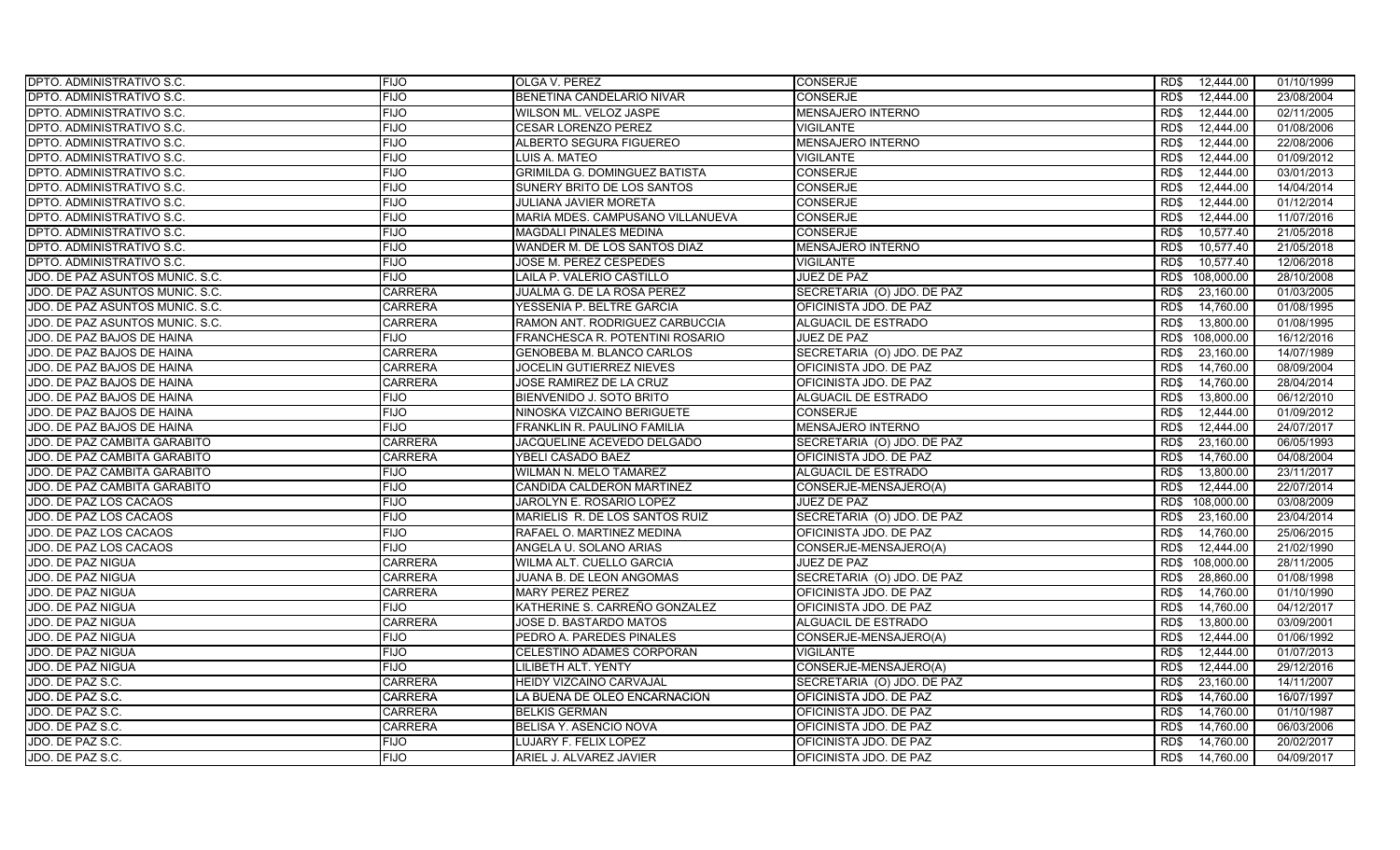| JDO. DE PAZ SABANA GRANDE DE PALENQUE    | <b>FIJO</b>    | NELCY X. ORTEGA RAMIREZ           | JUEZ DE PAZ                        |      | RD\$ 108,000.00 | 01/10/2001 |
|------------------------------------------|----------------|-----------------------------------|------------------------------------|------|-----------------|------------|
| JDO. DE PAZ SABANA GRANDE DE PALENQUE    | <b>CARRERA</b> | CECILIA URIBE URIBE               | SECRETARIA (O) JDO. DE PAZ         | RD\$ | 23,160.00       | 01/09/2005 |
| JDO. DE PAZ SABANA GRANDE DE PALENQUE    | <b>CARRERA</b> | SANTO H. OTAÑO PAULINO            | OFICINISTA JDO. DE PAZ             | RD\$ | 14,760.00       | 01/04/2002 |
| JDO. DE PAZ SABANA GRANDE DE PALENQUE    | FIJO           | <b>IVELISSE VALDEZ MORETA</b>     | ALGUACIL DE ESTRADO                | RD\$ | 13,800.00       | 01/12/2017 |
| JDO. DE PAZ SABANA GRANDE DE PALENQUE    | <b>FIJO</b>    | IRIS A. SOLANO                    | CONSERJE-MENSAJERO(A)              | RD\$ | 12,444.00       | 07/04/1994 |
| JDO. DE PAZ SABANA GRANDE DE PALENQUE    | <b>FIJO</b>    | SIXTO MAÑON                       | <b>VIGILANTE</b>                   | RD\$ | 12,444.00       | 02/01/2007 |
| JDO. DE PAZ YAGUATE                      | <b>CARRERA</b> | LAURIS A. RAMIREZ MEDINA          | <b>JUEZ DE PAZ</b>                 | RD\$ | 108,000.00      | 22/07/2008 |
| JDO. DE PAZ YAGUATE                      | <b>CARRERA</b> | ROSA A. NINA ALVAREZ              | SECRETARIA (O) JDO. DE PAZ         | RD\$ | 23,160.00       | 01/08/1993 |
| JDO. DE PAZ YAGUATE                      | <b>CARRERA</b> | DILCIA E. REYES PEREZ             | OFICINISTA JDO. DE PAZ             | RD\$ | 14,760.00       | 01/08/1993 |
| JDO. DE PAZ YAGUATE                      | CARRERA        | JULIO C. VIZCAINO DOMINGUEZ       | ALGUACIL DE ESTRADO                | RD\$ | 13,800.00       | 06/05/2010 |
| JDO. DE TRABAJO S.C.                     | FIJO           | CARMEN A. REYES RAMIREZ           | JUEZ JDO. DE TRABAJO               | RD\$ | 138,000.00      | 14/04/1998 |
| JDO. DE TRABAJO S.C.                     | <b>CARRERA</b> | <b>JENNY JIMENEZ DIAZ</b>         | SECRETARIA (O) PRIMERA INSTANCIA   | RD\$ | 28,860.00       | 29/03/2006 |
| JDO. DE TRABAJO S.C.                     | <b>CARRERA</b> | ROSMERY LORENZO DE LA CRUZ        | OFICINISTA 1RA. INSTANCIA          | RD\$ | 15,720.00       | 10/05/2011 |
| JDO. DE TRABAJO S.C.                     | CARRERA        | DANIELA A. CUEVAS ARIAS           | OFICINISTA 1RA. INSTANCIA          | RD\$ | 15,720.00       | 09/06/2015 |
| JDO. DE TRABAJO S.C.                     | <b>CARRERA</b> | CARLOS R. LOPEZ OBJIO             | ALGUACIL DE ESTRADO                | RD\$ | 13,800.00       | 05/07/2000 |
| OFIC. DE ARCHIVO JUDICIAL PJ S.C.        | <b>CARRERA</b> | MILDRED E. MESA RODRIGUEZ         | SUPERVISOR DE ARCHIVO              | RD\$ | 29,580.00       | 01/04/2007 |
| OFIC. DE ARCHIVO JUDICIAL PJ S.C.        | <b>CARRERA</b> | DOMINGO A. SUERO PEREZ            | ARCHIVISTA                         | RD\$ | 16,440.00       | 01/04/2007 |
| OFIC. DE ARCHIVO JUDICIAL PJ S.C.        | <b>FIJO</b>    | SANTO A. CASILLA BAUTISTA         | <b>ARCHIVISTA</b>                  | RD\$ | 16.440.00       | 15/02/2018 |
| OFIC. DE ARCHIVO JUDICIAL PJ S.C.        | <b>FIJO</b>    | VICTOR M. MOREL DE LA PAZ         | <b>ARCHIVISTA</b>                  | RD\$ | 16,440.00       | 15/02/2018 |
| OFIC. DE ARCHIVOS JUDICIALES N.N.A. S.C. | <b>CARRERA</b> | FERNANDO RUIZ MENDEZ              | SUPERVISOR DE ARCHIVO              | RD\$ | 29,580.00       | 17/09/2012 |
| OFIC. DE ARCHIVOS JUDICIALES N.N.A. S.C. | <b>CARRERA</b> | ALEXANDER VALENTIN CONSTANZA      | ARCHIVISTA                         | RD\$ | 16,440.00       | 12/11/2012 |
| OFIC. DE TECNOLOGIAS REGIONAL ZONA SUR   | CARRERA        | ORIOLIS A. CAMILO                 | ENCARGADO (A) TECNOLOGIAS REGIONAL | RD\$ | 117,532.80      | 20/10/2003 |
| OFIC. DE TECNOLOGIAS REGIONAL ZONA SUR   | CARRERA        | JUAN R. E. PEGUERO SANCHEZ        | ADMINISTRADOR DE RED               | RD\$ | 54,885.60       | 01/05/1993 |
| OFIC. DE TECNOLOGIAS REGIONAL ZONA SUR   | <b>CARRERA</b> | <b>CARMEN MARTICH BAEZ</b>        | SOPORTE TECNICO I                  | RD\$ | 42,657.60       | 01/11/2000 |
| OFIC. DE TECNOLOGIAS REGIONAL ZONA SUR   | <b>CARRERA</b> | JULISSA M. MATOS REGALADO         | SOPORTE TECNICO I                  | RD\$ | 42,657.60       | 14/06/2005 |
| OFIC. DE TECNOLOGIAS REGIONAL ZONA SUR   | CARRERA        | JUAN A. PIMENTEL RUIZ             | SOPORTE TECNICO I                  | RD\$ | 42,657.60       | 25/06/2007 |
| OFIC. DE TECNOLOGIAS REGIONAL ZONA SUR   | <b>CARRERA</b> | ADIEL E. SIERRA PUJOLS            | SOPORTE TECNICO II                 | RD\$ | 34,980.00       | 14/03/2001 |
| OFIC. DE TECNOLOGIAS REGIONAL ZONA SUR   | CARRERA        | KEANNY S. MENDEZ CASTILLO         | SOPORTE TECNICO II                 | RD\$ | 34,980.00       | 01/04/2004 |
| OFIC. DE TECNOLOGIAS REGIONAL ZONA SUR   | <b>CARRERA</b> | RAYMUNDO PEREZ CABRERA            | SOPORTE TECNICO II                 | RD\$ | 34.980.00       | 02/02/2007 |
| <b>REGISTRO DE TITULOS S.C.</b>          | <b>CARRERA</b> | JENNY E. LANTIGUA LORA            | REGISTRADOR DE TITULOS             | RD\$ | 126,000.00      | 02/01/2006 |
| REGISTRO DE TITULOS S.C.                 | FIJO           | GRACIELA CANELO ZOQUIEL DE BRIOSO | ANALISTA JURIDICO                  | RD\$ | 29,640.00       | 22/11/2005 |
| <b>REGISTRO DE TITULOS S.C.</b>          | <b>FIJO</b>    | NORMA ALT. REINOSO DE ABREU       | OPERADOR DE IMPRESION              | RD\$ | 29,580.00       | 02/04/2001 |
| <b>REGISTRO DE TITULOS S.C.</b>          | <b>FIJO</b>    | ANA M. LARA SANTOS                | <b>SECRETARIA</b>                  | RD\$ | 28,860.00       | 28/01/1987 |
| REGISTRO DE TITULOS S.C.                 | <b>CARRERA</b> | AUDRIE C. PINEDA ANGUSTIA         | <b>AUXILIAR REGISTRAL</b>          | RD\$ | 16,200.00       | 01/12/2011 |
| SALA CIVIL TRIBUNAL N.N.A. S.C.          | <b>FIJO</b>    | MARINO C. VICENTE ROSADO          | JUEZ 1RA. INSTANCIA                | RD\$ | 138,000.00      | 28/05/1998 |
| SALA PENAL 1ER. TRIBUNAL N.N.A. S.C.     | <b>FIJO</b>    | NIURKA N. LLAUGER MARTINEZ        | JUEZ 1RA. INSTANCIA                | RD\$ | 138,000.00      | 29/05/2006 |
| SALA PENAL 2DO. TRIBUNAL N.N.A. S.C.     | <b>FIJO</b>    | RAFAEL ANT. PACHECO PAULINO       | JUEZ 1RA. INSTANCIA                |      | RD\$ 147,600.00 | 02/12/1998 |
| SOPORTE A JUECES C.S.C. N.N.A. S.C.      | <b>CARRERA</b> | ALIS M. REYES PEÑA                | <b>ABOGADO AYUDANTE</b>            | RD\$ | 48,894.00       | 01/03/1999 |
| SOPORTE A JUECES C.S.C. N.N.A. S.C.      | CARRERA        | OBISPO RIVERA LUCIANO             | <b>ABOGADO AYUDANTE</b>            | RD\$ | 48,894.00       | 29/03/1996 |
| SOPORTE A JUECES C.S.C. N.N.A. S.C.      | CARRERA        | TOMASINA ABREU MALDONADO          | ABOGADO AYUDANTE                   | RD\$ | 48,894.00       | 01/04/2005 |
| SOPORTE A JUECES C.S.C. N.N.A. S.C.      | CARRERA        | ANA C. CUELLO RECIO               | <b>OFICINISTA</b>                  | RD\$ | 18,780.00       | 01/12/1998 |
| SOPORTE A JUECES C.S.C. N.N.A. S.C.      | <b>CARRERA</b> | ALEJANDRA ENCARNACION TEJEDA      | OFICINISTA                         | RD\$ | 18,780.00       | 03/11/2007 |
| TRIBUNAL COL. C/P JDO. 1RA. INST. S.C.   | <b>FIJO</b>    | BIULKYS M. MILANES BALBUENA       | JUEZ PRESIDENTE TRIBUNAL COLEGIADO | RD\$ | 138,000.00      | 30/11/2004 |
| TRIBUNAL COL. C/P JDO. 1RA. INST. S.C.   | <b>FIJO</b>    | PILADES E. HERNANDEZ MENDEZ       | JUEZ SUST. PTE. COLEGIADO          | RD\$ | 138,000.00      | 23/02/2009 |
| TRIBUNAL COL. C/P JDO. 1RA. INST. S.C.   | <b>FIJO</b>    | JUAN R. CABRERA YSABEL            | JUEZ 1RA. INSTANCIA                | RD\$ | 138,000.00      | 01/11/2011 |
| TRIBUNAL COL. C/P JDO. 1RA. INST. S.C.   | <b>CARRERA</b> | ESPERANZA ROMERO DE LA CRUZ       | SECRETARIA (O) PRIMERA INSTANCIA   | RD\$ | 38,088.00       | 01/03/1996 |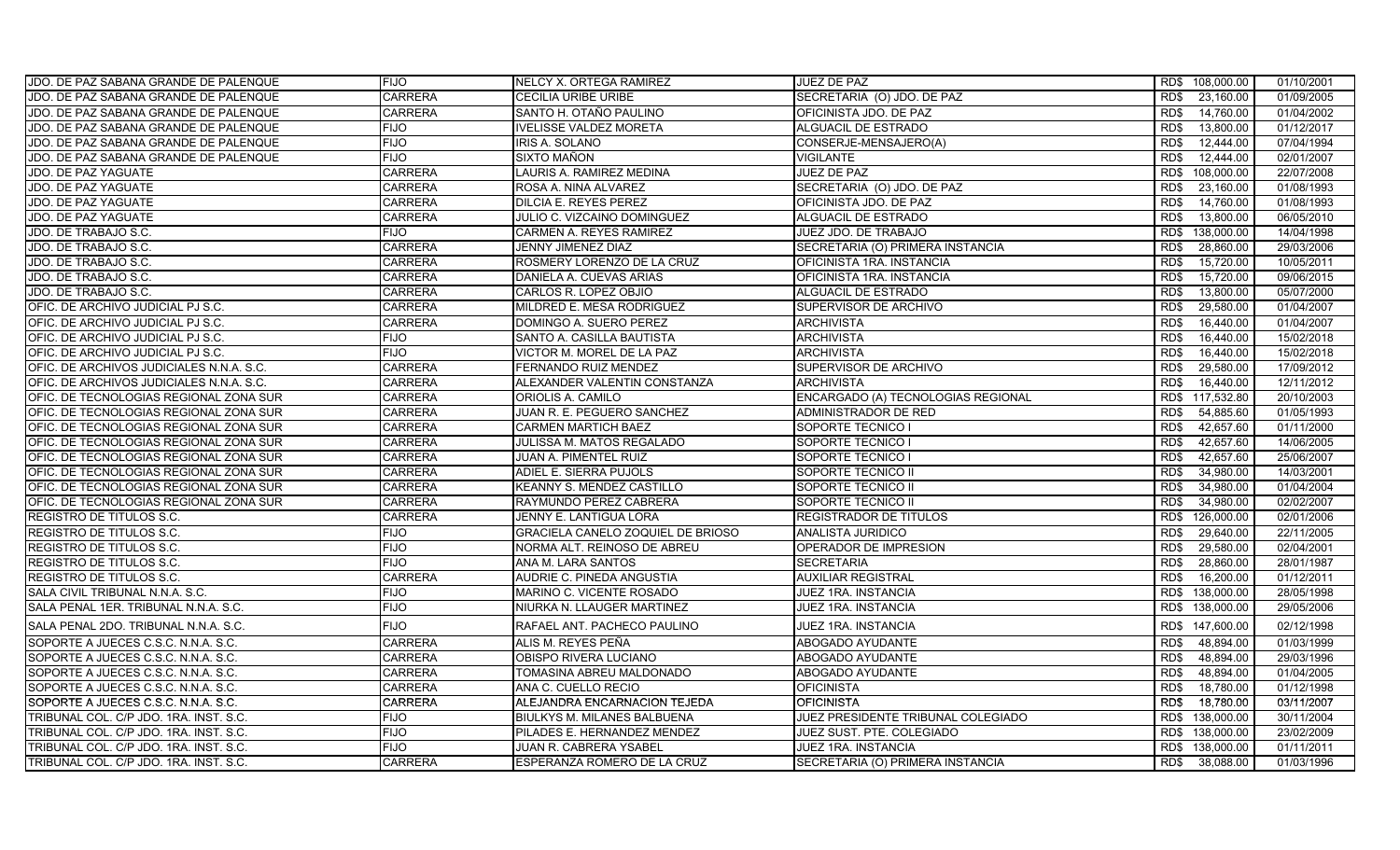| TRIBUNAL COL. C/P JDO. 1RA. INST. S.C.              | <b>CARRERA</b> | VICTOR ANT. DIONICIO AQUINO   | OFICINISTA 1RA. INSTANCIA        | RD\$<br>15,720.00  | 19/03/2010 |
|-----------------------------------------------------|----------------|-------------------------------|----------------------------------|--------------------|------------|
| TRIBUNAL COL. C/P JDO. 1RA. INST. S.C.              | <b>CARRERA</b> | DANIEL MARTINEZ PEREZ         | OFICINISTA 1RA. INSTANCIA        | 15,720.00<br>RD\$  | 12/08/2013 |
| TRIBUNAL COL. C/P JDO. 1RA. INST. S.C.              | <b>CARRERA</b> | MARICEL MATEO NUÑEZ           | OFICINISTA 1RA. INSTANCIA        | RD\$<br>15,720.00  | 14/09/2015 |
| TRIBUNAL COL. C/P JDO. 1RA. INST. S.C.              | <b>FIJO</b>    | SENDY V. PORQUIN ENCARNACION  | OFICINISTA 1RA. INSTANCIA        | 15,720.00<br>RD\$  | 01/06/2016 |
| TRIBUNAL COL. C/P JDO. 1RA. INST. S.C.              | <b>FIJO</b>    | SONIA F. PEREZ FELIZ          | OFICINISTA 1RA. INSTANCIA        | RD\$<br>15,720.00  | 12/01/2017 |
| TRIBUNAL COL. C/P JDO. 1RA. INST. S.C.              | <b>FIJO</b>    | YADAYSI E. MARTE PEREZ        | OFICINISTA 1RA. INSTANCIA        | RD\$<br>15,720.00  | 05/02/2018 |
| TRIBUNAL COL. C/P JDO. 1RA. INST. S.C.              | <b>FIJO</b>    | JOYLING A. CIPION CASTRO      | ALGUACIL DE ESTRADO              | 14,760.00<br>RD\$  | 28/11/2016 |
| TRIBUNAL DE TIERRAS J.O. S.C.                       | <b>CARRERA</b> | DOMENICO E. NUÑEZ PIMENTEL    | JUEZ T.T.J.O.                    | RD\$<br>108,000.00 | 23/01/2006 |
| TRIBUNAL DE TIERRAS J.O. S.C.                       | <b>CARRERA</b> | SOLANLLY M. CATANO SOTO       | ABOGADO AYUDANTE 1RA. INST.      | 36,000.00<br>RD\$  | 27/09/2004 |
| TRIBUNAL DE TIERRAS J.O. S.C.                       | <b>CARRERA</b> | PATRICIA MA. JIMENEZ          | SECRETARIA (O) PRIMERA INSTANCIA | RD\$<br>28,860.00  | 13/06/2013 |
| TRIBUNAL DE TIERRAS J.O. S.C.                       | <b>CARRERA</b> | FLOR S. GUERRERO RUIZ         | OFICINISTA J.O.                  | 15,720.00<br>RD\$  | 05/01/2007 |
| TRIBUNAL DE TIERRAS J.O. S.C.                       | <b>CARRERA</b> | MAYROBI R. GOMEZ SOTO         | OFICINISTA J.O.                  | 15,720.00<br>RD\$  | 02/07/2014 |
| TRIBUNAL EJEC. DE LA PENA S.C.                      | <b>FIJO</b>    | WILLYS DE JS. NUÑEZ MEJIA     | JUEZ EJEC. DE LA PENA            | RD\$<br>138,000.00 | 21/02/2005 |
| TRIBUNAL EJEC. DE LA PENA S.C.                      | <b>CARRERA</b> | DOLORES M. GARCIA GERALDO     | SECRETARIA (O) PRIMERA INSTANCIA | 38,088.00<br>RD\$  | 03/07/2006 |
| TRIBUNAL EJEC. DE LA PENA S.C.                      | <b>CARRERA</b> | DOLLY E. NINA VALDEZ          | ABOGADO AYUDANTE 1RA. INST.      | 36,000.00<br>RD\$  | 28/10/2008 |
| TRIBUNAL EJEC. DE LA PENA S.C.                      | <b>FIJO</b>    | SANTA P. SOTO JIMENEZ         | OFICINISTA 1RA. INSTANCIA        | 15,720.00<br>RD\$  | 19/05/2003 |
| TRIBUNAL EJEC. DE LA PENA S.C.                      | <b>CARRERA</b> | MIRCIA E. ROSARIO GUERRERO    | OFICINISTA 1RA. INSTANCIA        | RD\$<br>15,720.00  | 03/07/2006 |
| TRIBUNAL EJEC. DE LA PENA S.C.                      | <b>CARRERA</b> | EMILI ALT. DOÑE TEJEDA        | OFICINISTA 1RA. INSTANCIA        | 15,720.00<br>RD\$  | 20/10/2008 |
| TRIBUNAL EJEC. DE LA PENA S.C.                      | <b>FIJO</b>    | ANDRES D. ACEVEDO SANTOS      | OFICINISTA 1RA. INSTANCIA        | RD\$<br>15,720.00  | 19/06/2017 |
| TRIBUNAL EJEC. DE LA PENA S.C.                      | <b>FIJO</b>    | <b>FLORDELIS ADAMES SOSA</b>  | OFICINISTA 1RA. INSTANCIA        | RD\$<br>15,720.00  | 23/11/2017 |
| TRIBUNAL EJEC. DE LA PENA S.C.                      | <b>CARRERA</b> | JUANA HEREDIA CASTILLO        | ALGUACIL DE ESTRADO              | 14,760.00<br>RD\$  | 02/06/2014 |
| TRIBUNAL EJEC. DE LA PENA S.C.                      | <b>FIJO</b>    | YULENNY A. SOLANO FORTUNA     | OFICINISTA 1RA. INSTANCIA        | RD\$<br>13,362.00  | 23/04/2018 |
| TRIBUNAL EJEC. SANCION ADOLES. S.C.                 | <b>FIJO</b>    | JOSEFINA ALT. BERNABEL TEJEDA | <b>JUEZ CORTE</b>                | RD\$<br>186,000.00 | 28/05/1998 |
| TRIBUNAL EJEC. SANCION ADOLES. S.C.                 | <b>CARRERA</b> | <b>GLORIA D. MOREL PEREZ</b>  | OFICINISTA CORTE                 | 28,800.00<br>RD\$  | 03/10/2005 |
| UNIDAD CITAC. NOTIF. Y COM. C.S.C. N.N.A. S.C.      | <b>CARRERA</b> | ELISABETH PEREZ MARTINEZ      | <b>OFICINISTA</b>                | RD\$<br>18.780.00  | 03/07/2006 |
| UNIDAD CITAC. NOTIF. Y COM. C.S.C. N.N.A. S.C.      | <b>CARRERA</b> | <b>NOEMI MENA TAMAREZ</b>     | ALGUACIL DE ESTRADO              | RD\$<br>13,800.00  | 01/01/1999 |
| UNIDAD CITAC. NOTIF. Y COM. C.S.C. N.N.A. S.C.      | <b>CARRERA</b> | JOSE E. CASTILLO AQUINO       | ALGUACIL DE ESTRADO              | 13,800.00<br>RD\$  | 28/08/2007 |
| UNIDAD CITAC. NOTIF. Y COM. C.S.C. N.N.A. S.C.      | <b>CARRERA</b> | RAMON E. MARTINEZ CRUZ        | ALGUACIL DE ESTRADO              | RD\$<br>13,800.00  | 24/02/2014 |
| UNIDAD DE RECEP. Y ATEN. USUARIO C.S.C. N.N.A. S.C. | <b>CARRERA</b> | MARIA C. MILIANO TINEO        | OFICINISTA ATENCION USUARIOS     | 22,920.00<br>RD\$  | 07/04/2005 |
| UNIDAD DE RECEP. Y ATEN. USUARIO C.S.C. N.N.A. S.C. | <b>FIJO</b>    | ROSA MA. ROSARIO MEDRANO      | OFICINISTA ATENCION USUARIOS     | 22,920.00<br>RD\$  | 21/02/2014 |
| UNIDAD DE SERVICIO CIVIL C.S.C. N.N.A. S.C.         | <b>CARRERA</b> | ALEXANDRA V. HERNANDEZ ZABALA | SUPERVISOR(A) DE SERVICIO CIVIL  | RD\$<br>52,800.00  | 01/11/2004 |
| UNIDAD DE SERVICIO CIVIL C.S.C. N.N.A. S.C.         | <b>CARRERA</b> | ANA R. CALDERON PEREZ         | OFICINISTA DE SERVICIO CIVIL     | 18,780.00<br>RD\$  | 03/04/2006 |
| UNIDAD DE SERVICIO CIVIL C.S.C. N.N.A. S.C.         | <b>CARRERA</b> | RACHEL CUELLO RODRIGUEZ       | OFICINISTA DE SERVICIO CIVIL     | RD\$<br>18,780.00  | 01/02/2007 |
| UNIDAD DE SERVICIO CIVIL C.S.C. N.N.A. S.C.         | <b>FIJO</b>    | YARIBEL DIAZ REYES            | OFICINISTA DE SERVICIO CIVIL     | RD\$<br>18,780.00  | 04/12/2013 |
| UNIDAD DE SERVICIO CIVIL C.S.C. N.N.A. S.C.         | <b>CARRERA</b> | SABRINA SUERO RODRIGUEZ       | OFICINISTA DE SERVICIO CIVIL     | 18,780.00<br>RD\$  | 18/03/2010 |
| UNIDAD DE SERVICIO CIVIL C.S.C. N.N.A. S.C.         | <b>CARRERA</b> | HERMES J. RAMIREZ DEMORIZI    | OFICINISTA DE SERVICIO CIVIL     | RD\$<br>18,780.00  | 15/10/2012 |
| UNIDAD DE SERVICIO PENAL C.S.C. N.N.A. S.C.         | <b>CARRERA</b> | LENNY POZO GRACESKY           | SUPERVISOR(A) DE SERVICIO PENAL  | 52,800.00<br>RD\$  | 20/09/2004 |
| UNIDAD DE SERVICIO PENAL C.S.C. N.N.A. S.C.         | <b>CARRERA</b> | BRENNY M. CABRERA SIERRA      | OFICINISTA DE SERVICIO PENAL     | RD\$<br>18,780.00  | 02/02/2010 |
| UNIDAD DE SERVICIO PENAL C.S.C. N.N.A. S.C.         | <b>CARRERA</b> | FRANYEL RODRIGUEZ SOTO        | OFICINISTA DE SERVICIO PENAL     | 18,780.00<br>RD\$  | 18/03/2015 |
| UNIDAD DE SERVICIO PENAL C.S.C. N.N.A. S.C.         | <b>FIJO</b>    | STEPHANY V. LORENZO VILLAR    | OFICINISTA DE SERVICIO PENAL     | RD\$<br>18,780.00  | 05/03/2018 |
| UNIDAD DE SERVICIO PENAL C.S.C. N.N.A. S.C.         | <b>FIJO</b>    | HONEY M. TEJEDA SANCHEZ       | OFICINISTA DE SERVICIO PENAL     | 18,780.00<br>RD\$  | 12/03/2018 |
| JDO. DE 1RA. INST. SAN JOSE DE OCOA                 | <b>FIJO</b>    | RICHARD D. ENCARNACION SOTO   | JUEZ 1RA. INSTANCIA              | RD\$<br>138,000.00 | 25/06/1998 |
| JDO. DE 1RA. INST. SAN JOSE DE OCOA                 | <b>CARRERA</b> | MIRTA M. SANCHEZ CIPRIAN      | SECRETARIA (O) PRIMERA INSTANCIA | 28,860.00<br>RD\$  | 10/08/2000 |
| JDO. DE 1RA. INST. SAN JOSE DE OCOA                 | <b>FIJO</b>    | SILVIA E. MEJIA ENCARNACION   | OFICINISTA 1RA. INSTANCIA        | RD\$<br>15,720.00  | 11/01/2014 |
| JDO. DE 1RA. INST. SAN JOSE DE OCOA                 | <b>FIJO</b>    | CRISTIANA Y. MENDEZ ARIAS     | OFICINISTA 1RA. INSTANCIA        | 15,720.00<br>RD\$  | 22/06/2015 |
| JDO. DE 1RA. INST. SAN JOSE DE OCOA                 | <b>FIJO</b>    | EMMY L. MARTINEZ TEJEDA       | OFICINISTA 1RA. INSTANCIA        | RD\$<br>15.720.00  | 12/10/2015 |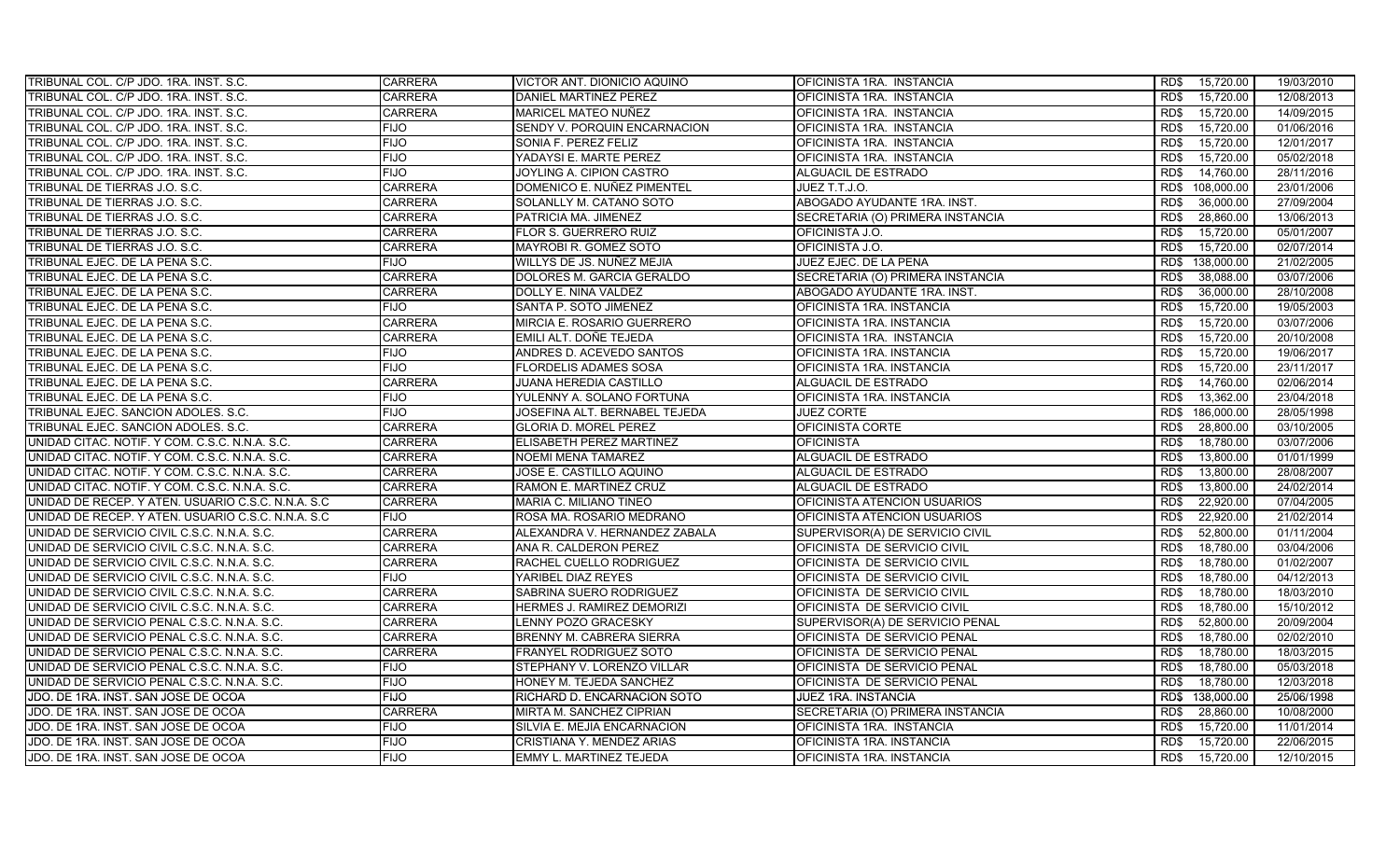| JDO. DE 1RA. INST. SAN JOSE DE OCOA                | <b>CARRERA</b> | JOSE ALT. AGUASVIVAS DE LOS SANTOS | ALGUACIL DE ESTRADO              | 14,760.00<br>RD\$  | 01/04/1992      |
|----------------------------------------------------|----------------|------------------------------------|----------------------------------|--------------------|-----------------|
| JDO. DE 1RA. INST. SAN JOSE DE OCOA                | <b>FIJO</b>    | <b>JOEL J. SIERRA PUJOLS</b>       | <b>MAYORDOMO III</b>             | RD\$<br>14,760.00  | 12/02/2001      |
| JDO. DE 1RA. INST. SAN JOSE DE OCOA                | <b>FIJO</b>    | YENNY C. DIAZ PUJOLS               | MENSAJERO INTERNO                | 12,444.00<br>RD\$  | 10/11/2015      |
| JDO. DE LA INSTRUCCION SAN JOSE DE OCOA            | <b>CARRERA</b> | ISABEL A. SOTO PEÑA                | SECRETARIA (O) PRIMERA INSTANCIA | RD\$<br>38,088.00  | 14/03/1990      |
| JDO. DE LA INSTRUCCION SAN JOSE DE OCOA            | <b>CARRERA</b> | LIGIA TEJEDA ALCANTARA             | OFICINISTA 1RA. INSTANCIA        | 15,720.00<br>RD\$  | 06/12/2002      |
| JDO. DE LA INSTRUCCION SAN JOSE DE OCOA            | <b>FIJO</b>    | ROSMARYS G. SOTO ORTIZ             | OFICINISTA 1RA. INSTANCIA        | 15,720.00<br>RD\$  | 29/01/2016      |
| JDO. DE LA INSTRUCCION SAN JOSE DE OCOA            | <b>FIJO</b>    | CRISTINA M. SOTO BAEZ              | OFICINISTA 1RA. INSTANCIA        | 15,720.00<br>RD\$  | 22/02/2016      |
| JDO. DE LA INSTRUCCION SAN JOSE DE OCOA            | <b>FIJO</b>    | RONNY J. MARIÑEZ CASADO            | ALGUACIL DE ESTRADO              | 14,760.00<br>RD\$  | 25/07/2016      |
| JDO. DE LA INSTRUCCION SAN JOSE DE OCOA            | <b>FIJO</b>    | SAHARA J. SIERRA PUJOLS            | <b>CONSERJE</b>                  | 12,444.00<br>RD\$  | 07/10/2005      |
| JDO. DE LA INSTRUCCION SAN JOSE DE OCOA            | <b>FIJO</b>    | ROSANNA E. CHALAS VELAZQUEZ        | <b>MENSAJERO INTERNO</b>         | RD\$<br>12.444.00  | 03/10/2016      |
| JDO. DE PAZ RANCHO ARRIBA                          | <b>FIJO</b>    | JOSE C. ARIAS NINA                 | JUEZ DE PAZ                      | 108,000.00<br>RD\$ | 15/02/2010      |
| JDO. DE PAZ RANCHO ARRIBA                          | <b>CARRERA</b> | GISELLE ENCARNACION SOTO           | SECRETARIA (O) JDO. DE PAZ       | 23,160.00<br>RD\$  | 09/03/2001      |
| JDO. DE PAZ RANCHO ARRIBA                          | <b>CARRERA</b> | MAGALYS SANTANA ANTUNA             | OFICINISTA JDO. DE PAZ           | 14,760.00<br>RD\$  | 23/03/1993      |
| JDO. DE PAZ RANCHO ARRIBA                          | <b>FIJO</b>    | YUDERKA M. GARCIA PANIAGUA         | CONSERJE-MENSAJERO(A)            | 12.444.00<br>RD\$  | 01/10/2005      |
| JDO. DE PAZ RANCHO ARRIBA                          | <b>FIJO</b>    | MARIA ALT. HENRIQUEZ MEJIA         | ALGUACIL DE ESTRADO              | RD\$<br>11,730.00  | 14/08/2017      |
| JDO. DE PAZ SABANA LARGA                           | <b>FIJO</b>    | ANA I. SUSANA QUEZADA              | JUEZ DE PAZ                      | RD\$<br>108,000.00 | 16/12/2016 a.m. |
| JDO. DE PAZ SABANA LARGA                           | <b>CARRERA</b> | BILMA ALT. MARIÑEZ CASTILLO        | SECRETARIA (O) JDO. DE PAZ       | RD\$<br>20,612.40  | 14/03/1990      |
| <b>JDO. DE PAZ SABANA LARGA</b>                    | <b>CARRERA</b> | ARIETIS M. BATISTA MEJIA           | OFICINISTA JDO. DE PAZ           | RD\$<br>14,760.00  | 07/09/2005      |
| JDO. DE PAZ SABANA LARGA                           | <b>CARRERA</b> | CARLOS ALB. ENCARNACION TEJEDA     | ALGUACIL DE ESTRADO              | RD\$<br>13,800.00  | 14/05/2003      |
| JDO. DE PAZ SABANA LARGA                           | <b>FIJO</b>    | MARINELI ALT. VALENZUELA MEJIA     | CONSERJE-MENSAJERO(A)            | 12.444.00<br>RD\$  | 09/07/2015      |
| JDO. DE PAZ SAN JOSE DE OCOA                       | <b>CARRERA</b> | ELSA R. GONZALEZ LARA              | SECRETARIA (O) JDO. DE PAZ       | RD\$<br>23,160.00  | 10/05/1999      |
| JDO. DE PAZ SAN JOSE DE OCOA                       | <b>CARRERA</b> | MIGUELINA Y. SANCHEZ SANCHEZ       | OFICINISTA JDO. DE PAZ           | 14,760.00<br>RD\$  | 15/07/1998      |
| JDO. DE PAZ SAN JOSE DE OCOA                       | <b>FIJO</b>    | <b>WADYS A. CRUZ ARIAS</b>         | ALGUACIL DE ESTRADO              | RD\$<br>13,800.00  | 14/11/2016      |
| JDO. DE PAZ SAN JOSE DE OCOA                       | <b>FIJO</b>    | <b>BIENVENIDO FLORES</b>           | MENSAJERO INTERNO                | 12,444.00<br>RD\$  | 31/10/1986      |
| 1RA. SALA JDO. DE PAZ ESP. TRANS. VILLA ALTAGRACIA | <b>FIJO</b>    | <b>ALEXIS ARIAS PEREZ</b>          | JUEZ DE PAZ                      | RD\$<br>108,000.00 | 16/12/2016      |
| 1RA. SALA JDO. DE PAZ ESP. TRANS. VILLA ALTAGRACIA | <b>CARRERA</b> | LEIDY K. DOÑE PEREZ                | SECRETARIA (O) JDO. DE PAZ       | 23,160.00<br>RD\$  | 17/06/2002      |
| 1RA. SALA JDO. DE PAZ ESP. TRANS. VILLA ALTAGRACIA | <b>CARRERA</b> | LUCRECIA A. FRIAS CABRAL           | OFICINISTA JDO. DE PAZ           | 14,760.00<br>RD\$  | 01/07/2002      |
| 1RA. SALA JDO. DE PAZ ESP. TRANS. VILLA ALTAGRACIA | <b>CARRERA</b> | ELIGNA SUERO ARCINIEGA             | ALGUACIL DE ESTRADO              | RD\$<br>13,800.00  | 11/09/2012      |
| 2DA. SALA JDO. DE PAZ ESP. TRANS. VILLA ALTAGRACIA | <b>FIJO</b>    | JOSE H. GERMAN CARPIO              | JUEZ DE PAZ                      | 108,000.00<br>RD\$ | 16/12/2016      |
| 2DA. SALA JDO. DE PAZ ESP. TRANS. VILLA ALTAGRACIA | <b>CARRERA</b> | MILEYVI NATERA RODRIGUEZ           | SECRETARIA (O) JDO. DE PAZ       | RD\$<br>23,160.00  | 03/01/2005      |
| 2DA. SALA JDO. DE PAZ ESP. TRANS. VILLA ALTAGRACIA | <b>FIJO</b>    | GERALDO A. ROMERO CHACON           | OFICINISTA JDO. DE PAZ           | RD\$<br>14,760.00  | 23/01/2017      |
| 2DA. SALA JDO. DE PAZ ESP. TRANS. VILLA ALTAGRACIA | <b>FIJO</b>    | <b>GERONIMO SANTOS ROMERO</b>      | ALGUACIL DE ESTRADO              | RD\$<br>13,800.00  | 01/03/2004      |
| JDO. DE 1RA. INST. VILLA ALTAGRACIA                | <b>FIJO</b>    | MASSIEL I. ALONZO RODRIGUEZ        | JUEZ 1RA. INSTANCIA              | RD\$<br>138,000.00 | 25/04/2005      |
| JDO. DE 1RA. INST. VILLA ALTAGRACIA                | <b>CARRERA</b> | MODESTA PEREZ DE LOS SANTOS        | SECRETARIA (O) PRIMERA INSTANCIA | RD\$<br>38,088.00  | 19/10/2004      |
| JDO. DE 1RA. INST. VILLA ALTAGRACIA                | <b>FIJO</b>    | YOEL L. REYNOSO CORPORAN           | <b>MENSAJERO EXTERNO</b>         | 16,440.00<br>RD\$  | 16/02/2005      |
| JDO. DE 1RA. INST. VILLA ALTAGRACIA                | <b>CARRERA</b> | ANA Y. FERNANDEZ ROSARIO           | OFICINISTA 1RA. INSTANCIA        | RD\$<br>15,720.00  | 25/07/2005      |
| JDO. DE 1RA. INST. VILLA ALTAGRACIA                | <b>CARRERA</b> | YISSET REYES DEL POZO              | OFICINISTA 1RA. INSTANCIA        | 15,720.00<br>RD\$  | 01/10/2012      |
| JDO. DE 1RA. INST. VILLA ALTAGRACIA                | <b>CARRERA</b> | ELVIS E. GUZMAN SUARDI             | OFICINISTA 1RA. INSTANCIA        | RD\$<br>15,720.00  | 10/02/2014      |
| JDO. DE 1RA. INST. VILLA ALTAGRACIA                | <b>FIJO</b>    | <b>OBISPO FIGUEROA MIESES</b>      | ALGUACIL DE ESTRADO              | 14,760.00<br>RD\$  | 14/12/2005      |
| JDO. DE 1RA. INST. VILLA ALTAGRACIA                | <b>CARRERA</b> | <b>JOSE MODESTO MOTA</b>           | ALGUACIL DE ESTRADO              | RD\$<br>14,760.00  | 01/11/2012      |
| JDO. DE 1RA. INST. VILLA ALTAGRACIA                | <b>FIJO</b>    | OLGA L. MATEO DE JESUS             | <b>CONSERJE</b>                  | 12.444.00<br>RD\$  | 03/01/2011      |
| JDO. DE 1RA. INST. VILLA ALTAGRACIA                | <b>FIJO</b>    | WALKING A. CEDEÑO CASTILLO         | <b>MENSAJERO INTERNO</b>         | RD\$<br>12.444.00  | 09/01/2013      |
| JDO. DE 1RA. INST. VILLA ALTAGRACIA                | <b>FIJO</b>    | CLAUDETH DE JESUS JOAQUIN          | <b>CONSERJE</b>                  | RD\$<br>12.444.00  | 14/12/2015      |
| JDO. DE LA INSTRUCCION VILLA ALTAGRACIA            | <b>FIJO</b>    | SUDELGI ANT. ROSARIO MENA          | JUEZ DE LA INSTRUCCION           | RD\$<br>138,000.00 | 10/07/2000      |
| JDO. DE LA INSTRUCCION VILLA ALTAGRACIA            | <b>CARRERA</b> | TAYANA D. CRUZ BUENO               | SECRETARIA (O) PRIMERA INSTANCIA | 38,088.00<br>RD\$  | 10/12/2007      |
| JDO. DE LA INSTRUCCION VILLA ALTAGRACIA            | <b>FIJO</b>    | ALAN A. PAULINO RUBIERA            | OFICINISTA 1RA. INSTANCIA        | RD\$<br>15,720.00  | 15/01/2015      |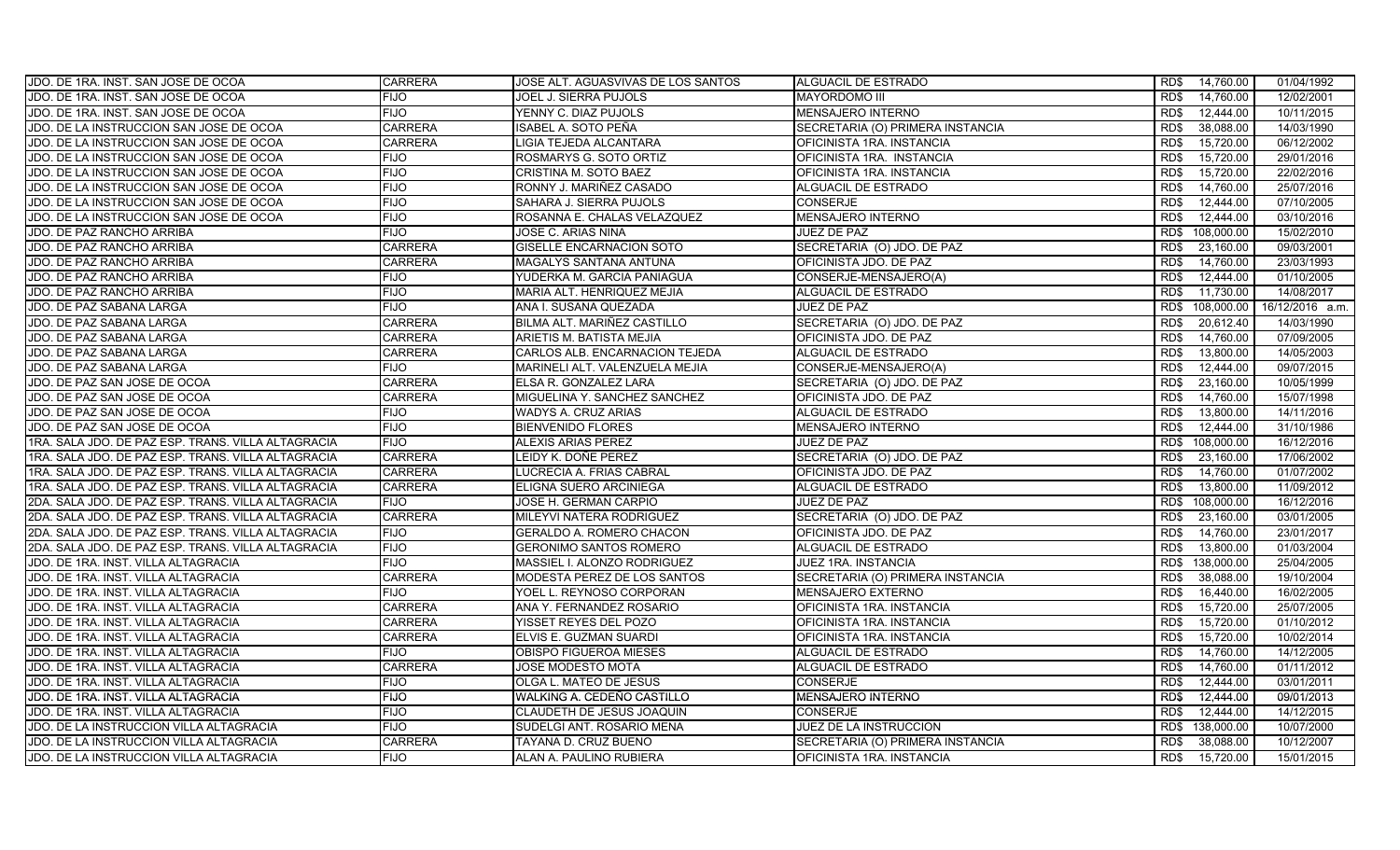| JDO. DE LA INSTRUCCION VILLA ALTAGRACIA            | <b>FIJO</b>    | WESLEY A. CASTILLO ANGUSTIA      | OFICINISTA 1RA. INSTANCIA          | RD\$<br>15,720.00  | 14/08/2017 |
|----------------------------------------------------|----------------|----------------------------------|------------------------------------|--------------------|------------|
| JDO. DE LA INSTRUCCION VILLA ALTAGRACIA            | <b>FIJO</b>    | FE M. GOMEZ BRITO                | <b>MAYORDOMO III</b>               | RD\$<br>13,800.00  | 10/04/2006 |
| JDO. DE LA INSTRUCCION VILLA ALTAGRACIA            | <b>FIJO</b>    | BIENVENIDO R. FLORENTINO MARRERO | OFICINISTA 1RA. INSTANCIA          | 12,444.00<br>RD\$  | 20/06/2017 |
| JDO. DE LA INSTRUCCION VILLA ALTAGRACIA            | <b>FIJO</b>    | EDWIN CASTILLO ORTEGA            | <b>VIGILANTE</b>                   | RD\$<br>12,444.00  | 14/08/2017 |
| JDO. DE PAZ VILLA ALTAGRACIA                       | <b>CARRERA</b> | CANDIDA DE LOS SANTOS DEL POZO   | SECRETARIA (O) JDO. DE PAZ         | 23,160.00<br>RD\$  | 01/03/1996 |
| <b>JDO. DE PAZ VILLA ALTAGRACIA</b>                | <b>FIJO</b>    | MONICA SANTAMARIA PAULA          | OFICINISTA JDO. DE PAZ             | 14,760.00<br>RD\$  | 03/04/2000 |
| <b>JDO. DE PAZ VILLA ALTAGRACIA</b>                | <b>CARRERA</b> | ANTONIO TEJADA REYES             | ALGUACIL DE ESTRADO                | 13,800.00<br>RD\$  | 01/10/2007 |
| <b>JDO. DE PAZ VILLA ALTAGRACIA</b>                | <b>FIJO</b>    | DIOGENES ALMONTE                 | VIGILANTE                          | 12.780.00<br>RD\$  | 02/06/2008 |
| <b>JDO. DE PAZ VILLA ALTAGRACIA</b>                | <b>FIJO</b>    | DILSO HERNANDEZ NIVAR            | <b>VIGILANTE</b>                   | 12,444.00<br>RD\$  | 01/02/2008 |
| TRIBUNAL COL. C/P JDO. 1RA. INST. VILLA ALTAGRACIA | <b>CARRERA</b> | YULISA LAPAIX POLONIA            | OFICINISTA 1RA. INSTANCIA          | RD\$<br>15,720.00  | 28/04/2014 |
| 1ER. JDO. DE LA INSTRUCCION DUARTE                 | <b>FIJO</b>    | ISOLINA PERALTA CONTRERAS        | JUEZ DE LA INSTRUCCION             | 138,000.00<br>RD\$ | 01/11/2011 |
| 1ER. TRIBUNAL COL. C/P JDO. 1RA. INST. DUARTE      | <b>FIJO</b>    | NILSA R. MARTE ALVARADO          | JUEZ 1RA. INSTANCIA                | 138,000.00<br>RD\$ | 11/05/2006 |
| 1ER. TRIBUNAL COL. C/P JDO. 1RA. INST. DUARTE      | <b>FIJO</b>    | MANUELA H. ACOSTA PEÑA           | JUEZ PRESIDENTE TRIBUNAL COLEGIADO | RD\$ 138,000.00    | 23/02/2009 |
| 1ER. TRIBUNAL COL. C/P JDO. 1RA. INST. DUARTE      | <b>FIJO</b>    | CARMINIA CAMINERO SOSA           | JUEZ SUST. PTE. COLEGIADO          | 138,000.00<br>RD\$ | 19/10/2009 |
| 1RA. SALA CAMARA CIVIL JDO. 1RA. INST. DUARTE      | <b>CARRERA</b> | NATHALIE E. DIAZ ROSA            | SECRETARIA (O) PRIMERA INSTANCIA   | 28,860.00<br>RD\$  | 02/05/2011 |
| 1RA. SALA CAMARA CIVIL JDO. 1RA. INST. DUARTE      | <b>CARRERA</b> | LISSETTE MA. TAVERAS PAULA       | OFICINISTA 1RA. INSTANCIA          | 15,720.00<br>RD\$  | 14/01/2013 |
| 1RA. SALA CAMARA CIVIL JDO. 1RA. INST. DUARTE      | <b>CARRERA</b> | LOHREN PERALTA                   | OFICINISTA 1RA. INSTANCIA          | 15,720.00<br>RD\$  | 10/12/2012 |
| 1RA. SALA CAMARA CIVIL JDO. 1RA. INST. DUARTE      | <b>FIJO</b>    | <b>CRISMERY VENTURA</b>          | OFICINISTA 1RA. INSTANCIA          | RD\$<br>15,720.00  | 01/12/2017 |
| 1RA. SALA CAMARA CIVIL JDO. 1RA. INST. DUARTE      | <b>FIJO</b>    | ANYELA M. TOBAL CASTRO           | OFICINISTA 1RA. INSTANCIA          | RD\$<br>15,720.00  | 15/02/2018 |
| 1RA. SALA CAMARA CIVIL JDO. 1RA. INST. DUARTE      | <b>FIJO</b>    | ALDONSA D. MARTIN JIMENEZ        | OFICINISTA 1RA. INSTANCIA          | 14,760.00<br>RD\$  | 20/03/2017 |
| 1RA. SALA CAMARA CIVIL JDO. 1RA. INST. DUARTE      | <b>CARRERA</b> | YESIKA ALT. BRITO PAYANO         | ALGUACIL DE ESTRADO                | RD\$<br>13,800.00  | 05/08/2013 |
| 1RA. SALA JDO. DE PAZ ESP. TRANS. DUARTE           | <b>CARRERA</b> | ARLYN R. MATA MARTINEZ           | SECRETARIA (O) JDO. DE PAZ         | 23,160.00<br>RD\$  | 24/03/2014 |
| 1RA. SALA JDO. DE PAZ ESP. TRANS. DUARTE           | <b>FIJO</b>    | ANNY A. BONETTI VARGAS           | OFICINISTA JDO. DE PAZ             | RD\$<br>14,760.00  | 04/06/2014 |
| 1RA. SALA JDO. DE PAZ ESP. TRANS. DUARTE           | <b>FIJO</b>    | ROSELINA GILBERT HERRERA         | OFICINISTA JDO. DE PAZ             | 14,760.00<br>RD\$  | 26/09/2017 |
| 1RA. SALA JDO. DE PAZ ESP. TRANS. DUARTE           | <b>CARRERA</b> | DOMINGO S. MARIA SANTOS          | <b>ALGUACIL DE ESTRADO</b>         | RD\$<br>13,800.00  | 01/08/1998 |
| 1RA. SALA TRIBUNAL DE TIERRAS J.O. DUARTE          | <b>FIJO</b>    | NERY ALT. LUNA GARCIA            | JUEZ T.T.J.O.                      | 138,000.00<br>RD\$ | 09/04/1992 |
| 1RA. SALA TRIBUNAL DE TIERRAS J.O. DUARTE          | <b>CARRERA</b> | INGRID ALT. DE JESUS PEREZ       | ABOGADO AYUDANTE 1RA. INST.        | 36,000.00<br>RD\$  | 01/04/2005 |
| 1RA. SALA TRIBUNAL DE TIERRAS J.O. DUARTE          | <b>CARRERA</b> | ARELIS I. CAMILO FERNANDEZ       | SECRETARIA (O) PRIMERA INSTANCIA   | 28,860.00<br>RD\$  | 11/10/1999 |
| 1RA. SALA TRIBUNAL DE TIERRAS J.O. DUARTE          | <b>FIJO</b>    | YANKY ROJAS RODRIGUEZ            | OFICINISTA J.O.                    | 15,720.00<br>RD\$  | 21/06/2006 |
| 1RA. SALA TRIBUNAL DE TIERRAS J.O. DUARTE          | <b>FIJO</b>    | DANEYRIS A. REYNOSO VENTURA      | OFICINISTA J.O.                    | 15.720.00<br>RD\$  | 01/10/2008 |
| 1RA. SALA TRIBUNAL DE TIERRAS J.O. DUARTE          | <b>FIJO</b>    | WILTON O. PEGUERO RODRIGUEZ      | OFICINISTA J.O.                    | RD\$<br>15,720.00  | 16/12/2014 |
| 2DA. SALA CAMARA CIVIL JDO. 1RA. INST. DUARTE      | <b>FIJO</b>    | VALENTINA MARTE ALVARADO         | JUEZ 1RA. INSTANCIA                | RD\$<br>138,000.00 | 01/12/2005 |
| 2DA. SALA CAMARA CIVIL JDO. 1RA. INST. DUARTE      | <b>CARRERA</b> | <b>GLORIA M. LIRIANO</b>         | SECRETARIA (O) PRIMERA INSTANCIA   | RD\$<br>28,860.00  | 29/04/1996 |
| 2DA. SALA CAMARA CIVIL JDO. 1RA. INST. DUARTE      | <b>FIJO</b>    | DAHIANA MA. ROBLES VENTURA       | OFICINISTA 1RA. INSTANCIA          | RD\$<br>15,720.00  | 01/11/2016 |
| 2DA. SALA CAMARA CIVIL JDO. 1RA. INST. DUARTE      | <b>FIJO</b>    | WILLIANNY HIDALGO ROSARIO        | OFICINISTA 1RA. INSTANCIA          | RD\$<br>15,720.00  | 26/10/2017 |
| 2DA. SALA CAMARA CIVIL JDO. 1RA. INST. DUARTE      | <b>FIJO</b>    | ANEUDY F. MENA CASTILLO          | OFICINISTA 1RA. INSTANCIA          | RD\$<br>15,720.00  | 25/06/2018 |
| 2DA. SALA CAMARA CIVIL JDO. 1RA. INST. DUARTE      | <b>CARRERA</b> | JOSE A. SANCHEZ DE JESUS         | ALGUACIL DE ESTRADO                | 13,800.00<br>RD\$  | 01/03/1997 |
| 2DA. SALA CAMARA PENAL JDO. 1RA. INST. DUARTE      | <b>FIJO</b>    | ARELIS CAMACHO CACERES           | JUEZ 1RA. INSTANCIA                | RD\$<br>138,000.00 | 19/10/2009 |
| 2DA. SALA CAMARA PENAL JDO. 1RA. INST. DUARTE      | <b>FIJO</b>    | JANNY MALDONADO REYNOSO          | ABOGADO AYUDANTE 1RA. INST.        | 36,000.00<br>RD\$  | 05/05/2015 |
| 2DA. SALA JDO. DE PAZ ESP. TRANS. DUARTE           | <b>FIJO</b>    | ANTONIA ROSARIO VENTURA          | JUEZ DE PAZ                        | RD\$<br>108,000.00 | 14/10/2002 |
| 2DA. SALA JDO. DE PAZ ESP. TRANS. DUARTE           | <b>CARRERA</b> | ROSALIA HILARIO BRETON           | SECRETARIA (O) JDO. DE PAZ         | 23,160.00<br>RD\$  | 01/08/2008 |
| 2DA. SALA JDO. DE PAZ ESP. TRANS. DUARTE           | <b>FIJO</b>    | LISABEL COSTE FERNANDEZ          | OFICINISTA JDO. DE PAZ             | 14,760.00<br>RD\$  | 09/01/2018 |
| 2DA. SALA JDO. DE PAZ ESP. TRANS. DUARTE           | <b>FIJO</b>    | EDGAR Y. SANCHEZ                 | OFICINISTA JDO. DE PAZ             | RD\$<br>14,760.00  | 28/12/2017 |
| 2DA. SALA JDO. DE PAZ ESP. TRANS. DUARTE           | <b>CARRERA</b> | WILLY ANT. HERNANDEZ PEREZ       | ALGUACIL DE ESTRADO                | RD\$<br>13,800.00  | 01/09/2012 |
| 2DA. SALA TRIBUNAL DE TIERRAS J.O. DUARTE          | <b>FIJO</b>    | ANA M. ROSARIO CASTELLANOS       | JUEZ COORDINADOR                   | 154,800.00<br>RD\$ | 04/06/1991 |
| 2DA. SALA TRIBUNAL DE TIERRAS J.O. DUARTE          | <b>CARRERA</b> | YESENIA ALT. DUARTE              | ABOGADO AYUDANTE 1RA. INST.        | 36,000.00<br>RD\$  | 21/06/2006 |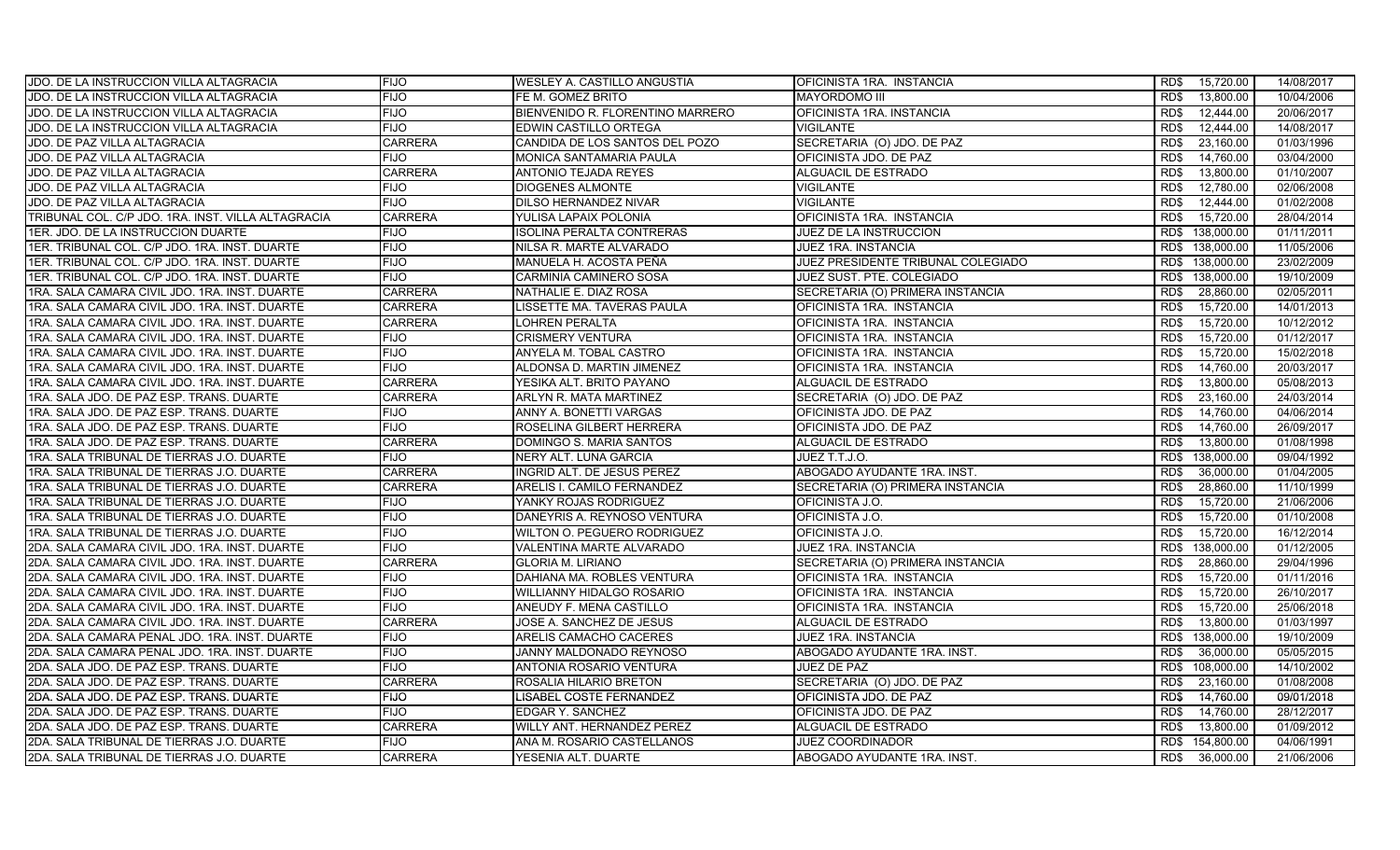| 2DA. SALA TRIBUNAL DE TIERRAS J.O. DUARTE     | <b>CARRERA</b> | JOHANNE J. DISLA NUÑEZ              | SECRETARIA (O) PRIMERA INSTANCIA   | 28,860.00<br>RD\$  | 01/09/1998 |
|-----------------------------------------------|----------------|-------------------------------------|------------------------------------|--------------------|------------|
| 2DA. SALA TRIBUNAL DE TIERRAS J.O. DUARTE     | <b>FIJO</b>    | CRISTHOFER J. ANTIGUA GONZALEZ      | OFICINISTA J.O.                    | RD\$<br>15,720.00  | 01/12/2015 |
| 2DA. SALA TRIBUNAL DE TIERRAS J.O. DUARTE     | <b>FIJO</b>    | ALEXANDRA HERNANDEZ FERNANDEZ       | OFICINISTA J.O.                    | 15,720.00<br>RD\$  | 10/04/2017 |
| 2DA. SALA TRIBUNAL DE TIERRAS J.O. DUARTE     | <b>FIJO</b>    | JISSEL MA. DIAZ MORONTA             | OFICINISTA J.O.                    | 15,720.00<br>RD\$  | 01/03/2018 |
| 2DO. JDO. DE LA INSTRUCCION DUARTE            | <b>FIJO</b>    | PORFIRIO ESTEVEZ CANELA             | JUEZ DE LA INSTRUCCION             | RD\$<br>138,000.00 | 23/06/1994 |
| 2DO. JDO. DE LA INSTRUCCION DUARTE            | <b>FIJO</b>    | ARGENTINA ALT. TEJADA TEJADA        | JUEZ DE LA INSTRUCCION             | 138,000.00<br>RD\$ | 09/02/2015 |
| 2DO. TRIBUNAL COL. C/P JDO. 1RA. INST. DUARTE | <b>FIJO</b>    | RAMON I. GIL GUZMAN                 | JUEZ PRESIDENTE TRIBUNAL COLEGIADO | RD\$ 138,000.00    | 12/08/1998 |
| 2DO. TRIBUNAL COL. C/P JDO. 1RA. INST. DUARTE | <b>FIJO</b>    | MARIA DE LOS A. CONCEPCION          | JUEZ SUST. PTE. COLEGIADO          | RD\$ 138,000.00    | 19/10/2009 |
| 2DO. TRIBUNAL COL. C/P JDO. 1RA. INST. DUARTE | <b>FIJO</b>    | YUDELKA BURET MARCANO               | JUEZ 1RA. INSTANCIA                | RD\$ 138,000.00    | 01/11/2011 |
| ARCHIVO ACTIVO J.I. DUARTE                    | <b>CARRERA</b> | NILDA M. CONTRERAS ROMANO           | OFICIAL ARCHIVO ACTIVO             | RD\$<br>29,580.00  | 01/05/2012 |
| ARCHIVO ACTIVO J.I. DUARTE                    | <b>CARRERA</b> | GUSTAVO A. OLIVAREZ VARGAS          | <b>ARCHIVISTA</b>                  | 24,240.00<br>RD\$  | 18/11/2002 |
| ARCHIVO ACTIVO J.I. DUARTE                    | <b>FIJO</b>    | LUCIANNA MENDEZ SANTOS              | <b>REFERENCISTA</b>                | RD\$<br>24,240.00  | 08/06/2011 |
| ARCHIVO ACTIVO J.I. DUARTE                    | <b>CARRERA</b> | ANNY D. BRITO SUAREZ                | <b>ARCHIVISTA</b>                  | RD\$<br>24,240.00  | 22/04/2013 |
| ARCHIVO ACTIVO J.I. DUARTE                    | <b>CARRERA</b> | ZAVICMA M. DE LA CRUZ ANTIGUA       | <b>ARCHIVISTA</b>                  | RD\$<br>24,240.00  | 28/08/2013 |
| CAMARA CIVIL CORTE APEL. S.F.M.               | <b>FIJO</b>    | MARTHA C. DIAZ VILLAFAÑA            | <b>JUEZ PRESIDENTE CORTE</b>       | RD\$ 218,640.00    | 12/08/1998 |
| CAMARA CIVIL CORTE APEL. S.F.M.               | <b>FIJO</b>    | MARISELA ANTIGUA SANTOS             | JUEZ 1ER. SUSTITUTO CORTE          | RD\$ 205,800.00    | 12/08/1998 |
| CAMARA CIVIL CORTE APEL. S.F.M.               | <b>FIJO</b>    | EDUARDO BALDERA ALMONTE             | JUEZ 2DO. SUSTITUTO CORTE          | RD\$ 199,464.00    | 12/08/1998 |
| CAMARA CIVIL CORTE APEL. S.F.M.               | <b>FIJO</b>    | RADHAR ANT. CORONADO ROMERO         | <b>JUEZ CORTE</b>                  | RD\$ 186,000.00    | 12/08/1998 |
| CAMARA CIVIL CORTE APEL. S.F.M.               | <b>FIJO</b>    | NANCY A. SEVERINO SANTOS            | <b>JUEZ CORTE</b>                  | RD\$<br>186,000.00 | 01/11/1995 |
| CAMARA CIVIL CORTE APEL. S.F.M.               | <b>CARRERA</b> | SANTA CROUSETT REYES                | ABOGADO AYUDANTE CORTE             | 36,000.00<br>RD\$  | 01/06/1999 |
| CAMARA CIVIL CORTE APEL. S.F.M.               | <b>CARRERA</b> | JOSE R. MUÑOZ DISLA                 | SECRETARIA(O) CORTE                | 34,560.00<br>RD\$  | 10/09/2012 |
| CAMARA CIVIL CORTE APEL. S.F.M.               | <b>FIJO</b>    | WILLI R. VENTURA BURGOS             | <b>CHOFER</b>                      | 24,240.00<br>RD\$  | 15/07/2009 |
| CAMARA CIVIL CORTE APEL. S.F.M.               | <b>CARRERA</b> | RONEL A. GRULLON NUÑEZ              | OFICINISTA CORTE                   | RD\$<br>17.640.00  | 14/07/2014 |
| CAMARA CIVIL CORTE APEL. S.F.M.               | <b>FIJO</b>    | MARIA I. POLANCO ALMANZAR           | OFICINISTA CORTE                   | 17,640.00<br>RD\$  | 21/09/2016 |
| CAMARA CIVIL CORTE APEL. S.F.M.               | <b>CARRERA</b> | <b>DENNY I. NERY CACERES</b>        | OFICINISTA CORTE                   | 14,760.00<br>RD\$  | 01/03/2010 |
| CAMARA CIVIL CORTE APEL. S.F.M.               | <b>CARRERA</b> | DOMINGA GRULLON TEJADA              | ALGUACIL DE ESTRADO                | RD\$<br>13,800.00  | 01/03/2002 |
| CAMARA CIVIL CORTE APEL. S.F.M.               | <b>CARRERA</b> | <b>JUAN C. DUARTE SANTOS</b>        | ALGUACIL DE ESTRADO                | RD\$<br>13,800.00  | 02/10/2006 |
| CAMARA PENAL CORTE APEL. S.F.M.               | <b>FIJO</b>    | CLAUDIO A. MEDRANO MEJIA            | JUEZ PRESIDENTE CORTE              | RD\$ 218,640.00    | 10/04/1992 |
| CAMARA PENAL CORTE APEL. S.F.M.               | <b>FIJO</b>    | LUIS S. ALMONO NUÑEZ                | JUEZ 1ER. SUSTITUTO CORTE          | RD\$ 205,800.00    | 12/08/1998 |
| CAMARA PENAL CORTE APEL. S.F.M.               | <b>FIJO</b>    | <b>MELKIS ANTIGUA</b>               | JUEZ 2DO. SUSTITUTO CORTE          | RD\$ 199,464.00    | 12/08/1998 |
| CAMARA PENAL CORTE APEL. S.F.M.               | <b>FIJO</b>    | RAFAEL A. DE JESUS CABRAL           | <b>JUEZ CORTE</b>                  | RD\$ 186,000.00    | 13/11/1991 |
| CAMARA PENAL CORTE APEL. S.F.M.               | <b>FIJO</b>    | SATURNINA ROJAS HICIANO             | <b>JUEZ CORTE</b>                  | RD\$ 186,000.00    | 12/08/1998 |
| CAMARA PENAL CORTE APEL. S.F.M.               | <b>FIJO</b>    | JOSE M. MENDEZ SALAZAR              | <b>CHOFER</b>                      | RD\$<br>24,240.00  | 18/05/2009 |
| CAMARA PENAL CORTE APEL. S.F.M.               | <b>FIJO</b>    | MARIA E. REYES DE LA CRUZ           | OFICINISTA CORTE                   | RD\$<br>17,640.00  | 01/05/1999 |
| CAMARA PENAL CORTE APEL. S.F.M.               | <b>FIJO</b>    | ELIZABETH M. TORIBIO FERNANDEZ      | <b>RECEPCIONISTA</b>               | 14,760.00<br>RD\$  | 08/12/2017 |
| CENTRO DE CITACIONES DUARTE                   | <b>CARRERA</b> | ANA G. PEÑA DURAN                   | SUPERVISOR CENTRO DE CITACIONES    | RD\$<br>42,657.60  | 01/03/1999 |
| CENTRO DE MEDIACION JUDICIAL S.F.M.           | <b>CARRERA</b> | VIESKA DE LA CRUZ TORIBIO           | <b>MEDIADOR</b>                    | 67,082.40<br>RD\$  | 02/06/2014 |
| CENTRO INF. ORIENT. CIUDADANA PJ S.F.M.       | <b>CARRERA</b> | ELIZABETH MIRAMBEAUX PEÑA           | REPRESENTANTE DE INFORMACION       | RD\$<br>24,240.00  | 17/11/2003 |
| CORTE DE APEL. N.N.A. S.F.M.                  | <b>FIJO</b>    | DELFINA A. DE LEON SALAZAR DE CHANG | JUEZ PRESIDENTE CORTE              | RD\$ 218,640.00    | 09/04/1992 |
| CORTE DE APEL. N.N.A. S.F.M.                  | <b>FIJO</b>    | SANTIAGO R. CACERES CABRAL          | <b>JUEZ CORTE</b>                  | 186,000.00<br>RD\$ | 04/02/1999 |
| CORTE DE APEL. N.N.A. S.F.M.                  | <b>FIJO</b>    | MIRTA F. DUARTE MENA                | <b>JUEZ CORTE</b>                  | RD\$<br>186,000.00 | 07/09/1998 |
| CORTE DE APEL. N.N.A. S.F.M.                  | <b>FIJO</b>    | LUZ C. MARTE VILLA                  | <b>JUEZ CORTE</b>                  | 186,000.00<br>RD\$ | 12/08/1998 |
| CORTE DE APEL. N.N.A. S.F.M.                  | <b>CARRERA</b> | AWILDA C. GABRIEL SANTOS            | SECRETARIA(O) CORTE                | RD\$<br>34,560.00  | 01/06/1999 |
| CORTE DE APEL. N.N.A. S.F.M.                  | <b>CARRERA</b> | <b>MARLENY MAYI GIL</b>             | OFICINISTA CORTE                   | RD\$<br>17.640.00  | 01/11/2005 |
| CORTE DE APEL. N.N.A. S.F.M.                  | <b>FIJO</b>    | DANILSA N. MARTE SANTOS             | <b>RECEPCIONISTA</b>               | 14,760.00<br>RD\$  | 10/07/2017 |
| CORTE DE APEL. N.N.A. S.F.M.                  | <b>FIJO</b>    | LUIS ALF. VALERIO PAULINO           | ALGUACIL DE ESTRADO                | RD\$<br>13,800.00  | 20/04/2015 |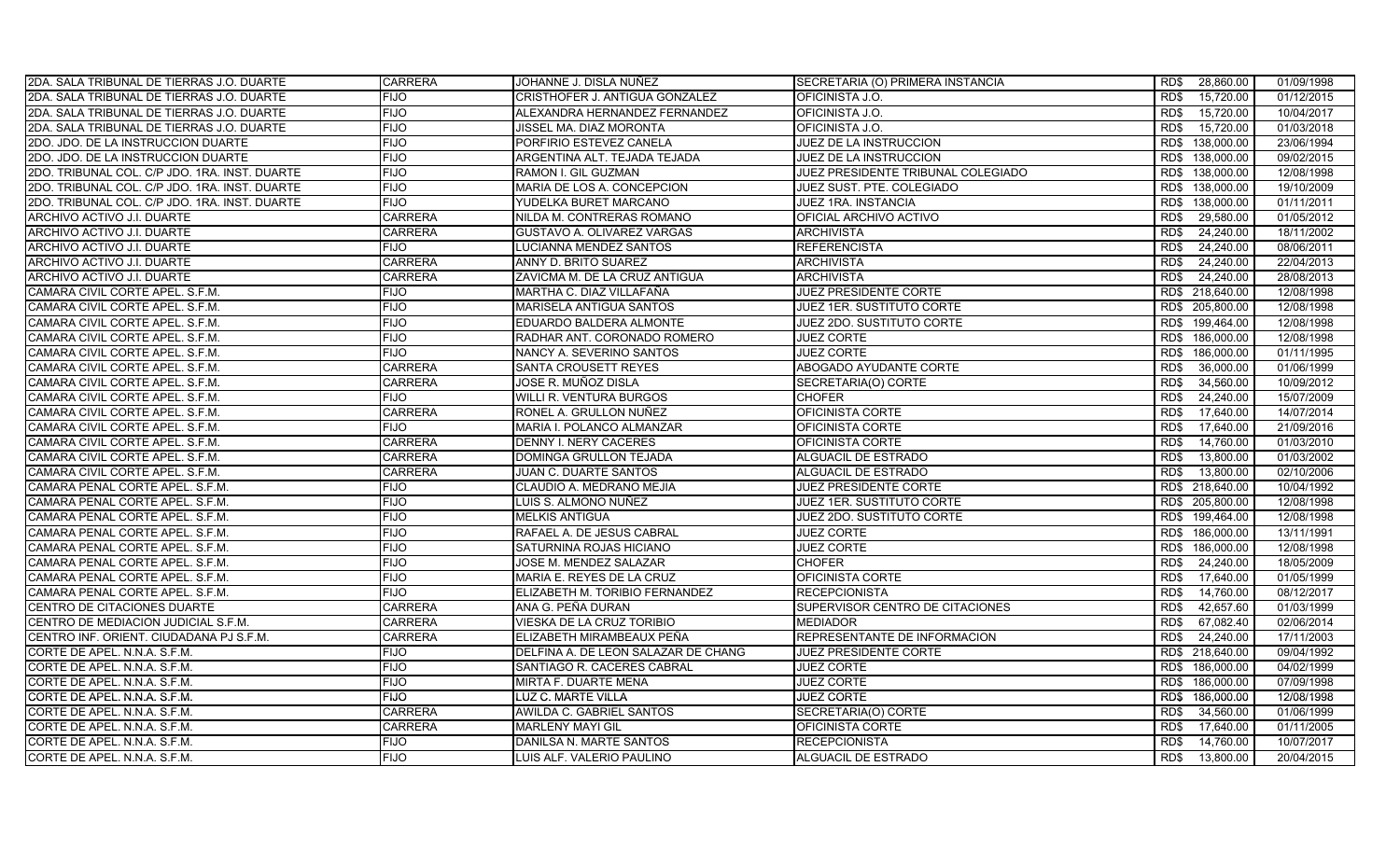| CORTE DE TRABAJO S.F.M.<br><b>FIJO</b><br>JULIO M. CASTILLO PLATA<br>JUEZ PRESIDENTE CORTE<br>RD\$ 218,640.00<br><b>FIJO</b><br>JUEZ 1ER. SUSTITUTO CORTE<br>RD\$ 205,800.00<br>CORTE DE TRABAJO S.F.M.<br>JUAN J. PAULINO PAULINO<br><b>FIJO</b><br>JUEZ 2DO. SUSTITUTO CORTE<br>RD\$ 199,464.00<br>CORTE DE TRABAJO S.F.M.<br>LUIS F. ESPINAL MARTINEZ<br><b>FIJO</b><br>RAFAEL DE G. FRETT MEJIA<br>CORTE DE TRABAJO S.F.M.<br><b>JUEZ CORTE</b><br>RD\$ 186,000.00<br><b>FIJO</b><br>CORTE DE TRABAJO S.F.M.<br><b>IRIS C. DUARTE DUARTE</b><br><b>JUEZ CORTE</b><br>186.000.00<br>RD\$<br><b>FIJO</b><br><b>CORTE DE TRABAJO S.F.M.</b><br><b>JOSE M. CASTILLO PLATA</b><br><b>CHOFER</b><br>RD\$<br>24,240.00 | 05/07/1994<br>15/08/1994<br>26/11/1998<br>04/02/1999<br>12/08/1998<br>05/09/2006<br>15/03/1996<br>23/04/2013<br>21/03/2017<br>01/07/2008 |
|---------------------------------------------------------------------------------------------------------------------------------------------------------------------------------------------------------------------------------------------------------------------------------------------------------------------------------------------------------------------------------------------------------------------------------------------------------------------------------------------------------------------------------------------------------------------------------------------------------------------------------------------------------------------------------------------------------------------|------------------------------------------------------------------------------------------------------------------------------------------|
|                                                                                                                                                                                                                                                                                                                                                                                                                                                                                                                                                                                                                                                                                                                     |                                                                                                                                          |
|                                                                                                                                                                                                                                                                                                                                                                                                                                                                                                                                                                                                                                                                                                                     |                                                                                                                                          |
|                                                                                                                                                                                                                                                                                                                                                                                                                                                                                                                                                                                                                                                                                                                     |                                                                                                                                          |
|                                                                                                                                                                                                                                                                                                                                                                                                                                                                                                                                                                                                                                                                                                                     |                                                                                                                                          |
|                                                                                                                                                                                                                                                                                                                                                                                                                                                                                                                                                                                                                                                                                                                     |                                                                                                                                          |
|                                                                                                                                                                                                                                                                                                                                                                                                                                                                                                                                                                                                                                                                                                                     |                                                                                                                                          |
| <b>FIJO</b><br>SECRETARIA(O) CORTE<br>17,640.00<br>CORTE DE TRABAJO S.F.M.<br>YUDITH C. FRANCISCO THEN<br>RD\$                                                                                                                                                                                                                                                                                                                                                                                                                                                                                                                                                                                                      |                                                                                                                                          |
| <b>CARRERA</b><br>CORTE DE TRABAJO S.F.M.<br>MARLENNY MENDOZA REMIGIO<br>OFICINISTA CORTE<br>RD\$<br>17,640.00                                                                                                                                                                                                                                                                                                                                                                                                                                                                                                                                                                                                      |                                                                                                                                          |
| <b>FIJO</b><br>YEFRIN J. PEREZ DIAZ<br>ALGUACIL DE ESTRADO<br>13,800.00<br>CORTE DE TRABAJO S.F.M.<br>RD\$                                                                                                                                                                                                                                                                                                                                                                                                                                                                                                                                                                                                          |                                                                                                                                          |
| DIRECCION REG. MENSURAS CAT. DPTO. NORESTE<br><b>CARRERA</b><br>FIOR B. CAMILO FERNANDEZ<br>ENC. RECEPCION Y ENTREGA<br>RD\$<br>74,844.00                                                                                                                                                                                                                                                                                                                                                                                                                                                                                                                                                                           |                                                                                                                                          |
| <b>CARRERA</b><br>RD\$<br>48,894.00<br>DIRECCION REG. MENSURAS CAT. DPTO. NORESTE<br>JOSE GRULLON CRUZ<br><b>TECNICO DE MENSURAS</b>                                                                                                                                                                                                                                                                                                                                                                                                                                                                                                                                                                                | 18/06/2012                                                                                                                               |
| <b>CARRERA</b><br>48.894.00<br>DIRECCION REG. MENSURAS CAT. DPTO. NORESTE<br>LUIS ALB. HERNANDEZ VERAS<br><b>TECNICO DE MENSURAS</b><br>RD\$                                                                                                                                                                                                                                                                                                                                                                                                                                                                                                                                                                        | 02/10/2015                                                                                                                               |
| <b>CARRERA</b><br>34,980.00<br>DIRECCION REG. MENSURAS CAT. DPTO. NORESTE<br>YUBELKI ALT. VARGAS LORA<br><b>SECRETARIA DRMC</b><br>RD\$                                                                                                                                                                                                                                                                                                                                                                                                                                                                                                                                                                             | 01/08/2008                                                                                                                               |
| DIRECCION REG. MENSURAS CAT. DPTO. NORESTE<br><b>CARRERA</b><br>HEIDY M. HERNANDEZ ANTIGUA<br><b>AUXILIAR ADMINISTRATIVO</b><br>RD\$<br>20,865.60                                                                                                                                                                                                                                                                                                                                                                                                                                                                                                                                                                   | 15/09/2015                                                                                                                               |
| <b>CARRERA</b><br>DIRECCION REG. MENSURAS CAT. DPTO. NORESTE<br>20,760.00<br>ROBERTO J. DUARTE DUARTE<br>AUXILIAR ADMINISTRATIVO<br>RD\$                                                                                                                                                                                                                                                                                                                                                                                                                                                                                                                                                                            | 08/09/2009                                                                                                                               |
| DIRECCION REG. MENSURAS CAT. DPTO. NORESTE<br><b>FIJO</b><br>ERNESTO D. VARGAS GONZALEZ<br><b>AUX. DE ENTREGA</b><br>RD\$<br>20,760.00                                                                                                                                                                                                                                                                                                                                                                                                                                                                                                                                                                              | 17/07/2017                                                                                                                               |
| <b>CARRERA</b><br>24,240.00<br>DPTO. ADMINISTRATIVO S.F.M.<br>BEIQUEL H. GONZALEZ COLON<br>ENC. ALMACEN ADMVO.<br>RD\$                                                                                                                                                                                                                                                                                                                                                                                                                                                                                                                                                                                              | 01/10/2004                                                                                                                               |
| <b>FIJO</b><br><b>WADELIN SANCHEZ GARCIA</b><br>SECRETARIA DEPTO. ADM.<br>18,120.00<br>DPTO. ADMINISTRATIVO S.F.M.<br>RD\$                                                                                                                                                                                                                                                                                                                                                                                                                                                                                                                                                                                          | 23/01/2017                                                                                                                               |
| <b>FIJO</b><br>RD\$<br>16,920.00<br><b>DPTO. ADMINISTRATIVO S.F.M.</b><br>JON V. CRUZ HIDALGO<br>MAYORDOMO I                                                                                                                                                                                                                                                                                                                                                                                                                                                                                                                                                                                                        | 05/08/2013                                                                                                                               |
| <b>FIJO</b><br>DPTO. ADMINISTRATIVO S.F.M.<br>DELIO A. CASTILLO TORRES<br><b>MENSAJERO EXTERNO</b><br>RD\$<br>16,440.00                                                                                                                                                                                                                                                                                                                                                                                                                                                                                                                                                                                             | 01/06/1998                                                                                                                               |
| <b>FIJO</b><br>DPTO. ADMINISTRATIVO S.F.M.<br><b>GRACIANO FRIAS OLIVAREZ</b><br>MENSAJERO EXTERNO<br>RD\$<br>16.440.00                                                                                                                                                                                                                                                                                                                                                                                                                                                                                                                                                                                              | 18/01/2016                                                                                                                               |
| <b>FIJO</b><br>DPTO. ADMINISTRATIVO S.F.M.<br><b>BELKIS E. HERRERA FAMILIA</b><br><b>RECEPCIONISTA</b><br>RD\$<br>14,760.00                                                                                                                                                                                                                                                                                                                                                                                                                                                                                                                                                                                         | 01/10/1999                                                                                                                               |
| <b>CARRERA</b><br>R <sub>D</sub><br>14,760.00<br>DPTO. ADMINISTRATIVO S.F.M.<br>YOMARIS ROSARIO ESPINAL<br><b>RECEPCIONISTA</b>                                                                                                                                                                                                                                                                                                                                                                                                                                                                                                                                                                                     | 01/06/2011                                                                                                                               |
| DPTO. ADMINISTRATIVO S.F.M.<br><b>FIJO</b><br>JAZMIN L. SANTOS DE JESUS<br><b>AUXILIAR ADMINISTRATIVO</b><br>RD\$<br>14,760.00                                                                                                                                                                                                                                                                                                                                                                                                                                                                                                                                                                                      | 23/02/2018                                                                                                                               |
| DPTO. ADMINISTRATIVO S.F.M.<br><b>FIJO</b><br><b>GISELLE E. HERNANDEZ ALI</b><br>AUXILIAR ADMINISTRATIVO<br>RD\$<br>14,760.00                                                                                                                                                                                                                                                                                                                                                                                                                                                                                                                                                                                       | 12/03/2018                                                                                                                               |
| <b>FIJO</b><br><b>CONSERJE</b><br>12,444.00<br>DPTO. ADMINISTRATIVO S.F.M.<br><b>MARIA Y. GRULLON</b><br>RD\$                                                                                                                                                                                                                                                                                                                                                                                                                                                                                                                                                                                                       | 25/09/1996                                                                                                                               |
| DPTO. ADMINISTRATIVO S.F.M.<br><b>FIJO</b><br>PEDRO W. LOPEZ PAULINO<br><b>CONSERJE</b><br>RD\$<br>12,444.00                                                                                                                                                                                                                                                                                                                                                                                                                                                                                                                                                                                                        | 01/08/1998                                                                                                                               |
| <b>FIJO</b><br><b>CONSERJE</b><br><b>CARMEN PEREZ GARCIA</b><br>12,444.00<br>DPTO. ADMINISTRATIVO S.F.M.<br>RD\$                                                                                                                                                                                                                                                                                                                                                                                                                                                                                                                                                                                                    | 20/11/1990                                                                                                                               |
| <b>CONSERJE</b><br>DPTO. ADMINISTRATIVO S.F.M.<br><b>FIJO</b><br><b>MARILIN ROSA GABRIEL</b><br>RD\$<br>12.444.00                                                                                                                                                                                                                                                                                                                                                                                                                                                                                                                                                                                                   | 01/12/1998                                                                                                                               |
| <b>FIJO</b><br>DPTO. ADMINISTRATIVO S.F.M.<br>MELIDA NUÑEZ CORDERO<br><b>CONSERJE</b><br>RD\$<br>12,444.00                                                                                                                                                                                                                                                                                                                                                                                                                                                                                                                                                                                                          | 05/03/1997                                                                                                                               |
| <b>FIJO</b><br><b>CONSERJE</b><br>12.444.00<br>DPTO. ADMINISTRATIVO S.F.M.<br>ANA F. GARCIA RAMOS<br>RD\$                                                                                                                                                                                                                                                                                                                                                                                                                                                                                                                                                                                                           | 01/02/2000                                                                                                                               |
| <b>FIJO</b><br>MIGUEL A. CABRERA DE LOS SANTOS<br><b>MENSAJERO INTERNO</b><br>RD\$<br>12.444.00<br>DPTO. ADMINISTRATIVO S.F.M.                                                                                                                                                                                                                                                                                                                                                                                                                                                                                                                                                                                      | 01/02/2001                                                                                                                               |
| <b>FIJO</b><br>DPTO. ADMINISTRATIVO S.F.M.<br>LEOCADIO ESCAÑO VENTURA<br><b>VIGILANTE</b><br>RD\$<br>12.444.00                                                                                                                                                                                                                                                                                                                                                                                                                                                                                                                                                                                                      | 26/07/2000                                                                                                                               |
| <b>FIJO</b><br><b>CONSERJE</b><br>12.444.00<br>DPTO. ADMINISTRATIVO S.F.M.<br>ANA R. GARCIA MARTINEZ<br>RD\$                                                                                                                                                                                                                                                                                                                                                                                                                                                                                                                                                                                                        | 12/11/2012                                                                                                                               |
| <b>FIJO</b><br>MENSAJERO INTERNO<br>12,444.00<br>DPTO. ADMINISTRATIVO S.F.M.<br>JORGE S. VARGAS LORA<br>RD\$                                                                                                                                                                                                                                                                                                                                                                                                                                                                                                                                                                                                        | 22/07/2013                                                                                                                               |
| <b>FIJO</b><br>ANGELO DE JS. REYES SANCHEZ<br><b>CONSERJE</b><br>RD\$<br>12,444.00<br>DPTO. ADMINISTRATIVO S.F.M.                                                                                                                                                                                                                                                                                                                                                                                                                                                                                                                                                                                                   | 24/02/2014                                                                                                                               |
| DPTO. ADMINISTRATIVO S.F.M.<br><b>FIJO</b><br>JUAN T. DE JESUS FRIAS<br><b>CONSERJE</b><br>RD\$<br>12,444.00                                                                                                                                                                                                                                                                                                                                                                                                                                                                                                                                                                                                        | 03/11/2014                                                                                                                               |
| <b>FIJO</b><br>MENSAJERO INTERNO<br>12,444.00<br>DPTO. ADMINISTRATIVO S.F.M.<br>CESAR A. BETANCES COLON<br>RD\$                                                                                                                                                                                                                                                                                                                                                                                                                                                                                                                                                                                                     | 20/07/2015                                                                                                                               |
| <b>FIJO</b><br>12,444.00<br>DPTO. ADMINISTRATIVO S.F.M.<br>JEANCARLOS DE LA CRUZ BURGOS<br><b>MENSAJERO INTERNO</b><br>RD\$                                                                                                                                                                                                                                                                                                                                                                                                                                                                                                                                                                                         | 09/05/2016                                                                                                                               |
| <b>FIJO</b><br>DPTO. ADMINISTRATIVO S.F.M.<br>LEURY O. MOSQUEA DIFO<br>MENSAJERO INTERNO<br>RD\$<br>12.444.00                                                                                                                                                                                                                                                                                                                                                                                                                                                                                                                                                                                                       | 14/06/2016                                                                                                                               |
| <b>FIJO</b><br>BRAULIO A. ACOSTA VENTURA<br>RD\$<br>12.444.00<br>DPTO. ADMINISTRATIVO S.F.M.<br><b>CONSERJE</b>                                                                                                                                                                                                                                                                                                                                                                                                                                                                                                                                                                                                     | 20/07/2016                                                                                                                               |
| <b>FIJO</b><br><b>MENSAJERO INTERNO</b><br>DPTO. ADMINISTRATIVO S.F.M.<br>ORIOL M. MENDEZ PERDOMO<br>RD\$<br>12,444.00                                                                                                                                                                                                                                                                                                                                                                                                                                                                                                                                                                                              | 03/11/2016                                                                                                                               |
| DPTO. ADMINISTRATIVO S.F.M.<br><b>FIJO</b><br>ABRAHAN ALVAREZ TEJADA<br>RD\$<br>12.444.00<br><b>MENSAJERO INTERNO</b>                                                                                                                                                                                                                                                                                                                                                                                                                                                                                                                                                                                               | 25/09/2017                                                                                                                               |
| <b>FIJO</b><br>RD\$<br>12,444.00<br>DPTO. ADMINISTRATIVO S.F.M.<br>HAYSON ML. HERNANDEZ GOMEZ<br><b>MENSAJERO INTERNO</b>                                                                                                                                                                                                                                                                                                                                                                                                                                                                                                                                                                                           | 02/05/2017                                                                                                                               |
| <b>FIJO</b><br>12,444.00<br><b>DPTO. ADMINISTRATIVO S.F.M.</b><br>JOAQUIN R. SANCHEZ VIZCAINO<br><b>MENSAJERO INTERNO</b><br>RD\$                                                                                                                                                                                                                                                                                                                                                                                                                                                                                                                                                                                   | 05/06/2017                                                                                                                               |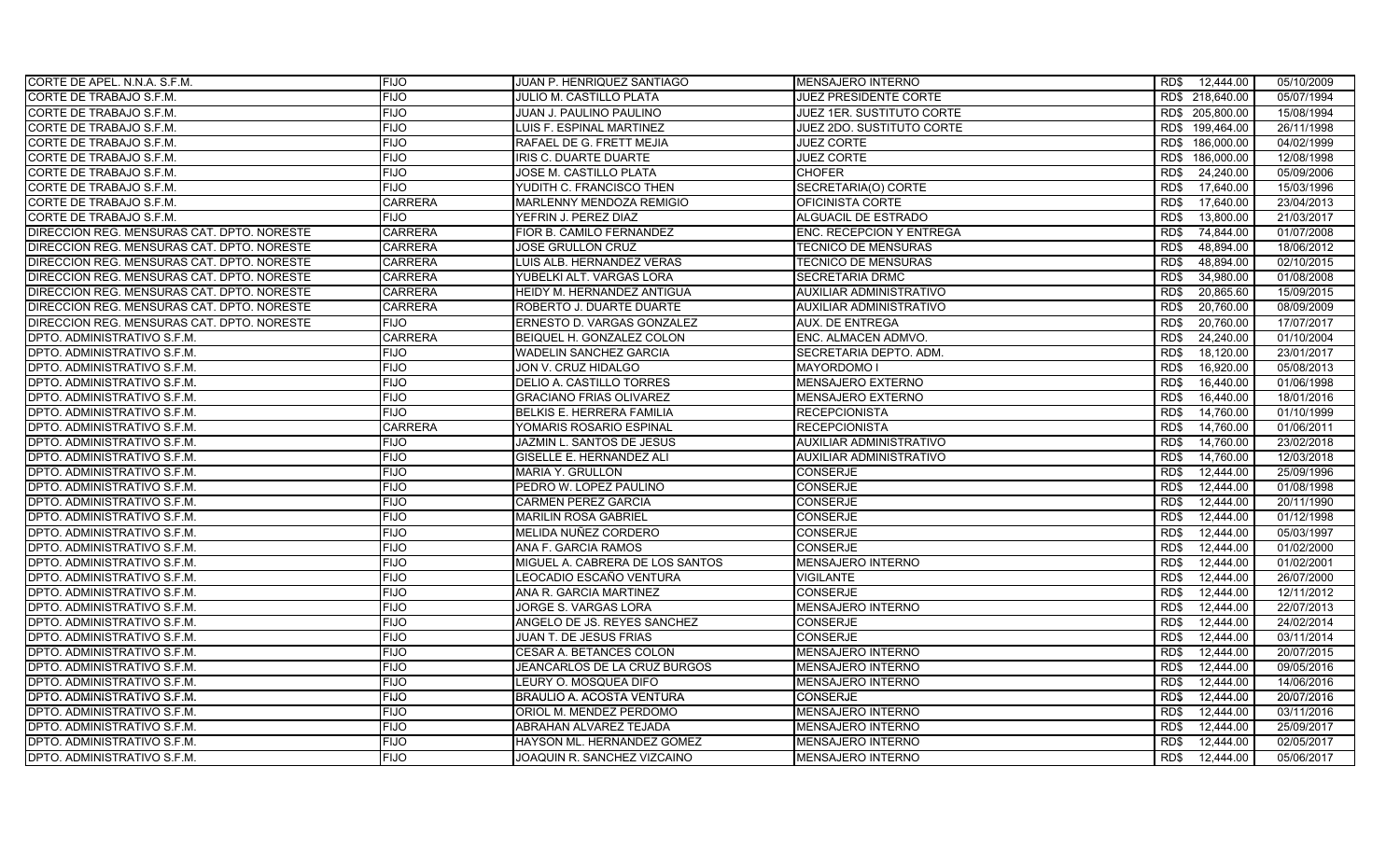| <b>DPTO. ADMINISTRATIVO S.F.M.</b>  | <b>FIJO</b>    | <b>ENMANUEL FELIZ RAMIREZ</b>   | <b>MENSAJERO INTERNO</b>         | 12,444.00<br>RD\$  | 27/12/2017 |
|-------------------------------------|----------------|---------------------------------|----------------------------------|--------------------|------------|
| DPTO. ADMINISTRATIVO S.F.M.         | <b>FIJO</b>    | VICTOR J. GARCIA LANTIGUA       | MENSAJERO (A) INTERNO            | RD\$<br>12,444.00  | 05/12/2017 |
| DPTO. ADMINISTRATIVO S.F.M.         | <b>FIJO</b>    | ARGENTINA MDES. PEREZ RAMIREZ   | <b>CONSERJE</b>                  | RD\$<br>12,444.00  | 01/02/2018 |
| JDO. DE PAZ ARENOSO                 | <b>FIJO</b>    | VICTOR A. YNOA GOMEZ            | JUEZ DE PAZ                      | RD\$<br>108,000.00 | 31/03/2017 |
| JDO. DE PAZ ARENOSO                 | <b>CARRERA</b> | ELAUTERIA MENA ROBLES           | SECRETARIA (O) JDO. DE PAZ       | RD\$<br>23,160.00  | 02/07/1997 |
| JDO. DE PAZ ARENOSO                 | <b>CARRERA</b> | RAFAELITA BRITO DE LA CRUZ      | OFICINISTA JDO. DE PAZ           | 14,760.00<br>RD\$  | 01/10/2012 |
| JDO. DE PAZ ARENOSO                 | <b>CARRERA</b> | ALEJANDRO SANTOS GARCIA         | <b>ALGUACIL DE ESTRADO</b>       | RD\$<br>13,800.00  | 14/10/1986 |
| JDO. DE PAZ ARENOSO                 | <b>FIJO</b>    | DOMINICA MARIA VALDEZ           | CONSERJE-MENSAJERO(A)            | 12,444.00<br>RD\$  | 02/05/2000 |
| JDO. DE PAZ CASTILLO                | <b>FIJO</b>    | BARBARA I. RODRIGUEZ NOLASCO    | JUEZ DE PAZ                      | 108.000.00<br>RD\$ | 03/10/2016 |
| <b>JDO. DE PAZ CASTILLO</b>         | <b>CARRERA</b> | CRISTINA TORRES NOLASCO         | SECRETARIA (O) JDO. DE PAZ       | RD\$<br>23,160.00  | 01/05/1991 |
| JDO. DE PAZ CASTILLO                | <b>CARRERA</b> | ANTONIO NOLASCO MEJIA           | ALGUACIL DE ESTRADO              | 13,800.00<br>RD\$  | 01/05/1987 |
| <b>JDO. DE PAZ CASTILLO</b>         | <b>FIJO</b>    | QUISQUEYA VELEZ Y RODRIGUEZ     | CONSERJE-MENSAJERO(A)            | RD\$<br>12,444.00  | 05/02/2013 |
| JDO. DE PAZ DUARTE                  | <b>FIJO</b>    | JOSEFINA N. DIAZ MARTE          | <b>JUEZ DE PAZ</b>               | RD\$<br>108,000.00 | 03/05/1999 |
| JDO. DE PAZ DUARTE                  | <b>CARRERA</b> | VIDELKA F. ALMONTE VENTURA      | SECRETARIA (O) JDO. DE PAZ       | 23,160.00<br>RD\$  | 14/01/2004 |
| JDO. DE PAZ DUARTE                  | <b>FIJO</b>    | DOMINGO UREÑA CORCINO           | OFICINISTA JDO. DE PAZ           | 14,760.00<br>RD\$  | 12/09/2011 |
| JDO. DE PAZ DUARTE                  | <b>FIJO</b>    | REBECA DE LA CRUZ               | OFICINISTA JDO. DE PAZ           | 14,760.00<br>RD\$  | 07/05/2018 |
| JDO. DE PAZ DUARTE                  | <b>CARRERA</b> | FELIX M. HENRIQUEZ HENRIQUEZ    | ALGUACIL DE ESTRADO              | RD\$<br>13,800.00  | 01/09/1993 |
| JDO. DE PAZ DUARTE                  | <b>FIJO</b>    | YARISA C. NOLASCO               | OFICINISTA JDO. DE PAZ           | 13,362.00<br>RD\$  | 08/05/2018 |
| JDO. DE PAZ DUARTE                  | <b>FIJO</b>    | EUDIS TRINIDAD GARCIA           | CONSERJE-MENSAJERO(A)            | RD\$<br>12,444.00  | 16/10/2006 |
| JDO. DE PAZ HOSTOS                  | <b>FIJO</b>    | ANA M. GOMEZ JIMENEZ            | JUEZ DE PAZ                      | 108,000.00<br>RD\$ | 16/12/2016 |
| <b>JDO. DE PAZ HOSTOS</b>           | <b>FIJO</b>    | JUNIOR M. DE JESUS POLANCO      | SECRETARIA (O) JDO. DE PAZ       | 19,686.00<br>RD\$  | 21/05/2018 |
| JDO. DE PAZ HOSTOS                  | <b>FIJO</b>    | JORGE O. POLANCO DISLA          | ALGUACIL DE ESTRADO              | 13,800.00<br>RD\$  | 01/04/2001 |
| <b>JDO. DE PAZ HOSTOS</b>           | <b>FIJO</b>    | MARIA M. CORDERO VASQUEZ        | CONSERJE-MENSAJERO(A)            | RD\$<br>12.444.00  | 06/03/2000 |
| JDO. DE PAZ LAS GUARANAS            | <b>FIJO</b>    | YUDELKA M. DE LEON POZO         | JUEZ DE PAZ                      | 108,000.00<br>RD\$ | 03/10/2016 |
| JDO. DE PAZ LAS GUARANAS            | <b>CARRERA</b> | MELBA ALT. CANDELARIO VENTURA   | SECRETARIA (O) JDO. DE PAZ       | 23.160.00<br>RD\$  | 16/03/2004 |
| JDO. DE PAZ LAS GUARANAS            | <b>CARRERA</b> | JUAN P. PEÑA GENAO              | ALGUACIL DE ESTRADO              | RD\$<br>13,800.00  | 07/08/2006 |
| <b>JDO. DE PAZ LAS GUARANAS</b>     | <b>FIJO</b>    | JOSE HERNANDEZ JOSE             | CONSERJE-MENSAJERO(A)            | 12,444.00<br>RD\$  | 01/08/1991 |
| JDO. DE PAZ PIMENTEL                | <b>FIJO</b>    | NINOSKA A. FRIAS DURAN          | SECRETARIA (O) JDO. DE PAZ       | RD\$<br>15,720.00  | 05/10/2017 |
| JDO. DE PAZ PIMENTEL                | <b>CARRERA</b> | ARQUIMEDES MARTINEZ PAULINO     | ALGUACIL DE ESTRADO              | 13,800.00<br>RD\$  | 20/04/2015 |
| JDO. DE PAZ PIMENTEL                | <b>FIJO</b>    | ELETICIA DEL ORBE DE GONZALEZ   | CONSERJE-MENSAJERO(A)            | RD\$<br>12,444.00  | 20/04/2015 |
| <b>JDO. DE PAZ VILLA RIVAS</b>      | <b>FIJO</b>    | ROGY DEL C. FIGUEROA TAVERAS    | JUEZ DE PAZ                      | 108,000.00<br>RD\$ | 31/03/2017 |
| JDO. DE PAZ VILLA RIVAS             | <b>CARRERA</b> | AGUSTINA ARACENA SANTOS         | SECRETARIA (O) JDO. DE PAZ       | RD\$<br>23,160.00  | 02/08/1999 |
| JDO. DE PAZ VILLA RIVAS             | <b>FIJO</b>    | RAMONA CASTAÑO POLANCO          | OFICINISTA JDO. DE PAZ           | RD\$<br>14,760.00  | 04/12/2017 |
| JDO. DE PAZ VILLA RIVAS             | <b>CARRERA</b> | CARLOS VALDEZ VASQUEZ           | ALGUACIL DE ESTRADO              | RD\$<br>13,800.00  | 01/09/1998 |
| JDO. DE PAZ VILLA RIVAS             | <b>FIJO</b>    | <b>GERMANIA TAVERAS HURTADO</b> | CONSERJE-MENSAJERO(A)            | RD\$<br>12,444.00  | 07/11/2017 |
| JDO. DE TRABAJO DUARTE              | <b>FIJO</b>    | JUAN Y. CONCEPCION GUILLEN      | JUEZ JDO. DE TRABAJO             | 138,000.00<br>RD\$ | 12/08/1998 |
| JDO. DE TRABAJO DUARTE              | <b>CARRERA</b> | CECILIA I. THEN REYNOSO         | SECRETARIA (O) PRIMERA INSTANCIA | 28,860.00<br>RD\$  | 12/02/1996 |
| JDO. DE TRABAJO DUARTE              | <b>CARRERA</b> | YUDELKA VARGAS                  | OFICINISTA 1RA. INSTANCIA        | RD\$<br>15,720.00  | 03/08/2005 |
| <b>JDO. DE TRABAJO DUARTE</b>       | <b>FIJO</b>    | JARILEYDI AMARANTE VASQUEZ      | OFICINISTA 1RA. INSTANCIA        | RD\$<br>15,720.00  | 21/11/2016 |
| <b>JDO. DE TRABAJO DUARTE</b>       | <b>FIJO</b>    | CRISTIAN DE JS. PONCE PAREDES   | OFICINISTA 1RA. INSTANCIA        | 14,760.00<br>RD\$  | 14/04/2014 |
| JDO. DE TRABAJO DUARTE              | <b>CARRERA</b> | DANNY A. BETANCES PEREZ         | ALGUACIL DE ESTRADO              | RD\$<br>13,800.00  | 08/07/2002 |
| OFIC. DE ARCHIVO JUDICIAL PJ S.F.M. | CARRERA        | WILMA J. DE MOYA ORTEGA         | SUPERVISOR DE ARCHIVO            | 29,580.00<br>RD\$  | 30/04/2013 |
| OFIC. DE ARCHIVO JUDICIAL PJ S.F.M. | <b>FIJO</b>    | LUIS A. PICHARDO MARIA          | <b>ARCHIVISTA</b>                | RD\$<br>16,440.00  | 21/10/1997 |
| REGISTRO DE TITULOS S.F.M.          | <b>CARRERA</b> | ALEIDA J. MENA GOMEZ            | <b>REGISTRADOR DE TITULOS</b>    | RD\$<br>126,000.00 | 22/10/1998 |
| REGISTRO DE TITULOS S.F.M.          | <b>CARRERA</b> | LIZANKA E. PEÑA PEÑALO          | OFICIAL DE SERVICIOS             | 42,657.60<br>RD\$  | 09/03/1999 |
| <b>REGISTRO DE TITULOS S.F.M.</b>   | <b>CARRERA</b> | DULCE O. MARMOLEJOS MOYA        | ANALISTA JURIDICO                | RD\$<br>42,657.60  | 19/02/1998 |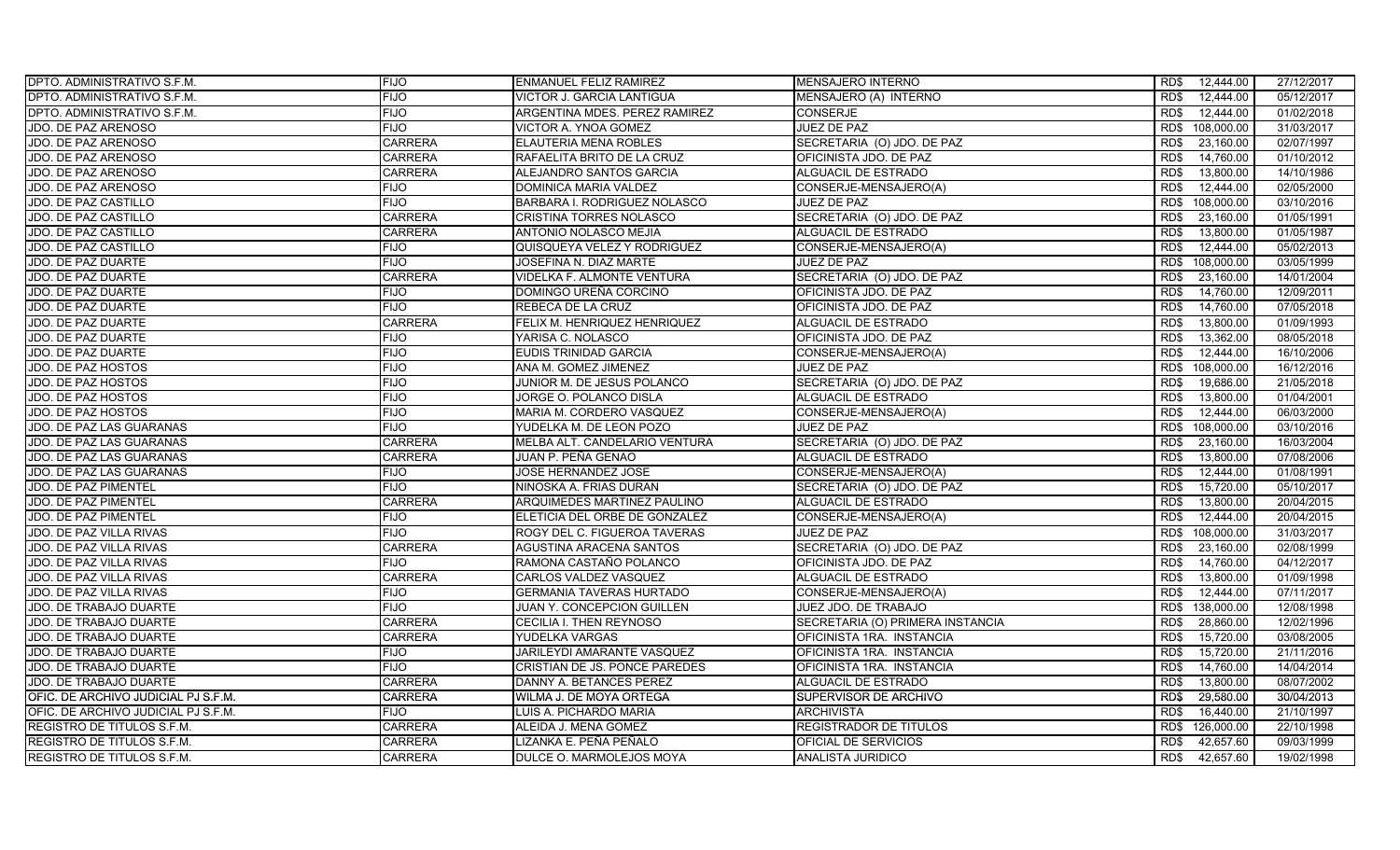| REGISTRO DE TITULOS S.F.M.                 | <b>FIJO</b>    | LUCIANO CEPEDA ORTEGA            | <b>ANALISTA JURIDICO</b>         | 42,657.60<br>RD\$  | 03/05/1999 |
|--------------------------------------------|----------------|----------------------------------|----------------------------------|--------------------|------------|
| REGISTRO DE TITULOS S.F.M.                 | <b>FIJO</b>    | JOANNI ALT. ACEVEDO PAULINO      | ANALISTA JURIDICO                | RD\$<br>30,060.00  | 30/07/2003 |
| REGISTRO DE TITULOS S.F.M.                 | <b>CARRERA</b> | <b>MARY C. GARCIA FRIAS</b>      | ANALISTA JURIDICO                | 30,060.00<br>RD\$  | 01/08/2011 |
| REGISTRO DE TITULOS S.F.M.                 | <b>CARRERA</b> | ANA D. FLORES ARIAS              | <b>SECRETARIA</b>                | RD\$<br>24,240.00  | 01/10/1987 |
| REGISTRO DE TITULOS S.F.M.                 | <b>CARRERA</b> | OLETTI E. PANTALEON RODRIGUEZ    | <b>AUXILIAR REGISTRAL</b>        | 24,240.00<br>RD\$  | 12/04/2004 |
| REGISTRO DE TITULOS S.F.M.                 | <b>CARRERA</b> | STARLIN M. HERNANDEZ PAULA       | <b>AUXILIAR REGISTRAL</b>        | 20,760.00<br>RD\$  | 14/10/2008 |
| REGISTRO DE TITULOS S.F.M.                 | <b>CARRERA</b> | WANDA R. DEL ORBE CAMPOS         | <b>AUXILIAR REGISTRAL</b>        | 16,440.00<br>RD\$  | 01/12/2014 |
| REGISTRO DE TITULOS S.F.M.                 | <b>FIJO</b>    | HAROLD R. VICENTE MOYA           | <b>AUXILIAR REGISTRAL</b>        | RD\$<br>16.440.00  | 03/10/2017 |
| SALA CIVIL TRIBUNAL N.N.A. DUARTE          | <b>FIJO</b>    | INDHIRA PAULINO POLANCO          | JUEZ 1RA. INSTANCIA              | 138.000.00<br>RD\$ | 14/10/2002 |
| SALA CIVIL TRIBUNAL N.N.A. DUARTE          | <b>CARRERA</b> | JHOANNY E. CASTILLO CALDERON     | SECRETARIA (O) PRIMERA INSTANCIA | RD\$<br>28,860.00  | 01/02/2001 |
| SALA CIVIL TRIBUNAL N.N.A. DUARTE          | <b>CARRERA</b> | ANA M. GUZMAN FELIPE             | OFICINISTA 1RA. INSTANCIA        | 15,720.00<br>RD\$  | 01/10/2002 |
| SALA CIVIL TRIBUNAL N.N.A. DUARTE          | <b>CARRERA</b> | DUMETCKA N. GOMEZ JIMENEZ        | OFICINISTA 1RA. INSTANCIA        | RD\$<br>15,720.00  | 21/09/2005 |
| SALA CIVIL TRIBUNAL N.N.A. DUARTE          | <b>CARRERA</b> | AWILDA BDA. FERREIRAS HENRIQUEZ  | OFICINISTA 1RA. INSTANCIA        | 15,720.00<br>RD\$  | 18/11/2015 |
| SALA CIVIL TRIBUNAL N.N.A. DUARTE          | <b>FIJO</b>    | FRANCISCO ALB. ESPINAL ALMANZAR  | ALGUACIL DE ESTRADO              | 13,800.00<br>RD\$  | 01/03/2006 |
| SALA CIVIL TRIBUNAL N.N.A. DUARTE          | <b>FIJO</b>    | ORLANDO R. PAULA RAMOS           | <b>VIGILANTE</b>                 | RD\$<br>12,780.00  | 06/09/1999 |
| SALA PENAL TRIBUNAL N.N.A. DUARTE          | <b>CARRERA</b> | LOURDES M. GARCIA GELL           | SECRETARIA (O) PRIMERA INSTANCIA | 28,860.00<br>RD\$  | 01/12/1998 |
| SALA PENAL TRIBUNAL N.N.A. DUARTE          | <b>CARRERA</b> | MARIELY ROSARIO MORILLO          | OFICINISTA 1RA. INSTANCIA        | 15,720.00<br>RD\$  | 01/12/2005 |
| SALA PENAL TRIBUNAL N.N.A. DUARTE          | <b>FIJO</b>    | MICHELLE A. DE LA ROSA           | OFICINISTA 1RA. INSTANCIA        | RD\$<br>15,720.00  | 02/07/2014 |
| SALA PENAL TRIBUNAL N.N.A. DUARTE          | <b>CARRERA</b> | GLORIA MDES. CRUZ TAVERAS        | OFICINISTA 1RA. INSTANCIA        | RD\$<br>15,720.00  | 02/02/2015 |
| SALA PENAL TRIBUNAL N.N.A. DUARTE          | <b>CARRERA</b> | YANCARLOS BURGOS DE LA CRUZ      | ALGUACIL DE ESTRADO              | 13,800.00<br>RD\$  | 01/08/2011 |
| SECRETARIA GENERAL J.P. S.F.M.             | <b>CARRERA</b> | VANNA L. AMARANTE GUTIERREZ      | SECRETARIA (O) GENERAL           | RD\$<br>77,836.80  | 02/07/2001 |
| SOPORTE A JUECES J.P. S.F.M.               | <b>CARRERA</b> | <b>DAMARIS MAYI CAMILO</b>       | ABOGADO AYUDANTE                 | 48,894.00<br>RD\$  | 15/06/2000 |
| SOPORTE A JUECES J.P. S.F.M.               | <b>CARRERA</b> | LUJAMIN DEL C. GIL MORILLO       | ABOGADO AYUDANTE                 | RD\$<br>48,894.00  | 02/01/2007 |
| SOPORTE A JUECES J.P. S.F.M.               | <b>CARRERA</b> | ROSELY GENAO GONZALEZ            | ABOGADO AYUDANTE                 | 48,894.00<br>RD\$  | 16/03/2005 |
| SOPORTE A JUECES J.P. S.F.M.               | <b>CARRERA</b> | ANYELINA PAULINO BURGOS          | ABOGADO AYUDANTE                 | 48,894.00<br>RD\$  | 22/08/2006 |
| SOPORTE A JUECES J.P. S.F.M.               | <b>CARRERA</b> | MELBA DEL C. ANTONIO SALAZAR     | <b>OFICINISTA</b>                | RD\$<br>20,760.00  | 26/04/2010 |
| SOPORTE A JUECES J.P. S.F.M.               | <b>CARRERA</b> | <b>ISIDRO J. MARTINEZ TEJADA</b> | <b>OFICINISTA</b>                | 20,760.00<br>RD\$  | 08/01/2013 |
| SOPORTE A JUECES J.P. S.F.M.               | <b>FIJO</b>    | CAROLINA REYES PAULINO           | <b>OFICINISTA</b>                | 20,760.00<br>RD\$  | 16/05/2018 |
| SOPORTE A JUECES J.P. S.F.M.               | <b>FIJO</b>    | KATHEREN M. VENTURA REYES        | <b>OFICINISTA</b>                | 20,760.00<br>RD\$  | 16/05/2018 |
| TRIBUNAL EJEC. DE LA PENA DUARTE           | <b>FIJO</b>    | ALEYDA DEL C. JIMENEZ ACOSTA     | JUEZ EJEC. DE LA PENA            | RD\$ 138,000.00    | 12/08/1998 |
| TRIBUNAL EJEC. SANCION ADOLES, S.F.M.      | <b>FIJO</b>    | RAFAEL MATIAS RODRIGUEZ          | JUEZ CORTE                       | 186.000.00<br>RD\$ | 09/04/1992 |
| TRIBUNAL EJEC. SANCION ADOLES. S.F.M.      | <b>CARRERA</b> | CARMEN I. VENTURA ROMANO         | SECRETARIA(O) CORTE              | RD\$<br>34,560.00  | 19/05/2004 |
| TRIBUNAL SUPERIOR DE TIERRAS DPTO. NORESTE | <b>FIJO</b>    | <b>GREGORIO CORDERO MEDINA</b>   | JUEZ PRESIDENTE CORTE            | RD\$ 218,640.00    | 22/10/1998 |
| TRIBUNAL SUPERIOR DE TIERRAS DPTO. NORESTE | <b>FIJO</b>    | RAMON E. YNOA PEÑA               | <b>JUEZ CORTE</b>                | RD\$ 186,000.00    | 12/08/1998 |
| TRIBUNAL SUPERIOR DE TIERRAS DPTO. NORESTE | <b>FIJO</b>    | HECTOR B. DE JESUS CABRAL        | <b>JUEZ CORTE</b>                | RD\$ 186,000.00    | 30/04/1987 |
| TRIBUNAL SUPERIOR DE TIERRAS DPTO. NORESTE | <b>FIJO</b>    | LUIS ML. MARTINEZ MARMOLEJOS     | <b>JUEZ CORTE</b>                | RD\$ 186,000.00    | 27/01/1988 |
| TRIBUNAL SUPERIOR DE TIERRAS DPTO. NORESTE | <b>FIJO</b>    | MIGUELINA VARGAS SANTOS          | JUEZ CORTE                       | RD\$<br>186,000.00 | 03/10/2000 |
| TRIBUNAL SUPERIOR DE TIERRAS DPTO. NORESTE | <b>CARRERA</b> | CECILIA I. PICHARDO MARIA        | ABOGADO AYUDANTE CORTE           | RD\$<br>48,894.00  | 25/03/1988 |
| TRIBUNAL SUPERIOR DE TIERRAS DPTO. NORESTE | <b>CARRERA</b> | ROSSY T. PEREZ DE MENA           | ABOGADO AYUDANTE CORTE           | 48,894.00<br>RD\$  | 18/05/2006 |
| TRIBUNAL SUPERIOR DE TIERRAS DPTO. NORESTE | <b>CARRERA</b> | ISMENIA M. MARTINEZ BEJARAN      | SECRETARIA(O) CORTE              | RD\$<br>43,840.80  | 03/07/2000 |
| TRIBUNAL SUPERIOR DE TIERRAS DPTO. NORESTE | <b>FIJO</b>    | FRANK J. FELIX AGRAMONTE         | <b>CHOFER</b>                    | 24,240.00<br>RD\$  | 20/07/2016 |
| TRIBUNAL SUPERIOR DE TIERRAS DPTO. NORESTE | <b>CARRERA</b> | LUISA M. BONILLA NUÑEZ           | SECRETARIA DE JUEZ CORTE         | 23,640.00<br>RD\$  | 07/05/2001 |
| TRIBUNAL SUPERIOR DE TIERRAS DPTO. NORESTE | <b>CARRERA</b> | CIRCI L. AMARANTE GUTIERREZ      | SECRETARIA DE JUEZ CORTE         | 23,640.00<br>RD\$  | 07/03/2005 |
| TRIBUNAL SUPERIOR DE TIERRAS DPTO. NORESTE | <b>FIJO</b>    | TOPACIO LAJARA PAULA             | SECRETARIA DE JUEZ CORTE         | RD\$<br>23,640.00  | 06/04/2006 |
| TRIBUNAL SUPERIOR DE TIERRAS DPTO. NORESTE | <b>CARRERA</b> | MERCEDES R. SANCHEZ GRULLON      | SECRETARIA DE JUEZ CORTE         | 23,640.00<br>RD\$  | 17/03/2008 |
| TRIBUNAL SUPERIOR DE TIERRAS DPTO. NORESTE |                |                                  |                                  |                    |            |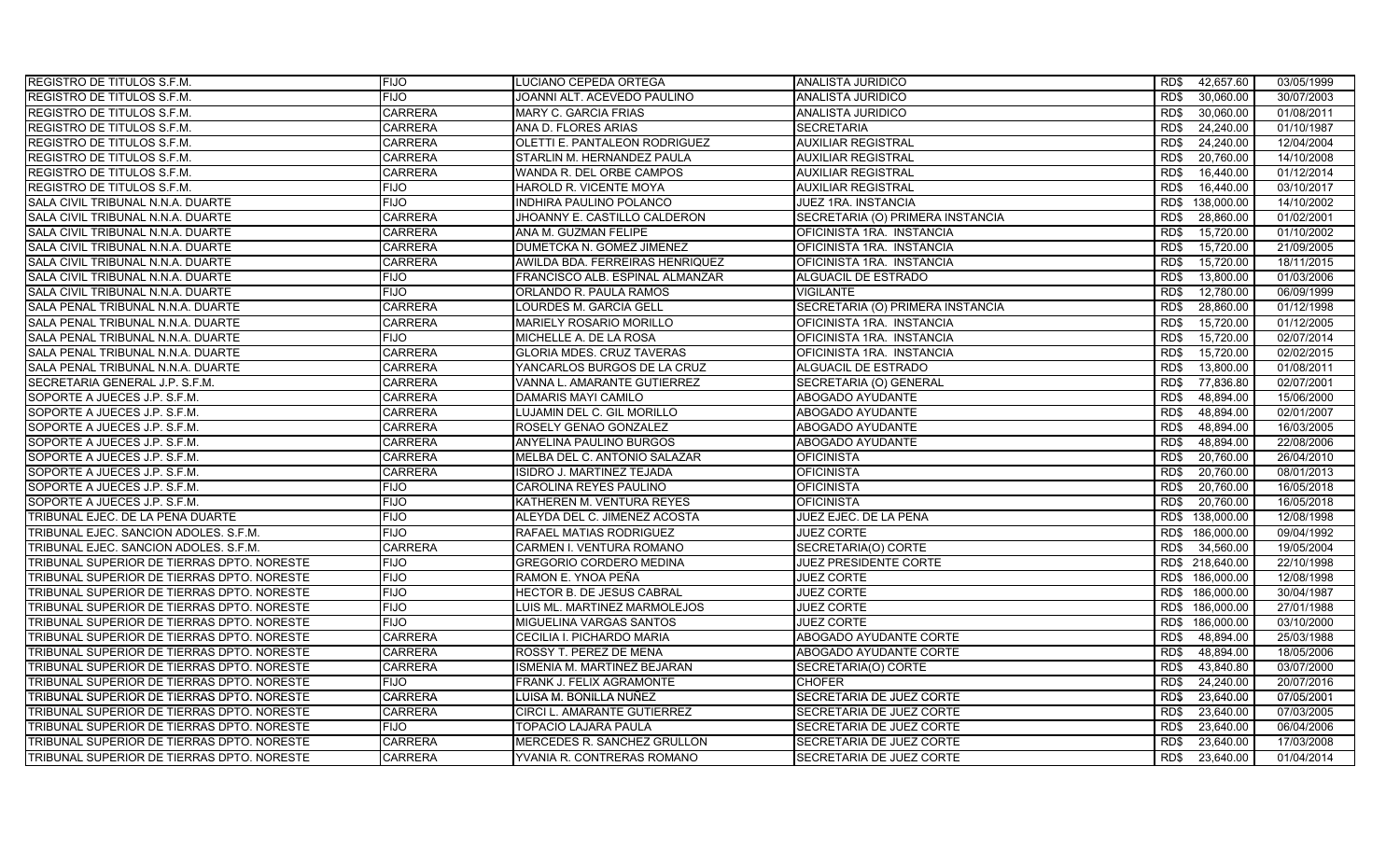| TRIBUNAL SUPERIOR DE TIERRAS DPTO. NORESTE  | <b>CARRERA</b> | SINTIQUE S. PERDOMO HERNANDEZ  | <b>OFICINISTA TST</b>                          | RD\$ | 17,640.00 | 03/05/1999 |
|---------------------------------------------|----------------|--------------------------------|------------------------------------------------|------|-----------|------------|
| TRIBUNAL SUPERIOR DE TIERRAS DPTO. NORESTE  | <b>CARRERA</b> | RONNIS TORIBIO BALBUENA        | <b>OFICINISTA TST</b>                          | RD\$ | 17,640.00 | 17/03/2008 |
| TRIBUNAL SUPERIOR DE TIERRAS DPTO. NORESTE  | <b>FIJO</b>    | ROSA M. VARGAS LORA            | <b>OFICINISTA TST</b>                          | RD\$ | 14,760.00 | 28/09/2009 |
| TRIBUNAL SUPERIOR DE TIERRAS DPTO. NORESTE  | <b>FIJO</b>    | <b>VIANSY MARTINEZ TEJADA</b>  | <b>RECEPCIONISTA</b>                           | RD\$ | 14,760.00 | 09/05/2018 |
| TRIBUNAL SUPERIOR DE TIERRAS DPTO. NORESTE  | <b>FIJO</b>    | ROMEL M. ORTEGA PICHARDO       | <b>MENSAJERO INTERNO</b>                       | RD\$ | 12,444.00 | 01/03/2018 |
| UNIDAD ATENCION AL USUARIO J.P. S.F.M.      | <b>FIJO</b>    | LIDANNIA DE LOS SANTOS SOSA    | OFICINISTA ATENCION USUARIOS                   | RD\$ | 24,240.00 | 30/04/2013 |
| UNIDAD ATENCION AL USUARIO J.P. S.F.M.      | <b>CARRERA</b> | ALBANIA R. RODRIGUEZ COLLADO   | OFICINISTA ATENCION USUARIOS                   | RD\$ | 24,240.00 | 01/05/2012 |
| UNIDAD ATENCION AL USUARIO J.P. S.F.M.      | <b>FIJO</b>    | NARCY E. SANTANA VALDEZ        | OFICINISTA ATENCION USUARIOS                   | RD\$ | 24,240.00 | 02/07/2014 |
| UNIDAD CITAC. NOTIF. Y COM. J.P. S.F.M.     | <b>CARRERA</b> | LUISA E. FERNANDEZ RODRIGUEZ   | SUPERVISOR CENTRO DE CITACIONES                | RD\$ | 51.004.80 | 01/09/1998 |
| UNIDAD CITAC. NOTIF. Y COM. J.P. S.F.M.     | <b>CARRERA</b> | SUGEIRY ALT. JOAQUIN VALERIO   | <b>OFICINISTA</b>                              | RD\$ | 20,760.00 | 03/11/2008 |
| UNIDAD CITAC. NOTIF. Y COM. J.P. S.F.M.     | <b>CARRERA</b> | ANA D. OSORIO NUÑEZ            | <b>OFICINISTA</b>                              | RD\$ | 20,760.00 | 07/06/2010 |
| UNIDAD CITAC. NOTIF. Y COM. J.P. S.F.M.     | <b>CARRERA</b> | ROSILENNY RODRIGUEZ ESTEVEZ    | <b>OFICINISTA</b>                              | RD\$ | 20,760.00 | 20/10/2014 |
| UNIDAD CITAC. NOTIF. Y COM. J.P. S.F.M.     | <b>CARRERA</b> | JIOVANNY UREÑA DURAN           | ALGUACIL DE ESTRADO                            | RD\$ | 14,760.00 | 24/01/1996 |
| UNIDAD CITAC. NOTIF. Y COM. J.P. S.F.M.     | <b>CARRERA</b> | JOSE M. PAULINO RODRIGUEZ      | ALGUACIL DE ESTRADO                            | RD\$ | 14,760.00 | 01/02/2001 |
| UNIDAD CITAC. NOTIF. Y COM. J.P. S.F.M.     | <b>CARRERA</b> | SIMON P. HERNANDEZ             | ALGUACIL DE ESTRADO                            | RD\$ | 14,760.00 | 04/04/2005 |
| UNIDAD CITAC. NOTIF. Y COM. J.P. S.F.M.     | <b>CARRERA</b> | EDGAR R. ROQUE MATOS           | ALGUACIL DE ESTRADO                            | RD\$ | 14,760.00 | 13/07/2010 |
| UNIDAD CITAC. NOTIF. Y COM. J.P. S.F.M.     | <b>CARRERA</b> | MANUEL A. MERAN ABREU          | ALGUACIL DE ESTRADO                            | RD\$ | 14,760.00 | 01/11/2010 |
| UNIDAD CITAC. NOTIF. Y COM. J.P. S.F.M.     | <b>CARRERA</b> | MAXIMO A. CASTAÑOS DIAZ        | ALGUACIL DE ESTRADO                            | RD\$ | 14,760.00 | 06/12/2010 |
| UNIDAD CITAC. NOTIF. Y COM. J.P. S.F.M.     | <b>CARRERA</b> | OSMALING BURET MARCANO         | ALGUACIL DE ESTRADO                            | RD\$ | 14,760.00 | 21/07/2014 |
| UNIDAD DE AUDIENCIAS J.P. S.F.M.            | <b>CARRERA</b> | MARGARITA CABA ALBA            | SUPERVISOR DE AUDIENCIAS                       | RD\$ | 51.004.80 | 09/01/2001 |
| UNIDAD DE AUDIENCIAS J.P. S.F.M.            | <b>CARRERA</b> | MANUEL FCO. ALMONTE ROQUE      | <b>OFICINISTA</b>                              | RD\$ | 20,760.00 | 26/11/2013 |
| UNIDAD DE AUDIENCIAS J.P. S.F.M.            | <b>FIJO</b>    | DIANA C. NUÑEZ ABREU           | <b>OFICINISTA</b>                              | RD\$ | 20,760.00 | 02/05/2013 |
| UNIDAD DE AUDIENCIAS J.P. S.F.M.            | <b>CARRERA</b> | SHEILA MA. CALDERON CONCEPCION | <b>OFICINISTA</b>                              | RD\$ | 20,760.00 | 02/12/2014 |
| UNIDAD DE AUDIENCIAS J.P. S.F.M.            | <b>CARRERA</b> | JORNALY V. PEREZ CAMPOS        | <b>OFICINISTA</b>                              | RD\$ | 20,760.00 | 16/12/2015 |
| UNIDAD DE AUDIENCIAS J.P. S.F.M.            | <b>FIJO</b>    | ARIANNY VASQUEZ HEREDIA        | <b>OFICINISTA</b>                              | RD\$ | 20,760.00 | 26/01/2016 |
| UNIDAD DE AUDIENCIAS J.P. S.F.M.            | <b>FIJO</b>    | JORGE E. VILLAR SOSA           | <b>OFICINISTA</b>                              | RD\$ | 20,760.00 | 31/10/2016 |
| UNIDAD DE AUDIENCIAS J.P. S.F.M.            | <b>FIJO</b>    | ROBERTO C. DUARTE MARTINEZ     | <b>OFICINISTA</b>                              | RD\$ | 20,760.00 | 05/10/2017 |
| UNIDAD DE AUDIENCIAS J.P. S.F.M.            | <b>FIJO</b>    | ANA C. PAREDES DE LEON         | <b>OFICINISTA</b>                              | RD\$ | 20,760.00 | 05/10/2017 |
| UNIDAD SERV. 1RA. INST. J.P. S.F.M.         | <b>CARRERA</b> | YANILKA E. FABIAN VASQUEZ      | SECRETARIA (O) SERVICIO JDOS. 1RA. INSTANCIA   | RD\$ | 51,004.80 | 23/02/2009 |
| UNIDAD SERV. 1RA. INST. J.P. S.F.M.         | <b>FIJO</b>    | TANIA J. FLORENTINO PAULA      | <b>OFICINISTA</b>                              | RD\$ | 20.760.00 | 01/11/2017 |
| UNIDAD SERV. 1RA. INST. J.P. S.F.M.         | <b>CARRERA</b> | JOSE ALB. MENDEZ SANTOS        | <b>OFICINISTA</b>                              | RD\$ | 20,760.00 | 03/09/2012 |
| UNIDAD SERV. A CORTE J.P. S.F.M.            | <b>CARRERA</b> | LEIDY A. DIFO LLANO            | SECRETARIA (O) SERVICIO A CORTE                | RD\$ | 51,004.80 | 29/10/2007 |
| UNIDAD SERV. A CORTE J.P. S.F.M.            | <b>CARRERA</b> | RAQUEL BAUTISTA AMPARO         | <b>OFICINISTA</b>                              | RD\$ | 20,760.00 | 17/05/2005 |
| UNIDAD SERV. A CORTE J.P. S.F.M.            | <b>FIJO</b>    | ODILE I. ALONZO GATON          | <b>OFICINISTA</b>                              | RD\$ | 20,760.00 | 09/02/2015 |
| UNIDAD SERV. A EJEC. DE LA PENA J.P. S.F.M. | <b>CARRERA</b> | MARIA M. DE JESUS ACOSTA       | SECRETARIA (O) SERVICIO A EJECUCION DE LA PENA | RD\$ | 51.004.80 | 25/03/1992 |
| UNIDAD SERV. A EJEC. DE LA PENA J.P. S.F.M. | <b>CARRERA</b> | KELVIN D. SANCHEZ LAZALA       | <b>OFICINISTA</b>                              | RD\$ | 20,760.00 | 11/11/2010 |
| UNIDAD SERV. A LA INSTRUCCION J.P. S.F.M.   | <b>CARRERA</b> | MARIA I. GOMEZ ROSARIO         | SECRETARIA (O) SERVICIO A LA INSTRUCCION       | RD\$ | 51,004.80 | 01/09/2008 |
| UNIDAD SERV. A LA INSTRUCCION J.P. S.F.M.   | <b>CARRERA</b> | MARILYN RODRIGUEZ THEN         | <b>OFICINISTA</b>                              | RD\$ | 24,240.00 | 17/02/2005 |
| UNIDAD SERV. A LA INSTRUCCION J.P. S.F.M.   | <b>CARRERA</b> | JACQUELINES PEREZ FERNANDEZ    | <b>OFICINISTA</b>                              | RD\$ | 20,760.00 | 15/04/1999 |
| UNIDAD SERV. A LA INSTRUCCION J.P. S.F.M.   | <b>FIJO</b>    | LISSETTE DEL C. CRUZ CASTILLO  | <b>OFICINISTA</b>                              | RD\$ | 20,760.00 | 30/10/2008 |
| UNIDAD SERV. A LA INSTRUCCION J.P. S.F.M.   | <b>FIJO</b>    | DANA M. PERDOMO HERNANDEZ      | <b>OFICINISTA</b>                              | RD\$ | 20,760.00 | 01/09/2012 |
| UNIDAD SERV. A LA INSTRUCCION J.P. S.F.M.   | <b>FIJO</b>    | AMILCAR J. JUSTO GUTIERREZ     | OFICINISTA                                     | RD\$ | 20,760.00 | 01/12/2011 |
| UNIDAD SERV. A LA INSTRUCCION J.P. S.F.M.   | <b>FIJO</b>    | ALEJANDRA IDELFONSO PEREZ      | <b>OFICINISTA</b>                              | RD\$ | 20,760.00 | 23/01/2016 |
| UNIDAD SERV. A LA INSTRUCCION J.P. S.F.M.   | <b>FIJO</b>    | ARSEYI M. JIMENEZ FELIZ        | <b>OFICINISTA</b>                              | RD\$ | 20,760.00 | 31/10/2016 |
| UNIDAD SERV. A LA INSTRUCCION J.P. S.F.M.   | <b>FIJO</b>    | JAZMIN L. CORREA MENA          | <b>OFICINISTA</b>                              | RD\$ | 20,760.00 | 27/03/2017 |
| UNIDAD SERV. A LA INSTRUCCION J.P. S.F.M.   | <b>FIJO</b>    | LUZ Z. CONCE OLIVARES          | <b>OFICINISTA</b>                              | RD\$ | 20,760.00 | 15/06/2018 |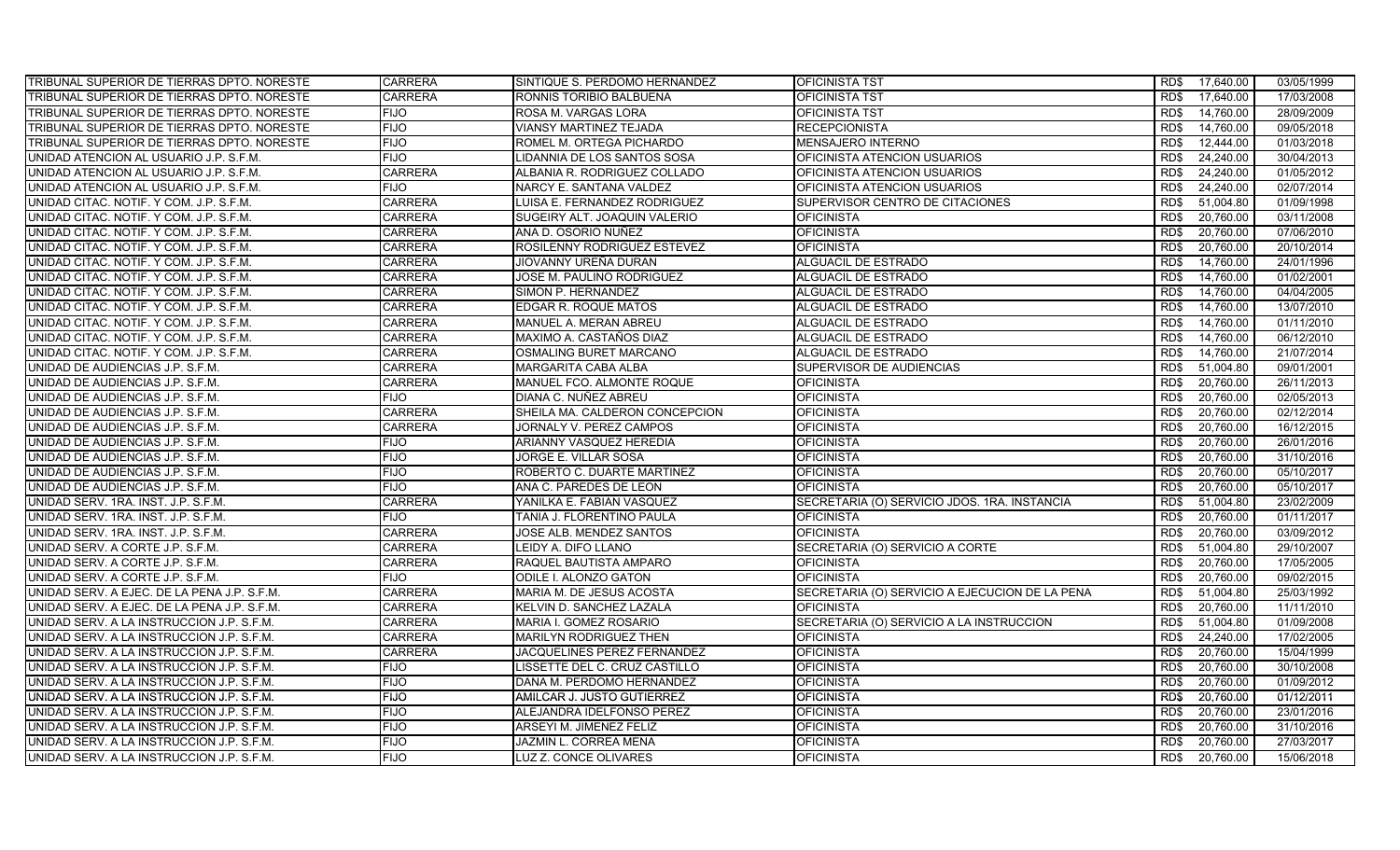| ARCHIVO ACTIVO J.I. HERMANAS MIRABAL          | <b>CARRERA</b> | JOEL G. DESCHAMPS ALMANZAR     | <b>ARCHIVISTA</b>                       | RD\$<br>24,240.00  | 01/04/2013 |
|-----------------------------------------------|----------------|--------------------------------|-----------------------------------------|--------------------|------------|
| CAMARA CIVIL JDO. 1RA. INST. HERMANAS MIRABAL | <b>FIJO</b>    | <b>JUAN C. JOSE PASCUAL</b>    | JUEZ 1RA. INSTANCIA                     | RD\$<br>138,000.00 | 01/11/2011 |
| CAMARA CIVIL JDO. 1RA. INST. HERMANAS MIRABAL | <b>CARRERA</b> | ALBA Y. ACOSTA PEGUERO         | OFICINISTA 1RA. INSTANCIA               | 15,720.00<br>RD\$  | 01/10/2008 |
| CAMARA CIVIL JDO. 1RA. INST. HERMANAS MIRABAL | <b>FIJO</b>    | MARTHA E. CEBALLOS CASTILLO    | SECRETARIA (O) PRIMERA INSTANCIA        | 15,720.00<br>RD\$  | 01/10/2012 |
| CAMARA CIVIL JDO. 1RA. INST. HERMANAS MIRABAL | <b>CARRERA</b> | SILVIA L. RAMOS MEJIA          | OFICINISTA 1RA. INSTANCIA               | RD\$<br>15,720.00  | 16/02/2015 |
| CAMARA CIVIL JDO. 1RA. INST. HERMANAS MIRABAL | <b>FIJO</b>    | YRELIS G. PERALTA GONZALEZ     | <b>ARCHIVISTA</b>                       | RD\$<br>13,920.00  | 24/02/2014 |
| CAMARA CIVIL JDO. 1RA. INST. HERMANAS MIRABAL | <b>CARRERA</b> | DOMINGO CACERES EVANGELISTA    | ALGUACIL DE ESTRADO                     | RD\$<br>13,800.00  | 01/11/2001 |
| CAMARA CIVIL JDO. 1RA. INST. HERMANAS MIRABAL | <b>FIJO</b>    | CRISTHIAN J. LAIZ SANCHEZ      | ALGUACIL DE ESTRADO                     | 13,800.00<br>RD\$  | 06/08/2007 |
| CAMARA PENAL JDO. 1RA. INST. HERMANAS MIRABAL | <b>FIJO</b>    | ANDRES REYNOSO SANTANA         | JUEZ 1RA. INSTANCIA                     | 138.000.00<br>RD\$ | 12/08/1998 |
| DPTO. ADMINISTRATIVO HERMANAS MIRABAL         | <b>CARRERA</b> | ROSAURA J. MENA PANTALEON      | ENCARGADO(A) OFICINA ADMINISTRATIVA III | RD\$<br>67,405.20  | 01/04/1999 |
| DPTO. ADMINISTRATIVO HERMANAS MIRABAL         | <b>CARRERA</b> | JULISSA A. SANTOS VASQUEZ      | <b>RECEPCIONISTA</b>                    | 14,760.00<br>RD\$  | 17/06/2013 |
| DPTO. ADMINISTRATIVO HERMANAS MIRABAL         | <b>FIJO</b>    | ROBERTO DE JS. RIOS VENTURA    | AUXILIAR ADMINISTRATIVO                 | RD\$<br>14,760.00  | 17/06/2013 |
| DPTO. ADMINISTRATIVO HERMANAS MIRABAL         | <b>FIJO</b>    | JOSE ROSARIO MARIA             | MAYORDOMO III                           | RD\$<br>13,800.00  | 14/11/2001 |
| DPTO. ADMINISTRATIVO HERMANAS MIRABAL         | <b>FIJO</b>    | JOSE ALB. SOSA                 | <b>VIGILANTE</b>                        | RD\$<br>12,780.00  | 10/05/2006 |
| DPTO. ADMINISTRATIVO HERMANAS MIRABAL         | <b>FIJO</b>    | HUGO R. CAMILO PEREZ           | <b>MENSAJERO INTERNO</b>                | RD\$<br>12,444.00  | 09/11/1987 |
| DPTO. ADMINISTRATIVO HERMANAS MIRABAL         | <b>FIJO</b>    | ALTAGRACIA ROJAS               | CONSERJE                                | 12,444.00<br>RD\$  | 01/10/1999 |
| DPTO. ADMINISTRATIVO HERMANAS MIRABAL         | <b>FIJO</b>    | EUNICE A. CANAAN               | <b>CONSERJE</b>                         | RD\$<br>12,444.00  | 05/03/2007 |
| DPTO. ADMINISTRATIVO HERMANAS MIRABAL         | <b>FIJO</b>    | LUIS R. FABIAN VERAS           | MENSAJERO (A) INTERNO                   | RD\$<br>12.444.00  | 17/06/2013 |
| DPTO. ADMINISTRATIVO HERMANAS MIRABAL         | <b>FIJO</b>    | <b>LEIDI D. BRITO BURGOS</b>   | <b>CONSERJE</b>                         | RD\$<br>12.444.00  | 27/01/2014 |
| DPTO. ADMINISTRATIVO HERMANAS MIRABAL         | <b>FIJO</b>    | KELVIN M. ALMONTE ANGELES      | <b>MENSAJERO INTERNO</b>                | 12.444.00<br>RD\$  | 21/06/2017 |
| DPTO. ADMINISTRATIVO HERMANAS MIRABAL         | <b>FIJO</b>    | DARLIN E. HERRERAS EVANGELISTA | <b>CONSERJE</b>                         | RD\$<br>12,444.00  | 10/07/2017 |
| DPTO. ADMINISTRATIVO HERMANAS MIRABAL         | <b>FIJO</b>    | MILDRED A. SANTOS PERALTA      | <b>CONSERJE</b>                         | 10,577.40<br>RD\$  | 30/01/2018 |
| DPTO. ADMINISTRATIVO HERMANAS MIRABAL         | <b>FIJO</b>    | RAMON YAPORT VALERIO           | <b>MENSAJERO INTERNO</b>                | RD\$<br>10,577.40  | 09/04/2018 |
| DPTO. ADMINISTRATIVO HERMANAS MIRABAL         | <b>FIJO</b>    | VILENNY V. TEJADA FABIAN       | <b>MENSAJERO INTERNO</b>                | 10,200.00<br>RD\$  | 10/01/2017 |
| JDO. DE LA INSTRUCCION HERMANAS MIRABAL       | <b>FIJO</b>    | MANUEL ANT. CARELA LOPEZ       | JUEZ DE LA INSTRUCCION                  | RD\$<br>138,000.00 | 07/04/2008 |
| JDO. DE PAZ HERMANAS MIRABAL                  | <b>CARRERA</b> | FRANCISCA R. BRITO VALDEZ      | SECRETARIA (O) JDO. DE PAZ              | 23,160.00<br>RD\$  | 19/10/1987 |
| JDO. DE PAZ HERMANAS MIRABAL                  | <b>CARRERA</b> | ANGELA R. DE LA CRUZ TEJADA    | OFICINISTA JDO. DE PAZ                  | 14,760.00<br>RD\$  | 01/02/1995 |
| JDO. DE PAZ HERMANAS MIRABAL                  | <b>CARRERA</b> | ESMERALDA M. GARCIA            | OFICINISTA JDO. DE PAZ                  | RD\$<br>14,760.00  | 06/10/2008 |
| JDO. DE PAZ HERMANAS MIRABAL                  | <b>CARRERA</b> | MANUEL DE JS. DOMINGUEZ ACOSTA | ALGUACIL DE ESTRADO                     | 13,800.00<br>RD\$  | 01/07/1991 |
| JDO. DE PAZ TENARES                           | <b>FIJO</b>    | BIANNELYS M. MARTINEZ CALVO    | <b>JUEZ DE PAZ</b>                      | 108.000.00<br>RD\$ | 03/10/2016 |
| <b>JDO. DE PAZ TENARES</b>                    | <b>FIJO</b>    | EDUARDO M. CRUZ CASTELLANOS    | SECRETARIA (O) JDO. DE PAZ              | RD\$<br>23,160.00  | 26/09/1986 |
| JDO. DE PAZ TENARES                           | <b>CARRERA</b> | <b>HECTOR L. SOLANO</b>        | ALGUACIL DE ESTRADO                     | 13,800.00<br>RD\$  | 01/09/2006 |
| <b>JDO. DE PAZ TENARES</b>                    | <b>FIJO</b>    | LOURDES N. VILLA REINOSO       | CONSERJE-MENSAJERO(A)                   | 12,444.00<br>RD\$  | 25/07/2016 |
| JDO. DE PAZ VILLA TAPIA                       | <b>CARRERA</b> | FELICIA NUÑEZ DE JESUS         | JUEZ DE PAZ                             | RD\$<br>108,000.00 | 22/06/2006 |
| <b>JDO. DE PAZ VILLA TAPIA</b>                | <b>CARRERA</b> | LUCILA SANCHEZ CRUZ            | SECRETARIA (O) JDO. DE PAZ              | 23,160.00<br>RD\$  | 15/04/1999 |
| JDO. DE PAZ VILLA TAPIA                       | <b>CARRERA</b> | ELIZABETH M. ROQUE DE LA CRUZ  | OFICINISTA JDO. DE PAZ                  | RD\$<br>14,760.00  | 01/03/1998 |
| JDO. DE PAZ VILLA TAPIA                       | <b>CARRERA</b> | JOSE BDO. DE JESUS VASQUEZ     | <b>ALGUACIL DE ESTRADO</b>              | 13,800.00<br>RD\$  | 01/02/2005 |
| JDO. DE PAZ VILLA TAPIA                       | <b>FIJO</b>    | MARIA DEL C. LIRIANO LEONARDO  | CONSERJE-MENSAJERO(A)                   | RD\$<br>12,444.00  | 21/04/2003 |
| REGISTRO DE TITULOS SALCEDO                   | <b>CARRERA</b> | PEDRO R. DE LA CRUZ BURGOS     | REGISTRADOR DE TITULOS                  | 126,000.00<br>RD\$ | 01/09/2001 |
| REGISTRO DE TITULOS SALCEDO                   | <b>CARRERA</b> | ANA DEL C. DOMINGUEZ ACOSTA    | ANALISTA JURIDICO                       | RD\$<br>30,060.00  | 01/05/2002 |
| REGISTRO DE TITULOS SALCEDO                   | <b>CARRERA</b> | DORIS S. BLANCO DE LEON        | ANALISTA JURIDICO                       | 30,060.00<br>RD\$  | 03/06/2002 |
| REGISTRO DE TITULOS SALCEDO                   | CARRERA        | JOSE ML. NUÑEZ GARCIA          | AUXILIAR REGISTRAL                      | 16,200.00<br>RD\$  | 17/09/2001 |
| REGISTRO DE TITULOS SALCEDO                   | <b>CARRERA</b> | SUCRI J. PAULINO CORDERO       | <b>AUXILIAR R.T.</b>                    | 15,720.00<br>RD\$  | 22/09/2014 |
| SECRETARIA GENERAL J.P. HERMANAS MIRABAL      | <b>CARRERA</b> | MARIELLY D. ROMAN REYNOSO      | SECRETARIA (O) GENERAL                  | RD\$<br>42,657.60  | 01/02/2012 |
| SOPORTE A JUECES J.P. HERMANAS MIRABAL        | <b>CARRERA</b> | ALBA Y. CASTILLO ORTEGA        | <b>OFICINISTA</b>                       | RD\$<br>16,440.00  | 15/12/2014 |
| TRIBUNAL DE TIERRAS J.O. HERMANAS MIRABAL     | <b>FIJO</b>    | <b>ANTONIO ML. LOPEZ</b>       | JUEZ T.T.J.O.                           | RD\$ 138,000.00    | 03/03/2003 |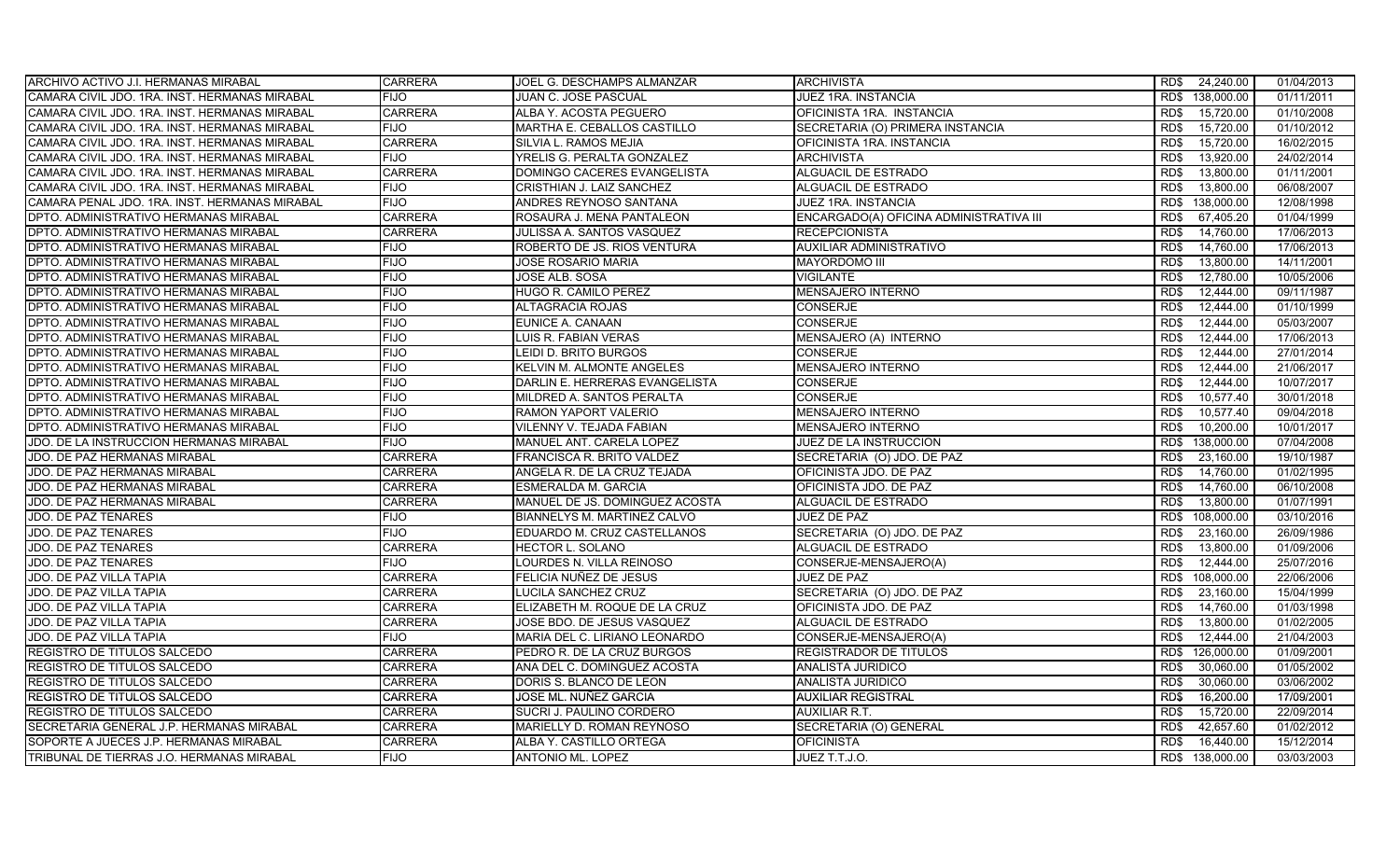| TRIBUNAL DE TIERRAS J.O. HERMANAS MIRABAL           | <b>CARRERA</b> | MILDRED ALT. TEJADA PEREZ        | SECRETARIA (O) PRIMERA INSTANCIA        | RD\$ | 28,860.00  | 20/11/1990 |
|-----------------------------------------------------|----------------|----------------------------------|-----------------------------------------|------|------------|------------|
| TRIBUNAL DE TIERRAS J.O. HERMANAS MIRABAL           | <b>CARRERA</b> | YOKASTA DEL P. ALMANZAR CARELA   | OFICINISTA J.O.                         | RD\$ | 19,074.00  | 20/09/2010 |
| TRIBUNAL DE TIERRAS J.O. HERMANAS MIRABAL           | CARRERA        | RAFAELINA ALT. ESCAÑO GARCIA     | OFICINISTA J.O.                         | RD\$ | 15,720.00  | 02/12/2004 |
| TRIBUNAL DE TIERRAS J.O. HERMANAS MIRABAL           | <b>FIJO</b>    | MIOSSOTTY E. ARIAS RODRIGUEZ     | <b>ARCHIVISTA</b>                       | RD\$ | 13,920.00  | 12/01/2009 |
| UNIDAD ATENCION AL USUARIO J.P. HERMANAS MIRABAL    | <b>CARRERA</b> | JONATHAN R. MINGUEZ GARCIA       | OFICINISTA ATENCION USUARIOS            | RD\$ | 20,760.00  | 02/04/2007 |
| UNIDAD CITAC. NOTIF. Y COM. J.P. HERMANAS MIRABAL   | <b>FIJO</b>    | ENDY J. TEJADA JAVIER            | <b>OFICINISTA</b>                       | RD\$ | 16,440.00  | 26/01/2016 |
| UNIDAD CITAC. NOTIF. Y COM. J.P. HERMANAS MIRABAL   | <b>CARRERA</b> | EMMANUEL D. GARCIA REYNA         | <b>ALGUACIL DE ESTRADO</b>              | RD\$ | 14,760.00  | 10/10/2005 |
| UNIDAD CITAC. NOTIF. Y COM. J.P. HERMANAS MIRABAL   | <b>CARRERA</b> | ANDY S. LIRIANO JIMENEZ          | ALGUACIL DE ESTRADO                     | RD\$ | 14,760.00  | 01/09/2006 |
| UNIDAD DE AUDIENCIAS J.P. HERMANAS MIRABAL          | <b>CARRERA</b> | ANA L. PANTALEON SALCEDO         | <b>OFICINISTA</b>                       | RD\$ | 16,440.00  | 04/03/2005 |
| UNIDAD DE AUDIENCIAS J.P. HERMANAS MIRABAL          | <b>CARRERA</b> | DARLYN D. SANTOS REYES           | <b>OFICINISTA</b>                       | RD\$ | 16.440.00  | 27/01/2014 |
| UNIDAD SERV. MERO TRAMITE J.P. HERMANAS MIRABAL     | <b>CARRERA</b> | ORQUIDEA M. BRITO BATISTA        | <b>OFICINISTA</b>                       | RD\$ | 16,440.00  | 01/04/1997 |
| UNIDAD SERV. MERO TRAMITE J.P. HERMANAS MIRABAL     | <b>FIJO</b>    | MANUEL DE JS. DOMINGUEZ ALMANZAR | <b>OFICINISTA</b>                       | RD\$ | 16,440.00  | 25/11/2015 |
| ARCHIVO ACTIVO J.I. MARIA TRINIDAD SANCHEZ          | <b>CARRERA</b> | ALBA N. DE LA CRUZ MIRANDA       | OFICIAL ARCHIVO ACTIVO                  | RD\$ | 29,580.00  | 22/07/2013 |
| CAMARA CIVIL JDO.1RA. INST. MARIA TRINIDAD SANCHEZ  | <b>FIJO</b>    | NIURCA DE LA CRUZ LEON           | <b>JUEZ 1RA. INSTANCIA</b>              | RD\$ | 138,000.00 | 12/08/1998 |
| CAMARA CIVIL JDO.1RA. INST. MARIA TRINIDAD SANCHEZ  | <b>CARRERA</b> | FRANCISCA PICHARDO HILARIO       | ABOGADO AYUDANTE 1RA. INST.             | RD\$ | 36,000.00  | 01/07/2004 |
| CAMARA CIVIL JDO.1RA. INST. MARIA TRINIDAD SANCHEZ  | <b>CARRERA</b> | LIBELINA RAMIREZ VILLAR          | SECRETARIA (O) PRIMERA INSTANCIA        | RD\$ | 28,860.00  | 01/10/2012 |
| CAMARA CIVIL JDO.1RA. INST. MARIA TRINIDAD SANCHEZ  | <b>CARRERA</b> | LUIS ML. LIRIANO CANARIO         | OFICINISTA 1RA. INSTANCIA               | RD\$ | 15,720.00  | 20/10/2008 |
| CAMARA CIVIL JDO.1RA. INST. MARIA TRINIDAD SANCHEZ  | <b>FIJO</b>    | FATIMA Y. DE LA ROSA ROJAS       | OFICINISTA 1RA. INSTANCIA               | RD\$ | 15,720.00  | 27/07/2016 |
| CAMARA CIVIL JDO.1RA. INST. MARIA TRINIDAD SANCHEZ  | <b>FIJO</b>    | <b>GLADYS F. DIAZ LUCIANO</b>    | OFICINISTA 1RA. INSTANCIA               | RD\$ | 15,720.00  | 14/03/2016 |
| CAMARA CIVIL JDO.1RA. INST. MARIA TRINIDAD SANCHEZ  | <b>FIJO</b>    | <b>ISAMAR ZORRILLA CESPEDES</b>  | OFICINISTA 1RA. INSTANCIA               | RD\$ | 15,720.00  | 01/12/2017 |
| CAMARA CIVIL JDO.1RA. INST. MARIA TRINIDAD SANCHEZ  | <b>CARRERA</b> | RAMON A. CONDE CABRERA           | ALGUACIL DE ESTRADO                     | RD\$ | 13,800.00  | 17/12/1998 |
| CAMARA PENAL JDO. 1RA. INST. MARIA TRINIDAD SANCHE  | <b>CARRERA</b> | MARLENE Y. HERNANDEZ ULERIO      | SECRETARIA (O) PRIMERA INSTANCIA        | RD\$ | 38,088.00  | 01/06/1998 |
| ICAMARA PENAL JDO. 1RA. INST. MARIA TRINIDAD SANCHE | <b>CARRERA</b> | ISMELY B. PEÑA MERCEDEZ          | OFICINISTA 1RA. INSTANCIA               | RD\$ | 15,720.00  | 03/03/2014 |
| CAMARA PENAL JDO. 1RA. INST. MARIA TRINIDAD SANCHE  | <b>FIJO</b>    | JOSELINA HENRIQUEZ MUÑOZ         | OFICINISTA 1RA. INSTANCIA               | RD\$ | 15,720.00  | 28/04/2014 |
| CAMARA PENAL JDO. 1RA. INST. MARIA TRINIDAD SANCHE  | <b>CARRERA</b> | RAMON ANT. CARO AQUINO           | ALGUACIL DE ESTRADO                     | RD\$ | 14,760.00  | 01/06/2008 |
| DPTO. ADMINISTRATIVO MARIA TRINIDAD SANCHEZ         | <b>FIJO</b>    | EXPEDITO PERALTA REYES           | ENCARGADO(A) OFICINA ADMINISTRATIVA III | RD\$ | 67,405.20  | 25/08/1997 |
| DPTO. ADMINISTRATIVO MARIA TRINIDAD SANCHEZ         | <b>CARRERA</b> | MARLENNY CRUZ GARCIA             | SECRETARIA DEPTO. ADM.                  | RD\$ | 18,120.00  | 27/05/2013 |
| DPTO. ADMINISTRATIVO MARIA TRINIDAD SANCHEZ         | <b>FIJO</b>    | ERIKA I. UREÑA MARTINEZ          | <b>RECEPCIONISTA</b>                    | RD\$ | 14,760.00  | 06/05/2014 |
| DPTO. ADMINISTRATIVO MARIA TRINIDAD SANCHEZ         | <b>FIJO</b>    | CRISTINO CEPEDA OZORIA           | <b>VIGILANTE</b>                        | RD\$ | 12,780.00  | 28/04/2005 |
| DPTO. ADMINISTRATIVO MARIA TRINIDAD SANCHEZ         | <b>FIJO</b>    | CRISTIAN M. GARCIA               | <b>MENSAJERO INTERNO</b>                | RD\$ | 12,444.00  | 23/11/1998 |
| DPTO. ADMINISTRATIVO MARIA TRINIDAD SANCHEZ         | <b>FIJO</b>    | JUANA J. TAVERAS BRITO           | CONSERJE                                | RD\$ | 12,444.00  | 14/12/1998 |
| DPTO. ADMINISTRATIVO MARIA TRINIDAD SANCHEZ         | <b>FIJO</b>    | ELSA M. HOLGUIN                  | CONSERJE                                | RD\$ | 12,444.00  | 13/05/1999 |
| DPTO. ADMINISTRATIVO MARIA TRINIDAD SANCHEZ         | <b>FIJO</b>    | DAMARYS Y. BELTRE LUCIANO        | <b>CONSERJE</b>                         | RD\$ | 12,444.00  | 05/06/2001 |
| DPTO. ADMINISTRATIVO MARIA TRINIDAD SANCHEZ         | <b>FIJO</b>    | PEDRO C. OZORIA SANTOS           | <b>VIGILANTE</b>                        | RD\$ | 12,444.00  | 09/01/2007 |
| DPTO. ADMINISTRATIVO MARIA TRINIDAD SANCHEZ         | <b>FIJO</b>    | ADRIAN DE JS. GRULLON ROJAS      | MENSAJERO INTERNO                       | RD\$ | 12,444.00  | 16/06/2016 |
| DPTO. ADMINISTRATIVO MARIA TRINIDAD SANCHEZ         | <b>FIJO</b>    | MIGUEL A. HERNANDEZ HERNANDEZ    | MENSAJERO INTERNO                       | RD\$ | 12,444.00  | 20/12/2017 |
| JDO. DE LA INSTRUCCION MARIA TRINIDAD SANCHEZ       | CARRERA        | AURA GARCIA DE AZA               | SECRETARIA (O) PRIMERA INSTANCIA        | RD\$ | 38,088.00  | 26/07/1994 |
| JDO. DE LA INSTRUCCION MARIA TRINIDAD SANCHEZ       | <b>CARRERA</b> | NINOSKA P. HILARIO RODRIGUEZ     | OFICINISTA 1RA. INSTANCIA               | RD\$ | 15,720.00  | 16/06/2015 |
| JDO. DE LA INSTRUCCION MARIA TRINIDAD SANCHEZ       | <b>CARRERA</b> | ISAURA MORONTA MARTINEZ          | OFICINISTA                              | RD\$ | 15,720.00  | 31/08/2015 |
| JDO. DE LA INSTRUCCION MARIA TRINIDAD SANCHEZ       | <b>FIJO</b>    | SOLANDY L. THEN MOLINA           | OFICINISTA 1RA. INSTANCIA               | RD\$ | 15,720.00  | 16/11/2016 |
| JDO. DE LA INSTRUCCION MARIA TRINIDAD SANCHEZ       | FIJO           | CINTHIA K. DEL ORBE              | ALGUACIL DE ESTRADO                     | RD\$ | 14,760.00  | 31/08/2017 |
| JDO. DE LA INSTRUCCION MARIA TRINIDAD SANCHEZ       | <b>FIJO</b>    | FELIX M. JOAQUIN DIAZ            | OFICINISTA 1RA. INSTANCIA               | RD\$ | 13,362.00  | 19/03/2018 |
| JDO. DE PAZ CABRERA                                 | <b>CARRERA</b> | SANDRA RODRIGUEZ MARTE           | <b>JUEZ DE PAZ</b>                      | RD\$ | 108,000.00 | 09/08/2001 |
| JDO. DE PAZ CABRERA                                 | <b>CARRERA</b> | ROBINSON R. PEÑA ALMONTE         | SECRETARIA (O) JDO. DE PAZ              | RD\$ | 23,160.00  | 21/11/1997 |
| JDO. DE PAZ CABRERA                                 | CARRERA        | MIGUELINA E. SILVERIO ESPINAL    | OFICINISTA JDO. DE PAZ                  | RD\$ | 14,760.00  | 10/03/2014 |
| JDO. DE PAZ CABRERA                                 | <b>CARRERA</b> | DAMARIS A. ROJAS CABRAL          | ALGUACIL DE ESTRADO                     | RD\$ | 13,800.00  | 01/10/2001 |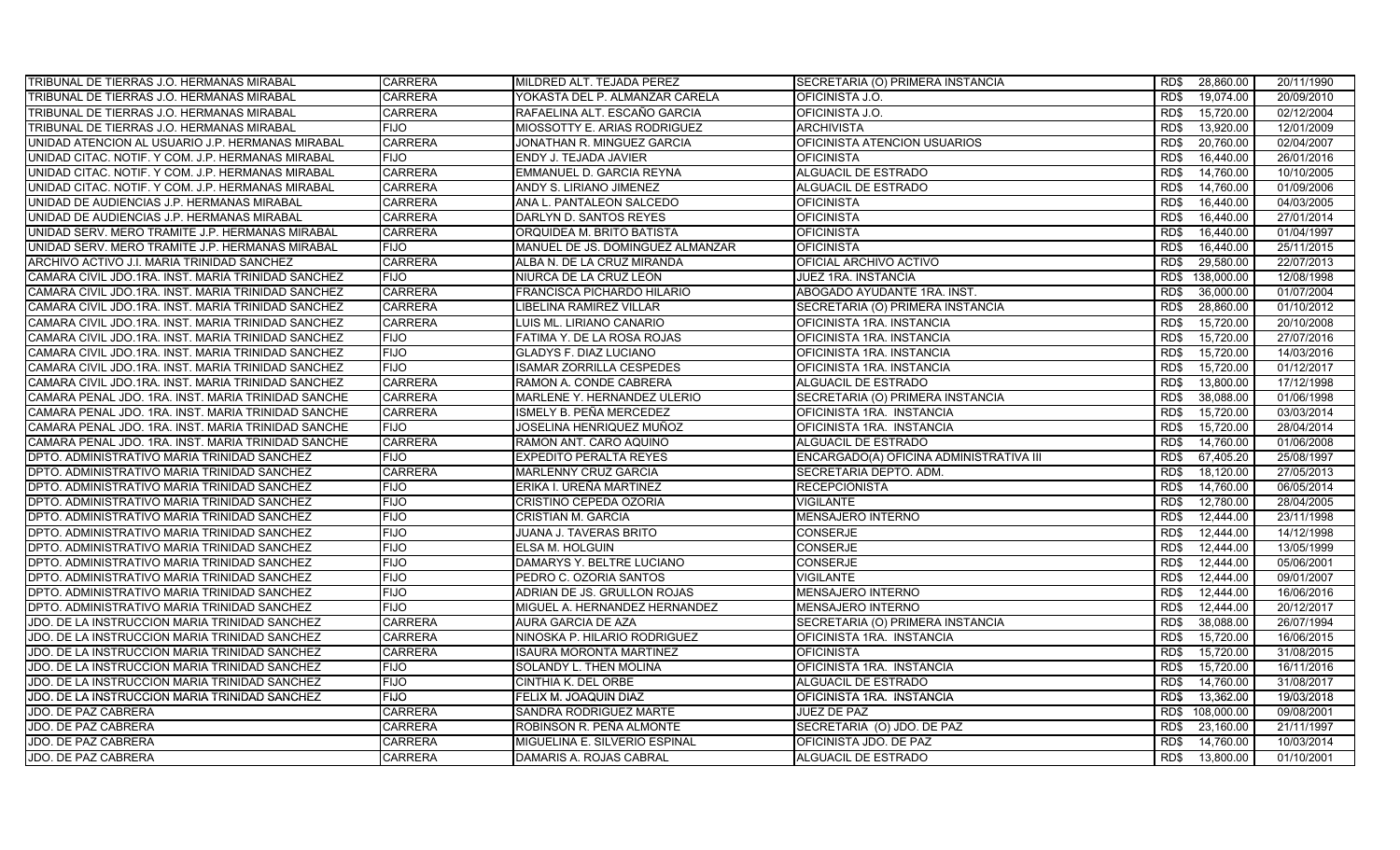| JDO. DE PAZ CABRERA                             | <b>FIJO</b>    | VENECIA CALDERON ALVARADO        | CONSERJE-MENSAJERO(A)              | RD\$<br>12,444.00  | 01/01/1999 |
|-------------------------------------------------|----------------|----------------------------------|------------------------------------|--------------------|------------|
| JDO. DE PAZ EL FACTOR                           | <b>CARRERA</b> | CARMEN M. MARIA                  | SECRETARIA (O) JDO. DE PAZ         | RD\$<br>23,160.00  | 03/08/1989 |
| JDO. DE PAZ EL FACTOR                           | <b>CARRERA</b> | RAMONA REYES DE JESUS            | OFICINISTA JDO. DE PAZ             | 14,760.00<br>RD\$  | 07/05/2001 |
| JDO. DE PAZ EL FACTOR                           | <b>CARRERA</b> | <b>JOSE ANT. GOMEZ FRIAS</b>     | ALGUACIL DE ESTRADO                | RD\$<br>13,800.00  | 15/07/2009 |
| JDO. DE PAZ EL FACTOR                           | <b>FIJO</b>    | HERMINIA LOPEZ GUZMAN            | CONSERJE-MENSAJERO(A)              | 12,444.00<br>RD\$  | 14/06/1988 |
| JDO. DE PAZ MARIA TRINIDAD SANCHEZ              | <b>CARRERA</b> | INDIANA C. VASQUEZ BURGOS        | SECRETARIA (O) JDO. DE PAZ         | 23,160.00<br>RD\$  | 12/10/2011 |
| JDO. DE PAZ MARIA TRINIDAD SANCHEZ              | <b>FIJO</b>    | STEPHANIE ABREU TORIBIO          | OFICINISTA JDO. DE PAZ             | 14,760.00<br>RD\$  | 02/01/2018 |
| JDO. DE PAZ MARIA TRINIDAD SANCHEZ              | <b>FIJO</b>    | KARIELYS DEL ROSARIO DEL ROSARIO | OFICINISTA JDO. DE PAZ             | 14,760.00<br>RD\$  | 06/03/2018 |
| JDO. DE PAZ MARIA TRINIDAD SANCHEZ              | <b>CARRERA</b> | MELVIN J. HERNANDEZ DE LA CRUZ   | ALGUACIL DE ESTRADO                | 13,800.00<br>RD\$  | 15/05/2008 |
| JDO. DE PAZ RIO SAN JUAN                        | <b>FIJO</b>    | LUZ M. SANTOS ALONZO             | JUEZ DE PAZ                        | RD\$<br>108,000.00 | 03/10/2016 |
| JDO. DE PAZ RIO SAN JUAN                        | <b>CARRERA</b> | YESENIA A. RODRIGUEZ PAREDES     | SECRETARIA (O) JDO. DE PAZ         | 23,160.00<br>RD\$  | 01/03/2010 |
| JDO. DE PAZ RIO SAN JUAN                        | <b>CARRERA</b> | <b>DEONY LENDOF GARCIA</b>       | ALGUACIL DE ESTRADO                | RD\$<br>13,800.00  | 10/11/2015 |
| JDO. DE PAZ RIO SAN JUAN                        | <b>FIJO</b>    | CATALINA MENDOZA OVAEZ           | CONSERJE-MENSAJERO(A)              | RD\$<br>12,444.00  | 01/09/1991 |
| <b>REGISTRO DE TITULOS NAGUA</b>                | <b>FIJO</b>    | FRANKLIN MEJIA BALDERA           | REGISTRADOR DE TITULOS             | 126,000.00<br>RD\$ | 01/08/1999 |
| REGISTRO DE TITULOS NAGUA                       | <b>CARRERA</b> | JAIRO K. GARCIA GOMEZ            | ANALISTA JURIDICO                  | RD\$<br>30,120.00  | 27/07/2004 |
| REGISTRO DE TITULOS NAGUA                       | <b>FIJO</b>    | MARTA P. PEREZ PEÑA              | AUXILIAR REGISTRAL                 | 17,640.00<br>RD\$  | 02/01/2018 |
| REGISTRO DE TITULOS NAGUA                       | <b>CARRERA</b> | JASMILEY J. PEREZ ORTIZ          | AUXILIAR REGISTRAL                 | RD\$<br>16,440.00  | 04/12/2013 |
| <b>REGISTRO DE TITULOS NAGUA</b>                | <b>FIJO</b>    | LORENZO A. REYNOSO ENCARNACION   | AUXILIAR REGISTRAL                 | RD\$<br>16.200.00  | 18/12/2017 |
| REGISTRO DE TITULOS NAGUA                       | <b>FIJO</b>    | DOMINGA ANTIGUA MEREGILDO        | AUXILIAR REGISTRAL                 | RD\$<br>16,200.00  | 04/04/2016 |
| REGISTRO DE TITULOS NAGUA                       | <b>FIJO</b>    | PETRONILA ORTIZ ANDUJAR          | AUXILIAR REGISTRAL                 | 16.200.00<br>RD\$  | 12/03/2018 |
| TRIBUNAL COL. C/P JDO. 1RA. INST. MARIA T.S.    | <b>FIJO</b>    | SALMA BONILLA ACOSTA             | JUEZ PRESIDENTE TRIBUNAL COLEGIADO | RD\$<br>138,000.00 | 12/08/1998 |
| TRIBUNAL COL. C/P JDO. 1RA. INST. MARIA T.S.    | <b>FIJO</b>    | ERIBERTO LUIS JOHNSON            | JUEZ SUST. PTE. COLEGIADO          | RD\$ 138,000.00    | 20/03/2000 |
| TRIBUNAL COL. C/P JDO. 1RA. INST. MARIA T.S.    | <b>FIJO</b>    | AMANDA N. TEJADA HERNANDEZ       | JUEZ 1RA. INSTANCIA                | RD\$<br>138,000.00 | 01/06/2009 |
| TRIBUNAL COL. C/P JDO. 1RA. INST. MARIA T.S.    | <b>CARRERA</b> | YOKARLIN K. PEREZ POLANCO        | OFICINISTA 1RA. INSTANCIA          | 15,720.00<br>RD\$  | 22/07/2013 |
| TRIBUNAL COL. C/P JDO. 1RA. INST. MARIA T.S.    | <b>FIJO</b>    | <b>JUSTINA ROSEL HERNANDEZ</b>   | SECRETARIA (O) PRIMERA INSTANCIA   | RD\$<br>15,720.00  | 16/01/2015 |
| TRIBUNAL COL. C/P JDO. 1RA. INST. MARIA T.S.    | <b>FIJO</b>    | ALEXANDER BRITO                  | <b>ALGUACIL DE ESTRADO</b>         | 14,760.00<br>RD\$  | 31/08/2016 |
| TRIBUNAL DE TIERRAS J.O. MARIA TRINIDAD SANCHEZ | <b>FIJO</b>    | LUIS A. TAVERAS MARTE            | JUEZ T.T.J.O.                      | 138,000.00<br>RD\$ | 01/03/2011 |
| TRIBUNAL DE TIERRAS J.O. MARIA TRINIDAD SANCHEZ | <b>CARRERA</b> | DANNIA M. SANTOS PERALTA         | SECRETARIA (O) PRIMERA INSTANCIA   | 28,860.00<br>RD\$  | 01/11/1998 |
| TRIBUNAL DE TIERRAS J.O. MARIA TRINIDAD SANCHEZ | <b>FIJO</b>    | MICHAEL DE JS. PERALTA ABREU     | OFICINISTA J.O.                    | 15,720.00<br>RD\$  | 08/05/2013 |
| TRIBUNAL DE TIERRAS J.O. MARIA TRINIDAD SANCHEZ | <b>FIJO</b>    | LAURA V. PINEDA DE LEON          | OFICINISTA J.O.                    | 13.362.00<br>RD\$  | 03/01/2017 |
| TRIBUNAL N.N.A. MARIA TRINIDAD SANCHEZ          | <b>FIJO</b>    | ELIZABETH M VALENCIA ALCALA      | JUEZ 1RA. INSTANCIA                | RD\$<br>138,000.00 | 09/02/2015 |
| TRIBUNAL N.N.A. MARIA TRINIDAD SANCHEZ          | <b>CARRERA</b> | ARELIS A. ACOSTA BRETON          | SECRETARIA (O) PRIMERA INSTANCIA   | RD\$<br>28,860.00  | 01/08/1998 |
| TRIBUNAL N.N.A. MARIA TRINIDAD SANCHEZ          | <b>CARRERA</b> | JOEL UREÑA VENTURA               | OFICINISTA 1RA. INSTANCIA          | RD\$<br>15,720.00  | 16/08/1999 |
| TRIBUNAL N.N.A. MARIA TRINIDAD SANCHEZ          | <b>CARRERA</b> | JUAN A. GOMEZ TAVERAS            | OFICINISTA 1RA. INSTANCIA          | RD\$<br>15,720.00  | 01/06/2005 |
| TRIBUNAL N.N.A. MARIA TRINIDAD SANCHEZ          | <b>CARRERA</b> | <b>CORIDES PEREZ HILARIO</b>     | ALGUACIL DE ESTRADO                | RD\$<br>13,800.00  | 06/03/2003 |
| TRIBUNAL N.N.A. MARIA TRINIDAD SANCHEZ          | <b>FIJO</b>    | LUIS MERCEDES MARTE              | VIGILANTE                          | RD\$<br>12,780.00  | 04/09/2007 |
| TRIBUNAL N.N.A. MARIA TRINIDAD SANCHEZ          | <b>FIJO</b>    | <b>BERNICE LOPEZ LORA</b>        | <b>CONSERJE</b>                    | 12,444.00<br>RD\$  | 01/08/2001 |
| TRIBUNAL N.N.A. MARIA TRINIDAD SANCHEZ          | <b>FIJO</b>    | <b>BRAIRYS F. CAMILO VENTURA</b> | <b>MENSAJERO INTERNO</b>           | RD\$<br>12,444.00  | 16/11/2016 |
| TRIBUNAL N.N.A. MARIA TRINIDAD SANCHEZ          | <b>FIJO</b>    | ANUEL JOSE HERNANDEZ             | VIGILANTE                          | 12,444.00<br>RD\$  | 14/02/2018 |
| ARCHIVO ACTIVO J.I. SAMANA                      | <b>CARRERA</b> | CONFESOR ANT. ROSARIO ALMONTE    | REFERENCISTA                       | RD\$<br>24,240.00  | 01/05/2008 |
| ARCHIVO ACTIVO J.I. SAMANA                      | <b>FIJO</b>    | MARIELI F. MIGUEL GAVINO         | ARCHIVISTA                         | 24,240.00<br>RD\$  | 18/05/2016 |
| CAMARA CIVIL JDO. 1RA. INST. SAMANA             | <b>FIJO</b>    | MODESTO AMARANTE PEÑA            | JUEZ 1RA. INSTANCIA                | RD\$<br>138,000.00 | 09/02/2015 |
| CAMARA CIVIL JDO. 1RA. INST. SAMANA             | <b>CARRERA</b> | LISANIA P. NIN JAVIER            | SECRETARIA (O) PRIMERA INSTANCIA   | 28,860.00<br>RD\$  | 02/10/2000 |
| CAMARA CIVIL JDO. 1RA. INST. SAMANA             | <b>CARRERA</b> | CARMEN J. JOSE                   | OFICINISTA 1RA. INSTANCIA          | RD\$<br>15,720.00  | 27/10/1997 |
| CAMARA CIVIL JDO. 1RA. INST. SAMANA             | <b>CARRERA</b> | RAMONA M. HERNANDEZ MIESES       | OFICINISTA 1RA. INSTANCIA          | 15,720.00<br>RD\$  | 17/01/2006 |
| CAMARA CIVIL JDO. 1RA. INST. SAMANA             | <b>CARRERA</b> | DANIELA TIBURCIO TRONCOSO        | OFICINISTA 1RA. INSTANCIA          | RD\$<br>15,720.00  | 23/05/2013 |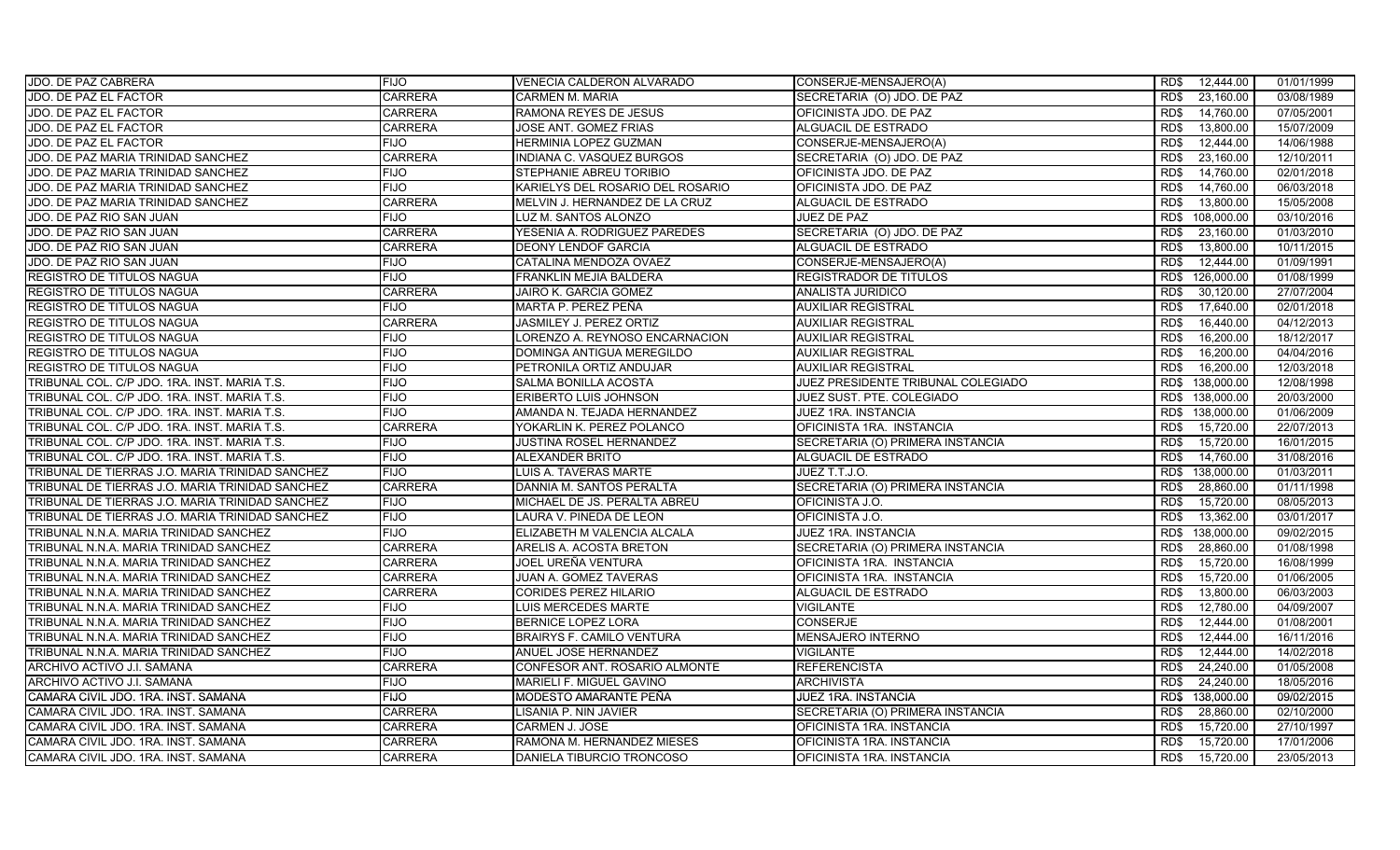| CAMARA CIVIL JDO. 1RA. INST. SAMANA  | <b>FIJO</b>    | RUTH E. ROSARIO OLIVO            | <b>ARCHIVISTA</b>                | RD\$<br>13,920.00  | 26/02/2009 |
|--------------------------------------|----------------|----------------------------------|----------------------------------|--------------------|------------|
| CAMARA CIVIL JDO. 1RA. INST. SAMANA  | <b>CARRERA</b> | <b>FAUSTO DE LEON MIGUEL</b>     | <b>ALGUACIL DE ESTRADO</b>       | RD\$<br>13,800.00  | 09/05/2006 |
| CAMARA PENAL JDO. 1RA. INST. SAMANA  | <b>FIJO</b>    | EDWARD J. SOTO SOTO              | JUEZ 1RA. INSTANCIA              | 138,000.00<br>RD\$ | 09/02/2015 |
| CAMARA PENAL JDO. 1RA. INST. SAMANA  | <b>CARRERA</b> | CAROLINA L. SHEPARD VANDERHORST  | SECRETARIA (O) PRIMERA INSTANCIA | RD\$<br>38,088.00  | 05/05/2010 |
| CAMARA PENAL JDO. 1RA. INST. SAMANA  | <b>FIJO</b>    | WALKIDIA PERREAUX BALBUENA       | OFICINISTA 1RA. INSTANCIA        | RD\$<br>15,720.00  | 08/02/2016 |
| CAMARA PENAL JDO. 1RA. INST. SAMANA  | <b>FIJO</b>    | ANDRIELINA M. NUÑEZ DE JESUS     | OFICINISTA 1RA. INSTANCIA        | 15,720.00<br>RD\$  | 07/06/2017 |
| CAMARA PENAL JDO. 1RA. INST. SAMANA  | <b>FIJO</b>    | MAXUELL J. MERCEDES KERY         | ALGUACIL DE ESTRADO              | RD\$<br>14,760.00  | 18/05/2016 |
| CENTRO DE ENTREVISTA SAMANA          | <b>CARRERA</b> | YESENIA DE PEÑA GREEN            | COORDINADOR(A) DE ENTREVISTAS    | 36,000.00<br>RD\$  | 03/08/2009 |
| CENTRO DE ENTREVISTA SAMANA          | <b>FIJO</b>    | MILKA E. OMELIS KELLY            | ASIST. ADMINISTRATIVA            | 20,760.00<br>RD\$  | 20/05/2013 |
| CENTRO DE ENTREVISTA SAMANA          | <b>FIJO</b>    | <b>GIANILDA JOSE FERMIN</b>      | <b>AUXILIAR ADMINISTRATIVO</b>   | RD\$<br>15,720.00  | 23/06/2003 |
| DPTO. ADMINISTRATIVO SAMANA          | <b>CARRERA</b> | DELGISA ALT. ESPINO ABUD         | AUX. ADMINISTRATIVO              | 14,760.00<br>RD\$  | 05/02/2014 |
| DPTO. ADMINISTRATIVO SAMANA          | <b>FIJO</b>    | ANA M. SHEPHARD JONES            | <b>CONSERJE</b>                  | RD\$<br>12.444.00  | 03/08/2009 |
| DPTO. ADMINISTRATIVO SAMANA          | <b>FIJO</b>    | <b>CENEIDA HERNANDEZ</b>         | <b>CONSERJE</b>                  | RD\$<br>12,444.00  | 12/06/2012 |
| DPTO. ADMINISTRATIVO SAMANA          | <b>FIJO</b>    | ANA FCA. RIBOTA ZAPATA           | <b>MENSAJERO INTERNO</b>         | 12.444.00<br>RD\$  | 20/10/2014 |
| DPTO. ADMINISTRATIVO SAMANA          | <b>FIJO</b>    | LAURA E. FERMIN ALVAREZ          | <b>CONSERJE</b>                  | RD\$<br>12,444.00  | 16/12/2015 |
| DPTO. ADMINISTRATIVO SAMANA          | <b>FIJO</b>    | DAVID VELEZ ENCARNACION          | MENSAJERO INTERNO                | 12,444.00<br>RD\$  | 08/11/2017 |
| DPTO. ADMINISTRATIVO SAMANA          | <b>FIJO</b>    | <b>NOELY CAPELLAN</b>            | <b>CONSERJE</b>                  | RD\$<br>12,444.00  | 07/02/2017 |
| DPTO. ADMINISTRATIVO SAMANA          | <b>FIJO</b>    | <b>CLARIANNE DE AZA LAUREANO</b> | <b>CONSERJE</b>                  | RD\$<br>12.444.00  | 13/07/2017 |
| DPTO. ADMINISTRATIVO SAMANA          | <b>FIJO</b>    | YENIFER GARCIA GRANDEL           | <b>CONSERJE</b>                  | RD\$<br>10,557.40  | 14/05/2018 |
| <b>JDO. DE LA INSTRUCCION SAMANA</b> | <b>FIJO</b>    | YESSICA SANCHEZ GONZALEZ         | SECRETARIA (O) PRIMERA INSTANCIA | RD\$<br>28.860.00  | 15/12/2014 |
| JDO. DE LA INSTRUCCION SAMANA        | <b>FIJO</b>    | LOREN L. SOSA DE LEON            | OFICINISTA 1RA. INSTANCIA        | RD\$<br>15,720.00  | 02/01/2017 |
| JDO. DE LA INSTRUCCION SAMANA        | <b>FIJO</b>    | <b>EMANUEL MELO CASTRO</b>       | OFICINISTA 1RA. INSTANCIA        | 15,720.00<br>RD\$  | 08/03/2017 |
| JDO. DE LA INSTRUCCION SAMANA        | <b>FIJO</b>    | JEAN M. GONZALEZ CARABALLO       | OFICINISTA 1RA. INSTANCIA        | RD\$<br>15,720.00  | 09/10/2017 |
| JDO. DE LA INSTRUCCION SAMANA        | <b>CARRERA</b> | GILBERTO DEOGRACIA SHEPHARD      | ALGUACIL DE ESTRADO              | 14,760.00<br>RD\$  | 12/01/2015 |
| JDO. DE LA INSTRUCCION SAMANA        | <b>FIJO</b>    | MARIE E. PEGUERO                 | OFICINISTA 1RA. INSTANCIA        | 13,362.00<br>RD\$  | 23/04/2018 |
| JDO. DE PAZ LAS TERRENAS             | <b>CARRERA</b> | DILCIA DE PEÑA GREEN             | JUEZ DE PAZ                      | 108,000.00<br>RD\$ | 13/01/2010 |
| JDO. DE PAZ LAS TERRENAS             | <b>CARRERA</b> | PATRICIA DE JESUS ADAMES         | SECRETARIA (O) JDO. DE PAZ       | 23,160.00<br>RD\$  | 05/08/2003 |
| JDO. DE PAZ LAS TERRENAS             | <b>FIJO</b>    | VICTOR R. PAULINO RODRIGUEZ      | ALGUACIL DE ESTRADO              | RD\$<br>13,800.00  | 01/10/1991 |
| JDO. DE PAZ LAS TERRENAS             | <b>FIJO</b>    | BALBARA J. SEARA OZORIA          | <b>CONSERJE</b>                  | 12,444.00<br>RD\$  | 18/08/2008 |
| JDO. DE PAZ SAMANA                   | <b>FIJO</b>    | HARDYS Y. WILLMORE KING          | JUEZ DE PAZ                      | 108.000.00<br>RD\$ | 03/10/2016 |
| JDO. DE PAZ SAMANA                   | <b>CARRERA</b> | ANNA H. VILLALONA JIMENEZ        | SECRETARIA (O) JDO. DE PAZ       | 23,160.00<br>RD\$  | 20/04/2015 |
| JDO. DE PAZ SAMANA                   | <b>FIJO</b>    | JACQUELINE A. DURAN SHEPARD      | OFICINISTA JDO. DE PAZ           | 14,760.00<br>RD\$  | 15/12/2017 |
| JDO. DE PAZ SAMANA                   | <b>CARRERA</b> | DANIEL M. JOHNSON SEALY          | ALGUACIL DE ESTRADO              | RD\$<br>13,800.00  | 23/05/2013 |
| JDO. DE PAZ SANCHEZ                  | <b>FIJO</b>    | JHOAN ML. VARGAS RODRIGUEZ       | <b>JUEZ DE PAZ</b>               | RD\$<br>108,000.00 | 01/11/2010 |
| JDO. DE PAZ SANCHEZ                  | <b>CARRERA</b> | MARIBEL NUÑEZ PAYANO             | SECRETARIA (O) JDO. DE PAZ       | 23,160.00<br>RD\$  | 01/02/1997 |
| JDO. DE PAZ SANCHEZ                  | <b>CARRERA</b> | MARKYS G. OLIVO TAVAREZ          | OFICINISTA JDO. DE PAZ           | RD\$<br>14,760.00  | 21/07/2003 |
| JDO. DE PAZ SANCHEZ                  | <b>CARRERA</b> | LEOCADIO GARCIA REYES            | ALGUACIL DE ESTRADO              | 13,800.00<br>RD\$  | 17/01/1997 |
| JDO. DE PAZ SANCHEZ                  | <b>FIJO</b>    | <b>GABRIEL JIMENEZ Y MIGUEL</b>  | CONSERJE-MENSAJERO(A)            | RD\$<br>12,444.00  | 02/04/2001 |
| <b>REGISTRO DE TITULOS SAMANA</b>    | <b>CARRERA</b> | LINA M. ALVAREZ HOLGUIN          | REGISTRADOR DE TITULOS           | 126,000.00<br>RD\$ | 01/11/2004 |
| REGISTRO DE TITULOS SAMANA           | <b>CARRERA</b> | ERICA L. DEL ROSARIO KING        | OFICIAL DE SERVICIOS             | RD\$<br>34,980.00  | 12/05/2010 |
| REGISTRO DE TITULOS SAMANA           | <b>CARRERA</b> | RAMONA SOSA CANARIO              | <b>SECRETARIA</b>                | RD\$<br>28,860.00  | 01/12/2005 |
| <b>REGISTRO DE TITULOS SAMANA</b>    | <b>CARRERA</b> | PEDRO E. SHEPARD VANDERHORST     | AUX. DE RECEPCION Y ENTREGA      | RD\$<br>24,240.00  | 26/03/2010 |
| REGISTRO DE TITULOS SAMANA           | <b>CARRERA</b> | <b>MAXIEL MORIS FRANCISCO</b>    | AUX. DE RECEPCION Y ENTREGA      | 24,240.00<br>RD\$  | 17/06/2013 |
| TRIBUNAL DE TIERRAS J.O. SAMANA      | <b>FIJO</b>    | DARVIN LOPEZ                     | JUEZ T.T.J.O.                    | RD\$<br>108,000.00 | 01/12/2011 |
| TRIBUNAL DE TIERRAS J.O. SAMANA      | <b>CARRERA</b> | ANA J. CASTILLO MOYA             | ABOGADO AYUDANTE 1RA. INST.      | 36,000.00<br>RD\$  | 22/10/2013 |
| TRIBUNAL DE TIERRAS J.O. SAMANA      | <b>FIJO</b>    | KATIUSKA CORDERO JONES           | ABOGADO AYUDANTE 1RA. INST.      | RD\$<br>36,000.00  | 17/06/2013 |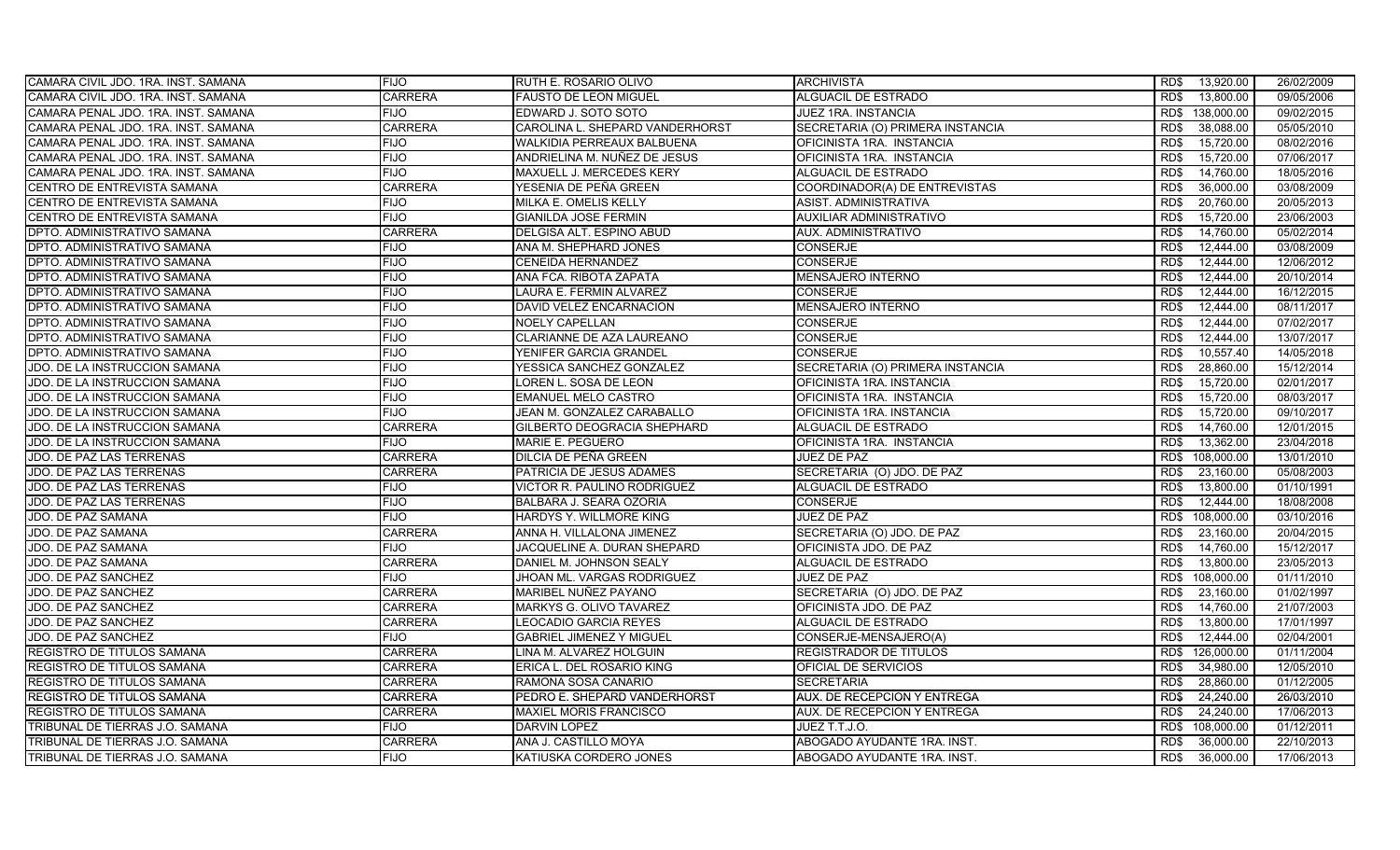| TRIBUNAL DE TIERRAS J.O. SAMANA        | <b>CARRERA</b> | SABRINA KERY MARTE               | SECRETARIA (O) PRIMERA INSTANCIA        | RD\$<br>28,860.00  | 10/08/2015 |
|----------------------------------------|----------------|----------------------------------|-----------------------------------------|--------------------|------------|
| TRIBUNAL DE TIERRAS J.O. SAMANA        | <b>CARRERA</b> | NILSA O. BETERMI BRIOSO          | OFICINISTA J.O.                         | RD\$<br>15,720.00  | 22/04/2013 |
| TRIBUNAL DE TIERRAS J.O. SAMANA        | <b>FIJO</b>    | ESCARLE MA. JIMENEZ ESPINO       | OFICINISTA J.O.                         | 15,720.00<br>RD\$  | 24/04/2017 |
| TRIBUNAL DE TIERRAS J.O. SAMANA        | <b>FIJO</b>    | OMENKY M. TIBURCIO ROSARIO       | OFICINISTA J.O.                         | 15,720.00<br>RD\$  | 15/03/2018 |
| DPTO. ADMINISTRATIVO ELIAS PIÑA        | <b>CARRERA</b> | JOSEFINA ALT. FORTUNA            | ENCARGADO(A) OFICINA ADMINISTRATIVA III | RD\$<br>67,405.20  | 17/02/1987 |
| DPTO. ADMINISTRATIVO ELIAS PIÑA        | <b>FIJO</b>    | ESTEBAN MONTAS PIRON             | <b>MAYORDOMO III</b>                    | RD\$<br>13,800.00  | 02/11/2006 |
| DPTO. ADMINISTRATIVO ELIAS PIÑA        | <b>FIJO</b>    | CARINA A. RICHARDSON POCHE       | <b>CONSERJE</b>                         | RD\$<br>12,444.00  | 01/02/1999 |
| DPTO. ADMINISTRATIVO ELIAS PIÑA        | <b>FIJO</b>    | ISOLINA MORETA RAMIREZ           | <b>MENSAJERO INTERNO</b>                | 12.444.00<br>RD\$  | 01/02/1994 |
| DPTO. ADMINISTRATIVO ELIAS PIÑA        | <b>FIJO</b>    | CARMEN I. BERIGUETE FERRERAS     | <b>CONSERJE</b>                         | 12,444.00<br>RD\$  | 16/04/2007 |
| DPTO. ADMINISTRATIVO ELIAS PIÑA        | <b>FIJO</b>    | YENNYS Y. UBRI UBRI              | <b>CONSERJE</b>                         | RD\$<br>12.444.00  | 14/04/2014 |
| JDO. DE 1RA. INST. ELIAS PIÑA          | <b>CARRERA</b> | <b>KELVIN E. MORILLO DE LEON</b> | SECRETARIA (O) PRIMERA INSTANCIA        | 38,088.00<br>RD\$  | 01/03/2006 |
| JDO. DE 1RA. INST. ELIAS PIÑA          | <b>CARRERA</b> | ELISANDRA MONTERO BERIGUETE      | OFICINISTA 1RA. INSTANCIA               | RD\$<br>15,720.00  | 01/04/2013 |
| JDO. DE 1RA. INST. ELIAS PIÑA          | <b>CARRERA</b> | JULIO C. JIMENEZ ADAMES          | OFICINISTA 1RA. INSTANCIA               | RD\$<br>15,720.00  | 01/05/2012 |
| JDO. DE 1RA. INST. ELIAS PIÑA          | <b>CARRERA</b> | <b>FRANK MATEO ADAMES</b>        | ALGUACIL DE ESTRADO                     | RD\$<br>14,760.00  | 11/06/2007 |
| JDO. DE LA INSTRUCCION ELIAS PIÑA      | <b>CARRERA</b> | FREDDY DE LA ROSA VICIOSO        | SECRETARIA (O) PRIMERA INSTANCIA        | RD\$<br>28,860.00  | 01/08/1998 |
| JDO. DE LA INSTRUCCION ELIAS PIÑA      | <b>CARRERA</b> | ROGELIO RAMON MONTERO            | OFICINISTA 1RA. INSTANCIA               | 15,720.00<br>RD\$  | 02/05/2006 |
| JDO. DE LA INSTRUCCION ELIAS PIÑA      | <b>CARRERA</b> | ANNI Y. POCHE VALENZUELA         | OFICINISTA 1RA. INSTANCIA               | RD\$<br>15,720.00  | 08/04/2008 |
| JDO. DE PAZ BANICA                     | <b>FIJO</b>    | LETICIA C. GONZALEZ PEREZ        | JUEZ DE PAZ                             | 108.000.00<br>RD\$ | 31/03/2017 |
| JDO. DE PAZ BANICA                     | <b>FIJO</b>    | OLGA N. BAEZ DE LA CRUZ          | SECRETARIA (O) JDO. DE PAZ              | RD\$<br>23,160.00  | 03/05/2016 |
| <b>JDO. DE PAZ BANICA</b>              | <b>CARRERA</b> | MARIA Y. DE LOS SANTOS MATOS     | ALGUACIL DE ESTRADO                     | 13,800.00<br>RD\$  | 09/07/2003 |
| JDO. DE PAZ BANICA                     | <b>FIJO</b>    | EDICTA AQUINO ALCANTARA          | CONSERJE-MENSAJERO(A)                   | RD\$<br>12,444.00  | 27/06/1994 |
| JDO. DE PAZ EL LLANO                   | <b>CARRERA</b> | ROSMERY ALCANTARA MESA           | SECRETARIA (O) JDO. DE PAZ              | 23,160.00<br>RD\$  | 20/05/2013 |
| JDO. DE PAZ EL LLANO                   | <b>CARRERA</b> | NERCY E. MERAN MESA              | OFICINISTA JDO. DE PAZ                  | RD\$<br>14,760.00  | 03/04/2013 |
| JDO. DE PAZ EL LLANO                   | <b>FIJO</b>    | ANA C. CARVAJAL BERROA           | ALGUACIL DE ESTRADO                     | 13,800.00<br>RD\$  | 10/01/2017 |
| JDO. DE PAZ ELIAS PIÑA                 | <b>FIJO</b>    | CESAR A. QUEZADA PEÑA            | <b>JUEZ DE PAZ</b>                      | 108,000.00<br>RD\$ | 31/03/2017 |
| JDO. DE PAZ ELIAS PIÑA                 | <b>CARRERA</b> | RAMON SANCHEZ POCHE              | SECRETARIA (O) JDO. DE PAZ              | 23,160.00<br>RD\$  | 16/10/1986 |
| JDO. DE PAZ ELIAS PIÑA                 | <b>CARRERA</b> | <b>MERCEDES PEREZ PEREZ</b>      | OFICINISTA JDO. DE PAZ                  | 14,760.00<br>RD\$  | 01/06/2015 |
| JDO. DE PAZ ELIAS PIÑA                 | <b>CARRERA</b> | JOSE E. FURCAL ALCANTARA         | ALGUACIL DE ESTRADO                     | RD\$<br>13,800.00  | 10/03/1987 |
| JDO. DE PAZ HONDO VALLE                | <b>FIJO</b>    | VIRGINIA L. LIBURD MEDINA        | JUEZ DE PAZ                             | 108,000.00<br>RD\$ | 19/02/2018 |
| JDO. DE PAZ HONDO VALLE                | <b>CARRERA</b> | EFRAIN D OLEO ENCARNACION        | SECRETARIA (O) JDO. DE PAZ              | 23,160.00<br>RD\$  | 17/10/1986 |
| JDO. DE PAZ HONDO VALLE                | <b>FIJO</b>    | CLAUDIO BOCIO VICENTE            | VIGILANTE                               | RD\$<br>12,780.00  | 03/11/2003 |
| JDO. DE PAZ HONDO VALLE                | <b>FIJO</b>    | MARITZA MENDEZ ENCARNACION       | CONSERJE-MENSAJERO(A)                   | 12,444.00<br>RD\$  | 16/12/1997 |
| JDO. DE PAZ JUAN SANTIAGO              | <b>CARRERA</b> | ALFIS B. CASTILLO CASTILLO       | JUEZ DE PAZ                             | 108,000.00<br>RD\$ | 01/08/1999 |
| JDO. DE PAZ JUAN SANTIAGO              | <b>FIJO</b>    | TARE O. BEATO VILLAVICENCIO      | OFICINISTA JDO. DE PAZ                  | 14,760.00<br>RD\$  | 15/05/2017 |
| JDO. DE PAZ JUAN SANTIAGO              | <b>FIJO</b>    | ELIANNY POLANCO LEBRON           | ALGUACIL DE ESTRADO                     | RD\$<br>13,800.00  | 16/02/2017 |
| JDO. DE PAZ JUAN SANTIAGO              | <b>FIJO</b>    | PICHILO MONTERO ENCARNACION      | CONSERJE-MENSAJERO(A)                   | RD\$<br>12,444.00  | 01/09/1992 |
| JDO. DE PAZ JUAN SANTIAGO              | <b>FIJO</b>    | EVIBERLY MONTERO MONTERO         | CONSERJE-MENSAJERO(A)                   | 12,444.00<br>RD\$  | 02/06/2014 |
| JDO. DE PAZ PEDRO SANTANA              | <b>FIJO</b>    | EDWARD A. GERONIMO SANCHEZ       | JUEZ DE PAZ                             | RD\$<br>108,000.00 | 19/02/2018 |
| JDO. DE PAZ PEDRO SANTANA              | <b>CARRERA</b> | ENRIQUE FRAGOSO ROSARIO          | SECRETARIA (O) JDO. DE PAZ              | 23,160.00<br>RD\$  | 10/03/1987 |
| JDO. DE PAZ PEDRO SANTANA              | <b>CARRERA</b> | ROSA MA. VENTURA LEOCADIO        | ALGUACIL DE ESTRADO                     | RD\$<br>13,800.00  | 26/11/2012 |
| JDO. DE PAZ PEDRO SANTANA              | <b>FIJO</b>    | CATALINA JIMENEZ FAMILIA         | CONSERJE-MENSAJERO(A)                   | RD\$<br>10,577.40  | 03/07/2017 |
| JDO. DE 1RA. INST. LAS MATAS DE FARFAN | <b>CARRERA</b> | YENNY E. TURBI BERIGUETE         | SECRETARIA (O) PRIMERA INSTANCIA        | 28,860.00<br>RD\$  | 02/10/2006 |
| JDO. DE 1RA. INST. LAS MATAS DE FARFAN | <b>CARRERA</b> | NELSI FAMILIA VALDEZ             | OFICINISTA 1RA. INSTANCIA               | 15,720.00<br>RD\$  | 21/02/2014 |
| JDO. DE 1RA. INST. LAS MATAS DE FARFAN | <b>FIJO</b>    | ANDRICKSON A. MERAN GUZMAN       | OFICINISTA 1RA. INSTANCIA               | RD\$<br>15,720.00  | 19/09/2016 |
| JDO. DE 1RA. INST. LAS MATAS DE FARFAN | <b>CARRERA</b> | AGUSTIN QUEZADA RODRIGUEZ        | ALGUACIL DE ESTRADO                     | 14,760.00<br>RD\$  | 02/10/2006 |
| JDO. DE 1RA. INST. LAS MATAS DE FARFAN | <b>FIJO</b>    | ADRIS Y. RODRIGUEZ MONTERO       | <b>CONSERJE</b>                         | RD\$<br>12.444.00  | 01/03/2007 |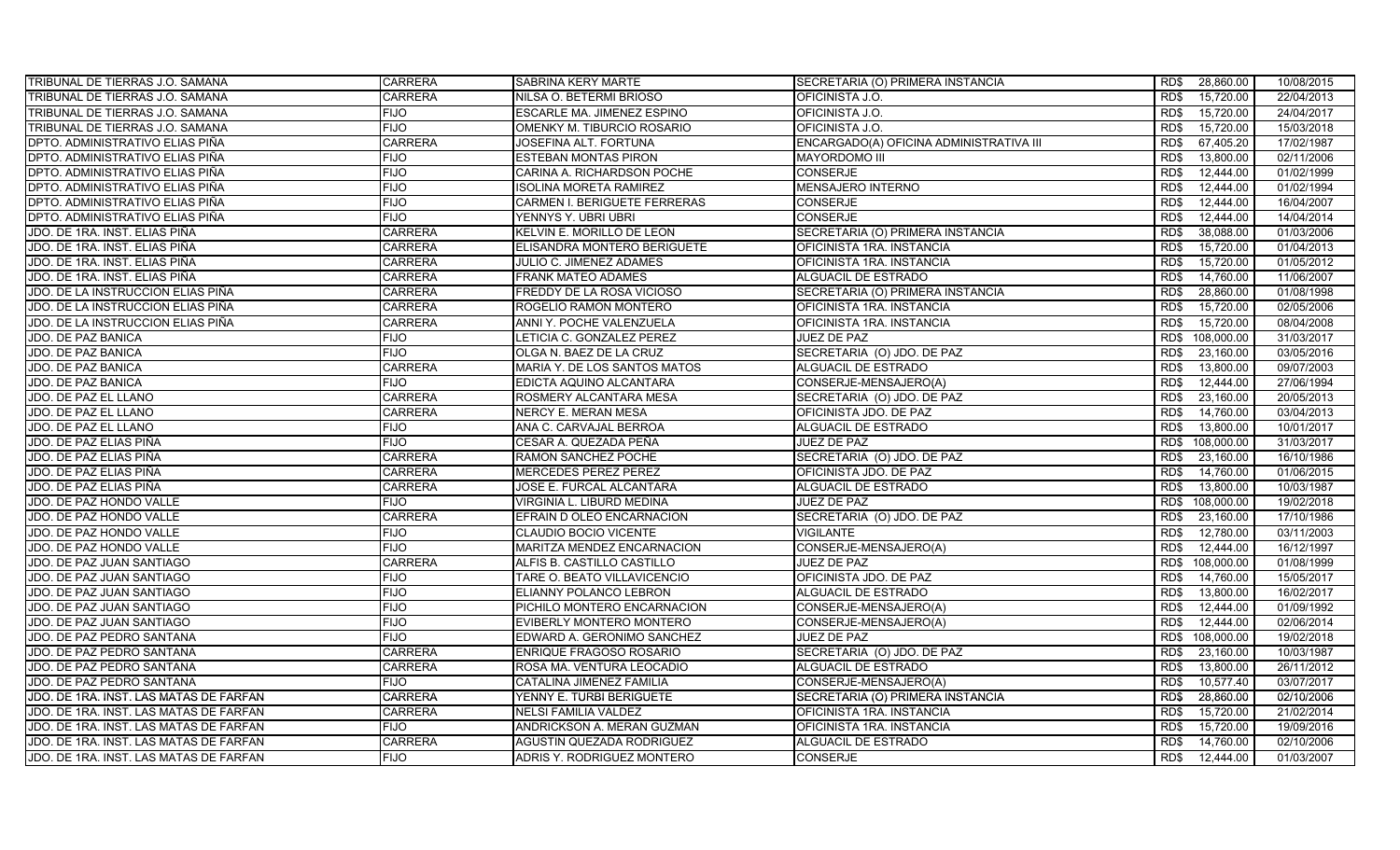| JDO. DE 1RA. INST. LAS MATAS DE FARFAN     | <b>FIJO</b>    | JESUS M. PEREZ FELIZ            | <b>MENSAJERO INTERNO</b>                | 12,444.00<br>RD\$  | 30/01/2018 |
|--------------------------------------------|----------------|---------------------------------|-----------------------------------------|--------------------|------------|
| JDO. DE LA INSTRUCCION LAS MATAS DE FARFAN | <b>CARRERA</b> | AGUSTINA MORA MERAN             | SECRETARIA (O) PRIMERA INSTANCIA        | RD\$<br>38,088.00  | 01/11/2006 |
| JDO. DE LA INSTRUCCION LAS MATAS DE FARFAN | <b>CARRERA</b> | JHONATTAN R. BAUTISTA FAMILIA   | OFICINISTA 1RA. INSTANCIA               | RD\$<br>15,720.00  | 09/12/2009 |
| JDO. DE LA INSTRUCCION LAS MATAS DE FARFAN | <b>CARRERA</b> | NIBLEK Y. SUZAÑA PEREZ          | OFICINISTA 1RA. INSTANCIA               | RD\$<br>15,720.00  | 26/10/2015 |
| JDO. DE LA INSTRUCCION LAS MATAS DE FARFAN | <b>CARRERA</b> | DENIS A. MARQUEZ DE OLEO        | ALGUACIL DE ESTRADO                     | 14,760.00<br>RD\$  | 13/04/2009 |
| JDO. DE LA INSTRUCCION LAS MATAS DE FARFAN | <b>FIJO</b>    | KRISTIAN D. RAMIREZ ROA         | OFICINISTA 1RA. INSTANCIA               | 13,362.00<br>RD\$  | 07/05/2018 |
| JDO. DE PAZ LAS MATAS DE FARFAN            | <b>CARRERA</b> | CLEURY J. TEJADA ROMERO         | JUEZ DE PAZ                             | RD\$<br>108,000.00 | 15/05/2000 |
| JDO. DE PAZ LAS MATAS DE FARFAN            | <b>CARRERA</b> | LOARA J. VIOLA                  | SECRETARIA (O) JDO. DE PAZ              | 23,160.00<br>RD\$  | 01/06/2001 |
| JDO. DE PAZ LAS MATAS DE FARFAN            | <b>CARRERA</b> | SANDRA I. RAMIREZ ROMERO        | OFICINISTA JDO. DE PAZ                  | 14,760.00<br>RD\$  | 01/12/2006 |
| JDO. DE PAZ LAS MATAS DE FARFAN            | <b>CARRERA</b> | ANTONIO A. ABREU CRUZ           | ALGUACIL DE ESTRADO                     | RD\$<br>13,800.00  | 01/04/1987 |
| JDO. DE PAZ LAS MATAS DE FARFAN            | <b>FIJO</b>    | YUNIOR BELTRE AGRAMONTE         | <b>VIGILANTE</b>                        | RD\$<br>12,780.00  | 18/03/2004 |
| JDO. DE PAZ LAS MATAS DE FARFAN            | <b>FIJO</b>    | MARIA DE LOS R. RODRIGUEZ REYES | CONSERJE-MENSAJERO(A)                   | RD\$<br>12,444.00  | 01/02/2018 |
| 1RA. SALA JDO. DE PAZ ESP. TRANS. S.J.M.   | <b>FIJO</b>    | ANGELICA MA. CALDERON MOLINA    | JUEZ DE PAZ                             | 108,000.00<br>RD\$ | 16/12/2016 |
| 1RA. SALA JDO. DE PAZ ESP. TRANS. S.J.M.   | <b>CARRERA</b> | ROSANNA PEREZ VALDEZ            | SECRETARIA (O) JDO. DE PAZ              | 23,160.00<br>RD\$  | 14/12/1998 |
| 1RA. SALA JDO. DE PAZ ESP. TRANS. S.J.M.   | <b>CARRERA</b> | FATIMA VALDEZ ALCANTARA         | OFICINISTA JDO. DE PAZ                  | RD\$<br>14,760.00  | 01/10/1993 |
| 1RA. SALA JDO. DE PAZ ESP. TRANS. S.J.M.   | <b>FIJO</b>    | KENNY A. AGRAMONTE MATEO        | OFICINISTA JDO. DE PAZ                  | 14,760.00<br>RD\$  | 29/10/2012 |
| 1RA. SALA JDO. DE PAZ ESP. TRANS. S.J.M.   | <b>CARRERA</b> | JOAN ML. MATEO BERIGUETE        | ALGUACIL DE ESTRADO                     | RD\$<br>13,800.00  | 03/10/2001 |
| 2DA. SALA JDO. DE PAZ ESP. TRANS. S.J.M.   | <b>FIJO</b>    | EDUARDO VALDEZ PIÑA             | JUEZ DE PAZ                             | 108,000.00<br>RD\$ | 01/10/2014 |
| 2DA. SALA JDO. DE PAZ ESP. TRANS. S.J.M.   | <b>CARRERA</b> | HECTOR R. DE LA ROSA PEREZ      | SECRETARIA (O) JDO. DE PAZ              | RD\$<br>23,160.00  | 01/11/1993 |
| 2DA. SALA JDO. DE PAZ ESP. TRANS. S.J.M.   | <b>CARRERA</b> | NOHELY A. SUERO LAPAIX          | OFICINISTA JDO. DE PAZ                  | RD\$<br>14,760.00  | 07/05/2012 |
| 2DA. SALA JDO. DE PAZ ESP. TRANS. S.J.M.   | <b>FIJO</b>    | VICTOR J. ANGOMAS VALDEZ        | OFICINISTA JDO. DE PAZ                  | 14,760.00<br>RD\$  | 22/10/2014 |
| 2DA. SALA JDO. DE PAZ ESP. TRANS. S.J.M.   | <b>CARRERA</b> | JUAN C. MORENO DE LOS SANTOS    | ALGUACIL DE ESTRADO                     | 13,800.00<br>RD\$  | 19/11/2003 |
| ARCHIVO ACTIVO J.I. S.J.M.                 | <b>FIJO</b>    | PAOLA MONGE DIAZ                | ARCHIVISTA                              | RD\$<br>24,240.00  | 01/04/2013 |
| ARCHIVO ACTIVO J.I. S.J.M.                 | <b>CARRERA</b> | YANIAL J. SANTOS NOVA           | <b>ARCHIVISTA</b>                       | 24,240.00<br>RD\$  | 24/06/2013 |
| <b>BIBLIOTECA DE S.J.M.</b>                | <b>CARRERA</b> | ZUANNY D. RIVERA DE LA ROSA     | <b>BIBLIOTECARIO II</b>                 | 20.760.00<br>RD\$  | 10/04/2006 |
| CAMARA CIVIL CORTE APEL. S.J.M.            | <b>FIJO</b>    | MANUEL ANT. RAMIREZ SUZAÑA      | <b>JUEZ PRESIDENTE CORTE</b>            | RD\$ 218,640.00    | 12/05/1998 |
| CAMARA CIVIL CORTE APEL, S.J.M.            | <b>FIJO</b>    | MILTON E. CASTILLO CASTILLO     | JUEZ 1ER. SUSTITUTO CORTE               | RD\$ 205,800.00    | 28/05/1998 |
| CAMARA CIVIL CORTE APEL. S.J.M.            | <b>FIJO</b>    | ERNESTO RAMIREZ MENDEZ          | JUEZ 2DO. SUSTITUTO CORTE               | RD\$ 199,464.00    | 15/05/1998 |
| CAMARA CIVIL CORTE APEL. S.J.M.            | <b>FIJO</b>    | LOIDA DE LA ROSA BELTRE         | <b>JUEZ CORTE</b>                       | RD\$ 186,000.00    | 15/05/1998 |
| CAMARA CIVIL CORTE APEL. S.J.M.            | <b>FIJO</b>    | ROMANA AQUINO CEPEDA            | <b>JUEZ CORTE</b>                       | RD\$<br>186,000.00 | 16/06/1992 |
| CAMARA CIVIL JDO. 1RA. INST. S.J.M.        | <b>FIJO</b>    | ROBERT ANT. DE AZA BATISTA      | JUEZ 1RA. INSTANCIA                     | RD\$<br>138,000.00 | 01/11/2011 |
| CAMARA CIVIL JDO. 1RA. INST. S.J.M.        | <b>CARRERA</b> | CARLOS A. SALCIE DE LOS SANTOS  | SECRETARIA (O) PRIMERA INSTANCIA        | 28,860.00<br>RD\$  | 27/05/1987 |
| CAMARA CIVIL JDO. 1RA. INST. S.J.M.        | <b>CARRERA</b> | CAONA O. MATEO GARCIA           | OFICINISTA 1RA. INSTANCIA               | RD\$<br>15,720.00  | 15/03/1999 |
| CAMARA CIVIL JDO. 1RA. INST. S.J.M.        | <b>CARRERA</b> | DONNY E. MENDEZ VALDEZ          | OFICINISTA 1RA. INSTANCIA               | RD\$<br>15,720.00  | 29/05/2012 |
| CAMARA CIVIL JDO. 1RA. INST. S.J.M.        | <b>CARRERA</b> | ADELYN S. RAMIREZ BELTRE        | OFICINISTA 1RA. INSTANCIA               | 15,720.00<br>RD\$  | 13/11/2014 |
| CAMARA CIVIL JDO. 1RA. INST. S.J.M.        | <b>CARRERA</b> | RICHARD A. MATEO HERRERA        | ALGUACIL DE ESTRADO                     | RD\$<br>13,800.00  | 15/04/1996 |
| CAMARA CIVIL JDO. 1RA. INST. S.J.M.        | <b>CARRERA</b> | JOEL A. MATEO ZABALA            | ALGUACIL DE ESTRADO                     | 13,800.00<br>RD\$  | 09/01/2009 |
| CAMARA PENAL CORTE APEL. S.J.M.            | <b>FIJO</b>    | MARITZA SUERO SENCION           | JUEZ PRESIDENTE CORTE                   | RD\$ 218,640.00    | 09/04/1992 |
| CAMARA PENAL CORTE APEL. S.J.M.            | <b>FIJO</b>    | ANA M. ACOSTA COLLADO           | JUEZ 1ER. SUSTITUTO CORTE               | RD\$ 205,800.00    | 15/04/1998 |
| CAMARA PENAL CORTE APEL, S.J.M.            | <b>FIJO</b>    | ARSENIO ALCANTARA PEREZ         | JUEZ 2DO. SUSTITUTO CORTE               | RD\$<br>199,464.00 | 15/05/1998 |
| CAMARA PENAL CORTE APEL. S.J.M.            | <b>FIJO</b>    | JOSE M. GARCIA MATEO            | <b>JUEZ CORTE</b>                       | RD\$<br>186,000.00 | 05/07/1994 |
| CAMARA PENAL JDO. 1RA. INST. S.J.M.        | <b>FIJO</b>    | DANTE A. ALMONTE ARACENA        | JUEZ 1RA. INSTANCIA                     | RD\$<br>138,000.00 | 19/10/2009 |
| CENTRO INF. ORIENT. CIUDADANA PJ S.J.M.    | <b>CARRERA</b> | SERVIA G. FRAGOSO BAUTISTA      | SUPERVISOR DE INFORMACION Y ORIENTACION | RD\$<br>38,088.00  | 01/03/1992 |
| CORTE DE APEL. S.J.M.                      | <b>CARRERA</b> | WILKINS RODRIGUEZ SANCHEZ       | ALGUACIL DE ESTRADO                     | RD\$<br>14,760.00  | 01/06/2006 |
| DPTO. ADMINISTRATIVO S.J.M.                | <b>CARRERA</b> | FLAVIA ZABALA MORA              | ENCARGADO(A) OFICINA ADMINISTRATIVA IV  | 81,952.80<br>RD\$  | 26/08/1987 |
| DPTO. ADMINISTRATIVO S.J.M.                | <b>FIJO</b>    | DORIAN JIMENEZ DE LEON          | ENC. MANTENIMIENTO                      | RD\$<br>20,760.00  | 15/03/2011 |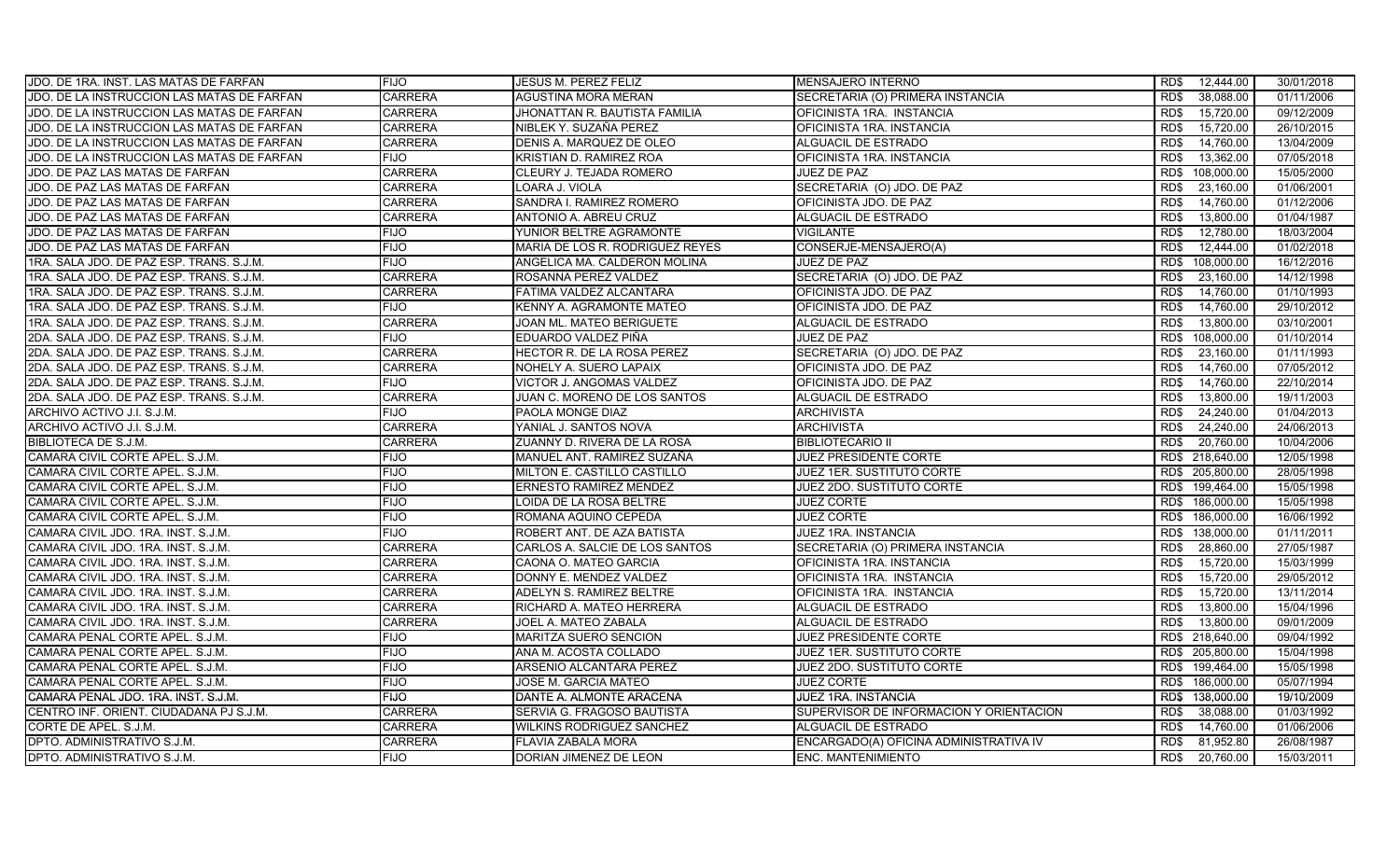| <b>DPTO. ADMINISTRATIVO S.J.M.</b>  | <b>CARRERA</b> | <b>PASCUAL FIGUEREO GUZMAN</b>   | SECRETARIA DEPTO. ADM.        | 18,780.00<br>RD\$            | 23/11/2009 |
|-------------------------------------|----------------|----------------------------------|-------------------------------|------------------------------|------------|
| DPTO. ADMINISTRATIVO S.J.M.         | <b>FIJO</b>    | ELIEZER RODRIGUEZ REYES          | <b>MAYORDOMO I</b>            | RD\$<br>16,920.00            | 14/07/2008 |
| DPTO. ADMINISTRATIVO S.J.M.         | <b>FIJO</b>    | LADY J. HERRERA PEREZ            | <b>RECEPCIONISTA</b>          | RD\$<br>14,760.00            | 08/02/2016 |
| DPTO. ADMINISTRATIVO S.J.M.         | <b>FIJO</b>    | AUSTRIA L. ENCARNACION FERNANDEZ | <b>CONSERJE</b>               | RD\$<br>12,444.00            | 15/07/1993 |
| DPTO. ADMINISTRATIVO S.J.M.         | <b>FIJO</b>    | FERNANDO MATEO ARIAS             | <b>MENSAJERO INTERNO</b>      | RD\$<br>12,444.00            | 01/10/1987 |
| DPTO. ADMINISTRATIVO S.J.M.         | <b>FIJO</b>    | ROGELIO JIMENEZ                  | <b>VIGILANTE</b>              | 12,444.00<br>RD\$            | 11/09/1990 |
| DPTO. ADMINISTRATIVO S.J.M.         | <b>FIJO</b>    | <b>JOSE A. BAUTISTA GENAO</b>    | MENSAJERO INTERNO             | RD\$<br>12,444.00            | 01/06/1999 |
| DPTO. ADMINISTRATIVO S.J.M.         | <b>FIJO</b>    | RUBEN D. LOPEZ FERRERAS          | MENSAJERO INTERNO             | 12,444.00<br>RD\$            | 01/02/2001 |
| DPTO. ADMINISTRATIVO S.J.M.         | <b>FIJO</b>    | JUANA M. ROSARIO DIAZ            | <b>CONSERJE</b>               | 12.444.00<br>RD\$            | 05/04/2004 |
| DPTO. ADMINISTRATIVO S.J.M.         | <b>FIJO</b>    | OMAR DE LOS SANTOS ANGOMAS       | <b>MENSAJERO INTERNO</b>      | RD\$<br>12.444.00            | 03/05/2004 |
| DPTO. ADMINISTRATIVO S.J.M.         | <b>FIJO</b>    | FERYALA DE JS. SUERO ARBAJE      | MENSAJERO INTERNO             | 12,444.00<br>RD\$            | 20/10/2004 |
| DPTO. ADMINISTRATIVO S.J.M.         | <b>FIJO</b>    | <b>AUSTRALIA MORA MORILLO</b>    | <b>CONSERJE</b>               | RD\$<br>12.444.00            | 01/08/2005 |
| DPTO. ADMINISTRATIVO S.J.M.         | <b>FIJO</b>    | YESSENIA DE LEON OGANDO          | <b>CONSERJE</b>               | RD\$<br>12,444.00            | 02/09/2009 |
| DPTO. ADMINISTRATIVO S.J.M.         | <b>FIJO</b>    | KATTY RODRIGUEZ CAPELLAN         | <b>CONSERJE</b>               | RD\$<br>12.444.00            | 05/01/2010 |
| DPTO. ADMINISTRATIVO S.J.M.         | <b>FIJO</b>    | JORGE L. PANIAGUA RAMIREZ        | <b>MENSAJERO INTERNO</b>      | R <sub>D</sub><br>12,444.00  | 11/04/2011 |
| DPTO. ADMINISTRATIVO S.J.M.         | <b>FIJO</b>    | FELIX ML. MENDEZ MORA            | <b>MENSAJERO INTERNO</b>      | 12,444.00<br>RD\$            | 16/12/2013 |
| DPTO. ADMINISTRATIVO S.J.M.         | <b>FIJO</b>    | <b>GERSON SOLIS ENCARNACION</b>  | MENSAJERO INTERNO             | RD\$<br>12,444.00            | 19/09/2016 |
| DPTO. ADMINISTRATIVO S.J.M.         | <b>FIJO</b>    | LUIS ML. PEREZ RAMIREZ           | MENSAJERO INTERNO             | RD\$<br>10,577.40            | 04/09/2017 |
| JDO. DE PAZ BOHECHIO                | <b>FIJO</b>    | ALBANIA E. MEJIA COLON           | JUEZ DE PAZ                   | RD\$<br>108,000.00           | 21/04/2005 |
| JDO. DE PAZ BOHECHIO                | <b>CARRERA</b> | MARIA DE LOS A. CASTILLO REYES   | SECRETARIA (O) JDO. DE PAZ    | RD\$<br>23,160.00            | 23/10/1978 |
| JDO. DE PAZ BOHECHIO                | <b>CARRERA</b> | RAFAEL ANT. LUCIANO ALCANTARA    | OFICINISTA JDO. DE PAZ        | 14,760.00<br>RD\$            | 18/09/1992 |
| JDO. DE PAZ BOHECHIO                | <b>CARRERA</b> | MANUEL DE LEON ANGOMAS           | ALGUACIL DE ESTRADO           | 13,800.00<br>RD\$            | 01/08/1991 |
| JDO. DE PAZ BOHECHIO                | <b>FIJO</b>    | CONFESORA ANGOMAS CASTILLO       | CONSERJE-MENSAJERO(A)         | RD\$<br>12.444.00            | 07/09/2015 |
| JDO. DE PAZ EL CERCADO              | <b>CARRERA</b> | ODANIA LAPAIX MEJIA              | JUEZ DE PAZ                   | 108,000.00<br>RD\$           | 03/04/2001 |
| JDO. DE PAZ EL CERCADO              | <b>CARRERA</b> | FRANCIA ENCARNACION MONTERO      | SECRETARIA (O) JDO. DE PAZ    | 23,160.00<br>RD\$            | 21/02/1990 |
| JDO. DE PAZ EL CERCADO              | <b>CARRERA</b> | MARY P. MONTERO ENCARNACION      | OFICINISTA JDO. DE PAZ        | RD\$<br>14,760.00            | 03/11/2015 |
| JDO. DE PAZ EL CERCADO              | <b>CARRERA</b> | PABLO D. DE OLEO MONTERO         | ALGUACIL DE ESTRADO           | 13,800.00<br>RD\$            | 01/08/1998 |
| JDO. DE PAZ JUAN DE HERRERA         | <b>FIJO</b>    | ANGEL V. HERNANDEZ CORDERO       | JUEZ DE PAZ                   | R <sub>D</sub><br>108,000.00 | 31/03/2017 |
| JDO. DE PAZ JUAN DE HERRERA         | <b>CARRERA</b> | CARLOS ML. CALDERON VALDEZ       | SECRETARIA (O) JDO. DE PAZ    | RD\$<br>23,160.00            | 01/05/1991 |
| JDO. DE PAZ JUAN DE HERRERA         | <b>FIJO</b>    | PERLA E. PORTORREAL MERAN        | OFICINISTA JDO. DE PAZ        | RD\$<br>14,760.00            | 14/03/2016 |
| JDO. DE PAZ JUAN DE HERRERA         | <b>CARRERA</b> | CARLOS J. BELLO GARCIA           | ALGUACIL DE ESTRADO           | RD\$<br>13,800.00            | 12/01/2011 |
| JDO. DE PAZ JUAN DE HERRERA         | <b>FIJO</b>    | <b>ISABEL SANCHEZ CONTRERAS</b>  | CONSERJE-MENSAJERO(A)         | RD\$<br>12,444.00            | 02/07/1987 |
| JDO. DE PAZ S.J.M.                  | <b>FIJO</b>    | BETHANIA DEL C. CONCE POLANCO    | JUEZ DE PAZ                   | RD\$<br>108,000.00           | 19/02/2018 |
| JDO. DE PAZ S.J.M.                  | <b>CARRERA</b> | ERMELINDA ADAMES PIÑA            | SECRETARIA (O) JDO. DE PAZ    | RD\$<br>23,160.00            | 01/03/1995 |
| JDO. DE PAZ S.J.M.                  | <b>CARRERA</b> | JONATHAN OVIEDO TEJEDA           | OFICINISTA JDO. DE PAZ        | RD\$<br>14,760.00            | 05/11/2010 |
| JDO. DE PAZ S.J.M.                  | <b>CARRERA</b> | ARIEL REYES MATEO                | OFICINISTA JDO. DE PAZ        | RD\$<br>14,760.00            | 16/11/2015 |
| JDO. DE PAZ S.J.M.                  | <b>CARRERA</b> | <b>GASPAR A. SANTANA</b>         | ALGUACIL DE ESTRADO           | 13,800.00<br>RD\$            | 01/07/1988 |
| JDO. DE PAZ VALLEJUELO              | <b>FIJO</b>    | VIAMERCA O. RUIZ SEPULVEDA       | JUEZ DE PAZ                   | RD\$<br>108,000.00           | 31/03/2017 |
| JDO. DE PAZ VALLEJUELO              | <b>CARRERA</b> | EULALIA MONTERO QUEZADA          | SECRETARIA (O) JDO. DE PAZ    | 23,160.00<br>RD\$            | 20/06/1988 |
| JDO. DE PAZ VALLEJUELO              | <b>CARRERA</b> | FIORDALIZA MONTERO ENCARNACION   | OFICINISTA JDO. DE PAZ        | 14,760.00<br>RD\$            | 01/04/2005 |
| JDO. DE PAZ VALLEJUELO              | <b>FIJO</b>    | YENIFEL ENCARNACION MONTERO      | CONSERJE-MENSAJERO(A)         | RD\$<br>12,444.00            | 13/10/2014 |
| OFIC. DE ARCHIVO JUDICIAL PJ S.J.M. | <b>CARRERA</b> | HELL W. NOVA MONTERO             | SUPERVISOR DE ARCHIVO         | RD\$<br>29,580.00            | 03/03/2003 |
| OFIC. DE ARCHIVO JUDICIAL PJ S.J.M. | <b>CARRERA</b> | ERWIN D. ALCANTARA CONSTANZA     | <b>ARCHIVISTA</b>             | RD\$<br>16,440.00            | 16/04/2007 |
| REGISTRO DE TITULOS S.J.M.          | <b>FIJO</b>    | ARELIS I. MARTINEZ RONZINO       | <b>REGISTRADOR DE TITULOS</b> | RD\$<br>126,000.00           | 01/09/1994 |
| REGISTRO DE TITULOS S.J.M.          | <b>CARRERA</b> | ROSSY M. GARCIA BOCIO            | ANALISTA JURIDICO             | 30,060.00<br>RD\$            | 01/11/1994 |
| <b>REGISTRO DE TITULOS S.J.M.</b>   | <b>FIJO</b>    | JOHANNA E. BAUTISTA ROA          | <b>ANALISTA JURIDICO</b>      | RD\$<br>30,060.00            | 01/03/2002 |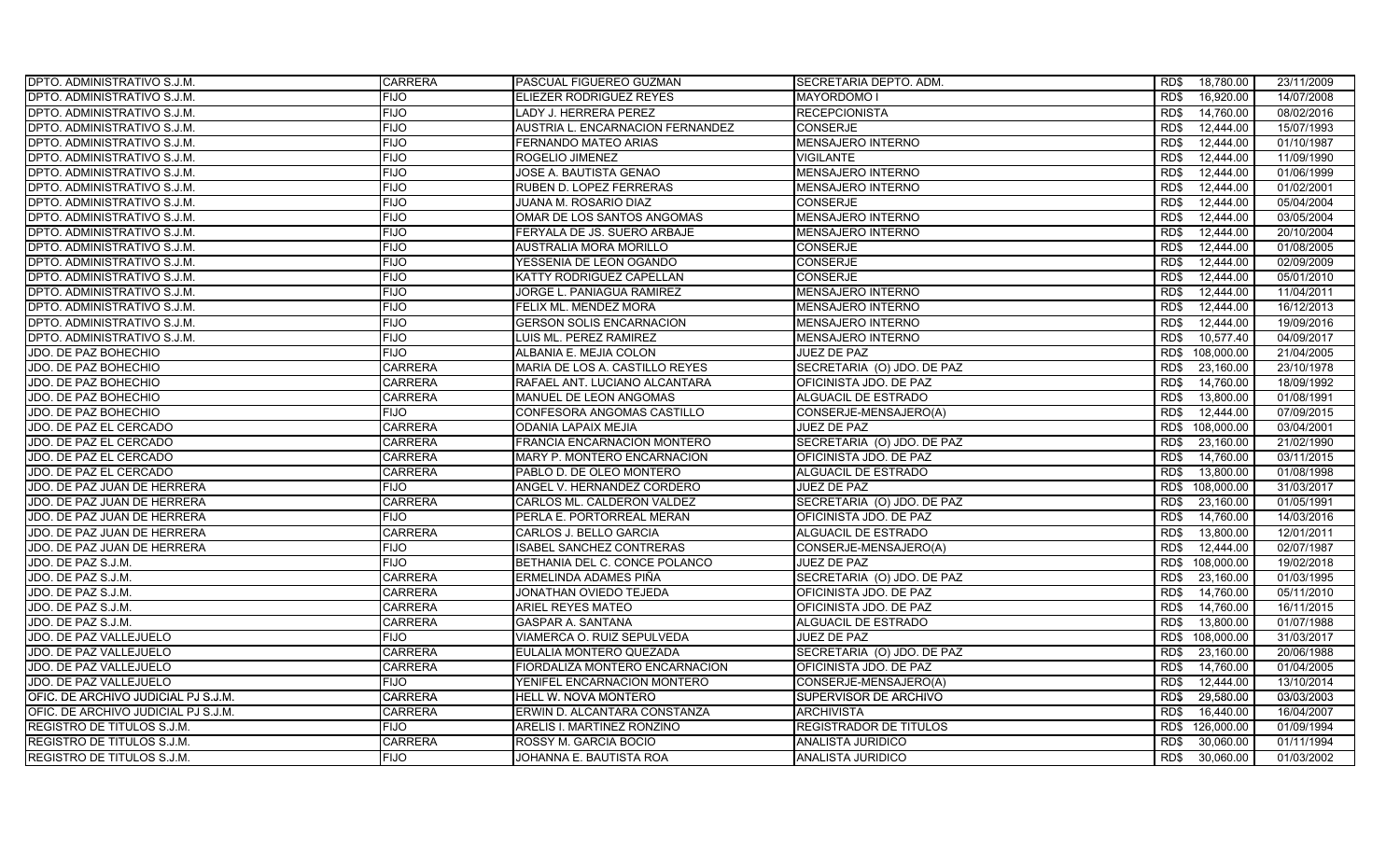| <b>REGISTRO DE TITULOS S.J.M.</b>        | <b>FIJO</b>    | <b>MAYRA A. GARCIA FERRERAS</b> | <b>OFICIAL MAYOR</b>                         | RD\$ | 21,480.00  | 01/11/1994      |
|------------------------------------------|----------------|---------------------------------|----------------------------------------------|------|------------|-----------------|
| REGISTRO DE TITULOS S.J.M.               | <b>FIJO</b>    | NIURKA C. MESA DE LOS SANTOS    | <b>AUXILIAR R.T.</b>                         | RD\$ | 13,770.00  | 01/03/2018      |
| SECRETARIA GENERAL J.P. S.J.M.           | <b>CARRERA</b> | ANA ANT. GUZMAN PEREZ           | SECRETARIA (O) GENERAL                       | RD\$ | 66,528.00  | 01/11/2005      |
| SOPORTE A JUECES J.P. S.J.M.             | <b>CARRERA</b> | JUAN DE D. PERALTA CAPELLAN     | ABOGADO AYUDANTE                             | RD\$ | 48,894.00  | 01/05/1999      |
| SOPORTE A JUECES J.P. S.J.M.             | <b>CARRERA</b> | LUIS ALB. RODRIGUEZ SANCHEZ     | ABOGADO AYUDANTE                             | RD\$ | 48,894.00  | 01/11/2005      |
| SOPORTE A JUECES J.P. S.J.M.             | <b>CARRERA</b> | DISMERY D. NOVA BIDO            | <b>OFICINISTA</b>                            | RD\$ | 18,780.00  | 01/09/2005      |
| SOPORTE A JUECES J.P. S.J.M.             | <b>CARRERA</b> | RODYS ML. MENDEZ HIDALGO        | <b>OFICINISTA</b>                            | RD\$ | 18,780.00  | 11/06/2012      |
| SOPORTE A JUECES J.P. S.J.M.             | <b>CARRERA</b> | CARLA MA. PUMAROL SANTOS        | <b>OFICINISTA</b>                            | RD\$ | 18.780.00  | 02/03/2015      |
| TRIBUNAL COL. C/P JDO. 1RA. INST. S.J.M. | <b>FIJO</b>    | <b>DIOGENES DAMASO MERCEDES</b> | JUEZ PRESIDENTE TRIBUNAL COLEGIADO           | RD\$ | 138.000.00 | 01/11/2011      |
| TRIBUNAL DE TIERRAS J.O. S.J.M           | <b>FIJO</b>    | <b>ERNESTO CASILLA REYES</b>    | JUEZ T.T.J.O.                                | RD\$ | 138,000.00 | 07/04/2008      |
| TRIBUNAL DE TIERRAS J.O. S.J.M.          | <b>CARRERA</b> | JOSE C. ROA ROMERO              | SECRETARIA (O) PRIMERA INSTANCIA             | RD\$ | 28,860.00  | 27/05/1994      |
| TRIBUNAL DE TIERRAS J.O. S.J.M.          | <b>CARRERA</b> | SAIURI P. DE LOS SANTOS SEGURA  | OFICINISTA J.O.                              | RD\$ | 15,720.00  | 22/04/2013      |
| TRIBUNAL DE TIERRAS J.O. S.J.M.          | <b>CARRERA</b> | MARIA L. GARABITO ESPINOSA      | OFICINISTA J.O.                              | RD\$ | 15,720.00  | 22/04/2013      |
| TRIBUNAL DE TIERRAS J.O. S.J.M           | <b>FIJO</b>    | ALEX J. GERALDO MARTINEZ        | OFICINISTA J.O.                              | RD\$ | 15,720.00  | 24/06/2014      |
| TRIBUNAL DE TIERRAS J.O. S.J.M.          | <b>FIJO</b>    | MARLENI DURAN DE LEON           | OFICINISTA J.O.                              | RD\$ | 15,720.00  | 12/12/2016 a.m. |
| TRIBUNAL DE TIERRAS J.O. S.J.M.          | <b>FIJO</b>    | ADONIS RAMIREZ ZABALA           | OFICINISTA J.O.                              | RD\$ | 15,720.00  | 03/10/2017      |
| TRIBUNAL EJEC. DE LA PENA S.J.M.         | <b>FIJO</b>    | PAULA OLIVERO ENCARNACION       | JUEZ EJEC. DE LA PENA                        | RD\$ | 138,000.00 | 15/05/1998      |
| TRIBUNAL N.N.A. S.J.M.                   | <b>FIJO</b>    | CECILIA PIÑA BELLO              | <b>JUEZ 1RA. INSTANCIA</b>                   | RD\$ | 138.000.00 | 07/04/2008      |
| TRIBUNAL N.N.A. S.J.M.                   | <b>CARRERA</b> | MARTHA MONTERO RAMIREZ          | SECRETARIA (O) PRIMERA INSTANCIA             | RD\$ | 28,860.00  | 14/12/1998      |
| TRIBUNAL N.N.A. S.J.M.                   | <b>CARRERA</b> | WILLY DE JS. SUERO HERNANDEZ    | <b>OFICINISTA</b>                            | RD\$ | 18.780.00  | 01/08/2006      |
| TRIBUNAL N.N.A. S.J.M.                   | <b>FIJO</b>    | JEAN C. SANTOS AQUINO           | OFICINISTA 1RA. INSTANCIA                    | RD\$ | 15,720.00  | 05/06/2017      |
| TRIBUNAL N.N.A. S.J.M                    | <b>FIJO</b>    | YOSEIRY E. JIMENEZ TAVERAS      | OFICINISTA 1RA. INSTANCIA                    | RD\$ | 15,720.00  | 27/12/2017      |
| TRIBUNAL N.N.A. S.J.M.                   | <b>CARRERA</b> | <b>ESTELY RECIO BAUTISTA</b>    | ALGUACIL DE ESTRADO                          | RD\$ | 13,800.00  | 06/03/2009      |
| TRIBUNAL N.N.A. S.J.M.                   | <b>FIJO</b>    | ROSA E. DE LA ROSA MATEO        | <b>CONSERJE</b>                              | RD\$ | 12,444.00  | 01/03/2006      |
| UNIDAD ATENCION AL USUARIO J.P. S.J.M    | <b>CARRERA</b> | ANGELIS G. MATEO ROSADO         | OFICINISTA ATENCION USUARIOS                 | RD\$ | 22,920.00  | 30/03/1995      |
| UNIDAD ATENCION AL USUARIO J.P. S.J.M.   | <b>CARRERA</b> | CLAUDIA V. MEDINA ENCARNACION   | OFICINISTA ATENCION USUARIOS                 | RD\$ | 22,920.00  | 01/07/2005      |
| UNIDAD ATENCION AL USUARIO J.P. S.J.M    | <b>CARRERA</b> | JEISON E. VALDEZ PIÑA           | OFICINISTA ATENCION USUARIOS                 | RD\$ | 22,920.00  | 26/06/2012      |
| UNIDAD CITAC. NOTIF. Y COM. J.P. S.J.M.  | <b>CARRERA</b> | LEONELA ADAMES RAMIREZ          | SUPERVISOR CENTRO DE CITACIONES              | RD\$ | 42,657.60  | 12/09/2005      |
| UNIDAD CITAC. NOTIF. Y COM. J.P. S.J.M.  | <b>CARRERA</b> | LUCHY E. SANCHEZ ENCARNACION    | <b>OFICINISTA</b>                            | RD\$ | 22,375.00  | 28/06/1994      |
| UNIDAD CITAC. NOTIF. Y COM. J.P. S.J.M.  | <b>CARRERA</b> | AMBIORIS DE MORA RAMIREZ        | <b>OFICINISTA</b>                            | RD\$ | 18.780.00  | 14/04/2008      |
| UNIDAD CITAC. NOTIF. Y COM. J.P. S.J.M.  | <b>CARRERA</b> | MILEDYS ENCARNACION MONTERO     | <b>OFICINISTA</b>                            | RD\$ | 18,780.00  | 01/12/2011      |
| UNIDAD CITAC. NOTIF. Y COM. J.P. S.J.M.  | <b>CARRERA</b> | <b>JUAN G. MARTE ALCANTARA</b>  | ALGUACIL DE ESTRADO                          | RD\$ | 14,760.00  | 14/06/2004      |
| UNIDAD CITAC. NOTIF. Y COM. J.P. S.J.M.  | <b>CARRERA</b> | ABEL CASTILLO ADAMES            | ALGUACIL DE ESTRADO                          | RD\$ | 14,760.00  | 25/07/2005      |
| UNIDAD CITAC. NOTIF. Y COM. J.P. S.J.M.  | <b>CARRERA</b> | WILSON MESA DEL CARMEN          | ALGUACIL DE ESTRADO                          | RD\$ | 14,760.00  | 01/08/2009      |
| UNIDAD CITAC. NOTIF. Y COM. J.P. S.J.M.  | <b>CARRERA</b> | OKEYMIS L. ORTIZ YBERT          | ALGUACIL DE ESTRADO                          | RD\$ | 14,760.00  | 01/04/2013      |
| UNIDAD CITAC. NOTIF. Y COM. J.P. S.J.M.  | FIJO           | LEYMER A. PUJOLS MATOS          | ALGUACIL DE ESTRADO                          | RD\$ | 14,760.00  | 05/12/2017      |
| UNIDAD CITAC. NOTIF. Y COM. J.P. S.J.M.  | <b>FIJO</b>    | MAXWEL ARNAUD BAUTISTA          | ALGUACIL DE ESTRADO                          | RD\$ | 14,760.00  | 05/12/2017      |
| UNIDAD DE AUDIENCIAS J.P. S.J.M.         | <b>CARRERA</b> | <b>MARIBEL ARIAS CUEVAS</b>     | SUPERVISOR DE AUDIENCIAS                     | RD\$ | 42,657.60  | 29/03/2006      |
| UNIDAD DE AUDIENCIAS J.P. S.J.M.         | <b>FIJO</b>    | JEAN C. BAUTISTA CUEVAS         | <b>OFICINISTA</b>                            | RD\$ | 18,780.00  | 27/07/2010      |
| UNIDAD DE AUDIENCIAS J.P. S.J.M.         | <b>CARRERA</b> | BRYANT J. AYBAR HERNANDEZ       | <b>OFICINISTA</b>                            | RD\$ | 18,780.00  | 01/02/2012      |
| UNIDAD DE AUDIENCIAS J.P. S.J.M.         | <b>CARRERA</b> | LUZ DEL A. BRITO BAUTISTA       | <b>OFICINISTA</b>                            | RD\$ | 18,780.00  | 10/02/2014      |
| UNIDAD DE AUDIENCIAS J.P. S.J.M.         | FIJO.          | NICOLE C. CORDERO DE LA ROSA    | <b>OFICINISTA</b>                            | RD\$ | 18,780.00  | 17/05/2016      |
| UNIDAD DE AUDIENCIAS J.P. S.J.M.         | <b>FIJO</b>    | MARIOLY RAMIREZ RAMIREZ         | <b>OFICINISTA</b>                            | RD\$ | 18,780.00  | 05/03/2018      |
| UNIDAD SERV. 1RA. INST. J.P. S.J.M.      | <b>CARRERA</b> | SIRIA A. PEREZ MONTERO          | SECRETARIA (O) SERVICIO JDOS. 1RA. INSTANCIA | RD\$ | 42,657.60  | 09/01/1997      |
| UNIDAD SERV. 1RA. INST. J.P. S.J.M.      | <b>CARRERA</b> | ELBA N. MONTERO MONTERO         | <b>OFICINISTA</b>                            | RD\$ | 18,780.00  | 01/02/2000      |
| UNIDAD SERV. 1RA. INST. J.P. S.J.M.      | <b>CARRERA</b> | MERCY Y. BELLO SANCHEZ          | OFICINISTA DE EJECUCION DE LA PENA           | RD\$ | 18,780.00  | 10/06/2011      |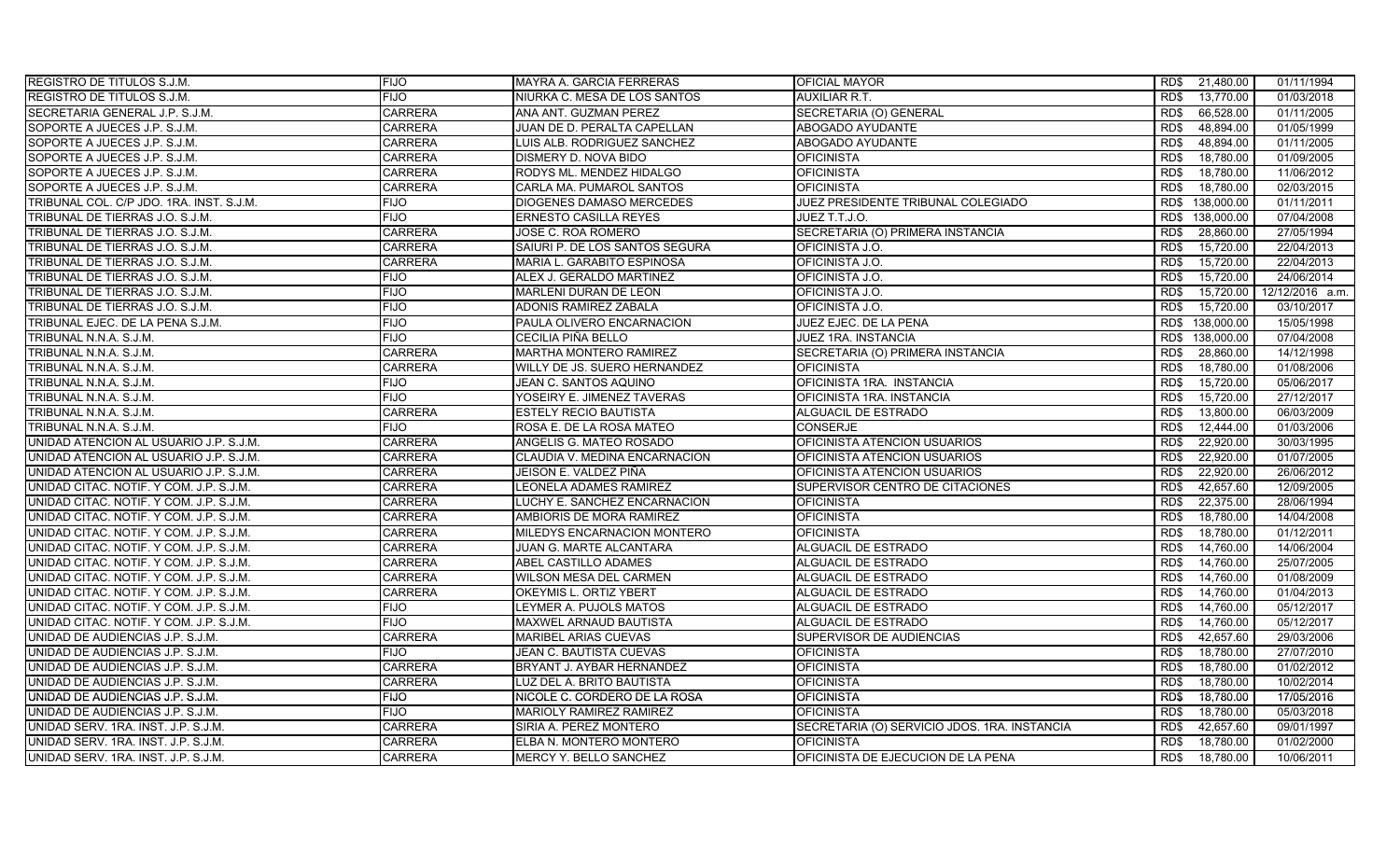| UNIDAD SERV. 1RA. INST. J.P. S.J.M.       | <b>CARRERA</b> | MARIO S. LEBRON DIAZ               | <b>OFICINISTA</b>                        | RD\$ | 18,780.00  | 02/03/2015 |
|-------------------------------------------|----------------|------------------------------------|------------------------------------------|------|------------|------------|
| UNIDAD SERV. A CORTE J.P. S.J.M.          | <b>CARRERA</b> | MARITZA AQUINO CEPEDA              | SECRETARIA (O) SERVICIO A CORTE          | RD\$ | 42,504.00  | 01/07/1998 |
| UNIDAD SERV. A CORTE J.P. S.J.M.          | <b>CARRERA</b> | BETANIA A. ROA HERRERA             | <b>OFICINISTA</b>                        | RD\$ | 18,780.00  | 14/12/1998 |
| UNIDAD SERV. A CORTE J.P. S.J.M.          | <b>CARRERA</b> | LUISA M. LORENZO TAVERAS           | <b>OFICINISTA</b>                        | RD\$ | 18,780.00  | 26/05/2008 |
| UNIDAD SERV. A LA INSTRUCCION J.P. S.J.M. | <b>CARRERA</b> | RAMONA DELGADO MEDINA              | SECRETARIA (O) SERVICIO A LA INSTRUCCION | RD\$ | 42,657.60  | 01/09/1991 |
| UNIDAD SERV. A LA INSTRUCCION J.P. S.J.M. | <b>CARRERA</b> | YENNY M. DE LOS SANTOS SEGURA      | <b>OFICINISTA</b>                        | RD\$ | 18,780.00  | 26/05/2008 |
| UNIDAD SERV. A LA INSTRUCCION J.P. S.J.M. | <b>CARRERA</b> | YOR D. DE LOS SANTOS CONTRERAS     | <b>OFICINISTA</b>                        | RD\$ | 18,780.00  | 01/07/2008 |
| UNIDAD SERV. A LA INSTRUCCION J.P. S.J.M  | <b>FIJO</b>    | YINI MA. BIDO GALVA                | <b>OFICINISTA</b>                        | RD\$ | 18,780.00  | 04/02/2013 |
| UNIDAD SERV. A LA INSTRUCCION J.P. S.J.M. | <b>FIJO</b>    | DORIS E. MELO LUCIANO DE FERNANDEZ | <b>OFICINISTA</b>                        | RD\$ | 18.780.00  | 04/01/2018 |
| ARCHIVO ACTIVO J.I. EL SEIBO              | <b>FIJO</b>    | <b>MIGUEL VILLA MORLA</b>          | <b>ARCHIVISTA</b>                        | RD\$ | 24,240.00  | 01/04/2013 |
| CAMARA CIVIL JDO. 1RA. INST. EL SEIBO     | <b>CARRERA</b> | JUAN A. RINCON MEJIA               | SECRETARIA (O) PRIMERA INSTANCIA         | RD\$ | 28,860.00  | 01/09/2005 |
| CAMARA CIVIL JDO. 1RA. INST. EL SEIBO     | <b>CARRERA</b> | MILTRED E. DE JESUS MORALES        | OFICINISTA 1RA. INSTANCIA                | RD\$ | 15.720.00  | 08/11/2001 |
| CAMARA CIVIL JDO. 1RA. INST. EL SEIBO     | <b>CARRERA</b> | MERY L. PERALTA ZORRILLA           | OFICINISTA 1RA. INSTANCIA                | RD\$ | 15,720.00  | 10/05/2005 |
| CAMARA CIVIL JDO. 1RA. INST. EL SEIBO     | <b>CARRERA</b> | MIGUEL A. FORTUNA RAMIREZ          | <b>ALGUACIL DE ESTRADO</b>               | RD\$ | 13,800.00  | 02/07/2001 |
| CAMARA PENAL JDO. 1RA. INST. EL SEIBO     | <b>FIJO</b>    | RAMONA M. SANTANA BERMUDEZ         | JUEZ 1RA. INSTANCIA                      | RD\$ | 138,000.00 | 23/02/2009 |
| CAMARA PENAL JDO. 1RA. INST. EL SEIBO     | <b>CARRERA</b> | MILAGROS B. TAPIA RIVERAS          | SECRETARIA (O) PRIMERA INSTANCIA         | RD\$ | 38,088.00  | 10/04/2000 |
| CAMARA PENAL JDO. 1RA. INST. EL SEIBO     | <b>CARRERA</b> | CRISEIDA ALT. SANTANA AYBAR        | OFICINISTA 1RA. INSTANCIA                | RD\$ | 15,720.00  | 03/05/2005 |
| CAMARA PENAL JDO. 1RA. INST. EL SEIBO     | <b>CARRERA</b> | <b>JOSE RODRIGUEZ SILVESTRE</b>    | OFICINISTA 1RA. INSTANCIA                | RD\$ | 15,720.00  | 25/09/2006 |
| CAMARA PENAL JDO. 1RA. INST. EL SEIBO     | <b>CARRERA</b> | ELIZABETH HERNANDEZ CORDONES       | OFICINISTA 1RA. INSTANCIA                | RD\$ | 15,720.00  | 10/03/2014 |
| DPTO. ADMINISTRATIVO EL SEIBO             | <b>CARRERA</b> | DAMARIS ACEVEDO VILLA              | ENCARGADO(A) OFICINA ADMINISTRATIVA III  | RD\$ | 67,405.20  | 20/09/1999 |
| DPTO. ADMINISTRATIVO EL SEIBO             | <b>CARRERA</b> | ANEURI A. PELEGRIN GARCIA          | ENC. ALMACEN ADMVO.                      | RD\$ | 24,240.00  | 13/11/2006 |
| DPTO. ADMINISTRATIVO EL SEIBO             | <b>FIJO</b>    | LAUREN MA. RAMOS RAMIREZ           | SECRETARIA DEPTO. ADM.                   | RD\$ | 18,120.00  | 24/03/2014 |
| DPTO. ADMINISTRATIVO EL SEIBO             | <b>CARRERA</b> | CRISTINA M. DELGADO SOLIVER        | <b>RECEPCIONISTA</b>                     | RD\$ | 14,760.00  | 01/09/1998 |
| DPTO. ADMINISTRATIVO EL SEIBO             | <b>FIJO</b>    | AURA E. FEBLES CONCEPCION          | MENSAJERO INTERNO                        | RD\$ | 12.444.00  | 02/11/1989 |
| DPTO. ADMINISTRATIVO EL SEIBO             | <b>FIJO</b>    | MARIA DEL C. VALDEZ RIVERA         | <b>CONSERJE</b>                          | RD\$ | 12,444.00  | 11/11/1997 |
| DPTO. ADMINISTRATIVO EL SEIBO             | <b>FIJO</b>    | LEANDRO I. HERNANDEZ LEONARDO      | MENSAJERO INTERNO                        | RD\$ | 12.444.00  | 21/06/2006 |
| DPTO. ADMINISTRATIVO EL SEIBO             | <b>FIJO</b>    | FRANCISCO DOMINGUEZ SILVESTRE      | MENSAJERO INTERNO                        | RD\$ | 12.444.00  | 11/06/2007 |
| DPTO. ADMINISTRATIVO EL SEIBO             | <b>FIJO</b>    | MARISOL BERROA MEJIA               | MENSAJERO INTERNO                        | RD\$ | 12,444.00  | 01/04/2008 |
| DPTO. ADMINISTRATIVO EL SEIBO             | <b>FIJO</b>    | JORGE ML. ALVAREZ RODRIGUEZ        | MENSAJERO INTERNO                        | RD\$ | 12.444.00  | 06/05/2008 |
| DPTO. ADMINISTRATIVO EL SEIBO             | <b>FIJO</b>    | <b>BLADY S. MERCEDES MERCEDES</b>  | <b>PORTERO</b>                           | RD\$ | 12.444.00  | 03/02/2011 |
| DPTO. ADMINISTRATIVO EL SEIBO             | <b>FIJO</b>    | RUTH E. MORALES CASTRO             | CONSERJE                                 | RD\$ | 12,444.00  | 19/11/2012 |
| DPTO. ADMINISTRATIVO EL SEIBO             | <b>FIJO</b>    | MARIA G. SANTANA AYBAR             | <b>CONSERJE</b>                          | RD\$ | 12,444.00  | 05/12/2012 |
| DPTO. ADMINISTRATIVO EL SEIBO             | <b>FIJO</b>    | CRISEIDA C. GUERRERO MARTES        | <b>CONSERJE</b>                          | RD\$ | 12,444.00  | 01/05/2013 |
| DPTO. ADMINISTRATIVO EL SEIBO             | <b>FIJO</b>    | JOSE E. SEVERINO                   | MENSAJERO INTERNO                        | RD\$ | 12,444.00  | 03/11/2014 |
| DPTO. ADMINISTRATIVO EL SEIBO             | <b>FIJO</b>    | DANEURY CASTILLO FEBLES            | <b>CONSERJE</b>                          | RD\$ | 12.444.00  | 27/10/2014 |
| DPTO. ADMINISTRATIVO EL SEIBO             | <b>FIJO</b>    | HECTOR E. ACEVEDO                  | <b>CONSERJE</b>                          | RD\$ | 12,444.00  | 01/02/2018 |
| DPTO. ADMINISTRATIVO EL SEIBO             | <b>FIJO</b>    | JOSE M. ALARCON MERCEDES           | <b>PORTERO</b>                           | RD\$ | 12,444.00  | 23/11/2017 |
| JDO. DE LA INSTRUCCION EL SEIBO           | <b>CARRERA</b> | <b>WANDA E. SILVA MERCEDES</b>     | SECRETARIA (O) PRIMERA INSTANCIA         | RD\$ | 28.860.00  | 05/06/1995 |
| JDO. DE LA INSTRUCCION EL SEIBO           | <b>CARRERA</b> | YAINA M. GUZMAN MEJIA              | OFICINISTA 1RA. INSTANCIA                | RD\$ | 15.720.00  | 21/09/2015 |
| JDO. DE LA INSTRUCCION EL SEIBO           | FIJO           | ANTHONY S. RIVERA MERCEDES         | OFICINISTA 1RA. INSTANCIA                | RD\$ | 15,720.00  | 13/02/2017 |
| JDO. DE LA INSTRUCCION EL SEIBO           | <b>FIJO</b>    | YSAURA E. RIJO CASILLA             | OFICINISTA 1RA. INSTANCIA                | RD\$ | 15,720.00  | 22/11/2017 |
| JDO. DE LA INSTRUCCION EL SEIBO           | <b>CARRERA</b> | <b>WALLINGTON M. MATEO RIJO</b>    | ALGUACIL DE ESTRADO                      | RD\$ | 14,760.00  | 13/07/2005 |
| JDO. DE PAZ EL SEIBO                      | <b>FIJO</b>    | <b>GENESIS RODRIGUEZ SEGURA</b>    | JUEZ DE PAZ                              | RD\$ | 108,000.00 | 03/10/2016 |
| JDO. DE PAZ EL SEIBO                      | <b>CARRERA</b> | RAYSA E. MEDINA DELGADO            | SECRETARIA (O) JDO. DE PAZ               | RD\$ | 23,160.00  | 01/07/2008 |
| JDO. DE PAZ EL SEIBO                      | <b>FIJO</b>    | RUTH N. GONZALEZ MEJIA             | OFICINISTA JDO. DE PAZ                   | RD\$ | 14,760.00  | 19/06/2017 |
| JDO. DE PAZ EL SEIBO                      | <b>CARRERA</b> | PEDRO VALDEZ MOJICA                | ALGUACIL DE ESTRADO                      | RD\$ | 13,800.00  | 06/05/2002 |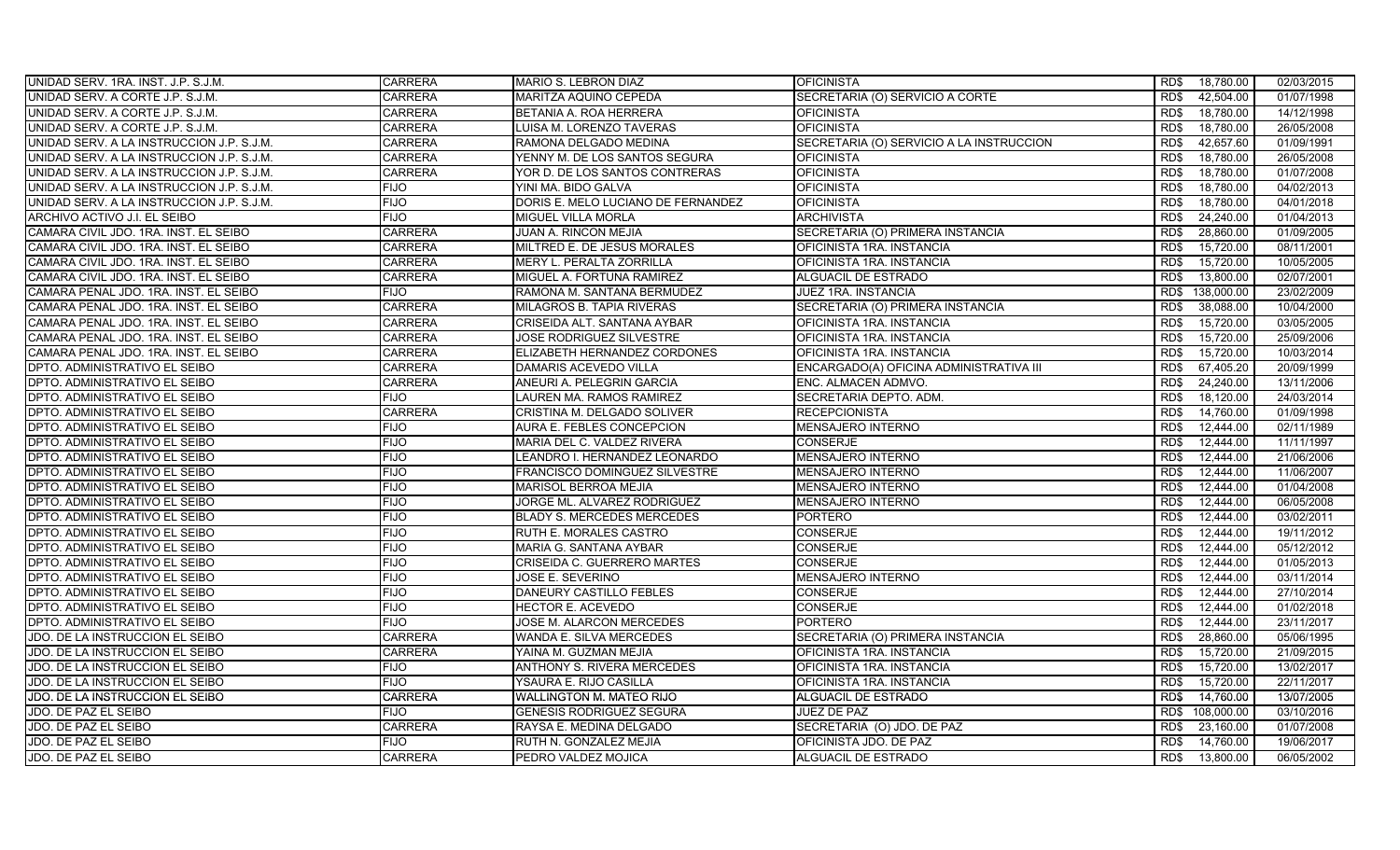| JDO. DE PAZ MICHES                      | <b>FIJO</b>    | HAISSEL O. URIBE REYES              | JUEZ DE PAZ                             | RD\$ 108,000.00    | 03/10/2016 |
|-----------------------------------------|----------------|-------------------------------------|-----------------------------------------|--------------------|------------|
| JDO. DE PAZ MICHES                      | <b>CARRERA</b> | JACKELYN GERVACIO ALMONTE           | SECRETARIA (O) JDO. DE PAZ              | RD\$<br>23,160.00  | 17/01/2011 |
| JDO. DE PAZ MICHES                      | <b>CARRERA</b> | JORGE A. PEGUERO SOSA               | ALGUACIL DE ESTRADO                     | RD\$<br>13,800.00  | 12/07/2004 |
| JDO. DE PAZ MICHES                      | <b>FIJO</b>    | CALUMA TAVAREZ ESCOLASTICO          | CONSERJE-MENSAJERO(A)                   | RD\$<br>12,444.00  | 02/08/2005 |
| JDO. DE TRABAJO EL SEIBO                | <b>FIJO</b>    | ZENAIDA Y. BASTARDO MALDONADO       | JUEZ JDO. DE TRABAJO                    | 138,000.00<br>RD\$ | 01/03/2001 |
| JDO. DE TRABAJO EL SEIBO                | <b>CARRERA</b> | MILEDIS LEONARDO RAMOS              | SECRETARIA (O) PRIMERA INSTANCIA        | RD\$<br>28,860.00  | 01/04/1995 |
| JDO. DE TRABAJO EL SEIBO                | <b>CARRERA</b> | YUNIOR ALB. HERNANDEZ DE LA CRUZ    | OFICINISTA 1RA. INSTANCIA               | RD\$<br>15,720.00  | 25/04/2007 |
| JDO. DE TRABAJO EL SEIBO                | <b>CARRERA</b> | <b>GREILING M. LORENZO ZORRILLA</b> | OFICINISTA 1RA. INSTANCIA               | 15,720.00<br>RD\$  | 03/05/2010 |
| JDO. DE TRABAJO EL SEIBO                | <b>CARRERA</b> | SENOVIO E. FEBLES SEVERINO          | ALGUACIL DE ESTRADO                     | 13.800.00<br>RD\$  | 01/06/1999 |
| REGISTRO DE TITULOS EL SEIBO            | <b>CARRERA</b> | <b>MARIA A. MOTA GUZMAN</b>         | ANALISTA JURIDICO                       | RD\$<br>30,060.00  | 01/10/1991 |
| REGISTRO DE TITULOS EL SEIBO            | <b>CARRERA</b> | DESIREE I. MARIANO MARCHENA         | ANALISTA JURIDICO                       | RD\$<br>30,060.00  | 01/08/2005 |
| <b>REGISTRO DE TITULOS EL SEIBO</b>     | <b>CARRERA</b> | <b>FRANCIA SABINO SUAREZ</b>        | AUX. DE RECEPCION Y ENTREGA             | RD\$<br>24,240.00  | 23/02/2004 |
| REGISTRO DE TITULOS EL SEIBO            | <b>CARRERA</b> | JULEISY E. PEGUERO SANTANA          | <b>AUXILIAR R.T.</b>                    | RD\$<br>16,440.00  | 30/03/2015 |
| REGISTRO DE TITULOS EL SEIBO            | <b>FIJO</b>    | FREDDY A. SOSA SANTANA              | <b>OFICINISTA</b>                       | RD\$<br>16,200.00  | 11/12/2017 |
| REGISTRO DE TITULOS EL SEIBO            | <b>FIJO</b>    | YUDERKYS R. MEJIA MARTINEZ          | AUX. DE RECEPCION Y ENTREGA             | RD\$<br>13,770.00  | 02/04/2018 |
| TRIBUNAL DE TIERRAS J.O. EL SEIBO       | <b>FIJO</b>    | RAFELINA RUIZ RODRIGUEZ             | JUEZ T.T.J.O.                           | 108,000.00<br>RD\$ | 09/02/2015 |
| TRIBUNAL DE TIERRAS J.O. EL SEIBO       | <b>CARRERA</b> | YORDANO MEJIA BERAS                 | ABOGADO AYUDANTE 1RA. INST              | 36.000.00<br>RD\$  | 27/01/2014 |
| TRIBUNAL DE TIERRAS J.O. EL SEIBO       | <b>CARRERA</b> | ROSY SILVESTRE CEDANO               | SECRETARIA (O) PRIMERA INSTANCIA        | RD\$<br>28,860.00  | 26/06/2012 |
| TRIBUNAL DE TIERRAS J.O. EL SEIBO       | <b>FIJO</b>    | LEONOR E. RIVERA SEVERINO           | OFICINISTA J.O.                         | RD\$<br>15,720.00  | 04/05/2017 |
| TRIBUNAL DE TIERRAS J.O. EL SEIBO       | <b>CARRERA</b> | ENMANUEL DE JS. NIEVES FEBLES       | OFICINISTA J.O.                         | 15,720.00<br>RD\$  | 02/11/2015 |
| TRIBUNAL N.N.A. EL SEIBO                | <b>FIJO</b>    | GIL A. RAMOS DE LA CRUZ             | JUEZ 1RA. INSTANCIA                     | 138,000.00<br>RD\$ | 03/07/1998 |
| TRIBUNAL N.N.A. EL SEIBO                | <b>CARRERA</b> | LUZ E. BERAS REYES                  | SECRETARIA (O) PRIMERA INSTANCIA        | 28.860.00<br>RD\$  | 01/11/1996 |
| TRIBUNAL N.N.A. EL SEIBO                | <b>FIJO</b>    | MARGI R. MERCEDES MEDINA            | OFICINISTA 1RA. INSTANCIA               | RD\$<br>13,362.00  | 21/05/2018 |
| FRIBUNAL N.N.A. EL SEIBO                | <b>FIJO</b>    | SANTA I. MOJICA MOLINA              | <b>MENSAJERO INTERNO</b>                | 12,444.00<br>RD\$  | 28/08/2001 |
| CAMARA CIVIL JDO. 1RA. INST. HATO MAYOR | <b>FIJO</b>    | JAZMIN VARELA ASTACIO               | JUEZ 1RA. INSTANCIA                     | RD\$<br>138,000.00 | 01/11/2011 |
| CAMARA CIVIL JDO. 1RA. INST. HATO MAYOR | <b>CARRERA</b> | ROSARIO E. RUIZ DE MATEO            | ABOGADO AYUDANTE 1RA. INST.             | RD\$<br>36,000.00  | 16/01/1990 |
| CAMARA CIVIL JDO. 1RA. INST. HATO MAYOR | <b>CARRERA</b> | FATIMA A. MONEGRO CRISPIN           | SECRETARIA (O) PRIMERA INSTANCIA        | RD\$<br>28,860.00  | 25/11/2013 |
| CAMARA CIVIL JDO. 1RA. INST. HATO MAYOR | <b>CARRERA</b> | <b>LUCIA LEBRON BATIA</b>           | OFICINISTA 1RA. INSTANCIA               | RD\$<br>15,720.00  | 27/12/2010 |
| CAMARA CIVIL JDO. 1RA. INST. HATO MAYOR | <b>FIJO</b>    | ROMELYN TAVAREZ SOSA                | OFICINISTA 1RA. INSTANCIA               | 15.720.00<br>RD\$  | 03/11/2015 |
| CAMARA CIVIL JDO, 1RA, INST, HATO MAYOR | <b>FIJO</b>    | <b>GREINNY B. HENRIQUEZ SANCHEZ</b> | OFICINISTA 1RA. INSTANCIA               | RD\$<br>15.720.00  | 19/01/2017 |
| CAMARA CIVIL JDO. 1RA. INST. HATO MAYOR | <b>CARRERA</b> | JORGE CORDONES ORTEGA               | ALGUACIL DE ESTRADO                     | RD\$<br>13,800.00  | 01/06/2001 |
| CAMARA CIVIL JDO. 1RA. INST. HATO MAYOR | <b>FIJO</b>    | <b>ANGELA TIBURCIO SEVERINO</b>     | <b>CONSERJE</b>                         | RD\$<br>12,444.00  | 01/06/2001 |
| CAMARA PENAL JDO. 1RA. INST. HATO MAYOR | <b>FIJO</b>    | KENIA I. SANTANA SOSA               | JUEZ 1RA. INSTANCIA                     | RD\$<br>138,000.00 | 11/11/1992 |
| CAMARA PENAL JDO. 1RA. INST. HATO MAYOR | <b>CARRERA</b> | YENY E. MOTA BAEZ                   | SECRETARIA (O) PRIMERA INSTANCIA        | RD\$<br>38,088.00  | 01/06/2001 |
| CAMARA PENAL JDO. 1RA. INST. HATO MAYOR | <b>CARRERA</b> | DAHIANA M. CABRERA RODRIGUEZ        | OFICINISTA 1RA. INSTANCIA               | RD\$<br>15,720.00  | 14/12/2005 |
| CAMARA PENAL JDO. 1RA. INST. HATO MAYOR | <b>CARRERA</b> | ADELISA ALT. DE LA ROSA BAUTISTA    | OFICINISTA 1RA. INSTANCIA               | RD\$<br>15,720.00  | 17/03/2008 |
| CAMARA PENAL JDO. 1RA. INST. HATO MAYOR | <b>FIJO</b>    | BLASINA M. RIJO ORTEGA              | OFICINISTA 1RA. INSTANCIA               | 15,720.00<br>RD\$  | 26/08/2013 |
| CAMARA PENAL JDO. 1RA. INST. HATO MAYOR | <b>CARRERA</b> | MANUEL E. ZORRILLA MEDINA           | ALGUACIL DE ESTRADO                     | RD\$<br>14,760.00  | 17/01/2006 |
| DPTO. ADMINISTRATIVO HATO MAYOR         | <b>CARRERA</b> | JUAN R. ASTACIO ROMERO              | ENCARGADO(A) OFICINA ADMINISTRATIVA III | RD\$<br>67,405.20  | 01/03/2011 |
| DPTO. ADMINISTRATIVO HATO MAYOR         | <b>FIJO</b>    | RENMAR PEREZ ALBUERME               | <b>MAYORDOMO III</b>                    | 13.800.00<br>RD\$  | 19/01/2015 |
| DPTO. ADMINISTRATIVO HATO MAYOR         | <b>FIJO</b>    | ROSAIDA H. JIMENEZ GIL              | <b>CONSERJE</b>                         | RD\$<br>12,444.00  | 01/06/1998 |
| DPTO. ADMINISTRATIVO HATO MAYOR         | <b>FIJO</b>    | LAUTERIA TOLENTINO TAVERAS          | CONSERJE-MENSAJERO(A)                   | 12.444.00<br>RD\$  | 01/05/1992 |
| DPTO. ADMINISTRATIVO HATO MAYOR         | <b>FIJO</b>    | CARLOS C. PEÑA ALONZO               | <b>VIGILANTE</b>                        | RD\$<br>12,444.00  | 01/11/2005 |
| DPTO. ADMINISTRATIVO HATO MAYOR         | <b>FIJO</b>    | <b>GABRIEL TIBURCIO SEVERINO</b>    | <b>MENSAJERO INTERNO</b>                | RD\$<br>12.444.00  | 22/05/2006 |
| DPTO. ADMINISTRATIVO HATO MAYOR         | <b>FIJO</b>    | SUSI E. RAMIREZ DEL CARMEN          | <b>CONSERJE</b>                         | RD\$<br>12,444.00  | 14/07/2014 |
| DPTO. ADMINISTRATIVO HATO MAYOR         | <b>FIJO</b>    | ALGENYS CUETO TEJEDA                | MENSAJERO INTERNO                       | RD\$<br>12,444.00  | 19/01/2015 |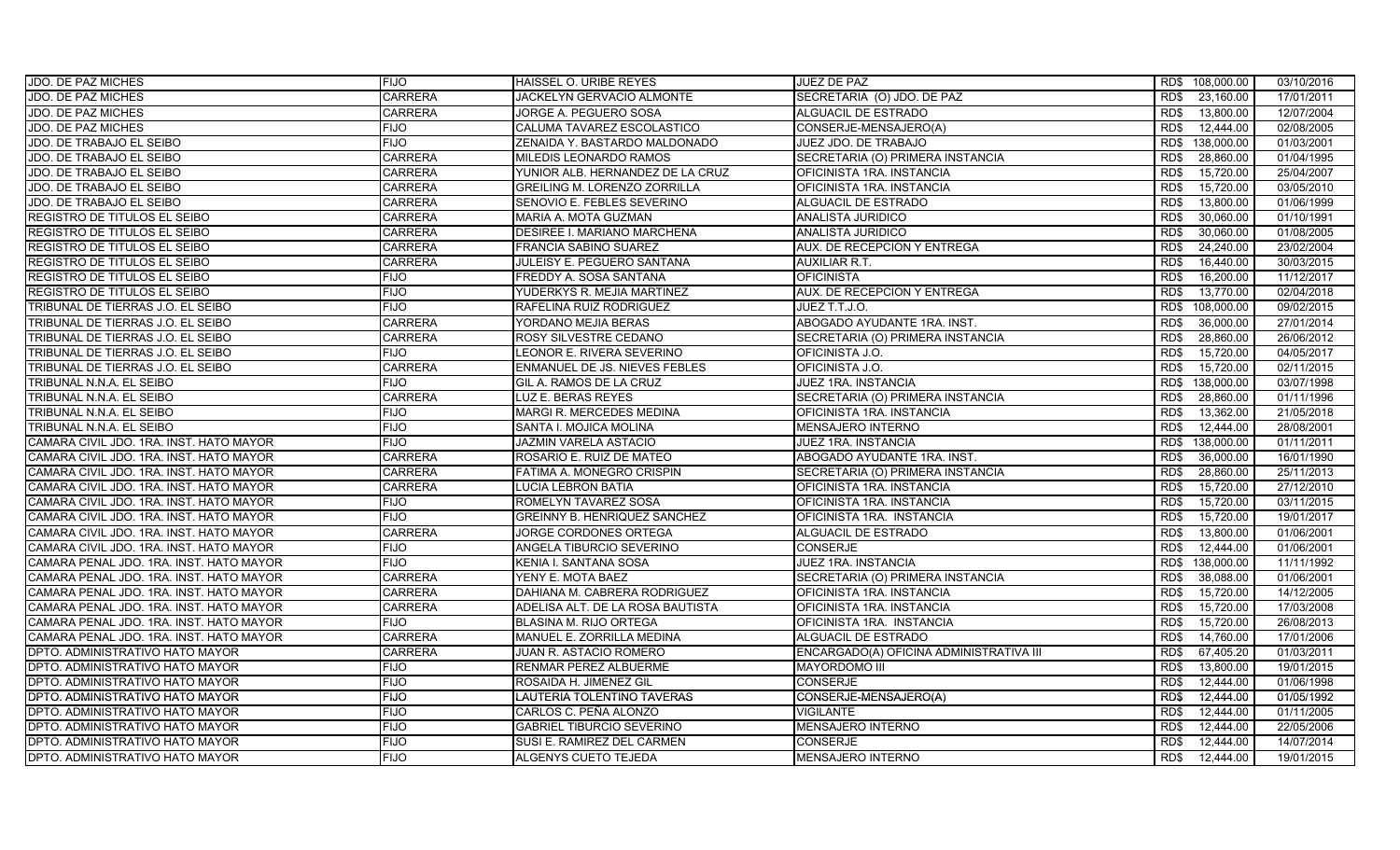| <b>DPTO. ADMINISTRATIVO HATO MAYOR</b>          | <b>FIJO</b>    | <b>VLADIMIR JIMENEZ RONDON</b>   | MENSAJERO INTERNO                | RD\$<br>12,444.00  | 23/11/2015 |
|-------------------------------------------------|----------------|----------------------------------|----------------------------------|--------------------|------------|
| JDO. DE LA INSTRUCCION HATO MAYOR               | <b>CARRERA</b> | EMELY A. UBIERA SOSA             | SECRETARIA (O) PRIMERA INSTANCIA | RD\$<br>38,088.00  | 14/08/2009 |
| JDO. DE LA INSTRUCCION HATO MAYOR               | <b>CARRERA</b> | ROSALY M. TORRES SANCHEZ         | ABOGADO AYUDANTE                 | RD\$<br>36,000.00  | 01/05/2009 |
| JDO. DE LA INSTRUCCION HATO MAYOR               | <b>FIJO</b>    | <b>WALKIRIA SANTANA WILLIAMS</b> | OFICINISTA 1RA. INSTANCIA        | 15,720.00<br>RD\$  | 17/12/2015 |
| JDO. DE LA INSTRUCCION HATO MAYOR               | <b>FIJO</b>    | NACOL A. FERNANDEZ SANTANA       | OFICINISTA 1RA. INSTANCIA        | RD\$<br>15,720.00  | 03/07/2017 |
| JDO. DE LA INSTRUCCION HATO MAYOR               | <b>CARRERA</b> | JEISON Y. MAZARA ADAMES          | ALGUACIL DE ESTRADO              | RD\$<br>14,760.00  | 07/07/2010 |
| JDO. DE LA INSTRUCCION HATO MAYOR               | <b>FIJO</b>    | ROCKY A. PEGUERO DIAZ            | <b>MENSAJERO INTERNO</b>         | 12,444.00<br>RD\$  | 16/02/2018 |
| JDO. DE PAZ EL VALLE                            | <b>FIJO</b>    | VICTOR ML. PEREZ FRAGOSO         | JUEZ DE PAZ                      | RD\$<br>108,000.00 | 01/05/1993 |
| JDO. DE PAZ EL VALLE                            | <b>CARRERA</b> | CARMEN E. DE LOS SANTOS          | SECRETARIA (O) JDO. DE PAZ       | 23,160.00<br>RD\$  | 01/11/1994 |
| JDO. DE PAZ EL VALLE                            | <b>CARRERA</b> | MADELAINE MERCEDES PARDILLA      | OFICINISTA JDO. DE PAZ           | RD\$<br>14,760.00  | 01/09/2012 |
| JDO. DE PAZ EL VALLE                            | <b>CARRERA</b> | VICTOR A. SANCHEZ RODRIGUEZ      | ALGUACIL DE ESTRADO              | 13,800.00<br>RD\$  | 01/11/1994 |
| JDO. DE PAZ EL VALLE                            | <b>FIJO</b>    | NANCY A. FELIX CORNIEL           | CONSERJE-MENSAJERO(A)            | 12,444.00<br>RD\$  | 18/03/2013 |
| JDO. DE PAZ HATO MAYOR                          | <b>CARRERA</b> | REYNA CASTRO DE PAULINO          | SECRETARIA (O) JDO. DE PAZ       | RD\$<br>23,160.00  | 04/08/1987 |
| JDO. DE PAZ HATO MAYOR                          | <b>CARRERA</b> | MARTHA SOSA DE REYES             | OFICINISTA JDO. DE PAZ           | 14,760.00<br>RD\$  | 01/06/1988 |
| JDO. DE PAZ HATO MAYOR                          | <b>FIJO</b>    | SUJEIDY LOPEZ POLANCO            | OFICINISTA JDO. DE PAZ           | 14,760.00<br>RD\$  | 26/02/2018 |
| <b>JDO. DE PAZ HATO MAYOR</b>                   | <b>FIJO</b>    | JOSE F. ALBERTO SOLANO           | ALGUACIL DE ESTRADO              | 13,800.00<br>RD\$  | 06/02/2017 |
| JDO. DE PAZ SABANA DE LA MAR                    | <b>FIJO</b>    | ANDREA E. CORCINO CUETO          | JUEZ DE PAZ                      | RD\$<br>108,000.00 | 03/10/2016 |
| JDO. DE PAZ SABANA DE LA MAR                    | <b>CARRERA</b> | JOSE M. DE LA ROSA               | SECRETARIA (O) JDO. DE PAZ       | 23,160.00<br>RD\$  | 10/01/2006 |
| JDO. DE PAZ SABANA DE LA MAR                    | <b>CARRERA</b> | JOSE A. PAYANO DE LEON           | ALGUACIL DE ESTRADO              | RD\$<br>13,800.00  | 20/04/2010 |
| JDO. DE PAZ SABANA DE LA MAR                    | <b>FIJO</b>    | JUANA F. ESTEVEZ PEGUERO         | CONSERJE-MENSAJERO(A)            | RD\$<br>12.444.00  | 01/08/1998 |
| JDO. DE PAZ SABANA DE LA MAR                    | <b>FIJO</b>    | <b>CELIO JIMENEZ</b>             | <b>VIGILANTE</b>                 | RD\$<br>12,444.00  | 02/01/2014 |
| 1ER. JDO. DE LA INSTRUCCION LA ALTAGRACIA       | <b>FIJO</b>    | YOHAN C. MORALES PEGUERO         | JUEZ DE LA INSTRUCCION           | RD\$<br>138,000.00 | 23/02/2009 |
| 1ER. JDO. DE LA INSTRUCCION LA ALTAGRACIA       | <b>CARRERA</b> | ESMINDA PAUL JUAN                | OFICINISTA 1RA. INSTANCIA        | RD\$<br>15,720.00  | 01/09/2006 |
| 1ER. JDO. DE LA INSTRUCCION LA ALTAGRACIA       | <b>CARRERA</b> | VILMA A. MATOS OZUNA             | OFICINISTA 1RA. INSTANCIA        | 15,720.00<br>RD\$  | 18/12/2012 |
| 1ER. JDO. DE LA INSTRUCCION LA ALTAGRACIA       | <b>FIJO</b>    | ALEXANDER CONCEPCION CONSTANZO   | OFICINISTA 1RA. INSTANCIA        | RD\$<br>15.720.00  | 23/09/2015 |
| 1ER. JDO. DE LA INSTRUCCION LA ALTAGRACIA       | <b>FIJO</b>    | ADRIANA Y. GHALLOUM ZORILLA      | OFICINISTA 1RA. INSTANCIA        | RD\$<br>15,720.00  | 09/05/2017 |
| 1ER. JDO. DE LA INSTRUCCION LA ALTAGRACIA       | <b>FIJO</b>    | TERI J. VASQUEZ                  | OFICINISTA 1RA. INSTANCIA        | 15,720.00<br>RD\$  | 05/06/2017 |
| 1ER. JDO. DE LA INSTRUCCION LA ALTAGRACIA       | <b>CARRERA</b> | DANIEL M. RIJO RIJO              | ALGUACIL DE ESTRADO              | 14,760.00<br>RD\$  | 03/03/2008 |
| 1RA. SALA JDO. DE PAZ ESP. TRANS. LA ALTAGRACIA | <b>FIJO</b>    | VANESSA C. CONTRERAS TEJEDA      | JUEZ DE PAZ                      | 108,000.00<br>RD\$ | 09/02/2015 |
| 1RA. SALA JDO. DE PAZ ESP. TRANS. LA ALTAGRACIA | <b>CARRERA</b> | MARIA ALT. HIDALGO HERRERA       | SECRETARIA (O) JDO. DE PAZ       | 23,160.00<br>RD\$  | 02/11/1992 |
| 1RA. SALA JDO. DE PAZ ESP. TRANS. LA ALTAGRACIA | <b>CARRERA</b> | JUAN DE LA CRUZ CEDEÑO           | ALGUACIL DE ESTRADO              | RD\$<br>13,800.00  | 02/07/2001 |
| 2DA. SALA JDO. DE PAZ ESP. TRANS. LA ALTAGRACIA | <b>FIJO</b>    | CARMEN V. ALMONTE ALMONTE        | JUEZ DE PAZ                      | 108,000.00<br>RD\$ | 09/02/2015 |
| 2DA. SALA JDO. DE PAZ ESP. TRANS. LA ALTAGRACIA | <b>CARRERA</b> | RAFAEL A. NUÑEZ CASTILLO         | ALGUACIL DE ESTRADO              | RD\$<br>13,800.00  | 04/12/2012 |
| 2DO. JDO. DE LA INSTRUCCION LA ALTAGRACIA       | <b>FIJO</b>    | SINDY E. ROSARIO SANTANA         | JUEZ DE LA INSTRUCCION           | RD\$<br>138,000.00 | 01/03/2011 |
| 2DO. JDO. DE LA INSTRUCCION LA ALTAGRACIA       | <b>FIJO</b>    | <b>FRANCIS Y. REYES DILONE</b>   | JUEZ DE LA INSTRUCCION           | 138,000.00<br>RD\$ | 19/10/2009 |
| 2DO. JDO. DE LA INSTRUCCION LA ALTAGRACIA       | <b>CARRERA</b> | SILVIA S. PAULINO PAYAN          | SECRETARIA (O) PRIMERA INSTANCIA | RD\$<br>38,088.00  | 09/07/2009 |
| 2DO. JDO. DE LA INSTRUCCION LA ALTAGRACIA       | <b>FIJO</b>    | YENNI PEREZ PEREZ                | OFICINISTA 1RA. INSTANCIA        | 15,720.00<br>RD\$  | 27/09/2017 |
| 2DO. JDO. DE LA INSTRUCCION LA ALTAGRACIA       | <b>FIJO</b>    | BRENDA S. NATALE MARTINEZ        | OFICINISTA 1RA. INSTANCIA        | RD\$<br>15,720.00  | 28/02/2018 |
| 2DO. JDO. DE LA INSTRUCCION LA ALTAGRACIA       | <b>FIJO</b>    | DARLENY DE LA ROSA CASTILLO      | SECRETARIA (O) PRIMERA INSTANCIA | 15,720.00<br>RD\$  | 09/10/2017 |
| 3RA. SALA JDO. DE PAZ ESP. TRANS. LA ALTAGRACIA | <b>FIJO</b>    | FRANCHESCA V. SILVESTRE GALVEZ   | JUEZ DE PAZ                      | RD\$<br>108.000.00 | 03/10/2016 |
| 3RA. SALA JDO. DE PAZ ESP. TRANS. LA ALTAGRACIA | <b>CARRERA</b> | CLARA E. ACOSTA MERCEDES         | SECRETARIA (O) JDO. DE PAZ       | 23,160.00<br>RD\$  | 11/02/2005 |
| 3RA. SALA JDO. DE PAZ ESP. TRANS. LA ALTAGRACIA | <b>FIJO</b>    | RAIDIRA M. CASTILLO LOPEZ        | OFICINISTA JDO. DE PAZ           | RD\$<br>14,760.00  | 18/03/2013 |
| 3RA. SALA JDO. DE PAZ ESP. TRANS. LA ALTAGRACIA | <b>CARRERA</b> | BENJAMIN ORTEGA DE LA ROSA       | ALGUACIL DE ESTRADO              | RD\$<br>13,800.00  | 17/03/2008 |
| ARCHIVO ACTIVO J.I. LA ALTAGRACIA               | <b>CARRERA</b> | JULY S. SEVERINO                 | OFICIAL ARCHIVO ACTIVO           | RD\$<br>29,580.00  | 15/07/2009 |
| ARCHIVO ACTIVO J.I. LA ALTAGRACIA               | <b>CARRERA</b> | ADALIS K. SANTANA MERCEDES       | <b>ARCHIVISTA</b>                | 24,240.00<br>RD\$  | 21/05/2012 |
| ARCHIVO ACTIVO J.I. LA ALTAGRACIA               | <b>FIJO</b>    | STEPHANIE QUINTERO PION          | <b>REFERENCISTA</b>              | RD\$<br>24.240.00  | 11/07/2016 |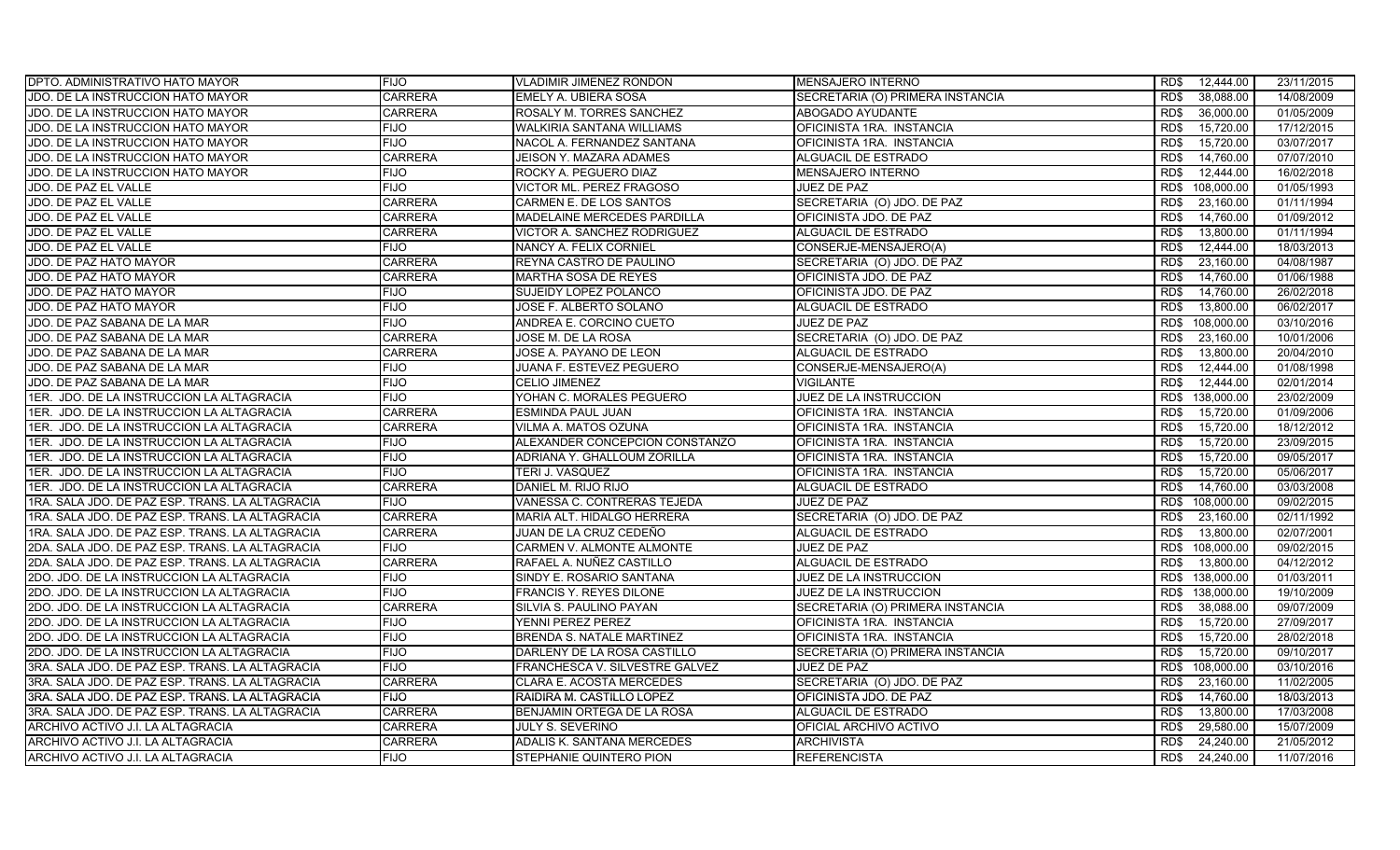| CAMARA CIVIL JDO. 1RA. INST. LA ALTAGRACIA | <b>FIJO</b>    | YIMARLY V. RODRIGUEZ ANGELES   | <b>JUEZ 1RA. INSTANCIA</b>              | RD\$ 138,000.00    | 01/02/2001 |
|--------------------------------------------|----------------|--------------------------------|-----------------------------------------|--------------------|------------|
| CAMARA CIVIL JDO. 1RA. INST. LA ALTAGRACIA | <b>CARRERA</b> | YOKASTA A. SOLIMAN GUERRERO    | ABOGADO AYUDANTE 1RA. INST.             | RD\$<br>36,000.00  | 17/01/2011 |
| CAMARA CIVIL JDO. 1RA. INST. LA ALTAGRACIA | <b>CARRERA</b> | ERICA B. RODRIGUEZ RODRIGUEZ   | ABOGADO AYUDANTE 1RA. INST.             | 36,000.00<br>RD\$  | 25/11/2013 |
| CAMARA CIVIL JDO. 1RA. INST. LA ALTAGRACIA | <b>FIJO</b>    | NOEMI MELO CEDEÑO              | ABOGADO AYUDANTE 1RA. INST.             | RD\$<br>36,000.00  | 23/04/2014 |
| CAMARA CIVIL JDO. 1RA. INST. LA ALTAGRACIA | <b>CARRERA</b> | ALMA OZUNA BERNARD             | SECRETARIA (O) PRIMERA INSTANCIA        | 28,860.00<br>RD\$  | 02/02/1999 |
| CAMARA CIVIL JDO. 1RA. INST. LA ALTAGRACIA | <b>FIJO</b>    | ALBA R. MARTINEZ MAURICIO      | OFICINISTA 1RA. INSTANCIA               | 15,720.00<br>RD\$  | 09/10/2017 |
| CAMARA CIVIL JDO. 1RA. INST. LA ALTAGRACIA | <b>FIJO</b>    | LEIDY M. CORDERO PALACIO       | OFICINISTA 1RA. INSTANCIA               | RD\$<br>15,720.00  | 29/11/2016 |
| CAMARA CIVIL JDO. 1RA. INST. LA ALTAGRACIA | <b>FIJO</b>    | MELISSA MARTINEZ RODRIGUEZ     | OFICINISTA 1RA. INSTANCIA               | 15,720.00<br>RD\$  | 13/12/2016 |
| CAMARA CIVIL JDO. 1RA. INST. LA ALTAGRACIA | <b>CARRERA</b> | RAMON A. SANTANA MONTAS        | ALGUACIL DE ESTRADO                     | 13,800.00<br>RD\$  | 01/02/1999 |
| CAMARA PENAL JDO. 1RA. INST. LA ALTAGRACIA | <b>FIJO</b>    | EDWIS A. RIJO DELGADO          | JUEZ 1RA. INSTANCIA                     | RD\$<br>138,000.00 | 19/10/2009 |
| CAMARA PENAL JDO. 1RA. INST. LA ALTAGRACIA | <b>CARRERA</b> | ZORAIDA DINO LOPEZ             | SECRETARIA (O) PRIMERA INSTANCIA        | RD\$<br>38,088.00  | 23/06/2003 |
| CAMARA PENAL JDO. 1RA. INST. LA ALTAGRACIA | <b>CARRERA</b> | <b>ESTHER CAMINERO</b>         | OFICINISTA 1RA. INSTANCIA               | RD\$<br>15,720.00  | 24/08/2015 |
| CAMARA PENAL JDO. 1RA. INST. LA ALTAGRACIA | <b>FIJO</b>    | NICOLE LOPEZ DE JESUS          | OFICINISTA 1RA. INSTANCIA               | RD\$<br>15,720.00  | 03/02/2016 |
| CAMARA PENAL JDO. 1RA. INST. LA ALTAGRACIA | <b>CARRERA</b> | DAVID DEL ROSARIO GUERRERO     | ALGUACIL DE ESTRADO                     | 14,760.00<br>RD\$  | 10/02/2014 |
| CAMARA PENAL JDO. 1RA. INST. LA ALTAGRACIA | <b>FIJO</b>    | HENRY O. QUEZADA GUERRERO      | <b>ALGUACIL DE ESTRADO</b>              | RD\$<br>14,760.00  | 01/12/2014 |
| CENTRO DE ENTREVISTA LA ALTAGRACIA         | <b>CARRERA</b> | PAULINA CASTRO TAVAREZ         | COORDINADOR(A) DE ENTREVISTAS           | 36,000.00<br>RD\$  | 01/05/2014 |
| CENTRO DE ENTREVISTA LA ALTAGRACIA         | <b>FIJO</b>    | <b>LESLY E. DIAZ HERNANDEZ</b> | ASIST. ADMINISTRATIVA                   | RD\$<br>20,760.00  | 17/03/2017 |
| CENTRO DE ENTREVISTA LA ALTAGRACIA         | <b>FIJO</b>    | PASCUAL ASENCIO AUDAIN         | AUXILIAR ADMINISTRATIVO                 | RD\$<br>14,760.00  | 07/04/2017 |
| DPTO. ADMINISTRATIVO LA ALTAGRACIA         | <b>CARRERA</b> | MERLIN ALT. RIVERA PAREDES     | ENCARGADO(A) OFICINA ADMINISTRATIVA III | RD\$<br>67,405.20  | 01/10/1999 |
| DPTO. ADMINISTRATIVO LA ALTAGRACIA         | <b>CARRERA</b> | CELESTINA PAREDES ABREU        | SECRETARIA DEPTO. ADM.                  | RD\$<br>18,120.00  | 28/08/2001 |
| DPTO. ADMINISTRATIVO LA ALTAGRACIA         | <b>CARRERA</b> | MIRIAM ANGOMAS BIDO            | <b>RECEPCIONISTA</b>                    | 14,760.00<br>RD\$  | 12/02/2008 |
| DPTO. ADMINISTRATIVO LA ALTAGRACIA         | <b>FIJO</b>    | DIONISIO DE GRACIA NUÑEZ       | <b>MAYORDOMO III</b>                    | 13,920.00<br>RD\$  | 02/07/2001 |
| DPTO. ADMINISTRATIVO LA ALTAGRACIA         | <b>FIJO</b>    | JULIANA DE MOTA RAMIREZ        | <b>CONSERJE</b>                         | RD\$<br>12,444.00  | 14/03/1996 |
| DPTO. ADMINISTRATIVO LA ALTAGRACIA         | <b>FIJO</b>    | GUILLERMINA RODRIGUEZ CARELA   | MENSAJERO INTERNO                       | 12,444.00<br>RD\$  | 13/11/2000 |
| DPTO. ADMINISTRATIVO LA ALTAGRACIA         | <b>FIJO</b>    | STERLING PERALTA GARCIA        | <b>MENSAJERO INTERNO</b>                | RD\$<br>12,444.00  | 18/04/2017 |
| DPTO. ADMINISTRATIVO LA ALTAGRACIA         | <b>FIJO</b>    | DIOFEYNI REYES MOREL           | MENSAJERO INTERNO                       | 10,577.40<br>RD\$  | 23/04/2018 |
| JDO. DE LA INSTRUCCION LA ALTAGRACIA       | <b>CARRERA</b> | YASKARIS Y. FAULKNER CASTILLO  | SECRETARIA (O) PRIMERA INSTANCIA        | 38,088.00<br>RD\$  | 01/12/2005 |
| JDO. DE PAZ LA ALTAGRACIA                  | <b>FIJO</b>    | FRANCISCO ANT. ARIAS SANCHEZ   | JUEZ DE PAZ                             | RD\$<br>108,000.00 | 01/04/2003 |
| JDO. DE PAZ LA ALTAGRACIA                  | <b>CARRERA</b> | YORKY E. BRITO RIVERA          | SECRETARIA (O) JDO. DE PAZ              | 23,160.00<br>RD\$  | 01/10/2009 |
| JDO. DE PAZ LA ALTAGRACIA                  | <b>CARRERA</b> | MANUEL DE JS. UBIERA MERCEDES  | OFICINISTA JDO. DE PAZ                  | 14,760.00<br>RD\$  | 08/05/2013 |
| <b>JDO. DE PAZ LA ALTAGRACIA</b>           | <b>CARRERA</b> | ANGEL A. CALDERON SIERRA       | ALGUACIL DE ESTRADO                     | RD\$<br>13,800.00  | 01/07/2014 |
| JDO. DE PAZ LA OTRA BANDA                  | <b>FIJO</b>    | KARINA MA. COLOME ABREU        | JUEZ DE PAZ                             | RD\$<br>108,000.00 | 03/10/2016 |
| JDO. DE PAZ LA OTRA BANDA                  | <b>CARRERA</b> | YOCELYN MELO RODRIGUEZ         | SECRETARIA (O) JDO. DE PAZ              | RD\$<br>23,160.00  | 19/07/2004 |
| JDO. DE PAZ LA OTRA BANDA                  | <b>CARRERA</b> | MIGUEL A. MELO MERCEDES        | <b>ALGUACIL DE ESTRADO</b>              | RD\$<br>13,800.00  | 21/09/2005 |
| JDO. DE PAZ LA OTRA BANDA                  | <b>FIJO</b>    | MERCEDES ARECHE CASTILLO       | CONSERJE-MENSAJERO(A)                   | 12,444.00<br>RD\$  | 02/11/1992 |
| JDO. DE PAZ LAGUNA DE NISIBON              | <b>FIJO</b>    | ALEXANDRA REYES CUSTODIO       | <b>JUEZ DE PAZ</b>                      | RD\$<br>108,000.00 | 19/02/2018 |
| JDO. DE PAZ LAGUNA DE NISIBON              | <b>CARRERA</b> | CATALINA CEDEÑO ENCARNACION    | SECRETARIA (O) JDO. DE PAZ              | 23,160.00<br>RD\$  | 01/09/1991 |
| JDO. DE PAZ SAN RAFAEL DEL YUMA            | <b>CARRERA</b> | MARIA L. CHARLES CASTILLO      | JUEZ DE PAZ                             | RD\$<br>108,000.00 | 29/03/2006 |
| JDO. DE PAZ SAN RAFAEL DEL YUMA            | <b>CARRERA</b> | JULIANA RODRIGUEZ CARABALLO    | SECRETARIA (O) JDO. DE PAZ              | 23,160.00<br>RD\$  | 09/04/1987 |
| JDO. DE PAZ SAN RAFAEL DEL YUMA            | <b>CARRERA</b> | JORGE DE JS. GUERRERO SANCHEZ  | ALGUACIL DE ESTRADO                     | RD\$<br>13,800.00  | 03/01/2011 |
| JDO. DE PAZ SAN RAFAEL DEL YUMA            | <b>FIJO</b>    | CARMEN A. SANCHEZ              | CONSERJE-MENSAJERO(A)                   | 12,444.00<br>RD\$  | 01/08/1999 |
| JDO. DE TRABAJO LA ALTAGRACIA              | <b>FIJO</b>    | JULIO C. MEDINA                | JUEZ JDO. DE TRABAJO                    | 138,000.00<br>RD\$ | 03/07/1998 |
| JDO. DE TRABAJO LA ALTAGRACIA              | <b>CARRERA</b> | FRANCIA I. MORLA GUILAMO       | ABOGADO AYUDANTE 1RA. INST.             | RD\$<br>36,000.00  | 01/05/1999 |
| <b>JDO. DE TRABAJO LA ALTAGRACIA</b>       | <b>FIJO</b>    | CARMEN R. BREA DEL CRISTO      | SECRETARIA (O) PRIMERA INSTANCIA        | RD\$<br>28,860.00  | 05/04/2005 |
| JDO. DE TRABAJO LA ALTAGRACIA              | <b>CARRERA</b> | YOMAIRA A. PLACIDO GIL         | OFICINISTA 1RA. INSTANCIA               | 15,720.00<br>RD\$  | 21/09/2005 |
| JDO. DE TRABAJO LA ALTAGRACIA              | <b>CARRERA</b> | VANESSA J. GUERRERO SANCHEZ    | OFICINISTA 1RA. INSTANCIA               | RD\$<br>15,720.00  | 19/04/2006 |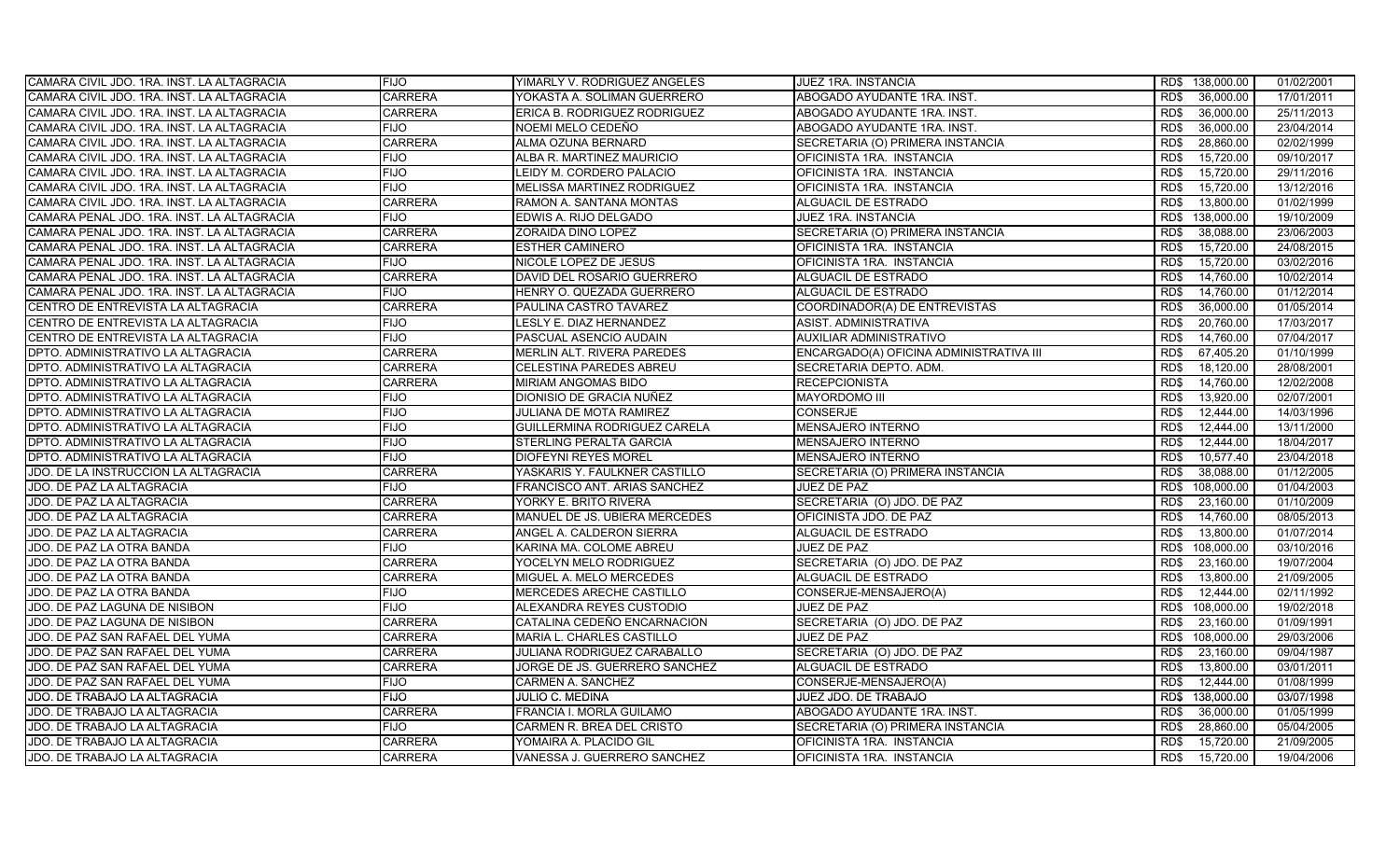| <b>JDO. DE TRABAJO LA ALTAGRACIA</b>            | <b>CARRERA</b> | SANTA M. CEDEÑO                   | OFICINISTA 1RA. INSTANCIA          | RD\$<br>15,720.00  | 02/05/2006 |
|-------------------------------------------------|----------------|-----------------------------------|------------------------------------|--------------------|------------|
| JDO. DE TRABAJO LA ALTAGRACIA                   | <b>CARRERA</b> | <b>FAUSTO R. BRUNO REYES</b>      | ALGUACIL DE ESTRADO                | RD\$<br>13,800.00  | 06/09/2006 |
| OFIC. DE ARCHIVO JUDICIAL PJ LA ALTAGRACIA      | <b>CARRERA</b> | ANNIE E. BELTRE LOPEZ             | SUPERVISOR DE ARCHIVO              | 29,580.00<br>RD\$  | 11/09/2006 |
| OFIC. DE ARCHIVO JUDICIAL PJ LA ALTAGRACIA      | <b>CARRERA</b> | ARIEL MALDONADO CABRERA           | <b>ARCHIVISTA</b>                  | RD\$<br>16,440.00  | 18/05/2011 |
| OFIC. DE ARCHIVO JUDICIAL PJ LA ALTAGRACIA      | <b>FIJO</b>    | DARIEL QUEVEDO BUTEN              | <b>ARCHIVISTA</b>                  | 13,974.00<br>RD\$  | 10/04/2018 |
| <b>REGISTRO DE TITULOS HIGUEY</b>               | <b>CARRERA</b> | PABLO M. PEÑA CARABALLO           | <b>REGISTRADOR DE TITULOS</b>      | 126,000.00<br>RD\$ | 02/01/2006 |
| <b>REGISTRO DE TITULOS HIGUEY</b>               | <b>CARRERA</b> | FRANCISCO J. GUERRERO DEL ROSARIO | REGISTRADOR DE TITULOS ADSCRITO    | 117,532.80<br>RD\$ | 01/07/2013 |
| <b>REGISTRO DE TITULOS HIGUEY</b>               | <b>CARRERA</b> | LEIDY E. CASTILLO MONTERO         | OFICIAL DE SERVICIOS               | 34,980.00<br>RD\$  | 30/06/2009 |
| <b>REGISTRO DE TITULOS HIGUEY</b>               | <b>CARRERA</b> | ANGELA MA. DEL ROSARIO CEDANO     | <b>SECRETARIA</b>                  | 28,860.00<br>RD\$  | 23/09/2013 |
| <b>REGISTRO DE TITULOS HIGUEY</b>               | <b>FIJO</b>    | ROSELIN JOSE GUERRERO             | AUX. DE RECEPCION Y ENTREGA        | RD\$<br>24,240.00  | 23/09/2013 |
| TRIBUNAL COL. C/P JDO. 1RA. INST. LA ALTAGRACIA | <b>FIJO</b>    | SAGRARIO DEL RIO CASTILLO         | JUEZ PRESIDENTE TRIBUNAL COLEGIADO | 138,000.00<br>RD\$ | 03/07/1998 |
| TRIBUNAL COL. C/P JDO. 1RA. INST. LA ALTAGRACIA | <b>FIJO</b>    | DOMINGO A. DUVERGES CARABALLO     | <b>JUEZ 1RA. INSTANCIA</b>         | RD\$<br>138,000.00 | 19/10/2009 |
| TRIBUNAL COL. C/P JDO. 1RA. INST. LA ALTAGRACIA | <b>CARRERA</b> | <b>BELKIS PACHE</b>               | SECRETARIA (O) PRIMERA INSTANCIA   | RD\$<br>38,088.00  | 01/06/2006 |
| TRIBUNAL COL. C/P JDO. 1RA. INST. LA ALTAGRACIA | <b>CARRERA</b> | <b>MASSIEL GIL GARCIA</b>         | OFICINISTA 1RA. INSTANCIA          | 15,720.00<br>RD\$  | 14/09/2015 |
| TRIBUNAL COL. C/P JDO. 1RA. INST. LA ALTAGRACIA | <b>FIJO</b>    | JAZMIN E. SANTANA RODRIGUEZ       | OFICINISTA 1RA. INSTANCIA          | RD\$<br>15,720.00  | 20/06/2016 |
| TRIBUNAL COL. C/P JDO. 1RA. INST. LA ALTAGRACIA | <b>FIJO</b>    | BLAS G. GIL DE LA CRUZ            | ALGUACIL DE ESTRADO                | RD\$<br>14,760.00  | 04/12/2013 |
| TRIBUNAL DE TIERRAS J.O. LA ALTAGRACIA          | <b>FIJO</b>    | MANUEL DE J. SANCHEZ CEBALLOS     | JUEZ T.T.J.O.                      | 138,000.00<br>RD\$ | 01/06/2010 |
| TRIBUNAL DE TIERRAS J.O. LA ALTAGRACIA          | <b>CARRERA</b> | DARIHANA CEDANO RIJO              | <b>ABOGADO AYUDANTE</b>            | RD\$<br>36.000.00  | 15/06/2011 |
| TRIBUNAL DE TIERRAS J.O. LA ALTAGRACIA          | <b>FIJO</b>    | CLARA E. MORALES VILLAVICENCIO    | OFICINISTA J.O.                    | RD\$<br>15,720.00  | 18/01/2016 |
| TRIBUNAL DE TIERRAS J.O. LA ALTAGRACIA          | <b>FIJO</b>    | LUIS E. TORRES FELIZ              | OFICINISTA J.O.                    | 15.720.00<br>RD\$  | 23/11/2015 |
| TRIBUNAL DE TIERRAS J.O. LA ALTAGRACIA          | <b>FIJO</b>    | ZUMILKA M. SANTANA ROQUE          | OFICINISTA J.O.                    | RD\$<br>15,720.00  | 06/06/2017 |
| TRIBUNAL N.N.A. LA ALTAGRACIA                   | <b>FIJO</b>    | ARISTIDES D. HEREDIA SENA         | JUEZ 1RA. INSTANCIA                | 138,000.00<br>RD\$ | 01/09/2006 |
| TRIBUNAL N.N.A. LA ALTAGRACIA                   | <b>CARRERA</b> | JENNIFFER RAMOS SANCHEZ           | SECRETARIA (O) PRIMERA INSTANCIA   | RD\$<br>28,860.00  | 23/06/2014 |
| TRIBUNAL N.N.A. LA ALTAGRACIA                   | <b>CARRERA</b> | KATHERINE R. CUELLO NOVAS         | OFICINISTA 1RA. INSTANCIA          | 15,720.00<br>RD\$  | 01/04/2013 |
| TRIBUNAL N.N.A. LA ALTAGRACIA                   | <b>CARRERA</b> | PEIMBERT A. TRINIDAD REYES        | OFICINISTA 1RA. INSTANCIA          | RD\$<br>15.720.00  | 10/11/2015 |
| TRIBUNAL N.N.A. LA ALTAGRACIA                   | <b>CARRERA</b> | OVANDO RICHIEZ PION               | ALGUACIL DE ESTRADO                | 13,800.00<br>RD\$  | 11/03/2002 |
| TRIBUNAL N.N.A. LA ALTAGRACIA                   | <b>FIJO</b>    | FELICINDA CONSTANZO GONZALEZ      | CONSERJE-MENSAJERO(A)              | 12,444.00<br>RD\$  | 27/10/1986 |
| 1ER. JDO. DE LA INSTRUCCION LA ROMANA           | <b>CARRERA</b> | CRISEIDY P. MEJIA RIJO            | SECRETARIA (O) PRIMERA INSTANCIA   | RD\$<br>38,088.00  | 28/09/2015 |
| 1ER. JDO. DE LA INSTRUCCION LA ROMANA           | <b>FIJO</b>    | JENNIFER C. DEL ROSARIO PEROZO    | OFICINISTA 1RA. INSTANCIA          | 15,720.00<br>RD\$  | 14/09/2016 |
| 1ER. JDO. DE LA INSTRUCCION LA ROMANA           | <b>FIJO</b>    | VIOLETA P. RODRIGUEZ SANTANA      | OFICINISTA 1RA. INSTANCIA          | 15.720.00<br>RD\$  | 23/10/2017 |
| 1ER. JDO. DE LA INSTRUCCION LA ROMANA           | <b>FIJO</b>    | NICOLLE S. ROBINSON MERCEDES      | OFICINISTA 1RA. INSTANCIA          | RD\$<br>15,720.00  | 23/10/2017 |
| 1ER. JDO. DE LA INSTRUCCION LA ROMANA           | <b>FIJO</b>    | FRANCHESCA MORENO DIAZ            | OFICINISTA 1RA. INSTANCIA          | 15,720.00<br>RD\$  | 07/05/2018 |
| 1ER. JDO. DE LA INSTRUCCION LA ROMANA           | <b>CARRERA</b> | LUIS R. GARCIA MIESES             | ALGUACIL DE ESTRADO                | RD\$<br>14,760.00  | 20/04/2015 |
| 1RA. SALA JDO. DE PAZ ESP. TRANS. LA ROMANA     | <b>CARRERA</b> | ESTERBINA MENDOZA PUELLO          | SECRETARIA (O) JDO. DE PAZ         | RD\$<br>23,160.00  | 01/03/1998 |
| 1RA. SALA JDO. DE PAZ ESP. TRANS. LA ROMANA     | <b>FIJO</b>    | ESTEFANI Y. ALTAGRACIA MEJIA      | OFICINISTA JDO. DE PAZ             | 14,760.00<br>RD\$  | 31/07/2017 |
| 1RA. SALA JDO. DE PAZ ESP. TRANS. LA ROMANA     | <b>FIJO</b>    | JUANA MDES. EUSEBIO MONTAS        | OFICINISTA JDO. DE PAZ             | RD\$<br>14,760.00  | 14/08/2017 |
| 1RA. SALA JDO. DE PAZ ESP. TRANS. LA ROMANA     | <b>CARRERA</b> | JUANA M. PEREYRA GONZALEZ         | ALGUACIL DE ESTRADO                | RD\$<br>13,800.00  | 07/04/2009 |
| 2DA. SALA JDO. DE PAZ ESP. TRANS. LA ROMANA     | <b>FIJO</b>    | LINDSAY M. AVELINO MEJIA          | <b>JUEZ DE PAZ</b>                 | RD\$<br>108,000.00 | 01/11/2011 |
| 2DA. SALA JDO. DE PAZ ESP. TRANS. LA ROMANA     | <b>CARRERA</b> | CHRISTHIE R. MERCEDES GONZALEZ    | SECRETARIA (O) JDO. DE PAZ         | 23,160.00<br>RD\$  | 01/04/2002 |
| 2DA. SALA JDO. DE PAZ ESP. TRANS. LA ROMANA     | <b>FIJO</b>    | YOSAIRA DE LA ROSA GREGORIO       | OFICINISTA JDO. DE PAZ             | RD\$<br>14,760.00  | 24/01/2017 |
| 2DA. SALA JDO. DE PAZ ESP. TRANS. LA ROMANA     | <b>CARRERA</b> | ROBERTO ANT. REYES TORRES         | ALGUACIL DE ESTRADO                | RD\$<br>13,800.00  | 11/09/2012 |
| 2DO. JDO. DE LA INSTRUCCION LA ROMANA           | <b>FIJO</b>    | ENGEL CEDEÑO FOE                  | SECRETARIA (O) PRIMERA INSTANCIA   | RD\$<br>38,088.00  | 16/09/2016 |
| 2DO. JDO. DE LA INSTRUCCION LA ROMANA           | <b>FIJO</b>    | VANESA E. CHARLES CRUZ            | OFICINISTA 1RA. INSTANCIA          | RD\$<br>15,720.00  | 29/11/2017 |
| CAMARA CIVIL JDO. 1RA. INST. LA ROMANA          | <b>FIJO</b>    | KARUCHY SOTERO CABRAL             | JUEZ 1RA. INSTANCIA                | RD\$<br>138,000.00 | 15/07/2002 |
| CAMARA CIVIL JDO. 1RA. INST. LA ROMANA          | <b>CARRERA</b> | JIANNA M. VILCHEZ LIZARDO         | ABOGADO AYUDANTE 1RA. INST.        | 36,000.00<br>RD\$  | 13/10/2008 |
| CAMARA CIVIL JDO. 1RA. INST. LA ROMANA          | <b>CARRERA</b> | LIDIA MARTINEZ GUERRERO           | SECRETARIA (O) PRIMERA INSTANCIA   | RD\$<br>28.860.00  | 01/05/1999 |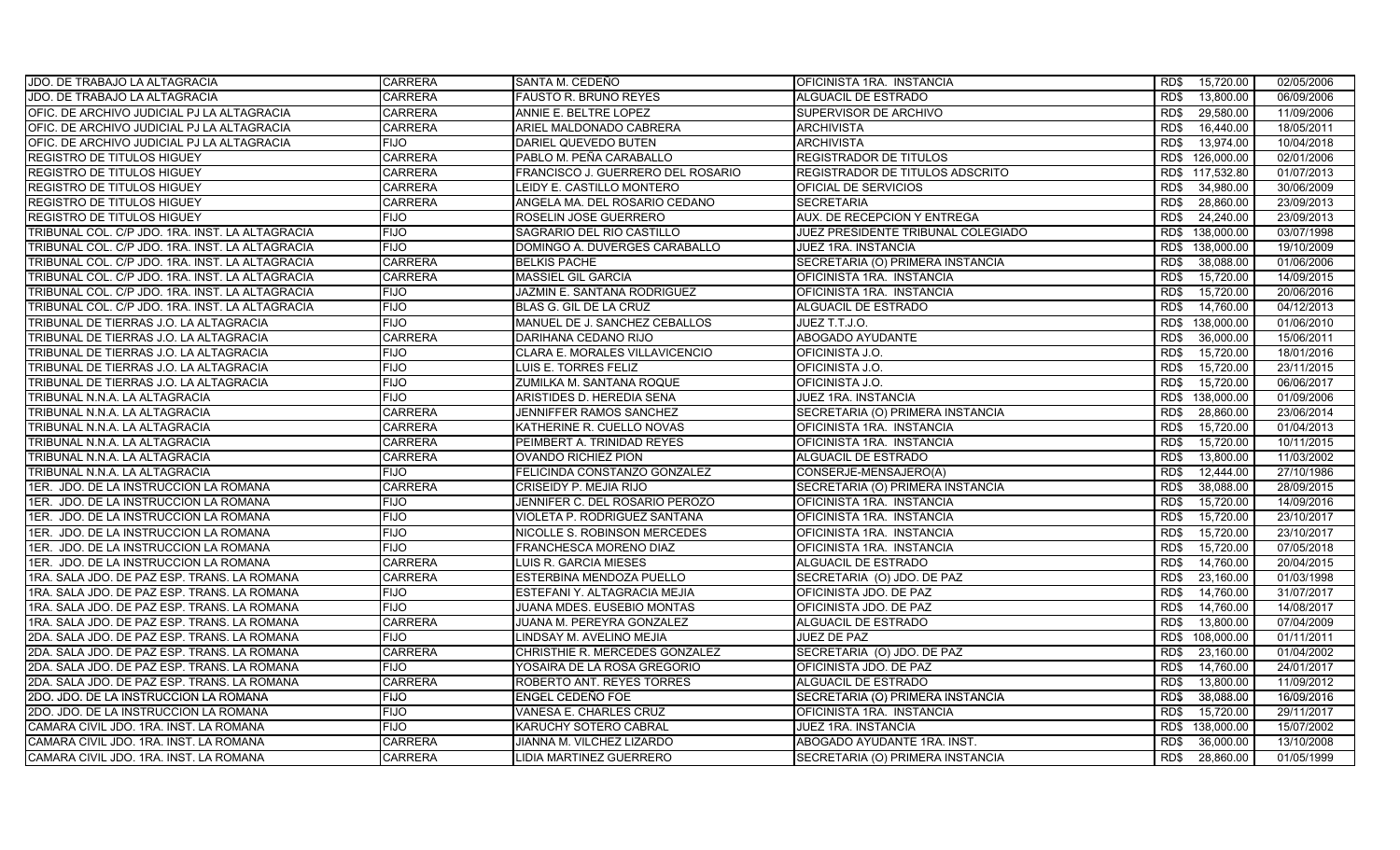| CAMARA CIVIL JDO. 1RA. INST. LA ROMANA      | <b>CARRERA</b> | <b>LIZBETH RODRIGUEZ HERRA</b>  | OFICINISTA 1RA. INSTANCIA          | 15,720.00<br>RD\$  | 02/06/2014 |
|---------------------------------------------|----------------|---------------------------------|------------------------------------|--------------------|------------|
| CAMARA CIVIL JDO. 1RA. INST. LA ROMANA      | <b>CARRERA</b> | ANGELICA C. RUIZ CASTRO         | OFICINISTA 1RA. INSTANCIA          | RD\$<br>15,720.00  | 02/06/2014 |
| CAMARA CIVIL JDO. 1RA. INST. LA ROMANA      | <b>CARRERA</b> | ORQUIDEA ALMARANTE HIRALDO      | OFICINISTA 1RA. INSTANCIA          | 15,720.00<br>RD\$  | 12/01/2015 |
| CAMARA CIVIL JDO. 1RA. INST. LA ROMANA      | <b>FIJO</b>    | MARICEL RAMIREZ CEDEÑO          | OFICINISTA 1RA. INSTANCIA          | RD\$<br>15,720.00  | 19/01/2016 |
| CAMARA CIVIL JDO. 1RA. INST. LA ROMANA      | <b>FIJO</b>    | YENNY C. MOTA FRIAS             | OFICINISTA 1RA. INSTANCIA          | 15,720.00<br>RD\$  | 21/04/2017 |
| CAMARA CIVIL JDO. 1RA. INST. LA ROMANA      | <b>CARRERA</b> | HECTOR R. RAMIREZ DIXON         | <b>ALGUACIL DE ESTRADO</b>         | 13,800.00<br>RD\$  | 03/09/2012 |
| CAMARA PENAL JDO. 1RA. INST. LA ROMANA      | <b>FIJO</b>    | CARLOS PEÑA MARTINEZ            | JUEZ 1RA. INSTANCIA                | RD\$<br>138,000.00 | 23/02/2009 |
| CAMARA PENAL JDO. 1RA. INST. LA ROMANA      | <b>CARRERA</b> | LUISAURA ALT. CARRION           | SECRETARIA (O) PRIMERA INSTANCIA   | 38,088.00<br>RD\$  | 10/09/2012 |
| CAMARA PENAL JDO. 1RA. INST. LA ROMANA      | <b>CARRERA</b> | MARIA E. LOPEZ PEGUERO          | OFICINISTA 1RA. INSTANCIA          | RD\$<br>15.720.00  | 01/09/1991 |
| CAMARA PENAL JDO. 1RA. INST. LA ROMANA      | <b>FIJO</b>    | EIRIN N. SANTANA MERCEDES       | OFICINISTA 1RA. INSTANCIA          | RD\$<br>15.720.00  | 18/02/2016 |
| CAMARA PENAL JDO. 1RA. INST. LA ROMANA      | <b>FIJO</b>    | LENIN RIVERA CASTRO             | OFICINISTA 1RA. INSTANCIA          | 15,720.00<br>RD\$  | 03/10/2016 |
| CAMARA PENAL JDO. 1RA. INST. LA ROMANA      | <b>FIJO</b>    | JEIMY DE LA ROSA DE LA CRUZ     | OFICINISTA 1RA. INSTANCIA          | RD\$<br>15.720.00  | 19/08/2016 |
| CAMARA PENAL JDO. 1RA. INST. LA ROMANA      | <b>FIJO</b>    | RICHARD CEDEÑO RAMIREZ          | ALGUACIL DE ESTRADO                | RD\$<br>14,760.00  | 01/01/2018 |
| DPTO. ADMINISTRATIVO LA ROMANA              | <b>CARRERA</b> | MAYRA CORDONES DE ALFONSECA     | SECRETARIA DPTO, ADMVO.            | 18,120.00<br>RD\$  | 01/11/2005 |
| DPTO. ADMINISTRATIVO LA ROMANA              | <b>FIJO</b>    | ELPIDIO ANT. BERGEZ ASTACIO     | <b>MENSAJERO EXTERNO</b>           | RD\$<br>16,440.00  | 01/10/2001 |
| DPTO. ADMINISTRATIVO LA ROMANA              | <b>CARRERA</b> | BELKYS M. SALOMON               | <b>RECEPCIONISTA</b>               | RD\$<br>14,760.00  | 17/06/2013 |
| DPTO. ADMINISTRATIVO LA ROMANA              | <b>FIJO</b>    | JOSEFA E. RODRIGUEZ MANCEBO     | <b>CONSERJE</b>                    | RD\$<br>12.444.00  | 13/05/1998 |
| DPTO. ADMINISTRATIVO LA ROMANA              | <b>FIJO</b>    | BELKIS Z. VALDEZ MARIANO        | <b>CONSERJE</b>                    | 12,444.00<br>RD\$  | 18/09/2003 |
| DPTO. ADMINISTRATIVO LA ROMANA              | <b>FIJO</b>    | ANA R. DESANERA                 | <b>CONSERJE</b>                    | RD\$<br>12,444.00  | 08/04/2005 |
| DPTO. ADMINISTRATIVO LA ROMANA              | <b>FIJO</b>    | ALDO G. MATEO RUIZ              | <b>MENSAJERO INTERNO</b>           | 12,444.00<br>RD\$  | 25/05/2015 |
| DPTO. ADMINISTRATIVO LA ROMANA              | <b>FIJO</b>    | YORDYS RODRIGUEZ VALERIO        | <b>MENSAJERO INTERNO</b>           | 12,444.00<br>RD\$  | 15/12/2015 |
| JDO. DE LA INSTRUCCION LA ROMANA            | <b>FIJO</b>    | ABRAHAN N. SEVERINO SALDIVAR    | JUEZ DE LA INSTRUCCION             | 138,000.00<br>RD\$ | 01/11/2011 |
| JDO. DE LA INSTRUCCION LA ROMANA            | <b>CARRERA</b> | ROSARIO MORLA GUILAMO           | ABOGADO AYUDANTE 1RA. INST.        | RD\$<br>36,000.00  | 10/01/1992 |
| JDO. DE LA INSTRUCCION LA ROMANA            | <b>CARRERA</b> | JOSE ANT. CORNIELL SANTANA      | ABOGADO AYUDANTE 1RA. INST.        | 36.000.00<br>RD\$  | 03/07/2006 |
| JDO. DE LA INSTRUCCION LA ROMANA            | <b>FIJO</b>    | RUBEN J. MARTINEZ ACOSTA        | ABOGADO AYUDANTE 1RA. INST         | 36.000.00<br>RD\$  | 09/06/2014 |
| JDO. DE PAZ GUAYMATE                        | <b>FIJO</b>    | IDENISSE G. CATEDRAL OZUNA      | JUEZ DE PAZ                        | 108,000.00<br>RD\$ | 16/12/2016 |
| JDO. DE PAZ GUAYMATE                        | <b>CARRERA</b> | ELIZABETH SALOME RODRIGUEZ      | SECRETARIA (O) JDO. DE PAZ         | 23,160.00<br>RD\$  | 26/01/2010 |
| JDO. DE PAZ GUAYMATE                        | <b>CARRERA</b> | JUANA FCA. MARTE RAMOS          | OFICINISTA JDO. DE PAZ             | RD\$<br>14,760.00  | 04/06/1991 |
| JDO. DE PAZ GUAYMATE                        | CARRERA        | SORY I. UBIERA ALVAREZ          | ALGUACIL DE ESTRADO                | 13,800.00<br>RD\$  | 01/09/1992 |
| JDO. DE PAZ LA ROMANA                       | <b>FIJO</b>    | VICKY M. CHALAS DOCEN           | JUEZ DE PAZ                        | RD\$<br>108.000.00 | 12/04/2010 |
| JDO. DE PAZ LA ROMANA                       | <b>CARRERA</b> | YENY E. MARTINEZ RIJO           | SECRETARIA (O) JDO. DE PAZ         | RD\$<br>23,160.00  | 11/04/2005 |
| JDO. DE PAZ LA ROMANA                       | <b>CARRERA</b> | ALEXIS A. SANTANA NUÑEZ         | OFICINISTA JDO. DE PAZ             | RD\$<br>14,760.00  | 19/05/2003 |
| JDO. DE PAZ LA ROMANA                       | <b>CARRERA</b> | <b>AMARILISIS HILTON JONES</b>  | OFICINISTA JDO. DE PAZ             | 14,760.00<br>RD\$  | 17/02/2009 |
| JDO. DE PAZ LA ROMANA                       | <b>FIJO</b>    | AURIS E. SENA CONSTANZO         | ALGUACIL DE ESTRADO                | RD\$<br>13,800.00  | 12/07/2017 |
| JDO. DE TRABAJO LA ROMANA                   | <b>FIJO</b>    | ROSA S. FLORIMON MOISES         | SECRETARIA (O) PRIMERA INSTANCIA   | 28,860.00<br>RD\$  | 15/12/2014 |
| JDO. DE TRABAJO LA ROMANA                   | <b>CARRERA</b> | VICTOR R. GUTIERREZ GIL         | OFICINISTA 1RA. INSTANCIA          | RD\$<br>15,720.00  | 01/03/2005 |
| JDO. DE TRABAJO LA ROMANA                   | <b>FIJO</b>    | DELEYDY Y. YAN SALOMON          | OFICINISTA 1RA. INSTANCIA          | 15,720.00<br>RD\$  | 01/02/2016 |
| JDO. DE TRABAJO LA ROMANA                   | <b>CARRERA</b> | CANDIDO MONTILLA MONTILLA       | ALGUACIL DE ESTRADO                | 13,800.00<br>RD\$  | 30/10/2003 |
| OFIC. DE ARCHIVO JUDICIAL PJ LA ROMANA      | <b>CARRERA</b> | MARIA E. VASQUEZ RODRIGUEZ      | SUPERVISOR DE ARCHIVO              | 14,760.00<br>RD\$  | 03/06/2013 |
| OFIC. DE ARCHIVO JUDICIAL PJ LA ROMANA      | <b>FIJO</b>    | KELVIN L. RIJO RIJO             | <b>ARCHIVISTA</b>                  | RD\$<br>13,974.00  | 09/05/2018 |
| TRIBUNAL COL. C/P JDO. 1RA. INST. LA ROMANA | <b>FIJO</b>    | MAXIMO A. REYES VANDERHORST     | JUEZ PRESIDENTE TRIBUNAL COLEGIADO | RD\$<br>138,000.00 | 03/07/1998 |
| TRIBUNAL COL. C/P JDO. 1RA. INST. LA ROMANA | <b>FIJO</b>    | ISMAEL N. RAMIREZ SANTANA       | JUEZ SUST. PTE. COLEGIADO          | RD\$ 138,000.00    | 19/10/2009 |
| TRIBUNAL COL. C/P JDO. 1RA. INST. LA ROMANA | <b>FIJO</b>    | JOSSEPHANG R. BERNHARDT NIVAR   | JUEZ 1RA. INSTANCIA                | RD\$ 138,000.00    | 01/10/2014 |
| TRIBUNAL COL. C/P JDO. 1RA. INST. LA ROMANA | <b>CARRERA</b> | GENESIS V. DE LA ROSA PAYANO    | SECRETARIA (O) PRIMERA INSTANCIA   | 38,088.00<br>RD\$  | 22/07/2013 |
| TRIBUNAL COL. C/P JDO. 1RA. INST. LA ROMANA | CARRERA        | EDALY A. PEREYRA DE AZA         | OFICINISTA 1RA. INSTANCIA          | 15,720.00<br>RD\$  | 05/05/2015 |
| TRIBUNAL COL. C/P JDO. 1RA. INST. LA ROMANA | <b>CARRERA</b> | RAMON ANT. DEL ROSARIO DE FRIAS | ALGUACIL DE ESTRADO                | RD\$<br>14,760.00  | 20/04/2010 |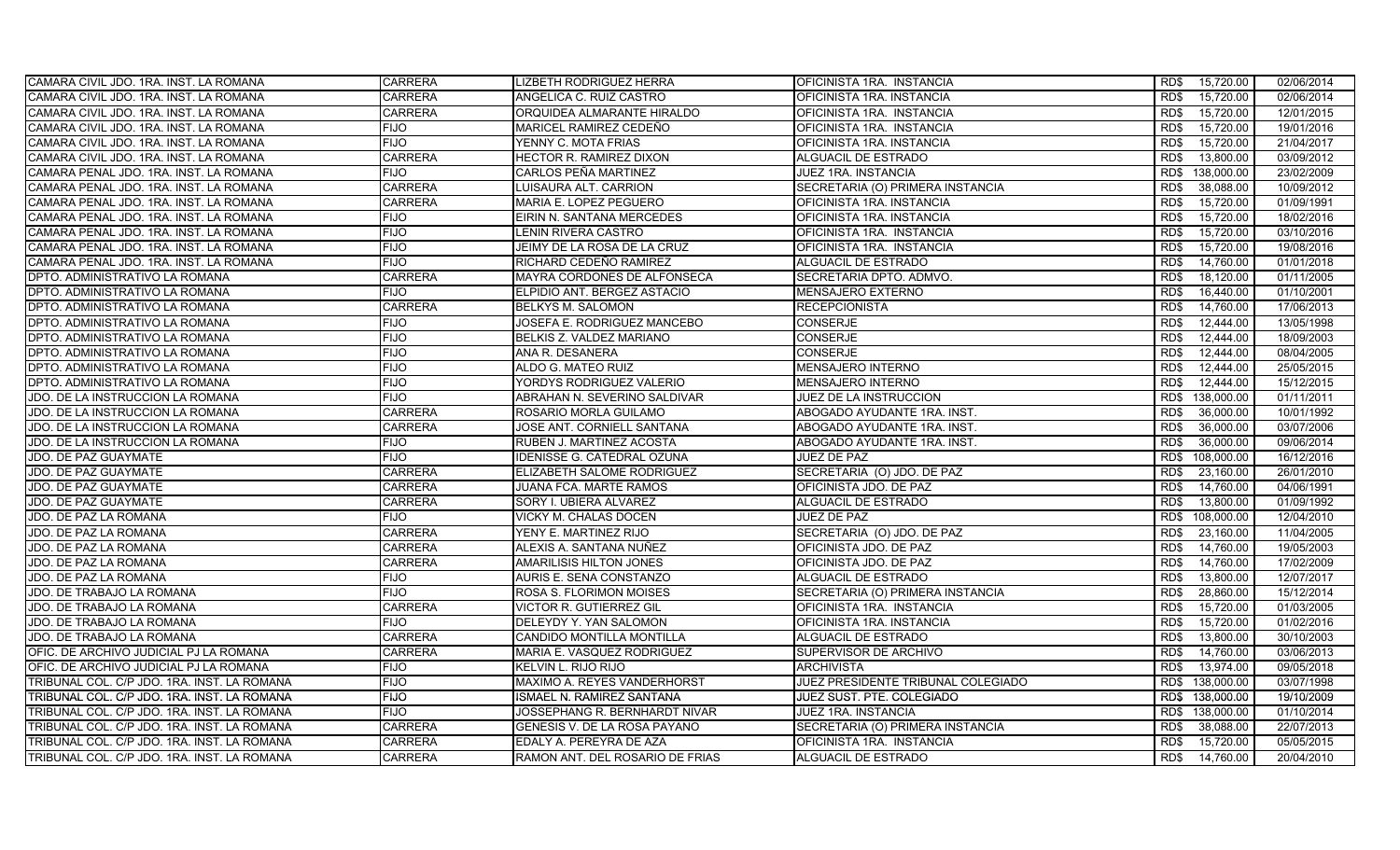| TRIBUNAL N.N.A. LA ROMANA                     | <b>FIJO</b>    | CAROLINA CASTRO DEL ROSARIO        | JUEZ 1RA. INSTANCIA              | RD\$ 138,000.00    | 01/03/2011 |
|-----------------------------------------------|----------------|------------------------------------|----------------------------------|--------------------|------------|
| TRIBUNAL N.N.A. LA ROMANA                     | <b>CARRERA</b> | ELIZABETH RIVERA NUÑEZ             | OFICINISTA 1RA. INSTANCIA        | RD\$<br>15,720.00  | 02/10/2006 |
| TRIBUNAL N.N.A. LA ROMANA                     | <b>FIJO</b>    | <b>ESTEISIS MONTERO TAVAREZ</b>    | OFICINISTA 1RA. INSTANCIA        | 15,720.00<br>RD\$  | 26/07/2016 |
| TRIBUNAL N.N.A. LA ROMANA                     | <b>FIJO</b>    | <b>DIOMEDY NOBOA GUEVARA</b>       | OFICINISTA 1RA. INSTANCIA        | 15,720.00<br>RD\$  | 01/10/2017 |
| TRIBUNAL N.N.A. LA ROMANA                     | <b>CARRERA</b> | FRANCISCO J. PAULINO CESPEDES      | ALGUACIL DE ESTRADO              | 13,800.00<br>RD\$  | 01/10/1994 |
| TRIBUNAL N.N.A. LA ROMANA                     | <b>FIJO</b>    | MARIA S. DE LA ROSA ENCARNACION    | <b>CONSERJE</b>                  | 12.444.00<br>RD\$  | 02/01/2001 |
| TRIBUNAL N.N.A. LA ROMANA                     | <b>FIJO</b>    | LOURDES MERCEDES JIMENEZ           | <b>CONSERJE</b>                  | RD\$<br>12.444.00  | 01/11/2001 |
| 1ER. JDO. DE LA INSTRUCCION S.P.M.            | <b>CARRERA</b> | XIOMARA E. HIRUJO TAMARIZ          | SECRETARIA (O) PRIMERA INSTANCIA | 38.088.00<br>RD\$  | 14/04/1988 |
| 1ER. JDO. DE LA INSTRUCCION S.P.M.            | <b>CARRERA</b> | LOIDA M. FREEMAN FRIAS             | OFICINISTA 1RA. INSTANCIA        | 15,720.00<br>RD\$  | 07/02/1997 |
| 1ER. JDO. DE LA INSTRUCCION S.P.M.            | <b>FIJO</b>    | MARIANA HERRERA RAMIREZ            | OFICINISTA 1RA. INSTANCIA        | RD\$<br>15,720.00  | 10/09/2012 |
| 1RA. SALA CAMARA CIVIL JDO. 1RA. INST. S.P.M. | <b>FIJO</b>    | RAMON A. ALMONTE BARRY             | JUEZ 1RA. INSTANCIA              | RD\$<br>138,000.00 | 19/10/2009 |
| 1RA. SALA CAMARA CIVIL JDO. 1RA. INST. S.P.M. | <b>CARRERA</b> | YURI I. ESPINO GENEUX              | JUEZ DE PAZ ITINERANTE           | RD\$<br>108,000.00 | 18/05/2004 |
| 1RA. SALA CAMARA CIVIL JDO. 1RA. INST. S.P.M. | <b>FIJO</b>    | <b>DELFINA PHILLIPES SILVESTRE</b> | JUEZ DE PAZ ITINERANTE           | 108,000.00<br>RD\$ | 31/03/2017 |
| 1RA. SALA CAMARA CIVIL JDO. 1RA. INST. S.P.M. | <b>CARRERA</b> | LISSETTE MALDONADO FELIZ           | ABOGADO AYUDANTE 1RA. INST.      | 36,000.00<br>RD\$  | 01/11/2006 |
| 1RA. SALA CAMARA CIVIL JDO. 1RA. INST. S.P.M. | FIJO           | DANAURIS GONZALEZ ROMERO           | ABOGADO AYUDANTE 1RA. INST.      | RD\$<br>36,000.00  | 28/09/2015 |
| 1RA. SALA JDO. DE PAZ ESP. TRANS. S.P.M.      | <b>CARRERA</b> | ANDREA C. PAEZ REYES               | SECRETARIA (O) JDO. DE PAZ       | 23,160.00<br>RD\$  | 17/11/1992 |
| 1RA. SALA JDO. DE PAZ ESP. TRANS. S.P.M.      | FIJO           | YAMIL C. FORTUNA GARCIA            | OFICINISTA JDO. DE PAZ           | RD\$<br>14,760.00  | 18/05/2017 |
| 1RA. SALA JDO. DE PAZ ESP. TRANS. S.P.M.      | <b>CARRERA</b> | ANDRES J. GUERRERO ACOSTA          | ALGUACIL DE ESTRADO              | RD\$<br>13.800.00  | 01/11/1989 |
| 1RA. SALA JDO. DE TRABAJO S.P.M.              | <b>CARRERA</b> | MARIA A. GONZALEZ TEJADA           | SECRETARIA (O) PRIMERA INSTANCIA | RD\$<br>28,860.00  | 01/12/1992 |
| 1RA, SALA JDO, DE TRABAJO S.P.M.              | <b>FIJO</b>    | MABEL PEREYRA VASQUEZ              | OFICINISTA 1RA. INSTANCIA        | 15.720.00<br>RD\$  | 22/07/2013 |
| 1RA, SALA JDO, DE TRABAJO S.P.M.              | <b>CARRERA</b> | PEDRO E. AGELAN SOSA               | OFICINISTA 1RA. INSTANCIA        | RD\$<br>15,720.00  | 15/07/2015 |
| 1RA. SALA JDO. DE TRABAJO S.P.M.              | <b>FIJO</b>    | ROXY C. MORLA DIAZ                 | OFICINISTA 1RA. INSTANCIA        | RD\$<br>15,720.00  | 03/01/2018 |
| 1RA. SALA JDO. DE TRABAJO S.P.M.              | <b>CARRERA</b> | REYNALDO A. MORILLO DIAZ           | ALGUACIL DE ESTRADO              | RD\$<br>13,800.00  | 14/06/1999 |
| 2DA. SALA CAMARA CIVIL JDO. 1RA. INST. S.P.M. | <b>FIJO</b>    | YUMIRIS TUITT SANTANA              | JUEZ 1RA. INSTANCIA              | 138,000.00<br>RD\$ | 19/10/2009 |
| 2DA. SALA CAMARA CIVIL JDO. 1RA. INST. S.P.M. | <b>FIJO</b>    | YANNY DEL C. NUÑEZ ALMANZAR        | OFICINISTA 1RA. INSTANCIA        | 15,720.00<br>RD\$  | 29/02/2016 |
| 2DA. SALA JDO. DE PAZ ESP. TRANS. S.P.M.      | FIJO           | CAROLINA E. SILVESTRE RONDON       | JUEZ DE PAZ                      | 108,000.00<br>RD\$ | 01/10/2008 |
| 2DA. SALA JDO. DE PAZ ESP. TRANS. S.P.M.      | <b>CARRERA</b> | <b>CARMEN M. CUETO</b>             | SECRETARIA (O) JDO. DE PAZ       | 23,160.00<br>RD\$  | 01/11/1989 |
| 2DA. SALA JDO. DE PAZ ESP. TRANS. S.P.M.      | <b>CARRERA</b> | ANGELA M. CORPORAN DE LOS SANTOS   | OFICINISTA JDO. DE PAZ           | RD\$<br>14,760.00  | 05/02/2001 |
| 2DA. SALA JDO. DE PAZ ESP. TRANS. S.P.M.      | <b>CARRERA</b> | NANCY Y. ABREU MERCEDES            | OFICINISTA JDO. DE PAZ           | 14,760.00<br>RD\$  | 01/11/2001 |
| 2DA, SALA JDO, DE TRABAJO S.P.M.              | <b>FIJO</b>    | ROSE M. PEÑA ROSARIO               | JUEZ JDO. DE TRABAJO             | 138.000.00<br>RD\$ | 23/02/2009 |
| 2DA, SALA JDO, DE TRABAJO S.P.M.              | <b>CARRERA</b> | <b>GLENNY M. BONAPARTE RINCON</b>  | SECRETARIA (O) PRIMERA INSTANCIA | RD\$<br>28.860.00  | 01/05/1999 |
| 2DA. SALA JDO. DE TRABAJO S.P.M.              | <b>CARRERA</b> | MAURELY A. VARELA CASTRO           | OFICINISTA 1RA. INSTANCIA        | 15,720.00<br>RD\$  | 05/06/2008 |
| 2DA, SALA JDO, DE TRABAJO S.P.M.              | <b>CARRERA</b> | ROMIER MDES. MEDINA PEGUERO        | OFICINISTA 1RA. INSTANCIA        | RD\$<br>15,720.00  | 27/01/2015 |
| 2DA. SALA JDO. DE TRABAJO S.P.M.              | <b>CARRERA</b> | OSVALDO DOMINGUEZ CALCAÑO          | ALGUACIL DE ESTRADO              | RD\$<br>13,800.00  | 01/05/2012 |
| ARCHIVO ACTIVO J.I. S.P.M.                    | <b>CARRERA</b> | MARIBEL SOSA DE LA ROSA            | OFICIAL ARCHIVO ACTIVO           | 29,580.00<br>RD\$  | 01/06/1999 |
| ARCHIVO ACTIVO J.I. S.P.M.                    | <b>CARRERA</b> | MINIEL E. VELOZ DE JESUS           | <b>REFERENCISTA</b>              | RD\$<br>24,240.00  | 13/12/2005 |
| ARCHIVO ACTIVO J.I. S.P.M.                    | <b>FIJO</b>    | <b>JEYSSI ENCARNACION REYES</b>    | <b>ARCHIVISTA</b>                | 24,240.00<br>RD\$  | 03/01/2017 |
| CAMARA CIVIL CORTE APEL. S.P.M.               | <b>FIJO</b>    | JOSE ML. MENDEZ CASTRO             | JUEZ PRESIDENTE CORTE            | RD\$ 218,640.00    | 09/04/1992 |
| CAMARA CIVIL CORTE APEL. S.P.M.               | <b>FIJO</b>    | EDUARDO E. DE WINDT RUIZ           | <b>JUEZ 1ER. SUSTITUTO CORTE</b> | RD\$ 205,800.00    | 03/07/1998 |
| CAMARA CIVIL CORTE APEL. S.P.M.               | <b>FIJO</b>    | FERNANDO ANT. ABAD MERCEDES        | JUEZ 2DO. SUSTITUTO CORTE        | RD\$<br>199,464.00 | 03/07/1998 |
| CAMARA CIVIL CORTE APEL. S.P.M.               | <b>FIJO</b>    | NORA Y. CRUZ GONZALEZ              | <b>JUEZ CORTE</b>                | RD\$ 186,000.00    | 01/12/1998 |
| CAMARA CIVIL CORTE APEL. S.P.M.               | <b>FIJO</b>    | FERNANDO E. JAVIER EVERTZ          | <b>JUEZ CORTE</b>                | RD\$<br>186,000.00 | 03/07/1998 |
| CAMARA CIVIL CORTE APEL. S.P.M.               | <b>FIJO</b>    | ARGENIS GARCIA DEL ROSARIO         | <b>JUEZ CORTE</b>                | 138,000.00<br>RD\$ | 07/11/2005 |
| CAMARA CIVIL CORTE APEL. S.P.M.               | <b>CARRERA</b> | OLGA M. CASTRO RODRIGUEZ           | ABOGADO AYUDANTE CORTE           | RD\$<br>48,894.00  | 06/04/2004 |
| CAMARA CIVIL CORTE APEL. S.P.M.               | <b>CARRERA</b> | SAYONARA READ NORRIS               | SECRETARIA(O) CORTE              | 42,657.60<br>RD\$  | 01/02/2001 |
| CAMARA CIVIL CORTE APEL. S.P.M.               | <b>FIJO</b>    | <b>KENNI MORLA MADRIGAL</b>        | <b>CHOFER</b>                    | RD\$<br>24.240.00  | 04/06/2007 |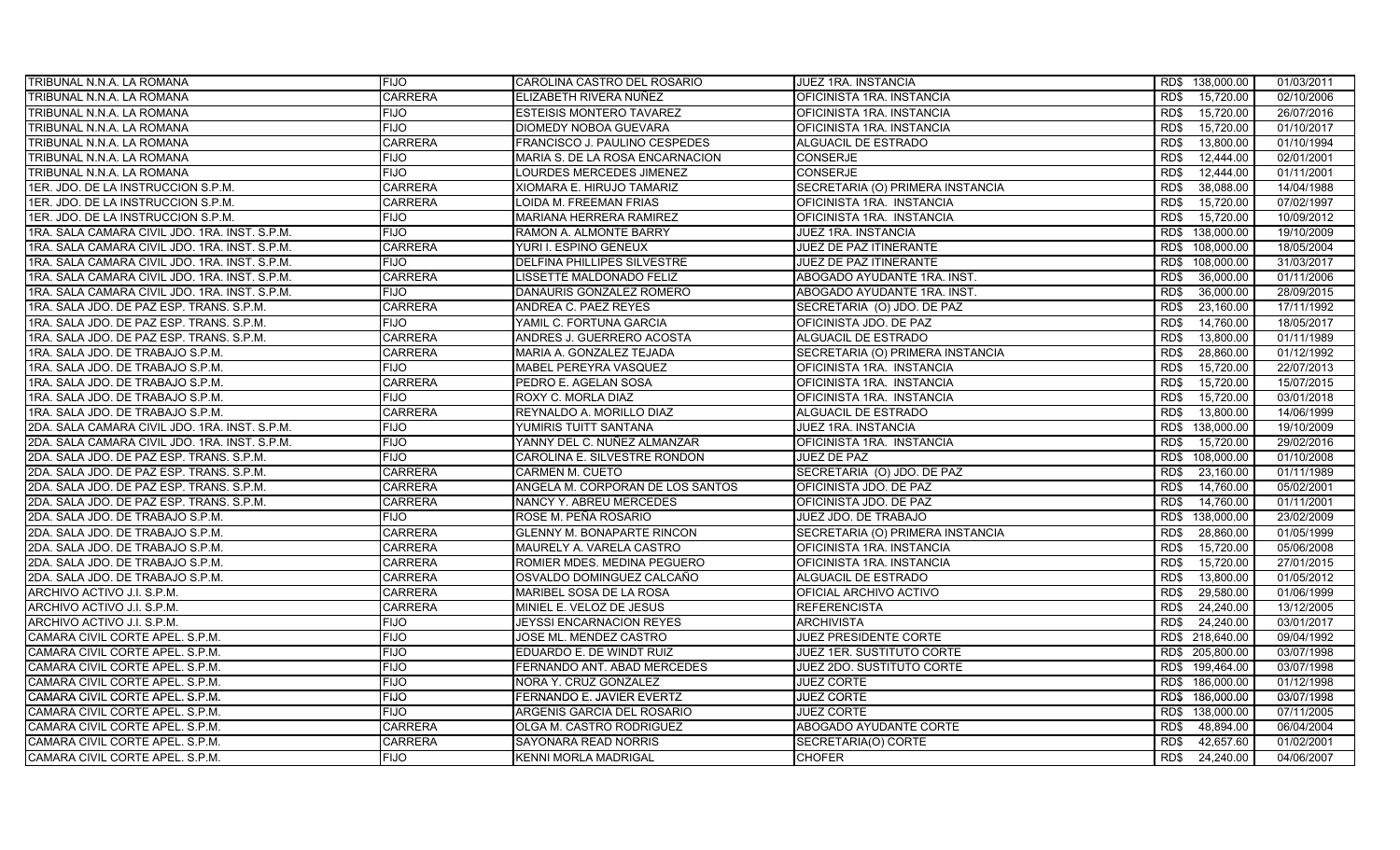| CAMARA CIVIL CORTE APEL. S.P.M.     | <b>CARRERA</b> | LORENZA FIGUEREO PEÑA                 | <b>OFICINISTA CORTE</b>          | 21,480.00<br>RD\$  | 11/06/1997 |
|-------------------------------------|----------------|---------------------------------------|----------------------------------|--------------------|------------|
| CAMARA CIVIL CORTE APEL. S.P.M.     | <b>CARRERA</b> | EDDY J. ROA JONES                     | OFICINISTA CORTE                 | RD\$<br>17,640.00  | 26/05/2014 |
| CAMARA CIVIL CORTE APEL. S.P.M.     | <b>CARRERA</b> | <b>VICTOR E. LAKE</b>                 | ALGUACIL DE ESTRADO              | 13,800.00<br>RD\$  | 01/01/2001 |
| CAMARA CIVIL CORTE APEL. S.P.M.     | <b>CARRERA</b> | ANA V. VASQUEZ TOLEDO                 | ALGUACIL DE ESTRADO              | RD\$<br>13,800.00  | 14/10/2004 |
| CAMARA CIVIL JDO. 1RA. INST. S.P.M. | FIJO           | ATHANAYS MORALES MARIA                | ABOGADO AYUDANTE 1RA. INST.      | RD\$<br>36,000.00  | 11/08/2014 |
| CAMARA CIVIL JDO. 1RA. INST. S.P.M. | <b>CARRERA</b> | <b>GLENIS CASTELLANO RIVERA</b>       | SECRETARIA (O) PRIMERA INSTANCIA | 23,160.00<br>RD\$  | 01/08/2001 |
| CAMARA CIVIL JDO. 1RA. INST. S.P.M. | <b>CARRERA</b> | MARINA ALT. REYES SANTANA             | OFICINISTA 1RA. INSTANCIA        | RD\$<br>15,720.00  | 13/08/2015 |
| CAMARA CIVIL JDO. 1RA. INST. S.P.M. | <b>FIJO</b>    | MERY S. SEVERINO VASQUEZ              | OFICINISTA 1RA. INSTANCIA        | 15,720.00<br>RD\$  | 16/05/2017 |
| CAMARA CIVIL JDO. 1RA. INST. S.P.M. | <b>FIJO</b>    | CARLA N. AVILA GOMEZ                  | OFICINISTA 1RA. INSTANCIA        | 15.720.00<br>RD\$  | 03/05/2018 |
| CAMARA CIVIL JDO, 1RA, INST, S.P.M. | <b>CARRERA</b> | NANCY A. FRANCO TERRERO               | ALGUACIL DE ESTRADO              | RD\$<br>13,800.00  | 01/03/2001 |
| CAMARA CIVIL JDO. 1RA. INST. S.P.M. | <b>CARRERA</b> | CARMEN Y. HIRUJO SOTO                 | ALGUACIL DE ESTRADO              | 13,800.00<br>RD\$  | 08/09/2004 |
| CAMARA PENAL CORTE APEL. S.P.M.     | <b>FIJO</b>    | JOSE M. GLASS GUTIERREZ               | JUEZ PRESIDENTE CORTE            | RD\$ 218,640.00    | 03/07/1998 |
| CAMARA PENAL CORTE APEL. S.P.M.     | <b>FIJO</b>    | VIRGINIA E. GONZALEZ BREA             | JUEZ 1ER. SUSTITUTO CORTE        | RD\$ 205,800.00    | 13/11/1991 |
| CAMARA PENAL CORTE APEL. S.P.M.     | <b>FIJO</b>    | RAMON BAEZ RODRIGUEZ                  | JUEZ 2DO. SUSTITUTO CORTE        | RD\$ 199,464.00    | 13/11/1991 |
| CAMARA PENAL CORTE APEL. S.P.M.     | <b>FIJO</b>    | <b>EMERITA A. RINCON MOJICA</b>       | <b>JUEZ CORTE</b>                | RD\$ 186,000.00    | 30/03/1987 |
| CAMARA PENAL CORTE APEL. S.P.M.     | <b>FIJO</b>    | MIGUELINA MENDOZA RAMIREZ             | <b>JUEZ CORTE</b>                | RD\$ 186,000.00    | 09/04/1992 |
| CAMARA PENAL CORTE APEL. S.P.M.     | <b>FIJO</b>    | <b>RAMON MARTINEZ</b>                 | <b>JUEZ CORTE</b>                | RD\$<br>138,000.00 | 03/03/1987 |
| CAMARA PENAL CORTE APEL. S.P.M.     | <b>CARRERA</b> | SONIA VASQUEZ                         | SECRETARIA(O) CORTE              | 51,004.80<br>RD\$  | 01/03/2002 |
| CAMARA PENAL CORTE APEL. S.P.M.     | <b>CARRERA</b> | LUISA C. ZORRILLA UFFRE               | ABOGADO AYUDANTE CORTE           | RD\$<br>48,894.00  | 01/06/2004 |
| CAMARA PENAL CORTE APEL. S.P.M.     | <b>CARRERA</b> | SARAH G. LIBURD BAEZ                  | ABOGADO AYUDANTE CORTE           | RD\$<br>48,894.00  | 01/10/2007 |
| CAMARA PENAL CORTE APEL. S.P.M.     | <b>CARRERA</b> | SUSAN A. SANTANA VALENCIO             | ABOGADO AYUDANTE CORTE           | 48,894.00<br>RD\$  | 13/12/2005 |
| CAMARA PENAL CORTE APEL. S.P.M.     | <b>CARRERA</b> | ERIC V. DE JESUS MENDOZA              | OFICINISTA CORTE                 | 17,640.00<br>RD\$  | 01/03/1999 |
| CAMARA PENAL CORTE APEL, S.P.M.     | <b>CARRERA</b> | <b>GLADY E. PORTORREAL GOMEZ</b>      | OFICINISTA CORTE                 | RD\$<br>17.640.00  | 01/03/1993 |
| CAMARA PENAL CORTE APEL. S.P.M.     | <b>CARRERA</b> | ARNY E. CASTRO REYES                  | OFICINISTA CORTE                 | 17.640.00<br>RD\$  | 12/07/2004 |
| CAMARA PENAL CORTE APEL. S.P.M.     | <b>CARRERA</b> | DAHYANA D. PAYAM GUERRERO             | OFICINISTA CORTE                 | 17.640.00<br>RD\$  | 21/06/2006 |
| CAMARA PENAL CORTE APEL. S.P.M.     | <b>CARRERA</b> | YOMAYRA RAMOS SANTANA                 | OFICINISTA CORTE                 | RD\$<br>17.640.00  | 27/10/2008 |
| CAMARA PENAL CORTE APEL. S.P.M.     | <b>FIJO</b>    | YEREMI SABINO RAMIREZ                 | OFICINISTA CORTE                 | 17.640.00<br>RD\$  | 01/06/2015 |
| CAMARA PENAL CORTE APEL. S.P.M.     | <b>FIJO</b>    | LENNY E. RABEL                        | OFICINISTA CORTE                 | RD\$<br>17,640.00  | 14/08/2017 |
| CAMARA PENAL CORTE APEL. S.P.M.     | <b>CARRERA</b> | DENNIS Y. DE OLEO PAREDES             | OFICINISTA CORTE                 | RD\$<br>17,640.00  | 17/12/2012 |
| CAMARA PENAL CORTE APEL. S.P.M.     | <b>FIJO</b>    | JONNATHAN VELOZ                       | ALGUACIL DE ESTRADO              | 14,760.00<br>RD\$  | 14/03/2017 |
| CAMARA PENAL JDO. 1RA. INST. S.P.M. | FIJO           | MAGDELQUIS Y. FRANCO PEÑA             | JUEZ DE PAZ ITINERANTE           | RD\$<br>108,000.00 | 16/12/2016 |
| CAMARA PENAL JDO. 1RA. INST. S.P.M. | FIJO           | MILAGROS DE LOS A. CARMONA CAMARENA   | JUEZ DE PAZ ITINERANTE           | RD\$<br>108,000.00 | 22/03/1999 |
| CAMARA PENAL JDO. 1RA. INST. S.P.M. | <b>FIJO</b>    | GISSEL J. FERNANDEZ CARRASCO DE NUÑEZ | JUEZ 1RA. INSTANCIA              | RD\$<br>108,000.00 | 09/02/2015 |
| CAMARA PENAL JDO. 1RA. INST. S.P.M. | <b>CARRERA</b> | NATALI DOMINGUEZ CALCAÑO              | SECRETARIA (O) PRIMERA INSTANCIA | RD\$<br>38,088.00  | 08/01/2007 |
| CAMARA PENAL JDO. 1RA. INST. S.P.M. | <b>CARRERA</b> | ALEX E. ROSARIO SANCHEZ               | OFICINISTA 1RA. INSTANCIA        | 15,720.00<br>RD\$  | 06/05/2014 |
| CAMARA PENAL JDO. 1RA. INST. S.P.M. | FIJO           | ENERIA RUIZ RIJO                      | OFICINISTA 1RA. INSTANCIA        | RD\$<br>15,720.00  | 12/01/2017 |
| CENTRO DE CITACIONES S.P.M.         | <b>CARRERA</b> | ANA B. SILVESTRE JIMENEZ              | SUPERVISOR CENTRO DE CITACIONES  | 42,657.60<br>RD\$  | 03/03/1999 |
| CENTRO DE CITACIONES S.P.M.         | <b>CARRERA</b> | RICARDO CORDERO HENRIQUEZ             | <b>OFICINISTA</b>                | 17.640.00<br>RD\$  | 10/09/2012 |
| CENTRO DE CITACIONES S.P.M.         | <b>CARRERA</b> | ZULEICA CONCEPCION BASTARDO           | <b>OFICINISTA</b>                | RD\$<br>17.640.00  | 09/02/2015 |
| CENTRO DE CITACIONES S.P.M.         | FIJO.          | <b>GABRIEL J. NUÑEZ SOSA</b>          | <b>NOTIFICADOR</b>               | 16,920.00<br>RD\$  | 04/09/2017 |
| CENTRO DE CITACIONES S.P.M.         | <b>CARRERA</b> | PEDRO G. RONDON NOLASCO               | ALGUACIL DE ESTRADO              | RD\$<br>14,760.00  | 09/09/1997 |
| CENTRO DE CITACIONES S.P.M.         | <b>CARRERA</b> | FELIX M. PEGUERO                      | ALGUACIL DE ESTRADO              | 14,760.00<br>RD\$  | 18/10/1999 |
| CENTRO DE CITACIONES S.P.M.         | <b>CARRERA</b> | CIRILO ANT. PETRONA SILIE             | ALGUACIL DE ESTRADO              | RD\$<br>14,760.00  | 18/09/2000 |
| CENTRO DE CITACIONES S.P.M.         | <b>CARRERA</b> | <b>JULIO J. RIVERA CABRERA</b>        | ALGUACIL DE ESTRADO              | RD\$<br>14,760.00  | 06/06/2005 |
| CENTRO DE CITACIONES S.P.M.         | <b>CARRERA</b> | <b>WILKIN CIPRIAN OGANDO</b>          | ALGUACIL DE ESTRADO              | 14,760.00<br>RD\$  | 11/11/2008 |
| CENTRO DE CITACIONES S.P.M.         | <b>CARRERA</b> | RAMON L. CUSTODIO MOTA                | ALGUACIL DE ESTRADO              | RD\$<br>14,760.00  | 09/06/2014 |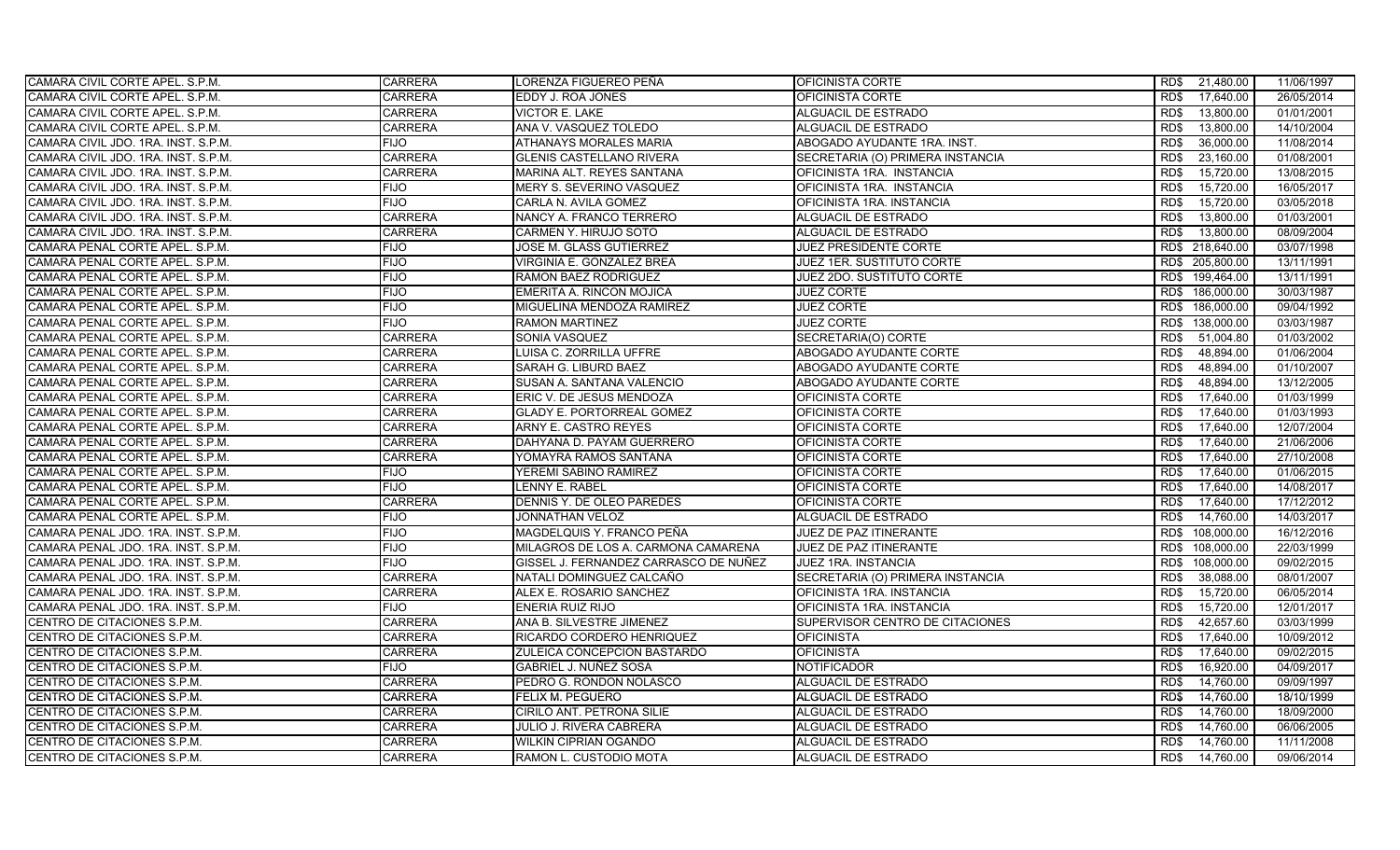| CENTRO INF. ORIENT. CIUDADANA PJ S.P.M. | <b>CARRERA</b> | <b>ANYELINA STEVENS PAEZ</b>      | REPRESENTANTE DE INFORMACION           | RD\$ 24,240.00     | 05/08/2009 |
|-----------------------------------------|----------------|-----------------------------------|----------------------------------------|--------------------|------------|
| CORTE DE APEL. N.N.A. S.P.M.            | <b>FIJO</b>    | MARCELINA M. HERNANDEZ JAPA       | JUEZ PRESIDENTE CORTE                  | RD\$ 218,640.00    | 04/12/1986 |
| CORTE DE APEL. N.N.A. S.P.M.            | <b>FIJO</b>    | ZAMIRA V. MADRIGAL SANTANA        | <b>JUEZ CORTE</b>                      | RD\$ 205,800.00    | 05/03/1987 |
| CORTE DE APEL. N.N.A. S.P.M.            | <b>FIJO</b>    | JUAN DE LAS N. SABINO RAMOS       | <b>JUEZ CORTE</b>                      | 186,000.00<br>RD\$ | 07/09/1998 |
| CORTE DE APEL. N.N.A. S.P.M.            | <b>CARRERA</b> | LISADEIDY RIVERA OLIVO            | SECRETARIA(O) CORTE                    | 34,560.00<br>RD\$  | 21/02/2005 |
| CORTE DE APEL. N.N.A. S.P.M.            | <b>CARRERA</b> | YULEISY TUITT SANTANA             | OFICINISTA CORTE                       | RD\$<br>17.640.00  | 01/09/2012 |
| CORTE DE APEL. N.N.A. S.P.M.            | <b>FIJO</b>    | <b>SANTIAGO RAMOS REYES</b>       | <b>MENSAJERO EXTERNO</b>               | RD\$<br>16,440.00  | 02/07/2001 |
| CORTE DE APEL. N.N.A. S.P.M.            | <b>CARRERA</b> | MIGUELINA M. ADAMES RAFAEL        | <b>RECEPCIONISTA</b>                   | RD\$<br>14,760.00  | 04/05/2005 |
| CORTE DE APEL. N.N.A. S.P.M.            | <b>CARRERA</b> | JOSE D. BOBES FERREIRAS           | <b>ALGUACIL DE ESTRADO</b>             | RD\$<br>13,800.00  | 02/01/2001 |
| CORTE DE APEL. N.N.A. S.P.M.            | <b>FIJO</b>    | RAVELO ANT. ADAMES RUBIO          | VIGILANTE                              | RD\$<br>12,780.00  | 01/05/2001 |
| CORTE DE APEL. N.N.A. S.P.M.            | <b>FIJO</b>    | ANDREA CABRERA GUERRERO           | <b>CONSERJE</b>                        | RD\$<br>12,444.00  | 17/11/2014 |
| CORTE DE TRABAJO S.P.M.                 | <b>FIJO</b>    | JUAN T. MERCEDES PAYANO           | JUEZ PRESIDENTE CORTE                  | RD\$ 218,640.00    | 01/12/1998 |
| CORTE DE TRABAJO S.P.M.                 | <b>FIJO</b>    | JOSE S. ROSA FRANCO               | JUEZ 1ER. SUSTITUTO CORTE              | RD\$ 205,800.00    | 04/02/1999 |
| CORTE DE TRABAJO S.P.M.                 | <b>FIJO</b>    | ANA MA. E. PEREZ ZAPATA           | JUEZ 2DO. SUSTITUTO CORTE              | RD\$ 199.464.00    | 01/12/1998 |
| CORTE DE TRABAJO S.P.M.                 | <b>FIJO</b>    | MIGUEL A. SURIEL ROJAS            | <b>JUEZ CORTE</b>                      | RD\$<br>186,000.00 | 04/02/1999 |
| CORTE DE TRABAJO S.P.M.                 | <b>FIJO</b>    | <b>MARTINA ENCARNACION ROBLES</b> | <b>JUEZ CORTE</b>                      | 186,000.00<br>RD\$ | 01/10/2003 |
| CORTE DE TRABAJO S.P.M.                 | <b>FIJO</b>    | JOSE ML. MENDEZ CABRERA           | <b>JUEZ CORTE</b>                      | RD\$<br>138,000.00 | 23/02/2009 |
| CORTE DE TRABAJO S.P.M.                 | <b>CARRERA</b> | ELIZABETH D. SEVERINO CALDERON    | ABOGADO AYUDANTE CORTE                 | 48,894.00<br>RD\$  | 06/10/2003 |
| CORTE DE TRABAJO S.P.M.                 | <b>CARRERA</b> | LISSET ROSARIO DIAZ               | ABOGADO AYUDANTE CORTE                 | RD\$<br>48,894.00  | 20/04/2015 |
| CORTE DE TRABAJO S.P.M.                 | <b>CARRERA</b> | LARISA E. CASTILLO NIEVES         | SECRETARIA(O) CORTE                    | 34,560.00<br>RD\$  | 10/05/1999 |
| CORTE DE TRABAJO S.P.M.                 | <b>FIJO</b>    | CARLOS SILVESTRE RAMIREZ          | <b>CHOFER</b>                          | 24,240.00<br>RD\$  | 08/10/2012 |
| CORTE DE TRABAJO S.P.M.                 | <b>CARRERA</b> | RAIZA A. ZAPATA BERAS             | OFICINISTA CORTE                       | 20,760.00<br>RD\$  | 23/09/2005 |
| CORTE DE TRABAJO S.P.M.                 | <b>CARRERA</b> | MARGARITA EUSEBIO ZAPATA          | OFICINISTA CORTE                       | RD\$<br>17.640.00  | 01/04/1999 |
| CORTE DE TRABAJO S.P.M.                 | <b>CARRERA</b> | YEIDRY A. CRISPIN CABRERA         | OFICINISTA CORTE                       | 17,640.00<br>RD\$  | 01/11/2006 |
| CORTE DE TRABAJO S.P.M.                 | <b>CARRERA</b> | <b>CHRISTIE M. ROGERS RINCON</b>  | OFICINISTA CORTE                       | 17.640.00<br>RD\$  | 18/08/2008 |
| CORTE DE TRABAJO S.P.M.                 | <b>CARRERA</b> | KELVIN A. JIMENEZ MENDOZA         | OFICINISTA CORTE                       | RD\$<br>17,640.00  | 22/04/2013 |
| CORTE DE TRABAJO S.P.M.                 | <b>FIJO</b>    | ANEL NUÑEZ RODRIGUEZ              | OFICINISTA CORTE                       | 17,640.00<br>RD\$  | 13/04/2018 |
| CORTE DE TRABAJO S.P.M.                 | <b>CARRERA</b> | ALVIN R. DOROTEO MOTA             | ALGUACIL DE ESTRADO                    | RD\$<br>13,800.00  | 21/04/2009 |
| DPTO. ADMINISTRATIVO S.P.M.             | <b>CARRERA</b> | ROSA I. CRUZ SANCHEZ              | ENCARGADO(A) OFICINA ADMINISTRATIVA IV | RD\$<br>81,952.80  | 29/06/2012 |
| DPTO. ADMINISTRATIVO S.P.M.             | <b>CARRERA</b> | EDDY F. SILVESTRE DIAZ            | ENC. ALMACEN ADMVO.                    | 24,240.00<br>RD\$  | 19/02/1999 |
| DPTO. ADMINISTRATIVO S.P.M.             | <b>CARRERA</b> | RAFAEL O. GRULLON DILONE          | SUPERVISOR (A) DE MANTENIMIENTO        | RD\$<br>24,240.00  | 14/02/2000 |
| DPTO. ADMINISTRATIVO S.P.M.             | <b>FIJO</b>    | FERNANDO DE LA CRUZ ORTIZ         | <b>CHOFER</b>                          | RD\$<br>24,240.00  | 04/05/2018 |
| DPTO. ADMINISTRATIVO S.P.M.             | <b>FIJO</b>    | <b>JOSE MACEA</b>                 | <b>TECNICO DE REFRIGERACION</b>        | RD\$<br>21,000.00  | 03/10/2017 |
| DPTO. ADMINISTRATIVO S.P.M.             | <b>CARRERA</b> | YISEIDY DEL C. CRUZ SILVESTRE     | SECRETARIA DEPTO, ADM                  | 18,120.00<br>RD\$  | 13/03/2007 |
| DPTO. ADMINISTRATIVO S.P.M.             | <b>FIJO</b>    | <b>SANTO MANZUETA</b>             | <b>MAYORDOMO I</b>                     | 16,920.00<br>RD\$  | 18/12/2006 |
| DPTO. ADMINISTRATIVO S.P.M.             | <b>FIJO</b>    | ROBERTO RAMIREZ                   | <b>MENSAJERO EXTERNO</b>               | RD\$<br>16,440.00  | 29/03/2006 |
| DPTO. ADMINISTRATIVO S.P.M.             | <b>FIJO</b>    | CONCEPCION ORTIZ ORTIZ            | <b>PLOMERO</b>                         | 16,440.00<br>RD\$  | 18/07/2008 |
| DPTO. ADMINISTRATIVO S.P.M.             | <b>CARRERA</b> | JAQUELINE ALCANTARA SILVERIO      | <b>RECEPCIONISTA</b>                   | RD\$<br>14,760.00  | 28/01/2008 |
| DPTO. ADMINISTRATIVO S.P.M.             | <b>FIJO</b>    | JOSE ALT. FRIAS                   | <b>MENSAJERO INTERNO</b>               | RD\$<br>12,444.00  | 11/07/1985 |
| DPTO. ADMINISTRATIVO S.P.M.             | <b>FIJO</b>    | FAUSTINA GUERRERO SANCHEZ         | <b>CONSERJE</b>                        | RD\$<br>12,444.00  | 01/06/1998 |
| DPTO. ADMINISTRATIVO S.P.M.             | <b>FIJO</b>    | ZOLAIDA DE LOS SANTOS MERAN       | <b>MENSAJERO INTERNO</b>               | RD\$<br>12,444.00  | 01/05/1999 |
| DPTO. ADMINISTRATIVO S.P.M.             | <b>FIJO</b>    | LUCIA L. DOCEMIL POLO             | <b>MENSAJERO INTERNO</b>               | 12.444.00<br>RD\$  | 02/07/2001 |
| DPTO. ADMINISTRATIVO S.P.M.             | <b>FIJO</b>    | <b>JEISSON FOY ROBLES</b>         | <b>MENSAJERO INTERNO</b>               | 12.444.00<br>RD\$  | 01/05/2002 |
| DPTO. ADMINISTRATIVO S.P.M.             | <b>FIJO</b>    | <b>BRIGIDA SANTANA</b>            | <b>CONSERJE</b>                        | RD\$<br>12,444.00  | 01/09/2004 |
| DPTO. ADMINISTRATIVO S.P.M.             | <b>FIJO</b>    | FIDELINA CONCEPCION ORTIZ         | <b>CONSERJE</b>                        | 12,444.00<br>RD\$  | 02/10/2006 |
| DPTO. ADMINISTRATIVO S.P.M.             | <b>FIJO</b>    | SENIA A. LOPEZ ROSENDO            | <b>CONSERJE</b>                        | RD\$<br>12.444.00  | 02/10/2006 |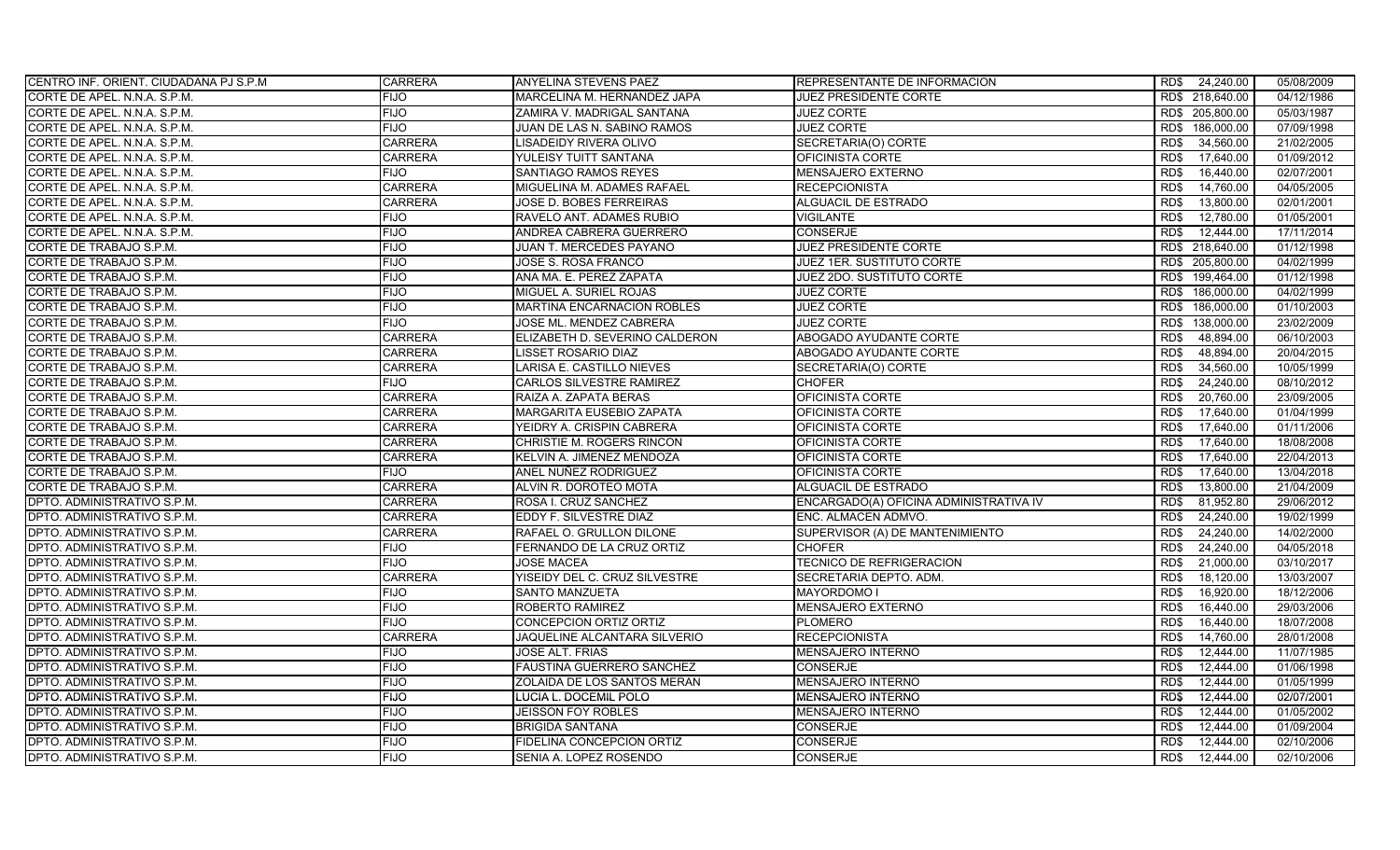| <b>DPTO. ADMINISTRATIVO S.P.M.</b>    | <b>FIJO</b>    | <b>NOEMI RODRIGUEZ GUERRERO</b> | <b>CONSERJE</b>                 | 12,444.00<br>RD\$  | 03/07/2007 |
|---------------------------------------|----------------|---------------------------------|---------------------------------|--------------------|------------|
| DPTO. ADMINISTRATIVO S.P.M.           | <b>FIJO</b>    | JONATHAN TORRES CHAMBERS        | MENSAJERO INTERNO               | RD\$<br>12,444.00  | 03/07/2007 |
| DPTO. ADMINISTRATIVO S.P.M.           | <b>FIJO</b>    | ROSA A. VASQUEZ                 | <b>CONSERJE</b>                 | RD\$<br>12,444.00  | 20/02/2008 |
| DPTO. ADMINISTRATIVO S.P.M.           | <b>FIJO</b>    | MARIO A. OGANDO MONEGRO         | <b>PORTERO</b>                  | RD\$<br>12,444.00  | 14/04/2014 |
| DPTO. ADMINISTRATIVO S.P.M.           | <b>FIJO</b>    | <b>GONZALO MATOS SILVESTRE</b>  | <b>MENSAJERO INTERNO</b>        | RD\$<br>12,444.00  | 24/06/2014 |
| DPTO. ADMINISTRATIVO S.P.M.           | <b>FIJO</b>    | CARLOS E. MERCEDES RAMIREZ      | <b>AUXILIAR ADMINISTRATIVO</b>  | RD\$<br>12.444.00  | 02/03/2015 |
| DPTO. ADMINISTRATIVO S.P.M.           | <b>FIJO</b>    | <b>ISAAC FIGUEROA MEJIA</b>     | <b>MENSAJERO INTERNO</b>        | RD\$<br>12.444.00  | 17/11/2015 |
| DPTO. ADMINISTRATIVO S.P.M.           | <b>FIJO</b>    | <b>GERALD C. BARVINO</b>        | <b>MENSAJERO INTERNO</b>        | 12.444.00<br>RD\$  | 16/05/2016 |
| DPTO. ADMINISTRATIVO S.P.M.           | <b>FIJO</b>    | <b>CRISTOFER A. ARROYO</b>      | <b>CONSERJE</b>                 | 12,444.00<br>RD\$  | 15/01/2018 |
| DPTO. ADMINISTRATIVO S.P.M.           | <b>FIJO</b>    | MACFEE S. THOMAS ROSA           | <b>MENSAJERO INTERNO</b>        | RD\$<br>12.444.00  | 18/01/2018 |
| DPTO. ADMINISTRATIVO S.P.M.           | <b>FIJO</b>    | YALEISY BELEN MERCEDES          | MENSAJERO INTERNO               | 10,577.40<br>RD\$  | 01/06/2018 |
| DPTO. DE MANTENIMIENTO J.I. ZONA ESTE | <b>CARRERA</b> | ARGENIS DE LOS SANTOS ROSARIO   | <b>TECNICO DE REFRIGERACION</b> | RD\$<br>29,580.00  | 24/03/2009 |
| DPTO. DE MANTENIMIENTO J.I. ZONA ESTE | <b>FIJO</b>    | ANTONIO WILLIAMS JHONSON        | AUX. DE MANTENIMIENTO           | RD\$<br>24,240.00  | 10/01/2007 |
| DPTO. DE MANTENIMIENTO J.I. ZONA ESTE | <b>FIJO</b>    | <b>BILLY J. CASTRO SANTANA</b>  | <b>PLOMERO</b>                  | 20,760.00<br>RD\$  | 04/12/2013 |
| DPTO. DE MANTENIMIENTO J.I. ZONA ESTE | <b>CARRERA</b> | JULISSA GOICO VIDAL             | <b>AUXILIAR ADMINISTRATIVO</b>  | RD\$<br>20,760.00  | 25/08/2014 |
| DPTO. DE MANTENIMIENTO J.I. ZONA ESTE | <b>FIJO</b>    | ALTAGRACIA FERRERAS RIVAS       | <b>CONSERJE</b>                 | 12,444.00<br>RD\$  | 01/12/2011 |
| DPTO. DE MANTENIMIENTO J.I. ZONA ESTE | <b>FIJO</b>    | SANTA V. PEGUERO OZORIA         | <b>CONSERJE</b>                 | RD\$<br>12,444.00  | 01/12/2011 |
| JDO. DE LA INSTRUCCION S.P.M.         | <b>FIJO</b>    | RICHARD H. BERRA REYES          | <b>JUEZ DE LA INSTRUCCION</b>   | 138.000.00<br>RD\$ | 19/10/2009 |
| JDO. DE LA INSTRUCCION S.P.M.         | <b>CARRERA</b> | JOSEFA PEREZ ZORRILLA           | SECRETARIA ATENCION PERMANENTE  | RD\$<br>38,088.00  | 23/09/2003 |
| JDO. DE LA INSTRUCCION S.P.M.         | <b>CARRERA</b> | MAYCOL A. CEDEÑO ALFONSECA      | ABOGADO AYUDANTE 1RA. INST.     | 36.000.00<br>RD\$  | 29/08/2008 |
| JDO. DE LA INSTRUCCION S.P.M.         | <b>CARRERA</b> | <b>JACKELINE HERRERA FRIAS</b>  | ABOGADO AYUDANTE 1RA. INST.     | RD\$<br>36,000.00  | 30/04/1998 |
| JDO. DE LA INSTRUCCION S.P.M.         | <b>CARRERA</b> | JUANA A. MCCABE PORTORREAL      | OFICINISTA 1RA. INSTANCIA       | 15,720.00<br>RD\$  | 01/04/1999 |
| JDO. DE LA INSTRUCCION S.P.M.         | <b>FIJO</b>    | KATHERIN VALLEJO HERRERA        | OFICINISTA 1RA. INSTANCIA       | RD\$<br>15,720.00  | 11/07/2014 |
| JDO. DE PAZ CONSUELO                  | <b>FIJO</b>    | RAELVIS O. ARIAS GOMEZ          | JUEZ DE PAZ                     | 108,000.00<br>RD\$ | 09/02/2015 |
| JDO. DE PAZ CONSUELO                  | <b>CARRERA</b> | BETHANIA ROSA TAVAREZ           | SECRETARIA (O) JDO. DE PAZ      | 23,160.00<br>RD\$  | 01/07/1999 |
| JDO. DE PAZ CONSUELO                  | <b>CARRERA</b> | NAJIB M. HALAL CALCAÑO          | ALGUACIL DE ESTRADO             | RD\$<br>13,800.00  | 01/08/2006 |
| JDO. DE PAZ CONSUELO                  | <b>FIJO</b>    | REINA RAMIREZ DE LA CRUZ        | CONSERJE-MENSAJERO(A)           | 12,444.00<br>RD\$  | 10/08/2017 |
| JDO. DE PAZ LOS LLANOS                | <b>FIJO</b>    | KATERINE SANTANA MEJIA          | JUEZ DE PAZ                     | RD\$<br>108,000.00 | 16/12/2016 |
| JDO. DE PAZ LOS LLANOS                | <b>FIJO</b>    | ESMIRNA OZORIA MORALES          | SECRETARIA (O) JDO. DE PAZ      | 23,160.00<br>RD\$  | 02/06/2014 |
| JDO. DE PAZ LOS LLANOS                | <b>CARRERA</b> | ALFREDO A. ALVAREZ ROBLES       | ALGUACIL DE ESTRADO             | 13.800.00<br>RD\$  | 01/04/1997 |
| JDO. DE PAZ LOS LLANOS                | <b>FIJO</b>    | ANTONIA BATISTA VILLANUEVA      | CONSERJE-MENSAJERO(A)           | RD\$<br>12.444.00  | 01/08/1999 |
| JDO. DE PAZ QUISQUEYA                 | <b>CARRERA</b> | SANTO VASQUEZ SABINO            | ALGUACIL DE ESTRADO             | 13,800.00<br>RD\$  | 18/09/1987 |
| JDO. DE PAZ QUISQUEYA                 | <b>FIJO</b>    | MANUEL DE JS. VENTURA ROSARIO   | CONSERJE-MENSAJERO(A)           | 12,444.00<br>RD\$  | 01/03/1994 |
| JDO. DE PAZ RAMON SANTANA             | <b>FIJO</b>    | DARLIS ALT. EUSEBIO VASQUEZ     | JUEZ DE PAZ                     | RD\$<br>108,000.00 | 16/03/2000 |
| JDO. DE PAZ RAMON SANTANA             | <b>CARRERA</b> | ANGELA V. DE LOS SANTOS MENDEZ  | SECRETARIA (O) JDO. DE PAZ      | 23,160.00<br>RD\$  | 01/04/2002 |
| JDO. DE PAZ RAMON SANTANA             | <b>FIJO</b>    | DAUNIA M. JIMENEZ RAMIREZ       | CONSERJE-MENSAJERO(A)           | RD\$<br>12,444.00  | 10/03/2008 |
| JDO. DE PAZ RAMON SANTANA             | <b>FIJO</b>    | MELANIO A. OTAÑO REYNA          | <b>VIGILANTE</b>                | 12,444.00<br>RD\$  | 12/09/2008 |
| JDO. DE PAZ S.P.M.                    | <b>FIJO</b>    | OCTAVIO A. MATA UPIA            | JUEZ DE PAZ                     | RD\$<br>108,000.00 | 01/10/2014 |
| JDO. DE PAZ S.P.M.                    | <b>CARRERA</b> | HEIDY D. REED SANTOS            | SECRETARIA (O) JDO. DE PAZ      | RD\$<br>23,160.00  | 01/07/2004 |
| JDO. DE PAZ S.P.M.                    | <b>FIJO</b>    | NICOLLE A. MEDRANO BORREL       | OFICINISTA JDO. DE PAZ          | RD\$<br>14,760.00  | 02/11/2017 |
| JDO. DE PAZ S.P.M.                    | <b>FIJO</b>    | LISBETH S. MARTINEZ POLO        | OFICINISTA JDO. DE PAZ          | RD\$<br>14,760.00  | 22/01/2018 |
| JDO. DE PAZ S.P.M.                    | <b>CARRERA</b> | JOHNNY CASTRO RAMIREZ           | ALGUACIL DE ESTRADO             | 13,800.00<br>RD\$  | 06/05/2014 |
| OFIC. DE ARCHIVO JUDICIAL PJ S.P.M.   | <b>CARRERA</b> | GINA A. SILVESTRE GALVEZ        | SUPERVISOR DE ARCHIVO           | 29,580.00<br>RD\$  | 01/04/2007 |
| OFIC. DE ARCHIVO JUDICIAL PJ S.P.M.   | <b>CARRERA</b> | MASSIEL N. GONZALEZ ROSARIO     | <b>ARCHIVISTA</b>               | RD\$<br>16,440.00  | 02/11/2009 |
| OFIC. DE ARCHIVO JUDICIAL PJ S.P.M.   | <b>CARRERA</b> | DAVID ML. PAREDES               | <b>ARCHIVISTA</b>               | 16,440.00<br>RD\$  | 06/04/2011 |
| PCIA. JDO. DE TRABAJO S.P.M.          | <b>FIJO</b>    | <b>ANDREA CORREA LOPEZ</b>      | JUEZ PRESIDENTE 1RA. INSTANCIA  | RD\$ 154,800.00    | 03/07/1998 |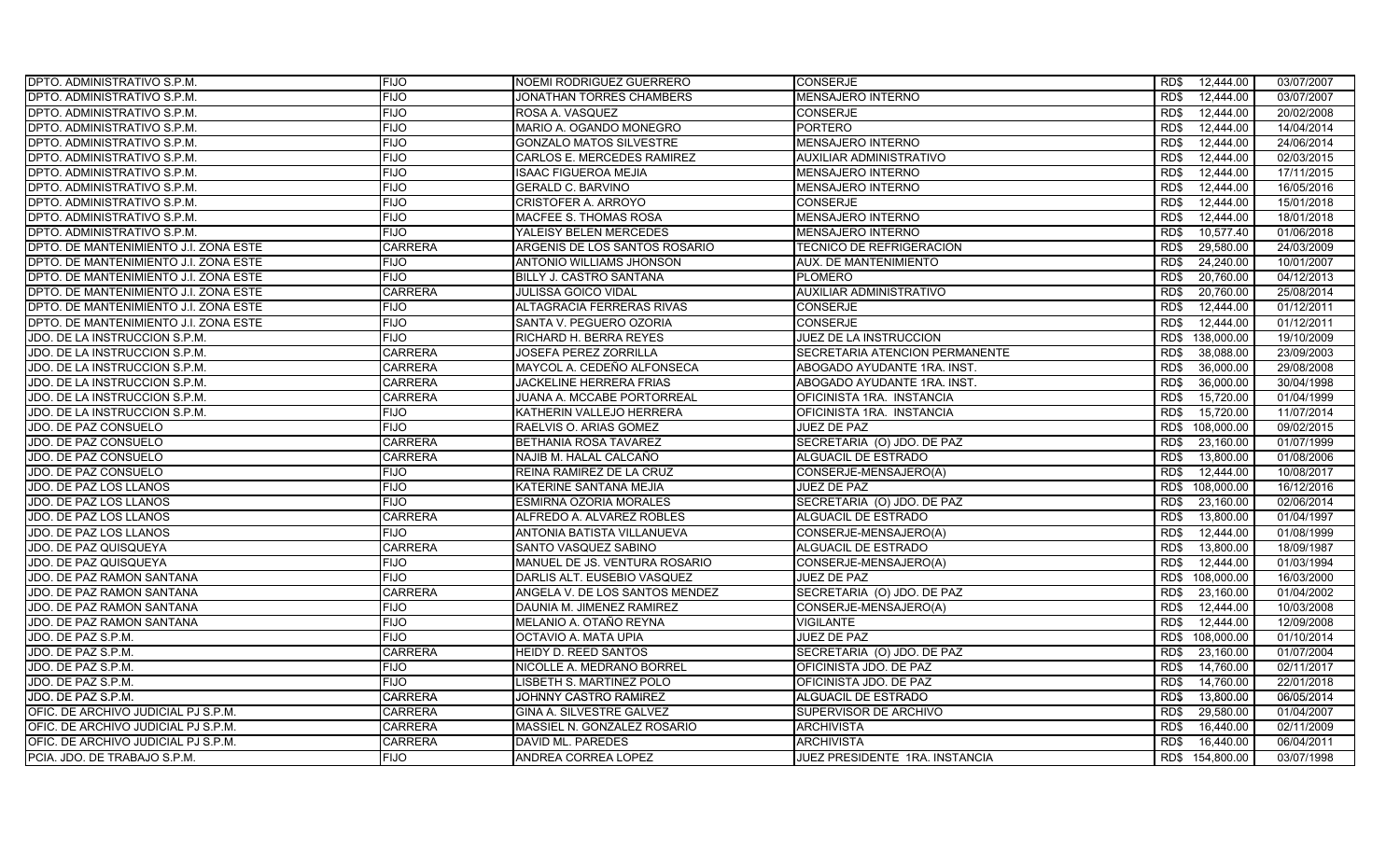| PCIA. JDO. DE TRABAJO S.P.M.             | <b>CARRERA</b> | RAFAEL A. VALDEZ SANTANA       | SECRETARIA (O) PRIMERA INSTANCIA   | 28,860.00<br>RD\$  | 01/05/1999 |
|------------------------------------------|----------------|--------------------------------|------------------------------------|--------------------|------------|
| PCIA. JDO. DE TRABAJO S.P.M.             | <b>CARRERA</b> | GARY MONTERO HERNANDEZ         | OFICINISTA 1RA. INSTANCIA          | RD\$<br>15,720.00  | 08/04/2005 |
| PCIA. JDO. DE TRABAJO S.P.M.             | <b>FIJO</b>    | <b>VIRGILIO MARTINEZ MOTA</b>  | ALGUACIL DE ESTRADO                | 13,800.00<br>RD\$  | 10/01/2013 |
| <b>REGISTRO DE TITULOS S.P.M.</b>        | <b>CARRERA</b> | CAMILO REYES DE LEON           | <b>REGISTRADOR DE TITULOS</b>      | RD\$<br>126,000.00 | 01/03/2000 |
| <b>REGISTRO DE TITULOS S.P.M.</b>        | <b>CARRERA</b> | MILAGROS FORTUNA CRISPIN       | ABOGADO AYUDANTE III R.T.          | 43,840.80<br>RD\$  | 02/06/2003 |
| <b>REGISTRO DE TITULOS S.P.M.</b>        | <b>FIJO</b>    | NIKAURY Y. BAEZ NUÑEZ          | <b>OFICINISTA</b>                  | 16,440.00<br>RD\$  | 15/08/2016 |
| REGISTRO DE TITULOS S.P.M.               | <b>CARRERA</b> | BALDREY M. GEORGE BRAYAN       | <b>OFICINISTA</b>                  | RD\$<br>15,720.00  | 01/03/1999 |
| <b>REGISTRO DE TITULOS S.P.M.</b>        | <b>CARRERA</b> | THAIRIBI SANTANA SANTANA       | <b>OFICINISTA</b>                  | 15,720.00<br>RD\$  | 22/09/2014 |
| REGISTRO DE TITULOS S.P.M.               | <b>FIJO</b>    | LISANDRA ENCARNACION PINEDA    | <b>RECEPCIONISTA</b>               | 14,760.00<br>RD\$  | 11/12/2017 |
| SALA CIVIL TRIBUNAL N.N.A. S.P.M.        | <b>FIJO</b>    | FARIDA ALT. ABUD PEÑA          | JUEZ 1RA. INSTANCIA                | RD\$<br>138,000.00 | 01/09/2011 |
| SALA CIVIL TRIBUNAL N.N.A. S.P.M.        | <b>CARRERA</b> | MELISSA Y. RODRIGUEZ VILLEGAS  | SECRETARIA (O) PRIMERA INSTANCIA   | 28,860.00<br>RD\$  | 24/06/2013 |
| SALA CIVIL TRIBUNAL N.N.A. S.P.M.        | <b>CARRERA</b> | JULISSA M. TOLENTINO SUAREZ    | OFICINISTA 1RA. INSTANCIA          | RD\$<br>15,720.00  | 07/09/2005 |
| SALA CIVIL TRIBUNAL N.N.A. S.P.M.        | <b>FIJO</b>    | SOHANY M. DE LEON RICHARDSON   | OFICINISTA 1RA. INSTANCIA          | RD\$<br>15,720.00  | 12/01/2017 |
| SALA CIVIL TRIBUNAL N.N.A. S.P.M.        | <b>CARRERA</b> | FRANKLIN J. DE JESUS SANTANA   | ALGUACIL DE ESTRADO                | 13,800.00<br>RD\$  | 01/02/2008 |
| SALA CIVIL TRIBUNAL N.N.A. S.P.M.        | <b>FIJO</b>    | ROSANGELA DURAN IBARRA         | <b>CONSERJE</b>                    | RD\$<br>12,444.00  | 17/05/2007 |
| SALA PENAL TRIBUNAL N.N.A. S.P.M.        | <b>FIJO</b>    | LUISA MA. ACEVEDO MONEGRO      | JUEZ 1RA. INSTANCIA                | 138,000.00<br>RD\$ | 01/11/2011 |
| SALA PENAL TRIBUNAL N.N.A. S.P.M.        | <b>CARRERA</b> | YOHANNA E. RIVERA CHALAS       | SECRETARIA (O) PRIMERA INSTANCIA   | 28,860.00<br>RD\$  | 10/12/2007 |
| SALA PENAL TRIBUNAL N.N.A. S.P.M.        | <b>CARRERA</b> | ELIZABETH ANZIANI PEGUERO      | OFICINISTA 1RA. INSTANCIA          | RD\$<br>15.720.00  | 07/11/1996 |
| SALA PENAL TRIBUNAL N.N.A. S.P.M.        | <b>CARRERA</b> | <b>MARIA R. FRIAS VARGAS</b>   | OFICINISTA 1RA. INSTANCIA          | RD\$<br>15,720.00  | 30/10/2012 |
| SALA PENAL TRIBUNAL N.N.A. S.P.M.        | <b>CARRERA</b> | FELIX L. SILVESTRE RONDON      | OFICINISTA 1RA. INSTANCIA          | 15.720.00<br>RD\$  | 01/12/2014 |
| SALA PENAL TRIBUNAL N.N.A. S.P.M.        | <b>FIJO</b>    | FELIX A. MATOS ALMONTE         | OFICINISTA 1RA. INSTANCIA          | RD\$<br>15,720.00  | 06/03/2017 |
| SALA PENAL TRIBUNAL N.N.A. S.P.M.        | <b>FIJO</b>    | KIRI A. MELO NUÑEZ             | ALGUACIL DE ESTRADO                | 13,800.00<br>RD\$  | 09/08/2016 |
| SALA PENAL TRIBUNAL N.N.A. S.P.M.        | <b>FIJO</b>    | CARMEN E. MARTE                | <b>CONSERJE</b>                    | RD\$<br>12,444.00  | 11/12/2006 |
| TRIBUNAL COL. C/P JDO. 1RA. INST. S.P.M. | <b>FIJO</b>    | KENIA DEL P. TAVAREZ HENRIQUEZ | JUEZ PRESIDENTE TRIBUNAL COLEGIADO | 138,000.00<br>RD\$ | 03/07/1998 |
| TRIBUNAL COL. C/P JDO. 1RA. INST. S.P.M. | <b>FIJO</b>    | JUAN D. RIJO GUILAMO           | JUEZ SUST. PTE. COLEGIADO          | RD\$<br>138,000.00 | 14/10/2002 |
| TRIBUNAL COL. C/P JDO. 1RA. INST. S.P.M. | <b>FIJO</b>    | HAYDELIZA RAMIREZ HENRIQUEZ    | <b>JUEZ 1RA. INSTANCIA</b>         | 138,000.00<br>RD\$ | 01/10/2003 |
| TRIBUNAL COL. C/P JDO. 1RA. INST. S.P.M. | <b>CARRERA</b> | YIRA T. REYES VENTURA          | SECRETARIA (O) PRIMERA INSTANCIA   | 38,088.00<br>RD\$  | 01/02/1995 |
| TRIBUNAL COL. C/P JDO. 1RA. INST. S.P.M. | <b>CARRERA</b> | ALBA M. MARTE MATEO            | OFICINISTA 1RA. INSTANCIA          | RD\$<br>15,720.00  | 04/12/2007 |
| TRIBUNAL COL. C/P JDO. 1RA. INST. S.P.M. | <b>CARRERA</b> | LUISA E. CUETO TOLENTINO       | OFICINISTA 1RA. INSTANCIA          | 15,720.00<br>RD\$  | 01/09/2012 |
| TRIBUNAL COL. C/P JDO. 1RA. INST. S.P.M. | <b>FIJO</b>    | YARITZA M. RAMIREZ MONTAÑO     | OFICINISTA 1RA. INSTANCIA          | 15.720.00<br>RD\$  | 05/06/2017 |
| TRIBUNAL COL. C/P JDO. 1RA. INST. S.P.M. | <b>FIJO</b>    | ARGENIS GUILLEN HERNANDEZ      | ALGUACIL DE ESTRADO                | RD\$<br>14,760.00  | 12/07/2017 |
| TRIBUNAL COL. C/P JDO. 1RA. INST. S.P.M. | <b>CARRERA</b> | ALEJANDRO GONZALEZ BATISTA     | <b>ARCHIVISTA</b>                  | 13,920.00<br>RD\$  | 22/05/2002 |
| TRIBUNAL DE TIERRAS J.O. S.P.M.          | <b>FIJO</b>    | KEILA E. GONZALEZ BELEN        | JUEZ T.T.J.O.                      | 138,000.00<br>RD\$ | 12/12/2005 |
| TRIBUNAL DE TIERRAS J.O. S.P.M.          | <b>CARRERA</b> | GREYSA M. MENDEZ JAVIER        | ABOGADO AYUDANTE 1RA. INST.        | RD\$<br>36,000.00  | 28/04/2009 |
| TRIBUNAL DE TIERRAS J.O. S.P.M.          | <b>FIJO</b>    | LAURA MA. EVANGELISTA ALEJO    | ABOGADO AYUDANTE 1RA. INST.        | RD\$<br>36,000.00  | 21/03/2016 |
| TRIBUNAL DE TIERRAS J.O. S.P.M.          | <b>CARRERA</b> | GIPSY M. DE LA ROSA VANTERPOOL | SECRETARIA (O) PRIMERA INSTANCIA   | RD\$<br>28,860.00  | 01/07/1991 |
| TRIBUNAL DE TIERRAS J.O. S.P.M.          | <b>FIJO</b>    | STHERLY D. CALVO ROSARIO       | OFICINISTA J.O.                    | 15,720.00<br>RD\$  | 02/01/2018 |
| TRIBUNAL DE TIERRAS J.O. S.P.M.          | <b>FIJO</b>    | ISHELL A. JIMENEZ ACEVEDO      | OFICINISTA J.O.                    | RD\$<br>15,720.00  | 03/10/2016 |
| TRIBUNAL EJEC. DE LA PENA S.P.M.         | <b>FIJO</b>    | FRANCISCO DOMINGUEZ GUERRERO   | JUEZ EJEC. DE LA PENA              | 138,000.00<br>RD\$ | 03/07/1998 |
| TRIBUNAL EJEC. DE LA PENA S.P.M.         | <b>CARRERA</b> | LUCY M. SEVERINO HENRIQUEZ     | SECRETARIA (O) PRIMERA INSTANCIA   | RD\$<br>38,088.00  | 02/07/2001 |
| TRIBUNAL EJEC. DE LA PENA S.P.M.         | <b>CARRERA</b> | MIRIAM B. DOMINICI ALCANTARA   | OFICINISTA 1RA. INSTANCIA          | RD\$<br>15,720.00  | 05/03/2007 |
| TRIBUNAL EJEC. DE LA PENA S.P.M.         | <b>CARRERA</b> | ELSA E. MATOS ALMONTE          | OFICINISTA 1RA. INSTANCIA          | 15,720.00<br>RD\$  | 26/10/2015 |
| TRIBUNAL EJEC. DE LA PENA S.P.M.         | <b>CARRERA</b> | HENRY SILVESTRE SOSA           | ALGUACIL DE ESTRADO                | 14,760.00<br>RD\$  | 29/08/2007 |
| TRIBUNAL EJEC. SANCION ADOLES. S.P.M.    | <b>FIJO</b>    | CELINA Z. SANCHEZ REYES        | <b>JUEZ CORTE</b>                  | RD\$<br>186,000.00 | 06/05/1993 |
| TRIBUNAL EJEC. SANCION ADOLES. S.P.M.    | <b>CARRERA</b> | IMELDA DE JS. MATEO RAMOS      | SECRETARIA(O) CORTE                | 34,560.00<br>RD\$  | 01/04/2005 |
| TRIBUNAL SUPERIOR DE TIERRAS DPTO. ESTE  | <b>FIJO</b>    | CATALINA FERRERA CUEVAS        | <b>JUEZ PRESIDENTE CORTE</b>       | RD\$ 218,640.00    | 01/10/2003 |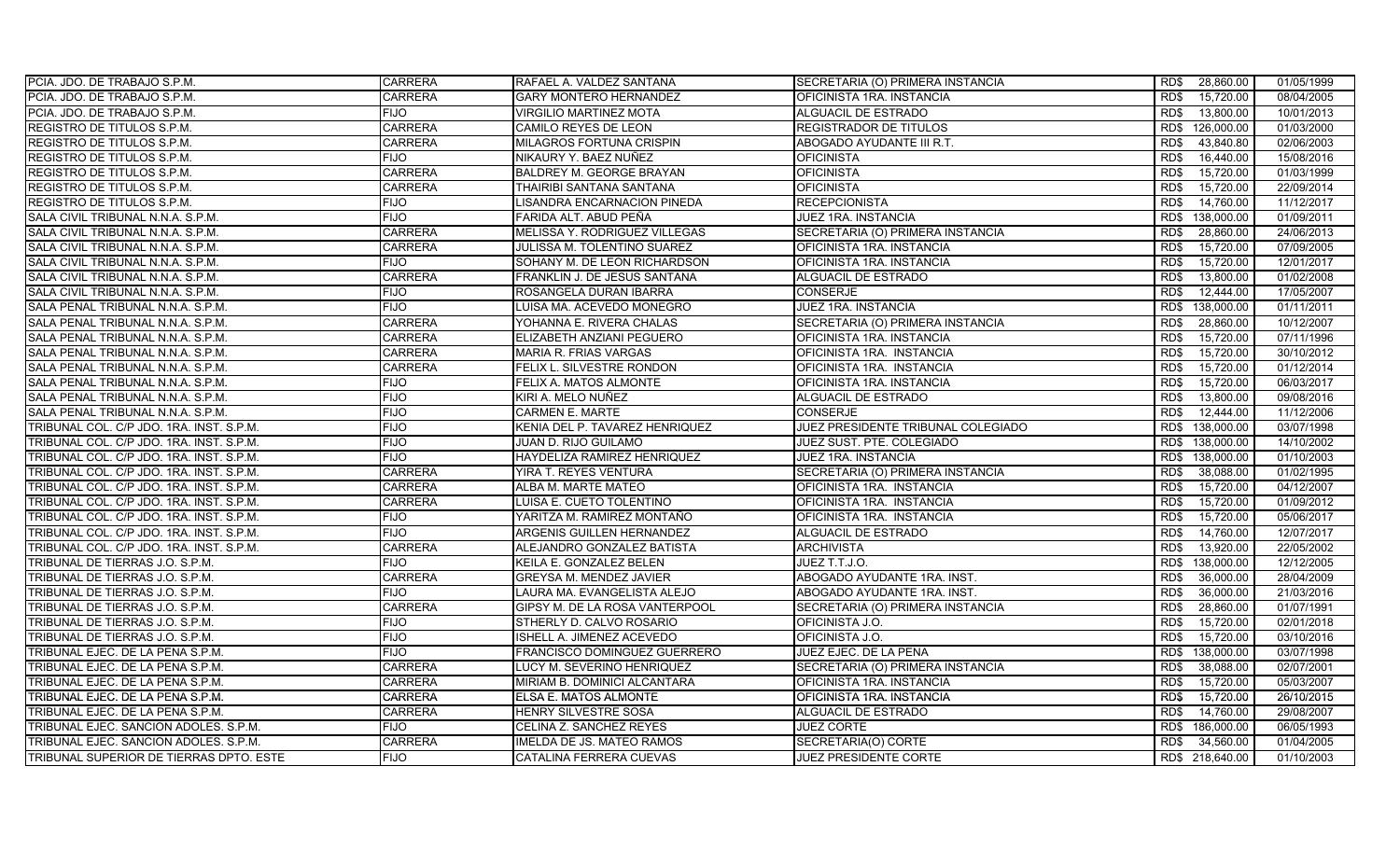| TRIBUNAL SUPERIOR DE TIERRAS DPTO. ESTE            | FIJO           | JOSE MA. VASQUEZ MONTERO            | <b>JUEZ CORTE</b>                            | RD\$ 186,000.00 |            | 04/02/1999 |
|----------------------------------------------------|----------------|-------------------------------------|----------------------------------------------|-----------------|------------|------------|
| TRIBUNAL SUPERIOR DE TIERRAS DPTO. ESTE            | FIJO           | LORENZO S. ZORRILLA NUÑEZ           | <b>JUEZ CORTE</b>                            | RD\$ 186,000.00 |            | 09/04/1992 |
| TRIBUNAL SUPERIOR DE TIERRAS DPTO. ESTE            | <b>FIJO</b>    | LUIS A. ADAMES MEJIA                | <b>JUEZ CORTE</b>                            | RD\$            | 186,000.00 | 01/04/2003 |
| TRIBUNAL SUPERIOR DE TIERRAS DPTO. ESTE            | <b>FIJO</b>    | BESAIDA M. SANCHEZ RODRIGUEZ        | <b>JUEZ CORTE</b>                            | RD\$            | 186,000.00 | 07/04/2008 |
| TRIBUNAL SUPERIOR DE TIERRAS DPTO. ESTE            | <b>CARRERA</b> | <b>JUANA GONZALEZ RAMIREZ</b>       | <b>ABOGADO AYUDANTE CORTE</b>                | RD\$            | 48,894.00  | 02/09/2013 |
| TRIBUNAL SUPERIOR DE TIERRAS DPTO. ESTE            | <b>CARRERA</b> | YILDA D. MOTA DE LA ROSA            | ABOGADO AYUDANTE CORTE                       | RD\$            | 48,894.00  | 30/07/2007 |
| TRIBUNAL SUPERIOR DE TIERRAS DPTO. ESTE            | <b>CARRERA</b> | <b>BRUNILDA BERAS DE MOTA</b>       | SECRETARIA(O) CORTE                          | RD\$            | 43,840.80  | 01/07/1991 |
| TRIBUNAL SUPERIOR DE TIERRAS DPTO. ESTE            | <b>CARRERA</b> | <b>LETICIA RIVERA MERCEDES</b>      | SECRETARIA DE JUEZ                           | RD\$            | 23.640.00  | 18/04/2005 |
| TRIBUNAL SUPERIOR DE TIERRAS DPTO. ESTE            | <b>CARRERA</b> | DORCA E. DEL ROSARIO DE SENDA       | SECRETARIA DE JUEZ                           | RD\$            | 23,640.00  | 02/09/2013 |
| TRIBUNAL SUPERIOR DE TIERRAS DPTO. ESTE            | <b>CARRERA</b> | <b>VIANCA MEJIA VILLA</b>           | SECRETARIA DE JUEZ                           | RD\$            | 23,640.00  | 02/09/2013 |
| TRIBUNAL SUPERIOR DE TIERRAS DPTO. ESTE            | <b>CARRERA</b> | FRANCISCA R. COTES VASQUEZ          | OFICINISTA TST                               | RD\$            | 17,640.00  | 02/09/2013 |
| TRIBUNAL SUPERIOR DE TIERRAS DPTO. ESTE            | <b>CARRERA</b> | ELISA E. TAVERAS ALVAREZ            | <b>OFICINISTA TST</b>                        | RD\$            | 17,640.00  | 02/09/2013 |
| 1ER. TRIBUNAL COL. C/P JDO. 1RA. INST. SANTIAGO    | <b>FIJO</b>    | <b>SERGIO A. FURCAL</b>             | JUEZ PTE.CAMARA PENAL JDO. DE 1ERA. INST     | RD\$            | 154,800.00 | 12/02/1998 |
| 1ER. TRIBUNAL COL. C/P JDO. 1RA. INST. SANTIAGO    | <b>FIJO</b>    | <b>INGRI S. LIBERATO TORRES</b>     | JUEZ SUST. PTE. COLEGIADO                    | RD\$ 138,000.00 |            | 04/02/2005 |
| 1ER. TRIBUNAL COL. C/P JDO. 1RA. INST. SANTIAGO    | <b>FIJO</b>    | LOIDA ALT. MEJIA ARIAS              | JUEZ 1RA. INSTANCIA                          | RD\$            | 138,000.00 | 01/10/2014 |
| 1ER. TRIBUNAL COL. C/P JDO. 1RA. INST. SANTIAGO    | <b>CARRERA</b> | RAMONA M. GONZALEZ MARIA            | OFICINISTA 1RA. INSTANCIA                    | RD\$            | 15,720.00  | 01/06/1991 |
| 1RA. SALA CAMARA CIVIL CORTE APEL. SANTIAGO        | <b>FIJO</b>    | DOMINGO R. I. VASQUEZ CORREA        | JUEZ 1ER. SUST. CORTE Y PTE. SALA            | RD\$            | 205,800.00 | 18/09/1998 |
| 1RA. SALA CAMARA CIVIL CORTE APEL. SANTIAGO        | <b>FIJO</b>    | <b>VICTOR G. RAMOS SANCHEZ</b>      | JUEZ CORTE                                   | RD\$ 186,000.00 |            | 26/11/1998 |
| 1RA. SALA CAMARA CIVIL CORTE APEL. SANTIAGO        | <b>FIJO</b>    | ALOIDES DE JS. MATIAS CUETO         | JUEZ CORTE                                   | RD\$            | 186,000.00 | 09/04/1992 |
| 1RA. SALA CAMARA CIVIL JDO. 1RA. INST. SANTIAGO    | <b>FIJO</b>    | ALDEMARO J. MUÑIZ MENA              | JUEZ 2DO.SUST. PTE. JDO. 1ERA. INSTANCIA     | RD\$            | 147.600.00 | 23/02/2009 |
| 1RA. SALA CAMARA CIVIL JDO. 1RA. INST. SANTIAGO    | <b>FIJO</b>    | ANGELICA MA. ESTRELLA ESTRELLA      | ABOGADO AYUDANTE 1RA. INST.                  | RD\$            | 36,000.00  | 13/10/2014 |
| 1RA. SALA CAMARA CIVIL JDO. 1RA. INST. SANTIAGO    | <b>FIJO</b>    | <b>NOEL DE JS. SILVERIO ALMONTE</b> | OFICINISTA 1RA. INSTANCIA                    | RD\$            | 15,720.00  | 19/01/2017 |
| 1RA. SALA CAMARA CIVIL JDO. 1RA. INST. SANTIAGO    | <b>FIJO</b>    | ELIZABETH J. ABREU PEÑA             | OFICINISTA 1RA. INSTANCIA                    | RD\$            | 15,720.00  | 27/09/2017 |
| 1RA. SALA CAMARA CIVIL JDO. 1RA. INST. SANTIAGO    | <b>FIJO</b>    | <b>SARA CONTRERAS TORIBIO</b>       | OFICINISTA 1RA. INSTANCIA                    | RD\$            | 15,720.00  | 14/05/2018 |
| 1RA. SALA CAMARA CIVIL JDO. 1RA. INST. SANTIAGO    | <b>CARRERA</b> | <b>RAFAEL ANT. CEPIN JORGE</b>      | ALGUACIL DE ESTRADO                          | RD\$            | 13,800.00  | 02/05/2000 |
| 1RA. SALA CAMARA PENAL CORTE APEL. SANTIAGO        | FIJO           | <b>BRUNILDA M. CASTILLO ABISADA</b> | JUEZ 1ER. SUSTITUTO CORTE                    | RD\$            | 205,800.00 | 21/09/1998 |
| 1RA. SALA CAMARA PENAL CORTE APEL. SANTIAGO        | <b>FIJO</b>    | <b>WILSON FCO. MORETA TREMOLS</b>   | <b>JUEZ CORTE</b>                            | RD\$            | 186,000.00 | 11/11/1992 |
| 1RA. SALA CAMARA PENAL CORTE APEL. SANTIAGO        | <b>FIJO</b>    | YOBANY ANT. MERCADO RODRIGUEZ       | JUEZ CORTE                                   | RD\$            | 186,000.00 | 11/02/1998 |
| 1RA. SALA CAMARA PENAL CORTE APEL. SANTIAGO        | <b>FIJO</b>    | ANELIS DEL C. TORRES MAGO           | <b>JUEZ CORTE</b>                            | RD\$            | 186,000.00 | 10/11/1988 |
| 1RA. SALA CAMARA PENAL CORTE APEL. SANTIAGO        | <b>FIJO</b>    | MARTHA DEL C. MARTINEZ LOPEZ        | <b>JUEZ CORTE</b>                            | RD\$            | 186.000.00 | 09/04/1992 |
| 1RA. SALA JDO. DE PAZ ESP. TRANS. SANTIAGO         | <b>CARRERA</b> | FRANCISCO NUÑEZ                     | <b>ALGUACIL DE ESTRADO</b>                   | RD\$            | 13,800.00  | 01/12/2011 |
| 1RA. SALA JDO. DE PAZ ESP. TRANS. SANTIAGO         | <b>FIJO</b>    | MARY ALT. DE LEON ALMONTE           | CONSERJE-MENSAJERO(A)                        | RD\$            | 12,444.00  | 04/03/2004 |
| 1RA. SALA JDO. DE TRABAJO SANTIAGO                 | <b>FIJO</b>    | JAVIELA D. PEÑA PAULINO             | JUEZ JDO. DE TRABAJO                         | RD\$            | 108,000.00 | 31/03/2017 |
| 1RA. SALA TRIBUNAL DE TIERRAS J.O. SANTIAGO        | <b>FIJO</b>    | FIDELINA G. BATISTA GRULLON         | JUEZ T.T.J.O.                                | RD\$            | 147,600.00 | 01/08/2001 |
| 1RA. SALA TRIBUNAL DE TIERRAS J.O. SANTIAGO        | <b>CARRERA</b> | CESARINA A. MORA MEJIA              | SECRETARIA (O) PRIMERA INSTANCIA             | RD\$            | 28,860.00  | 08/04/2002 |
| 1RA. SALA TRIBUNAL DE TIERRAS J.O. SANTIAGO        | <b>FIJO</b>    | JENIFER DILONE UREÑA                | OFICINISTA J.O.                              | RD\$            | 15,720.00  | 13/11/2017 |
| 1RA. SALA TRIBUNAL DE TIERRAS J.O. SANTIAGO        | <b>FIJO</b>    | JOHANNA MA. LOPEZ LANTIGUA          | OFICINISTA J.O.                              | RD\$            | 15,720.00  | 02/10/2017 |
| 1RA. SALA TRIBUNAL EJEC. DE LA PENA SANTIAGO       | <b>FIJO</b>    | <b>RUBEN D. CRUZ UCETA</b>          | JUEZ EJEC. DE LA PENA                        | RD\$            | 138,000.00 | 01/10/2003 |
| 1RA. SALA TRIBUNAL SUPERIOR DE TIERRAS DPTO. NORTE | <b>FIJO</b>    | DANILO ANT. TINEO SANTANA           | JUEZ 1ER. SUST. PTE. DE CORTE Y PTE. DE SALA | RD\$            | 205,800.00 | 22/10/1998 |
| 1RA. SALA TRIBUNAL SUPERIOR DE TIERRAS DPTO. NORTE | <b>FIJO</b>    | ROSEMARY E. VERAS PEÑA              | <b>JUEZ CORTE</b>                            | RD\$            | 186,000.00 | 27/05/1987 |
| 1RA. SALA TRIBUNAL SUPERIOR DE TIERRAS DPTO. NORTE | <b>FIJO</b>    | VILMA V. DIAZ COLOMBO               | <b>JUEZ CORTE</b>                            | RD\$            | 186.000.00 | 22/10/1998 |
| 1RA. SALA TRIBUNAL SUPERIOR DE TIERRAS DPTO. NORTE | <b>CARRERA</b> | <b>KIMBERLY R. TATIS SOTO</b>       | ABOGADO AYUDANTE CORTE                       | RD\$            | 48.894.00  | 02/10/2007 |
| 2DA. SALA CAMARA CIVIL CORTE APEL. SANTIAGO        | <b>FIJO</b>    | LEONOR MDES. REYES CANALDA          | JUEZ 2DO. SUST. CORTE Y PTE. SALA            | RD\$            | 199,464.00 | 11/11/1992 |
| 2DA. SALA CAMARA CIVIL CORTE APEL. SANTIAGO        | <b>FIJO</b>    | CARLOS M. MARTINEZ ALMANZAR         | <b>JUEZ CORTE</b>                            | RD\$            | 186,000.00 | 04/02/1999 |
| 2DA. SALA CAMARA CIVIL CORTE APEL. SANTIAGO        | <b>FIJO</b>    | SAMUEL GUZMAN FERNANDEZ             | <b>JUEZ CORTE</b>                            | RD\$            | 186,000.00 | 17/09/1998 |
| 2DA. SALA CAMARA CIVIL JDO. 1RA. INST. SANTIAGO    | <b>FIJO</b>    | <b>PENELOPE A. CASADO FERMIN</b>    | <b>JUEZ 1RA. INSTANCIA</b>                   | RD\$ 138,000.00 |            | 01/11/2011 |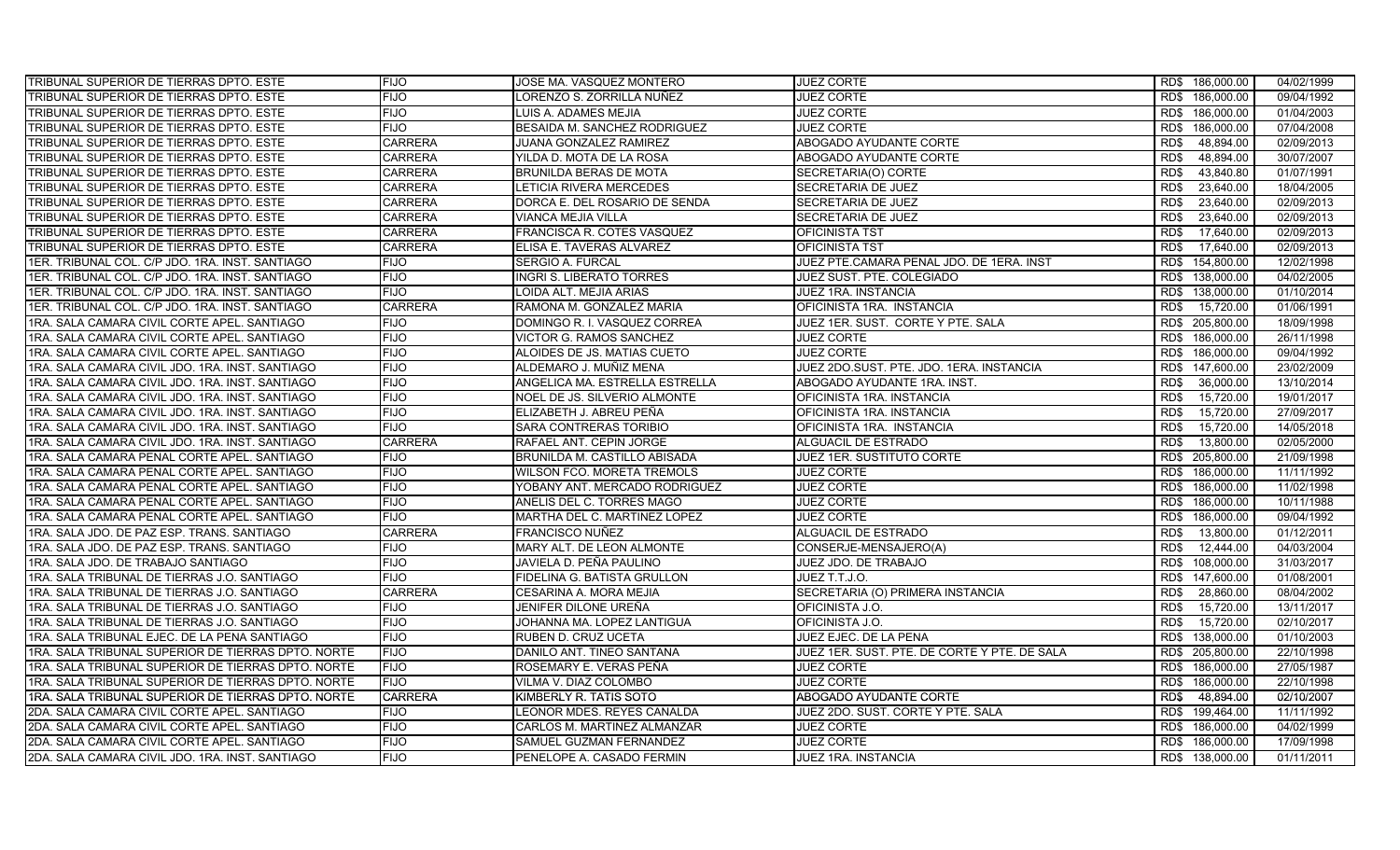| 2DA. SALA CAMARA CIVIL JDO. 1RA. INST. SANTIAGO    | <b>CARRERA</b> | FAUSTA C. PEÑA REGALADO           | ABOGADO AYUDANTE 1RA. INST.               | RD\$ | 36,000.00       | 08/04/1996      |
|----------------------------------------------------|----------------|-----------------------------------|-------------------------------------------|------|-----------------|-----------------|
| 2DA. SALA CAMARA CIVIL JDO. 1RA. INST. SANTIAGO    | <b>CARRERA</b> | JUVERLY MA. PEREZ DOMINGUEZ       | SECRETARIA (O) PRIMERA INSTANCIA          | RD\$ | 28,860.00       | 15/11/2012      |
| 2DA. SALA CAMARA CIVIL JDO. 1RA. INST. SANTIAGO    | <b>CARRERA</b> | KATHERINE INFANTE PEREZ           | OFICINISTA 1RA. INSTANCIA                 | RD\$ | 15,720.00       | 07/12/2015      |
| 2DA. SALA CAMARA CIVIL JDO. 1RA. INST. SANTIAGO    | <b>FIJO</b>    | RUTH O. INFANTE ALMONTE           | OFICINISTA 1RA. INSTANCIA                 | RD\$ | 15,720.00       | 09/11/2016      |
| 2DA. SALA CAMARA CIVIL JDO. 1RA. INST. SANTIAGO    | <b>FIJO</b>    | LUIS R. DE LA CRUZ PAULINO        | OFICINISTA 1RA. INSTANCIA                 | RD\$ | 15,720.00       | 16/05/2017      |
| 2DA. SALA CAMARA CIVIL JDO. 1RA. INST. SANTIAGO    | <b>FIJO</b>    | LAURA M. ROSARIO LUNA             | OFICINISTA 1RA. INSTANCIA                 | RD\$ | 15,720.00       | 16/05/2017      |
| 2DA. SALA CAMARA CIVIL JDO. 1RA. INST. SANTIAGO    | <b>CARRERA</b> | ANDY DURAN                        | <b>ARCHIVISTA</b>                         | RD\$ | 13,920.00       | 08/07/2010      |
| 2DA. SALA CAMARA CIVIL JDO. 1RA. INST. SANTIAGO    | CARRERA        | ROBERTO ALMENGOT NUÑEZ            | <b>ALGUACIL DE ESTRADO</b>                | RD\$ | 13,800.00       | 10/12/2012      |
| 2DA. SALA CAMARA CIVIL JDO. 1RA. INST. SANTIAGO    | <b>CARRERA</b> | JOSE AZCONA DURAN                 | ALGUACIL DE ESTRADO                       | RD\$ | 13,800.00       | 05/08/2013      |
| 2DA. SALA CAMARA PENAL CORTE APEL. SANTIAGO        | <b>FIJO</b>    | JOSE S. TAVERAS CANAAN            | JUEZ 2DO. SUSTITUTO CORTE                 | RD\$ | 199,464.00      | 12/06/1998      |
| 2DA. SALA CAMARA PENAL CORTE APEL. SANTIAGO        | <b>FIJO</b>    | HERMINIA J. RODRIGUEZ PAULINO     | <b>JUEZ CORTE</b>                         | RD\$ | 186,000.00      | 17/09/1998      |
| 2DA. SALA CAMARA PENAL CORTE APEL. SANTIAGO        | <b>FIJO</b>    | VICTOR J. UREÑA REYES             | <b>JUEZ CORTE</b>                         | RD\$ | 186,000.00      | 17/09/1998      |
| 2DA. SALA CAMARA PENAL CORTE APEL. SANTIAGO        | <b>FIJO</b>    | AGUEDA DEL C. GARCIA CONTRERAS    | <b>JUEZ CORTE</b>                         |      | RD\$ 186,000.00 | 09/04/1992      |
| 2DA. SALA CAMARA PENAL CORTE APEL. SANTIAGO        | <b>FIJO</b>    | MARIA DEL C. SANTANA FERNANDEZ    | <b>JUEZ CORTE</b>                         |      | RD\$ 186,000.00 | 21/09/1998      |
| 2DA. SALA CAMARA PENAL JDO. 1RA. INST. SANTIAGO    | <b>FIJO</b>    | YASMIN DE LOS SANTOS ORTIZ        | JUEZ 1RA. INSTANCIA                       | RD\$ | 138,000.00      | 01/10/2014      |
| 2DA. SALA JDO. DE PAZ ESP. TRANS. SANTIAGO         | <b>FIJO</b>    | CIRILO SALOMON SANCHEZ            | JUEZ DE PAZ                               | RD\$ | 108,000.00      | 31/03/2017      |
| 2DA. SALA JDO. DE TRABAJO SANTIAGO                 | <b>FIJO</b>    | GISSELLE A. DE LA CRUZ CRUZ       | JUEZ JDO. DE TRABAJO                      | RD\$ | 138,000.00      | 17/08/2009      |
| 2DA. SALA TRIBUNAL DE TIERRAS J.O. SANTIAGO        | <b>FIJO</b>    | RUDY ANT. ARIAS CRUZ              | JUEZ COORDINADOR                          |      | RD\$ 154,800.00 | 01/04/2003      |
| 2DA. SALA TRIBUNAL DE TIERRAS J.O. SANTIAGO        | <b>CARRERA</b> | PAULA C. BRITO ROSARIO            | SECRETARIA (O) PRIMERA INSTANCIA          | RD\$ | 28,860.00       | 16/10/2003      |
| 2DA. SALA TRIBUNAL DE TIERRAS J.O. SANTIAGO        | <b>FIJO</b>    | SKARLLET MA. DURAN GUADALAMAR     | OFICINISTA J.O.                           | RD\$ | 15,720.00       | 18/05/2015      |
| 2DA. SALA TRIBUNAL DE TIERRAS J.O. SANTIAGO        | <b>FIJO</b>    | KEIDERLING DE JS. ESTEVEZ ESTEVEZ | OFICINISTA J.O.                           | RD\$ | 15,720.00       | 19/02/2018      |
| 2DA. SALA TRIBUNAL EJEC. DE LA PENA SANTIAGO       | <b>FIJO</b>    | CRISPIN ANT. TATIS VALERIO        | JUEZ EJEC. DE LA PENA                     | RD\$ | 138,000.00      | 11/02/1998      |
| 2DA. SALA TRIBUNAL SUPERIOR DE TIERRAS DPTO. NORTE | <b>FIJO</b>    | SEGUNDO E. MONCION                | JUEZ 2DO. SUST. CORTE Y PTE. SALA         | RD\$ | 199,464.00      | 18/02/1998      |
| 2DA. SALA TRIBUNAL SUPERIOR DE TIERRAS DPTO. NORTE | <b>FIJO</b>    | ILDEFONSA ALT. SUSANA ABREU       | <b>JUEZ CORTE</b>                         | RD\$ | 186,000.00      | 16/12/1986      |
| 2DA. SALA TRIBUNAL SUPERIOR DE TIERRAS DPTO. NORTE | <b>FIJO</b>    | ALMA S. DOMINGUEZ MARTINEZ        | <b>JUEZ CORTE</b>                         | RD\$ | 186,000.00      | 23/11/1995      |
| 2DO. JDO. DE LA INSTRUCCION SANTIAGO               | <b>FIJO</b>    | CLARIBEL MATEO JIMENEZ            | JUEZ DE LA INSTRUCCION                    | RD\$ | 138,000.00      | 09/02/2015      |
| 2DO. TRIBUNAL COL. C/P JDO. 1RA. INST. SANTIAGO    | <b>FIJO</b>    | OSVALDO CASTILLO                  | JUEZ PRESIDENTE TRIBUNAL COLEGIADO        | RD\$ | 138,000.00      | 17/09/1998      |
| 2DO. TRIBUNAL COL. C/P JDO. 1RA. INST. SANTIAGO    | <b>FIJO</b>    | LUIS E. TORRES PAULINO            | JUEZ 1RA. INSTANCIA                       | RD\$ | 138,000.00      | 30/08/2006      |
| 2DO. TRIBUNAL COL. C/P JDO. 1RA. INST. SANTIAGO    | <b>FIJO</b>    | ESTHER C. REYES ARACENA           | JUEZ SUST. PTE. COLEGIADO                 |      | RD\$ 138,000.00 | 19/10/2009      |
| 3ER. TRIBUNAL COL. C/P JDO. 1RA. INST. SANTIAGO    | <b>FIJO</b>    | JOSE R. DE ASIS BURGOS            | JUEZ PRESIDENTE TRIBUNAL COLEGIADO        |      | RD\$ 147,600.00 | 17/09/1998      |
| 3ER. TRIBUNAL COL. C/P JDO. 1RA. INST. SANTIAGO    | <b>FIJO</b>    | DEYANIRA MENDEZ CEPEDA            | JUEZ SUST. PTE. COLEGIADO                 |      | RD\$ 138,000.00 | 01/05/1998      |
| 3ER. TRIBUNAL COL. C/P JDO. 1RA. INST. SANTIAGO    | <b>FIJO</b>    | ALICIA M. GUZMAN BENCOSME         | JUEZ 1RA. INSTANCIA                       | RD\$ | 138,000.00      | 01/03/2011      |
| 3RA. SALA CAMARA CIVIL JDO. 1RA. INST. SANTIAGO    | <b>FIJO</b>    | RAMON FCO. UREÑA ANGELES          | JUEZ 1ER. SUST. PTE. JDO. 1ERA. INSTANCIA | RD\$ | 147,600.00      | 01/10/2003      |
| 3RA. SALA CAMARA CIVIL JDO. 1RA. INST. SANTIAGO    | <b>CARRERA</b> | <b>BRIANT O. PARRA TAMAREZ</b>    | ABOGADO AYUDANTE 1RA. INST.               | RD\$ | 36,000.00       | 26/08/2015      |
| 3RA. SALA CAMARA CIVIL JDO. 1RA. INST. SANTIAGO    | <b>CARRERA</b> | <b>BELKIS C. BAEZ TORRES</b>      | ABOGADO AYUDANTE 1RA. INST.               | RD\$ | 36,000.00       | 10/07/2006      |
| 3RA. SALA CAMARA CIVIL JDO. 1RA. INST. SANTIAGO    | <b>CARRERA</b> | DANIELA A. BELTRAN FORERO         | SECRETARIA (O) PRIMERA INSTANCIA          | RD\$ | 28,860.00       | 22/09/2015      |
| 3RA. SALA CAMARA CIVIL JDO. 1RA. INST. SANTIAGO    | <b>FIJO</b>    | ROSA MDES. RODRIGUEZ POPOTER      | OFICINISTA 1RA. INSTANCIA                 | RD\$ | 15,720.00       | 07/12/2016      |
| 3RA. SALA CAMARA CIVIL JDO. 1RA. INST. SANTIAGO    | <b>FIJO</b>    | <b>WENDY J. TORIBIO GARCIA</b>    | OFICINISTA 1RA. INSTANCIA                 | RD\$ | 15,720.00       | 07/12/2016      |
| 3RA. SALA CAMARA CIVIL JDO. 1RA. INST. SANTIAGO    | <b>FIJO</b>    | YENIFER P. MARTINEZ HERNANDEZ     | OFICINISTA 1RA. INSTANCIA                 | RD\$ | 15,720.00       | 01/06/2017      |
| 3RA. SALA CAMARA CIVIL JDO. 1RA. INST. SANTIAGO    | <b>FIJO</b>    | VIELKA F. ESTEVEZ NUÑEZ           | OFICINISTA 1RA. INSTANCIA                 | RD\$ | 15,720.00       | 27/12/2017 a.m. |
| 3RA. SALA CAMARA CIVIL JDO. 1RA. INST. SANTIAGO    | <b>FIJO</b>    | ANA D. ALMONTE MARTINEZ           | ARCHIVISTA                                | RD\$ | 13,920.00       | 14/02/2018      |
| 3RA. SALA CAMARA CIVIL JDO. 1RA. INST. SANTIAGO    | <b>CARRERA</b> | MERCEDES G. SORIANO URBAEZ        | ALGUACIL DE ESTRADO                       | RD\$ | 13,800.00       | 21/08/1996      |
| 3RA. SALA JDO. DE PAZ ESP. TRANS. SANTIAGO         | <b>FIJO</b>    | IRIS S. BORGEN SANTANA            | <b>JUEZ DE PAZ</b>                        | RD\$ | 108.000.00      | 31/03/2017      |
| 3RA. SALA JDO. DE PAZ ESP. TRANS. SANTIAGO         | <b>CARRERA</b> | SIANE L. RODRIGUEZ TAPIA          | SECRETARIA (O) JDO. DE PAZ                | RD\$ | 23,160.00       | 01/08/1999      |
| 3RA. SALA JDO. DE PAZ ESP. TRANS. SANTIAGO         | CARRERA        | JACINTO M. MEDINA ABREU           | ALGUACIL DE ESTRADO                       | RD\$ | 13,800.00       | 01/07/1998      |
| 3RA. SALA JDO. DE PAZ ESP. TRANS. SANTIAGO         | <b>FIJO</b>    | <b>GLADYS DEL R. BUENO ABREU</b>  | CONSERJE-MENSAJERO(A)                     | RD\$ | 12.444.00       | 09/12/2002      |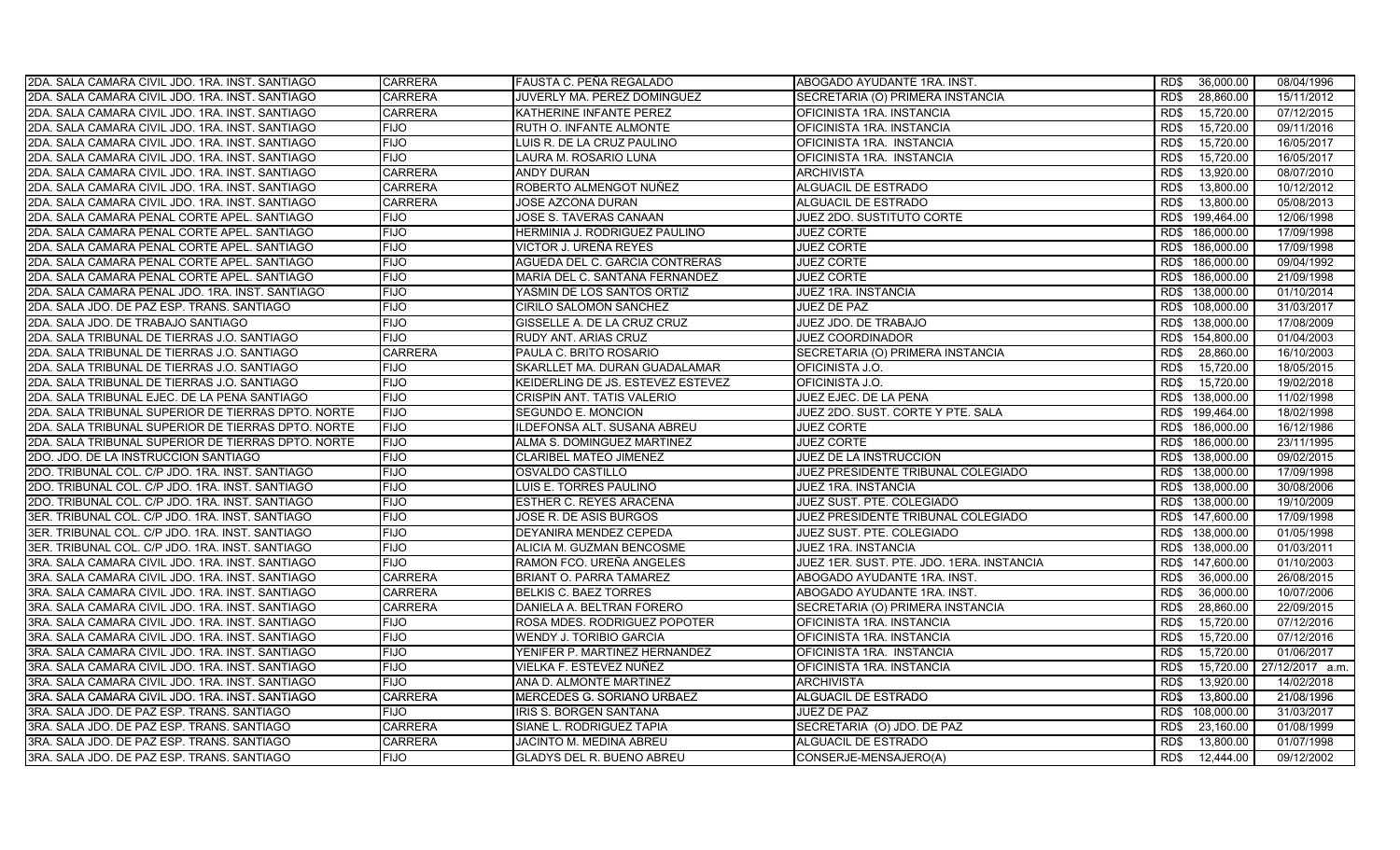| 3RA. SALA JDO. DE TRABAJO SANTIAGO              | <b>FIJO</b>    | MARIA DE LA C. TEJEDA SUAZO       | JUEZ JDO. DE TRABAJO               | RD\$ 108,000.00    | 31/03/2017 |
|-------------------------------------------------|----------------|-----------------------------------|------------------------------------|--------------------|------------|
| 3RA. SALA TRIBUNAL DE TIERRAS J.O. SANTIAGO     | <b>FIJO</b>    | MANUEL A. FRANCISCO ESPINAL       | JUEZ T.T.J.O.                      | RD\$<br>138,000.00 | 08/03/1999 |
| 3RA. SALA TRIBUNAL DE TIERRAS J.O. SANTIAGO     | <b>CARRERA</b> | ROMELIA ALT. GARCIA MARTE         | SECRETARIA (O) PRIMERA INSTANCIA   | 28,860.00<br>RD\$  | 02/07/2009 |
| 3RA. SALA TRIBUNAL DE TIERRAS J.O. SANTIAGO     | <b>FIJO</b>    | BLAS M. FERNANDEZ PEREZ           | OFICINISTA J.O.                    | 15,720.00<br>RD\$  | 14/11/2016 |
| 3RA. SALA TRIBUNAL DE TIERRAS J.O. SANTIAGO     | <b>FIJO</b>    | CANDY MA. CONCEPCION MARTINEZ     | OFICINISTA J.O.                    | RD\$<br>15,720.00  | 24/04/2017 |
| 4TA. SALA CAMARA CIVIL JDO. 1RA. INST. SANTIAGO | <b>FIJO</b>    | FILOSET NUÑEZ POLANCO             | <b>JUEZ 1RA. INSTANCIA</b>         | 138,000.00<br>RD\$ | 20/12/2005 |
| 4TA. SALA CAMARA PENAL JDO. 1RA. INST. SANTIAGO | <b>FIJO</b>    | ISALIN MA. PEÑA RODRIGUEZ         | JUEZ 1RA. INSTANCIA                | 138,000.00<br>RD\$ | 09/02/2015 |
| 4TA. SALA JDO. DE PAZ ESP. TRANS. SANTIAGO      | <b>CARRERA</b> | SANDRA M. LANTIGUA GUZMAN         | SECRETARIA (O) JDO. DE PAZ         | 23,160.00<br>RD\$  | 03/08/2000 |
| 4TA. SALA JDO. DE PAZ ESP. TRANS. SANTIAGO      | <b>CARRERA</b> | DOMINGO BRITO PIMENTEL            | <b>ALGUACIL DE ESTRADO</b>         | 13,800.00<br>RD\$  | 02/04/2007 |
| 4TA. SALA JDO. DE TRABAJO STGO.                 | <b>FIJO</b>    | <b>JESUS M. DIAZ RAMIREZ</b>      | JUEZ JDO. DE TRABAJO               | RD\$<br>108,000.00 | 16/12/2016 |
| 4TA. SALA TRIBUNAL DE TIERRAS J.O. SANTIAGO     | <b>FIJO</b>    | <b>BLESSIE GOMEZ BAEZ</b>         | JUEZ T.T.J.O.                      | 138,000.00<br>RD\$ | 01/06/2010 |
| 4TA. SALA TRIBUNAL DE TIERRAS J.O. SANTIAGO     | <b>CARRERA</b> | SOVARA C. SANTOS AMARO            | SECRETARIA (O) PRIMERA INSTANCIA   | 28,860.00<br>RD\$  | 01/04/2004 |
| 4TA. SALA TRIBUNAL DE TIERRAS J.O. SANTIAGO     | <b>FIJO</b>    | <b>GENESIS MARTINEZ SARITA</b>    | OFICINISTA J.O.                    | RD\$<br>15,720.00  | 12/02/2018 |
| 4TO. TRIBUNAL COL. C/P JDO. 1RA. INST. SANTIAGO | <b>FIJO</b>    | ACASSIA C. REYES CASTILLO         | JUEZ PRESIDENTE TRIBUNAL COLEGIADO | 138,000.00<br>RD\$ | 06/03/2000 |
| 4TO. TRIBUNAL COL. C/P JDO. 1RA. INST. SANTIAGO | <b>FIJO</b>    | RUBEN D. RODRIGUEZ CUELLO         | JUEZ SUST. PTE. COLEGIADO          | 138.000.00<br>RD\$ | 05/06/2002 |
| 4TO. TRIBUNAL COL. C/P JDO. 1RA. INST. SANTIAGO | <b>FIJO</b>    | JUAN C. COLON MARTINEZ            | JUEZ 1RA. INSTANCIA                | RD\$ 138,000.00    | 01/11/2005 |
| 5TA. SALA CAMARA CIVIL JDO. 1RA. INST. SANTIAGO | <b>FIJO</b>    | EUGENIA E. ALVAREZ RODRIGUEZ      | JUEZ 1RA. INSTANCIA                | RD\$ 138,000.00    | 09/02/2015 |
| 6TA. SALA CAMARA CIVIL JDO. 1RA. INST. SANTIAGO | <b>FIJO</b>    | MIGUELINA DE LAS M. DIAZ PAULINO  | <b>JUEZ 1RA. INSTANCIA</b>         | RD\$ 138,000.00    | 09/02/2015 |
| 7MA. SALA CAMARA CIVIL JDO. 1RA. INST. SANTIAGO | <b>FIJO</b>    | JOSE L. GARCIA GARCIA             | JUEZ 1RA. INSTANCIA                | RD\$<br>138,000.00 | 01/09/2005 |
| ARCHIVO ACTIVO J.I. SANTIAGO                    | <b>FIJO</b>    | RAMONA Y. VARGAS                  | OFICIAL ARCHIVO ACTIVO             | RD\$<br>42.657.60  | 02/10/2000 |
| ARCHIVO ACTIVO J.I. SANTIAGO                    | <b>CARRERA</b> | HEIDY MARTINEZ FORTUNA            | <b>ARCHIVISTA</b>                  | RD\$<br>24,240.00  | 09/11/2005 |
| ARCHIVO ACTIVO J.I. SANTIAGO                    | <b>CARRERA</b> | JUANA GONZALEZ GIL                | <b>ARCHIVISTA</b>                  | 24,240.00<br>RD\$  | 01/04/2013 |
| ARCHIVO ACTIVO J.I. SANTIAGO                    | <b>CARRERA</b> | HERIBERTO ML. ALMONTE PEREZ       | <b>ARCHIVISTA</b>                  | RD\$<br>24,240.00  | 01/04/2013 |
| ARCHIVO ACTIVO J.I. SANTIAGO                    | <b>CARRERA</b> | JOSE O. QUEZADA MENCIA            | <b>ARCHIVISTA</b>                  | 24,240.00<br>RD\$  | 01/04/2013 |
| ARCHIVO ACTIVO J.I. SANTIAGO                    | <b>CARRERA</b> | WALKIRIA DEL C. DUVERGE GUZMAN    | <b>ARCHIVISTA</b>                  | RD\$<br>24,240.00  | 01/04/2013 |
| <b>BIBLIOTECA DE SANTIAGO</b>                   | <b>CARRERA</b> | CARMEN M. NUÑEZ GARCIA            | BIBLIOTECARIO II                   | 48,894.00<br>RD\$  | 02/05/2000 |
| CAMARA CIVIL CORTE APEL. SANTIAGO               | <b>FIJO</b>    | ALTAGRACIA UFFRE DE RAMIREZ       | JUEZ PRESIDENTE CORTE              | 218,640.00<br>RD\$ | 14/10/1987 |
| CAMARA CIVIL CORTE APEL. SANTIAGO               | <b>CARRERA</b> | BARBARA I. GONZALEZ ROJAS         | ABOGADO AYUDANTE CORTE             | RD\$<br>48,894.00  | 26/07/1979 |
| CAMARA CIVIL CORTE APEL. SANTIAGO               | <b>CARRERA</b> | MARIA M. GERMOSO REYES            | ABOGADO AYUDANTE CORTE             | RD\$<br>48,894.00  | 04/11/2003 |
| CAMARA CIVIL CORTE APEL. SANTIAGO               | <b>CARRERA</b> | FRANCISCA ALT. FERNANDEZ GONZALEZ | ABOGADO AYUDANTE CORTE             | 34,560.00<br>RD\$  | 02/06/1999 |
| CAMARA CIVIL CORTE APEL. SANTIAGO               | CARRERA        | <b>MARINA I. BRITO ROSARIO</b>    | SECRETARIA(O) CORTE                | RD\$<br>34,560.00  | 02/05/2000 |
| CAMARA CIVIL CORTE APEL. SANTIAGO               | <b>FIJO</b>    | CARLOS A. ALMARANTE MARTINEZ      | CHOFER                             | RD\$<br>24,240.00  | 03/04/2002 |
| CAMARA CIVIL CORTE APEL. SANTIAGO               | <b>CARRERA</b> | JOSELYN ALT. MATA HILARIO         | OFICINISTA CORTE                   | 17,640.00<br>RD\$  | 01/03/1999 |
| CAMARA CIVIL CORTE APEL. SANTIAGO               | <b>CARRERA</b> | JUAN C. LOPEZ GARCIA              | OFICINISTA CORTE                   | 17,640.00<br>RD\$  | 01/06/2001 |
| CAMARA CIVIL CORTE APEL. SANTIAGO               | <b>CARRERA</b> | FELICITA ANT. MEJIA GARCIA        | OFICINISTA CORTE                   | 17.640.00<br>RD\$  | 13/09/2001 |
| CAMARA CIVIL CORTE APEL. SANTIAGO               | <b>CARRERA</b> | DENNY C. RODRIGUEZ PERALTA        | OFICINISTA CORTE                   | RD\$<br>17,640.00  | 19/02/2004 |
| CAMARA CIVIL CORTE APEL. SANTIAGO               | <b>CARRERA</b> | ELIZABETH ALT. PEÑA MORENO        | OFICINISTA CORTE                   | 17,640.00<br>RD\$  | 27/10/2014 |
| CAMARA CIVIL CORTE APEL. SANTIAGO               | <b>CARRERA</b> | JUAN F. ESTRELLA RODRIGUEZ        | ALGUACIL DE ESTRADO                | 13,800.00<br>RD\$  | 06/09/1973 |
| CAMARA CIVIL CORTE APEL. SANTIAGO               | <b>CARRERA</b> | HENRY A. RODRIGUEZ HENRIQUEZ      | ALGUACIL DE ESTRADO                | 13,800.00<br>RD\$  | 01/08/1998 |
| CAMARA CIVIL CORTE APEL. SANTIAGO               | <b>FIJO</b>    | <b>MERCEDES SUAREZ SEGURA</b>     | <b>CONSERJE</b>                    | RD\$<br>12.444.00  | 10/03/2008 |
| CAMARA PENAL CORTE APEL. SANTIAGO               | <b>FIJO</b>    | FRANCISCA G. GARCIA DE FADUL      | JUEZ PRESIDENTE CORTE              | 218,640.00<br>RD\$ | 18/09/1998 |
| CAMARA PENAL CORTE APEL. SANTIAGO               | <b>FIJO</b>    | MARCOS J. RODRIGUEZ GERMOSEN      | ALGUACIL DE ESTRADO                | 14,760.00<br>RD\$  | 18/02/2013 |
| CENTRO DE ATENCION AL USUARIO J.I. SANTIAGO     | <b>CARRERA</b> | ADALGISA DEL C. LUCIANO JIMENEZ   | AUX. DE RECEPCION Y ENTREGA        | 24,240.00<br>RD\$  | 11/08/2014 |
| CENTRO DE ENTREVISTA SANTIAGO                   | <b>FIJO</b>    | MARTHA L. AMARO FERMIN            | COORDINADOR(A) DE ENTREVISTAS      | RD\$<br>64,864.00  | 17/03/2014 |
| CENTRO DE ENTREVISTA SANTIAGO                   | <b>CARRERA</b> | DAISY ALT. CORDOVA GOMEZ          | ASIST. ADMINISTRATIVA              | 40,745.00<br>RD\$  | 24/03/2014 |
| CENTRO DE ENTREVISTA SANTIAGO                   | <b>CARRERA</b> | ELIZABETH ALT. ORTIZ PAULINO      | AUXILIAR ADMINISTRATIVO            | RD\$<br>24,240.00  | 20/05/2008 |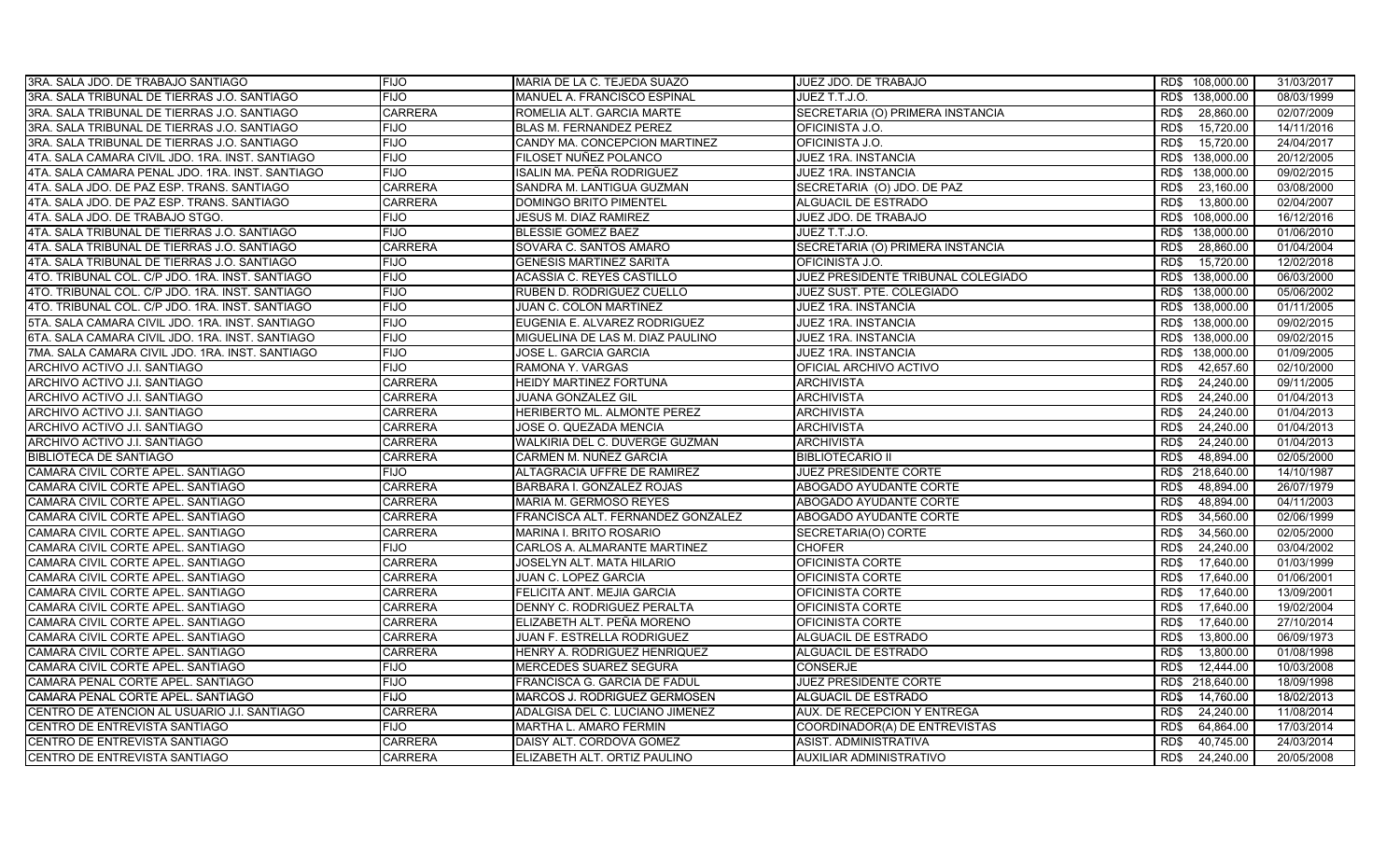| CENTRO DE MEDIACION JUDICIAL SANTIAGO           | <b>CARRERA</b> | NATALIA FCA. BERROA SANTOS       | <b>MEDIADOR</b>                         | RD\$<br>67,082.40           | 01/07/2015 |
|-------------------------------------------------|----------------|----------------------------------|-----------------------------------------|-----------------------------|------------|
| CENTRO DE MEDIACION JUDICIAL SANTIAGO           | <b>FIJO</b>    | JULISSA E. MORA DE RAMIREZ       | <b>MEDIADOR</b>                         | RD\$<br>67,082.40           | 08/03/2017 |
| CENTRO DE SERVICIOS SECRETARIALES A.F. SANTIAGO | <b>FIJO</b>    | HEIDY Y. NUÑEZ GONZALEZ          | SECRETARIA (O) GENERAL                  | RD\$<br>28,860.00           | 01/09/2006 |
| CENTRO INF. ORIENT. CIUDADANA PJ SANTIAGO       | <b>CARRERA</b> | SAGRARIO J. DOMINGUEZ FERNANDEZ  | SUPERVISOR DE INFORMACION Y ORIENTACION | 42,657.60<br>RD\$           | 27/11/2006 |
| CENTRO INF. ORIENT. CIUDADANA PJ SANTIAGO       | <b>CARRERA</b> | KARINA DEL C. CESPEDES ORTEGA    | AUXILIAR DE INFORMACION Y ORIENTACION   | RD\$<br>15,720.00           | 21/07/2014 |
| CORTE DE APEL. N.N.A. SANTIAGO                  | <b>FIJO</b>    | JUAN A. RODRIGUEZ FERNANDEZ      | JUEZ PRESIDENTE CORTE                   | 218,640.00<br>RD\$          | 01/05/1999 |
| CORTE DE APEL. N.N.A. SANTIAGO                  | <b>FIJO</b>    | MARIA M. DE PEÑA VENTURA         | <b>JUEZ CORTE</b>                       | RD\$<br>186,000.00          | 07/09/1998 |
| CORTE DE APEL. N.N.A. SANTIAGO                  | <b>FIJO</b>    | JUANA O. SANTANA MINAYA          | <b>JUEZ CORTE</b>                       | 186,000.00<br>RD\$          | 23/11/1992 |
| CORTE DE APEL. N.N.A. SANTIAGO                  | <b>FIJO</b>    | <b>GLENIS B. AMADIS VERAS</b>    | <b>JUEZ CORTE</b>                       | 186.000.00<br>RD\$          | 01/05/1999 |
| CORTE DE APEL. N.N.A. SANTIAGO                  | <b>CARRERA</b> | ANSMIN TEJADA GARCIA             | OFICINISTA CORTE                        | RD\$<br>17.640.00           | 13/10/2014 |
| CORTE DE APEL. N.N.A. SANTIAGO                  | <b>CARRERA</b> | ELIZABETH AVILES NUÑEZ           | SECRETARIA(O) CORTE                     | 15,720.00<br>RD\$           | 01/09/1999 |
| CORTE DE APEL. N.N.A. SANTIAGO                  | <b>CARRERA</b> | JUAN H. OLIVO CABRERA            | ALGUACIL DE ESTRADO                     | RD\$<br>13.800.00           | 18/10/2012 |
| CORTE DE APEL. N.N.A. SANTIAGO                  | <b>FIJO</b>    | JOSELIN GUZMAN PEÑA              | <b>CONSERJE</b>                         | RD\$<br>12,444.00           | 18/03/2004 |
| CORTE DE TRABAJO SANTIAGO                       | <b>FIJO</b>    | NANCY I. SALCEDO FERNANDEZ       | JUEZ PRESIDENTE CORTE                   | RD\$ 218,640.00             | 11/06/1985 |
| CORTE DE TRABAJO SANTIAGO                       | <b>FIJO</b>    | DOMINGO ANT. GIL                 | JUEZ 1ER. SUSTITUTO CORTE               | RD\$ 205,800.00             | 16/12/1992 |
| CORTE DE TRABAJO SANTIAGO                       | <b>FIJO</b>    | FELICITA PEREZ VICTORIANO        | <b>JUEZ CORTE</b>                       | RD\$<br>186,000.00          | 26/11/1998 |
| CORTE DE TRABAJO SANTIAGO                       | <b>FIJO</b>    | AIDA MA. J. NUÑEZ NUÑEZ DE G.    | <b>JUEZ CORTE</b>                       | RD\$<br>186,000.00          | 25/11/1998 |
| CORTE DE TRABAJO SANTIAGO                       | <b>FIJO</b>    | MARCELINA A. RIVAS NUÑEZ         | <b>JUEZ CORTE</b>                       | 138,000.00<br>RD\$          | 04/02/1999 |
| CORTE DE TRABAJO SANTIAGO                       | <b>FIJO</b>    | JULIO A. GOMEZ CASTILLO          | <b>CHOFER</b>                           | RD\$<br>24,240.00           | 03/12/2002 |
| CORTE DE TRABAJO SANTIAGO                       | <b>FIJO</b>    | SONIA MA. POLANCO TAVERAS        | <b>CONSERJE</b>                         | 12,444.00<br>RD\$           | 01/08/1998 |
| DIRECCION REG. MENSURAS CAT. DPTO. NORTE        | <b>FIJO</b>    | JUAN A. NUÑEZ RODRIGUEZ          | DIRECTOR (A) REGIONAL MENSURAS          | 108,000.00<br>RD\$          | 12/11/1992 |
| DIRECCION REG. MENSURAS CAT. DPTO. NORTE        | <b>CARRERA</b> | WENDY S. GRULLON JIMENEZ         | <b>TECNICO DE MENSURAS</b>              | 58,370.40<br>RD\$           | 21/02/2007 |
| DIRECCION REG. MENSURAS CAT. DPTO. NORTE        | <b>CARRERA</b> | JOSE M. GARCIA VASQUEZ           | <b>TECNICO DE MENSURAS</b>              | RD\$<br>58,212.00           | 03/01/2013 |
| DIRECCION REG. MENSURAS CAT. DPTO. NORTE        | <b>CARRERA</b> | FRANCISCA RIVAS LEONARDO         | TECNICO DE MENSURAS                     | 48,894.00<br>RD\$           | 02/04/2013 |
| DIRECCION REG. MENSURAS CAT. DPTO. NORTE        | <b>CARRERA</b> | BERNARDA M. FERMIN HERNANDEZ     | <b>TECNICO DE MENSURAS</b>              | RD\$<br>48.894.00           | 13/05/2013 |
| DIRECCION REG. MENSURAS CAT. DPTO. NORTE        | <b>CARRERA</b> | ANNY D. NUÑEZ SANTANA            | <b>SECRETARIA DRMC</b>                  | RD\$<br>34,980.00           | 06/11/2012 |
| DIRECCION REG. MENSURAS CAT. DPTO. NORTE        | <b>CARRERA</b> | ROSA M. RODRIGUEZ VARGAS         | <b>AUXILIAR ADMINISTRATIVO</b>          | RD\$<br>24,240.00           | 02/01/2006 |
| DIRECCION REG. MENSURAS CAT. DPTO. NORTE        | <b>CARRERA</b> | CARLOS A. CORNIEL UREÑA          | AUXILIAR ADMINISTRATIVO                 | R <sub>D</sub><br>20,760.00 | 15/04/2013 |
| DIRECCION REG. MENSURAS CAT. DPTO. NORTE        | <b>CARRERA</b> | DANNERYS MA. LIRIANO CRUZ        | AUXILIAR ADMINISTRATIVO                 | RD\$<br>20,760.00           | 01/05/2013 |
| DIRECCION REG. MENSURAS CAT. DPTO. NORTE        | <b>CARRERA</b> | MICHELLE A. FERNANDEZ TORIBIO    | <b>AUXILIAR ADMINISTRATIVO</b>          | 20,760.00<br>RD\$           | 01/07/2013 |
| DPTO. ADMINISTRATIVO SANTIAGO                   | <b>CARRERA</b> | MARIA E. MARTINEZ CHECO          | ENCARGADO(A) OFICINA ADMINISTRATIVA IV  | RD\$<br>81,952.80           | 11/02/2004 |
| DPTO. ADMINISTRATIVO SANTIAGO                   | <b>CARRERA</b> | ROCIO B. CABRERA CASTILLO        | ASIST. ADMINISTRATIVA                   | RD\$<br>28,860.00           | 11/09/2006 |
| DPTO. ADMINISTRATIVO SANTIAGO                   | <b>FIJO</b>    | SERGIO DE JS. FRANCISCO POLANCO  | <b>CHOFER</b>                           | RD\$<br>24,240.00           | 07/06/1999 |
| DPTO. ADMINISTRATIVO SANTIAGO                   | <b>FIJO</b>    | JOSE E. SEN MARTINEZ             | <b>CHOFER</b>                           | RD\$<br>24,240.00           | 01/08/1999 |
| DPTO. ADMINISTRATIVO SANTIAGO                   | <b>CARRERA</b> | YOMERY PEREYRA HILARIO           | ENC. ALMACEN ADMVO.                     | RD\$<br>24,240.00           | 17/03/2008 |
| DPTO. ADMINISTRATIVO SANTIAGO                   | <b>CARRERA</b> | MARGARITA M. MONEGRO JIMENEZ     | COORDINADOR(A) MENSAJERIA               | 24,240.00<br>RD\$           | 17/10/2008 |
| DPTO. ADMINISTRATIVO SANTIAGO                   | <b>FIJO</b>    | CRISTINO RODRIGUEZ CONTRERA      | <b>CHOFER</b>                           | 24,240.00<br>RD\$           | 26/05/2014 |
| DPTO. ADMINISTRATIVO SANTIAGO                   | <b>FIJO</b>    | ALBERTO DE J. GUTIERREZ TAVERAS  | <b>CHOFER</b>                           | RD\$<br>24,240.00           | 15/05/2017 |
| DPTO. ADMINISTRATIVO SANTIAGO                   | <b>FIJO</b>    | CARLOS J. VASQUEZ TORRES         | <b>CHOFER</b>                           | 24,240.00<br>RD\$           | 01/02/2018 |
| DPTO. ADMINISTRATIVO SANTIAGO                   | <b>FIJO</b>    | WILFRY B. GOMEZ VERAS            | <b>ELECTRICISTA II</b>                  | 23,280.00<br>RD\$           | 12/03/2018 |
| DPTO. ADMINISTRATIVO SANTIAGO                   | <b>CARRERA</b> | RAMON M. PEÑA REGALADO           | <b>ELECTRICISTA II</b>                  | RD\$<br>22,800.00           | 01/05/2002 |
| DPTO. ADMINISTRATIVO SANTIAGO                   | <b>FIJO</b>    | RONNY ANT. MARTINEZ DE LA CRUZ   | <b>TECNICO DE REFRIGERACION</b>         | 21,000.00<br>RD\$           | 19/02/2018 |
| DPTO. ADMINISTRATIVO SANTIAGO                   | <b>FIJO</b>    | PAMELA A. VERAS SOSA             | SECRETARIA DEPTO. ADM                   | RD\$<br>18,120.00           | 02/12/2014 |
| DPTO. ADMINISTRATIVO SANTIAGO                   | <b>FIJO</b>    | MANUEL R. VALENZUELA RODRIGUEZ   | SUPERVISOR (A) DE MANTENIMIENTO         | RD\$<br>17.646.00           | 07/03/2018 |
| DPTO. ADMINISTRATIVO SANTIAGO                   | <b>FIJO</b>    | NICOLAS DEL C. RODRIGUEZ ACEVEDO | <b>MENSAJERO EXTERNO</b>                | RD\$<br>16,440.00           | 28/09/1989 |
| DPTO. ADMINISTRATIVO SANTIAGO                   | <b>FIJO</b>    | JUAN J. CEPEDA RODRIGUEZ         | <b>MENSAJERO EXTERNO</b>                | RD\$<br>16,440.00           | 13/11/2001 |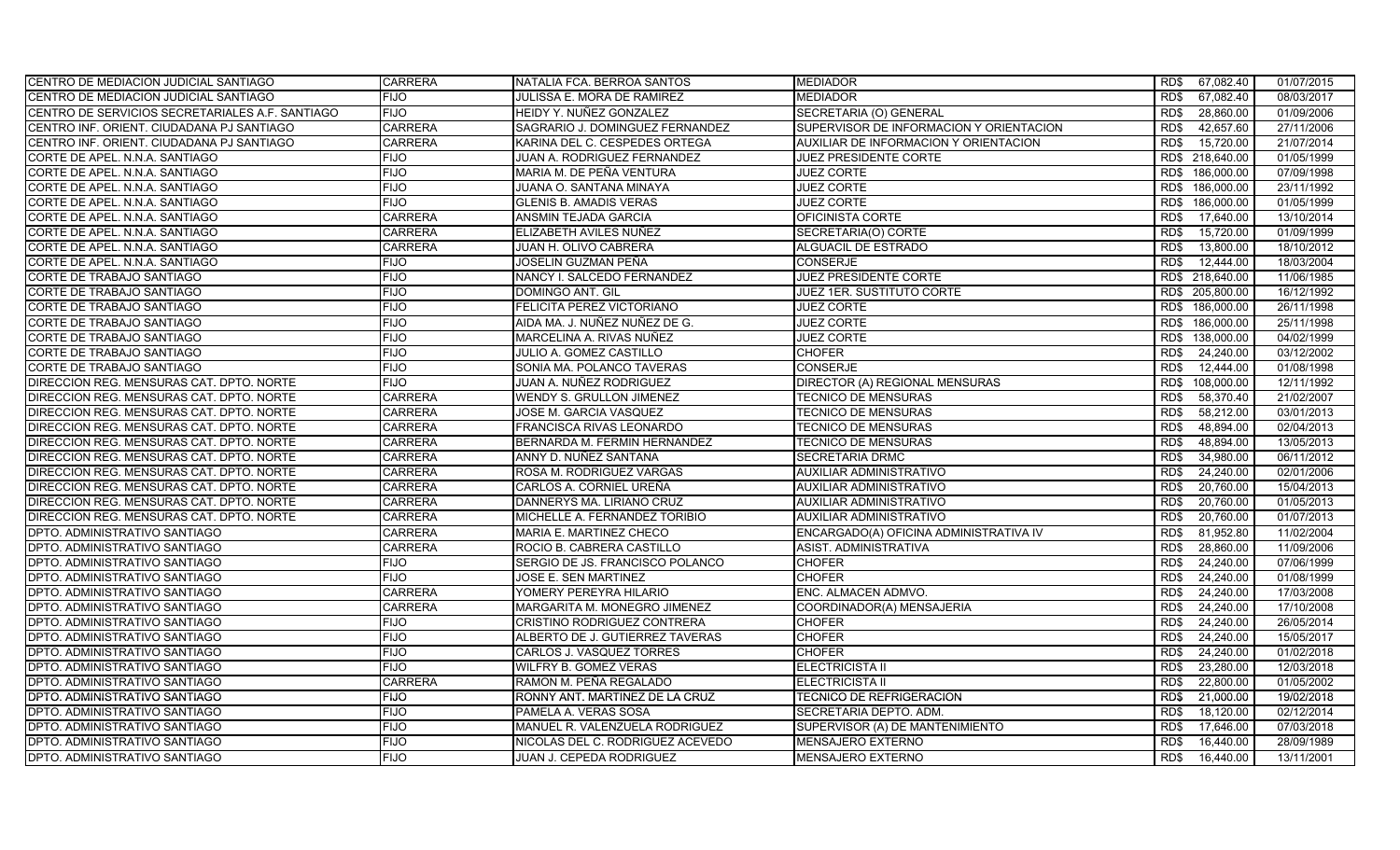| <b>DPTO. ADMINISTRATIVO SANTIAGO</b>             | <b>FIJO</b>    | JOSELITO GRULLON HERNANDEZ        | <b>PLOMERO</b>                  | RD\$ | 16,440.00 | 02/06/2003 |
|--------------------------------------------------|----------------|-----------------------------------|---------------------------------|------|-----------|------------|
| DPTO. ADMINISTRATIVO SANTIAGO                    | <b>FIJO</b>    | STARLYN R. ESPINAL ALMONTE        | <b>MENSAJERO EXTERNO</b>        | RD\$ | 16,440.00 | 22/05/2017 |
| DPTO. ADMINISTRATIVO SANTIAGO                    | <b>CARRERA</b> | <b>NURYS M. REYES</b>             | <b>OFICINISTA</b>               | RD\$ | 15,720.00 | 01/10/1987 |
| DPTO. ADMINISTRATIVO SANTIAGO                    | <b>FIJO</b>    | CESAR R. LUCIANO BENOIT           | <b>CHOFER</b>                   | RD\$ | 14,760.00 | 09/09/2001 |
| DPTO. ADMINISTRATIVO SANTIAGO                    | <b>CARRERA</b> | AWILDA CUEVAS MENDOZA             | <b>RECEPCIONISTA</b>            | RD\$ | 14,760.00 | 15/04/2013 |
| DPTO. ADMINISTRATIVO SANTIAGO                    | <b>CARRERA</b> | EDUARDA J. MATA CRUZ              | <b>RECEPCIONISTA</b>            | RD\$ | 14,760.00 | 13/05/2013 |
| DPTO. ADMINISTRATIVO SANTIAGO                    | <b>CARRERA</b> | YEYMISON V. VENTURA               | REPRODUCTOR DE DOCUMENTOS       | RD\$ | 13,920.00 | 27/05/2013 |
| DPTO. ADMINISTRATIVO SANTIAGO                    | <b>FIJO</b>    | ALEYDI FALETTE WILLIAN            | REPRODUCTOR DE DOCUMENTOS       | RD\$ | 13,920.00 | 15/07/2016 |
| DPTO. ADMINISTRATIVO SANTIAGO                    | <b>FIJO</b>    | MARIANA M. LOPEZ                  | <b>ASCENSORISTA</b>             | RD\$ | 13,800.00 | 01/02/1995 |
| DPTO. ADMINISTRATIVO SANTIAGO                    | <b>FIJO</b>    | MERCEDES ALT. MARTINEZ            | <b>MENSAJERO INTERNO</b>        | RD\$ | 13,800.00 | 02/05/2000 |
| DPTO. ADMINISTRATIVO SANTIAGO                    | <b>FIJO</b>    | LEOCADIA GONZALEZ MELO            | <b>ASCENSORISTA</b>             | RD\$ | 13,800.00 | 02/01/2018 |
| DPTO. ADMINISTRATIVO SANTIAGO                    | <b>FIJO</b>    | MIRIAN DEL C. MARTINEZ SANCHEZ    | <b>CONSERJE</b>                 | RD\$ | 12,444.00 | 01/12/1998 |
| DPTO. ADMINISTRATIVO SANTIAGO                    | <b>FIJO</b>    | <b>BRIGIDA M. FELIPE VILLAMAN</b> | <b>CONSERJE</b>                 | RD\$ | 12,444.00 | 01/02/1993 |
| DPTO. ADMINISTRATIVO SANTIAGO                    | <b>FIJO</b>    | MIGUELINA M. SILIA PARRA          | <b>CONSERJE</b>                 | RD\$ | 12.444.00 | 15/05/1976 |
| DPTO. ADMINISTRATIVO SANTIAGO                    | <b>FIJO</b>    | EDDY ALB. FRANCO                  | <b>MENSAJERO INTERNO</b>        | RD\$ | 12,444.00 | 01/08/2004 |
| DPTO. ADMINISTRATIVO SANTIAGO                    | <b>FIJO</b>    | CESAR ANT. PEÑA AMARO             | MENSAJERO INTERNO               | RD\$ | 12,444.00 | 01/02/2005 |
| DPTO. ADMINISTRATIVO SANTIAGO                    | <b>CARRERA</b> | JUNIOR A. NUÑEZ ALMONTE           | MENSAJERO INTERNO               | RD\$ | 12,444.00 | 24/02/2009 |
| DPTO. ADMINISTRATIVO SANTIAGO                    | <b>FIJO</b>    | RONY V. TATIS SOTO                | CONSERJE-MENSAJERO(A)           | RD\$ | 12.444.00 | 29/02/2016 |
| DPTO. ADMINISTRATIVO SANTIAGO                    | <b>FIJO</b>    | JERFFRIE ANT. UREÑA SANCHEZ       | MENSAJERO INTERNO               | RD\$ | 12,444.00 | 15/06/2016 |
| DPTO. ADMINISTRATIVO SANTIAGO                    | <b>FIJO</b>    | LEANDRO AQUINO RODRIGUEZ          | CONSERJE-MENSAJERO(A)           | RD\$ | 12,444.00 | 03/01/2018 |
| DPTO. ADMINISTRATIVO SANTIAGO                    | <b>FIJO</b>    | BRIAN R. TEJADA FRANCO            | MENSAJERO INTERNO               | RD\$ | 10,577.40 | 28/05/2018 |
| DPTO. DE MANTENIMIENTO J.I. ZONA NORTE Y NORESTE | <b>FIJO</b>    | IVAN J. RODRIGUEZ ALONZO          | SUPERVISOR (A) DE MANTENIMIENTO | RD\$ | 54,648.00 | 02/05/2000 |
| DPTO. DE MANTENIMIENTO J.I. ZONA NORTE Y NORESTE | <b>CARRERA</b> | JUAN R. FERNANDEZ GONZALEZ        | <b>TECNICO DE ELECTRICIDAD</b>  | RD\$ | 29,580.00 | 29/10/2008 |
| DPTO. DE MANTENIMIENTO J.I. ZONA NORTE Y NORESTE | <b>CARRERA</b> | JOSE L. FERNANDEZ RODRIGUEZ       | TECNICO DE REFRIGERACION        | RD\$ | 29,580.00 | 20/07/2015 |
| DPTO. DE MANTENIMIENTO J.I. ZONA NORTE Y NORESTE | <b>FIJO</b>    | RODOLFO E. COISCOU PICHARDO       | AUX. DE MANTENIMIENTO           | RD\$ | 24,240.00 | 05/11/2008 |
| DPTO. DE MANTENIMIENTO J.I. ZONA NORTE Y NORESTE | <b>FIJO</b>    | HEUDY A. ACEVEDO MARTINEZ         | AUX. DE MANTENIMIENTO           | RD\$ | 24,240.00 | 22/03/2017 |
| DPTO. DE MANTENIMIENTO J.I. ZONA NORTE Y NORESTE | <b>CARRERA</b> | GERMAN Y. VASQUEZ LUNA            | REPRODUCTOR DE DOCUMENTOS       | RD\$ | 20,760.00 | 08/09/2009 |
| DPTO. DE MANTENIMIENTO J.I. ZONA NORTE Y NORESTE | <b>CARRERA</b> | CARMEN M. DURAN AQUINO            | <b>RECEPCIONISTA</b>            | RD\$ | 14,760.00 | 01/12/2011 |
| DPTO. DE MANTENIMIENTO J.I. ZONA NORTE Y NORESTE | <b>FIJO</b>    | CEFERINA FLETE VENTURA            | <b>CONSERJE</b>                 | RD\$ | 12,444.00 | 01/12/2011 |
| DPTO. DE MANTENIMIENTO J.I. ZONA NORTE Y NORESTE | <b>FIJO</b>    | ELIZABETH ANT. CAPELLAN MARTINEZ  | <b>CONSERJE</b>                 | RD\$ | 12,444.00 | 01/12/2011 |
| DPTO. DE MANTENIMIENTO J.I. ZONA NORTE Y NORESTE | <b>FIJO</b>    | YANIA MARMOL PUELLO               | <b>CONSERJE</b>                 | RD\$ | 12,444.00 | 01/12/2011 |
| DPTO. DE MANTENIMIENTO J.I. ZONA NORTE Y NORESTE | <b>FIJO</b>    | OMERI DEL C. MARTINEZ RODRIGUEZ   | <b>CONSERJE</b>                 | RD\$ | 12,444.00 | 01/02/2018 |
| DPTO. DE MANTENIMIENTO J.I. ZONA NORTE Y NORESTE | <b>FIJO</b>    | DARIO R. ABREU OVALLES            | <b>CONSERJE</b>                 | RD\$ | 12,444.00 | 11/12/2017 |
| JDO. DE PAZ DE LA 1RA. CIRC. SANTIAGO            | <b>CARRERA</b> | JUANA J. GERMOSEN QUIROZ          | SECRETARIA (O) JDO. DE PAZ      | RD\$ | 23,160.00 | 20/03/1989 |
| JDO. DE PAZ DE LA 1RA. CIRC. SANTIAGO            | <b>CARRERA</b> | ANA M. CLASE TAVERAS              | OFICINISTA JDO. DE PAZ          | RD\$ | 14,760.00 | 23/06/2004 |
| JDO. DE PAZ DE LA 1RA. CIRC. SANTIAGO            | <b>FIJO</b>    | AWILDA D. CASTILLO MENDOZA        | OFICINISTA JDO. DE PAZ          | RD\$ | 14,760.00 | 15/05/2017 |
| JDO. DE PAZ DE LA 1RA. CIRC. SANTIAGO            | <b>FIJO</b>    | EDILENIA MDES. TEJADA RAMIREZ     | OFICINISTA JDO. DE PAZ          | RD\$ | 14,760.00 | 13/02/2017 |
| JDO. DE PAZ DE LA 1RA. CIRC. SANTIAGO            | <b>FIJO</b>    | SAMUEL ENRIQUE SOSA               | OFICINISTA JDO. DE PAZ          | RD\$ | 14,760.00 | 30/10/2017 |
| JDO. DE PAZ DE LA 1RA. CIRC. SANTIAGO            | <b>FIJO</b>    | JOANNY M. VALDEZ VALDEZ           | OFICINISTA JDO. DE PAZ          | RD\$ | 14,760.00 | 30/01/2018 |
| JDO. DE PAZ DE LA 1RA. CIRC. SANTIAGO            | <b>CARRERA</b> | ROKENDY ML. RODRIGUEZ GRULLON     | ALGUACIL DE ESTRADO             | RD\$ | 13,800.00 | 01/09/2012 |
| JDO. DE PAZ DE LA 2DA. CIRC. SANTIAGO            | <b>CARRERA</b> | ELBA R. CONTRERAS SARANTE         | SECRETARIA (O) JDO. DE PAZ      | RD\$ | 23,160.00 | 01/07/2000 |
| JDO. DE PAZ DE LA 2DA. CIRC. SANTIAGO            | <b>FIJO</b>    | ANGEL DE JS. SHARP ESPINAL        | OFICINISTA JDO. DE PAZ          | RD\$ | 14,760.00 | 01/07/2014 |
| JDO. DE PAZ DE LA 2DA. CIRC. SANTIAGO            | <b>FIJO</b>    | YENIFER R. MARTINEZ VARGAS        | OFICINISTA JDO. DE PAZ          | RD\$ | 14,760.00 | 04/04/2018 |
| JDO. DE PAZ DE LA 2DA. CIRC. SANTIAGO            | <b>CARRERA</b> | RUBEN DE JS. REYNOSO CABRERA      | ALGUACIL DE ESTRADO             | RD\$ | 13,800.00 | 01/03/1998 |
| JDO. DE PAZ DE LA 2DA. CIRC. SANTIAGO            | <b>FIJO</b>    | LEILA M PEREZ SUBERVI             | OFICINISTA JDO. DE PAZ          | RD\$ | 12,546.00 | 19/03/2018 |
| JDO. DE PAZ DE LA 3RA. CIRC. SANTIAGO            | <b>CARRERA</b> | YUBERKY CABRERA MARTINEZ          | SECRETARIA (O) JDO. DE PAZ      | RD\$ | 23,160.00 | 20/02/2004 |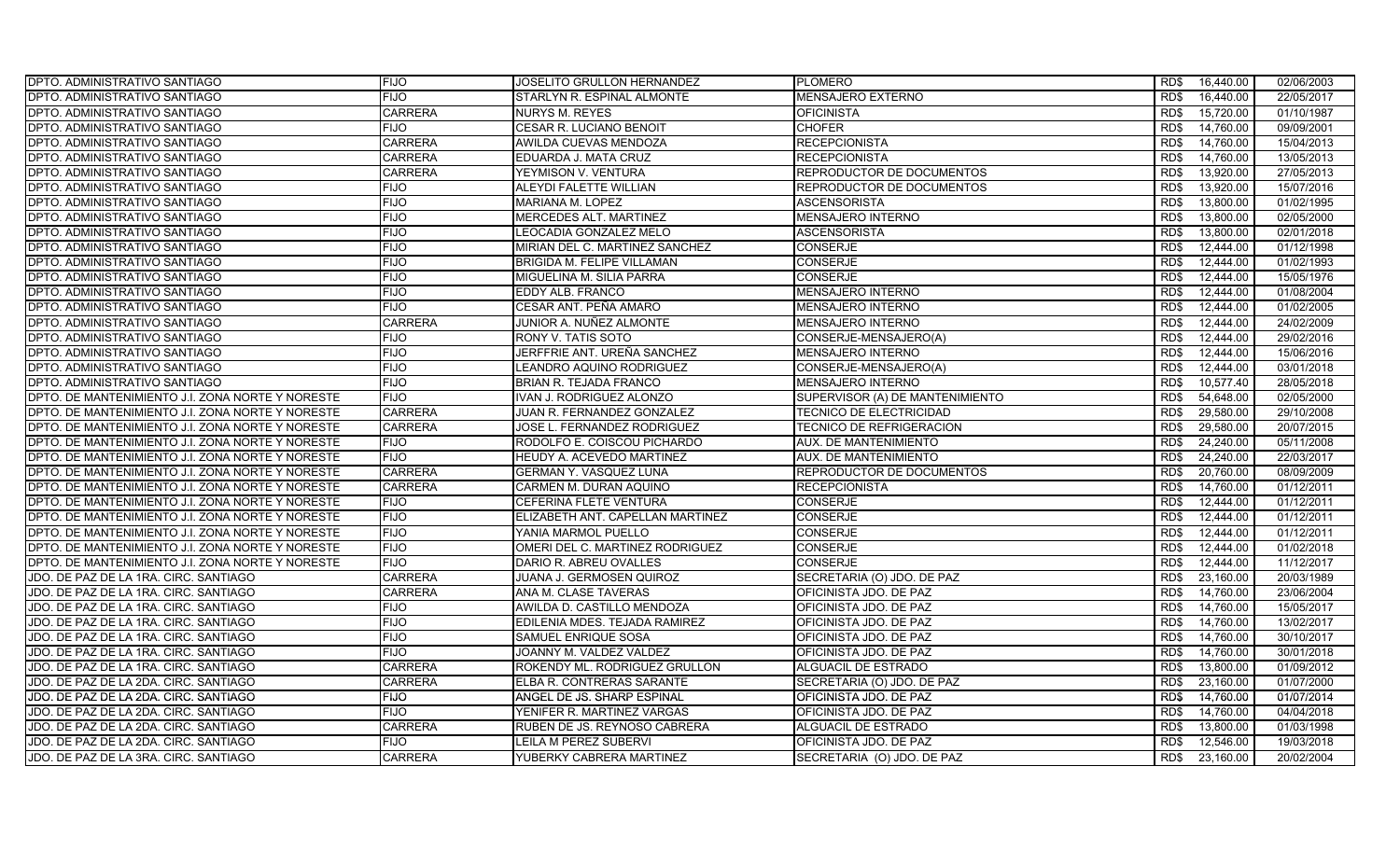| JDO. DE PAZ DE LA 3RA. CIRC. SANTIAGO | <b>CARRERA</b> | ANA C. BONILLA                   | OFICINISTA JDO. DE PAZ     | 14,760.00<br>RD\$  | 01/01/1995 |
|---------------------------------------|----------------|----------------------------------|----------------------------|--------------------|------------|
| JDO. DE PAZ DE LA 3RA. CIRC. SANTIAGO | <b>FIJO</b>    | JUAN A. POLANCO MARTINEZ         | OFICINISTA JDO. DE PAZ     | RD\$<br>14,760.00  | 05/04/2017 |
| JDO. DE PAZ DE LA 3RA. CIRC. SANTIAGO | <b>FIJO</b>    | LUZ DEL A. GOMEZ LUNA            | OFICINISTA JDO. DE PAZ     | 14,760.00<br>RD\$  | 05/01/2017 |
| JDO. DE PAZ DE LA 3RA. CIRC. SANTIAGO | <b>CARRERA</b> | LEONARDO R. LOPEZ LOPEZ          | ALGUACIL DE ESTRADO        | RD\$<br>13,800.00  | 21/02/1990 |
| JDO. DE PAZ JANICO                    | <b>FIJO</b>    | AXLENNE ROSARIO YNFANTE          | SECRETARIA (O) JDO. DE PAZ | 23,160.00<br>RD\$  | 22/11/2010 |
| <b>JDO. DE PAZ JANICO</b>             | <b>CARRERA</b> | JACLYN DEL C. ESTEVEZ COLLADO    | OFICINISTA JDO. DE PAZ     | 14,760.00<br>RD\$  | 06/04/2015 |
| JDO. DE PAZ JANICO                    | <b>FIJO</b>    | LUIS F. GARCIA GOMEZ             | ALGUACIL DE ESTRADO        | 13,800.00<br>RD\$  | 30/01/2018 |
| JDO. DE PAZ JANICO                    | <b>FIJO</b>    | ELISABETH RODRIGUEZ JIMENEZ      | CONSERJE-MENSAJERO(A)      | 12,444.00<br>RD\$  | 05/03/2018 |
| JDO. DE PAZ LICEY AL MEDIO            | <b>CARRERA</b> | EUGENIA DEL P. POLANCO DISLA     | SECRETARIA (O) JDO. DE PAZ | 23,160.00<br>RD\$  | 25/08/2008 |
| JDO. DE PAZ LICEY AL MEDIO            | <b>CARRERA</b> | JUANA F. N. RODRIGUEZ ARIAS      | OFICINISTA JDO. DE PAZ     | RD\$<br>14,760.00  | 11/07/2011 |
| JDO. DE PAZ LICEY AL MEDIO            | <b>CARRERA</b> | JOSE L. MATA MATA                | <b>ALGUACIL DE ESTRADO</b> | 13,800.00<br>RD\$  | 01/11/2012 |
| JDO. DE PAZ LICEY AL MEDIO            | <b>FIJO</b>    | ALEXANDRA E. MARCELINO           | CONSERJE-MENSAJERO(A)      | RD\$<br>12,444.00  | 06/06/2002 |
| JDO. DE PAZ PEDRO GARCIA              | <b>CARRERA</b> | DANTE D. OZUNA MERCEDES          | JUEZ DE PAZ                | RD\$<br>108,000.00 | 28/02/2011 |
| JDO. DE PAZ PEDRO GARCIA              | <b>FIJO</b>    | ERIKA MA. MEZQUITA PEREZ         | SECRETARIA (O) JDO. DE PAZ | 23,160.00<br>RD\$  | 06/02/2017 |
| JDO. DE PAZ PEDRO GARCIA              | <b>CARRERA</b> | EDDY M. ESPINAL RODRIGUEZ        | ALGUACIL DE ESTRADO        | RD\$<br>13,800.00  | 24/05/1996 |
| JDO. DE PAZ PEDRO GARCIA              | <b>FIJO</b>    | ZUNILDA DEL C. DE LEON RODRIGUEZ | CONSERJE-MENSAJERO(A)      | 12,444.00<br>RD\$  | 21/05/2013 |
| JDO. DE PAZ SABANA IGLESIA            | <b>FIJO</b>    | ANEYDY ALT. CEPEDA DIAZ          | SECRETARIA (O) JDO. DE PAZ | RD\$<br>23,160.00  | 11/06/2014 |
| <b>JDO. DE PAZ SABANA IGLESIA</b>     | <b>FIJO</b>    | FRANCELY C. CASTILLO FRIAS       | OFICINISTA JDO. DE PAZ     | RD\$<br>14,760.00  | 21/12/2017 |
| JDO. DE PAZ SAN JOSE DE LAS MATAS     | <b>FIJO</b>    | MIGUEL A. BAEZ PAYANO            | <b>JUEZ DE PAZ</b>         | RD\$<br>108,000.00 | 19/02/2018 |
| JDO. DE PAZ SAN JOSE DE LAS MATAS     | <b>CARRERA</b> | ANTONIO J. CRUZ                  | SECRETARIA (O) JDO. DE PAZ | RD\$<br>23,160.00  | 09/12/1987 |
| JDO. DE PAZ SAN JOSE DE LAS MATAS     | <b>FIJO</b>    | JOHANNA J. DEL ROSARIO GIL       | OFICINISTA JDO. DE PAZ     | RD\$<br>14,760.00  | 27/07/2016 |
| JDO. DE PAZ SAN JOSE DE LAS MATAS     | <b>CARRERA</b> | PEDRO E. PICHARDO CRUZ           | ALGUACIL DE ESTRADO        | 13,800.00<br>RD\$  | 01/12/2004 |
| JDO. DE PAZ TAMBORIL                  | <b>FIJO</b>    | ELSA DEL C. ALMONTE SEPULVEDA    | JUEZ DE PAZ                | RD\$<br>108,000.00 | 16/12/2016 |
| <b>JDO. DE PAZ TAMBORIL</b>           | <b>CARRERA</b> | PAMELA MA. CRUZ RODRIGUEZ        | SECRETARIA (O) JDO. DE PAZ | 23,160.00<br>RD\$  | 14/04/2014 |
| JDO. DE PAZ TAMBORIL                  | <b>FIJO</b>    | DAMARIS MDES. ROSADO CANDELARIO  | OFICINISTA JDO. DE PAZ     | RD\$<br>14,760.00  | 26/09/2016 |
| JDO. DE PAZ TAMBORIL                  | <b>CARRERA</b> | JOSE A. BARRERA HERNANDEZ        | ALGUACIL DE ESTRADO        | 13,800.00<br>RD\$  | 13/06/1995 |
| JDO. DE PAZ TAMBORIL                  | <b>FIJO</b>    | FRANCISCA A. MARTINEZ SOSA       | CONSERJE-MENSAJERO(A)      | 12,444.00<br>RD\$  | 03/01/2000 |
| JDO. DE PAZ VILLA BISONO              | <b>FIJO</b>    | SHANEL Y. GRULLON NUÑEZ          | <b>JUEZ DE PAZ</b>         | RD\$<br>108,000.00 | 08/05/2013 |
| JDO. DE PAZ VILLA BISONO              | <b>CARRERA</b> | DOMINGO A. SILVERIO RODRIGUEZ    | SECRETARIA (O) JDO. DE PAZ | 23,160.00<br>RD\$  | 30/03/2010 |
| JDO. DE PAZ VILLA BISONO              | <b>CARRERA</b> | LORENZA POLANCO ACEVEDO          | OFICINISTA JDO. DE PAZ     | 14,760.00<br>RD\$  | 01/10/1996 |
| JDO. DE PAZ VILLA BISONO              | <b>CARRERA</b> | MIGUELINA VARGAS RIVAS           | OFICINISTA JDO. DE PAZ     | RD\$<br>14,760.00  | 01/09/2009 |
| JDO. DE PAZ VILLA BISONO              | <b>CARRERA</b> | EZEQUIEL PEÑA TORIBIO            | ALGUACIL DE ESTRADO        | 13,800.00<br>RD\$  | 20/12/2012 |
| JDO. DE PAZ VILLA BISONO              | <b>FIJO</b>    | ANDREA ALMANZAR ESPINAL          | CONSERJE-MENSAJERO(A)      | 12,444.00<br>RD\$  | 18/06/1996 |
| JDO. DE PAZ VILLA BISONO              | <b>FIJO</b>    | LUIS M. MOREL DISLA              | MENSAJERO (A) INTERNO      | RD\$<br>12,444.00  | 27/05/2013 |
| JDO. DE PAZ VILLA GONZALEZ            | <b>CARRERA</b> | AURA E. LORA PERALTA             | JUEZ DE PAZ                | 108.000.00<br>RD\$ | 03/05/2005 |
| JDO. DE PAZ VILLA GONZALEZ            | <b>CARRERA</b> | EVELIN M. MATEO BOITEL           | SECRETARIA (O) JDO. DE PAZ | RD\$<br>23,160.00  | 01/10/2001 |
| JDO. DE PAZ VILLA GONZALEZ            | <b>CARRERA</b> | ROSA L. VENTURA PEÑA             | OFICINISTA JDO. DE PAZ     | 14,760.00<br>RD\$  | 08/09/1998 |
| JDO. DE PAZ VILLA GONZALEZ            | <b>FIJO</b>    | JOSE J. BRITO VELOZ              | ALGUACIL DE ESTRADO        | RD\$<br>13,800.00  | 20/06/2016 |
| OFIC. DE ARCHIVO JUDICIAL PJ SANTIAGO | <b>CARRERA</b> | ANYOLINA ALT. RODRIGUEZ COLLADO  | SUPERVISOR DE ARCHIVO      | 29,580.00<br>RD\$  | 08/08/2005 |
| OFIC. DE ARCHIVO JUDICIAL PJ SANTIAGO | <b>CARRERA</b> | YDALISA DEL C. MORA MEJIA        | <b>ARCHIVISTA</b>          | RD\$<br>18,649.80  | 13/05/2004 |
| OFIC. DE ARCHIVO JUDICIAL PJ SANTIAGO | <b>CARRERA</b> | JACQUELIN M. RUIZ ARIAS          | <b>ARCHIVISTA</b>          | 16,440.00<br>RD\$  | 01/04/2004 |
| OFIC. DE ARCHIVO JUDICIAL PJ SANTIAGO | <b>CARRERA</b> | ARIEL ANT. HERNANDEZ ABREU       | <b>ARCHIVISTA</b>          | RD\$<br>16.440.00  | 01/06/2009 |
| OFIC. DE ARCHIVO JUDICIAL PJ SANTIAGO | <b>CARRERA</b> | DANIEL DE JS. ABREU CESPEDES     | <b>ARCHIVISTA</b>          | RD\$<br>16,440.00  | 21/02/2011 |
| OFIC. DE ARCHIVO JUDICIAL PJ SANTIAGO | <b>CARRERA</b> | ADRIAN ALB. LOPEZ SANTANA        | <b>ARCHIVISTA</b>          | RD\$<br>16,440.00  | 26/05/2014 |
| OFIC. DE ARCHIVO JUDICIAL PJ SANTIAGO | <b>FIJO</b>    | JUAN S. CEPEDA NUÑEZ             | <b>ARCHIVISTA</b>          | 16,440.00<br>RD\$  | 16/06/2016 |
| OFIC. DE ARCHIVO JUDICIAL PJ SANTIAGO | <b>FIJO</b>    | JUNIOR A. NICASIO GARCIA         | <b>ARCHIVISTA</b>          | RD\$<br>16,440.00  | 15/02/2018 |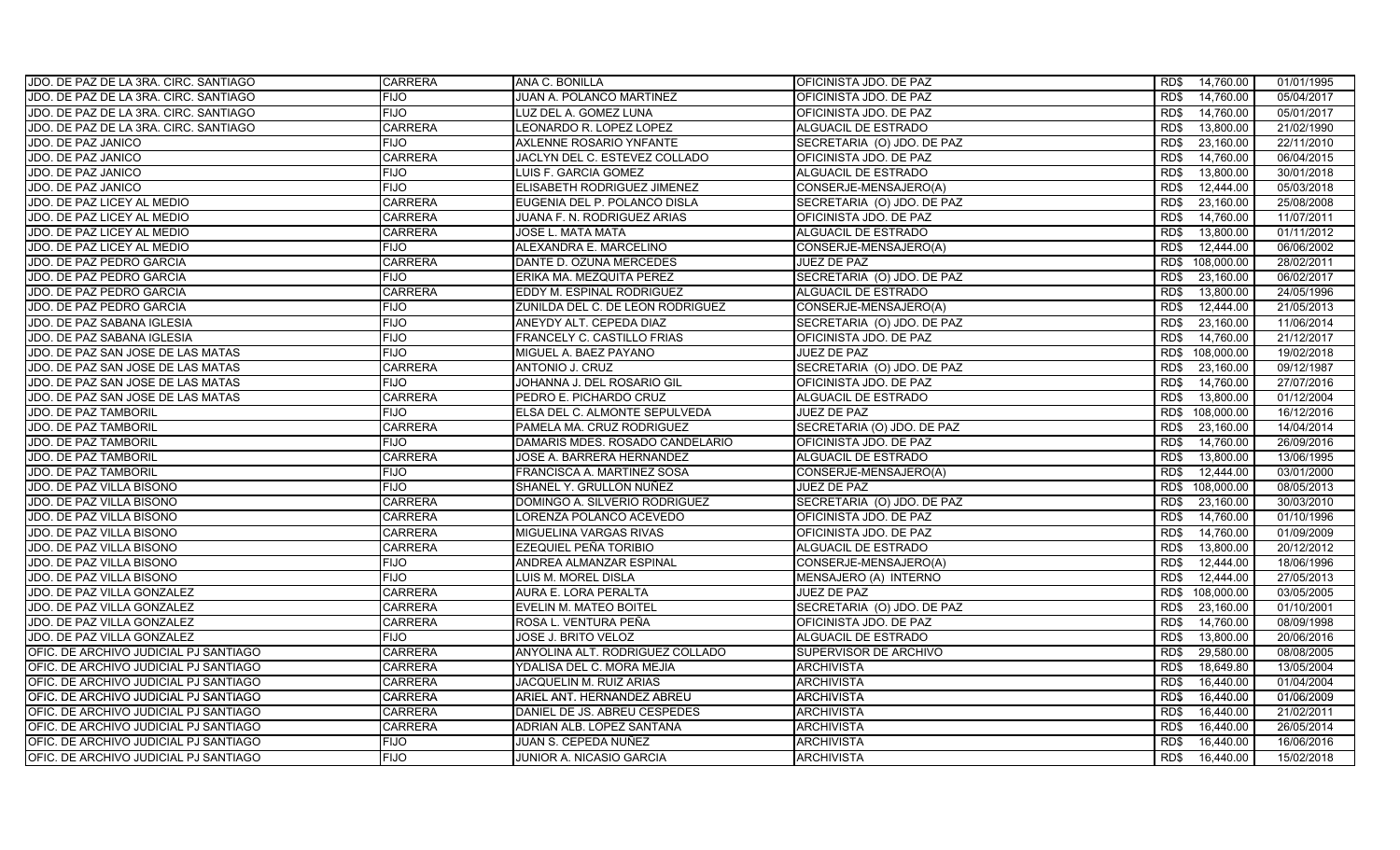| OFIC. DE ARCHIVO JUDICIAL PJ SANTIAGO             | <b>FIJO</b>    | EDUARDO R. ESPINAL RODRIGUEZ      | <b>ARCHIVISTA</b>                  | RD\$ | 16,440.00       | 15/02/2018 |
|---------------------------------------------------|----------------|-----------------------------------|------------------------------------|------|-----------------|------------|
| OFIC. DE ARCHIVO JUDICIAL PJ SANTIAGO             | <b>FIJO</b>    | MIGUELINA CRUZ PERALTA            | <b>ARCHIVISTA</b>                  | RD\$ | 16,440.00       | 15/02/2018 |
| OFIC. DE ARCHIVO JUDICIAL PJ SANTIAGO             | <b>FIJO</b>    | <b>JATNIEL GARCIA REYES</b>       | <b>ARCHIVISTA</b>                  | RD\$ | 12,444.00       | 27/06/2016 |
| OFIC. DE TECNOLOGIAS REGIONAL ZONA NORTE          | <b>CARRERA</b> | LUIS B. ESPINAL ROSARIO           | ENCARGADO (A) TECNOLOGIAS REGIONAL | RD\$ | 117,532.80      | 15/02/1999 |
| OFIC. DE TECNOLOGIAS REGIONAL ZONA NORTE          | <b>CARRERA</b> | DELSIDO M. JACKSON GRULLON        | ADMINISTRADOR DE RED               | RD\$ | 54,885.60       | 01/05/1999 |
| OFIC. DE TECNOLOGIAS REGIONAL ZONA NORTE          | <b>CARRERA</b> | CECILIA V. ALT LEON PEÑA          | SOPORTE DE SISTEMAS                | RD\$ | 48,894.00       | 01/03/1998 |
| OFIC. DE TECNOLOGIAS REGIONAL ZONA NORTE          | <b>CARRERA</b> | JUAN V. VENTURA ESTEVEZ           | SOPORTE TECNICO I                  | RD\$ | 42,657.60       | 01/03/1990 |
| OFIC. DE TECNOLOGIAS REGIONAL ZONA NORTE          | <b>CARRERA</b> | MANUEL DE JS. CAPELLAN DE LA ROSA | SOPORTE TECNICO I                  | RD\$ | 42,657.60       | 28/08/2006 |
| OFIC. DE TECNOLOGIAS REGIONAL ZONA NORTE          | <b>CARRERA</b> | ANDRES PEÑA CASTELLANOS           | SOPORTE TECNICO I                  | RD\$ | 42,657.60       | 28/08/2006 |
| IOFIC. DE TECNOLOGIAS REGIONAL ZONA NORTE         | <b>CARRERA</b> | HILDA DEL C. DIAZ PEÑA            | SOPORTE TECNICO II                 | RD\$ | 34,980.00       | 02/12/2002 |
| OFIC. DE TECNOLOGIAS REGIONAL ZONA NORTE          | <b>CARRERA</b> | LEANDRO LOPEZ CRUZ                | SOPORTE TECNICO II                 | RD\$ | 34,980.00       | 01/08/2008 |
| OFIC. DE TECNOLOGIAS REGIONAL ZONA NORTE          | <b>FIJO</b>    | MILDRED J. CIRIACO BURGOS         | SOPORTE TECNICO II                 | RD\$ | 34,980.00       | 27/05/2013 |
| OFIC. DE TECNOLOGIAS REGIONAL ZONA NORTE          | <b>FIJO</b>    | JOSE A. TAVAREZ LOPEZ             | SOPORTE TECNICO II                 | RD\$ | 34,980.00       | 29/05/2017 |
| OFIC. DE TECNOLOGIAS REGIONAL ZONA NORTE          | <b>FIJO</b>    | EFRAIN ANT. FELIX FELIX           | SOPORTE TECNICO II                 | RD\$ | 34,980.00       | 17/07/2017 |
| OFIC. JUEZ COORD. JDO. DE LA INSTRUCCION SANTIAGO | <b>FIJO</b>    | CLARA M. VARGAS VASQUEZ           | <b>JUEZ COORDINADOR</b>            | RD\$ | 154,800.00      | 17/09/1998 |
| OFICINA DE INSPECTORIA REGIONAL ZONA NORTE        | <b>CARRERA</b> | LEIDY D. SANTANA ALCANTARA        | <b>INSPECTOR JUDICIAL</b>          | RD\$ | 105,720.00      | 01/09/2015 |
| PCIA. CAMARA CIVIL JDO. 1RA. INST. SANTIAGO       | <b>FIJO</b>    | HENRY V. DOMINGUEZ DOMINGUEZ      | JUEZ PRESIDENTE 1RA. INSTANCIA     | RD\$ | 154,800.00      | 01/09/2006 |
| PCIA. CAMARA CIVIL JDO. 1RA. INST. SANTIAGO       | <b>CARRERA</b> | MISAEL I. SANCHEZ DEL VILLAR      | JUEZ DE PAZ ITINERANTE             | RD\$ | 108,000.00      | 11/12/2006 |
| PCIA. CAMARA CIVIL JDO. 1RA. INST. SANTIAGO       | <b>CARRERA</b> | THANIA L. GRULLON NUÑEZ           | ABOGADO AYUDANTE 1RA. INST.        | RD\$ | 36,000.00       | 03/07/2006 |
| PCIA. CAMARA CIVIL JDO. 1RA. INST. SANTIAGO       | <b>CARRERA</b> | MARIA D. POLANCO GONZALEZ         | SECRETARIA (O) PRIMERA INSTANCIA   | RD\$ | 28,860.00       | 16/03/2015 |
| PCIA. CAMARA CIVIL JDO. 1RA. INST. SANTIAGO       | <b>FIJO</b>    | YAJAIRA R. CRISOSTOMO CASTILLO    | OFICINISTA 1RA. INSTANCIA          | RD\$ | 15,720.00       | 26/01/2016 |
| PCIA. CAMARA CIVIL JDO. 1RA. INST. SANTIAGO       | <b>FIJO</b>    | MICHAEL M. ALMONTE VARGAS         | OFICINISTA 1RA. INSTANCIA          | RD\$ | 15,720.00       | 27/06/2016 |
| PCIA, CAMARA CIVIL JDO, 1RA, INST, SANTIAGO       | <b>FIJO</b>    | <b>CLAYDY MA, PAYAMPS BEATO</b>   | OFICINISTA 1RA. INSTANCIA          | RD\$ | 15,720.00       | 02/01/2017 |
| PCIA. CAMARA CIVIL JDO. 1RA. INST. SANTIAGO       | <b>CARRERA</b> | JOSE R. RODRIGUEZ VARGAS          | ALGUACIL DE ESTRADO                | RD\$ | 13,800.00       | 18/03/2014 |
| PCIA. CAMARA CIVIL JDO. 1RA. INST. SANTIAGO       | <b>FIJO</b>    | CARLOS E. RODRIGUEZ PAULINO       | ALGUACIL DE ESTRADO                | RD\$ | 13.800.00       | 14/12/2015 |
| PCIA. JDO. DE TRABAJO SANTIAGO                    | <b>FIJO</b>    | CARMEN S. BENCOSME ESPINAL        | JUEZ PRESIDENTE 1RA. INSTANCIA     | RD\$ | 154,800.00      | 25/11/1998 |
| PCIA. JDO. DE TRABAJO SANTIAGO                    | <b>FIJO</b>    | <b>JOB GARCIA HURTADO</b>         | JUEZ DE PAZ ITINERANTE             |      | RD\$ 108,000.00 | 03/10/2016 |
| REGISTRO DE TITULOS SANTIAGO                      | <b>CARRERA</b> | DAYSI DE LA ROSA POPA             | REGISTRADOR DE TITULOS             |      | RD\$ 138,000.00 | 03/10/2000 |
| REGISTRO DE TITULOS SANTIAGO                      | <b>CARRERA</b> | BERKIS M. DOMINGUEZ TAVAREZ       | REGISTRADOR DE TITULOS ADSCRITO    |      | RD\$ 117,532.80 | 15/06/2000 |
| REGISTRO DE TITULOS SANTIAGO                      | <b>CARRERA</b> | MERCEDES VIRGINIA GONZALEZ PIÑA   | REGISTRADOR DE TITULOS ADSCRITO    |      | RD\$ 117,532.80 | 16/12/1986 |
| <b>REGISTRO DE TITULOS SANTIAGO</b>               | <b>CARRERA</b> | JOHANNA LUCIANO BENOIT            | REGISTRADOR DE TITULOS ADSCRITO    |      | RD\$ 117,532.80 | 18/09/2002 |
| REGISTRO DE TITULOS SANTIAGO                      | <b>CARRERA</b> | MARITZA DEL C. POLANCO REYES      | ANALISTA JURIDICO                  | RD\$ | 48,894.00       | 19/02/1996 |
| REGISTRO DE TITULOS SANTIAGO                      | <b>CARRERA</b> | SUSANA M. BEN VIDAL               | ANALISTA JURIDICO                  | RD\$ | 48,894.00       | 16/06/2003 |
| REGISTRO DE TITULOS SANTIAGO                      | <b>CARRERA</b> | ANA A. GONZALEZ ROJAS             | ANALISTA JURIDICO                  | RD\$ | 48,894.00       | 01/03/2004 |
| <b>REGISTRO DE TITULOS SANTIAGO</b>               | <b>CARRERA</b> | FIDELI E. JIMENEZ VENTURA         | ANALISTA JURIDICO                  | RD\$ | 48,894.00       | 06/09/2006 |
| REGISTRO DE TITULOS SANTIAGO                      | <b>CARRERA</b> | ANGELINA ALT. INOA ALMANZAR       | ANALISTA JURIDICO                  | RD\$ | 48,894.00       | 06/09/2006 |
| REGISTRO DE TITULOS SANTIAGO                      | <b>CARRERA</b> | NINORKA VILLA SUAREZ              | ANALISTA JURIDICO                  | RD\$ | 48,894.00       | 06/09/2006 |
| REGISTRO DE TITULOS SANTIAGO                      | <b>CARRERA</b> | BLASINA RODRIGUEZ CARRASCO        | ANALISTA JURIDICO                  | RD\$ | 48,894.00       | 06/09/2006 |
| REGISTRO DE TITULOS SANTIAGO                      | <b>CARRERA</b> | CARMEN R. SANCHEZ CHECO           | ANALISTA JURIDICO                  | RD\$ | 48.894.00       | 07/09/2006 |
| <b>REGISTRO DE TITULOS SANTIAGO</b>               | <b>CARRERA</b> | ELIZABETH MERCADO GENAO           | ANALISTA JURIDICO                  | RD\$ | 48,894.00       | 07/09/2006 |
| <b>REGISTRO DE TITULOS SANTIAGO</b>               | <b>CARRERA</b> | ANA C. SANTOS FRANCISCO           | ANALISTA JURIDICO                  | RD\$ | 48,894.00       | 03/02/2010 |
| REGISTRO DE TITULOS SANTIAGO                      | <b>FIJO</b>    | YOCASTA DEL C. REYES ESPINAL      | ANALISTA JURIDICO                  | RD\$ | 35,760.00       | 07/09/2004 |
| REGISTRO DE TITULOS SANTIAGO                      | <b>CARRERA</b> | CARMEN M. LOPEZ CABRERA           | ANALISTA JURIDICO                  | RD\$ | 35,760.00       | 06/09/2006 |
| REGISTRO DE TITULOS SANTIAGO                      | <b>CARRERA</b> | LIBRADA Z. GARCIA SANTANA         | ANALISTA JURIDICO                  | RD\$ | 35,760.00       | 06/09/2006 |
| <b>REGISTRO DE TITULOS SANTIAGO</b>               | <b>FIJO</b>    | ANA J. JIMENEZ REYES              | ANALISTA JURIDICO                  | RD\$ | 35,760.00       | 07/09/2006 |
| REGISTRO DE TITULOS SANTIAGO                      | <b>CARRERA</b> | YUNIOR N. GRULLON VARGAS          | ANALISTA JURIDICO                  | RD\$ | 35,760.00       | 07/09/2006 |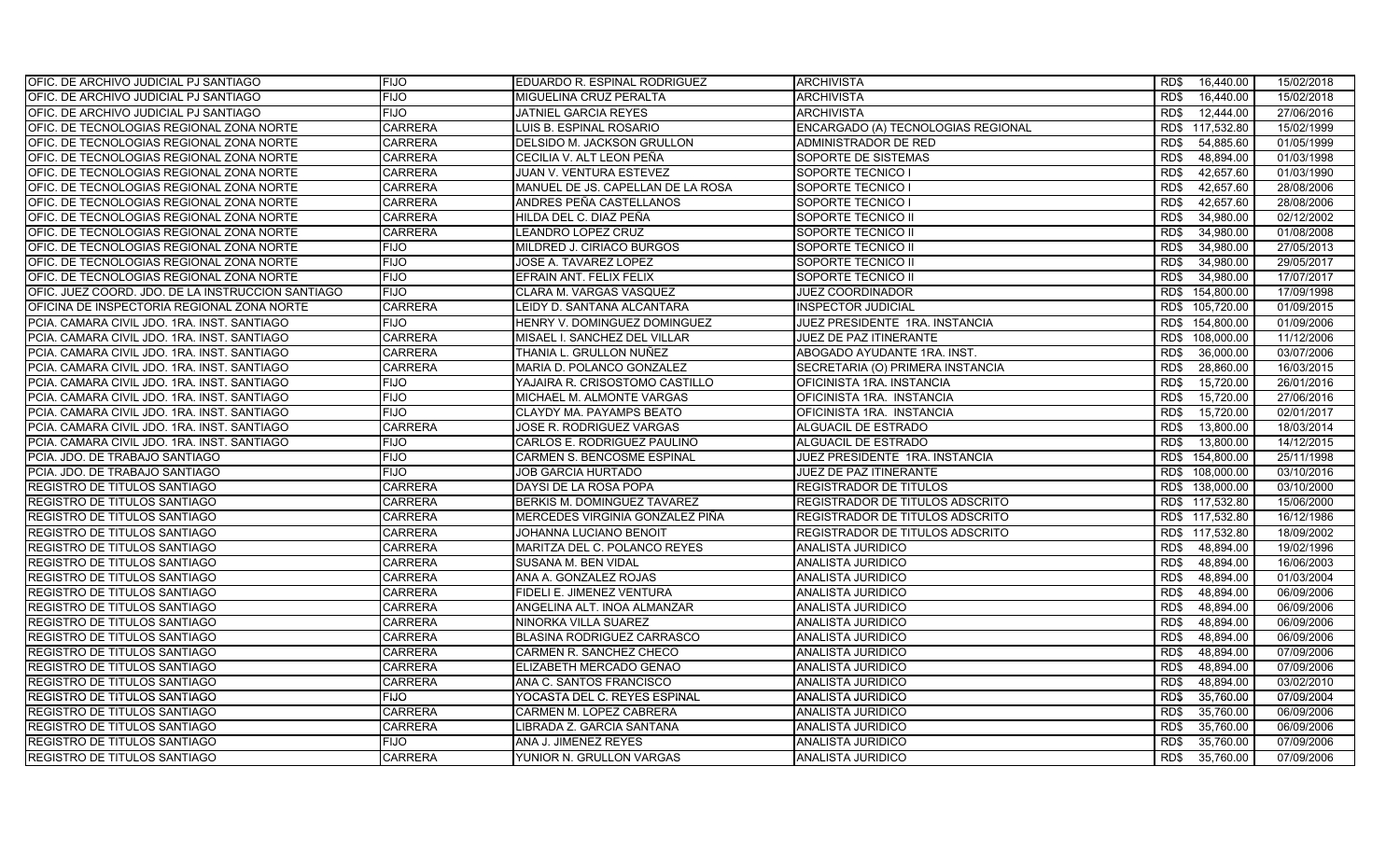| <b>REGISTRO DE TITULOS SANTIAGO</b>                | <b>CARRERA</b> | VIRGILIO D. TAVAREZ PARRA       | <b>ANALISTA JURIDICO</b>         | 35,760.00<br>RD\$           | 17/12/2012      |
|----------------------------------------------------|----------------|---------------------------------|----------------------------------|-----------------------------|-----------------|
| REGISTRO DE TITULOS SANTIAGO                       | <b>CARRERA</b> | HENRY STGO. LANTIGUA MUÑOZ      | ANALISTA JURIDICO                | RD\$<br>35,760.00           | 06/11/2012      |
| REGISTRO DE TITULOS SANTIAGO                       | <b>CARRERA</b> | YOHANNA Y. HENRIQUEZ BAEZ       | SECRETARIA (O)                   | 29,580.00<br>RD\$           | 03/07/2006      |
| REGISTRO DE TITULOS SANTIAGO                       | <b>CARRERA</b> | <b>DIANA VASQUEZ FRANCISCO</b>  | <b>AUXILIAR REGISTRAL</b>        | RD\$<br>24,240.00           | 13/10/2004      |
| REGISTRO DE TITULOS SANTIAGO                       | <b>CARRERA</b> | ARIZ ANT. HERRERA GRULLON       | <b>AUXILIAR REGISTRAL</b>        | RD\$<br>24,240.00           | 06/09/2006      |
| REGISTRO DE TITULOS SANTIAGO                       | <b>CARRERA</b> | KENIA A. GONZALEZ GUTIERREZ     | <b>AUXILIAR REGISTRAL</b>        | 24,240.00<br>RD\$           | 06/09/2006      |
| REGISTRO DE TITULOS SANTIAGO                       | <b>CARRERA</b> | GABRIELA J. VELAZQUEZ CARRASCO  | <b>AUXILIAR REGISTRAL</b>        | RD\$<br>24,240.00           | 29/04/2011      |
| REGISTRO DE TITULOS SANTIAGO                       | <b>FIJO</b>    | ARISLEIDA M. VERAS SANTOS       | <b>AUXILIAR REGISTRAL</b>        | 17,640.00<br>RD\$           | 12/03/2014      |
| REGISTRO DE TITULOS SANTIAGO                       | <b>FIJO</b>    | LINA C. GOMEZ RODRIGUEZ         | <b>AUXILIAR REGISTRAL</b>        | 17.640.00<br>RD\$           | 16/12/2014      |
| <b>REGISTRO DE TITULOS SANTIAGO</b>                | <b>CARRERA</b> | YANILSA RODRIGUEZ PICHARDO      | <b>AUXILIAR REGISTRAL</b>        | RD\$<br>17.640.00           | 01/06/2015      |
| REGISTRO DE TITULOS SANTIAGO                       | <b>CARRERA</b> | JOSE E. RAMOS MOLINA            | <b>AUXILIAR REGISTRAL</b>        | RD\$<br>17,640.00           | 28/09/2015      |
| REGISTRO DE TITULOS SANTIAGO                       | <b>FIJO</b>    | CARMEN J. HERNANDEZ BONILLA     | <b>OFICINISTA</b>                | RD\$<br>17.640.00           | 30/05/2016      |
| <b>REGISTRO DE TITULOS SANTIAGO</b>                | <b>FIJO</b>    | ELIANNY G. MORFE PICHARDO       | <b>AUXILIAR REGISTRAL</b>        | RD\$<br>17,640.00           | 10/07/2017      |
| REGISTRO DE TITULOS SANTIAGO                       | <b>FIJO</b>    | KAIRA MARIE NUÑEZ RECIO         | <b>AUXILIAR REGISTRAL</b>        | 17.640.00<br>RD\$           | 10/07/2017      |
| REGISTRO DE TITULOS SANTIAGO                       | <b>FIJO</b>    | ELINA B. GOMEZ DE LOS SANTOS    | <b>AUXILIAR REGISTRAL</b>        | RD\$<br>17,640.00           | 01/12/2017      |
| REGISTRO DE TITULOS SANTIAGO                       | <b>FIJO</b>    | DAURIS A SOSA PEÑA              | <b>AUXILIAR REGISTRAL</b>        | 17,640.00<br>RD\$           | 01/09/2017      |
| REGISTRO DE TITULOS SANTIAGO                       | <b>FIJO</b>    | JHAINA CASTILLO PALLERO         | <b>AUXILIAR REGISTRAL</b>        | RD\$<br>17,640.00           | 15/11/2016      |
| <b>REGISTRO DE TITULOS SANTIAGO</b>                | <b>FIJO</b>    | LEMUEL GENAO CAMILO             | <b>AUXILIAR REGISTRAL</b>        | 17,640.00<br>RD\$           | 01/03/2018      |
| REGISTRO DE TITULOS SANTIAGO                       | <b>FIJO</b>    | TERESA DE JS. CRUZ LEDESMA      | <b>CONSERJE</b>                  | RD\$<br>12,444.00           | 02/05/1990      |
| SALA CIVIL 1ER. TRIBUNAL N.N.A. SANTIAGO           | <b>FIJO</b>    | BELSEDY D. HERNANDEZ DE LA NUEZ | JUEZ 1RA. INSTANCIA              | RD\$<br>138,000.00          | 01/11/2011      |
| SALA CIVIL 1ER. TRIBUNAL N.N.A. SANTIAGO           | FIJO           | CAROLINA SCHIRA CRUCETA         | ABOGADO AYUDANTE 1RA. INST.      | 36,000.00<br>RD\$           | 25/11/2013      |
| SALA CIVIL 1ER. TRIBUNAL N.N.A. SANTIAGO           | <b>CARRERA</b> | MARIA DE LOS A. GARCIA UREÑA    | SECRETARIA (O) PRIMERA INSTANCIA | 28,860.00<br>RD\$           | 01/12/1998      |
| SALA CIVIL 1ER. TRIBUNAL N.N.A. SANTIAGO           | <b>CARRERA</b> | WENDY M. LOZADA COLON           | OFICINISTA 1RA. INSTANCIA        | RD\$<br>15,720.00           | 12/06/1997      |
| SALA CIVIL 1ER. TRIBUNAL N.N.A. SANTIAGO           | <b>CARRERA</b> | KARINA A. MARTINEZ MARTINEZ     | OFICINISTA 1RA. INSTANCIA        | 15,720.00<br>RD\$           | 03/10/2005      |
| SALA CIVIL 1ER. TRIBUNAL N.N.A. SANTIAGO           | <b>FIJO</b>    | XIOMARA D. LANTIGUA PEÑA        | OFICINISTA 1RA. INSTANCIA        | 15.720.00<br>RD\$           | 21/09/2015      |
| SALA CIVIL 1ER. TRIBUNAL N.N.A. SANTIAGO           | <b>FIJO</b>    | ROSA M. VERAS SANTOS            | <b>ARCHIVISTA</b>                | RD\$<br>13,920.00           | 01/12/2005      |
| SALA CIVIL 1ER. TRIBUNAL N.N.A. SANTIAGO           | <b>CARRERA</b> | <b>GILBERTO R. FUENTES BAEZ</b> | ALGUACIL DE ESTRADO              | 13,800.00<br>RD\$           | 15/03/1999      |
| SALA CIVIL 1ER. TRIBUNAL N.N.A. SANTIAGO           | <b>CARRERA</b> | BASILIO J. RODRIGUEZ CABRERA    | ALGUACIL DE ESTRADO              | R <sub>D</sub><br>13,800.00 | 13/09/2010      |
| SALA CIVIL 1ER. TRIBUNAL N.N.A. SANTIAGO           | <b>FIJO</b>    | ELIAS VALERIO GRULLON           | MENSAJERO INTERNO                | RD\$<br>12.444.00           | 01/09/2005      |
| SALA CIVIL 1ER. TRIBUNAL N.N.A. SANTIAGO           | <b>FIJO</b>    | <b>TERMA PEREZ MATEO</b>        | <b>CONSERJE</b>                  | RD\$<br>12,444.00           | 26/02/2018      |
| SALA PENAL 1ER. TRIBUNAL N.N.A. SANTIAGO           | FIJO           | ADALJISA ANT. ROJAS POLANCO     | JUEZ 1RA. INSTANCIA              | RD\$<br>138,000.00          | 17/09/1998      |
| SALA PENAL 1ER. TRIBUNAL N.N.A. SANTIAGO           | <b>CARRERA</b> | YOSELIN A. LIRIANO ORTIZ        | SECRETARIA (O) PRIMERA INSTANCIA | RD\$<br>28,860.00           | 01/09/1992      |
| SALA PENAL 1ER. TRIBUNAL N.N.A. SANTIAGO           | <b>CARRERA</b> | YUDERKA A. RODRIGUEZ FERNANDEZ  | OFICINISTA 1RA. INSTANCIA        | RD\$<br>15,720.00           | 01/09/1992      |
| SALA PENAL 1ER. TRIBUNAL N.N.A. SANTIAGO           | <b>CARRERA</b> | SOFIA ALT. RIVERA PEREZ         | OFICINISTA 1RA. INSTANCIA        | RD\$<br>15,720.00           | 01/06/2015      |
| SALA PENAL 1ER. TRIBUNAL N.N.A. SANTIAGO           | <b>FIJO</b>    | JOSE R. VASQUEZ DILONE          | ALGUACIL DE ESTRADO              | RD\$<br>13,800.00           | 31/10/2016      |
| SALA PENAL 1ER. TRIBUNAL N.N.A. SANTIAGO           | FIJO           | NELSON O. NUÑEZ SALCE           | MENSAJERO INTERNO                | RD\$<br>12,444.00           | 01/12/1998      |
| SALA PENAL 1ER. TRIBUNAL N.N.A. SANTIAGO           | <b>FIJO</b>    | SILVIA E. MARTE TAVAREZ         | <b>CONSERJE</b>                  | 12,444.00<br>RD\$           | 19/04/2005      |
| SALA PENAL 2DO.TRIBUNAL N.N.A. SANTIAGO            | <b>FIJO</b>    | SONJA D. RODRIGUEZ PERALTA      | <b>JUEZ 1RA. INSTANCIA</b>       | 138.000.00<br>RD\$          | 17/09/1998      |
| SALA PENAL 2DO.TRIBUNAL N.N.A. SANTIAGO            | <b>CARRERA</b> | MONICA E. SANTIAGO GUTIERREZ    | SECRETARIA (O) PRIMERA INSTANCIA | 28.860.00<br>RD\$           | 19/11/2001      |
| SALA PENAL 2DO TRIBUNAL N.N.A. SANTIAGO            | FIJO           | <b>HILDA ALT. SALAS</b>         | OFICINISTA 1RA. INSTANCIA        | 15,720.00<br>RD\$           | 03/04/2000      |
| SALA PENAL 2DO.TRIBUNAL N.N.A. SANTIAGO            | <b>FIJO</b>    | MASSIEL GRULLON LOPEZ           | OFICINISTA 1RA. INSTANCIA        | RD\$<br>15,720.00           | 13/01/2010 a.m. |
| SALA PENAL 2DO.TRIBUNAL N.N.A. SANTIAGO            | <b>CARRERA</b> | NIURKA ALT. BAEZ FERMIN         | ALGUACIL DE ESTRADO              | 13.800.00<br>RD\$           | 01/10/1993      |
| SECRETARIA GENERAL J.L. SANTIAGO                   | <b>CARRERA</b> | ROSANGEL CESPEDES BAEZ          | SECRETARIA (O) GENERAL           | RD\$<br>69,984.00           | 01/09/1992      |
| SECRETARIA GENERAL J.P. SANTIAGO                   | <b>FIJO</b>    | AMBAR M. DIAZ MELO              | SECRETARIA (O) GENERAL           | RD\$<br>93,312.00           | 05/12/2003      |
| SECRETARIA GENERAL JDO. ESP. TRANS.Y MUNIC. SANTIA | <b>CARRERA</b> | ELIZABETH CASTILLO REMIGIO      | SECRETARIA (O) GENERAL           | 14,760.00<br>RD\$           | 01/10/2004      |
| SECRETARIA GENERAL JDO. ESP. TRANS.Y MUNIC. SANTIA | <b>CARRERA</b> | GREGORIS DE JS. GOMEZ PEÑALO    | ALGUACIL DE ESTRADO              | RD\$<br>14,760.00           | 01/06/2011      |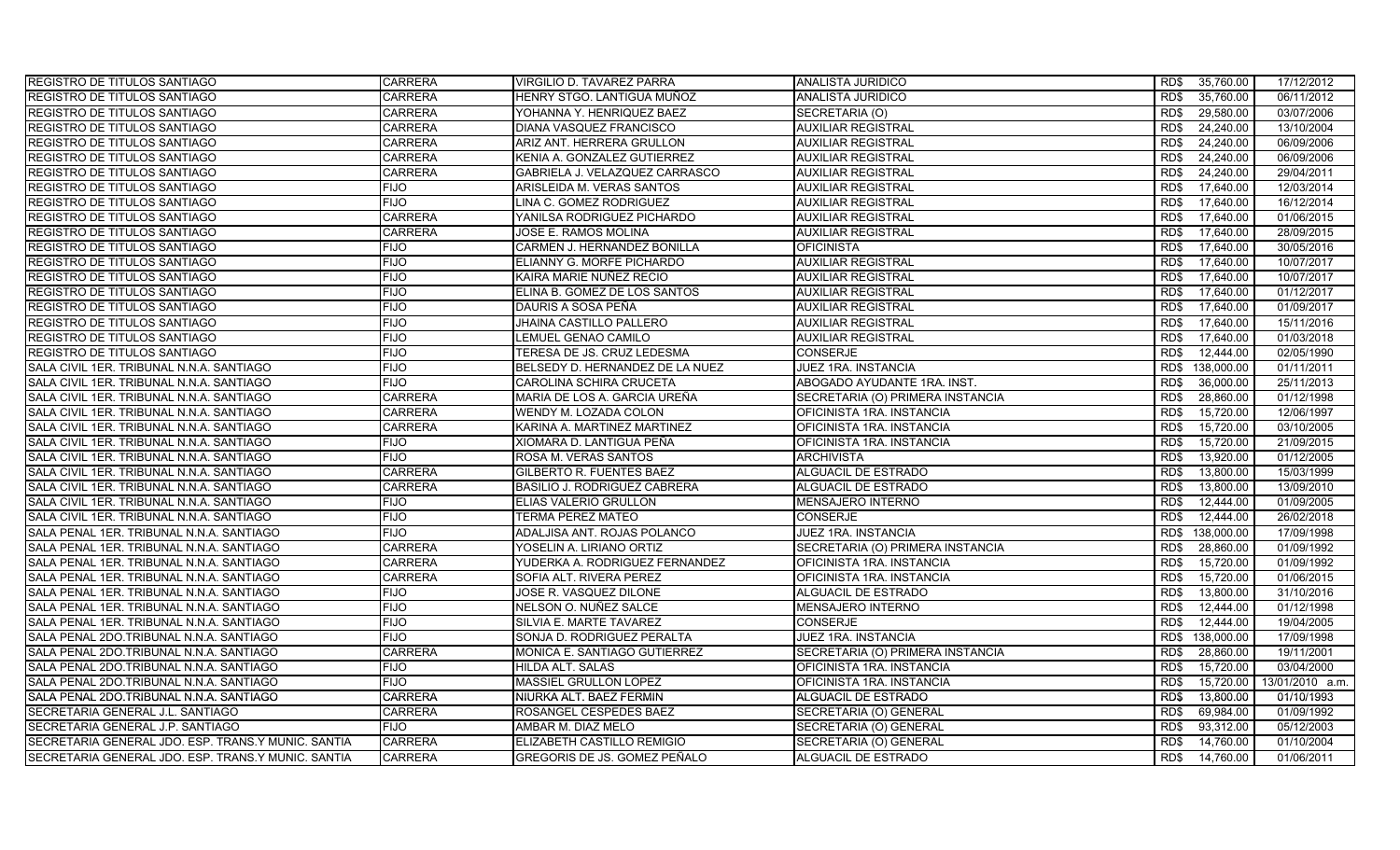| SECRETARIA GENERAL JDO. ESP. TRANS.Y MUNIC. SANTIA<br><b>FIJO</b><br>ROBEL ANT. LUCIANO MARTINEZ<br>OFICINISTA SERV. FASE DE FONDO<br>RD\$<br>14,760.00<br>18/05/2016<br><b>FIJO</b><br>SECRETARIA GENERAL JDO. ESP. TRANS.Y MUNIC. SANTIA<br>OFICINISTA SERV. FASE INSTRUCCIÓN<br>RD\$<br>14,760.00<br>05/06/2017<br>MASSIEL DEL C. SOSA DE CASTRO<br>SOPORTE A JUECES J.L. SANTIAGO<br><b>CARRERA</b><br>YOKASTA MORILLO NUÑEZ<br>48,894.60<br>22/10/2008<br>ABOGADO AYUDANTE<br>RD\$<br><b>CARRERA</b><br>48.894.00<br>29/08/1997<br>SOPORTE A JUECES J.L. SANTIAGO<br>RAMONA DE LOS A. FERNANDEZ GARCIA<br>ABOGADO AYUDANTE<br>RD\$<br>SOPORTE A JUECES J.L. SANTIAGO<br><b>CARRERA</b><br>ANA E. MONTESINO MERCADO<br><b>ABOGADO AYUDANTE</b><br>RD\$<br>48,894.00<br>02/06/2003<br><b>CARRERA</b><br>SOPORTE A JUECES J.L. SANTIAGO<br>LEIDY Y. MARTE BURGOS<br>ABOGADO AYUDANTE<br>RD\$<br>48,894.00<br>04/10/2005<br>CARRERA<br>ABOGADO AYUDANTE<br>RD\$<br>48.894.00<br>09/11/2005<br>SOPORTE A JUECES J.L. SANTIAGO<br>LAURA S. RODRIGUEZ PORTES<br>48.894.00<br>SOPORTE A JUECES J.L. SANTIAGO<br>CARRERA<br>CARMEN J. PEGUERO PORTELA<br><b>ABOGADO AYUDANTE</b><br>30/06/2008<br>RD\$<br>CARRERA<br>DULCE L. POLANCO SAMUEL<br>17,640.00<br>SOPORTE A JUECES J.L. SANTIAGO<br>OFICINISTA<br>RD\$<br>29/04/2009 |
|-----------------------------------------------------------------------------------------------------------------------------------------------------------------------------------------------------------------------------------------------------------------------------------------------------------------------------------------------------------------------------------------------------------------------------------------------------------------------------------------------------------------------------------------------------------------------------------------------------------------------------------------------------------------------------------------------------------------------------------------------------------------------------------------------------------------------------------------------------------------------------------------------------------------------------------------------------------------------------------------------------------------------------------------------------------------------------------------------------------------------------------------------------------------------------------------------------------------------------------------------------------------------------------------------------------------------------|
|                                                                                                                                                                                                                                                                                                                                                                                                                                                                                                                                                                                                                                                                                                                                                                                                                                                                                                                                                                                                                                                                                                                                                                                                                                                                                                                             |
|                                                                                                                                                                                                                                                                                                                                                                                                                                                                                                                                                                                                                                                                                                                                                                                                                                                                                                                                                                                                                                                                                                                                                                                                                                                                                                                             |
|                                                                                                                                                                                                                                                                                                                                                                                                                                                                                                                                                                                                                                                                                                                                                                                                                                                                                                                                                                                                                                                                                                                                                                                                                                                                                                                             |
|                                                                                                                                                                                                                                                                                                                                                                                                                                                                                                                                                                                                                                                                                                                                                                                                                                                                                                                                                                                                                                                                                                                                                                                                                                                                                                                             |
|                                                                                                                                                                                                                                                                                                                                                                                                                                                                                                                                                                                                                                                                                                                                                                                                                                                                                                                                                                                                                                                                                                                                                                                                                                                                                                                             |
|                                                                                                                                                                                                                                                                                                                                                                                                                                                                                                                                                                                                                                                                                                                                                                                                                                                                                                                                                                                                                                                                                                                                                                                                                                                                                                                             |
|                                                                                                                                                                                                                                                                                                                                                                                                                                                                                                                                                                                                                                                                                                                                                                                                                                                                                                                                                                                                                                                                                                                                                                                                                                                                                                                             |
|                                                                                                                                                                                                                                                                                                                                                                                                                                                                                                                                                                                                                                                                                                                                                                                                                                                                                                                                                                                                                                                                                                                                                                                                                                                                                                                             |
|                                                                                                                                                                                                                                                                                                                                                                                                                                                                                                                                                                                                                                                                                                                                                                                                                                                                                                                                                                                                                                                                                                                                                                                                                                                                                                                             |
| CARRERA<br>ILEANA P. MARCELO SALADO<br>01/05/2012<br>SOPORTE A JUECES J.L. SANTIAGO<br><b>OFICINISTA</b><br>RD\$<br>17,640.00                                                                                                                                                                                                                                                                                                                                                                                                                                                                                                                                                                                                                                                                                                                                                                                                                                                                                                                                                                                                                                                                                                                                                                                               |
| SOPORTE A JUECES J.L. SANTIAGO<br>CARRERA<br><b>OFICINISTA</b><br>JESSICA D. RUIZ MORENO<br>RD\$<br>17,640.00<br>03/02/2014                                                                                                                                                                                                                                                                                                                                                                                                                                                                                                                                                                                                                                                                                                                                                                                                                                                                                                                                                                                                                                                                                                                                                                                                 |
| CARRERA<br><b>OFICINISTA</b><br>17,640.00<br>01/07/2014<br>SOPORTE A JUECES J.L. SANTIAGO<br>DANIRYS RODRIGUEZ CASTILLO<br>RD\$                                                                                                                                                                                                                                                                                                                                                                                                                                                                                                                                                                                                                                                                                                                                                                                                                                                                                                                                                                                                                                                                                                                                                                                             |
| SOPORTE A JUECES J.L. SANTIAGO<br><b>FIJO</b><br><b>OFICINISTA</b><br>17.640.00<br>15/02/2016<br>KARINA AMEZQUITA MARCANO<br>RD\$                                                                                                                                                                                                                                                                                                                                                                                                                                                                                                                                                                                                                                                                                                                                                                                                                                                                                                                                                                                                                                                                                                                                                                                           |
| SOPORTE A JUECES J.P. SANTIAGO<br><b>CARRERA</b><br>DORLISA DEL C. RODRIGUEZ<br><b>ABOGADO AYUDANTE</b><br>51,480.00<br>26/02/1988<br>RD\$                                                                                                                                                                                                                                                                                                                                                                                                                                                                                                                                                                                                                                                                                                                                                                                                                                                                                                                                                                                                                                                                                                                                                                                  |
| <b>CARRERA</b><br>48,894.00<br>ABOGADO AYUDANTE<br>04/12/2002<br>SOPORTE A JUECES J.P. SANTIAGO<br>INDIRAMIS CONTRERAS CRUCETA<br>RD\$                                                                                                                                                                                                                                                                                                                                                                                                                                                                                                                                                                                                                                                                                                                                                                                                                                                                                                                                                                                                                                                                                                                                                                                      |
| <b>CARRERA</b><br>48,894.00<br>03/03/2003<br>SOPORTE A JUECES J.P. SANTIAGO<br>JANESA R. ESPINAL DE LA ROSA<br>ABOGADO AYUDANTE<br>RD\$                                                                                                                                                                                                                                                                                                                                                                                                                                                                                                                                                                                                                                                                                                                                                                                                                                                                                                                                                                                                                                                                                                                                                                                     |
| <b>CARRERA</b><br>CARMEN M. EDUARDO BATISTA<br>RD\$<br>48,894.00<br>03/03/2003<br>SOPORTE A JUECES J.P. SANTIAGO<br>ABOGADO AYUDANTE                                                                                                                                                                                                                                                                                                                                                                                                                                                                                                                                                                                                                                                                                                                                                                                                                                                                                                                                                                                                                                                                                                                                                                                        |
| SOPORTE A JUECES J.P. SANTIAGO<br>CARRERA<br>ADOLFO G. DIAZ NUÑEZ<br><b>ABOGADO AYUDANTE</b><br>RD\$<br>48,894.00<br>03/03/2003                                                                                                                                                                                                                                                                                                                                                                                                                                                                                                                                                                                                                                                                                                                                                                                                                                                                                                                                                                                                                                                                                                                                                                                             |
| SOPORTE A JUECES J.P. SANTIAGO<br>05/05/2004<br><b>CARRERA</b><br><b>ABOGADO AYUDANTE</b><br>RD\$<br>48,894.00<br>CARMINA G. VERAS SOSA                                                                                                                                                                                                                                                                                                                                                                                                                                                                                                                                                                                                                                                                                                                                                                                                                                                                                                                                                                                                                                                                                                                                                                                     |
| <b>CARRERA</b><br>48,894.00<br>07/03/2005<br>SOPORTE A JUECES J.P. SANTIAGO<br>EMELANIA RODRIGUEZ PEREZ<br>ABOGADO AYUDANTE<br>RD\$                                                                                                                                                                                                                                                                                                                                                                                                                                                                                                                                                                                                                                                                                                                                                                                                                                                                                                                                                                                                                                                                                                                                                                                         |
| SOPORTE A JUECES J.P. SANTIAGO<br><b>CARRERA</b><br>48,894.00<br>03/07/2006<br>JULISSA J. RODRIGUEZ ACOSTA<br>ABOGADO AYUDANTE<br>RD\$                                                                                                                                                                                                                                                                                                                                                                                                                                                                                                                                                                                                                                                                                                                                                                                                                                                                                                                                                                                                                                                                                                                                                                                      |
| SOPORTE A JUECES J.P. SANTIAGO<br><b>CARRERA</b><br>IDIA M. CORNIEL GUTIERREZ<br>ABOGADO AYUDANTE<br>RD\$<br>48,894.00<br>15/11/2010                                                                                                                                                                                                                                                                                                                                                                                                                                                                                                                                                                                                                                                                                                                                                                                                                                                                                                                                                                                                                                                                                                                                                                                        |
| <b>CARRERA</b><br>48,894.00<br>SOPORTE A JUECES J.P. SANTIAGO<br>ABOGADO AYUDANTE<br>RD\$<br>22/09/2008<br>PETRA M. LUCIANO VARGAS                                                                                                                                                                                                                                                                                                                                                                                                                                                                                                                                                                                                                                                                                                                                                                                                                                                                                                                                                                                                                                                                                                                                                                                          |
| SOPORTE A JUECES J.P. SANTIAGO<br><b>FIJO</b><br><b>VICTOR ML. ESPINAL DIAZ</b><br>48.894.00<br>14/07/2014<br>ABOGADO AYUDANTE<br>RD\$                                                                                                                                                                                                                                                                                                                                                                                                                                                                                                                                                                                                                                                                                                                                                                                                                                                                                                                                                                                                                                                                                                                                                                                      |
| SOPORTE A JUECES J.P. SANTIAGO<br>CARRERA<br>YOLFA DEL C. CASTILLO UREÑA<br><b>ABOGADO AYUDANTE</b><br>27,992.38<br>RD\$<br>13/11/1984                                                                                                                                                                                                                                                                                                                                                                                                                                                                                                                                                                                                                                                                                                                                                                                                                                                                                                                                                                                                                                                                                                                                                                                      |
| SOPORTE A JUECES J.P. SANTIAGO<br><b>CARRERA</b><br>AMARILIS M. CRUZ ALVAREZ<br><b>OFICINISTA</b><br>26,850.00<br>08/01/1998<br>RD\$                                                                                                                                                                                                                                                                                                                                                                                                                                                                                                                                                                                                                                                                                                                                                                                                                                                                                                                                                                                                                                                                                                                                                                                        |
| SOPORTE A JUECES J.P. SANTIAGO<br>CARRERA<br>RAMON A. ALMONTE VALENZUELA<br><b>OFICINISTA</b><br>RD\$<br>22,920.00<br>08/05/2013                                                                                                                                                                                                                                                                                                                                                                                                                                                                                                                                                                                                                                                                                                                                                                                                                                                                                                                                                                                                                                                                                                                                                                                            |
| <b>FIJO</b><br><b>JUEZ CORTE</b><br>186,000.00<br>07/09/1998<br>TRIBUNAL EJEC. SANCION ADOLES. SANTIAGO<br>ARGENTINA Y. SANCHEZ MARTINEZ<br>RD\$                                                                                                                                                                                                                                                                                                                                                                                                                                                                                                                                                                                                                                                                                                                                                                                                                                                                                                                                                                                                                                                                                                                                                                            |
| <b>CARRERA</b><br>SECRETARIA(O) CORTE<br>34,560.00<br>20/10/2006<br>TRIBUNAL EJEC. SANCION ADOLES. SANTIAGO<br>JOHANNA CEPEDA<br>RD\$                                                                                                                                                                                                                                                                                                                                                                                                                                                                                                                                                                                                                                                                                                                                                                                                                                                                                                                                                                                                                                                                                                                                                                                       |
| ADENY C. SANTANA RODRIGUEZ<br>TRIBUNAL EJEC. SANCION ADOLES. SANTIAGO<br>FIJO<br>OFICINISTA CORTE<br>RD\$<br>17,640.00<br>10/02/2016                                                                                                                                                                                                                                                                                                                                                                                                                                                                                                                                                                                                                                                                                                                                                                                                                                                                                                                                                                                                                                                                                                                                                                                        |
| <b>FIJO</b><br>TRIBUNAL EJEC. SANCION ADOLES. SANTIAGO<br>JOSE R. RODRIGUEZ SANTOS<br>ALGUACIL DE ESTRADO<br>RD\$<br>13,800.00<br>01/01/2018 a.m.                                                                                                                                                                                                                                                                                                                                                                                                                                                                                                                                                                                                                                                                                                                                                                                                                                                                                                                                                                                                                                                                                                                                                                           |
| <b>FIJO</b><br>TRIBUNAL SUPERIOR DE TIERRAS DPTO. NORTE<br>218.640.00<br>FABIO GUERRERO BAUTISTA<br>JUEZ PRESIDENTE CORTE<br>RD\$<br>22/10/1998                                                                                                                                                                                                                                                                                                                                                                                                                                                                                                                                                                                                                                                                                                                                                                                                                                                                                                                                                                                                                                                                                                                                                                             |
| <b>CARRERA</b><br>48,894.00<br>TRIBUNAL SUPERIOR DE TIERRAS DPTO. NORTE<br>YSIDRA ALT. TEJADA<br>ABOGADO AYUDANTE CORTE<br>RD\$<br>01/03/1997                                                                                                                                                                                                                                                                                                                                                                                                                                                                                                                                                                                                                                                                                                                                                                                                                                                                                                                                                                                                                                                                                                                                                                               |
| 48.894.00<br>TRIBUNAL SUPERIOR DE TIERRAS DPTO. NORTE<br><b>CARRERA</b><br>SENEIDA D. MARCELINO REYES<br><b>ABOGADO AYUDANTE CORTE</b><br>RD\$<br>01/11/1994                                                                                                                                                                                                                                                                                                                                                                                                                                                                                                                                                                                                                                                                                                                                                                                                                                                                                                                                                                                                                                                                                                                                                                |
| TRIBUNAL SUPERIOR DE TIERRAS DPTO. NORTE<br><b>CARRERA</b><br>ROSA M. SANTANA VERAS<br>ABOGADO AYUDANTE CORTE<br>RD\$<br>48,894.00<br>03/07/2000                                                                                                                                                                                                                                                                                                                                                                                                                                                                                                                                                                                                                                                                                                                                                                                                                                                                                                                                                                                                                                                                                                                                                                            |
| CARRERA<br>ANGELA M. PEREZ NUÑEZ<br>48,894.00<br>TRIBUNAL SUPERIOR DE TIERRAS DPTO. NORTE<br>ABOGADO AYUDANTE CORTE<br>RD\$<br>03/07/2000                                                                                                                                                                                                                                                                                                                                                                                                                                                                                                                                                                                                                                                                                                                                                                                                                                                                                                                                                                                                                                                                                                                                                                                   |
| CARRERA<br>TRIBUNAL SUPERIOR DE TIERRAS DPTO. NORTE<br>DIOSMARY DEL C. CASTILLO ESPINAL<br>ABOGADO AYUDANTE CORTE<br>RD\$<br>48,894.00<br>22/01/2002                                                                                                                                                                                                                                                                                                                                                                                                                                                                                                                                                                                                                                                                                                                                                                                                                                                                                                                                                                                                                                                                                                                                                                        |
| TRIBUNAL SUPERIOR DE TIERRAS DPTO. NORTE<br><b>CARRERA</b><br>YILDA REINOSO ALMONTE<br>43,840.80<br>13/02/2004<br>SECRETARIA(O) CORTE<br>RD\$                                                                                                                                                                                                                                                                                                                                                                                                                                                                                                                                                                                                                                                                                                                                                                                                                                                                                                                                                                                                                                                                                                                                                                               |
| TRIBUNAL SUPERIOR DE TIERRAS DPTO. NORTE<br><b>CARRERA</b><br>JUANITA DEL C. BELISARIO PEÑA<br><b>SECRETARIA DE JUEZ</b><br>RD\$<br>28,860.00<br>01/01/1999                                                                                                                                                                                                                                                                                                                                                                                                                                                                                                                                                                                                                                                                                                                                                                                                                                                                                                                                                                                                                                                                                                                                                                 |
| TRIBUNAL SUPERIOR DE TIERRAS DPTO. NORTE<br>CARRERA<br>28,860.00<br>04/01/2001<br>ANNERY M. PICHARDO LOPEZ<br>SECRETARIA DE JUEZ<br>RD\$                                                                                                                                                                                                                                                                                                                                                                                                                                                                                                                                                                                                                                                                                                                                                                                                                                                                                                                                                                                                                                                                                                                                                                                    |
| CARRERA<br>23.640.00<br>01/05/1999<br>TRIBUNAL SUPERIOR DE TIERRAS DPTO. NORTE<br>MONICA D. NUÑEZ VALERIO<br>SECRETARIA DE JUEZ<br>RD\$                                                                                                                                                                                                                                                                                                                                                                                                                                                                                                                                                                                                                                                                                                                                                                                                                                                                                                                                                                                                                                                                                                                                                                                     |
| <b>CARRERA</b><br>TRIBUNAL SUPERIOR DE TIERRAS DPTO. NORTE<br>DULCE R. MARTINEZ NUÑEZ<br>RD\$<br>23,640.00<br>05/02/2001<br>SECRETARIA DE JUEZ                                                                                                                                                                                                                                                                                                                                                                                                                                                                                                                                                                                                                                                                                                                                                                                                                                                                                                                                                                                                                                                                                                                                                                              |
| TRIBUNAL SUPERIOR DE TIERRAS DPTO. NORTE<br><b>CARRERA</b><br>BIANIRIS DEL C. RIVERA GARCIA<br>SECRETARIA DE JUEZ<br>RD\$<br>23,640.00<br>01/05/2008                                                                                                                                                                                                                                                                                                                                                                                                                                                                                                                                                                                                                                                                                                                                                                                                                                                                                                                                                                                                                                                                                                                                                                        |
| CARRERA<br>23,640.00<br>TRIBUNAL SUPERIOR DE TIERRAS DPTO. NORTE<br>MARIA DEL C. GRULLON RODRIGUEZ<br>SECRETARIA DE JUEZ<br>RD\$<br>01/05/2008                                                                                                                                                                                                                                                                                                                                                                                                                                                                                                                                                                                                                                                                                                                                                                                                                                                                                                                                                                                                                                                                                                                                                                              |
| TRIBUNAL SUPERIOR DE TIERRAS DPTO. NORTE<br><b>CARRERA</b><br>JULISSA NUÑEZ PICHARDO<br><b>OFICINISTA TST</b><br>RD\$<br>17.640.00<br>04/06/2012                                                                                                                                                                                                                                                                                                                                                                                                                                                                                                                                                                                                                                                                                                                                                                                                                                                                                                                                                                                                                                                                                                                                                                            |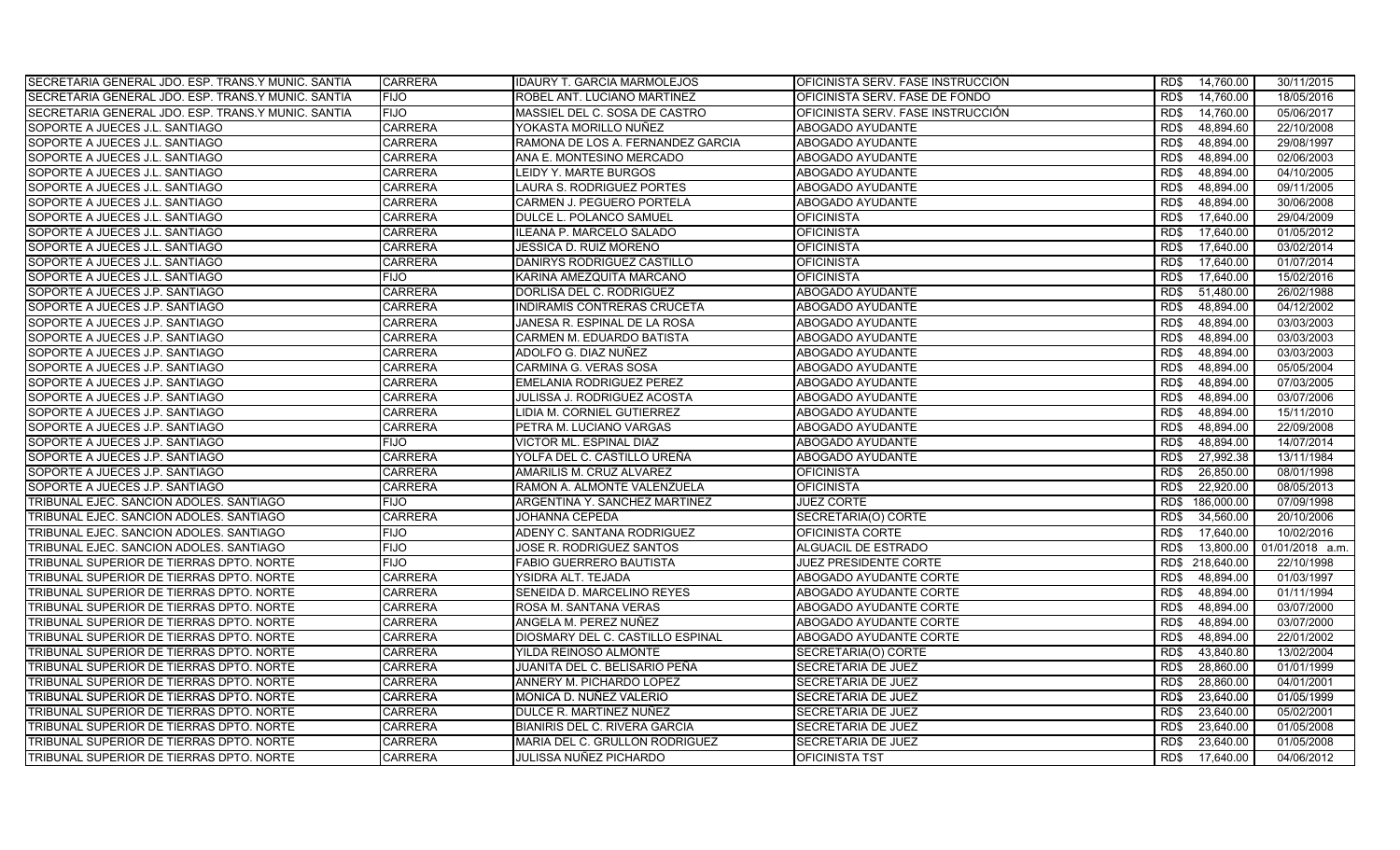| TRIBUNAL SUPERIOR DE TIERRAS DPTO. NORTE        | <b>CARRERA</b> | NIURKA ALT. TAVARES ESPINAL   | <b>OFICINISTA TST</b>           | RD\$ | 17,640.00 | 01/06/2001 |
|-------------------------------------------------|----------------|-------------------------------|---------------------------------|------|-----------|------------|
| TRIBUNAL SUPERIOR DE TIERRAS DPTO. NORTE        | <b>CARRERA</b> | NIURFA C. JIMENEZ PICHARDO    | <b>OFICINISTA TST</b>           | RD\$ | 17,640.00 | 19/11/2001 |
| TRIBUNAL SUPERIOR DE TIERRAS DPTO. NORTE        | CARRERA        | YIDELSA ESTEVEZ TAVERAS       | <b>OFICINISTA TST</b>           | RD\$ | 17,640.00 | 19/11/2001 |
| TRIBUNAL SUPERIOR DE TIERRAS DPTO. NORTE        | <b>CARRERA</b> | ROSA Y. MORALES TORIBIO       | <b>OFICINISTA TST</b>           | RD\$ | 17,640.00 | 09/06/2003 |
| TRIBUNAL SUPERIOR DE TIERRAS DPTO. NORTE        | <b>CARRERA</b> | SASHA M. LOPEZ UREÑA          | <b>OFICINISTA TST</b>           | RD\$ | 17,640.00 | 28/04/2010 |
| TRIBUNAL SUPERIOR DE TIERRAS DPTO. NORTE        | <b>CARRERA</b> | JHONATAN R. JIMENEZ GONZALEZ  | <b>OFICINISTA TST</b>           | RD\$ | 17,640.00 | 26/06/2014 |
| TRIBUNAL SUPERIOR DE TIERRAS DPTO. NORTE        | <b>CARRERA</b> | ISIDRO A. SANTOS CARRASCO     | <b>OFICINISTA TST</b>           | RD\$ | 17,640.00 | 27/08/2014 |
| TRIBUNAL SUPERIOR DE TIERRAS DPTO. NORTE        | <b>CARRERA</b> | ADRIAHILY ALT. VASQUEZ LOPEZ  | <b>OFICINISTA TST</b>           | RD\$ | 17,640.00 | 22/09/2014 |
| TRIBUNAL SUPERIOR DE TIERRAS DPTO. NORTE        | <b>FIJO</b>    | FATIMA CRUZ ESTRELLA          | <b>OFICINISTA TST</b>           | RD\$ | 17,640.00 | 01/02/2016 |
| TRIBUNAL SUPERIOR DE TIERRAS DPTO. NORTE        | <b>FIJO</b>    | JENNIFER ALT. GARCIA TORRES   | <b>OFICINISTA TST</b>           | RD\$ | 17,640.00 | 20/11/2017 |
| TRIBUNAL SUPERIOR DE TIERRAS DPTO. NORTE        | <b>FIJO</b>    | KENNEDY R. MARTINEZ DIAZ      | <b>OFICINISTA TST</b>           | RD\$ | 17,640.00 | 02/01/2018 |
| TRIBUNAL SUPERIOR DE TIERRAS DPTO. NORTE        | <b>CARRERA</b> | PEDRO ML. ALMANZAR PEREZ      | <b>ARCHIVISTA</b>               | RD\$ | 13,920.00 | 24/11/2015 |
| TRIBUNAL SUPERIOR DE TIERRAS DPTO. NORTE        | <b>FIJO</b>    | RUDELANEA TORRES ALEMAN       | MENSAJERO INTERNO               | RD\$ | 12,444.00 | 01/12/2011 |
| UNIDAD ASISTENCIA A JUECES C.S.S. A.F. SANTIAGO | <b>CARRERA</b> | ESMERALDA MERCEDES SANTOS     | ABOGADO AYUDANTE                | RD\$ | 38,088.00 | 19/04/2006 |
| UNIDAD ASISTENCIA A JUECES C.S.S. A.F. SANTIAGO | <b>CARRERA</b> | YOHANNY Y. SEVERINO DE JESUS  | ABOGADO AYUDANTE                | RD\$ | 28,860.00 | 01/11/2005 |
| UNIDAD ATENCION AL USUARIO J.L. SANTIAGO        | CARRERA        | YLUMINADA R. PAULINO GONZALEZ | OFICINISTA ATENCION USUARIOS    | RD\$ | 20,760.00 | 18/11/2002 |
| UNIDAD ATENCION AL USUARIO J.L. SANTIAGO        | CARRERA        | ANA M. SANTANA VERAS          | OFICINISTA ATENCION USUARIOS    | RD\$ | 20,760.00 | 03/06/2005 |
| UNIDAD ATENCION AL USUARIO J.L. SANTIAGO        | <b>CARRERA</b> | CARMEN R. CUEVAS RODRIGUEZ    | OFICINISTA ATENCION USUARIOS    | RD\$ | 20.760.00 | 25/09/2006 |
| UNIDAD ATENCION AL USUARIO J.L. SANTIAGO        | <b>CARRERA</b> | ALMEIRA RAMIREZ FELIZ         | OFICINISTA ATENCION USUARIOS    | RD\$ | 20,760.00 | 10/02/2014 |
| UNIDAD ATENCION AL USUARIO J.P. SANTIAGO        | <b>CARRERA</b> | CARLOS M. DIAZ ESPINAL        | OFICINISTA ATENCION USUARIOS    | RD\$ | 24.240.00 | 01/03/2006 |
| UNIDAD ATENCION AL USUARIO J.P. SANTIAGO        | <b>CARRERA</b> | VICTORIA MAURIZ MINAYA        | OFICINISTA ATENCION USUARIOS    | RD\$ | 24,240.00 | 15/11/2010 |
| UNIDAD ATENCION AL USUARIO J.P. SANTIAGO        | <b>CARRERA</b> | MARLENIS ALT. CASTRO MEDINA   | OFICINISTA ATENCION USUARIOS    | RD\$ | 24,240.00 | 01/06/2011 |
| UNIDAD ATENCION AL USUARIO J.P. SANTIAGO        | <b>CARRERA</b> | ANGELA J. SOTO JIMENEZ        | OFICINISTA ATENCION USUARIO     | RD\$ | 22,920.00 | 16/02/2010 |
| UNIDAD ATENCION AL USUARIO J.P. SANTIAGO        | <b>FIJO</b>    | JESSICA P. ROSARIO MADERA     | OFICINISTA ATENCION USUARIOS    | RD\$ | 22,920.00 | 13/05/2013 |
| UNIDAD CITAC. NOTIF. Y COM. J.L. SANTIAGO       | CARRERA        | YARITZA M. MERCADER RODRIGUEZ | SUPERVISOR CENTRO DE CITACIONES | RD\$ | 38,088.00 | 29/01/2014 |
| UNIDAD CITAC. NOTIF. Y COM. J.L. SANTIAGO       | <b>CARRERA</b> | ANA M. GARCIA GARCIA          | OFICINISTA                      | RD\$ | 17,640.00 | 01/10/1993 |
| UNIDAD CITAC. NOTIF. Y COM. J.L. SANTIAGO       | <b>CARRERA</b> | ANGELICA MA. PEÑA MORILLO     | <b>OFICINISTA</b>               | RD\$ | 17,640.00 | 10/02/2014 |
| UNIDAD CITAC. NOTIF. Y COM. J.L. SANTIAGO       | <b>CARRERA</b> | NAZARIO A. ESTRELLA RODRIGUEZ | ALGUACIL DE ESTRADO             | RD\$ | 13,800.00 | 10/03/1993 |
| UNIDAD CITAC. NOTIF. Y COM. J.L. SANTIAGO       | CARRERA        | POLIBIO ANT. CERDA RAMIREZ    | ALGUACIL DE ESTRADO             | RD\$ | 13,800.00 | 10/03/1993 |
| UNIDAD CITAC. NOTIF. Y COM. J.L. SANTIAGO       | <b>CARRERA</b> | JIAN C. J. PEÑA RODRIGUEZ     | ALGUACIL DE ESTRADO             | RD\$ | 13,800.00 | 01/05/1993 |
| UNIDAD CITAC. NOTIF. Y COM. J.L. SANTIAGO       | <b>CARRERA</b> | YOEL R. MERCADO RODRIGUEZ     | ALGUACIL DE ESTRADO             | RD\$ | 13,800.00 | 01/07/1998 |
| UNIDAD CITAC. NOTIF. Y COM. J.L. SANTIAGO       | <b>CARRERA</b> | JUAN FCO. ABREU VALDEZ        | ALGUACIL DE ESTRADO             | RD\$ | 13,800.00 | 13/09/1996 |
| UNIDAD CITAC. NOTIF. Y COM. J.L. SANTIAGO       | <b>CARRERA</b> | MANUEL A. ESTEVEZ TAVERAS     | ALGUACIL DE ESTRADO             | RD\$ | 13,800.00 | 01/05/1999 |
| UNIDAD CITAC. NOTIF. Y COM. J.L. SANTIAGO       | <b>CARRERA</b> | JOSE M. RODRIGUEZ JEREZ       | ALGUACIL DE ESTRADO             | RD\$ | 13,800.00 | 08/02/2011 |
| UNIDAD CITAC. NOTIF. Y COM. J.L. SANTIAGO       | <b>CARRERA</b> | ENMANUEL R. UREÑA MCDOUGAL    | ALGUACIL DE ESTRADO             | RD\$ | 13,800.00 | 17/09/2013 |
| UNIDAD CITAC. NOTIF. Y COM. J.P. SANTIAGO       | <b>CARRERA</b> | MAGDELIN E. OSORIA PEÑA       | SUPERVISOR CENTRO DE CITACIONES | RD\$ | 61,776.00 | 14/03/2005 |
| UNIDAD CITAC. NOTIF. Y COM. J.P. SANTIAGO       | CARRERA        | JOSE E. NUÑEZ PEÑA            | <b>OFICINISTA</b>               | RD\$ | 22,920.00 | 17/06/1988 |
| UNIDAD CITAC. NOTIF. Y COM. J.P. SANTIAGO       | <b>CARRERA</b> | TERESA A. MATA BORBON         | <b>OFICINISTA</b>               | RD\$ | 22,920.00 | 21/03/1988 |
| UNIDAD CITAC. NOTIF. Y COM. J.P. SANTIAGO       | <b>FIJO</b>    | FRANCIS C. DISLA RAMOS        | <b>OFICINISTA</b>               | RD\$ | 22,920.00 | 01/06/2015 |
| UNIDAD CITAC. NOTIF. Y COM. J.P. SANTIAGO       | <b>CARRERA</b> | CAROLINA A. CASTILLO TORIBIO  | <b>OFICINISTA</b>               | RD\$ | 22,920.00 | 01/06/2004 |
| UNIDAD CITAC. NOTIF. Y COM. J.P. SANTIAGO       | <b>CARRERA</b> | FELIX M. NUÑEZ QUEZADA        | <b>OFICINISTA</b>               | RD\$ | 22.920.00 | 18/03/2014 |
| UNIDAD CITAC. NOTIF. Y COM. J.P. SANTIAGO       | CARRERA        | PABLO D. PERALLON NUÑEZ       | <b>OFICINISTA</b>               | RD\$ | 22,920.00 | 16/09/2013 |
| UNIDAD CITAC. NOTIF. Y COM. J.P. SANTIAGO       | <b>CARRERA</b> | WILMA ESTRELLA NUÑEZ          | <b>OFICINISTA</b>               | RD\$ | 22,920.00 | 21/07/2014 |
| UNIDAD CITAC. NOTIF. Y COM. J.P. SANTIAGO       | <b>FIJO</b>    | DANIELA G. FERNANDEZ TORRES   | <b>OFICINISTA</b>               | RD\$ | 22,920.00 | 14/03/2016 |
| UNIDAD CITAC. NOTIF. Y COM. J.P. SANTIAGO       | <b>FIJO</b>    | JEAN ANT. GOMEZ MIRABAL       | NOTIFICADOR                     | RD\$ | 16,920.00 | 01/12/2011 |
| UNIDAD CITAC. NOTIF. Y COM. J.P. SANTIAGO       |                |                               |                                 | RD\$ | 16.920.00 | 05/04/2017 |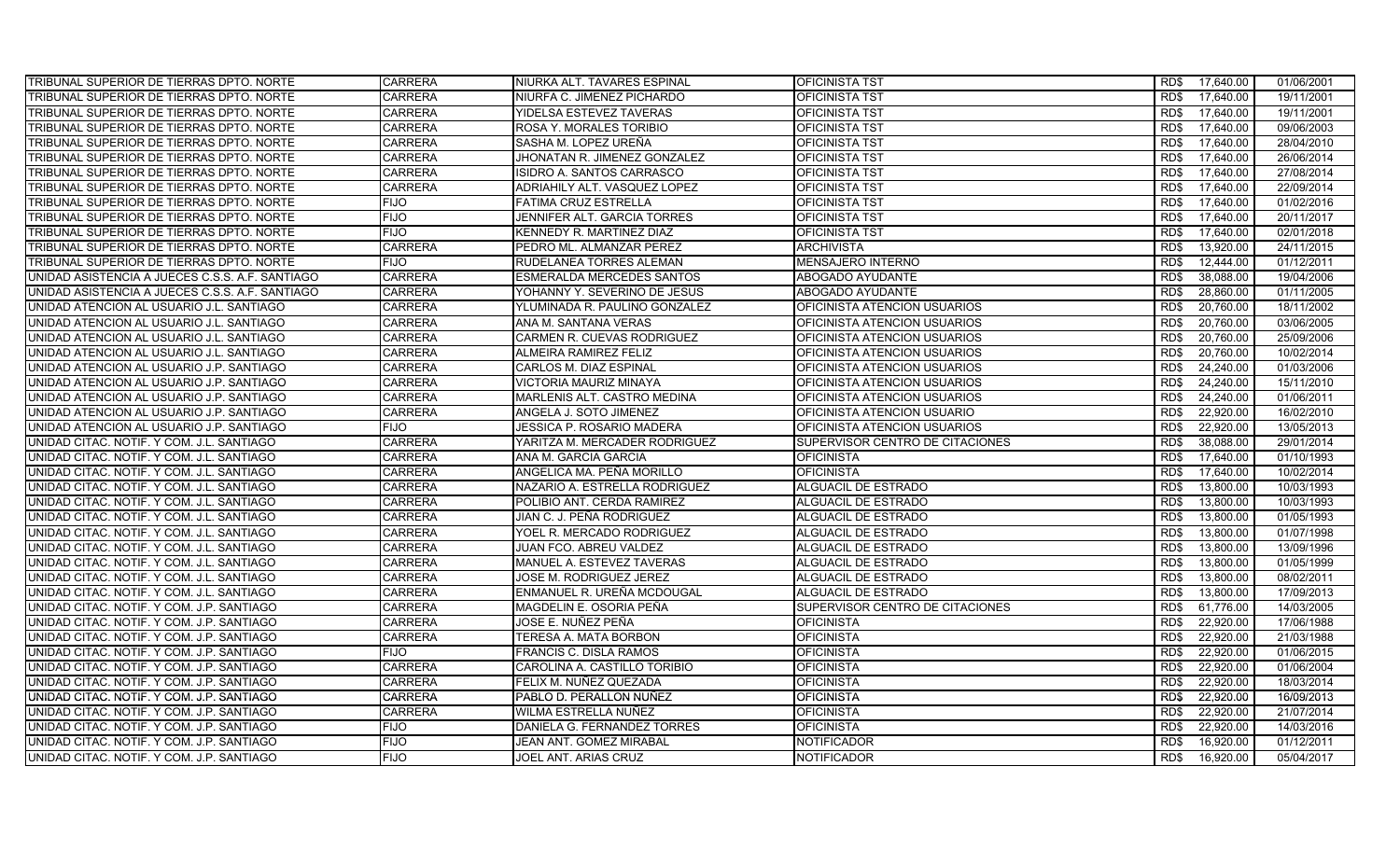| UNIDAD CITAC. NOTIF. Y COM. J.P. SANTIAGO | <b>FIJO</b>    | DIOMEDES M. ALMONTE CABRERA     | <b>NOTIFICADOR</b>       | RD\$ | 16,920.00 | 08/05/2017 |
|-------------------------------------------|----------------|---------------------------------|--------------------------|------|-----------|------------|
| UNIDAD CITAC. NOTIF. Y COM. J.P. SANTIAGO | <b>FIJO</b>    | FRANCIS A. PERALTA PEÑA         | NOTIFICADOR              | RD\$ | 16,920.00 | 29/05/2017 |
| UNIDAD CITAC. NOTIF. Y COM. J.P. SANTIAGO | <b>CARRERA</b> | FELIX R. RODRIGUEZ VASQUEZ      | ALGUACIL DE ESTRADO      | RD\$ | 14,760.00 | 27/10/1986 |
| UNIDAD CITAC. NOTIF. Y COM. J.P. SANTIAGO | <b>CARRERA</b> | SERGIO A. PEÑA MARTINEZ         | ALGUACIL DE ESTRADO      | RD\$ | 14,760.00 | 01/02/2001 |
| UNIDAD CITAC. NOTIF. Y COM. J.P. SANTIAGO | <b>CARRERA</b> | HECTOR J. TORIBIO DE LA ROSA    | ALGUACIL DE ESTRADO      | RD\$ | 14,760.00 | 01/03/2001 |
| UNIDAD CITAC, NOTIF, Y COM, J.P. SANTIAGO | <b>CARRERA</b> | <b>VICTOR R. INFANTE PAEZ</b>   | ALGUACIL DE ESTRADO      | RD\$ | 14,760.00 | 02/07/2001 |
| UNIDAD CITAC. NOTIF. Y COM. J.P. SANTIAGO | <b>CARRERA</b> | MILTON D. LOPEZ TAVERAS         | ALGUACIL DE ESTRADO      | RD\$ | 14,760.00 | 17/01/2002 |
| UNIDAD CITAC. NOTIF. Y COM. J.P. SANTIAGO | <b>CARRERA</b> | FRANCISCO ALB. MARTINEZ TAVARES | ALGUACIL DE ESTRADO      | RD\$ | 14,760.00 | 19/11/2004 |
| UNIDAD CITAC. NOTIF. Y COM. J.P. SANTIAGO | <b>CARRERA</b> | DANNY R. MARTINEZ RODRIGUEZ     | ALGUACIL DE ESTRADO      | RD\$ | 14,760.00 | 10/10/2005 |
| UNIDAD CITAC. NOTIF. Y COM. J.P. SANTIAGO | <b>CARRERA</b> | HECTOR J. SANCHEZ ALVAREZ       | ALGUACIL DE ESTRADO      | RD\$ | 14,760.00 | 21/11/2005 |
| UNIDAD CITAC. NOTIF. Y COM. J.P. SANTIAGO | <b>CARRERA</b> | DANIEL VELEZ NUÑEZ              | ALGUACIL DE ESTRADO      | RD\$ | 14,760.00 | 29/08/2007 |
| UNIDAD CITAC. NOTIF. Y COM. J.P. SANTIAGO | <b>CARRERA</b> | JUAN C. LUNA PEÑA               | ALGUACIL DE ESTRADO      | RD\$ | 14,760.00 | 01/02/2008 |
| UNIDAD CITAC. NOTIF. Y COM. J.P. SANTIAGO | <b>CARRERA</b> | KELVIN ANT. GOMEZ MIRABAL       | ALGUACIL DE ESTRADO      | RD\$ | 14,760.00 | 15/04/2008 |
| UNIDAD CITAC. NOTIF. Y COM. J.P. SANTIAGO | <b>CARRERA</b> | ERICK D. PAEZ NUÑEZ             | ALGUACIL DE ESTRADO      | RD\$ | 14,760.00 | 01/10/2009 |
| UNIDAD CITAC. NOTIF. Y COM. J.P. SANTIAGO | <b>CARRERA</b> | DIOGENES M. FRANCISCO REYES     | ALGUACIL DE ESTRADO      | RD\$ | 14,760.00 | 27/05/2013 |
| UNIDAD CITAC. NOTIF. Y COM. J.P. SANTIAGO | <b>FIJO</b>    | ANTINOE VASQUEZ ORTIZ           | ALGUACIL DE ESTRADO      | RD\$ | 14,760.00 | 17/06/2013 |
| UNIDAD CITAC. NOTIF. Y COM. J.P. SANTIAGO | <b>FIJO</b>    | JOSE L. JIMENEZ CABRERA         | ALGUACIL DE ESTRADO      | RD\$ | 14,760.00 | 15/12/2014 |
| UNIDAD CITAC, NOTIF, Y COM, J.P. SANTIAGO | <b>FIJO</b>    | <b>NELSON B. LUNA ALMONTE</b>   | ALGUACIL DE ESTRADO      | RD\$ | 12,546.00 | 07/11/2017 |
| UNIDAD DE AUDIENCIAS J.L. SANTIAGO        | <b>CARRERA</b> | ELISA P. VASQUEZ TAVERAS        | SUPERVISOR DE AUDIENCIAS | RD\$ | 38,088.00 | 15/02/2011 |
| UNIDAD DE AUDIENCIAS J.L. SANTIAGO        | <b>CARRERA</b> | YANEYRI ALT. FERNANDEZ MEJIA    | <b>OFICINISTA</b>        | RD\$ | 17,640.00 | 01/12/2011 |
| UNIDAD DE AUDIENCIAS J.L. SANTIAGO        | <b>CARRERA</b> | ENEROLISA JIMENEZ FERREIRA      | <b>OFICINISTA</b>        | RD\$ | 17,640.00 | 01/09/2008 |
| UNIDAD DE AUDIENCIAS J.L. SANTIAGO        | <b>FIJO</b>    | NATHALIE J. CABRERA GRULLON     | <b>OFICINISTA</b>        | RD\$ | 17,640.00 | 08/07/2013 |
| UNIDAD DE AUDIENCIAS J.L. SANTIAGO        | <b>FIJO</b>    | DAVID MEJIA DE LA CRUZ          | <b>OFICINISTA</b>        | RD\$ | 17,640.00 | 06/03/2017 |
| UNIDAD DE AUDIENCIAS J.L. SANTIAGO        | <b>FIJO</b>    | KARINA L. TEJADA ESTEVEZ        | <b>OFICINISTA</b>        | RD\$ | 17,640.00 | 02/01/2017 |
| UNIDAD DE AUDIENCIAS J.L. SANTIAGO        | <b>FIJO</b>    | MIGUEL A. RAMOS REINOSO         | <b>OFICINISTA</b>        | RD\$ | 17,640.00 | 05/07/2017 |
| UNIDAD DE AUDIENCIAS J.L. SANTIAGO        | <b>FIJO</b>    | ERINELSON ALMONTE DIAZ          | <b>OFICINISTA</b>        | RD\$ | 17,640.00 | 09/04/2018 |
| UNIDAD DE AUDIENCIAS J.P. SANTIAGO        | <b>CARRERA</b> | MABEL E. VALERIO GOMEZ          | SUPERVISOR DE AUDIENCIAS | RD\$ | 61,776.00 | 02/07/2001 |
| UNIDAD DE AUDIENCIAS J.P. SANTIAGO        | <b>CARRERA</b> | MIRIAN R. MARTINEZ HIRALDO      | <b>OFICINISTA</b>        | RD\$ | 22,920.00 | 02/01/2006 |
| UNIDAD DE AUDIENCIAS J.P. SANTIAGO        | <b>CARRERA</b> | <b>GLORIA L. RAMIREZ FELIZ</b>  | <b>OFICINISTA</b>        | RD\$ | 22,920.00 | 09/01/2008 |
| UNIDAD DE AUDIENCIAS J.P. SANTIAGO        | <b>CARRERA</b> | NARCISO A. VALDEZ MARTINEZ      | <b>OFICINISTA</b>        | RD\$ | 22.920.00 | 15/11/2010 |
| UNIDAD DE AUDIENCIAS J.P. SANTIAGO        | <b>CARRERA</b> | JOSE C. ESPINAL                 | <b>OFICINISTA</b>        | RD\$ | 22.920.00 | 01/10/2012 |
| UNIDAD DE AUDIENCIAS J.P. SANTIAGO        | <b>FIJO</b>    | DAMARI M. CRUZ ALMANZAR         | <b>OFICINISTA</b>        | RD\$ | 22,920.00 | 15/05/2017 |
| UNIDAD DE AUDIENCIAS J.P. SANTIAGO        | <b>CARRERA</b> | ROSANELL PERALTA RODRIGUEZ      | <b>OFICINISTA</b>        | RD\$ | 22.920.00 | 13/05/2013 |
| UNIDAD DE AUDIENCIAS J.P. SANTIAGO        | <b>CARRERA</b> | YUDIHT M. COLLADO BAEZ          | <b>OFICINISTA</b>        | RD\$ | 22,920.00 | 20/05/2013 |
| UNIDAD DE AUDIENCIAS J.P. SANTIAGO        | <b>CARRERA</b> | ROSA C. HERNANDEZ POLONIA       | <b>OFICINISTA</b>        | RD\$ | 22.920.00 | 15/05/2013 |
| UNIDAD DE AUDIENCIAS J.P. SANTIAGO        | <b>CARRERA</b> | FELIX R. GARCIA TINEO           | <b>OFICINISTA</b>        | RD\$ | 22,920.00 | 14/04/2014 |
| UNIDAD DE AUDIENCIAS J.P. SANTIAGO        | <b>FIJO</b>    | STEPHANIE M. FUERTE DISLA       | <b>OFICINISTA</b>        | RD\$ | 22,920.00 | 14/07/2014 |
| UNIDAD DE AUDIENCIAS J.P. SANTIAGO        | <b>FIJO</b>    | MICHEL FLORES JORGE             | <b>OFICINISTA</b>        | RD\$ | 22,920.00 | 23/02/2015 |
| UNIDAD DE AUDIENCIAS J.P. SANTIAGO        | <b>CARRERA</b> | FRANCIS C. ACOSTA POOL          | <b>OFICINISTA</b>        | RD\$ | 22,920.00 | 04/09/2015 |
| UNIDAD DE AUDIENCIAS J.P. SANTIAGO        | <b>FIJO</b>    | RAMON E. VARGAS ABREU           | <b>OFICINISTA</b>        | RD\$ | 22,920.00 | 13/06/2016 |
| UNIDAD DE AUDIENCIAS J.P. SANTIAGO        | <b>FIJO</b>    | JOSE ANT. ADAMES PERALTA        | <b>OFICINISTA</b>        | RD\$ | 22,920.00 | 29/02/2016 |
| UNIDAD DE AUDIENCIAS J.P. SANTIAGO        | <b>FIJO</b>    | DANNA P. ROSARIO GOMEZ          | <b>OFICINISTA</b>        | RD\$ | 22,920.00 | 27/07/2016 |
| UNIDAD DE AUDIENCIAS J.P. SANTIAGO        | <b>FIJO</b>    | FREDERICK ML. RODRIGUEZ TEJADA  | <b>OFICINISTA</b>        | RD\$ | 22,920.00 | 03/01/2017 |
| UNIDAD DE AUDIENCIAS J.P. SANTIAGO        | <b>FIJO</b>    | JONATHAN D. FERNANDEZ PARIS     | <b>OFICINISTA</b>        | RD\$ | 18,780.00 | 28/04/2014 |
| UNIDAD DE CONSULTA J.I. SANTIAGO          | <b>CARRERA</b> | NORFI M. MARTINEZ GIL           | OFICIAL DE CONSULTA      | RD\$ | 42,657.60 | 04/02/2002 |
| UNIDAD DE CONSULTA J.I. SANTIAGO          | <b>CARRERA</b> | EVA C. MARTINEZ CAPELLAN        | <b>REFERENCISTA</b>      | RD\$ | 24.240.00 | 14/10/2005 |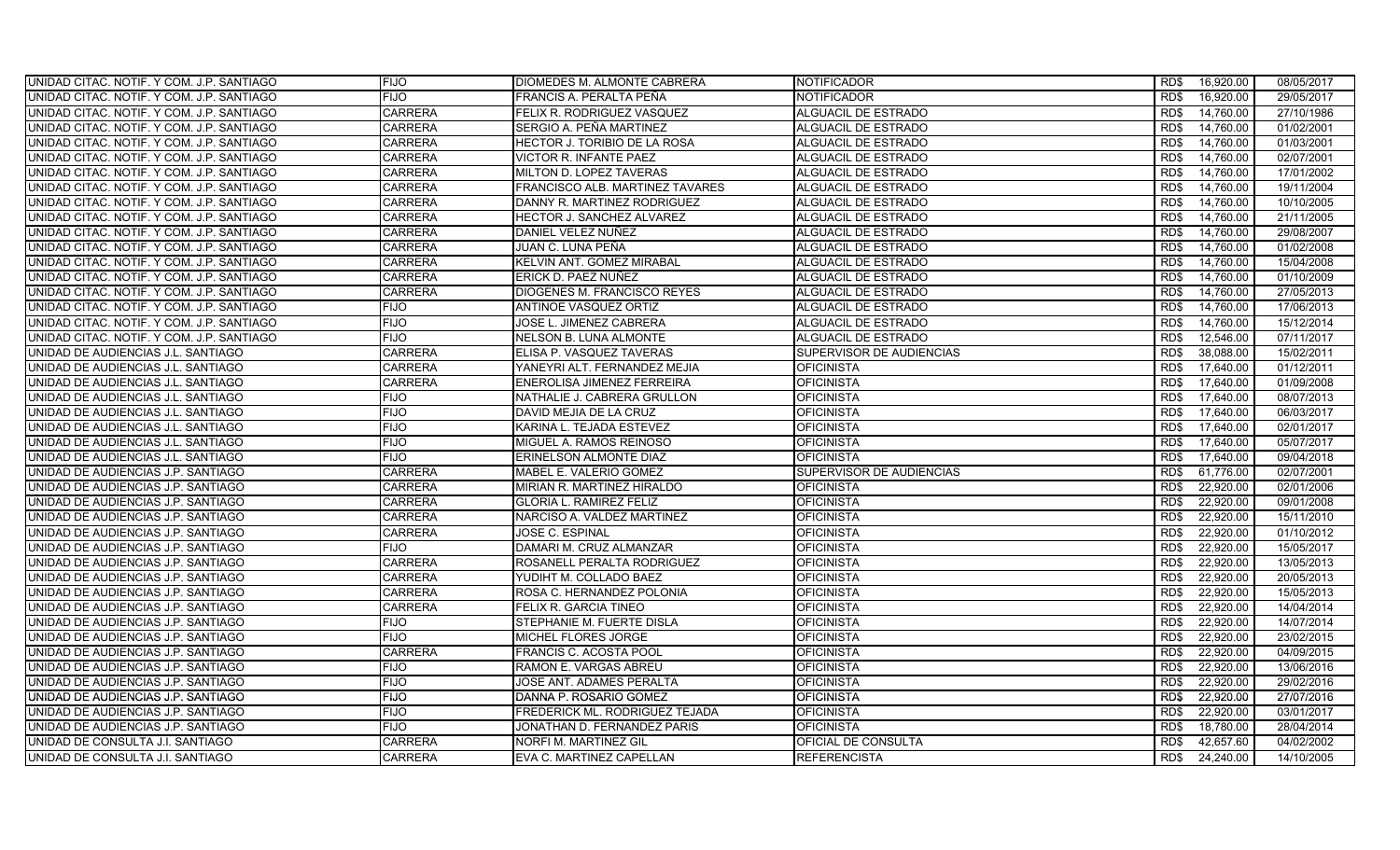| UNIDAD DE CONSULTA J.I. SANTIAGO                   | <b>CARRERA</b> | AWILDA G. ALMONTE DURAN         | <b>REFERENCISTA</b>                            | RD\$ | 24,240.00       | 02/01/2006 |
|----------------------------------------------------|----------------|---------------------------------|------------------------------------------------|------|-----------------|------------|
| UNIDAD DE CONSULTA J.I. SANTIAGO                   | <b>CARRERA</b> | JANERYS POLANCO LOPEZ           | <b>REFERENCISTA</b>                            | RD\$ | 24,240.00       | 10/01/2008 |
| UNIDAD DE CONSULTA J.I. SANTIAGO                   | <b>CARRERA</b> | LISMER S. CRUZ COLLADO          | <b>RECEPCIONISTA</b>                           | RD\$ | 24,240.00       | 03/03/2014 |
| UNIDAD DE CONSULTA J.I. SANTIAGO                   | <b>CARRERA</b> | MIREYA PAULINO CASTILLO         | OPERADOR DE IMPRESION                          | RD\$ | 20,760.00       | 02/01/2006 |
| UNIDAD RECEP Y ATENCION USUARIO C.S.S. A.F. SANTIA | <b>FIJO</b>    | ZOILA H. QUEZADA ALMONTE        | OFICINISTA ATENCION USUARIOS                   | RD\$ | 15,720.00       | 29/11/2010 |
| UNIDAD RECEP Y ATENCION USUARIO C.S.S. A.F. SANTIA | <b>FIJO</b>    | RANDY R. DE LEON VEGA           | OFICINISTA ATENCION USUARIOS                   | RD\$ | 15,720.00       | 07/11/2016 |
| UNIDAD SERV. 1RA. INST. J.L. SANTIAGO              | <b>CARRERA</b> | ANDRYS M. MENDOZA MATIAS        | SECRETARIA (O) SERVICIO JDOS. 1RA. INSTANCIA   | RD\$ | 38,088.00       | 05/06/1995 |
| UNIDAD SERV. 1RA. INST. J.L. SANTIAGO              | <b>CARRERA</b> | LILIANA ALT. PIMENTEL DIAZ      | <b>OFICINISTA</b>                              | RD\$ | 22.375.00       | 13/04/1993 |
| UNIDAD SERV. 1RA. INST. J.L. SANTIAGO              | <b>CARRERA</b> | YUDHY L. PEREZ RODRIGUEZ        | <b>OFICINISTA</b>                              | RD\$ | 17.640.00       | 12/09/2005 |
| UNIDAD SERV. 1RA. INST. J.L. SANTIAGO              | <b>FIJO</b>    | YERALDIN ALT. VARGAS GARCIA     | <b>OFICINISTA</b>                              | RD\$ | 17,640.00       | 10/02/2014 |
| UNIDAD SERV. 1RA. INST. J.P. SANTIAGO              | <b>CARRERA</b> | ARALIZA Y. RODRIGUEZ PICHARDO   | SECRETARIA (O) SERVICIO JDOS. 1RA. INSTANCIA   | RD\$ | 61,776.00       | 14/07/2006 |
| UNIDAD SERV. 1RA. INST. J.P. SANTIAGO              | <b>CARRERA</b> | ODILES ALT. COLLADO GOMEZ       | <b>OFICINISTA</b>                              | RD\$ | 22,920.00       | 11/08/2014 |
| UNIDAD SERV. 1RA. INST. J.P. SANTIAGO              | <b>CARRERA</b> | YAJAIRA J. VASQUEZ MOREL        | <b>OFICINISTA</b>                              | RD\$ | 22,920.00       | 03/11/2007 |
| UNIDAD SERV. 1RA. INST. J.P. SANTIAGO              | <b>CARRERA</b> | ELIZABETH ACOSTA UREÑA          | <b>OFICINISTA</b>                              | RD\$ | 22,920.00       | 04/08/2011 |
| UNIDAD SERV. 1RA. INST. J.P. SANTIAGO              | <b>FIJO</b>    | VERONICA DEL R. ESTEVEZ         | <b>OFICINISTA</b>                              | RD\$ | 22,920.00       | 13/05/2013 |
| UNIDAD SERV. 1RA. INST. J.P. SANTIAGO              | <b>CARRERA</b> | CLAUDIA CASTILLO AYALA          | <b>OFICINISTA</b>                              | RD\$ | 22,920.00       | 14/07/2014 |
| UNIDAD SERV. 1RA. INST. J.P. SANTIAGO              | <b>FIJO</b>    | <b>JOSE M. GUZMAN SILIA</b>     | <b>OFICINISTA</b>                              | RD\$ | 22,920.00       | 02/03/2015 |
| UNIDAD SERV. 1RA. INST. J.P. SANTIAGO              | <b>FIJO</b>    | PORFANMY Z. CANELA MARTINEZ     | <b>OFICINISTA</b>                              | RD\$ | 22,920.00       | 17/11/2014 |
| UNIDAD SERV. 1RA. INST. J.P. SANTIAGO              | <b>FIJO</b>    | LEANDRO ANT. CRUZ FABIAN        | <b>OFICINISTA</b>                              | RD\$ | 22,920.00       | 02/01/2017 |
| UNIDAD SERV. 1RA. INST. J.P. SANTIAGO              | <b>FIJO</b>    | ANABEL CASTILLO GONZALEZ        | <b>OFICINISTA</b>                              | RD\$ | 22,920.00       | 30/05/2018 |
| UNIDAD SERV. A CORTE J.L. SANTIAGO                 | <b>CARRERA</b> | LUZ E. DURAN HIRALDO            | SECRETARIA (O) SERVICIO A CORTE                | RD\$ | 38,088.00       | 03/04/2000 |
| UNIDAD SERV. A CORTE J.L. SANTIAGO                 | <b>FIJO</b>    | KELVIN DE JS. NUÑEZ PARRA       | <b>OFICINISTA</b>                              | RD\$ | 17,640.00       | 05/05/2015 |
| UNIDAD SERV. A CORTE J.L. SANTIAGO                 | <b>FIJO</b>    | CRISTIAN DE JS. MELO BAUTISTA   | <b>OFICINISTA</b>                              | RD\$ | 17,640.00       | 30/11/2015 |
| UNIDAD SERV. A CORTE J.P. SANTIAGO                 | <b>CARRERA</b> | LIZA H. MADERA ARDAVIN          | SECRETARIA (O) SERVICIO A CORTE                | RD\$ | 61,776.00       | 12/11/2001 |
| UNIDAD SERV. A CORTE J.P. SANTIAGO                 | <b>CARRERA</b> | WENDY L. LIRIANO CABRERA        | <b>OFICINISTA</b>                              | RD\$ | 22,920.00       | 01/03/2006 |
| UNIDAD SERV. A CORTE J.P. SANTIAGO                 | <b>CARRERA</b> | STIVEN M. COLLADO VASQUEZ       | <b>OFICINISTA</b>                              | RD\$ | 22,920.00       | 02/03/2015 |
| UNIDAD SERV. A CORTE J.P. SANTIAGO                 | <b>FIJO</b>    | ROSMERY E. RODRIGUEZ SOSA       | <b>OFICINISTA</b>                              | RD\$ | 22,920.00       | 24/04/2017 |
| UNIDAD SERV. A EJEC. DE LA PENA J.P. SANTIAGO      | <b>CARRERA</b> | YOSELIN A. GOMEZ                | SECRETARIA (O) SERVICIO A EJECUCION DE LA PENA | RD\$ | 62,208.00       | 01/07/1995 |
| UNIDAD SERV. A LA INSTRUCCION J.P. SANTIAGO        | <b>CARRERA</b> | MARTHA Y. ALMONTE ALMONTE       | SECRETARIA (O) SERVICIO A LA INSTRUCCION       | RD\$ | 61,776.00       | 23/05/2005 |
| UNIDAD SERV. A LA INSTRUCCION J.P. SANTIAGO        | <b>CARRERA</b> | SONIA ALT. SANTOS               | <b>OFICINISTA</b>                              | RD\$ | 22.920.00       | 01/04/1999 |
| UNIDAD SERV. A LA INSTRUCCION J.P. SANTIAGO        | <b>CARRERA</b> | YECENIA DEL C. BUENO PERALTA    | <b>OFICINISTA</b>                              | RD\$ | 22,920.00       | 08/05/2013 |
| UNIDAD SERV. A LA INSTRUCCION J.P. SANTIAGO        | <b>CARRERA</b> | CARINA M. VASQUEZ RODRIGUEZ     | <b>OFICINISTA</b>                              | RD\$ | 22,920.00       | 08/06/1999 |
| UNIDAD SERV. A LA INSTRUCCION J.P. SANTIAGO        | <b>CARRERA</b> | YOKASTA E. PEREZ CRUZ           | <b>OFICINISTA</b>                              | RD\$ | 22,920.00       | 07/02/2005 |
| UNIDAD SERV. A LA INSTRUCCION J.P. SANTIAGO        | <b>CARRERA</b> | GISELLE M. DIAZ ARIAS           | <b>OFICINISTA</b>                              | RD\$ | 22,920.00       | 02/05/2006 |
| UNIDAD SERV. A LA INSTRUCCION J.P. SANTIAGO        | <b>CARRERA</b> | YISSELL I. NUÑEZ MARQUEZ        | <b>OFICINISTA</b>                              | RD\$ | 22,920.00       | 03/04/2006 |
| UNIDAD SERV. A LA INSTRUCCION J.P. SANTIAGO        | <b>CARRERA</b> | FERNANDO A. PAULINO PEÑA        | <b>OFICINISTA</b>                              | RD\$ | 22,920.00       | 01/10/2012 |
| UNIDAD SERV. A LA INSTRUCCION J.P. SANTIAGO        | <b>FIJO</b>    | CINDY P. CEPEDA RODRIGUEZ       | <b>OFICINISTA</b>                              | RD\$ | 22,920.00       | 19/04/2017 |
| UNIDAD SERV. A LA INSTRUCCION J.P. SANTIAGO        | <b>FIJO</b>    | MARIA M. BUENO ESTEVEZ          | <b>OFICINISTA</b>                              | RD\$ | 22,920.00       | 15/05/2018 |
| UNIDAD SERV. A SALAS C.S.S. A.F. SANTIAGO          | <b>CARRERA</b> | JENNIFFER PEREZ VASQUEZ         | <b>OFICINISTA</b>                              | RD\$ | 15,720.00       | 01/08/2007 |
| UNIDAD SERV. A SALAS C.S.S. A.F. SANTIAGO          | <b>FIJO</b>    | KAREN S. HIDALGO CRUZ           | <b>OFICINISTA</b>                              | RD\$ | 15,720.00       | 22/09/2014 |
| UNIDAD SERV. A SALAS C.S.S. A.F. SANTIAGO          | <b>FIJO</b>    | YESSICA I. FERMIN TORRES        | <b>OFICINISTA</b>                              | RD\$ | 15,720.00       | 13/03/2017 |
| UNIDAD SERV. A SALAS C.S.S. A.F. SANTIAGO          | <b>CARRERA</b> | RICHARD R. CHAVEZ SANTANA       | <b>ALGUACIL DE ESTRADO</b>                     | RD\$ | 14,760.00       | 01/03/2006 |
| UNIDAD SERV. A SALAS C.S.S. A.F. SANTIAGO          | <b>FIJO</b>    | JUAN R. MARTE CHECO             | ALGUACIL DE ESTRADO                            | RD\$ | 13,800.00       | 04/10/1993 |
| UNIDAD SERV. A SALAS C.S.S. A.F. SANTIAGO          | <b>CARRERA</b> | JUAN P. SOSA FAÑA               | ALGUACIL DE ESTRADO                            | RD\$ | 13,800.00       | 01/08/1995 |
| ARCHIVO ACTIVO J.I. VALVERDE                       | <b>FIJO</b>    | DIOSMARY ALT. JIMENEZ RODRIGUEZ | <b>ARCHIVISTA</b>                              | RD\$ | 24,240.00       | 01/04/2013 |
| CAMARA CIVIL JDO. 1RA. INST. VALVERDE              | <b>FIJO</b>    | JUAN M. PEREZ GOMEZ             | <b>JUEZ 1RA. INSTANCIA</b>                     |      | RD\$ 138,000.00 | 10/02/1998 |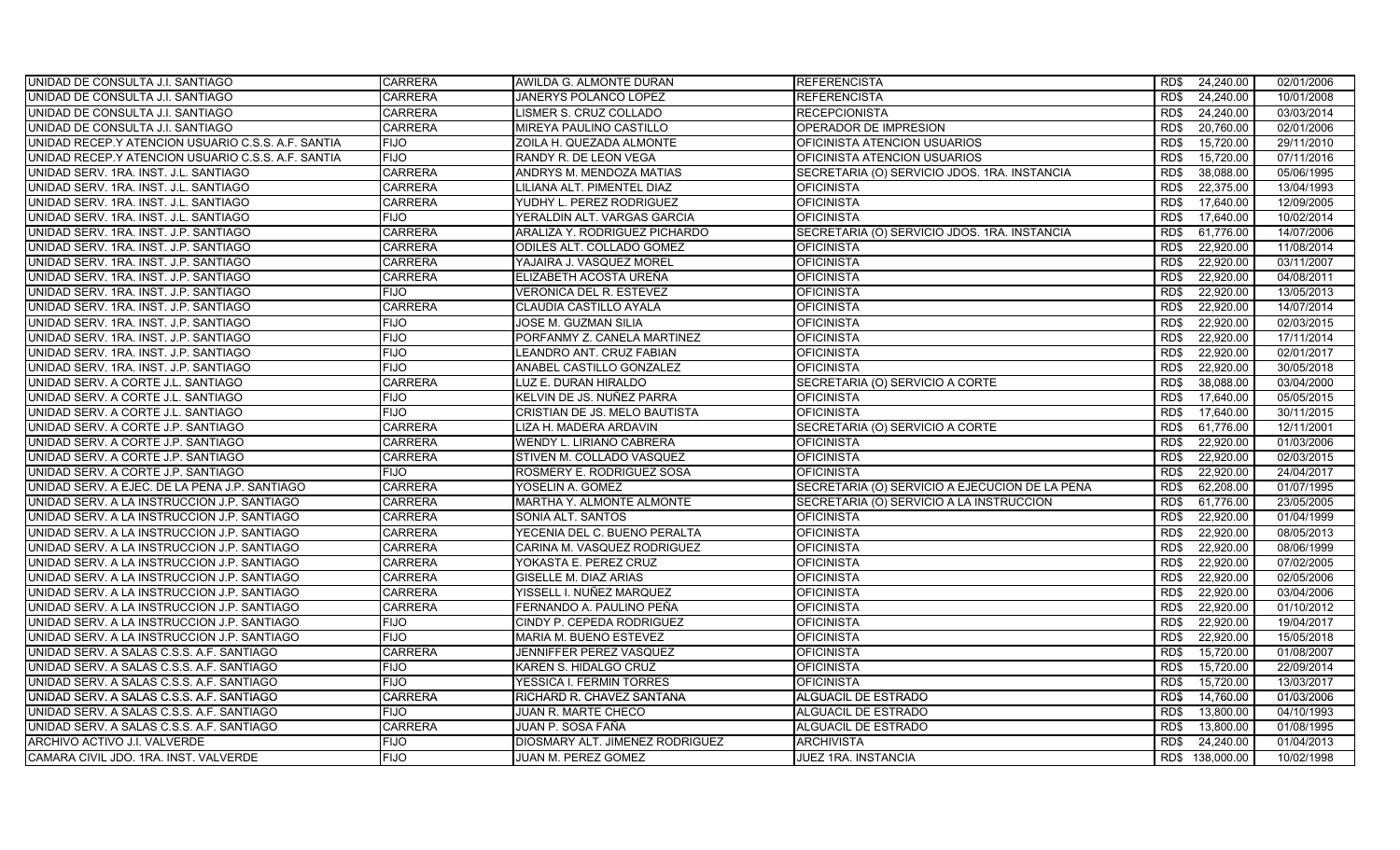| CAMARA CIVIL JDO. 1RA. INST. VALVERDE | <b>CARRERA</b> | DULCE M. DE JS. REYES RODRIGUEZ   | ABOGADO AYUDANTE 1RA. INST.             | RD\$ | 36,000.00  | 01/03/2001 |
|---------------------------------------|----------------|-----------------------------------|-----------------------------------------|------|------------|------------|
| CAMARA CIVIL JDO. 1RA. INST. VALVERDE | <b>CARRERA</b> | JORDANA C. CRUZ MINAYA            | SECRETARIA (O) PRIMERA INSTANCIA        | RD\$ | 28,860.00  | 02/02/2005 |
| CAMARA CIVIL JDO. 1RA. INST. VALVERDE | <b>CARRERA</b> | <b>MARIA I. GUTIERREZ TORRES</b>  | OFICINISTA 1RA. INSTANCIA               | RD\$ | 20,760.00  | 18/05/2010 |
| CAMARA CIVIL JDO. 1RA. INST. VALVERDE | <b>CARRERA</b> | ELIU L. GONZALEZ CRUZ             | OFICINISTA 1RA. INSTANCIA               | RD\$ | 15,720.00  | 10/05/2010 |
| CAMARA CIVIL JDO. 1RA. INST. VALVERDE | <b>CARRERA</b> | BETTY J. RODRIGUEZ RODRIGUEZ      | OFICINISTA 1RA. INSTANCIA               | RD\$ | 15,720.00  | 27/01/2014 |
| CAMARA CIVIL JDO. 1RA. INST. VALVERDE | <b>CARRERA</b> | JOSE R. REYES ALVAREZ             | <b>ALGUACIL DE ESTRADO</b>              | RD\$ | 13,800.00  | 02/04/2007 |
| CAMARA PENAL JDO. 1RA. INST. VALVERDE | <b>FIJO</b>    | MILAGROS DEL A. ESTEVEZ           | JUEZ 1RA. INSTANCIA                     | RD\$ | 138,000.00 | 07/04/2008 |
| CENTRO DE ENTREVISTA VALVERDE         | <b>CARRERA</b> | CARMEN DE JS. RODRIGUEZ HERNANDEZ | COORDINADOR(A) DE ENTREVISTAS           | RD\$ | 31,740.00  | 14/05/2003 |
| CENTRO DE ENTREVISTA VALVERDE         | <b>CARRERA</b> | KETYS M. UCETA RODRIGUEZ          | ASIST. ADMINISTRATIVA                   | RD\$ | 15,720.00  | 02/07/2001 |
| CENTRO DE ENTREVISTA VALVERDE         | <b>FIJO</b>    | <b>DELIA M. DURAN TAVERAS</b>     | AUXILIAR ADMINISTRATIVO                 | RD\$ | 14,760.00  | 17/01/1997 |
| DPTO. ADMINISTRATIVO VALVERDE         | <b>CARRERA</b> | MARTIN E. REYES TREMOLS           | ENCARGADO(A) OFICINA ADMINISTRATIVA III | RD\$ | 67,405.20  | 17/07/1997 |
| DPTO. ADMINISTRATIVO VALVERDE         | <b>CARRERA</b> | TERESA NUÑEZ RAMOS                | SECRETARIA DEPTO. ADM.                  | RD\$ | 18,120.00  | 03/07/2006 |
| DPTO. ADMINISTRATIVO VALVERDE         | <b>CARRERA</b> | YOKASTA C. PEREZ LIBERATA         | <b>RECEPCIONISTA</b>                    | RD\$ | 14,760.00  | 11/08/2014 |
| DPTO. ADMINISTRATIVO VALVERDE         | <b>FIJO</b>    | BOLIVAR A. LIBERATO CRUZ          | <b>MENSAJERO INTERNO</b>                | RD\$ | 12,444.00  | 13/05/1999 |
| DPTO. ADMINISTRATIVO VALVERDE         | <b>FIJO</b>    | YOKASTA M. MARIA TAVERAS          | <b>CONSERJE</b>                         | RD\$ | 12,444.00  | 03/05/2004 |
| DPTO. ADMINISTRATIVO VALVERDE         | <b>FIJO</b>    | RICHARD SOLANO                    | <b>MENSAJERO INTERNO</b>                | RD\$ | 12,444.00  | 29/07/2009 |
| DPTO. ADMINISTRATIVO VALVERDE         | <b>FIJO</b>    | DANILO JIMENEZ ESPINAL            | <b>CONSERJE</b>                         | RD\$ | 12,444.00  | 17/04/2017 |
| DPTO. ADMINISTRATIVO VALVERDE         | <b>FIJO</b>    | RAMON A. PEÑA VENTURA             | <b>CONSERJE</b>                         | RD\$ | 12,444.00  | 05/06/2017 |
| JDO. DE PAZ ESPERANZA                 | <b>FIJO</b>    | ANA D. ROSARIO SANCHEZ            | JUEZ DE PAZ                             | RD\$ | 108,000.00 | 31/03/2017 |
| JDO. DE PAZ ESPERANZA                 | <b>CARRERA</b> | ANA Y. DISLA TAVAREZ              | SECRETARIA (O) JDO. DE PAZ              | RD\$ | 23,160.00  | 01/10/2002 |
| JDO. DE PAZ ESPERANZA                 | <b>FIJO</b>    | MARIA Y. RODRIGUEZ MEDRANO        | OFICINISTA JDO. DE PAZ                  | RD\$ | 14,760.00  | 13/01/2017 |
| JDO. DE PAZ ESPERANZA                 | <b>FIJO</b>    | EDGAR J. UREÑA REYES              | <b>ALGUACIL DE ESTRADO</b>              | RD\$ | 13,800.00  | 22/02/2016 |
| JDO. DE PAZ ESPERANZA                 | <b>FIJO</b>    | MARY C. GONZALEZ LANTIGUA         | CONSERJE-MENSAJERO(A)                   | RD\$ | 12,444.00  | 03/08/2006 |
| JDO. DE PAZ LAGUNA SALADA             | <b>FIJO</b>    | DARIANA V. PEÑALO GIL             | JUEZ DE PAZ                             | RD\$ | 108,000.00 | 31/03/2017 |
| JDO. DE PAZ LAGUNA SALADA             | <b>CARRERA</b> | CARMEN E. MORONTA CRUZ            | SECRETARIA (O) JDO. DE PAZ              | RD\$ | 23,160.00  | 04/09/2003 |
| JDO. DE PAZ LAGUNA SALADA             | <b>FIJO</b>    | HILARIO ANT. PEÑA                 | <b>ALGUACIL DE ESTRADO</b>              | RD\$ | 13,800.00  | 01/01/2018 |
| JDO. DE PAZ LAGUNA SALADA             | <b>FIJO</b>    | LEANDRA GONZALEZ LUGO             | CONSERJE-MENSAJERO(A)                   | RD\$ | 12,444.00  | 25/05/2017 |
| JDO. DE PAZ VALVERDE                  | <b>FIJO</b>    | CECILIA M. CRUZ MARTINEZ          | JUEZ DE PAZ                             | RD\$ | 108,000.00 | 03/10/2016 |
| JDO. DE PAZ VALVERDE                  | <b>CARRERA</b> | NALDA L. MARTINEZ MUÑOZ           | SECRETARIA (O) JDO. DE PAZ              | RD\$ | 23,160.00  | 24/02/2003 |
| <b>JDO. DE PAZ VALVERDE</b>           | <b>CARRERA</b> | PABLO G. TORRES ECHAVARRIA        | OFICINISTA JDO. DE PAZ                  | RD\$ | 14,760.00  | 20/08/2013 |
| JDO. DE PAZ VALVERDE                  | <b>CARRERA</b> | MANUEL D. LUGO PERALTA            | OFICINISTA JDO. DE PAZ                  | RD\$ | 14,760.00  | 16/12/2014 |
| JDO. DE PAZ VALVERDE                  | <b>FIJO</b>    | IVELISSE JORGE UREÑA              | ALGUACIL DE ESTRADO                     | RD\$ | 13,800.00  | 01/07/2009 |
| JDO. DE TRABAJO VALVERDE              | <b>FIJO</b>    | FELIX F. ESTEVEZ SAINT HILAIRE    | <b>JUEZ 1RA. INSTANCIA</b>              | RD\$ | 138,000.00 | 14/10/2002 |
| JDO. DE TRABAJO VALVERDE              | <b>CARRERA</b> | EDDYBELKA E. ROJAS RODRIGUEZ      | OFICINISTA 1RA. INSTANCIA               | RD\$ | 15,720.00  | 01/09/2012 |
| JDO. DE TRABAJO VALVERDE              | <b>FIJO</b>    | YURIMIL DEL C. CABRERA MONTESINO  | <b>OFICINISTA</b>                       | RD\$ | 15,720.00  | 06/06/2017 |
| JDO. DE TRABAJO VALVERDE              | <b>FIJO</b>    | JOSE A. MATIAS MARTINEZ           | ALGUACIL DE ESTRADO                     | RD\$ | 13,800.00  | 01/01/2018 |
| OFIC. DE ARCHIVO JUDICIAL PJ VALVERDE | <b>CARRERA</b> | ARAMIS ANT. RODRIGUEZ INOA        | SUPERVISOR DE ARCHIVO                   | RD\$ | 29,580.00  | 01/03/2007 |
| OFIC. DE ARCHIVO JUDICIAL PJ VALVERDE | <b>CARRERA</b> | RICHART ML. ALMONTE ROSARIO       | <b>ARCHIVISTA</b>                       | RD\$ | 16,440.00  | 01/06/2005 |
| OFIC. DE ARCHIVO JUDICIAL PJ VALVERDE | <b>CARRERA</b> | RUBEN D. SOTO HERNANDEZ           | <b>ARCHIVISTA</b>                       | RD\$ | 16,440.00  | 16/09/2009 |
| REGISTRO DE TITULOS MAO               | <b>CARRERA</b> | MIGUEL A. BONILLA BORRELLY        | <b>REGISTRADOR DE TITULOS</b>           | RD\$ | 126,000.00 | 19/07/1994 |
| REGISTRO DE TITULOS MAO               | <b>CARRERA</b> | SANTIAGO DE JS. RODRIGUEZ         | ANALISTA JURIDICO                       | RD\$ | 30,060.00  | 03/02/2003 |
| <b>REGISTRO DE TITULOS MAO</b>        | <b>CARRERA</b> | JUAN V. JAQUEZ GOMEZ              | ANALISTA JURIDICO                       | RD\$ | 30,060.00  | 04/01/2005 |
| <b>REGISTRO DE TITULOS MAO</b>        | <b>CARRERA</b> | ANA C. ARACENA JIMENEZ            | AUX. DE RECEPCION Y ENTREGA             | RD\$ | 24,240.00  | 01/02/2000 |
| <b>REGISTRO DE TITULOS MAO</b>        | <b>CARRERA</b> | ADOLIS ALF. BEATO RODRIGUEZ       | AUXILIAR R.T.                           | RD\$ | 15,720.00  | 26/06/2014 |
| REGISTRO DE TITULOS MAO               | <b>FIJO</b>    | DILENIA J. REYES ABREU            | <b>CONSERJE</b>                         | RD\$ | 12,444.00  | 09/01/2008 |
| SECRETARIA GENERAL J.P. VALVERDE      | <b>CARRERA</b> | YESENIA I. GUICHARDO PEÑA         | SECRETARIA (O) GENERAL                  | RD\$ | 42,657.60  | 01/07/1994 |